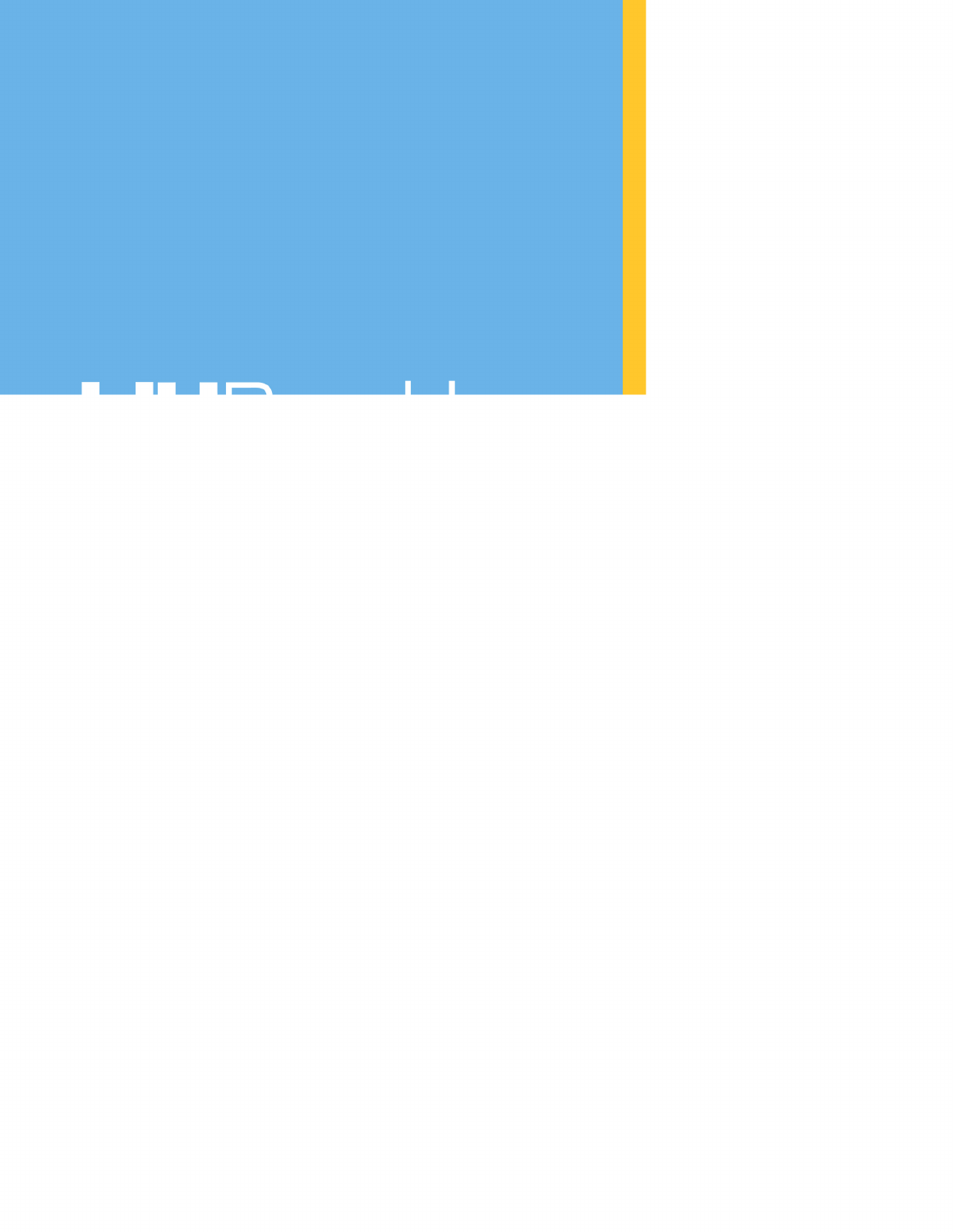### 2021 - 2022 Undergraduate Catalog

*1 University Plaza, Brooklyn, N.Y. 11201-5372*

*General Information: 718-488-1000*

*www.liu.edu/brooklyn*

*Admissions: 718-488-1011*

*Email: bkln-admissions@liu.edu*

Notice to Students: The information in this publication is accurate as of September 1, 2021. However, circumstances may require that a given course be withdrawn or alternate offerings be made. Therefore, LIU reserves the right to amend the courses described herein and cannot guarantee enrollment into any specific course section. All applicants are reminded that the University is subject to policies promulgated by its Board of Trustees, as well as New York State and federal regulations.

The University reserves the right to effect changes in the curriculum, administration, tuition and fees, academic schedule, program offerings, modes and methods of instruction, and other phases of school activity, at any time, without prior notice. The University assumes no liability for interruption of classes or other instructional activities due to fire, flood, strike, war, epidemic, government action, or other force majeure. The University expects each student to be knowledgeable about the information presented in this bulletin and other official publications pertaining to his/her course of study and campus life. For additional information or specific degree requirements, prospective students should call the Office of University Admissions. Registered students should speak with their Success Coach.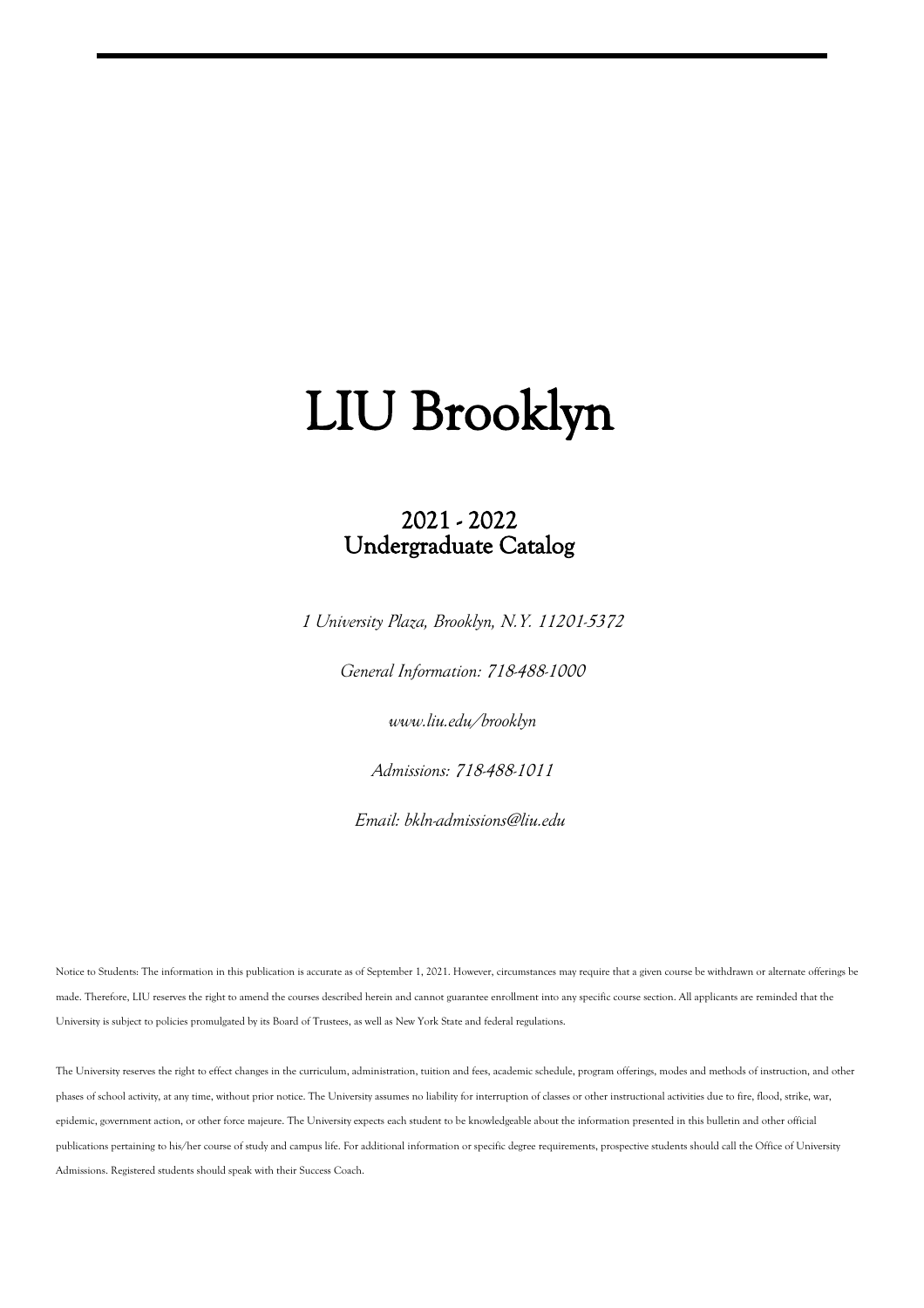### **Bulletin 2021 - 2022**

| <b>TABLE OF CONTENTS</b>                         |                | <b>Institutional Learning Goals</b><br>Core Curriculum          | 21<br>21 |
|--------------------------------------------------|----------------|-----------------------------------------------------------------|----------|
| LIU                                              | $\overline{4}$ | <b>REGISTRATION</b>                                             | 22       |
| <b>ABOUT LONG ISLAND UNIVERSITY</b>              | 5              | <b>Course Registration</b>                                      | 22       |
| <b>Mission Statement</b>                         | 5              | Changes to Class Schedule                                       | 22       |
| Vision, Motto, Founding Date                     | 5              | Leave of Absence                                                | 22       |
| Alumni                                           | 5              | Withdrawal                                                      | 22       |
| Athletics                                        | 5              | Auditing of Courses                                             | 23       |
| Campuses                                         | 5              | <b>Transcript Requests</b>                                      | 23       |
| <b>University Policies</b>                       | 5              | <b>Student Access to Educational Records</b>                    | 24       |
| <b>DIRECTORY</b>                                 | 6              | <b>Administrative Matters</b>                                   | 24       |
| <b>ACADEMIC CALENDAR 2021-2022</b>               | 8              | <b>TUITION AND FEES</b>                                         | 25       |
| <b>ADMISSION</b>                                 | 9              | Rate Schedule                                                   | 25       |
| Freshman Admissions                              | 9              | <b>Residence Life Rates</b>                                     | 25       |
| <b>Transfer Admissions</b>                       | 9              | <b>Financial Policies</b>                                       | 26       |
| <b>International Admissions</b>                  | 10             | <b>Payment Plans</b>                                            | 27       |
| Readmission                                      | 10             | <b>Student Health Insurance</b>                                 | 27       |
| <b>Visiting Students</b>                         | 10             | <b>FINANCIAL AID</b>                                            | 28       |
| New York State Immunization                      | 10             | <b>Application Process</b>                                      | 28       |
| <b>Graduation Rate</b>                           | 10             | Awards                                                          | 28       |
| <b>HONORS COLLEGE</b>                            | 11             | Standards for Satisfactory Academic Progress (SAP)              | 29       |
| <b>ACADEMIC POLICY</b>                           | 16             | <b>STUDENT LIFE</b>                                             | 32       |
| <b>Undergraduate Degrees</b>                     | 16             | <b>Division I Athletics</b>                                     | 32       |
| <b>Dual Degrees</b>                              | 16             | <b>Student Organizations</b>                                    | 32       |
| Academic Load and Class Standing                 | 16             | Greek Life                                                      | 32       |
| Grades                                           | 16             | <b>Student Government Association</b>                           | 32       |
| Deans List                                       | 17             | <b>LIU</b> Cares                                                | 32       |
| Graduate and Diplomas                            | 17             | Diversity, Equity, and Inclusion                                | 32       |
| <b>Graduate Requirements</b>                     | 17             | Residential LIfe                                                | 32       |
| Academic Responsibility                          | 17             | Campus Recreation and Intramurals                               | 32       |
| Placement Exams                                  | 17             | Community Standards and Code of Conduct                         | 32       |
| Orientation                                      | 17             | <b>FACILITIES</b>                                               | 34       |
| Writing Across the Curriculum                    | 18             | Career Bar                                                      | 34       |
| Computer Literacy                                | 18             | Dining and Food Service                                         | 34       |
| Other Requirements                               | 18             | <b>Esports Arena</b>                                            | 34       |
| <b>Attendance and Tardiness</b>                  | 18             | Downtown Brooklyn Speech-Language-Hearing Clinic                | 34       |
| Absence from Tests/Exams                         | 18             | Kumble Theater for the Performing Arts                          | 34       |
| Academic Good Standing, Probation, and Dismissal | 18             | Multimedia Language Laboratory                                  | 34       |
| <b>Student Conduct</b>                           | 19             | <b>Psychological Services Center</b>                            | 34       |
| Academic Integrity                               | 20             | Steinberg Wellness Center / Wellness, Recreational and Athletic | 34       |
| <b>Appeals Process</b>                           | 20             | Center (WRAC)                                                   |          |
| Criminal Background and Drug Testing             | 20             | <b>Student-Run Businesses</b>                                   | 35       |
| <b>Additional Curricular Matters</b>             | 20             | <b>Trading Floor</b>                                            | 35       |
|                                                  |                |                                                                 |          |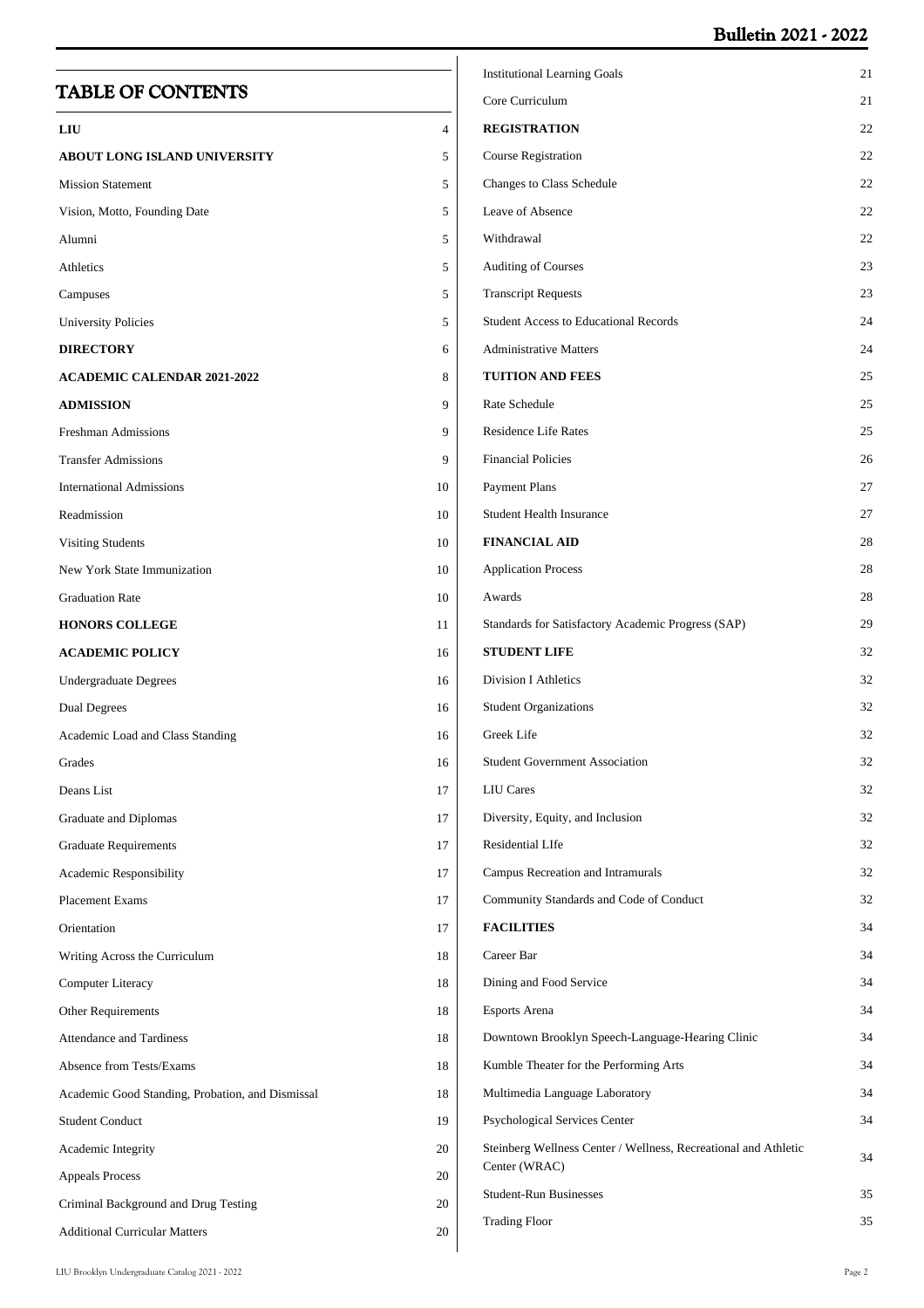| 36  | Artificial Intelligence                            | 131                                                                                                                               |
|-----|----------------------------------------------------|-----------------------------------------------------------------------------------------------------------------------------------|
|     |                                                    |                                                                                                                                   |
| 36  | <b>Biology</b>                                     | 54                                                                                                                                |
| 36  | Business (including Finance and Marketing)         | 119                                                                                                                               |
| 36  | Chemistry and Biochemistry                         | 63                                                                                                                                |
| 36  | <b>Computer Science</b>                            | 131                                                                                                                               |
| 37  | Data Analytics                                     | 132                                                                                                                               |
| 37  | Diagnostic Medical Sonography                      | 163                                                                                                                               |
| 37  | <b>Economics Courses</b>                           | 76                                                                                                                                |
| 37  | Education (Childhood, Early Childhood)             | 141                                                                                                                               |
| 37  | English                                            | 64                                                                                                                                |
| 37  | Entrepreneurship                                   | 122                                                                                                                               |
| 37  | <b>Exercise Science and Wellness</b>               | 149                                                                                                                               |
| 38  | Film                                               | 91                                                                                                                                |
| 38  | <b>Global Studies</b>                              | 201                                                                                                                               |
| 39  | <b>Health Science</b>                              | 149                                                                                                                               |
| 39  | <b>History Courses</b>                             | 77                                                                                                                                |
| 39  | <b>Humanities Courses</b>                          | 68                                                                                                                                |
| 41  | International Relations and Diplomacy              | 83                                                                                                                                |
| 42  | Journalism                                         | 86                                                                                                                                |
| 42  | <b>Language Courses</b>                            | 69                                                                                                                                |
| 43  | <b>Math Courses</b>                                | 62                                                                                                                                |
| 44  | Media Arts                                         | 94                                                                                                                                |
| 44  | Music Technology, Entrepreneurship, and Production | 106                                                                                                                               |
| 44  | Nursing                                            | 47                                                                                                                                |
| 45  | Occupational Therapy                               | 167                                                                                                                               |
| 46  | Pharmacy                                           | 216                                                                                                                               |
| 52  | Philsophy Courses                                  | 70                                                                                                                                |
|     | Physical Therapy                                   | 178                                                                                                                               |
|     | Physician Assistant Studies                        | 178                                                                                                                               |
|     | <b>Physics Courses</b>                             | 63                                                                                                                                |
|     | <b>Political Science</b>                           | 72                                                                                                                                |
|     | Psychology                                         | 178                                                                                                                               |
|     | <b>Respiratory Care</b>                            | 183                                                                                                                               |
|     | Social Work                                        | 187                                                                                                                               |
| 138 |                                                    | 75                                                                                                                                |
| 148 |                                                    | 90                                                                                                                                |
| 192 |                                                    | 116                                                                                                                               |
| 216 |                                                    | 115                                                                                                                               |
|     |                                                    | 106                                                                                                                               |
|     | <b>APPROVED PROGRAMS</b>                           | 218                                                                                                                               |
| 121 |                                                    |                                                                                                                                   |
| 103 | LIU TRUSTEES AND LEADERSHIP TEAM                   | 221                                                                                                                               |
| 74  | <b>FACULTY</b>                                     | 222                                                                                                                               |
|     | 86<br>94<br>105<br>82<br>94<br>118                 | <b>Sociology Courses</b><br><b>Speech Courses</b><br>Sports Communication and Marketing<br>Sports Management<br>Vocal Performance |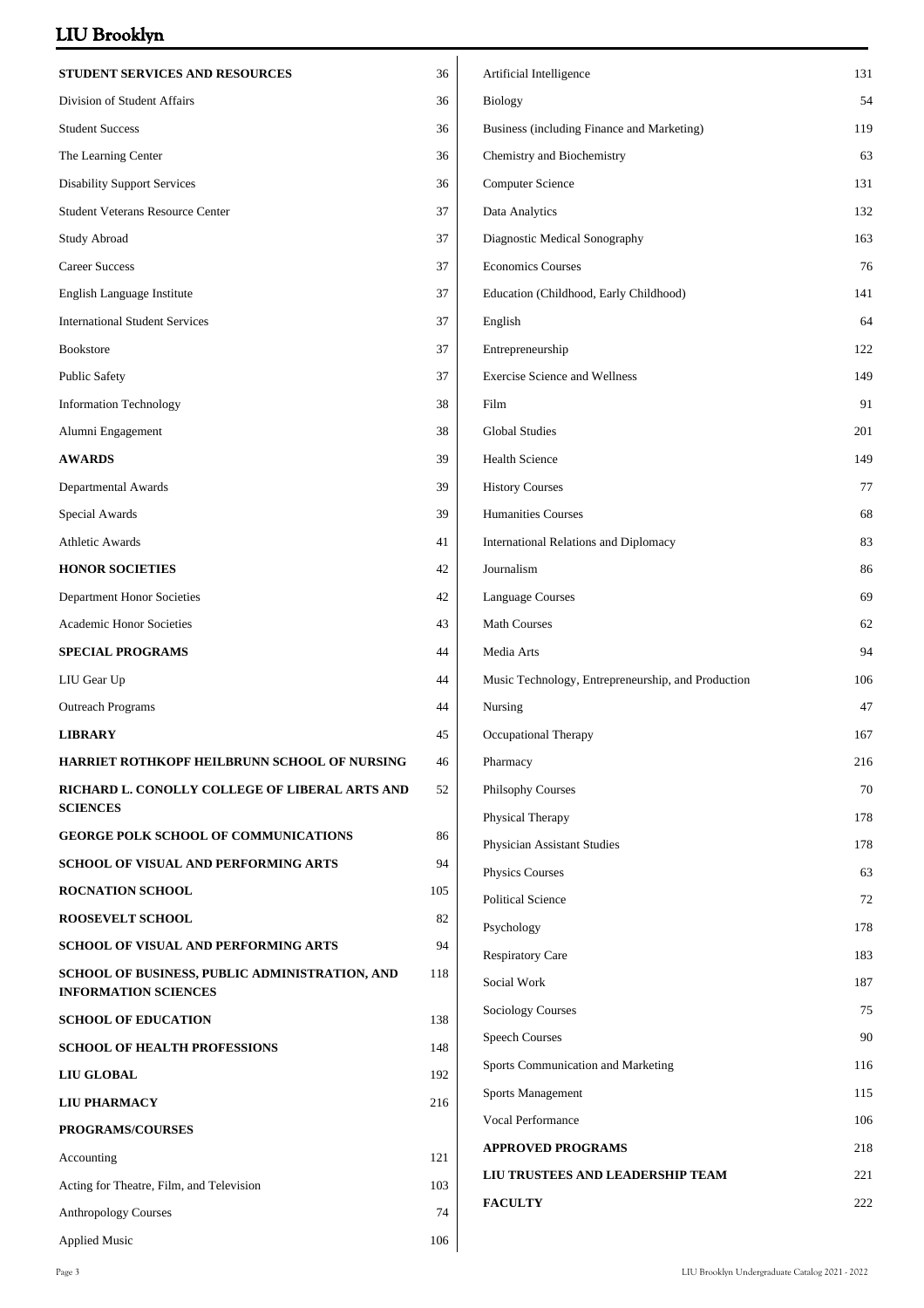### **LIU**

### **Accreditation and Program Registration**

 Long Island University is accredited by the Middle States Commission on Higher Education, 3624 Market Street, Philadelphia, PA 19104; 267-284-5000; website: www.msche.org. The Middle States Commission on Higher Education is an institutional accrediting agency recognized by the U.S. Secretary of Education and by the Council for Higher Education Accreditation. The degree and certificate programs are approved and registered by the New York State Department of Education.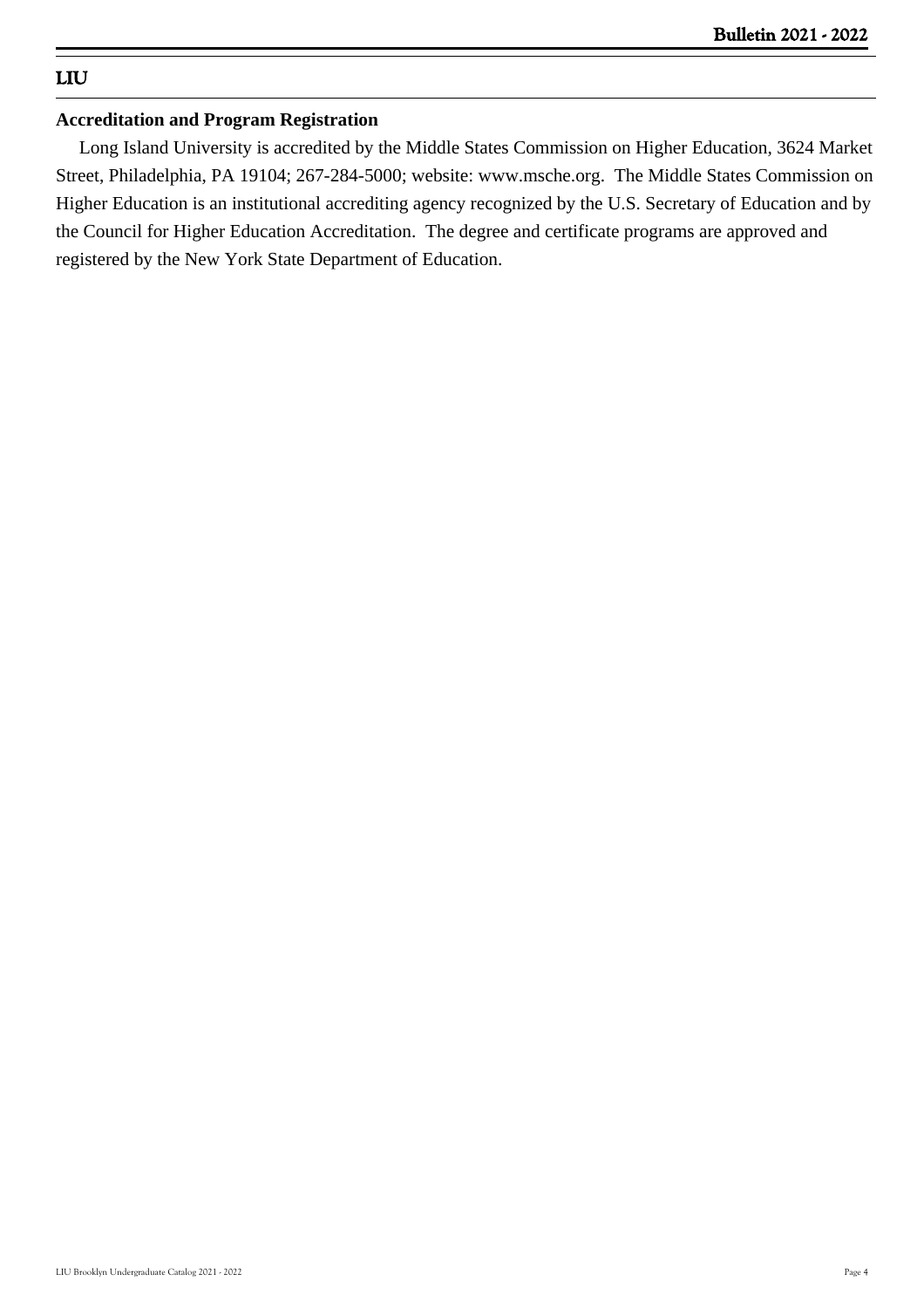### **ABOUT LONG ISLAND UNIVERSITY**

### **Mission Statement**

Long Island University's mission is to provide excellence and access in private higher education to those who seek to expand their knowledge and prepare themselves for meaningful, educated lives and for service to their communities and the world.

### **Vision**

 To become a nationally recognized, globally engaged, teaching and research university.

### **Motto**

 Long Island University's motto is *Urbi et Orbi* – "To the City and to the World."

### **Founding Date**

Long Island University was founded in 1926.

### **Alumni**

 LIU has an active network of more than 275,000 alumni, including leaders and innovators in industries across the globe.

### **Athletics**

Colors: Blue and Gold Mascot: Sharks Teams: 35 National Affiliation: NCAA Division I Conference: Northeast Conference (NEC)

### **Campuses**

Long Island University educates approximately 15,000 students each year across multiple campuses. Find out more at www.liu.edu.

#### **LIU Brooklyn**

1 University Plaza Brooklyn, NY 11201 718-488-1000 www.liu.edu/brooklyn **LIU Post** 720 Northern Boulevard Brookville, NY 11548 516-299-2000 www.liu.edu/post **LIU Global** 1 University Plaza Brooklyn, NY 11201 718-488-1000 www.liu.edu/global **LIU College of Pharmacy** 75 DeKalb Avenue Brooklyn, NY 11201 718-488-1234 www.liu.edu/pharmacy **LIU College of Veterinary Medicine** 720 Northern Boulevard Brookville, NY 11548 516-299-2000 www.liu.edu/vetmed **LIU Hudson** 735 Anderson Hill Road Purchase, NY 10577 1800-GRAD-LIU www.liu.edu/hudson **LIU Riverhead** 121 Speonk-Riverhead Road Riverhead, NY 11901 631-287-8010 www.liu.edu/riverhead

### **University Policies**

 Long Island University does not discriminate on the basis of race, color, national origin, sex, disability, or age in its programs. The Title IX Coordinator has been designated to handle inquiries regarding the non-discrimination policies: Title IX Coordinator Long Island University 700 Northern Boulevard Brookville, New York 11548 Phone: (516) 299-3522 For assistance related to Title IX or other civil rights laws, please contact [OCR](https://wdcrobcolp01.ed.gov/CFAPPS/OCR/contactus.cfm) at [OCR@ed.gov](mailto:ocr@ed.gov) or 800-421-3481, TDD 800-877-8339.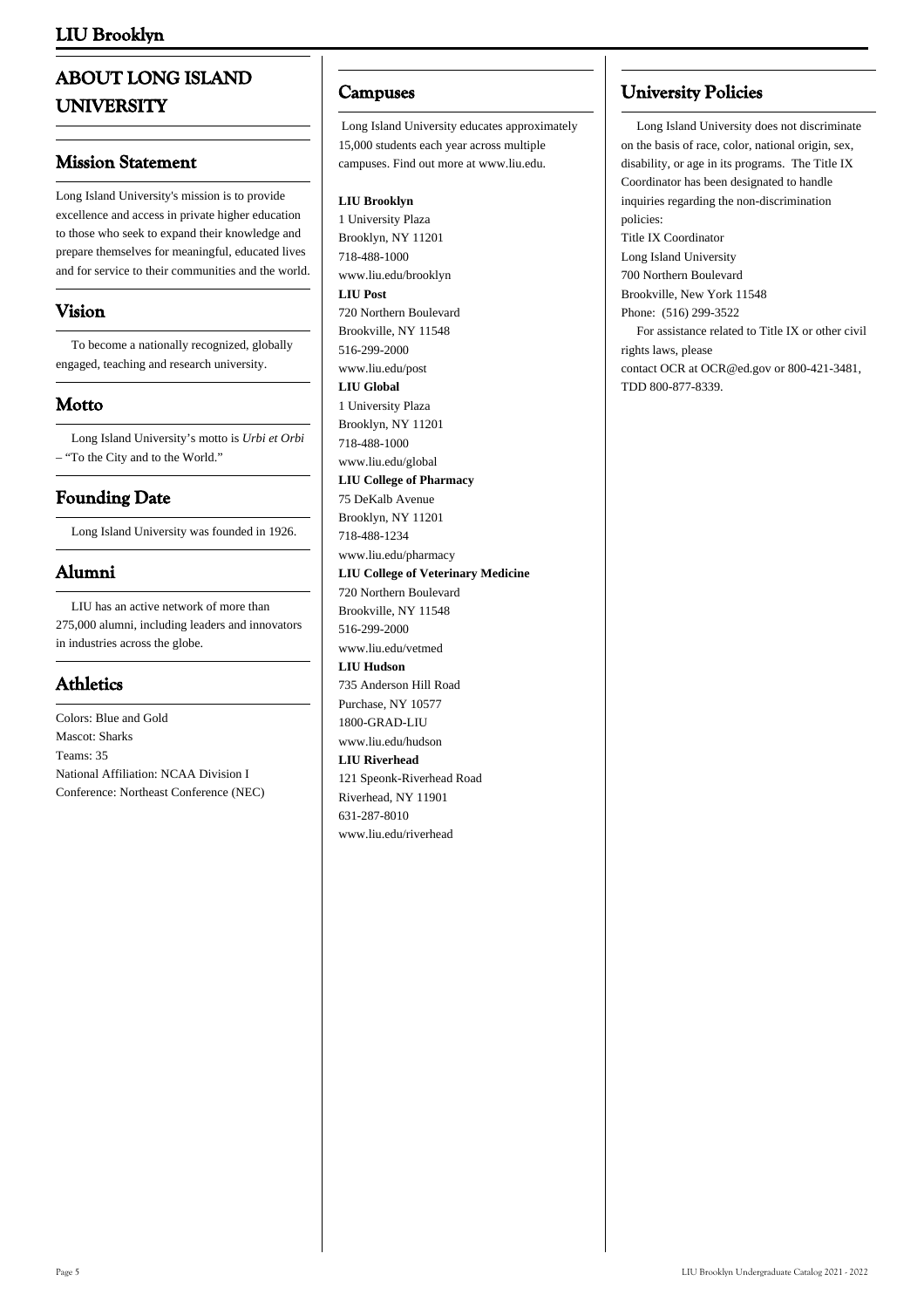### **DIRECTORY**

| <b>Student Support Departments</b>                                                                                                                                                       |              |                                                 |
|------------------------------------------------------------------------------------------------------------------------------------------------------------------------------------------|--------------|-------------------------------------------------|
| <b>Department Name</b>                                                                                                                                                                   | <b>Phone</b> | E-Mail                                          |
| Admissions, Office of<br>• Undergraduate<br>Graduate<br>$\bullet$<br>International<br>٠                                                                                                  | 718-488-1011 | bkln-enroll@liu.edu                             |
| Alumni & Employer Engagement<br>Alumni Relations<br>٠<br><b>Employer Engagement</b><br>$\bullet$                                                                                         | 718-780-6562 | LIUAlumni@liu.edu                               |
| <b>Athletics</b>                                                                                                                                                                         | 718-780-4591 | Liuathletics.com                                |
| <b>Bookstore</b>                                                                                                                                                                         | 718-858-3888 | liunet-brooklyn.bncollege.com/shop/liu-brooklyn |
| <b>Campus Recreation</b><br>Recreation & Intramurals<br><b>Fitness Center</b><br>$\bullet$<br>$\bullet$ Pool                                                                             | 718-488-3009 | studentaffairs@liu.edu                          |
| <b>Dining and Food Service</b>                                                                                                                                                           | 718-246-6466 | Aichelmann-frederick@aramark.com                |
| <b>English Language Institute</b>                                                                                                                                                        | 718-488-1323 | bkln-esl@liu.edu                                |
| <b>Enrollment Services</b><br>Academic Advisement<br>٠<br>Financial Aid<br>$\bullet$<br><b>International Student Services</b><br>$\bullet$<br>• Transcripts                              | 718-488-1037 | Brooklyn-enrollmentservices@liu.edu             |
| <b>Facilities</b>                                                                                                                                                                        | 718-488-1079 |                                                 |
| <b>Learning Center</b><br>• Tutoring Program<br>• Writing Program<br>• Disability Support Services                                                                                       | 718-488-1095 |                                                 |
| Library                                                                                                                                                                                  | 718-488-1680 | www.liu.edu/brooklyn-library                    |
| <b>LIU Promise</b><br>Academic Advisement<br><b>Career Success</b><br>٠<br>Residence Life<br>Student Life<br>$\bullet$<br>Student Veteran Resource Center<br>$\bullet$<br>• Study Abroad | 718-488-1042 | bkln-promise@liu.edu                            |
| <b>Psychological Services Center</b><br>• Student Counseling                                                                                                                             | 718-488-1266 | psc2021@liupsc.com                              |
| <b>Public Safety, Department of</b>                                                                                                                                                      | 718-488-1078 | publicsafety@liu.edu                            |
| <b>Student Affairs, Division of</b><br>• Dean of Students<br>Diversity, Equity, and Inclusion<br>$\bullet$<br>• Commencement<br>• Parent & Family Programs<br>• Title IX                 | 718-488-1200 | studentaffairs@liu.edu                          |
| <b>Technology, Help Desk</b>                                                                                                                                                             | 718-488-3300 | it@liu.edu                                      |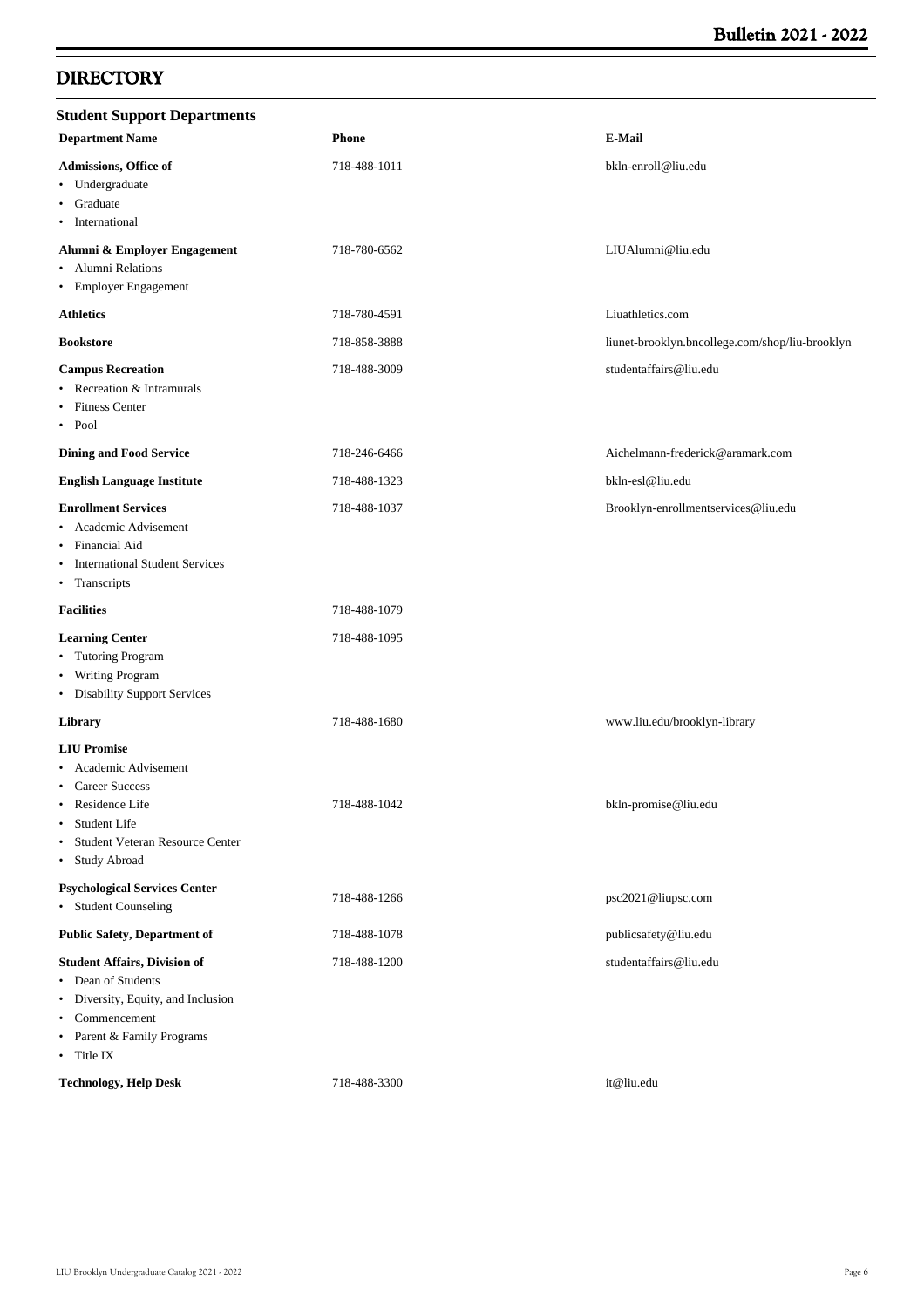| <b>Phone</b> | E-Mail                             |
|--------------|------------------------------------|
| 718-488-1234 | www.liu.edu/pharmacy               |
| 718-780-4023 | https://liu.edu/brooklyn/academics |
| 718-488-1059 | www.liu.edu/brooklyn/nursing       |
|              | bkln-honors-staff@liu.edu          |
| 718-780-4312 | global@liu.edu                     |
| 718-488-1003 | www.liu.edu/brooklyn/conolly       |
|              | www.liu.edu/rocnation              |
| 718-488-1130 | business@brooklyn.liu.edu          |
| 718-488-1055 | www.liu.edu/brooklyn/soe           |
| 718-780-6578 | www.liu.edu/brooklyn/health        |
| 718-488-1364 | scs@liu.edu                        |
|              |                                    |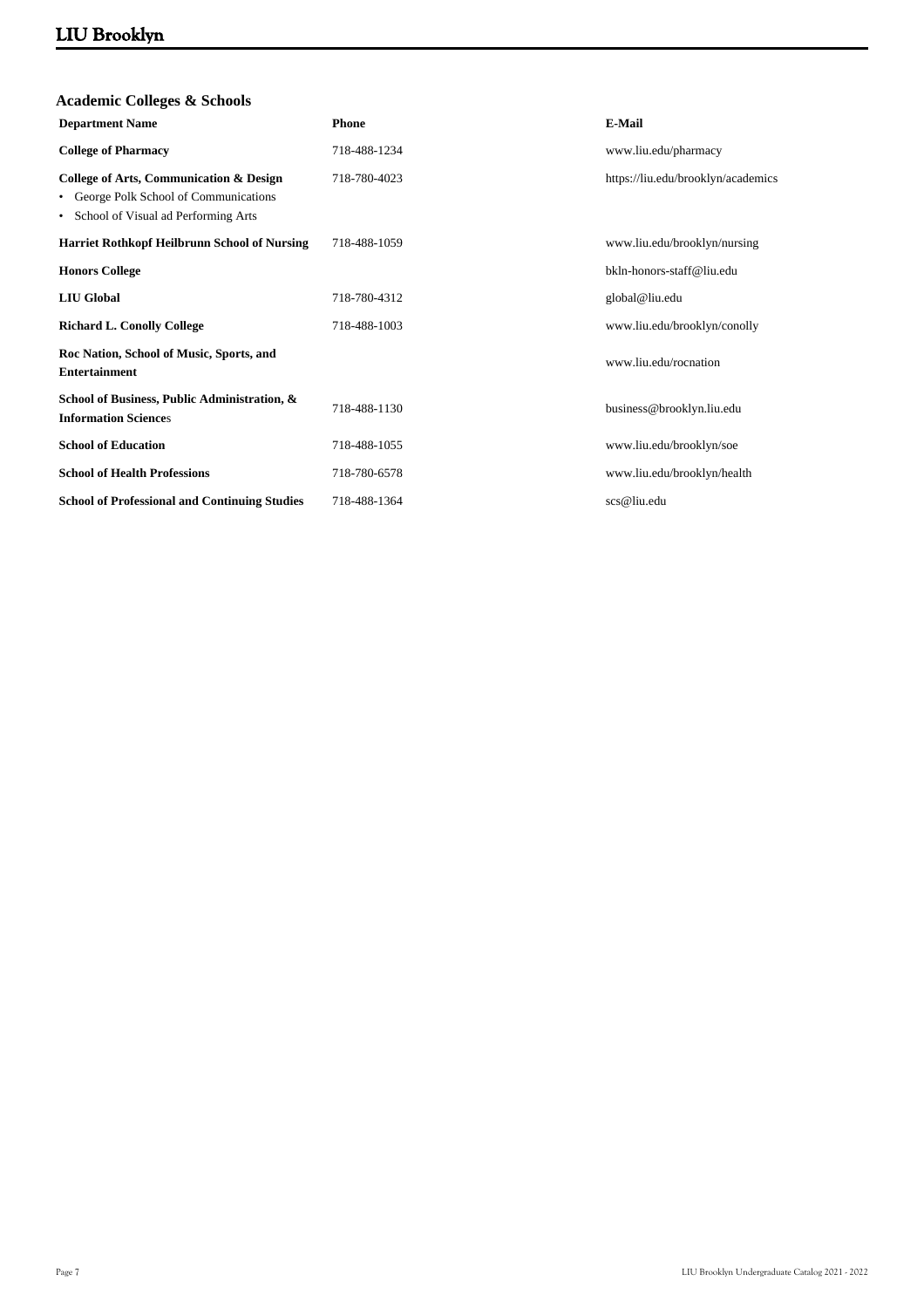### **Bulletin 2021 - 2022**

### **ACADEMIC CALENDAR 2021-2022**

### **Fall 2021**

| September 6     | Labor Day-holiday                                                       |
|-----------------|-------------------------------------------------------------------------|
| September 8     | Weekday classes begin                                                   |
| September 8-21  | Registration and program changes                                        |
| September 11-12 | First weekend session classes begin                                     |
| September 21    | Registration and program changes end                                    |
| October 8       | Last day to apply for a comprehensive examination                       |
| October 12      | Spring 2022 Registration Begins for Continuing<br>Students (tentative)  |
| October 23-24   | First weekend session final examinations                                |
| October 29      | Last day to apply for January degree                                    |
| October 30-31   | Second weekend session classes begin                                    |
| November 2      | Election Day-classes in session                                         |
| November 12     | Last day for full or partial withdrawal for full-term<br>Spring courses |
| November 24     | Wednesday classes don't meet/Wednesday follows a<br>Friday schedule     |
| November 25-28  | Thanksgiving holiday                                                    |
| November 29     | Classes resume                                                          |
| December 18-19  | Second weekend session final examinations/last class<br>meeting         |
| December 16     | Semester classes meeting Monday through Friday end                      |
| December 17     | Last day to submit a thesis                                             |
| December 17-23  | Final examinations-undergraduate and graduate                           |
| December 24     | Winter recess begins                                                    |

## **Winter 2022**

| January 3  | Intersession Classes Begin     |
|------------|--------------------------------|
| January 14 | Final Class Meeting/Final Exam |

### **Spring 2022**

| January 14      | Awarding of January degrees                    |
|-----------------|------------------------------------------------|
| January 17      | Martin Luther King Day - no classes            |
| January 18      | Weekday classes begin                          |
| January 18 - 31 | Registration and program changes               |
| January 22-23   | First weekend session classes begin            |
| January 31      | Registration and program changes end           |
| February 14     | Summer/Fall 22 Registration begins (tentative) |
| February 21     | President's Day-no classes                     |
| February 22     | Tuesday follows a Monday schedule              |
| February 25     | Last day to apply for May degree               |
| March 5-6       | First weekend session final examinations       |

| March 7            | Spring recess begins                                            |
|--------------------|-----------------------------------------------------------------|
| March 14           | Classes resume                                                  |
| <b>March 19-20</b> | Second weekend session classes begin                            |
| April 1            | Last day for withdrawal from full-semester classes              |
| April 30 - May 1   | Second weekend session final examinations/Last<br>Class Meeting |
| May 3              | Semester classes meeting Monday through Friday end              |
| May $4-10$         | Final examinations-undergraduate and graduate                   |
| May 13             | Last day to submit a thesis                                     |
| May $13$           | Commencement Ceremony (tentative)                               |
| May 14             | Conferral of May degrees                                        |
|                    |                                                                 |

### **Summer I 2022**

| May 14-15                    | Weekend session classes begin                               |
|------------------------------|-------------------------------------------------------------|
| May 16                       | Weekday classes begin                                       |
| May 17                       | Registration and program changes end for weekday<br>classes |
| May 20                       | Last day to add Weekend Session Class                       |
| May 28-30                    | Memorial Day-holiday                                        |
| June 14                      | Last day for withdrawal from Summer 1 classes               |
| June 27                      | Last day of weekday classes                                 |
| During Last Class<br>Meeting | Final Exams Summer 1                                        |
| July $2-3$                   | Independence Day holiday - no weekend classes               |
| July 9-10                    | Weekend session final examinations/Last Class<br>Meetings   |
|                              |                                                             |

### **Summer II 2022**

| July 11                      | Weekday classes begin                                         |
|------------------------------|---------------------------------------------------------------|
| July 12                      | Registration and program changes end for weekday<br>classes   |
| July 15                      | Last day to apply for September degree                        |
| July 15                      | Last day to apply for a comprehensive examination             |
| July 16-17                   | Weekend session classes begin                                 |
| July 22                      | Last day to add Weekend Session Class                         |
| August 5                     | Last day for withdrawal from Summer II classes                |
| August 19                    | Last weekday class                                            |
| During Last Class<br>Meeting | Final Exams Summer 2                                          |
| August 26                    | Last day to submit thesis and complete degree<br>requirements |
| August 27-28                 | Weekend session final examinations                            |
| August 31                    | Summer degrees conferred                                      |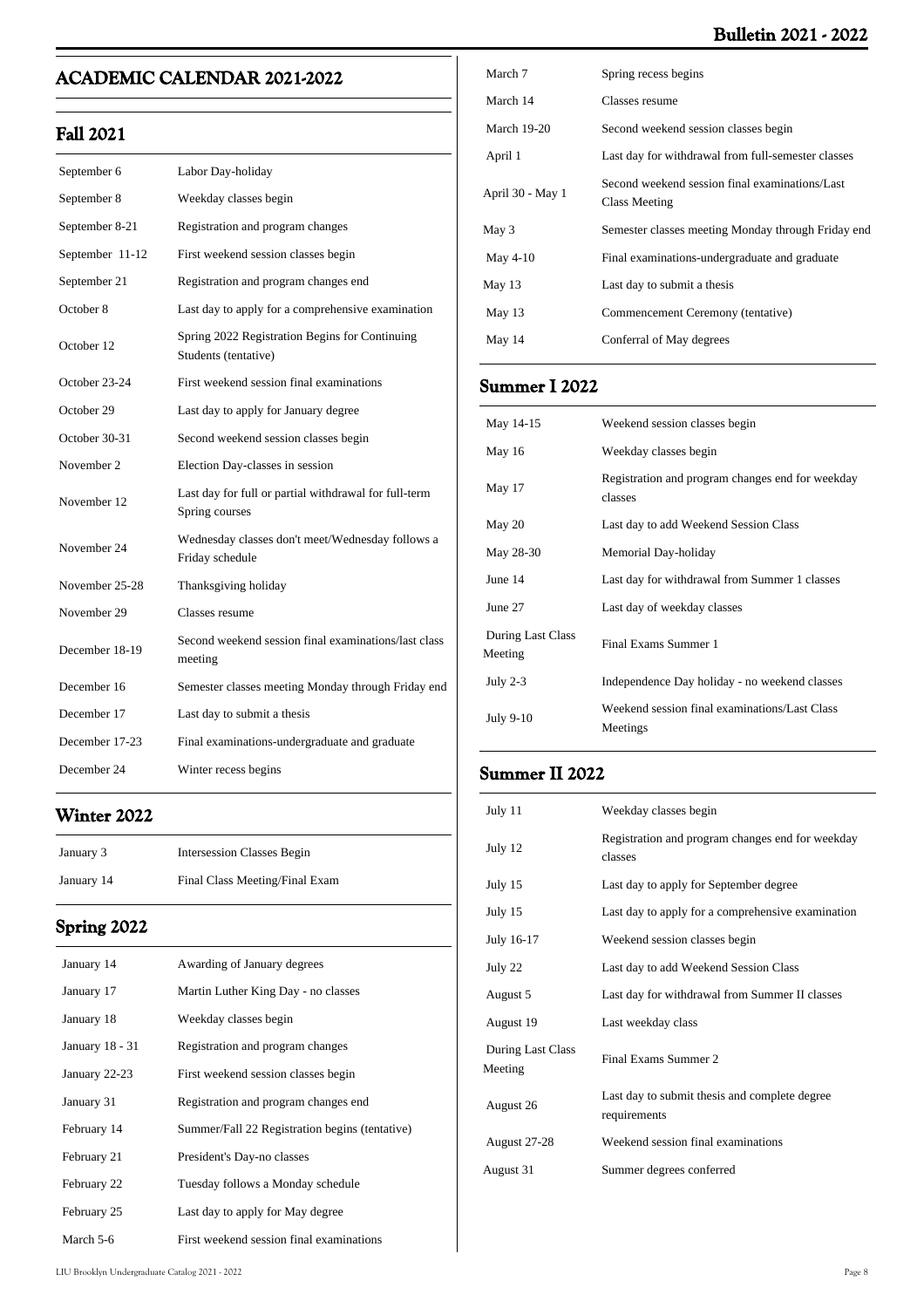### **ADMISSION**

 All communications concerning admission to the LIU Brooklyn (including LIU Pharmacy (Arnold & Marie Schwartz College of Pharmacy and Health Sciences) should be addressed to the Office of Admissions, LlU Brooklyn, 1 University Plaza, Brooklyn, NY 11201-5372; 718-488-1011 or by visiting the LIU Brooklyn website at www.liu.edu/brooklyn/admissions. LIU Global admissions should be addressed to the LIU Global website at www.liu.edu/global/admissions. Students are also invited to email the Office of Admissions at bkln-admissions@liu.edu.

### **General Information**

 The Office of Admissions invites applications from motivated candidates dedicated to participating in and learning from the many educational opportunities available at LIU Brooklyn. Through the application review process, the Admissions Committee seeks evidence that applicants are academically and intellectually prepared to pursue college-level work.

### **Freshman Admissions**

#### **Application and Notification Dates**

 To be considered for Early Action admission, applications, and all supporting documentation must be submitted on or before December 15. Early Action notification begins on December 15 for fall 2021 admission.

 The Office of Admissions accepts and reviews applications on a rolling basis, allowing candidates to submit applications at any time during the cycle.

 To ensure consideration for all available departmental and merit-based scholarships and oncampus housing opportunities, it is strongly suggested that applications be submitted by December 1 for fall admission and by October 1 for spring admission.

#### **Application Process**

 To be considered for admission, candidates should submit the following:

- 1. LIU Brooklyn undergraduate application on the web at liu.edu/apply or via the Common Application.
- 2. Non-refundable application fee of \$50.
- 3. High school transcript: Applicants must have official secondary school transcripts on file.
- 4. SAT or ACT Test Scores: Applicants must take either the College Board SAT or the American College Testing Program ACT exam and have the scores forwarded directly to the LIU Brooklyn Office of Admissions. SAT: LIU Code 2369. ACT: LIU Code 2792. Information about these exams is available through the high school guidance office or by contacting the testing programs directly:

College Board SAT Program

P.O. Box 7502 London, Kentucky 40742-7502 www.collegeboard.com

American College Testing Program (ACT) 2727 Scott Boulevard, mini zip 46 Iowa City, Iowa 52243-0414 www.act.org

Official copy of TOEFL, IELTS, or iBT, if English is not the student's native language; a student may also provide evidence of English proficiency with a minimum of 420 or higher on the SAT ERWS section.

### **Transfer Admissions**

#### **Transfer Students**

 LIU welcomes students from two-year or fouryear regionally accredited colleges/universities. A transfer student's application for admission will be reviewed based on work done as a matriculated student, provided the student has demonstrated competence in the equivalent coursework to the degree/program in which they are applying. Students presenting 24 or fewer transferrable credits will also be evaluated based on their high school (or equivalent) coursework.

 In some cases, students may apply for a second bachelor's degree if they are changing careers or pursuing a professional degree, like nursing or pharmacy. However, bachelor's degree holders may, in some cases, be better candidates for advanced or graduate degree programs. The granting of transfer credit does not affect specific divisional or departmental requirements.

 A credit evaluation of previously completed coursework will be included as part of the admissions process.

 All final, official transcripts must be submitted before the student starting their studies at LIU. This includes score reports for Advanced Placement, International Baccalaureate Advanced Levels, CLEP, and/or Excelsior College scores for which students hope to be awarded academic credit.

 - Students will not be permitted to receive federal or New York state financial aid or enroll for a second term until all official/final transcripts have been submitted.

 - Students who submit transcripts after the first term of enrollment risk the credits not being awarded.

 - Under no circumstances will transfer credit be awarded after two semesters of enrollment at LIU for coursework completed before enrollment at LIU.

 Application of credit to a degree program: All substitution or waiver approvals based on transfer credits awarded (including credit for AP, CLEP, IB, etc.) must be submitted to the University Registrar by the end of the first year of enrollment.

Coursework is transferrable to LIU Brooklyn if

it is equivalent to a course currently offered at LIU Brooklyn and was earned at a regionally accredited college or university with a grade of C or better. Courses not approved for transfer through the admissions process may be reviewed at the departmental level and after approval credited to the student's transcript. Other transferrable credit considered may include advanced placement credit (3 or higher in all subjects), international baccalaureate credit (HL 4, SL 4 or higher), advanced levels (A, B, or C), CLEP (score of 50 or higher) and Excelsior College credit. Please note certain programs might require higher scores outlined above to gain transfer credit for a particular program.

 To qualify for the bachelor's degree, students admitted with advanced standing must complete in senior residence a minimum of 30 credits, including 15 credits of advanced work in their major in all schools and faculties. Advanced standing credit is provisional until students have completed at least 30 credits with a grade point average of 2.0 (C). To qualify for graduation, all students must also complete all other graduation and major requirements, including the requisite number of credits in the liberal arts and sciences.

 Students wishing to transfer from other campuses of LIU are required to complete the internal transfer form and must be in good academic standing. Transcripts and copies of the student's original records will be sent upon filing a request form. Admission to LIU Brooklyn programs is not guaranteed and is subject to a complete application evaluation.

 LIU Brooklyn may admit recipients of associate degrees from an accredited community or junior colleges. Such students will be accepted as juniors in the bachelor's degree program with the full value of credit (60 to 72 credits), unless they have specialized in a highly technical or professional program, and will be programmed for their junior year as if they had completed all of the first two years of required work. In their subsequent required credits, they will be expected to complete the requirements of the chosen major and continue so far as possible toward completing other LIU requirements, except that the total number of credits will not normally exceed 120. Once enrolled at LIU, permission is required to take any additional coursework at other institutions. Students should consult with their Success Coach for additional information.

 Possible exceptions to the foregoing may occur for education majors, physical education majors, health science majors, professional phase pharmacy students, professional phase nursing majors, science majors, accounting majors intending to qualify to sit for the CPA examinations, students intending to major in a field other than that for which they received the associate degree, and students planning to prepare to teach at the secondary school level.

 To qualify for the bachelor's degree, all students must also complete the requisite number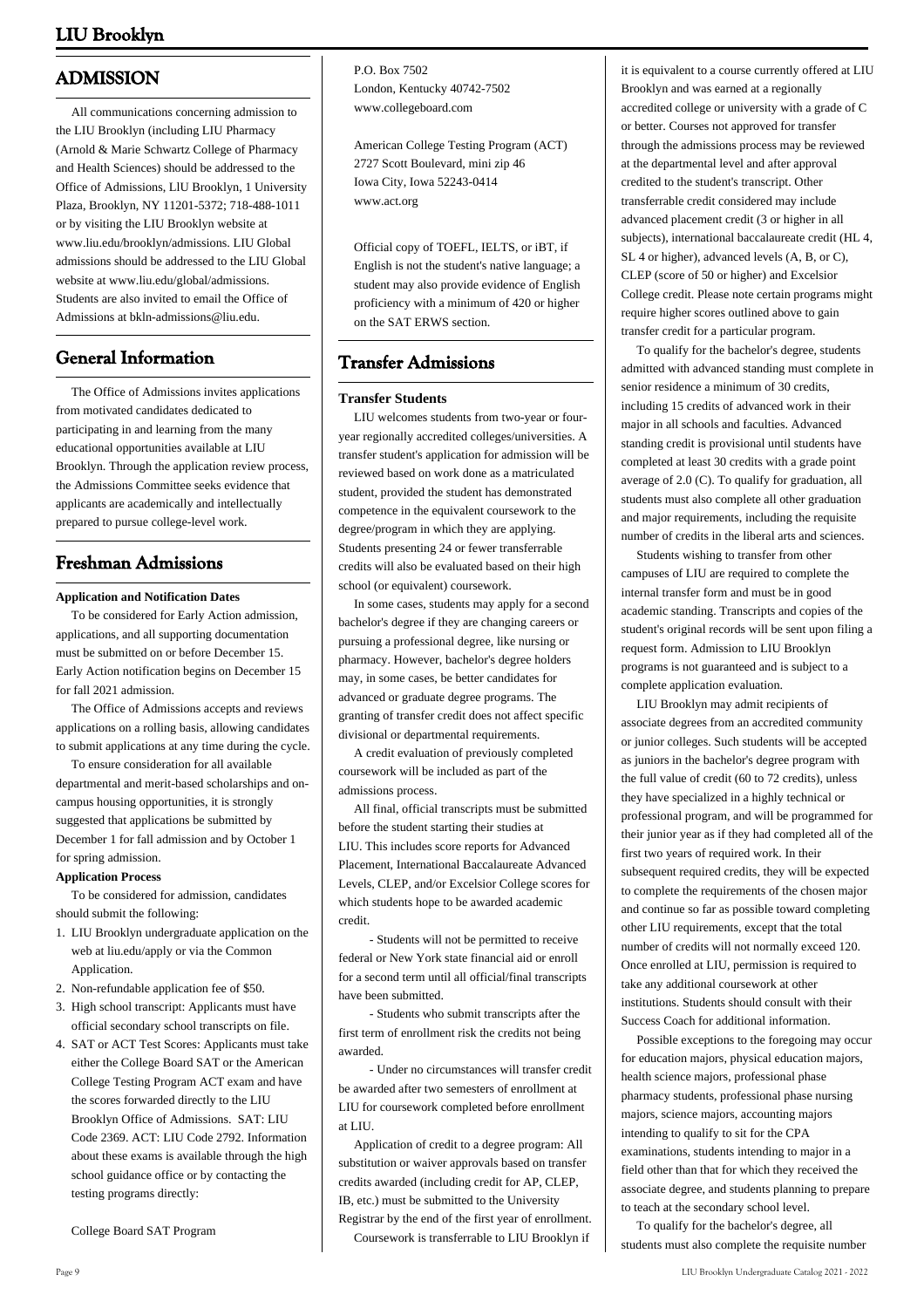of credits in the liberal arts and sciences. Transfer students are evaluated for their prior academic achievement for their ability to meet curricular requirements for the intended program of study at LIU Brooklyn. Cumulative grade point averages, as well as grade point averages for specific areas of study (e.g., overall science GPA), may be considered for admission to specific areas of study.

 LIU Brooklyn has articulation agreements with Kingsborough Community College, LaGuardia Community College, Borough of Manhattan Community College, New York City College of Technology, Bergen Community College, and various other two-year regionally accredited colleges.

#### **Residence Requirement**

 To qualify for an undergraduate degree at LIU Brooklyn, a student must complete in senior residence a minimum of 30 credits, including 15 credits of advanced work in their major. In the School of Business, Public Administration, and Information Sciences, a student must complete 12 credits of advanced work in their major.

 Students enrolled in LIU Brooklyn programs at branch campuses or off-campus sites must register for and complete residency requirements (usually six credits) at LIU Brooklyn.

### **International Admissions**

 Once students have completed the commitment process to enroll at LIU Brooklyn they are required to complete several steps that will prove useful for a seamless transition to the LIU Brooklyn community. The following outlines the New Student Enrollment process:

- International students are required to pay a deposit in order to receive their I-20. Once students receive their I-20 released by LIU Brooklyn they are able to begin the process of obtaining an F-1 visa to study in the United States.
- Students are required to submit all final official transcripts (high school and/or college transcripts) prior to finalizing enrollment for the incoming term. •
- Students may also be required to submit additional information or meet admissions conditions (some conditions may require completion through the student's first semester or first year of study). It is the student's responsibility to follow through with completing their admission/enrollment conditions. Failure to do so may impact future term registration.
- Students planning to live on campus are required to submit a separate housing deposit along with a housing application. •
- Students are required to complete and return the required health and immunization forms to the university. •
- Freshman students will receive mathematics and English placement information from LIU Promise prior to attending New Student
- All new students are strongly encouraged to attend New Student Orientation to register for their first semester courses and activate their MyLIU account. International New Student Orientation is held immediately preceding the start of the semester. Students will be able to sign up for a New Student Orientation date once they have committed to attending the university. •
- Students who decide not to enroll at LIU Brooklyn after committing to enrollment must: •
- Contact the Office of Admissions
- Notify Enrollment Services in writing (if registered for courses)

### **Readmission**

 Any student who has been out of attendance for one or more regular semesters (fall or spring) who wishes to return to LIU must file an application for readmission.

- Applications for readmission can be obtained from the Office of Admissions and online at www.liu.edu/brooklyn/admissions •
- Students who have attended another college or university since their last attendance at LIU must submit an official transcript from any colleges attended before readmission will be approved. •
- Students who have been out of attendance for more than 5 years must reapply and may be required to resubmit official transcripts from their prior colleges/high school if original documents are no longer on file. •
- If readmission is approved, students return to LIU subject to the academic requirements as listed in the bulletin in effect at the time of readmission. •
- Students who are out of attendance for one or more regular terms and are not on an approved leave of absence will be reviewed during the readmission process for institutional aid via the Scholarship Appeals Committee if they have not attended another college/university after leaving LIU. •
- Students who attended another institution after leaving LIU are considered transfer students and will be reviewed for transfer scholarship eligibility based on current guidelines. •
- Probationary students who withdrew from the university must have the approval of the appropriate academic dean in order to be readmitted. •
- Students wishing to return to the Harriet Rothkopf School of Nursing or LIU Pharmacy may require the appropriate Dean's permission. •
- Students wishing to be readmitted into a new program will be advised through the admissions process and evaluated for eligibility for the new •

program of study.

Students who have been academically dismissed must have their applications for readmission referred to the appropriate school's committee on scholastic standing. To allow for sufficient time for review, it is strongly encouraged that readmission applications for dismissed students be filed no later than August 10 for the fall term, January 10 for the spring term, and May 10 for summer. •

### **Visiting Students**

 Students attending and in good standing at other accredited colleges or universities who wish to enroll at LIU may apply as visiting students (non-matriculated). Inquiries should be directed to the Office of Admissions. Admission as a visiting student does not imply admission to a degree program at LIU and visiting students are not eligible to receive LIU Brooklyn financial aid. Visiting students who wish to pursue a degree at LIU Brooklyn must apply at the Office of Admissions or online.

### **New York State Immunization Law**

 The New York State Health Department requires college and university students born on or after January 1, 1957, to be immunized against measles, mumps and rubella. All full-time and part-time students intending to register for six or more credits, in an approved degree or registered certificate program at the university, must show proof of immunity before they can register for classes. In addition, New York State requires that LIU Brooklyn maintain a record of each student's response to the meningococcal disease and vaccine information regardless of their date of birth. The form must be signed by the student and contain either a record of meningitis immunization within the past five years OR an acknowledgment of meningococcal disease risk and refusal of meningitis immunization signed by the student. Students who take classes remotely, or who are and will not be physically present at the university are not required to provide proof of immunization.

 For information on student procedures for complying with this law, please visit the New Student Health page at www.liu.edu/newstudenthealth.

### **Graduation Rate**

 As reported to the U.S. Department of Education and the New York State Education Department in spring 2019, the graduation rate for first-time, full-time, bachelor's degree-seeking undergraduates who enrolled in fall 2013 was 43 percent.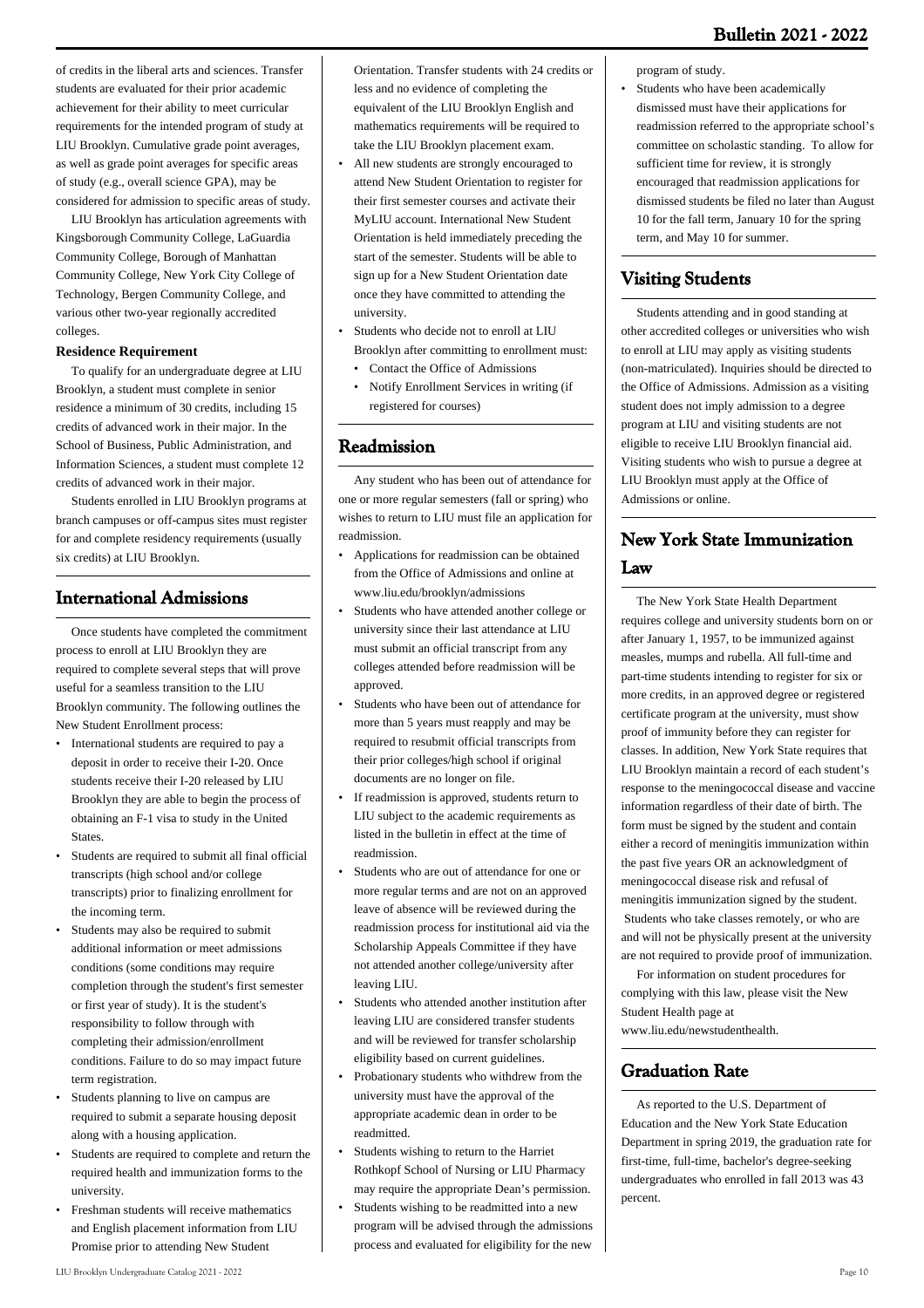### **HONORS COLLEGE**

 The Long Island University Honors College was inaugurated in 1963 as one of the nation's first Honors programs. In September 2015, marking a successful history of more than a half-century, the Honors program was officially rededicated as the Long Island University Honors College. Students in the Honors College take courses designed to broaden their education and engage them in research culminating in a thesis. Honors College students enjoy priority registration, small classes, challenging courses not offered through regular departments, and a special citation on the diploma at graduation. Study/travel courses abroad are also popular options for Honors College students who may earn honors advanced elective credits through LIU Global. On the most advanced level, every student in the Honors College works with a faculty mentor in their major on research leading to an undergraduate thesis. Most students find this to be the most prestigious credential that they can earn, whether they are seeking admission to graduate school or the job market.

 The Honors College is a community. Students have the use of the Honors College Lounge, located in the Pratt Building. Students are encouraged to use the lounge to study, meet with friends, and hold gatherings. In the Honors College, student ideas and leadership are at the heart of our mission to broaden and advance student learning.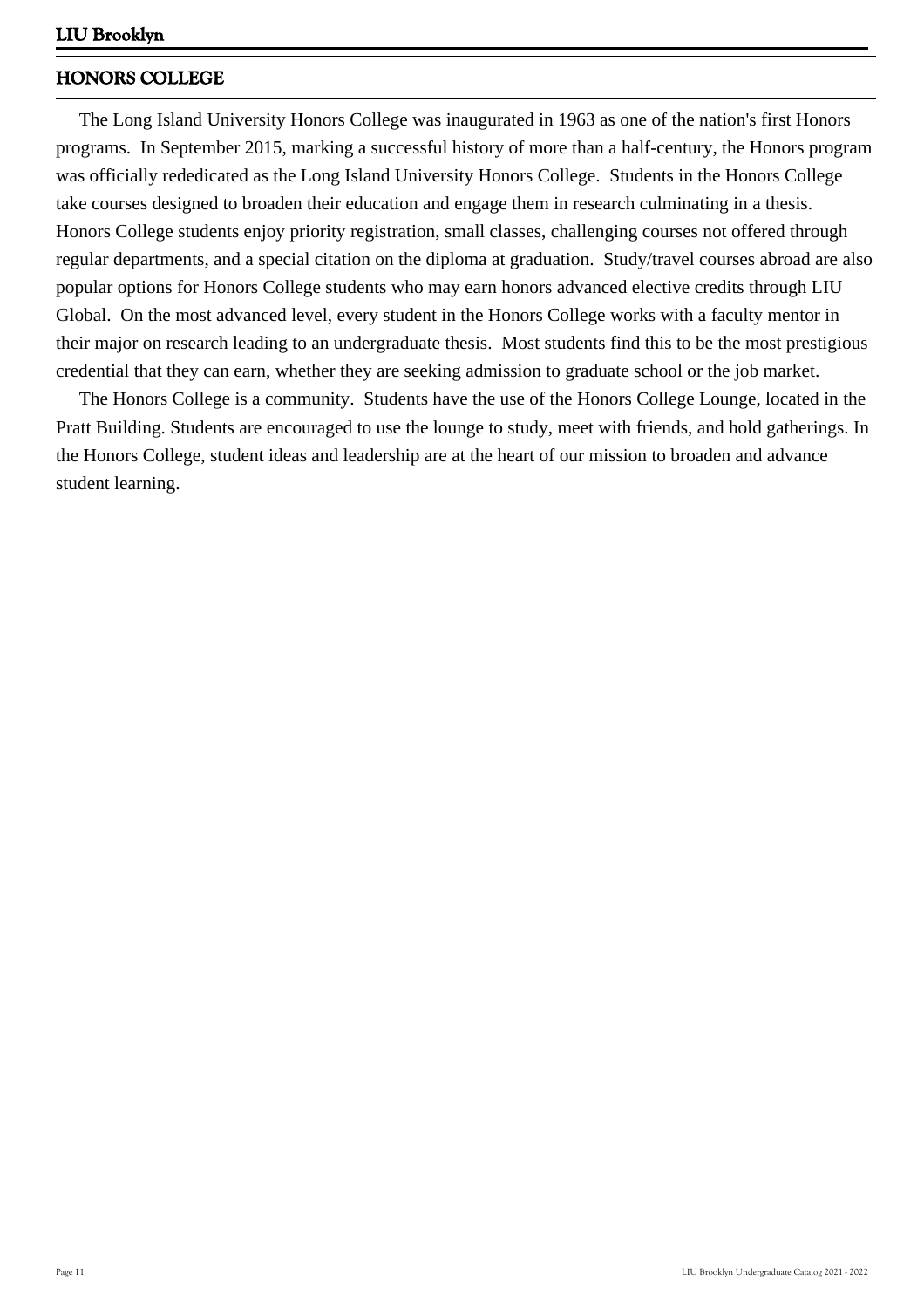### **Honors College**

 The Honors College offers courses that enable students to complete their social science, fine arts, speech, and foreign language core requirements in an honors environment. In the first three semesters, students typically take the Honors College sequence of integrated literature, history, and philosophy courses organized around a central theme, and an honors topics course integrated with the honors research seminar. Completion of the Honors College sequence satisfies all Writing Across the Curriculum (WAC) requirements outside the major, and honors students are not required to take the core composition course. At the upper level, the Honors College offers advanced liberal arts and sciences electives representing a range of themes taught by faculty from all departments at the university, including the sciences, humanities, the arts, journalism, and the social sciences. These advanced electives utilize field experience, independent research, and the extraordinary resources of New York City to provide students with a unique learning experience. Topics vary each semester—current and recent offerings can be viewed on the Honors College website.

 In order to graduate with the Honors College designation on their diploma, students must be in good standing with the program and must complete the honors sequence, the honors research seminar, other honors equivalents for core courses, and at least three honors advanced electives.

#### **Honors Independent Study**

 Honors College students in good standing may register for independent study. Prior agreement from a faculty mentor and approval of the Honors College director and the dean of Richard L. Conolly College is required. Independent study may satisfy up to six credits of honors advanced elective requirements.

#### **Distinction in Honors**

 Any final project for an honor's advanced elective or any research project in the students major may be expanded, under the guidance of a faculty mentor, into a substantial paper. Review of the paper by the faculty mentor, approval by an Honors College director, and presentation at a year-end Honors College symposium are required to achieve Distinction in Honors at graduation. Interested students should contact their Honors College advisor.

### **Honors College Core Equivalencies**

 Honors College students are required to complete a set of courses that are equivalent to and meet the humanities, social science, and communication, visual & performing arts core requirements for their major. The Honors College requirements fit into all majors. In addition to completing the Honors College core curriculum requirements, students must complete the honors research seminar and 3-4 honors advanced elective seminars. Students should consult individual departmental major requirements in this bulletin for specific requirements within their major beyond the Honors College core and electives. **Equivalents in General Core and Honors**

# **College Core**

| <b>General Core Curriculum</b>                                           | <b>Credits</b> |
|--------------------------------------------------------------------------|----------------|
| FYS <sub>1</sub>                                                         | 1              |
| <b>ENG 16</b>                                                            | 3              |
| ENG 61-64                                                                | 3              |
| PHI 60                                                                   | 3              |
| Foreign Language                                                         | 3              |
| ART/MUS/DNC/MA/JOU or<br><b>THE 61</b>                                   | 3              |
| $HIS$ 1, 2                                                               | 3 or 6         |
| Social Science *                                                         | $3$ or $6$     |
| SPE <sub>3</sub>                                                         | 3              |
| <b>Natural Sciences</b>                                                  | $\overline{4}$ |
| Mathematics                                                              | 3 or 4         |
| <b>Honors College Core</b><br><b>Equivalents</b>                         | <b>Credits</b> |
| FYS <sub>1H</sub>                                                        | 1              |
| ENG 16 **                                                                | $\theta$       |
| HEG 21 or 22 (Honors Literature) 3 or 6                                  |                |
| HHP 21 or 22 (Honors<br>Philosophy)                                      | 3 or 6         |
| HHI 21 or 22 (Honors History)                                            | 3 or 6         |
| HSM 27 (Honors Topics) or HSM<br>109 or 110 (Honors Research<br>Seminar) | 3              |
| Honors Foreign Language ***                                              | 3              |
| HAR 21 or 22 (Honors Art) ****                                           | 3              |
| Honors Social Science*****                                               | 3              |
| HSP 21 or 22 (Honors Speech)                                             | 3              |
| Honors College Advanced<br>Electives (HHE)                               | 9 or 12        |

 Honors does not currently offer equivalents for the natural sciences and mathematics core

requirements. Students must take the science and mathematics requirements specified by their major.

 Please contact the Honors College for descriptions of each semester's advanced electives, as the offerings change each semester.

 If you have any questions about Honors College requirements or the core, please contact the Director's office.

\* Some majors are required to take ECO 1 and/or ECO 2 to satisfy the social science core requirements. The Honors equivalent for ECO 2 is HEC 21. For some majors, one social science is designated as Psychology (PSY 3). The honors equivalent is HPS 21.

\*\* ENG 16 is waived for students taking the full Honors College sequence.

\*\*\*\* Honors equivalent for

 $\overline{\phantom{a}}$  , where the contract of  $\overline{\phantom{a}}$ 

ART/MUS/DNC/THE/JOU/MA 61.

\*\*\*\*\* Honors social science core requirement may be met by HSS 21 or 22 (Honors Social Science), HPS 21 (Honors Psychology), or HEC 21 (Honors Economics), depending on the requirements of the major.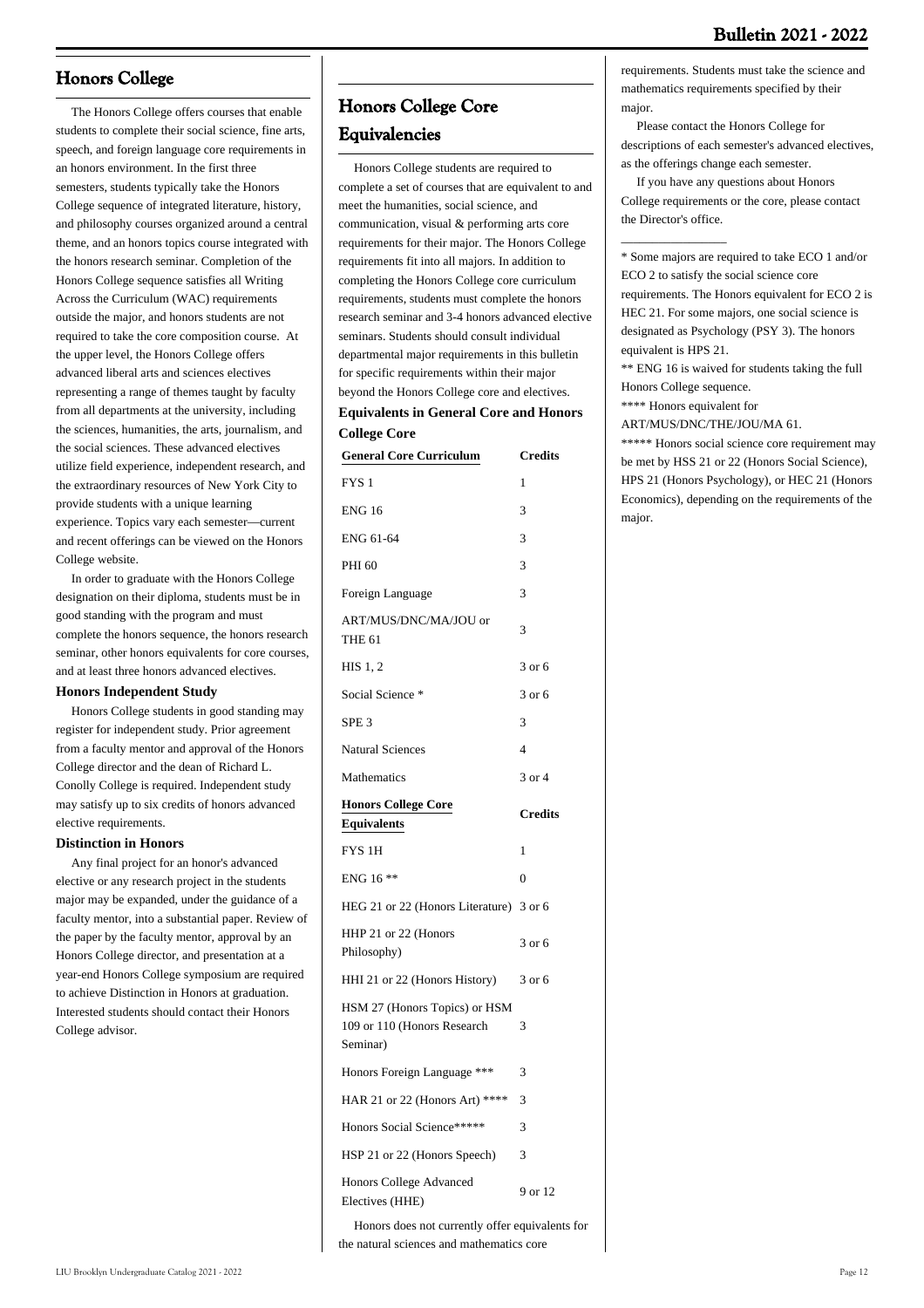### **Honors Courses**

#### **HAR 21 Art in Social Context**

This introductory course covers the arts as well as the methods used to produce, analyze and communicate them. In addition to traditional assignments, students will use experiential and interdisciplinary learning to trace the development of modern arts and their role in society, business, political movements, and culture. Student must be part of the Brooklyn Honors

Student Group in order to register for the course. Credits: 3 Every Fall

#### **HAR 22 Art in Social Context**

The second semester of this course is a deeper analysis of the arts as well as the methods used to produce, analyze and communicate them. In addition to traditional assignments, students will use experiential and interdisciplinary learning to trace the development of pre-modern and modern arts and their role in society, business, political movements, and culture.

Student must be part of the Brooklyn Honors Student Group in order to register for the course. Credits: 3 Every Spring

#### **HEC 21 Introductory Microeconomics and Public Policy**

This course provides an introduction to microeconomics, a field which studies how individual behavior shapes socio-economic outcomes. The course will use experiential, interdisciplinary, as well as traditional case studies and assignments to understand and apply microeconomics in business, industry, and policy. Not open to students who have taken ECO 2. Student must be part of the Brooklyn Honors Student Group in order to register for the course. Not open to students who have taken ECO 2 Credits: 3 Every Fall

#### **HEG 21 Literature of the Human Imagination**

Introductory, interdisciplinary course where students will acquire critical skills needed for the evaluation and interpretation of literature. Assigned readings are selected from all genres and reflect literature of historical and contemporary cultures around the globe. Satisfies English and WAC requirements for graduation. Student must be part of the Brooklyn Honors Student Group in order to register for the course. Credits: 3 Every Fall

#### **HEG 22 Literature of the Human Imagination**

Second semester of an introductory, interdisciplinary course where students will acquire critical skills needed for the evaluation and interpretation of literature. Assigned readings are selected from all genres and reflect literature of

historical and contemporary cultures around the globe. Satisfies English and WAC requirements for graduation.

Student must be part of the Brooklyn Honors Student Group in order to register for the course. Credits: 3 Every Spring

#### **HHE 100 - 192 Honors Advanced Elective Research Seminar**

An interdisciplinary seminar that engages students in the study of current research, economic and cultural topics proposed by faculty from departments and programs across the university and from members of the professional world (topics advertised in the class schedule each semester). Honors Advanced Elective Seminars are the capstone experience of the Honors College and integrate experiential learning, high-impact practices and non-traditional teaching methods, including visits to NYC business, government offices, NGOs, and museums. Students acquire skills to conduct high-level research in multiple disciplines, and are trained to present their results professionally as preparation for their careers. Student must be part of the Brooklyn Honors Student Group in order to register for the course. Credits: 3 Every Semester

#### **HHE 195 Honors Independent Study**

A student-initiated research project undertaken under the supervision with a faculty mentor. Students must submit a written proposal outlining the project objectives, a reading list, and a clear statement of how the student will be evaluated. The proposal requires approval by the faculty mentor and the Director of the Honors College and is intended for students to acquire skills in high-level research, including vetting, locating and summarizing data mastering critical thinking skills related to the field(s) in question. Student must be part of the Brooklyn Honors Student Group in order to register for the course. Credits: 3 Every Fall

#### **HHE 196 Honors Independent Study**

A student-initiated research project undertaken under the supervision with a faculty mentor. Students must submit a written proposal outlining the project objectives, a reading list, and a clear statement of how the student will be evaluated. The proposal requires approval by the faculty mentor and the Director of the Honors College and is intended for students to acquire skills in high-level research, including vetting, locating and summarizing data mastering critical thinking skills related to the field(s) in question. Student must be part of the Brooklyn Honors Student Group in order to register for the course.

Credits: 3

Every Spring

**HHE 197 Honors Independent Study**

A student-initiated research project undertaken under the supervision with a faculty mentor. Students must submit a written proposal outlining the project objectives, a reading list, and a clear statement of how the student will be evaluated. The proposal requires approval by the faculty mentor and the Director of the Honors College and is intended for students to acquire skills in high-level research, including vetting, locating and summarizing data mastering critical thinking skills related to the field(s) in question. HHE 197 and 198 are designated for students who have already completed one Honors Independent Study, either HHE 195 or HHE 196.

Student must be part of the Brooklyn Honors Student Group in order to register for the course. Credits: 3 Every Fall

#### **HHE 198 Honors Independent Study**

A student-initiated research project undertaken under the supervision with a faculty mentor. Students must submit a written proposal outlining the project objectives, a reading list, and a clear statement of how the student will be evaluated. The proposal requires approval by the faculty mentor and the Director of the Honors College and is intended for students to acquire skills in high-level research, including vetting, locating and summarizing data mastering critical thinking skills related to the field(s) in question. HHE 197 and 198 are designated for students who have already completed one Honors Independent Study, either HHE 195 or HHE 196.

Student must be part of the Brooklyn Honors Student Group in order to register for the course. Credits: 3 Every Spring

#### **HHE 201 University Honors Special Project**

A research project tied specifically to a conference, or presentation of the student's work at a conference, to independent research developed from work initiated in an Honors Advanced Elective Seminar, or to research developed from an Honors travel course. Honors special projects must be approved and closely supervised by a faculty member. Requires the approval of the Director of the Honors College.

Student must be part of the Brooklyn Honors Student Group in order to register for the course. Credits: 1 to 3 On Occasion

#### **HHE 300 Honors Travel Seminar**

The Honors College Travel Seminar is designed to engage students in travel-based and site-specific experiential learning. Preparatory work includes readings, critical analysis and vetting of evidence, as well as self-guided exploration of sites relevant to the seminar topic (chosen by faculty each year) to prepare students to apply these skills in their career. Offered during spring break. HHE 300 credit counts toward fulfilling the program's Honors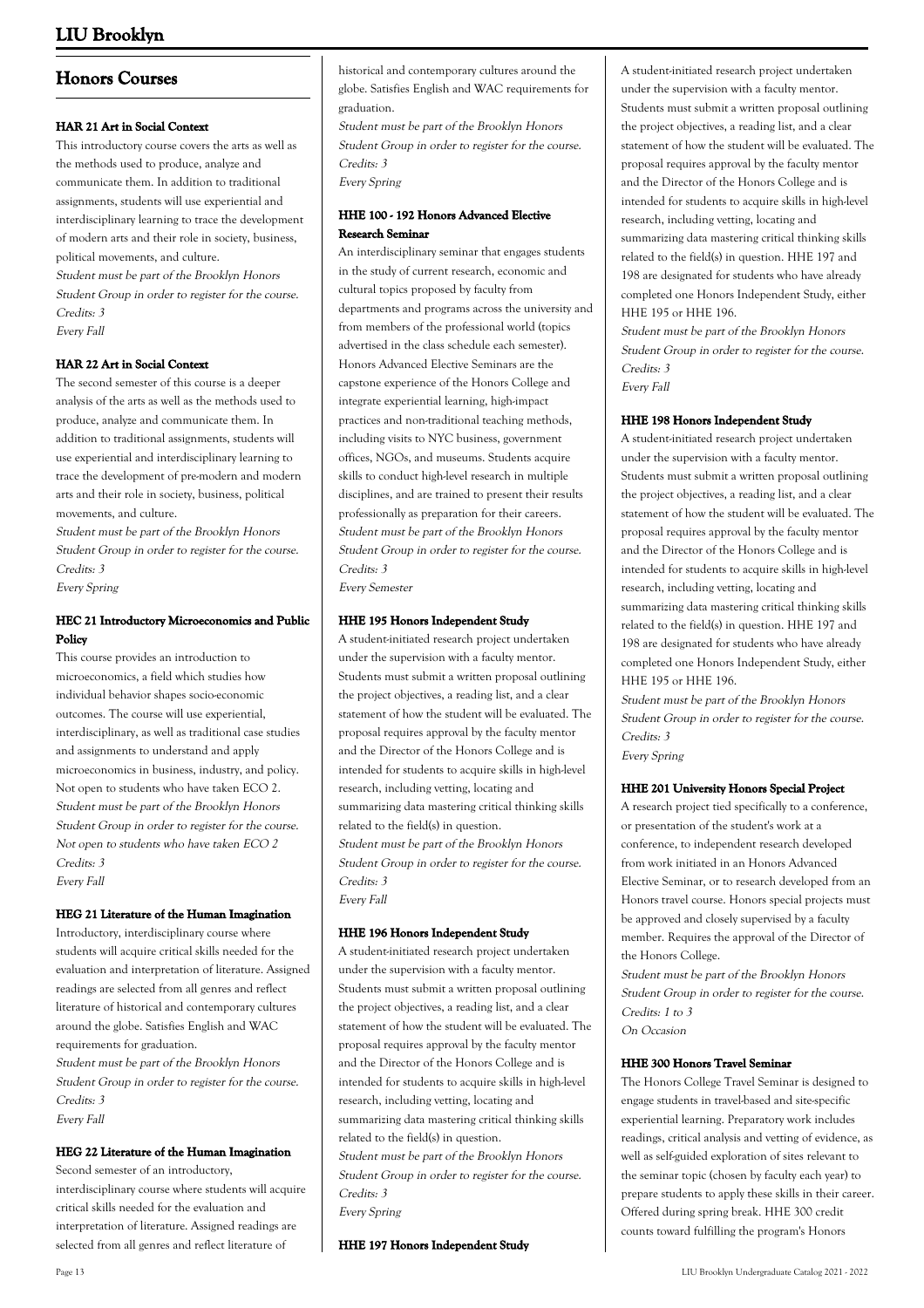Advanced Elective requirements and can be taken for repeat credit.

Student must be part of the Brooklyn Honors Student Group in order to register for the course. Credits: 1 Every Spring

### **HHE 301 Service Learning: Honorable Commitments**

Honors Service Learning connects students to an issue facing a particular community or communities locally, nationally or globally and to organizations working to solve it. The course emphasizes experiential learning and high-impact practices, ranging from internships to team and/or community meetings with local or national organizations. Topics and internships are arranged year by year and on a case-by-case basis either by the Director of the Honors College, by faculty, deans, or the students themselves.

Student must be part of the Brooklyn Honors Student Group in order to register for the course. Credits: 3

Annually

#### **HHI 21 Perspectives on Human History**

A study of political, economic, social, environmental and health trends in world history aimed at discovering the nature of historical facts in the pre-modern world. Students acquire critical thinking skills, learn to recognize change over time, bias in documents, and to apply these skills in their future careers. Taken in conjunction with Honors Literature (HEG 21) and/or Honors Philosophy (HHP 21). Satisfies history and WAC requirements. Student must be part of the Brooklyn Honors Student Group in order to register for the course. Credits: 3 Every Fall

### **HHI 22 Perspectives on Human History**

A study of political, economic, social, environmental and health trends in world history aimed at discovering the nature of historical facts in the early modern and modern world. Students acquire critical thinking skills, learn to recognize change over time, bias in documents, and to apply these skills in their future careers. Taken in conjunction with Honors Literature (HEG 21) and/or Honors Philosophy (HHP 21). Satisfies history and WAC requirements. Student must be part of the Brooklyn Honors Student Group in order to register for the course. Credits: 3 Every Spring

#### **HHP 21 Philosophy and Human Values in Perspective**

An introduction to classic texts and problems in the history of philosophy as well as an exploration of the leading traditions of ethical and social thought from the classical to the early modern world. Students acquire skills to reflect on their own values in light of major ethical traditions and in relation to contemporary social issues. Taken in

conjunction with Honors Literature (HEG 21) and/or Honors History (HHI 21). Satisfies the Philosophy and WAC requirements for graduation. Student must be part of the Brooklyn Honors Student Group in order to register for the course. Credits: 3 Every Fall

#### **HHP 22 Philosophy and Human Values in Perspective**

Second half of the introduction to classic texts and problems in the history of philosophy as well as an exploration of the leading traditions of ethical and social thought from the classical to the early modern world. Students acquire skills to reflect on their own values in light of major ethical traditions and in relation to contemporary social issues. Taken in conjunction with Honors Literature (HEG 21) and/or Honors History (HHI 21). Satisfies the Philosophy and WAC requirements for graduation.

Student must be part of the Brooklyn Honors Student Group in order to register for the course. Credits: 3 Every Spring

#### **HLS 21 Honors Spanish**

An introductory speaking, reading, and understanding Spanish course that places a major emphasis on the use of the language in its cultural context as one of the most widely spoken in the world. The course is designed to raise the verbal competency of students with little or no prior exposure to the language through the use of Spanish multi-media and exposure to Spanishlanguage oriented cultural and artistic events in New York City. Satisfies the language requirement for graduation.

Student must be part of the Brooklyn Honors Student Group in order to register for the course. Credits: 3 Every Fall

#### **HLS 22 Honors Spanish**

The second half of an introductory speaking, reading, and understanding Spanish course that places a major emphasis on the use of the language in its cultural context as one of the most widely spoken in the world. The course is designed to raise the verbal competency of students with little or no prior exposure to the language through the use of Spanish multi-media and exposure to Spanishlanguage oriented cultural and artistic events in New York City. Satisfies the language requirement for graduation.

The pre-requisite of HLS 21 or SPA 11 is required and the student must be part of the Brooklyn Honors Student Group in order to register for the course. Credits: 3 Every Spring

#### **HPS 21 Honors Psychology**

An interdisciplinary introduction to psychology that explores its methodologies and development of

LIU Brooklyn Undergraduate Catalog 2021 - 2022 Page 14

the discipline and human mind over time. Classes are conducted as seminars, emphasizing experiential learning and the application of theory to practice. May be used as a prerequisite for advanced courses in psychology.

Student must be part of the Brooklyn Honors Student Group in order to register for the course. Credits: 3 Every Fall and Spring

#### **HSM 27 Honors Topics Research Seminar**

This interdisciplinary course teaches students fundamental research skills in one or more fields. Faculty and students explore contemporary research topics in fields such as Social Sciences, Natural Sciences and the Humanities. By studying a topic in depth, students will learn proficiency in accessing and vetting reliable data, writing professional essays, publishable articles, and the tools and confidence necessary for effective presentations. Student must be part of the Brooklyn Honors Student Group in order to register for the course. Credits: 3 Every Fall and Spring

#### **HSM 112 Honors Science Experiential Methods Seminar**

An interdisciplinary seminar focusing on issues that cut across multiple disciplines. The Honors Experiential Seminar is designed to combine science-based exploration including laboratory and field work in any of the natural sciences, with exploration of the proposed topic through another discipline in the humanities or social sciences. Topics of inquiry vary from year to year, offered occasionally. HSM 112 credit counts toward fulfilling the programs' Honors Advanced Elective requirements and can be taken for repeat credit. Student must be part of the Brooklyn Honors Student Group in order to register for the course. Credits: 4

On Occasion

#### **HSP 21 Political Rhetoric Seminar**

An interdisciplinary exploration of effective oral communication, with emphasis on analysis of classical and contemporary modes of political rhetoric. Students learn oral communication skills fundamental for their careers, using a variety of media, including speeches, television, advertising and film. Satisfies the speech requirement for graduation.

Student must be part of the Brooklyn Honors Student Group in order to register for the course. Credits: 3 Every Fall and Spring

**HSP 22 Theatre as Social Ritual** An interdisciplinary course focusing on effective oral communication, with emphasis on the social role of theatre and performance, with case studies from the pre-modern to the modern period. Student presentations and live productions are geared toward providing fundamental public communication skills for future careers in any field.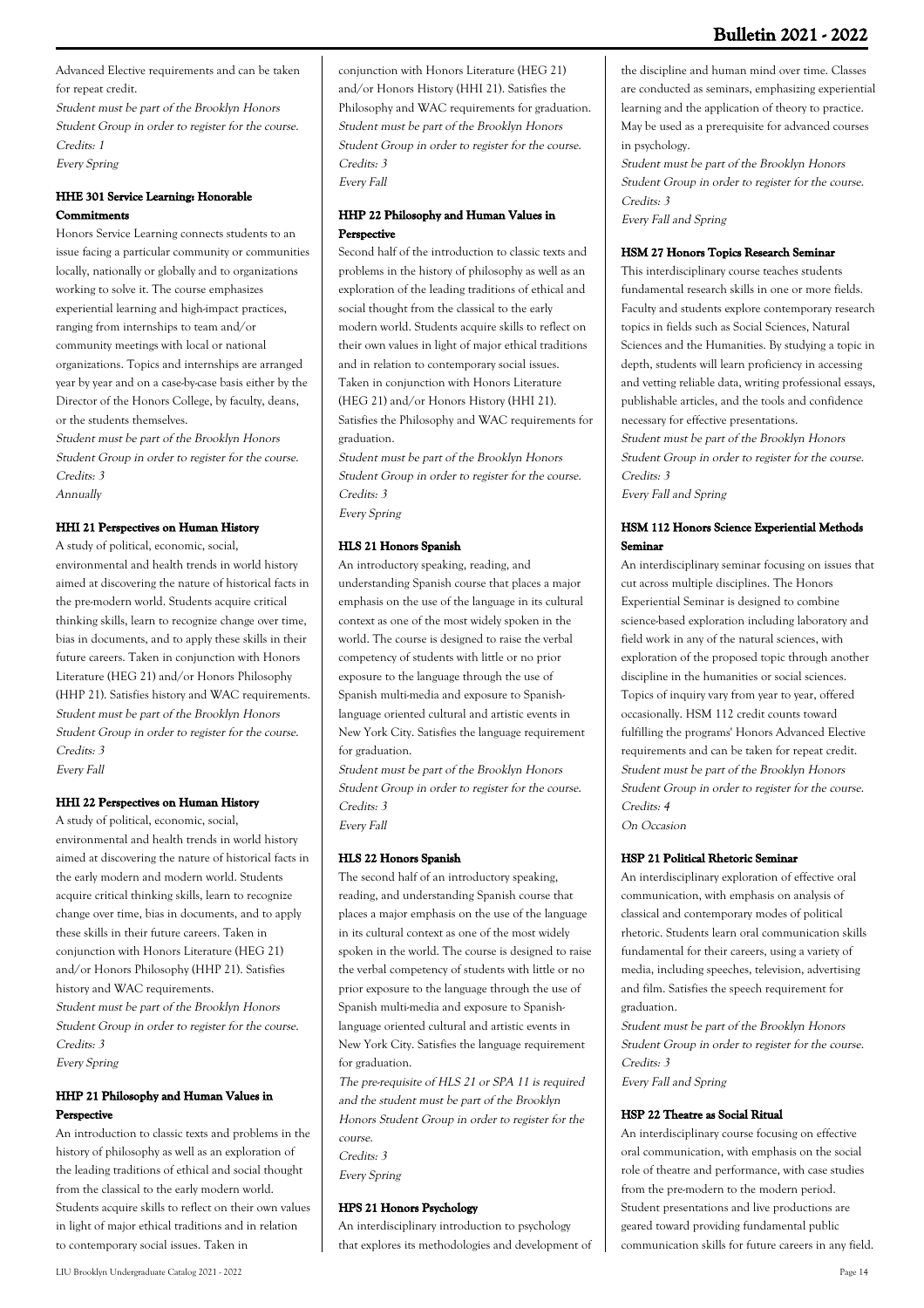Satisfies the speech requirement for graduation. Student must be part of the Brooklyn Honors Student Group in order to register for the course. Credits: 3 Every Spring

#### **HSS 21 Development and Social Institutions**

An interdisciplinary introduction to social science, this course provides students with an understanding of fundamental methodologies used in a variety of careers and disciplines, including the use of surveys, statistical models, and comparative/cross-cultural analysis. Satisfies 3 of the 6 social science credit requirements for graduation.

Student must be part of the Brooklyn Honors Student Group in order to register for the course. Credits: 3 Every Fall

#### **HSS 22 Development and Social Institutions**

Second half of an interdisciplinary introduction to social science, this course provides students with an understanding of fundamental methodologies used in a variety of careers and disciplines, including the use of surveys, statistical models, and comparative/cross-cultural analysis. Satisfies 3 of

the 6 social science credit requirements for graduation.

Student must be part of the Brooklyn Honors Student Group in order to register for the course. Credits: 3 Every Spring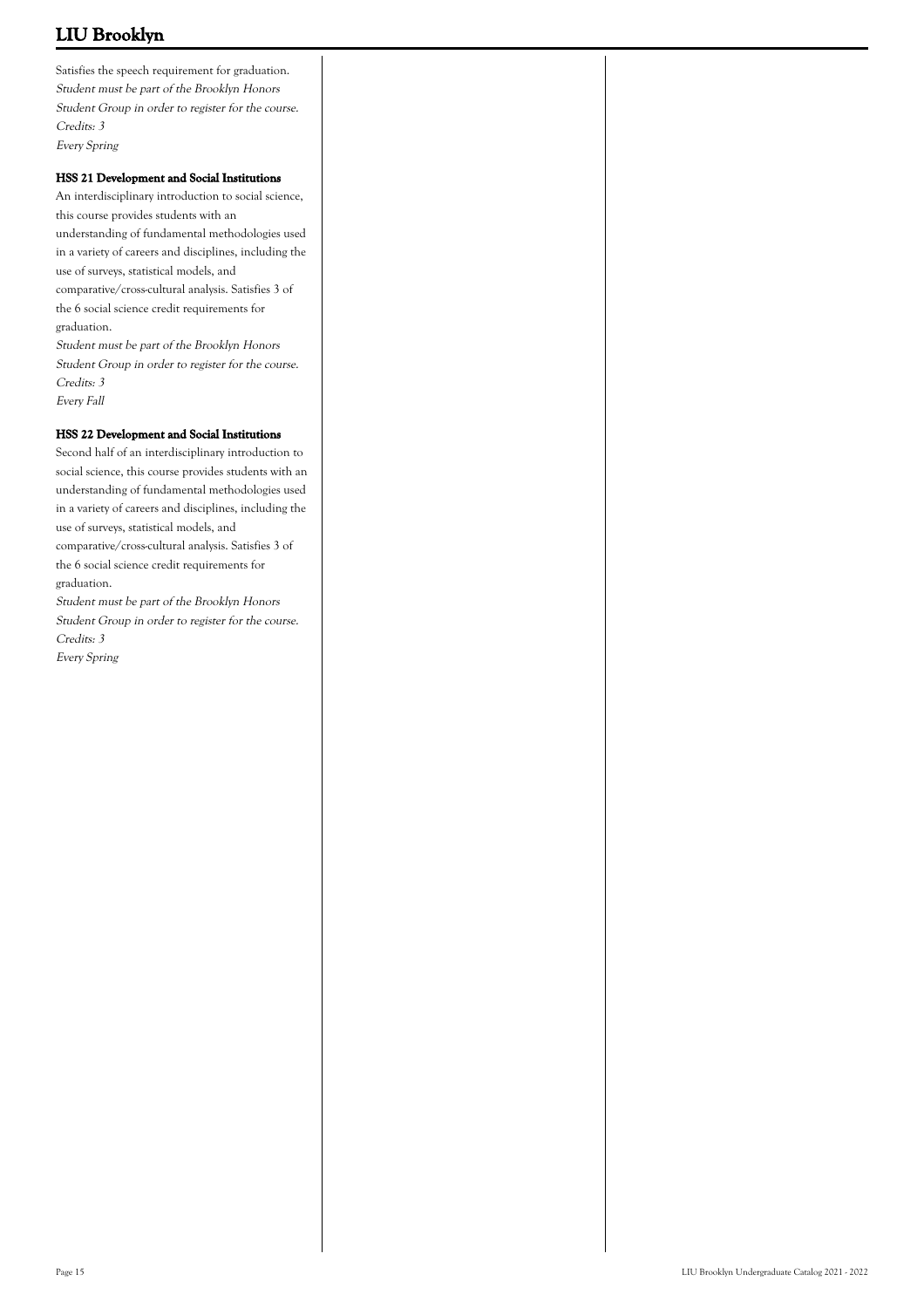### **ACADEMIC POLICY**

### **Undergraduate Degrees**

 LIU Brooklyn awards the following undergraduate degrees: Bachelor of Arts, Bachelor of Business Administration, Bachelor of Fine Arts, Bachelor of Music, and Bachelor of Science. These degrees are earned through programs within the Harriet Rothkopf Heilbrunn School of Nursing, LIU Global, Richard L. Conolly College of Liberal Arts and Sciences, George Polk School of Communications, Roc Nation School of Music, Sports and Entertainment, School of Business, Public Administration and Information Sciences, School of Education and School of Health **Professions** 

 Three-quarters of the work for the Bachelor of Arts degree (90 credits) must be in liberal arts and sciences; one-half of the work for the Bachelor of Science degree (minimum of 60 credits) must be in the liberal arts and sciences; one-quarter of the work for the Bachelor of Business Administration, Bachelor of Fine Arts and Bachelor of Music (minimum of 30 credits) must be in liberal arts and sciences.

### **Dual Degrees**

 LIU Brooklyn awards the following dual degrees: Bachelor of Science/Master of Science. These degrees are earned through the School of Health Professions.

### **Academic Load and Class Standing**

 Full-time students in good academic standing may carry 12-18 credits during each fall and spring semester. A student taking 19 or more credits in the regular semester must be in good academic standing and obtain the signature of their Sucess Coach and major department chair. For any credits taken above 18, students will be charged additional tuition at the per-credit rate.

 In accordance with University regulations, only students who have been admitted to the University, have formally registered, and made arrangements for payment of tuition and fees may attend classes.

 Class Standing is identified as: Freshman: 0-29 credits earned, Sophomore: 30-59 credits earned, Junior: 60-89 credits, and Senior: 90+ credits earned

 Students in the Doctor of Pharmacy program are considered graduate students once they enter the year five curriculum and are enrolled in 500 level classes.

### **Grading**

 Credits are granted for courses completed with the grade of A excellent, A- very good, B+ very

good, B good, B- good, C+ above average, C average, C- below average, D below average, or P passed. The grade of F signifies failure. A grade of incomplete (INC) indicates that some of the course requirements have not been completed. W indicates a student-initiated withdrawal from a course after the change of program period through the last day for grade change options (as noted in each semester's Schedule of Classes), UW indicates an unauthorized withdrawal with no academic penalty.

 Students who receive grades of W (withdrawal), UW (unauthorized withdrawal), INC (incomplete) or Pass/Fail in the fall or spring semester are not eligible for inclusion on the Dean's or Honor's List for that semester. **Incomplete Grades**

 The INC may be assigned if, for reasons acceptable to the instructor, a student has failed to complete a part of the required course work. An INC is given only at the discretion of the faculty member. It is the student's responsibility to make specific arrangements with the instructor to complete the course work and to have the grade submitted to the Office of the University Registrar before the end of the next semester.

 INC grades will automatically convert to a grade of F (undergraduate courses only) if the work is not completed by the end of the following full semester. If an unusual extension of time becomes necessary to complete the work, the grade change must be approved by the faculty member, the chairperson, and the dean. The grade "I" is printed on the transcript along with the final earned grade and the date the work was completed. **Unauthorized Withdrawal (UW)**

 Students who never attended or stopped attending before the withdrawal deadline date and did not properly withdraw by published deadlines might be assigned a grade of UW. **W (Withdrew)**

 The W grade is automatically is assigned when a student officially withdraws from a course by published withdrawal deadline dates. See the procedure for Withdrawal from One or Several Courses (Registration section).

#### **Repeating Courses and GPA**

 Students have the option to repeat any course. Credits will be earned only once, and although the original grade remains on the student's permanent record, the second grade (whether higher or lower) will be used in computing the grade point average. No student who has taken a course and received a passing grade in it may repeat that course for credits after they have taken a related course containing content of a higher level. No course may be repeated more than once, except with the prior approval of the Dean. If a course is taken more than twice, all grades after the first will be computed into the student's GPA.

 Required courses in which a grade of F was earned should be repeated within one year. Students are encouraged to repeat such courses, provided they are offered, during the subsequent

#### semester; this applies particularly to those students who are on academic probation.

 Students are responsible for monitoring their major and cumulative averages to ensure they are meeting their requirements for graduation, as well as the requirements for satisfactory academic progress.

#### **Pass/Fail Option**

 Students will be permitted to opt for a pass/fail grade in a maximum of one course per semester for a total of eight semesters. Such an option does not apply to courses in the student's major, to courses that are prerequisites to or required by the major, or to courses that are used to satisfy the core requirement. Students should consult a faculty adviser and department requirements before exercising the pass/fail option. The election of the pass/fail grading system must be designated by the end of the drop/add period. All requirements of examination and work assigned by the instructor must be fulfilled. If a grade of P is assigned, credits are earned for the course but the grade is not calculated into the GPA. If a grade of F is assigned, the F is calculated into the GPA. **U (Unsatisfactory)**

 The symbol U is assigned in certain proficiency courses when a student has completed all work but in a fashion unacceptable to warrant a passing grade. The student must, therefore, repeat the course in the semester immediately following. The symbol U is not computed in the student's average.

 A student may receive only one U symbol in any course. On the second enrollment, the student must either satisfactorily complete the course or receive an F.

#### **Quality Points and Grade Point Average (GPA)**

 Each student must satisfactorily complete at least 120 credits for a baccalaureate degree; in some departments, more credits are required. The student must achieve an overall grade point average (GPA) of 2.00, and in some departments, requirements may be higher (see departmental requirements). In the major area, the student must achieve an average of at least 2.00; in certain programs, the minimum major average may be higher.

 A credit is defined as 50 minutes of classroom work per week, completed in one 15-week semester, or its equivalent, plus appropriate out-ofclass assignments and readings. Quality points are computed by multiplying the number of credits in a course by: 4.000 for grade A, 3.667 for grade A-, 3.333 for grade B+, 3.000 for grade B, 2.667 for grade B-, 2.333 for grade C+, 2.000 for grade C, 1.667 for grade C-, 1.000 for grade D and 0.000 for grade F. Grades of "P" are not computed into the overall GPA, but do count towards graduation credits.

 For courses in which the grade of F has been earned, no quality points are assigned. To determine the quality points for a specific course, multiply the corresponding quality points (see above) for the grade received in the course by the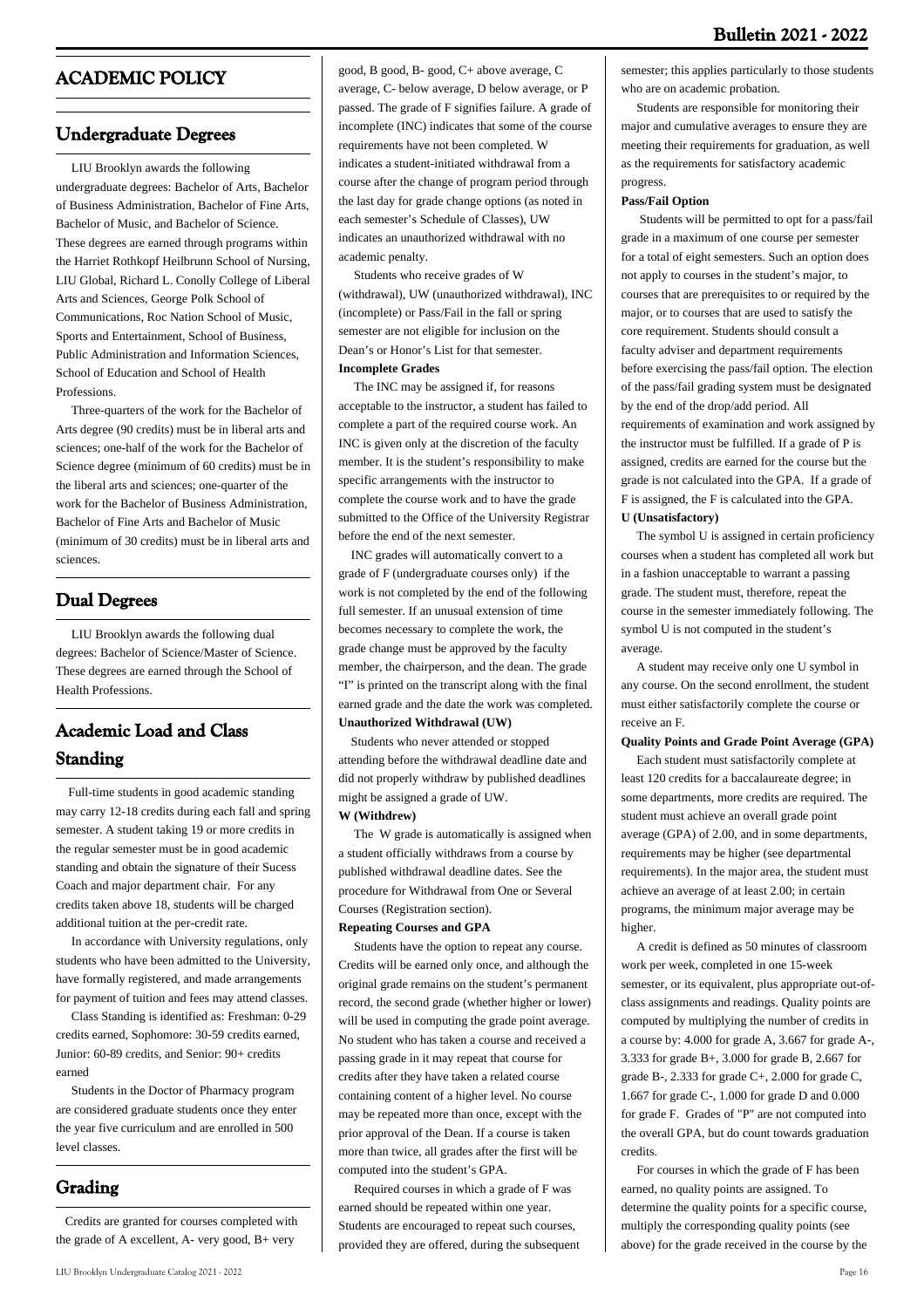number of credits awarded for the course. To determine the total quality points, add all quality points for all courses. To compute the grade point average (GPA), divide the total quality points by the total number of credits, including those of failed courses. The grades W, UW, and P are not counted in the GPA computation nor are the grades for courses taken at another college or university. All courses taken at any LIU campus will be computed into the student's cumulative and major averages.

 GPA computations are carried to the third decimal place from which rounding takes place to the second decimal place. For example, a computed GPA of 2.994 will be rounded down to 2.990. A computed GPA of 2.995 will be rounded up to 3.000. On all official LIU transcripts, a GPA will be displayed to three decimal places with the third decimal place always being zero due to rounding. Major GPAs are calculated using all courses required in a student's major (excluding core and co-related courses). For example:

 In a semester, a student earns an A- in a fourcredit biology 1 course  $(3.667 \times 4 = 14.668)$ , a Bin a three-credit English 1 course (2.667 x  $3 =$ 8.001), a B in a three-credit history 2 course (3.000  $x$  3 = 9.000), a C+ in a three-credit math 4 course  $(2.333 \times 3 = 6.999)$ , and an F in a three-credit art 1 course  $(0.000 \times 3 = 0.000)$ .

 The student has earned 38.668 total quality points based on 16 total credits. Dividing 38.668 by 16 yields a cumulative GPA for this semester of 2.417 before rounding. Based on the rounding policy, the cumulative GPA for this semester will be reported on the student's official LIU transcript as 2.420.

#### **Grade Changes**

 A faculty member can change a grade in situations where it is warranted and typically, must be submitted within one year of the term in which the course was taken. All such changes must have chair and dean approval and must be completed before degree conferral. Changes in grades cannot be made after a degree has been conferred; the student's record is completed/frozen at the time of conferral.

### **Dean's List**

 Matriculated students who complete at least 12 credits and achieve a grade point average of at least 3.50 in any one semester are put on the Dean's List for that semester. Students who earn an F, W, UW, U, or INC in any semester, even though the symbols are subsequently changed to grades, may not be placed on the Dean's List for that semester. A student who does not receive an official grade in any semester will not be placed on the Dean's List until the official grade is handed in, excluding those listed above, that otherwise qualifies the student for the Dean's List.

### **Graduation and Diplomas**

 Students who meet all requirements for their degrees in September or January are considered to be in the graduation class of the following May. Diplomas are dated three times a year: September, January, and May. Candidates for graduation are required to notify the University Registrar of their intended date of graduation by filing an online degree application at least three months in advance. Please consult the Academic Calendar, which is available on the LIU Website.

 Assuming they are clear for graduation, students who file their degree application after the specified graduation deadline may have their degree awarded at the following conferral, regardless of the date of completion of requirements. Under no circumstances are degrees backdated and conferred for a prior conferral date. **Residency Requirement**

 The final 30 hours of credit must be earned in academic residence (regular attendance). A minimum of nine credits of the requirements for a major must be completed at LIU. Full-time students should complete degree requirements within five years.

#### **General Requirements for Graduation**

- 2.00 cumulative average (higher in some areas)
- 2.00 cumulative major subject average (higher in some areas)
- Core and major requirements fulfilled
- 120 credits (more in some departments)
- 48 credits of advanced-level courses numbered 100 and above •
- Writing Across the Curriculum requirements fulfilled •
- Minimum liberal arts requirements
- Computer Literacy

#### **Graduation with Honors**

 Summa cum laude requires an average of 3.80 or higher; magna cum laude, 3.70-3.79; cum laude, 3.50-3.69. At least 54 graded credit hours (not including courses taken on a Pass/Fail basis or Life Experience credits) must be earned in academic residence at LIU for the student to qualify for Latin honors.

### **Graduation Requirements**

 Note: Please see the LIU Global section for specific graduation requirements for the B.A. in Global Studies program.

 To qualify for a bachelor's degree, all students must complete or be exempted from all required developmental skills mathematics and basic mathematics and the English department writing program. Students must also complete the core curriculum, all required liberal arts and sciences courses, and all other departmental and university requirements announced in the undergraduate bulletin for the academic year in which they were

matriculated or readmitted. Specific requirements, substitutions or exemptions, where relevant, are indicated. Students can opt to follow requirements from a bulletin published after their initial matriculation by notifying the University Registrar.

### **Academic Responsibility**

 Candidates for an undergraduate degree at LIU Brooklyn are expected to know the graduation requirements set forth in this publication; academic requirements can also be viewed in the student portal (MyLIU). It is the responsibility of the student to draw up an acceptable program of study. All students are encouraged to seek the counsel of their success coach.

### **Placement Examinations**

 All students who do not have SAT/ACT scores or whose SAT/ACT scores fall below a certain level will be required to take a placement test.

 To register for the courses below, one of the following requirements must be satisfied:

- English 13 Prerequisite: Placement exam
- English 14 ENG 13; or a score of 500 or higher on the Reading, or 26 on the writing sections; or score of 23 or higher on the ACT Assessment. •
- English 16 ENG 14 or placement exam; or a score of 550 or higher in the Old Verbal/Reading or Writing SAT exam; or a score of 560 or higher on the New Evidence-Based Reading and Writing SAT section, or 30 on the Reading, or 31 on the writing sections (tested March 2016 or later); or score of 25 or higher on the ACT Assessment. •
- Mathematics DSM 09 or MW 9 or placement exam; or a score of 500 or higher SAT section or a score of 22 or higher on the ACT **Assessment** •
- Mathematics 30 Math 10 or placement exam; or a score of 560 or higher SAT section; or a score of 25 or higher on the ACT Assessment. •

#### **English Department Writing Program - Developmental Writing Courses**

English 13 or  $13X^*$  3 credits

English 14 or  $14X^*$  3 credits

English 13/13X, or an exemption therefrom, is a prerequisite for English 14/14X; English 14/14X, or an exemption therefrom, is a prerequisite for English 16/16X.

\*Courses with an X designation are designed for non-native English speakers and are equivalent to the courses at the same level without the X designation.

### **Orientation**

First-Year Seminar FYS 1 1 credit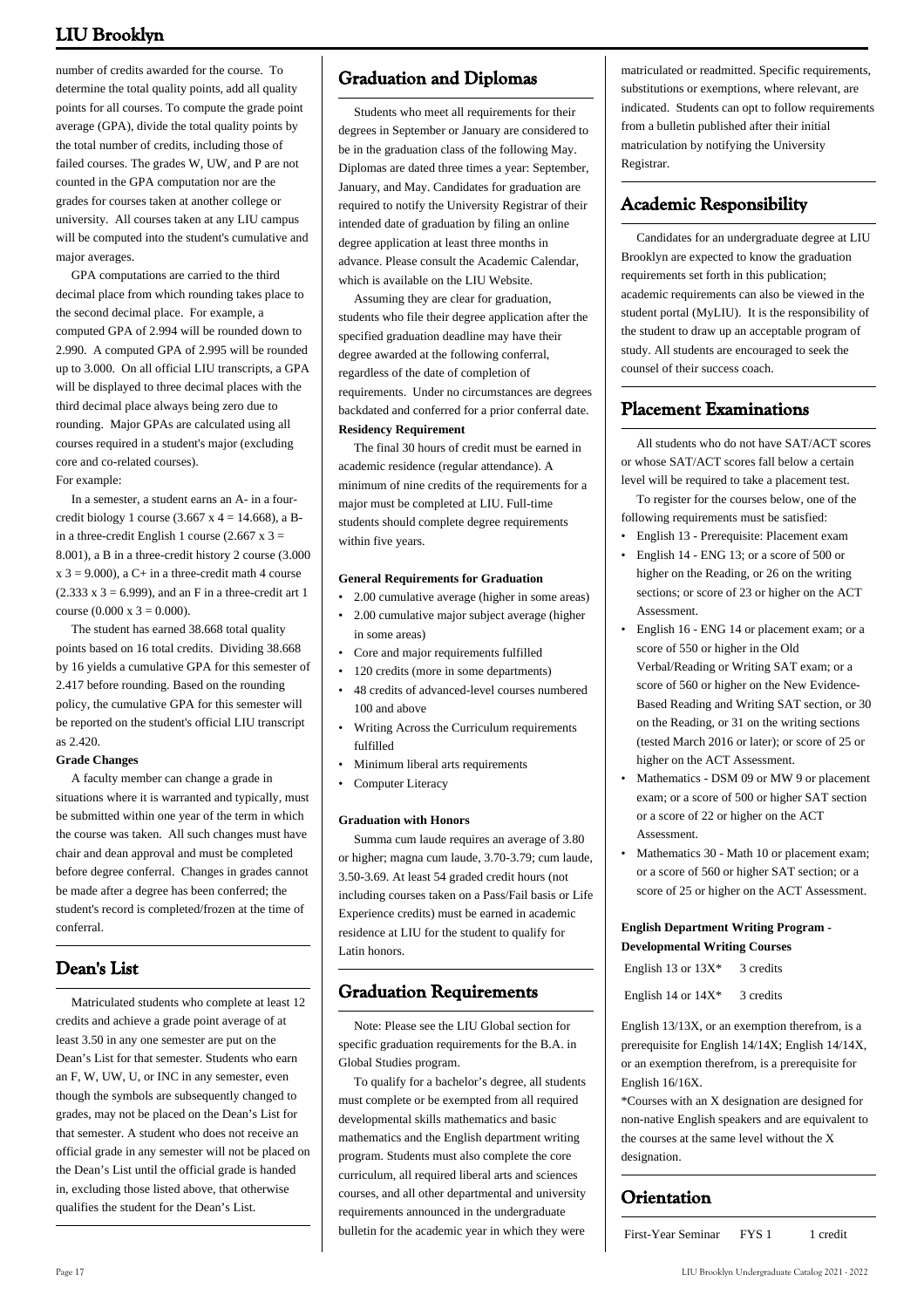*Note: Required of all entering full-time freshmen and transfer students with less than 30 credits. Pass/fail grade only.*

### **Writing Across the Curriculum**

 The Writing Across the Curriculum (WAC) program is an important component of the LIU Brooklyn core curriculum. The WAC program mission has two goals: (1) to implement and supervise LIU Brooklyn's writing-intensive requirement, and (2) to manifest and support the faculty's emphasis on writing, both in the core and across the disciplines.

 The LIU WAC program encourages students to recognize that writing is a key to their achieving those goals – common to all disciplines – set forth in the campus' mission statement: the acquiring of essential literacies, and the development of intellectual curiosity, analytic and reasoning skills, and effective communication skills. To this end, throughout their undergraduate careers, students are expected to produce a substantial body of written work in core courses as well as in upperdivision courses offered by all academic departments.

 To fulfill their writing-intensive requirement, students must complete nine (9) credits in witingintensive courses:

- English 16 (3 credits)
- A writing-intensive course from within the Core Curriculum (3 credits)
- A writing-intensive course in their major (3 credits)

 Transfer students with the equivalent of one year of college-level composition are required to complete the writing-intensive requirement in their major. See academic advisers for specific writingintensive courses required in the major.

### **Computer Literacy**

 All undergraduate students admitted to LIU Brooklyn are required to demonstrate basic computer skills in each of the following areas before graduation: (1) MS Windows, (2) MS Word, and (3) Internet/email skills. Students entering may satisfy this requirement in one of three ways:

- By passing all three sections of the computer literacy exam listed below, with a 70% or higher. *OR*
- By passing all three designated computer science courses listed below, with a C+ or higher. *OR*
- By combining options 1 and 2, a student may substitute a passing grade of  $C<sub>+</sub>$  or higher in the designated computer science course(s) for the corresponding section(s) of computer literacy.

**Designated Computer Science (CS) Course Corresponding Computer Literacy (CL) Skill Course CS Course CL Skill**

| CS 9  | Introduction to<br>Windows Environment | MS Windows          |
|-------|----------------------------------------|---------------------|
|       | CS 9A Word Processing                  | MS Word             |
| CS 9H | Internet (WWW)                         | Internet /<br>email |

 Students entering with an associate's or bachelor's degree from another accredited institution will be exempt from the core curriculum computer literacy requirement. Transfer students entering can also meet this requirement if they receive appropriate transfer credit from the Office of Admissions. The computer literacy exam is administered by the Testing Center.

 LIU Brooklyn is also testing information literacy competencies. Scores on these questions are for informational purposes only.

### **Other Requirements**

 Students become eligible for a Bachelor of Arts, a Bachelor of Fine Arts, Bachelor of Music, or a Bachelor of Science degree when they have completed a minimum of 120 credits with a grade point average of at least 2.00 in all their academic work and at least a 2.00 in their major fields (higher in some majors) and they have met all other graduation requirements. Of the 120 credits required for graduation, at least 45 must be in courses numbered over 100 (except for business courses numbered 101, 110, 111, 200, and 201). At least 90 credits in the liberal arts and sciences\* must be completed by the candidates for the Bachelor of Arts, at least 60 by candidates for the Bachelor of Science degree, and at least 30 by candidates for Bachelor of Fine Arts, Bachelor of Music and Bachelor of Business Administration degrees.

 Students must demonstrate minimum competency in reading, writing, and mathematics before graduating. Competency may be established in one of three ways: (1) exemption from developmental skills mathematics and basic mathematics courses and the Department of English writing program based on LIU Brooklyn's placement examinations, (2) successful completion of those courses, or (3) transfer credit and/or equivalency at a higher level.

*\*The liberal arts and sciences requirement is satisfied by Richard L. Conolly College courses and certain other non-professional courses.*

#### **Core Curriculum**

 All students must complete the Core Curriculum as defined in the Core Curriculum section of the bulletin. Students entering LIU with a completed Associates of Arts or Science Degree are exempt from the core, but must still meet the minimum number of LIberal Arts credits required for their degree (30 for BFA and BBA, 60 for BS, and 90 for BA).

#### **Courses in Major**

Students normally must take not fewer than 30

credits in courses in their major field that are approved for department majors. For specific course requirements in the major, check department requirements listed under the appropriate program model. At least 24 credits must be taken in courses numbered above 100.

### **Double Major**

 Students may graduate with two separate majors by fulfilling all the requirements of each major. Advisers in both departments should be consulted to determine all departmental requirements. Applications for filing for a double major are available in the Office of the Registrar and require the approval of both department chairs and the dean or deans of the respective departments. The student must designate which of the two majors will be the primary major. That major will determine the type of degree awarded (B.A., B.B.A, B.F.A., B.M, or B.S.). Students who earn a double major do not earn two separate degrees unless a total of at least 150 credits is earned.

#### **Elective Courses**

 Students may take any courses in the curriculum to complete the 120 credits required for graduation, provided that they have completed all prerequisites and provided the courses are not restricted to specific majors. A sufficient number of electives must, however, be in the liberal arts and sciences to satisfy requirements for graduation (see above).

#### **Honors Study**

 Outstanding seniors and upper juniors are eligible for honors study and may apply to the chair of their department for the privilege. A total of six credits of independent work, under the guidance of a member of the faculty, is the maximum allowed.

#### **Residency Requirement**

 Students must complete at least 30 credits in residency at LIU Brooklyn to qualify for a degree.

### **Attendance and Tardiness**

#### **Attendance**

 All students are expected to attend classes and participate in classroom activities. Instructors have the right to weigh attendance and class participation in determining grades. Consequently, excessive absences may negatively affect the evaluation of a student's performance.

 All students enrolled in science laboratory courses may not be absent for more than 20 percent of laboratory time. Instructors are urged to record attendance in all classes for counseling purposes.

#### **Tardiness**

 Students are expected to be present from the beginning of a class until the instructor dismisses it. If students arrive late, they may be denied admission or marked absent.

### **Absence from Tests and**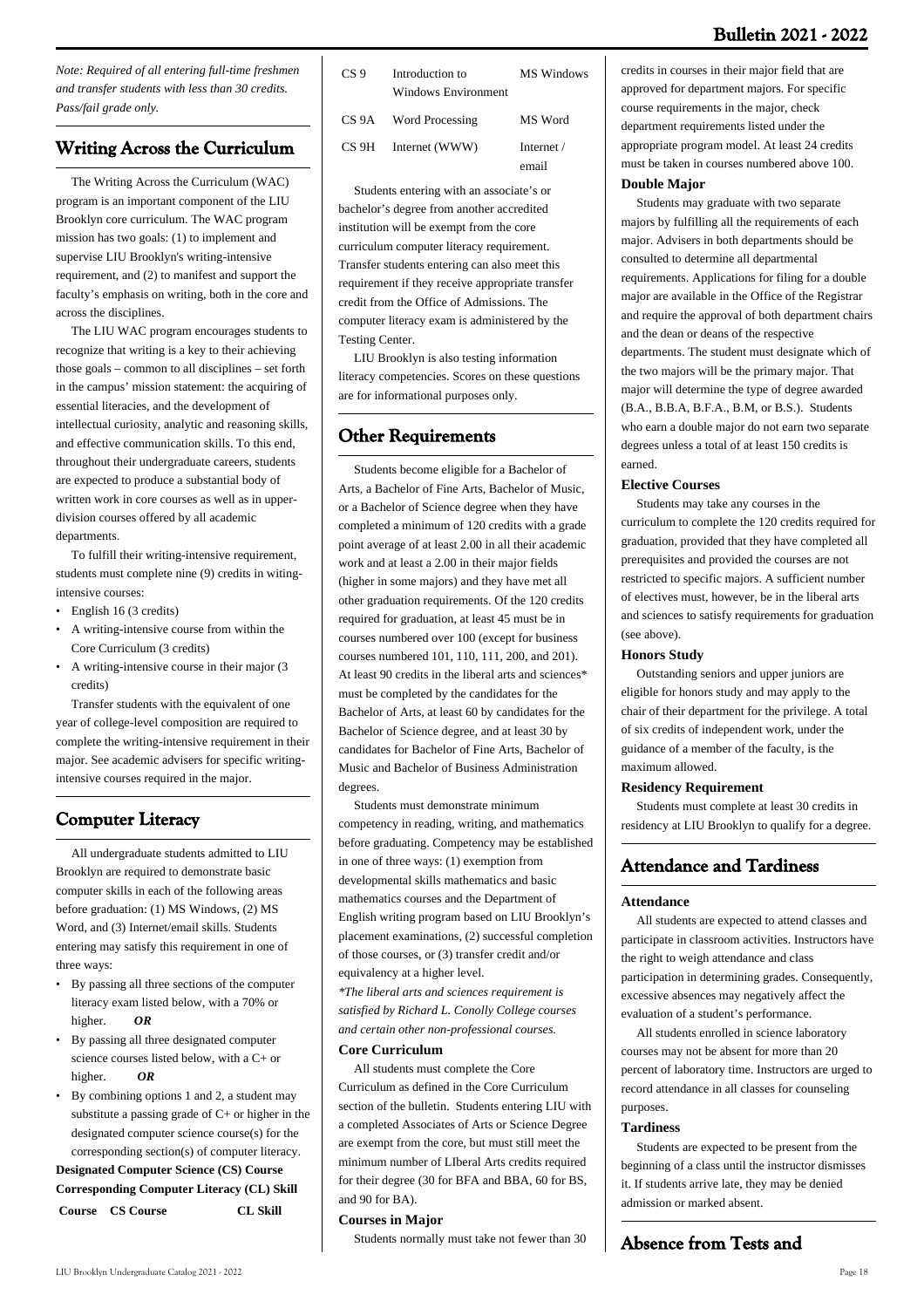### **Examinations**

#### **Absence from Tests and Midterm Examinations**

 If students are absent themselves from any test other than the final examination, the instructor may afford or deny them an opportunity to make up the work that was missed. In such cases, the instructor is the sole judge of the validity of each student's excuse.

#### **Absence from a Final Examination**

 Students who for any reason are absent from a final examination and who wish to take a deferred final examination are required to file an application for a deferred final examination in the appropriate dean's office within five days of the exam, giving the reason for the absence from the examination.

 If the absence was caused by sickness or injury, the application must be accompanied by a medical certificate stating when the illness began or the injury was sustained and the number of days of confinement recommended by the physician.

 If the absence was caused by death in the immediate family, the student must inform the dean of the date of the death and their relationship to the deceased.

### **Academic Good Standing, Probation and Dismissal**

 The University reserves the right to dismiss at any time students whose academic records are unsatisfactory. To be in good standing, students must make appropriate progress toward fulfilling all requirements of the program in which they are enrolled. Failure to do so will be cause for dismissal.

 Students whose scholastic average falls below the following quality point ratios are placed on probation (some programs have higher GPA requirements for good academic standing; please refer to department sections for any additional information):

- 1.8 if they have accumulated up to 29 credits
- 1.9 if they have accumulated 30 to 59 credits
- 2.0 if they have accumulated 60 credits or more At the discretion of their dean, a probationary student may be required to carry a limited program.

 The records of students on probation are subject to review by the appropriate academic committee. Such students may have their probationary periods extended, or they may be dismissed. The committee is the highest authority on questions of probation.

 Students with excessive W's or INC's (or both) on their records may likewise be considered as failing to make satisfactory progress toward completion of their programs of study. In that event, they may be declared ineligible to continue until they have taken appropriate steps to rectify the situation. The appropriate academic committee is the highest authority on such questions of satisfactory progress. A student remains in good standing until the committee declares the student ineligible to continue.

### **Student Conduct**

 Students are expected to conduct themselves following the normally accepted standards of academic life. That implies that they will conduct themselves with due regard for the rights of others and, in particular, that their behavior will not interfere with the ability of the academic community to carry out its usual academic functions. It also implies that they will observe the usual standards of integrity concerning the preparation of essays and the taking of examinations. Students are also expected to comply with those reasonable rules of procedure promulgated by a faculty member for the conduct of their class or by the college or school for the conduct of its business.

 Specifically, students must be aware not only of the performance and intellectual standards of each course but also of the means acceptable in achieving those goals. Students are expected to study all materials presented and to master them. Students may avail themselves of all sources that will further that mastery—textbooks, the library, student study sessions, tutoring, study aids, and so on. Ultimately, however, the instructor's judgment of a student's performance is based on the student's intellectual achievement and honesty.

 Cheating on examinations and plagiarism of any sort is unacceptable and, if proven, is cause for the most severe penalties up to and including suspension or dismissal from the university.

 The classroom instructor determines the rules of acceptable student conduct during examinations. Each instructor has the right to insist on procedures to ensure the integrity of those examinations: seating arrangements, no communication among students, the restriction of materials available to students during the examination, and so on.

 If a student is discovered cheating in a classroom examination or written assignment, either by crib notes or by receiving information from or giving information to a fellow student or by any means not stipulated by the rules of the examination, the instructor has the right to confiscate all test materials from the person or persons involved and give the grade of zero for the examination to the person or persons knowingly involved. The instructor also has the right to fail the students for the course.

 Also, students who submit written or other work provably not their own or who submit work with sources inadequately acknowledged or with an inadequate system of documentation for a specific course assignment may be given a grade of zero for the work submitted and a failing grade for the course.

Any breach of discipline may result in

disciplinary action, including suspension or dismissal. The Faculty-Student Judicial Review Board, following its procedures, may hear all cases that may result in suspension or dismissal and will recommend an appropriate course of action to the dean.

 The activities of a student may upon occasion result in a violation of state or federal law. Respect for the presumption of innocence requires that the institution not impose academic sanctions for the sole reason that a student is or has been involved in criminal proceedings. The institution may, however, impose its sanctions to protect the safety of other students, faculty, and property and to safeguard the academic process. If students, in breaking the law, violate institutional regulations, they will be subject to no institutional penalty greater than that which would normally be imposed.

 All matters involving criminal activity will, upon approval of the dean of students, be referred to the appropriate civil authorities for action.

 If there is a possibility that testimony or other evidence at an institutional hearing may be subject to disclosure to civil authorities by way of subpoena, the institution's proceedings should be postponed to safeguard the student's right to a fair civil determination.

### **Academic Integrity**

 Academic integrity is the practice of honesty and openness in scholarly, creative, and communal endeavors. Academic integrity is multifaceted. It involves, in addition to ethical practices, the avoidance of **plagiarism, cheating**, and other forms of professional and personal misrepresentation and dishonesty.

 Integrity is essential to the values and discourses that characterize the academic environment; the maintenance of the academic community itself; and the role of the academic community within society at large.

 Trust and integrity are integral to any relationship, whether on campus or in later personal and professional life.

 *Plagiarism and cheating are serious violations of academic integrity that have significant consequences for the student*.

#### **Plagiarism**:

 Plagiarism is the use or presentation of ideas, words, or work that is not one's own and that is not common knowledge, without granting credit to the originator. Plagiarism may take many forms.

 To avoid plagiarism, always cite the source of your information whether from print, electronic/online, or other materials. The guidelines of each discipline must be consulted for details specific to that discipline.

 It is incumbent upon the student to learn and understand what plagiarism is and how to avoid it. **Cheating** includes:

1. falsification of statements or data

2. listing of sources that have not been used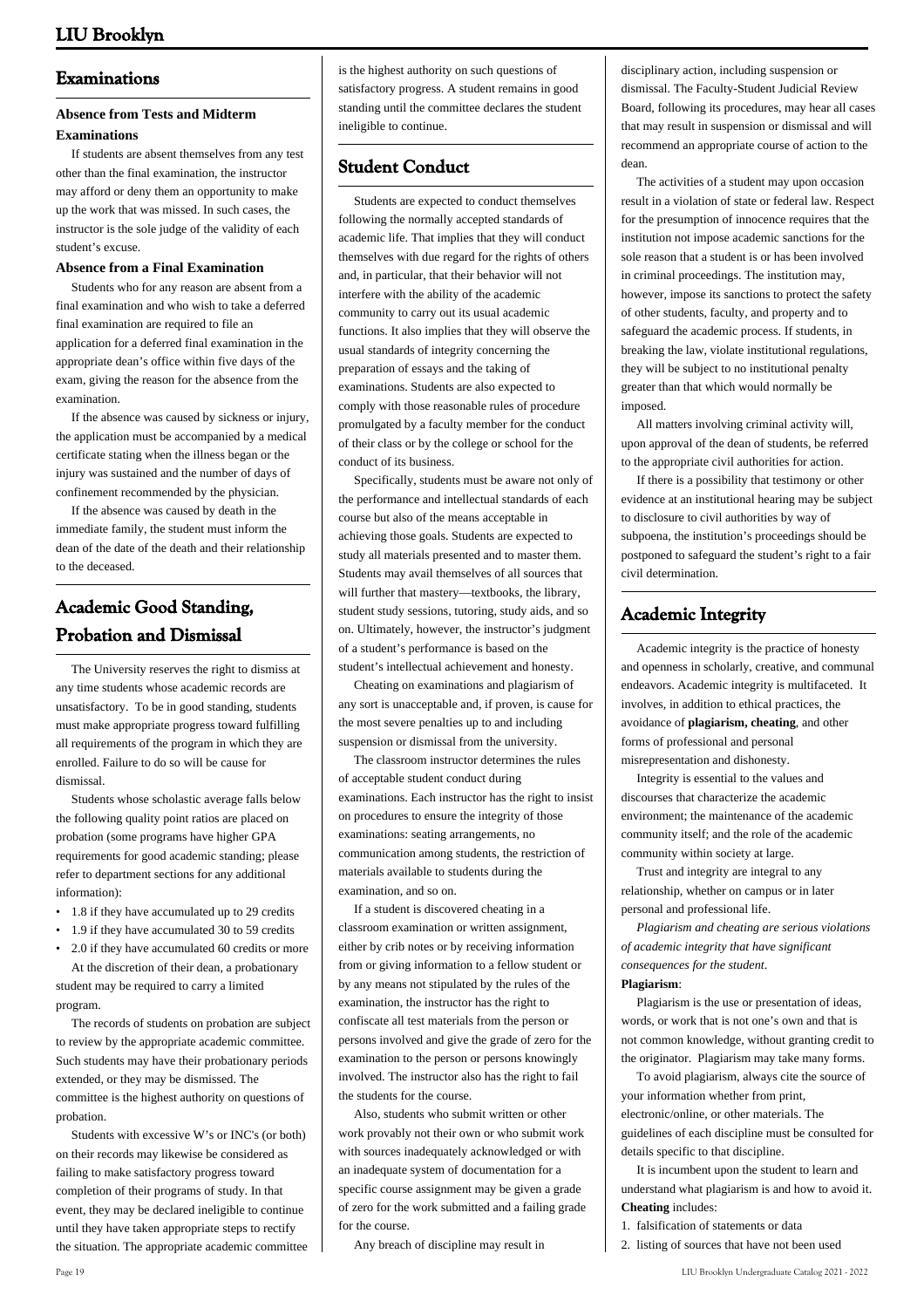### **Bulletin 2021 - 2022**

- 3. having another individual write a paper or create a work instead of one's own; writing a paper or creating a work for another to use without attribution
- 4. purchase of a written paper or work to submit it as one's own, or sell a written paper or other work for another's submission as their own
- 5. using written, verbal, electronic, or other sources of aid during an examination (except when expressly permitted, such as on a stated "open-book" exam), or knowingly providing such assistance to another

 *Please note: This statement and these definitions were agreed upon and accepted by the Faculty Senate of LIU Brooklyn Campus, March 27, 2007. They are to be supplemented by additional principles of academic integrity that are specific to each discipline.*

### **Appeals Process**

 Students at LIU Brooklyn may expect scrupulous regard for their rights as students and individuals and should expect to be treated fairly and with courtesy by all members of the academic community. In any matter in which students feel that their rights have been violated, or in matters of serious dispute with members of the administration or faculty, students may avail themselves of the following formal grievance procedure:

- 1. The student will write out a clear statement of the grievance.
- 2. The student may submit this statement to the staff member involved. The student will be given a written response within a reasonable time.
- 3. If the student is not satisfied with the response the student may submit a statement to the appropriate director or department head. The director will review the matter and provide the student with a written response within a reasonable time.
- 4. If still not satisfied, the student may institute a formal complaint with the dean of the school in which they are enrolled. The dean will review the matter, hear the student and staff member where appropriate, and see that the proper action is taken.

 The foregoing procedure shall be a formal grievance procedure for the resolution of all student grievances, including those alleging actions prohibited by legislation.

 Student complaints brought to the Office of Academic Affairs are investigated and responded to only when the complaint has been addressed at the campus level.

### **Criminal Background and Drug Testing**

 A criminal conviction and/or the use of illegal drugs may impede or bar your entry into your

chosen field of study. Students seeking entrance into many fields of study including counseling, education, and health and human services professions should be aware that a criminal record can result in the refusal of

licensing/certification/registration agencies to issue the credential needed to practice in that field of study. Prospective students are urged to contact the pertinent state and/or federal licensing agency to inquire whether a criminal record will have an impact on licensure or certification eligibility.

 Many clinical/field experience affiliates now require the completion of criminal background checks and/or drug testing for employees, volunteers and students affiliated with the site. Therefore, students who plan to participate in a clinical/field experience may be asked to undergo a criminal background check, and/or a drug screen. Students should be aware that our clinical/field affiliates can reject or remove a student from the site if a criminal record is discovered or if a drug test is positive. In the event that a student is rejected from a clinical/field site due to information contained in the criminal background check or drug screen, the student may be unable to complete a required clinical/field experience. In such an event, the student may be advised to withdraw from the program.

### **Related Curricular Matters**

#### **Semester Hour/Unit**

 The unit of credit is the semester hour. It represents 50 minutes of instruction per week for one semester. Each semester hour requires a minimum of two hours a week of private study or laboratory work.

#### **Majors**

 The subject in which a student chooses to concentrate is called the major.

 Entering and transfer students should affiliate with one of the academic departments or be enrolled in a special program to ensure proper academic advisement. Students may elect to have a double major with the approval of the chair of both departments. Students who wish to change a major may do so only with the written approval of the chair of the department to which they wish to transfer.

 Change of Major forms are submitted to Enrollment Services once approved by the new academic department. Changes in Majors submitted after the drop/add period of a term will be reflected in a student's record at the start of the following term. Changes to Majors are not made effective mid-semester. **Double Majors**

#### A student may be granted permission to pursue two academic plans (a primary and a secondary major) on the undergraduate level. The student pursuing two academic plans is required to fulfill the academic plan and correlated requirements for both areas, as well as the core curriculum requirements in both academic plans; however,

only one degree will be awarded. In order to pursue two academic plans, a student must obtain the permission of both departments. In order to obtain two academic plans, a student should consult with their academic advisor. In order to receive two separate degrees, students must complete at least 150 credits.

#### **Electives**

 In every curriculum, there are certain courses required of students by their major department and college. In addition, a student is allowed a certain number of credits of choices in courses to complete the 120 credits required for a bachelor's degree or the 64 credits approved for an associate degree. Such course choices are called electives and may be taken in any field in the School of Business, Public Administration, and Information Sciences and in any field other than the major in all other schools, provided that the student possesses the necessary qualifications and has completed the prerequisite courses.

#### **Numbering of Courses**

 Every course in the curriculum is identified by a number below 100 if it is introductory, above 100 if it is advanced, and above 500 if it is on the graduate level.

#### **Exemptions**

 A student may be exempted from a basic course and allowed to go into intermediate or advanced work if the chair, the division director, or the dean concerned has examined the student to determine that they have adequate knowledge of the work covered. The dean must then inform the Office of Registrar. Such notice must be presented in writing at the time such a decision is made. If the student intends to take no further work in the subject, the chair may also exempt the student from a basic course after a written examination. No credit may be given for courses from which a student has been exempted.

#### **Repeating Courses**

 Students may repeat any course with the permission of their advisers. To repeat a course more than once, they must have permission from the appropriate dean. Credit will be earned only once, and the second grade (whether higher or lower) will be computed in the student's average. After the second time, a student takes a course, all grades except the first will be computed in the student's average.

#### **Readmission**

 If students have been suspended or dismissed for disciplinary reasons and desire to return to LIU Brooklyn, their applications for readmission are referred to the office of the appropriate dean.

 If students have been suspended or dismissed for academic reasons, their applications for readmission will be reviewed by the appropriate dean.

#### **Public Information Policy**

 The Family Educational Rights and Privacy Act (FERPA) of 1974 specifically provides that a school may provide what they deem "directory information," without the student's consent or as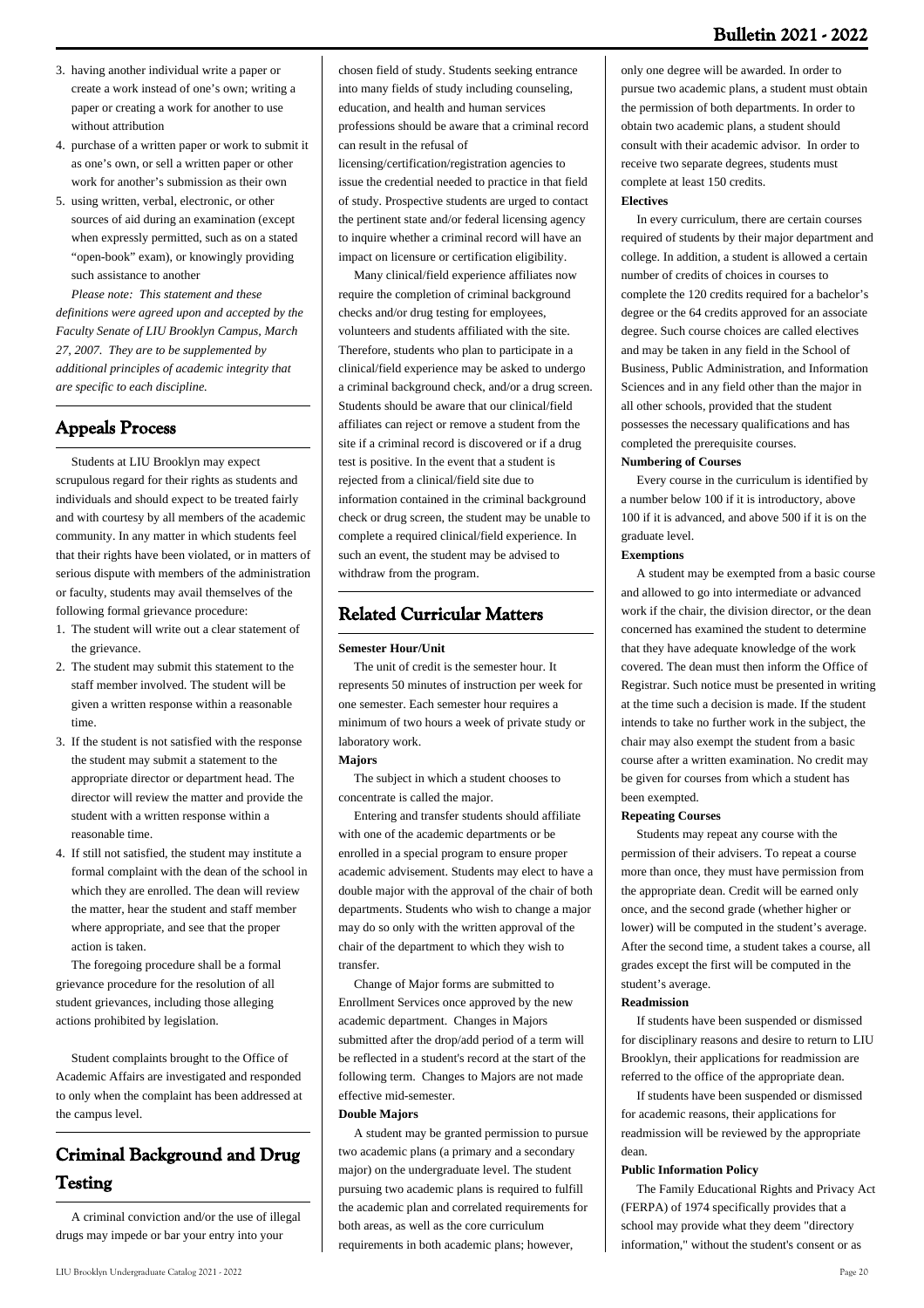provided by the law. Directory information at Long Island University includes the following: the student's name, enrollment status, class, major field of study, dates of attendance, degrees, and awards received, past and present participation in officially recognized sports and non-curricular activities, physical factors (height, weight) of athletes and the most previous educational agency or institution attended. Students who wish to have their directory information withheld can make this election by filing the appropriate form at Enrollment Services.

### **INSTITUTIONAL LEARNING GOALS**

Assessment of student learning demonstrates that Long Island University's students have accomplished educational goals consistent with their programs of study and institutional expectations. In accordance with Middle States Commission on Higher Education (MSCHE) Standards, student learning is assessed at the degree program and institutional level. Student learning goals at the institution and degree program levels are interrelated with one another with relevant educational experiences. Long Island University's institutional learning goals are:

#### 1. CREATIVE AND REFLECTIVE

CAPACITIES. Openness to new ideas and appreciation of integrative and reflective thinking, investigation, and synthesis of existing knowledge as a way of creating and critiquing original, innovative work grounded in scientific, humanistic, historical, and/or aesthetic disciplinary knowledge.

2. HISTORICAL AND INTERCULTURAL AWARENESS. Recognition of oneself as a member of a global community consisting of diverse cultures with unique histories and geographies.

#### 3. QUANTITATIVE AND SCIENTIFIC

REASONING. Competence in interpreting numerical and scientific data in order to draw conclusions, construct meaningful arguments, solve problems, and gain a better understanding of complex issues within a discipline or in everyday contexts.

#### 4. ORAL AND WRITTEN COMMUNICATION.

Knowledge and skill in proficiently composing and comprehending complex ideas through a range of media in a variety of contexts and disciplines for specific purposes and audiences.

#### 5. INFORMATION AND TECHNOLOGICAL

LITERACIES. Cognitive and technical ability to use information and communication technologies to find, evaluate, create, and effectively and responsibly use and share that information. 6. CRITICAL INQUIRY AND ANALYSIS. Capacity for reflective assessment and critique of evidence, applying theory, and practicing discernment in the analysis of existing ideas and in the production of new knowledge across a broad array of fields or disciplines.

#### 7. ETHICAL REASONING AND CIVIC ENGAGEMENT. Ability to evaluate ethical issues in conduct and thinking, to demonstrate ethical self-awareness, and to consider various perspectives that foster responsible and humane

engagement in local and global communities.

### **CORE CURRICULUM**

Core Curriculum: 34 - 35 credits. The following core curriculum requirements apply to all units of LIU Brooklyn. Consult program models for any additional requirements, changes and exemptions. Core curriculum courses may not

be taken on a pass/fail basis. Any changes in the core curriculum will be required of all students entering subsequently.

#### **Humanities**

| English    | ENG 16 or ENG 16X    | 3 credits |
|------------|----------------------|-----------|
|            | ENG 61, 62, 63 or 64 | 3 credits |
| Philosophy | PHI 60               | 3 credits |
| Foreign    | SPA, FRE, ITL        | 3 credits |
| Language   |                      |           |

#### **Social Science**

| History           | $HIS 1$ or 2                                | 3 credits |
|-------------------|---------------------------------------------|-----------|
| Social<br>Science | *ANT, ECO, HIS, POL 3 credits<br>PSY or SOC |           |
| Social<br>Science | ** ANT. ECO. POL.<br>PSY or SOC             | 3 credits |

\*Anthropology, Economics, History, Political Science, Psychology or Sociology \*\*Anthropology, Economics, Political Science,

Psychology or Sociology

#### **Science and Mathematics**

|                    | Science: lab- BIO, CHM, PHY | 4 credits |
|--------------------|-----------------------------|-----------|
| based course       |                             |           |
| <b>Mathematics</b> |                             | $3-4$     |
|                    |                             | credits   |

#### **Arts and Communication**

| Communicati SPE 3 |                                         | 3 credits |
|-------------------|-----------------------------------------|-----------|
| on Studies        |                                         |           |
|                   | Visual and ART, DNC, JOU, MA, 3 credits |           |
|                   | Performing MUS, THE 61                  |           |
| Arts              |                                         |           |
|                   |                                         |           |

\* Art, Dance, Journalism, Media Arts, Music or Theatre.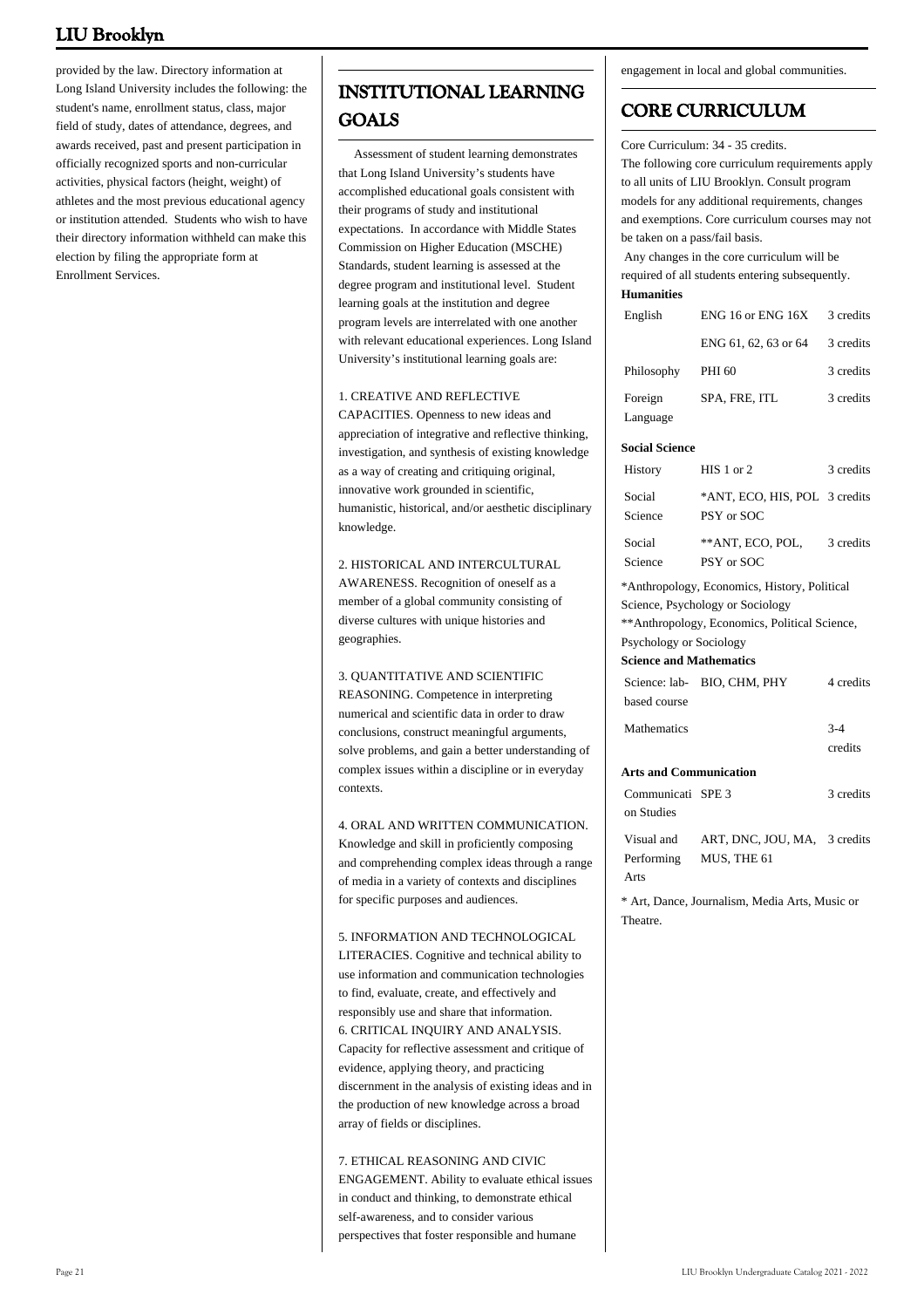### **REGISTRATION**

#### **Course Registration**

 Students are eligible to select and register for classes through their My LIU ([my.liu.edu](https://my.liu.edu/psp/MYPRD/?cmd=login)) account. Students with academic and financial restrictions may not be able to register online and must meet with their success coach.

 The Division of Student Affairs disseminates registration communications to all students via their LIU email prior to the start of the summer/fall and the winter/spring semester registration periods. Registration dates are also noted on the academic calendar and on the My LIU account under "Enrollment Dates".

 Students are encouraged to meet with their Success Coach prior to the start of the registration period to plan their academic semester schedule.

### **Changes to Class Schedule**

 Students may drop and add courses, transfer from one section of a course to another, or change from a credit to an audit status (or vice versa) in one or more courses in the student portal ([my.liu.edu\)](http://my.liu.edu/) or filing an official change of enrollment change card during the drop/add period at the start of each term. The deadline for program changes is specified in the academic calendar.

### **Leave of Absence**

 LIU Brooklyn permits students to interrupt their undergraduate studies when appropriate. If granted, a leave of absence allows a student to continue under the requirements in effect when they were initially admitted.

 A student who wants to interrupt their studies at the university for a temporary period may maintain degree status and ensure that their degree requirements will remain the same by taking a leave of absence for a maximum total of 180 days in any 12-month period. A degree candidate who is granted a leave of absence does not need to be readmitted to the university upon returning to their program of study. Students are not permitted to attend another college or university while on an official leave of absence.

 A student must meet the following requirements to be eligible for a leave of absence:

- Be a degree-seeking undergraduate or graduate student
- Be registered for the semester immediately prior to the beginning of the Leave of Absence
- Be in good academic standing, on probation, or on continuing probation with their college
- Have no holds (i.e. disciplinary or financial) which would restrict registration
- Submit a formal written and signed leave of absence application form, which specifies the reason for the student's leave

 The leave of absence application is available in the Enrollment Services and must be submitted to the Enrollment Services after securing the dean's approval.

 A leave of absence is granted for future terms only and is not granted retroactively or in the middle of a term. In such exceptional cases where unforeseen circumstances occur after the start of a term, students are permitted to officially withdraw from the university according to the university's official withdrawal policy and appeal any charges assessed to their accounts or receive incomplete grades that can be made up with the instructor(s). In all such cases where an official leave of absence is not granted, the university is required to perform a return of federal funds calculation for students receiving Title IV federal financial aid.

 A student is expected to return from an approved leave of absence within 180 days from the date of the approved leave. Students who have taken a leave of absence due to medical reasons might be required to submit documentation before being eligible to re-enroll. When a student fails to return from a leave of absence, the student's withdrawal date will be reported to the National Student Clearinghouse and NSLDS as the date the student began the leave of absence. Upon returning from a leave of absence, the student may register for classes accordingly. No financial aid or additional fees will be assessed during the leave of absence period.

 International students should know that ICE regulations may prohibit those who have been granted such leave from maintaining their visa status.

### **Withdrawal**

#### **Official Withdrawal from Courses**

 An official withdrawal refers to an action taken by a student to discontinue enrollment after the drop period has expired. The course is recorded on the transcript with a grade of W.

- *Course Withdrawals/Partial Withdrawals*  when a student withdraws from one or more classes but remains enrolled in at least one class. *•*
- *Term/Session Withdrawals/Complete • Withdrawals* - when a student drops or withdraws from all of their courses in a current term. This can occur at one time or over some time within a term.

#### **Unofficial Withdrawal**

 An unofficial withdrawal refers to a student who fails to attend or ceases to attend before the withdrawal deadline without officially withdrawing from the university. The course is recorded on the student's transcript with a grade of UW.

#### **Course Drop**

 A Course Drop is an action taken by a student before or during the start of the term to remove a course from their transcript. Students may drop one, some, or all of their classes through the

drop/add period without receiving any grade. However, students who fail to drop a course or wish to withdraw from a course after the designated drop/add period for a term but before the designated withdrawal deadline must follow the Official Withdrawal procedures. See Withdrawal Policy for details on Withdrawals.

 Students can drop full-semester classes up through the second week of the term with no penalty as follows:

- Drop one or more courses online using their MyLIU portal
- Drop courses at Enrollment Services
- Drop courses through their Success Coach The drop period for classes that meet for less than the full semester is as follows:
- Sessions meeting 7 or more weeks: courses can be dropped up through the first week •
- Sessions meeting 3 to 6 weeks: courses can be dropped up through the 2nd day of the session
- Sessions meeting 2 weeks or less: courses can be dropped up through the 1st day of the session •

 Students may have their financial aid reduced if the student's enrollment status changes from fulltime to part-time, or from full-time or part-time to below half-time. Students will have their financial aid canceled if the student drops all courses and does not incur any liability, or fails to meet satisfactory academic progress standards as a result of the cancellation of enrollment. Financial aid for future terms will also be canceled. See Appeals Policy for Student Withdrawals and Satisfactory Academic Progress Policy for additional details. Students receiving Veterans benefits should meet with the Veteran's Certifying Official to determine if drops will affect their current and future benefits when they; add or drop any course, withdraw from, or terminate enrollment at the University.

 Drops that change a student's enrollment status from full-time to part-time, or from full or parttime to below half-time, may have their Federal, State, and/or University aid adjusted. The University may also be required to report the student's change in enrollment status to lenders, which can trigger the repayment of student loans. Students will be notified of these cases via writing.

 Drops after the drop/add period must be processed as a partial or full withdrawal. **Official Withdrawal Deadlines**

- *Withdrawal from full-semester courses-*Students may officially withdraw from one or more courses through the  $10^{th}$  week of the term for full-term courses during the fall and spring semesters. *•*
- *Withdrawal from Summer Session courses or courses meeting for shorter sessions within the regular fall/spring semesters -* Students may officially withdraw according to the schedule below: *•*
	- 12-week sessions withdrawals permitted through the  $8<sup>th</sup>$  week
	- 10-week sessions withdrawals permitted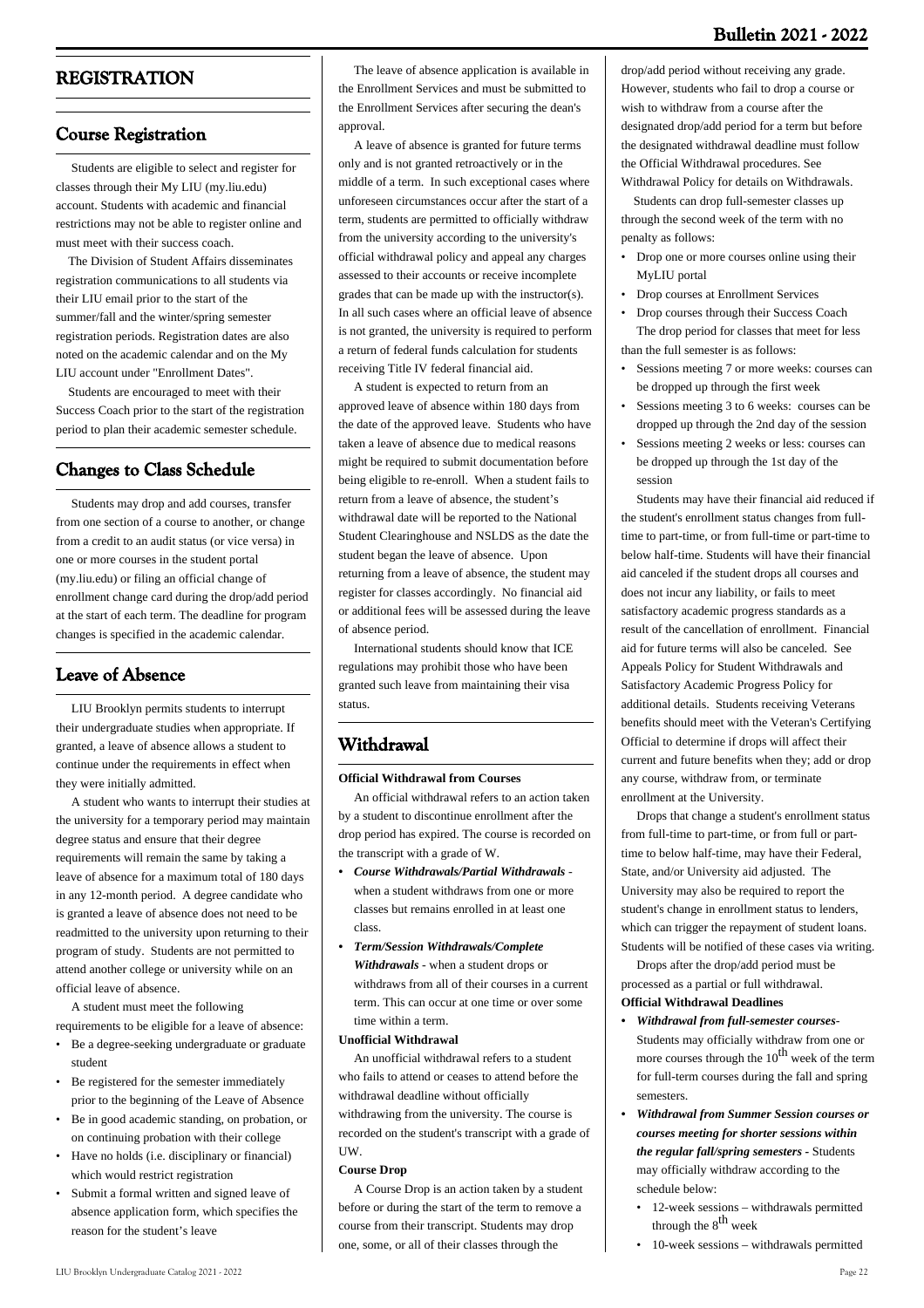through the  $7<sup>th</sup>$  week

- 7-week sessions withdrawals permitted through the  $5<sup>th</sup>$  week •
- 6-week sessions withdrawals permitted through the  $4<sup>th</sup>$  week •
- 5-week sessions withdrawals permitted through the 3<sup>rd</sup> week •
- 2-week sessions withdrawals permitted through the  $7<sup>th</sup>$  day •
- 1-week sessions withdrawals permitted through the  $3<sup>rd</sup>$  day •

#### **Withdrawal Methods**

The University permits students to withdraw from a course, session, or term in the following manner:

- *Process through MyLIU* Students should use their MyLIU portal to withdraw from courses online until the withdrawal deadlines as detailed in the "Official Withdrawal Deadlines" section above. *•*
- *Submit Completed Withdrawal Application • Form - Students* who are unable to withdraw online must submit a signed and completed Withdrawal Application Form to the Office of Enrollment Services by the withdrawal deadline.

#### **Withdrawal Impacts**

#### Effective Date of Withdrawal

The withdrawal date for a student who withdraws is the earlier date of:

- The date the student began the withdrawal process; or •
- The date the student otherwise provided the University with official notification of the intent to withdraw; or •
- The date the institution becomes aware the student ceased attendance; or
- The midpoint of the payment period or period of enrollment for which Title IV assistance was disbursed if the student ceases to attend without official notification and withdrawal. •

Tuition Liability and Refund Policy

- *Official Withdrawals and Drops:* The effective date of drops and/or withdrawal will determine the student tuition liability due or refund due to the student. *•*
- *Unofficial Withdrawals:* The student is *•* responsible for all associated tuition and fees. Transcript/Grades
- *Official Withdrawals:* A grade of W will be *•* assigned for the course or courses and will appear on the student's transcript.
- *Unofficial Withdrawals:* A grade of UW will be assigned for the course or courses and will appear on the student's transcript. *•*
- *Drops:* The course will not appear on, or will be removed from the student's transcript.

#### Credits Attempted/Earned

- *Official Withdrawals:* The course or courses will be considered attempted but not earned. *•*
- Unofficial Withdrawals: The course or courses will be considered attempted but not earned.
- *Drops:* The course or courses will neither be considered attempted nor earned.

Grade Point Average

Withdrawn or dropped courses do not affect a student's grade point average.

#### Financial Aid Adjustments

- *Change in Student Status:* Students who change their enrollment status from full-time to part-time, or from full or part-time to below half-time, due to a partial drop or withdrawal, may have their federal, state, and/or university aid adjusted. The university may also be required to report the student's change in enrollment status to lenders, which can trigger the repayment of student loans. Students will be notified of these cases via writing. *•*
- *Cancellation of Financial Aid:* Students will have their financial aid canceled if the student drops all courses and does not incur any liability, or fails to meet satisfactory academic progress standards as a result of the withdrawal. Financial aid for future terms may also be canceled. See [Appeals Policy](https://webapps3.liu.edu/SFS/Policies/Appeal-Policy) and [SAP Policy](https://webapps3.liu.edu/SFS/Policies/Satis-Acad-Pol) for additional details. *•*
- *Return of Federal Funds:* The university is required to return funds for students who stop attending all courses before completing 60% of the term. The student will be notified by mail of the unearned amounts returned to the federal financial aid programs. The return of federal funds may result in a balance due to the university, particularly if the student previously received and cashed a refund check. See [Return](https://webapps3.liu.edu/SFS/Policies/Return-Title-Funds) [of Federal Funds Policy](https://webapps3.liu.edu/SFS/Policies/Return-Title-Funds) for additional details. *•* Residential Life

 Students residing in on-campus housing must contact the LIU Promise upon withdrawal from the university. Students must follow proper check-out procedures and must vacate their campus housing within 48 hours of the effective withdrawal date. Students who drop or withdraw from a future term must vacate their campus housing after completion of finals. Room and board charges must be canceled through the LIU Promise. Liability for these charges will be assessed at the time of cancellation.

#### Future Enrollment

 Students who withdraw from all courses may be subject to readmission. Students who withdraw from the university must be in good financial standing to register for future classes or have access to their official and unofficial transcripts. Special Program Participation

- *Athletics:* Per NCAA regulations, all intercollegiate athletes must notify the Athletic Department and Office of Admissions when partially or fully withdrawing from the university. *•*
- *Veterans:* Per VA regulations, students *•* receiving veteran's benefits must notify the VA Certifying Official when partially or fully withdrawing from the university.

#### **Alternatives to Withdrawal**

Schedule adjustments

 When contemplating a withdrawal due to scheduling conflicts, students should discuss their situation with their success coach, academic dean or Enrollment Services to see if accommodations can be made.

#### Incomplete Grades

 For some students, receiving an incomplete grade and finishing the coursework at a later time may be a better option than withdrawing from the university. Students should be advised to discuss this option with their instructor, success coach, or academic dean.

#### Refund of Tuition in Cases of Withdrawal

 When a student withdraws from courses, the university refunds tuition as outlined in the Withdrawal Policy (please see the Tuition and Fee Schedule).

#### **Student Withdrawal Appeals**

 Students may appeal for late drops, late withdrawals, and tuition and fee refunds/credits after the University's published deadlines. Students are required to complete and sign the Appeal for Student Withdrawal Form, which also requires submission of a written statement supporting the appeal request, desired outcome, and justification for any extraordinary circumstances that occurred. In addition, supporting documentation must also be attached, including official proof of attending another institution (schedules, unofficial transcripts, or emails will not be accepted), official proof of a hospital stay of two or more weeks accompanied by a signed doctor's note, death certificate or official divorce decree, or other documentation supporting the requested appeal.

 Appeals are processed based on the date the form is received. Students must submit the form no later than 30 days following the end of the appealed term(s) for consideration. Students are required to certify that all data and documents submitted are factual. The University has the right to deny any appeal, which may result in the student receiving grades, incompletes, or withdrawals, being liable for outstanding charges, and/or responsibility for loans taken during the appealed term(s). Approved appeals may result in a change to the student's academic record and financial aid being returned, reduced, or canceled. Once an appeal has been evaluated and a decision reached, it will not be reconsidered.

### **Auditing of Courses**

 Auditors are students who, with the permission of their adviser and the dean of the course they plan to audit, register for that course to improve their knowledge of it. They receive no credit or grade for the course and pay half tuition for it. Laboratory courses and Independent Studies may not be audited.

### **Transcript Requests**

 Official transcripts for professional and graduate schools, prospective employers, and other institutions must be requested in writing. The university adheres to the Family Education Rights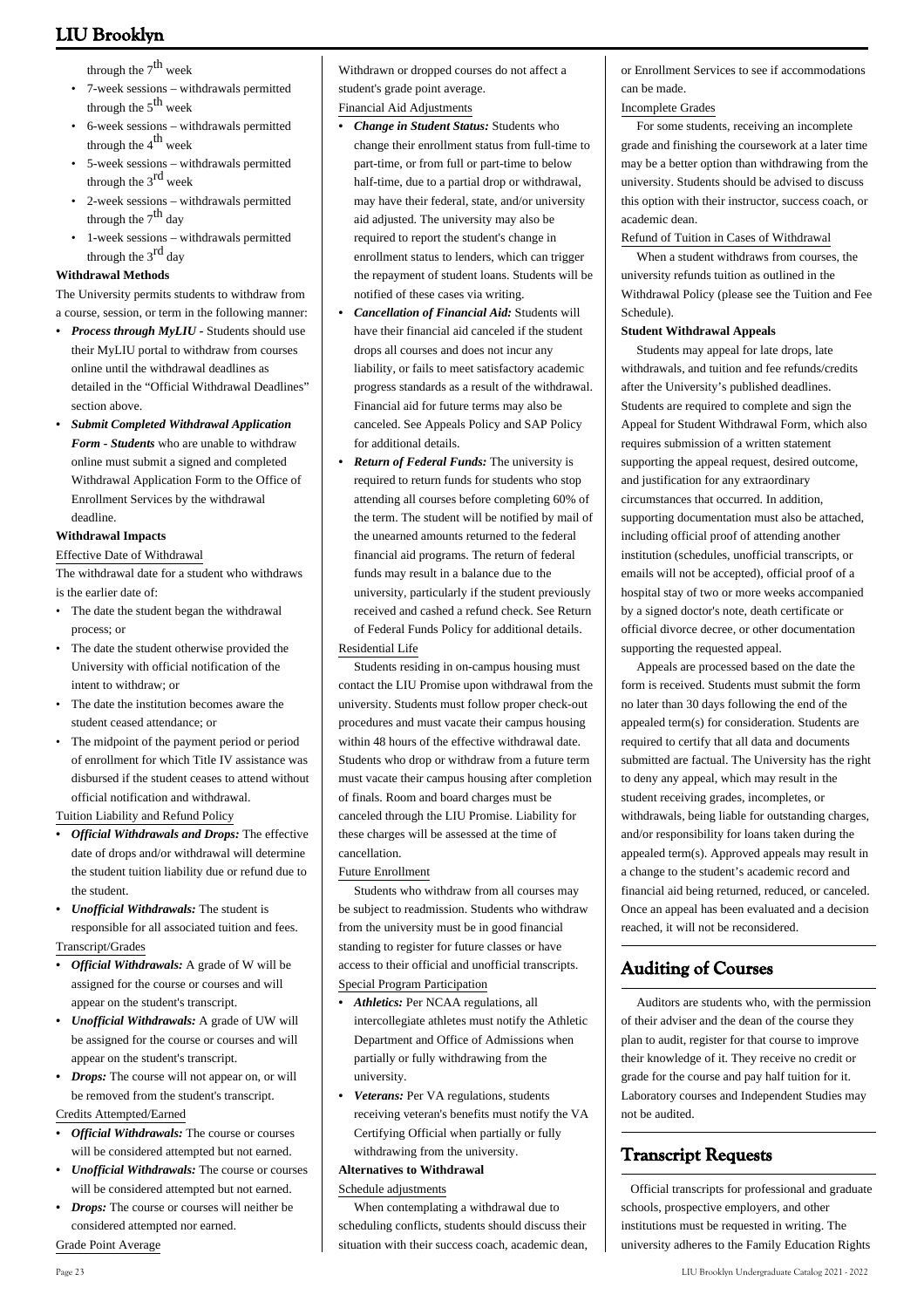and Privacy Act of 1974. A student's record will not be released without prior written consent from the student. Enrolled students may use the secure student portal (My LIU) (https://my.liu.edu) to check their financial and academic status.

 Transcript Fees and Processing Charges vary depending on the mode of delivery. All fees are listed on the Transcript Order website and must be paid before the release of the transcript.

https://liu.edu/enrollment-

services/registration/transcript-

Students have the following options to secure transcripts.

#### Option 1:

 **Currently Enrolled Students -** Login to the My LIU portal and select "Order Transcripts Online."

#### Option 2:

#### **Alumni or Students Not Currently Enrolled -**

Order transcripts online through Parchment at www.parchment.com. Students can submit a transcript request 24 hours/day, 7 days/week. Parchment uses current web encryption technology and student information is secure. Option 3:

#### **In-Person "On Demand" transcripts-**

Students may come to Enrollment Services, show picture ID, and official transcripts can be printed on-site.

#### *If a student wishes to release their transcripts to a third party for pick up, they must provide signature authorization for that request. The third party will be required to show a photo id.*

 Essential information to be furnished should include:

- Full name, address, student ID number or social security number, dates of attendance
- Name while enrolled, if different from above.
- Complete name and address (written clearly) of the recipient including institution, department name, address, city, state, and zip code.

 Many transcripts do not reach their proper destination in time because incomplete and inaccurate information is included in the original request. Students are asked to provide accurate addressee information when requesting official transcripts.

 Except during peak periods after each semester, requests are usually processed within five business days. If the transcript is to be held for the completion of any courses in progress, processing will occur within 10 days after the grades are posted.

*Please note: A transcript request may not be processed if there is an outstanding balance or if there is another block that is currently on the student's account.*

### **Student Access to Educational Records**

 In compliance with the Family Educational Rights and Privacy Act (FERPA), LIU Brooklyn informs eligible students and their parents that they may obtain copies of the campus's policy statement concerning the act from the Office of Institutional Advancement and Student Affairs.

### **Administrative Matters**

 The following regulations will familiarize students with some of their responsibilities. Ignorance of these regulations is not an acceptable excuse for failure to comply with them.

#### **Academic Records**

 Students have until the time of their graduation to have changes made to their academic records. Once a student has graduated, the academic record is frozen and cannot be changed retroactively.

#### **Failure to Fulfill All Non-Academic**

#### **Requirements**

 Students failing to fulfill all non-academic requirements (tuition, fees, library obligations, etc.) will be denied subsequent services, including, but not limited to, issuance of diplomas, transcripts, and licensure eligibility until those requirements are met.

#### **Cancellation of Courses**

 The university reserves the right to cancel undersubscribed courses. When it does so, there is no fee charged to the student.

#### **Policy for Taking Courses at Another Institution**

 Matriculated students at LIU Brooklyn may only take courses at another institution and have credits transferred to LIU Brooklyn under the following conditions:

- Students must file an application to take courses at another institution with their respective dean's office. Students must have the relevant department verify the LIU Brooklyn equivalency and credits. The dean may then grant permission. Note: the dean, not the department, grants permission.
- The other institution must be an accredited institution (two-year community colleges are unacceptable). •
- It must not be within the New York City metropolitan area (within a 50-mile radius of LIU Brooklyn) except as noted below. •
- Students may be permitted to take specialized courses not offered on campus, e.g., Japanese, or medieval stained glass windows. •
- Only credits for courses with grades of C or better may be transferred back to LIU Brooklyn. •

#### **Changes of Address or Phone Number**

 A student must report changes of address or phone number to Enrollment Services or by updating the information directly at [MyLIU](http://my.liu.edu).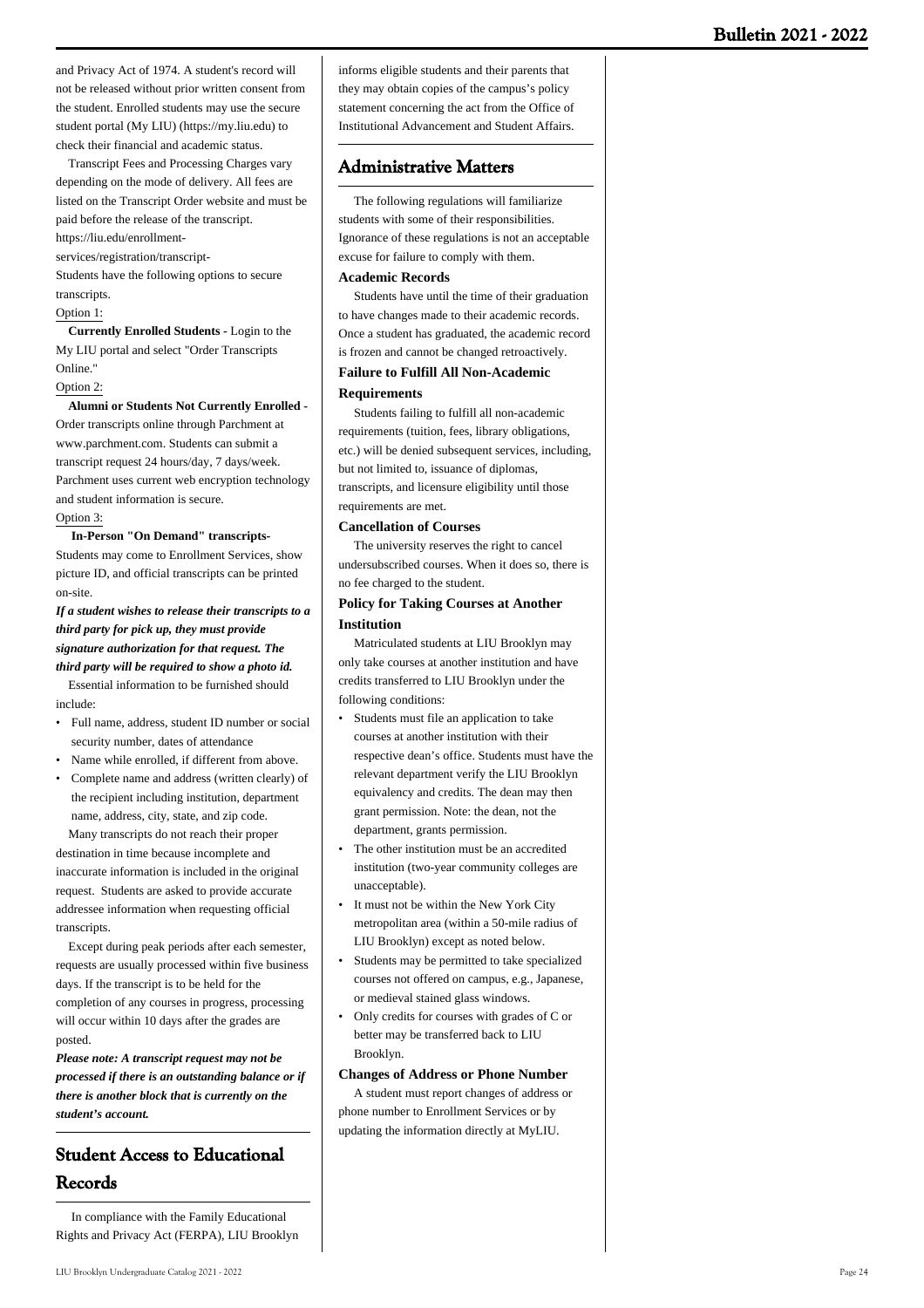### **TUITION AND FEES**

 Students are billed for tuition and fees at the time of registration. Room and meal plan charges are reflected at the time of room assignment. Students must make satisfactory payment arrangements before the start of each term or before moving into residence halls to remain in good financial standing.

- Acceptable payment arrangements include:
- Payment in full using check or credit card;
- Approved financial aid covering all charges; Signed and approved online payment plan; and/or
- Participation in an approved third-party payment agreement.

 A student who complies with any combination of the above shall be considered in good financial standing, so long as all conditions are met throughout the term. All payment arrangements must be completely satisfied or late payment fees and/or penalties will be applied to your account. Students who fail to make satisfactory payment arrangements on delinquent past-due balances may be referred to an outside collection agency or attorney, where additional fees and penalties may be charged to their account (up to 30 percent of unpaid charges), including reasonable attorney's fees, as permitted by applicable law. Accounts referred to outside collection agencies may also be reported to one or more of the national credit bureaus. All policies can be found online at **www.liu.edu/enrollment-services**.

### **Rate Schedule**

| Application Fee (non-refundable)                                        | \$<br>50 |
|-------------------------------------------------------------------------|----------|
| Tuition Deposit (non-refundable)                                        | 200      |
| Bachelor's Degree and Undergraduate Studies, 12-18 credits,<br>per term | 18,963   |
| Bachelor's Degree and Undergraduate Studies, per credit                 | 1,183    |
| Undergraduate Audit Fee, per credit                                     | 592      |
| Dining Dollars, 9+ credits, per term                                    | 75       |
| University Fee:                                                         |          |
| 12+ credits, per term                                                   | 997      |
| Less than 12 credits, per term                                          | 499      |
| Testing and Lab Fee (Nursing B.S.), per term                            | 875      |
| Course Fees (additional fee per class):                                 |          |
| DSM 01, 09                                                              | 800      |
| MUS (private instruction)                                               | 325      |
| <b>ESW 141</b>                                                          | 1,000    |
| LIU Global Fees:                                                        |          |
| Center/Program Fee, per term                                            | 4,234    |
| Room and Board, per term:                                               |          |
| Asia-Pacific                                                            | 5,850    |
| Australia                                                               | 5,850    |
| China                                                                   | 3,943    |
| Costa Rica                                                              | 3,943    |
| Europe                                                                  | 5,850    |
| Other International and Domestic Locations                              | 4,097    |
|                                                                         |          |

| IEP 100, 110, 123, 130, 200                 | 3,247.50 |
|---------------------------------------------|----------|
| <b>IEP 123A</b>                             | 2,435    |
| IEP 123B, 150, 110A, 120                    | 1,625    |
| IEP 125,120A                                | 815      |
| <b>IEP 126</b>                              | 295      |
| Other Fees:                                 |          |
| Freshman Orientation Fee (non-refundable)   | 275      |
| Transfer Orientation Fee (non-refundable)   | 75       |
| First and Second Late Payment Fee           | 100      |
| Third Late Payment Fee                      | 150      |
| Maintenance of Matriculation Fee            | 100      |
| Late Registration Fee                       | 50       |
| Returned Check/Credit Card Chargeback Fee   | 25       |
| Replacement Student ID Card                 | 25       |
| Diploma Replacement Fee                     | 35       |
| Official Transcript, on-demand, per request | 25       |
| Official Transcript, online, per request    | 15       |

### **Residence Life Rates**

| <b>Fall/Spring Accommodations (per term)</b>                          |        |
|-----------------------------------------------------------------------|--------|
| Housing Deposit (non-refundable)                                      | \$ 300 |
| Conolly Hall:                                                         |        |
| <b>Standard Single</b>                                                | 8,933  |
| <b>Standard Double</b>                                                | 4,763  |
| Suite Double                                                          | 5,349  |
| Suite Quad                                                            | 5,110  |
| <b>Apartment Double</b>                                               | 6,479  |
| <b>Apartment Quad</b>                                                 | 6,715  |
| 490 Fulton Street:                                                    |        |
| 3-4 Bedroom Apartment                                                 | 11,413 |
| 5-6 Bedroom Apartment                                                 | 7,633  |
| Intersession Rate (per week)                                          | 329    |
| <b>Summer Accommodations (per session)</b>                            |        |
| Conolly Hall:                                                         |        |
| <b>Standard Single</b>                                                | 3,403  |
| <b>Standard Double</b>                                                | 2,009  |
| <b>Suite Double</b>                                                   | 2,038  |
| Suite Quad                                                            | 1,947  |
| <b>Apartment Double</b>                                               | 2,468  |
| <b>Apartment Quad</b>                                                 | 1,947  |
| <b>Fall/Spring Meal Plans (per term)</b>                              |        |
| Residential Meal Plan 1 (unlimited meals plus \$300 dining dollars)   | 2,866  |
| Residential Meal Plan 2 (14 meals per week plus \$300 dining dollars) | 2,629  |
| Residential Meal Plan 3 (10 meals per week plus \$300 dining dollars) | 2,381  |
| <b>Residential Dining Dollars</b>                                     | 300    |
| Dining Dollars+ Plan (\$200 additional dining dollars)                | 200    |
| Commuter Meal Plan 1 (25 meals plus \$50 dining dollars)              | 253    |
| Commuter Meal Plan 2 (50 meals plus \$50 dining dollars)              | 405    |
| All resident students are required to participate in a meal plan. The |        |

Residential Dining Dollars plan is only available to residents in apartments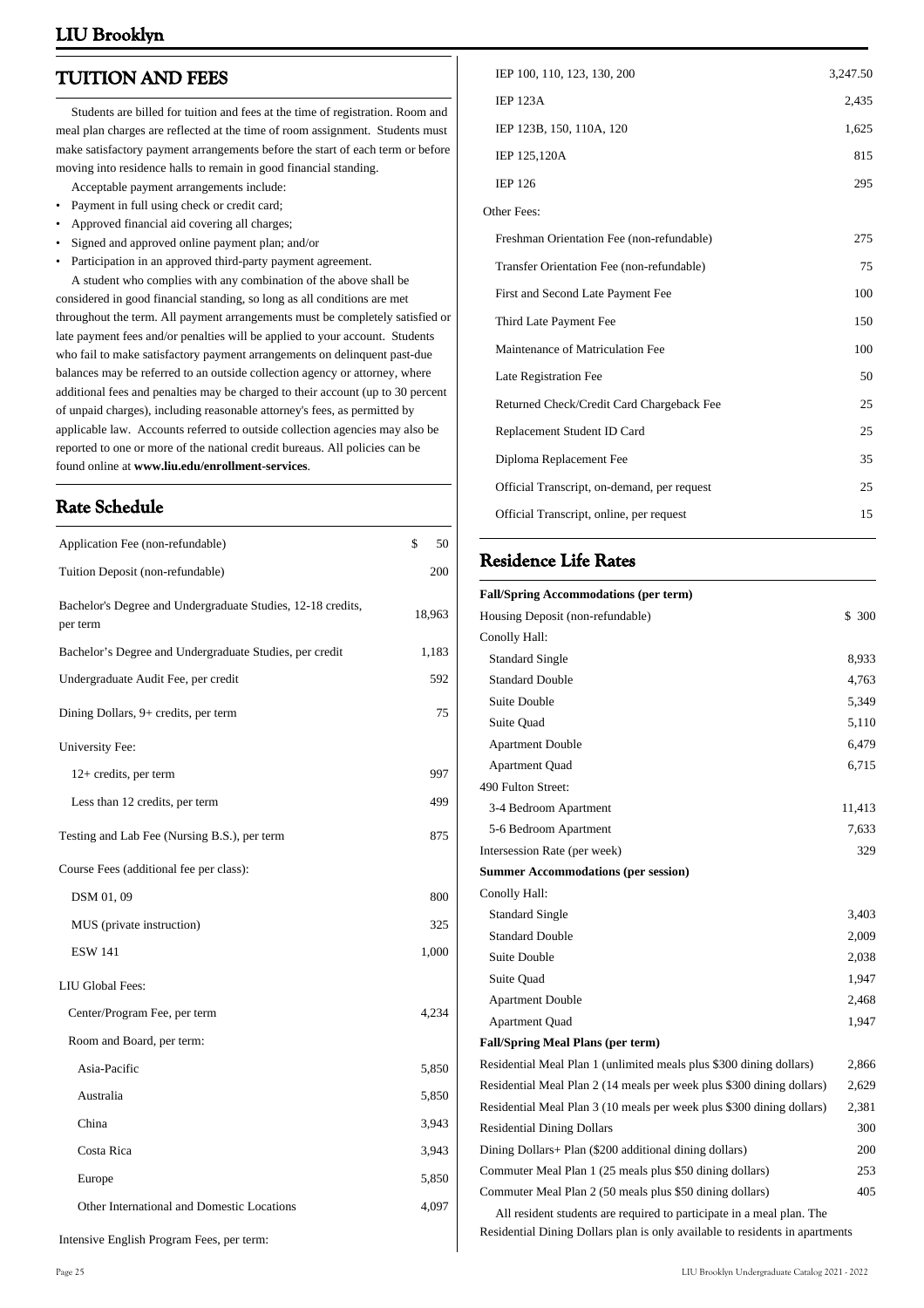with kitchens. Dining dollars can be used at the point of sale locations across the campus.

### **Financial Policies**

| <b>Payment Due Dates</b> |                       |                      |
|--------------------------|-----------------------|----------------------|
| Term                     | <b>Bill Available</b> | <b>Bill Due Date</b> |
| Fall                     | June 1                | August 15            |
| Winter                   | November 1            | December 1           |
| Spring                   | November 15           | January 1            |
| Summer                   | May 1                 | June 15              |

 Student Bills are subject to change based on modifications made to courses, credit loads, housing, and meal plans. In addition, additional fees or fines may occasionally alter the bill. Anticipated aid and financial aid credits will be visible on a student's account but are not applied until all requirements have been completed. Financial aid is based on full-time enrollment.

 Students may view their anticipated financial aid student account, and make payments via their MyLIU. Visit [www.MyLIU.edu](http://www.MyLIU.edu) and follow the following steps: Main Menu > Self-Service > Campus Finance > View Financial Aid. The payment gateway is a secure online terminal that allows students to make a deposit, pay a bill, or set up an online payment plan.

**Late Payment Assessment**

| Amount |
|--------|
| \$100  |
| 100    |
| 150    |
|        |
| \$150  |
|        |
| \$100  |
| 100    |
| 150    |
|        |
| \$150  |
|        |

#### **Liability Calendar**

 Students are responsible for their course registration, academic liability schedule, and payment deadlines. **Non-attendance and/or non-payment does not constitute official withdrawal from the University.**

 Following the Tuition and Fee Liability Schedule, student financial responsibility will be determined based on the date they officially dropped or withdrew from the University.

|  | <b>Traditional Fall/Spring Terms</b> |  |
|--|--------------------------------------|--|
|--|--------------------------------------|--|

| <b>Withdrawal Date</b>                                  | <b>Liability</b> |  |
|---------------------------------------------------------|------------------|--|
| Week 1                                                  | 0%               |  |
| Week 2                                                  | 25%              |  |
| Week 3                                                  | 50%              |  |
| Week 4                                                  | 75%              |  |
| Week $5+$                                               | 100%             |  |
| <b>Summer and Other Sessions Seven Weeks or Greater</b> |                  |  |
| <b>Withdrawal Date</b>                                  | <b>Liability</b> |  |
| Week 1                                                  | 0%               |  |
| Week 2                                                  | 50%              |  |
| Week $3+$                                               | 100%             |  |
| <b>Summer and Other Sessions Three to Seven Weeks</b>   |                  |  |
| <b>Withdrawal Date</b>                                  | Liability        |  |
| Day 1-2                                                 | 0%               |  |
| Day 3-5                                                 | 50%              |  |
| Day $6+$                                                | 100%             |  |
| Winter and Other Sessions Two Weeks or Less             |                  |  |
| <b>Withdrawal Date</b>                                  | <b>Liability</b> |  |
| Day 1                                                   | 0%               |  |
| Day 2                                                   | 50%              |  |
| Day $3+$                                                | 100%             |  |

 Students are responsible for formally canceling their assigned residence hall room and meal plan charges. Cancellations should be provided in writing to LIU Promise. Following the Room and Board Liability Schedule, student financial responsibility will be determined based on the date they officially canceled their residence hall room and meal plan.

 **Non-attendance and/or non-arrival to the Residence Hall does not constitute the official cancellation of a student's residence hall room and meal plan.**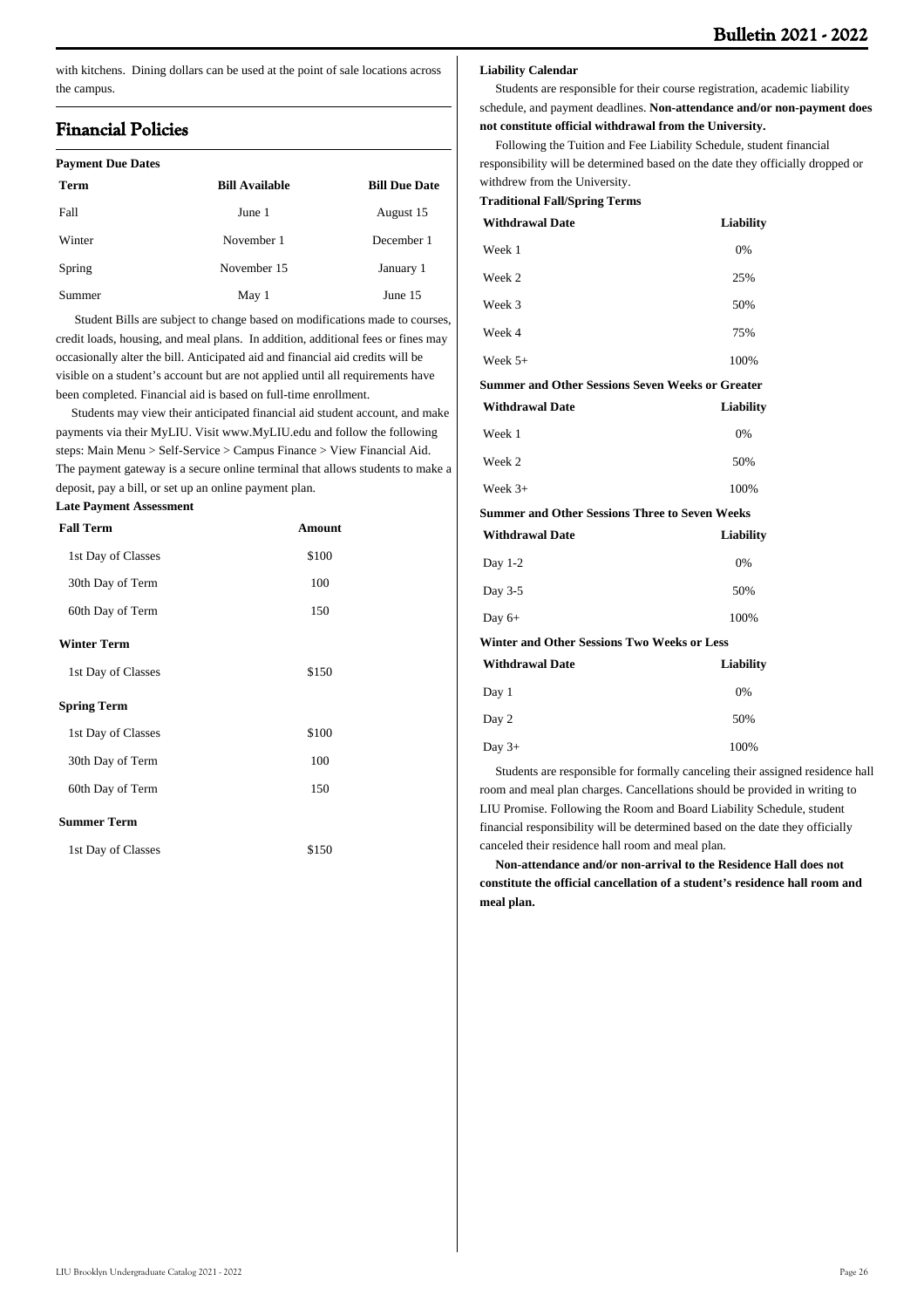### **Payment Plans**

#### **Payment Plans**

The University offers students and families the ability to pay your tuition bill in installments using our online payment plan system. These plans can help families budget the cost of tuition and fees by spreading out the cost over a number of payments each term. Enrolling in a payment plan is easy - simply log into the LIU Payment Gateway, enroll in a plan, and make the necessary down payment. You can pay online using a credit card or e-check, knowing your information is secured by industry-leading security features. The payment plan system will automatically notify you if your installments increase or decrease due to changes in your student account.

The University offers the following payment plans each semester:

|                               | <b>Fall Monthly Payment Plan</b>                                                                                                                                              | <b>Spring Payment Plan</b>                                     |
|-------------------------------|-------------------------------------------------------------------------------------------------------------------------------------------------------------------------------|----------------------------------------------------------------|
| <b>Enrollment</b> Fee         | \$35                                                                                                                                                                          | \$35                                                           |
| <b>Enrollment Dates</b>       | June 1 - September 15 (Late enrollment<br>through October 31)                                                                                                                 | December 1 - February 15 (Late<br>enrollment through March 31) |
| <b>Balance Calculation</b>    | All applicable charges, less any approved financial aid. Your plan will automatically recalculate if changes are made to<br>your student account.                             |                                                                |
| <b>Payment Structure</b>      | The payment structure will be equal installments based on the enrollment date of the plan. Your last installment may not<br>be due later than the last month of the semester. |                                                                |
| Down Payment                  | 15%-50% (depending on date of<br>enrollment).                                                                                                                                 |                                                                |
| Late Payment Fee              | \$25 if payment is not received within 7 days of the scheduled due date.                                                                                                      |                                                                |
| Payment Methods               | Mastercard, Visa, American Express, Discover, or ACH; auto deduction options are also available.                                                                              |                                                                |
| How to Enroll                 | Log into your MyLIU account and select "Make a Payment." Then log into the LIU Payment Gateway and select<br>"Payment Plans."                                                 |                                                                |
| <b>Authorized User Access</b> | Yes. You must first set up an authorized user using their email account. You may have more than one authorized user.                                                          |                                                                |

### **Student Health Insurance**

Long Island University offers a cost-effective Student Health Insurance Plan that provides students and families with robust medical coverage at school, back home, and while traveling or studying abroad. The plan is fully compliant with Federal Health Care Reform and offers students access to a network of doctors, hospitals, and pharmacies throughout the country. All international students, clinical students, LIU Global students, and intercollegiate athletes are automatically enrolled in the Plan but can waive participation.

Beginning on July 1st, students can go to their MyLIU account and click on the "Student Health Insurance" link from the Student Center Home Page to enroll in the Plan, print ID cards, check claims, or waive coverage. Coverage begins on August 15, which represents the start of the plan year, and extends through August 14. *Remember that if you have been automatically enrolled in the plan and wish to waive coverage, you must go online and receive a confirmation by the waiver deadlines listed below.* If you require additional assistance, please contact your Success Coach.

#### **Annual Rate: 2021-22 Academic Year**

\$4,100 (may be adjusted prior to NYS rate approval)

**Enrollment Waiver Periods** Annual Plan: July 1 - September 30

Spring Plan: January 1 - February 15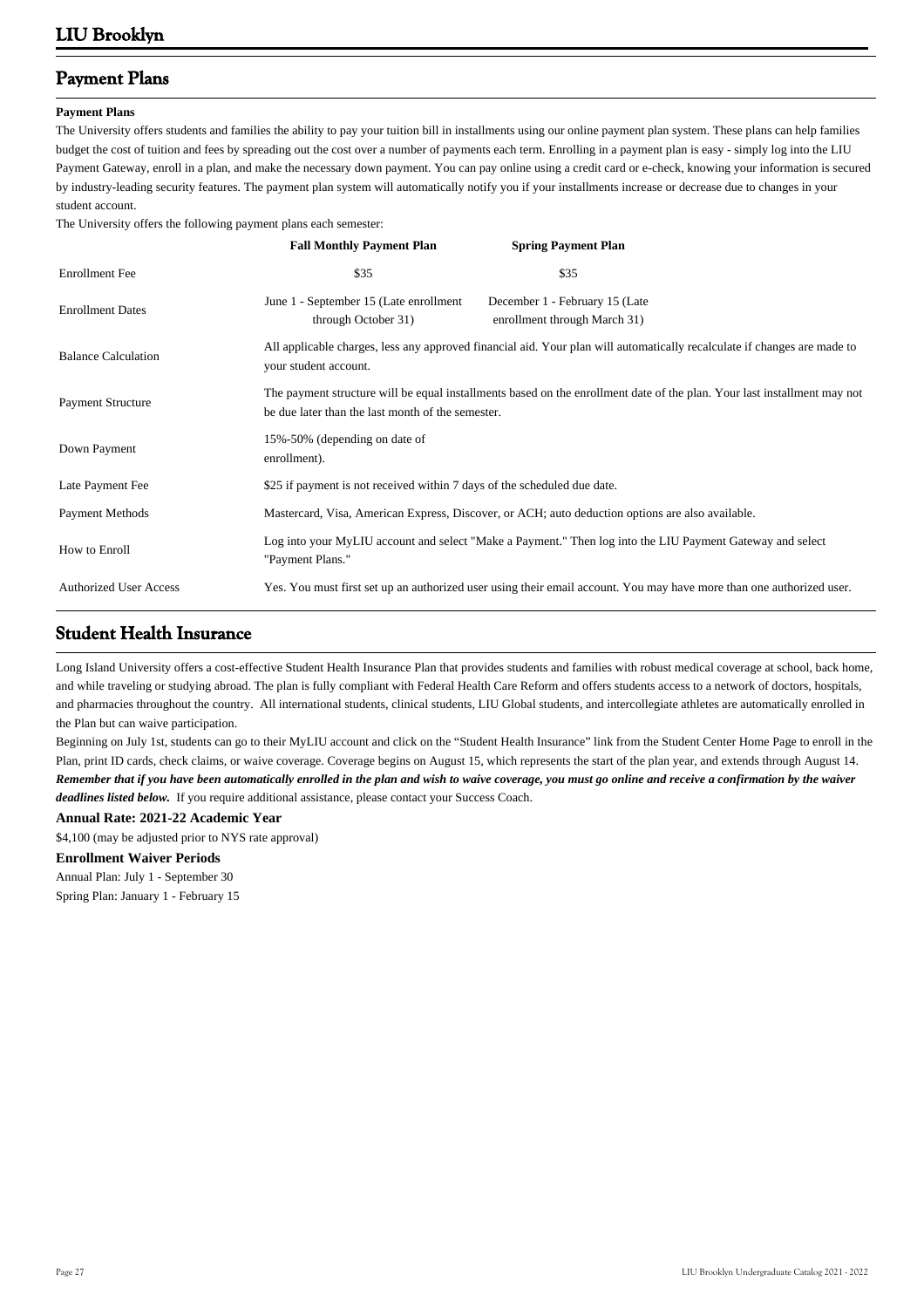### **FINANCIAL AID**

 Long Island University awards financial aid in an effort to help students meet the difference between their own resources and the cost of education. All awards are subject to the availability of funds and the student's demonstrated need. Renewal of assistance depends on the annual reevaluation of a student's need, the availability of funds, the successful completion of the previous year, and satisfactory progress toward completion of degree requirements. In addition, students must meet the published filing deadlines. Detailed information on financial aid is forwarded with the admission application and is also available on the Enrollment Services Office website at [www.liu.edu/enrollment-services.](http://www.liu.edu/enrollment-services)

 Many awards are granted on the basis of scholastic merit. Others are based on financial need. However, it is also possible to receive a combination of awards based on both. Thus, University scholarships or fellowships may be granted by themselves or in conjunction with student loans or Federal Work-Study employment. In order to receive the maximum amount of aid, students must apply for financial aid by the appropriate deadline.

 It is the student's responsibility to supply correct, accurate, and complete information to Enrollment Services and to notify them immediately of any changes or corrections in their financial situation, enrollment status, or housing status, including tuition remission benefits, outside scholarships, and grants, and state-sponsored prepaid college savings plans.

 A student who has received a financial aid award must inform the Enrollment Services Office if they subsequently decide to decline all or part of that award. Failure to do so may prevent the use of the award by another student. If a student has not secured their award by the close of the drop/add period, the award may be canceled, and the student may become ineligible to receive scholarship or fellowship aid in future years. Determination of financial need is also based on the student's enrollment status – a change in registration therefore may result in an adjustment to their financial aid.

### **Application Process**

 Students must submit the Free Application for Federal Student Aid (FAFSA), and New York State residents must also complete the New York State Tuition Assistance Program (TAP) application. The TAP application is available on the web when a student completes the FAFSA online. The FAFSA (available online at [www.fafsa.gov\)](http://www.fafsa.gov) is the basic form for all student aid programs. Be sure to complete all sections. Students should permit the FAFSA for application data to be sent directly to Long Island University (the LIU federal school code number is **002751**

and our New York State code is **0403**). Entering freshmen should apply by February 15 for the fall term or by November 1 for the spring term. Returning undergraduates and transfer students should apply no later than March 1. Students requiring summer financial aid must make an appointment with Enrollment Services in addition to completing the FAFSA and TAP application.

 To be considered for financial aid, students must be classified either as US citizens or as eligible noncitizens, be officially admitted to LIU or matriculated in a degree program, and making satisfactory academic progress toward degree requirements. Students in a certain certificate or diploma programs may also be eligible for consideration. Generally, University-administered aid is awarded to full-time students. Part-time students (fewer than 12 but at least 6 credits per semester) may be eligible for Federal loans but must also maintain satisfactory academic progress. Part-time undergraduate students may also be eligible for Aid for Part-Time Study (APTS) (New York State residents only—a separate application is necessary) or for Pell Grants. RENEWAL ELIGIBILITY

 Financial aid awards are not automatically renewed each year. Continuing students must submit a FAFSA each year by February 15, continue to demonstrate financial need, make satisfactory progress toward degree requirements, and be in good academic standing. For institutional scholarships, students must generally maintain full-time enrollment and a cumulative GPA of 3.2 to have their awards renewed. Any break in enrollment without an approved deferment on file with Enrollment Services will result in a loss of your scholarship. Please visit our renewal policy on the web at www.liu.edu/enrollment-services. WITHDRAWAL.

 Those receiving federal aid who withdraw completely may be billed for remaining balances resulting from the mandatory return of funds to the U.S. government. The amount of federal aid "earned" up to that point is determined by the withdrawal date and a calculation based on the federally prescribed formula. Generally, federal assistance is earned on a pro-rata basis.

#### **Awards**

#### **UNIVERSITY-SPONSORED AND ADMINISTERED PROGRAMS**

 Through the generosity of its alumni and other concerned donors, as well as from funds supplied by the federal government, the University can provide an extensive financial aid program for its students. Awards are competitive and based on academic achievement, test scores, and, in most cases, financial need.

#### **SCHOLARSHIPS AND GRANTS**

 Long Island University maintains an extensive program of scholarships and grants-in-aid based on academic merit and demonstrated financial need.

 Long Island University's scholarship programs are designed to reward students who demonstrate outstanding academic achievement. We are committed to providing you with an affordable, high-quality education. Awards are given to students who demonstrate academic achievement, athletic talent, or strong leadership as well as performers and artists. Aid is also awarded based on financial need.

### **PART-TIME EMPLOYMENT**

#### **Handshake – Student Career & Job Portal**

 Many financial aid award packages include work-study. This means that students are eligible to participate in the Federal Work-Study Program and may earn up to the amount recommended in their award package. Work-study wages are paid directly to the student on a bi-weekly basis and are normally used for educational expenses. Oncampus and off-campus jobs and internships are available through Handshake at http://handhshake.liu.edu. It is not necessary to be

awarded work-study earnings to use Handshake. **Resident Assistantships**

 Resident assistants reside in the residence halls and are responsible for organizing, implementing, and evaluating social and educational activities. Compensation includes a residence hall room. The position information may be obtained from LIU Promise.

#### **ALL OTHER SOURCES OF AID STATE GRANTS**

 New York State and other states offer a variety of grants and scholarships to residents. Although the application is made directly to the state and grants are awarded by the state, the amount each student is expected to receive is estimated and taken into account by the University when assembling the student's financial aid package. LIU's New York State school code is **0403**. For complete information, contact the New York Higher Education Services Corporation (HESC) at 888-697-4372, or visit their website at [www.hesc.ny.gov.](http://www.hesc.ny.gov)

#### **New York State Tuition Assistance Program (TAP)**

 Legal residents of the state of New York who are enrolled in a full-time undergraduate degree program of at least 12 credits per term, or the equivalent, may be eligible for awards under this program. The award varies, depending on income and tuition cost. Students applying for TAP must do so via FAFSA (see earlier "How to Apply" section). Submit the completed application as instructed. For more information about TAP, visit [www.hesc.ny.gov/pay-for-college/apply-for](http://www.hesc.ny.gov/pay-for-college/apply-for-financial-aid/nys-tap.html)[financial-aid/nys-tap.html.](http://www.hesc.ny.gov/pay-for-college/apply-for-financial-aid/nys-tap.html)

**New York State Enhanced Tuition Awards**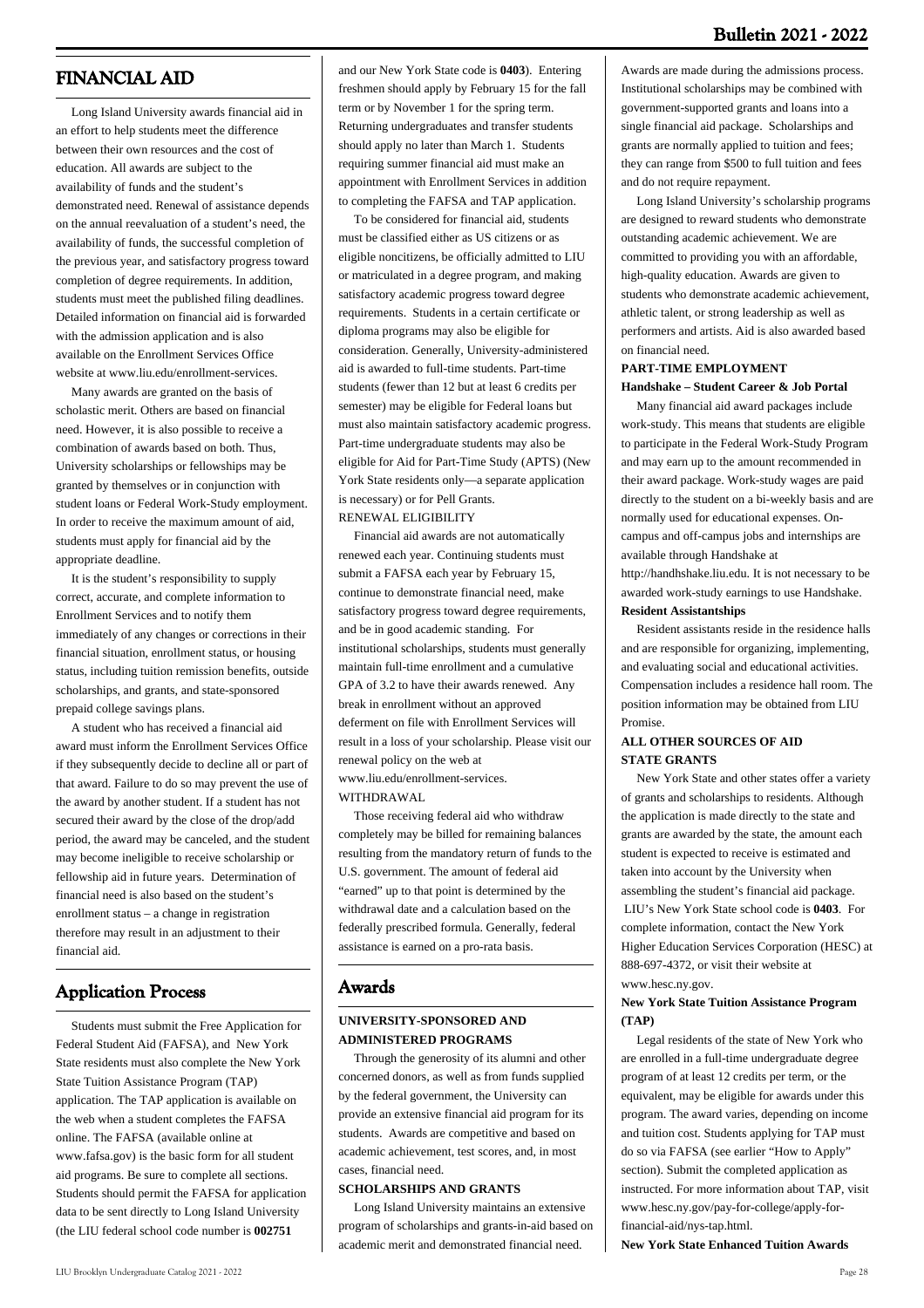#### **(ETA)**

 Enhanced Tuition Awards of up to \$6,000 are available for resident students enrolled in a private college in New York State. Awards will be phased in over three years, beginning for New Yorkers making up to \$125,000 adjusted gross income. ETA recipients can receive up to \$6,000 through a combination of their TAP award, ETA award, and a match from LIU. Students are eligible to get an award for up to four years when pursuing a bachelor's degree. Students in an undergraduate program of study normally requiring five years (HEOP) are eligible to receive the award for five years. Award recipients need to earn a passing grade to maintain their Enhanced Tuition Awards, provided they earn a total of 30 credits over the course of a year. Students with disabilities under the ADA are allowed to attend on a part-time basis and their award will be prorated.

#### **States Other Than New York**

 Some students from outside New York State may qualify for funds from their own state scholarship programs that can be used at Long Island University. Contact your state financial aid agency (call the Federal Student Aid Center at 1- 800-433-3243 for the address and telephone number) for program requirements and application procedures. When you receive an eligibility notice from your state program, you should submit it to Enrollment Services in advance of registration. **FEDERAL GRANTS AND BENEFITS Pell Grant Program**

 The Federal Pell Grant Program assists undergraduate students who demonstrate financial need according to economic criteria and program requirements established by the federal government. To be eligible, you must enroll in a degree or approved certificate/diploma program and be matriculated for your first bachelor's degree. (You are not eligible if you have already completed a bachelor's degree.)

#### **Federal Supplemental Educational Opportunity Grants (SEOG)**

 These federally funded grants are awarded to undergraduates whose financial need is substantial. All FAFSA filers who meet our published deadlines and qualify are automatically considered for this grant. However, funds for this program may be limited and are based on availability. To qualify, students are encouraged to submit their FAFSA by the University's established priority date.

#### **Veterans Benefits**

 Various programs provide educational benefits for spouses, sons, and daughters of deceased or permanently disabled veterans as well as for veterans and in-service personnel who served on active duty in the United States Armed Forces after January 1, 1955. In these programs, the amount of benefits varies. Applications and further information may be obtained from the student's regional office of the Department of Veterans Affairs. The University participates in the Yellow Ribbon Program. Additional guidance may be

obtained from Enrollment Services or at the US Department of Veterans Affairs website at www.benefits.va.gov/GIBILL **SCHOLARSHIPS AND GRANTS FROM OTHER ORGANIZATIONS**

 In addition to the sources of gift aid described above, students may also be eligible for a private scholarship or grant from an outside agency or organization. Some sources to explore are employers, unions, professional organizations, and community and special interest groups. **FEDERAL LOANS**

#### **Federal Direct Student Loan Program**

 The Federal Direct Student Loan is obtained from the U.S. Department of Education. The total amount borrowed in any year may not exceed the cost of education minus the total family contribution and all other financial aid received that year.

 Federal Direct loan payments are co-payable to LIU and the student, and funds are applied first to any outstanding balance on the student's account. An origination fee will be deducted from the loan funds. Students may qualify for both subsidized and unsubsidized Direct loans. The interest on the Federal Direct Subsidized Loan is paid by the US government while the student is in school and remains enrolled at least half-time. The Federal Direct Unsubsidized Loan terms and conditions are essentially the same as the subsidized loan except the federal government does not pay the interest while the student is in school. Instead, the interest is accrued and added to the principal of the loan. Subsidized Direct loans are based strictly on financial need. During the first year of study, a student may borrow up to a total of \$5,500 (combined subsidized and unsubsidized), with no more than \$3,500 as the subsidized amount. In subsequent years, the total is increased to \$6,500 for sophomores (with no more than \$4,500 as the subsidized amount), \$7,500 for juniors and seniors (with no more than \$5,500 as the subsidized amount), and \$20,500 unsubsidized loan for graduate students. For independent undergraduate students and some dependent undergraduate students whose parents do not qualify for a PLUS loan, the Federal Direct Unsubsidized Stafford Loan Program offers yet more borrowing eligibility.

 For details about additional unsubsidized amounts available and the maximum aggregate limits for all Federal Direct loans combined, visit the US Department of Education website at www.studentaid.ed.gov

#### **Federal Direct PLUS Loan Program**

 The PLUS loan enables parents of dependent undergraduate students to borrow up to the full amount of an LIU education less other aid. There is no aggregate loan limit, and individual lenders will evaluate point history. PLUS loan disbursements are made payable to LIU and the parent, and funds are applied first to the current term's outstanding balance on the student's account. To apply for a PLUS loan, log into

#### [www.studentaid.gov](http://www.studentaid.gov) **PRIVATE LOANS**

 A private (non-federal) loan may be a financing option for students who are not eligible for federal aid or who need additional funding beyond the maximum amounts offered by federal loans. These loans are not guaranteed by the federal government. LIU urges all students and parents to research any lender they are considering for this type of funding and to specifically ask several key questions, including current interest rates; cosigner requirements; repayment options, both in school and out; and whether or not the loan may be sold to another provider.

 Each student has the right to select the educational loan provider of their choice. To see your choice of lenders, log onto [www.elmselect.com](http://www.elmselect.com) and select Long Island University.

 If you have considered applying for a private loan, you may be required to complete the Free Application for Federal Student Aid (FAFSA) (see above for application instructions) for the University to certify your loan eligibility. Private loans that are used to cover prior semesters may require additional information for approval, such as letters certifying indebtedness, attendance verification, official transcripts, etc. As such, when requesting funding for prior terms, be sure to reference the correct academic year on your application.

 The basic process involved with securing private loans is the electronic filing of an application, institutional certification, and approval information. The University will assist you in this process and will determine for you the maximum loan amount you will be allowed to borrow based on your estimated cost of attendance and preexisting financial aid awards.

#### **EMPLOYEE EDUCATION PLANS**

 Many companies pay all or part of the tuition of their employees under tuition refund plans. Employed students attending the University should ask their personnel officers or training directors about the existence of a company tuition plan. Students who receive tuition reimbursement and LIU employees who receive tuition remission must apply with Human Resources.

### **Standards for Satisfactory Academic Progress (SAP)**

#### **Federal Financial Aid Programs**

 Federal regulations require students to make satisfactory academic progress (SAP) toward the completion of a degree or certificate program in order to receive Title IV financial aid, which includes the Federal Pell Grant, Federal SEOG, Federal Work-Study, Federal Perkins Loan, and the Federal Direct Loan Programs. Satisfactory academic progress is measured qualitatively and quantitatively by two components: a student's cumulative grade point average (GPA) and the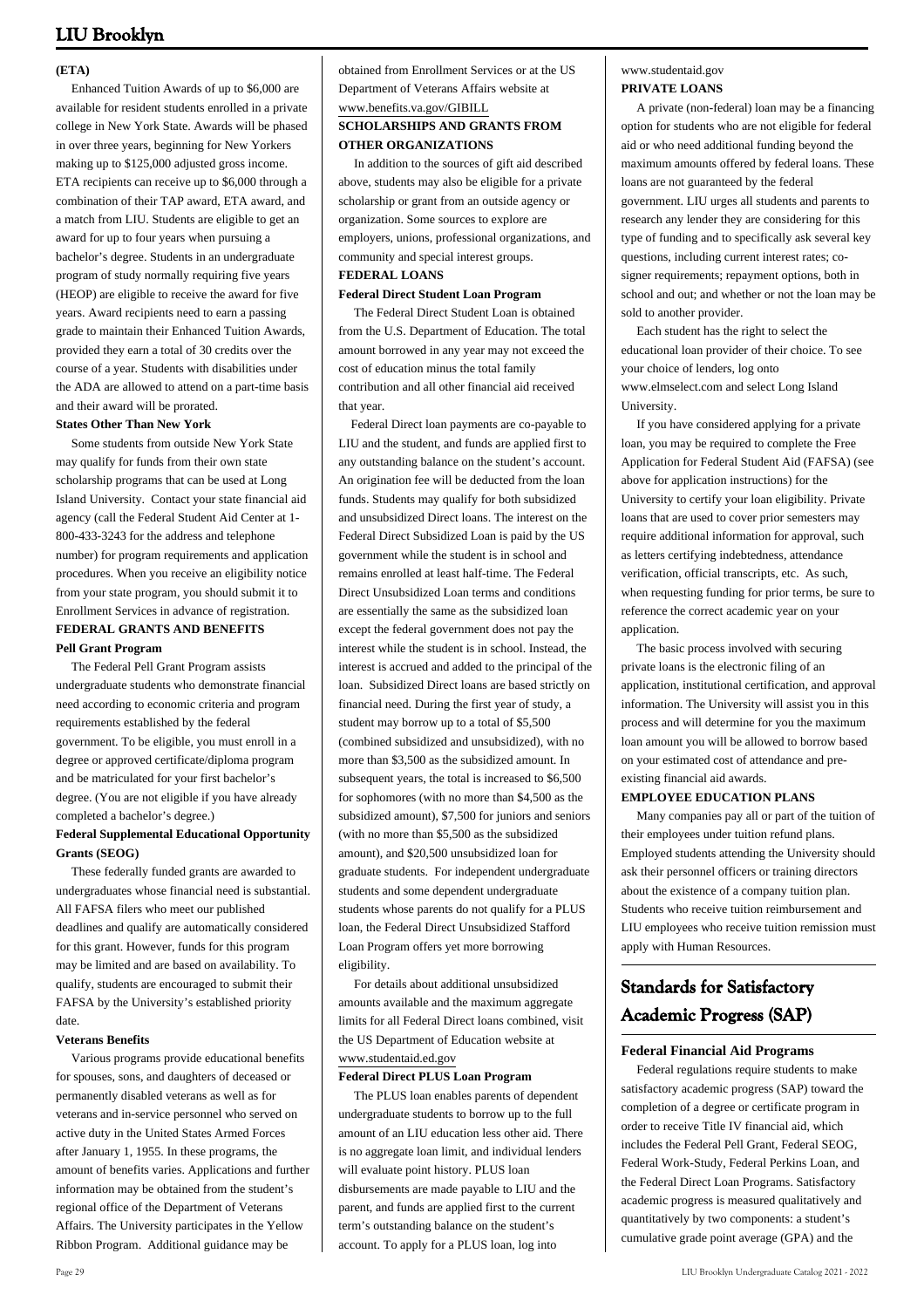number of credits they have earned relative to their year in school and enrollment status.

 Satisfactory academic progress is measured annually, at the end of the spring semester, after all grades have been submitted. Students failing to meet the criteria stated below are eligible to appeal this decision if extenuating circumstances played a factor in their academic performance. Examples of such circumstances could include an illness, accident, separation or divorce, or the death of a relative. An appeal must be made in writing to the university and include an explanation of the circumstance(s) that may have adversely affected the student's ability to meet the academic requirements, and the plan or changes that have occurred which will allow them to make SAP in the future. All appeals must be accompanied by supporting documentation, such as a letter from a doctor or attorney. If an appeal is granted, the student will either be placed on probationary status for one semester during which the student must meet SAP guidelines, or must successfully adhere to an individualized academic plan that was developed for them by their academic advisor as part of their appeal. Failure to meet these criteria will result in loss of eligibility for Title IV funds.

 Students wishing to receive Title IV financial aid for summer semesters may have these awards evaluated and offered prior to a determination of SAP. All students receiving summer aid will have their SAP evaluated after all spring grades have been submitted. Students not making progress will have their summer aid canceled, and the student will be liable for all tuition and fee charges incurred unless an appeal is filed and granted as outlined above.

 The criterion below outlines the progress that is required for a full-time undergraduate student to be considered in good standing:

| Credits          | Credits | Credits   | Cumulative |
|------------------|---------|-----------|------------|
| Attempted Earned |         | Earned    | <b>GPA</b> |
|                  |         |           | Required   |
| $0-29$           | 50%     | $0 - 29$  | 1.8        |
| 30-120           | 67%     | $30 - 59$ | 1.9        |
| 121-180          | 80%     | $60$ and  | 2.0        |
|                  |         | above     |            |

#### **Notes:**

- Progress standards for part-time students are prorated based upon the criteria above.
- Qualifying transfer credits are counted as both attempted and earned credits but have no effect on the GPA. •
- Grades of W (Withdrawal), UW (Unofficial Withdrawal), and INC (Incomplete) are counted as credits attempted but not completed and do not affect the GPA. •
- Repeated classes will count only once towards credits completed. A student may receive aid for a repeated class that has been successfully completed once. •
- Students may not receive federal aid for classwork that exceeds 150% of their degree requirements. •

• Any departmental requirements that exceed these standards must be adhered to for the purposes of evaluating SAP.

#### **New York State Awards Tuition Assistance Program (TAP)**

 To receive financial aid awards from New York State, including Tuition Assistance Program (TAP) funding, students must meet the academic standing requirements established by the New York State Education Department. These requirements are different than those set forth by the federal government and apply only to New York State awards.

 The basic measures for good academic standing for New York State awards include the following:

- Pursuit of Program: A student must receive a passing or failing grade (A-F) in a certain percentage of courses each term. •
- Satisfactory Academic Progress: A student must accumulate a specified number of credits and achieve a specified cumulative grade point average (GPA). •

 The requirements for meeting these standards increase as the student progresses, and are based upon the number of state awards that the student has already received. Students failing to meet the established criteria are eligible to request a onetime waiver of the academic and/or "C" average requirement(s) if extenuating circumstances played a factor in their academic performance. Examples of such circumstances could include an illness, accident, separation or divorce, or the death of a relative. An appeal must be made in writing to LIU and include an explanation of the circumstance(s) that may have adversely affected the student's ability to meet the academic requirements, and the plan or changes that have occurred which will allow them to make SAP in the future. All appeals must be accompanied by supporting documentation, such as a letter from a doctor or attorney. If a waiver is granted, the student will be eligible for the state award for the semester for which they were granted the waiver. The student must continue to meet the academic progress and pursuit of program requirements to receive further awards.

 The charts below outline the progress that is required for an undergraduate student to be considered in good standing:

#### **Standard Semester-Based Chart**

| Before being certified for payment: |                 |             |  |  |
|-------------------------------------|-----------------|-------------|--|--|
| Semester                            | Minimum         | Minimum GPA |  |  |
|                                     | credits accrued |             |  |  |
| 1st                                 | 0               | $\Omega$    |  |  |
| 2nd                                 | 6               | 1.5         |  |  |
| 3rd                                 | 15              | 1.8         |  |  |
| 4th                                 | 27              | 1.8         |  |  |
| 5th                                 | 39              | 2.0         |  |  |
| 6th                                 | 51              | 2.0         |  |  |
| 7th                                 | 66              | 2.0         |  |  |
| 8th                                 | 81              | 2.0         |  |  |
| 9th                                 | 96              | 2.0         |  |  |
|                                     |                 |             |  |  |

#### 10th 111 2.0 **Remedial Semester Based Chart**

Before being certified for payment:

| Semester | Minimum<br>credits accrued | Minimum GPA |
|----------|----------------------------|-------------|
| 1st      | $\overline{0}$             | 0           |
| 2nd      | 3                          | 1.1         |
| 3rd      | 9                          | 1.2         |
| 4th      | 21                         | 1.3         |
| 5th      | 33                         | 2.0         |
| 6th      | 45                         | 2.0         |
| 7th      | 60                         | 2.0         |
| 8th      | 75                         | 2.0         |
| 9th      | 90                         | 2.0         |
| 10th     | 105                        | 2.0         |
|          |                            |             |

#### **Notes:**

- All students must be registered for a minimum of 12 credits per semester. •
- A student may not receive a New York State award for repeating a class that they have already successfully completed (i.e., the credits for a repeated class for which the student has already received a satisfactory grade will not count towards the full-time requirement). •
- The standards that a student must meet are dependent upon when a student first received an award from New York State, as well as their remedial status. •
- A student is placed on the chart above based upon their total TAP points received, including any award(s) received at a previous institution(s).
- To continue to receive TAP funding, a minimum number of credits must be completed each term, as well as on a cumulative basis. •
- A student must maintain a minimum grade point average (GPA) prior to being certified for a TAP payment. This average increases as the student progress in payment points.
- All students must have a cumulative GPA of 2.0 (a "C" average) or better after accumulating 24 or more payment points (e.g., 4 full-time semesters). •
- A student who is not making progress, and/or is not meeting the "C" average requirement may request a one-time waiver if extenuating circumstances affected their academic performance. A student may only receive this waiver once for New York State awards.

#### **Enhanced Tuition Awards (ETA)**

 Award recipients selected by New York State must meet the following criteria to remain eligible for ETA awards. Failure to meet these requirements will also result in the conversion of the state portion of your grant into a loan.

- Must meet annual income requirements (\$125,000 or below).
- Must earn a passing grade in your coursework.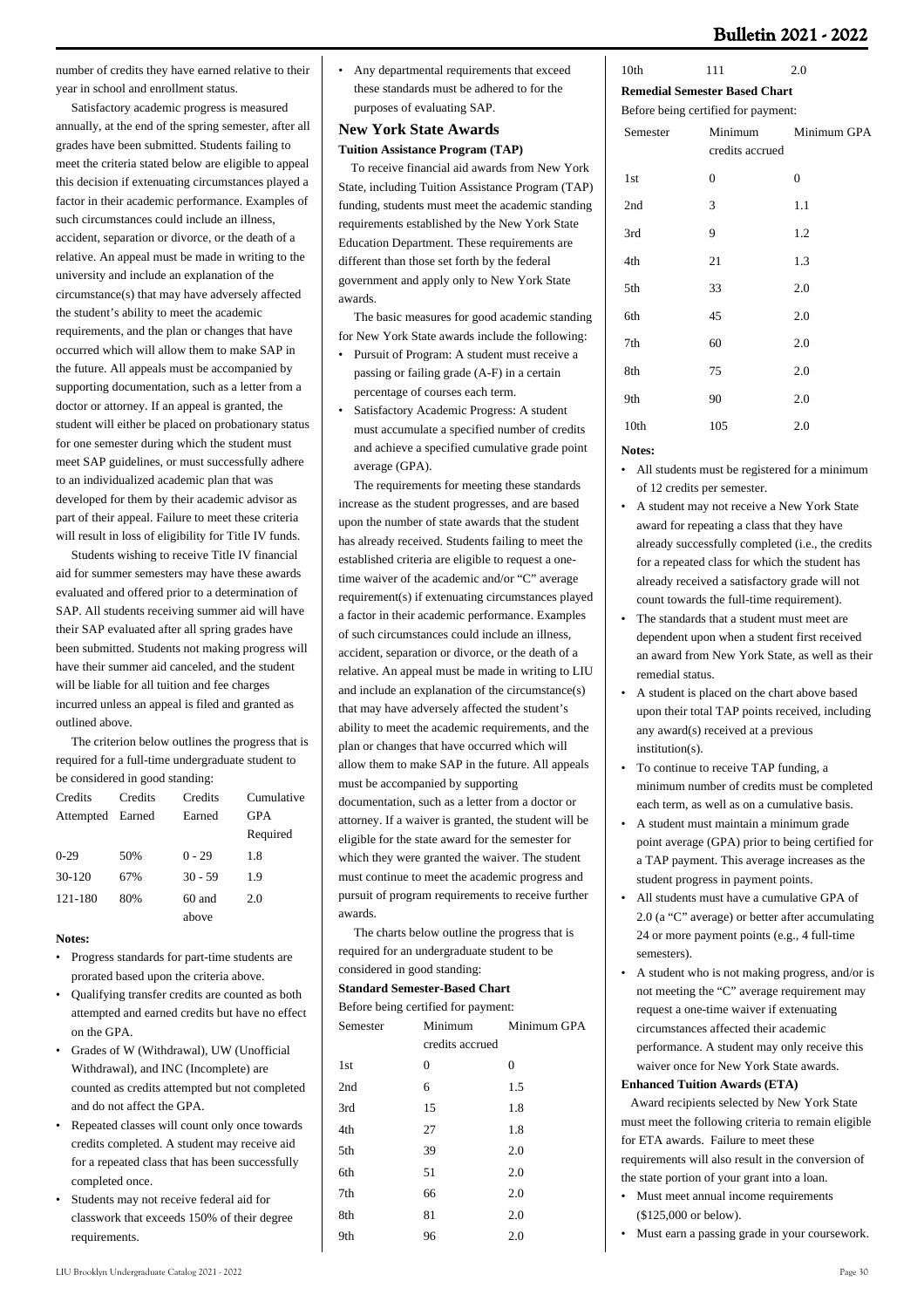- Must be registered for at least 12 credits in the Fall to receive the first payment and earn at least 30 credits by the end of Spring to receive the second payment.
- Must continue to meet New York State residency requirements.
- Students in an undergraduate program of study normally requiring five years (HEOP) are eligible to receive the award for five years. Students with disabilities under the ADA are allowed to attend on a part-time basis and their awards will be prorated.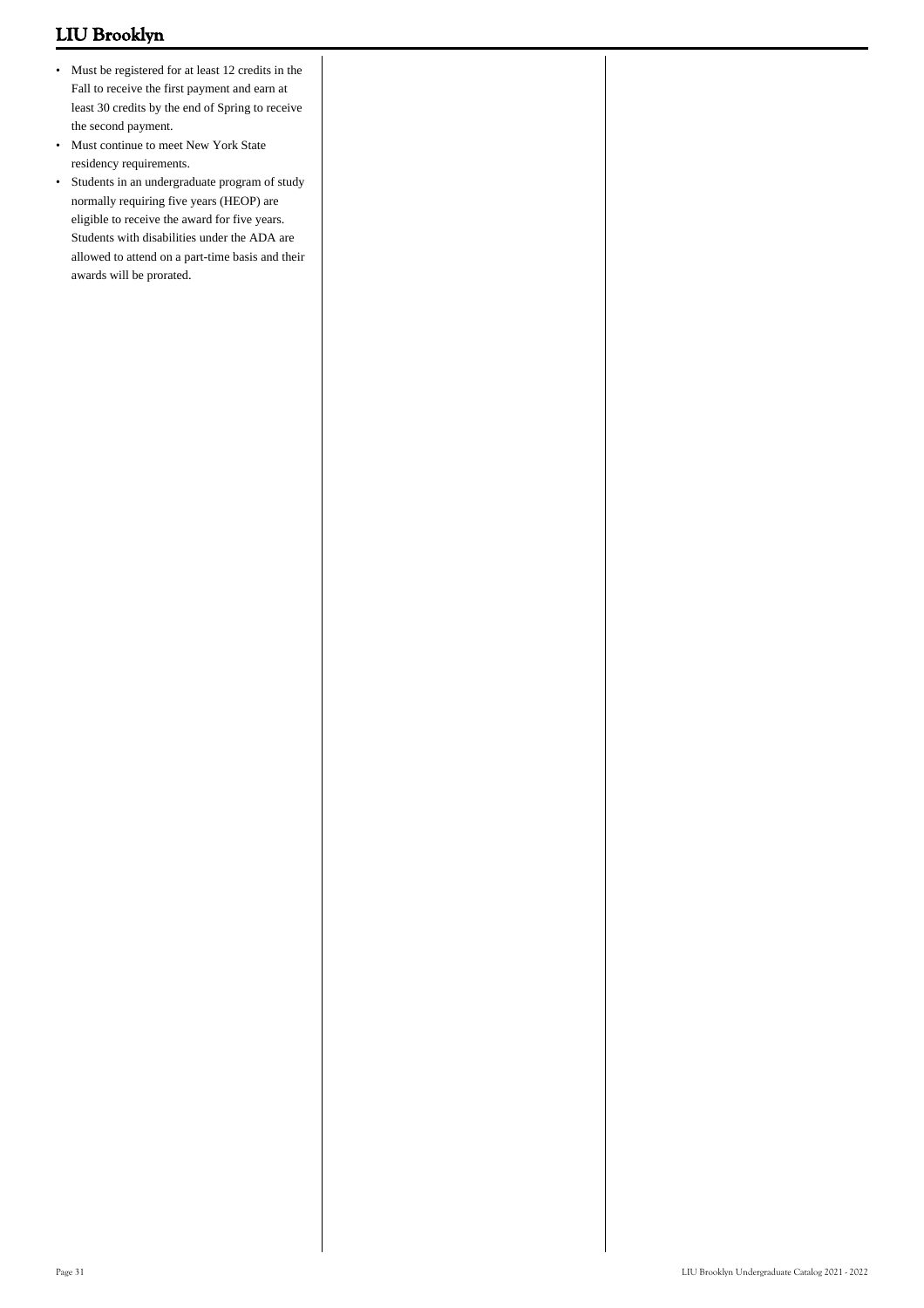### **Bulletin 2021 - 2022**

### **STUDENT LIFE**

 Long Island University is an exciting and vibrant community that provides students with opportunities to become engaged on-campus, make life-long friendships, explore professional and career interests, or enhance their leadership skills and complement their in-the-classroom experience.

 Through the Division of Student Affairs and LIU Promise, students can participate in over 70 student organizations, join national fraternities and sororities, and attend over 1,000 events held each year. In addition, our robust Division I Athletic program is at the heart of Shark Nation. Residence halls also provide students the opportunity to live on campus while they complete their degree.

 Students can be informed on various campus life programs and opportunities through EXPERIENCE | Shark Nation, the University's student engagement platform. To learn more, visit. liu-bk.presence.io/events

### **Experience Shark Nation**

 Experience | Shark Nation is the Universitywide student engagement platform. Powered by Presence, the engagement platform serves as the hub for student life and engagement at the University. Each student has access to Experience | Shark Nation and is encouraged to visit frequently for updates regarding campus events, programs, and activities. The platform is how students will join student organizations, learn about campus events, and mark their attendance using the Shark Points system.

 In addition, a full listing of events is sent via email from LIU Promise each week that highlights the opportunities students can take advantage of and shares the student engagement calendar. To access the platform, visit https://liu-bk.presence.io/

### **Division I Athletics**

LIU is home to an accomplished and proud Division I athletics program that represents Shark Nation. Fielding 35 athletic teams on two campuses, LIU's NCAA Division I program builds on a foundation of tradition and excellence. In LIU's history, its teams have combined 24 national championships, 248 conference championships, and 380 All-Americans. For more information on Athletics, visit liuathletics.com.

### **Student Organizations**

 LIU Promise is dedicated to providing strong networks of support that will guide student organizations in their implementation of programs and initiatives to accomplish their mission, thus creating a robust student experience. In conjunction with club advisors, Promise Liaisons work directly with student organizations to help

realize their organization's potential and developing student leadership. Our student organizations include social, pre-professional, cultural, academic, faith-based groups and honor societies.

### **Greek Life**

 Fraternity and Sorority Life represents a large part of the campus life experience at LIU. Fraternities and sororities promote scholarship, leadership, and service. Greek life also provides members with the opportunity to forge life-long friendships, network with alumni, and enhance their academic and leadership endeavors through the Greek honor societies. LIU is one of the fastest-growing Greek communities in the region and is home to many of the nation's largest fraternities and sororities.

 Students can join a fraternity or sorority at any time during their career by participating in "Meet the Greeks" and by registering for the fall or spring recruitment process.

### **Student Government Association**

 The Student Government Association is the representative body of all students at Long Island University. SGA serves as an outlet for student voices to be heard by working closely with the administration and faculty to enhance the overall campus experience. All members share the common goal of bettering the campus community.

 SGA elections take place twice a year and include an executive board, class presidents, commuter senators, resident senators, transfer senators, international senators, and at-large senators to represent all students.

 SGA has weekly general meetings that are open for all students to attend.

### **LIU Cares**

 LIU students give back to the local and global communities through service organizations, charity events, and social awareness initiatives throughout the year. The LIU Cares initiative connects our students, faculty and staff, and alumni to the power of service through volunteerism and community engagement. Students can support a cause that is important to them or join one of the many opportunities that already exist. Students typically perform more than 150,000 service hours and fundraise thousands of dollars for various charities each year.

 For more information on service opportunities, contact liucares.org or visit LIU Promise.

### **Diversity, Equity and Inclusion**

 Long Island University is committed to inclusive excellence and a sense of belonging for all members of the University community. Our

community is built upon a foundation of diversity, equity, inclusion, access, opportunity, innovation, confidence, trust, respect, caring, and relationshipbuilding. The University's educates the country and the world, drawing students from over 67 countries. The University is recognized as a top 100 national university for social mobility (U.S. News and World Report Best Colleges, 2021).

 Diversity, Equity, and Inclusion (DEI) at the University, is facilitated by the Chief Diversity Officer and is supported by a University-wide DEI committee and a student-run council on Diversity. Programs and initiatives are held throughout the year to fulfil the University's mission. Visit the DEI page on the University's website to become engaged.

### **Residential Life**

 Resident students are part of an exciting college community that attracts students from all over the world. Residence halls are tailored to individual needs, from honors college housing to semiprivate suites. Living on campus allows students to become totally immersed in college life. Students will enjoy the freedom of living on their own while meeting new people and making lasting friendships.

Living at LIU offers:

- Options for singles, doubles, triples, apartments, and suite-style •
- All utilities, WiFi, and laundry included
- Convenient online housing and roommate selection process
- Late-night access to Fitness Center, Library, and other facilities
- Affordable housing rates
- Several meal plan options and dining locations
- Lounges in each building with TVs and computers •
- Professional and peer staff in each residence hall for 24/7 assistance •
- ID access and evening security for all buildings
- Floor and Hall programming

#### **Residence Halls**

- Conolly Hall (on-campus)
- Fulton Hall (off-campus, nearby)

### **Campus Recreation and Intramurals**

 The Department of Campus Recreation and Intramurals serves as a vital and integral part of campus life at LIU. The department is committed to providing the finest programs, services, facilities, and equipment to enrich the university learning experience and to foster a lifetime appreciation of and involvement in wellness and recreational sports and activities for our students, staff, faculty, and alumni as well as members of the local community.

 Campus Recreation offers open gym and pool hours, access to the fitness center, and intramural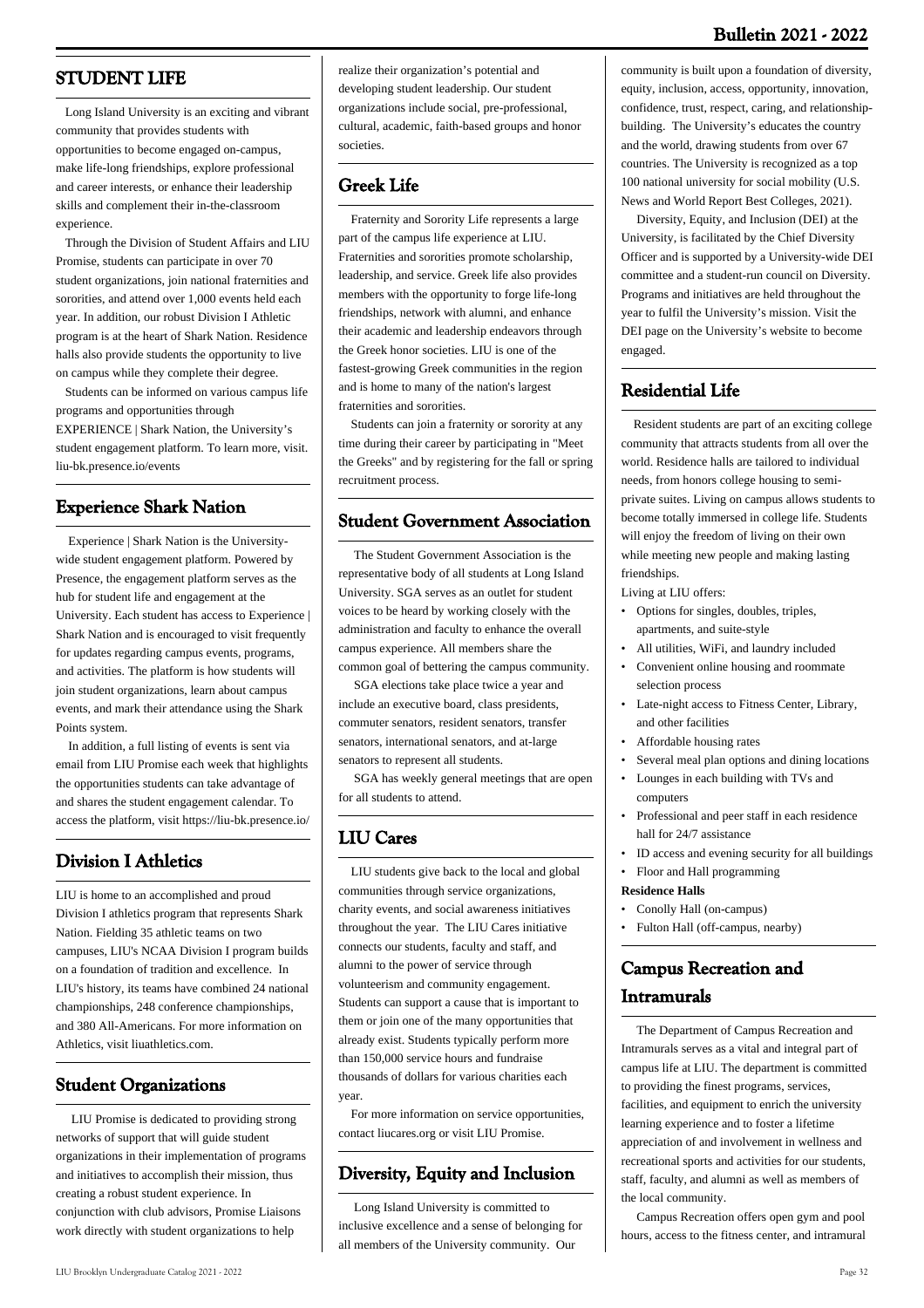and recreation programs for students.

### **Community Standard and Code of Conduct**

 The mission of the Division of Student Affairs' Community Standards program is to promote students understanding of rights and responsibilities as individuals and as members of the campus community. All students are expected to adhere to principles set forth in the Ethos Statement as well as the provisions set forth in the LIU Code of Conduct.

 A student who is allegedly in violation of the Code of Conduct is referred to the Division of Student Affairs to meet with a hearing officer or designee. They provide a fair and educational adjudication process for students. The goal of the process is to promote an understanding of ethical behavior, to encourage personal development, and to develop a sense of importance to becoming a positive contributing member of the community.

#### **Code of Conduct**

 The Code of Conduct affirms the University's commitment to the values of responsible freedom and interdependence. It expresses our concern for the right to privacy and safety, as well as personal responsibilities, and responsibilities to one another. It is designed to assure respect and equitable treatment of all individuals. It is designed to ensure that student life can develop in an atmosphere conducive to learning and personal growth. The LIU Code of Conduct is founded on the principles of student conduct set forth in the Ethos Statement: respect for oneself, respect for others, respect for property, respect for authority, and honesty.

 Until evidence to the contrary is observed, the campus presumes that students are motivated by the desire to improve their capabilities and to help others to do so, that they possess a sense of honor and are trustworthy, and that they are mature individuals, capable of behaving accordingly. Students who violate the rules and regulations must expect that appropriate disciplinary actions will be taken.

 The complete version of the Ethos Statement and our Code of Conduct can be found on the University website and in the LIU Student Handbook.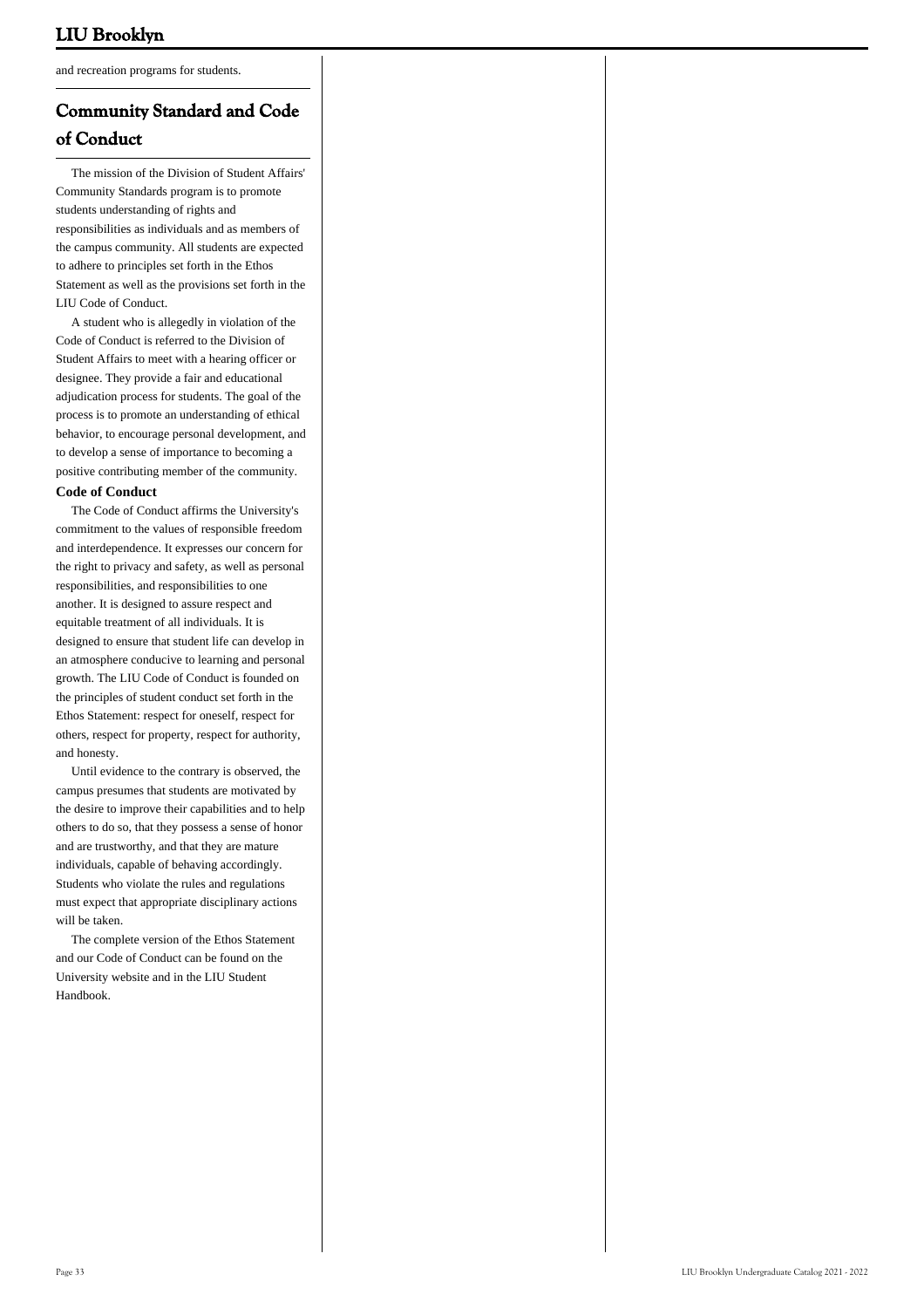### **FACILITIES**

### **Career Bar**

 Located on the third floor of Library Learning Center, the Career Bar offers a central location for students to access computers, print, and study. The Career Bar serves as the host for many Career Success workshops and events throughout the academic year.

### **Dining and Food Service**

 Aramark is the official food service and dining provider for Long Island University. Foodservice is provided at several locations throughout the campus. Food may be purchased using meal plans, credit cards, or cash.

 To view food options, locations, and hours of operations, students should visit, <https://liu.campusdish.com/>

### **Downtown Brooklyn Speech-Language-Hearing Clinic**

 The Downtown Brooklyn Speech-Language-Hearing Clinic, located in the Fort Greene/Downtown Brooklyn community, is a vital part of LIU Brooklyn's graduate program in communication sciences and disorders. Our stateof-the-art center employs speech-language pathologists who serve as clinical faculty and supervisors to our graduate interns. The clinical staff is licensed by the NY State Office of the Professions and certified by the American Speech-Language-Hearing Association (ASHA) and the New York State Department of Education. The graduate program is accredited by the Council on Academic Accreditation of ASHA.

 If you believe that you, or someone you know, has a speech-language, swallowing, or hearing problem, call us at 718-488-3480. Our fees for services are affordable. We also have a reduced fee schedule, if needed, and offer friends and family rates to LIU Brooklyn students and staff.

### **Esports Arena**

 The Esports Arena is a state-of-the-art facility that houses the University's Division I Esports program. The arena, located in Conolly Hall, has been recognized as one of the top facilities in the region. The 5,600 square foot venue is equipped with over 50 computer stations, large-screen viewing televisions, gaming stations, and custom game-day lighting.

## **Kumble Theater for the Performing Arts**

Kumble Theater for the Performing Arts at LIU

performance venue serving one of the most diverse campuses and communities in the country. It is designed to nourish artistic exploration and development by students and other emerging artists while providing the entire community greater access to an exciting range of quality classical and cutting-edge professional performances from around the world.

Brooklyn is a dynamic, state-of-the-art

 Impeccably crafted for the dramatic and technical demands of dance, music, and theatrical productions, this elegant, 320-seat theater provides finely tuned acoustics and top-tier lighting, projection, and other electronic capabilities. With a stage featuring a "sprung" floor extending to the seating area, the theater fosters intimacy between performers and their audiences.

 This extraordinary theater was made possible through the generosity of former LIU Trustee Steven J. Kumble. It is part of an ambitious campus renovation that created an extensive performing arts complex also featuring a black box theater, dance studios, and a glass-enclosed art gallery. Among other major supporters of the performing arts complex is the EAB/Citigroup Foundation, through former LIU Board of Trustees Chair Edward Travaglianti, LIU trustee emeritus Donald H. Elliott, former LIU trustee Bruce C. Ratner, the City of New York, and the Independence Community Foundation.

### **Multimedia Language Laboratory**

**Location: LLC-021 Hours: Mon., Tues., Thurs., Fri. 9 a.m. - 5 p.m. Wed., 9 a.m. – 8 p.m.**

#### **718-600-3728; 718-780-4568**

 The Multimedia Language Laboratory enables all LIU students and staff to improve their language skills at their own pace, either individually or collaboratively, using a full range of interactive language learning software. The Multimedia Language Laboratory provides a learning environment where students can:

- test their comprehension on any items covered in class, •
- check their understanding of grammar and spelling, •
- read a variety of materials and check their comprehension of vocabulary and content, •
- practice pronunciation and listening comprehension through viewing and hearing material in the target language. •

The Multimedia Language Laboratory Center is also offering comprehensive four-week computer courses. The courses are complimentary. Students can take classes in:

- Python and Data Science
- sQL and Database Design
- $S$ ecurity $+$
- CISCO Certified Entry Networking Technician
- Typing
- Advanced Excel
- Excel Power BI
- PowerPoint Beginner to Advanced
- Adobe Photoshop CS6/CC
- WordPress for Business

### **Psychological Services Center**

 At our Psychological Services Center, free and confidential personal counseling is offered to students by supervised doctoral candidates in clinical psychology. Students experiencing stress in relation to academic, social or family situations, or students who simply feel they are not living up to their full potential for various reasons may benefit from speaking to someone at the center. Whether stress is interfering with a student's ability to do their best at school or is affecting the student's family or social life, talking can help. No one in or outside the university knows who comes to the center, except in the rare case of danger to self or others.

 The Psychological Services Center is located on the fifth floor of the Pratt Building, Room 510. Please call 718-488-1266 to make an appointment.

## **Steinberg Wellness Center / Wellness, Recreational & Athletic Center (WRAC)**

 This 112,000 square foot facility supports LIU's Division I athletic teams, provides a state-of-theart workout facility and swimming pool for the campus community, and offers a broad array of health and wellness services to our students, faculty, and administrators, as well as the members of the Brooklyn community at large.

 Steinberg Wellness Center (previously called Wellness, Recreational & Athletic Center {WRAC}) features a 2,500 seat arena, which hosts the campus' Division I basketball and volleyball games, high school athletic events, and a variety of other special events. The fitness center includes state-of-the-art cardio and strength equipment, and a group exercise studio that includes free classes such as Pilates, yoga, hip hop dance, total body conditioning, Salsa, Zumba and abs-workout classes. The facility also includes a 25-yard, eightlane swimming pool and a rooftop track and tennis courts.

 Steinberg Wellness Center encompasses the Health and Wellness Institute which provides activities and programs that promote good health and wellness behaviors that reduce health disparities and improve the quality of life for members of the campus community and the community at large. The Health and Wellness Institute houses one of New York City's only state-of-the-art HydroWorx 2000 therapeutic pool, which includes an elevating floor to allow for easy access and varying water levels, an underwater treadmill with speeds up to 8.5 mph, an underwater video camera and viewing monitors, body weight-support harness system, adjustable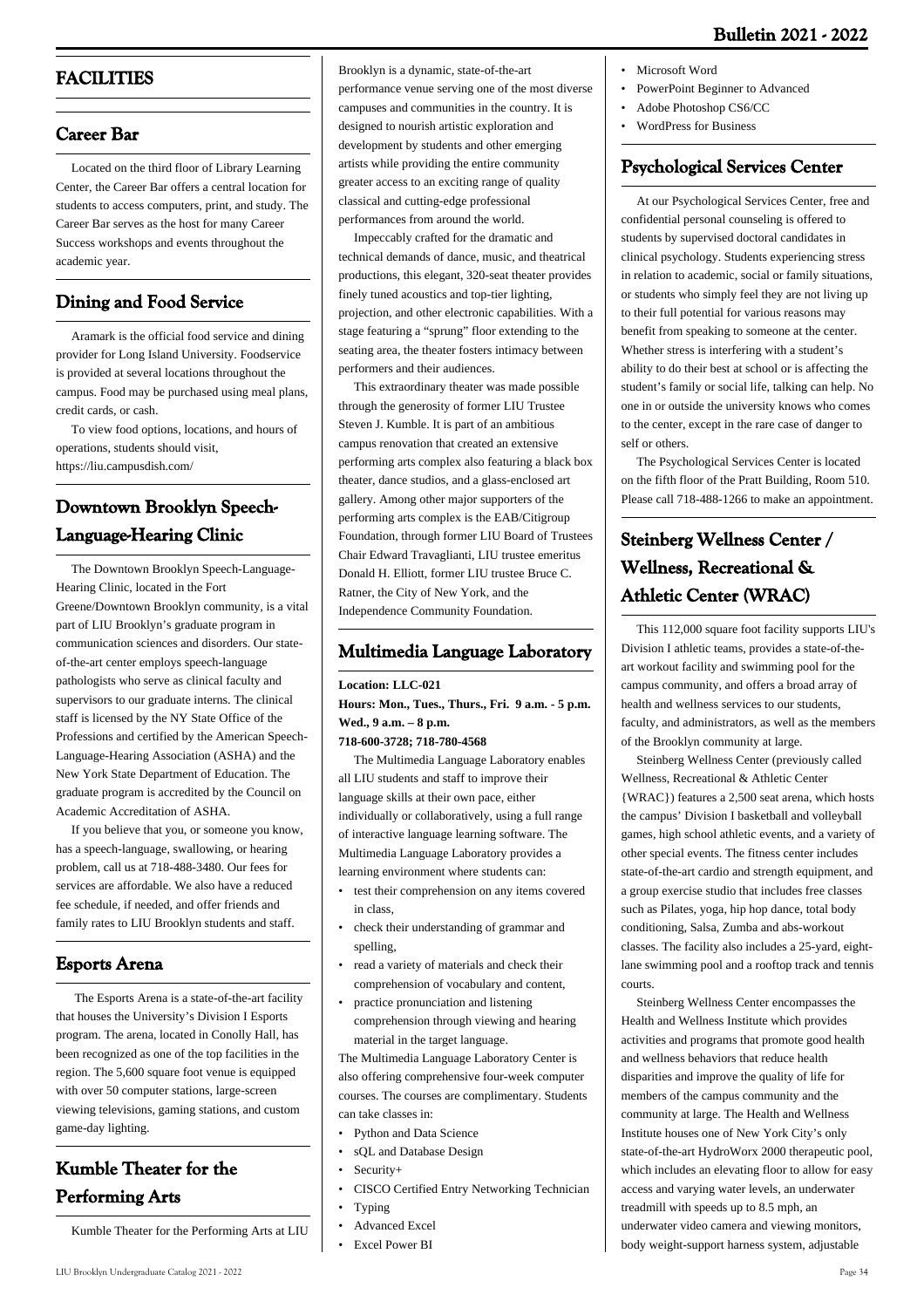temperature control, and jets that propel water and can be used to resist movement and to challenge a person's balance.

### **Student-Run Businesses**

 LIU students learn what it takes to run a business by running a business. Students are involved in every facet of operations, from product selection and marketing to sales management and bookkeeping. Profits from LIU's student-run businesses support student scholarships, along with new business initiatives to create real-world business experiences for more students. **Browse**

 Browse offers a selection of popular technology brands and products, and is an authorized Apple campus store, Dell University store, and recently, a Microsoft Surface education store. Students will find all the tools they need to power their LIU Brooklyn experience from tablets and notebooks to all-in-one desktop computers and gaming consoles, as well as accessories. Students will benefit from the IT help desk, which they can use as a resource for technological needs and questions. In addition, students working in the store will gain expertise as they work alongside certified Apple service help desk technicians.

 Special discounts are available for LIU community members for personal purchases or gifts.

#### **Canteen**

 Canteen is the official spirit store of the Roc Nation School of Music, Sports, and Entertainment. Canteen sells Roc Nation school and Shark Nation apparel, gifts, and items to students and community members. All proceeds from canteen store sales benefit Roc Nation Hope Scholars. The Roc Nation Hope Scholarship program provides tuition to 25% of enrolled students at the Roc Nation School of Music, Sports & Entertainment. Roc Nation School students work in canteen allowing them to earn work-study funds for their education.

### **Trading Floor**

 Featuring Bloomberg Terminals, the global benchmark for financial data and analysis, the Trading Floor gives students the tools to analyze financial markets, assess economic scenarios and interpret the key news developments that impact the global economy. All students in the school are encouraged to get Bloomberg Certified, a credential that can give them an advantage in the competitive job market.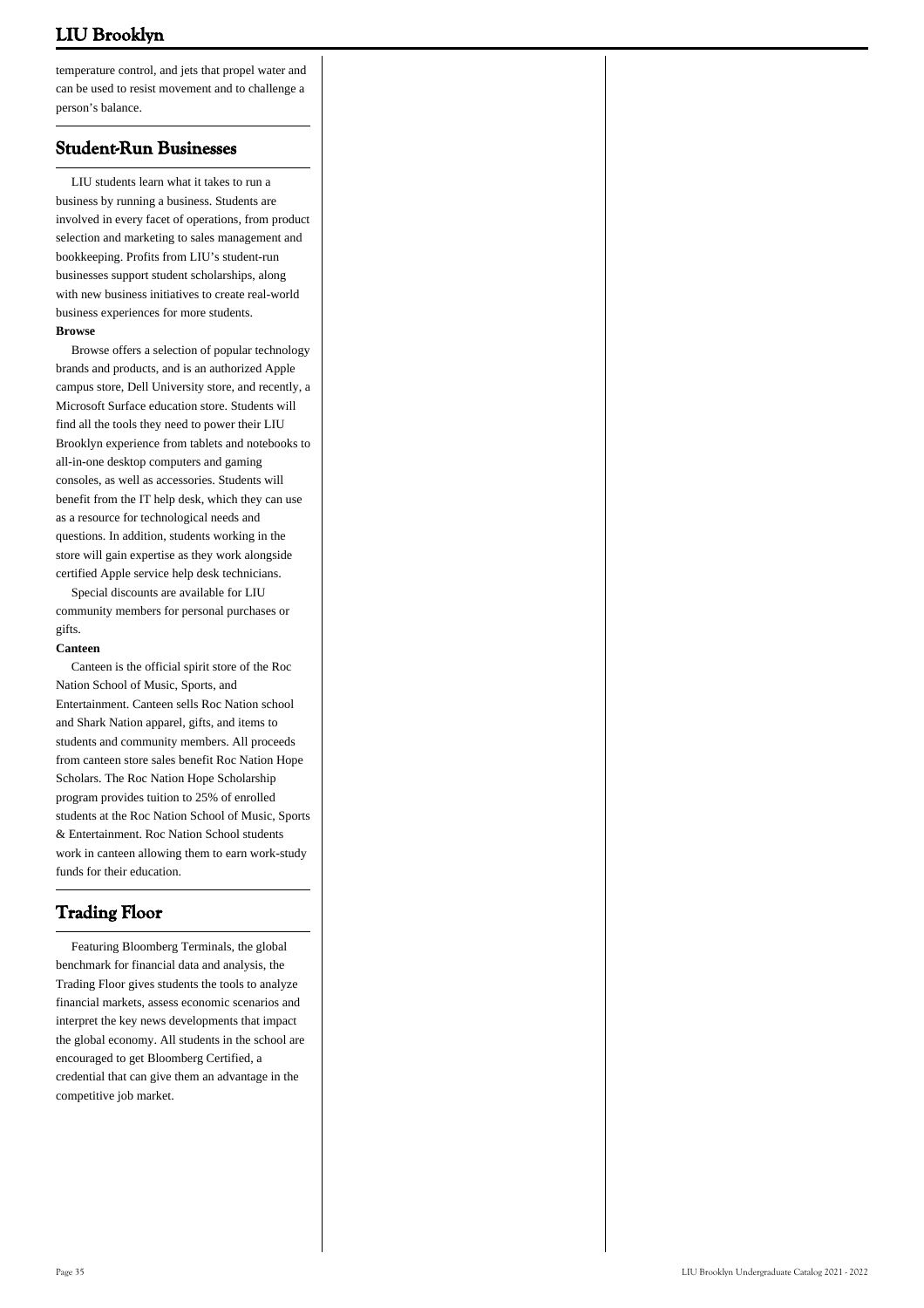# **STUDENT SERVICES AND RESOURCES**

 LIU offers a variety of support services to aid students in achieving their personal and professional goals and make the most of their educational experience. This includes programs designed to serve a diverse variety of students at various stages of their development and address a broad range of individual needs and challenges.

 LIU Promise primarily works with first-year students as well as some transfer students and continues to provide guidance and support through graduation. Graduate students and some upperclass students are served through the Office of Enrollment Services as well as advisors within their home departments. Working in concert, LIU Promise and Enrollment Services strive to accommodate the entire LIU student body and promote student retention.

 Using the My LIU portal at https://my.liu.edu, you can view your financial aid status and account activity, make online payments, schedule appointments with LIU Promise Success Coaches or Enrollment Services Coaches, and view "to do" items and "holds" that need to be resolved to continue the enrollment process. Additionally, LIU Promise Success Coaches and Enrollment Services Coaches will provide both you and your family continuous support and service throughout your time as an LIU student.

# **Division of Student Affairs**

 The Division of Student Affairs is a collaborative and innovative division dedicated to providing a highly individualized holistic student support and education that fosters student success, retention, and persistence; cultivates a community of belonging; encourages life-long learning; and develops global citizenship and future leaders.

 The Division is comprised of several student support services including: LIU Promise, Enrollment Services, the Learning Center, and the Center for Healthy Living. In addition, Student Affairs supports several programs including International Student Services and the Student Veteran Resources Center. The Division is led by the Dean of Students that can be reached at 718- 488-1200 or [deanofstudents@liu.edu.](mailto:deanofstudents@liu.edu)

# **Student Success**

 Student Success Coaching is housed in LIU Promise and Enrollment Services. Student Success is our commitment to ensuring students have the right tools, guidance, and support to achieve their goals. When students apply to LIU, they will be assigned a Success Coach who will be there for them through graduation. The coach will be the point of contact for everything they need—from academic and career counseling to campus activities to financial aid. It's our promise to help

each student chart their success!

Success Coach will work with students one-on-one to:

- Fast-track the enrollment process
- Help them select the right major
- Find the right scholarships for them
- Construct a financial plan to fund their education
- Introduce them to our vibrant campus life
- Identify internships and study-abroad
- opportunities
- Launch their career, connecting them with employers before graduation

# **The Learning Center**

 The Learning Center at Long Island University provides students with support services, strategies, information, and opportunities to help them achieve their personal, academic, and career goals through its individualized programs: Writing Program, Peer-Tutoring, Academic Success Workshops, and Disability Support Services. Please visit our website at:

www.liu.edu/post/learningsupport or contact us by calling 718-488-1095.

### **Tutoring Program**

 The Tutoring Program provides trained, qualified peer tutors, to work with students in need of academic assistance. Tutoring is available free of charge both individually and in small groups. The LIU Tutoring Program is internationally certified by the College Reading and Learning Association. The tutoring schedule is disseminated at the beginning of each academic semester. **Writing Program**

 Writing is a powerful tool not only for communicating existing ideas but also for discovering new ones. The Writing Program is staffed by trained undergraduate and graduate students who work collaboratively with LIU students on a one-to-one basis to help them develop the strongest texts possible. Students come to the Learning Center because all writers can improve their writing through feedback. The Program can help you to brainstorm, plan, edit, revise and proofread your texts. Tutors work with students at all stages of the writing process: understanding an assignment, drafting an essay, learning more effective reading strategies, developing and supporting arguments, and learning how to proofread and edit papers.

# **Disability Support Services**

### **Disability Support Services (DSS)**

 Disability Support Services, housed in the Learning Center, provides advocacy and coordination services at no charge to students with all types of disabilities including physical, neurological, emotional, social, specific learning disability, attention deficit disorder, and students with temporary impairments. Students are assisted in arranging reasonable accommodations as mandated by federal/state laws, Section 504 of the

Rehabilitation Act, and the Americans with Disabilities Act As Amended (ADAAA). **Policy for Students with Disabilities**

 In compliance with federal and state laws, LIU is committed to providing qualified individuals with disabilities the opportunity to participate in all university programs and activities, curricular and extracurricular, which are available to nondisabled individuals.

 Students with disabilities who desire accommodations must submit appropriate documentation of their disability to the office of Disability Support Services (DSS) located in the Learning Center. Professional staff will review and evaluate this documentation, interview the student, and provide the student with completed accommodations forms for presentation to the teaching faculty. Campus departments will be notified, as necessary, of the need for additional accommodations noted in the student's documentation. Accommodations forms must be obtained each semester before the semester begins. All disability-related files are confidential. **Accommodations**

 Academic accommodations are provided to students with disabilities by their individual professors within the academic departments. Accommodations will be made by other campus departments as required for non-academic matters. Accommodations will be considered reasonable when they do not fundamentally alter the nature of a program, course, or service or present an undue administrative burden on the university. Students requesting accommodations are required to submit documentation to verify eligibility under the Americans with Disabilities Act, As Amended, and Section 504 of the Rehabilitation Act of 1973. Appropriate documentation of the disability must be provided so that DSS can: 1) determine the student's eligibility for accommodation; and 2) if the student is eligible, evaluate appropriate academic and/or non-academic accommodations. Disability documentation must include a written evaluation from a physician, psychologist, or other qualified specialists that establish the nature and extent of the disability and includes the basis for the diagnosis and the dates of testing. The documentation must establish the current need for accommodation.

### **Determining Eligibility**

 Accommodations are determined on a case-bycase basis, taking into account the needs of the student, and the course standards. The determination of appropriate and reasonable accommodation is based on approved documentation and through interaction with the student. Specifically, accommodations are determined by the Learning Center in consultation with the student and with input from the faculty and staff, as needed.

 In reviewing the specific accommodation requested by the student or recommended by the physician/evaluator, DSS may find that while a recommendation is clinically supported, it may not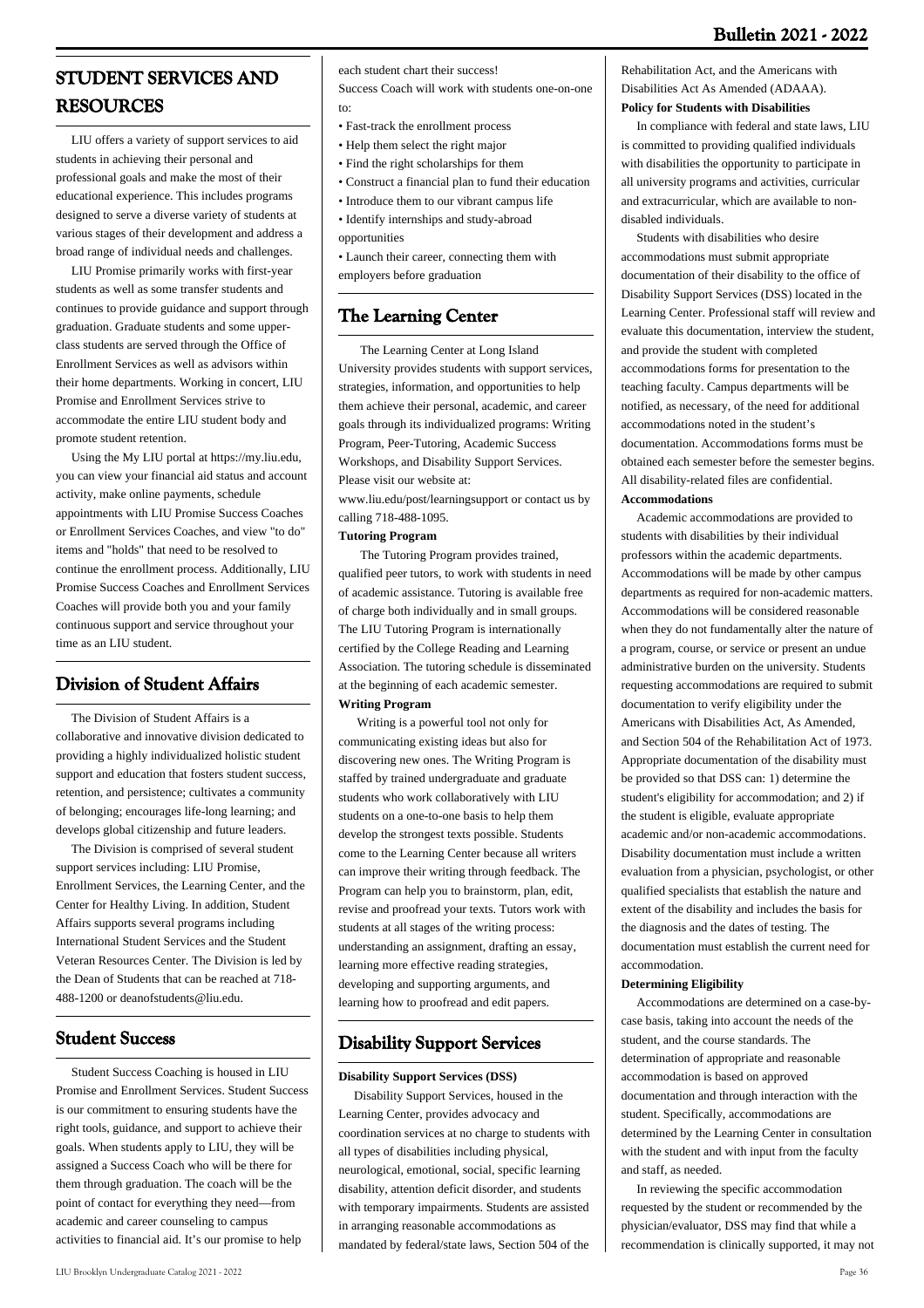the most appropriate accommodation. In addition, Disability Support Services may propose clinically supported accommodations that would be appropriate and useful for the student, but which neither the student nor the evaluator has requested. **Denial of Accommodations**

 The university reserves the right to deny services or accommodations in the event the request is not clinically supported. If the documentation provided by a student does not support the existence of a disability or the need for a requested accommodation, the student will be so advised. Students will be given the opportunity to supplement the initial documentation with further information from a physician, psychologist, or other specialists.

 The university is not required to provide an accommodation that compromises the essential requirements of a course or program, that is unreasonable, or that poses a direct threat to the health or safety of the student or others. **Student Appeal**

 A student who disagrees with the Learning Center determination of eligibility or accommodation is encouraged to meet with an administrator to resolve the matter informally. Students may appeal the denial of the DSS determination to the dean of students.

# **Student Veterans Resource Center**

 Long Island University has a proud and distinguished history of serving its nation's military veterans, active duty service members, and their families. The Long Island University Student Veterans Resource Center (SVRC), facilitated by LIU Promise, provides the resources that veterans need to pursue their education while balancing the demands of life both inside and outside the classroom.

 For additional information and resources for veterans, please visit the Student Veterans Resource Center (SVRC) in S-235. The Veterans School Certifying Official can be reached at 718- 488-1200 or by email at studentaffairs@liu.edu.

# **Study Abroad**

 Students who wish to study abroad may do so during a summer session, academic semester, or entire academic year. Students may take part in one of the LIU Global programs. Students receive direct credits for courses and can apply most of their financial aid toward program costs.

 Students who have completed at least two consecutive fulltime semesters at LIU and have a minimum grade point average of 3.0 at the time of their application are eligible to apply for study abroad programs.

 Students are encouraged to work with their success coach to explore Study Abroad opportunities.

# **Career Success**

 Preparation for jobs and internships begins as soon as a student begins at the University. Students will work with their success coach to build their resume, practice job, and interview skills, and apply for various opportunities. LIU Promise holds dozens of career-related workshops each semester and hosts Career Weeks that provide individual appointments with coaches to review resumes, cover letters, and Linkedin Profiles.

 As part of student success coaching, students will complete the following with their coach:

- Explore majors and career options
- Plan your curriculum
- Prepare for the job search
- Write résumés and cover letters
- Identify internships and jobs in your field
- Build a network and find mentors

 • Research and apply for graduate school **Handshake**

 Students are encouraged to utilize Handshake, the University's job and internship portal. Students have access to thousands of positions, can upload their resumes, and begin their career search while at LIU. Each student automatically has an account and can log in using their MyLIU credentials at handshake.liu.edu.

#### **Big Interview**

 The University's Big Interview platform provides students with the tools to conduct video interviewing to prepare for jobs and internships. Big Interview introduces students to essential life skills needed to excel in the interview process including, communication skills, self-confidence, negotiation, and other vital workplace-readiness competencies.

 To access Big Interview, students should visit liu.biginterview.com and use their MyLIU credentials.

# **English Language Institute**

 The English Language Institute offers both intensive and part-time English language programs for international students, visitors and tourists, immigrants, and refugees who wish to improve their English language skills. Classes include Conversation and Listening, Grammar, Reading and Vocabulary, and Writing. Full- and part-time exam preparation courses for the TOEFL (Test of English as a Foreign Language) and IELTS (International English Language Testing System) are also offered, as well as elective classes in Pronunciation Practice, Job Preparation, and Idiomatic Expressions and Phrasal Verbs, among others. Half-Semester, Quarter-Semester, and University Preparation programs are also available, as well as classes for Au Pairs. Classes are taught mornings, afternoons, and evenings, Monday-Thursday, throughout the year; F-1 (student) visas and financial aid are available for

qualified students. The English Language Institute is located in the Library Learning Center, 4th Floor.

## **International Student Services**

 The University is home to international students from countries around the globe. The Division of Student Affairs is committed to providing a supportive and exceptional student experience for all international students. International Student Services, housed within Enrollment Services, coordinates international student orientation, programming, and resources.

 The Primary Designated School Official (PDSO) and Designated School Officials (DSOs) work with each international student on all immigration and related matters during their time enrolled as a student. These staff members are also a source of reference for international students on F-1, M-1, and J-1 visas.

## **Bookstore**

 The Official Bookstore of Long Island University is powered by Barnes and Noble. The University Bookstore is conveniently located on campus where students can purchase or rent their textbooks. In addition, the store carries Long Island University and Shark Nation apparel, gifts, accessories, supplies, and electronics.

 Textbook requirements can be viewed via the online ordering system. Students may choose to purchase their textbooks through this system or take the International Standard Book Number (ISBN) and purchase their books from a different vendor. Textbooks purchased through the LIU online bookstore are delivered to LIU bookstore.

 Visit the bookstore at www.liunetbrooklyn.bncollege.com

# **Public Safety**

#### **Emergencies: 718-488-1078 Non-Emergencies: 718-488-1078**

 The Department of Public Safety at LIU is located at the rear of the Metcalfe building, opposite the Pharmacy building. The department has a full-time staff that consists of a director, three tour commanders, three lieutenants, three desk sergeants, 45 public safety officers, and an administrative assistant. Public safety officers are licensed by the State of New York and are trained, certified and registered pursuant to the New York State Security Guard Act of 1992. The department serves the campus 24 hours a day, 7 days a week year-round, and may be reached by dialing 1078 on campus telephones (add prefix 488 when using outside lines).

 The Department of Public Safety is concerned with the welfare and safety of all members of the campus community and their guests. The activities of the Department of Public Safety are enhanced by its close relationship with the 84th and 88th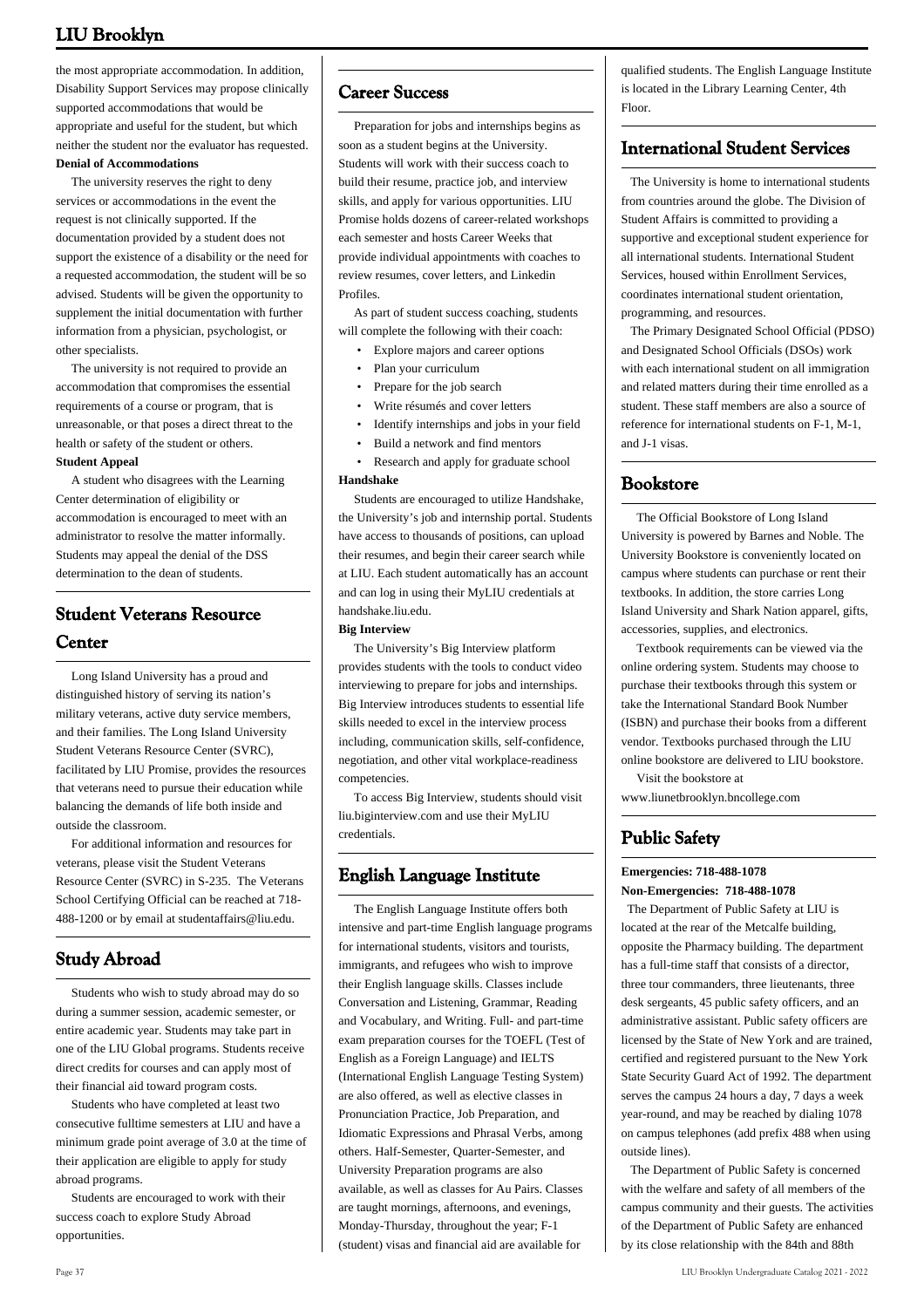Precinct, which shares the responsibility of maintaining law and order on the campus. This precinct often notifies the department of any offcampus arrest involving members of our campus community if there is a perceived threat to the welfare of the other members.

 Public safety officers are not peace officers, but they do handle criminal acts and crime scenes until the police department arrives. Suspects are identified and detained for action by the arriving police personnel.

### **Annual Campus Security Report**

 In accordance with the provisions of the Jeanne Cleary Act, LIU Brooklyn's annual security report includes statistics for their previous three calendar years concerning reported crimes that occurred on campus; in certain off-campus buildings or property owned or controlled by LIU Brooklyn; and on public property within, or immediately adjacent to and accessible from, the campus. The report also includes institutional policies concerning campus security issues, such as those concerning alcohol and drug use, crime prevention, the reporting of crimes, sexual assaults, hate crimes, and other relevant matters.

 The Advisory Committee on Campus Safety will provide upon request all campus crime statistics as reported to the United States Department of Education.

#### **Emergency Management**

 LIU Brooklyn's Department of Public Safety offers comprehensive services in emergency response and management to ensure the safety of our students, faculty and staff. Through several initiatives, the campus is prepared for a wide array of emergency situations, ensuring prompt notification and protection of the campus community whether the event is commonplace or extraordinary. In the event of an emergency, LIU Brooklyn's Emergency Notification System is enabled to instantly and simultaneously contact LIU Brooklyn students, faculty and staff via Long Island University email, Web site notifications and text messaging to those who register their cell phones with the university. Emergency building managers assist the Department of Public Safety in disseminating information in their designated building and have been trained in "Evacuation" and "Shelter-in-Place" procedures. LIU Brooklyn employs the use of an outdoor siren warning system.

 An efficient snow and emergency school closings system is in place to ensure our students are informed of closings immediately via the LIU Brooklyn homepage, our emergency closings hotline (718-488-1000 or 718-488-1078), as well as local radio and television stations.

# **Information Technology**

 Information Technology's (IT) role includes academic and administrative computing services that facilitate and fosters technology innovations across the institution - moving the university ahead of the technology curve to build a competitive edge in higher education and to offer modern tools to our students, faculty, staff members and administrators.

 The Office of Information Technology is responsible for managing all aspects of the university's information technology operations, including academic and administrative systems and computing, databases, dashboards, networking, audiovisual, video and telecommunications infrastructure, academic computer labs, and smart classroom spaces. IT provides facilities technical support to campus residence halls and special off-campus programs. IT also maintains the campus' security camera systems, cafeteria and retail space cash registers, campus videoconferencing and campus plasma displays, electronic and web signage.

 Information Technology also provides oversight for university-wide information systems, compliance, and security in accordance with policies set forth by University Counsel. Information Technology collaborates with Academic Affairs to implement a unified, comprehensive learning management system and online education initiatives. Information Technology also manages business process improvement initiatives across the university. Each residential campus has a fully-staffed Information Technology helpdesk centralized through Browse, LIU's technology store.

#### *Browse*

 As a further extension of the university's commitment to providing students with unique, real-world learning opportunities, LIU Information Technology launched Browse, LIU's on-campus technology store, an authorized technology products retailer that offers popular technology brands and products, from tablets and notebooks to all-in-one desktop computers and gaming consoles, as well as accessories, at discounted rates for LIU faculty, students, and staff with a valid LIU ID. Students have the opportunity to learn about retail, customer service, business management, entrepreneurship, small business operations, supply chain management, ecommerce, as well as networking and technology troubleshooting, and other work experience that helps them to build a professional résumé prior to graduation. Students are encouraged to come to Browse for helpdesk support issues. For more information, feel free to email: [Browse@LIU.edu](mailto:Browse@LIU.edu.). *Instructional Technology Centers*

 LIU's Instructional Technology Resource centers promote excellence in teaching throughout the university. This includes face-to-face, online, and blended settings. Our mission is to provide pedagogical support for every situation across campus. The instructional design team provides faculty training on a wide variety of pedagogical issues, curriculum design consultation, and oneon-one support for anyone looking to build or improve outstanding courses. Also, the staff is

available to facilitate the utilization of the elearning management system along with other teaching and learning tools. We also collaborate with administrative offices to create an exceptional teaching and learning environment at LIU. *My LIU*

 MyLIU is the university's portal that provides students with convenient access to information about their records. By logging

into [https://My.LIU.edu,](https://My.LIU.edu) students may view the schedule of classes, register for courses, obtain their grades, and request transcripts. They may also view financial aid awards, billing information, make online payments, accept and decline Federal Loans and Federal College Work-Study, and make an appointment to see counselors.

#### *Student Email*

 Each student is assigned a university email address to use for corresponding with university faculty and staff. Students can check their email by logging into <https://My.LIU.edu>. If you have any trouble accessing your MyLIU account, please check with the helpdesk at Browse.

#### *Helpdesk Support*

 If you have any questions regarding your technology support services at LIU or have a request requiring helpdesk support, please contact visit [https://it.liu.edu](http://IT.LIU.edu).

### **Alumni Engagement**

 Long Island University has an active network of over 275,000 alumni across the globe. Whether students graduate from Brooklyn, Post, or the regional campuses in Brentwood, Riverhead, Rockland, and Westchester Counties, to the former Southampton campus, the Alumni and Employer Engagement Team continue to support LIU students after their graduation.

 Find out more regarding Alumni and Employer Engagement and alumni benefits by visiting liu.edu/alumni.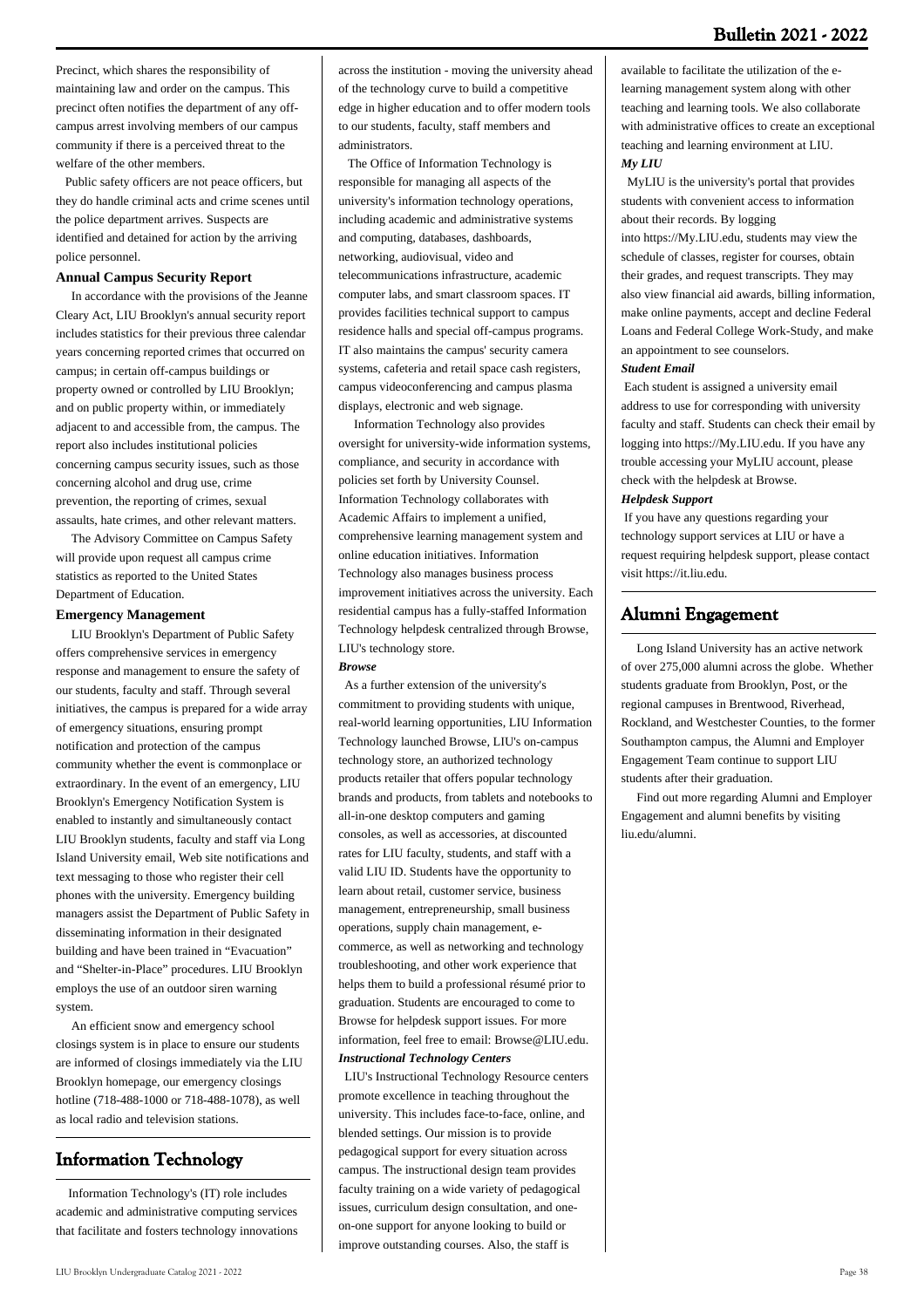# **AWARDS**

## **Departmental Awards**

 Many academic departments present annual awards to students who have done outstanding academic work or have made significant contributions to campus life.

# **Special Awards**

#### **American Society of Women Accountants' Award**

This award is presented to an outstanding woman graduate majoring in accounting.

### **Arnold Interracial-Interfaith Award in Memory of Richard Arnold '57, M.D.**

This award is made annually to a senior who has done the most to improve interracial and interfaith relations.

### **Arnold Premedical Science Award in Memory of Richard Arnold '57, M.D.**

This memorial award is presented annually to the graduating premedical student with the highest scholarship average.

### **Becker CPA Review Course Award**

An award of \$100 is presented to the outstanding senior selected by the Department of Business.

#### **Stanley S. Bergen Jr. Award**

This award is presented to the member of each physician assistant graduating class with the highest evaluation in clinical work as judged by clinical preceptors.

#### **The Rudy Bruner Award**

This award is presented to the member of each physician assistant graduating class who best exemplifies outstanding qualities in academic work and clinical activities and who most clearly demonstrates the qualities of a professional physician assistant.

#### **The Sylvia Buch Memorial Service Award**

This award is presented in memory of Sylvia Buch, for many years a devoted secretary in the Office of Student Activities, to a graduating senior who has been a member of the Student Government Association and who has rendered outstanding service to the student body of LIU Brooklyn.

#### **John Burton '35 Molecular Biology Award**

This annual award is presented to an outstanding student of molecular biology. The prize is intended as an incentive for undergraduates to achieve their potential.

#### **John Burton '35 Science Award**

This annual award is presented to an outstanding science student. The prize is intended as an incentive for undergraduates to achieve their potential.

#### **Maren Lockwood Carden Award in Sociology**

Given annually in the name of Dr. Maren Lockwood Carden, Professor Emeritus, who taught sociology in the Department of Sociology-Anthropology for over 20 years. This prize is awarded to the graduating sociology major or minor with the highest grade-point average.

#### **Paula M. Cooper Memorial Award**

This award is an LIU Brooklyn Honors College Award in memory of Paula M. Cooper, valedictorian in 1984. It is granted to the graduating senior whose personal values and social action illustrate a deep commitment to enlightened citizenship. Nominees are judged for their concern, leadership, application to their lives of that concern, and integration of learning and life.

### **The Mildred L. B. de Barrit International Student Award**

This award was established by Leonard Ching, former director of the International Students' program at LIU Brooklyn, in memory of Mildred L. B. de Barrit, former dean of women. It is given annually to an international student with an outstanding academic record who has actively participated in campus life.

# **Mildred L. B. de Barrit Premedical Science**

**Award in Memory of Isaac Apperman, M.D.** This award is conferred annually upon the member of the graduating class recommended by the Pre-Professional Evaluating Committee on the basis of academic achievement and character. **Economics-Mathematics Honor Award** This special Honor Award is given to students who have specialized in economics-mathematics.

#### **The Edward Edelman and Susanne Popper-Edelman English Essay Prize**

In fond remembrance of Professors Edward Edelman and Susanne Popper-Edelman for their many years of dedication to the English department and to the teaching of LIU students, the faculty of the English department gives four annual prizes for outstanding essays written by undergraduates in (1) English composition, (2) core literature courses, (3) advanced English courses and (4) the senior seminar.

#### **Margaret Fuchs Community Health Award**

This award is given by the faculty of the School of Nursing to the senior nursing student who has demonstrated excellence in community/public health nursing.

### **The Karen Denard Goldman Spirit of Public Health Awareness Award**

The award was established in 2014 in honor of Dr.

Goldman, chair and associate professor of public health, and to reward and recognize students who demonstrate similar passion and leadership qualities as were so typical for Dr. Goldman.

#### **Sue Sabia Gillick Award**

This award is presented to a member of the School of Nursing graduating class with the highest academic record as judged by faculty.

#### **Gleim CPA Review Award**

The Gleim CPA Review Award is given to students majoring in accounting who show great promise in successfully passing the CPA exam and being an asset to the CPA profession.

#### **The Alvin Gruder Memorial Award**

The award is made to the senior who has performed outstanding service in the Biology department and who best exemplifies the principles and ideals which guided the life of Alvin Gruder, '41.

#### **The Michael Hittman & Meryl Singer Award**

This award, established in 2000, is presented annually by the B.A.S.W. Program to a graduating senior who has achieved academic excellence and outstanding service to the community.

#### **The Glenn Gritzer Award**

The Glenn Gritzer Award is given annually to a BASW senior who shows outstanding achievement in understanding the intersections of social work practice and policy analysis.

#### **The Jacob L. Holtzmann Award**

This award, established in 1958, is presented annually by the LIU Law Society to a graduating pre-law senior, admitted to a law school, who has achieved academic distinction at and who has rendered outstanding service to LIU Brooklyn.

#### **The William M. Hudson Memorial Award**

This award is presented by the Department of Economics to a senior majoring in economics whose scholarship and character merit recognition. The award honors the memory of the longtime chair of the department, who served also as dean and acting president.

#### **The Esther Hyneman Graduate Awards in Poetry and Fiction**

The graduate creative writing faculty of the English department gives two annual awards, one for fiction and one for poetry, to graduate students in the creative writing program. The awards are named for Professor Emerita Esther Hyneman, in recognition of her creative energy and her many years of dedicated service to the English department.

**Kaplan CPA Review Course Award** The Kaplan CPA Review Course Award is given

to a selected student at the top of their graduate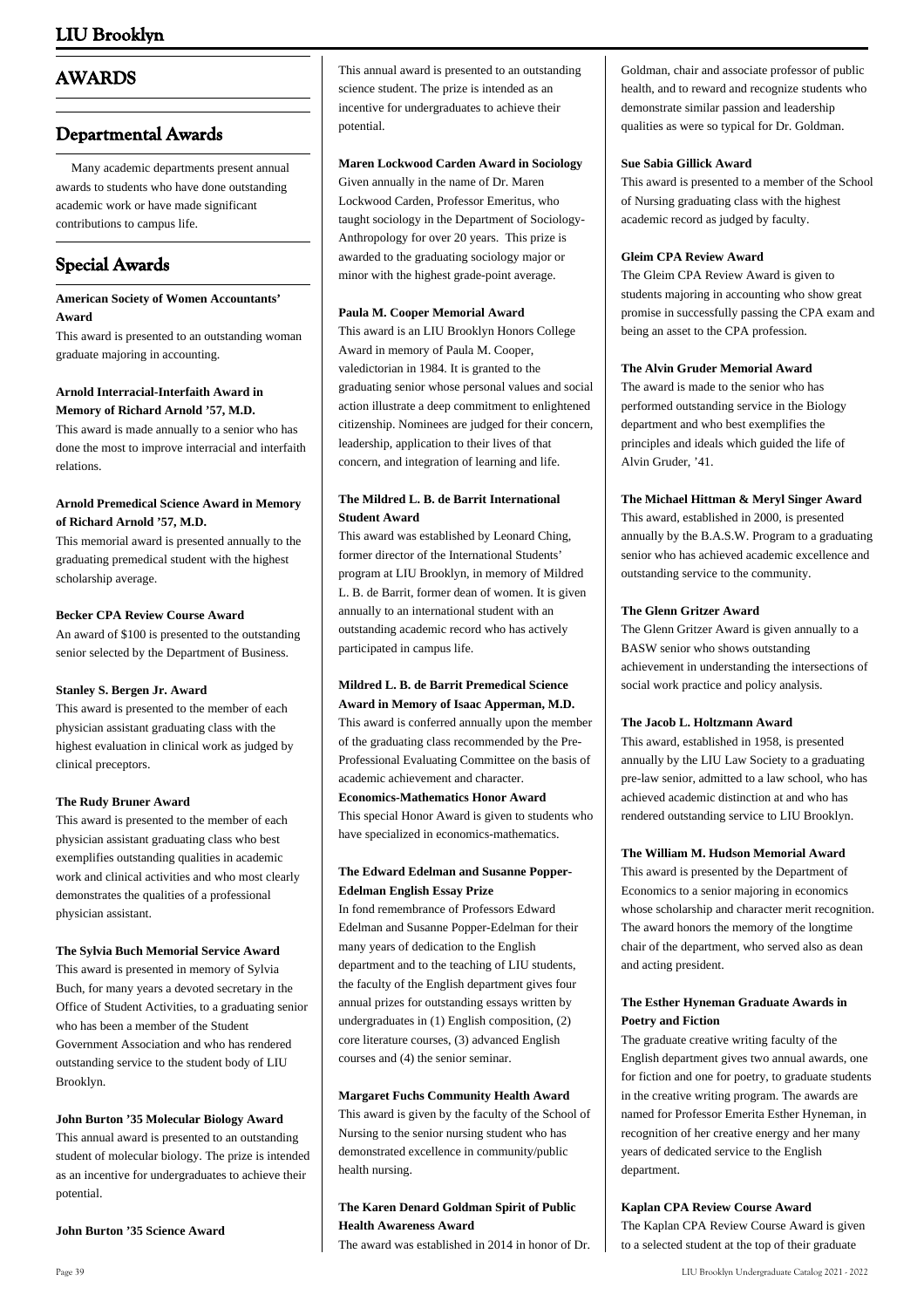studies who is sitting for the CPA exam. This student will receive a complete CPA Review Course for all four sections of the CPA exam.

### **Amy and Theodore E. Kruglak Award for Seawanhaka Editor**

This award is presented to the editor of Seawanhaka for meritorious service.

### **Kruglak Fellowship in International News Reporting**

This award, endowed in the memory of Theodore E. Kruglak, provides a senior journalism major with funds to conduct advanced research overseas.

### **The Waldo John Lombardi Award**

This award was established in 2002 by Professor Lombardi upon his retirement from the university, after 43 years of dedicated service in the Economics department. It honors the memory of his former teachers and colleagues, Professors Herman Klonsky and Bernard Newton. The award is to be given to a deserving student in good standing in the departments of Economics, History, Philosophy or Psychology at LIU Brooklyn.

#### **The Garrett Mattingly Award**

Established in 1963, this award is given to a member of the graduating class whose academic attainment in history or English best emulates the high standard of scholarship set by Professor Garrett Mattingly, Elizabethan scholar and Pulitzer Prize-winning historian, who was for many years a member of the faculty.

#### **New York State Society for Respiratory Therapy (Southeastern Chapter) Award**

This award is presented to a graduating student who has achieved outstanding academic standing in respiratory therapy.

### **New York State Society of Certified Public Accountants**

This award is presented to the graduating students in the Department of Finance, Law, Accounting and Taxation who have demonstrated superior academic excellence.

### **The Louis and Ann Parascandola Graduate English Award**

In honor of his parents, Professor Louis Parascandola gives an annual award to an outstanding graduate student in any of the English department's three M.A. tracks: literature, creative writing, and the teaching of writing.

#### **The Melvin A. Pasternack Alumni Award**

An annual award is presented in memory of Melvin A. Pasternack B.A., '54, M.S., '55, to an outstanding graduating senior in the areas of communication studies or theatre.

#### **Pauline Pennant Memorial Award**

The award was established in memory of Pauline Pennant, an outstanding student who graduated from the B.S., M.S./A.P.N. and post-master's F.N.P. certification programs in the School of Nursing. The award is given to the graduating M.S./N.P. student with the highest academic average.

#### **The Phi Sigma Award**

A certificate is given to the senior who shows the greatest promise of research ability in Biology.

#### **The Marion Pincar Award**

The Marion Pincar Award is named in honor of a former bursar of LIU who served LIU Brooklyn from 1974 to 1992 and who was a friend and mentor to all who knew her. The award is given annually to two deserving students in the School of Business, Public Administration and Information Sciences.

#### **Physical Education Award**

This award is given annually to a graduating senior majoring in physical education for outstanding achievement, scholarship and moral integrity.

### **George Polk Student Award**

This award, established in 1957, is presented to the senior who, by way of personal integrity, dedication to the highest journalistic standards, and exceptional achievement in formal studies and extra-curricular activities, most effectively encourages university-wide respect for Journalism as a discipline and career.

### **The John Schultz Award for Outstanding Service**

This award from the Media Arts Department is presented by the Alumni Office in memory of John Schultz, '93, whose creativity, loyalty and professionalism continue to be a great example to students who give consistent and unstinting service to their fellow Media Arts students.

### **The Irene Sell Award for Interest in Nursing Issues**

This award is given to a graduating senior in the School of Nursing who has demonstrated a special interest in professional and health care issues.

#### **The Semper Vigilante Alumnae Award**

This award is given annually to a woman of the graduating class with a good scholastic record who, in a wide range of student activities, has shown good character, initiative and qualities of leadership.

#### **The Leon Sinder Prize in Anthropology**

Given annually in the name of the founder of the department, this prize is awarded to the graduating anthropology major with the highest grade-point average.

**The Robert D. Spector Award for Academic**

#### **Excellence**

This award is presented by the Media Arts department in the name of Dr. Robert D. Spector B.A., '48, founding member of the Media Arts department, noted scholar and teacher, and longtime coordinator of the Division of Communications, Visual and Performing Arts. It is given to the graduating media arts major who has consistently performed well both academically and creatively during their career at LIU Brooklyn.

#### **Edna K. and Jacob S. Spiro Law Award**

This award, established in 1966, is presented annually to an outstanding prelaw major going on to law school, who has demonstrated academic excellence and contributed to the enrichment of university life.

#### **Max Wolff Memorial Award for Humaneness, a Gentle Spirit and a Sense of Outrage**

Trained and experienced in the law, classical logic, Greek, sociology and education, Professor Max Wolff embodied the wisdom of the ages. He lent strength and dignity to LIU and brought understanding, courage and scholarship to the Department of Teaching, Learning and Leadership (TLL). This award, established in 1973, is presented annually by the TLL faculty to the senior majoring in TLL who best exemplifies those principles for which Professor Wolff fought and those qualities that defined his life.

#### **Rose Ann Woll '64 Memorial Award**

This award is presented annually in the name of Rose Ann Woll, whose love and dedication inspired others. The award is granted to the graduating education senior whose scholastic record and university service best exemplifies Ms. Woll's ideals.

#### **The Outstanding Senior Mentor Award**

Awarded to volunteers in the Student Mentor Program for a minimum of four semesters of service, for showing outstanding leadership, initiative and creativity.

#### **Alfred DiMaio Award for Outstanding Achievement in Political Science**

This award, renamed for former faculty and department chair, Alfred DiMaio in 2007, is presented annually to outstanding students in political science.

#### **Kappa Tau Alpha**

National Honor Society in journalism and mass communication

#### **Top Scholar Award**

**Kappa Tau Alpha, National Honor Society in Journalism and Mass Communication** This award is presented to the graduating journalism student with the highest grade point average.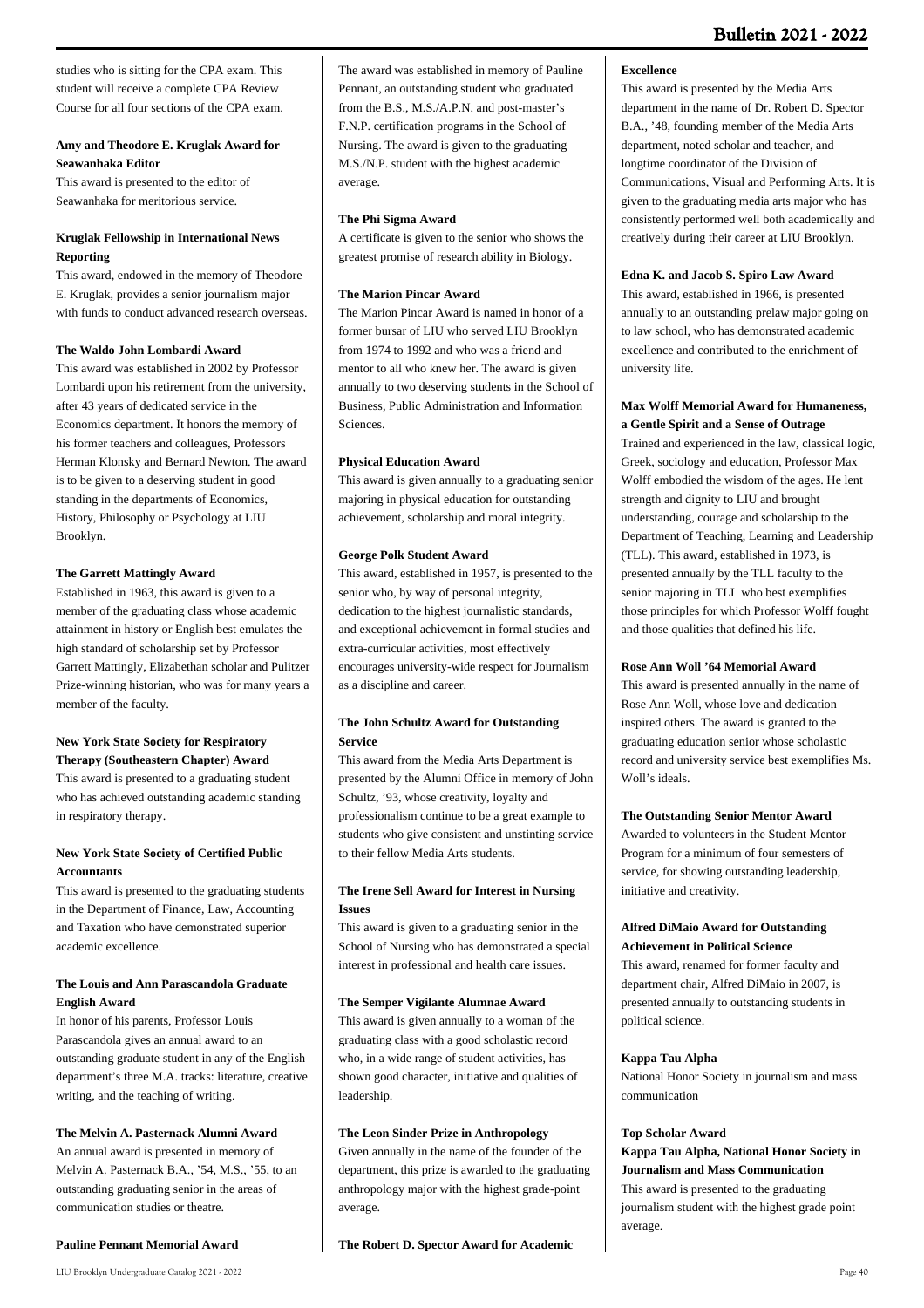### **Lefferts Brown Award for Excellence in the Field of Digital Audio**

This award, from the Media Arts department, is for excellence in the field of audio production and design.

### **Jerry Dantzic Award for Excellence in Photography**

The Jerry Dantzic Award for Excellence in Photography will be presented to the graduating senior in the Visual Arts Department who has demonstrated the highest level of achievement technically and creatively in the art of photography as seen through the life and work of the former faculty member and distinguished American photographer and photojournalist in whose memory it has been established.

### **CPAexcel CPA Review Course Award**

This award is a full scholarship to the CPAexcel CPA Review Course.

### **Sovereign Santander Universities Award**

This award was created in 2010 by Sovereign Santander Universities to recognize academic excellence, civic engagement, and leadership in social responsibility among business students.

### **The Leo Schloss Excellence in Accounting Awards**

This award was created in the 1960s to honor Professor Leo Schloss. Professor Schloss started the Accounting department at LIU in 1944 and also served as associate dean of the School of Business. This award recognizes students who attain excellence in their chosen field of Accounting and/or Taxation in addition to contributing to other professional activities.

### **Josephine Blumer Outstanding Student Award**

Josephine Blumer was the beloved secretary of the Division of Athletic Training, Health and Exercise Science (Formally Sports Sciences) from 1998 until she passed away suddenly in April 2009. This award recognizes a student who excels in their academic and professional pursuits. It is given to a student who demonstrates excellence, caring, and selfless dedication to helping others, these attributes are embodied in the award's namesake.

### **Esther Siegel Leadership Award**

Established by the former dean of the School of Nursing, this award recognizes a graduating senior for outstanding leadership abilities.

### **Valerie Michelson Award for Community Service**

Established as an alumni award, this award recognizes a graduating senior who provides the most altruistic service to the community.

### **The Laita Jean-Louis Memorial Award for Perseverance**

Established as an alumni award, this award

### **Eileen Augente Award for Excellence in Clinical Teaching**

For the School of Nursing baccalaureate student who demonstrated excellence in teaching clients in the clinical setting. Endowed by a faculty member who strongly believed in clinical teaching.

### **Patrick Francis Daly Memorial Award for Excellence in Educational Leadership**

In his many years of service to the students in P.S. 15 in Brooklyn, NY, Patrick Francis Daly (1944 – 1992) displayed the highest ideals of school principalship. His legacy to his family, friends, fellow educators and students includes the powerful idea that first and foremost, a school exists to support the development of every child within it. This award acknowledges all the hard work required to earn this degree and recognizes outstanding leadership and commitment to children.

# **Athletic Awards**

The Department of Athletics presents the following awards annually to student-athletes who possess the qualities and characteristics identified below.

### **Student-Athletes of the Year**

The most prestigious award presented at each year's awards ceremonies is given to honor the male and female individuals who have made a significant contribution to their sport and the athletics program of LIU Brooklyn.

### **Leonard Ching Outstanding International Student-Athlete Award**

This award is presented to the international student who is a member of a campus collegiate athletic team and whose good academic standing, noteworthy athletic achievement, and positive image in University and community activities reflect positively upon the student's country of origin

### **Michelle Antoinette Hamdan Memorial Award**

This award is presented as a tribute to an athlete who has exhibited extraordinary strength of character in the face of adversity and is meant to acknowledge the athlete with "the most heart." The award has been established in memory of Michelle Antoinette Hamdan, infant daughter of Said Hamdan, former head athletics trainer at LIU Brooklyn, and his wife, Denise.

### **Scholar-Athlete of the Year Award**

This award is presented to the male and female athletes who have completed athletic eligibility during the current year and have the highest

overall grade point average (through the fall semester). The award is emblematic of the true student-athlete — the person who has successfully balanced athletic and academic responsibilities.

### **William "Dolly" King Memorial Award**

This award is presented annually to one male and one female student-athlete in the LIU Brooklyn family who have participated in athletics and who typify the ideas that the late "Dolly" King personified: sportsmanship, enthusiasm, teamwork and leadership, along with academic achievement. **Claire Isicson Merle Award**

This award is presented to the female studentathlete who typifies the ideas that Claire Isicson Merle personified: sportsmanship, enthusiasm, teamwork and leadership, along with academic achievement.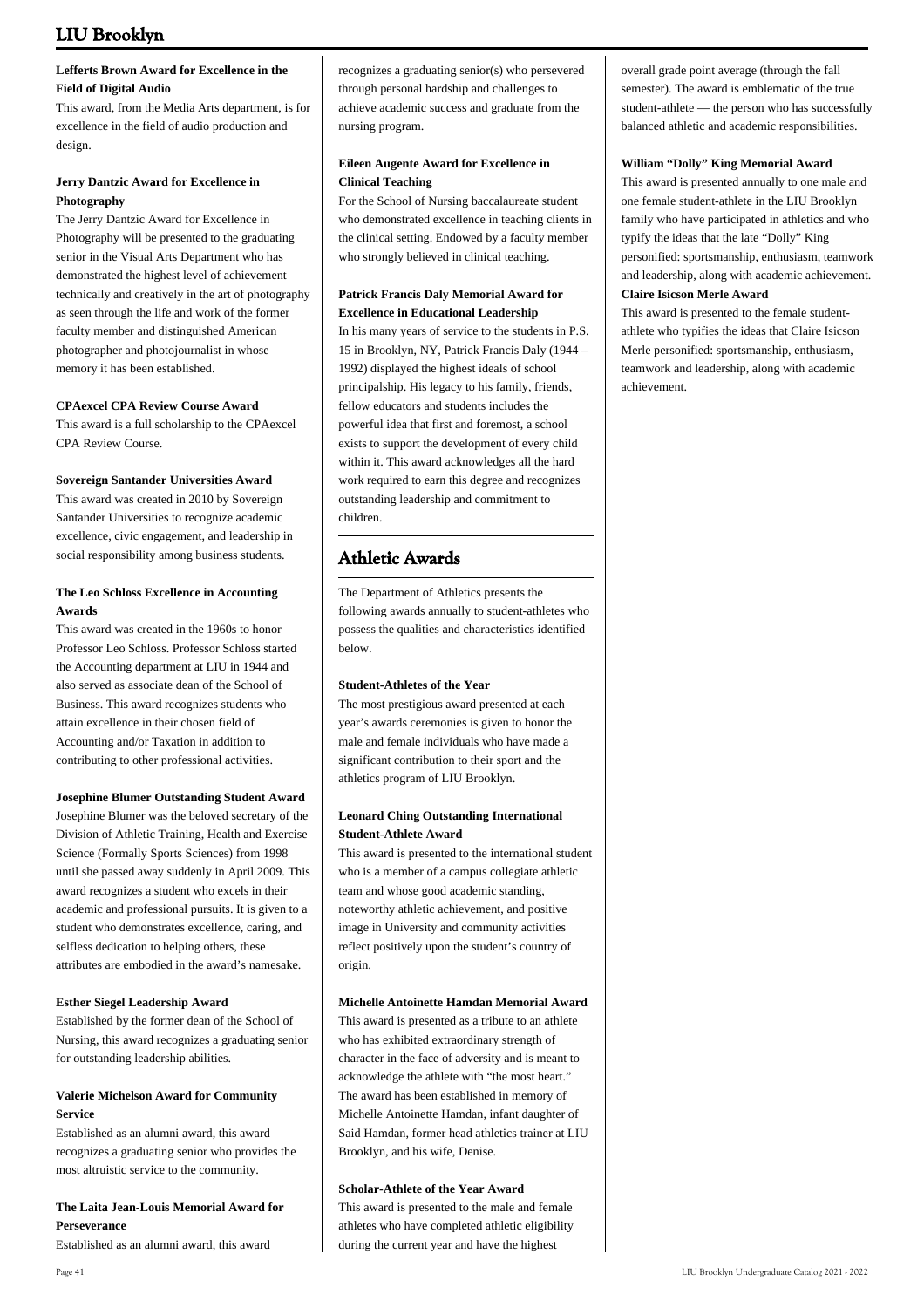# **HONOR SOCIETIES**

# **Department Honor Societies**

### **Biology**

### *Alpha Epsilon Delta*

 The premedical and pre-dental honor society founded in 1928 as the Lancet Society became on May 4, 1957, the New York Delta Chapter of Alpha Epsilon Delta, a national premedical honor society. Its purpose is to encourage high standards of scholarship in premedical and allied studies, to stimulate an appreciation of the fields of education in the study of medicine, and to bind together similarly interested students. Requirements for membership include classification as a junior or a senior and a 3.00 grade point average overall and in science.

#### *Phi Sigma Society*

 The biology honor society, organized in 1928 as Anaphy, was the first science society at the university. On April 27, 1957, Anaphy became Beta Gamma Chapter of Phi Sigma Society, an international biology honor society. Its purpose is to promote interest in research in the biological sciences. Undergraduate candidates for membership must have a 3.00 grade point average in biology for four semesters or a 4.00 grade point average in biology for two semesters, in addition to a 3.00 overall grade point average. Graduate students in biology are eligible for membership.

#### **Business**

#### *Sigma Beta Delta*

 In 1999, the LIU chapter of Sigma Beta Delta, the international honor society in business, management, and administration was established. Membership is the highest national recognition a business student can receive at a college or university with a chapter. Sigma Beta Delta encourages and recognizes scholarship and achievement among students of the School of Business, Public Administration and Information Sciences. To be eligible for membership, students must rank in the upper 20 percent of their junior, senior, or master's class, must attain a minimum 3.65 cumulative grade point average, and must be invited to membership by the faculty officers of the chapter.

#### **Chemistry**

*Student Affiliate of the American Chemical Society* In 1956 the American Chemical Society granted a charter authorizing the establishment of a student affiliate group of the American Chemical Society at LIU Brooklyn. The purpose of this national society is to encourage high standards of scholarship in chemistry and allied studies, to stimulate interest in the chemical profession, and to promote association with students of similar

interests in neighboring institutions. Requirements for senior membership: 16 credits of chemistry with a 3.00 grade point average.

#### **Economics**

#### *Omicron Delta Epsilon*

 The Sigma Chapter of Omicron Delta Epsilon (international honors society in economics) was installed in spring 1971. Its purpose is to recognize and encourage high standards of scholarship in economics and allied sciences and stimulate interest in the economics profession. Election to membership is recognized as the highest academic honor conferred on students of economics in American universities on both the undergraduate and graduate levels of study. Superior scholarship, particularly in economics, integrity of character and promise of professional development are requisite factors for election.

#### **English**

#### *Sigma Tau Delta*

 In 1957 the Omicron Zeta Chapter of Sigma Tau Delta, an international national honor society for students of English, was organized at LIU Brooklyn. The purpose of the chapter is to encourage advanced study in literature and writing and to honor outstanding students in the field by election to membership. To become a full member, a student must be an English major or minor who has completed six advanced credits in English at LIU Brooklyn with at least a 3.30 grade point average in English and an overall grade point average of 3.00. Students are invited to join by the faculty advisor and inducted in the spring semester.

#### **Health Professions**

#### *Alpha Eta*

 The Alpha Eta Society is the National Scholastic Honor Society for the Allied Health Professions. The Society was chartered in Florida in 1975, re-chartered in Georgia in 1998. It has 80 chapters and over 25,000 initiated members. The purpose of the society is the promotion and recognition of significant scholarship, leadership, and contributions to the allied health professions. The motto is "Together We Serve" because it represents all of the allied health professions. The society was named for the Greek letters equivalent to the first letters of Allied Health, which were *Alpha Eta*.

### **History**

#### *Phi Alpha Theta*

 A history honor society was organized in the fall of 1950. Its purpose was to give history majors an opportunity to learn the techniques of independent research and to acquire skills in oral presentation. In the spring of 1956, that honor society was admitted as a sister chapter, Epsilon Omega, to Phi Alpha Theta, the interuniversity

national honor society for history students. Requirements for membership: 12 credits of history with a 3.00 grade point average and a 3.00 grade point average in two-thirds of the remainder of the member's courses.

#### **Journalism**

#### *Kappa Tau Alpha*

 Kappa Tau Alpha is the national honor society founded in 1910 to encourage and recognize scholarship in journalism. The campus chapter welcomes as members those students who have achieved high academic standing in their major subjects and university-wide studies. No more than 10 percent of the junior and senior journalism classes may be admitted.

#### **Society of Professional Journalists** *Sigma Delta Chi*

 A chapter of the Society of Professional Journalists, Sigma Delta Chi was established at LIU Brooklyn in 1962. National in scope, SPJ is dedicated to advancing the purposes and ethics of journalism, as well as to helping members express their aspirations and achieve their career objectives. The current unit works closely with The Deadline Club, an organization of professional media journalists in the New York area. Journalism students are eligible for admission to the society provided they achieve satisfactory grades in their major and sign a pledge indicating intention to practice journalism as a profession.

#### **Nursing**

#### *Harriet Rothkopf Heilbrunn School of Nursing Honor Society*

 Organized in 1999, the purposes of the Honor Society are to recognize superior achievement, recognize the development of leadership qualities, foster high professional standards, encourage creative work and strengthen commitment to the ideals and purposes of the nursing profession. To be eligible for membership, students must have completed half of the nursing curriculum with a 3.0 GPA. Undergraduate students must rank in the top 35% of their class. All candidates must meet expectations of academic integrity and must be endorsed by at least two faculty members who hold membership in Sigma Theta Tau International, the honor society of nursing. Application materials are available through the nursing community Blackboard sites.

#### **Occupational Therapy**

#### *Pi Theta Epsilon*

 The LIU Brooklyn Pi Theta Epsilon-Gamma Eta Chapter was established in May 2006. Pi Theta Epsilon is the national honor society for occupational therapy students and alumni. It was first established at the University of New Hampshire in 1958. The purposes are to recognize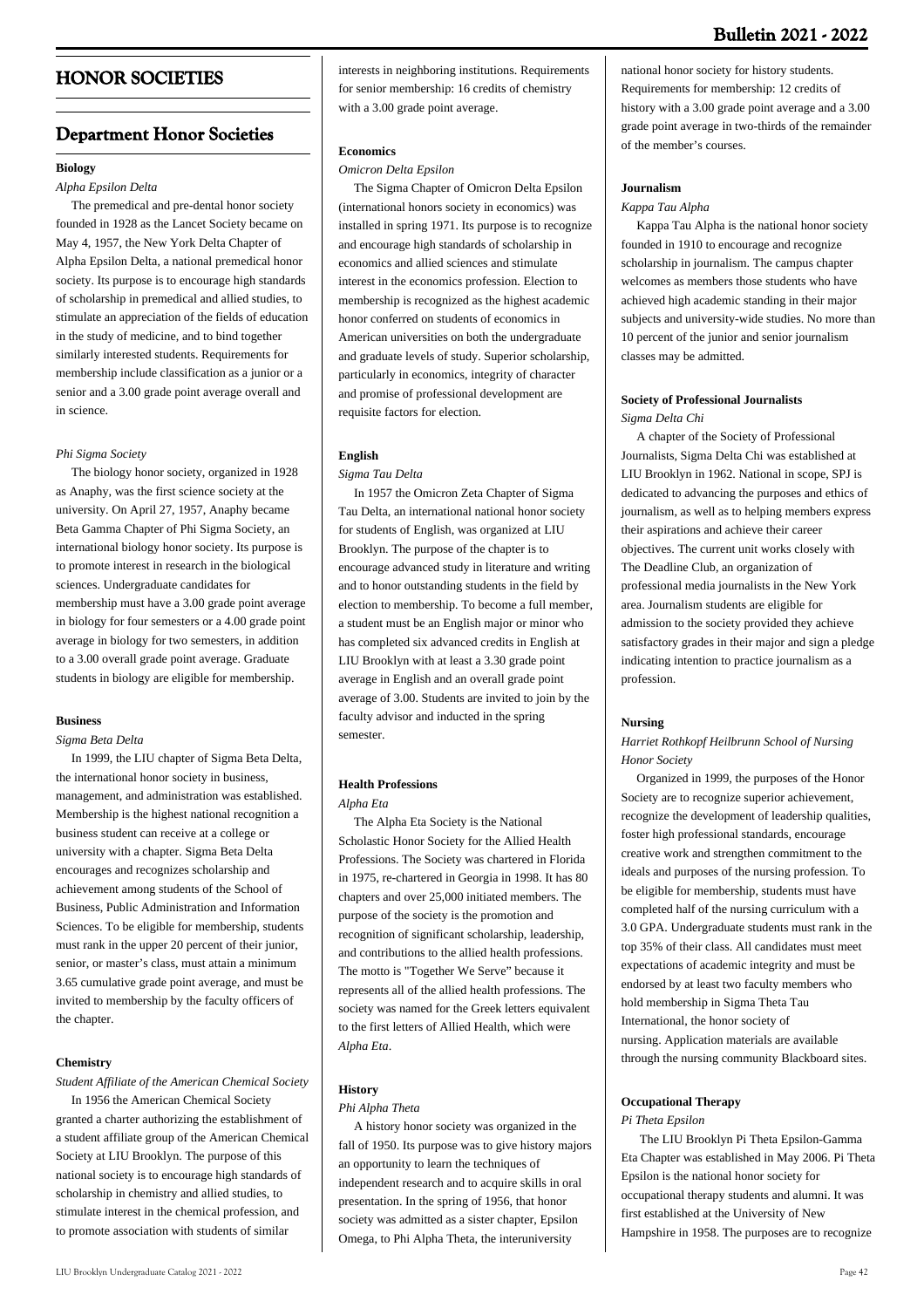and encourage scholastic excellence of occupational therapy students; to contribute to the advancement of the field of occupational therapy; and to provide a vehicle for students to exchange information and to collaborate regarding scholarly activities.

#### **Physician's Assitant**

#### *Pi Alpha*

 Pi Alpha is the national Physician Assistant honor society organized for the promotion and recognition of both PA students and graduates. Membership signifies the inductees' significant academic achievement and honors them for their leadership, research, community/professional service and other related activities. The society also encourages a high standard of character and conduct among students and graduates.

#### **Political Science**

#### *Pi Sigma Alpha*

 The Nu Chapter of the National Political Science Honor Society was chartered to recognize and encourage outstanding candidates who have studied political science. Candidates for membership must be in the upper third of their class and have completed at least three advanced courses in political science with a grade point average of approximately 3.20 in all political science courses taken.

#### **Psychology**

#### *Psi Chi*

 Psi Chi is the international honor society in psychology. A minimum of nine completed credits in psychology is required for membership. In addition, undergraduate candidates must have completed at least 3 semesters or equivalent of full-time college coursework and be in the top 35% of their class. Undergraduates must also have a minimum 3.0 GPA average for psychology courses. Graduates must have an overall GPA of at least 3.0 in all graduate courses including psychology courses.

#### **Social Work**

*Phi Alpha*

 The social work honor society, Phi Alpha, fosters a bond among social work students, faculty, and practitioners by promoting excellence in scholarship and service. The local chapter, Iota Chi, accepts applicants who are declared social work majors, have completed a minimum of nine hours of required social work courses, have achieved an overall GPA of 3.0, and have achieved a 3.5 GPA in social work courses.

#### **Speech**

#### *Speech-Language-Hearing Society*

 In 1970 the Epsilon Phi Chapter of Sigma Alpha Eta, the Speech Pathology and Audiology honor society, was established at LIU Brooklyn. It is a local chapter of the National Student Speech-Language-Hearing Association. The purpose of Sigma Alpha Eta is to create and stimulate interest among students in Speech-Language Pathology and Audiology. Membership is open to all students majoring in Teacher of the Speech and Hearing Handicapped and Teacher of the Bilingual Speech and Hearing Handicapped.

### **Academic Honor Societies**

#### *Alpha Lambda Delta*

 The LIU Brooklyn chapter of Alpha Lambda Delta was installed in September 1995. It is open to students of all majors with 24 to 36 core credits and a minimum grade point average of 3.5. Outstanding members can apply for grants in the sophomore year and for graduate study; applications for travel grants are also available. Chapter leaders attend national training conferences. All inductees are lifetime members.

#### *Alpha Chi*

 Alpha Chi National College Honor Society (AX) is a member of the Association of College Honor Societies (ACHS). The campus chapter, New York Sigma, was established in 1998. AX invites juniors and seniors from all majors who have a minimum cumulative GPA of 3.5 to join the society. Members are eligible to apply for scholarships applicable to graduate and professional study, for participation in national conferences, and for other awards. Members receive formal recognition at a campus-organized induction ceremony and at graduation. All inductees become lifetime members and have their names added to the national membership registry.

#### *Phi Kappa Phi*

 Phi Kappa Phi, founded in 1897, is a national honor society and member of the Honor Society Caucus whose mission is to promote academic excellence and engage a community of scholars in service to others. The Long Island University chapter was installed in October 2017. The top 7.5% of second-term juniors and 10% of seniors and graduate students are invited to join. Fellowships for undergraduate study abroad and graduate study are available.

#### *Tau Sigma*

 Tau Sigma is an academic honor society designed specifically to "recognize and promote the academic excellence and involvement of transfer students." By establishing chapters at fouryear institutions across the country, we are able to recognize the academic achievement of the most outstanding transfers nationwide and, in the process, help universities better serve their transfer populations. Tau Sigma members (among the most accomplished transfer students on campus) are perhaps the greatest resource available to serve the current and future transfers at your institution.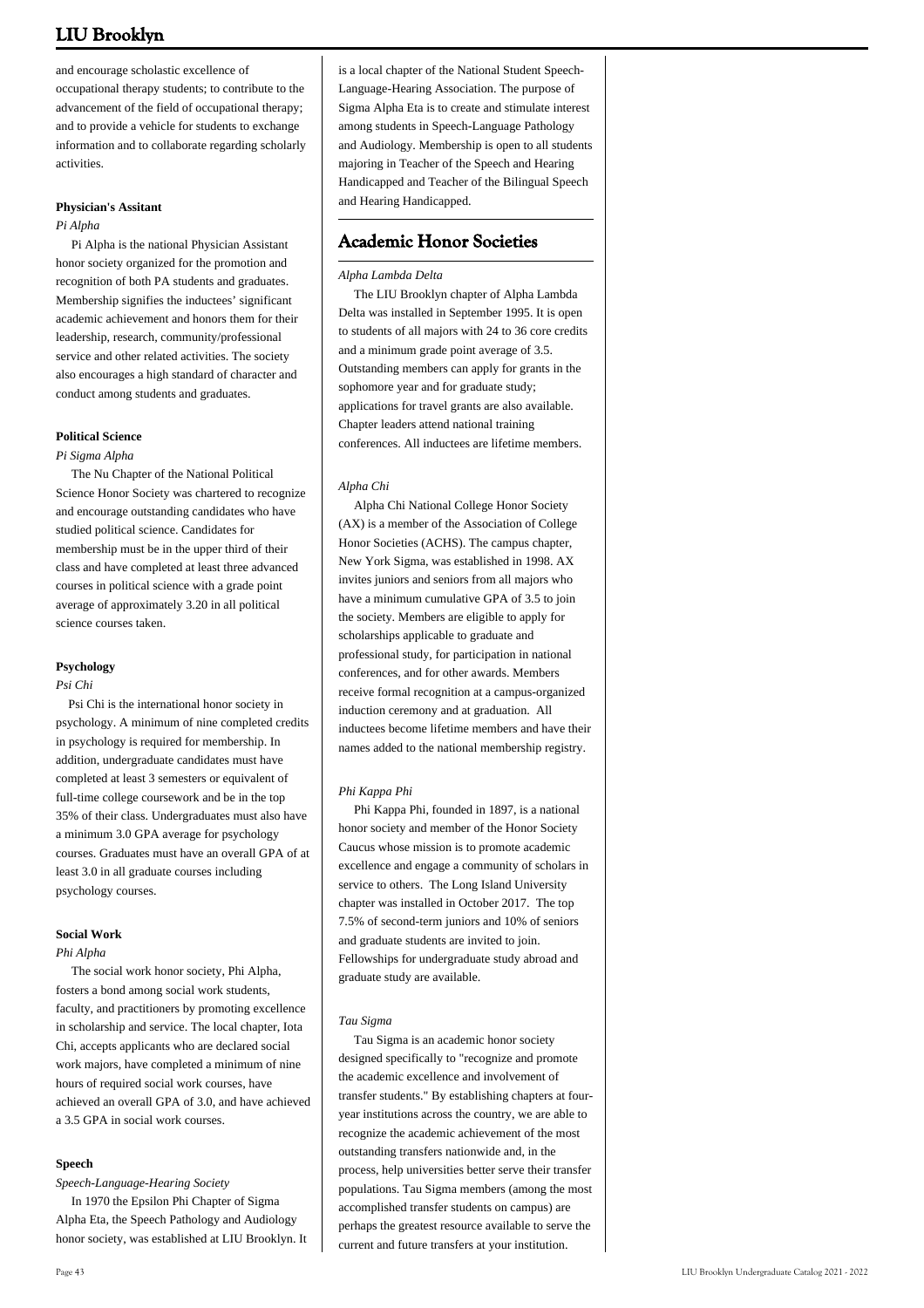# **SPECIAL PROGRAMS**

## **LIU Gear Up**

 Through LIU GEAR UP, LIU Brooklyn annually assists approximately 500 teenagers from low-income families in the Brownsville/Ocean Hill, Canarsie, and Crown Heights areas. GEAR UP works with a cohort of students and their families from middle school through high school graduation. This program is designed to increase the number of low-income students who are prepared to enter and succeed in postsecondary education. Services provided include: academic and study skills development; academic, financial, and personal counseling; assistance in securing financial aid; information about career options; an individualized success plan; participation in cultural and social activities; mentoring; and collaborative partnerships with other educational leaders in the New York City area. GEAR UP receives funding from the United States Department of Education and the New York State Higher Education Services Corporation.

# **Outreach Programs**

**Liberty Partnerships Program (LPP) Roland H. Robinson S Building, Room 301 718-488-3399 Email: roland.robinson@liu.edu History**

 The Liberty Partnership Program (LPP) was established in 1988 under Section 6 of the Education Law to address the significant dropout rate among New York's youth. The legislation stated, "The failure of many young New Yorkers to complete their secondary education limits their opportunity for a life of fulfillment, prevents them from advancing into postsecondary education and hinders the state's efforts to provide a well-trained workforce for business and industry in New York." LPP is funded by the New York State Education Department.

#### **LPP at LIU Brooklyn**

 LPP at LIU Brooklyn is a dropout prevention and college and career readiness program for New York City high school students. Programming is comprised of a college and career readiness course, SAT and Regents Prep, discussions groups and project-based learning.

#### **Programming**

 LPP coordinates day school, after-school and summer programming. Day school and afterschool programming occur at New York City high schools beginning in early September and concluding in early June. Summer programming occurs on the campus of LIU Brooklyn beginning early July and concluding in mid-August. Please contact the LPP office regarding student enrollment.

#### **Jumpstart Program**

**Joery Francois, Volunteer Manager, joery.francois@jstart.org**

 Jumpstart is a national non-profit organization that engages college students to work towards the day every child in America enters school prepared to succeed. Jumpstart volunteers work with children in local preschools on beginning reading, writing and socialization skills. LIU Brooklyn students work in teams to implement educational lessons and receive both pre-service and ongoing training in early teaching. Students also develop leadership and professional skills that serve as a foundation for career success. The program is open to students in all majors. Students who complete 300 hours of service receive an educational stipend. The program is also a Federal Work Study site. Students also have the opportunity to engage in short-term community service opportunities throughout the academic year. Apply online at application.jstart.org!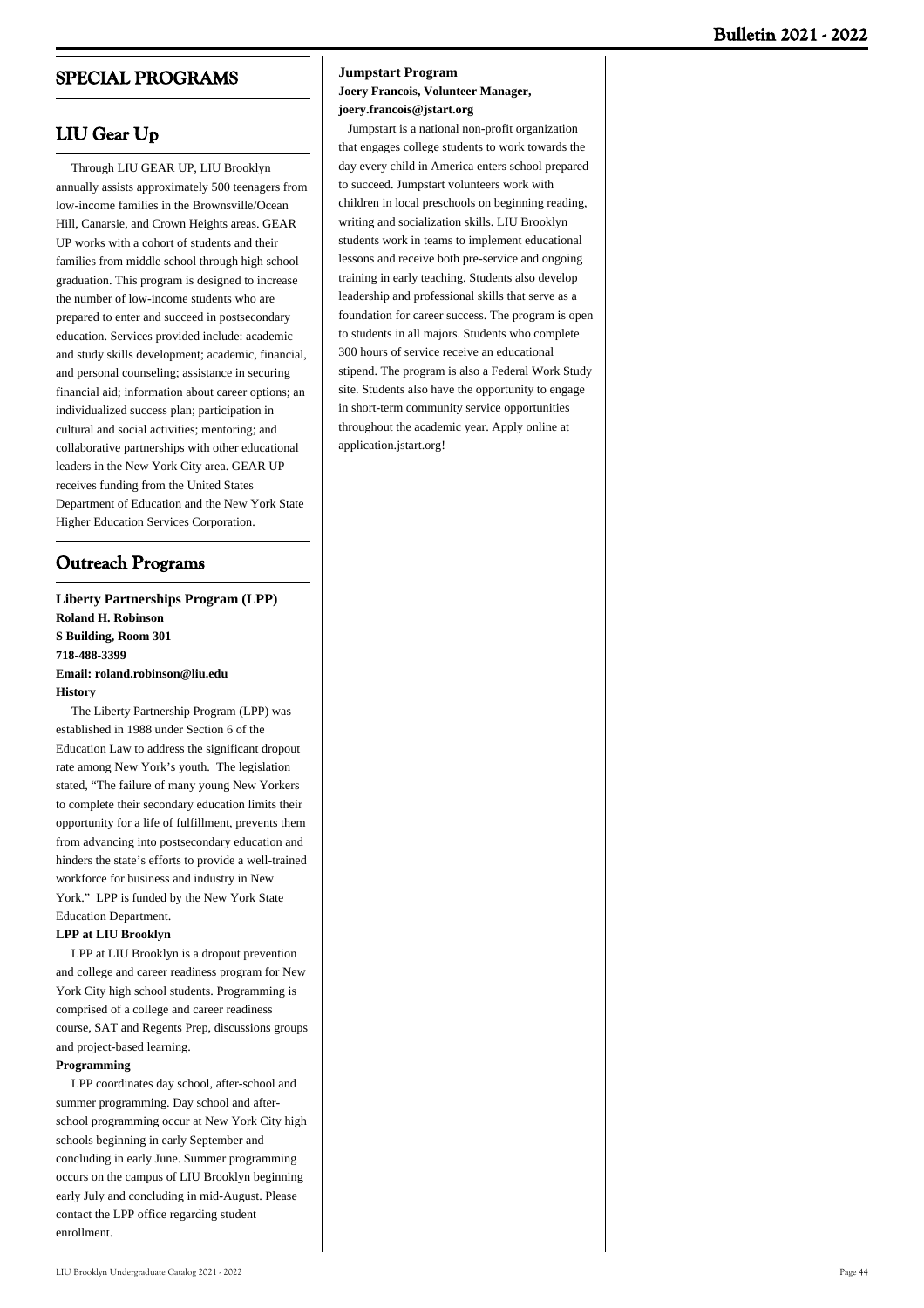# **LIBRARY**

 The LIU Libraries system serves a combined total of over 15,000 students, more than 500 full-time faculty members, and over 1,000 part-time faculty across residential and regional campuses. The university's libraries share many online resources that can be accessed from anywhere at any time via remote access including subscriptions to more than 340,000 online journals; 200 online databases; 266,000 electronic books; and 18,000 files of streaming media. These resources may be accessed via the LIU Brooklyn Library homepage at www.liu.edu/brooklyn-library.

 Collectively, the libraries house approximately 628,000 print books and more than 13,000 non-print media items. The collections of all LIU libraries are listed in LIUCAT, the library catalog. Books, journal articles, and other library materials owned by LIU's libraries not available at a particular campus can be requested through LIUCAT and supplied via the interlibrary loan service of the LIU libraries. Items not available at LIU libraries can also be requested through interlibrary loans and brought to campus or delivered electronically. In addition, the LIU Libraries system administers the Digital Commons @ LIU, an open access online repository that preserves, promotes, and disseminates the academic work of LIU students and faculty.

 The LIU Brooklyn Library houses a rich collection of books, periodicals, microforms, audio and videotapes, CDs and DVDs, pamphlets, and other materials in support of the campus' educational programs.

 The Reference Collection, Reference Desk, and Technical Services departments are situated on the third floor of the Salena Library Learning Center. An information commons, consisting of clusters of computers, provides access to the databases, library catalog, and the Internet. These computers, as well as all other computers in the library, are also equipped with productivity software such as word processing, spreadsheet, and presentation programs. Copies of dissertations and mater's theses may be requested at the Reference Desk.

 The Periodicals Department, with a collection of both print and microform titles, is located on the fourth floor, where digital microform readers and printers are available. The Interlibrary Loan, Archives and Special Collections, Rare Book Collection, and the Electronic Services department are also located on the fourth floor. Highlights of the Special Collections include Artist Books Collection, the New York African Society for Mutual Relief Collection, Robert C. Weinberg Collection, and the Seawanhaka Student Newspaper Collection.

 The Circulation Desk, Reserve Collection, and the main book stacks are located on the fifth floor. The multimedia collection, media equipment, and a group viewing room are also on the fifth floor, as is the Library's Cyber Lab. The Cyber Lab, a "green" lab, is equipped with computers that provide access to databases, library catalog, and Internet as well as up-to-date word processing, spreadsheet, presentation, and database programs. In addition, the Library's "smart classrooms" are located on the fifth floor. Photocopying machines are available on all three floors of the Library.

 The LIU Brooklyn Library is a member of several consortia, which grant both reading and borrowing privileges to LIU students. The Library offers information literacy classes and curriculum-integrated instruction. Library faculty and staff are available to help faculty and students with reference questions and research strategies.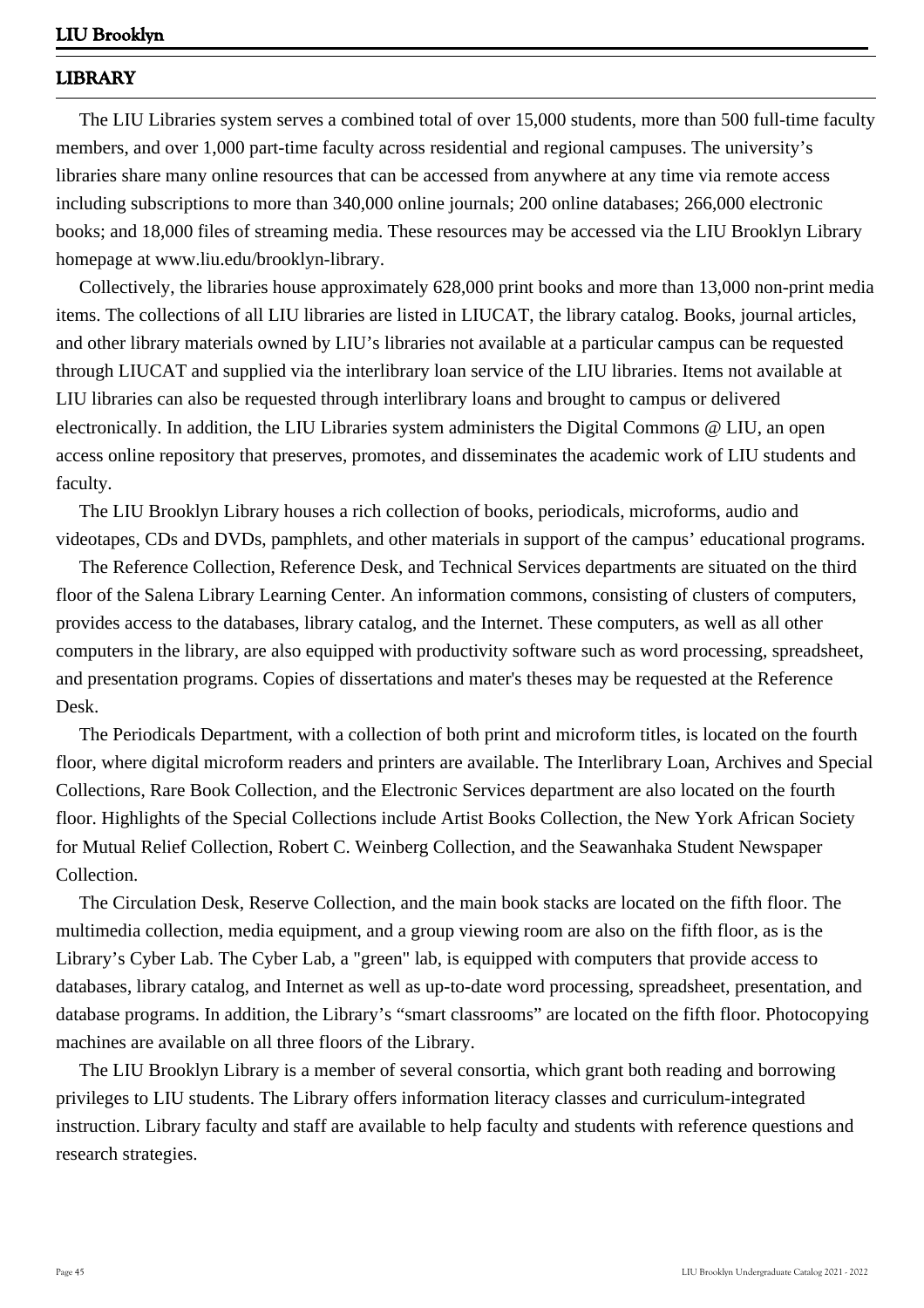# **HARRIET ROTHKOPF HEILBRUNN SCHOOL OF NURSING**

 The Harriet Rothkopf Heilbrunn School of Nursing is dedicated to educating nurses who provide the highest quality of care to populations in challenging and ever-changing social, political, and economic environments across the country and around the globe. The school offers full-time tracks.

 The mission of the School of Nursing is to share and embrace the rich diversity, wisdom, and multiple perspectives of an inner-city, urban student body that will practice in an unpredictable, ever-changing world. Our mission is to provide a learning environment that stimulates critical thinking and intellectual flexibility to enable graduates to provide quality nursing care. Furthermore, this learning environment engages and excites students to be committed to social advocacy and reform in a diverse global society that they reflect.

 Applicants may be admitted as freshmen or transfer students. In addition, a 15 to 16-month accelerated track is offered to students who hold a baccalaureate degree in another discipline.

The School of Nursing admits students on a rolling basis and most courses are offered each semester.

 The baccalaureate degree program in nursing at Long Island University, Harriet Rothkopf Heilbrunn School of Nursing is accredited by the Commission on Collegiate Nursing Education (http://www.ccneaccreditation.org). Graduates qualify to sit for the NCLEX-RN licensure examination.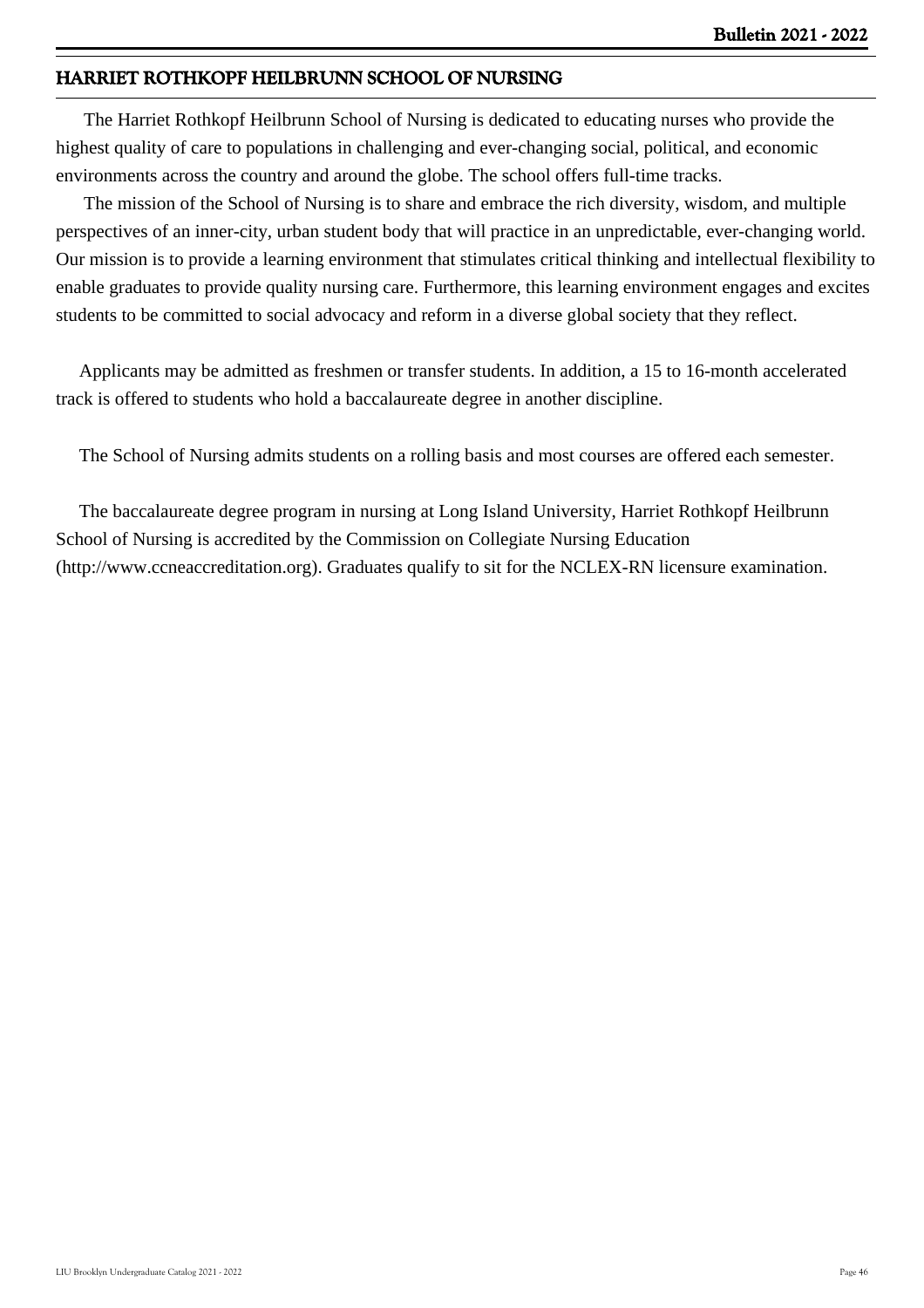# **SCHOOL OF NURSING**

## **B.S. Nursing**

 For those just starting to think about a career path as well as those who are interested in a career change, the field of nursing offers a broad array of options and a wealth of employment opportunities. LIU Brooklyn's School of Nursing offers a 122 credit Bachelor of Science with a major in Nursing.

 Students have the opportunity to complete the program in one of the following two tracks:

- Full-time day track
- The full-time 15 or 16-month accelerated 2nddegree track, for students who currently hold a baccalaureate degree in another discipline.

 The program is designed to prepare students to develop the competencies essential for professional nursing practice and to build a foundation for graduate study.

#### **Undergraduate Nursing Program Goals**

The goals of the Harriet Rothkopf Heilbrunn School of Nursing baccalaureate program are to prepare professional nurses who:

- provide high-quality, safe care.
- evaluate client changes and progress over time.
- design/manage/coordinate care as part of an interprofessional team.
- identify system issues, manage care transitions, and delegate, prioritize and oversee care.
- are members of the nursing profession who continually evaluate their practice and support the profession.
- are prepared for graduate study in nursing.

#### **Undergraduate Program Outcomes**

 Upon completion of the program graduates are prepared to:

- Integrate knowledge from the liberal arts and sciences when providing professional nursing care to diverse individuals, families, groups, communities, and populations throughout the life span and across the continuum of healthcare settings.
- Identify principles of leadership and management for quality improvement and patient safety to the delivery of high-quality professional nursing care within current cultural, economic, organizational, and political perspectives.
- Integrate evidence-based best practices into professional nursing practice to improve patient outcomes. •
- Use information technology ethically to support evidence-based practice, decision-making, and demonstrate competence using patient care technology in the delivery of quality patient care across the continuum of care.
- Examine healthcare, financial, and regulatory policies that influence the practice of professional nursing and access to care and

promote advocacy for consumers and the profession.

- Collaborate with members of the interprofessional team to improve communication to provide patient-centered care. •
- Provide population-based professional nursing care that integrates concepts of demographics, social determinants of health, health promotion, disease and injury prevention, risk assessment, genetics/genomics, equity, and resource utilization in the delivery of quality and safe care. •
- Demonstrate professionalism and accountability in nursing practice applying professional values of altruism, autonomy, human dignity, integrity, and social justice. •
- Apply knowledge, skills, and attitudes using clinical reasoning to develop nursing interventions that recognize culture, spirituality, ethnicity, socioeconomic status, gender, and sexual orientation in the delivery of professional nursing care to all consumers across the lifespan. •

 The full-time program is designed to be completed in four years for first-time freshmen and in 2 years for transfer students. If a student requires proficiency and skills courses, however, the course of study may be lengthened.

### **Generic Nursing Program Admissions Requirements:**

 Applications to the Generic BS in Nursing program are accepted twice a year in the Fall and the Spring Semester.

For acceptance as a nursing major: Admission Criteria for **acceptance from High School** into the Nursing Major requires the following:

- High School GPA of 85% or higher
- High School Science (specifically Biology & Chemistry) and Math (specifically Algebra) grades B or higher (85% or higher in each of these math and science courses).

Admission Criteria for **acceptance for transfer students** into the Nursing Major requires the following:

- College GPA of 85%/3.0 or higher
- College Science (specifically Biology, Chemistry, Anatomy & Physiology I & II and Microbiology) and Math (specifically Algebra and Statistics) grades B or higher (85%/3.0 or higher in each of these math and science courses).
- College Math and Science courses must be completed within 5 years from the term enrolled. •

### **Accelerated Program Admissions Requirements:**

 Admission to the Accelerated program requires a previous bachelor's degree. Applications are accepted three times a year, Spring, Summer, and

### Fall.

For Acceptance as an Accelerated nursing major:

- College GPA of 88%/3.3 or higher
- College Science (specifically Microbiology, Biology, Chemistry, Anatomy & Physiology I & II) and Math (specifically Algebra and Statistics) grades B+ or higher (88%/3.3 or higher in each of these math and science courses).
- College Math and Science courses must be completed within 5 years from the term enrolled. •

### **Progression Criteria:**

### **Generic BS Nursing Program**

- A grade of C+ or higher in all science and nursing courses and a minimum nursing and overall GPA of 2.75 are required to progress through the generic nursing program.
- Students will be subject to background checks and are required to undergo drug testing. •

### **Accelerated BS Nursing Program**

- A grade of C+ or higher in all science and nursing courses and a minimum nursing and overall GPA of 2.75 are required to progress through the accelerated nursing program.
- Students will be subject to background checks and are required to undergo drug testing. •

### **Criteria for eligibility to participate in clinical rotations:**

- 1. Satisfactorily complete the required health forms – including titers, health clearance, and vaccines
- 2. Pass a background check
- 3. Pass a drug screen
- 4. Complete HIPAA and OSHA certification courses
- 5. Obtain American Heart Association Basic Life Support (BLS) for Healthcare Provider certification
- 6. Comply with criminal background checks and drug screening as required for eligibility to access entrance into specific clinical agencies as related to clinical course objectives. All students taking a nursing course with a

clinical/laboratory component are required to have health insurance and to have satisfactory yearly physical examination reports. The completed health form and all clinical clearance documentation must be submitted to Castlebranch by August 1 for the fall semester, December 1 for the spring semester, and May 1 for the summer semester. It is the responsibility of students to obtain specific laboratory tests at their own expense. Failure to submit the aforementioned documentation within the specified time limit automatically denies admittance of students to nursing courses with clinical components.

 Furthermore, students in all clinical/ laboratory courses are required to purchase, at their own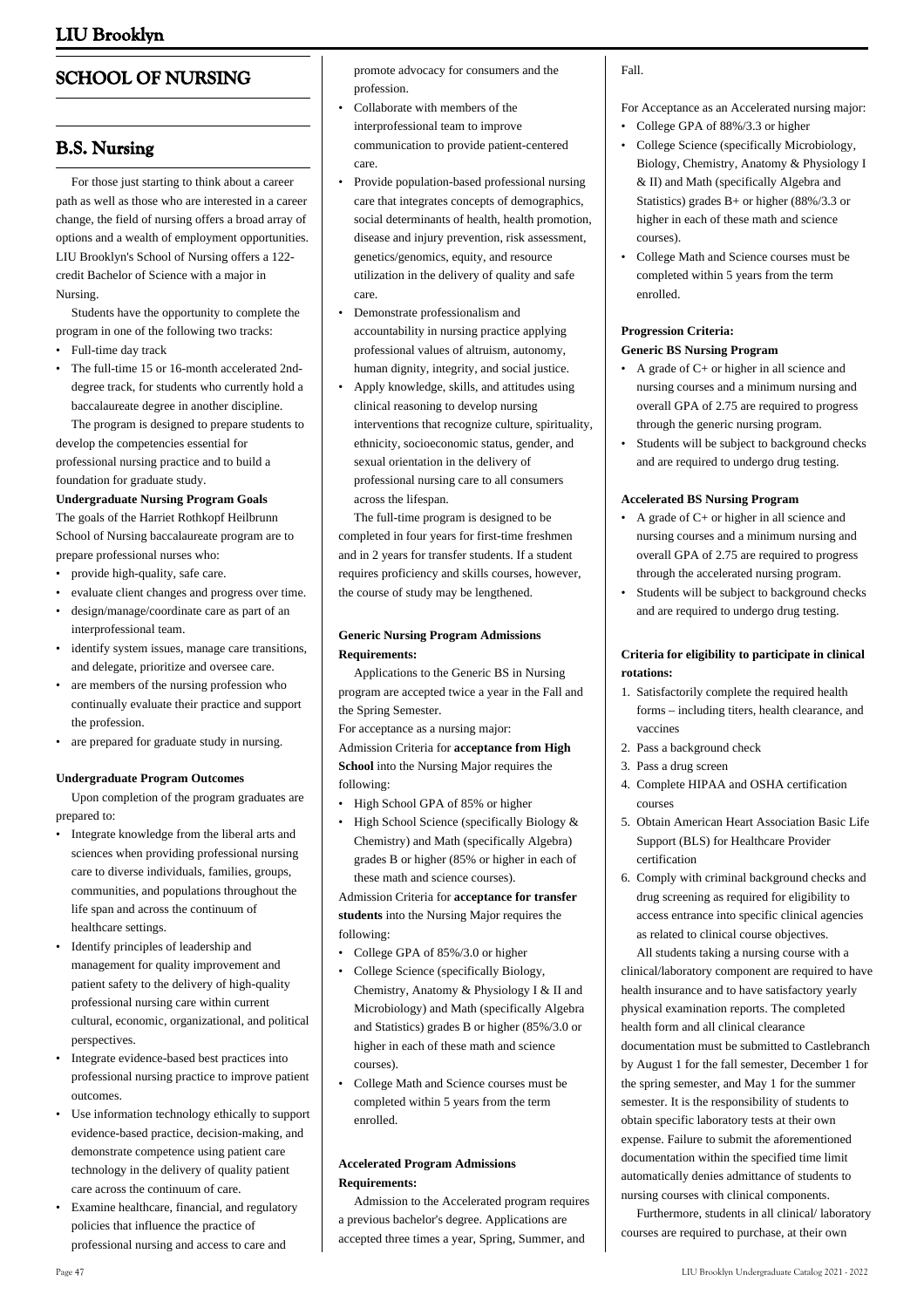## **Bulletin 2021 - 2022**

expense, the uniforms, and other equipment appropriate to or required by the agency to which they are assigned.

 Nursing courses taken in baccalaureate programs at other institutions will not be accepted for transfer.

\*Pending review by the New York State Education Department, Office of the Professions, persons who have been convicted of a crime other than a minor traffic violation could be ineligible for Registered Nurse Licensure in the State of New York, even though they have completed the program.

| <b>B.S. Nursing</b>       |                        |                                                                                                                                                           |      |
|---------------------------|------------------------|-----------------------------------------------------------------------------------------------------------------------------------------------------------|------|
|                           |                        | {Program Code: 00098} {HEGIS: 1203.0}                                                                                                                     |      |
|                           |                        | <b>Graduation Requirements</b>                                                                                                                            |      |
| bulletin:                 |                        | Students must satisfy the placement, proficiency,<br>and 34-35 credit core curriculum criteria outlined<br>in the Graduation Requirements section of this |      |
|                           |                        | <b>Core Curriculum Requirements</b>                                                                                                                       |      |
| $(34-35 \text{ credits})$ |                        |                                                                                                                                                           |      |
| <b>Humanities</b>         |                        |                                                                                                                                                           |      |
|                           |                        | English Composition - ENG 16                                                                                                                              | 3.00 |
|                           |                        | English Literature: ENG 61, 62, 63 or 64                                                                                                                  | 3.00 |
|                           | Philosophy: PHI 60     |                                                                                                                                                           | 3.00 |
|                           | Foreign Language       |                                                                                                                                                           | 3.00 |
|                           | <b>Social Sciences</b> |                                                                                                                                                           |      |
| History 1 or 2            |                        |                                                                                                                                                           | 3.00 |
| Anthropology or Sociology | 3.00                   |                                                                                                                                                           |      |
|                           | Psychology - PSY 3     |                                                                                                                                                           | 3.00 |
|                           |                        | <b>Science and Mathematics</b>                                                                                                                            |      |
|                           | Mathematics: MTH 16    |                                                                                                                                                           | 3.00 |
|                           |                        | Laboratory Science: BIO 3                                                                                                                                 | 4.00 |
| Arts                      |                        | <b>Communication, Visual &amp; Performing</b>                                                                                                             |      |
|                           |                        | Oral Communications: SPE 3                                                                                                                                | 3.00 |
| Media Arts                |                        | Art, Dance, Journalism, Music, Theatre,                                                                                                                   | 3.00 |
|                           |                        | <b>Ancillary Requirements</b>                                                                                                                             |      |
|                           |                        | Must take all of the following courses:                                                                                                                   |      |
| <b>BIO</b>                | -- 101                 | Microbiology                                                                                                                                              | 4.00 |
| ВЮ                        | 137                    | Anatomy & Physiology I                                                                                                                                    | 4.00 |
| <b>BIO</b>                | 138                    | Anatomy & Physiology II                                                                                                                                   | 4.00 |
| CHM                       | 1                      | Chemistry for Health<br>Sciences I                                                                                                                        | 4.00 |
| MTH                       | 100                    | <b>Instroductory Statistics</b>                                                                                                                           | 3.00 |
| <b>PSY</b>                | 31                     | Lifespan Developmental<br>Psychology                                                                                                                      | 3.00 |
| FYS                       | 1                      | <b>First Year Seminar</b>                                                                                                                                 | 1.00 |
|                           |                        | Free Electives (2)                                                                                                                                        | 6.00 |
|                           |                        |                                                                                                                                                           |      |

# **Major Requirements**

### **Nursing Generic Track**

| NUR        | 210  | Contemporary Topics in<br>Nursing                                              | 2.00 |
|------------|------|--------------------------------------------------------------------------------|------|
| <b>NUR</b> | 211  | <b>Informatics for Nurses</b>                                                  | 2.50 |
| <b>NUR</b> | 220  | Health Assessment and<br><b>Health Promotion</b><br>(Lecture & Lab)            | 3.50 |
| <b>NUR</b> | 321  | Principles of Nursing<br>Practice - Lecture                                    | 3.00 |
| <b>NUR</b> | 321C | Principles of Nursing<br>Practice - Clinical                                   | 1.00 |
| <b>NUR</b> | 321L | Principles of Nursing<br>Practice - Lab                                        | 2.00 |
| <b>NUR</b> | 330  | Pathophysiology for<br><b>Nursing Practice</b>                                 | 3.00 |
| <b>NUR</b> | 340  | Pharmacology for<br><b>Nursing Practice (Lecture</b><br>& Lab)                 | 4.00 |
| <b>NUR</b> | 362  | Introduction to Health<br>Care Systems and Policy                              | 3.00 |
| <b>NUR</b> | 363  | Research/Evidence for<br>Nursing                                               | 3.00 |
| <b>NUR</b> | 410A | Maternity/OB Nursing<br>(Lecture, Lab & Clinical)                              | 3.00 |
| <b>NUR</b> | 410B | Pediatric Nursing<br>(Lecture, Lab, & Clinical)                                | 3.00 |
| <b>NUR</b> | 420  | <b>Behavioral and Mental</b><br><b>Health Nursing (Lecture</b><br>& Clinical)  | 4.00 |
| <b>NUR</b> | 430  | Nursing Leadership and<br>Management (Lecture &<br>Clinical)                   | 3.50 |
| NUR        | 440  | Medical Surgical Nursing<br>I (Lecture, Lab &<br>Clinical)                     | 6.00 |
| NUR        | 450  | <b>Medical Surgical Nursing</b><br>II (Lecture, Lab &<br>Clinical)             | 7.00 |
| NUR        | 460  | Community/Population<br>Health Nursing (Lecture<br>& Clinical)                 | 5.50 |
|            |      | <b>Credit and GPA Requirements</b>                                             |      |
|            |      | Minimum Total Credits:<br>122<br>Minimum Liberal Arts and Sciences Credits: 63 |      |
|            |      | Minimum Major Credits: 59                                                      |      |

Minimum Nursing Major GPA: 2.75

Minimum Overall GPA: 2.75

| <b>Accelerated B.S. Nursing Track</b> |     |                                   |      |  |
|---------------------------------------|-----|-----------------------------------|------|--|
|                                       |     | <b>Major Requirements</b>         |      |  |
| NUR                                   | 210 | Contemporary Topics in<br>Nursing | 2.00 |  |
| NUR                                   | 211 | Informatics for Nurses            | 2.50 |  |
| NHR                                   | 220 | Health Assessment and             | 3.50 |  |

|            |      | <b>Health Promotion</b><br>(Lecture & Lab)                             |      |
|------------|------|------------------------------------------------------------------------|------|
| <b>NUR</b> | 321  | Principles of Nursing<br>Practice - Lecture                            | 3.00 |
| NUR        | 321C | Principles of Nursing<br>Practice - Clinical                           | 1.00 |
| NUR        | 321L | Principles of Nursing<br>Practice - Lab                                | 2.00 |
| <b>NUR</b> | 330  | Pathophysiology for<br><b>Nursing Practice</b>                         | 3.00 |
| <b>NUR</b> | 340  | Pharmacology for<br><b>Nursing Practice (Lecture</b><br>& Lab)         | 4.00 |
| NUR        | 362  | Introduction to Health<br>Care Systems and Policy                      | 3.00 |
| NUR        | 363  | Research/Evidence for<br>Nursing                                       | 3.00 |
| <b>NUR</b> | 410A | Maternity/OB Nursing<br>(Lecture, Lab & Clinical)                      | 3.00 |
| <b>NUR</b> | 410B | Pediatric Nursing<br>(Lecture, Lab & Clinical)                         | 3.00 |
| NUR        | 420  | <b>Behavioral and Mental</b><br>Health Nursing (Lecture<br>& Clinical) | 4.00 |
| NUR        | 430  | Nursing Leadership and<br>Management (Lecture &<br>Clinical)           | 3.50 |
| <b>NUR</b> | 440  | <b>Medical Surgical Nursing</b><br>I (Lecture, Lab &<br>Clinical)      | 6.00 |
| <b>NUR</b> | 450  | Medical Surgical Nursing<br>II (Lecture, Lab &<br>Clinical)            | 7.00 |
| <b>NUR</b> | 460  | Community/Population<br><b>Health Nursing (Lecture</b>                 | 5.50 |

## **Credit and GPA Requirements**

Minimum Total Credits: 122 Minimum Liberal Arts and Sciences Credits: 63 Minimum Major Credits: 59

& Clinical)

Minimum Nursing Major GPA: 2.75 Minimum Overall GPA: 2.75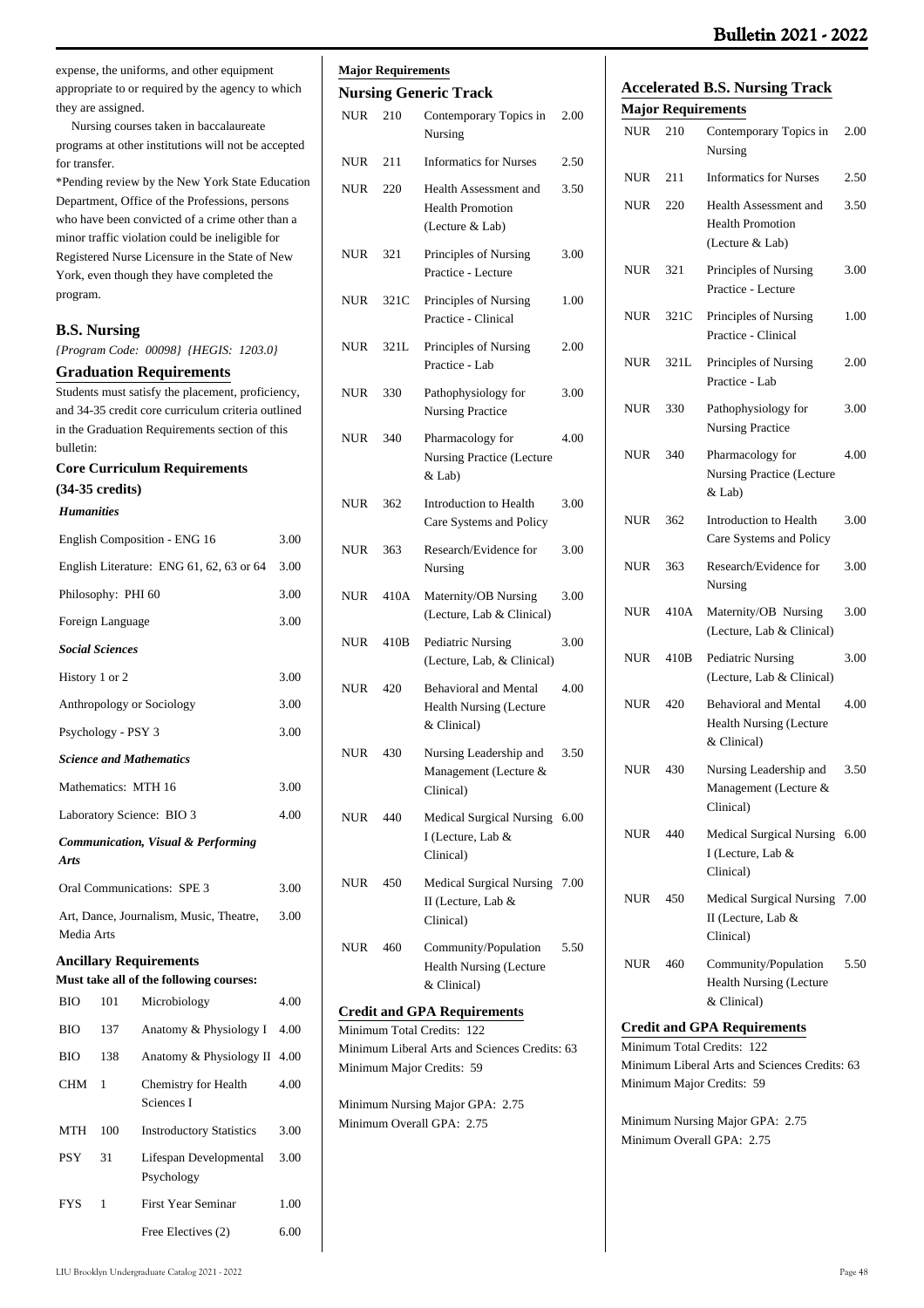# **Nursing Courses**

### **NUR 210 Contemporary Topics in Nursing**

The focus of this course is to introduce students to concepts and topics that are important to contemporary nursing practice and professional development of the nurse. Selected concepts are explored and include professionalism, clinical judgment, communication and collaboration, informatics, the interprofessional health care team, licensure, health care law and ethics, evidence-based practice, safety, health care economics, quality and health promotion.

Pre requisite: Student must be in Nursing plan code; ENG 16 or HEG 21/22 Credits: 2 Every Fall, Spring and Summer

### **NUR 211 Informatics for Nurses**

This course examines information management and technological advances for practice of professional nursing care, using the concepts of technology and information, professionalism, communication, health care law/policy, health care ethics, and patient education. Background information, informatics applications, health care information systems, patient privacy considerations, costs and consequences are reviewed. This course explores future directions in computerized integrated health care delivery. Pre requisite: Student must be in Nursing plan code Credits: 2.50

Every Fall, Spring and Summer

### **NUR 220 Health Assessment and Health Promotion**

This course provides pre-licensure nursing students with beginning skill development to perform a comprehensive health and physical assessment of adults and older adults. Students will acquire the requisite knowledge and cognitive, psychomotor, and affective skills related to interviewing techniques, history taking, general survey, physical assessment, cultural assessment, health promotion, risk assessment, documentation, and communication of findings required for beginning nursing practice. The importance of culturally sensitive and linguistically appropriate care and evidence-based practice are integrated into all aspects of patient assessment. Emphasis is placed on the acquisition, processing, analysis, and interpretation of subjective and objective data, physical examination, documentation, and communication of assessment findings that provide accurate information from which to form valid nursing diagnoses and integrated plans of care. This course is taken concurrently with NUR 220 lab. Pre requisite: Student must be in Nursing plan code, BIO 3, 101,137,138, CHM 1 Co requisite: NUR 330 & 340 Credits: 3.50 Every Fall, Spring and Summer

#### **NUR 321 Principles of Nursing Practice**

This course focuses on concepts and exemplars essential to safe, quality nursing care of patients with basic health care needs, particularly the older adult. Classroom discussions and activities will focus on knowledge essential to developing competencies and the core values associated with professional nursing practice and focuses on the Quality and Safety Education in Nursing (QSEN) competencies. Core principles include safety and infection control, health and wellness, comfort and care, the nursing process, principles of medication administration, therapeutic communication, teaching and learning, and cultural and spiritual care of the patient. This will provide the theoretical basis for nursing skills taught in the laboratory and simulation settings. Skills related to the physiologic health process such as mobility, hygiene and comfort, infection control, vital sign monitoring, oxygenation, skin and wound care, nutrition and elimination will be taught and practiced in a laboratory/simulation setting. This course is taken concurrently with NUR 321L and NUR 321C. Pre requisites: NUR 220, 330, 340 Co requisites: NUR321L, NUR 321C Credits: 3

Every Fall, Spring and Summer

### **NUR 321C Principles of Nursing Practice Clinical**

Onsite clinical and simulation lab experiences provide opportunities for students to deliver safe, evidence-based nursing care to patients with basic health care needs, particularly the older adult. Each clinical experience includes a pre and post conference and simulation lab experiences include a debriefing session. This course is taken concurrently with NUR 321 and NUR 321L. Co requisites: NUR321, NUR 321L Credits: 1

Every Fall, Spring and Summer

#### **NUR 321L Principles of Nursing Practice Lab**

Skills Lab experiences provide opportunities for students to apply knowledge they learn in lecture. Students practice the skills they need in order to prepare them to provide evidence-based nursing care to patients with basic health care needs, particularly the older adult. This lab is taken concurrently with NUR 321 and NUR 321C. Co requisites: NUR321, NUR 321C Credits: 2

Every Fall, Spring and Summer

#### **NUR 330 Pathophysiology for Nursing Practice**

This course introduces students to basic principles and processes of the concepts of pathophysiology and altered health states in relation to normal body functioning aspects of physical and physiologic changes occurring in disease processes. These include descriptions of cellular biology; genes and genetic diseases; forms of cell injuries; fluids and electrolytes and acids and bases; immunity; and tumor biology. Knowledge of these processes is

applied to the pathophysiology of common diseases based upon selected concepts. The presentation of each disease/disorder entity includes relevant risk factors, pathophysiology, clinical manifestations and a brief review of treatment. Clinical reasoning will be augmented by applying models for nursing clinical judgment to clinical case studies. The course provides a foundation for future study in examining responses to illness in subsequent courses.

Pre requisite: Student must be in Nursing plan code, BIO 3,101, 137,138, BIO 101, CHM 1 Co requisite: NUR 220 & 340 Credits: 3 Every Fall, Spring and Summer

#### **NUR 340 Pharmacology for Nursing Practice**

The purpose of this course is to explore core concepts and scientific basis of pharmacotherapeutic agents used in the treatment of illness and the promotion, maintenance and restoration of wellness in diverse individuals across the lifespan. Emphasis is on the principles of pharmacokinetics, pharmacodynamics and pharmacogenetics in the treatment of selected illnesses including therapeutic and toxic effects, dosage calculations, and challenges related to drug therapy. The focus is safe administration and monitoring the effects of pharmacotherapeutic agents through the application of selected concepts important in nursing practice. Prototypes of the major drug groups are emphasized including evidence for best practice and critical thinking. Legal and ethical principles and regulatory guidelines and standards of practice will be discussed as they affect the role of the nurse generalist in delivering varied drug therapies. This course is taken concurrently with NUR 340L Pharmacology for Nursing Practice lab. Pre requisite: BIO 3, 101, 137, 138, CHM 1, and MTH 16 Co requisites: NUR 220, 330 Credits: 4

Every Fall, Spring and Summer

### **NUR 362 Introduction to Health Care Systems and Policy**

This course provides an overview of the health care system and the policy, political, economic and social factors that shape it. The course includes particular emphasis on how these factors affect the nursing profession and nursing practice. It also examines the roles that nurses, other health professionals, and consumers play in shaping health policy.This is a writing-intensive course that fulfills LIU Brooklyn's writing-intensive requirement. For graduation, all students are required to take nine credits of writing-intensive courses. These courses include English 16 and a writing-intensive course in the major.

Pre requisite: Student must be in Nursing plan code; ENG 16 or HEG 21/22 Credits: 3 Every Fall, Spring and Summer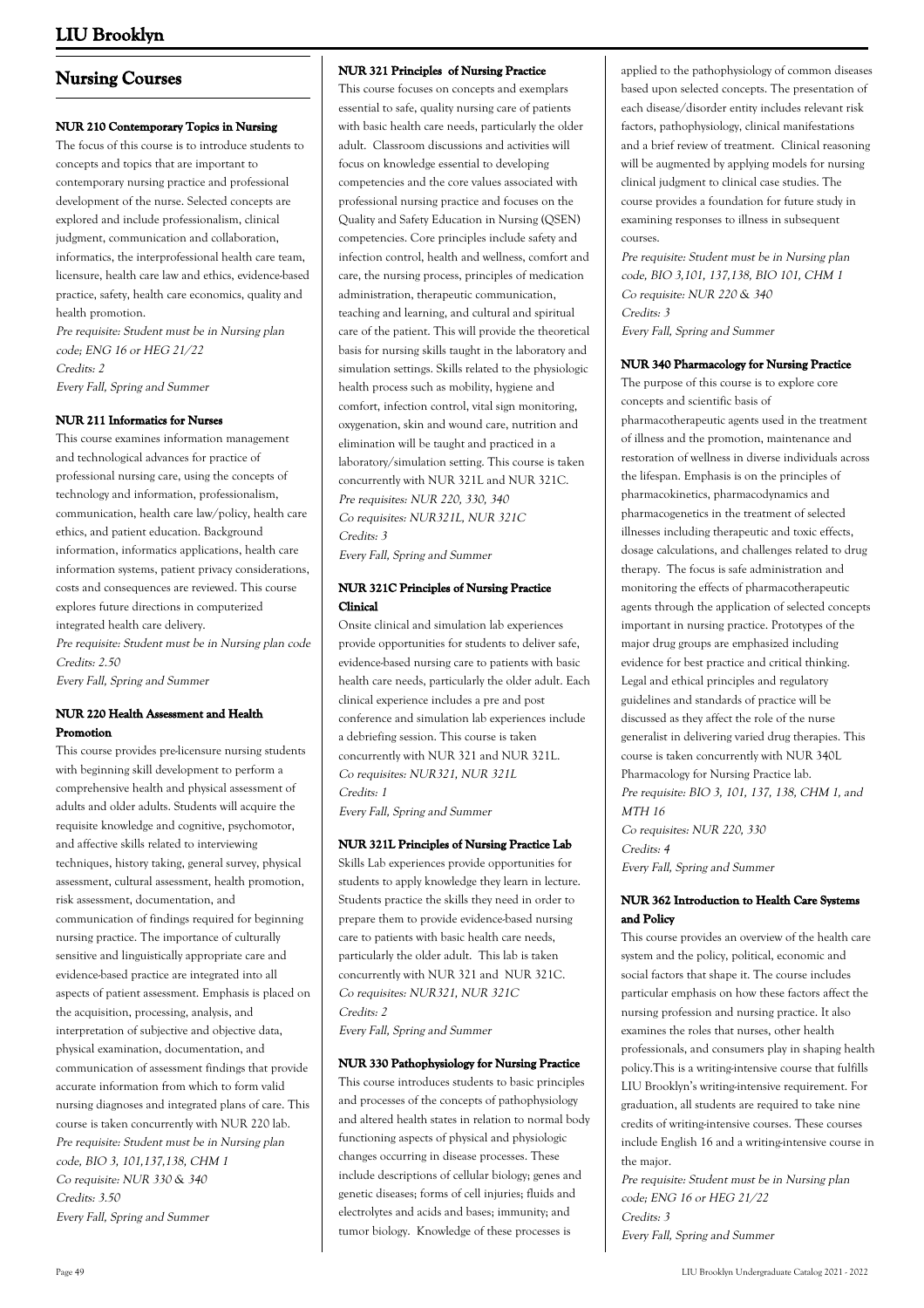# **Bulletin 2021 - 2022**

### **NUR 363 Research/Evidence for Nursing**

This course introduces nursing students to the processes and methods of research and evidence based practice. Focus is placed on identifying clinical questions, searching and appraising the evidence for potential solutions/innovations, and identifying additional gaps in nursing knowledge. Students explore the research process and critique research studies for quality and application to professional nursing practice. Ethical and legal implications in research are explored. Pre requisites: MTH 100 or PSY 150; Student must be in Nursing plan code Pre or Co requisite: NUR 321 Credits: 3 Every Fall, Spring and Summer

### **NUR 410A Maternity/OB and Pediatric Nursing**

This seven week course focuses on the nursing care of the childbearing woman and newborn within the context of family-centered care. The course provides a global perspective and will explore social, economic, and political factors that impact the health of the maternal newborn population and the role of the registered nurse in caring for the childbearing and neonatal population. This course explores health promotion and maintenance behaviors across the lifespan in relation to maternal and newborn health. Clinical, lab, and simulation experiences provide opportunities for students to use clinical reasoning and the nursing process to provide quality nursing care to mothers, newborns, and families.

Pre requisites: PSY 31, NUR 321 NUR 321L, NUR 321C;

Co requisites: NUR 420, NUR 440, NUR 410B Credits: 3

Every Fall, Spring and Summer

### **NUR 410B Maternity/OB and Pediatric Nursing Clinical**

This seven week course focuses on the knowledge and skill acquisition needed to care for children and adolescents across the continuum of care. Emphasis is placed on family-centered care through transitions in the illness and recovery phases. The course accentuates family centered strategies for optimizing health and maintaining individuality; promoting optimal developmental, physiological, and psychological functioning; and enhancing strengths within the context of family. Preventing disease through healthy environments: an assessment of the burden of disease from environmental risks social, economic, and political contexts affecting children bears examination. Clinical, lab, and simulation experiences provide opportunities for students to use clinical reasoning and the nursing process to provide quality nursing care to infants, children, adolescents, parents, and families.

Pre requisites: PSY 31, NUR 321, NUR 321L, NUR 321C;

Co requisites: NUR 420, NUR 440, NUR 410A

#### Credits: 3 Every Fall, Spring and Summer

**NUR 420 Behavioral and Mental Health Nursing**

This clinical course focuses on promotion, maintenance, and restoration of behavioral health across the lifespan. Emphasis is placed on therapeutic communication, critical thinking, and nursing interventions with clients in acute care and outpatient settings. Behavioral Health Nursing includes the School of Nursing (SON) core concepts, scope and standards of practice, basic mental health concepts, including developmental theories, issues related to client advocacy, therapeutic relationships, psychopharmacology, milieu management, models and theories related to individual, group, and family therapy, and clinical disorders from a nursing perspective. Cultural influences are discussed as they relate to communication and behavior. Students are introduced to principles of evidence-based practice as they relate to health promotion, prevention and treatment of mental illness across the lifespan. This course is taken concurrently with NUR 420C. Pre requisites: NUR 321,321L, 321C & PSY 3 Co requisites: NUR 410A, 410B & 440 Credits: 4

Every Fall, Spring and Summer

#### **NUR 430 Nursing Leadership and Management**

This course examines leadership concepts, including communication, evidence, ethics, law/policy, quality, and professionalism in the health care delivery system. Theories regarding leadership, management, power, chaos, change, influence, delegation, communication and empowerment are analyzed. Strategies for effective multidisciplinary collaboration are explored. Through a mentorship with a nursing leader, students apply leadership and management theory, plus participate as members of the healthcare team with a commitment to health equity in partnership with communities and other health professionals. This course is taken concurrently with NUR 430C. Pre requisites: NUR 321, 321L & 321C Co Requisite: NUR 450 & 460 Credits: 3.50 Every Fall, Spring and Summer

### **NUR 440 Medical Surgical Nursing I**

This is the first of two courses, which focus on the health care needs for adults across their life span using selected concepts as a framework for study. Building on the foundations of previous nursing courses and the nursing process, students will examine the impact of altered health states including social determinants that integrate physiologic, sociocultural and behavioral alterations throughout. Emphasis is on prevention of complications, caring, empowerment, and critical thinking to promote optimal well-being in the patient and family. The clinical experience provides students with opportunities to apply the nursing process in acute care settings. This course is taken

concurrently with NUR 440L and NUR 440C. Pre requisites: NUR 321, NUR 321L, NUR 321C Co requisites: NUR 410A, 410B, & 420 Credits: 6 Every Fall, Spring and Summer

#### **NUR 450 Medical Surgical Nursing II**

This is the second of two courses, which focuses on evidence-based nursing care of adult and geriatric clients using selected concepts as a framework for study. Building on the foundations of previous nursing courses and the nursing process, students will examine the impacts of altered health states, including social determinants and plan nursing care for patients experiencing specific basic and complicated health alterations. Emphasis is on nursing care designed to prevent complications and to promote optimal well-being in the patient and family. This course is taken concurrently with NUR 450L and NUR 450C.

Pre requisites: NUR 410A, 410B, & 440 Co requisites :NUR 430, 460 Credits: 7 Every Fall, Spring and Summer

#### **NUR 450C Medical Surgical Nursing II Clinical**

Onsite clinical and simulation lab experiences provide opportunities for students to deliver safe, evidence-based nursing care to adult and geriatric patients experiencing basic and complicated health alterations. Each clinical experience includes a pre and post conference and simulation lab experiences include a debriefing session. This course is taken concurrently with NUR 450 and NUR 450L. Pre requisites: NUR 220; NUR 220L; NUR 330; NUR 340; NUR 340L; NUR 440; NUR 440L; NUR 440C

Co requisites: NUR 450; NUR 450L

#### **NUR 460 Community/Population Health Nursing**

This course will explore the role of the nurse caring for individuals, families, and populations with a focus on health promotion and prevention of population-based health problems and disease. Healthy People 2020 provides the basis for the identification of social determinants of health, atrisk assessment and reduction among diverse populations across the lifespan. Concepts derived from nursing theory, clinical practice, epidemiology, ecology, and social sciences are integrated throughout this course. Students learn to provide culturally competent care that demonstrates an understanding of community models for health/illness and the sociopolitical and economic forces governing health care regulation, choices, and services. Emphasis is placed on a "real world" community-centered project that addresses the health and educational needs of a specific population. This course is taken concurrently with NUR 460C.

Pre requisites: NUR 420, NUR 440 Co requisite: NUR 430 & 450 Credits: 5.50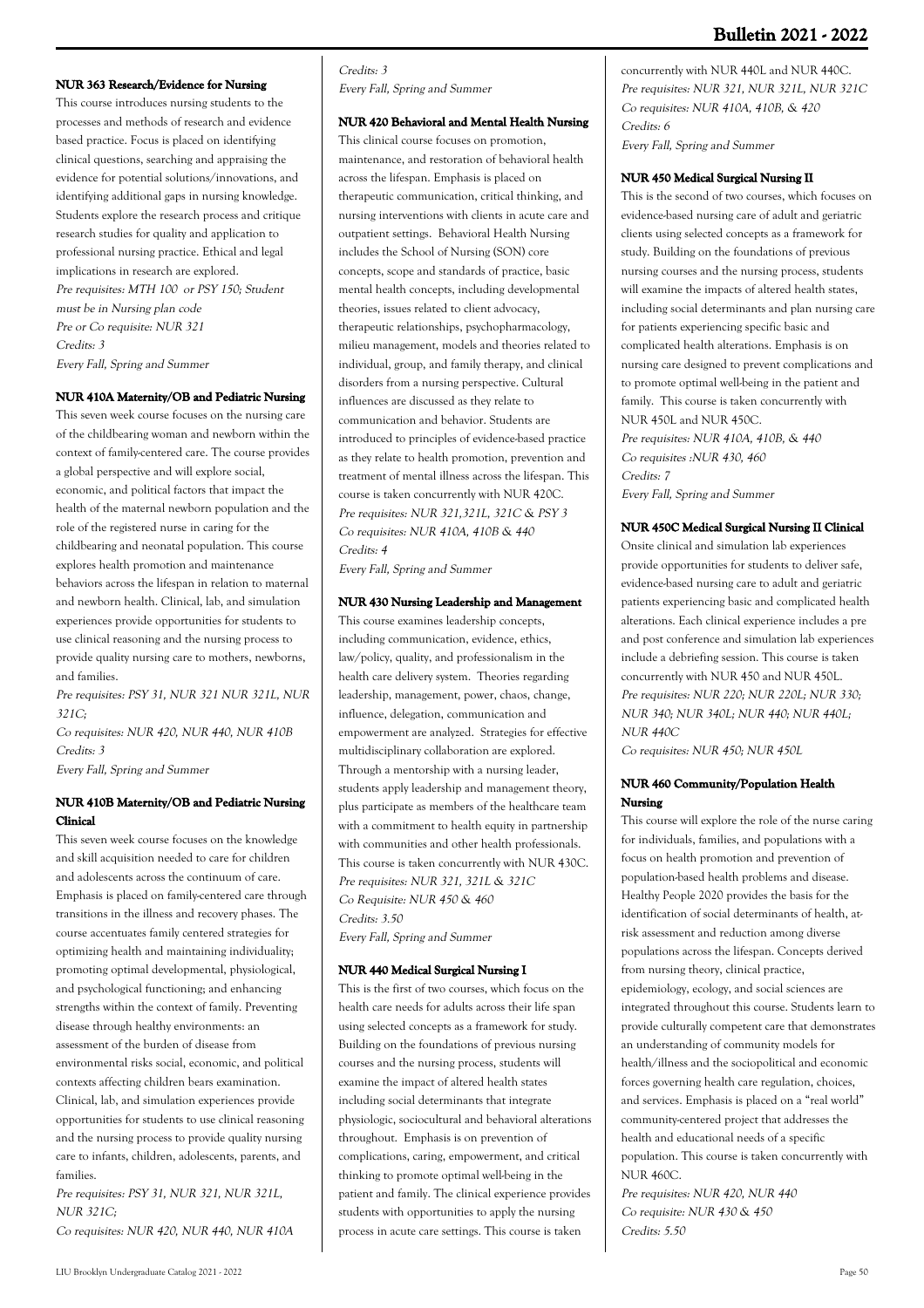Every Fall, Spring and Summer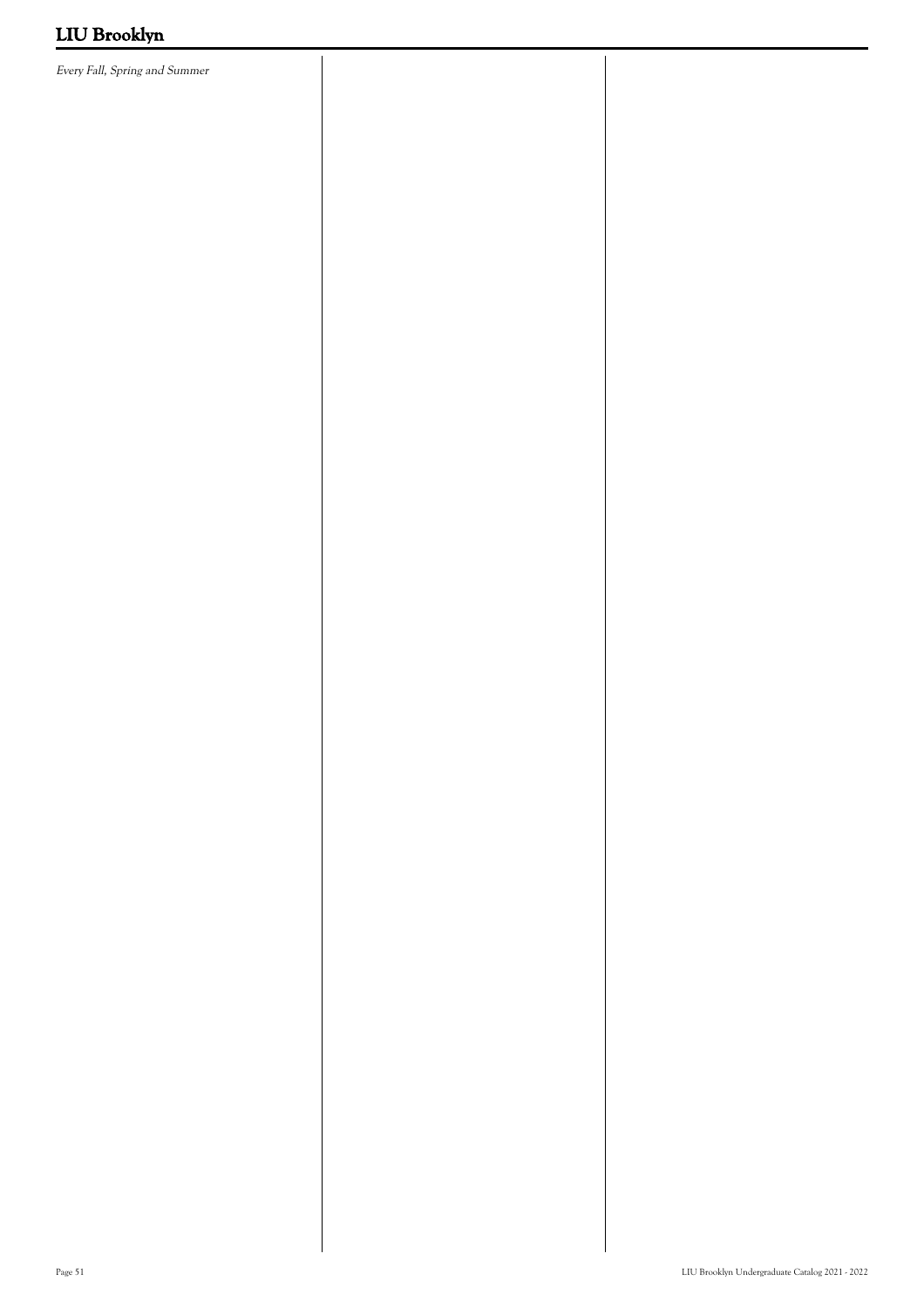# **RICHARD L. CONOLLY COLLEGE OF LIBERAL ARTS AND SCIENCES**

 Richard L. Conolly College of Liberal Arts and Sciences is the hub of undergraduate education at LIU, offering diverse degree programs in the humanities; the sciences; and the social sciences. It provides the general education foundation for all academic and professional programs at the campus through its core curriculum. Our diverse curriculum allows you to sample a range of academic disciplines, from biology and chemistry to political science, from physics to psychology and history.

 Our outstanding faculty members are not only experts in their fields, but also supportive mentors who will help you to become comfortable with the college culture as you hone your critical thinking and communication skills, and strive to reach your full potential.

 At the College of Liberal Arts and Sciences, we believe in providing our students with the academic preparation necessary for lifelong learning and in equipping them with the skills, knowledge, and insights to be productive citizens, thus enabling them to participate fully in the complicated world in which we live. It is our task to ensure that all graduates are successful in entering the workforce, thereby elevating their prospects for greater financial independence.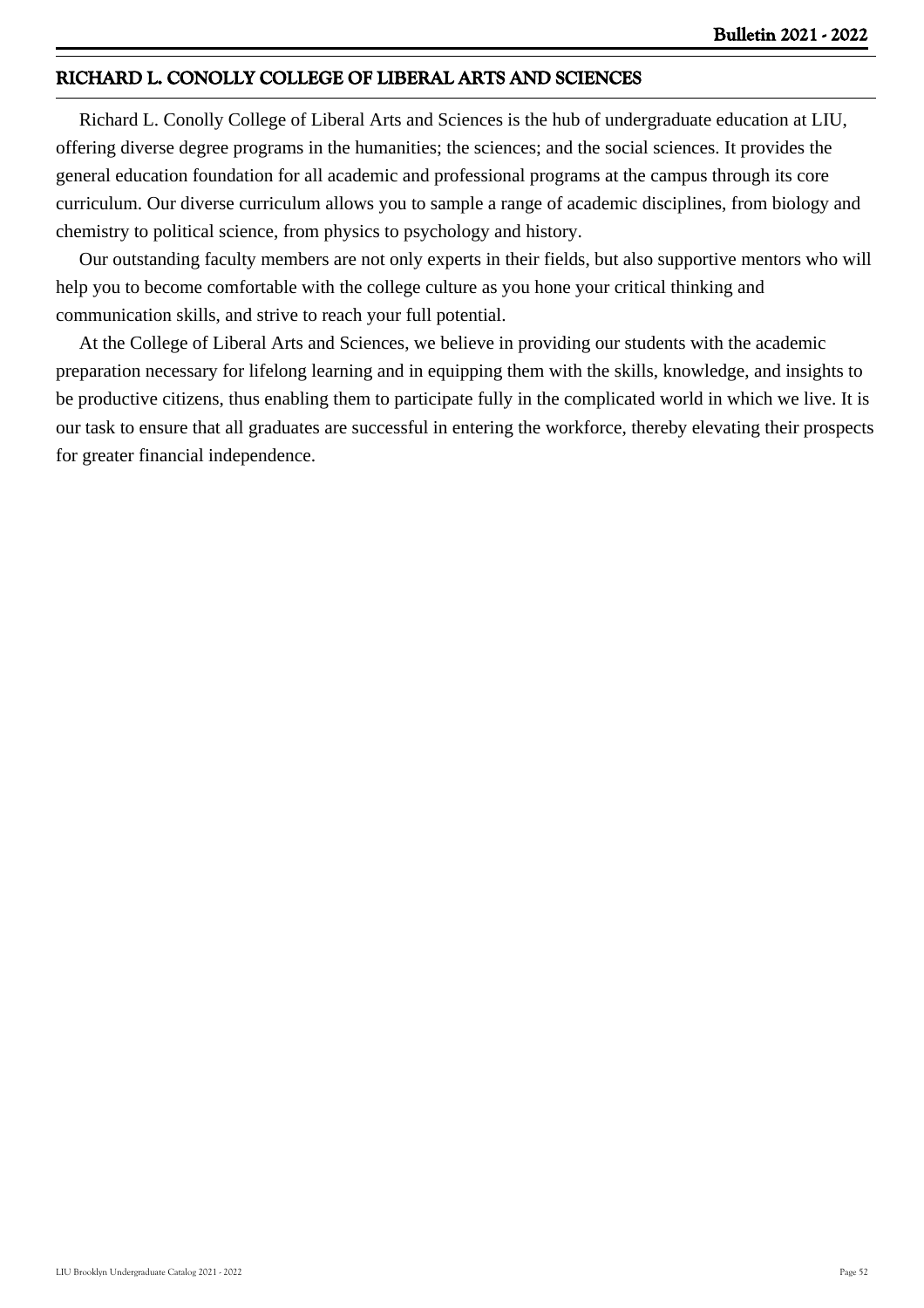# **Fields of Study**

 Biochemistry Bioinformatics\* Biology Chemistry Economics\* English Foreign Languages and Literature\* History\* Humanities\* Mathematics\* Philosophy\* Physics\* Political Science Social Science Sociology/Anthropology\*

Students must fulfill the requirements of the core curriculum, and satisfy the requirements of their major. Of the 120 credits required for graduation, at least 45 must be earned in courses numbered above 100.

\*Not offered as a major at this time The fields of study are grouped as follows:

- Biology
- Chemistry, Biochemistry, Mathematics, Physics
- English, Philosophy, Languages, Humanities
- Social Sciences Economics, History and Sociology/Anthropology/Political Science •

#### **Pre-Law Advisement**

Students considering law school and law as a career should consult as early as possible with the pre-law adviser for help in drawing up their academic programs. Students should also seek advice regarding when to take the law school admission test (LSAT) and when to submit applications to law schools. Contact Dr. Stacey HorstmannGatti (Department of Social Sciences) or Dr. Dalia Fahmy (Department of Political Science), 8th Floor Humanities Bldg.; 718-488-1057.

#### **Pre-Medical and Pre-Professional Evaluating Committee**

The Pre-Medical and Pre-Professional Evaluating Committee assists students planning to apply to schools of medicine, dentistry, chiropractic, podiatry, osteopathy, optometry and veterinary medicine. Advisers are available to work with students regarding preparing for entrance into these professional schools. Students interested in entering these health professions and who desire a "composite" letter of recommendation from the committee should register with the chair of the committee, preferably in their freshman year. Contact Professor Edward Donahue at edward.donahue@liu.edu.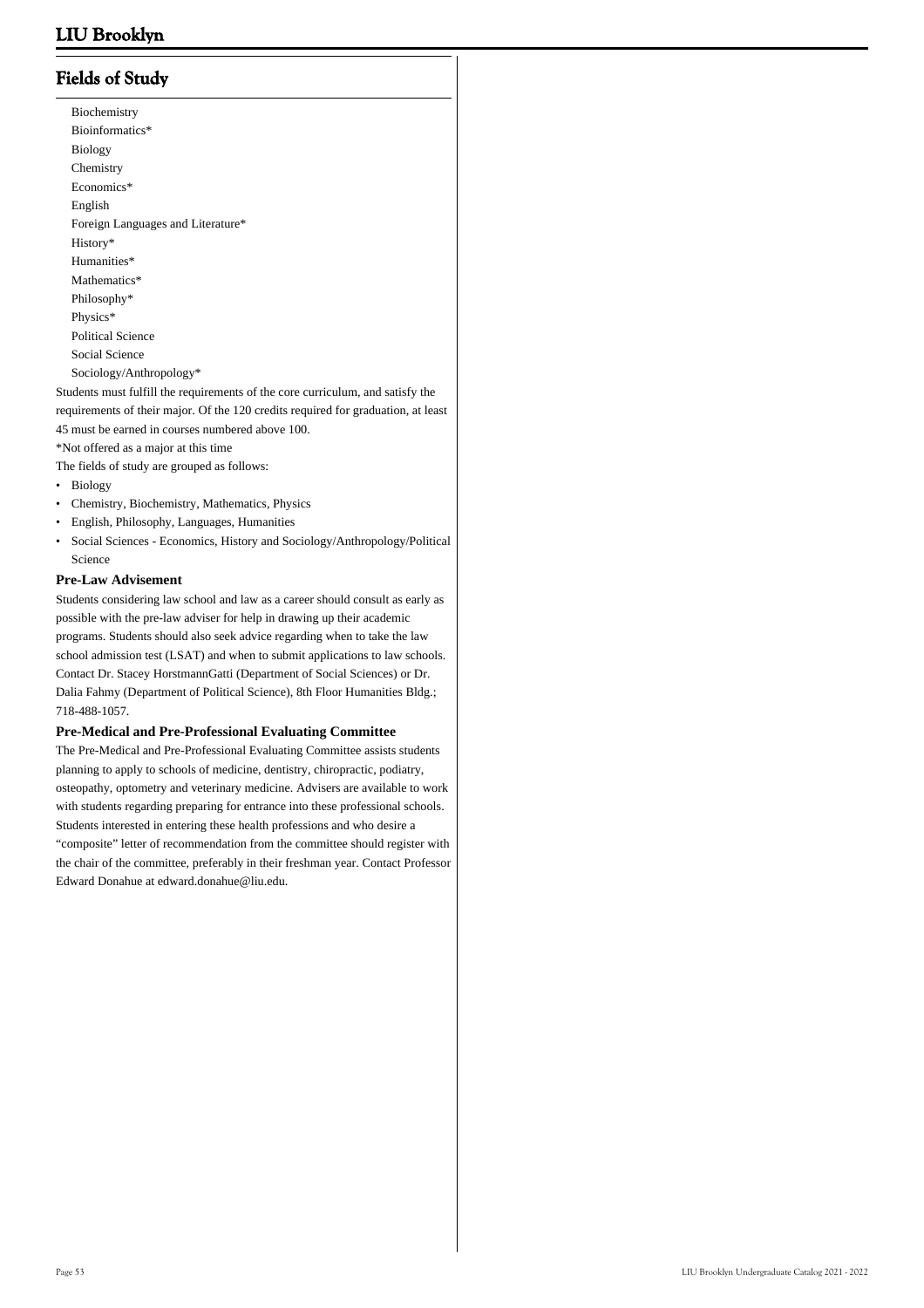# **Bulletin 2021 - 2022**

# **DEPARTMENT OF BIOLOGY**

 The Biology Department offers the Bachelor of Science in Biology with a concentration in Molecular Biology. Our core of 10 full-time faculty members augmented by over 20 adjuncts offers students unrivaled expertise in a wide variety of subjects including molecular and cellular biology, bioinformatics, ecology, evolution, microbiology, genetics, developmental biology, and marine biology. The goal of the department is to provide a challenging and stimulating curriculum that fosters critical thinking and promotes scientific curiosity on current topics in the biological sciences. Biology majors are encouraged to develop specific career objectives while pursuing undergraduate studies. Departmental advisers will assist students in exploring career possibilities and in devising a personalized plan of study that will best prepare them for their career goals.

#### **Molecular Biology**

 Students majoring in Biology can opt to specialize in Molecular Biology. Those considering the Molecular Biology concentration should have a high school average of at least 90 and a combined Scholastic Aptitude Test (SAT) scores of 1200 on the reading and math portions. The Molecular Biology program gives students a basic knowledge of biochemical principles and practical training in cell and molecular biology laboratory techniques. Emphasis is given to developing experimental skills used in biological research, including current recombinant DNA technologies. In their senior year, students undertake 11 credits of independent research and submit a written thesis for graduation.

## **B.S. Biology**

#### **B.S. Biology**

*{Program Code: 06885} {HEGIS: 0401.0}*

#### **Graduation Requirements**

|                                           | Students must satisfy the placement, proficiency, |                                                  |      |  |  |
|-------------------------------------------|---------------------------------------------------|--------------------------------------------------|------|--|--|
|                                           |                                                   | orientation and 34-35 credit core curriculum     |      |  |  |
|                                           |                                                   | criteria outlined in the Graduation Requirements |      |  |  |
|                                           |                                                   | section of this bulletin:                        |      |  |  |
| Orientation                               |                                                   |                                                  |      |  |  |
|                                           |                                                   | FYS 01 First Year Seminar                        | 1.00 |  |  |
|                                           |                                                   | <b>Core Curriculum Requirements</b>              |      |  |  |
| $(34-35 \text{ credits})$                 |                                                   |                                                  |      |  |  |
| <b>Humanities</b>                         |                                                   |                                                  |      |  |  |
|                                           |                                                   | English Composition - ENG 16 or 16 X             | 3.00 |  |  |
|                                           |                                                   | English Literature: ENG 61, 62, 63 or 64         | 3.00 |  |  |
| Philosophy: PHI 60 (PHI 61 or 62)<br>3.00 |                                                   |                                                  |      |  |  |
| Foreign Language                          |                                                   |                                                  | 3.00 |  |  |
| <b>Social Sciences</b>                    |                                                   |                                                  |      |  |  |

| History<br>3.00                     |                                           |                                                                        |      |  |  |
|-------------------------------------|-------------------------------------------|------------------------------------------------------------------------|------|--|--|
| Sociology                           |                                           | Anthropology, Economics, History,<br>Political Science, Psychology, or | 3.00 |  |  |
|                                     |                                           | Anthropology, Economics Political<br>Science, Psychology, Sociology    | 3.00 |  |  |
|                                     |                                           | <b>Science and Mathematics</b>                                         |      |  |  |
|                                     |                                           | Mathematics: MTH 10                                                    | 3.00 |  |  |
|                                     |                                           | Laboratory Science: BIO 1                                              | 4.00 |  |  |
| <b>Arts</b>                         |                                           | <b>Communication, Visual &amp; Performing</b>                          |      |  |  |
|                                     |                                           | Oral Communications: SPE 3                                             | 3.00 |  |  |
| Media Arts                          |                                           | Art, Dance, Journalism, Music, Theatre,                                | 3.00 |  |  |
|                                     |                                           | <b>Ancillary Requirement</b>                                           |      |  |  |
|                                     |                                           | The following courses must be fulfilled:                               |      |  |  |
| <b>CHM</b>                          | 3                                         | General and Inorganic<br>Chemistry                                     | 4.00 |  |  |
| CHM                                 | $\overline{4}$                            | General and Inorganic<br>Chemistry                                     | 4.00 |  |  |
| MTH                                 | Pre-Calculus<br>30<br>4.00<br>Mathematics |                                                                        |      |  |  |
| MTH                                 | 40                                        | Calculus I                                                             | 4.00 |  |  |
| PHY                                 | 31                                        | <b>General Physics</b>                                                 | 4.00 |  |  |
| PHY<br>32<br><b>General Physics</b> |                                           |                                                                        |      |  |  |
|                                     |                                           | <b>Distribution Requirement</b>                                        |      |  |  |
|                                     |                                           | The following courses must be fulfilled:                               |      |  |  |
| <b>CHM</b>                          | 121                                       | Organic Chemistry                                                      | 4.00 |  |  |
| <b>CHM</b>                          | 122                                       | <b>Organic Chemistry</b>                                               | 4.00 |  |  |
|                                     |                                           | <b>Major Requirements</b><br>The following courses must be fulfilled:  |      |  |  |
| BIO                                 | 1                                         | General Biology                                                        | 4.00 |  |  |
| <b>BIO</b>                          | $\overline{c}$                            | General Biology                                                        | 4.00 |  |  |
|                                     |                                           | In addition, a total of 22 credits of advanced                         |      |  |  |
|                                     |                                           | biology credits (numbered $>100$ and not including                     |      |  |  |
|                                     | <b>Molecular Biology</b>                  | BIO 101, 131, 132, 137, 138) are required.                             |      |  |  |
|                                     |                                           | The following courses must be fulfilled:                               |      |  |  |
| ВЮ                                  | 126                                       | Principles of Genetics                                                 | 4.00 |  |  |
| <b>BIO</b>                          | 160                                       | Molecular Biology                                                      | 2.00 |  |  |
| BIO                                 | 161                                       | <b>Introductory Molecular</b><br><b>Biology</b>                        | 3.00 |  |  |
| BIO                                 | 193                                       | <b>Honors Research</b>                                                 | 5.00 |  |  |
| BЮ                                  | 194                                       | <b>Honors Research</b>                                                 | 6.00 |  |  |

BIO 550 Molecular and Cell Biology

BIO 551 Molecular and Cell

Biology Laboratory

CHM 135 Physical Chemistry I 4.00

2.00

2.00

| BIC | 153 Biochemistry | 4.00 |
|-----|------------------|------|
| BIC | 154 Biochemistry | 4.00 |
|     |                  |      |

### **Credit and GPA Requirements**

Minimum Total Credits: 120 Minimum Liberal Arts and Sciences Credits: 60 Minimum Major Credits: 36 Minimum Credits in Courses > 100 Level: 45 Ancillary Requirement: see above Distribution Requirement: see above

Minimum Major GPA: 2.0 Minimum Overall GPA: 2.0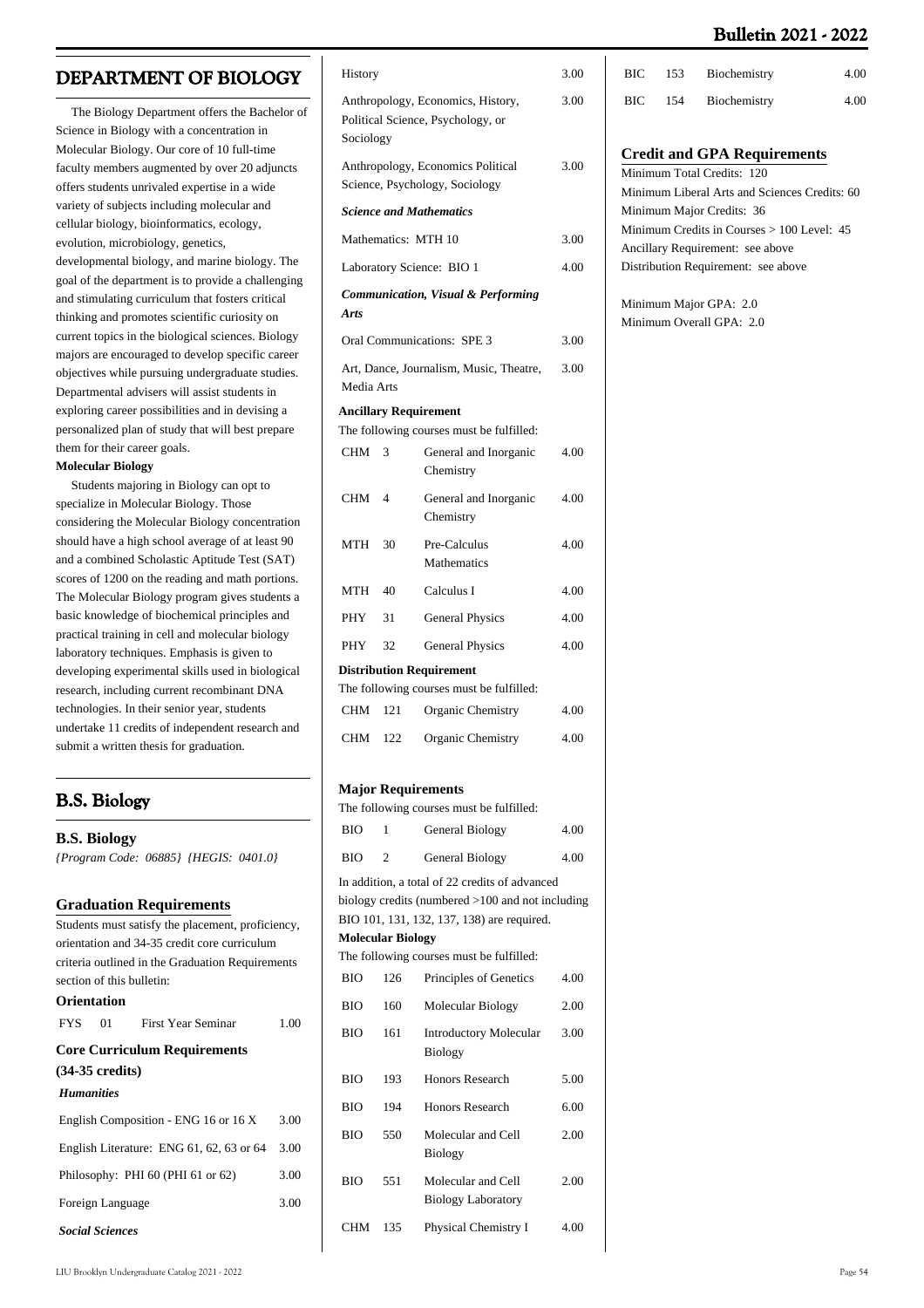# **Biology Courses**

### **BIO 1 General Biology**

First semester of a two-semester sequence (BIO 1, BIO 2). A biochemical and molecular approach to the study of concepts of general biology. Topics include the biochemical foundation of life and the basic concepts of cell biology, genetics and molecular biology. Open only to Science and Pharmacy majors and University Honors Students. Two hours of lecture and two two-hour laboratory periods per week. 4 credits. Credits: 4 Every Fall, Spring and Summer

**BIO 2 General Biology**

Second semester of a two-semester sequence (BIO 1, BIO 2). This writing-intensive course explores the biodiversity of all life forms and provides an introduction to key concepts in the fields of ecology, evolution and animal form and function. Labs build on lecture topics and feature case studies, interactive exercises, microscopy and animal dissections. The course provides students with foundational knowledge needed for advanced coursework, and develops key skills in scientific communication, laboratory technique, and the process of scientific inquiry, which are all relevant for science- and health-related professions. Two hours of lecture and two two-hour laboratory periods per week. Open only to Science and Pharmacy Majors and University Honors Students. 4 credits Credits: 4 Every Fall, Spring and Summer

**BIO 3 Life: Its Origin, Maintenance and Future**

First semester of a two-semester sequence (BIO 3,BIO 4). A presentation of the nature of living systems and the fundamental principles governing their creation in relation to current problems affecting the maintenance of life on earth. Special emphasis is placed on the interaction of biological and cultural evolution and the alternatives to extinction that challenge contemporary human beings. Two hours of lecture and two two-hour laboratory periods per week.

Credits: 4 Every Fall and Spring

### **BIO 4 Life: Its Origin, Maintenance and Future**

Second semester of a two-semester sequence (BIO 3, BIO 4). A presentation of the nature of living systems and the fundamental principles governing their creation in relation to current problems affecting the maintenance of life on earth. Special emphasis is placed on the interaction of biological and cultural evolution and the alternatives to extinction that challenge contemporary human beings. Two hours of lecture and two two-hour laboratory periods per week. 4 credits Credits: 4 Every Fall and Spring

### **BIO 25 The Science of Sustainability**

This course, for the Science and Mathematics Core Curriculum for non-science majors, covers the key concepts of environmental science and explores sustainability issues for both natural and man-made ecosystems, including biodiversity loss, climate change, urbanization, and food insecurity. Lecture topics are revisited in labs through field excursions, computer exercises, and interactive group work. Skills gained in this course, including scientific literacy and fluency in sustainability topics, will be beneficial for any career path, especially in a "greening" economy. Two hours of lecture and four hours of laboratory per week. 4 credits Credits: 4 Every Fall

### **BIO 26 DNA and Human Life**

A course for the Science and Mathematics Core Curriculum that is offered by Biology Department for non-science major students. Topics include what is DNA, how DNA makes who we are, DNA and diseases, microbial organisms among us and human immune system. Students will gain understanding and insights about various aspects of modern life science that are closely related to our lives. Two hours of lecture and four hours of laboratory per week. Credits: 4 Every Spring

### **BIO 100 Summer Research Experience in Biology**

BIO 100 is designed as a course-based undergraduate research experience (CURE) in which students conduct an in-depth research project in the field of biology. This course provides students with a unique opportunity to participate in all aspects of scientific research including: developing research questions and hypotheses; designing an experiment; using various field and lab methods; analyzing and interpreting data; and presenting results. In addition, lectures address key concepts, skills and current topics related to research in biology.6 hours of class time per week; 4 credits

Credits: 4

On Occasion

### **BIO 101 Microbiology**

An examination of the prevention and control of disease and the basic principles of microbiology, immunology and epidemiology as applied to personal and community health. The course teaches the basic concepts in preparation for health professional fields. Two and one-half hours of lecture and one two-hour laboratory period per week. Not open to Biology majors. Pre-requisite of BIO 2 or BIO 3. 4 credits Pre requisites: BIO 2 or BIO 3 Credits: 4 Every Fall, Spring and Summer

### **BIO 102 Marine Biology**

An examination of the physical attributes of sea water and its organisms, extending from the

invertebrates, including corals, to fish and other vertebrates. The major approach is ecological, with the physical and biotic factors of different habitats. Laboratory sessions include dissections. Some field trips are included for observation and sample collections. Two hours of lecture and two two-hour laboratory period per week. Prerequisites of BIO2 or BIO4. 4 credits

Pre-requisite of BIO 2 or BIO 4 is required. Credits: 4 On Occasion

#### **BIO 104 Human Functional Anatomy**

This course examines the structure and function of the human body using regional and systemic approaches. The topics will be taught through lectures, discussions of clinical cases and laboratory sessions that include microscopy, state of the art virtual cadaver dissections and simulations of physiology experiments. Students will be introduced to basic clinical concepts to develop the observational skills and logical thought patterns relevant to health/medical professions. Pre-requisite of BIO 2 or BIO 4. Two three-hour combined lecture laboratory periods per week. 4 credits

The pre-requisite of BIO 2 or BIO 4 is required, or permission of the Instructor. Credits: 4 Every Fall

### **BIO 106 Ecology**

This course covers the fundamental principles in ecology across the scale of biological organization, from individuals to populations, communities, ecosystems, and the biosphere. Lecture topics include adaptations to the environment, population dynamics, species interactions, biodiversity, and ecosystem processes, which are reinforced through interactive labs (often field-based) that allow students to participate in the entire process of scientific inquiry. In addition to ecological knowledge, this course focuses on skills related to design of experiments, data analysis and interpretation, scientific communication, and critical thinking, all of which are important for careers in the sciences. Two hours of lecture, one hour recitation and one three-hour laboratory period per week. 4 credits Pre-requisite of BIO 2 or BIO 4 is required.

Credits: 4

Every Fall

#### **BIO 108 Molecular Biology of Plants**

An advanced biology course that studies molecular aspects of plant biology. Topics include how plants respond to the environment, regulate their growth, develop flowers and other structures, and how to make genetically modified plants. Students will gain in depth understanding how genes and proteins regulate developmental processes, and molecular biology tools to study plant biology. Two hours of lecture and two, two-hour laboratory periods per week.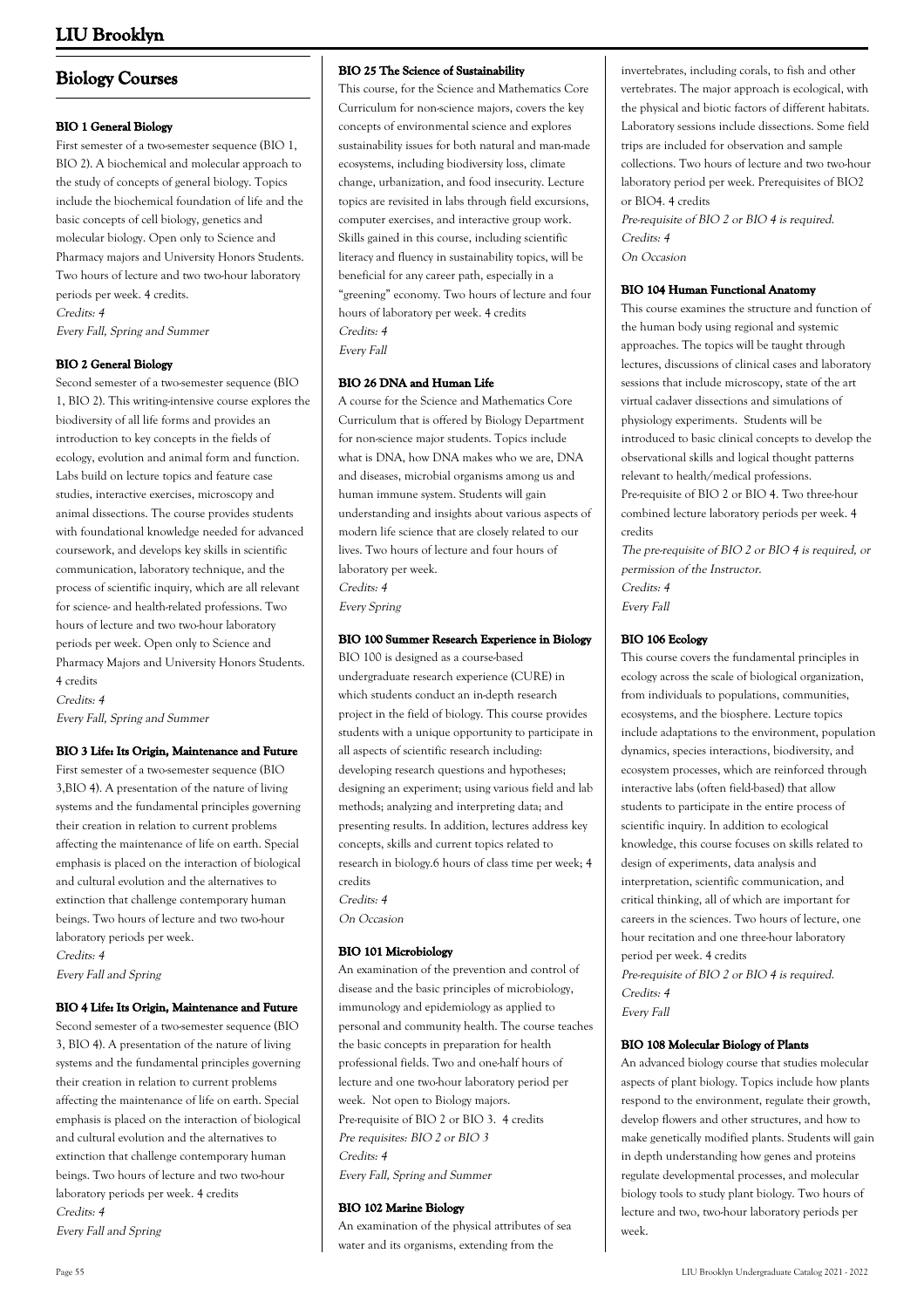Prerequisites of BIO 2 or BIO 4; 4 credits Pre-requisite of BIO 2 or BIO 4 is required. Credits: 4 Every Fall

### **BIO 109 Bacteriology**

An introduction to the biology of Bacteria and Archaea with consideration of the principles and practices of bacteriological techniques. Bacterial pathogenesis and the immune response are also studied. Two hours of lecture and two two-hour laboratory periods per week.

Pre-requisites of BIO 2 or BIO 4; 4 credits Pre-requisites of BIO 2 or BIO 4, and CHM 4 are required. Credits: 4 Every Fall

### **BIO 111 Virology**

An exploration of the nature of viruses, viral genetics, structure, infectivity, and transmission. Designed to acquaint students with all aspects of virology, the course examines viral transcription, classification/nomenclature of viruses, the origin/evolution of viruses, as well as the role of viruses in cancer progression and vaccine development. Laboratory exercises explore techniques in virology including the isolation, purification and growth of bacteriophage, and the detection and analysis of viral nucleic acid with PCR, RT-PCR. Two hours of lecture and two twohour laboratory periods per week plus collateral reading.

The pre-requisite of BIO 2 or 4; 4 credits The pre-requisite of BIO 2 or 4 is required. Credits: 4 Every Spring

### **BIO 112 Immunobiology**

A study of cellular and humoral immunology. Topics covered include antigen and antibody structure, the genetic control of antibody formation, cell-cell interactions, hypersensitivity, histocompatibility immunogenetics, transplantation, tumor immunology, autoimmune disorders and immune deficiency disorders. Two hours of lecture and two two-hour laboratory periods per week.

Prerequisites of BIO 2 or BIO 4; 4 credits Pre-requisite of BIO 2 or BIO 4 is required. Credits: 4 Every Spring

### **BIO 115 Histology**

This course examines the microscopic anatomy of mammalian cells, tissues and organs with emphasis on the correlation between structural adaptations and function. The course includes lectures, class discussions, and laboratory sessions. Students learn about technical aspects of tissue preparation, use of modern methods of microscopy as a scientific tool while developing observational skills for interpretation of specimens. These skills prepare students in biomedical sciences for subsequent science courses such as pathology, graduate research or jobs as lab technicians. Two hours of lecture and two two-hour laboratory periods per week plus collateral reading. Pre-requisite of BIO 2 or BIO 4 is required; 4 credits

Pre-requisite of BIO 2 or BIO 4 is required. Credits: 4 Every Spring

### **BIO 117 Animal Development**

An advanced biology course that studies the fundamental questions of developmental biology – how single-celled zygotes develop into multicellular organisms. Topics include fertilization, early embryogenesis, cell fate determination, pattern formation, epigenetics, stem cells and cell-cell communication. Students will gain in depth understanding about how developmental processes are regulated by genes and their products, proteins. Two hours of lecture and two two-hour laboratory periods per week plus collateral reading Prerequisites of BIO 2 or BIO 4; 4 credits Pre-requisite of BIO 2 or BIO 4 is required. Credits: 4 Every Spring

### **BIO 119 Principles of Evolution**

This course provides a comprehensive introduction to modern evolutionary biology, an exciting, dynamic and important field of scientific investigation that constitutes the central theme unifying all biology. Laboratory exercises and discussions of relevant literature are used to reinforce the concepts learned during lectures. Topics include the fundamental concepts of evolutionary genetics, natural selection, adaptation, molecular evolution and systematics, the origins of biological diversity, paleobiology and macroevolution. Two hours of lecture, one hour of recitation and three hours of laboratory per week plus term paper.

Prerequisites of BIO 2 or BIO 4; 4 credits Pre-requisite of BIO 2 or BIO 4 is required. Credits: 4 On Occasion

#### **BIO 126 Principles of Genetics**

A molecular approach to classical genetics, with the implications of current events in DNA research on human problems. The laboratory, which integrates exercises with Drosphila, bacteria and computer simulations, requires weekly reports. Two lecture hours, two two-hour laboratory periods per week. Prerequisites of BIO 2 or BIO 4; 4 credits Pre-requisite of BIO 2 or BIO 4 is required. Credits: 4 Cross-Listings: BIC 126, BIO 126

Alternate Fall

#### **BIO 128 The Basis of Cell Function**

An introduction to the structure and function of the eukaryotic cell and its organelles, stressing the underlying similarities among cell types. The laboratory includes microscopy, cell fractionation, chromatography, electrophoresis, DNA restriction

analysis and computer research to study the interdependence of cellular structure and function. Two lecture hours, two two-hour laboratory periods per week.

Prerequisite of BIO 2 or BIO4; 4 credits Pre-requisite of BIO 2 or BIO 4 is required. Credits: 4 Cross-Listings: BIC 128, BIO 128 Alternate Fall

### **BIO 129 The Biological Basis of Human Variation**

This course explores the biological foundations of human genetic and phenotypic variability using a genomic perspective. Discussions of relevant literature are used to reinforce the concepts learned during lectures Three hours of lecture per week. Prerequisites of BIO 2 or BIO 4; 3 credits The pre-requisite of BIO 2 or 4 is required. Credits: 3 Alternate Fall

### **BIO 136 Biological Techniques**

A study of fundamental techniques employed in the biological sciences, including the uses of radioisotopes. One hour of lecture and two threehour laboratory periods per week. Pre-requisite of BIO 2 or BIO 4 is required. Credits: 4 On Demand

### **BIO 137 Anatomy and Physiology I**

This is the first part of a two-semester sequence on Human Anatomy and Physiology. Body structure and function of the integumentary, skeletal, muscular and nervous systems will be studied. The topics will be taught through lectures, class discussions, and laboratory sessions that include microscopy, virtual dissections and simulations of physiology experiments. Students will acquire an in depth knowledge of the relationship between structure and function, while developing the observational skills and logical thought patterns as a basis for application in future science courses and also in clinical real-life situations. Six hours of laboratory/lecture time per week The pre-requisites of BIO 2 or BIO 3; and CHM 3 and CHM 1 or CHM 3; 4 credits Pre requisites: BIO2 or BIO3 and CHM1 or CHM 3

Credits: 4 Every Fall, Spring and Summer

#### **BIO 138 Anatomy and Physiology II**

This is the second part of a two-semester sequence on Human Anatomy and Physiology. Body structure and function of the cardiovascular, respiratory, digestive, urinary, lymphatic, reproductive and endocrine systems will be studied. The topics will be taught through lectures, class discussions, and laboratory sessions that include microscopy, virtual dissections and physiology experiments. Students will acquire an in depth knowledge of the relationship between structure and function, while developing the observational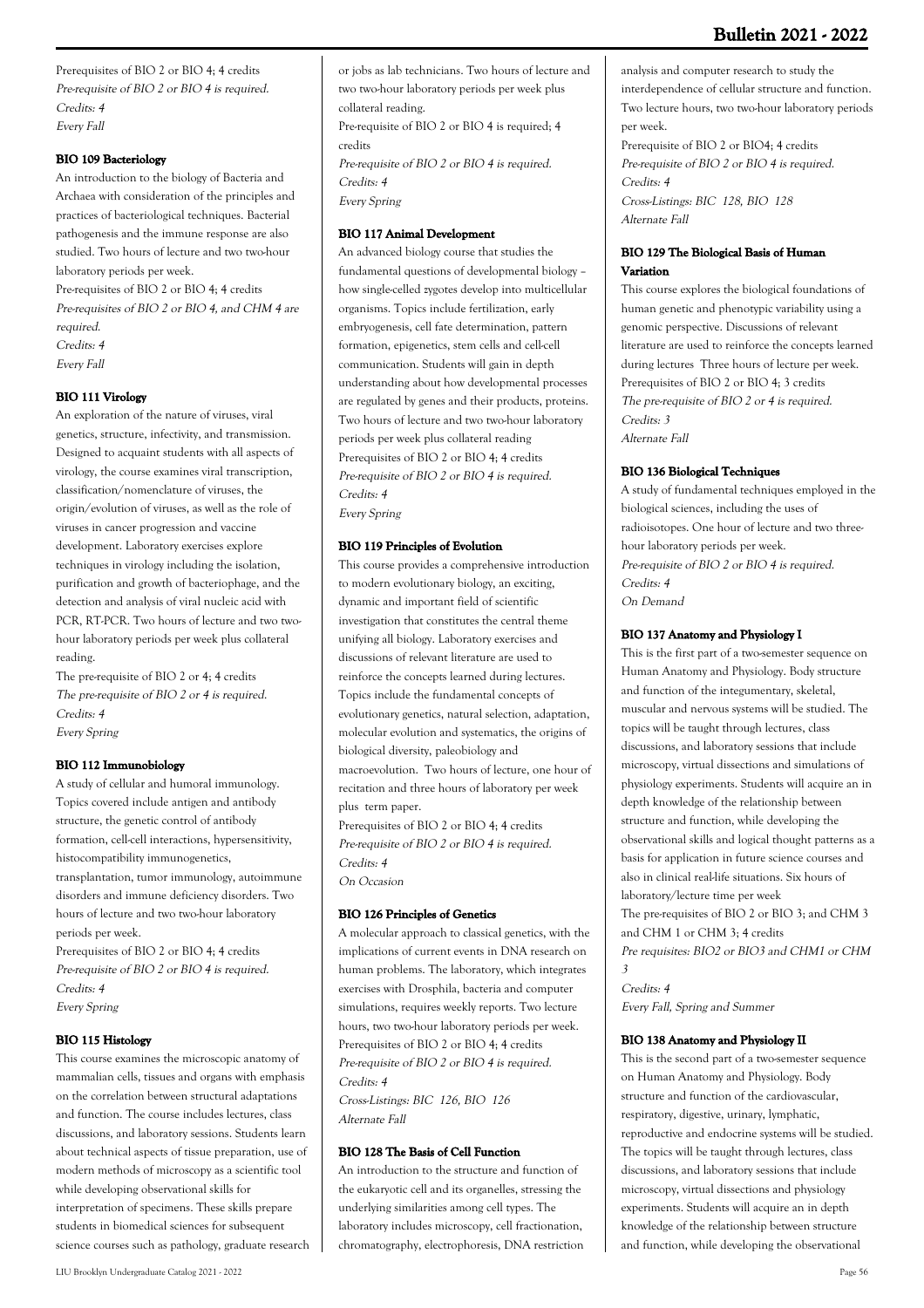skills and logical thought patterns as a basis for application in future science courses and also in clinical real-life situations. Six hours of lecture/laboratory time per week. Pre-requisite of BIO 2 or 3 and BIO 137; 4 credits Pre requisites: BIO2 OR BIO3 and BIO137 Credits: 4 Every Fall, Spring and Summer

### **BIO 141 The Science of Sustainability**

The United nations defines sustainability s "meeting the needs of the present, without compromising the ability of future generations to meet their own needs." Creating sustainable societies is often centered upon the wise stewardship of the environment and natural resources. This course will introduce and demonstrate the major sustainability issues related to the natural and man-made environment, and allow students to consider the broader societal impacts of these issues. In addition to readings and classroom discussion, this course will use written reflections and experiential learning activities to amplify course content.

The pre-requisite of BIO 2 or 4 is required. Credits: 3

### Not Set

#### **BIO 151 Bioinformatics and Genomics**

This course gives an introduction to bioinformatics, an interdisciplinary field, that uses computer technology to study biological data, with an emphasis on applications in genomics. The course will start with an overview of molecular evolution in DNA and proteins, the databases and tools that are used for their analyses, then graduate to the use of the next-generation sequencing. Students will also learn how to analyze data looking at genetic diversity. Three hours of lecture per week Pre requisites of BIO 160 or BIO 161 or BIO 126; 3 credits Pre requisites: BIO 160 or BIO 161 or BIO 126

Credits: 3 Alternate Fall

### **BIO 152 Foundations of Biochemistry**

A study of the chemical structure and metabolism of carbohydrates, lipids, proteins and nucleic acids. Quantitative aspects of enzyme function and bioenergetics are also covered along with biochemical techniques. This course provides the necessary background for Biology majors and preprofessional students. Three hours of lecture per week.

Prerequisites of BIO 2 or BIO 4; 3 credits Pre-requisite of CHM 121 and BIO 2 or 4 is required. Credits: 3 Every Spring

### **BIO 153 Proteomics/Macromolecules Structure and Function**

Proteomics is the discipline of molecular biology concerned with the analysis of protein expression in cells, tissues and/or organisms. Areas of study

include (a) protein purification, (b) protein identification, (c) protein modification and localization, (d) protein structure and function and (e) protein-protein interactions. The ultimate goal of proteomics is to have an understanding of the structure, function, localization and interactions of the entire protein content of a specific organism. This course is designed to teach students about proteomics and how to use proteomic tools. Two hours of lecture and four hours of laboratory per week

Prerequisite of BIO 151; 4 credits A pre requisite of BIO 151 is required. Credits: 4 On Occasion

#### **BIO 157 Bioinformatics, Capstone I**

The first semester of a two-semester sequence of the bioinformatics major's capstone experience involving research in the field of bioinformatics. The two semester capstone course series is an opportunity for students to apply the knowledge gained during their 4-year course of study to realworld situations. Under the guidance of faculty mentors, students identify a research question and explore and conduct detailed research in the field of bioinformatics. Students will be required to present updates on their research and/or scientific papers during monthly meetings. Prerequisites of permission of Department chair; 3

credits Credits: 3

Every Fall

#### **BIO 158 Bioinformatics, Capstone II**

The second semester of a two-semester sequence of the bioinformatics major's capstone experience involving research in the field of bioinformatics. The two semester capstone course series is an opportunity for students to apply the knowledge gained during their 4-year course of study to realworld situations. Under the guidance of faculty mentors, students identify a research question and explore and conduct detailed research in the field of bioinformatics. Students will be required to present updates on their research and/or scientific papers during monthly meetings.

A pre requisite of BIO 157 is required; 3 credits A pre requisite of BIO 157 is required. Credits: 3 Every Spring

#### **BIO 159 Bioinformatics, Field Placement**

This course is designed to give college credit for student internships in the field of bioinformatics. Analogous to the Capstone courses, this course is designed to give students the opportunity to obtain work experience in the field of bioinformatics. A pre requisite of BIO 157 is required. Credits: 3 Every Spring

#### **BIO 160 Molecular Biology**

An introduction to molecular biology laboratory techniques. The laboratory emphasizes the

techniques and applications of recombinant DNA technology; laboratories include molecular cloning, blotting, DNA sequencing and PCR, genomic and plasmid DNA isolation, and purification and labeling of DNA. This course imparts the basic laboratory techniques needed for advanced degrees and employment. Two two-hour laboratory periods per week.

Prerequisite of CHM 4 is required; 2 credits Pre-Requisite of CHM 4 is required. Credits: 2 Cross-Listings: BIC 160, BIO 160 Alternate Spring

#### **BIO 161 Introductory Molecular Biology**

A study of advanced molecular biology emphasizing gene structure and regulation in both prokaryotes and eukaryotes. Detailed biochemistry of DNA structure and replication, RNA transcription and it's regulation and processing, protein synthesis, and the mechanisms of genetic engineering are reviewed. Three lecture hours per week. The pre-requisite of BIO 2 or 4; 3 credits The pre-requisite of BIO 2 or 4 is required. Credits: 3 Cross-Listings: BIC 161, BIO 161 Alternate Spring

#### **BIO 193 Honors Research**

Honors Research is designed to give students in the Molecular Biology program an opportunity to do research under the guidance of the faculty. To be eligible, students must have senior status. Open to science majors who have completed BIO 160 and have the permission of the instructor. Ten hours of laboratory per week.

The pre-requisite of BIO 160 is required. Credits: 5 Every Fall

#### **BIO 194 Honors Research**

Honors Research is designed to give students in the Molecular Biology program an opportunity to do research under the guidance of the faculty. To be eligible, students must have senior status. This course is also open to science majors who have completed BIO 160 and have the permission of the instructor. Twelve hours of laboratory per week. The pre-requisite of BIO 160 is required. Credits: 6 Every Spring

#### **BIO 196 Honors Study**

Honors Study is designed to give outstanding students an opportunity to do independent work in their major under the guidance of a member of the faculty. There are no regular class meetings. To be eligible, students must have upper-junior or senior status, a cumulative quality-point ratio of 3.25 and a 3.25 ratio in their major subject, and the permission of the Chair of the Department and the Dean. Students are required to have had an advanced Biology elective with the faculty member teaching the class. A total of six credits of Honors Study is the maximum allowed.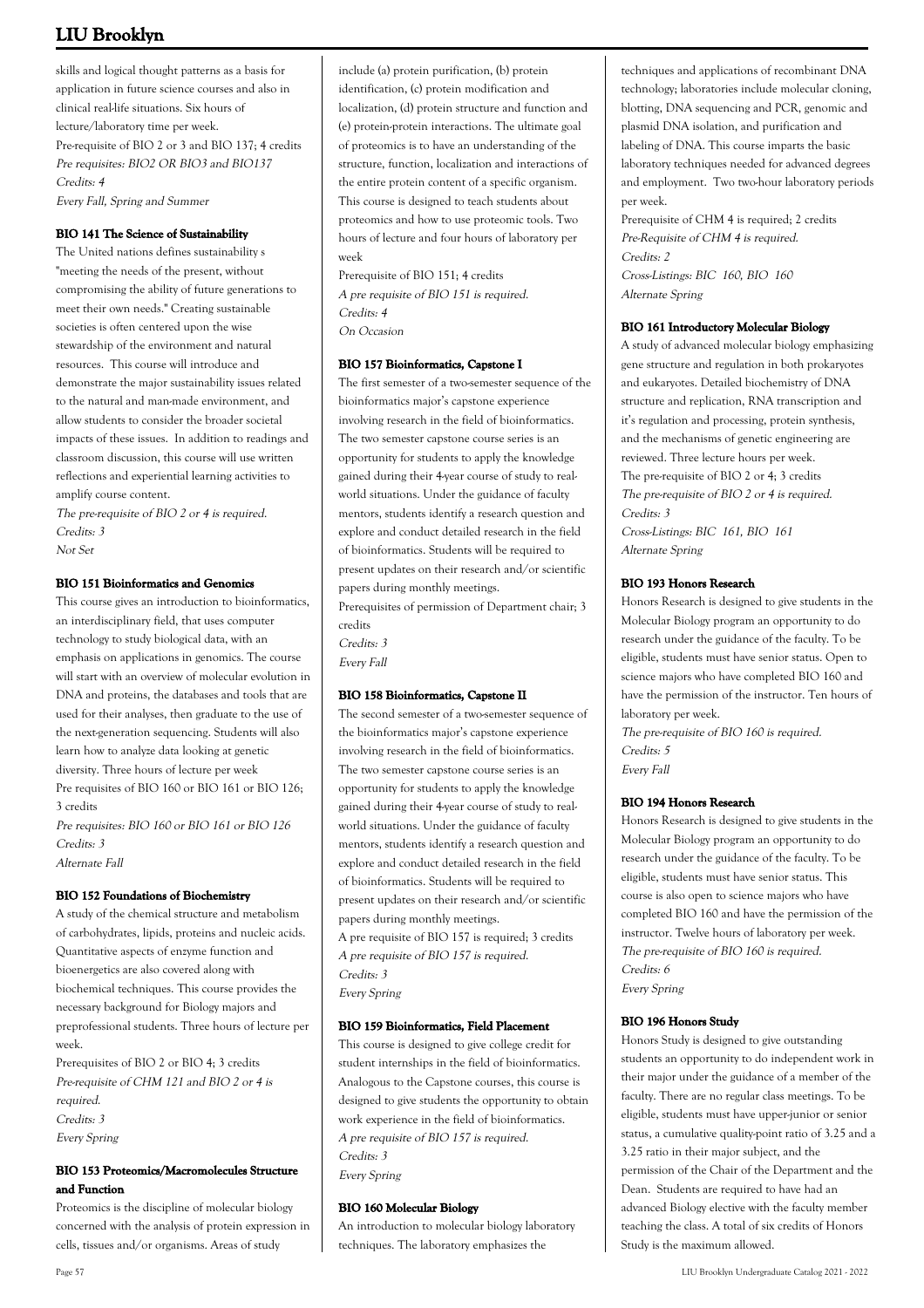Credits: 3 Every Spring and Summer

#### **BIO 197 Independent Study**

Prerequisite: Student must have had at least one upper-level course in the area of interest as well as permission of the Chair of the Department and the Dean. Credits: 1 to 4

Every Fall and Summer

### **BIO 198 Independent Study**

Prerequisite: Student must have had at least one upper-level course in the area of interest as well as permission of the Chair of the Department and the Dean. Credits: 1 to 4

Every Spring and Summer

### **BIO 199 Biology Internship**

During their senior year, Biology majors can undertake one internship within the area of biology/clinical research. Consultation with the Chairperson and approval of the Department is required.

A minimum of 64 credits must be completed prior to registering for this course and Departmental approval. Credits: 1 to 3

On Demand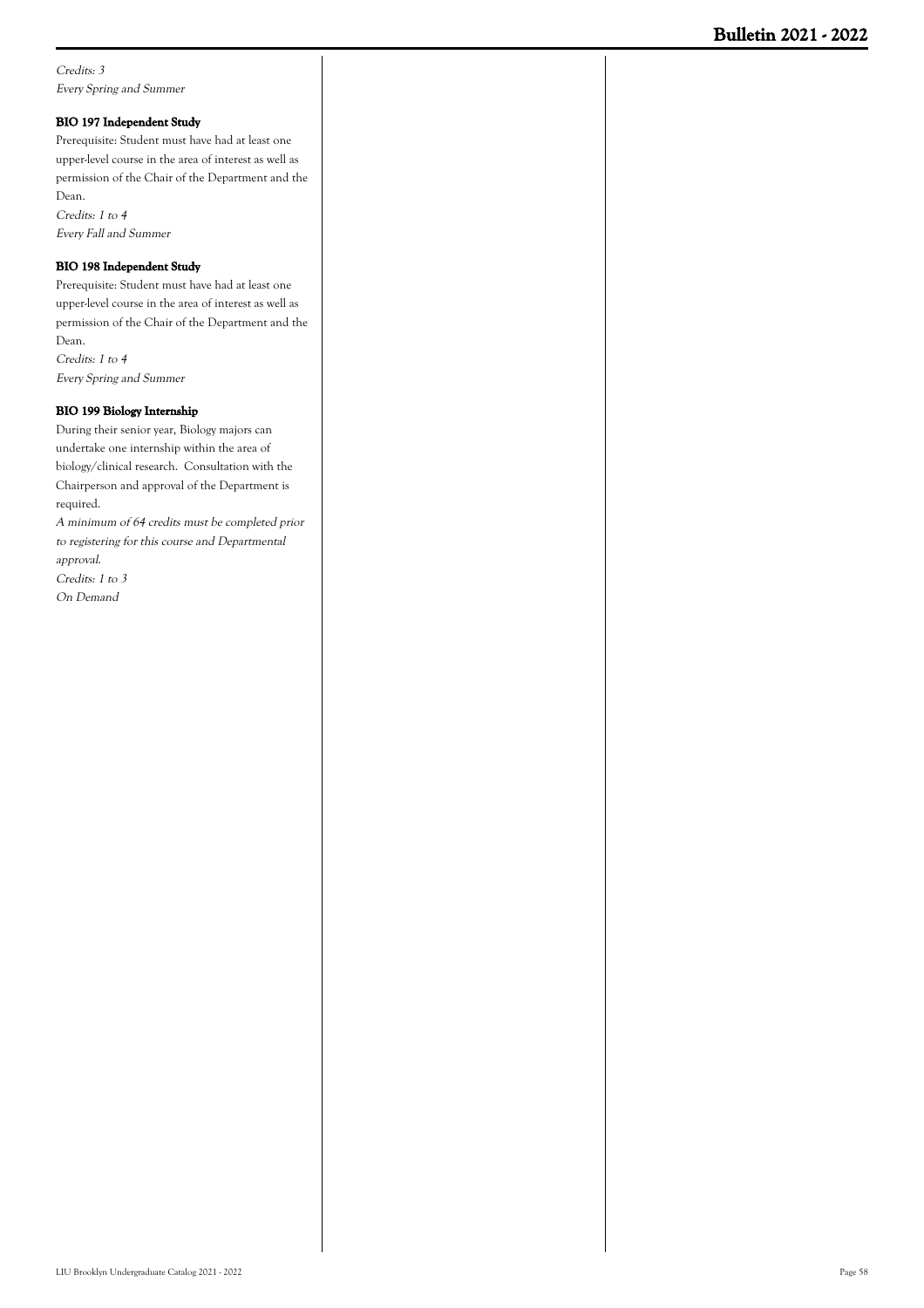# **DEPARTMENT OF CHEMISTRY, PHYSICS AND MATHEMATICS**

#### **Chemistry**

 The 120-credit B.S in Chemistry has been designed to provide a balanced education for those students who plan to pursue professional careers in chemistry or allied areas either immediately after attainment of a degree or after further graduate training. Students completing the curriculum recommended by the American Chemical Society may have their degrees certified by that organization. Students preparing to teach in the field of chemistry on the secondary level should consult the Teaching and Learning section of the School of Education Web site for additional requirements.

 Chemistry majors are encouraged to develop specific career objectives while pursuing undergraduate studies. Departmental advisers will assist students in exploring career possibilities and in devising a personalized plan of study that will best prepare them for their career goals.

 Developments and discoveries in the fields of chemistry have had an enormous impact on our society. Majoring in chemistry prepares one for several challenging and rewarding career opportunities in areas such as the pharmaceutical industry, medicine, agriculture, manufacturing, forensic science, environmental science, metallurgy, plastics, engineering, electronics, and biotechnology.

#### **Biochemistry**

 The undergraduate program leading to the degree of Bachelor of Science in Biochemistry connects the ever-growing important interface between biology and chemistry. Training emphasizing advanced experimental and theoretical principles is provided in both the biological and chemical sciences, as a foundation for a variety of career paths, including further training in biology, chemistry, or biochemistry; molecular biology; and medical or dental school. Students completing the biochemistry curriculum may have their degrees certified by the American Chemical Society. Biochemistry majors are urged to consult with advisers from both the Biology Department and the Chemistry and Biochemistry Department to formulate appropriate programs of study and to explore the numerous career paths available.

 Richard L. Conolly College does not offer degree programs in mathematics or physics at this time.

## **B.S. Biochemistry**

**B.S. Biochemistry**

| {Program Code: 22696} {HEGIS: 0414.0} |  |  |
|---------------------------------------|--|--|
|                                       |  |  |

|                   |                           | <b>Graduation Requirements</b>                                                                    |      |  |  |
|-------------------|---------------------------|---------------------------------------------------------------------------------------------------|------|--|--|
|                   |                           | Students must satisfy the placement, proficiency,<br>orientation and 34-35 credit core curriculum |      |  |  |
|                   |                           | criteria outlined in the Graduation Requirements                                                  |      |  |  |
|                   | section of this bulletin: |                                                                                                   |      |  |  |
| Orientation       |                           |                                                                                                   |      |  |  |
| <b>FYS</b>        | 01                        | <b>First Year Seminar</b>                                                                         | 1.00 |  |  |
|                   | $(34-35 \text{ credits})$ | <b>Core Curriculum Requirements</b>                                                               |      |  |  |
| <b>Humanities</b> |                           |                                                                                                   |      |  |  |
|                   |                           | English Composition - ENG 16 or 16 X                                                              | 3.00 |  |  |
|                   |                           | English Literature: ENG 61, 62, 63 or 64                                                          | 3.00 |  |  |
|                   |                           | Philosophy: PHI 60 (PHI 61 or 62)                                                                 | 3.00 |  |  |
|                   | Foreign Language          |                                                                                                   | 3.00 |  |  |
|                   | <b>Social Sciences</b>    |                                                                                                   |      |  |  |
| History           |                           |                                                                                                   | 3.00 |  |  |
|                   |                           | Anthropology, Economics, History,                                                                 | 3.00 |  |  |
| Sociology         |                           | Political Science, Psychology, or                                                                 |      |  |  |
|                   |                           | Anthropology, Economics Political                                                                 | 3.00 |  |  |
|                   |                           | Science, Psychology, Sociology                                                                    |      |  |  |
|                   |                           | <b>Science and Mathematics</b>                                                                    | 4.00 |  |  |
|                   |                           | Mathematics: MTH 30                                                                               | 4.00 |  |  |
|                   |                           | Laboratory Science: BIO 1                                                                         | 4.00 |  |  |
| <b>Arts</b>       |                           | <b>Communication, Visual &amp; Performing</b>                                                     |      |  |  |
|                   |                           | Oral Communications: SPE 3                                                                        | 3.00 |  |  |
| Media Arts        |                           | Art, Dance, Journalism, Music, Theatre,                                                           | 3.00 |  |  |
|                   |                           | <b>Distribution Requirements</b>                                                                  |      |  |  |
|                   |                           | The following courses are required:                                                               |      |  |  |
| BIO               | 1                         | General Biology                                                                                   | 4.00 |  |  |
| BIO               | 2                         | General Biology                                                                                   | 4.00 |  |  |
| CHM               | 3                         | General Chemistry I                                                                               | 4.00 |  |  |
| CHM               | 4                         | General Chemistry II                                                                              | 4.00 |  |  |
| PHY               | 31                        | <b>General Physics</b>                                                                            | 4.00 |  |  |
| PHY               | 32                        | <b>General Physics</b>                                                                            | 4.00 |  |  |
|                   |                           | Ancillary Requirements                                                                            |      |  |  |
| <b>CHM</b>        | 113                       | The following courses are required:<br>Quantitative Analysis                                      | 4.00 |  |  |
| <b>CHM</b>        | 121                       | Organic Chemistry                                                                                 | 4.00 |  |  |
| CHM               | 122                       | Organic Chemistry                                                                                 | 4.00 |  |  |
| CHM               | 135                       |                                                                                                   | 4.00 |  |  |
|                   | Physical Chemistry I      |                                                                                                   |      |  |  |

| MTH | 40.   | Calculus I  | 4.00 |
|-----|-------|-------------|------|
| MTH | - 101 | Calculus II | 4.00 |

### **Major Requirements**

|             |     | The following courses are required:  |      |
|-------------|-----|--------------------------------------|------|
| BIC/B       | 128 | The Basis of Cell                    | 4.00 |
| IO          |     | Function                             |      |
| BIC/C       | 153 | Biochemistry                         | 4.00 |
| HM          |     |                                      |      |
| BIC/C       | 154 | Biochemistry                         | 4.00 |
| HM          |     |                                      |      |
| BIC/B       | 160 | Molecular Biology                    | 2.00 |
| IO          |     |                                      |      |
|             |     |                                      |      |
| BIC/B       | 161 | Introductory Molecular               | 3.00 |
| IO          |     | <b>Biology</b>                       |      |
| BIC/C       | 186 | Senior Research                      | 3.00 |
| HМ          |     |                                      |      |
| <b>CHM</b>  | 136 | Physical Chemistry II                | 4.00 |
|             |     | Choose two (2) out of the following: |      |
| BIC/B       | 125 | Physiology                           | 4.00 |
| IO          |     |                                      |      |
| BIC/B       | 126 | Principles of Genetics               | 4.00 |
| IO          |     |                                      |      |
| BIC/C       | 187 | Senior Research                      | 3.00 |
| HM          |     |                                      |      |
|             |     |                                      |      |
| BIC/B<br>IO | 508 | The Biology of Cancer                | 3.00 |
|             |     |                                      |      |
| BIC/C 514   |     | <b>Bioanalytical Chemistry</b>       | 3.00 |
| HМ          |     |                                      |      |
| $BIC/C$ 531 |     | Neurochemistry                       | 3.00 |
| HM          |     |                                      |      |
| BIC         | 541 | Special Topics in                    | 3.00 |
|             |     | Biochemistry                         |      |

### **Credit and GPA Requirements**

Minimum Total Credits: 122 Minimum Liberal Arts and Sciences Credits: 60 Minimum Major Credits: 36 Minimum Credits in Courses >100 Level: 45 Ancillary Requirement: see above Distribution Requirement: see above

Minimum Major GPA: 2.0 Minimum Overall GPA: 2.0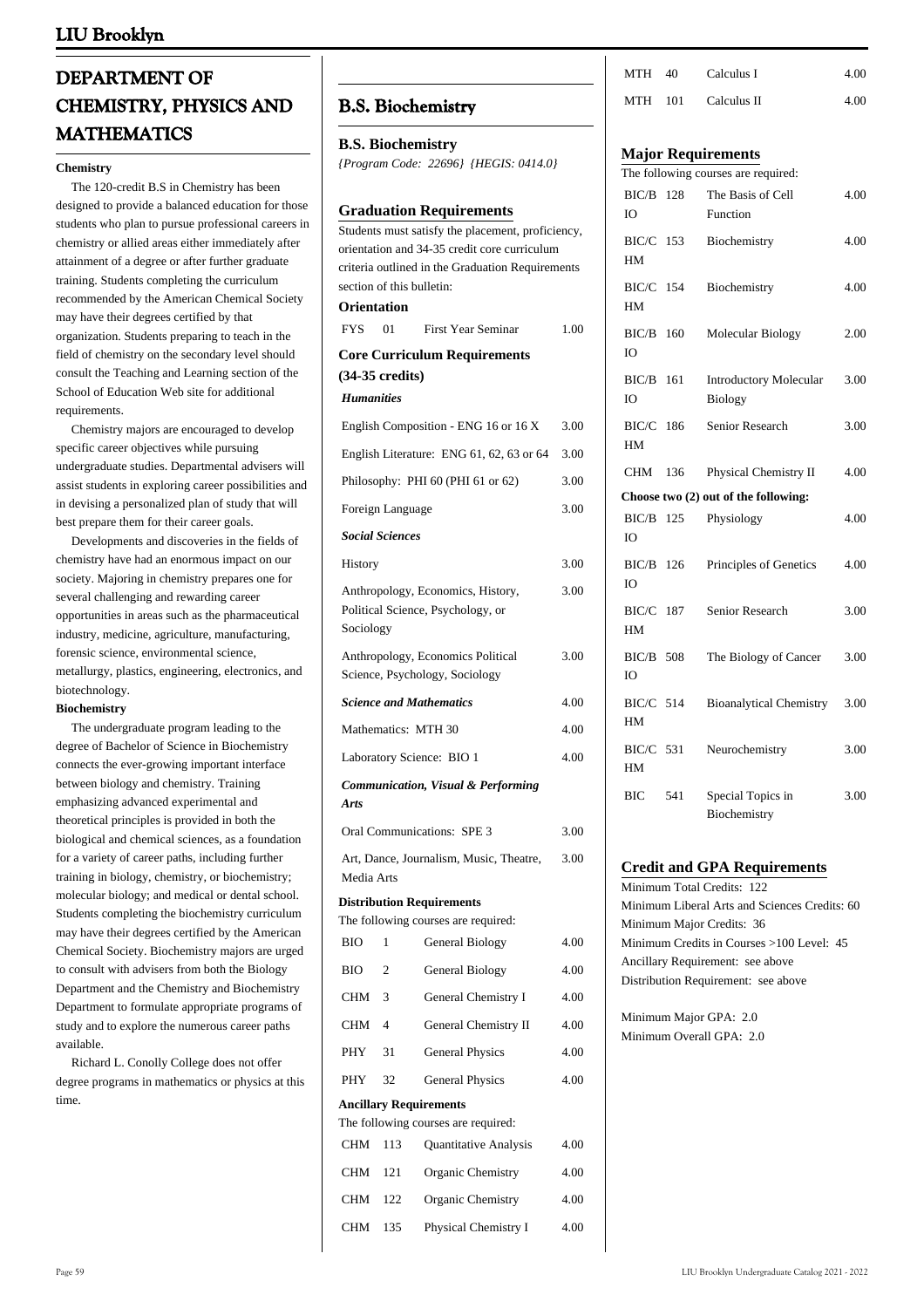|                   |                           |                                                                                                  |      | ВIС | 153 | Biochemistry                                                     | 4.00 |
|-------------------|---------------------------|--------------------------------------------------------------------------------------------------|------|-----|-----|------------------------------------------------------------------|------|
|                   |                           | <b>B.S. Chemistry</b>                                                                            |      | BIC | 154 | Biochemistry                                                     | 4.00 |
|                   | <b>B.S. Chemistry</b>     |                                                                                                  |      | CHM | 113 | <b>Quantitative Analysis</b>                                     | 4.00 |
|                   |                           | {Program Code: 06941} {HEGIS: 1905.0}                                                            |      | CHM | 121 | Organic Chemistry                                                | 4.00 |
|                   |                           |                                                                                                  |      | CHM | 122 | Organic Chemistry                                                | 4.00 |
|                   |                           | <b>Graduation Requirements</b>                                                                   |      | CHM |     | Physical Chemistry I                                             | 4.00 |
|                   |                           | Students must satisfy the placement, proficiency,                                                |      |     | 135 |                                                                  |      |
|                   |                           | orientation and 34-35 credit core curriculum<br>criteria outlined in the Graduation Requirements |      | CHM | 136 | Physical Chemistry II                                            | 4.00 |
|                   | section of this bulletin: |                                                                                                  |      |     |     |                                                                  |      |
|                   | <b>Orientation</b>        |                                                                                                  |      |     |     | <b>Credit and GPA Requirements</b><br>Minimum Total Credits: 120 |      |
| <b>FYS</b>        | 01                        | <b>First Year Seminar</b>                                                                        | 1.00 |     |     | Minimum Liberal Arts and Sciences Credits: 60                    |      |
|                   |                           | <b>Core Curriculum Requirements</b>                                                              |      |     |     | Minimum Major Credits: 36                                        |      |
|                   | $(34-35 \text{ credits})$ |                                                                                                  |      |     |     | Minimum Credits in Courses > 100 Level: 45                       |      |
| <b>Humanities</b> |                           |                                                                                                  |      |     |     | Ancillary Requirement: see above                                 |      |
|                   |                           | English Composition - ENG 16 or 16 X                                                             | 3.00 |     |     | Distribution Requirement: see above                              |      |
|                   |                           | English Literature: ENG 61, 62, 63 or 64                                                         | 3.00 |     |     | Minimum Major GPA: 2.0                                           |      |
|                   |                           | Philosophy: PHI 60 (PHI 61 or 62)                                                                | 3.00 |     |     | Minimum Overall GPA: 2.0                                         |      |
|                   | Foreign Language          |                                                                                                  | 3.00 |     |     |                                                                  |      |
|                   | <b>Social Sciences</b>    |                                                                                                  |      |     |     |                                                                  |      |
| History           |                           |                                                                                                  | 3.00 |     |     |                                                                  |      |
| Sociology         |                           | Anthropology, Economics, History,<br>Political Science, Psychology, or                           | 3.00 |     |     |                                                                  |      |
|                   |                           | Anthropology, Economics Political<br>Science, Psychology, Sociology                              | 3.00 |     |     |                                                                  |      |
|                   |                           | <b>Science and Mathematics</b>                                                                   |      |     |     |                                                                  |      |
|                   |                           | Mathematics: MTH 30                                                                              | 4.00 |     |     |                                                                  |      |
|                   |                           | Laboratory Science: BIO 1                                                                        | 4.00 |     |     |                                                                  |      |
| <b>Arts</b>       |                           | <b>Communication, Visual &amp; Performing</b>                                                    |      |     |     |                                                                  |      |
|                   |                           | Oral Communications: SPE 3                                                                       | 3.00 |     |     |                                                                  |      |
| Media Arts        |                           | Art, Dance, Journalism, Music, Theatre,                                                          | 3.00 |     |     |                                                                  |      |
|                   |                           | <b>Ancillary Requirement</b>                                                                     |      |     |     |                                                                  |      |
|                   |                           | The following courses must be fulfilled:                                                         |      |     |     |                                                                  |      |
| <b>BIO</b>        | $\mathbf{1}$              | General Biology I                                                                                | 4.00 |     |     |                                                                  |      |
| BIO               | $\mathfrak{2}$            | General Biology II                                                                               | 4.00 |     |     |                                                                  |      |
| CHM               | 3                         | General Chemistry I                                                                              | 4.00 |     |     |                                                                  |      |
| CHM               | 4                         | General Chemistry II                                                                             | 4.00 |     |     |                                                                  |      |
| PHY               | 31                        | General Physics I                                                                                | 4.00 |     |     |                                                                  |      |
| PHY               | 32                        | General Physics II                                                                               | 4.00 |     |     |                                                                  |      |
|                   |                           | <b>Distribution Requirement</b>                                                                  |      |     |     |                                                                  |      |
|                   |                           | The following courses must be fulfilled:                                                         |      |     |     |                                                                  |      |
| MTH               | 40                        | Calculus I                                                                                       | 4.00 |     |     |                                                                  |      |
| MTH               | 101                       | Calculus II                                                                                      | 4.00 |     |     |                                                                  |      |

### **Major Requirements**

The following courses must be fulfilled: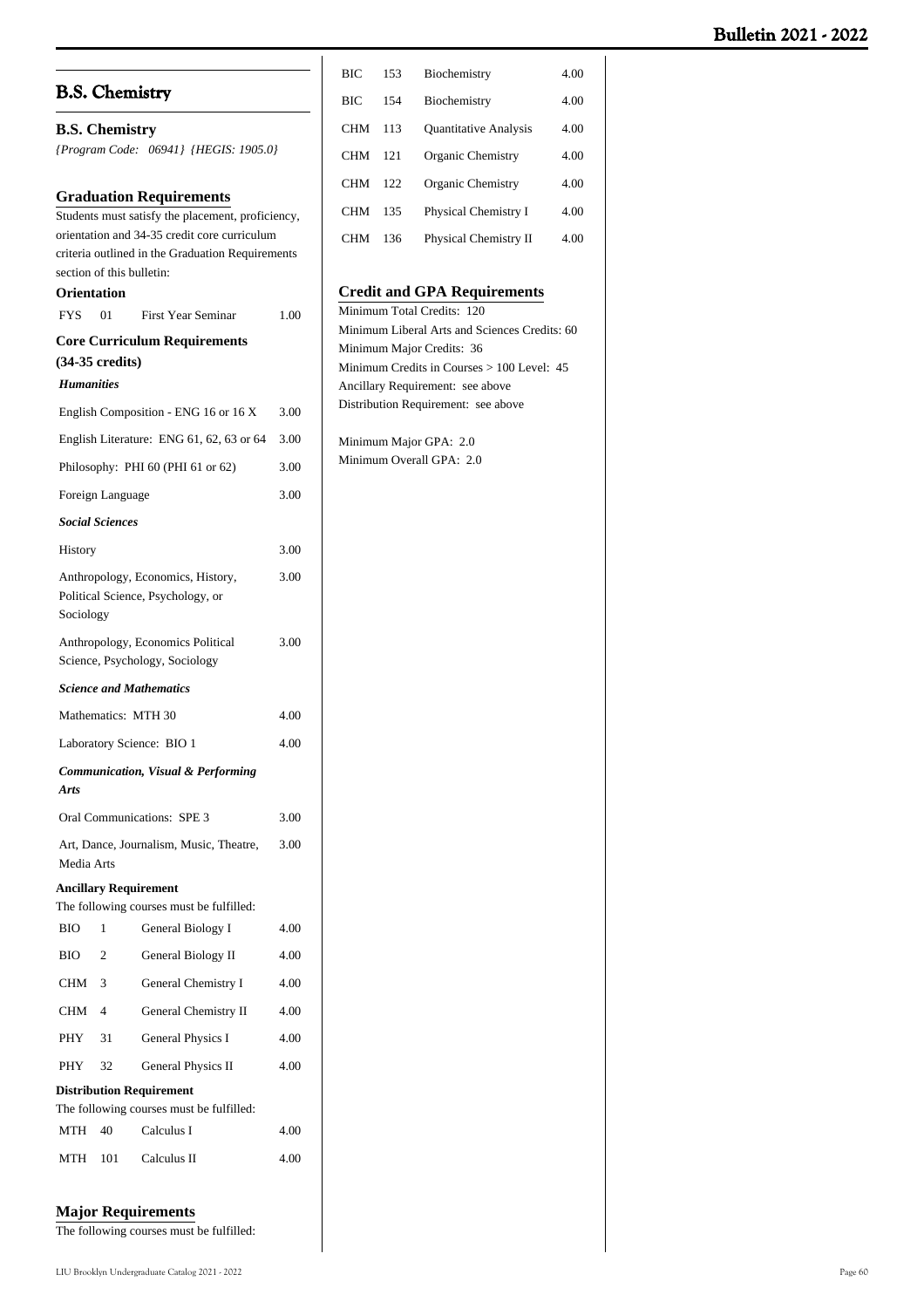# **Biochemistry Courses**

### **BIC 126 Principles of Genetics**

A molecular approach to classical genetics, with the implications of current events in DNA research on human problems. The laboratory, which integrates exercises with Drosphila, bacteria and computer simulations, requires weekly reports. Two lecture hours, two two-hour laboratory periods per week. Prerequisites of BIO 2 or BIO 4; 4 credits Pre-requisite of BIO 2 or BIO 4 is required. Credits: 4 Cross-Listings: BIC 126, BIO 126 Alternate Fall

### **BIC 128 The Basis of Cell Function**

An introduction to the structure and function of the eukaryotic cell and its organelles, stressing the underlying similarities among cell types. The laboratory includes microscopy, cell fractionation, chromatography, electrophoresis, DNA restriction analysis and computer research to study the interdependence of cellular structure and function. Two lecture hours, two two-hour laboratory periods per week.

Prerequisite of BIO 2 or BIO4; 4 credits Pre-requisite of BIO 2 or BIO 4 is required. Credits: 4 Cross-Listings: BIC 128, BIO 128 Alternate Fall

#### **BIC 153 Biochemistry**

An in-depth study of modern biochemistry, including the conformation and dynamics of biomolecules, the design and regulation of metabolic pathways, and the storage, transmission and expression of genetic information. The laboratory emphasizes biochemical instrumentation. Two lecture hours, one four-hour laboratory. This course has an additional fee. Same as BIC 153. The pre-requisite of CHM 122 and the pre- or co-

requisite of CHM 135 are required. Credits: 4 Cross-Listings: BIC 153, CHM 153 Every Fall

### **BIC 154 Biochemistry**

An in-depth study of modern biochemistry, including the conformation and dynamics of biomolecules, the design and regulation of metabolic pathways, and the storage, transmission and expression of genetic information. The laboratory emphasizes biochemical instrumentation. Two lecture hours, one four-hour laboratory. Same as BIC 154. The pre-requisite of BIC 153 is required. Credits: 4 Cross-Listings: BIC 154, CHM 154 Every Spring

#### **BIC 160 Molecular Biology**

An introduction to molecular biology laboratory techniques. The laboratory emphasizes the

techniques and applications of recombinant DNA technology; laboratories include molecular cloning, blotting, DNA sequencing and PCR, genomic and plasmid DNA isolation, and purification and labeling of DNA. This course imparts the basic laboratory techniques needed for advanced degrees and employment. Two two-hour laboratory periods per week.

Prerequisite of CHM 4 is required; 2 credits Pre-Requisite of CHM 4 is required. Credits: 2 Cross-Listings: BIC 160, BIO 160 Alternate Spring

#### **BIC 161 Introductory Molecular Biology**

A study of advanced molecular biology emphasizing gene structure and regulation in both prokaryotes and eukaryotes. Detailed biochemistry of DNA structure and replication, RNA transcription and it's regulation and processing, protein synthesis, and the mechanisms of genetic engineering are reviewed. Three lecture hours per week. The pre-requisite of BIO 2 or 4; 3 credits The pre-requisite of BIO 2 or 4 is required. Credits: 3

Cross-Listings: BIC 161, BIO 161 Alternate Spring

### **BIC 186 Senior Research**

Laboratory and library research on a special problem, written report required. Pass/Fail only. Open only to qualified students with the permission of the Department Chair and the faculty research adviser. Credits: 3 Every Semester

#### **BIC 187 Senior Research**

Laboratory and library research on a special problem, written report required. Pass/Fail only. Open only to qualified students with the permission of the Department Chair and the faculty research adviser. Credits: 3 Every Semester

#### **BIC 196 Honors Study**

Honors study is designed to give outstanding students an opportunity to do independent work in their major under the guidance of a member of the faculty. There are no regular class meetings. To be eligible, students must have upper-junior or senior status, a cumulative quality-point ratio of 3.00 and a 3.25 ratio in their major subject, and the permission of the Department Chair and the Dean. A total of six credits of Honors Study is the maximum allowed. Not open to students who have successfully completed Biochemistry 186, 187. Credits: 3 Every Semester

# **Chemistry Courses**

**CHM 1 Chemistry for Health Science I**

CHM 1. Chemistry for Health Sciences. An examination of the fundamentals of chemistry and biochemistry, with a general application to everyday living and health. Fulfills the science core requirement for nonscience majors. Two lecture hours, one recitation period and three hours of laboratory per week. Not open to majors in Biology, Bioinforamtics, Chemistry or Biochemistry. Credits: 4

Every Semester

### **CHM 2 Introduction to Biochemistry for Health Sciences.**

A study of the fundamentals of biochemistry as it pertains to everyday living, health and nutrition. This course will focus on the biochemical components of living organisms and how diet can influence the metabolism and physiology of humans. Fulfills the science core requirement for nonscience majors. Three hours of lecture and three hours of laboratory per week. Not open to majors in Biology, Bioinforamtics, Chemistry or Biochemistry.

Pre-requisite of CHM 1 is required. Credits: 4 Every Semester

### **CHM 3 General Chemistry I**

A modern course in general chemistry, stressing the fundamental principles of atomic and molecular structure, stoichiometry, states of matter, and thermodynamics. Laboratory experiments supplement the lecture material. Two lecture hours, one recitation period and a three-hour laboratory period. For Science majors. The co-requisite or pre-requisite of Math 30 is required. Students in the PHR3 and PHR6 Student group are not allowed to register for this course. Credits: 4

Every Semester

### **CHM 4 General Chemistry II**

A modern course in general chemistry, stressing the fundamental principles chemical equilibria, rates of reactions, nuclear chemistry, coordination compounds, thermodynamics and electrochemistry. This course also emphasizes descriptive inorganic chemistry, the theory and practice of semi-micro qualitative analysis and an introduction to organic chemistry. Laboratory experiments supplement the lecture material. Two lecture hours, one recitation period and a three-hour laboratory period. For Science majors.

Pre-requisite of CHM 3 is required. Students in the PHR3 and PHR6 Student group are not allowed to register for this course. Credits: 4

Every Semester

#### **CHM 21 Environmental and Health Science**

An introduction to fundamental chemical principles, which are applied to sustainability, environmental issues, energy, biochemical components of living organisms, nutrition,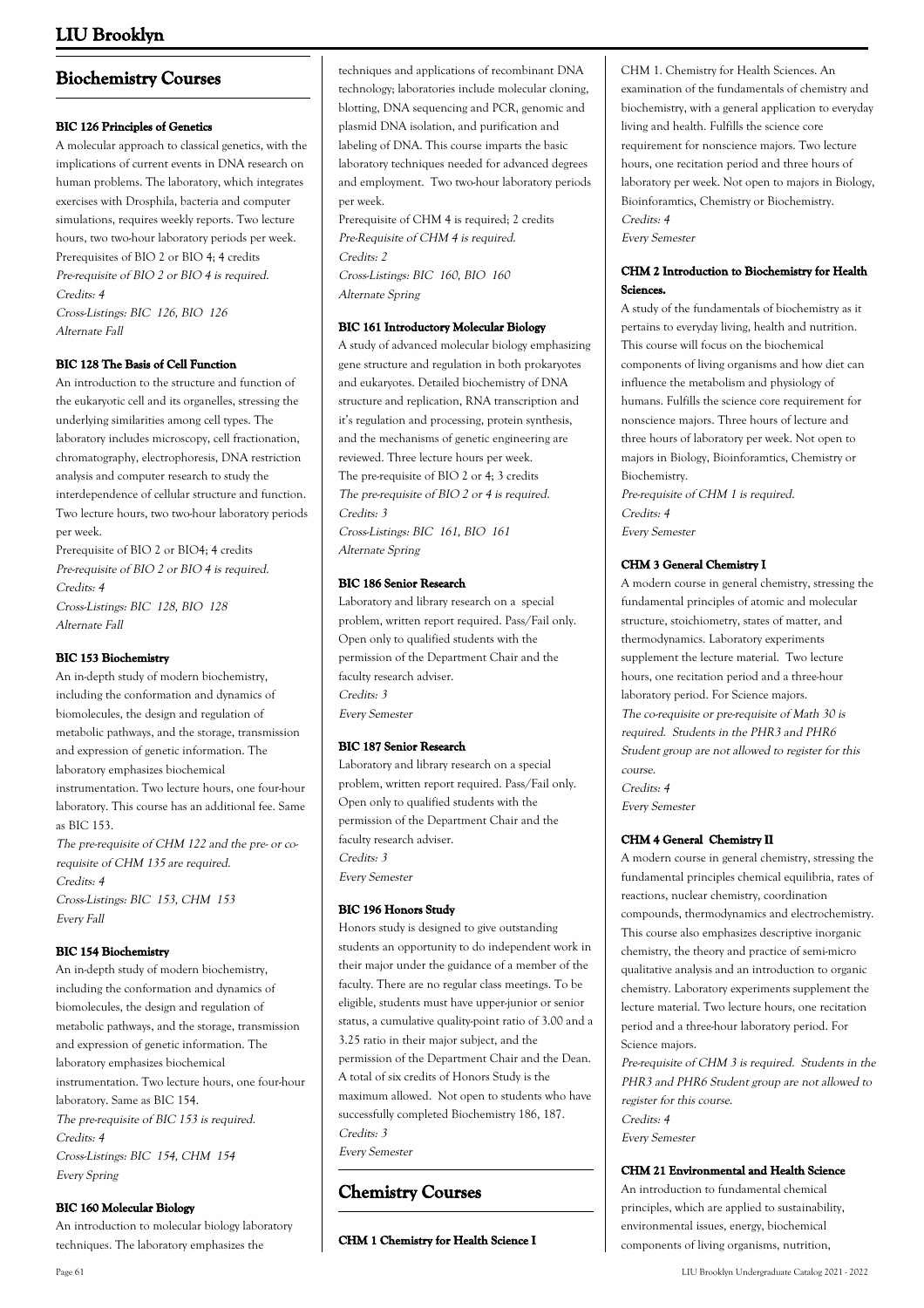pharmaceuticals and the molecules of life. Three hours of lecture and three hours of laboratory each week. Course not open to science majors. Credits: 4 Every Semester

### **CHM 113 Quantitative Analysis**

A survey of the theories and techniques of traditional volumetric and gravimetric analysis, plus treatment of instrumental techniques, i.e., spectrophotometry and chromatography. Designed for Chemistry, Biochemistry and Biology majors who may continue their studies either in graduate programs or in professional schools. Two lecture hours, one recitation period, one three-hour laboratory period.

Pre-requisite of CHM 4 is required. Credits: 4 Every Fall

### **CHM 121 Organic Chemistry I**

A modern course in organic chemistry, stressing the principles of naming organic compounds,chemical bonding and functional groups, chemical reactivity and reaction mechanisms. The course emphasizes the study of the properties and reactivities of alcohols, alkyl halides and alkenes. Substitution and elimination reactions, radical reactions and additions reactions are introduced. Two lecture hours, one quiz period and a three-hour laboratory period.

The pre-requisite of CHM 4 is required. Students in the PHR3 Student group are not allowed to register for this course. Credits: 4 Every Semester

### **CHM 122 Organic Chemistry II**

Overview of the main spectroscopic methods used in the identification of organic compounds with a particular emphasis on the study of nuclear magnetic resonance and infrared spectroscopy. Introduction to organometallic chemistry. Alcohol functional groups, synthesis of alcohols by means of reduction reactions and reactivity of alcohols in oxidation reactions. Synthesis and reactivity of the carbonyl group. Reactivity of enols and enolates, study of the reactions of carboxylic acids and their derivatives, the acid chlorides, anhydrides, esters, amides and nitriles. Study of amines, aryl halides and phenols. Two lecture hours, one recitation hour and a three-hour laboratory period. The pre-requisites of CHM 4 and CHM 121 are required. Students in the PHR3 Student group are not allowed to register for this course. Credits: 4 Every Semester

### **CHM 135 Physical Chemistry I**

A study of thermodynamics, solution equilibria, chemical kinetics, and electrochemistry and their application to biological systems. Three lecture hours, one three-hour laboratory. Open only to Chemistry and Biochemistry majors and to qualified students in other majors with the

### **CHM 136 Physical Chemistry II**

A study of the physical changes of states, statistical thermodynamics, elementary quantum mechanics, atomic and molecular structure, spectroscopy, and the solid state. Three lecture hours, one three-hour laboratory. Open only to Chemistry and Biochemistry majors and to qualified students in other majors with the permission of the Department Chair.

The pre-requisites of CHM 135 and MTH 101 are required. Credits: 4 Every Spring

### **CHM 153 Biochemistry**

An in-depth study of modern biochemistry, including the conformation and dynamics of biomolecules, the design and regulation of metabolic pathways, and the storage, transmission and expression of genetic information. The laboratory emphasizes biochemical instrumentation. Two lecture hours, one four-hour laboratory. This course has an additional fee. Same as BIC 153. The pre-requisite of CHM 122 and the pre- or co-

requisite of CHM 135 are required. Credits: 4 Cross-Listings: BIC 153, CHM 153 Every Fall

#### **CHM 154 Biochemistry**

An in-depth study of modern biochemistry, including the conformation and dynamics of biomolecules, the design and regulation of metabolic pathways, and the storage, transmission and expression of genetic information. The laboratory emphasizes biochemical instrumentation. Two lecture hours, one four-hour laboratory. Same as BIC 154. The pre-requisite of BIC 153 is required. Credits: 4 Cross-Listings: BIC 154, CHM 154 Every Spring

#### **CHM 186 Senior Research**

Laboratory and library research on a special problem; written report required. Pass/Fail only. Open only to qualified students with the permission of the Department Chair and the Faculty Research Adviser or advisers. Prerequisite: CHM 136. Offered every semester. Pre-requisite of CHM 136 is required. Credits: 3 Every Semester

#### **CHM 187 Senior Research**

Laboratory and library research on a special problem; written report required. Pass/Fail only. Open only to qualified students with the

permission of the Department Chair and the Faculty Research Adviser. Prerequisite: CHM 136. Offered every semester. Credits: 3 Every Semester

#### **CHM 195 Honors Study**

Honors Study is designed to give outstanding students an opportunity to do independent work in their major under the guidance of a member of the faculty. There are no regular class meetings. To be eligible, students must have upper-junior or senior status, a cumulative quality-point ratio of 3.00 and a 3.25 ratio in their major subject, and the permission of the Department Chair and the Dean. A total of six credits of Honors Study is the maximum allowed. (Not open to students who have successfully completed CHM 186, 187.) Pre-requisite of CHM 136 is required. Credits: 3 Every Semester

#### **CHM 196 Honors Study**

Honors Study is designed to give outstanding students an opportunity to do independent work in their major under the guidance of a member of the faculty. There are no regular class meetings. To be eligible, students must have upper-junior or senior status, a cumulative quality-point ratio of 3.00 and a 3.25 ratio in their major subject, and the permission of the Department Chair and the Dean. A total of six credits of Honors Study is the maximum allowed. (Not open to students who have successfully completed CHM 186, 187.) Pre-requisite of CHM 136 is required. Credits: 3 Every Semester

## **Mathematics Courses**

#### **MTH 10 Basic Mathematics**

College algebra. Algebraic operations; quadratic, exponential and logarithmic functions; basic geometric topics; right triangle trigonometry. One of the following prerequisites is required: DSM 09  $M W$ Placement Exam 500 or higher on MATH SAT 22 or higher on ACT Assessment Credits: 3 All Sessions

#### **MTH 11Z Fundamentals of Modern Mathematics**

Elementary logic, sets and numeration; the development of number systems; natural numbers, integers, rational numbers, real numbers and complex numbers; functions, equations and inequalities; classical and modern geometries; measurement and mensuration; permutations, combinations, probability, and elementary statistics. Pre-requisite of MTH 10 is required. Credits: 3 On Occasion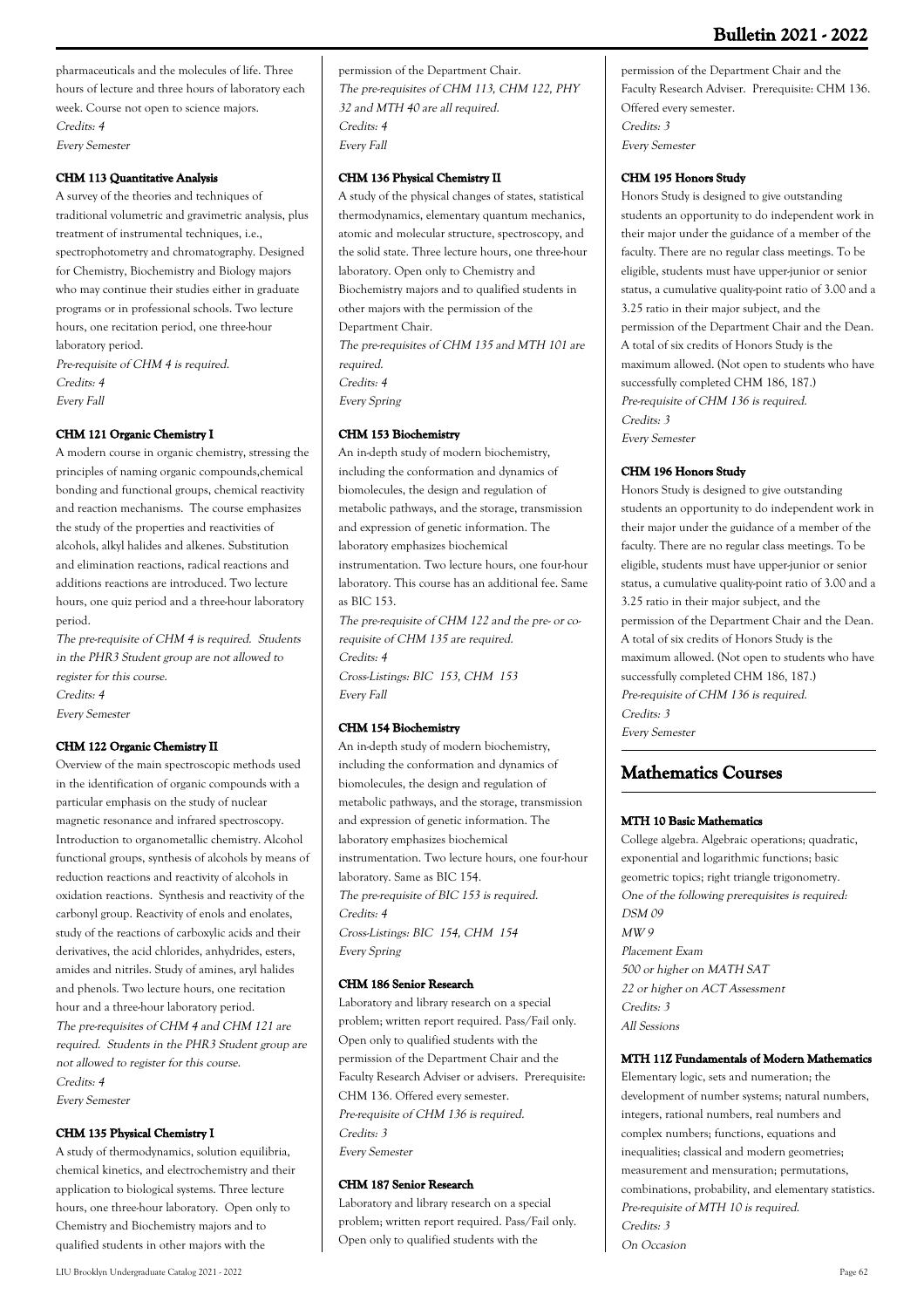### **MTH 15 Mathematical Tools and Their Use**

Inductive reasoning, proportions, elementary set theory and its applications; integers, rational numbers, irrational numbers and real numbers; rules of exponents and scientific notation; linear equations and inequalities; quadratic functions and their graphs; consumer mathematics; basic probability; selected topics in statistics. Calculator use is emphasized. Students are required to use a calculator specified by the instructor. Students who have taken MAT 16 or 11y are exempt from MAT 15. One of the following prerequisites is required: DSM 09 MW 9 Placement Exam 500 or higher on MATH SAT 22 or higher on ACT Assessment Credits: 4 All Sessions

### **MTH 16 Finite Mathematics**

Selected topics from matrix algebra, linear programming, consumer mathematics, probability, sets and counting techniques. Students who have taken MAT 15 or 11Y are exempt from MAT 16. One of the following prerequisites is required: DSM 09 MW 9 Placement Exam 500 or higher on MATH SAT 22 or higher on ACT Assessment Credits: 3 All Sessions

#### **MTH 30 Pre-Calculus Mathematics**

Fundamental concepts of sets and the real and complex number systems; algebraic and trigonometric functions and relations; inequalities. One of the following prerequisites is required:  $MTH$  10 Placement Exam 560 or higher on MATH SAT 25 or higher on ACT Assessment Credits: 4 All Sessions

### **MTH 40 Calculus I**

Limits and continuity; analytic geometry; theorems on derivatives and definite integrals; and various applications of such theorems involving exponential, logarithmic, trigonometric and hyperbolic functions. Pre-requisite of MTH 30 is required. Credits: 4 All Sessions

### **MTH 100 Introductory Statistics**

Sampling techniques, measures of central tendency and variability, probability modes in statistical inference, estimation and hypothesis testing, the Chi-square test, regression and correlation. Not open for credit to mathematics minors. Pre-requisites of MTH 10 or MTH 15 or MTH 16

are required. Credits: 3 All Sessions

#### **MTH 101 Calculus II**

Methods of integration; limits, indeterminate forms; approximations; parametric and polar equations, infinite series. Pre-requisite of MTH 40 is required. Credits: 4 Every Fall

### **MTH 102 Calculus III**

Partial differentiation; multiple integration; center of mass, moments of inertia; vectors, solid analytic geometry, line integrals and Green's Theorem; elementary differential equations. Pre-requisite of MTH 101 is required. Credits: 4 Every Spring

#### **MTH 121 Introduction to Modern Algebra**

A survey of the concepts of modern abstract algebra, including investigation of groups, fields and rings, with special attention to group theory. Pre-requisite of MTH 40 is required. Credits: 3 On Occasion

#### **MTH 122 Linear Algebra**

Vectors and vector spaces, matrices and determinants, eigenvalues and eigenvectors, linear systems, linear transformations. Pre-requisite of MTH 40 is required. Credits: 3 On Occasion

#### **MTH 197 Independent Study**

Independent study is designed to give students an opportunity to do independent work in mathematics under the guidance of a member of the faculty. Requires permission of the Department Chair and the Dean. Credits: 1 to 3 On Demand

# **Physics Courses**

### **PHY 20 The Physical Universe**

An introduction to the fundamental principles that govern the physical universe, including the behavior of particles smaller than an atom and objects larger than the sun. The basic laws of nature, various forces, and different forms of energy are explored. Examples are drawn from the physical, biological and chemical sciences and from applied technology. Three lecture hours, two laboratory hours. The pre-requisite of DSM 09, or Math 15, or Math 16, or Math 30 or Math 40 is required. Course not open to science majors. Credits: 4 On Demand

**PHY 27 Physics for Pharmacy**

An introductory non-calculus-based physics course for freshman and sophomore Pharmacy majors. Selected topics in mechanics, fluid mechanics, electricity, magnetism, optics, modern physics and quantum mechanics are investigated. Two lecture hours, one two-hour recitation period, one twohour laboratory period. (Note: Students interested in premedical and pre-dental programs or in BIO, CHE or PT are required to take PHY 31-32.) Pre-requisite of MTH 30 is required. Credits: 4 Every Fall and Spring

### **PHY 31 General Physics**

The standard introduction to physics intended primarily for science majors, but may be taken by non-science students. First semester: classical mechanics of linear and rotational motion, Newton's laws of motion and gravitation, conservation of energy and momentum. Two lecture hours, one two-hour recitation period, one two-hour laboratory period.

In the fall, one calculus-based section will be offered, which is strongly recommended for physics majors. Pre-requisite of MTH 30 is required. Credits: 4 Every Fall and Spring

### **PHY 32 General Physics**

A non-calculus-based introduction to physics intended primarily for science majors, but may be taken by non-science students. Second semester: electricity, magnetism, optics, relativity, atomic and nuclear physics. Two lecture hours, one two-hour recitation period, one two-hour laboratory period.

In the spring, one calculus-based section will be offered, which is strongly recommended for physics majors. The pre-requisites of PHY 31 and MAT 30 are required. Credits: 4 Every Fall and Spring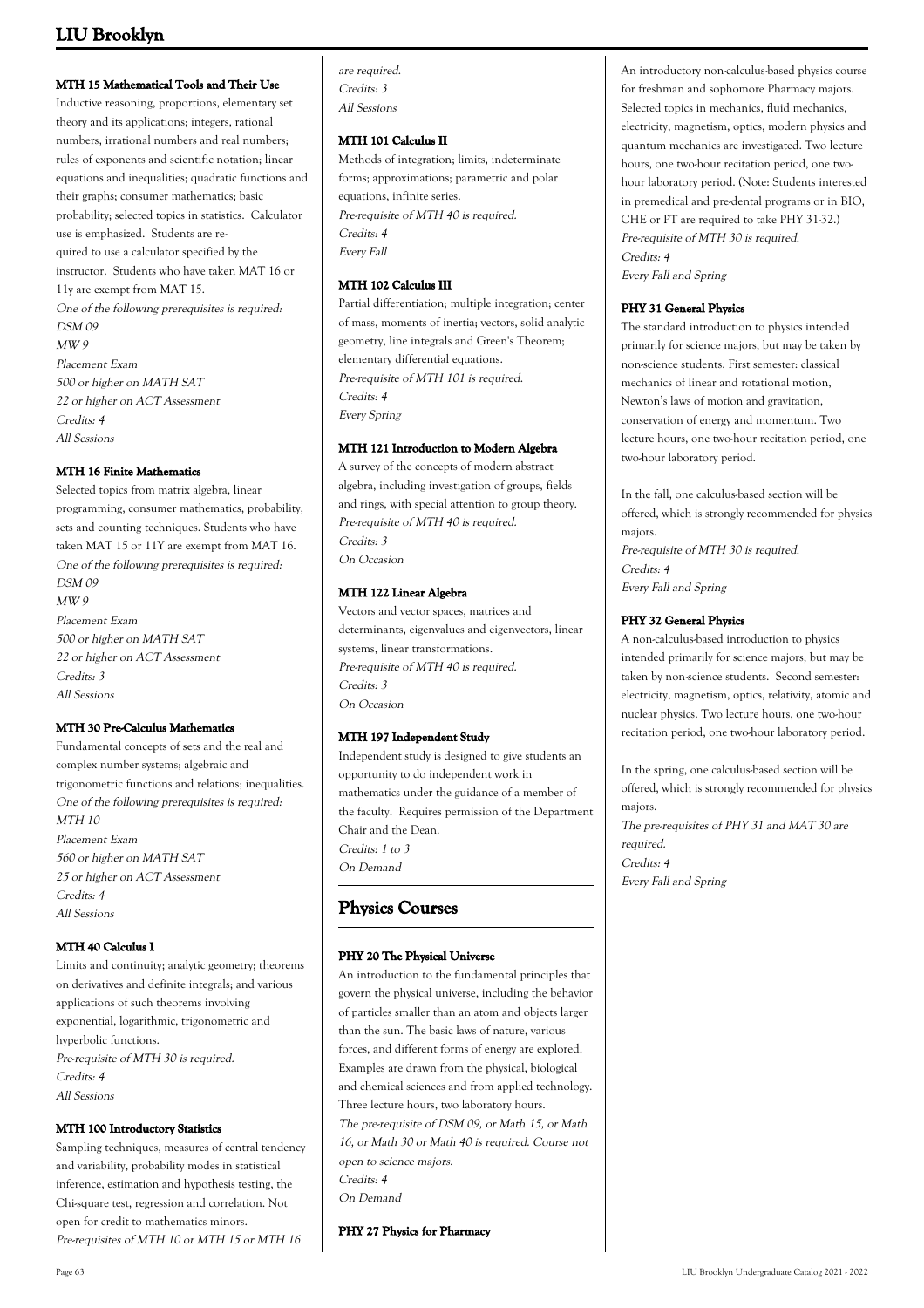# **Bulletin 2021 - 2022**

# **DEPARTMENT OF ENGLISH, PHILOSOPHY, AND LANGUAGES**

 The Department of English, Philosophy, and Languages offers a wide range of courses to meet the needs of a diverse student body. Our department serves the core curriculum by developing skills in reading, writing, critical thinking, knowledge of global cultures, and linguistic competence. The three combined disciplines offer classes in topics that provide a thorough grounding in the humanities and liberal arts.

 English writing courses provide training in textual analysis, interpretive skills and writing proficiency, skills that are crucial to success in college and beyond — as well as to the exercise of democracy and global citizenship. The sophomore literature courses survey both western traditions and the non-western literatures of Africa, Asia, the Caribbean, and Latin America.

 Philosophy familiarizes students with the basic concepts at work in every area of intellectual inquiry and provides skills in constructing and evaluating arguments––whatever their subject matter may be. Philosophy asks "big" questions, concerning the nature of reality, whether God exists, how the mind works, or what makes something beautiful. It expands our intellects and enlarges our feelings in exciting and rewarding ways.

 In our increasingly multilingual world, the ability to communicate with people from other cultures enriches individual experience. An acquired language raises cultural awareness, fosters intellectual inquiry, and bridges differences that divide us.

 The department offers a B.A. in English. The undergraduate program in English features coursework in creative writing, cultural criticism, literary analysis, the essay, rhetoric and professional writing. The rigorous study of literary and cultural texts — from the canon and from traditions historically excluded from academic study — is at the center of our work.

# **B.A. English**

## **B.A. English**

*{Program Code: 06930} {HEGIS: 1501.0}*

## **Graduation Requirements**

Students must satisfy the placement, proficiency, orientation and 34-35 credit core curriculum criteria outlined in the Graduation Requirements section of this bulletin:

### **Orientation**

| <b>FYS</b> | <b>First Year Seminar</b> | 1.00 |
|------------|---------------------------|------|
|            |                           |      |

### **Core Curriculum Requirements (34-35 credits)**

*Humanities*

| English Composition - ENG 16 or 16 X                                                | 3.00 |
|-------------------------------------------------------------------------------------|------|
| English Literature: ENG 61, 62, 63 or 64                                            | 3.00 |
| Philosophy: PHI 60 (PHI 61 or 62)                                                   | 3.00 |
| Foreign Language                                                                    | 3.00 |
| <b>Social Sciences</b>                                                              |      |
| History                                                                             | 3.00 |
| Anthropology, Economics, History,<br>Political Science, Psychology, or<br>Sociology | 3.00 |
| Anthropology, Economics Political<br>Science, Psychology, Sociology                 | 3.00 |
| <b>Science and Mathematics</b>                                                      |      |
| Mathematics: MTH 15 or 16 (3-4 credits) 4.00                                        |      |
| Laboratory Science: BIO, CHM, PHY                                                   | 4.00 |
| Communication, Visual & Performing<br><b>Arts</b>                                   |      |
| Oral Communications: SPE 3                                                          | 3.00 |
| Art, Dance, Journalism, Music, Theatre,<br>Media Arts                               | 3.00 |

#### **English Distribution Requirement**

To satisfy this requirement, the student must complete two courses numbered 100 or above in one of the following subjects: Speech Language Pathology, Foreign Languages, Philosophy, Humanities, Economics, History, Political Science, Psychology, Sociology, Anthropology, Social Work. Note: This requirement may also be satisfied by completing a second major in any subject (whether on the above list or not).

### **Major Requirements**

Complete 30 credits in English above 100 as follows.

One course in creative writing (104, 164, 165, 166, 167, 168 when taught by creative writing faculty, also certain 200-level courses depending on topic).

One course in literature (102, 119, 128, 129, 137, 140, 150, 158, 159, 169, 170, 180, 184, 187, also certain 200-level courses depending on topic) One course in writing and rhetoric (160, 163, 168 when taught by writing and rhetoric faculty, 171, 172, 173, 174, 175, also certain 200-level courses depending on topic).

Any seven additional English courses.

Notes:

No course can satisfy two different requirements. The following courses may be taken twice for credit: 140, 150, 163, 164, 165, 166, 167, 168, 170, 180.

Thesis (190, 191, or 192) is optional. If chosen, it would be one of the abovementioned "seven

LIU Brooklyn Undergraduate Catalog 2021 - 2022 Page 64

All courses should be chosen in consultation with the student's faculty mentor in English and/or the department's undergraduate advisor.

## **Credit and GPA Requirements**

Minimum Total Credits: 120 Minimum Liberal Arts and Sciences Credits: 90 Minimum Major Credits: 30 Minimum Credits in Courses > 100 Level: 45 Ancillary Requirement: see above Distribution Requirement: see above

Minimum Major GPA: 2.0 Minimum Overall GPA: 2.0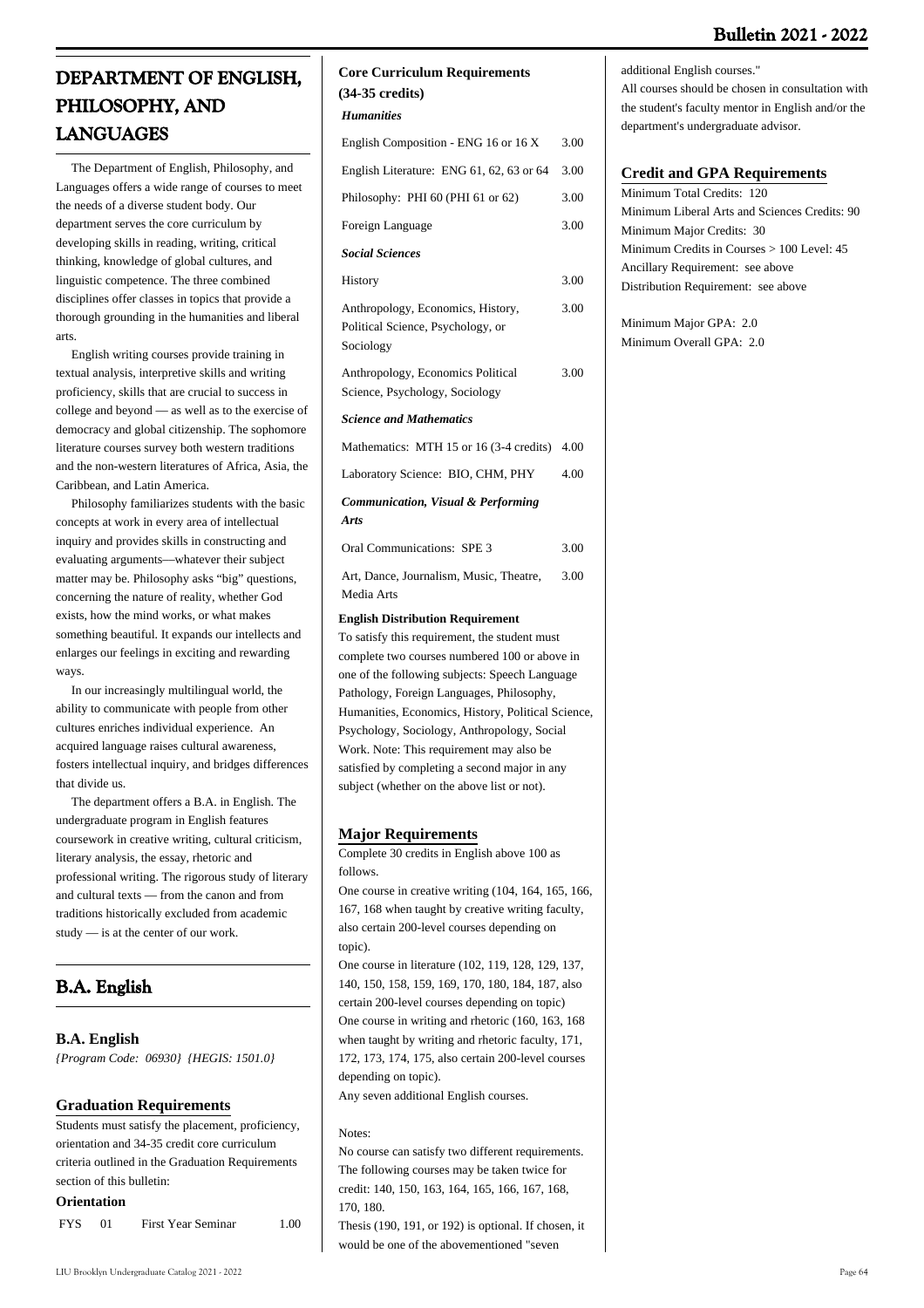# **English Courses**

### **ENG 14 English Composition**

In English 14, students develop their reading, writing and formal rhetorical skills. Not only do students learn to read and write about a variety of texts, they also learn to compose rhetorically sophisticated essays that take into account purpose, context, and audience. Students learn strategies for creating effective written arguments. This course has an additional fee. Six classroom hours per week. Letter grades and U. One of the following prerequisites is required: ENG 13 Placement Exam 500 or higher on Evidence Based Reading & Writing SAT 25 or higher on Reading SAT

23 or high on ACT Assessment 26 or high on Writing & Language SAT Credits: 3 Every Semester

### **ENG 14X English Composition for Nonnative Speakers**

English 14X is a course parallel to English 14 for nonnative speakers who need additional work in English as a Second Language. Like English 14, English 14X meets six hours per week. Letter grades and U. This course has an additional fee. The pre-requisite of ENG 13X or the placement exam is required.

### **ENG 16 English Composition**

English 16 seeks to initiate a dialogue among students that leads them to write with more than their own "personal" position in mind: the readings and classroom discussions give the sense that they are entering an ongoing conversation of consequence. To this end, students in English 16 are required to integrate the thoughts and words of other writers into their own essays, thus learning how to articulate and develop a sophisticated argument within a specific rhetorical situation. Three classroom hours per week. Part of Core requirement.

One of the following prerequisites is required: ENG 14

Placement Exam 610 or higher on Evidence Based Reading & Writing SAT 30 or higher on Reading SAT 25 or high on ACT Assessment 31 or high on Writing & Language SAT Credits: 3 Every Semester

## **ENG 16C English Composition**

English 16C is an accelerated class for students who place into English 14 but whose academic profile qualifies them to enroll in English 16C with additional support. Students in English 16C will enter into an ongoing conversation of consequence

through research, readings, and classroom discussions, thus learning how to develop a persuasive argument within a specific rhetorical situation. Three classroom hours per week, three laboratory hours per week. Part of core requirement. This course has an additional fee. Prerequisite: Placement. Credits: 3 Every Semester

### **ENG 16X English Composition for Nonnative Speakers**

English 16X is a course parallel to English 16 for nonnative speakers who needs additional work in English as a Second Language. Three hours per week. Letter grades and U. This course has an additional fee.

The pre-requisite of ENG 14X or the placement exam is required.

### **ENG 61 European Literatures I**

An examination of significant works of literature from Ancient Greece and Rome and Medieval and Renaissance Italy, France, Germany and England. Intensive readings from epics, sacred books, poems, plays and tales -- arranged chronologically or thematically. All texts read in English. Pre-requisite of ENG 16 is required. Credits: 3 Every Semester

### **ENG 62 European Literatures II**

An examination of significant works of European literature, from the 18th Century to the present. Intensive readings from a wide representation of texts - novels, poems, plays and essays - arranged chronologically or thematically. All texts read in English.

Pre-requisite of ENG 16 is required. Credits: 3 Every Semester

#### **ENG 63 American Literatures**

A survey of the literatures and traditions of the United States from Colonial times to the present, with attention paid to the larger context of literary traditions across all the Americas - North America, the Caribbean, Latin America. Arranged chronologically or thematically. All texts read in English. Pre-requisite of ENG 16 is required. Credits: 3 Every Semester

#### **ENG 64 Global Literatures**

Drawing primarily from the literatures of Africa and Asia, each section focuses on at least two geographical areas, such as Western Africa, China, India, Japan, Southeast Asia or the Pacific Islands. Broad sweeps of time may be covered or specific periods of high cultural achievements such as the Tang Dynasty, Medieval Japan or West Africa before the European invasion may be highlighted. Topics for individual sections will appear in the Schedule of Classes. All texts read in English.

Pre-requisite of ENG 16 is required. Credits: 3 Every Semester

### **ENG 102 History of Literary Theory**

Readings survey the history of literary theory from Plato to the present. A wide variety of critical approaches are discussed, including Classicism, Neo-Classicism, Romanticism, Marxism, New Criticism, Structuralism, Psychoanalytic Criticism, Feminism, Queer Theory, Post-Structuralism, Ethnic Studies, New Historicism, and Cultural Studies.

Prerequisite: One of the following courses is required: ENG 61, ENG 62, ENG 63, ENG 64, HEG 21 or HEG 22. Credits: 3

On Occasion

### **ENG 104 Introduction to Creative Writing**

An introductory creative writing workshop. Students begin to learn and experiment with the art of writing in various genres, such as poetry, fiction and play-writing. Although readings are included, emphasis is on class discussion of student manuscripts and individual conferences with the instructor.

Prerequisite: One of the following courses is required: ENG 61, ENG 62, ENG 63, ENG 64, HEG 21 or HEG 22. Credits: 3 Every Spring

### **ENG 126 Writing for News Media**

Explores the creation of journalistic stories for diverse audiences. Students learn to develop story ideas, gather information, write engaging leads, integrate visual elements, proofread copy, revise their work, and think like an editor. They examine model news stories to assess the effectiveness of content, organization, form, and style. Students practice applying professional standards such as Associated Press style to their writing. Prerequisite: One of the following courses is required: ENG 61, ENG 62, ENG 63, ENG 64, HEG 21 or HEG 22. Credits: 3 Every Fall and Spring

#### **ENG 128 Early British Literatures**

An exploration of significant texts and topics in British literature from its beginnings to 1800. The course focuses on a period of at least two hundred years and includes texts by Chaucer and Shakespeare. Themes vary from semester to semester and may include topics such as the Monstrous and the Fantastic, Sexuality and Gender in Premodern Literature, or Heroic Identities before 1800.

Prerequisite: One of the following courses is required: ENG 61, ENG 62, ENG 63, ENG 64, HEG 21 or HEG 22. Credits: 3 On Occasion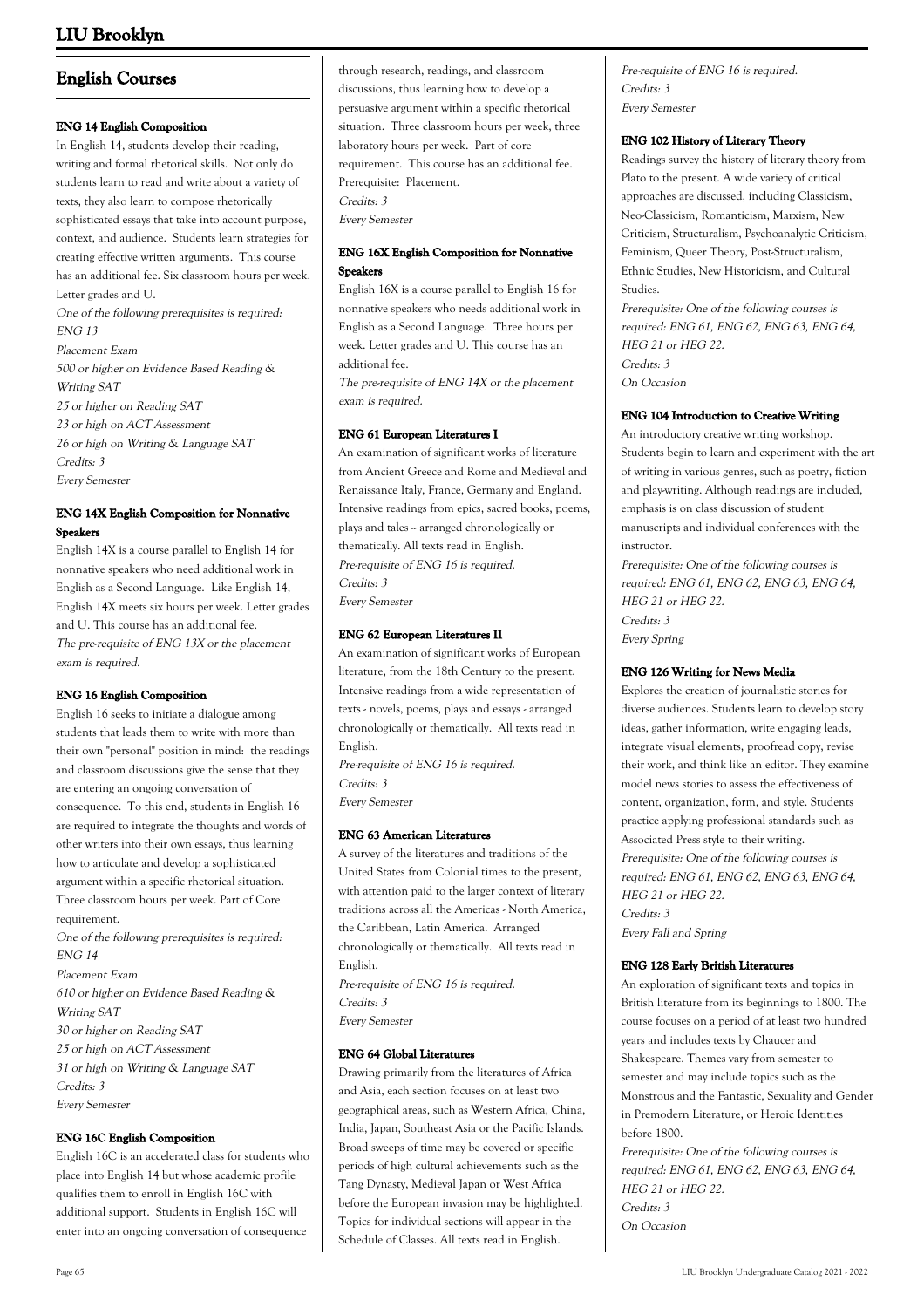### **ENG 129 Later British Literatures**

An exploration of significant texts and topics in British literature between 1800 and the present. Themes vary from semester to semester and may include topics such as the Age of Revolution, Writing Empire, or (Re)Writing Religion in Modern British Literature.

Prerequisite: One of the following courses is required: ENG 61, ENG 62, ENG 63, ENG 64, HEG 21 or HEG 22. Credits: 3 On Occasion

### **ENG 137 Shakespeare**

The greatness of Shakespeare explored through the intensive study of selected plays and poems. Prerequisite: One of the following courses is required: ENG 61, ENG 62, ENG 63, ENG 64, HEG 21 or HEG 22. Credits: 3 On Occasion

### **ENG 158 Early Literatures of the United States**

An introduction to texts and themes in pre-Civil War American literature. Themes vary from semester to semester. Areas of exploration may include: Examining the Frontier, Slavery and Freedom, American Myths and U.S. Realities. Prerequisite: One of the following courses is required: ENG 61, ENG 62, ENG 63, ENG 64, HEG 21 or HEG 22. Credits: 3

On Occasion

### **ENG 159 Literatures of the United States Since 1865**

In this course, texts and themes are drawn from American literature from the Civil War to the present. Themes vary from semester to semester and may include: Country and City, Representing the Nation, Literature of a Multicultural United States.

Prerequisite: One of the following courses is required: ENG 61, ENG 62, ENG 63, ENG 64, HEG 21 or HEG 22. Credits: 3 On Occasion

### **ENG 163 Explorations in Nonfiction Writing**

A nonfiction workshop in which students explore genres that include the essay, memoir, experimental nonfiction, zine writing, and digital storytelling. Emphasis on discussion of student manuscripts and individual conferences with instructor. May be taken twice for credit. Prerequisite: One of the following courses is required: ENG 61, ENG 62, ENG 63, ENG 64, HEG 21 or HEG 22.

Credits: 3

On Occasion

### **ENG 164 Explorations in Creative Writing**

A creative writing workshop in which students explore topics in writing including spoken word poetry, experimental fiction, poet's theater, short

story writing, and dramatic storytelling. Emphasis on discussion of student manuscripts and presentations and individual conferences with instructor. May be taken twice for credit. Prerequisite: One of the following courses is required: ENG 61, ENG 62, ENG 63, ENG 64, HEG 21 or HEG 22. Credits: 3 Annually

### **ENG 165 Poetry Workshop**

An intensive workshop devoted to writing poetry. Students will also read selected poetry from published writers. Class time will be spent critiquing each other's writing and discussing traditional and experimental forms and approaches. May be taken twice for credit. Prerequisite: One of the following courses is required: ENG 61, ENG 62, ENG 63, ENG 64, HEG 21 or HEG 22. Credits: 3 Annually

### **ENG 166 Fiction Workshop**

An intensive workshop devoted to writing fiction. Students will also read selected fiction by published writers. Class time will be spent critiquing each other's writing and discussing traditional and experimental forms and approaches. May be taken twice for credit.

Prerequisite: One of the following courses is required: ENG 61, ENG 62, ENG 63, ENG 64, HEG 21 or HEG 22. Credits: 3 Annually

### **ENG 167 Playwriting Workshop**

An intensive workshop devoted to writing plays. Students will also read selected plays from published playwrights. Class time will be spent critiquing each other's writing and discussing traditional and experimental forms and approaches. May be taken twice for credit. Prerequisite: One of the following courses is required: ENG 61, ENG 62, ENG 63, ENG 64, HEG 21 or HEG 22. Credits: 3 On Occasion

### **ENG 168 Creative Non-Fiction Workshop**

An intensive workshop devoted to writing literary essays. Students will also be required to read selected essays by published authors. Class time will be spent critiquing each other's writing and discussing experimental forms and approaches. Counts as creative writing course when taught by creative writing faculty. Counts as writing and rhetoric course when taught by writing and rhetoric faculty. May be taken twice for credit. Prerequisite: One of the following courses is required: ENG 61, ENG 62, ENG 63, ENG 64, HEG 21 or HEG 22. Credits: 3

On Occasion

#### **ENG 169 Non-Western or Post-Colonial Literature**

This course focuses on works, in English and in translation, emerging from non-Western cultures, including the cultures of Asia, Africa and South America. Courses in this category span a geographical region and a period of time adequate to address the historical context of the literature. Themes vary from semester to semester and may include topics such as: Voices of the African Diaspora, Buddhism in Asian Literatures, or Postcolonial Literature and the Atlantic World. Counts as a literature course. Prerequisite: One of the following courses is

required: ENG 61, ENG 62, ENG 63, ENG 64, HEG 21 or HEG 22. Credits: 3 On Occasion

#### **ENG 170 Literary Periods and Movements**

A concentrated study of a particular period or movement in literary history. The focus may be on a specific national literature (American or British) or on the theoretical underpinnings of a movement. Topics vary from semester to semester and may include Colonial Encounters, Romanticism, the Victorians, Realism and Naturalism, Modernism, or Post-Modernism. Counts as a literature course. May be taken twice for credit.

Prerequisite: One of the following courses is required: ENG 61, ENG 62, ENG 63, ENG 64, HEG 21 or HEG 22. Credits: 3 On Occasion

#### **ENG 171 Introduction to Classical Rhetoric**

An introduction to the systematic study of persuasion through the key figures, texts, and concepts in the classical rhetoric traditions. Course activities emphasize applying classical rhetoric concepts to understand the persuasive strategies underlying argumentation involving contemporary issues. Counts as a writing and rhetoric course. Prerequisite: One of the following courses is required: ENG 61, ENG 62, ENG 63, ENG 64, HEG 21 or HEG 22. Credits: 3 On Occasion

#### **ENG 172 Topics in Contemporary Rhetoric**

An exploration of the roles of verbal, visual, and multi-modal discourses in constituting contemporary society and culture. Course activities emphasize applying perspectives of contemporary rhetoric to analyze discourse in such fields as the mass media, advertising, politics, law, religion, art, literature, film, health, science, and technology. Counts as a writing and rhetoric course. Prerequisite: One of the following courses is required: ENG 61, ENG 62, ENG 63, ENG 64, HEG 21 or HEG 22. Credits: 3 On Occasion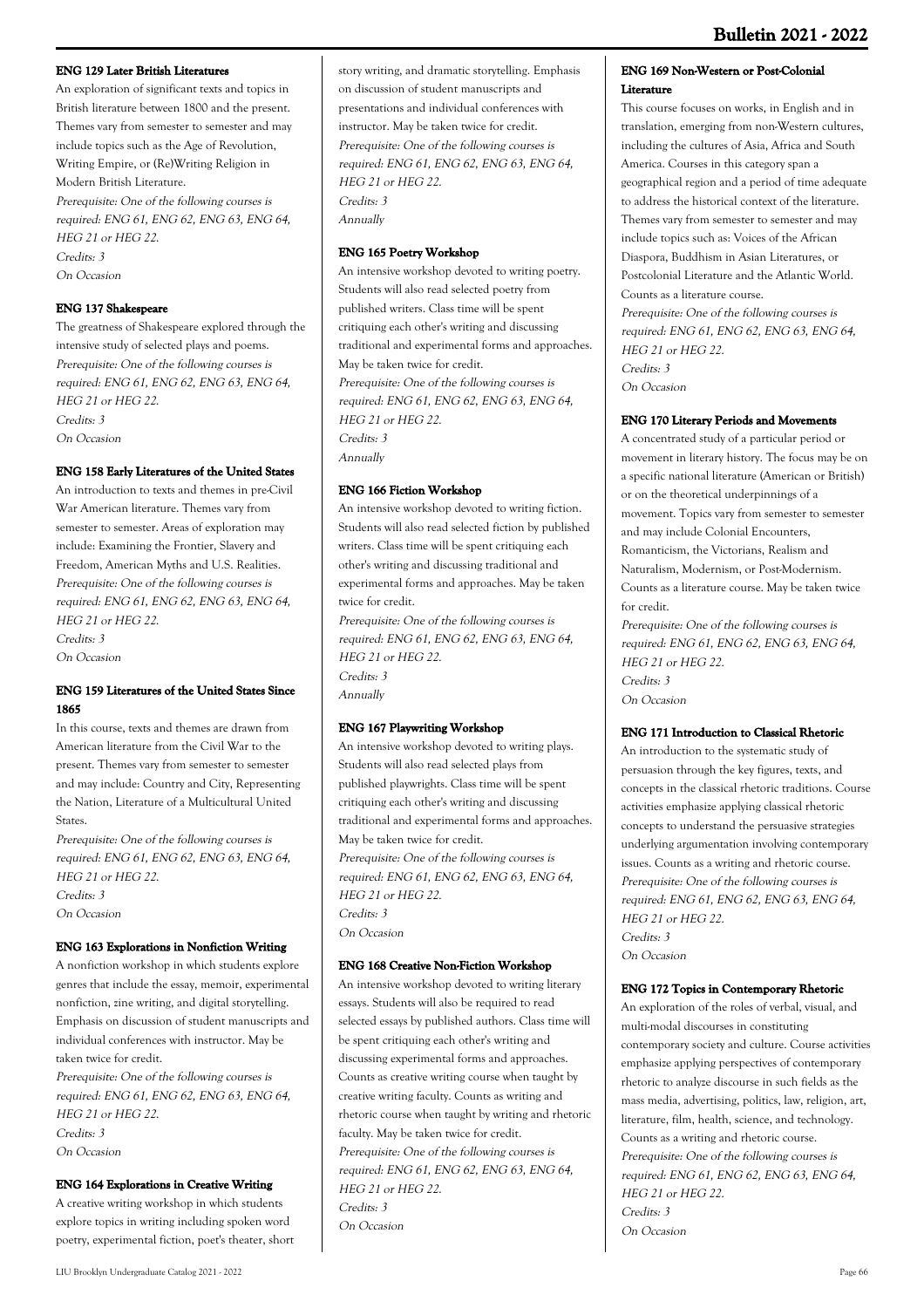#### **ENG 173 Writing in the Community**

A writing workshop in which students study the rhetoric and writing of community-based and other advocacy organizations. Topics vary from semester to semester and may include rhetorical analysis of community-based texts and strategies for the production of a range of writing, such as oral histories, grant proposals and pamphlets. Counts as a writing and rhetoric course.

Prerequisite: One of the following courses is required: ENG 61, ENG 62, ENG 63, ENG 64, HEG 21 or HEG 22. Credits: 3 On Occasion

#### **ENG 174 Teaching Writing**

A seminar in which students survey the history, theories and practices of teaching writing at the high school and college levels. Topics vary from semester to semester and may include the history of writing instruction, composition theories and pedagogies, literacy theories and research, one-toone conferencing, developing and designing curricula and assignments, and responding to student writing. Counts as a writing and rhetoric course.

Prerequisite: One of the following courses is required: ENG 61, ENG 62, ENG 63, ENG 64, HEG 21 or HEG 22. Credits: 3 On Occasion

#### **ENG 175 Writing for the Professions**

A writing workshop in which students study rhetorical strategies for professional and technical writing. Topics vary from semester to semester and may include writing grant proposals, reports, news releases, editorials, brochures, technical manuals, Web sites and a range of public documents. Counts as a writing and rhetoric course. Prerequisite: One of the following courses is required: ENG 61, ENG 62, ENG 63, ENG 64, HEG 21 or HEG 22. Credits: 3 On Occasion

#### **ENG 178 Writing in the Sciences**

The focus of this course is scientific writing for the health professions. Students will learn and practice the conventions for writing scientific material for a variety of audiences. This writing workshop involves writing and research assignments, presentations, and peer review. Students will learn to prepare abstracts, conduct bibliographic database searches, review scholarly and popular scientific literature, and complete a scientific research paper. Additional genres include cover letters, personal statements, and poster presentations. Prerequisite: One of the following courses is required: ENG 61, ENG 62, ENG 63, ENG 64, HEG 21 or HEG 22. Credits: 3 Not Set

**ENG 180 Genre Studies**

### **ENG 184 Modern Drama**

A study of selected nineteenth- and twentiethcentury playwrights, focusing on their investigation of contemporary issues and problems. Prerequisite: One of the following courses is required: ENG 61, ENG 62, ENG 63, ENG 64, HEG 21 or HEG 22. Credits: 3 On Occasion

#### **ENG 190 Senior Thesis in Literature**

English majors may elect to write a thesis, depending on their intellectual interests and future academic plans. The decision whether to write a thesis should be made in consultation with the student's English Department faculty mentor. Ideally, students seeking to write literature theses will prepare for the project by concentrating on literature in their major coursework (see prerequisites below). Prerequisites: 12 credits in upper division literature courses and permission of Department Chair. Offered as a tutorial. Of the following pre-requisites one course is required: ENG 61, ENG 62, ENG 63 and or ENG 64; or HEG 21 and 22. Permission from the Departmental Chair is also required. Credits: 3 On Demand

#### **ENG 191 Senior Thesis in Creative Writing**

English majors may elect to write a thesis, depending on their intellectual interests and future academic plans. The decision whether to write a thesis should be made in consultation with the student's English Department faculty mentor. Ideally, students seeking to write creative writing theses will prepare for the project by concentrating on creative writing in their major coursework (see prerequisites below). Prerequisites: 12 credits in upper division creative writing courses and permission of Department Chair. Offered as a tutorial.

Of the following pre-requisites one course is required: ENG 61, ENG 62, ENG 63 and or ENG 64; or HEG 21 and 22. Permission from the Departmental Chair is also required. Credits: 3 On Occasion

#### **ENG 192 Senior Thesis in Writing and Rhetoric**

English majors may elect to write a thesis, depending on their intellectual interests and future academic plans. The decision whether to write a thesis should be made in consultation with the

student's English Department faculty mentor. Students seeking to write theses in writing and rhetoric will prepare for the project by concentrating on writing and rhetoric in their major coursework (see prerequisites below). Prerequisites: 12 credits in upper division writing and rhetoric courses and permission of Department Chair. Offered as a tutorial. Of the following pre-requisites one course is

required: ENG 61, ENG 62, ENG 63 and or ENG 64; or HEG 21 and 22. Permission from the Departmental Chair is also required. Credits: 3 On Demand

### **ENG 195 Honors Study**

Honors Study is designed to give outstanding students an opportunity to do independent work in their major under the guidance of a member of the faculty. To be eligible, students must have upperjunior or senior status, a cumulative GPA of 3.00, a GPA of 3.25 in their major subject, the permission of the Chair of the Department, and the permission of the Dean. A total of six credits of Honors Study is the maximum allowed. The student may take only three credits of Honors Study in a single semester.

Prerequisites of ENG 1 and ENG 2 are required. Credits: 3 On Demand

### **ENG 197 Independent Study**

Independent studies in areas of specialized interest are available. The student may take only three credits of Independent Study in a single semester. Additional pre-requisite: Permission of Department Chair and permission of the Dean. Of the following pre-requisites one course is required: ENG 61, ENG 62, ENG 63 and or ENG 64; or HEG 21 and 22. Permission from the Departmental Chair is also required. Credits: 1 to 4 On Demand

#### **ENG 198 Independent Study**

Independent studies in areas of specialized interest are available. The student may take only three credits of Independent Study in a single semester. Additional pre-requisite: Permission of Department Chair and permission of the Dean. Of the following pre-requisites one course is required: ENG 61, ENG 62, ENG 63 and or ENG 64; or HEG 21 and 22. Permission from the Departmental Chair is also required. Credits: 1 to 4 On Demand

#### **ENG 199 Internship**

Provides academic credit to English and Humanities majors who engage in off-campus internships and on-the-job projects under the supervision of English, Philosophy or Languages faculty. Students submit reports about their experiences as interns. On-site supervisors provide evaluation. May be taken more than once.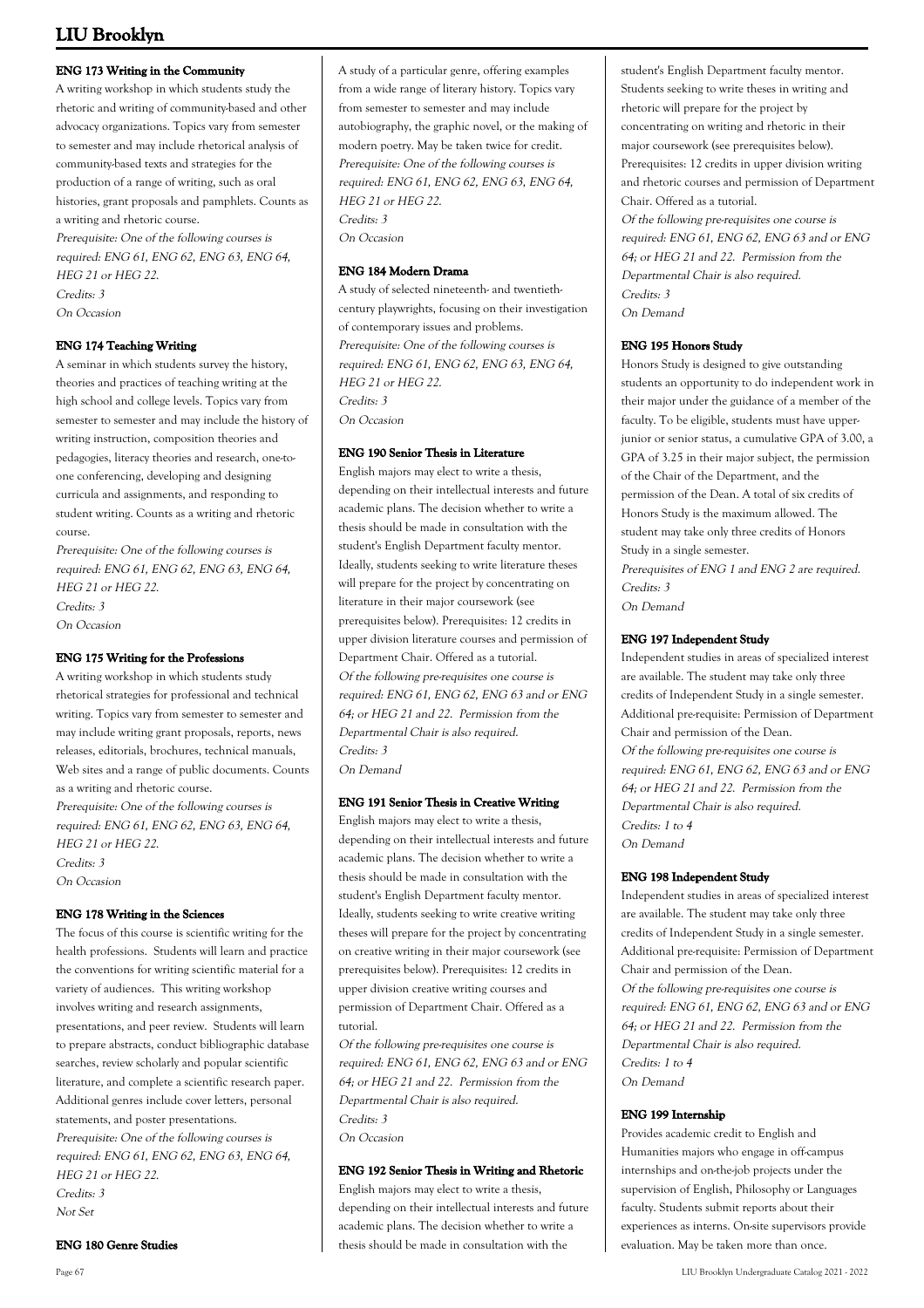Prerequisite: One of the following courses is required: ENG 61, ENG 62, ENG 63, ENG 64, HEG 21 or HEG 22. Credits: 1 to 3 Cross-Listings: ENG 199, HUM 199 On Demand

### **ENG 203 Starting From Paumanok**

This one-credit course is coordinated to take advantage of the annual lecture on American literature and culture, "Starting from Paumanok." Named after Walt Whitman's great poem, which invokes the Native American name for Long Island, the Paumanok lecture acknowledges Long Island University's geographic and cultural connection with one of Brooklyn's foremost literary figures. Students taking the course will read works by the visiting lecturer, attend the lecture, and complete a short writing assignment.

Prerequisite: One of the following courses is required: ENG 61, ENG 62, ENG 63, ENG 64, HEG 21 or HEG 22. Credits: 1

Cross-Listings: ENG 203, HUM 203 On Occasion

### **ENG 207 Existence in Black: Black Existentialism in American Literature and Philosophy**

This course will examine Black existentialism, a modern American intellectual tradition that is perhaps best summed up in a single question posed by philosopher Lewis Gordon: What is to be done in a world of nearly a universal sense of superiority to, if not universal hatred of, black folk? Born from the soil of the actual historical experience of blacks, black existentialism stands at the intersection of three distinct philosophical and literary forces: first, the European tradition of existentialism; secondly, the work of Afro-Caribbean psychiatrist Frantz Fanon; finally black American social thought. The object is to gain rich insight into a major concern of both modern literature and modern philosophy: the walls that isolate and separate men and women from one another and alienate them even from themselves.

Pre-requisites: ENG 16 and PHI 60; or HEG 21 or HEG 22 and HHP 21 or HHP 22 Credits: 3 Cross-Listings: HUM 180, PHI 180 On Occasion

### **ENG 238 British Modernism**

This course will cover British Literature between 1880-1945. This period is known for it's aesthetic innovations of interiority and fracturing of consciousness that reflect contemporary traumas and their aftermaths such as World Wars I and II and the impending decline of the British Empire. Authors such as Virginia Woolf, D.H. Lawrence, Ford Madox Ford, and T.S. Eliot exploded received conceptions of form and genre. The little magazines of the era transformed expectations of what could be captured on the printed page. Prerequisite: One of the following courses is

required: ENG 61, ENG 62, ENG 63, ENG 64, HEG 21 or HEG 22. Credits: 3 On Occasion

### **ENG 245 American Gothic**

The gothic as a literary genre emerged during the European Enlightenment and flourished in the U. S. from the early 19th century to the present. American literature is rife with ghosts, freaks and criminals, representing pasts, desires and fears that just wouldn¿t stay hidden in the attic, basement or closet. Drawing on theories of race, class, and gender, this course explores how Americans have wrestled with the legacies of slavery, criminality, unruly bodies, mass culture, and the perceived fragmentation of modern life. Prerequisite: One of the following courses is required: ENG 61, ENG 62, ENG 63, ENG 64, HEG 21 or HEG 22. Credits: 3 On Occasion

# **Humanities Courses**

### **HUM 101 Introduction to Gender Studies**

Taught with either a US or global focus, this interdisciplinary course explores how social, cultural, and psychological forces shape women's lives. Issues and topics such as women's health, reproductive rights, family, work equity, education, and gender violence will be investigated as students are introduced to the basic concept of feminist history, thought, and practice. Consistent attention will be paid to the differences among women based on race, national identity, class, ethnicity, sexuality, able-bodiedness, and age. Readings are supplemented by films and guest speakers. Pre-requisite: ENG 16 or HEG 21 or HEG 22. Credits: 3 Every Fall

## **HUM 102 Theories of Feminism**

An attempt to define what feminism is by exploring different analyses of the roots of women's subordination and the strategies that have been proposed for redressing it. Readings from Enlightenment/liberal, Marxist/socialist, existentialist, radical, women-of-color, and postmodern feminists, among others. Pre-requisite: PHI 60 (PHI 61 or 62) or HHP 21 or  $HHP$  22 Credits: 3 Cross-Listings: HUM 102, PHI 102 Every Spring

### **HUM 103 Cross-Cultural Perspectives on Gender and Sexuality**

An introduction to issues involved in the social and historical construction of gender and sexuality using cross-cultural and interdisciplinary approaches. Topics include the uses and limits of biology in explaining sex/gender differences, varieties of sexual experience, supernumerary

genders, hetero-/bi-/homo-sexualities, gender politics and social change, and the intersection of gender, race and class. Pre-requisite: ENG 16 or HEG 21 or HEG 22. Credits: 3 On Occasion

### **HUM 104 Gender and Knowledge**

In this students will explore theories about the relationship of women to knowledge and rationality, as well as feminist critiques of traditional views of knowledge. Students will develop a deeper understanding of the complexities of gender, and how traditional accounts of knowledge often contain hidden assumptions about gender. Pre-requisite: PHI 60 (PHI 61 or 62) or HHP 21 or HHP 22 Credits: 3

Cross-Listings: HUM 104, PHI 208 Every Spring

### **HUM 117 Psychology of Women**

An examination of the relevance of gender to the experiences of the individual and the overall functioning of society. Theories that come from all major areas of psychology - physiological, comparative, cognitive, developmental, personality provide insight into the position of women in culture. The primary objective is to use historical, theoretical and comparative information to understand current gender relations. The pre-requisite of ENG 16 is required. Credits: 3 Cross-Listings: HUM 217, PSY 217 Every Spring

### **HUM 126 Gender, Culture and Society**

Examines the gendered dynamics of social and cultural relations. Explores how gender is imagined, constructed and lived across a broad spectrum of historical periods, institutions and cultural locations. Special attention is paid to the ways in which "gender" as practice, performance and representation has differed for women and men according to race, class and other divisions. Credits: 3

Cross-Listings: ANT 126, HUM 126, SOC 126 On Occasion

### **HUM 158 Sex, Sexuality, and Gender Studies**

This course examines the social construction of gender and sexuality throughout history and across cultures. From the historical shifts in the organization of marriage and reproduction, social mores about homosexuality and gender variance, and cross-cultural narratives of sex taboos and allowances, we examine theories and examples to understand gender and sexuality. Our coursework will blend historical analysis, current events, and guest speakers on topics such as the history of the gay and lesbian experience in New York City, the policing of domestic violence, gender roles and parenting, the movement for transgender rights, and public health and HIV/AIDS.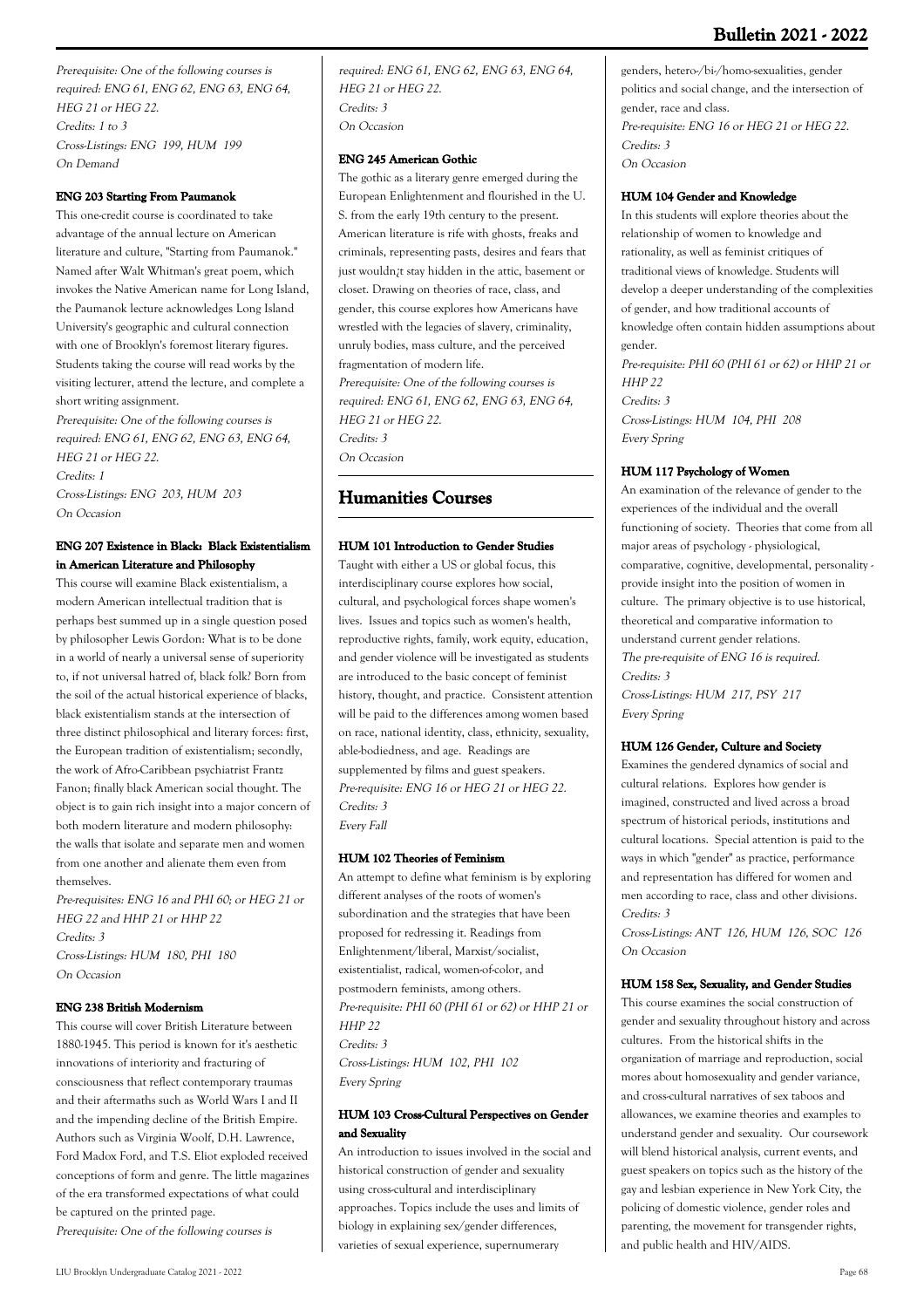Pre-requisite: ENG 16 or HEG 21 or HEG 22. Credits: 3 On Occasion

### **HUM 180 Existence in Black: Black Existentialism in American Literature and Philosophy**

This course will examine Black existentialism, a modern American intellectual tradition that is perhaps best summed up in a single question posed by philosopher Lewis Gordon: What is to be done in a world of nearly a universal sense of superiority to, if not universal hatred of, black folk? Born from the soil of the actual historical experience of blacks, black existentialism stands at the intersection of three distinct philosophical and literary forces: first, the European tradition of existentialism; secondly, the work of Afro-Caribbean psychiatrist Frantz Fanon; finally black American social thought. The object is to gain rich insight into a major concern of both modern literature and modern philosophy: the walls that isolate and separate men and women from one another and alienate them even from themselves.

Pre-requisites: ENG 16 and PHI 60; or HEG 21 or HEG 22 and HHP 21 or HHP 22 Credits: 3 Cross-Listings: HUM 180, PHI 180 On Occasion

### **HUM 189 Gender and Communication**

The influence of socializaiton on gender roles and gender roles on communication is far reaching. This course examines the communication behaviors of women and men in same sex and gender contexts. It defines the difference between sex and gender identitiy, and the role of socially structured reality plays in gender apartheid. This course introduces students to current theories on gender role play and communication, and examines the function of communication in gender role development. Topics may include gender as politics, gender discrimination, gender stereotyping in language usage, thought and action, self perception, nonverbal cues, communicative style, gender in intimate contexts, gender in public contexts and gender across culture, age and ethnicity.

Credits: 3 Cross-Listings: HUM 189, SPE 182 On Occasion

### **HUM 197 Independent Study**

Independent Study is designed to give students the opportunity to do independent work under the supervision of a faculty member. To be eligible for independent study, students must propose a topic in the humanities to a faculty member in the Department of English, Philosophy, and Languages, and get the approval of the faculty member, Department Chair, and Dean. The student and faculty member will negotiate the readings and main project to be completed during the independent study. Usually, but not always, this

project takes the form of a long research paper submitted at the end of the semester. Credits: 1 to 3 On Demand

### **HUM 198 Independent Study**

Independent Study is designed to give students the opportunity to do independent work under the supervision of a faculty member. To be eligible for independent study, students must propose a topic in the humanities to a faculty member in the Department of English, Philosophy, and Languages, and get the approval of the faculty member, Department Chair, and Dean. The student and faculty member will negotiate the readings and main project to be completed during the independent study. Usually, but not always, this project takes the form of a long research paper submitted at the end of the semester. Credits: 3

On Demand

### **HUM 203 Starting From Paumanok**

This one-credit course is coordinated to take advantage of the annual lecture on American literature and culture, "Starting from Paumanok." Named after Walt Whitman's great poem, which invokes the Native American name for Long Island, the Paumanok lecture acknowledges Long Island University's geographic and cultural connection with one of Brooklyn's foremost literary figures. Students taking the course will read works by the visiting lecturer, attend the lecture, and complete a short writing assignment.

Prerequisite: One of the following courses is required: ENG 61, ENG 62, ENG 63, ENG 64, HEG 21 or HEG 22. Credits: 1 Cross-Listings: ENG 203, HUM 203

On Occasion

### **HUM 230 Environmental Philosophy**

This course will examine the main issues in environmental philosophy, including the moral obligations that humans have to natural objects and future generations; environmental justice and racism, ecofeminism; and the future of the Earth with, or without, human inhabitants. Students will gain a deeper understanding of the environmental problems that face humanity, examine some proposed solutions to these problems, and develop their own approach to the environmental issues that face us. Pre-requisite: PHI 60 (PHI 61 or 62) or HHP 21 or

 $HHP$  22 Credits: 3 Cross-Listings: HUM 230, PHI 230 On Occasion

# **Language Courses**

### **FRE 11 Introductory French I**

Introductory speaking, reading and understanding French with emphasis on contemporary culture.

Credits: 3 Every Fall and Spring

### **FRE 12 Introductory French II**

Introductory speaking, reading and understanding French with emphasis on contemporary culture. Pre-requisite of FRE 11 is required. Credits: 3 Every Fall and Spring

### **FRE 102 Introduction to French Literature**

This course serves as a transition from reading for content on the intermediate level to the critical reading ability required for more advanced courses in French Literature. Introduction to problems of genre, style and aesthetics. Conducted in French. Credits: 3 On Demand

### **FRE 190 Special Seminar**

Intensive study of an author, period, movement, genre and/or topic in French and Francophone literatures and cultures. Conducted in French or English. Credits: 3 On Demand

### **FRE 195 Honors Study**

Independent work for superior students in French. Offered under the guidance of a Faculty Member. Permission of the Department and Dean required. Credits: 3 On Demand

#### **FRE 196 Honors Study**

Independent work for superior students in French. Offered under the guidance of a Faculty Member. Permission of the Department and Dean required. Credits: 3 On Demand

#### **FRE 197 Independent Study**

Independent work for students in French. Offered under the guidance of a Faculty Member. Permission of the Department and Dean required. Credits: 3 On Demand

#### **FRE 198 Independent Study**

Independent work for students in French. Offered under the guidance of a Faculty Member. Permission of the Department and Dean required. Credits: 3 On Demand

#### **ITL 11 Introductory Italian I**

Introductory speaking, reading and understanding Italian with emphasis on contemporary culture. Credits: 3 Every Fall

#### **ITL 12 Introductory Italian II**

Introductory speaking, reading and understanding Italian with emphasis on contemporary culture. Pre-requisite of ITL 11 is required. Credits: 3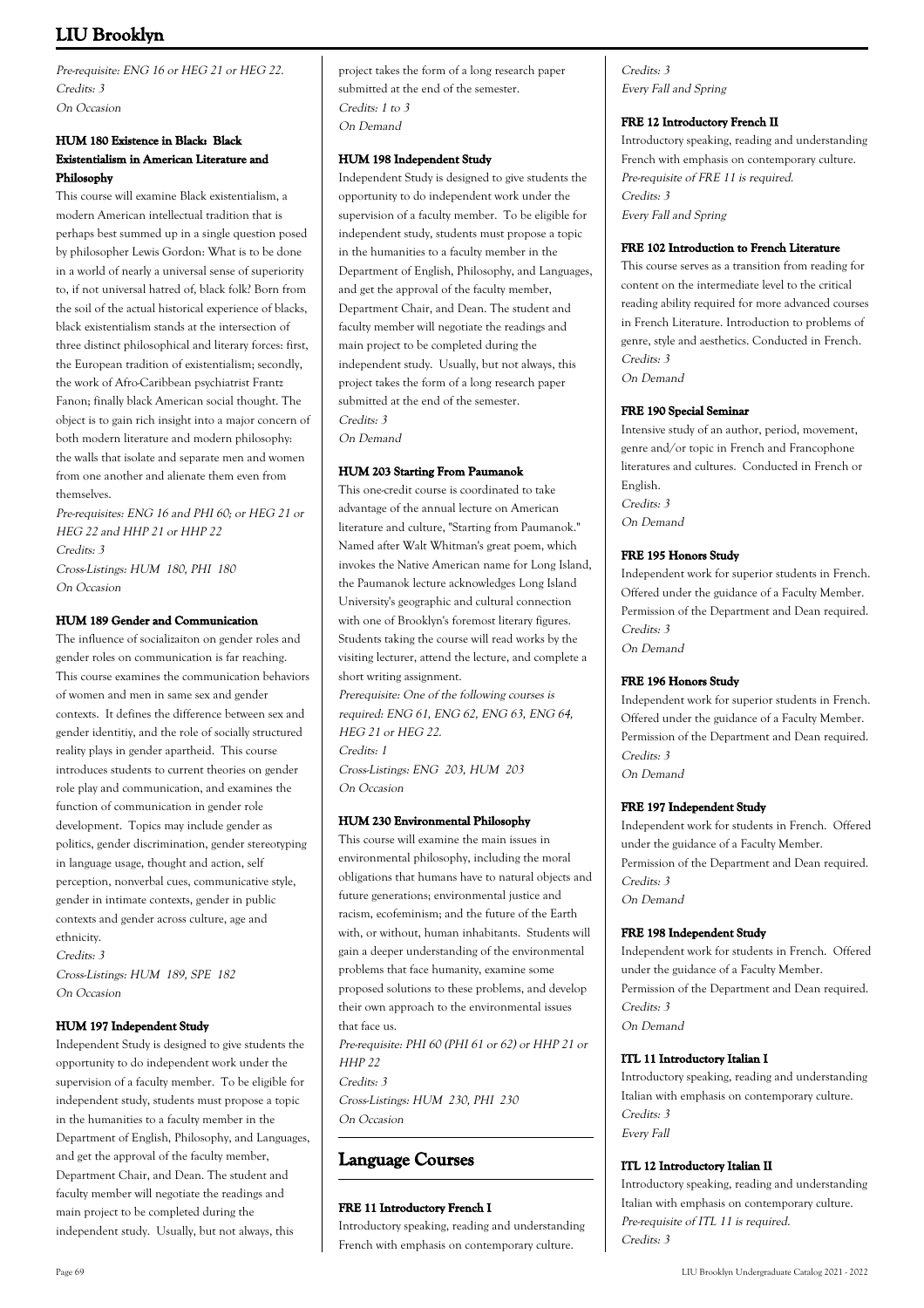#### Every Spring

### **ITL 32 Intermediate Italian II**

Continued emphasis on speaking, reading and understanding Italian through modern readings. Prerequisite: Italian 31 or the equivalent. Credits: 3 On Demand

### **ITL 197 Independent Study**

Independent work for students of Italian offered under the guidance of a Faculty Member. Department permission required. Credits: 3 On Demand

#### **SPA 11 Introductory Spanish I**

Introductory speaking, reading, writing and understanding Spanish. Credits: 3 Every Fall, Spring and Summer

### **SPA 12 Introductory Spanish II**

Introductory speaking, reading, writing and understanding Spanish. Pre-requisite: SPA 11, HLS 21 or its equivalent. The pre-requisite of SPA 11 or HLS 21 is required. Credits: 3 Every Fall, Spring and Summer

### **SPA 32 Intermediate Spanish**

Continued emphasis on speaking, reading, writing and understanding Spanish. Prerequisite: Spanish 12 or permission of the Department. Credits: 3 On Demand

#### **SPA 100 Spanish Conversation**

Intensive practice in the spoken language based on contemporary Spanish and Latin American texts and current publications. Placement exam required or permission of the Department. Credits: 3 On Demand

### **SPA 103 Advanced Conversation and Composition**

Intensive oral and written work to develop ease and style in writing and speaking Spanish. Credits: 3 On Demand

### **SPA 105 The Hispanic World**

A study of the ethnic, social, political and artistic development of the Spanish-speaking world. Conducted in Spanish. Credits: 3 On Demand

### **SPA 110 Spanish Golden Age Drama**

A study of dramas from the Spanish Golden Age, including representative works by Cervantes, Lope de Vega, Calderón de la Barca, Tirso de Molina, Rojas Zorrilla, and their contemporaries. Conducted in Spanish. Credits: 3

#### On Demand

### **SPA 134 Readings in Latin American Literature II**

Readings of representative works by Latin American authors from the 19th century to the present. Conducted in Spanish Credits: 3 On Demand

### **SPA 150 Advanced Spanish Grammar**

A study of Spanish grammar with an emphasis on contemporary usage. Special attention will be given questions of agreement, tense, mood, and aspect with an eye toward both proficiency and idiomaticity. Conducted in Spanish. Credits: 3 On Demand

### **SPA 170 Spanish for Education**

Intensive oral and written work to develop proficiency in speaking and writing Spanish in the field of Education. Students will learn specialized vocabulary pertaining to elementary and secondary pedagogy, engage in bilingual situational dialogues, and practice the written skills required of school instructors and administrators.

Prerequisites: SPA 31, SPA 32 or their equivalents Credits: 3 On Demand

### **SPA 190 Special Seminar**

Intensive study of an author, period, movement, genre and/or topic in Spanish-language literatures and cultures. Conducted in Spanish or English. Credits: 3 On Demand

### **SPA 197 Independent Study**

Independent work for students in Spanish offered under the guidance of a Faculty member. Department permission required. Credits: 3 On Demand

#### **SPA 200 Spanish Translation I**

Intensive practice of Spanish-English and English-Spanish translation, using a wide variety of prose texts. Study of the basic theoretical groundwork necessary for translation in general as well as Spanish-English and English-Spanish translation in particular. Prerequisite: Permission of the Department. Credits: 3 On Demand

# **Philosophy Courses**

### **PHI 60 Philosophical Explorations**

PHI 60 is an integrated core course that introduces students to the basic concepts and methods of elementary logic and philosophical inquiry, while emphasizing the critical intellectual skills needed both in philosophical reflection and in coping with the many practical challenges of modern living.

Students will learn to distinguish good from bad reasoning generally, and to engage in general problem solving, productive dialogue, and effective communication. They will also become acquainted with some major traditions of ethical thought and the central problems of contemporary moral philosophy, while sharing, examining, and refining their own ethical sensibilities and values. The course as a whole will aid them in becoming more informed, methodical, and incisive thinkers, better able to exercise their voices as active citizens in the public sphere. Credits: 3

Every Semester

### **PHI 102 Theories of Feminism**

An attempt to define what feminism is by exploring different analyses of the roots of women's subordination and the strategies that have been proposed for redressing it. Readings from Enlightenment/liberal, Marxist/socialist, existentialist, radical, women-of-color, and postmodern feminists, among others. Pre-requisite: PHI 60 (PHI 61 or 62) or HHP 21 or HHP 22 Credits: 3 Cross-Listings: HUM 102, PHI 102 Every Spring

### **PHI 103 Formal Logic**

Formal symbolic logic studies the most basic principles of logical reasoning. This course introduces students to the uses of translating natural language arguments into a formal language for logical analysis. Students will learn to use truth tables, truth trees, and give logical proofs to assess the validity of arguments in both sentential and predicate logic. Pre-requisite: PHI 60 (PHI 61 or 62) or HHP 21 or

HHP 22 Credits: 3

On Occasion

### **PHI 105 Health Care Ethics**

This seminar explores ethical dimensions of the health care professions, including nursing, medicine, pharmacy, occupational therapy, physical therapy, and others. Students learn to identify problems in the health care system, to analyze these problems from multiple perspectives, and to propose ways of resolving the ethical conflicts encountered. This course emphasizes active learning, small group discussions, peer review and in-class writing.

Pre-requisite: PHI 60 (PHI 61 or 62) or HHP 21 or HHP 22 Credits: 3

Every Fall and Spring

#### **PHI 119 Language, Speech and Thought**

A consideration of three topics that have held much philosophical attention in the twentieth century: the nature of language, the actions human beings perform through speech, and the relation of language to thought. An introduction is made to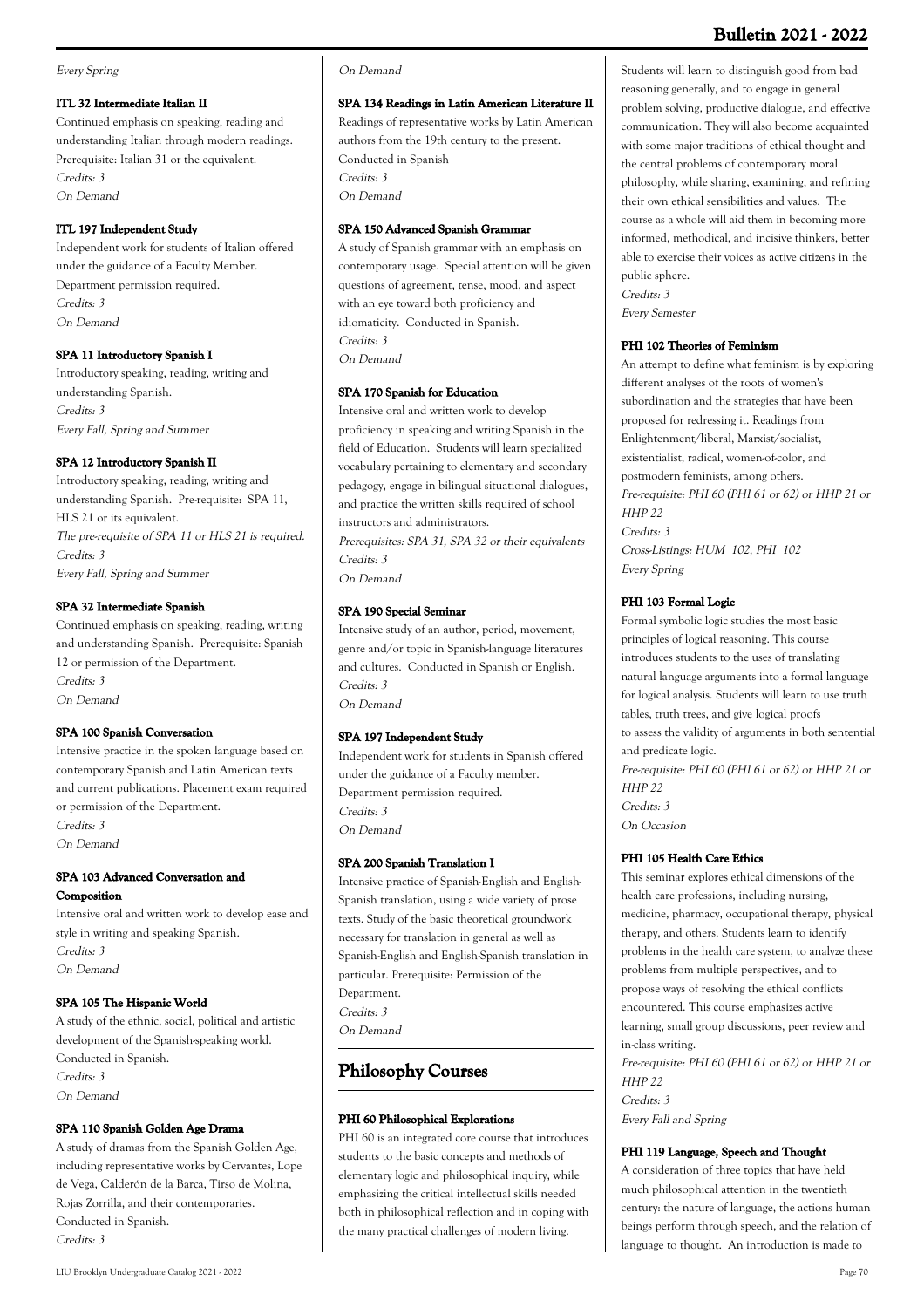the philosophy of language relevant to the work of psychologists, linguists, educators and others. Topics include types of speech acts, meaning, truth, language acquisition, and the relation of philosophy to the cognitive sciences. Readings selected from such authors as J. L. Austin, John Searle, Ludwig Wittgenstein, Jacques Derrida, Willard Quine, Donald Davidson and Noam Chomsky. Pre-requisite: PHI 60 (PHI 61 or 62) or HHP 21 or HHP 22 Credits: 3 Cross-Listings: PHI 119, SPE 119 On Occasion

#### **PHI 169 Philosophy of Religion**

A course with these objectives: to consider the nature of religious belief and the concepts of truth and meaning in religion; to examine reasons for and against some crucial religious beliefs, such as the existence of God, immortality and freedom of the will; to understand key elements in the major world religions, such as ritual, symbol, myth, conversion, revelation and faith; and to encourage the student to become more thoughtful and articulate about his or her views regarding the meaning of religion for human life. Classical and contemporary works in philosophy and religion are considered.

Pre-requisite: PHI 60 (PHI 61 or 62) or HHP 21 or HHP 22 Credits: 3 On Occasion

#### **PHI 171 Philosophy of Law**

An examination of the structures and functions of legal systems. Topics include the nature and limits of law, the distinction between positive and natural law, liberty, responsibility, rights, interests, justice, the social contract, property, sovereignty, and crime and punishment. Readings selected from traditional and contemporary sources, with special attention to the history of American civil rights legislation and judicial interpretation.

Pre-requisite: PHI 60 (PHI 61 or 62) or HHP 21 or HHP 22 Credits: 3

On Occasion

### **PHI 180 Existence in Black: Black Existentialism in American Literature and Philosophy**

This course will examine Black existentialism, a modern American intellectual tradition that is perhaps best summed up in a single question posed by philosopher Lewis Gordon: What is to be done in a world of nearly a universal sense of superiority to, if not universal hatred of, black folk? Born from the soil of the actual historical experience of blacks, black existentialism stands at the intersection of three distinct philosophical and literary forces: first, the European tradition of existentialism; secondly, the work of Afro-Caribbean psychiatrist Frantz Fanon; finally black American social thought. The object is to gain rich insight into a major concern of both modern literature and modern philosophy:

the walls that isolate and separate men and women from one another and alienate them even from themselves. Pre-requisites: ENG 16 and PHI 60; or HEG 21 or

HEG 22 and HHP 21 or HHP 22 Credits: 3 Cross-Listings: HUM 180, PHI 180 On Occasion

#### **PHI 190 Special Seminar**

An intensive study of one or two great philosophers or of a single complex issue in contemporary philosophy. Authors and problems selected vary from year to year. May be repeated in subsequent semesters if subject matter is different. Pre-requisite: PHI 60 (PHI 61 or 62) or HHP 21 or HHP 22 Credits: 3 On Occasion

### **PHI 195 Honors Study**

Honors Study is designed to give outstanding students an opportunity to do independent work in their major under the guidance of a member of the faculty. There are no regular class meetings. To be eligible, students must have upper-junior or senior status, a cumulative quality-point ratio of 3.00 and a 3.25 ratio in their major subject, and the permission of the Chair of the Department and the Dean. Three credits satisfy the WAC requirement for Philosophy majors. A total of six credits of Honors Study is allowed. Pre-requisite: PHI 60 (PHI 61 or 62) or HHP 21 or HHP 22 Credits: 3 On Demand

#### **PHI 197 Independent Study**

Independent Study offers students of philosophy an opportunity to do concentrated work on issues that interest them, according to a design of study worked out in collaboration with a member of the faculty. Meeting times and writing requirements are mutually agreed upon prior to the beginning of the semester. To be eligible, students must have a cumulative quality-point ratio of 3.00 and a qualitypoint ratio of 3.00 in their major subject, and the permission of the Chair of the Department and the Dean. A total of six credits of Independent Study is allowed.

Pre-requisite: PHI 60 (PHI 61 or 62) or HHP 21 or HHP 22 Credits: 3 On Demand

#### **PHI 198 Independent Study**

Independent Study offers students of philosophy an opportunity to do concentrated work on issues that interest them, according to a design of study worked out in collaboration with a member of the faculty. Meeting times and writing requirements are mutually agreed upon prior to the beginning of the semester. To be eligible, students must have a cumulative quality-point ratio of 3.00 and a qualitypoint ratio of 3.00 in their major subject, and the

permission of the Chair of the Department and the Dean. A total of six credits of Independent Study is allowed. Pre-requisite: PHI 60 (PHI 61 or 62) or HHP 21 or HHP 22

Credits: 3 On Demand

### **PHI 208 Gender and Knowledge**

In this students will explore theories about the relationship of women to knowledge and rationality, as well as feminist critiques of traditional views of knowledge. Students will develop a deeper understanding of the complexities of gender, and how traditional accounts of knowledge often contain hidden assumptions about gender.

Pre-requisite: PHI 60 (PHI 61 or 62) or HHP 21 or HHP 22 Credits: 3 Cross-Listings: HUM 104, PHI 208 Every Spring

#### **PHI 230 Environmental Philosophy**

This course will examine the main issues in environmental philosophy, including the moral obligations that humans have to natural objects and future generations; environmental justice and racism, ecofeminism; and the future of the Earth with, or without, human inhabitants. Students will gain a deeper understanding of the environmental problems that face humanity, examine some proposed solutions to these problems, and develop their own approach to the environmental issues that face us.

Pre-requisite: PHI 60 (PHI 61 or 62) or HHP 21 or HHP 22 Credits: 3

Cross-Listings: HUM 230, PHI 230 On Occasion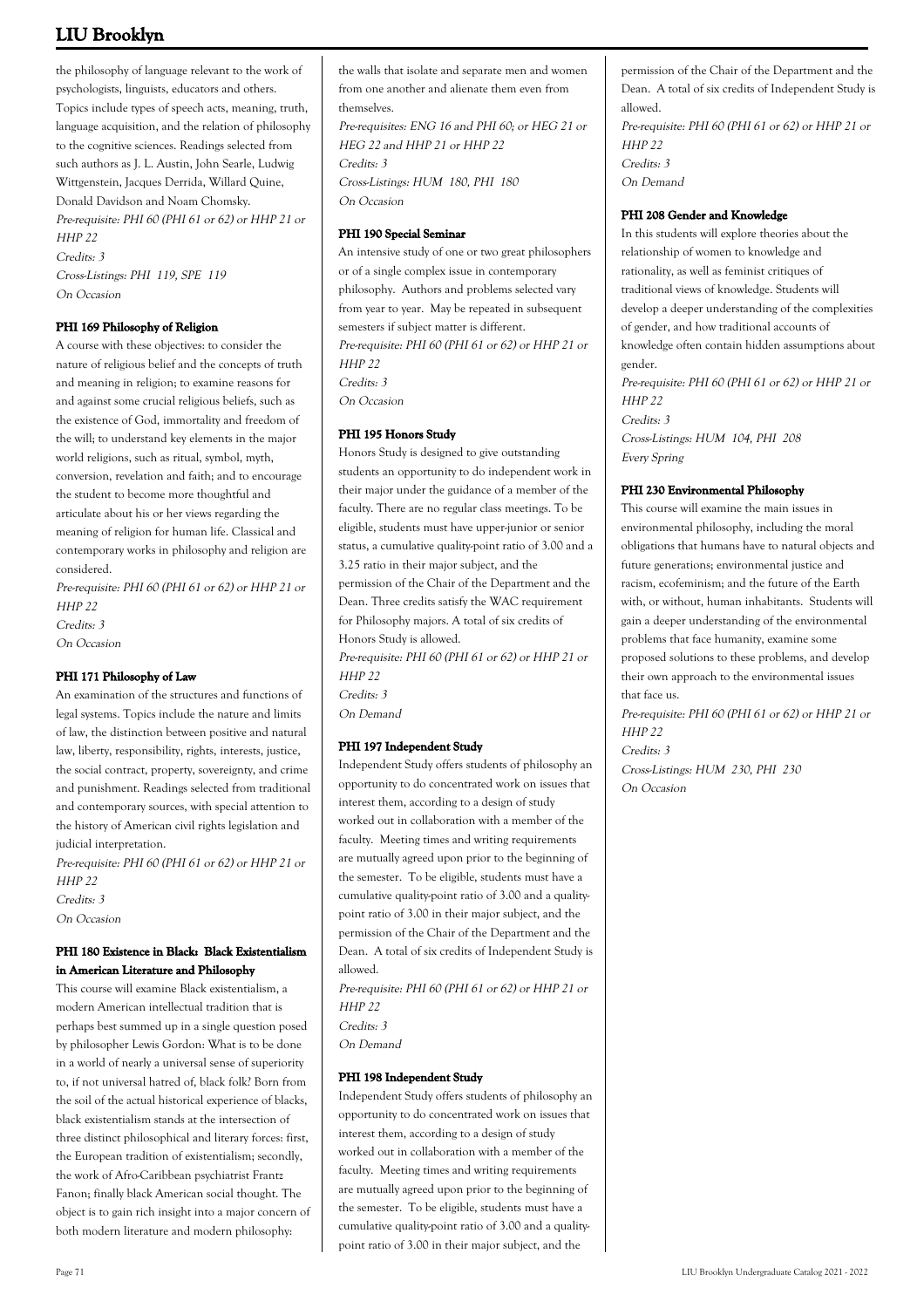# **DEPARTMENT OF SOCIAL SCIENCES**

 The Department of Social Sciences is where you come to learn about the World! Our most basic questions about ourselves revolve around issues that we explore in the Social Sciences. Who are we? What are the problems of our time and how can we solve them? What lessons can we learn from others, past and present, that will help us achieve these goals? Our department faculty, whose teaching and research interests span a wide range of economic, social, cultural, and historical topics and global perspectives in the disciplines of Economics, History, Political Science, Sociology, and Anthropology, can help you find the answers to those questions. Students from all programs will begin their study of these disciplines through the core curriculum. Through these classes, students will develop skills in critical thinking, logical reasoning, reading, writing, and oral communication as they learn the foundational knowledge in each of these disciplines. Following completion of the core, we welcome students into our advanced courses, which are designed to appeal to students from a variety of majors, including those in other Liberal Arts fields, as well as in Journalism, Business, Education, Social Work, and Health Professions.

 The **B.A. in Social Science** provides an opportunity for students to pursue a creative, interdisciplinary program, in which they study topics from several disciplinary perspectives while also allowing for concentration in their choice of a primary field of Economics, History, Sociology, or Anthropology. The central themes of our interdisciplinary curriculum are Social and Criminal Justice, Health and Environmental Studies, and War, Diplomacy, and Global Affairs. Recent course offerings have focused on the History of Pandemics, History of Modern East Asia, History of Latin America, African-American History, Women, Family and Work in Medieval European History, American Women in History, African Cultures, Crime, and Social Justice, Race and Ethnicity, Environmental Economics, International Finance, and the Sociology of Sport. Students are encouraged to customize their program by adding internships, honors, and independent study courses as well as Study Abroad. Outstanding students are also encouraged to develop their research projects under the supervision of faculty mentors. Come build your major with us!

 The **Bachelor of Arts in Political Science** degree programs offered by the Department of Political Science is the ideal opportunity for students looking to become more informed about the political reality of the world around them and enter the job market with the outstanding qualifications necessary to a career path in top tier corporate and public sector institutions. Politics is everything. It is our identity, our society, and our

government. Politics is our constitution, our democracy, and our foreign policy. Politics is the White House, the Capitol Building, and the United Nations. But political decisions aren't just about who we vote for; the choices we make as individuals – about our schools and our environment, about the movies we watch, and the music we listen to – are inherently political.

 Students majoring in political science must complete a 30-credit course of study. The subfields of political science include American politics, political philosophy, comparative politics, international relations, and a host of related fields such as policy studies, political geography, political economy, popular culture and the media, and studies of particular countries or regions. There is also considerable room for student choice within the major, as the department offers ample opportunities for independent study, honors theses, and internships.

 Located at the hub of global diplomacy and finance, Long Island University, Brooklyn, the most diverse campus in New York, represents and reflects a universe of history and perspectives from around the world. Under the guidance of experienced and award-winning faculty, the BA program offered by the Department of Political Science empowers students to develop proficiency in research and writing, confidence in public speaking, debate, and presentation, cultural awareness, analytic proficiency, and networking skills and connections necessary for advanced academic or professional study and entering a highly competitive job market around the world.

 Students eligible to graduate as political science majors with honors must be accepted into the Senior Honors Thesis Program.

## **B.A. Political Science**

### **B.A. Political Science**

*{Program Code: 06958} {HEGIS: 2207.0}*

### **Graduation Requirements**

Students must satisfy the placement, proficiency, orientation and 34-35 credit core curriculum criteria outlined in the Graduation Requirements section of this bulletin:

### **Orientation**

FYS 01 First Year Seminar 1.00

## **Core Curriculum Requirements (34-35 credits)**

### *Humanities*

| English Composition - ENG 16 or 16 X          | 3.00 |
|-----------------------------------------------|------|
| English Literature: ENG 61, 62, 63 or 64 3.00 |      |
| Philosophy: PHI 60 (PHI 61 or 62)             | 3.00 |
| Foreign Language                              | 3.00 |
| <b>Social Sciences</b>                        |      |

| History                                                                             | 3.00 |
|-------------------------------------------------------------------------------------|------|
| Anthropology, Economics, History,<br>Political Science, Psychology, or<br>Sociology | 3.00 |
| Anthropology, Economics Political<br>Science, Psychology, Sociology                 | 3.00 |
| <b>Science and Mathematics</b>                                                      |      |
| Mathematics: MTH 15 or 16 (3-4 credits)                                             | 4.00 |
| Laboratory Science: BIO, CHM, PHY                                                   | 4.00 |
| <b>Communication, Visual &amp; Performing</b><br>Arts                               |      |
| <b>Oral Communications: SPE 3</b>                                                   | 3.00 |
| Art, Dance, Journalism, Music, Theatre,<br>Media Arts                               | 3.00 |

#### **Distribution Requirement**

To satisfy this requirement, majors must complete two courses numbered 100 or above in one of the following subjects: Economics, History, Psychology, Sociology, Anthropology.

#### **Major Requirements - 30 credits**

| The following one (1) course is required:             |  |                                         |      |  |
|-------------------------------------------------------|--|-----------------------------------------|------|--|
|                                                       |  | POL 11 Power and Politics               | 3.00 |  |
|                                                       |  | One (1) Course from the following:      |      |  |
|                                                       |  | POL 150 World Politics                  | 3.00 |  |
|                                                       |  | POL 151 American Foreign Policy 3.00    |      |  |
|                                                       |  | One (1) Course from the following:      |      |  |
|                                                       |  | POL 170 Classical Political Theory 3.00 |      |  |
|                                                       |  | POL 171 Modern Political Theory 3.00    |      |  |
| The following one (1) course is required:             |  |                                         |      |  |
|                                                       |  | POL 185 Seminar: Political Inquiry 3.00 |      |  |
|                                                       |  | <b>Additional Requirements:</b>         |      |  |
| • One (1) course required from American               |  |                                         |      |  |
| <b>Institutions and Political Practices: POL 129-</b> |  |                                         |      |  |

- Institutions and Political Practices: POL 129- 149
- One (1) course required from International Relations-Foreign Policy: POL 152-159
- One (1) course required from Foreign Political Systems Comparative Politics: POL 160-169 •
- Students are encouraged to take additional theory courses from POL 170 -179 •
- One (1) course from the Social Science (SSC) 223, 224 Capstone Series is required in the Senior year. •

### **Credit and GPA Requirements**

Minimum Total Credits: 120 Minimum Liberal Arts and Sciences Credits: 90 Minimum Major Credits: 30 Minimum Credits in Courses >100 Level: 45 Ancillary Course Requirements: See above

Minimum Major GPA: 2.0 Minimum Overall GPA: 2.0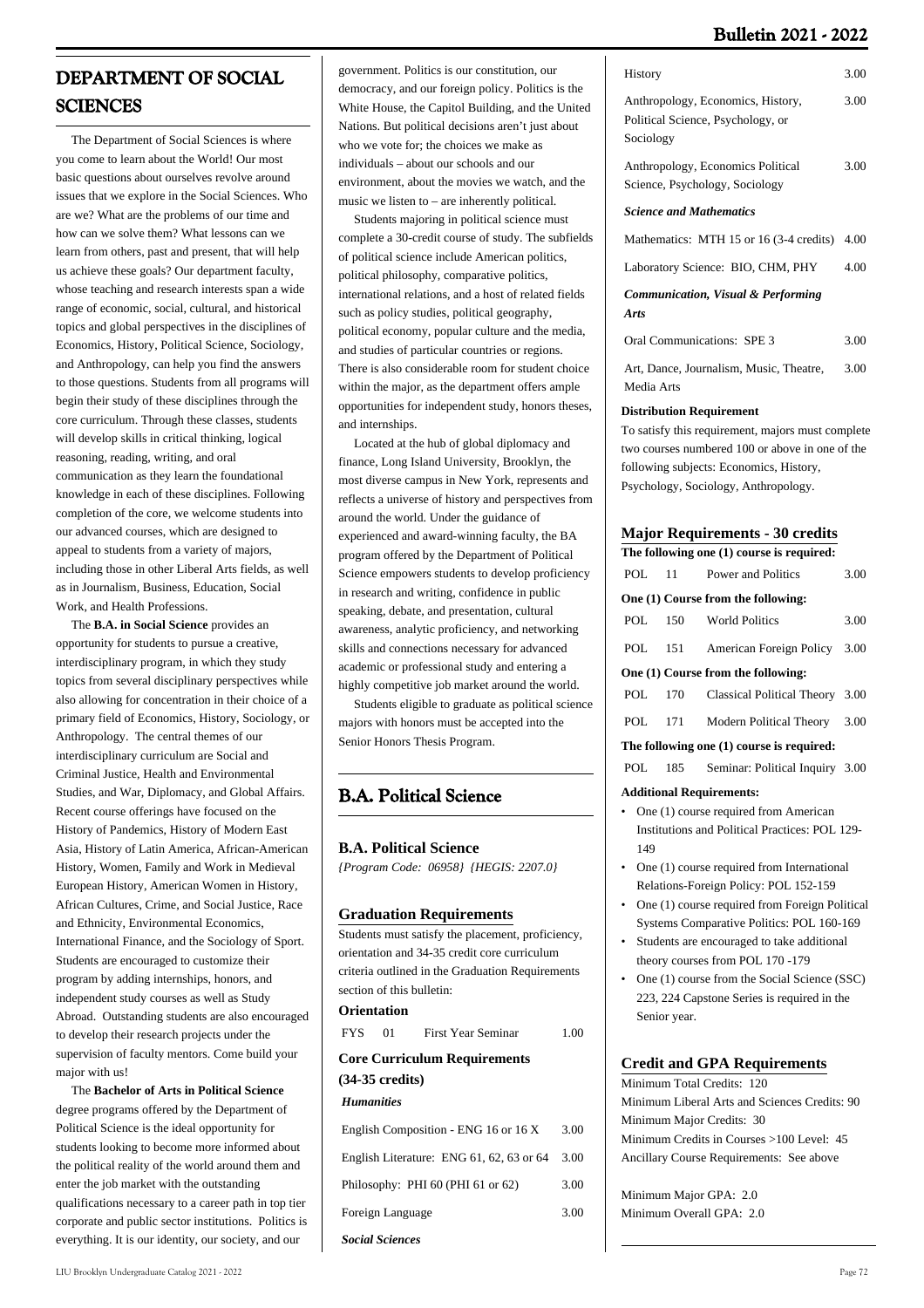# **B.A. Social Science**

 The Department of Social Sciences offers an interdisciplinary major leading to a B.A. in Social Science. This flexible program is intended to serve students interested in the disciplines of Economics, History, Sociology, and/or Anthropology and provides the opportunity for an interdisciplinary approach to topics in the Social Sciences.

 Students will be closely counseled by a team of faculty members in their areas of concentration to develop a coherent and well-integrated program.

### **B.A. Social Science**

*[Program Code: 78843] {HEGIS: 4903}*

### **Graduation Requirements**

Students must satisfy the placement, proficiency, orientation and 34-35 credit core curriculum criteria outlined in the Graduation Requirements section of this bulletin:

#### **Orientation**

| <b>FYS</b>        | 01                        | <b>First Year Seminar</b>                                              | 1.00 |
|-------------------|---------------------------|------------------------------------------------------------------------|------|
|                   |                           | <b>Core Curriculum Requirements</b>                                    |      |
|                   | $(34-35 \text{ credits})$ |                                                                        |      |
| <b>Humanities</b> |                           |                                                                        |      |
|                   |                           | English Composition - ENG 16 or 16 X                                   | 3.00 |
|                   |                           | English Literature: ENG 61, 62, 63 or 64                               | 3.00 |
|                   |                           | Philosophy: PHI 60 (PHI 61 or 62)                                      | 3.00 |
|                   | Foreign Language          |                                                                        | 3.00 |
|                   | <b>Social Sciences</b>    |                                                                        |      |
| History           |                           |                                                                        | 3.00 |
| Sociology         |                           | Anthropology, Economics, History,<br>Political Science, Psychology, or | 3.00 |
|                   |                           | Anthropology, Economics Political<br>Science, Psychology, Sociology    | 3.00 |
|                   |                           | <b>Science and Mathematics</b>                                         |      |
|                   |                           | Mathematics: MTH 15 or 16 (3-4 credits)                                | 4.00 |
|                   |                           | Laboratory Science: BIO, CHM, PHY                                      | 4.00 |
| <b>Arts</b>       |                           | Communication, Visual & Performing                                     |      |
|                   |                           | Oral Communications: SPE 3                                             | 3.00 |
| Media Arts        |                           | Art, Dance, Journalism, Music, Theatre,                                | 3.00 |

### **Major Requirements**

#### **Program Model**

After completing the core courses in Economics, History, Sociology, and Anthropology, students will take twenty-four (24) credits of advanced courses (numbered 100 or above) in those disciplines and a three (3) credit interdisciplinary

- Primary Concentration (12 credits in ECO, HIS, SOC, or ANT, numbered 100 or higher)
- Two Secondary Concentrations (6 credits each in a second and third discipline ECO, HIS, SOC, or ANT, numbered 100 or higher) •
- Capstone (SSC 223 or 224)
- Additional Electives (6 credits in Political Science or Psychology, numbered 100 or higher) •

### **Credit and GPA Requirements**

Minimum Total Credits: 120 Minimum Liberal Arts and Sciences Credits: 90 Minimum Major Credits: 33 Minimum Credits in Courses > 100 Level: 45 Minimum Major GPA: 2.0 Minimum Overall GPA: 2.0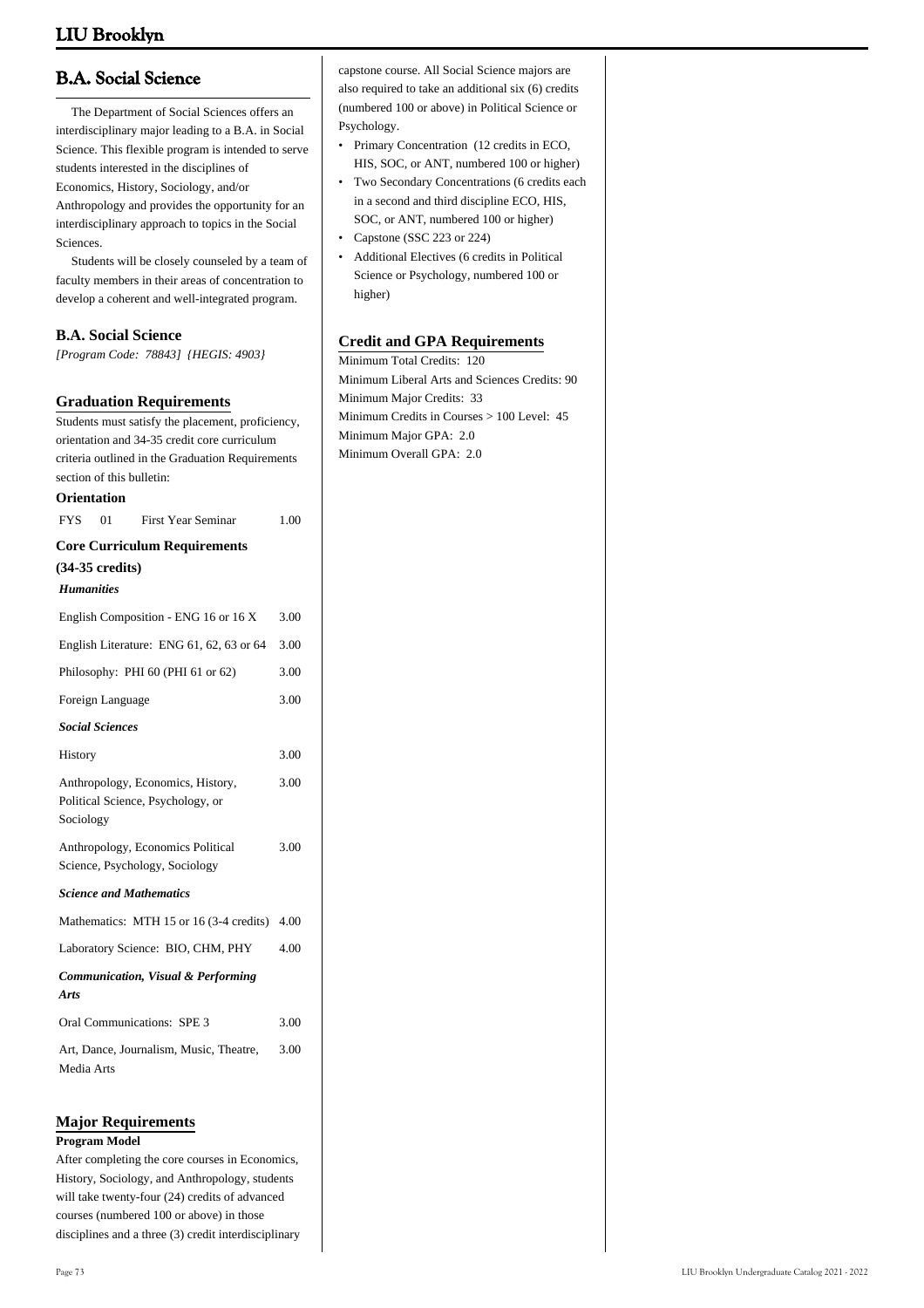# **Anthropology Courses**

### **ANT 4 Physical Anthropology**

The most recent findings of primate ethology are combined with fossil discoveries by physical anthropologists and archaeologists, and pertinent data from genetics, for a comprehensive survey of human origins in Africa and human prehistoric development from six million years ago to recent times.

Credits: 3 Every Fall and Spring

### **ANT 5 Cultural Anthropology**

An introduction to the anthropological concept of culture as species-specific behavior: the invention and use of symbols; cultural processes such as innovation, diffusion, tradition and boundarymaintaining identity mechanisms; the use of the comparative method in examining cross-cultural commonalities and differences; the problem of cultural relativism. Case studies are drawn from a variety of cultures worldwide. Selected topics include subsistence strategies, language and communication, political systems, ethnicity and race, gender, marriage, family and kinship, religion and mass media.

Credits: 3 Every Semester

### **ANT 105 Religion and Society**

An examination of some of the many forms of religion, especially world religions, such as Christianity, Islam, Judaism, Hinduism and Buddhism, with an attempt to understand their origins, social values, structural definitions, varied explorations of the supernatural, and daily practices of religion. Also includes a focus on current theological debates among theorists of religion. Credits: 3

Cross-Listings: ANT 105, SOC 105 On Occasion

### **ANT 112 Race and Ethnicity**

An exploration of the variety of meanings of race and ethnicity in the social, political and economic life of America and other societies. Special emphasis is placed on the experience of African-Americans, Latinos and immigrant groups of color, especially the effects of racism on personal, institutional and societal levels. The goal is to enhance students' awareness of the subtlety of stigmatizing and stereotyping attitudes in order to build a foundation for culturally sensitive social interaction and effective interventions. Credits: 3 Cross-Listings: ANT 112, SOC 112 Alternate Years

### **ANT 119 Marriage and the Family**

A consideration of ideas about family and kinship in the US and in cultures across the world. Topics for discussion may include: the linkages between

marriage and divorce patterns, gender roles and changing economic realities; the residential group as the setting for socialization, ritual, the contestation of authority and potential violence and abuse; the politicization of family models in public life and the media; national, cultural, ethnic and generational differences in ideas of family; family tensions in the context of migration and transnational living; the effects of changes in family life on vulnerable groups such as children, the disabled and the elderly. Credits: 3

Cross-Listings: ANT 119, SOC 119 On Occasion

### **ANT 125 Globalization**

The course takes a multicultural approach to analyzing the global impact of nationalism, capitalism, communism, technology, and world religions on societies and cultures of varying scale. The role played by developed countries and international financial institutions in promoting global interdependence between the underdeveloped and developed regions of the world is explored. Credits: 3 Cross-Listings: ANT 125, SOC 125 On Occasion

### **ANT 126 Gender, Culture and Society**

Examines the gendered dynamics of social and cultural relations. Explores how gender is imagined, constructed and lived across a broad spectrum of historical periods, institutions and cultural locations. Special attention is paid to the ways in which "gender" as practice, performance and representation has differed for women and men according to race, class and other divisions. Credits: 3

Cross-Listings: ANT 126, HUM 126, SOC 126 On Occasion

### **ANT 128 Criminology**

Different types of crime in modern society are examined including petty crime, white-collar crime, hate crime, organized crime, terrorism and a more recent one, cybercrime. The extent and social cost of crime, and the accuracy of crime statistics as well as crime prevention and punishment are also considered. Credits: 3

Cross-Listings: ANT 128, SOC 128 Alternate Years

### **ANT 133 African Cultures and Societies**

An analysis of African cultures and societies is examined emphasizing basic ways of life, including subsistence strategies, kinship and marriage, power, gender, religion and arts. The effects of European colonialism on African politics and belief systems and the emergence of independent nation-states are explored in detail. Credits: 3

Cross-Listings: ANT 133, SOC 133 On Occasion

### **ANT 137 Ethnography**

An in-depth look at the methods, theory and data involved in the production of ethnographic texts by cultural anthropologists. Along with cross-cultural comparison of societies with respect to economy, social organization, political structure, gender relations and similar topics, discussion focuses on the anthropologist's role as collector, translator and interpreter and the ways in which social scientific research reflects both the politics of its time and the ethics of doing fieldwork. Credits: 3 On Occasion

### **ANT 141 Archaeology: An Introduction**

An analysis of the methods and techniques employed by archeologists to discover, reconstruct and date prehistoric and historic cultures and to link human life with its recent and remote past. Credits: 3 On Occasion

### **ANT 149 Healing Traditions in Cross-Cultural Perspectives**

A look into powerful oral folk systems of spirituality, including ancestor worship, voodoo and shamanism. Students use cross-cultural comparison to study spirit possession, magic, rites of passage, divination, healing, and witchcraft and sorcery. Folk religions are examined to show how ritual helps to explain suffering, death and misfortune, to promote morality and heighten social solidarity, and to legitimize authority. They are also explored as a source of solace and resistance for marginalized and oppressed people. Credits: 3

Cross-Listings: ANT 149, SOC 149 On Occasion

### **ANT 181 Africa Forum Event**

The annual Africa Forum is a one-day conference that brings special speakers and events to LIU Brooklyn. Its goal is to enable students to learn more about the African continent, its people and its role in world affairs. Information about event scheduling as well as assignments required by the associated one-credit course can be obtained in advance from the Department of Social Sciences. Topics change each year and the course may be retaken for credit. Credits: 1

Cross-Listings: ANT 181, SOC 181 Every Fall

### **ANT 197 Independent Study**

Students undertake rigorous, semester-long independent work under the supervision of a faculty member. The topic and specific assignments to be completed must be agreed upon in advance and approved by the Department Chair and the Dean.

The pre-requisite of ANT 4, or ANT 5, or HSS 21, or HSS 22 is required. Credits: 3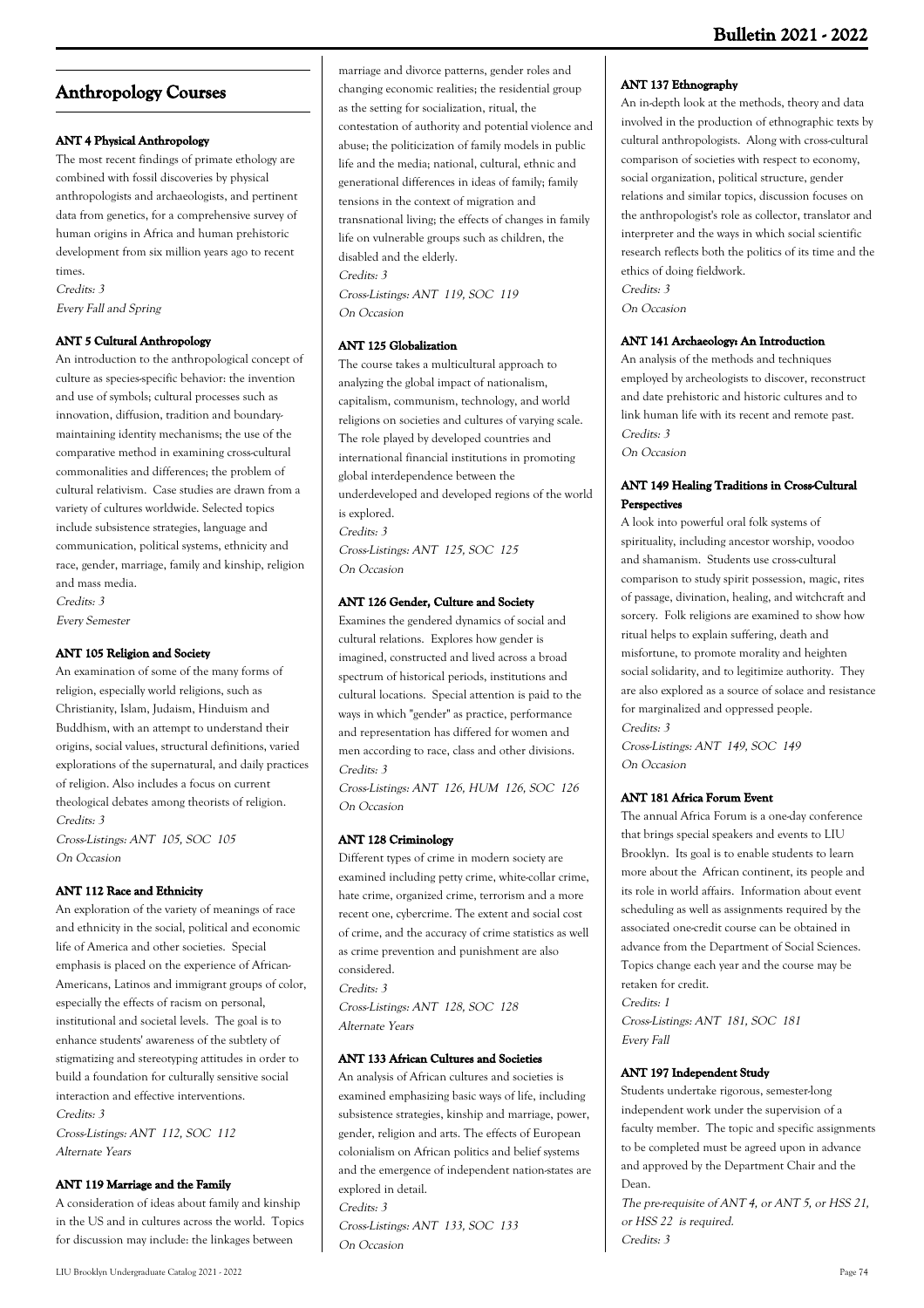### On Demand

### **ANT 198 Independent Study**

Students undertake rigorous, semester-long independent work under the supervision of a faculty member. The topic and specific assignments to be completed must be agreed upon in advance and approved by the Department Chair and the Dean. The pre-requisite of ANT 4, or ANT 5, or HSS 21, or HSS 22 is required. Credits: 1 to 4 On Demand

## **Sociology Courses**

### **SOC 3 Introduction to Sociology**

This course provides us with the language to understand what we experience in our lives and how we are connected to others. Students will be introduced to key concepts, theories and methods involved in what is called "the sociological imagination." They will put these ideas to work investigating contemporary social trends and current events. Important topics include: social change; social structures; culture; city life; economy and technology; deviance and social conflict; inequality; the social causes and consequences of human behavior in local and global terms. Credits: 3

Every Fall and Spring

### **SOC 105 Religion and Society**

An examination of some of the many forms of religion, especially world religions, such as Christianity, Islam, Judaism, Hinduism and Buddhism, with an attempt to understand their origins, social values, structural definitions, varied explorations of the supernatural, and daily practices of religion. Also includes a focus on current theological debates among theorists of religion. Credits: 3 Cross-Listings: ANT 105, SOC 105

On Occasion

### **SOC 112 Race and Ethnicity**

An exploration of the variety of meanings of race and ethnicity in the social, political and economic life of America and other societies. Special emphasis is placed on the experience of African-Americans, Latinos and immigrant groups of color, especially the effects of racism on personal, institutional and societal levels. The goal is to enhance students' awareness of the subtlety of stigmatizing and stereotyping attitudes in order to build a foundation for culturally sensitive social interaction and effective interventions. Credits: 3

Cross-Listings: ANT 112, SOC 112 Alternate Years

### **SOC 116 Sociological Theory**

A review of the contributions of major sociological theorists to the analysis of social change (social

classes, economics/technology, ideas); social order (collective agreements, force); the relationship between the individual and society (nature, nurture, social responsibility, free will). Credits: 3 On Occasion

### **SOC 119 Marriage and the Family**

A consideration of ideas about family and kinship in the US and in cultures across the world. Topics for discussion may include: the linkages between marriage and divorce patterns, gender roles and changing economic realities; the residential group as the setting for socialization, ritual, the contestation of authority and potential violence and abuse; the politicization of family models in public life and the media; national, cultural, ethnic and generational differences in ideas of family; family tensions in the context of migration and transnational living; the effects of changes in family life on vulnerable groups such as children, the disabled and the elderly. Credits: 3

Cross-Listings: ANT 119, SOC 119 On Occasion

### **SOC 125 Globalization**

The course takes a multicultural approach to analyzing the global impact of nationalism, capitalism, communism, technology, and world religions on societies and cultures of varying scale. The role played by developed countries and international financial institutions in promoting global interdependence between the underdeveloped and developed regions of the world is explored. Credits: 3 Cross-Listings: ANT 125, SOC 125 On Occasion

### **SOC 127 Deviant Behavior**

Answers the following questions: How do certain behaviors come to be defined as deviant? What are the political implications of defining deviance? What are the social processes by which individuals come to engage in deviant acts? How are social control mechanisms used to promote conformity? Topics may include sexual behavior, drug use, alcoholism, suicide and mental illness. Credits: 3 Cross-Listings: ANT 127, SOC 127 Alternate Years

### **SOC 126 Gender, Culture and Society**

Examines the gendered dynamics of social and cultural relations. Explores how gender is imagined, constructed and lived across a broad spectrum of historical periods, institutions and cultural locations. Special attention is paid to the ways in which "gender" as practice, performance and representation has differed for women and men according to race, class and other divisions. Credits: 3

Cross-Listings: ANT 126, HUM 126, SOC 126 On Occasion

### **SOC 128 Criminology**

Alternate Years

Different types of crime in modern society are examined including petty crime, white-collar crime, hate crime, organized crime, terrorism and a more recent one, cybercrime. The extent and social cost of crime, and the accuracy of crime statistics as well as crime prevention and punishment are also considered. Credits: 3 Cross-Listings: ANT 128, SOC 128

**SOC 133 African Cultures and Societies**

An analysis of African cultures and societies is examined emphasizing basic ways of life, including subsistence strategies, kinship and marriage, power, gender, religion and arts. The effects of European colonialism on African politics and belief systems and the emergence of independent nation-states are explored in detail. Credits: 3

Cross-Listings: ANT 133, SOC 133 On Occasion

### **SOC 149 Healing Traditions in Cross-Cultural Perspectives**

A look into powerful oral folk systems of spirituality, including ancestor worship, voodoo and shamanism. Students use cross-cultural comparison to study spirit possession, magic, rites of passage, divination, healing, and witchcraft and sorcery. Folk religions are examined to show how ritual helps to explain suffering, death and misfortune, to promote morality and heighten social solidarity, and to legitimize authority. They are also explored as a source of solace and resistance for marginalized and oppressed people. Credits: 3

Cross-Listings: ANT 149, SOC 149 On Occasion

### **SOC 181 Africa Forum Event**

The annual Africa Forum is a one-day conference that brings special speakers and events to LIU Brooklyn. Its goal is to enable students to learn more about the African continent, its people and its role in world affairs. Information about event scheduling as well as assignments required by the associated one-credit course can be obtained in advance from the Department of Social Sciences. Topics change each year and the course may be retaken for credit. Credits: 1 Cross-Listings: ANT 181, SOC 181

Every Fall

**SOC 197 Independent Study** Students undertake rigorous, semester-long independent work under the supervision of a faculty member. The topic and specific assignments to be be completed must be agreed upon in advance and approved by the Department Chair and the Dean.

Credits: 1 to 4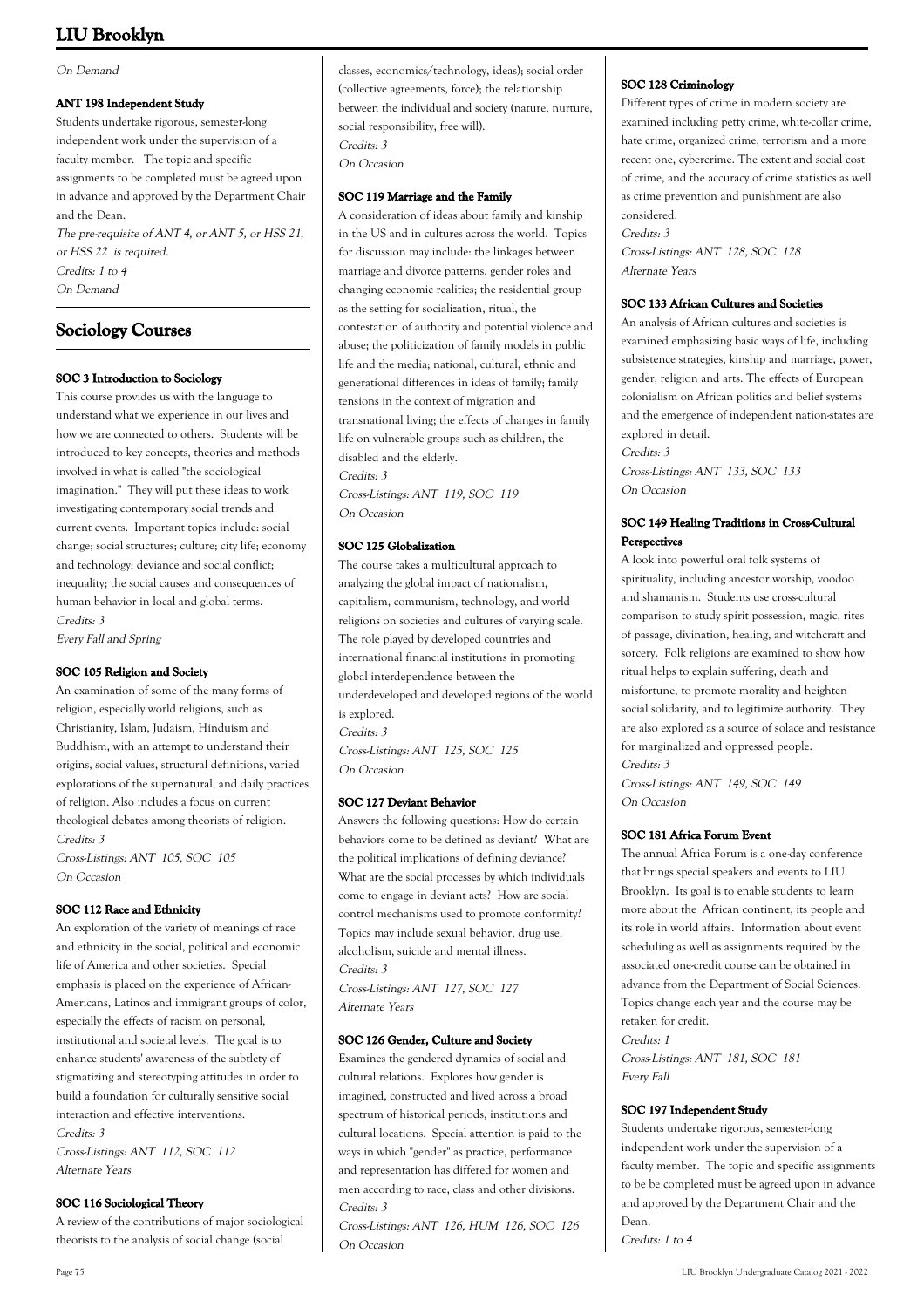#### On Demand

#### **SOC 198 Independent Study**

Students undertake rigorous, semester-long independent work under the supervision of a faculty member. The topic and specific assignments to be be completed must be agreed upon in advance and approved by the Department Chair and the Dean. Credits: 3

On Demand

### **Economics Courses**

### **ECO 1 Introduction to Economics**

After an elementary introduction to the role of markets in allocating economic resources, this course focuses on the factors that determine aggregate income, employment and price level from a macroeconomic perspective. It examines the interaction of markets for aggregate output, labor and money, addressing the role of the government in short-run stabilization and the factors that determine long-run economic growth. Credits: 3

Every Fall and Spring

### **ECO 2 Introduction to Economics**

This course provides an introduction to microeconomics, focusing on the role of markets in allocating economic resources. In some idealized perfectly competitive markets, the behavior of firms and consumers, which can be represented in terms of supply and demand curves, leads to "socially efficient" equilibrium outcomes. However, market outcomes may not necessarily be efficient in many realistic economic environments, justifying a role for the government in promoting economic efficiency. The course also examines the government's role in promoting "equity" through taxation, stressing the possibility of a trade-off between efficiency and equity. Credits: 3

Every Fall and Spring

### **ECO 101 Microeconomic Analysis**

This course provides a detailed analysis of rational consumer and firm behavior, examining the relationship between such behavior and the efficient allocation of resources in the economy under different market structures. The pre-requisite of ECO 2 is required. Credits: 3 On Occasion

### **ECO 102 Macroeconomic Analysis**

This course examines the factors that influence the level of national income and the unemployment rate, focusing on the role of aggregate real and financial markets in determining the overall performance of the economy. The course also examines the government's role in mitigating the effect of supply and demand shocks, and in promoting long run economic growth.

The pre-requisite of ECO 1 is required. Credits: 3 On Occasion

#### **ECO 105 Money and Banking**

This course provides a systematic study of the monetary and financial institutions of a modern economy. Emphasis is placed on how various monetary factors affect real economic activity, and on the government's role in conducting monetary policy and regulating the financial system. Pre-Requisite of ECO 1 or permission of Instructor is required. Credits: 3 On Occasion

### **ECO 114 Game Theory and Economic Applications**

This course provides an introduction to game theory, exploring the analysis of static and dynamic interactions under a variety of informational assumptions. The course will focus on selected applications of game theory to economics, including topics in Bargaining and Bidding Procedures, Industrial Organization and Regulation, and the Internal Organization of the Firm, as well as some problems that arise in Law, Political Science, Military Strategy and Parlor Games. Credits: 3

On Occasion

### **ECO 115 Industrial Economics**

This course provides an introduction to Industrial Organization, a field that focuses on how firms, interacting through markets, attempt to exploit opportunities for profit. The standard models of perfect and imperfect competition are examined, emphasizing the strategic behavior of the firms. Topics include pricing models and other strategic aspects of business practice, including entry deterrence, patent races and collusion. Pre-Requisite of ECO 2 or Permission of Instructor is required. Credits: 3 On Occasion

### **ECO 116 Government Regulation of Business**

This course provides an introduction to industrial regulation, a field that focuses on how government policy can improve market performance. The role of economic and social regulation is examined, focusing on environments that exhibit market failure due to economies of scale, externalities and imperfect information. Topics include multiproduct monopoly pricing and price discrimination, incentive regulation in presence of informational asymmetries and imperfect commitment, regulatory reform and deregulation, environmental regulation and regulation of the financial sector. Pre-Requisite of ECO 2 or Permission of Instructor is required. Credits: 3

On Occasion

## LIU Brooklyn Undergraduate Catalog 2021 - 2022 Page 76

### **ECO 117 History of Economic Thought**

This course surveys the principal currents of economic thought in their historical perspective, emphasizing the role of the leading economic schools. The contributions of such thinkers as Adam Smith, David Ricardo, Karl Marx, Leon Walras, Alfred Marshall and John Maynard Keynes receive particular attention, as well as the role of information, incentives and dynamics in modern economic theory. Credits: 3 On Occasion

#### **ECO 120 Financial Economics**

This course provides an introduction to modern financial economics, relying on foundational decision theoretic and equilibrium methods to examine some of the central themes in modern finance, including inter-temporal investment decision making under uncertainty, the capital asset pricing model, arbitrage pricing theory, the valuation of bonds, equities, and derivative securities, and the firm's financial structure. The course attempts to bridge the gap between the more descriptive-institutional focus of introductory business-finance courses and the more technical focus of econophysics courses.

Pre-Requisite of ECO 2 or Permission of Instructor is required. Credits: 3 On Occasion

### **ECO 123 Economics Statistics I**

This course provides an introduction to statistics, surveying several concepts of particular interest in economic applications. After a brief review of descriptive statistics and elementary probability concepts, the foundations of sampling, estimation and hypothesis testing are examined. Linear regression methods and statistical decision theory, which play a central role in econometrics and economic theory, are introduced. The pre-requisites of ECO 1 and 2 are required or permission of the Instructor. Credits: 3 On Occasion

### **ECO 124 Economics Statistics II**

This course provides an introduction to econometrics, which consists in the application of statistical techniques to economics. Topics include statistical inference using bivariate and multivariate regression, extensions to problems involving heteroskedasticity and misspecification, and applications to the analysis of time series. The pre-requisite of ECO 123 is required. Credits: 3 On Occasion

### **ECO 125 International Economics**

This course provides an introduction to international trade, an area of economics that focuses on the causes and consequences of the presence of trade among nations. It examines such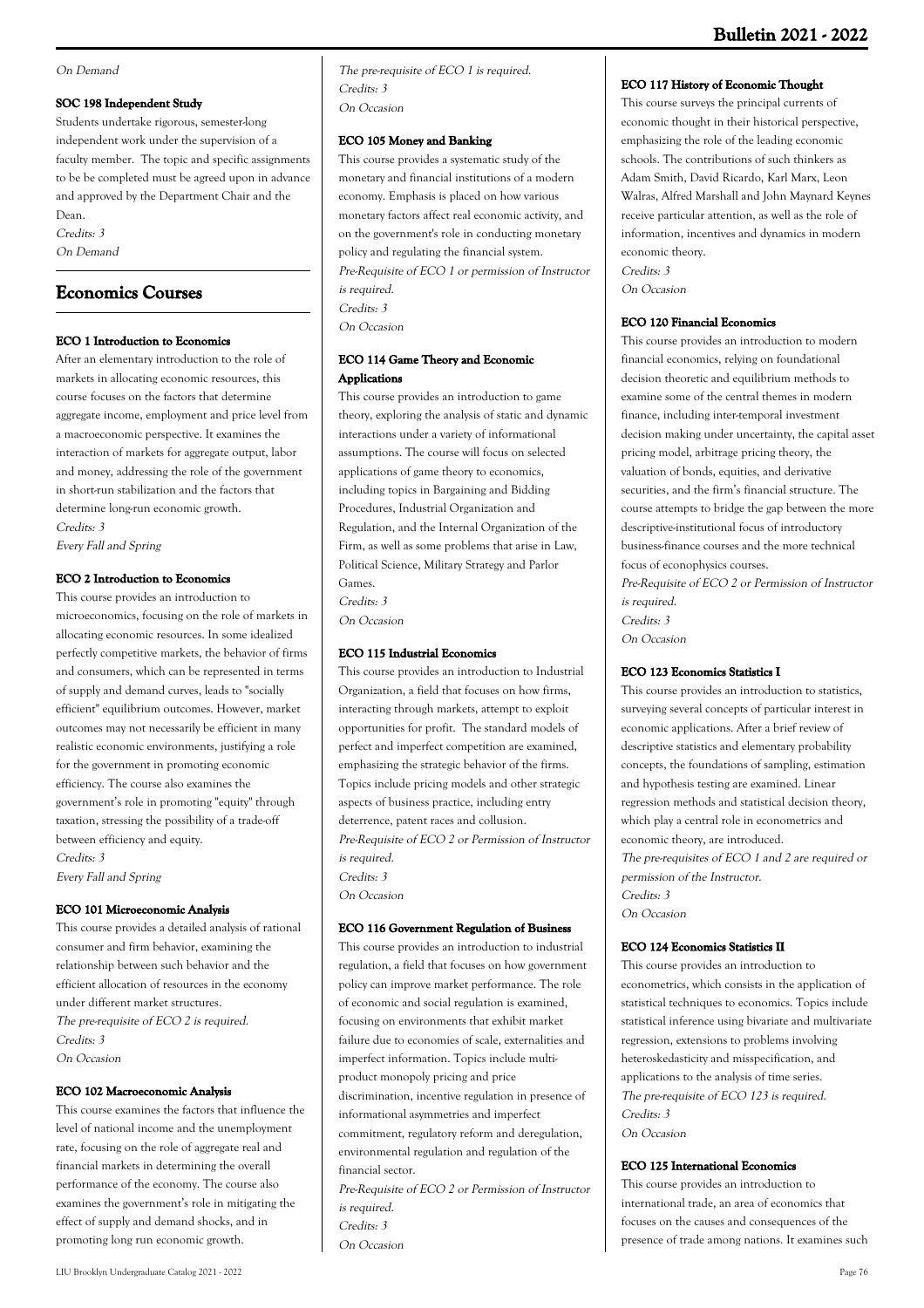fundamental topics as the concept of comparative advantage in the context of the Ricardian model, the connection between factor mobility and income distribution, the role of trade policy and protectionism in industrialized and developing economies, the presence of imperfect competition in international markets, and the globalization debate (same as International Business 125). Pre-Requisite of ECO 2 or Permission of Instructor is required. Credits: 3 Cross-Listings: ECO 125, IBU 125 On Occasion

### **ECO 126 International Finance**

This course provides an introduction to openeconomy macroeconomics, focusing on the flow of capital across international financial markets and the effects of exchange rate and monetary policy on those flows. It surveys a variety of topics, including purchasing power parity and exchange rate determination in foreign exchange markets, the Mundell-Fleming model of output and exchange rate determination under fixed and flexible exchange rates, speculative attacks and the causes and consequences of international financial crises. The course will also discuss various recent policy debates, the role of global imbalances in the recent financial crisis, and several recent proposals to reform the international financial system. The pre-requisite of ECO 1 is required or Permission of Instructor is required. Credits: 3 On Occasion

### **ECO 133 Public Finance and Economic Policy**

This course provides an introduction to the microeconomic analysis of the public sector. It examines the government's role in a market economy, focusing on the regulation of externalities, the provision of public goods and social insurance, and the redistribution of income. In particular, it examines the major expenditure programs, including Social Security, Medicare, Education and Defense, as well as the generation of government revenues through taxation and deficit financing, addressing efficiency and equity considerations.

Pre-Requisite of ECO 2 or Permission of Instructor is required. Credits: 3 On Occasion

### **ECO 170 Current International Economic Problems**

This course examines some of the central international economic problems, including the consequences of globalization, instability in the Eurozone, fast growth in China and other emerging economies, poverty and the challenges of economic development, the management of climate change, and the effects of technological innovation on the international division of labor. Credits: 3

#### On Occasion

#### **ECO 197 Independent Study**

Independent reading and research in the chosen field of economics. Training is provided in techniques of critical analysis and independent research. Three credits. Prerequisites: Senior year status and satisfactory completion of a minimum of 12 credits in advanced economics. Permission of the Chair and the Dean. Credits: 3 On Demand

### **History Courses**

### **HIS 1 Perspectives in Premodern World History**

A thematic approach to topics in World History that examines content from the history of civilization in at least two geographical regions (Africa, the Americas, Asia, the Middle East or Europe) up to the Modern Era (c. 18th century). All courses are aimed at discovering the nature of historical inquiry, including both an examination of historical facts, and also the importance of perspective, context, and causality in the creation of a historical argument. Topics will be chosen by the faculty member.

Credits: 3 All Sessions

#### **HIS 2 Perspectives in Modern World History**

A thematic approach to topics in World History that examines content from the history of civilization in at least two geographical regions ( Africa, the Americas, Asia, the Middle East or Europe) from 1500 to present. All courses are aimed at discovering the nature of historical inquiry, including both an examination of historical facts, and also the importance of perspective, context, and causality in the creation of a historical argument. Topics will be chosen by the faculty member. Credits: 3

All Sessions

### **HIS 100 American Civilization I**

A survey of the growth and development of the United States from the establishment of the British colonies in North America through the Civil War. This course will examine the evolution of American political, economic, and social institutions and values, as they were created, challenged, and changed throughout this period of history and will analyze the varying perspectives of people of different races, classes, religions, genders, and regions.

This is a designated Writing Across the Curriculum (WAC) course, and all students will complete a research paper.

Pre requisites - One of the following: HIS 1, HIS 2, HHI 21 or HHI 22 Credits: 3

On Occasion

### **HIS 108 American Civilization II**

A survey of the history of the United States from the end of the Civil War to the present. This course will examine the evolution of American political, economic, and social institutions and values, as they were created, challenged, and changed throughout this period of history and will analyze the varying perspectives of people of different races, classes, religions, genders and regions. This is a designated Writing Across the Curriculum (WAC) course, and all students will complete a research paper.

Pre requisites - One of the following: HIS 1, HIS 2, HHI 21 or HHI 22 Credits: 3 On Occasion

#### **HIS 116 African-American History**

This survey course examines the complex and varied histories of Africans and their descendants in the United States from the emergence of the transatlantic slave trade to the present. Although the course focuses primarily on the African experience in the United States, it also provides a hemispheric perspective so as to demonstrate the ways in which the lives of displaced Africans throughout the Americas have been bound together by a common past.

Pre requisites - One of the following: HIS 1, HIS 2, HHI 21 or HHI 22 Credits: 3 On Occasion

### **HIS 120 The Middle Ages**

A survey of the History of Europe from the last centuries of the Roman Empire through the fourteenth century. The course covers the origin and development of attitudes and institutions characteristic of the Medieval period, including feudalism and the emergence of centralized government, the organization and spiritual mission of the church, commerce and the guild system, the place of women and children in society, and art and architecture.

Pre requisites - One of the following: HIS 1, HIS 2, HHI 21 or HHI 22 Credits: 3 On Occasion

#### **HIS 144 East Asia: The Modern Period**

Traces the history of China, Japan and Korea from the period of extended Western contact from 1650 to the present. Includes such topics as the rise of nationalism and communism, the entry of East Asia into the family of nations, and the transformation of the traditional social structures that has accompanied the process of modernization. Pre requisites - One of the following: HIS 1, HIS 2, HHI 21 or HHI 22 Credits: 3 On Occasion

### **HIS 157 History of Latin America**

Through an emphasis on the major forces that shaped and continue to shape the region of Latin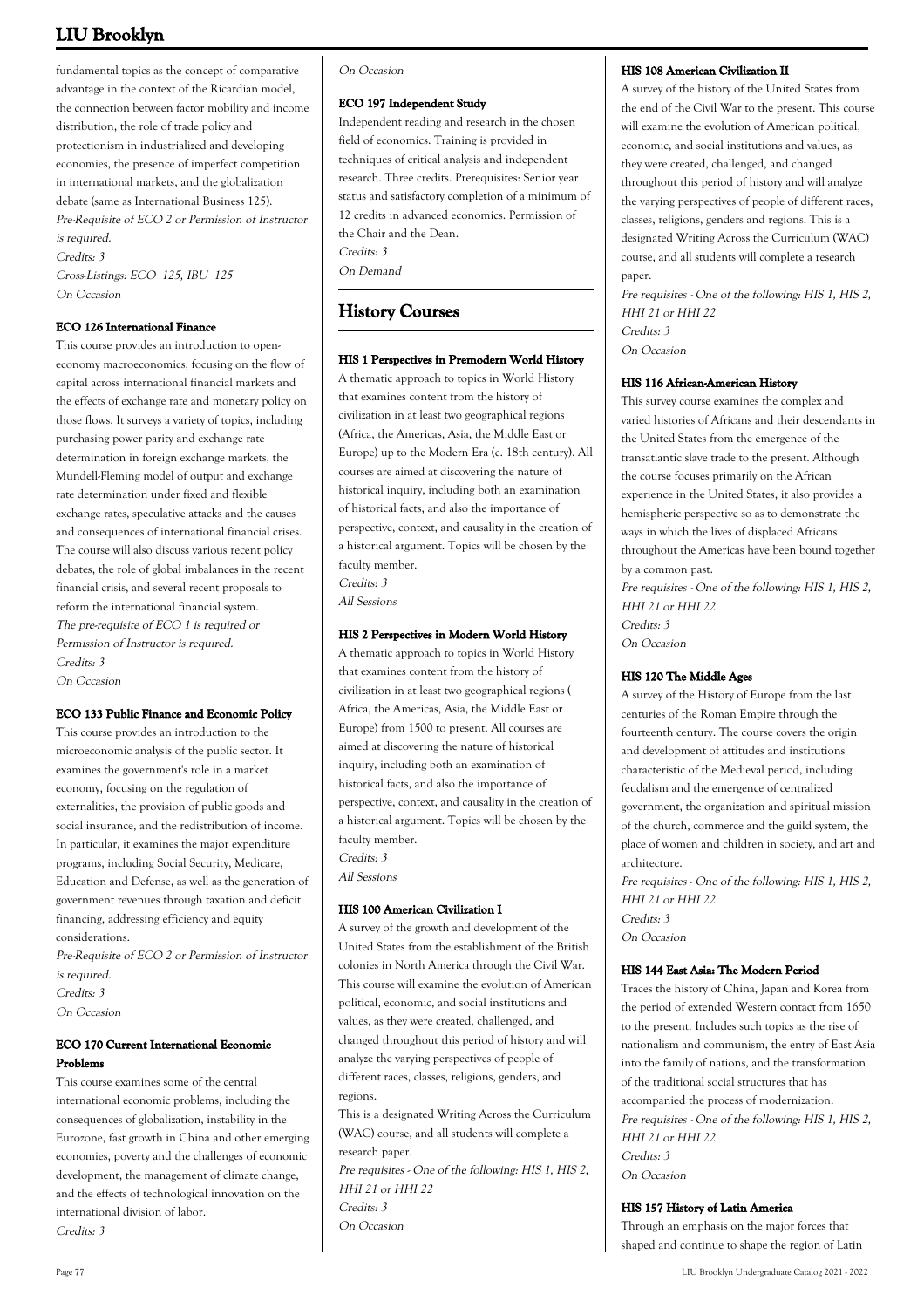America, this survey course will present historical information that will help you to understand better the issues surrounding contemporary Latin America. Among the themes covered will be the affect of implanted Iberian institutions, the challenges to those institutions, the notion of modernization, the contradictions between economic growth and development, and the struggles for and against change. Pre requisites - One of the following: HIS 1, HIS 2, HHI 21 or HHI 22 Credits: 3 On Occasion

### **HIS 158 American Foreign Relations: Since 1789**

A survey of U.S. diplomatic history from 1789 to the present - the rise of the United States from thirteen Atlantic states into a transcontinental nation and global superpower. Topics include the Revolutionary War; continental expansion; the Mexican War; late nineteenth-century imperialism; the Spanish- American-Cuba-Filipino War; Woodrow Wilson and World War I; 1920s unilateralism; FDR and World War II; the Cold War; Third World nationalism and U.S. interventions; the Vietnam War; and the Middle Eastern crisis. In addition to the traditional topics such as national security and economic interests, the course also examines the ways that the Americans engaged with the rest of the world, and how others interacted with the Americans from the Revolutionary War to the present. Pre requisites - One of the following: HIS 1, HIS 2, HHI 21 or HHI 22 Credits: 3 On Occasion

### **HIS 164 Special Topics in Women's History**

The course will focus on a topic related to the roles and actions of women or to an issue related to the treatment of women in history. The specific topics, including both historical and geographic scope, will be chosen by the faculty member. May be repeated if subject matter differs.

Pre requisites - One of the following: HIS 1, HIS 2, HHI 21 or HHI 22 Credits: 3 On Occasion

### **HIS 175 The Social History of Sports: A Search for Heroes**

A study of the way in which Americans and others have played over time; an analysis of how athletes have mirrored the values and reflected the values and fantasies of their times.

Pre requisites - One of the following: HIS 1, HIS 2, HHI 21 or HHI 22 Credits: 3 On Occasion

### **HIS 190 Special Topics in World History**

Reading and group discussion of a special topic in World History. Emphasis on new interpretations. May be repeated for credit if subject matter differs. Offered as a tutorial with department approval.

### **HIS 197/198 Independent Study**

Independent study enrollment requires Chair and Dean approval. Pre requisites - One of the following: HIS 1, HIS 2, HHI 21 or HHI 22 Credits: 3 On Demand

### **Social Science Courses**

#### **SSC 223 Capstone Seminar in the Social Sciences**

The Capstone Seminar in the Social Sciences (either SSC 223 or SSC 224) is required of all Social Science, Political Science, and Psychology majors in their junior or senior year. The seminar is an exploration and analysis from an interdisciplinary perspective of select critical issues, problems and frontiers in the social sciences that allows students to apply skills and analytical tools developed throughout their years of involvement in social science disciplines. The seminar promotes experimentation and provides a culminating academic focus for majors in all social science disciplines. Course topics and themes vary from year to year and course may be retaken for credit as long as the content differs.

Allow Junior and Senior Level enrollment only Credits: 3

Every Fall and Spring

#### **SSC 224 Capstone Seminar in Social Sciences**

The Capstone Seminar in the Social Sciences (either SSC 223 or SSC 224) is required of all Social Science, Political Science, and Psychology majors in their junior or senior year. The seminar is an exploration and analysis from an interdisciplinary perspective of select critical issues, problems and frontiers in the social sciences that allows students to apply skills and analytical tools developed throughout their years of involvement in social science disciplines. The seminar promotes experimentation and provides a culminating academic focus for majors in social science disciplines. Course topics and themes vary from year to year and the course may be retaken for credit as long as the content differs. Credits: 3 Every Fall and Spring

### **SSC 231 Honors Advanced Elective Research Seminar**

An interdisciplinary seminar that engages students in the study of current research, economic and cultural topics proposed by faculty from departments and programs across the university and from members of the professional world (topics advertised in the class schedule each semester). Honors Advanced Elective Seminars are the capstone experience of the Honors College and

integrate experiential learning, high-impact practices and non-traditional teaching methods, including visits to NYC business, government offices, NGOs, and museums. Students acquire skills to conduct high-level research in multiple disciplines, and are trained to present their results professionally as preparation for their careers. Student must be part of the Brooklyn Honors Student Group in order to register for the course. Credits: 3 Every Semester

#### **SSC 234 Non-Western or Post-Colonial Literature**

This course focuses on works, in English and in translation, emerging from non-Western cultures, including the cultures of Asia, Africa and South America. Courses in this category span a geographical region and a period of time adequate to address the historical context of the literature. Themes vary from semester to semester and may include topics such as: Voices of the African Diaspora, Buddhism in Asian Literatures, or Postcolonial Literature and the Atlantic World. Counts as a literature course.

Prerequisite: One of the following courses is required: ENG 61, ENG 62, ENG 63, ENG 64, HEG 21 or HEG 22. Credits: 3

On Occasion

### **Political Science Courses**

#### **POL 11 Power and Politics**

An introduction to the world of politics and power, from the workplace to the United States Supreme Court. Topics include the family, the community, the evolution of the nation-state, forms of political organization, state and federal governments, the Constitution, Congress, the presidency, and other political institutions and formations. Credits: 3 Every Fall and Spring

### **POL 12 America and the World**

This class explores the origins and evolution of American politics and government and how America interacts with the wider world. Students will investigate the inner workings of the American constitutional order and the political culture in which it is based. Issues and institutions under consideration will include presidents and parties, identity and representation, civil liberties and civil rights. With an enhanced understanding of America, students will then focus on the challenges of contemporary international power politics, from globalization to climate change, and the role the United Nations plays in mediating disputes and advancing collective action. Credits: 3

Every Fall and Spring

#### **POL 13 International Relations**

This course serves as an introduction to what drives the political world and to political science as a field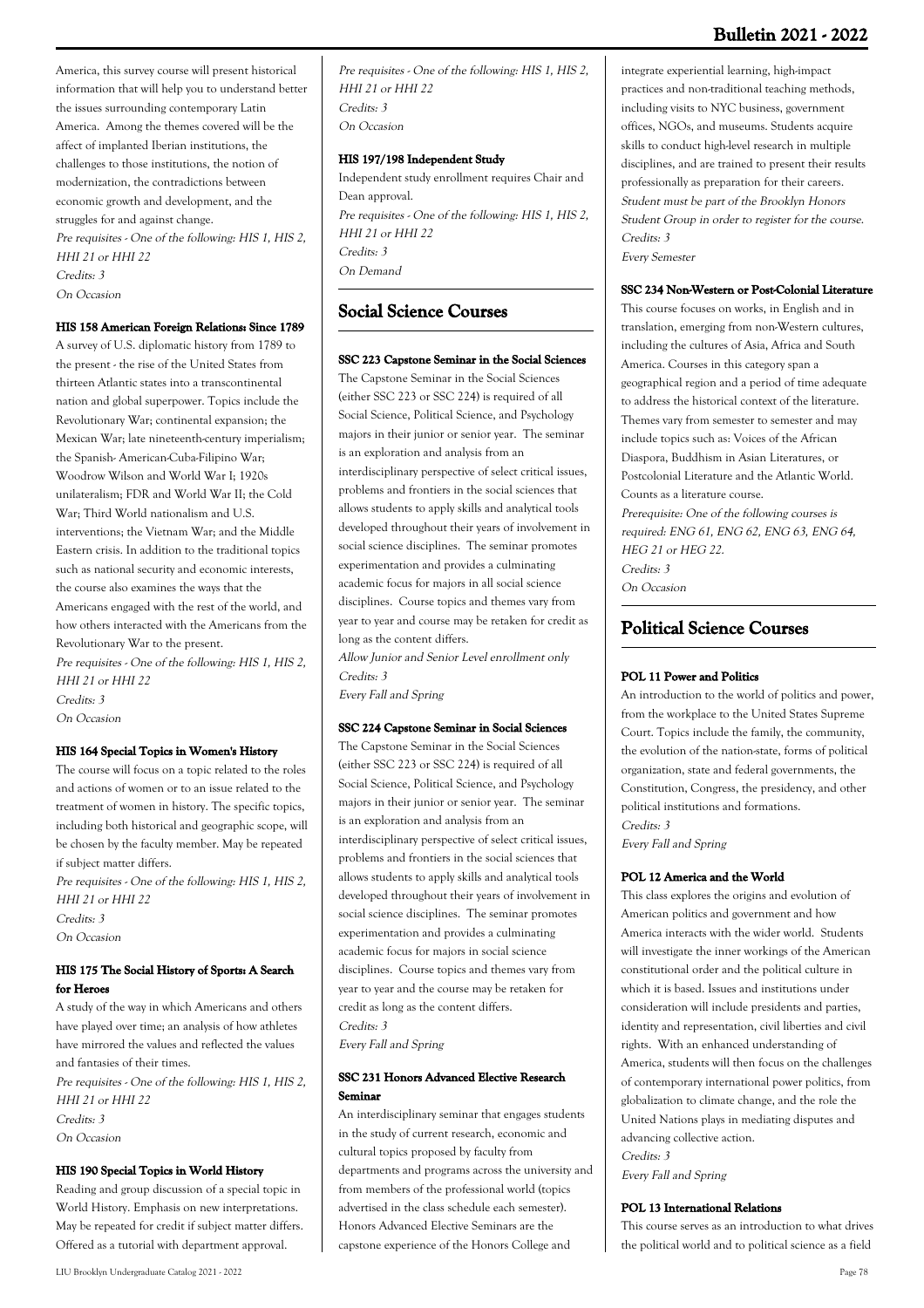of study that attempts to explain this. The course introduces students to the systematic study of politics and to crucial concepts in the discipline including: collective action, democracy, government, justice, power and the state. Course material consists of philosophical and theoretical texts, case studies, political analyses and documentaries. Upon completion, students will better understand the practice of politics at the local, national and international level. Credits: 3 Every Fall and Spring

### **POL 120 Power in America**

What is the nature of power in American society? How is it distributed? How is it used? An examination of the different theories of social, economic and political power; the interrelationships among those types of power; the role of race and culture; and the effective use of power.

Pre requisite - One of the following: POL 11, POL 12, Pol 13, HSS 21, HSS 22. Credits: 3 Alternate Years

### **POL 123 Political Parties and Political Behavior**

A study of the role of political parties in American government, including problems with respect to organization, finance, campaigns, issues and candidates; their relationship to the citizen-voter; and trends in recent studies on political leadership, election research and political behavior. Pre requisite - One of the following: POL 11, POL 12, Pol 13, HSS 21, HSS 22. Credits: 3 Alternate Years

### **POL 124 The Media and American Politics**

An evaluation of the role of the media in American political life. Emphasis is on the effect of the media on leading domestic and foreign policy issues, including racism, McCarthyism, the Civil Rights Movement, Vietnam and Watergate. Media personalities who helped shape the national conscience are examined. Pre requisite - One of the following: POL 11, POL 12, Pol 13, HSS 21, HSS 22. Credits: 3 Alternate Years

### **POL 125 The American Presidency**

A study of executive powers and decision making; leadership and the electoral process; and the relationship of the President to pressure groups, political parties and the states. Pre requisite - One of the following: POL 11, POL 12, Pol 13, HSS 21, HSS 22. Credits: 3 Alternate Years

### **POL 135 The United Nations: Theory**

This course will study the role and influence of the United Nations (UN) in a global context, evaluating its record in diplomacy, disaster relief, human

rights and democracy promotion, and international peacekeeping. Analysis will focus on the institutions of the UN, from operating systems to funding. Students will undertake a field trip to UN headquarters during the semester to meet with UN executives and personnel. Pre requisite - One of the following: POL 11, POL 12, Pol 13, HSS 21, HSS 22. Credits: 3 Cross-Listings: IR 135, POL 135 Every Spring

### **POL 137 The Politics of Popular Culture**

An examination of the political content and implications of selected areas of contemporary popular culture. Pre requisite - One of the following: POL 11, POL 12, Pol 13, HSS 21, HSS 22. Credits: 3 On Occasion

### **POL 145 Ethnic Politics**

A survey of the role of ethnic groups in the American political system. Among the topics for analysis are ethnic roles in party organization; ethnic politicians; ethnic voting; conventional and militant ethnic organizations; ethnic issues in housing, education and employment; inter- and intra-ethnic conflict; the ethnic press; and other selected topics.

Pre requisite - One of the following: POL 11, POL 12, Pol 13, HSS 21, HSS 22. Credits: 3 Alternate Years

### **POL 146 The Politics of the Civil Rights Movement**

An examination of the politics of democratic leadership, with emphasis on the evolution of the American Civil Rights Movement. Special emphasis is placed on the relationship between Martin Luther King and the movement he led. Pre requisite - One of the following: POL 11, POL 12, Pol 13, HSS 21, HSS 22. Credits: 3 Alternate Years

### **POL 147 The Dynamics of Political Leadership**

An exploration of the broad range of political leadership in communities, countries and the world, with a particular eye to identifying critical elements in the relationship between leaders and followers. Pre requisite - One of the following: POL 11, POL 12, Pol 13, HSS 21, HSS 22. Credits: 3 On Occasion

### **POL 150 International Relations**

Introduction to the systematic study of international relations. The nature of state behavior in the international system - its parameters, major actors, forces and patterns of conflict and cooperation - are reviewed. The major theories of international relations are examined.

Cycles of "hegemonic" leadership and the origins, scope and future direction of the international system are considered. Pre requisites - One of the following: POL 11, POL 12, POL 13, HSS 21 or HSS 22 Credits: 3 Alternate Years

### **POL 152 Conflict Resolution**

An examination of the theories and methods of conflict resolution in a variety of settings, such as labor relations, criminal justice, community and the international arena. Pre requisite - One of the following: POL 11, POL 12, Pol 13, HSS 21, HSS 22. Credits: 3 Alternate Years

### **POL 154 Human Rights in International Politics**

A study of the role of human rights in international politics and the impact of human rights considerations on foreign and domestic policies of states; the study of conceptual and historical issues, including the struggle between human rights claims and state sovereignty, the Cold War and the politicization of human rights, the significance of grassroots human rights movements in the world; and the role of the United Nations and nongovernmental organizations. An analysis is made of case studies of human rights abuses and reactions of the international community.

Pre requisite - One of the following: POL 11, POL 12, Pol 13, HSS 21, HSS 22. Credits: 3 On Occasion

### **POL 159 Geopolitics**

This course will introduce the basic principles behind the concept of geopolitics in order to help students gain a better understanding of the environmental and geological forces that have shaped the political, economic and social trajectories of human societies throughout recorded history. It will examine how our ongoing interaction with these forces continues to shape our world today and ask whether modern science and technology has altered this balance or if the same patterns are simply repeating themselves on a larger scale.

Pre requisite - One of the following: POL 11, POL 12, Pol 13, HSS 21, HSS 22. Credits: 3 Alternate Years

### **POL 161 Concepts and Theories in Comparative Politics**

A review of the basic theoretical frameworks, concepts, approaches and methodologies in comparative politics. The study of major authors, key texts and theories, including modernization, political culture, corporatism, dependency, bureaucratic authoritarianism, rational choice, democratic transition theory and others is conducted. Comparative analysis is made of distinctive political systems and their development.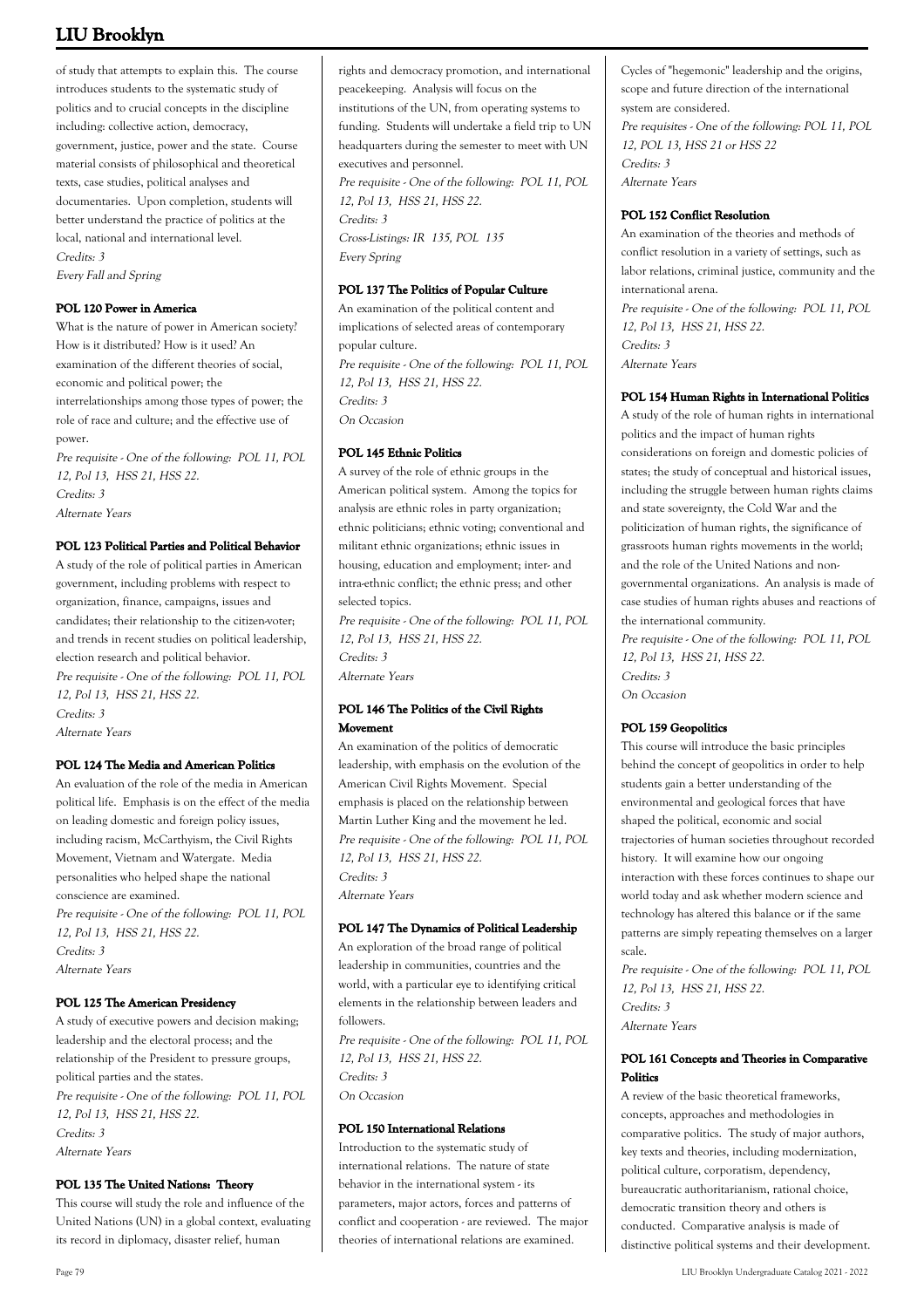Pre requisite - One of the following: POL 11, POL 12, Pol 13, HSS 21, HSS 22. Credits: 3 On Occasion

### **POL 166 The Politics of Development**

A study of the process of modernization and development, with examples from Latin America, Africa and Asia. The relationship between politics and economics, socialism and capitalism, and peasant, intellectual and bureaucracy are examined. Pre requisite - One of the following: POL 11, POL 12, Pol 13, HSS 21, HSS 22. Credits: 3 On Occasion

### **POL 171 Modern Political Theory**

An exploration of political thought from Machiavelli through Marx. Questions of liberty, authority, obligation, the individual and the state are examined. Pre requisite - One of the following: POL 11, POL 12, Pol 13, HSS 21, HSS 22. Credits: 3 Alternate Years

### **POL 172 Islam and Democracy**

An examination of the relationship between different schools of Islam and political democracy. Pre requisite - One of the following: POL 11, POL 12, Pol 13, HSS 21, HSS 22. Credits: 3 On Occasion

### **POL 175 Comparative Democratic Theory**

A contextual and theoretical study of the development and maturation of modern democratic theory. Focus is on the development and critique of rights-based democratic theory and the problems associated with theories of justice, communitarianism, feminism and others. Pre requisite - One of the following: POL 11, POL 12, Pol 13, HSS 21, HSS 22. Credits: 3 On Occasion

### **POL 176 Marxism**

A historical and theoretical introduction to the work of Karl Marx and Frederick Engels. The course examines the economic, political and ideological environment in which Marxism developed; considers Marx's and Engels' work in philosophy, economic history, politics, and ideology; and evaluates the content of their activities. Pre requisite - One of the following: POL 11, POL

12, Pol 13, HSS 21, HSS 22. Credits: 3 Alternate Years

### **POL 178 Politics and Culture**

This course examines how political activity and behavior are shaped by culturally specific meanings and social codes, and discusses how the various aspects of culture affect social relations and political decision-making. Credits: 3 On Occasion

### **POL 185 Seminar: Political Inquiry**

An analysis of the different ways political scientists ask questions and study politics. Emphasis is on understanding the major theoretical frameworks in the study of politics and the application of those theories to an important research problem in politics. Open to juniors and seniors only. Required for all Political Science majors. Pre requisite - One of the following: POL 11, POL 12, Pol 13, HSS 21, HSS 22. Credits: 3 Every Spring

### **POL 190 Senior Honors Thesis**

A year long program of work with a faculty mentor in shaping a thesis idea, developing a methodology, and writing a research thesis. To be eligible, students must be seniors with a major grade point average of 3.25 or better and an overall cumulative grade point average of 3.00 or better and have approval of the Political Science Department. Required for students wishing to graduate with honors as a Political Science major. Political Science 190 and 191 must be completed. Pre requisite - One of the following: POL 11, POL 12, Pol 13, HSS 21, HSS 22. Credits: 3 Every Fall

### **POL 195 Honors Study**

Honors study is designed to give outstanding students an opportunity to do independent work in their major under the guidance of a member of the faculty. There are no regular class meetings. To be eligible, students must have upper-junior or senior status, a cumulative quality-point ratio of 3.00 and a 3.25 ratio in their major subject, and the permission of the Chair of the Department and the Dean. A total of six credits of Honors Study is the maximum allowed. Credits: 3 All Sessions

### **POL 197 Independent Study/Internship**

Research associated with working assignments closely related to the student's specific courses. Students may develop internships. Requires approval of the Departmental Chair and the Dean. Pre requisite - One of the following: POL 11, POL 12, Pol 13, HSS 21, HSS 22. Credits: 3 Every Fall

### **POL 198 Independent Study/Internship**

Research associated with working assignments closely related to the student's specific courses. Students may develop internships. Requires approval of the Departmental Chair and the Dean. Pre requisite - One of the following: POL 11, POL 12, Pol 13, HSS 21, HSS 22. Credits: 3

### Every Spring

### **POL 200 Series Select Topics in Political Science**

An opportunity to explore selected critical issues, problems and frontiers in political science. Topics vary from year to year. Pre requisite - One of the following: POL 11, POL 12, Pol 13, HSS 21, HSS 22. Credits: 3 All Sessions

### **POL 201 International Organizations**

An examination of the United Nations and associated international institutions. Credits: 3 Every Fall and Spring

### **POL 207 The United Nations Experience**

The United Nations Experience combines the theory and practice of international relations. Students learn theory through an immersion in the history of the United Nations, with a focus on diplomacy, NGOs, and international relations, broadly speaking. Key to this course, however, will be a practical training element that teaches students how to prepare for and compete in National Model UN competitions. Students will train for and compete in ¿mock¿ NMUN competition against each other. Students will visit the United Nations headquarters, listening to guest speakers and interacting with key staff and ambassadors. With the help of regional experts, students will immerse themselves in the history and culture of the country they are representing and draft position papers and training to debate with their peers from around the world in order to secure the adoption of resolutions. Credits: 3 Every Fall and Spring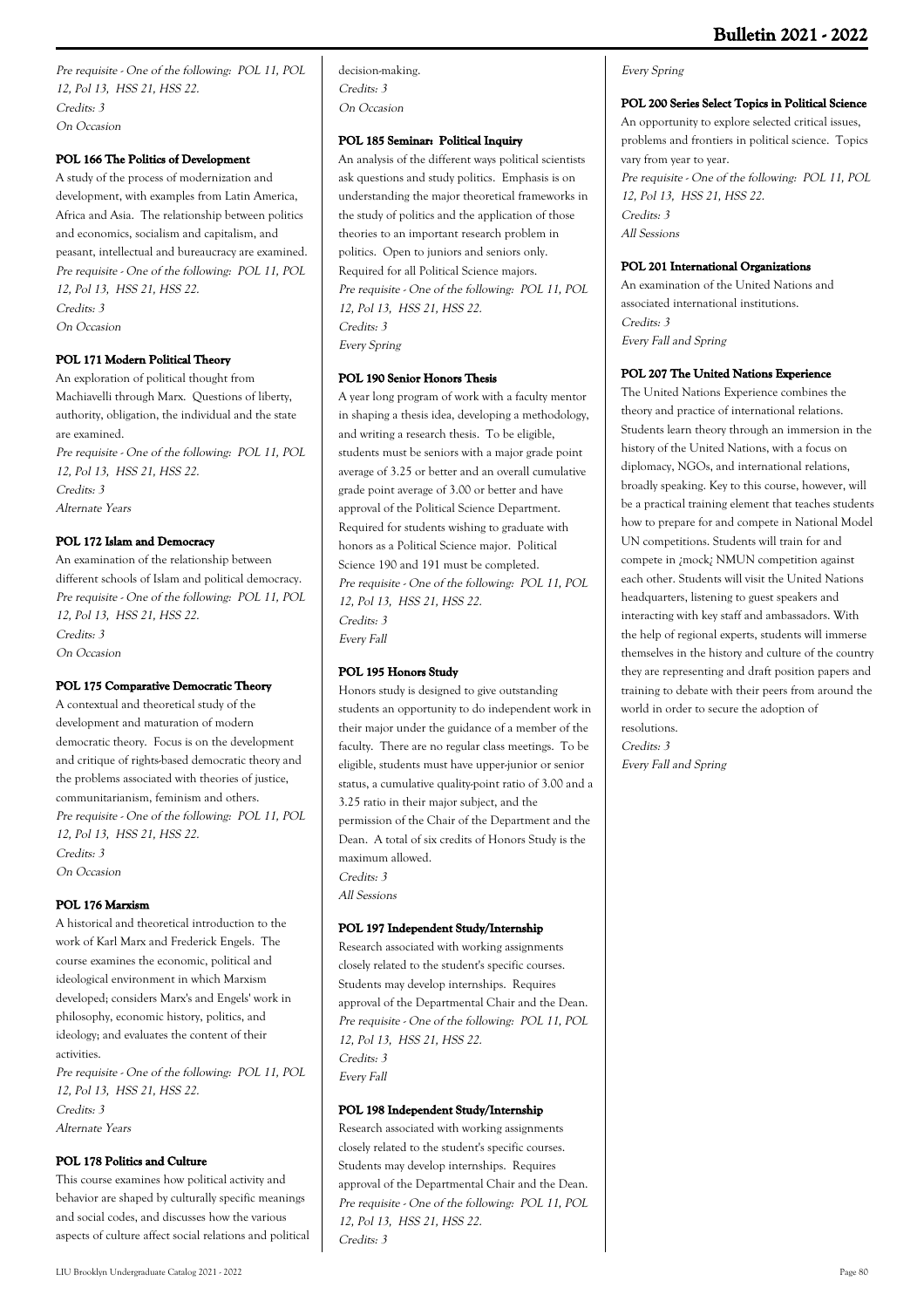# **ADDITIONAL COURSE OFFERINGS**

### **Developmental Skills Courses**

### **DSM 01 Developmental Skills Mathematics 01**

An intensive background course designed for students with little or no mathematics background. Fundamental arithmetic operations on whole numbers, an introduction of fractions, decimals, ratios, proportions, measurement systems, percentages, discounts, the real number system, and the order of operations, etc are taught. Regular workshops supplement classroom lectures and discussions. Departmental final examination. Four classroom hours per week, two one-hour (lab) workshops per week. Letter grades and U. Noncredit. This course has an additional fee. Credits: 0

On Occasion

### **DSM 09 Developmental Skills Mathematics 09**

An overview of arithmetic and algebraic expressions, fractions, decimals, percentages, an introduction to real numbers, properties of exponents, order of operations, graphing linear equations, solving systems of equations, finding equations of lines, set and compound inequalities . Regular workshops supplement classroom lectures and discussions. Departmental final examination. Four classroom hours per week, two one-hour (lab) workshops per week. Letter grades and U. Noncredit. This course has an additional fee. The pre-requisite of DSM 01 is required or the placement exam. Credits: 0

On Occasion

## **Cooperative Education Courses**

### **COOP 1 Career Readiness**

The main objective of the Coop 1: Career Readiness course is to empower students to begin to understand the career development process in order to successfully plan, prepare, and manage their careers. In this course, students learn and practice the various elements needed to build a strong foundation to obtain and succeed in an internship or job in any profession. The curriculum includes self-assessment, career research, internship and job-search strategies, resume writing, interview skills, networking and LinkedIn, 21st-century workplace competencies, and professionalism. This class can be used to satisfy internship credit requirements. Open to upper-Freshmen through upper-Senior.

The pre-requisites of FYS 1 and ENG 16 or the equivalents are required, or permission of the Director. Credits: 1

Every Fall and Spring

### **COOP 99 Field Placement**

Participation of students in internships or cooperative education positions related to their academic major or career goals enables integrated classroom learning with practical hands-on work experience. Enrolled students receive a notation on their transcript. May be repeated in subsequent semesters. Pass/Fail only. Non-credit. Prerequisite: COOP 1 or permission of the Director, Employer Relations. Credits: 0 Every Fall, Spring and Summer

### **First Year Seminar Courses**

 The First Year Seminar is designed to help first-time freshmen and transfer students' transition into successful members of the LIU Community. This includes developing critical thinking, reading and reflective writing skills through the incorporation of the Common Read and the creation of a digital portfolio. The course is also meant to refine students' approach to college learning and instill respect and appreciation for the value of a liberal arts and science education.

### **FYS 1 First Year Seminar**

The First Year Seminar is designed to help first-time freshmen students and transfer students with fewer than 30 credits transition into successful members of the LIU community. FYS is an interactive and informative course that is designed to provide students with the foundation necessary to thrive in their academic ventures. Meeting once a week for 50 minutes, students engage in lively workshops that help develop the academic, professional and life skills necessary for success in their first year at LIU Brooklyn. Extending beyond the classroom setting, FYS instructors serve as personal guides and mentors for students throughout their entire first year of college. Pass/Fail only. Credits: 1

Every Fall and Spring

### **FYS 1H First Year Seminar**

FYS 1H is a specially designated First Year Seminar class for students in the Honors College. This one credit class is interactive and discussion-oriented, and designed to exercise key academic skills and provide students with knowledge of campus resources that help them to thrive in college. Students meet once a week to engage in workshops, field trips, and collaborative projects. Emphasis is placed on discussion of the Common Read, the creation of an e-portfolio, and facility with library research. Pass/Fail only. Credits: 1 Every Fall

### **FYS 1S First Year Seminar**

FYS 1S is a specially designated FYS 1 class designed for NCAA Division 1 student-athletes. Meeting once a week for 50 minutes, students engage in lively workshops that help develop the academic, professional and life skills necessary for success in their first year at LIU Brooklyn. Extending beyond the classroom setting, FYS 1 instructors serve as personal guides and mentors for students throughout their entire first year of college. Pass/Fail only. Credits: 1 Every Fall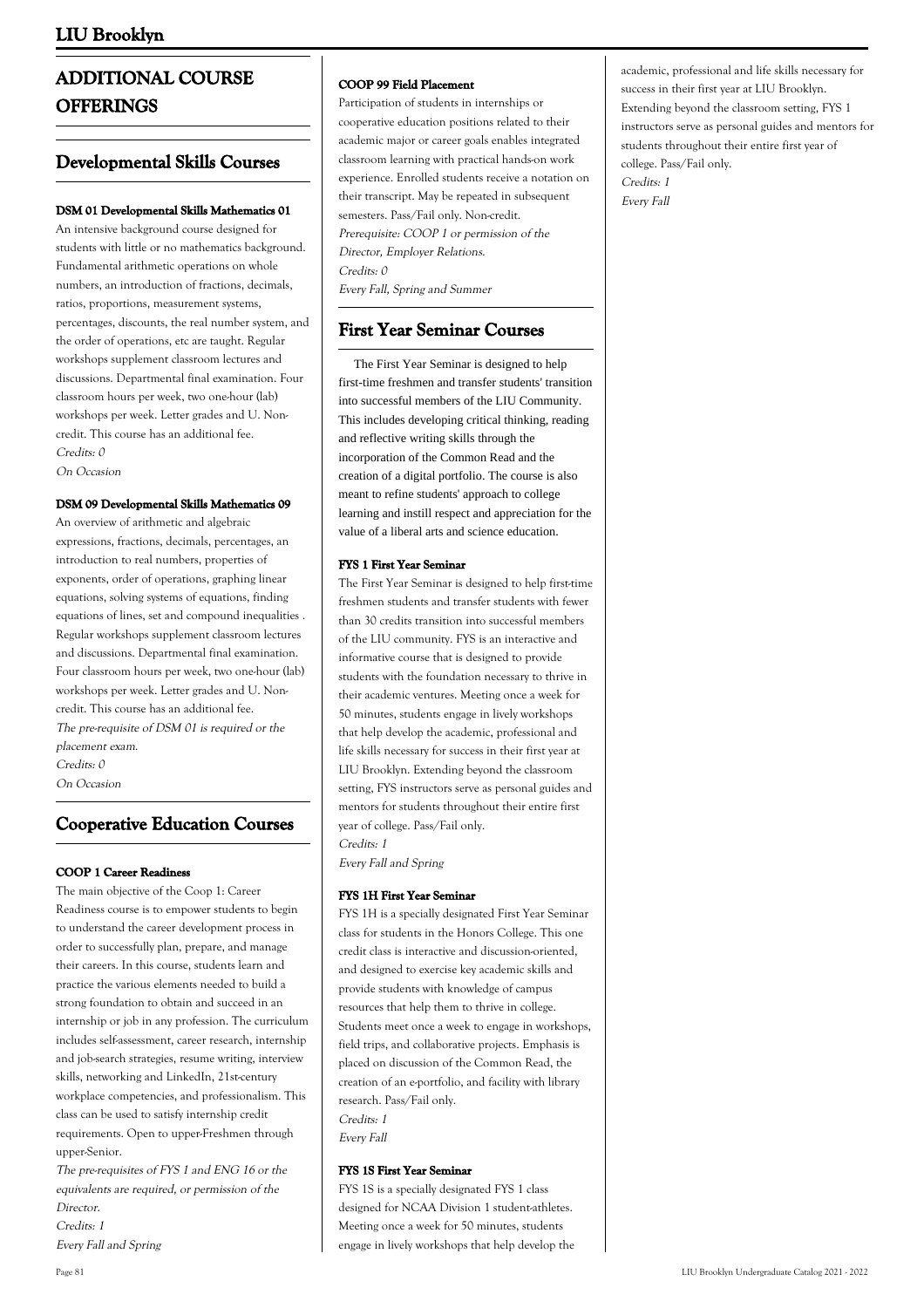### **THE ROOSEVELT SCHOOL**

 The Roosevelt School provides students with a foundation in international relations and diplomacy with the goal to develop future leaders with proficiency in advancing policy solutions around the globe. Students engage in transformational research, in conjunction with diplomacy and policy, to advance global progress. As the world becomes increasingly connected, there exists a need for professionals who possess crosscultural capabilities in technology, management, and government relations; as such, the B.A. in International Relations & Diplomacy with an MBA option and Ph.D. in Information Studies are offered under the Roosevelt School to prepare students for a variety of international careers. The Roosevelt School is also the home of the Steven S. Hornstein Center for Policy, Polling, and Analysis. Through independent polling, the Center supports empirical research and analysis on a wide range of public issues. The Global Service Institute is also under the umbrella of the Theodore Roosevelt School.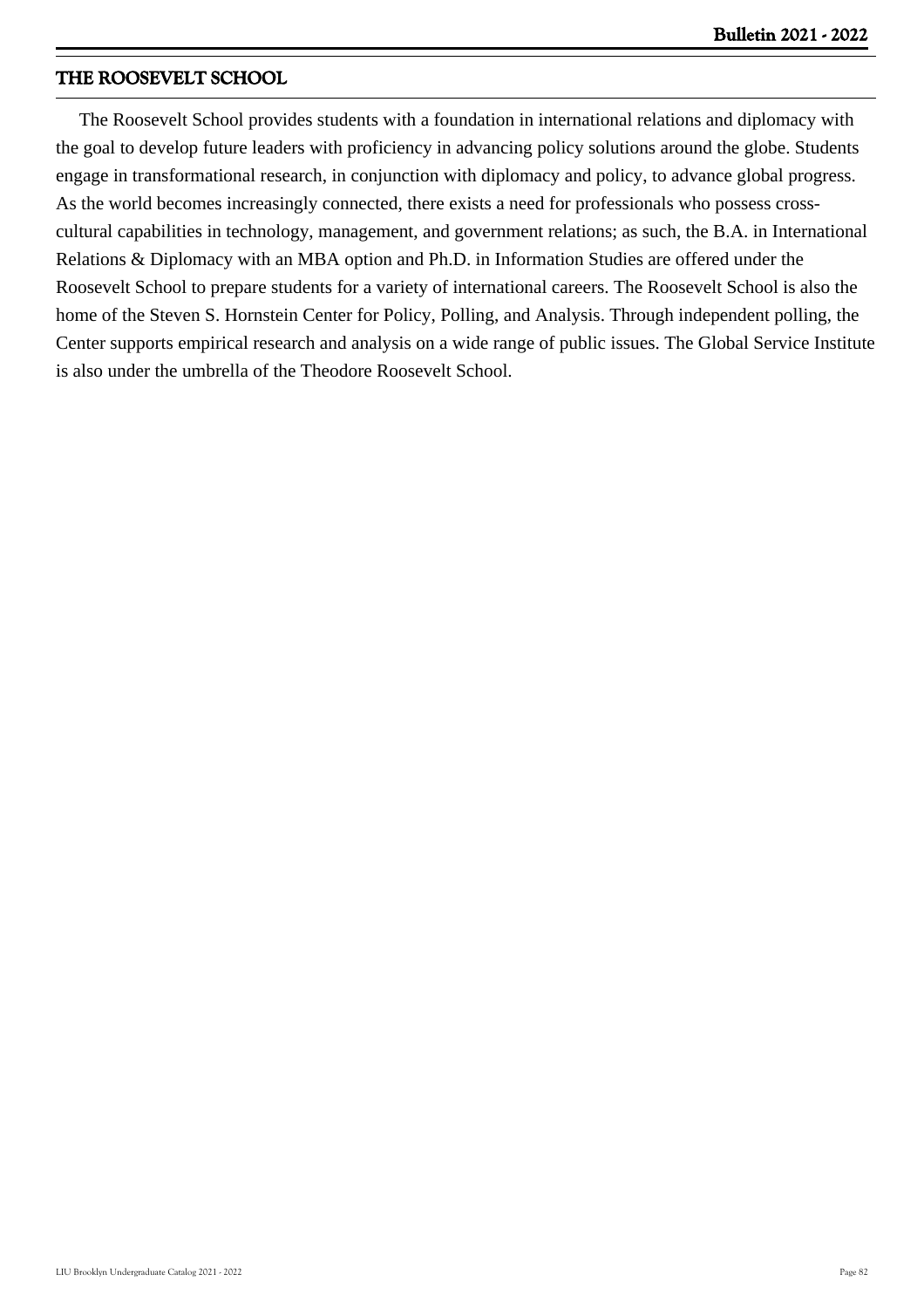| <b>B.A. International Relations &amp;</b> |  |
|-------------------------------------------|--|
| Diplomacy                                 |  |

 The Roosevelt School at Long Island University offers immersive studies in international relations and diplomacy, public policy, administration, and leadership through a comprehensive range of degree programs. The Roosevelt School experience is defined by the excellence of the Roosevelts' legacy.

 The prestigious Roosevelt School's Bachelor of Arts in International Relations & Diplomacy prepares graduates for domestic and international leadership positions. The International Relations and Diplomacy's vibrant curriculum engages students in a comprehensive examination of international politics, negotiation and leadership. Coursework is supplemented by internships at renowned institutions, including the United Nations, for a richer understanding of international affairs. These educational and occupational experiences will prepare you for positions with multinational corporations, private foundations, think tanks, non-profit organizations and government agencies, and are excellent preparation for graduate study.

### **B.A. International Relations**

*{Program Code: 39895 } {HEGIS: 2210}*

### **Graduation Requirements**

| Students must satisfy the placement, proficiency,                                   |      |
|-------------------------------------------------------------------------------------|------|
| orientation and 34-35 credit core curriculum                                        |      |
| criteria outlined in the Graduation Requirements                                    |      |
| section of this bulletin:                                                           |      |
| Orientation                                                                         |      |
| <b>FYS</b><br>01<br><b>First Year Seminar</b>                                       | 1.00 |
| <b>Core Curriculum Requirements</b>                                                 |      |
| $(34-35 \text{ credits})$                                                           |      |
| <b>Humanities</b>                                                                   |      |
| English Composition - ENG 16 or 16 X                                                | 3.00 |
| English Literature: ENG 61, 62, 63 or 64                                            | 3.00 |
| Philosophy: PHI 60                                                                  | 3.00 |
| Foreign Language                                                                    | 3.00 |
| <b>Social Sciences</b>                                                              |      |
| History                                                                             | 3.00 |
| Anthropology, Economics, History,<br>Political Science, Psychology, or<br>Sociology | 3.00 |
| Anthropology, Economics Political<br>Science, Psychology, Sociology                 | 3.00 |
| <b>Science and Mathematics</b>                                                      |      |
| Mathematics: MTH 15 or 16 (3-4 credits) 4.00                                        |      |
| Laboratory Science: BIO, CHM, PHY                                                   | 4.00 |

### *Communication, Visual & Performing Arts*

| <b>Oral Communications: SPE 3</b>       | 3.00 |
|-----------------------------------------|------|
| Art. Dance, Journalism, Music, Theatre, | 3.00 |
| Media Arts                              |      |

#### **Ancilary Requirement**

To satisfy this requirement, majors must complete two courses numbered 100 or above in one of the following subjects: Economics, History, Psychology, Sociology, Anthropology.

### **Major Requirements - 36 Credits**

| The following courses are required: |     |                                               |      |
|-------------------------------------|-----|-----------------------------------------------|------|
| POL                                 | 11  | Power and Politics                            | 3.00 |
| <b>IR</b>                           | 101 | <b>Great Power Politics</b>                   | 3.00 |
| IR.                                 | 111 | Theories of International<br>Relations        | 3.00 |
| IR.                                 | 135 | United Nations - Theory                       | 3.00 |
| IR.                                 | 136 | <b>United Nations -</b><br>Participation      | 3.00 |
| POL                                 | 150 | <b>World Politics</b>                         | 3.00 |
| POL                                 | 185 | Seminar Political Inquiry                     | 3.00 |
| IR                                  | 210 | <b>International Political</b><br>Economy     | 3.00 |
|                                     |     | Electives (three courses, 9 credits)          |      |
|                                     |     | Capstone (one of the following):              |      |
| SSC                                 | 223 | Capstone Seminar in<br><b>Social Sciences</b> | 3.00 |
| <b>SSC</b>                          | 224 | Capstone Seminar in<br><b>Social Sciences</b> | 3.00 |

### **Credit and GPA Requirements**

Minimum Total Credits: 120 Minimum Liberal Arts and Sciences Credits: 90 Minimum Major Credits: 36 Minimum Credits in Courses >100 Level: 45 Ancillary Course Requirements: See above

Minimum Major GPA: 2.0 Minimum Overall GPA: 2.0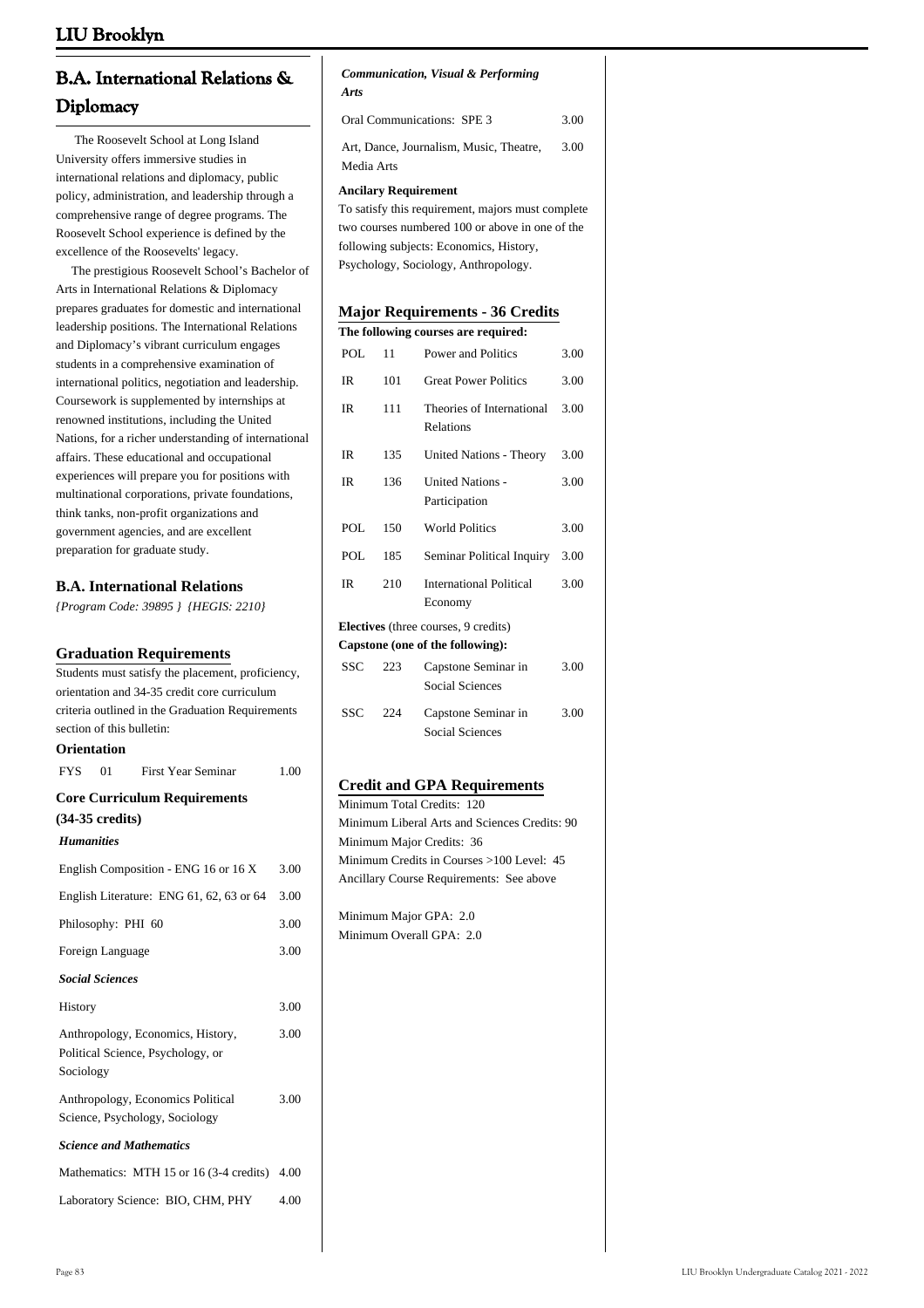# **International Relations Courses**

### **IR 101 Great Power Politics**

This course offers an overview of the dynamics of strategic interaction between great powers, including the causes of conflict, origins of alliances, logic of coercion, sources of order, and definition of national interests. In a broad historical narrative, the course will discuss how the balance of power and the nature of relations between great powers has shifted from the pre-World War II era to the Cold War (bi-polarity), the post-Cold War period (uni-polarity), and the contemporary world system (multi-polarity). Credits: 3

Alternate Years

### **IR 111 Theories of International Relations**

This course analyzes the role of international relations theory, from ideology to history and mythmaking, in the historical, contemporary, and future implementation of policy. Important theoretical approaches to international relations under discussion include Realism, Liberalism, Nationalism, Marxism, and Democratic Peace. A pre requisite of IR 101 is required. Credits: 3 Alternate Years

#### **IR 123 The Geopolitics of the Middle East**

This course will focus on critical issues in the geopolitics of the Middle East region, broadly defined as extending from Libya to Iran. Students will be introduced to the forces structuring state relations in the post-Ottoman period, including pan-Arabism, Zionism, Baathism, nationalism, terrorism, democracy, and the Sunni-Shia divide. Critical junctures including Israeli independence, the Six Day War, the Iran-Iraq War, The Gulf War, Operation Iraqi Freedom, the Arab Spring, and the rise of ISIS will be discussed. A pre requisite of IR 101 is required. Credits: 3 On Occasion

**IR 140 Global Language: Cross-Cultural Engagement**

Understanding difference with a focus on nonverbal and highly differentiated cultural encounters, emphasizing self-awareness, awareness of customs, and a desire for understanding of the other. Credits: 3

Alternate Years

### **IR 201 Non-State Actors**

The established model of geopolitics is predicated upon the existence of, and interactions between, states in the global system. This course will assess the impact of non-state actors ¿ such as religions, transnational corporations, human and environmental rights organizations, criminal networks, and terrorists ¿ on this model. Students will discuss whether the state system ever truly

monopolized the terms of the debate in international relations, and the extent to which the contemporary state system has been compromised by the rise of increasingly salient non-state actors. Students will focus on what actions can be defined as ¿terrorist,¿ who uses them, why, and under what circumstances, as well as the determinants of their effectiveness.

A pre requisite of IR 101 is required. Credits: 3 On Occasion

#### **IR 210 International Political Economy**

IPE seeks to advance knowledge of how political institutions, processes, and actors influence economic interactions, and conversely, how economic institutions, processes, and actors affect political interactions. Students will investigate the role of domestic drivers in shaping global politics as well as the influence of global drivers on domestic politics. Institutions this course will focus on include: international and regional regimes, private authority structures, welfare policies, social and environmental policies, monetary and exchange rate policies, global integration, international trade, international development and equity, international finance, multinational corporations, NGOs, and corporate social responsibility. A pre requisite of IR 101 is required. Credits: 3 Alternate Years

### **IR 234 The Geopolitics of South Central, and East Asia**

This course will focus on critical issues in the geopolitics of East Asia in the post-World War II era, with particular attention paid to the evolution of China during this period, from civil war through Maoist ideology to modern superpower. Other case studies under consideration will include the Korean divide, the India-Pakistan confrontation, and the fate of Afghanistan. A pre requisite of IR 101 is required. Credits: 3

On Occasion

### **IR 301 Race, Nationalism and Identity**

This course will analyze the role of identity politics in international relations. Students will explore how the interplay between national and transnational cultural identities has driven foreign policy initiatives including support for imperialist, revanchist, and secessionist agendas. A pre requisite of IR 101 is required. Credits: 3 On Occasion

### **IR 321 Technology and International Relations**

This course provides an overview of the role advances in technology have played in forcing changes to traditional assumptions about international relations. Students will focus on how breakthroughs in transportation technologies (e.g., the railroad, flight, space travel) and communications technologies (e.g., radio, TV, the

Internet) have enhanced social and economic interactions globally, and how the rise of weapons of mass destruction (e.g., chemical, biological, nuclear) have altered the balance of power militarily. Students will learn about how these weapons work, why states (and increasingly, nonstate actors) seek to develop them, and attempts to prevent proliferation.

A pre requisite of IR 101 is required. Credits: 3 On Occasion

#### **IR 345 The Geopolitics of Africa**

This course will focus on critical issues in the geopolitics of sub-Saharan Africa in the post-World War II era, with particular attention paid to decolonization, development, national identity, sovereignty, and regional hegemony. Case studies under consideration will include the transition from Apartheid to democracy in South Africa, civil war in Liberia and Sierra Leone, the collapse of state authority in the Congo, and the persistence of anarchy in Somalia.

A pre requisite of IR 101 is required. Credits: 3 On Occasion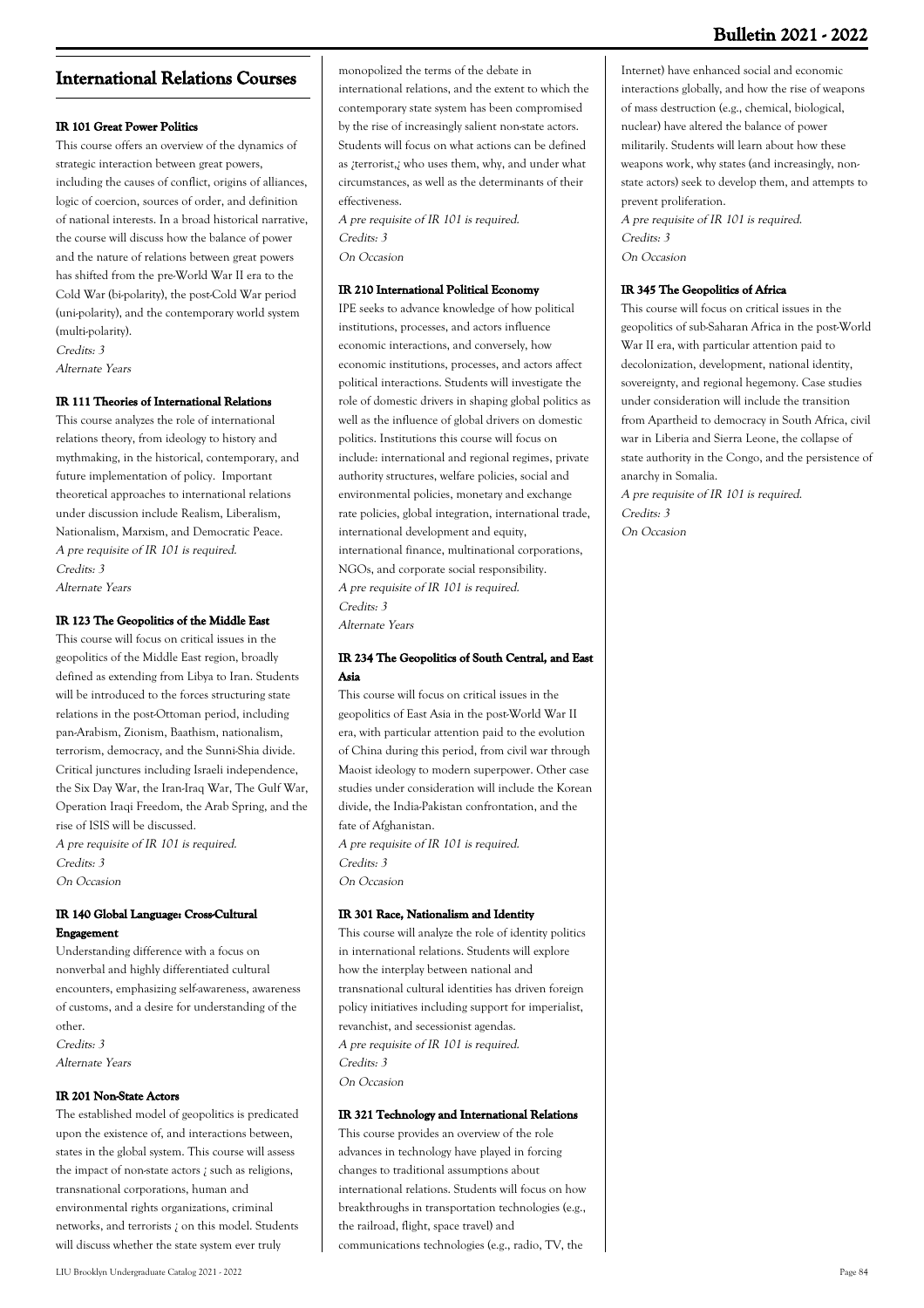# **COLLEGE OF ARTS, COMMUNICATION AND DESIGN**

 The College of Arts, Communications & Design offers the highest quality professional training and arts education within a liberal arts environment. Its faculty and staff are dedicated to inspiring the next generation of creative makers, thinkers, and entrepreneurs. As a distinguished leader in collaborative, creative, and scholarly arts education, we champion the Arts and Communication as relevant and essential to contemporary life. We recognize that artists are a powerful force in our society. Their creative work is inextricably woven into the fabric of our culture—it surrounds us, informs us, and inspires us every day. As the Colleges prepares the next generation of professional artists for success in the global marketplace, we are dedicated to providing unique learning experiences designed to enhance understanding and respect of diverse ideas and cultures while simultaneously providing the technical, analytical, conceptual, and artistic skills that are valued in the today's creative economy.

 Located in the heart of Brooklyn, the College attracts the very finest working artists, teachers, mentors, and role models who are dedicated to a rigorous student-centered experience' that sets LIU Brooklyn apart from other colleges and universities. The College provides access to dozens of venues to showcase student talent, including theatres, art galleries; film and photography studios; TV and radio stations; new media labs; exhibition halls; national and international tours; and The Kumble Theater. Additionally, our students gain a competitive advantage by engaging in internships at some of the world's top arts, entertainment, public relations, and news organizations.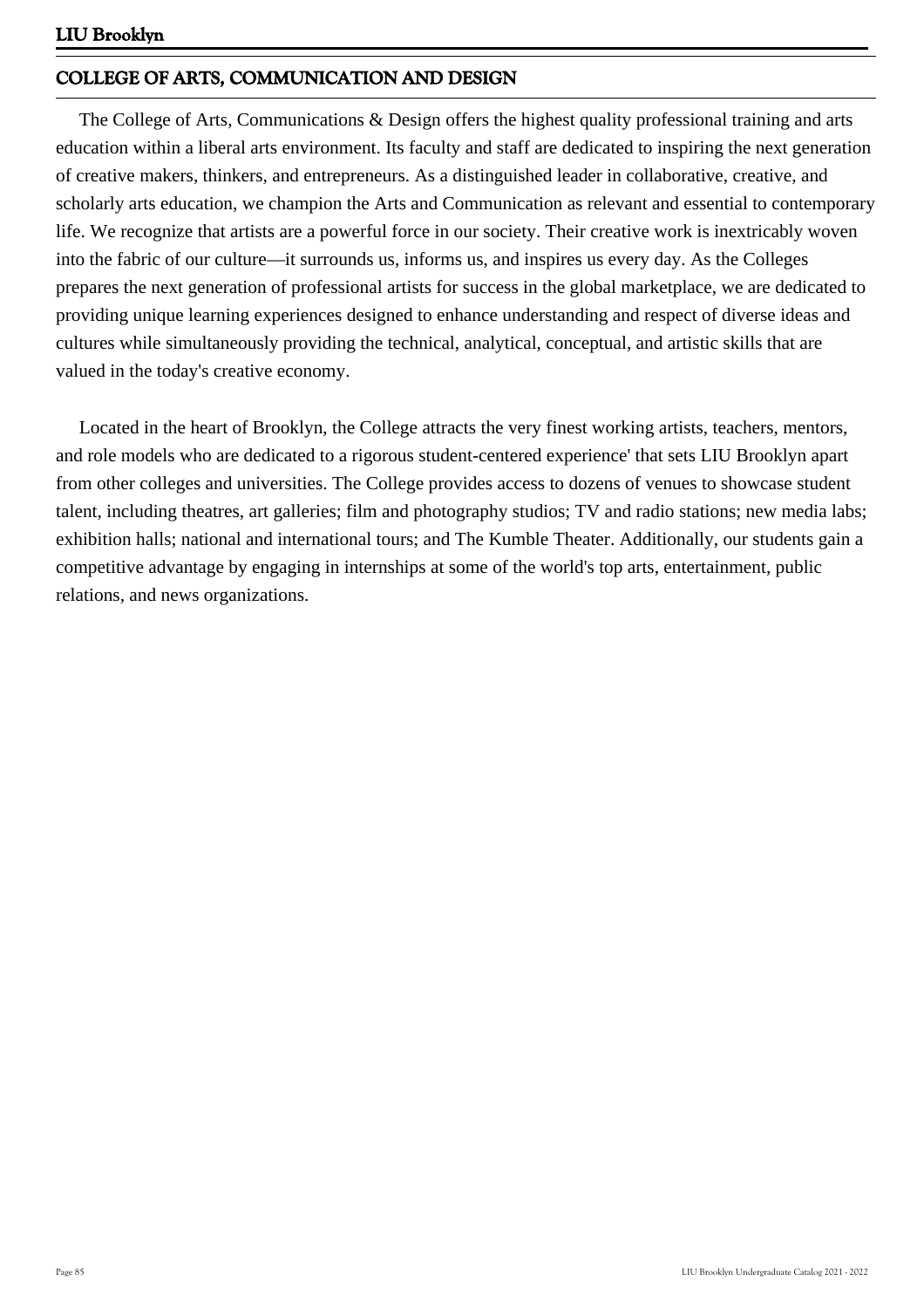| <b>GEORGE POLK SCHOOL OF</b> |
|------------------------------|
| <b>COMMUNICATIONS</b>        |

 Named for intrepid CBS correspondent George Polk, the George Polk School of Communications at Long Island University builds on the extraordinary history and unparalleled reputation of the prestigious George Polk Awards in Investigative Journalism. Graduates of the Polk School will carry forth the highest standards of professionalism and integrity represented by the extraordinary Polk Laureates, a list that includes Bob Woodward and Carl Bernstein, Walter Cronkite, Edward R. Morrow, Christine Amanpour, Peter Jennings, Dian Sawyer, Norman Mailer, Seymour Hersh, Jane Ferguson, Glenn Greenwald, Anna Deavere Smith, and other journalists of distinction.

 Led by interdisciplinary faculty and practitioners who excel in the professional world and/or who are accomplished scholars, the Polk School innovates on the cutting edge of media, communications, film, broadcast, public relations, and journalism.

 Guided by LIU's pioneering spirit, the Polk School attracts students from around the region, country, and world to a vibrant campus community in Downtown Brooklyn, in the heart of the media capital of the world, New York City. Students engage in experiential learning opportunities that maximize the enriching environment and continuous dynamism that surrounds them.

# **DEPARTMENT OF JOURNALISM AND COMMUNICATION STUDIES**

 The study of communications is vital for our public life as a nation, our individual professional careers, and our interpersonal relations. The Department of Journalism and Communication Studies helps students to master a broad range of theories and skills through news-editorial and production programs leading to a Bachelor of Arts in Journalism or a Bachelor of Arts in Communication. These programs prepare students for exciting careers in print, broadcast, digital, and multimedia media, as well as public relations, advertising, and corporate communications.

## **B.A. Journalism**

 The Bachelor of Arts in Journalism capitalizes on LIU's location in the media capital of the world as it prepares students for a wide variety of media careers. Our program helps students develop their talents in writing, reporting, and multimedia production for print and online publications as well as broadcast news outlets. Students can customize their coursework to focus on areas such as arts and culture reporting, public relations and

social media, and/or multimedia journalism.

 Journalism majors at LIU Brooklyn can develop their portfolios and their leadership abilities by working with the campus newspaper. They can get invaluable experience as interns for news organizations like NY1, *The New York Times*, CNN, *People*, NBC Universal, *Vibe*, ESPN, Def Jam, BET Networks, Sirius XM, The Travel Channel, and CBS Sports. Journalism majors have traveled to Russia, South Africa, England, Sweden, Mexico, Canada, India, and other countries to perform foreign internships funded by the department's Kruglak Fellowship.

#### **B.A. Journalism**

*{Program Code: 06901} {HEGIS: 0602.0}*

#### **Graduation Requirements**

Students must satisfy the placement, proficiency, orientation and 34-35 credit core curriculum criteria outlined in the Graduation Requirements section of this bulletin.

FYS 01 First Year Seminar 1.00

**Orientation (1 credit)**

| <b>Core Curriculum Requirements</b> |  |  |
|-------------------------------------|--|--|

**(34-35 credits)**

*Humanities*

| English Composition - ENG 16 or 16 X                                                | 3.00 |
|-------------------------------------------------------------------------------------|------|
| English Literature: ENG 61, 62, 63 or 64                                            | 3.00 |
| Philosophy: PHI 60                                                                  | 3.00 |
| Foreign Language                                                                    | 3.00 |
| <b>Social Sciences</b>                                                              |      |
| History                                                                             | 3.00 |
| Anthropology, Economics, History,<br>Political Science, Psychology, or<br>Sociology | 3.00 |
| Anthropology, Economics Political<br>Science, Psychology, Sociology                 | 3.00 |
| <b>Science and Mathematics</b>                                                      |      |
| Mathematics: MTH 15 or 16 (3-4 credits)                                             | 4.00 |
| Laboratory Science: BIO, CHM, PHY                                                   | 4.00 |
| <b>Communication, Visual &amp; Performing</b><br><b>Arts</b>                        |      |

Oral Communication: SPE 3 3.00

Art, Dance, Journalism, Music, Theatre, Media Arts 61 3.00

#### **Major Requirements (25 credits)**

|     |     | Must complete all of the following courses: |      |
|-----|-----|---------------------------------------------|------|
| JOU | 100 | Journalism History                          | 3.00 |
| JOU | 101 | <b>Communications Law</b>                   | 3.00 |
| JOU | 119 | Writing for News Media                      | 3.00 |
| JOU | 120 | Mass Communication in a 3.00<br>Digital Age |      |
| JOU | 135 | News Reporting                              | 3.00 |

| <b>JOU</b> | 136                   | Journalism Capstone                                | 3.00 |
|------------|-----------------------|----------------------------------------------------|------|
| JOU        | 143                   | <b>Visual Communication</b>                        | 3.00 |
| JOU        | 160                   | Journalism Internship                              | 1.00 |
| JOU        | 215                   | Digital Media & Society                            | 3.00 |
|            |                       | <b>Journalism Electives (12 credits)</b>           |      |
|            |                       | Students can opt to take their electives in one of |      |
|            |                       | the focuses below, or choose 12 credits of any     |      |
|            | Journalism electives: |                                                    |      |
|            |                       | Focus on: Arts & Culture Reporting                 |      |
| JOU        | 109                   | Mass Media & Culture                               | 3.00 |
| JOU        | 122                   | <b>Feature Writing</b>                             | 3.00 |
| JOU        | 144                   | <b>Entertainment Journalism</b>                    | 3.00 |
| JOU        | 233                   | Arts & Culture Reporting                           | 3.00 |
|            |                       | <b>Focus on: Multimedia Journalism</b>             |      |
| <b>JOU</b> | 129                   | Radio Journalism &<br>Podcasting                   | 3.00 |
| JOU        | 130                   | <b>Television Journalism</b>                       | 3.00 |
| JOU        | 139                   | Multimedia Journalism                              | 3.00 |
| JOU        | 1561                  | Video Journalism I                                 | 3.00 |
|            |                       | <b>Focus on: Public Relations &amp; Social</b>     |      |
| Media      |                       |                                                    |      |
| <b>JOU</b> | 118                   | Media Management                                   | 3.00 |
| JOU        | 126                   | Principles of Advertising                          | 3.00 |
| <b>JOU</b> | 145                   | Introduction to Public<br>Relations                | 3.00 |
| JOU        | 222                   | Social Media                                       | 3.00 |
|            |                       | <b>Ancillary Requirements (3 credits)</b>          |      |
|            |                       | Choose one course from the following:              |      |
| JOU        | 111                   | Photojournalism                                    | 3.00 |
| MA         | 106                   | Video Workshop I                                   | 3.00 |
| MA         | 115                   | Introduction to<br>Photography                     | 3.00 |
| MA         | 118                   | Digital Photo                                      | 3.00 |
| MA         | 124                   | Computer Graphics I                                | 3.00 |

### MA 125 Digital Publishing I 3.00

#### **Credit and GPA Requirements**

Minimum Total Credits: 120 Minimum Liberal Arts and Sciences Credits: 90 Minimum Major Credits: 37 Minimum Credits in Courses >100 Level: 45 Ancillary Course Requirements: See above Minimum Major GPA: 2.0 Minimum Overall GPA: 2.0

### **B.F.A. Film and Television**

This B.F.A. program is designed for students interested in rigorous conservatory studio training in acting on stage in a theatre, and on-camera in film and television. The comprehensive sequence of study has a practical, professional application, preparing students for the modern acting industry.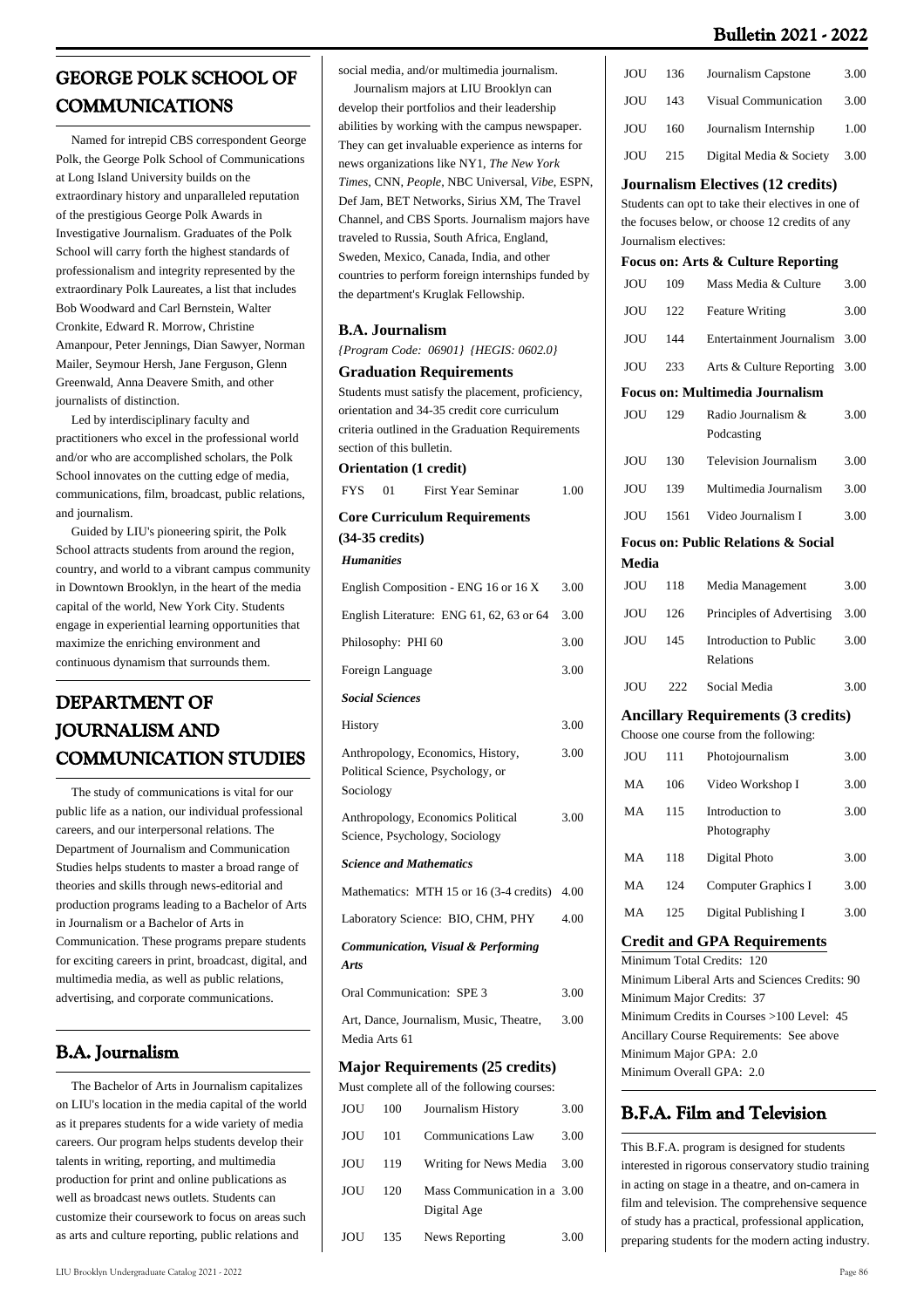| Classes in stage acting, voice & speech and<br>movement are offered in partnership with The<br>New Group, a renowned theatre company in New<br>York City. At The New Group, students will study<br>with accomplished professionals and seasoned<br>actors. |                        |                                                                                                   |      |  |  |  |
|------------------------------------------------------------------------------------------------------------------------------------------------------------------------------------------------------------------------------------------------------------|------------------------|---------------------------------------------------------------------------------------------------|------|--|--|--|
|                                                                                                                                                                                                                                                            |                        | <b>B.F.A. Film and Televison</b>                                                                  |      |  |  |  |
|                                                                                                                                                                                                                                                            |                        | <b>Graduation Requirements</b>                                                                    |      |  |  |  |
|                                                                                                                                                                                                                                                            |                        | Students must satisfy the placement, proficiency,<br>orientation and 34-35 credit core curriculum |      |  |  |  |
|                                                                                                                                                                                                                                                            |                        | criteria outlined in the Graduation Requirements                                                  |      |  |  |  |
| section of this bulletin.                                                                                                                                                                                                                                  |                        |                                                                                                   |      |  |  |  |
|                                                                                                                                                                                                                                                            |                        | <b>Orientation (1 credit)</b>                                                                     |      |  |  |  |
| <b>FYS</b>                                                                                                                                                                                                                                                 | 01                     | <b>First Year Seminar</b>                                                                         | 1.00 |  |  |  |
|                                                                                                                                                                                                                                                            |                        | <b>Core Curriculum Requirements</b>                                                               |      |  |  |  |
| $(34-35 \text{ credits})$<br><b>Humanities</b>                                                                                                                                                                                                             |                        |                                                                                                   |      |  |  |  |
|                                                                                                                                                                                                                                                            |                        |                                                                                                   |      |  |  |  |
|                                                                                                                                                                                                                                                            |                        | English Composition - ENG 16 or 16 X                                                              | 3.00 |  |  |  |
|                                                                                                                                                                                                                                                            |                        | English Literature: ENG 61, 62, 63 or 64                                                          | 3.00 |  |  |  |
|                                                                                                                                                                                                                                                            | Philosophy: PHI 60     |                                                                                                   | 3.00 |  |  |  |
|                                                                                                                                                                                                                                                            | Foreign Language       |                                                                                                   | 3.00 |  |  |  |
|                                                                                                                                                                                                                                                            | <b>Social Sciences</b> |                                                                                                   |      |  |  |  |
| History                                                                                                                                                                                                                                                    |                        |                                                                                                   | 3.00 |  |  |  |
| Sociology                                                                                                                                                                                                                                                  |                        | Anthropology, Economics, History,<br>Political Science, Psychology, or                            | 3.00 |  |  |  |
| 3.00<br>Anthropology, Economics Political<br>Science, Psychology, Sociology                                                                                                                                                                                |                        |                                                                                                   |      |  |  |  |
|                                                                                                                                                                                                                                                            |                        | <b>Science and Mathematics</b>                                                                    |      |  |  |  |
| Mathematics: MTH 15 or 16 (3-4 credits)<br>4.00                                                                                                                                                                                                            |                        |                                                                                                   |      |  |  |  |
| Laboratory Science: BIO, CHM, PHY<br>4.00                                                                                                                                                                                                                  |                        |                                                                                                   |      |  |  |  |
| <b>Arts</b>                                                                                                                                                                                                                                                |                        | <b>Communication, Visual &amp; Performing</b>                                                     |      |  |  |  |
|                                                                                                                                                                                                                                                            |                        | Oral Communication: SPE 3                                                                         | 3.00 |  |  |  |
| Media Arts 61                                                                                                                                                                                                                                              |                        | Art, Dance, Journalism, Music, Theatre,                                                           | 3.00 |  |  |  |
|                                                                                                                                                                                                                                                            |                        | <b>Film and Television BFA Requirements</b><br>The following are required:                        |      |  |  |  |
| FIL.                                                                                                                                                                                                                                                       | 101                    | The Art of the Film:<br>1900-1930                                                                 | 3.00 |  |  |  |
| FIL                                                                                                                                                                                                                                                        | 102                    | The Art of the Film: 1931<br>to Present                                                           | 3.00 |  |  |  |
| FIL                                                                                                                                                                                                                                                        | 105                    | The Art of the<br>Documentary Film                                                                | 3.00 |  |  |  |
| FIL                                                                                                                                                                                                                                                        | 106                    | <b>Basic Motion Picture</b><br>Production                                                         | 3.00 |  |  |  |
| FIL                                                                                                                                                                                                                                                        | 107                    | <b>Intermediate Motion</b><br><b>Picture Production</b>                                           | 3.00 |  |  |  |
| FIL                                                                                                                                                                                                                                                        | 108                    | <b>Advanced Motion Picture</b><br>Production                                                      | 3.00 |  |  |  |
| FIL                                                                                                                                                                                                                                                        | 109                    | Screenwriting I                                                                                   | 3.00 |  |  |  |

| FIL        | 110  | Screenwriting II                                                           | 3.00 |
|------------|------|----------------------------------------------------------------------------|------|
| FIL        | 112  | Basic Editing and Sound                                                    | 3.00 |
| FIL        | 113  | Intermediate Editing &<br>Sound                                            | 3.00 |
| FIL        | 113A | <b>Advanced Motion Picture</b><br>Editing                                  | 3.00 |
| FIL        | 115  | Cinematography                                                             | 3.00 |
| FIL        | 116  | Advanced<br>Cinematography                                                 | 3.00 |
| FIL        | 117  | <b>Advanced Screenwriting</b>                                              | 3.00 |
| FIL        | 124  | Video Documentary<br>Workshop II                                           | 3.00 |
| FIL        | 125  | Animation and Computer<br>Graphics Workshop                                | 3.00 |
| FIL        | 128  | Film Theory                                                                | 3.00 |
| FIL        | 129  | Film Theory                                                                | 3.00 |
| FIL        | 135  | <b>Production Laboratory</b>                                               | 3.00 |
| FIL        | 136  | Production Laboratory                                                      | 3.00 |
| FIL        | 137  | Film Production Lab-<br>Practicum                                          | 0.00 |
| FIL        | 144  | Film Concepts: Directing                                                   | 3.00 |
| FIL.       | 199  | Film Internship                                                            | 3.00 |
|            |      | Nine credits from the following:                                           |      |
| FIL        | 103  | Major Forces in the<br>Cinema                                              | 3.00 |
| <b>FIL</b> | 104  | Major Figures in the<br>Cinema                                             | 3.00 |
|            |      | Eight credits from the following (must be taken                            |      |
|            |      | twice for 4 credits each):                                                 |      |
| FIL        | 188  | <b>Film Thesis</b>                                                         | 4.00 |
|            |      | <b>Credit and GPA Requirements</b>                                         |      |
|            |      | Minimum Total Credits: 120                                                 |      |
|            |      | Minimum Liberal Arts and Sciences Credits: 30<br>Minimum Major Credits: 87 |      |
|            |      | Minimum Credits in Courses >100 Level: 45                                  |      |
|            |      | Minimum Major GPA: 2.0                                                     |      |
|            |      | Minimum Overall GPA: 2.0                                                   |      |
|            |      |                                                                            |      |
|            |      |                                                                            |      |
|            |      |                                                                            |      |
|            |      |                                                                            |      |
|            |      |                                                                            |      |
|            |      |                                                                            |      |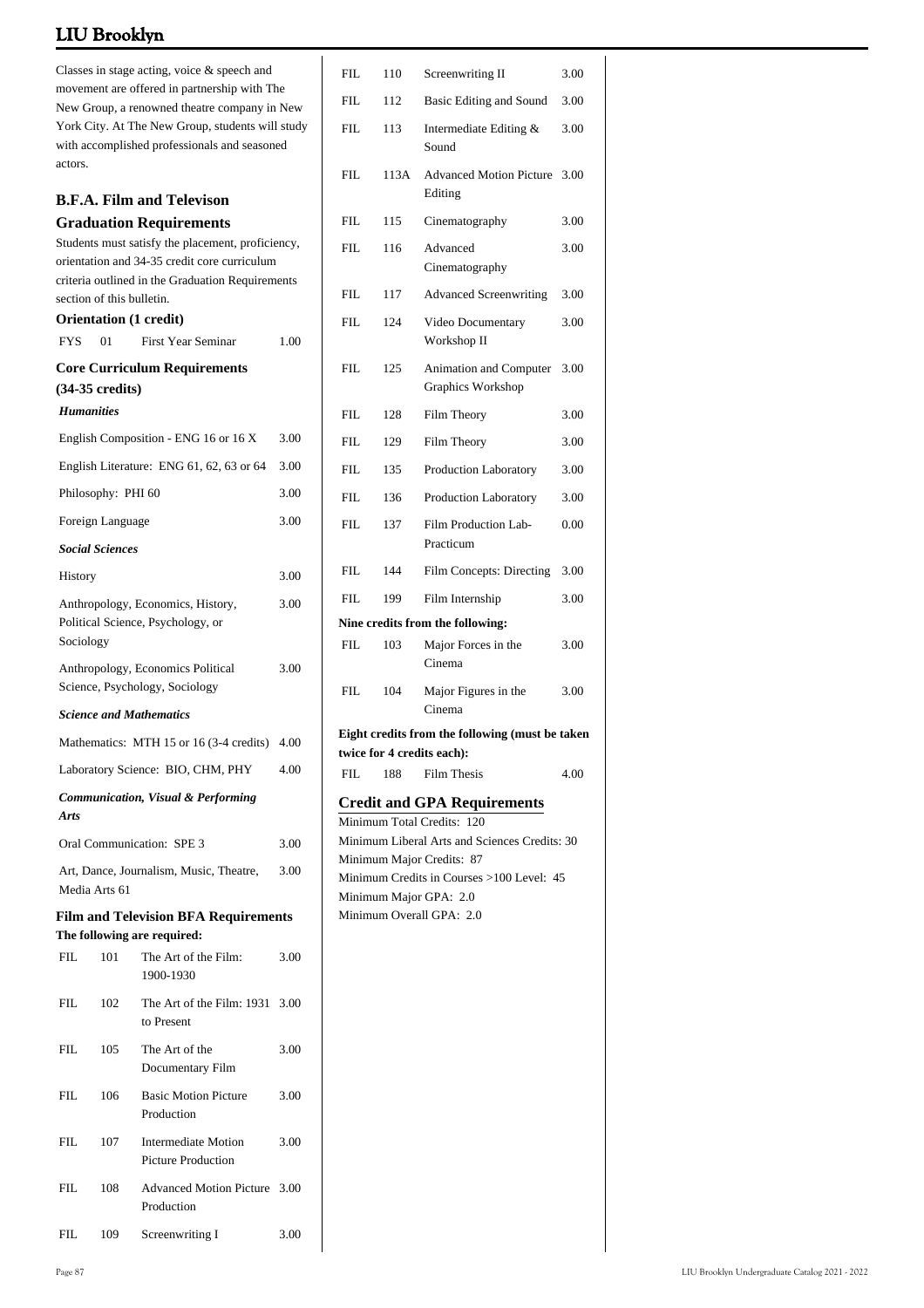### **Journalism Courses**

### **JOU 61 Journalism, Social Media & You**

Examines a wide range of news shared through social media and other sources with attention to the political, economic, democratic, and satirical motives of diverse media creators. Explains and compares the role of new technologies and the proliferation of fake news, propaganda, hoaxes, rumors, and advertising on the Internet. Explores and compares principles and practices of credible journalism, such as objectivity and balance. Students develop news-literacy skills and learn to evaluate and curate their social-media newsfeeds. Satisfies the Arts core requirement. Credits: 3

Every Fall and Spring

### **JOU 100 History of the Press**

Provides an overview of the development of print journalism in the U.S., especially the response of newspapers and magazines to changes in social conditions and communication technologies. Examines the role of the press from the American Revolution to the present, with special attention to coverage of military conflict in the Spanish-American War, two World Wars, Vietnam, The Gulf War, Iraq and Afghanistan. Scrutinizes a wide range of mainstream and dissident publications. Also explores the growing importance of news aggregators, bloggers, and social news-feeds. Credits: 3 Alternate Fall

**JOU 101 Communications Law**

Reviews debates over the First Amendment and the protection it affords the press and other mass-media institutions. Examines concepts and landmark cases in such areas as defamation, copyright, privacy, obscenity, protection of news sources, secrecy in government, regulation of advertising, broadcasting, and anti-trust law. Emphasizes how social and technological changes require us to reconsider First Amendment protections. Gives special attention to legal problems posed by communication technologies such as cable television, communication satellites, computers, and the Internet. Credits: 3 Alternate Spring

### **JOU 103 Public Opinion and Advocacy Journalism**

Examines the formation, measurement and effects of public opinion relating to mass communication and other forms of collective behavior. Examines points of view in mainstream and alternative media, public access to mass and interactive media, and techniques of persuasion and propaganda. Credits: 3 On Demand

**JOU 107 International Newsgathering Systems** Examines the concepts, development and practices of both the foreign press and international communications. Topics include: consideration of various structures and their roles in the press systems of developing countries; history of media in authoritarian systems; existing techniques of control; political, economic, legal and cultural barriers that inhibit freedom of expression and dissemination of information; and, review of communication channels and interactive media that open or restrict the information flow in the global telecommunications grid. Credits: 3 On Occasion

#### **JOU 109 Mass Media and Culture**

Examines how mass media portray and are influenced by popular and folk cultures. Surveys historical, theoretical, and empirical data concerning the relationships between media and artifacts of mass culture. Looks at cultural manifestations such as supermarket tabloids, tabloid television, and blogs that cater to sensationalism. Also considers rumor cycles to examine how mass media and social media both initiate and circulate the expressions of various publics.

Credits: 3 On Occasion

#### **JOU 111 Photojournalism**

A production-based course exploring the uses of digital photography. Topics include photo essays, photo documentaries, ethical uses of images in mass media, and the human condition in photography. Students complete weekly photographic and written narative assignments, and a final documentary project. Students will review the photographic entries submitted for the George Polk Investigative Journalism Award. Pre-requisite of MA 115/ART 115 is required or permission of the department Credits: 3

Cross-Listings: JOU 111, MA 111 On Demand

### **JOU 118 Media Management**

Concentrates on the business structure and management of media organizations from large to small, with special attention to career opportunities in global and local media firms. Focuses on new management concepts and solutions to the complex problems facing media organizations today. Addresses specific issues such as administrative services, start-ups, management planning systems, marketing strategy, and collective bargaining. Credits: 3 On Occasion

# **JOU 119 Writing for News Media**

Explores the creation of journalistic stories for diverse audiences. Students learn to develop story ideas, gather information, write engaging leads, integrate visual elements, proofread copy, revise their work, and think like an editor. They examine model news stories to assess the effectiveness of

content, organization, form, and style. Students practice applying professional standards such as Associated Press style to their writing. Prerequisite: One of the following courses is required: ENG 61, ENG 62, ENG 63, ENG 64, HEG 21 or HEG 22. Credits: 3 Every Fall and Spring

#### **JOU 120 Mass Communication in a Digital Age**

Surveys the landscape of mass communication industries including newspapers, magazines, books, movies, music, radio, TV and the Internet. Examines the roles of mass media and strategic communications in American culture during this digital age, the evolution of new communication technologies and their impact on daily life and society. Examines the democratic functions of journalism and First Amendment issues, the economics of media, and the persuasive uses of mass communication in politics, advertising, and public relations. Introduces students to masscommunication theories, critical approaches, media-effects research, and free-speech issues. Credits: 3 Every Fall and Spring

**JOU 122 Feature and Blog Writing**

Students learn to write and research feature articles for magazines, blogs, and other print/online media. They practice developing story angles, identifying sources, conducting interviews, organizing material, and revising their work. Emphasizes techniques for capturing reader interest and making subjects come alive. Students learn to analyze editorial formulas, conduct readership research, tailor stories to particular publications, and pitch story ideas. Pre-requisite of JOU 119 or permission of Department. Credits: 3 Alternate Fall

### **JOU 126 Principles of Advertising**

An introduction to advertising with emphasis on effective creative strategies. Students gain insight into all phases of the business including print, Web, radio, television, agency operations, and research. Credits: 3 Cross-Listings: JOU 126, MA 126 On Occasion

#### **JOU 135 News Reporting**

Develops fundamental skills of news gathering, analysis, interviewing, and research. Students learn to cover a variety of news beats and write breaking news stories for print and online publication. Introduces students to investigative reporting techniques. They gain insight to professional journalism by talking with guest speakers and covering stories outside the classroom. Pre-requisite of JOU 119 / ENG 126 or permission of the Department Credits: 3 Every Fall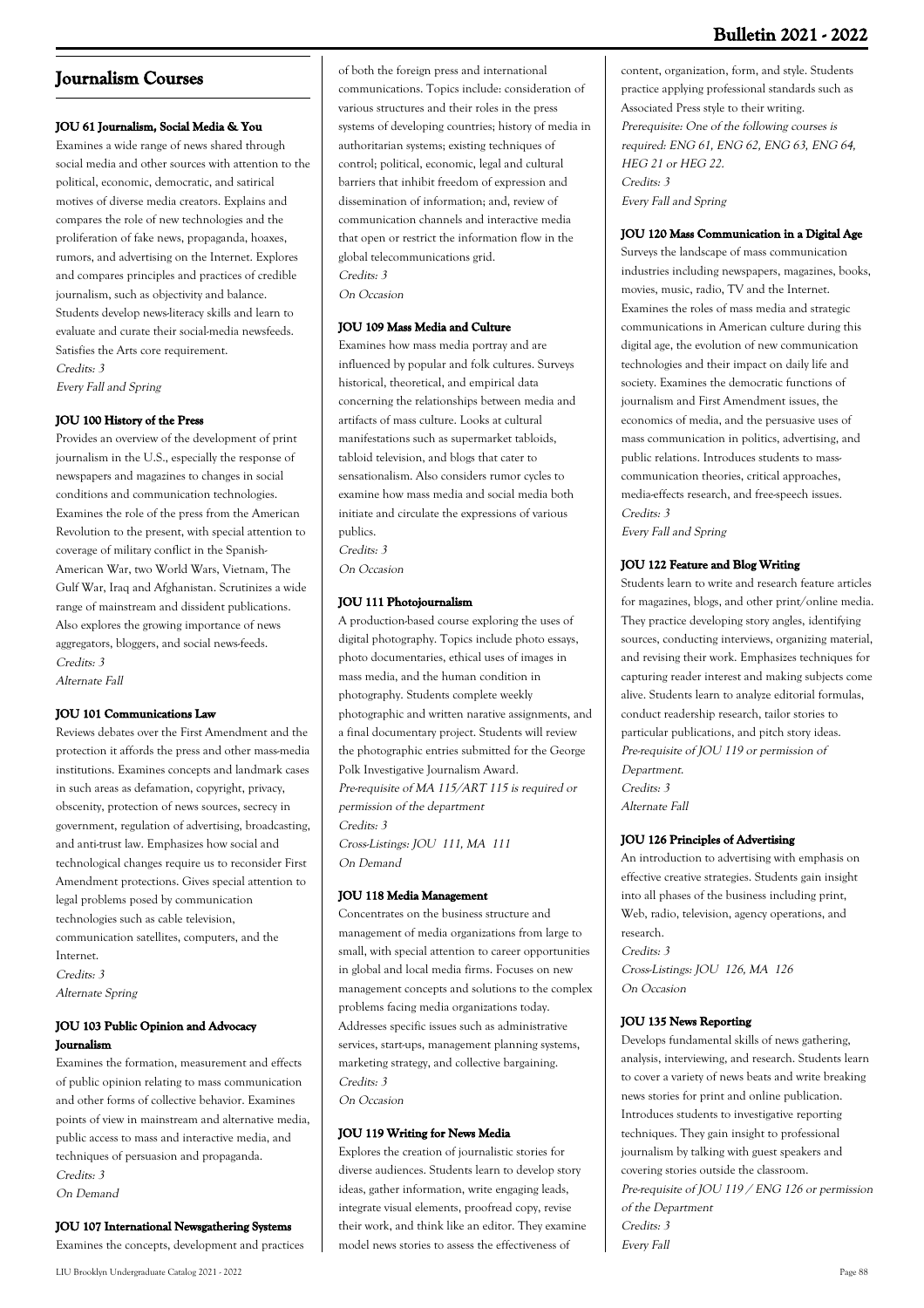### **JOU 136 Journalism Capstone**

Students advance their reporting skills through preparation of longer, more complex stories that provide interpretation and analysis. They explore real-world newsroom problems, investigative journalism, and reporting practices for different media platforms. The class enguages in field work to produce off-campus stories, in addition to oncampus assignments.

Pre-requisite of JOU 135 or permission of Department. Credits: 3 Every Spring

### **JOU 139 Multimedia Journalism**

Students plan and execute multimedia journalism projects that incorporate photos, audio and video elements. They develop skills in writing and storytelling across platforms, designing multimedia packages and creating information graphics. They colloborate on team reporting projects and improve user experience with effective content management, navigation and interactivity.

Credits: 3

On Occasion

### **JOU 141 Online Journalism**

An introduction to writing, reporting, and editing for news websites, blogs, and more. Topics include interactivity, linking, RSS, podcasting, and citizen journalism. Provides hands-on instruction in digital news-gathering and multimedia presentation. Also addresses issues of social responsibility, credibility, law, and ethics as they relate to online journalism. The pre-requisite of JOU 119/ENG 126 or MA 150 or equivalent is required or permission of the Department.

Credits: 3

On Occasion

### **JOU 143 Visual Communication**

Introduces key concepts and practices of graphic communication as they relate to print and online publications: magazines, newsletters, blogs, websites, and more. Students explore and apply principles such as typography, color, balance, proportion, emphasis and unity. Class projects help students develop editing and design skills using page-layout software to produce individual or group projects.

Credits: 3

Rotating Basis

### **JOU 144 Entertainment Jounalism**

Provides a historical overview of the rise of entertainment journalism in the U.S. Examines case studies of celebrity coverage in various fields, from entertainment to sports to politics. Considers the impact of paparazzi and bloggers on journalism. Students practice reviewing popular culture and preparing for celebrity interviews and reporting. The pre-requisite of JOU 119 / ENG 126 or MA 150 is required or permission of the Department. Credits: 3

Cross-Listings: JOU 144, MA 144 On Occasion

### **JOU 145 Introduction to Public Relations and Strategic Communication**

Introduces principles and practices of public relations, with attention to its historical development, trends, and socio-cultural impact. Familiarizes students with PR goals, theories, ethics, research, planning, and strategies. Explores PR issues across a range of organizations, including corporations, government agencies, healthcare, education, and nonprofit groups. Offers a foundation in strategic communication for students who aspire to managerial careers. Credits: 3 Cross-Listings: JOU 145, MA 1531

On Demand

### **JOU 147 Sports Information and Public Relations**

Students examine techniques of sports publicity, promotion, and marketing for both amateur and professional athletics. They learn to produce sports statistics, press releases, press kits, and marketing strategies for print, digital, and broadcast media. Sports information professionals meet with students to assist in developing projects. The class also considers more broadly the business of sports and the role of sports in American society. The pre-requisite of JOU 119 / ENG 126 is required or permission of the Department. Credits: 3

Cross-Listings: JOU 147, MA 140 Every Fall

### **JOU 148 Public Relations Writing**

Introduces students to principles and practices of PR writing, including how it differs from objective news writing. They learn and apply professional standards such as Associated Press style as they practice writing press releases and other strategiccommunication materials. The class studies various examples of PR writing to analyze its organization, form, style, and effectiveness in informing and persuading audiences. Pre-requisite of JOU 119 / ENG 126 or permission

of the Department Credits: 3 Cross-Listings: JOU 148, MA 146 On Demand

### **JOU 151 Sports Writing and Reporting**

Addresses all aspects of sports writing and reporting including deadline coverage, game description, feature stories, column writing, and fantasy sports. Students compare print, digital, and broadcast coverage of the sporting world to evaluate trends and effectiveness. They develop skills in crafting leads, reporting ethically, writing clearly, doing research, cultivating sources, and conducting interviews. Guest speakers working in sports journalism are an integral part of the class. Pre-requisite of JOU119/ENG 126 or MA 150 is required, or permission of the Department. Credits: 3

Cross-Listings: JOU 151, MA 151 Every Spring

### **JOU 157 Creative Aspects of Copywriting**

Introduces copywriting techniques for print media, Web, radio, and television as well as the creation of complete promotion packages for direct marketing. Students develop practical skills by creating advertising letters, brochures, commercials, and other materials. Pre-requisite of JOU119/ENG 126 or MA 150 is

required, or permission of the Department. Credits: 3 Cross-Listings: JOU 157, MA 157 On Occasion

### **JOU 160 Journalism Internship**

Provides academic credit to journalism majors who engage in off-campus internships and on-the-job projects under the supervision of the Journalism department. Students submit reports about their experiences as interns and provide evaluations from their on-site supervisors. May be taken up to four times. Pass/Fail only. Credits: 1 Every Fall, Spring and Summer

### **JOU 161 Campus News Media Internship**

Journalism majors work as editors/managers on Seawanhaka and other campus news media with emphasis on advancing their portfolios and leadership skills. Permission of the Department Chair and supervising faculty member are required. The pre-requisite of JOU 119 / ENG 126 is required and permission of the Department Chair. Credits: 3 Every Fall

### **JOU 162 Campus News Media Internship**

Journalism majors work as editors/managers on Seawanhaka and other campus news media with emphasis on advancing their portfolios and leadership skills. Permission of the Department Chair and supervising faculty member are required. The pre-requisite of JOU 119 / ENG 126 is required and permission of the Department Chair. Credits: 3 Every Spring

### **JOU 177 Superheroes: Comics to Hollywood**

Explores the place of superheroes and superheroines in American popular culture from the golden age of comic books to blockbuster Hollywood films. Focuses on the emergence and evolution of figures such as Superman, Batman, Wonder Woman, Captain America, Green Lantern, and Black Panther. Also considers less mainstream superheroes representing racial, ethnic and other minorities. Examines superheroes from a historical and sociological perspective, emphasizing their role in affirming and challenging enduring myths and motifs in American culture. Credits: 3

Cross-Listings: JOU 177, MA 175 On Occasion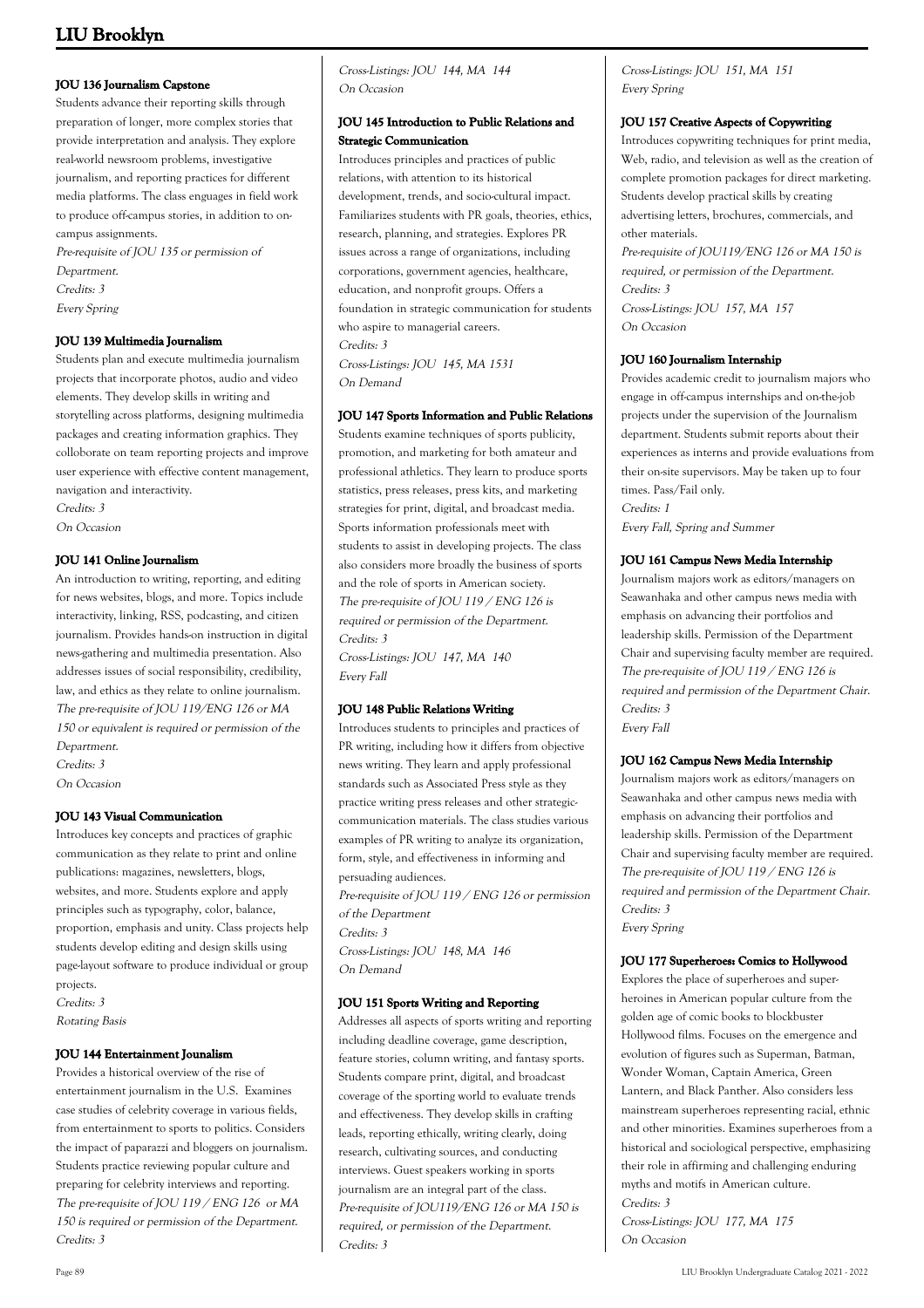### **JOU 192 Covering High-Profile Athletes: Challenges and Pitfalls**

The triumphs and tragedies, the agonies and ecstasies of sports have been recorded in many autobiographies, memoirs, and biographies. But how trustworthy are the stories? What is the function of legends and myths in sports history? The course explores these questions with special emphasis on American culture and the rise of larger-than-life heroes such as Ty Cobb, Babe Ruth, Jack Dempsey, Jim Thorpe, Jackie Robinson, Muhammad Ali, Larry Bird, and Michael Jordan. Credits: 3

Cross-Listings: JOU 192, SPS 192 Every Fall

### **JOU 195 Honors Study**

Provides outstanding students an opportunity to pursue independent work in their major under the guidance of a faculty member. No regular class meetings. To be eligible, students must have upperjunior or senior status, a cumulative GPA of 3.0, a 3.25 GPA in their major, and permission of the Department Chair and the Dean. A maximum of six credits of Honors Study is allowed. Credits: 3

Every Fall and Spring

### **JOU 196 Honors Study**

Gives outstanding students an opportunity to pursue independent work in their major under the guidance of a faculty member. No regular class meetings. To be eligible, students must have upperjunior or senior status, a cumulative GPA of 3.0, a 3.25 GPA in their major, and permission of the Department Chair and the Dean. A maximum of six credits of Honors Study is allowed. Credits: 3

Every Fall and Spring

### **JOU 197 Independent Study**

Students conduct research on mass-media topics or perform intensive professional internships under the supervision of a Journalism faculty member. Prerequisite: Permission of the Department Chair and the Dean. Credits: 3 Every Fall and Spring

### **JOU 198 Independent Study**

Students conduct research on mass-media topics or perform intensive professional internships under the supervision of a Journalism faculty member. Prerequisite: Permission of the Department Chair and the Dean. Credits: 3 Every Fall and Spring

### **JOU 204 The Globalization of Sports: Origins and Prospects**

Explores the rising phenomenon of internationalism in sports. Examines themes such as the growing popularity of soccer in the U.S., the professionalization of the Olympics, and the

### **JOU 211 Environmental Communication & Advocacy**

Explores how journalists, filmmakers, politicians, and others communicate about the environment, sustainability and climate change. Analyzes representations of the environment in popular culture to understand the visual and verbal rhetoric used to discuss ecological challenges. Focuses on survey research and advocacy campaigns addressing public attitudes and behaviors on environmental issues.

Credits: 3

On Demand

### **JOU 222 Social Media in Theory and Practice**

Examines best practices in social networking from the perspective of writers, journalists, media professionals, and other communicators. Students learn to write, edit, and research for blogs and news-feeds, gaining familiarity with current platforms. Requires active collaboration in online discussions and digital projects, in addition to class meetings.

Credits: 3

Cross-Listings: JOU 222, MA 222, SPE 222 Rotating Basis

### **JOU 233 Arts & Culture Reporting**

In this course, students develop reporting, writing, and critical thinking skills essential to covering art, music, film, and other cultural industries. They will develop their personal voices as writers as well as their understanding of magazine and web publishing industries. The course also addresses the political implications of arts and culture, focusing on creators and audiences in New York City generally and Brooklyn specifically. Credits: 3 Every Spring

### **JOU 251 Camera Phone Photo and Video**

A two-day workshop designed to help students develop skills in photo and video capturing and processing with mobile devices (cellphones, iPads, tablets, etc.). Students are introduced to Lightroom 4 and open-source software editing packages. After completing this class, students will be able to use devices to produce quality images and video packages for print output and/or posting on social media and photo/video sharing sites (You Tube, Instagram, etc.). Credits: 1 Cross-Listings: JOU 251, MA 251

Annually

### **JOU 1561 Video Journalism I**

An introductory course that trains students to work as video journalists, integrating TV production with news-writing skills. Using a digital camcorder and non-linear editing equipment, students learn the technical and aesthetic aspects of news shooting

while applying journalism principles in the field. The pre-requisite JOU 119 / ENG 126 or MA 150 is required. Credits: 3 Cross-Listings: JOU 1561, MA 1561 Every Fall

## **Speech Courses**

### **SPE 3 Oral Communication**

An introduction to communication theory and interpersonal skills. Students develop oral presentation techniques, including public speaking, group discussion and oral readings. Evaluation of individual student speech through analysis of verbal and nonverbal communication is conducted. Credits: 3 Every Semester

### **SPE 3X Oral Communication for Nonnative Speakers**

A course parallel to Speech 3 for non-native speakers who need special attention in the production of oral communication, including voice, and diction. Satisfies the core. Credits: 3 Every Fall and Spring

### **SPE 100 Voice and Diction**

Students discover their vocal facility and capacity by exercising and practicing the sounds and symbols of the International Phonetic Alphabet (IPA). They develop intelligent, effective communication skills for business and professional advancement in competitive workplaces by learning standard American English. Students learn to speak clearly and more effectively in their daily lives, to let go of bad habits, and to free the power of their natural voices.

The pre-requisite of SPE 3 or HSP 21 or HSP 22 is required. Credits: 3 Every Fall and Spring

### **SPE 105 Public Speaking**

The study and practice of public speaking provides students with specific communication principles and skills for effective public presentations in a variety of formal and informed public, social, business and professional settings. Topics include learning techniques for overcoming fears, improving self-image, developing a personal communication style, observing the symbioses between speakers and audience, verbal and nonverbal communication, outlining, and composing and presenting professional speeches. The pre-requisite of SPE 3 or HSP 21 or HSP 22 is required. Credits: 3 Every Fall

### **SPE 109 Speech for Business and Organizations**

The study of special speaking situations in business helps develop and strengthen effective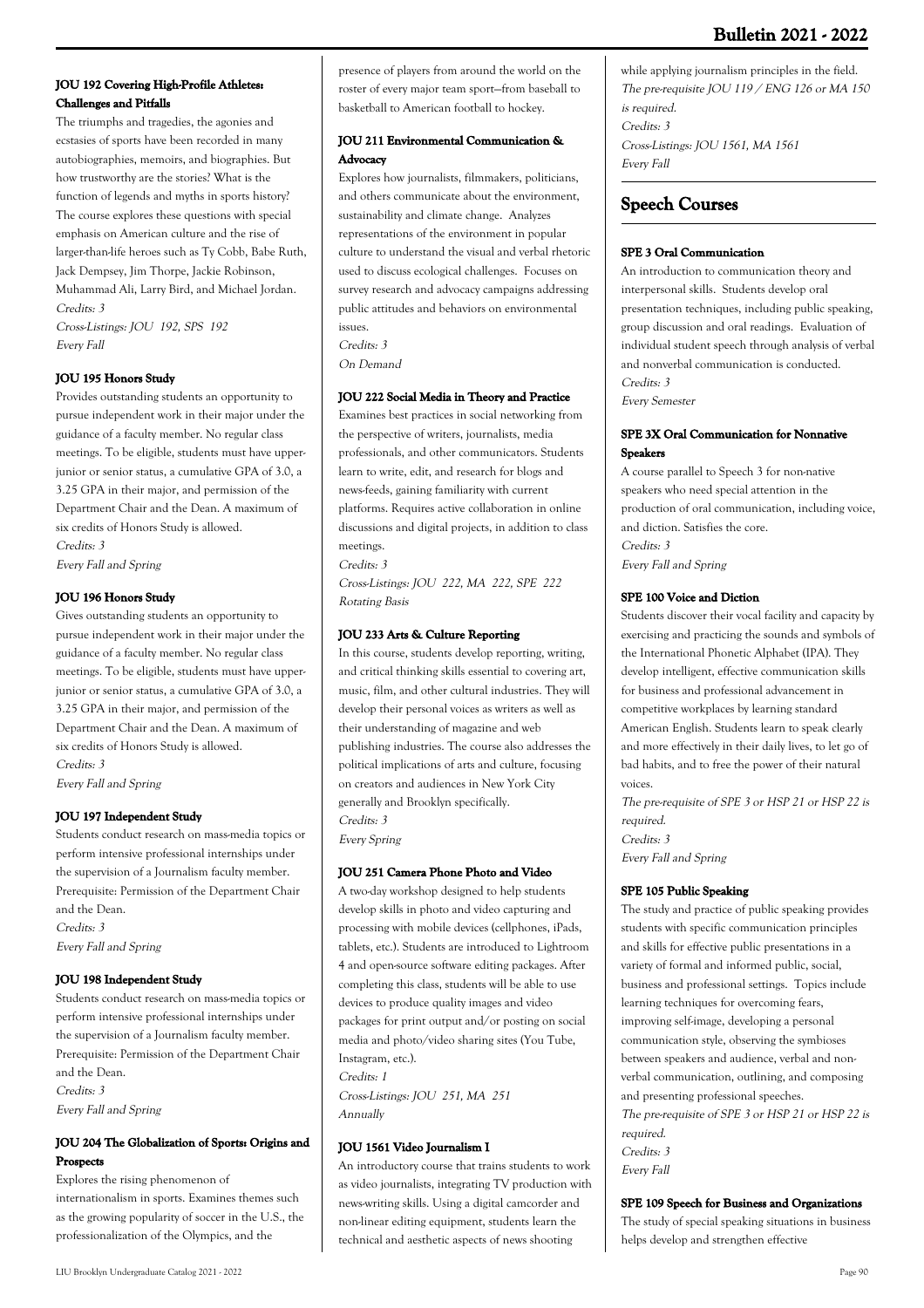communication skills. Students learn how to conduct meetings with authority and improve their leadership, conflict management and interviewing skills.

The pre-requisite of SPE 3 or HSP 21 or HSP 22 is required. Credits: 3 On Occasion

### **SPE 119 Language, Speech and Thought**

A consideration of three topics that have held much philosophical attention in the twentieth century: the nature of language, the actions human beings perform through speech, and the relation of language to thought. An introduction is made to the philosophy of language relevant to the work of psychologists, linguists, educators and others. Topics include types of speech acts, meaning, truth, language acquisition, and the relation of philosophy to the cognitive sciences. Readings selected from such authors as J. L. Austin, John Searle, Ludwig Wittgenstein, Jacques Derrida, Willard Quine, Donald Davidson and Noam Chomsky. Pre-requisite: PHI 60 (PHI 61 or 62) or HHP 21 or HHP 22 Credits: 3 Cross-Listings: PHI 119, SPE 119

On Occasion

### **SPE 182 Gender and Communication**

The influence of socializaiton on gender roles and gender roles on communication is far reaching. This course examines the communication behaviors of women and men in same sex and gender contexts. It defines the difference between sex and gender identitiy, and the role of socially structured reality plays in gender apartheid. This course introduces students to current theories on gender role play and communication, and examines the function of communication in gender role development. Topics may include gender as politics, gender discrimination, gender stereotyping in language usage, thought and action, self perception, nonverbal cues, communicative style, gender in intimate contexts, gender in public contexts and gender across culture, age and ethnicity.

Credits: 3 Cross-Listings: HUM 189, SPE 182 On Occasion

### **SPE 203 Interpersonal Communications**

Uses an experiential approach to developing effective interpersonal communication skills in both private and professional settings. Focuses on heightened self-awareness of how communication is influenced by social conditioning, assumptions, bias, misuse of language and hierarchical social systems. Applies group dynamics, simulations, and communication techniques used by corporate trainers. Students examine why these approaches are successful and how individuals can implement these strategies in their own personal and professional relationships.

The pre-requisite of SPE 3 or HSP 21 or HSP 22 is required. Credits: 3 On Occasion

#### **SPE 222 Social Media in Theory and Practice**

Examines best practices in social networking from the perspective of writers, journalists, media professionals, and other communicators. Students learn to write, edit, and research for blogs and news-feeds, gaining familiarity with current platforms. Requires active collaboration in online discussions and digital projects, in addition to class meetings. Credits: 3

Cross-Listings: JOU 222, MA 222, SPE 222 Rotating Basis

### **Film Courses**

### **FIL 101 Early Films**

This course studies the silent film and the birth and development of film as an art form in the United States, Germany, Russia, and France 1900-1950. Credits: 3 Every Fall

#### **FIL 102 American Film History II (1950¿present)**

The course covers post World War II films, American New Wave in the 1960s and 1970s, the emergence of the age of American auteurs, and the consolidation of the industry into a global phenomenon. Topics include feminism, black liberation and the student movement; the rise of the blockbuster; and the independent challenge to dominant cinema that has become part of mainstream cinema today. Credits: 3 Not Set

### **FIL 103 Major Forces in the Cinema**

The influence of major movements in the cinema is examined in this course. Subject changes each semester. May be taken for a maximum of three semesters. This course fulfills the Ethics, Self, and Society thematic cluster requirement in the core curriculum. Credits: 3 Not Set

### **FIL 104 Major Figures in the Cinema**

The personal styles and influences of major directors are covered in this course. Subject changes each semester. May be taken for a maximum of three semesters. Credits: 3 Rotating Basis

### **FIL 105 Film Theory**

The course acquaints the student with the multitude of theories that together constitute Film Theory. The course traverses the multiple disciplines that have been used to examine the film, including psychology, linguistics, history and

sociology and aesthetics. The course traces the broad outlines in the evolution of each branch of Film Theory including psychoanalysis, semiotics, feminism and theories of ideology. Considerable attention is also paid to students developing a sense of how to place the film object in its historical and cultural context. Credits: 3

Every Fall

#### **FIL 106 Production I**

The introductory concepts of visual storytelling are taught with HD production techniques. Credits: 3 Not Set

#### **FIL 107 Production II**

Introduction to working in small crews; development of storytelling skills. Credits: 3 Not Set

### **FIL 108 Advanced Motion Picture Production**

This course develops further exploration into the techniques of filmmaking and application of professional practice. Credits: 3 Rotating Basis

### **FIL 108 Screenplay**

This course includes an intensive program of screenwriting techniques, focusing on writing a short form screenplay. Credits: 3 Every Spring

#### **FIL 110 Screenwriting II**

This course includes an intensive program of screenwriting techniques, focusing on the development of a feature length screenplay. Credits: 3 Rotating Basis

#### **FIL 112 Edit and Sound Acquisition**

This course is designed to give students basic skills in digital picture and sound editing, sound recording, and sound mixing. Credits: 3 Rotating Basis

#### **FIL 113 Intermediate Editing & Sound**

This course is designed to give students intermediate skills in digital picture and sound editing, sound recording, and sound mixing. Credits: 3 Rotating Basis

### **FIL 113A Advanced Motion Picture Editing**

An advanced understanding of the practice of motion picture editing using digital tools. Credits: 3 Rotating Basis

#### **FIL 114 Directing the Moving Image I**

This course begins to breakdown the job of the Director in narrative filmmaking. One of the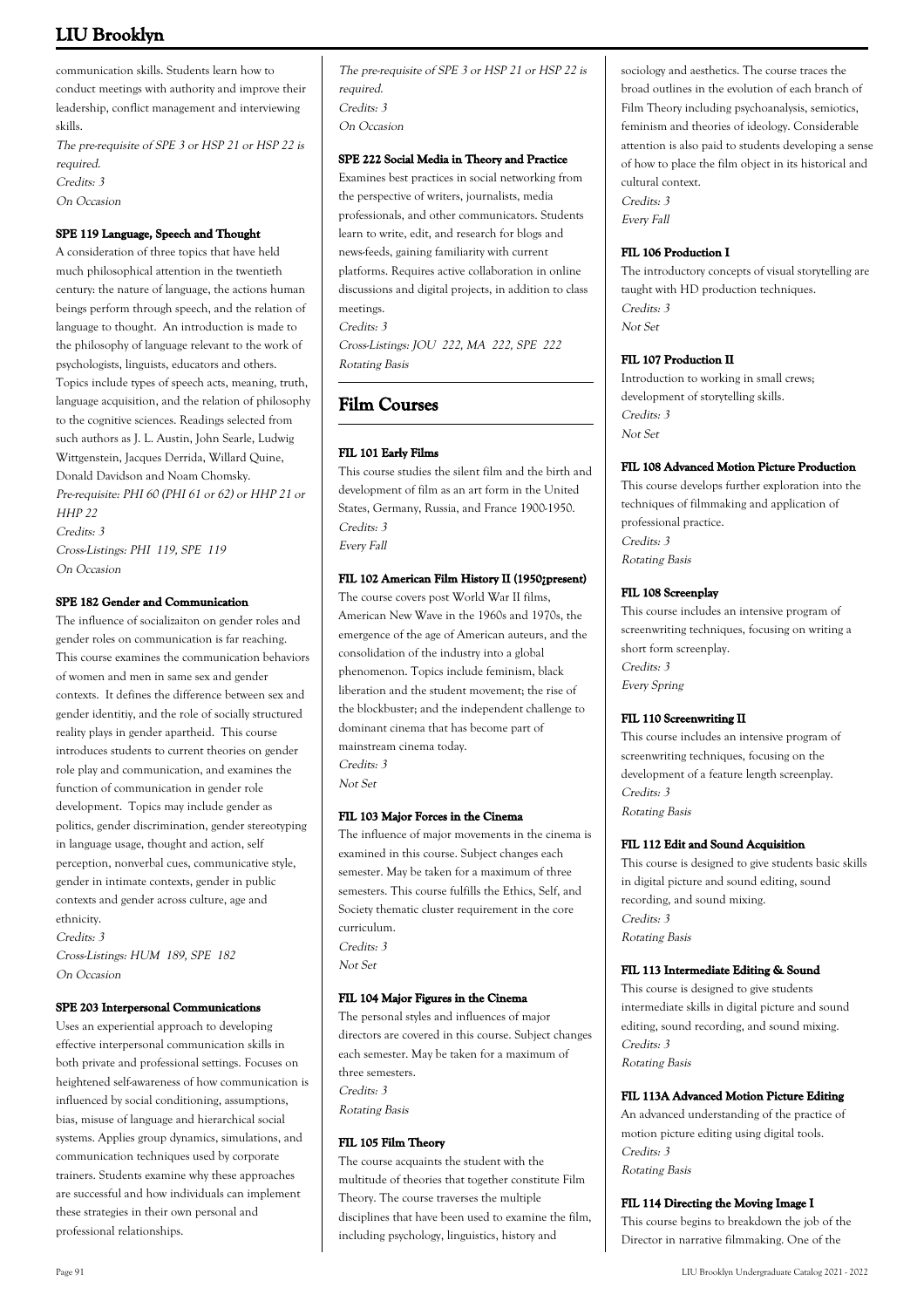mysteries of filmmaking is what a director does. We will seek to understand the process that is directing by exploring the role they play as they interface with the crew, producer, production designer and cinematographer. How is the vision for script developed and nurture throughout the process of filmmaking? How does a director work, through all of the stages of film production, development, preproduction, production, post production and distribution? Credits: 3 Rotating Basis

#### **FIL 115 Cinematography**

This course is an intensive study of the motion picture camera and lighting technology. Credits: 3 Rotating Basis

### **FIL 116 Advanced Cinematography**

This course covers advanced camera, lighting and field production, theory and technique. A series of location and studio set scenes demonstrate techniques used to create and control the "look" of moving images. Related issues from camera and set preparation to post production considerations are covered. Credits: 3 Rotating Basis

#### **FIL 117 Advanced Screenwriting**

This course is an advanced workshop for Film Majors devoted to writing and developing the original full-length screenplay or TV show. Credits: 3 Rotating Basis

### **FIL 118 Production Management**

This course examines the nuts and bolts of production management in film, television, and contemporary media. Topics include entertainment and copyright laws, operations, scheduling, hiring, budgeting, and media management. Students complete and entire Production Handbook as their semester long assignment. Credits: 3

Rotating Basis

### **FIL 122 Independent Producing**

A hands-on approach to the production management tasks of the independent producer of film, video, or multimedia. Topics include, script breakdown, scheduling, budgets, writing the business plan, marketing, and distribution. Students will complete a Production Handbook and mock Business Plan as their final projects Credits: 3 Rotating Basis

#### **FIL 123 Making a Documentary I**

Students learn the basics of producing a short documentary film, including research, interviewing, budgeting, shooting styles and organizing footage for editing.

Credits: 3 Rotating Basis

### **FIL 124 Making of a Documentary II**

Students learn the next stage is documentary producing in a medium to long form documentary film, including research, interviewing, budgeting, shooting styles and organizing footage for editing. Credits: 3 Rotating Basis

### **FIL 125 Animation Comp Graphics & Visual effects I**

An introductory level class to Special Effects pipelines and workflows for digital filmmaking. Working with basic computer graphics software and editing compositing suites, students will work on real world production projects in special effects. Special emphasis is placed on basic compositing, matting and 2d solutions to production effects. Credits: 3

### Not Set

### **FIL 126 Animation Comp Graphics & Visual Effects II**

An intermediate level class in Special Effects pipelines and workflows for digital filmmaking. Working with CG assets & basic tracking, students will learn and work with basic workflows and production pipelines for 3d, 2d, and live action integration and compositing for effects. Credits: 3 Not Set

### **FIL 127 Animation Comp Graphics & Visual Effects III**

An advanced special effects class in digital filmmaking using state of the arts 2d and 3d CG integration with live action. Students will work with complex tracking, 2d and 3d tracking, PBR rendering for film, matched lighting, shooting elements reels for SFX, and the latest techniques from the field. Credits: 3

Rotating Basis

### **FIL 128 Components of Visual Storytelling I**

This course is designed to explore and impact of visual elements that control the audiences experience of film and other forms of 2D imagery. We will look at Space, Line, Shape, Tone, Color, Rhythm and Movement. Breaking down these visual components then combining them into a dynamic project in which the story components in the script are matched by the visual elements making an emotionally engaging work. The Film project is structured in the preproduction stage, with storyboards, computer graphics, story and component graphs integrated into Production Design and Cinematography that can shape the audience's response. Credits: 3

Rotating Basis

**FIL 129 Directing the Moving Image II**

This course will take a deeper dive into the realm of directing. The Directors Prospective viewing a variety of styles and genres this course will dig into the analysis of films, their structure and the choices that directors made that creates the mise en scene. Credits: 3 Rotating Basis

#### **FIL 130 Film Festivals, Markets and Platforms**

Now that you've made a film what next? This course will delve deeply into advertising, selling, and marketing films in the current television and film industry. How do films make money? How are they bought and how are they sold, who are the entities and the players in this part of the industry? Distribution and marketing and what does your Producer/ Director need to know about surviving in this industry. Credits: 3 Rotating Basis

#### **FIL 135 Filmmaking Studio A**

This course is an intensive practicum in motion picture production where teams of students with develop and produce a film project that covers advanced cinematography, advanced sound, research, budgeting, production and postproduction practices. Prerequisites of FIL 101, 102, 105, 106 & 109 and co-requisite of FIL 137 are required. Credits: 3 Every Fall

#### **FIL 136 Filmmaking Studio B**

This course is an intensive practicum in motion picture production where teams of students with develop and produce a film project that covers advanced cinematography, advanced sound, research, budgeting, production and postproduction practices Credits: 3 Every Spring

#### **FIL 137 Filmmaking Studio C**

This course is an intensive practicum in motion picture production where teams of students with develop and produce a film project that covers advanced cinematography, advanced sound, research, budgeting, production and postproduction practices. Credits: 3 Every Fall

#### **FIL 138 Filmmaking Studio D**

This course is an intensive practicum in motion picture production where teams of students with develop and produce a film project that covers advanced cinematography, advanced sound, research, budgeting, production and postproduction practices Credits: 3 Every Spring

#### **FIL 144 Directing the Screen Actor I**

Hands-on workshop exploring how to direct an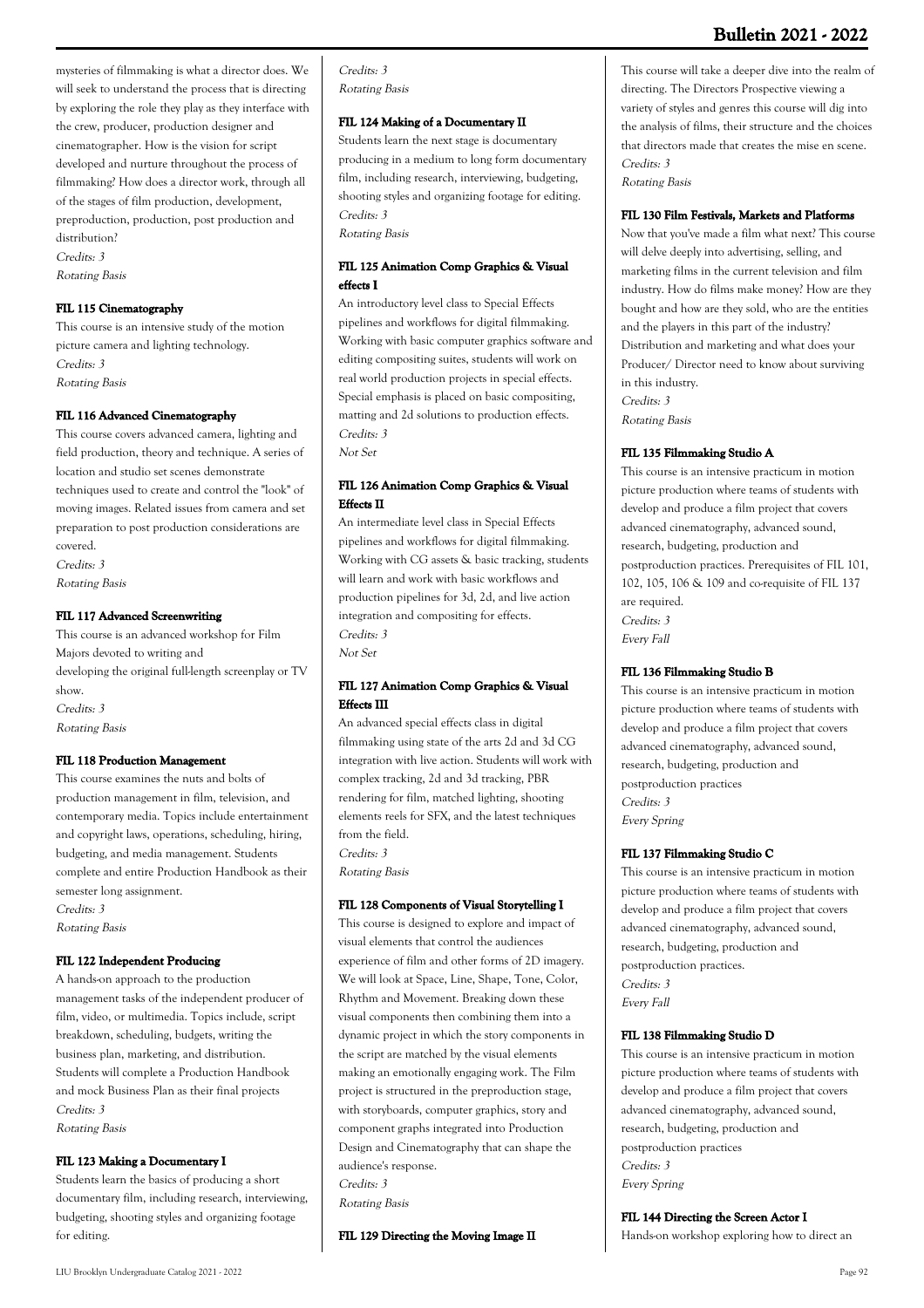actor. This in turn will help students write dialogue for actors to speak and learn to meet the creative demands of their projects as a producer. Students learn how an actor creates a part and drops into that internal place on camera that makes the viewer really believe he/she is that character. A crucial element of narrative film/television production is understanding the process and requirements of performance. Students learn techniques and insights which give directors confidence and develop that "eye"; help writers take dialogue and structure to another level; and are given guidance and incentive to do pre-production and script analysis.

Credits: 3 Rotating Basis

### **FIL 150 Pitches, Treatments, Grants and Funding**

In this course students will develop and understanding and the facility to market their ideas as intellectual property. They will develop pitches with the corresponding documents and treatments. While understanding the dynamics of grants, methods of fundraising and the filmmaker's relationship to investors. They will also look at the niche markets covered by cable TV venues as well as the major platform markets. Credits: 3 Rotating Basis

### **FIL 151 The Business of Freelance**

The film industry is dominated by freelance entrepreneurs. This includes artist like Directors, Cinematographers, Production Designers, Editors, Special Effects Artist, Pproducers and the other positions covered under the word "crew". Students will understand the question: "what is your rate", as well as where to go to find employment. This course will also delve into individual financing, LLC/ corporations and 1099 income. In this course they will learn how to organize themselves financially so that they can maximize their entrepreneurial careers. Credits: 3 Rotating Basis

### **FIL 187 Film Capstone**

Students will meet as a class with their selected capstone advisor weekly for the semester as they plan and develop the pre-production for their thesis project. Generating all of the various elements of production culminating in the finalization of the pre-production process for their thesis Film. This will include casting, crewing, location scouting and budgeting. At the completion of the class the students should be ready to be greenlighted by the capstone advisor so the production of their Thesis film can begin the next semester. Credits: 3 Rotating Basis

### **FIL 188 Film Thesis**

Students work with a professor to create an original work that showcases his or her main areas of interest in film.

#### **FIL 199 Film Internship**

This is an opportunity for the student to work in a professional venue and be directly and meaningfully involved in the day-to-day operations with an emphasis in an area of their special interest. Credits: 3 Rotating Basis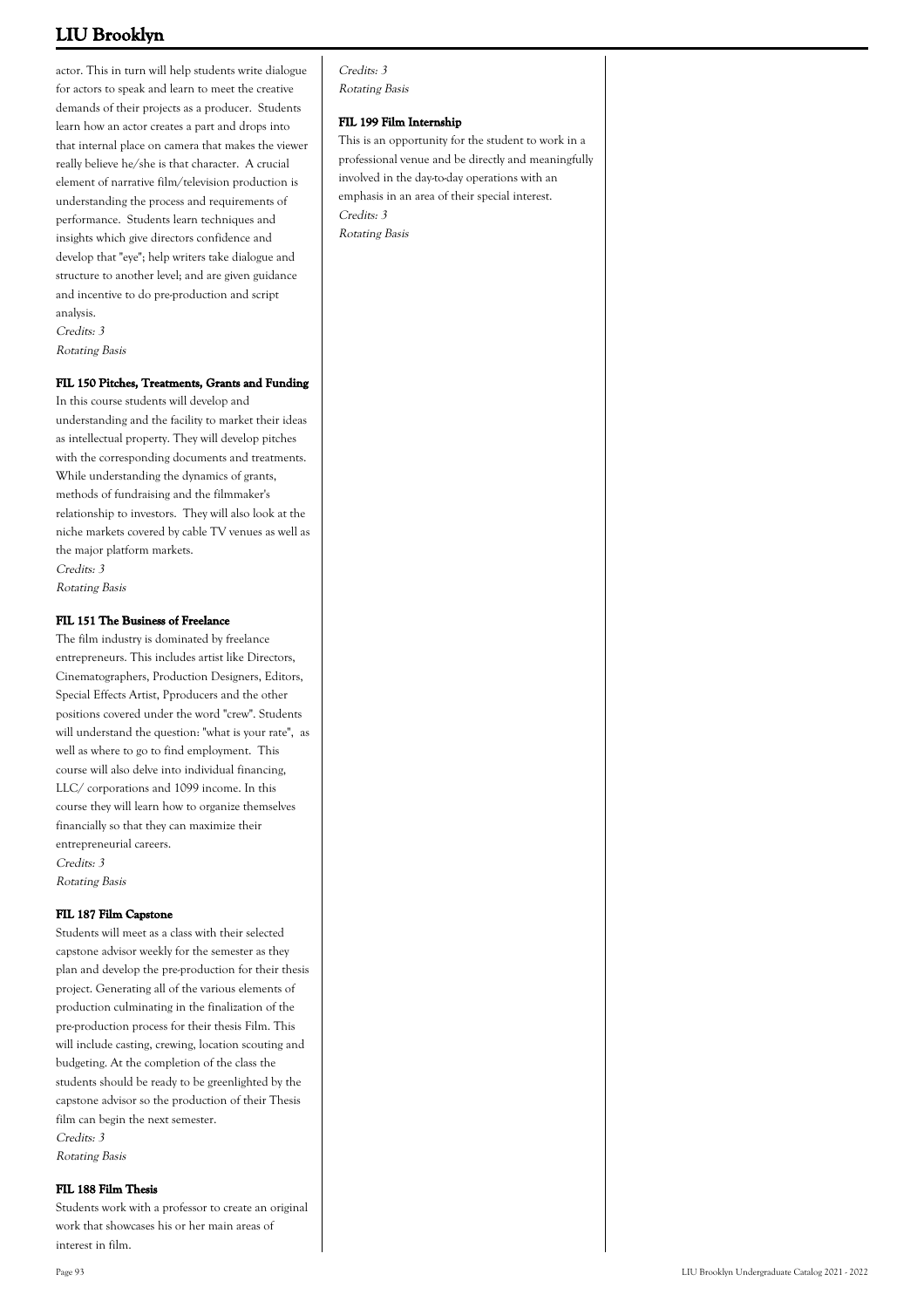# **SCHOOL OF VISUAL AND PERFORMING ARTS**

Dedicated to professional training within a liberal arts environment, the School of Visual and Performing Arts prepares students for careers in many of today's fastest growing performance, visual, print, and digital design industries. The School's individual degree programs offer unique programs of study and opportunities to engage in a multitude of mediums such as: 2D and 3D Art, movies, television, digital design, video games, acting, writing and producing for screen, and other performing and visual art forms.

# **DEPARTMENT OF MEDIA ARTS**

 The Department of Media Arts offers an undergraduate Bachelor of Arts degree in Media Arts, and a B.F.A. in Music Technology, Entrepreneurship and Production.

 In the B.A. program, all Media Arts majors, beginning as freshmen, have immediate access to equipment and facilities including digital photography labs, digital video editing labs, an HDTV television studio, computer graphics labs, digital audio suites, cinema screening facilities and HDTV digital cameras.

 The department also offers a competitive internship program, and opportunities to participate in professional productions and exhibitions, as well as in film festivals and special media events.

# **B.A. Media Arts**

 The department offers a comprehensive Bachelor of Arts degree that may either follow a specialized area of concentration or an integrated track, depending on the academic, creative, and professional goals of the individual student. An area of concentration is a grouping of 12 or more credits in one of the following fields: Computer Graphics, Animation and Interactive Media, and Visual Effects; Digital Audio Production and Sound Design; Film, Television and Digital Video Production; Digital Photography or Media Management.

 An integrated track is a grouping of 12 or more credits selected from across two or more of any of the above areas of concentration. Majors must consult with assigned faculty advisers in their field of interest to a design, and be guided through, their particular program of study.

**and**

#### **B.A. Media Arts**

*{Program Code: 79094} {HEGIS: 0601.0}*

### **Graduation Requirements**

Students must satisfy the placement, proficiency, orientation and 34-35 credit core curriculum criteria outlined in the Graduation Requirements section of this bulletin:

|                   | Orientation               |                                                                                                                                                                      |      |
|-------------------|---------------------------|----------------------------------------------------------------------------------------------------------------------------------------------------------------------|------|
| <b>FYS</b>        | 01                        | <b>First Year Seminar</b>                                                                                                                                            | 1.00 |
|                   | $(34-35 \text{ credits})$ | <b>Core Curriculum Requirements</b>                                                                                                                                  |      |
| <b>Humanities</b> |                           |                                                                                                                                                                      |      |
|                   |                           | English Composition - ENG 16 or 16 X                                                                                                                                 | 3.00 |
|                   |                           | English Literature: ENG 61, 62, 63 or 64                                                                                                                             | 3.00 |
|                   | Philosophy: PHI 60        |                                                                                                                                                                      | 3.00 |
|                   | Foreign Language          |                                                                                                                                                                      | 3.00 |
|                   | <b>Social Sciences</b>    |                                                                                                                                                                      |      |
| History           |                           |                                                                                                                                                                      | 3.00 |
| Sociology         |                           | Anthropology, Economics, History,<br>Political Science, Psychology, or                                                                                               | 3.00 |
|                   |                           | Anthropology, Economics Political<br>Science, Psychology, Sociology                                                                                                  | 3.00 |
|                   |                           | <b>Science and Mathematics</b>                                                                                                                                       |      |
|                   |                           | Mathematics: MTH 15 or 16 (3-4 credits) 4.00                                                                                                                         |      |
| <b>PHY</b>        |                           | Science Lab Based Course: BIO, CHM,                                                                                                                                  | 4.00 |
| Arts              |                           | <b>Communication, Visual &amp; Performing</b>                                                                                                                        |      |
|                   |                           | Oral Communications: SPE 3                                                                                                                                           | 3.00 |
| Media Arts        |                           | Art, Dance, Journalism, Music, Theatre,                                                                                                                              | 3.00 |
| Arts:             | than Media Arts.          | <b>Ancillary Requirement</b><br>Six (6) advanced credits in a single discipline other<br><b>Major Requirements</b><br><b>General Requirements for major in Media</b> |      |
|                   |                           | <b>Foundation and Skills Courses (required): 24</b>                                                                                                                  |      |
| credits           |                           | Area of recommended emphasis electives: 12                                                                                                                           |      |
| credits           |                           |                                                                                                                                                                      |      |
|                   | <b>TOTAL: 36 credits</b>  |                                                                                                                                                                      |      |
|                   |                           | <b>12 credits of Foundation courses</b>                                                                                                                              |      |
| MA                | 100                       | Media Aesthetics                                                                                                                                                     | 3.00 |
| MA                | 119                       | <b>Business of Media Arts</b>                                                                                                                                        | 3.00 |
| MA                | 150                       | Writing for Visual Media                                                                                                                                             | 3.00 |
| MA                | 113                       | Media Arts in 21st<br>Century                                                                                                                                        | 3.00 |

### **12 credits of Media Arts skills courses:**

| МA | 124 | Computer Graphics I       | 3.00 |
|----|-----|---------------------------|------|
| МA | 106 | Video Workshop I          | 3.00 |
| МA | 101 | <b>Audio Production I</b> | 3.00 |
| МA | 118 | Digital Photography I     | 3.00 |

**12 credits from ONE of the following five areas of recommended emphasis:**

**An Integrated track is made up of 12 credits from two or more Areas of Concentration: MA 199 Internship is recommended in all areas of elective emphasis.**

**Advanced undergrads may also take graduate courses if approved by the instructor. These courses will count towards the students undergraduate major.**

|    |       | 1) Computer Graphics: Digital Design /              |      |
|----|-------|-----------------------------------------------------|------|
|    |       | <b>Animation / Interactive &amp; Visual Effects</b> |      |
| MA | 132   | Computer Graphics II                                | 3.00 |
| MA | 135   | <b>Motion Grapics I</b>                             | 3.00 |
| MA | 125   | Digital Publishing I                                | 3.00 |
| MA | 133   | Digital Illustration I                              | 3.00 |
| MA | 1361  | World Wide Web<br>Publishing                        | 3.00 |
| MA | 161   | Dig. Portfolio/Exhibition                           | 3.00 |
| MA | 1341  | 3D Computer Graphics I                              | 3.00 |
| MA | 1342  | 3D Computer Animation                               | 3.00 |
| MA | 207   | 3D Logo Animation                                   | 3.00 |
| MA | 186   | Gaming                                              | 3.00 |
| MA | 239   | Survey of Computer Art                              | 3.00 |
| MA | 199   | Media Arts Internship                               | 3.00 |
| 0r |       | 2) Digital Audio: Music/Sound Design & Radio        |      |
|    |       |                                                     |      |
| MA | 107   | Digital Audio I                                     | 3.00 |
| MA | 110   | Digital Audio II                                    | 3.00 |
| MA | 114.1 | Digital Audio III                                   | 3.00 |
| MA | 114.2 | Digital Audio IV                                    | 3.00 |
| MA | 1012  | <b>Audio Production II</b>                          | 3.00 |
| MА | 147   | Studio Recording for the                            | 3.00 |

| МA | 147 | Studio Recording for the 3.00<br>Music Producer |      |
|----|-----|-------------------------------------------------|------|
| MA | 160 | Pod Casting                                     | 3.00 |
| MA | 206 | Radio Production                                | 3.00 |
| МA | 199 | Media Arts Internship                           | 3.00 |

*Or*

### **3) Film & Television Production: Writing/Cinematography/Directing/Editing**

| МA | 1081 | Video Workshop II | 3.00 |
|----|------|-------------------|------|
|    |      |                   |      |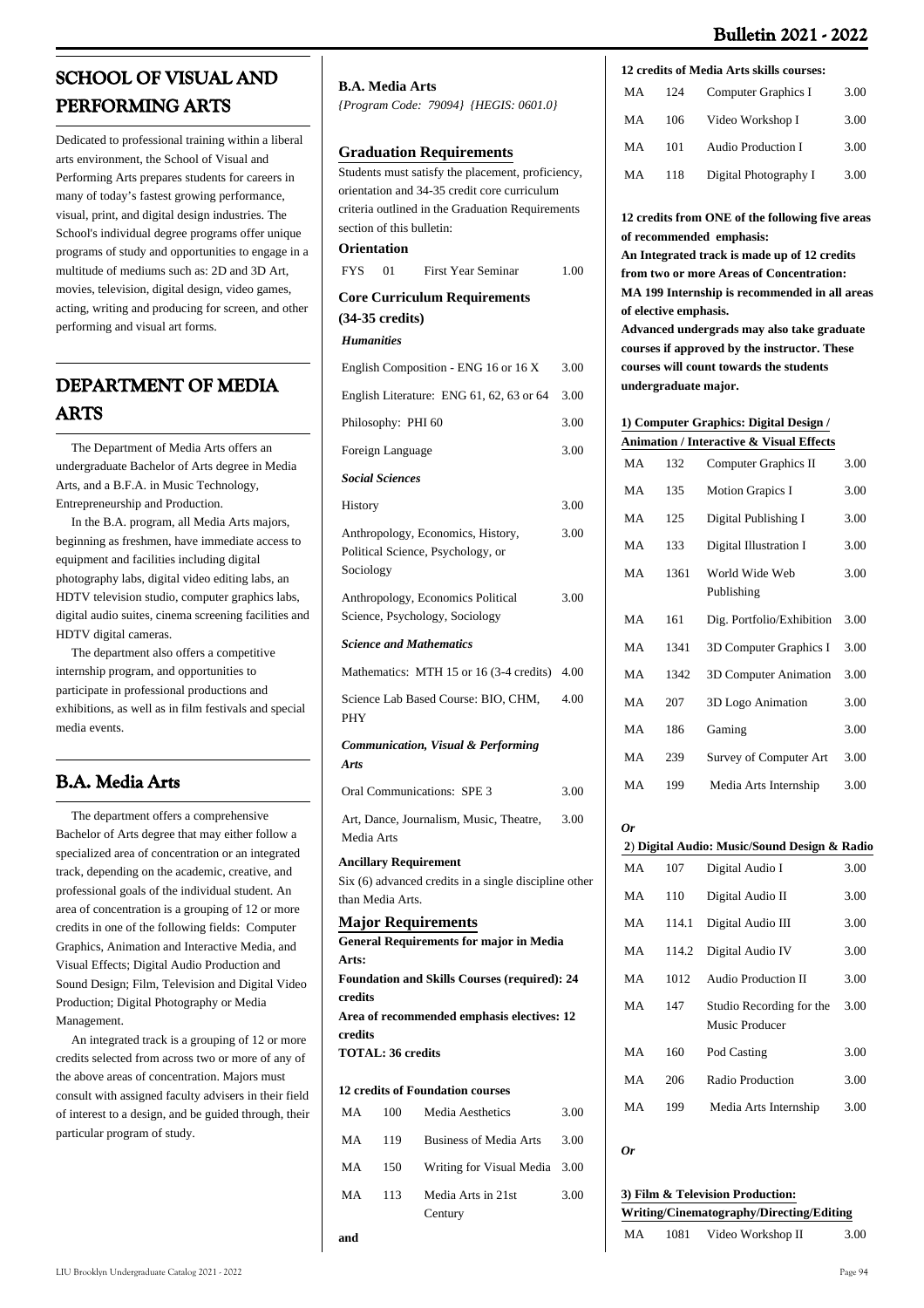| MA | 145  | Video Workshop III                                                         | 3.00 |
|----|------|----------------------------------------------------------------------------|------|
| MA | 155  | Directing the Moving                                                       | 3.00 |
| MA | 152  | Image<br>Screenplay                                                        | 3.00 |
| MA | 204  | Short Form Video                                                           | 3.00 |
| MA | 102  | <b>Television Production I</b>                                             | 3.00 |
| MA | 103  | <b>Television Production II</b>                                            | 3.00 |
| MA | 1032 | <b>Television Production III</b>                                           | 3.00 |
| MA | 1581 | On-Camera Performance                                                      | 3.00 |
|    |      | I                                                                          |      |
| MA | 1582 | On-Camera Performance<br>П                                                 | 3.00 |
| MA | 1583 | On-Camera Performance<br>Ш                                                 | 3.00 |
| MA | 1585 | Voice Over Performance                                                     | 3.00 |
| MA | 178  | Fairy Tales: From Disney 3.00<br>to $\rm J\,Lo$                            |      |
| MA | 187  | Film & Television<br><b>Studies</b>                                        | 3.00 |
| MA | 188  | Film Noir: The Dark<br>Side of America                                     | 3.00 |
| MA | 227  | Action Cinema                                                              | 3.00 |
| MA | 199  | Media Arts Internship                                                      | 3.00 |
| 0r |      |                                                                            |      |
|    |      | 4) Photography Digital/Fine Arts/Creative                                  |      |
| MA | 118  | Digital Photography                                                        | 3.00 |
| MA | 122  | Digital Photgraphy II                                                      | 3.00 |
| MA | 123  | Studio Photography                                                         | 3.00 |
| MA | 111  | Photojournalism                                                            | 3.00 |
| MA | 162  | Photo Exhibition                                                           | 3.00 |
| 0r |      | 5) Media Management: Business/Marketing                                    |      |
| MA | 255  | Prod Management                                                            | 3.00 |
| MA | 580  | <b>Independent Producer</b>                                                | 3.00 |
| MA | 257  | The Music Business                                                         | 3.00 |
| MA | 222  | Social Media Theory &<br>Practice                                          | 3.00 |
| MA | 199  | Media Arts Internship                                                      | 3.00 |
|    |      |                                                                            |      |
|    |      | <b>Credit and GPA Requirements</b>                                         |      |
|    |      | Minimum Total Credits: 120                                                 |      |
|    |      | Minimum Liberal Arts and Sciences Credits: 90<br>Minimum Major Credits: 36 |      |
|    |      | Minimum Credits in Courses > 100 Level: 45                                 |      |
|    |      | Minimum Major GPA: 2.5                                                     |      |

Minimum Overall GPA: 2.5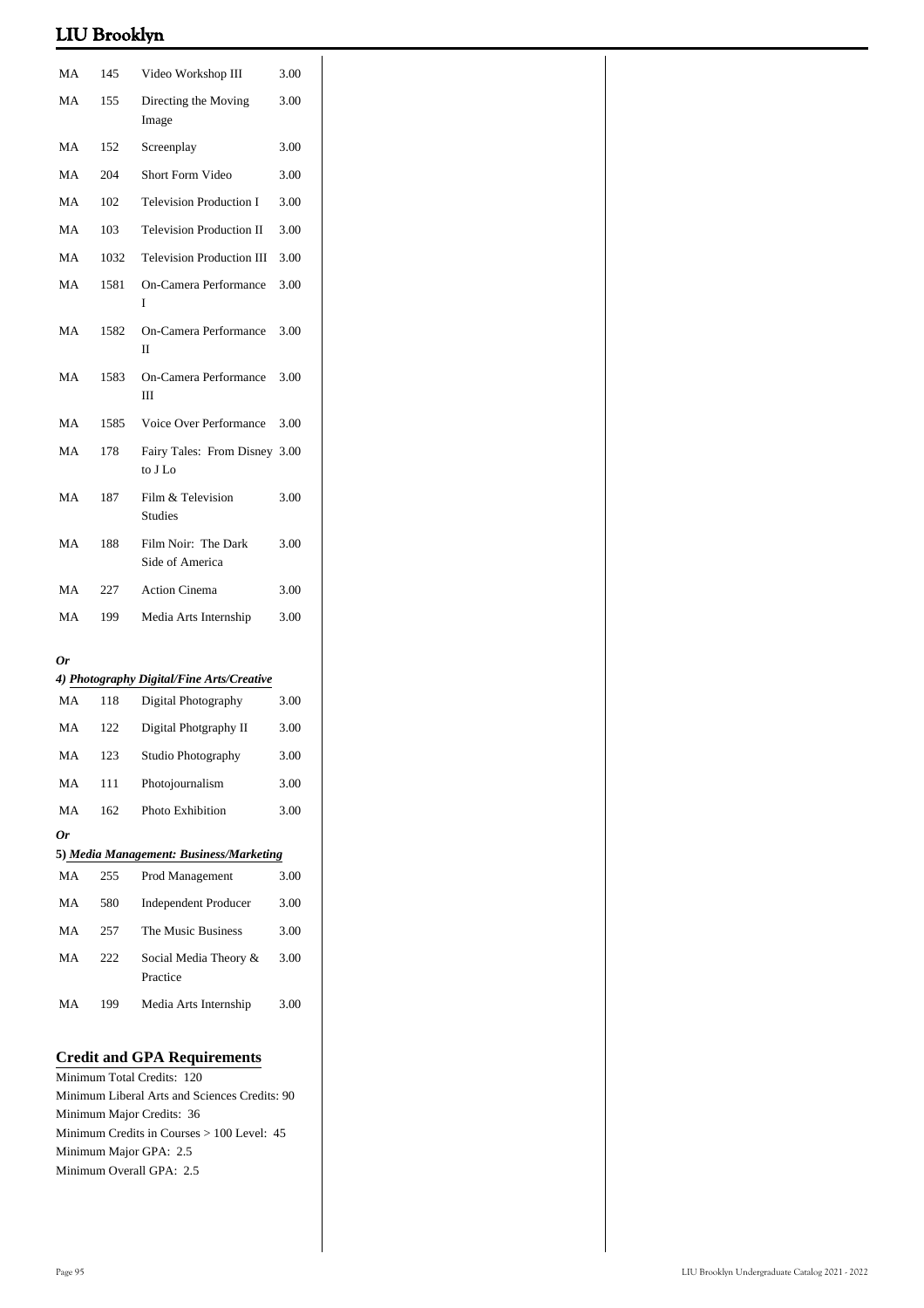# **Media Arts Courses**

### **MA 61 Media Arts & Technology**

This course introduces students to the artistic and technological histories and developments of a variety of interrelated media, including photography, film and television, video arts, electronic music and computer arts. Through class lectures, discussions, screenings and readings, students will explore the basic concepts and methods of various Media Arts forms and related technological developments. Credits: 3 Every Fall and Spring

### **MA 100 Media Aesthetics**

This required foundation course introduces students to the fundamentals of media arts and visual literacy - light, color, composition, perspective, time, motion, sound - and discusses how they are applied in contemporary media. In a workshop environment, using media objects as texts, students also explore narrative form, art history, philosophy of media, theories of perception and their own creativity.

Either the pre-requisite of ENG 16 is required or the pre-requisites of HEG 21 and 22 are required. Credits: 3

Every Fall and Spring

### **MA 101 Audio Production I**

An introduction to the art and science of audio production. Topics include basic sound theory, audio aesthetics, acoustics, sound reproduction and recording, the sound studio, remote sound recording, editing and mixing, the development of new audio technology, and creating audio for visual media. Students work individually and in teams on a variety of studio and field projects. Credits: 3

Every Fall and Spring

#### **MA 102 Television Production I**

This course is an introduction to the principles and practice of multi-camera TV studio production. The course covers basic multi-camera production roles and techniques including producing, directing, scripting, shooting, switching, audio engineering, electronic graphics and on-camera performance. Students apply the skills learned in class to produce TV talk show and multi-camera musical productions. Credits: 3

Every Fall and Spring

#### **MA 103 Television Production II**

An intermediate level course expanding on the techniques and applications of TV studio production covered in MA 102. Students focus on producing and directing scripted studio productions such as TV news programs and televised dramas. Basic lighting and set construction techniques are also covered. Pre-requisite of MA 102 is required.

#### Credits: 3 Rotating Basis

### **MA 106 Video Workshop I**

An introduction to the principles and practice of portable digital video production. Working in crews on field projects, students explore the techniques and aesthetics of single-camera videography, sound recording, location lighting, and video editing. Credits: 3 Every Fall and Spring

#### **MA 107 Introduction to Music Production I**

An introduction to the technology and aesthetics of digital composition, sound design, multi-track recording and production using digital software including Logic and/or Pro Tools on state-of-the-art hardware. Weekly individual access to studios is provided. Pre-requisite of MA 101 is required or permission of the instructor.

Credits: 3

Cross-Listings: MA 107, MUS 175 Every Fall and Spring

### **MA 110 Music Production II**

An intermediate-level continuation of MA 107 in a workshop environment. Weekly individual access to studio facilities is provided. Pre-requisite of MA 107/MUS 175 is required or permission of the instructor. Credits: 3 Cross-Listings: MA 110, MUS 176 Rotating Basis

### **MA 111 Photojournalism**

A production-based course exploring the uses of digital photography. Topics include photo essays, photo documentaries, ethical uses of images in mass media, and the human condition in photography. Students complete weekly photographic and written narative assignments, and a final documentary project. Students will review the photographic entries submitted for the George Polk Investigative Journalism Award. Pre-requisite of MA 115/ART 115 is required or permission of the department Credits: 3 Cross-Listings: JOU 111, MA 111 On Demand

#### **MA 113 Media Arts in the Twenty-first Century**

This required course is a survey of interrelated contemporary media art forms and technologies. MA 113 is a Writing Across the Curriculum (WAC) course. Students will be required to write multi-draft papers and to maintain a portfolio of their class essays to be submitted at the end of the semester.

Pre requisites: MA 100 and MA 150 Credits: 3 Every Fall and Spring

### **MA 118 Digital Photography I**

An introductory class using digital cameras and

computers to record and print photographic imagery. The class focuses on photography as art, using new approaches and techniques. Course requirements include weekly assignments, midterm and final portfolio. All students are required to purchase a compact flash card. The department will supply digital cameras.

Credits: 3

Cross-Listings: ART 118, MA 118 Every Fall, Spring and Summer

#### **MA 119 Business of Media Arts**

A required course that covers media business practices, strategies, operations and organizations. Topics covered include: media entrepreneurism, financing, intellectual rights management, content creation, strategic business practices, professional development, human resource management and career advancement strategies. Media professionals are invited as guest lecturers.

A minimum of 64 units must be completed prior to registering for this course. Credits: 3 Annually

#### **MA 122 Digital Photography II**

A workshop-oriented intermediate level digital photography course. The focus is on advanced digital photographic camera skills and digital print output using alternative and archival media methods. Emphasis is on a digital portfolio and personal artistic statements. Students produce a portfolio of thematic presentation using both traditional film scanned images and digital media capture. Students are provided with a digital camera for the semester.

Pre-requisite of MA 118/ART 118 is required. Credits: 3 Cross-Listings: ART 122, MA 122 Rotating Basis

#### **MA 123 Studio Photography**

An in-depth study of studio photography, using a variety of lighting techniques and setups. Students cover such topics as tungsten lights, reflected and direct lights, strobes, advanced metering, exposure, portraiture and different tabletop setups. The pre-requisite of MA 115 / ART 115 or MA 118 / ART 118 is required or permission of instructor. Credits: 3 Cross-Listings: ART 116, MA 123 Rotating Basis

#### **MA 124 Computer Graphics I**

An introductory level class in two-dimensional computer graphics using Adobe Photoshop. Students learn and work with basic digital illustration and graphics, scanning of images, image editing, image manipulation, photo manipulation, typography and image composition. Credits: 3 Cross-Listings: ART 124, MA 124 Every Fall, Spring and Summer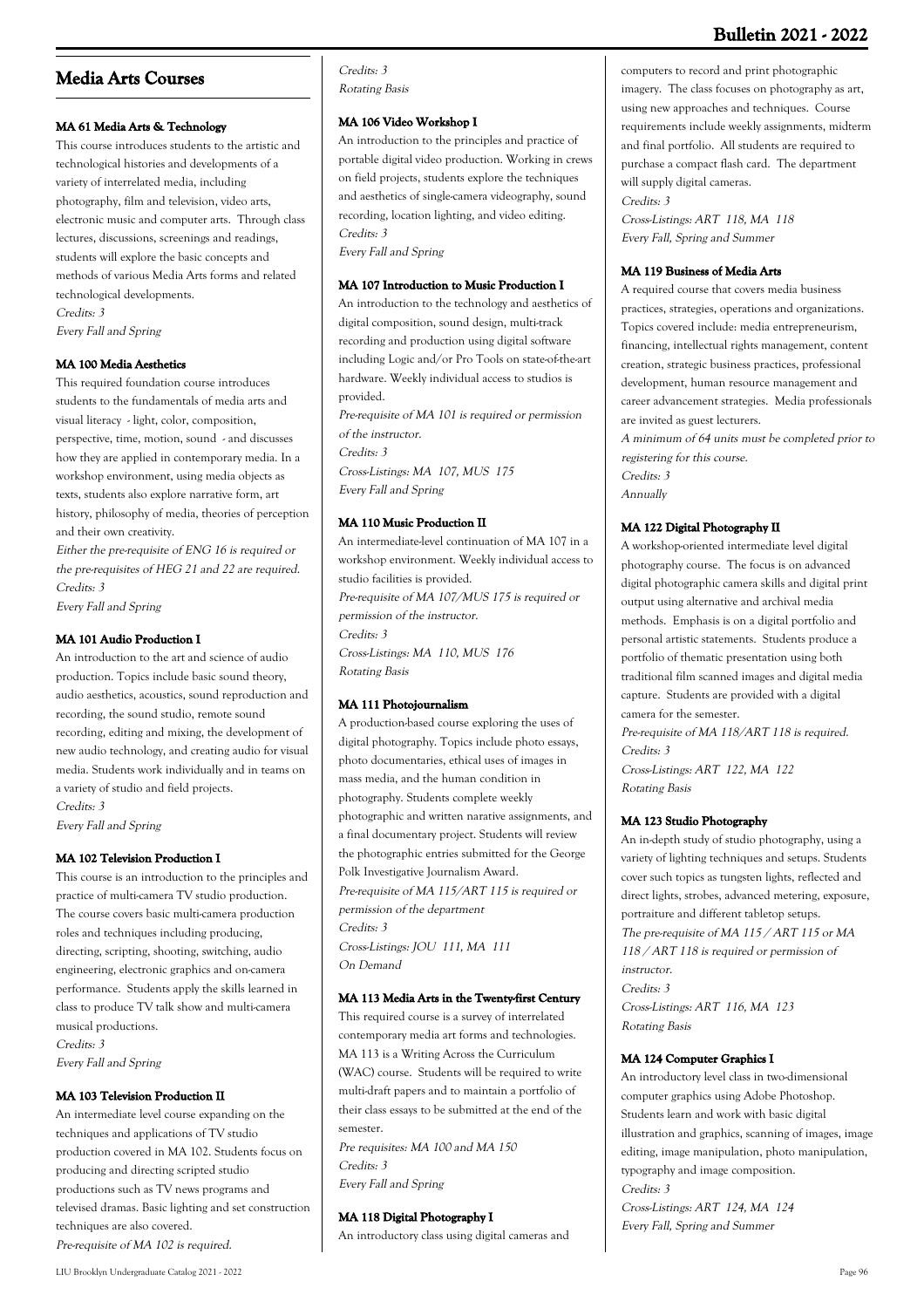### **MA 126 Principles of Advertising**

An introduction to advertising with emphasis on effective creative strategies. Students gain insight into all phases of the business including print, Web, radio, television, agency operations, and research. Credits: 3 Cross-Listings: JOU 126, MA 126 On Occasion

### **MA 132 Computer Graphics II**

An intermediate-level class covering professional studio techniques in the production of computerbased graphics and imaging projects for screen and print. Special emphasis is placed on digital design principles for still imaging. Pre-requisite of MA 124 is required. Credits: 3 Cross-Listings: ART 125, MA 132 Rotating Basis

### **MA 137 Social Media Content Design**

An introductory level design class in content design for social media. Students work with static and time-based designs for social channels as either selfpromotional, entertainment, branded, or viral content. Additionally, students learn and work with aesthetic, experiential, and technical requirements for social media content design in addition to current trends. Credits: 3 Rotating Basis

### **MA 140 Sports Information and Public Relations**

Students examine techniques of sports publicity, promotion, and marketing for both amateur and professional athletics. They learn to produce sports statistics, press releases, press kits, and marketing strategies for print, digital, and broadcast media. Sports information professionals meet with students to assist in developing projects. The class also considers more broadly the business of sports and the role of sports in American society. The pre-requisite of JOU 119 / ENG 126 is required or permission of the Department. Credits: 3 Cross-Listings: JOU 147, MA 140 Every Fall

### **MA 144 Entertainment Jounalism**

Provides a historical overview of the rise of entertainment journalism in the U.S. Examines case studies of celebrity coverage in various fields, from entertainment to sports to politics. Considers the impact of paparazzi and bloggers on journalism. Students practice reviewing popular culture and preparing for celebrity interviews and reporting. The pre-requisite of JOU 119 / ENG 126 or MA 150 is required or permission of the Department. Credits: 3 Cross-Listings: JOU 144, MA 144 On Occasion

### **MA 145 Video Workshop III**

A capstone course in digital imaging acquisition,

production and editing. This course will put together the skills you have acquired in Video Production I & II. Students work as a team to produce broadcast quality work. Topics include: advanced lighting, cinematography, editing, producing, marketing & distribution. Students work together using HD workflow to edit a class project, create their own PSA/commercial and a 5- 10 min narrative story. The pre-requisite of MA 1081 is required or

permission of the Instructor. Credits: 3 Rotating Basis

### **MA 146 Public Relations Writing**

Introduces students to principles and practices of PR writing, including how it differs from objective news writing. They learn and apply professional standards such as Associated Press style as they practice writing press releases and other strategiccommunication materials. The class studies various examples of PR writing to analyze its organization, form, style, and effectiveness in informing and persuading audiences.

Pre-requisite of JOU 119 / ENG 126 or permission of the Department

Credits: 3

Cross-Listings: JOU 148, MA 146 On Demand

### **MA 147 Studio Recording for the Music Producer**

This course focuses on music production and the fundamentals of studio recording, including the experience of producing and creating music in a state-of-the-art recording studio with live musicians. Topics include an overview of prominent music producers and their techniques, musical form and structure, the basics of sound and hearing, microphone technology and design, the art of microphone placement and mixing multi-track audio.

Credits: 3 Rotating Basis

### **MA 150 Writing for Media**

Students in this required foundation class explore the many tools media artists use to get from creative concept to media production; from initial idea to final expression. In a workshop environment students practice: creative thinking and writing, treatments, project proposals, artist statements. Students create a portfolio of media writing samples as their final assignment. The pre-requisite of MA 100 is required and 3

credits from ENG 61, ENG 62, ENG 63, ENG 64, HEG 21 or HEG 22 is required or permission of the instructor. Credits: 3 Every Fall

### **MA 151 Sports Writing and Reporting**

Addresses all aspects of sports writing and reporting including deadline coverage, game description, feature stories, column writing, and fantasy sports. Students compare print, digital, and broadcast

coverage of the sporting world to evaluate trends and effectiveness. They develop skills in crafting leads, reporting ethically, writing clearly, doing research, cultivating sources, and conducting interviews. Guest speakers working in sports journalism are an integral part of the class. Pre-requisite of JOU119/ENG 126 or MA 150 is required, or permission of the Department. Credits: 3

Cross-Listings: JOU 151, MA 151 Every Spring

#### **MA 155 Directing The Moving Image**

This is an advanced course in single camera style film and television production. We will explore the role of the director in modern digital filmmaking. Students will participate in projects that will develop a language for talking with actors, communicating with the director of photography and production designer. We will look at the importance of casting, script notes and how to create a dynamic shot list and shot diagrams. This class will utilize all that they have learned in previous production classes and develop new skills that will deepen the student's understanding of how to read a script, how to apply visual components to their story and how to transform these blueprints into a powerful film. Pre-requisites of MA 108 and MA 152 are required. Credits: 3

Rotating Basis

### **MA 157 Creative Aspects of Copywriting**

Introduces copywriting techniques for print media, Web, radio, and television as well as the creation of complete promotion packages for direct marketing. Students develop practical skills by creating advertising letters, brochures, commercials, and other materials.

Pre-requisite of JOU119/ENG 126 or MA 150 is required, or permission of the Department. Credits: 3 Cross-Listings: JOU 157, MA 157 On Occasion

### **MA 175 Superheroes: Comics to Hollywood**

Explores the place of superheroes and superheroines in American popular culture from the golden age of comic books to blockbuster Hollywood films. Focuses on the emergence and evolution of figures such as Superman, Batman, Wonder Woman, Captain America, Green Lantern, and Black Panther. Also considers less mainstream superheroes representing racial, ethnic and other minorities. Examines superheroes from a historical and sociological perspective, emphasizing their role in affirming and challenging enduring myths and motifs in American culture. Credits: 3

Cross-Listings: JOU 177, MA 175 On Occasion

### **MA 187 Film and Television Studies**

A survey of the history and development of world cinema and television. Through screenings and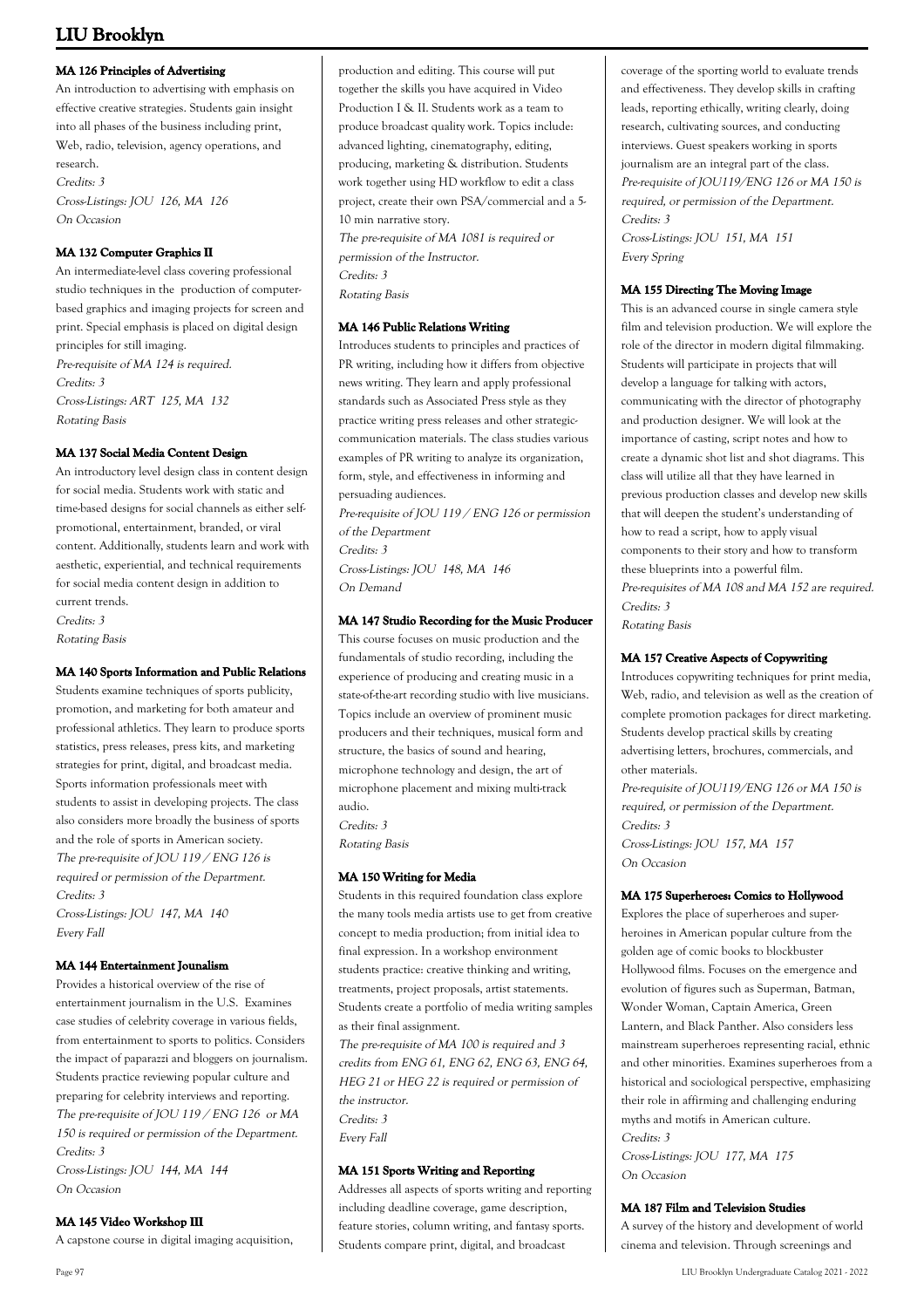discussions, students study this twentieth-century art form as developed by various countries, individuals and movements. The development of cinema and television as an industry and a part of the larger economy; as a series of technical innovations, as a history of aesthetic forms, as a social, cultural and political force and as a reflection of the ideas of its society are explored. Credits: 3 Cross-Listings: MA 187, TFT 187

Rotating Basis

### **MA 197 Independent Study**

This course is designed to give students in their junior or senior year an opportunity to do independent work under the guidance of a member of the Media Arts faculty. There are no regular class meetings. Students may undertake either a production (video, screenplay, photography, graphic design or Audio Production) or a research paper. Credits: 3 Every Fall, Spring and Summer

### **MA 198 Independent Study**

This course is designed to give students in their junior or senior year an opportunity to do independent work under the guidance of a member of the Media Arts faculty. There are no regular class meetings. Students may undertake either a production (video, screenplay, photography, graphic design or Audio Production) or a research paper. Credits: 1 to 3 All Sessions

### **MA 199 Media Arts Internship**

During their junior and senior years, Media Arts majors are strongly recommended to undertake an internship with a media industry organization in New York City. Consultation with the Department Internship Coordinator and the approval of the Department Chair is required. May be taken more than once for credit. Credits: 1 to 3 Every Fall, Spring and Summer

### **MA 204 Short Form Media Making I**

Short Form Media Making emphasizes making, and serves as a weekly creative gym where students get hands on time to develop, create and complete short, fun creative works in various mediums and styles, including commercials, music videos, personal short documentary profiles, Prezzies, experimental and found footage works, short animations, and web based artworks. The course includes screenings, media skill sessions, group exercises and individual student projects they choose, create and output. The goals of this class are to give students an opportunity to create something weekly, to try new forms of media making they have not experiences (such as podcasts and vlogs) and apply skills they are learning in other classes into their short project work. The opportunity to create and hone these projects in portfolio enhancing and makes for additional marketable skills.

Pre-requisite of MA 106 is required. Credits: 3 On Occasion

### **MA 222 Social Media in Theory and Practice**

Examines best practices in social networking from the perspective of writers, journalists, media professionals, and other communicators. Students learn to write, edit, and research for blogs and news-feeds, gaining familiarity with current platforms. Requires active collaboration in online discussions and digital projects, in addition to class meetings.

Credits: 3 Cross-Listings: JOU 222, MA 222, SPE 222 Rotating Basis

### **MA 233 Music Theory for Producers**

A comprehensive knowledge of music composition is extremely beneficial to today's music producer. Music composition topics will be covered such as rhythm, melody, harmony, intervals, chord progressions, structure, and instrumentation. In addition, students will have the opportunity to improve their music writing skills through hands-on use of software like Apple's Logic Audio and Propellerhead's Reason. This course is suitable for students who want to expand their knowledge of music creation and production. Credits: 3 On Demand

### **MA 245 Introduction to AR /VR**

This is an introductory level course in contemporary Augmented Reality, Virtual Reality and related Extended Reality technologies. Students will learn and work with popular platforms for AR and VR as standalone experiences and also integrated into social platforms for entertainment, branding, and gaming. Special emphasis is placed on design for AR/VR. Students will work with 2d and 3d assets for AR/VR, popular filters for social media, and engaging experiences in AR/VR, while exploring the social media aspects of Extended Reality.

The pre-requisite of MA 124 is required. Credits: 3 On Occasion

### **MA 256 Music Production**

Led by dynamic and experienced music professionals, ¿Music Production¿ is an introductory-level audio course that focuses on creating, producing, recording and mixing original music and sound. Topics include MIDI, audio signal flow, digital synthesis, recording, effects processing and professional mixing techniques. Apple's Logic Audio, Avid's ProTools and Propellerhead's Reason will be used as platforms for learning audio technology. Hands-on experience through assigned projects will take place during individual studio time. Students will produce one or more finished tracks with an opportunity to market them through the BlackBirds Music Group (BBMG), a Sony/Orchard label in partnership with

LIU Brooklyn. Credits: 3 On Occasion

#### **MA 257 The Music Business**

A look at the jazz performer in today's business world: record production, music publishing, the concert, club and gig scene, copyrights, contracts, and career promotion. Credits: 3 Cross-Listings: MA 257, MUS 180 On Occasion

### **MA 1012 Audio Production II**

Audio Production II is an advanced audio production class dealing with intensive remote sound recording techniques for ENG/EFP video, film, and radio. Workshops will include advanced application and techniques for single-microphone and multi-microphone mixes. Topics will include boom operation, time code, music playback, multitrack recording for narration, dialogue and music, Foley artist, FX recording, stereo recording and sound editing.

The pre-requisite of MA 101 is required. Credits: 3 On Occasion

#### **MA 1081 Video Workshop II**

This is an intermediate level course that will expand upon the material covered in MA 106, Video Workshop I. This course is designed to assist students in the exploration of more sophisticated video production aesthetics, concepts and technologies, including non-linear editing (Final Cut Pro), lighting, electronic cinematography, sound for video, directing and producing. Class members will practice and refine their production skills by completing a series of creative and challenging projects.

Pre-requisite of MA 106 is required. Credits: 3 Annually

### **MA 1361 Web Design I**

An introduction to the basic principles of Web Page design and production. Students work with the most widely used graphics, authoring and HTML editing software packages in the industry. Students conceive and design their own Internetready Web site. (Formerly MA 136.) The pre-requisite of MA 124 is required. Credits: 3 On Occasion

### **MA 1531 Introduction to Public Relations and Strategic Communication**

Introduces principles and practices of public relations, with attention to its historical development, trends, and socio-cultural impact. Familiarizes students with PR goals, theories, ethics, research, planning, and strategies. Explores PR issues across a range of organizations, including corporations, government agencies, healthcare, education, and nonprofit groups. Offers a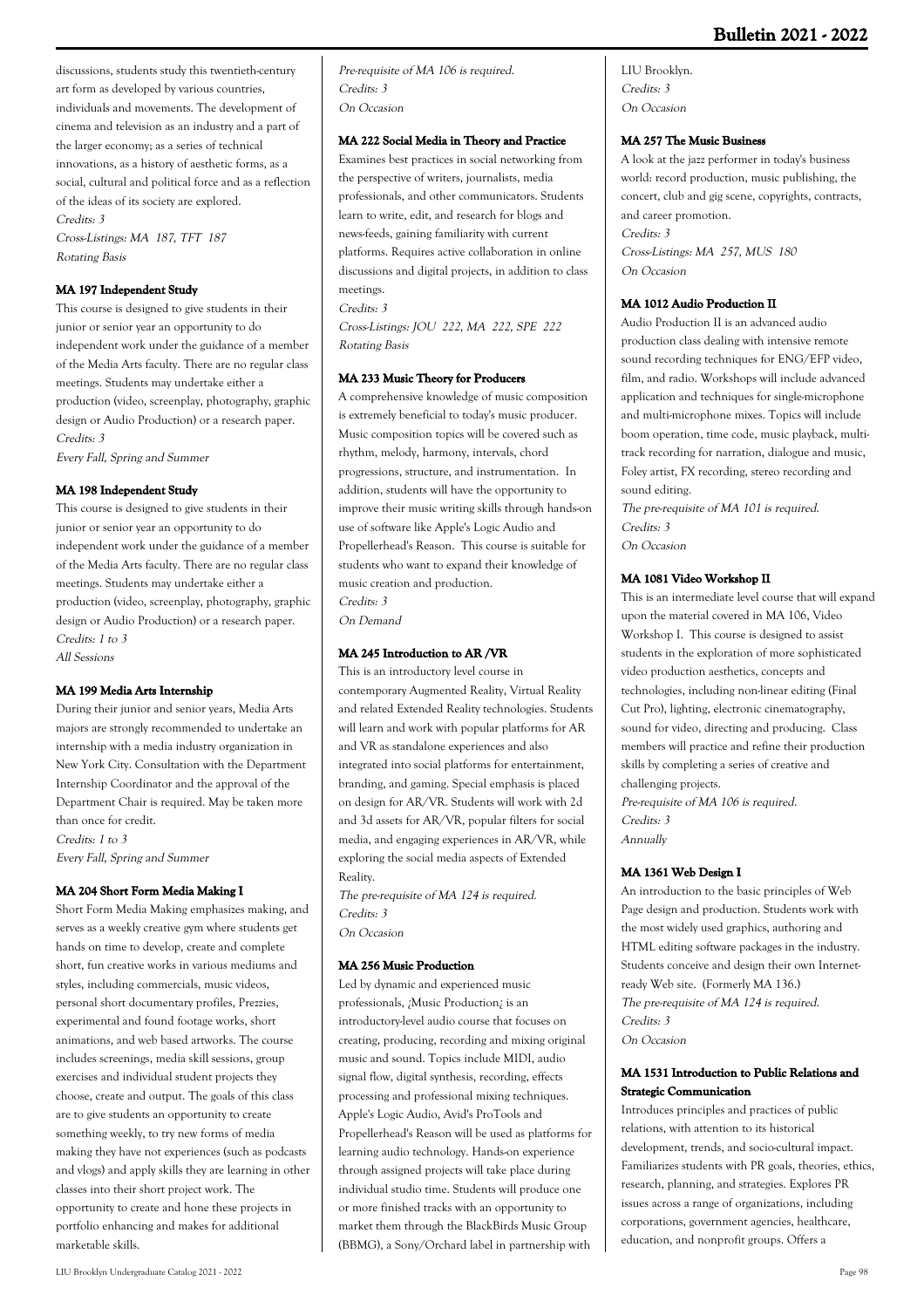foundation in strategic communication for students who aspire to managerial careers. Credits: 3 Cross-Listings: JOU 145, MA 1531 On Demand

### **MA 1561 Video Journalism I**

An introductory course that trains students to work as video journalists, integrating TV production with news-writing skills. Using a digital camcorder and non-linear editing equipment, students learn the technical and aesthetic aspects of news shooting while applying journalism principles in the field. The pre-requisite JOU 119 / ENG 126 or MA 150 is required. Credits: 3 Cross-Listings: JOU 1561, MA 1561 Every Fall

### **MA 1581 On-Camera Performance I**

An introduction to the practice and principles of on-camera performance for broadcast and moving image media. Students work on writing and creating characters, auditioning skills (commercial vs dramatic), teleprompter news reading, improvisation and scene study. Using closed-circuit television interactively, students see their work each class. Credits: 3

Cross-Listings: MA 1581, THE 1391 Rotating Basis

### **MA 1582 On-Camera Performance II**

An intermediate workshop designed to expand upon the skills and knowledge gained in On-Camera Performance I. Emphasis is on cold reading, character creation, teleprompter reading and scene analysis. The pre-requisite of MA 1581 / THE 1391 is required or permission of the Department. Credits: 3 Cross-Listings: MA 1582, THE 1392 Rotating Basis

### **MA 1583 On-Camera Performance III**

An advanced workshop designed to enable a small group to work collaboratively on mastery of techniques learned in MA 1582. Emphasis is on audition technique and creating monologues. The pre-requisite of MA 1582 / THE 1392 is required or permission of the Department. Credits: 3 Cross-Listings: MA 1583, THE 1393 Rotating Basis

### **MA 1585 Comm/Voice Over Perf**

This course is the study and practice of oral performance for radio, TV, theater, and nonbroadcast applications. Students study the techniques of master communicators and vocalise; reading aloud, monologues, and public speaking exercises to develop clear diction, proper placement and confidence. Special sessions in commercial copy writing provide insight into the marketing and production side of creating a commercial or

narration. Simulated (recorded) auditions, script analysis, and chats with casting agents and performers prepare students for the real thing. Credits: 3 On Demand

### **MA 1591 Acting I**

An introductory study of acting, training the body and the voice to prepare for the creation and development of characterization. The course consists of acting exercises, analysis and interpretation of roles, and improvisation. Student prepare and perform one dramatic monologue and one scene with a partner. Students also attend live performances to observe the craft in action. Credits: 3 Cross-Listings: MA 1591, THE 1251

Every Fall and Spring

### **MA 1592 Acting II**

A continuation of THE 125.1 and more advanced work in scene analysis and characterization. Students perform in a variety of scenes and other acting assignments. Pre-requisite of THE 1251/MA 1591 is required. Credits: 3 Cross-Listings: MA 1592, THE 1252 Every Fall and Spring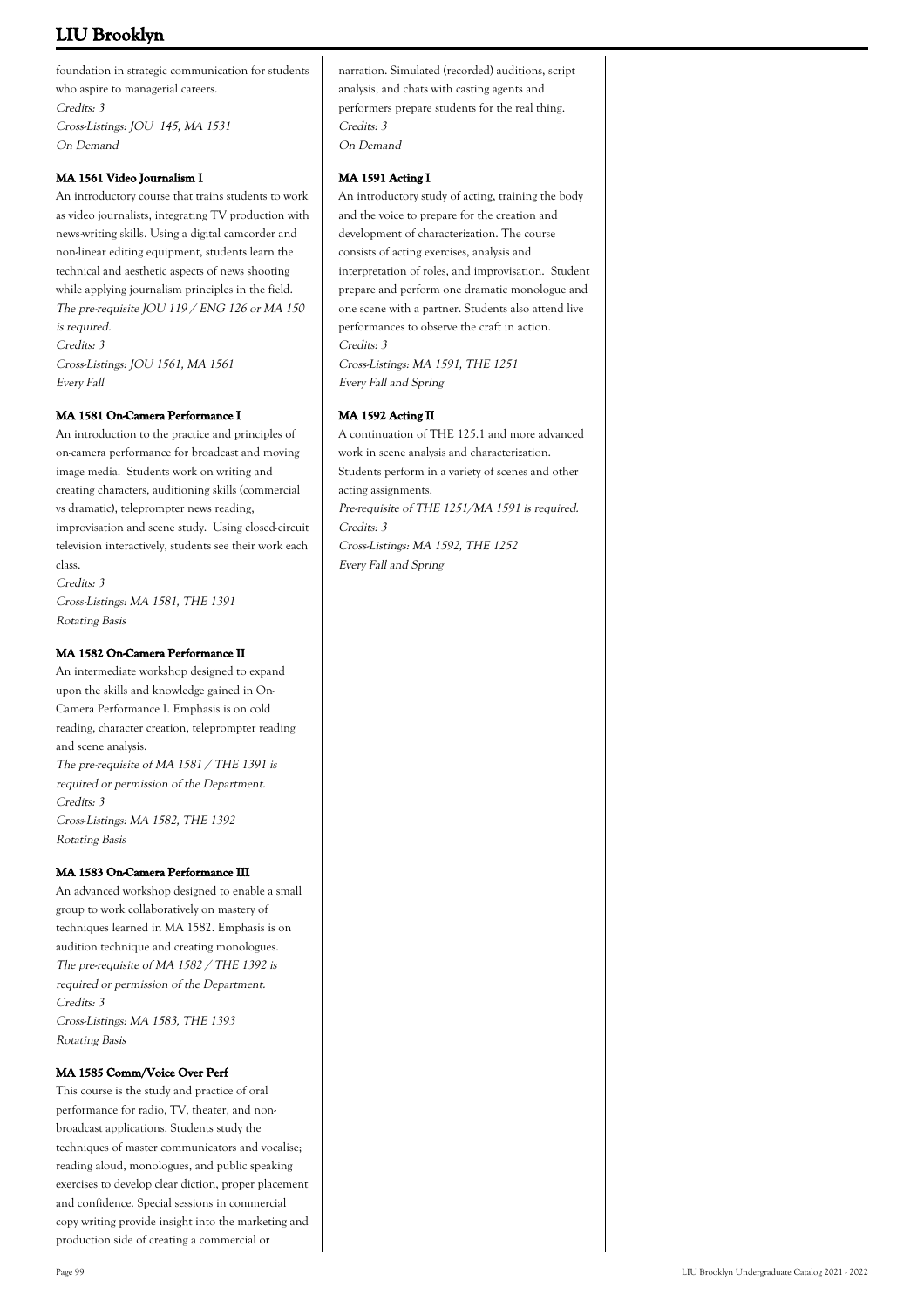# **DEPARTMENT OF PERFORMING ARTS**

 The Department of Performing Arts is dedicated to teaching the discipline of acting in a liberal arts environment. The faculty has years of performance and teaching experience around the world and many are currently active professionals in the New York City area. The department promotes the integration of both study and practice at every level of our curriculum. Students investigate and sustain the ideas, traditions, and practices of their art form through a full range of educational experiences, and are prepared to create, perform, and prosper within their field.

# **B.F.A. Acting for Theatre, Film & Television**

This B.F.A. program is designed for students interested in rigorous conservatory studio training in acting on stage in a theatre, and on-camera in film and television. The comprehensive sequence of study has a practical, professional application, preparing students for the modern acting industry. Classes in stage acting, voice & speech and movement are offered in partnership with The New Group, a renowned theatre company in New York City. At The New Group, students will study with accomplished professionals and seasoned actors. By studying under the studio model at a professional theatre company, our students will immerse themselves in the art of acting and performance, get to network with industry experts, and participate in masterclasses and talkbacks with actors performing in The New Group's works. The on-camera component of the program will be taught by LIU faculty in our oncampus TV studio.

### **B.F.A. Acting for Theatre, Film and Television**

*{Program Code: 39356} {HEGIS: 1007.0}*

### **Graduation Requirements**

| Students must satisfy the placement, proficiency, |                                                  |                                                  |      |  |  |  |
|---------------------------------------------------|--------------------------------------------------|--------------------------------------------------|------|--|--|--|
|                                                   | orientation and 28 - 29 credit core curriculum   |                                                  |      |  |  |  |
|                                                   |                                                  | criteria outlined in the Graduation Requirements |      |  |  |  |
|                                                   |                                                  | section of this bulletin:                        |      |  |  |  |
|                                                   | Orientation                                      |                                                  |      |  |  |  |
|                                                   |                                                  | FYS 01 First Year Seminar                        | 1.00 |  |  |  |
|                                                   |                                                  | <b>Core Curriculum Requirements</b>              |      |  |  |  |
|                                                   | (28 - 29 credits)                                |                                                  |      |  |  |  |
| <b>Humanities</b>                                 |                                                  |                                                  |      |  |  |  |
|                                                   |                                                  | English Composition - ENG 16 or 16 X             | 3.00 |  |  |  |
|                                                   | 3.00<br>English Literature: ENG 61, 62, 63 or 64 |                                                  |      |  |  |  |
|                                                   | Philosophy: PHI 60 (PHI 61 or 62)<br>3.00        |                                                  |      |  |  |  |
| Foreign Language<br>3.00                          |                                                  |                                                  |      |  |  |  |
|                                                   |                                                  |                                                  |      |  |  |  |

|             | <b>Social Sciences</b>                                                 |                                                                     |      |
|-------------|------------------------------------------------------------------------|---------------------------------------------------------------------|------|
| History     | 3.00                                                                   |                                                                     |      |
| Sociology   | Anthropology, Economics, History,<br>Political Science, Psychology, or | 3.00                                                                |      |
|             |                                                                        | Anthropology, Economics Political<br>Science, Psychology, Sociology | 3.00 |
|             |                                                                        | <b>Science and Mathematics</b>                                      |      |
|             |                                                                        | Mathematics: MTH 15 or 16 (3-4 credits) 4.00                        |      |
| PHY         |                                                                        | Science Lab Based Course: BIO, CHM,                                 | 4.00 |
| <b>Arts</b> |                                                                        | <b>Communication, Visual &amp; Performing</b>                       |      |
|             |                                                                        | Oral Communications: SPE 3                                          | 3.00 |
|             |                                                                        | <b>Major Requirements</b>                                           |      |
|             | <b>Required Courses</b>                                                |                                                                     |      |
| TFT         | 100                                                                    | Theatre History and Play<br>Analysis                                | 3.00 |
| TFT         | 120                                                                    | Studio I - Acting, Voice<br>and Movement                            | 6.00 |
| TFT         | 121                                                                    | Studio II - Acting, Voice<br>and Movement                           | 6.00 |
| TFT         | 122                                                                    | Studio III - Acting, Voice 6.00<br>and Movement                     |      |
| TFT         | 123                                                                    | Studio IV - Acting, Voice 6.00<br>and Movement                      |      |
| TFT         | 124                                                                    | Studio V - Acting, Voice<br>and Movement                            | 6.00 |
| TFT         | 125                                                                    | Studio VI - Acting, Voice 3.00<br>and Movement                      |      |
| TFT         | 130                                                                    | The Contemporary<br>Performance Industry                            | 3.00 |
| TFT         | 131                                                                    | Business of Theatre, Film<br>and Television                         | 3.00 |
| TFT         | 180                                                                    | Performance in 21st<br>Century Theatre and<br>Media                 | 3.00 |
| TFT         | 187                                                                    | Film and Television<br><b>Studies</b>                               | 3.00 |
| <b>TFT</b>  | 190                                                                    | Production Lab I                                                    | 1.00 |
| TFT         | 191                                                                    | Production Lab II                                                   | 1.00 |
| TFT         | 192                                                                    | Production Lab III                                                  | 1.00 |
| TFT         | 193                                                                    | Production Lab IV                                                   | 1.00 |
| TFT         | 194                                                                    | Production Lab V                                                    | 1.00 |
| TFT         | 195                                                                    | Production Lab VI                                                   | 1.00 |
| TFT         | 196                                                                    | Production Lab VII                                                  | 1.00 |
| TFT         | 197                                                                    | Production Lab VIII                                                 | 1.00 |
| TFT         | 199                                                                    | Internship                                                          | 3.00 |
| TFT         | 200                                                                    | Capstone I                                                          | 2.00 |

| <b>TFT</b> | 201                   | Capstone II                            | 3.00 |
|------------|-----------------------|----------------------------------------|------|
| TFT        | 220                   | Showcase                               | 2.00 |
| THE        | 1391                  | On-Camera Performance<br>T             | 3.00 |
| THE        | 1392                  | On-Camera Performance<br>П             | 3.00 |
| <b>THE</b> | 1393                  | On-Camera Performance<br>Ш             | 3.00 |
|            |                       | <b>Workshop/Production Requirement</b> |      |
|            | One of the following: |                                        |      |
| <b>MA</b>  | 102                   | <b>Television Production I</b>         | 3.00 |
| MA         | 106                   | Video Workshop I                       | 3.00 |
|            |                       | <b>Required Writing Course</b>         |      |
|            | One of the following: |                                        |      |
| <b>MA</b>  | 152                   | Screenplay                             | 3.00 |
| MA         | 1481                  | Introduction to<br>Playwriting         | 3.00 |
| <b>THE</b> | 1221                  | Introduction to<br>Playwriting         | 3.00 |
|            |                       | <b>Required Directing Course</b>       |      |
|            | One of the following: |                                        |      |
| MA         | 155                   | Directing The Moving<br>Image          | 3.00 |
| MA         | 1601                  | Directing I                            | 3.00 |
| THE        | 1201                  | Directing I                            | 3.00 |
|            |                       | <b>Credit and GPA Requirements</b>     |      |

Minimum Total Credits: 120 Minimum Liberal Arts and Sciences Credits: 30 Minimum Major Credits: 87 Minimum Credits in Courses > 100 Level: 45 Minimum Major GPA: 2.0 Minimum Overall GPA: 2.0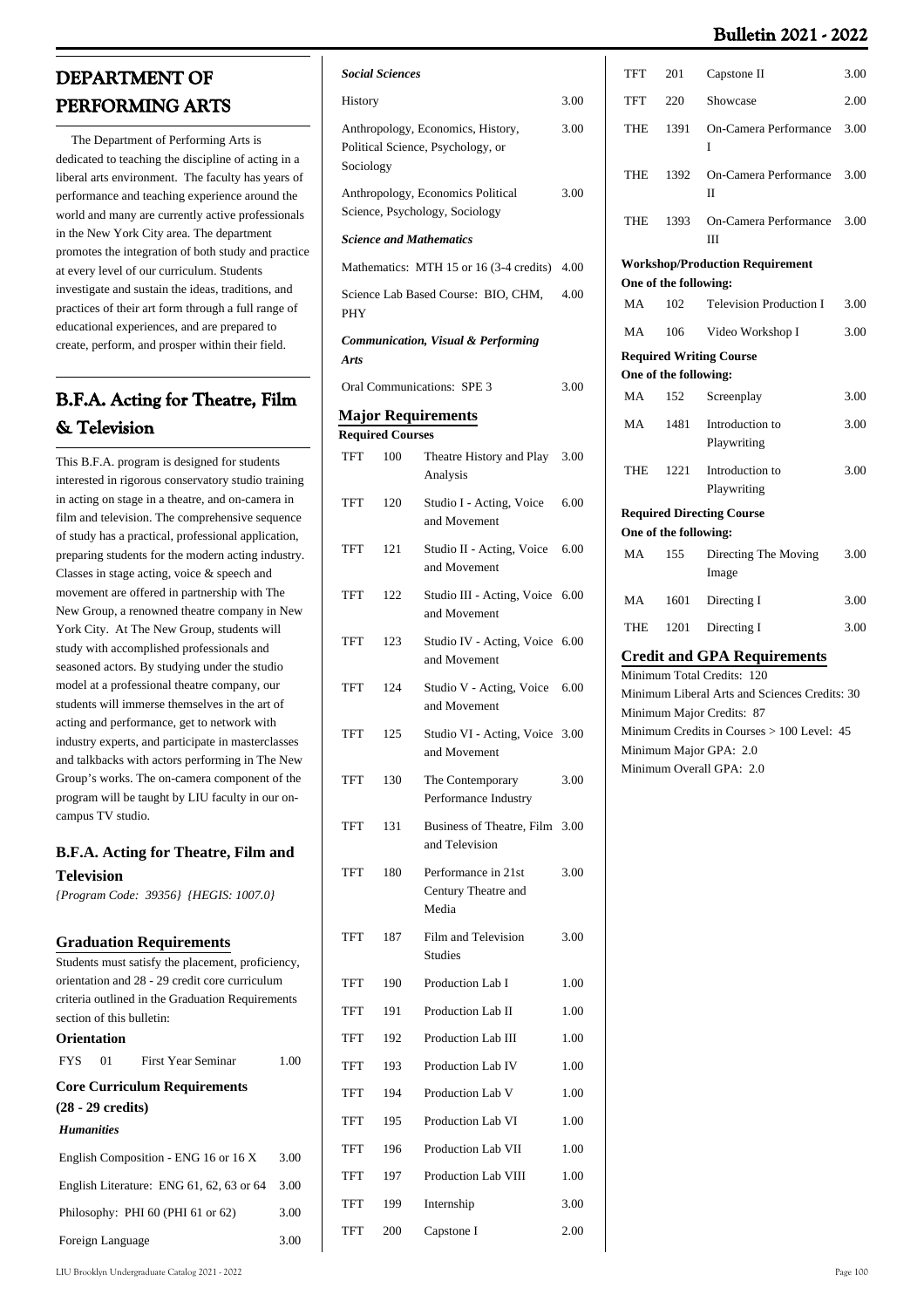## **Dance Courses**

### **DNC 1 Introduction to Modern Dance 1**

A studio survey course that offers the tools with which to participate in and appreciate dance, music in relation to dance, and the dance heritage that provides the essential materials for this course. Students come to appreciate the body as an instrument capable of many forms of expression while they build strength, flexibility and control through the kinesthetic understanding of a basic movement vocabulary. Introduction to modern dance. Three hours.

(Same as PE 58.) May be taken twice for credit. Credits: 3 Cross-Listings: DNC 1, PE 58, TFT 150 Every Fall and Spring

### **DNC 13A Step Aerobics**

Aerobic conditioning for all levels using steps and music to develop and improve cardiovascular fitness. Students learn how to work safely and effectively while they learn the basics of nutrition, strength, flexibility and balance for overall better physical fitness and well-being. Personal journals are kept. Three hours. (Same as PE 13A.) Prerequisite: Doctor's permission. May be taken twice for credit. Credits: 3 Cross-Listings: DNC 13A, PE 13A Alternate Years

### **DNC 61 Dance Through Time**

A look at dance in its time and place, with an eye to simultaneous development of corresponding art forms, lifestyles and government involvement in the arts. A survey is offered of the many forms that dance encompasses through an understanding of style, content, and time and place of origin, most lectures will be accompanied by videos, studio work or any of the previous combination. Satisfies the core art 61 requirement. Credits: 3 Every Fall and Spring

## **Theater Courses**

### **THE 61 The Theatrical Vision**

This core course gives students an overall experience and understanding of the art and craft of Theatre and the process of making it happen. Students learn about the history of theatre, the visual and kinaesthetic elements of production and performance, the audience as spectators, how to read and analyze plays and the use of space in creating the theatre experience for both performer and audience.

Credits: 3 Every Semester

#### **THE 101 Demystifying Writing about Theatre** This course is designed to make writing for theatre

an accessible process for students and to help them enjoy the process. Course content will arouse responses to theatrical texts and live performances, help students to recognize those responses and learn how to document them through informed opinion and perception. Students are guided through basic principles and processes that apply to almost any writing challenge, but specifically in the theatrical realm. Students will learn how to write colorful, entertaining performance reviews and will make use of credible sources to support their ideas in a research paper. Writing, like theatre going, is an active, thoughtful and fascinating process. Credits: 3

On Occasion

### **THE 130 Production Lab**

Students are presented with the opportunity to acquire a wide range of practical experience in the actual production of a play performance. Students are assigned to work in the following areas of production: performance, consisting of acting, technical and stage craft, such as set construction and painting, costumes, props, lighting; managerial, including box office, house and stage management, advertising. Students, instructed by theatre professionals, are involved in each step of production, from initial planning through rehearsal to performance before an audience. May be taken up to four times for credit in subsequent semesters. Credits: 3

Every Fall and Spring

### **THE 195 Honors Study**

Honors Study is designed to give outstanding students an opportunity to do independent work under the guidance of a member of the faculty. There are no regular class meetings. To be eligible, students must have upper-junior or senior status, a cumulative quality-point ratio of 3.00, a 3.25 ratio in their major subject and the permission of the Chair of the Performing Arts Department and the Dean. A total of six credits of Honors Study is the maximum allowed. Three credits per semester. Credits: 3 On Demand

### **THE 196 Honors Study**

Honors Study is designed to give outstanding students an opportunity to do independent work under the guidance of a member of the faculty. There are no regular class meetings. To be eligible, students must have upper-junior or senior status, a cumulative quality-point ratio of 3.00, a 3.25 ratio in their major subject and the permission of the Chair of the Performing Arts Department and the Dean. A total of six credits of Honors Study is the maximum allowed. Three credits per semester. Credits: 3 On Demand

**THE 197 Independent Study**

This course is designed to give students in their junior or senior year an opportunity to do independent work under the guidance of a member of the Theatre faculty. There are no regular class meetings. Students may undertake either a production or a research paper. Prerequisites: Permission of student adviser, the Department Chair and the Dean. Credits: 3 On Demand

### **THE 1251 Acting I**

An introductory study of acting, training the body and the voice to prepare for the creation and development of characterization. The course consists of acting exercises, analysis and interpretation of roles, and improvisation. Student prepare and perform one dramatic monologue and one scene with a partner. Students also attend live performances to observe the craft in action. Credits: 3

Cross-Listings: MA 1591, THE 1251 Every Fall and Spring

### **THE 1252 Acting II**

A continuation of THE 125.1 and more advanced work in scene analysis and characterization. Students perform in a variety of scenes and other acting assignments. Pre-requisite of THE 1251/MA 1591 is required. Credits: 3 Cross-Listings: MA 1592, THE 1252 Every Fall and Spring

### **THE 1391 On-Camera Performance I**

An introduction to the practice and principles of on-camera performance for broadcast and moving image media. Students work on writing and creating characters, auditioning skills (commercial vs dramatic), teleprompter news reading, improvisation and scene study. Using closed-circuit television interactively, students see their work each class.

Credits: 3 Cross-Listings: MA 1581, THE 1391 Rotating Basis

### **THE 1392 On-Camera Performance II**

An intermediate workshop designed to expand upon the skills and knowledge gained in On-Camera Performance I. Emphasis is on cold reading, character creation, teleprompter reading and scene analysis.

The pre-requisite of MA 1581 / THE 1391 is required or permission of the Department. Credits: 3 Cross-Listings: MA 1582, THE 1392

Rotating Basis

### **THE 1393 On-Camera Performance III**

An advanced workshop designed to enable a small group to work collaboratively on mastery of techniques learned in MA 1582. Emphasis is on audition technique and creating monologues. The pre-requisite of MA 1582 / THE 1392 is required or permission of the Department. Credits: 3 Cross-Listings: MA 1583, THE 1393

Page 101 LIU Brooklyn Undergraduate Catalog 2021 - 2022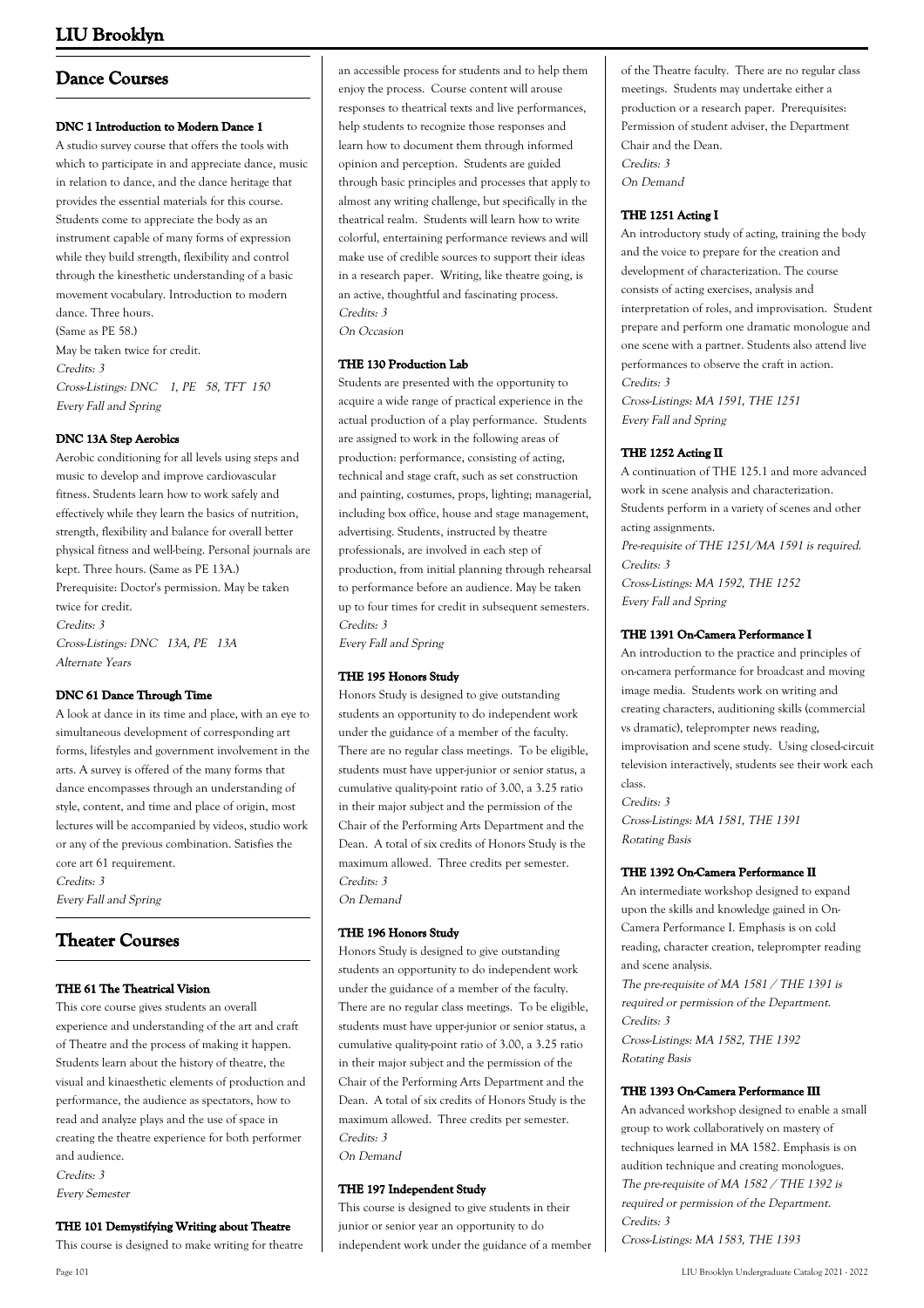#### Rotating Basis

# **Acting for Theatre, Film and TV Courses**

### **TFT 100 Theatre History and Play Analysis**

An orientation to the nature of theatre, students will examine the history of theatre and how to analyze play text including the five elements that make up the theatre: the playwright, the director, the actors, the designers, and the audience. Students will attend live performances and view videotaped performances to analyze the components that theatre is comprised of. Credits: 3 Every Spring

### **TFT 120A Studio I - Acting, Voice and Movement**

Rigorous training in voice, movement, and acting will take place in professional acting schools in New York City for six semesters. Credits: 2 Every Fall

### **TFT 120B Studio 1: Voice**

Rigorous training in voice will take place in professional acting schools in New York City. 2 Credits Offered every Fall Credits: 2 Every Fall

### **TFT 120C Studio 1: Movement**

Rigorous training in movement will take place in professional acting schools in New York City. 2 Credits Offered every Fall Credits: 2 Every Fall

### **TFT 121A Studio II - Acting, Voice and Movement**

Rigorous training in voice, movement, and acting will take place in professional acting schools in New York City for six semesters. Credits: 2 Every Spring

### **TFT 121B Studio 2: Voice**

Rigorous training in voice will take place in professional acting schools in New York City. 2 Credits Offered every Spring Pre requisites: TFT 120A, TFT 120B and TFT  $120C$ Credits: 2 Every Spring

### **TFT 121C Studio 2: Movement**

Rigorous training in movement will take place in professional acting schools in New York City. 2 Credits. Offered every Spring Pre requisites: TFT 120A, TFT 120B and TFT 120C Credits: 2 Every Spring

### **TFT 122A Studio III - Acting, Voice and Movement**

Rigorous training in voice, movement, and acting will take place in professional acting schools in New York City for six semesters. Credits: 2 On Demand

### **TFT 122B Studio 3: Voice**

Rigorous training in voice will take place in professional acting schools in New York City. 2 Credits Offered on demand. Credits: 2 On Demand

### **TFT 122C Studio 3: Movement**

Rigorous training in movement will take place in professional acting schools in New York City. 2 Credits Offered on demand. Credits: 2 On Demand

### **TFT 123A Studio IV - Acting, Voice and Movement**

Rigorous training in voice, movement, and acting will take place in professional acting schools in New York City for six semesters. Pre requisites: TFT 122A, TFT 122B and TFT  $122C$ Credits: 2 On Demand

### **TFT 123B Studio 4: Voice**

Rigorous training in voice will take place in professional acting schools in New York City. 2 Credits Offered on demand. Pre requisites: TFT 122A, TFT 122B and TFT 122C Credits: 2 On Demand

### **TFT 123C Studio 4: Movement**

Rigorous training in movement will take place in professional acting schools in New York City. 2 Credits Offered on demand. Pre requisites: TFT 122A, TFT 122B and TFT 122C Credits: 2 On Demand

### **TFT 124A Studio IV - Acting, Voice and**

### **Movement**

Rigorous training in voice, movement, and acting will take place in professional acting schools in New York City for six semesters. Credits: 2 On Demand

### **TFT 124B Studio 5: Voice**

Rigorous training in voice will take place in professional acting schools in New York City. 2 Credits Offered on demand. Credits: 2 On Demand

### **TFT 124C Studio 5: Movement**

Rigorous training in movement will take place in professional acting schools in New York City. 2 Credits Offered on demand. Credits: 2 On Demand

### **TFT 125A Studio VI - Acting, Voice and Movement**

Rigorous training in voice, movement, and acting will take place in professional acting schools in New York City for six semesters. Pre requisites: TFT 124A, TFT 124B and TFT 124C Credits: 1 On Demand

### **TFT 125B Studio 6: Voice**

Rigorous training in voice will take place in professional acting schools in New York City. 1 Credits Offered on demand. Pre requisites: TFT 124A, TFT 124B and TFT  $124C$ Credits: 1 On Demand

### **TFT 130 The Contemporary Performance Industry**

Students learn how to navigate the business side of the performance industry and market themselves as actors. They will learn how to prepare headshots, resumes, reels, develop websites, and how to build an online presence through social media. Furthermore, students will learn how to connect with industry professionals such as agents, managers, and casting directors and insure their information is in the proper industry databases. Credits: 3 Every Fall

### **TFT 131 Business of Theatre, Film and Television**

In this course, students are guided to approach the business as an "actorpreneur" ready to develop selfcreated works or artistic ventures in collaboration with partners. Students begin to understand the process of generating creative 'start-ups' and getting work out into the world to be recognized. Topics covered include pitching projects, accessing funding bodies, applying for grants, collaborating with the industry, promoting and producing independent theatre, and driving Film and TV projects. Credits: 3 On Demand

### **TFT 144 On-Camera Performance IV**

For this on-camera scene study class, students seek out robust, challenging material to improve their rehearsal and performance skills in front of the lens. Instructors support, guide, and rigorously challenge students and their character choices. Some work is in front of a camera, in close up, as students apply all of the skills they have developed. Students prepare and deliver challenging film/TV scenes with a scene partner over the course of the term.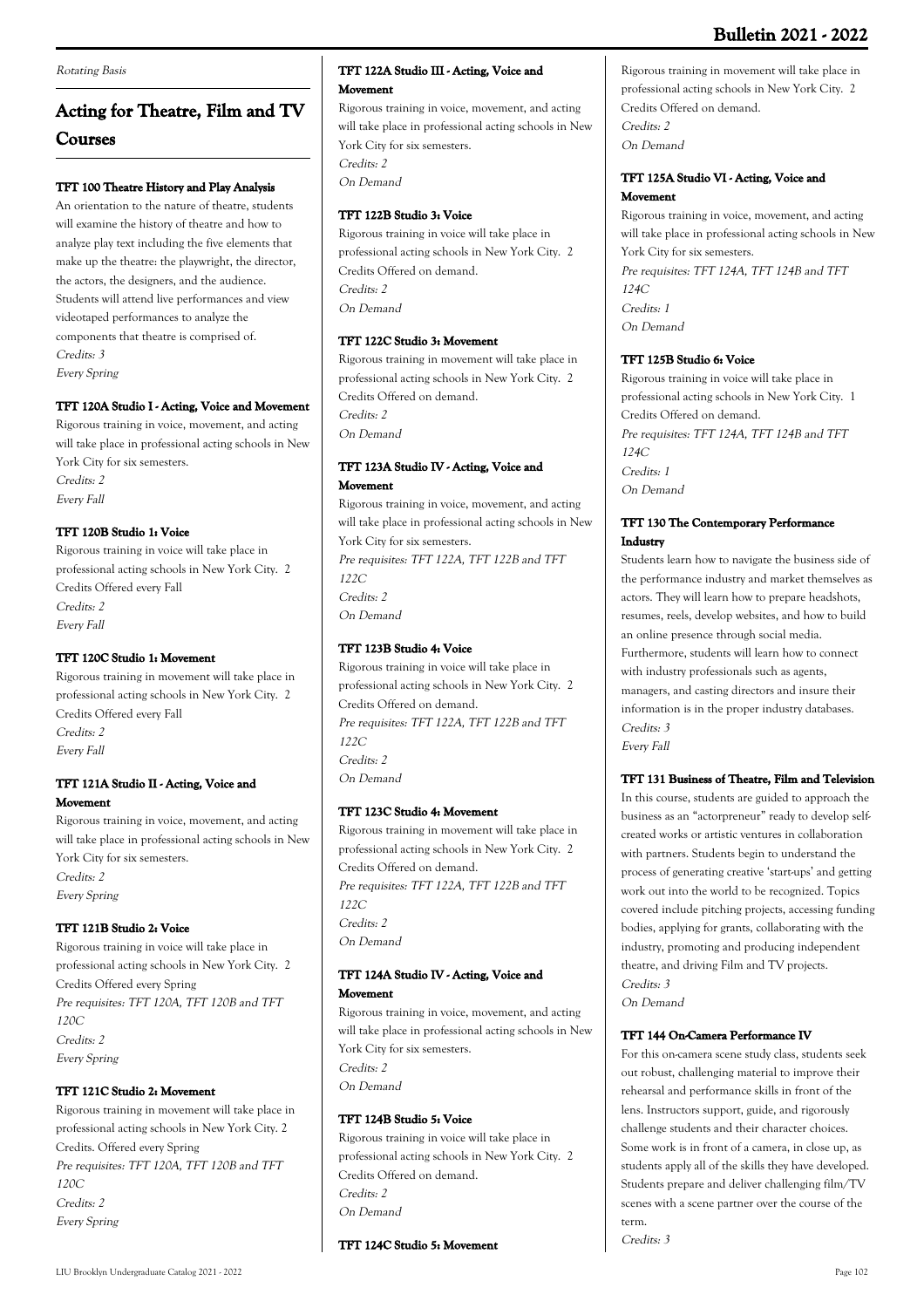#### On Demand

#### **TFT 151 Introduction to Dance**

A studio survey course that offers the tools with which to participate in and appreciate dance and music in relation to dance. Students come to appreciate the body as an instrument capable of many forms of expression while they build strength, flexibility and control through the kinesthetic understanding of a basic movement vocabulary. Credits: 1 Not Set

### **TFT 180 Performance in 21st Century Theatre and Media**

Students study how live performance is shaped by the integration of digital technologies and how digital media is becoming more and more the platform of choice for streaming live performance. Through screenings, site visits and experimentation, student actors explore unconventional spaces and experiences that can be used for staging, composing, improvising and inventing new drama. Credits: 3

On Demand

### **TFT 187 Film and Television Studies**

A survey of the history and development of world cinema and television. Through screenings and discussions, students study this twentieth-century art form as developed by various countries, individuals and movements. The development of cinema and television as an industry and a part of the larger economy; as a series of technical innovations, as a history of aesthetic forms, as a social, cultural and political force and as a reflection of the ideas of its society are explored. Credits: 3

Cross-Listings: MA 187, TFT 187 Rotating Basis

### **TFT 190 Production Lab I**

This course offers a wide range of practical experience in a theatre production, both on stage and backstage. Students who are cast in the play get credit in this course for their work. Students who want to work backstage are assigned to the following areas of production: technical and stage craft, such as set construction and painting, costumes, props, lighting; managerial, including box office, house and stage management, and advertising. Students, instructed by theatre professionals, are involved in each step of production, from the initial planning process through rehearsal and performance. Performers are required to work backstage to gain experience in technical theatre. Credits: 1 Every Fall

### **TFT 191 Production Lab II**

This course offers a wide range of practical experience in a theatre production, both on stage and backstage. Students who are cast in the play get credit in this course for their work. Students who

want to work backstage are assigned to the following areas of production: technical and stage craft, such as set construction and painting, costumes, props, lighting; managerial, including box office, house and stage management, and advertising. Students, instructed by theatre professionals, are involved in each step of production, from the initial planning process through rehearsal and performance. Performers are required to work backstage to gain experience in technical theatre. Credits: 1

Every Spring

### **TFT 192 Production Lab III**

This course offers a wide range of practical experience in a theatre production, both on stage and backstage. Students who are cast in the play get credit in this course for their work. Students who want to work backstage are assigned to the following areas of production: technical and stage craft, such as set construction and painting, costumes, props, lighting; managerial, including box office, house and stage management, and advertising. Students, instructed by theatre professionals, are involved in each step of production, from the initial planning process through rehearsal and performance. Performers are required to work backstage to gain experience in technical theatre. Credits: 1

Every Fall

### **TFT 193 Production Lab IV**

This course offers a wide range of practical experience in a theatre production, both on stage and backstage. Students who are cast in the play get credit in this course for their work. Students who want to work backstage are assigned to the following areas of production: technical and stage craft, such as set construction and painting, costumes, props, lighting; managerial, including box office, house and stage management, and advertising. Students, instructed by theatre professionals, are involved in each step of production, from the initial planning process through rehearsal and performance. Performers are required to work backstage to gain experience in technical theatre. Credits: 1

Every Spring

### **TFT 194 Production Lab V**

This course offers a wide range of practical experience in a theatre production, both on stage and backstage. Students who are cast in the play get credit in this course for their work. Students who want to work backstage are assigned to the following areas of production: technical and stage craft, such as set construction and painting, costumes, props, lighting; managerial, including box office, house and stage management, and advertising. Students, instructed by theatre professionals, are involved in each step of

production, from the initial planning process through rehearsal and performance. Performers are required to work backstage to gain experience in technical theatre. Credits: 1

Every Fall

### **TFT 195 Production Lab VI**

This course offers a wide range of practical experience in a theatre production, both on stage and backstage. Students who are cast in the play get credit in this course for their work. Students who want to work backstage are assigned to the following areas of production: technical and stage craft, such as set construction and painting, costumes, props, lighting; managerial, including box office, house and stage management, and advertising. Students, instructed by theatre professionals, are involved in each step of production, from the initial planning process through rehearsal and performance. Performers are required to work backstage to gain experience in technical theatre.

Credits: 1 Every Spring

### **TFT 196 Production Lab VII**

This course offers a wide range of practical experience in a theatre production, both on stage and backstage. Students who are cast in the play get credit in this course for their work. Students who want to work backstage are assigned to the following areas of production: technical and stage craft, such as set construction and painting, costumes, props, lighting; managerial, including box office, house and stage management, and advertising. Students, instructed by theatre professionals, are involved in each step of production, from the initial planning process through rehearsal and performance. Performers are required to work backstage to gain experience in technical theatre. Credits: 1

Every Fall

### **TFT 197 Production Lab VIII**

This course offers a wide range of practical experience in a theatre production, both on stage and backstage. Students who are cast in the play get credit in this course for their work. Students who want to work backstage are assigned to the following areas of production: technical and stage craft, such as set construction and painting, costumes, props, lighting; managerial, including box office, house and stage management, and advertising. Students, instructed by theatre professionals, are involved in each step of production, from the initial planning process through rehearsal and performance. Performers are required to work backstage to gain experience in technical theatre. Credits: 1

Every Spring

### **TFT 199 Internship**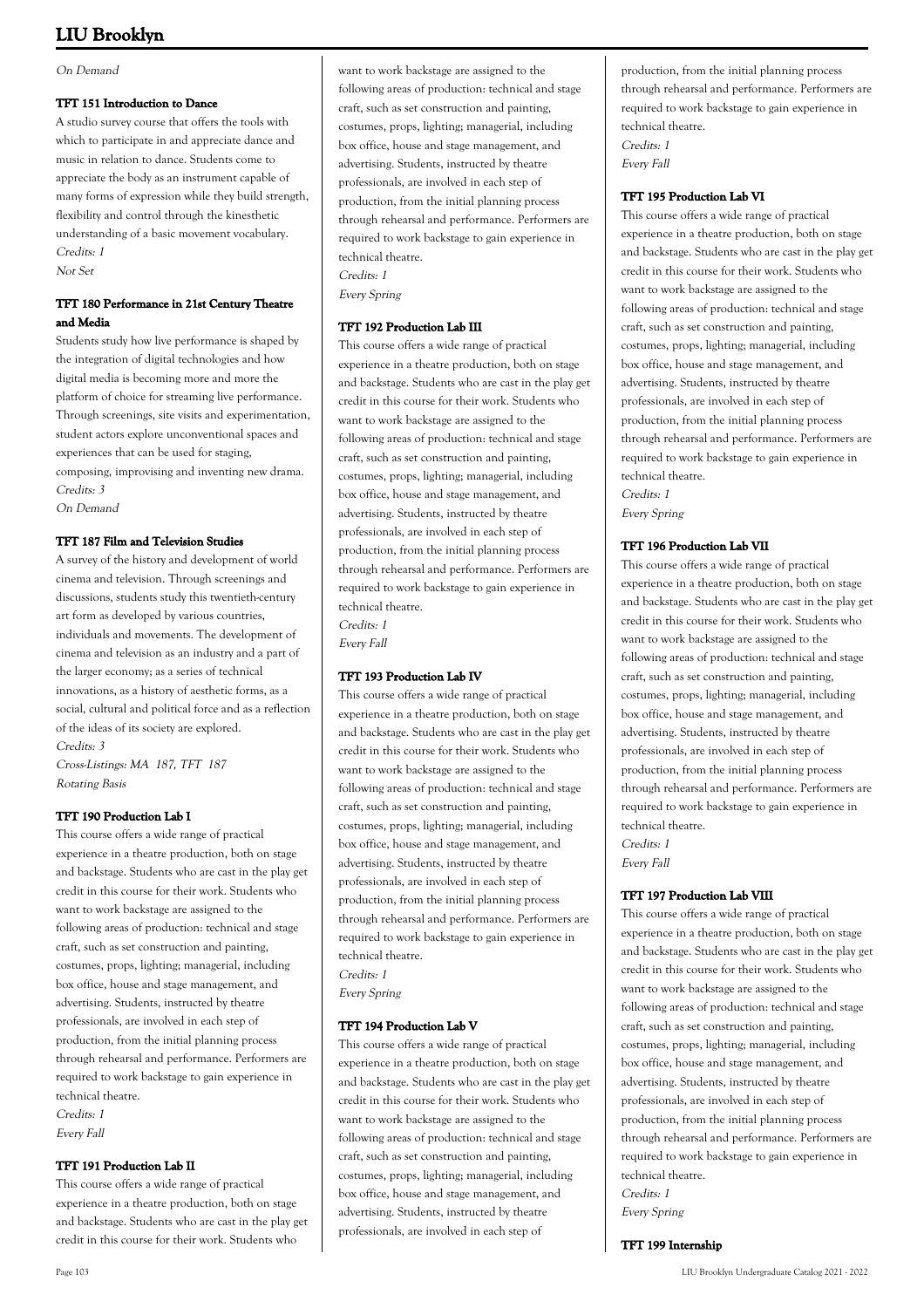This course provides students with an opportunity to gain field experience in theater, film, television and entertainment organizations. Examples of appropriate organizations are BAM, St. Ann's Warehouse, Mark Morris Dance Group, Creative Artist Agency, Dreamworks, FOX Studios, MTV, Nickelodeon, and Sony Pictures Studio. Credits: 3 On Demand

### **TFT 200 Capstone I**

Students begin to create final projects in their chosen fields of theatre, film or television or any combination thereof. Mentors will guide students through the process of creating the outline for their projects so that by the end of the semester they are ready to go into production in Capstone II. Credits: 3 On Demand

#### **TFT 201 Capstone II**

Students go into production on their final projects guided by their mentors. This project is the culmination of their studies in the BFA program and prepares them for the field of their choice in the professional realm. Pre-req: TFT 200 Credits: 3 On Demand

**TFT 220 Showcase**

Students will perform monologues and scenes in front of a panel of invited industry casting directors. Credits: 3 On Demand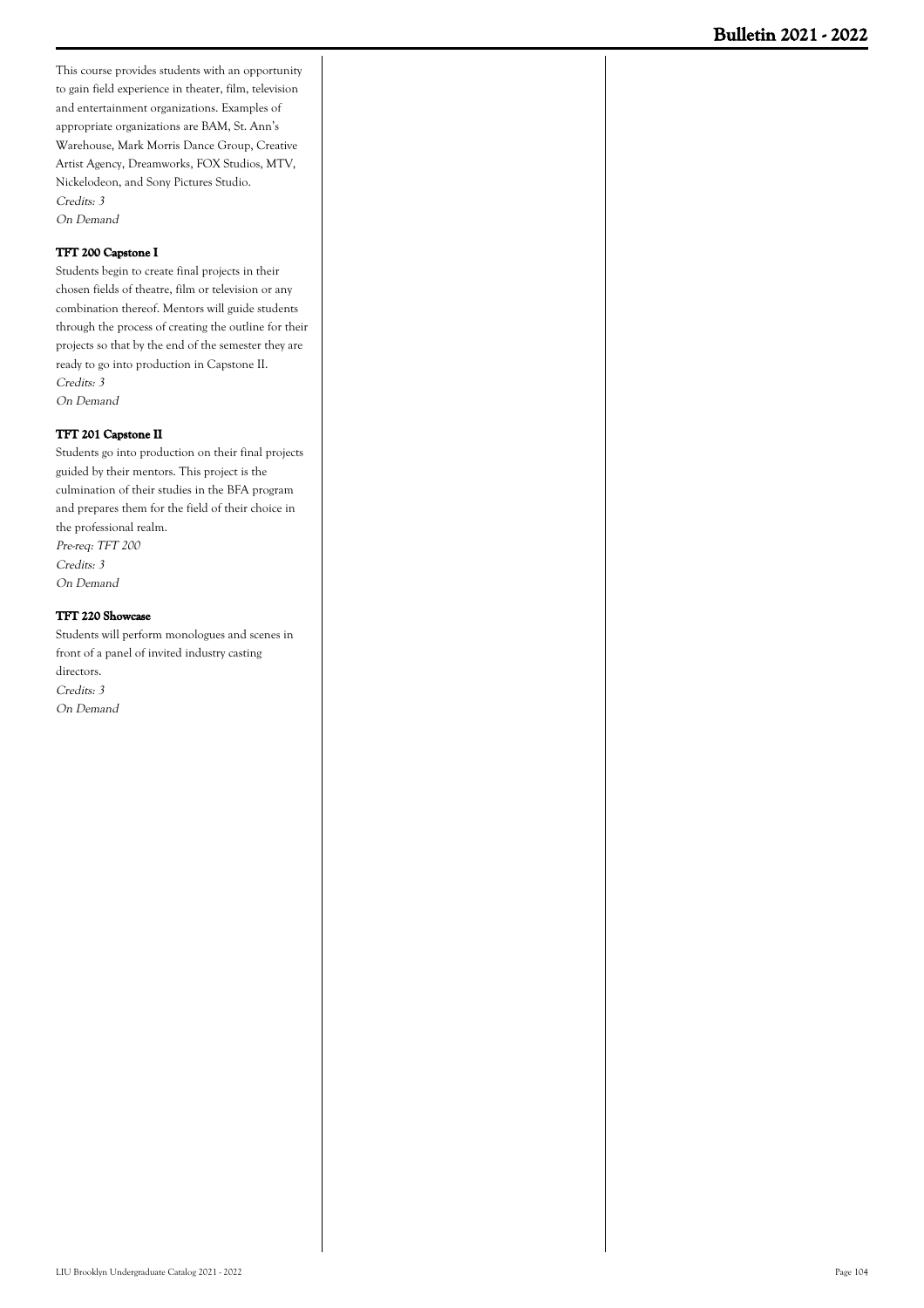# **ROCNATION SCHOOL OF MUSIC, SPORTS & ENTERTAINMENT**

Established in 2021, the Roc Nation School of Music, Sports and Entertainment is an innovative and historic collaboration between the preeminent global entertainment company, Roc Nation and Long Island University. Undergraduate degrees offered in this program, include:

- Applied Music
- Vocal Performance
- Music Technology, Entrepreneurship and Production
- Sports Communication and Marketing
- Sport Management

 The Roc Nation School will prepare students for a wide range of careers in performance, entrepreneurship, music technology, and sports management and marketing. Students will engage with university professors, alongside visiting guest artists and lecturers from Roc Nation, while participating in immersive internships, ensuring they graduate with both hands-on experience and a network of professional contacts.

 Located in JAY-Z's hometown of Brooklyn, the Roc Nation School will provide Roc Nation Hope Scholarships for 25 percent of enrolled students. These scholars will graduate from the Roc Nation School of Music, Sports & Entertainment debt-free, and will receive individualized support and mentorship.

 The Roc Nation Hope Scholars will be selected from a pool of academically competitive, New Yorkbased first-time freshmen with the highest need.

 Lastly, the Roc Nation School will offer camps for aspiring students. Young talent will be developed through summer residential camps for high school students and year-round Saturday programs for ages 10-18 in music and sports management, starting in the spring of 2021. Need-based scholarships will also be available for the camps.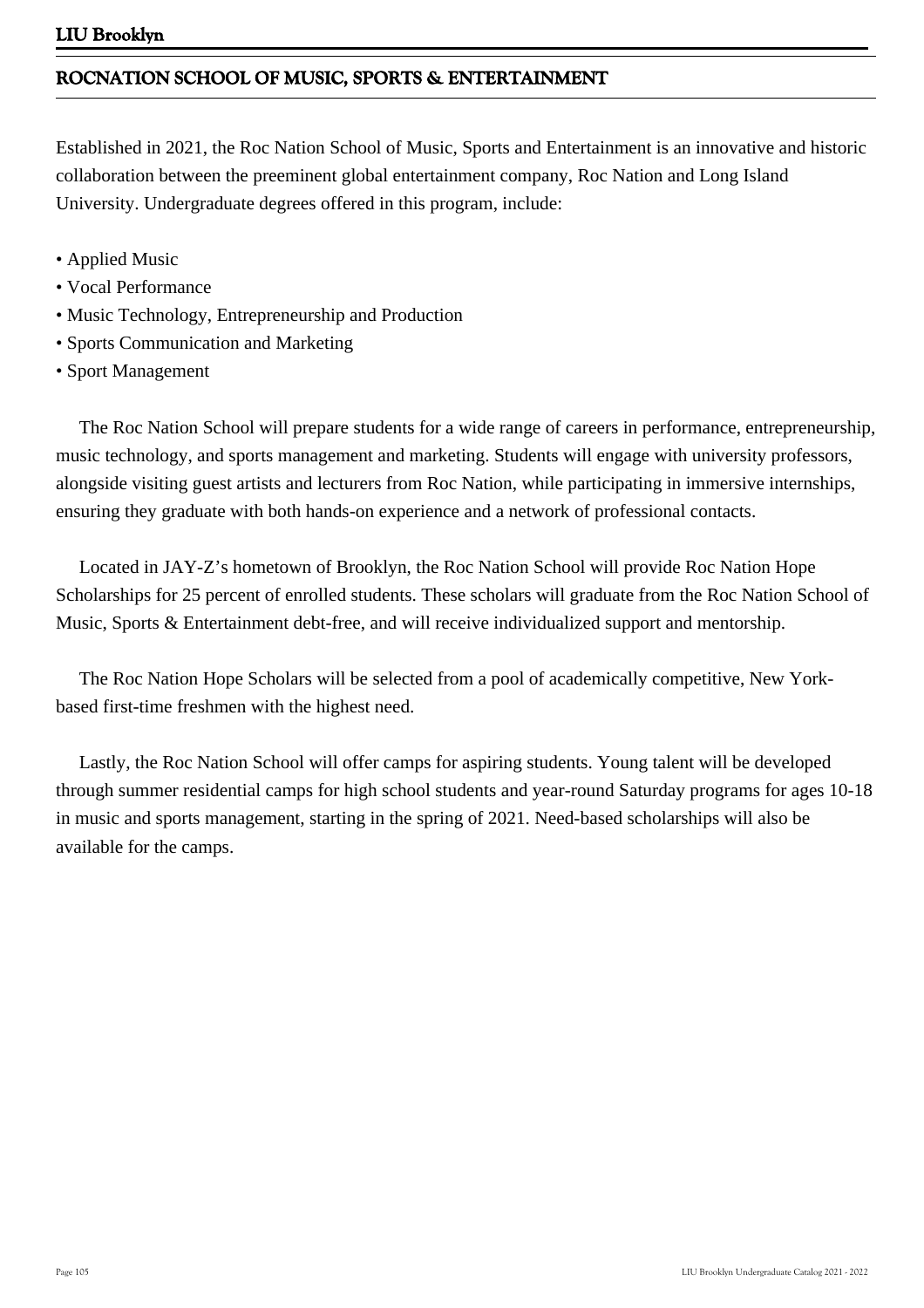### **B.A. Applied Music**

 The Applied Music Program will prepare students for a wide variety of music careers through technical and experiential learning with talented LIU faculty and some of Roc Nation's world-renowned artists. Applied Music students will study ear training and musicianship, harmony and counterpoint, music notation software, and the origins of musical genres, while also receiving instrument training and performing in ensembles.

 Roc Nation students will be able to enroll in electives that are only available at LIU, such as The Business of Shawn Carter, Women in Music, and Monetization of Music. Students will leave with unmatched insight into the process of building a successful and thriving career in the music industry.

### **Applied Music B.A.**

**Graduation Requirements**

Students must satisfy the placement, proficiency, orientation and 34-35 credit core curriculum criteria outlined in the Graduation Requirements section of this bulletin: **Orientation** FYS 01 First Year Seminar 1.00 **Core Curriculum Requirements: 34 Credits** *Humanities* English Composition - ENG 16 3.00 English Literature: ENG 61, 62, 63 or 64 3.00 Philosophy: PHI 60 3.00 Foreign Language 3.00 *Social Sciences* History 1 or 2  $3.00$ Anthropology, Economics, History, Political Science, Psychology, or Sociology 3.00 Anthropology, Economics Political Science, Psychology, Sociology 3.00 *Science and Mathematics* Mathematics 3.00 Laboratory Science: BIO/CHM/PHY 4.00 *Communication, Visual & Performing Arts* Oral Communications: SPE 3 3.00 Art 61, Dance 61, Journalism 61, Music 61, Theatre 61, Media Arts 61 3.00 **Applied Music B.A. Major Requirements Required Musicianship Courses:** MUS 106A Keyboard 1.00

| MUS                                    | 131  | Harmony and<br>Counterpoint I                       | 3.00 |
|----------------------------------------|------|-----------------------------------------------------|------|
| <b>MUS</b>                             | 132  | Harmony and<br>Counterpoint II                      | 3.00 |
| <b>MUS</b>                             | 153  | Ear Training I                                      | 3.00 |
| <b>MUS</b>                             | 154  | Ear Training II                                     | 3.00 |
| MUS                                    | 201  | Introduction to Music<br><b>Notation Software</b>   | 3.00 |
| Voice Instruction: MUS 115V - Voice (4 |      |                                                     |      |
| credits)                               |      |                                                     |      |
| MUS                                    | 115V | <b>Advanced Individual</b><br>Music Instruction for | 1.00 |
|                                        |      | Non-Music Majors -<br>Voice                         |      |
| credits)                               |      | Voice Instruction: MUS 116V - Voice (4              |      |
| MUS                                    | 116V | Advanced Individual<br><b>Music Instruction</b>     | 1.00 |
|                                        |      | Ensemble: MUS 123J - Chamber Ensemble (4            |      |
| credits)                               |      |                                                     |      |
| MUS                                    | 123J | <b>Chamber Ensemble</b>                             | 2.00 |
| MUS                                    | 125  | Chorus: MUS 125 - Chorus (4 credits)<br>Chorus      | 2.00 |
|                                        |      | The following course is required:                   |      |
| <b>MUS</b>                             | 130  | Professional Preparation<br>for a Music Career      | 3.00 |
|                                        |      | The following courses are required:                 |      |
| TEP                                    | 127  | From Rock and Rock to<br>Popular Music              | 3.00 |
| <b>TEP</b>                             | 166  | From Rhythm and Blues<br>to Hip Hop                 | 3.00 |
|                                        |      | Choose 16 credits from the following:               |      |
| MA                                     | 107  | <b>Introduction to Music</b><br>Production I        | 3.00 |
| МA                                     | 110  | Music Production II                                 | 3.00 |
| MA                                     | 257  | The Music Business                                  | 3.00 |
| MUS                                    | 175  | <b>Introduction to Music</b><br>Production I        | 3.00 |
| MUS                                    | 176  | <b>Music Production II</b>                          | 3.00 |
| MUS                                    | 180  | The Music Business                                  | 3.00 |
| MUS                                    | 211  | Monetization of Music                               | 3.00 |
| MUS                                    | 221  | The Business of Shawn<br>Carter                     | 3.00 |
| MUS                                    | 231  | Making of the Album                                 | 3.00 |
| MUS                                    | 241  | Women in Music                                      | 3.00 |
|                                        |      |                                                     |      |

## **B.M. Vocal Performance**

 The Bachelor of Music in Vocal Performance provides students with a full range of resources to develop talent and prepare for a music career. Students will receive exclusive individualized

vocal training from LIU's successful faculty and world-renowned visiting artists. Aspiring performers will sharpen their aural skills, study the roots of musical theory, delve into the technical aspects of songwriting and vocal dictation, and prepare for a professional career in the music industry.

 In addition to world-class training, Vocal Performance students will engage with visiting artists, participate in competitive internships, and have a variety of opportunities to perform. Unique electives, such as The Business of Shawn Carter and The Making of the Album will enable students to peek behind the scenes of the music industry in a way that only the one-of-a-kind partnership between LIU and Roc Nation can provide. While attending the Roc Nation School of Music, Sports & Entertainment, students will develop invaluable industry connections that will continue to open doors long after graduation.

### **Vocal Performance B.M. Requirements**

#### **Graduation Requirements**

Students must satisfy the placement, proficiency, orientation and 34-35 credit core curriculum criteria outlined in the Graduation Requirements section of this bulletin:

### **Orientation**

| <b>FYS</b>                | 01 | First Year Seminar                                                      | 1.00 |
|---------------------------|----|-------------------------------------------------------------------------|------|
|                           |    | <b>Core Curriculum Requirements</b>                                     |      |
| $(34-35 \text{ credits})$ |    |                                                                         |      |
| <b>Humanities</b>         |    |                                                                         |      |
|                           |    | English Composition - ENG 16                                            | 3.00 |
|                           |    | English Literature: ENG 61, 62, 63 or 64                                | 3.00 |
|                           |    | Philosophy: PHI 60                                                      | 3.00 |
| Foreign Language          |    |                                                                         | 3.00 |
| <b>Social Sciences</b>    |    |                                                                         |      |
| History                   |    |                                                                         | 3.00 |
| Sociology                 |    | Anthropology, Economics, History,<br>Political Science, Psychology, or  | 3.00 |
|                           |    | Anthropology, Economics Political<br>Science, Psychology, Sociology     | 3.00 |
|                           |    | <b>Science and Mathematics</b>                                          |      |
|                           |    | Mathematics: MTH 15 or 16 (3-4 credits)                                 | 4.00 |
|                           |    | Laboratory Science: BIO, CHM, PHY                                       | 4.00 |
| <b>Arts</b>               |    | Communication, Visual & Performing                                      |      |
|                           |    | Oral Communications: SPE 3                                              | 3.00 |
|                           |    | Art 61, Dance 61, Journalism 61, Music<br>61, Theatre 61, Media Arts 61 | 3.00 |

**Major Requirements Required Musicianship Courses:**

MUS 106B Advanced Keyboard 1.00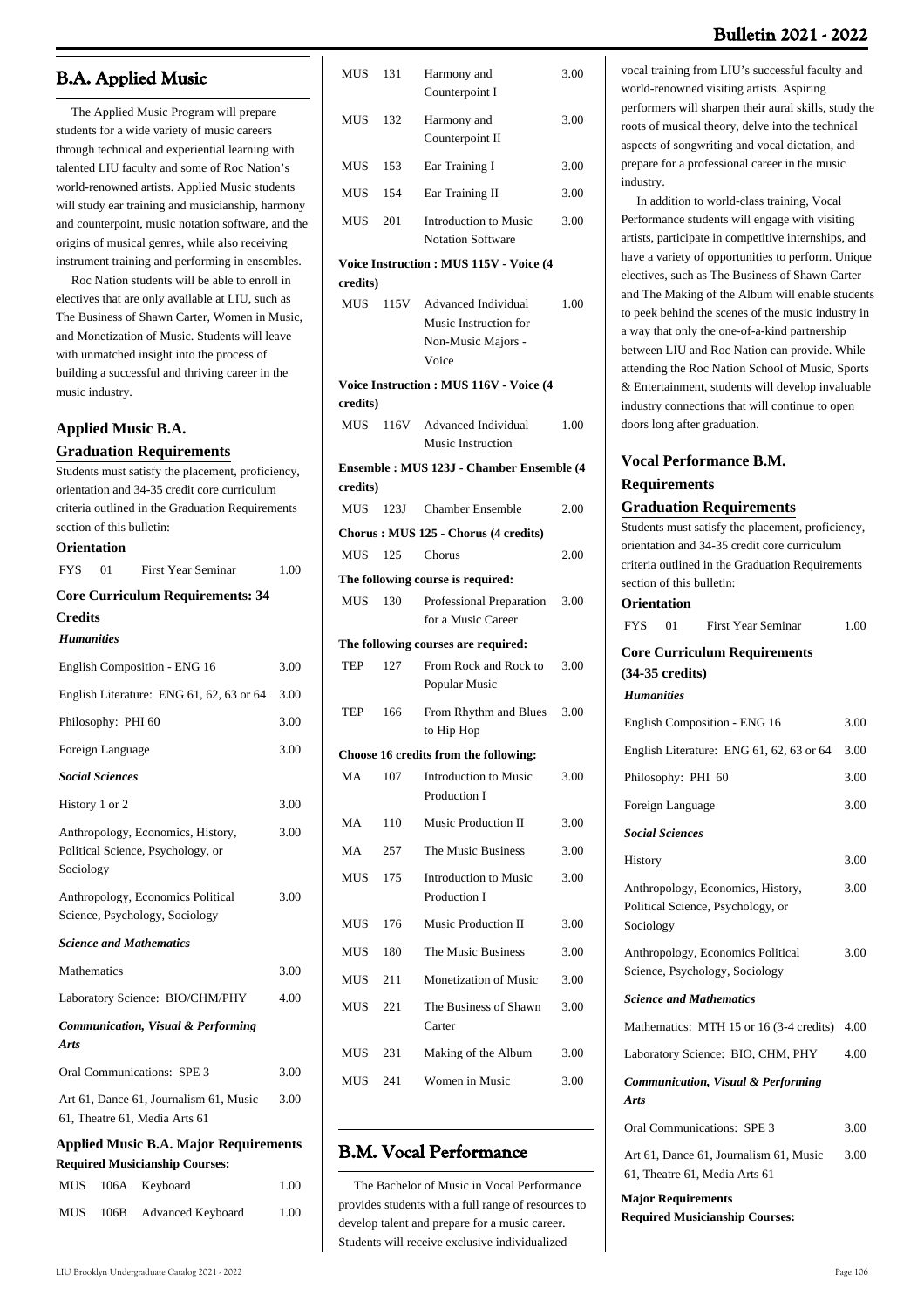| MUS        | 107A                | Theory/Keyboard<br>Harmony I                         | 3.00     |
|------------|---------------------|------------------------------------------------------|----------|
| <b>MUS</b> | 107B                | Theory/Keyboard<br>Harmony II                        | 3.00     |
| MUS        | 107C                | Theory/Keyboard<br>Harmony III                       | 3.00     |
| MUS        | 107D                | Theory/Keyboard<br>Harmony IV                        | 3.00     |
| MUS        | 108A                | Aural Skills I                                       | 2.00     |
| <b>MUS</b> | 108B                | Aural Skills II                                      | 2.00     |
| MUS        | 108C                | Aural Skills III                                     | 2.00     |
| MUS        | 108D                | <b>Aural Skills IV</b>                               | 2.00     |
| <b>MUS</b> | 175                 | Digital Audio I                                      | 3.00     |
|            |                     | <b>Required Applied Music Courses:</b>               |          |
| <b>MUS</b> | 150                 | Junior Recital Ensemble                              | 3.00     |
| MUS        | 151                 | Senior Recital Ensemble                              | 3.00     |
| MUS        | 100                 | Convocation (at least<br>twice)                      | $0.00\,$ |
| <b>MUS</b> | 111                 | <b>Vocal Pedagogy</b>                                | 2.00     |
| MUS        | 112                 | <b>Vocal Diction</b>                                 | 2.00     |
| TEP        | 146                 | Songwriting                                          | 3.00     |
| TEP        | 164                 | <b>Advanced Songwriting</b>                          | 3.00     |
|            |                     | Professional Practice in the Music Industry:         |          |
| ARM        | 162                 | Principles and Practices<br>of the Music Industry    | 3.00     |
| MUS        | 130                 | Professional Preparation<br>for a Music Career       | 3.00     |
|            |                     | The following courses are required:                  |          |
| MUS        | 211                 | Monetization of Music                                | 3.00     |
| MUS        | 221                 | The Business of Shawn<br>Carter                      | 3.00     |
| <b>MUS</b> | 231                 | Making of the Album                                  | 3.00     |
|            |                     | <b>Choose four Music Literature/History courses</b>  |          |
|            | from the following: |                                                      |          |
| MUS        | 145                 | Introduction to World<br>Music                       | 3.00     |
| <b>MUS</b> | 146                 | History of Hip Hop                                   | 3.00     |
| MUS        | 147                 | <b>History of Rock Music</b>                         | 3.00     |
| MUS        | 148                 | History of Rhythm and<br><b>Blues</b>                | 3.00     |
| MUS        | 159                 | <b>History of Country Music</b>                      | 3.00     |
| <b>MUS</b> | 241                 | Women in Music                                       | 3.00     |
|            |                     | <b>Vocal Concentration requirementS</b>              |          |
| <b>MUS</b> | 116A                | 8 credits of the following:<br>Studio Lessons: Voice | 1.00     |
| <b>MUS</b> | 116B                | Studio Lessons: Voice                                | 2.00     |
|            |                     | Choose 8 credits from the following:                 |          |
| MUS        | 149A                | Studio Lessons: Vocal                                | 1.00     |
|            |                     | Coaching                                             |          |

| MUS                         | 149B | Studio Lessons: Vocal | 2.00 |  |
|-----------------------------|------|-----------------------|------|--|
|                             |      | Coaching              |      |  |
| 8 credits of the following: |      |                       |      |  |
| MHS                         | 123V | Vocal Jazz Ensemble   | 2.00 |  |
| MUS                         | 125  | University Chorus     | 2.00 |  |
| 2.0 Major GPA Required      |      |                       |      |  |
| 2.00 Major GPA Required     |      |                       |      |  |
|                             |      |                       |      |  |

# **B.F.A. Music Technology, Entrepreneurship and Production**

 The B.F.A. in Music Technology, Entrepreneurship and Production is a studio-based cohort program, designed to provide professional training for students who aim to succeed in the music industry. The program features an experiential teaching and learning approach grounded in the real world of music production, artist development and marketing. The B.F.A. in Music Technology, Entrepreneurship and Production's cutting edge curriculum is designed to address the dynamic and changing landscape of contemporary music, a landscape shaped by global connectivity, creative collaboration and digital technology.

 The goal of the B.F.A. in Music Technology, Entrepreneurship and Production is to bring students together under one "umbrella," while establishing a network of people in different disciplines within the industry. By creating an experiential, hands-on, studio-model exploration of the music industry in an educational environment, students will gain invaluable insight and skills as they matriculate through the program. More importantly, the relationships and connections that students establish will last well beyond their graduation extending into their professional careers.

 All students take foundational classes in music production, composition, history, and entrepreneurship during their first four semesters. In their fifth semester (beginning of their junior year) students begin taking electives. Students may choose to work more deeply in one of three areas of emphasis through their electives: Musical Creativity and Craft, Music Production and Engineering, or Music Entrepreneurship.

### **B.F.A. Music Technology, Entrepreneurship & Production** *{Program Code: 39355} {HEGIS: 1099.0}*

# **Graduation Requirements**

Students must satisfy the placement, proficiency, orientation and 28 - 29 credit core curriculum criteria outlined in the Graduation Requirements section of this bulletin:

**Orientation**

| <b>FYS</b>                               | 01                          | <b>First Year Seminar</b>                                              | 1.00 |
|------------------------------------------|-----------------------------|------------------------------------------------------------------------|------|
|                                          | $(28 - 29 \text{ credits})$ | <b>Core Curriculum Requirements</b>                                    |      |
| <b>Humanities</b>                        |                             |                                                                        |      |
|                                          |                             | English Composition - ENG 16 or 16 X                                   | 3.00 |
| English Literature: ENG 61, 62, 63 or 64 |                             |                                                                        | 3.00 |
|                                          | Philosophy: PHI 60          |                                                                        | 3.00 |
|                                          | <b>Social Sciences</b>      |                                                                        |      |
| History                                  |                             |                                                                        | 3.00 |
| Sociology                                |                             | Anthropology, Economics, History,<br>Political Science, Psychology, or | 3.00 |
|                                          |                             | Anthropology, Economics Political<br>Science, Psychology, Sociology    | 3.00 |
|                                          |                             | <b>Science and Mathematics</b>                                         |      |
|                                          |                             | Mathematics: MTH 15 or 16 (3-4 credits)                                | 4.00 |
| <b>PHY</b>                               |                             | Science Lab Based Course: BIO, CHM,                                    | 4.00 |
| Arts                                     |                             | <b>Communication, Visual &amp; Performing</b>                          |      |
|                                          |                             | Oral Communications: SPE 3                                             | 3.00 |

### **Major Requirements**

### **Cohort Based Program Requirements** *Music Foundations*

| TEP 100: Music Fundamentals (2 credits x<br>4 semesters)    | 8.00  |
|-------------------------------------------------------------|-------|
| TEP 101: Music Theory & Application                         | 3.00  |
| TEP 103: Piano Lab I                                        | 2.00  |
| TEP 104: Aural Skills I                                     | 2.00  |
| TEP 106: Piano Lab II                                       | 2.00  |
| TEP 120: Music Theory and Application II 3.00               |       |
| TEP 122: Drum/Rhythm Proficiency                            | 2.00  |
| TEP 123: Studio Recording Lab (1 credits)<br>x 4 semesters) | 4.00  |
| TEP 124: Aural Skills 2                                     | 2.00  |
|                                                             |       |
| Subtotal:                                                   | 28.00 |
| <b>Music Production Foundations</b>                         |       |
| TEP 102: Intro to Music<br>Technology/Production            | 3.00  |
| TEP 105: Sequencing & Production                            | 3.00  |
| TEP 121: Foundations Of Recording                           | 3.00  |
| TEP 126: Record Company Operations                          | 2.00  |
| TEP 160 Culture Of Rhythm & Production 3.00                 |       |
| Subtotal:                                                   | 14.00 |
| <b>History</b>                                              |       |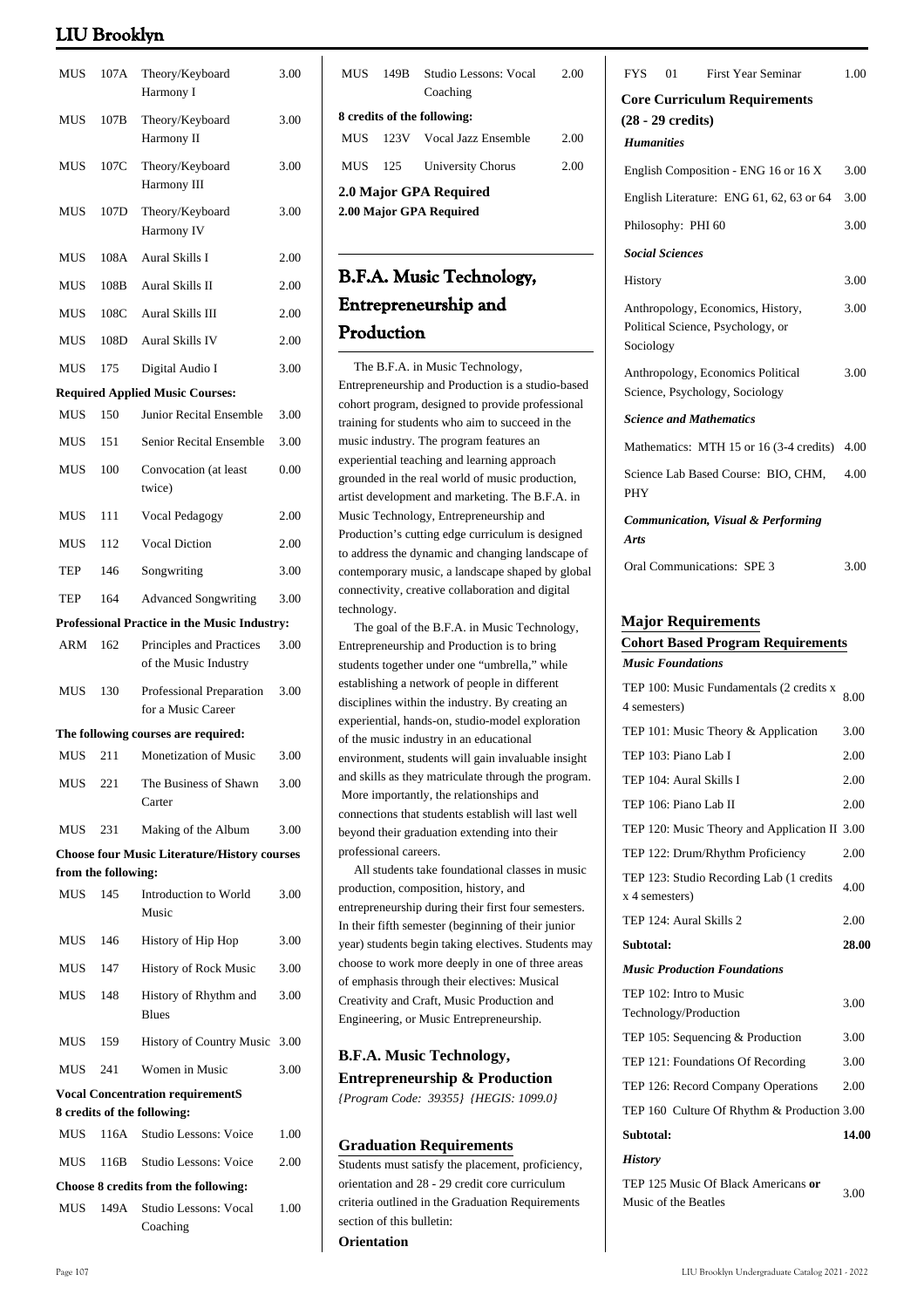| TEP 161 History of Motown and Soul<br>Music or History of Hip Hop                   | 3.00  |
|-------------------------------------------------------------------------------------|-------|
| TEP 200 History Of the Recording<br>Industry                                        | 3.00  |
| Subtotal:                                                                           | 9.00  |
| <b>Entrepreneurship Foundations</b>                                                 |       |
| TEP 140: Business Of Music                                                          |       |
| Publishing/Copyright                                                                | 3.00  |
| TEP 162: Legal Aspects of Music Industry                                            | 3.00  |
| TEP 180: Music Entrepreneurship                                                     | 2.00  |
| TEP 201: Professional Development                                                   | 3.00  |
| Workshop                                                                            |       |
| Subtotal:                                                                           | 11.00 |
| Portfolio Development                                                               |       |
| TEP 300 Capstone                                                                    | 3.00  |
| TEP 301: Thesis                                                                     | 3.00  |
| TEP 205: Internship                                                                 | 0.00  |
| Subtotal:                                                                           | 6.00  |
| <b>REQUIRED COURSE CREDITS</b>                                                      |       |
| 68.00                                                                               |       |
| <b>Musical Creativity and Craft Emphasis</b><br><b>Electives</b>                    |       |
| TEP 141: Social Media/Analytics                                                     | 3.00  |
| TEP 145: Jazz Theory and Application                                                | 2.00  |
| TEP 146: Songwriting I                                                              | 3.00  |
| TEP 164: Songwriting II                                                             | 3.00  |
| TEP 184: Popular Music Counterpoint                                                 | 2.00  |
| TEP 185: Studio Arranging                                                           | 3.00  |
| TEP 183: Accounting For Musicians and                                               | 3.00  |
| Artists                                                                             |       |
| TEP 203: Songwriting Workshop                                                       | 3.00  |
| <b>Producer/Engineer Emphasis Electives</b><br>TEP 145: Jazz Theory and Application | 2.00  |
| TEP 147: Music Production For Records                                               | 3.00  |
|                                                                                     |       |
| TEP 148: Foundations of Mixing<br>TEP 165: Music Acoustics                          | 3.00  |
|                                                                                     | 3.00  |
| TEP 184: Artist Management                                                          | 2.00  |
| TEP 185: Studio Arranging                                                           | 3.00  |
| TEP 186: Mixing II                                                                  | 3.00  |
| TEP 204: Sound For Visual Media                                                     | 3.00  |
| <b>Management/Marketing/Promotion Emphasis</b><br><b>Electives</b>                  |       |
| TEP 163: Principles of Business                                                     |       |
| Management                                                                          | 3.00  |
| TEP 181: Concert Promotion                                                          | 3.00  |
| TEP 182: Music Intermediaries                                                       | 2.00  |
| TEP 183: Accounting For Musicians and<br>Artists                                    | 3.00  |
| TEP 202: Promotions in Radio Broadcast                                              | 3.00  |
| TEP 141 Social Media/Analytics                                                      | 3.00  |
| TEP 142 Popular Music Counterpoint                                                  | 2.00  |
|                                                                                     |       |

## **ELECTIVE CREDITS - 22.00**

# **Credit and GPA Requirements**

| Minimum Total Credits: 120                    |
|-----------------------------------------------|
| Minimum Liberal Arts and Sciences Credits: 30 |
| Minimum Major Credits: 90                     |
| Minimum Credits in Courses > 100 Level: 45    |
| Minimum Major GPA: 2.0                        |
| Minimum Overall GPA: 2.0                      |
|                                               |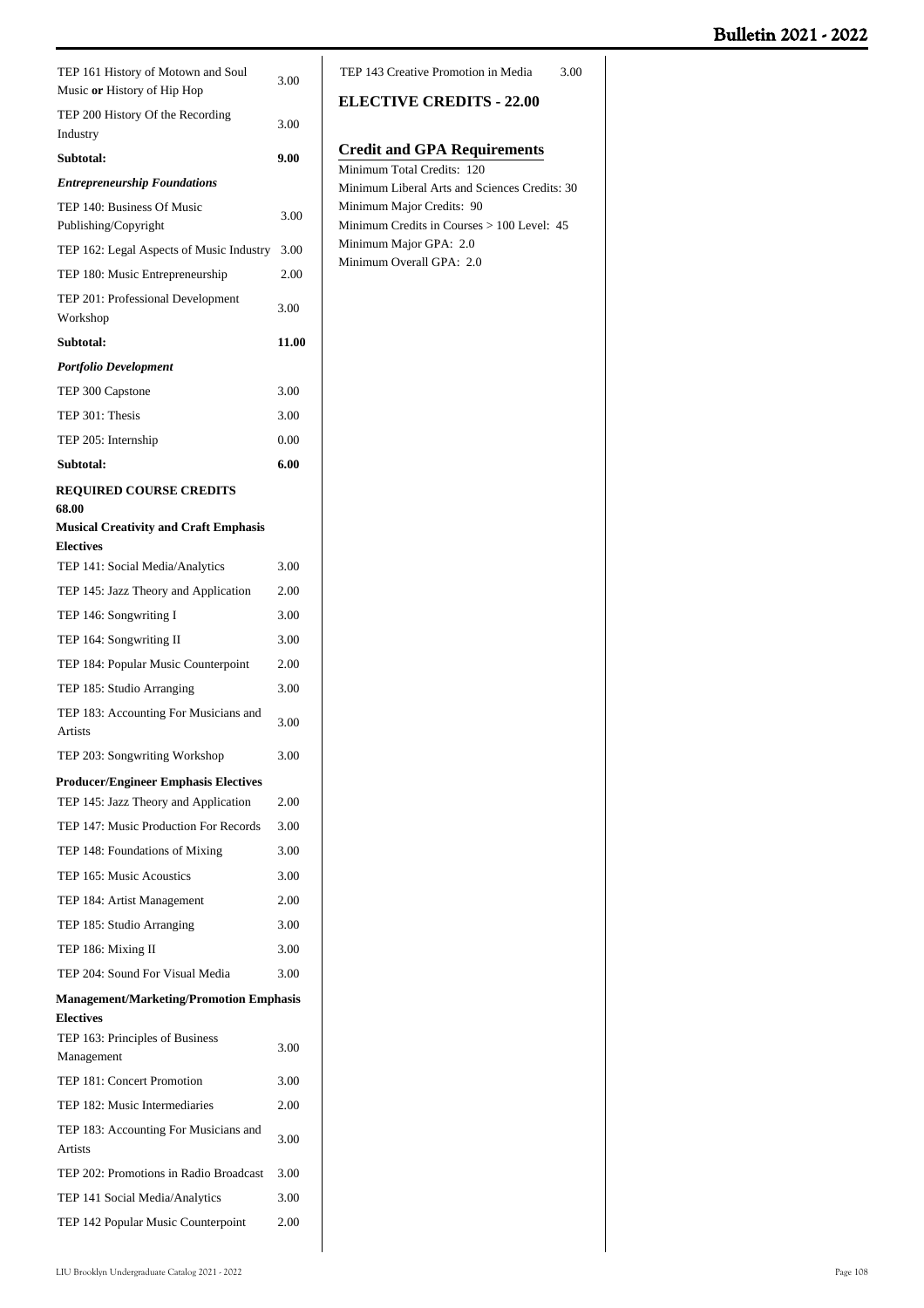## **Music Courses**

## **MUS 15I Individual Music Instruction for Non-Music Majors**

Course in voice, instrument, piano, secondary piano, theory, ear training, and keyboard harmony. One credit per course per semester, except voice one or two credits per semester. May be taken in subsequent semesters for credit. Weekly lessons taught by a regular member of the faculty or a professional teacher approved by the Department. In instances involving an instructor who is not a regular faculty member, the special fee per credit may be higher than the standard. Interested students should consult with a departmental adviser before registering. The departmental advisor must approve all assignments to individual private instructors every semester. This course has an additional fee.

Credits: 1 Every Semester

### **MUS 15P Individual Music Instruction for Non-Music Majors - Piano**

Course in voice, instrument, piano, secondary piano, theory, ear training, and keyboard harmony. One credit per course per semester, except voice one or two credits per semester. May be taken in subsequent semesters for credit.

Weekly lessons taught by a regular member of the faculty or a professional teacher approved by the Department. In instances involving an instructor who is not a regular faculty member, the special fee per credit may be higher than the standard. Interested students should consult with a departmental adviser before registering. The departmental advisor must approve all assignments to individual private instructors every semester. This course has an additional fee. Credits: 1

Every Semester

## **MUS 15T Individual Music Instruction for Non-Music Majors - Theory**

Course in voice, instrument, piano, secondary piano, theory, ear training, and keyboard harmony. One credit per course per semester, except voice one or two credits per semester. May be taken in subsequent semesters for credit. Prerequisite: Permission of the Department. Weekly lessons taught by a regular member of the faculty or a professional teacher approved by the Department. In instances involving an instructor who is not a regular faculty member, the special fee per credit may be higher than the standard. Interested students should consult with a departmental adviser before registering. The departmental advisor must approve all assignments to individual private instructors every semester. This course has an additional fee. Credits: 1

Every Semester

## **MUS 15V Individual Music Instruction for Non-Music Majors - Voice**

Course in voice, instrument, piano, secondary piano, theory, ear training, and keyboard harmony. One credit per course per semester, except voice one or two credits per semester. May be taken in subsequent semesters for credit. Weekly lessons taught by a regular member of the faculty or a professional teacher approved by the Department. In instances involving an instructor who is not a regular faculty member, the special fee per credit may be higher than the standard. Interested students should consult with a departmental adviser before registering. The departmental advisor must approve all assignments to individual private instructors every semester. This course has an additional fee. Credits: 1 to 2

Every Semester

### **MUS 16I Secondary Individual Music Instruction for Music Majors - Instrument**

Course in voice, instrument, piano, secondary piano, theory, ear training, and keyboard harmony. One credit per course per semester, except voice one or two credits per semester. May be taken in subsequent semesters for credit. Prerequisite: Permission of the Department. Offered every semester. Weekly lessons taught by a regular member of the faculty or a professional teacher approved by the Department. In instances involving an instructor who is not a regular faculty member, the special fee per credit may be higher than the standard. Interested students should consult with a departmental adviser before registering. The departmental advisor must approve all assignments to individual private instructors every semester.This course has an additional fee. Credits: 1

Every Semester

## **MUS 16P Secondary Individual Music Instruction for Music Majors - Piano**

Course in voice, instrument, piano, secondary piano, theory, ear training, and keyboard harmony. One credit per course per semester, except voice one or two credits per semester. May be taken in subsequent semesters for credit. Weekly lessons taught by a regular member of the faculty or a professional teacher approved by the Department. In instances involving an instructor who is not a regular faculty member, the special fee per credit may be higher than the standard. Interested students should consult with a departmental adviser before registering. The departmental advisor must approve all assignments to individual private instructors every semester. This course has an additional fee. Credits: 1 Every Semester

## **MUS 16T Secondary Individual Music Instruction for Music Majors - Theory**

Course in voice, instrument, piano, secondary

piano, theory, ear training, and keyboard harmony. One credit per course per semester, except voice one or two credits per semester. May be taken in subsequent semesters for credit. Weekly lessons taught by a regular member of the faculty or a professional teacher approved by the Department. In instances involving an instructor who is not a regular faculty member, the special fee per credit may be higher than the standard. Interested students should consult with a departmental adviser before registering. The departmental advisor must approve all assignments to individual private instructors every semester. This course has an additional fee.

Credits: 1 Every Semester

### **MUS 16V Secondary Individual Music Instruction for Music Majors - Voice**

Course in voice, instrument, piano, secondary piano, theory, ear training, and keyboard harmony. One credit per course per semester, except voice one or two credits per semester. May be taken in subsequent semesters for credit. Weekly lessons taught by a regular member of the faculty or a professional teacher approved by the Department. In instances involving an instructor who is not a regular faculty member, the special fee per credit may be higher than the standard. Interested students should consult with a departmental adviser before registering. The departmental advisor must approve all assignments to individual private instructors every semester. This course has an additional fee. Credits: 1 to 2 Every Semester

#### **MUS 61 Music and Culture**

An introduction to musical styles that places music in its cultural context: history, painting, literature and ideas. To enhance the capacity to understand and enjoy music of every kind, the course begins with the elements of music that a composer combines in distinctive and characteristic ways to form a musical composition. Satisfies the core arts requirement. Credits: 3 Every Semester

#### **MUS 106A Keyboard**

This course centers on the development of basic piano skills including fingerings, hand and body posture, scales, arpeggios, triads, progressions, beginner musical selections and technical exercises. Credits: 1 Every Semester

#### **MUS 106B Advanced Keyboard**

This course is a continuation of Basic Keyboard I. Requirements include performing My Country `tis of Thee in six (6) different keys, singing My Country `tis of Thee while playing a basic standard chord accompaniment, and writing and performing an original piano composition that includes mixed meters.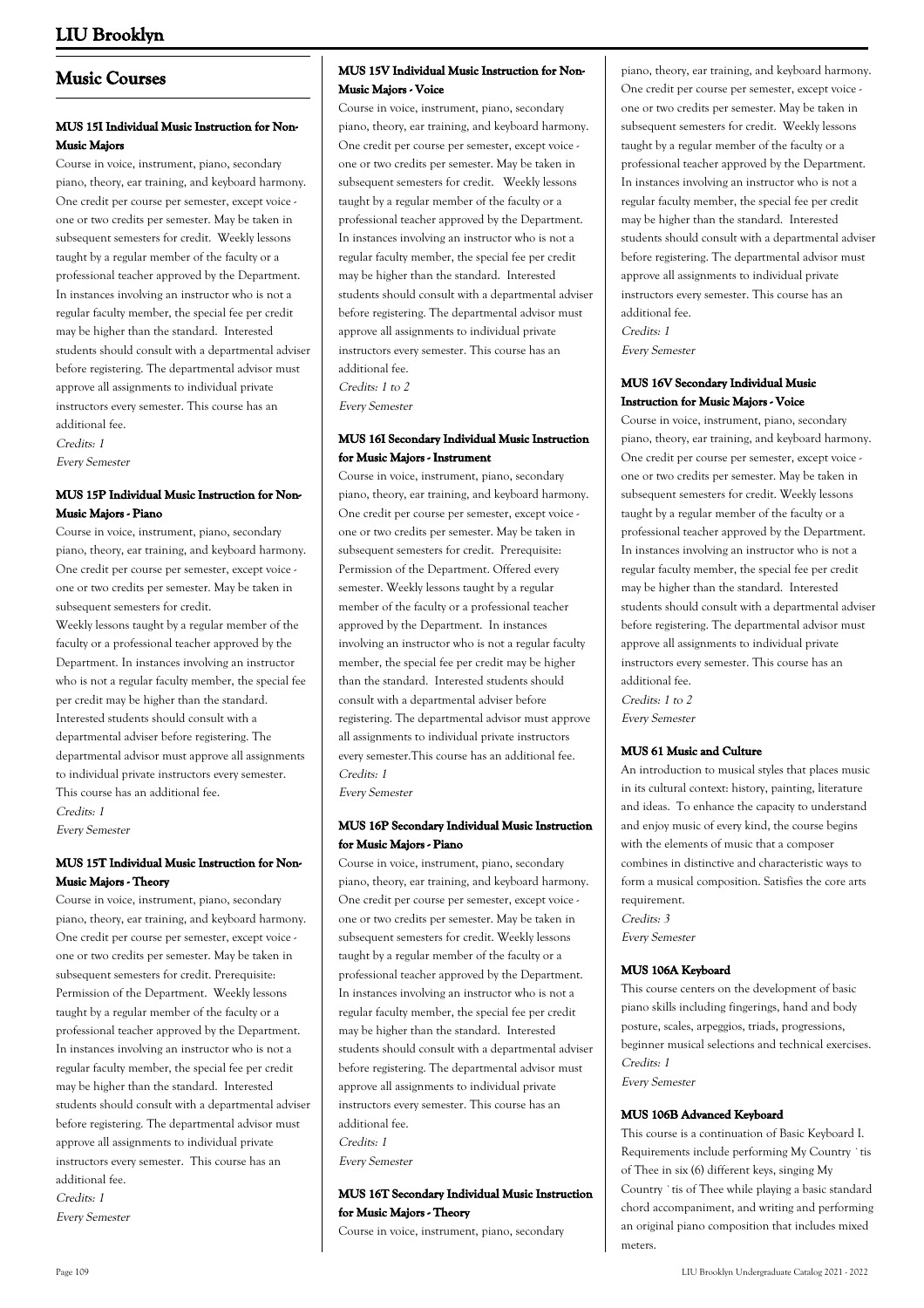Credits: 1 Every Semester

#### **MUS 107A Theory/Keyboard Harmony I**

This course focuses on music theory and keyboard harmony including four-part writing, harmonization, and transposition. Requirements including performing and notating 1) London Bridge, Silent Night, and Happy Birthday with appropriate chords; 2) diatonic circle of fifths and falling fourths progression; and 3) root position triads in close and open positions in six (6) different keys. Students compose an original simple four-part composition that includes open and close position chords. Credits: 3 Every Fall

#### **MUS 107B Theory/Keyboard Harmony II**

Requirements include identifying at sight and by ear all non-chord tones in standard melodies from the classical repertory including standard folk tunes. Students notate diatonic circle of fifths, root position seventh chords in four voices in six (6) major keys and demonstrate a vocal improvisation while playing a standard chordal accompaniment at the piano. Students compose and harmonize a simple melody that includes non-harmonic tones. Credits: 3

Every Spring

#### **MUS 107C Theory/Keyboard Harmony III**

Topics include four-part writing, harmonization, secondary dominants, secondary leading tones, simple figured bass realization and simple score reading at the piano, and composition. Requirements include 1) notating and playing a progression involving a sequence of secondary dominants in six (6) keys; and 2) writing and identifying secondary dominant and leading tone chords. Students compose and harmonize simple melodies that include secondary dominant and leading tone chords. Credits: 3

Every Fall

## **MUS 107D Theory/Keyboard Harmony IV**

Topics include four-part writing, harmonization, binary and ternary forms, augmented sixth chords, Neapolitan chords, transposition, intermediate figured bass realization and score reading at the piano, and composition. Requirements include 1) transposing a selected standard work from the classical repertory; 2) composing an original piece using binary and ternary forms; 3) composing an original piece that includes augmented sixth chords, and 4) performing at the keyboard intermediate classical music. Credits: 3

Every Spring

#### **MUS 115I Advanced Individual Music Instruction for Non-Music Majors - Instrument**

Offered every semester. Courses offered in voice, piano or other instruments and in theory. One

credit per course per semester, except voice, which may be taken for one or two credits per semester. May be taken in subsequent semesters for credit. Weekly lessons taught by a regular member of the faculty or a professional teacher approved by the Department. In instances involving an instructor who is not a regular faculty member, the special fee per credit may be higher than the standard. Interested students should consult with a departmental adviser before registering. The department advisor must approve all assignments to individual private instructors every semester. This course has an additional fee. Credits: 1

Every Semester

## **MUS 115P Advanced Individual Music Instruction for Non-Music Majors - Piano**

Courses offered in voice, piano or other instruments and in theory. One credit per course per semester, except voice, which may be taken for one or two credits per semester. May be taken in subsequent semesters for credit. Weekly lessons taught by a regular member of the faculty or a professional teacher approved by the Department. In instances involving an instructor who is not a regular faculty member, the special fee per credit may be higher than the standard. Interested students should consult with a departmental adviser before registering. The departmental advisor must approve all assignments to individual private instructors every semester. This course has an additional fee. Credits: 1

Every Semester

#### **MUS 115T Advanced Individual Music Instruction for Non-Music Majors - Theory**

Courses offered in voice, piano or other instruments and in theory. One credit per course per semester, except voice, which may be taken for one or two credits per semester. May be taken in subsequent semesters for credit. Weekly lessons taught by a regular member of the faculty or a professional teacher approved by the Department. In instances involving an instructor who is not a regular faculty member, the special fee per credit may be higher than the standard. Interested students should consult with a departmental adviser before registering. The departmental advisor must approve all assignments to individual private instructors every semester. This course has an additional fee. Credits: 1

Every Semester

### **MUS 115V Advanced Individual Music Instruction for Non-Music Majors - Voice**

Courses offered in voice, piano or other instruments and in theory. One credit per course per semester, except voice, which may be taken for one or two credits per semester. May be taken in subsequent semesters for credit. Weekly lessons taught by a regular member of the faculty or a

professional teacher approved by the Department. In instances involving an instructor who is not a regular faculty member, the special fee per credit may be higher than the standard. Interested students should consult with a departmental adviser before registering. The departmental advisor must approve all assignments to individual private instructors every semester. This course has an additional fee. Credits: 1 to 2 Every Semester

### **MUS 116A Studio Lessons: Voice**

Private studio lessons are given once a week. Twelve lessons are scheduled and ten lessons must be fulfilled for course completion in a given semester. Upon registration, students must visit the Department of Music, Fine Arts Center, Room 108, to complete a Lesson Availability Form after which a studio faculty member will contact the student to establish a mutually convenient lesson time.

Credits: 1 Every Semester

#### **MUS 116B Studio Lessons: Voice**

Private studio lessons are given once a week. Twelve lessons are scheduled and ten lessons must be fulfilled for course completion in a given semester. Upon registration, students must visit the Department of Music, Fine Arts Center, Room 108, to complete a Lesson Availability Form after which a studio faculty member will contact the student to establish a mutually convenient lesson time.

Credits: 2 Every Semester

## **MUS 116I Advanced Individual Music Instruction for Music Majors in Primary Performing Medium - Instrument**

Courses offered in voice, piano or other instruments and in theory. One credit per course per semester, except voice, which may be taken for one or two credits per semester. May be taken in subsequent semesters for credit. Weekly lessons taught by a regular member of the faculty or a professional teacher approved by the Department. In instances involving an instructor who is not a regular faculty member, the special fee per credit may be higher than the standard. Interested students should consult with a departmental adviser before registering. The departmental advisor must approve all assignments to individual private instructors every semester. This course has an additional fee.

Credits: 1 Every Semester

### **MUS 116P Advanced Individual Music Instruction for Music Majors in Primary Performing Medium - Piano**

Courses offered in voice, piano or other instruments and in theory. One credit per course per semester, except voice, which may be taken one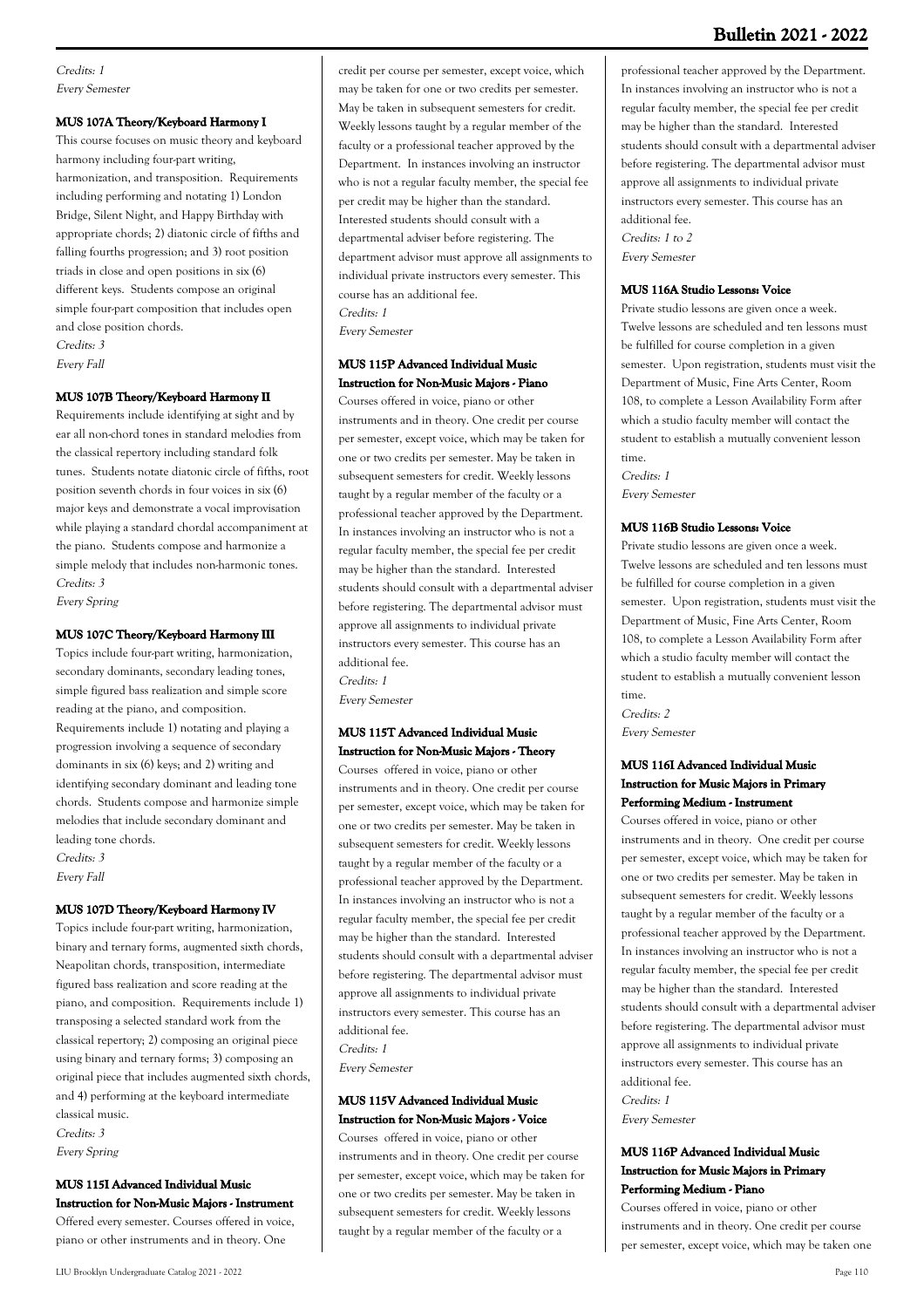or two credits per semester. May be taken in subsequent semesters for credit. Weekly lessons taught by a regular member of the faculty or a professional teacher approved by the Department. In instances involving an instructor who is not a regular faculty member, the special fee per credit may be higher than the standard. Interested students should consult with a departmental adviser before registering. The departmental advisor must approve all assignments to individual private instructors every semester. This course has an additional fee. Credits: 1 Every Semester

## **MUS 116V Advanced Individual Music Instruction for Music Majors in Primary Performing Medium - Voice**

Courses offered in voice, piano or other instruments and in theory. One credit per course per semester, except voice, which may be taken for one or two credits per semester. May be taken in subsequent semesters for credit. Weekly lessons taught by a regular member of the faculty or a professional teacher approved by the Department. In instances involving an instructor who is not a regular faculty member, the special fee per credit may be higher than the standard. Interested students should consult with a departmental adviser before registering. The departmental advisor must approve all assignments to individual private instructors every semester. This course has an additional fee. Credits: 1 to 2

Every Semester

## **MUS 159 History of Country Music**

This class will survey singers and instrumentalists influential in the development of country music. Students will learn the origins of country music and the subsequent commercialization of the art form. Emphasis will be placed on the historical, sociocultural, and stylistic factors of the music and musicians discussed. Students will be able to identify specific styles of country music and the influence had on current popular music developments.

Credits: 3 On Demand

#### **MUS 175 Introduction to Music Production I**

An introduction to the technology and aesthetics of digital composition, sound design, multi-track recording and production using digital software including Logic and/or Pro Tools on state-of-the-art hardware. Weekly individual access to studios is provided.

Pre-requisite of MA 101 is required or permission of the instructor. Credits: 3 Cross-Listings: MA 107, MUS 175 Every Fall and Spring

**MUS 176 Music Production II**

An intermediate-level continuation of MA 107 in a

workshop environment. Weekly individual access to studio facilities is provided. Pre-requisite of MA 107/MUS 175 is required or permission of the instructor. Credits: 3 Cross-Listings: MA 110, MUS 176 Rotating Basis

### **MUS 180 The Music Business**

A look at the jazz performer in today's business world: record production, music publishing, the concert, club and gig scene, copyrights, contracts, and career promotion. Credits: 3 Cross-Listings: MA 257, MUS 180 On Occasion

## **MUS 201 Introduction to Music Notation Software**

In this hands-on primer, students will become proficient in the use of Finale, the industry standard in music notation software. Through a number of project-based activities, as well as lectures and lab work, students will learn to create professional looking lead sheets, orchestral scores, and vocal and instrumental arrangements. This course will also help students in the completion of theory, arranging, and composition assignments for other required music courses.

Pre-requisite of MUS 152 is required or permission of instructor.

Credits: 3 Cross-Listings: MA 201, MUS 201 Rotating Basis

### **MUS 208 Publicity and Promotion in the Performing Arts**

This course will provide an overview of the goals, strategies and techniques of Publicity and Promotion in the Arts, as it applies to diverse fields including Music and Theater/Dance. All aspects of publicity and promotions will be considered from identifying a target market and marketing strategy to implementing that strategy in both traditional as well as innovative new media ways. Topics will be taught using Direct and Indirect Instruction. Topics in this course will help students gain greater awareness of cultural and global trends. Credits: 3 Every Spring

#### **MUS 231 Making of the Album**

This course explores the process for producing successful albums, including the writing of the lyrics, the choice of vocal genre, the instrumental mixing, providing the studio, financing the project, and the creation of an innovative and differentiated sound. Students will also learn how the album is branded, promoted, and distributed. Particular focus will be given to a case study of the production of a highly successful album. Credits: 3 Every Semester

# **Music Technology, Entrepreneurship & Production Courses**

### **TEP 100 Music Technology Fundamentals**

Private instruction in audio production. Student will work with an instructor to develop their skills in production/engineering. Entrepreneurs will be allowed to take hands-on personal consultations with selected mentors. Credits: 2 All Sessions

### **TEP 100D Private Instruction - Drums**

Private drum instruction for TEP majors Credits: 2 On Demand

#### **TEP 100I Private Instruction - Instrument**

Private instruction for TEP majors on various musical instruments. Credits: 2 On Demand

## **TEP 100P Private Instruction - Piano**

Private lessons for piano performance for TEP majors Credits: 2 On Demand

## **TEP 100V Private Instruction - Voice**

Voice instruction for TEP majors Credits: 2 On Demand

#### **TEP 101 Music Theory and Application I**

This course is a study of popular music. This study begins with the aural analysis of contemporary songs, including bass motion, chord function, and aspects of the rhythm section. It leads to understanding the bass line, harmony, and rhythmic structure of these songs and creation of original pieces in major key and Aeolian mode (natural minor). Keyboard exercises, written homework assignments, and laptop computer drills provide extensive practice in musical and notational elements. Students learn to read and write major and natural minor scales in all keys and learn triads and seventh chords diatonic to those scales. The course provides exposure to chromatic variations on major key harmony: the principles of secondary dominants and modal interchange are studied in limited situations to add color and variety to diatonic harmony. These activities will decode the melodic, harmonic, and rhythmic language of most of contemporary popular music and set the stage for a detailed study of more complex and chromatic music in Music Theory and Application II. Credits: 3 Every Fall

**TEP 102 Introduction to Music Technology/Production**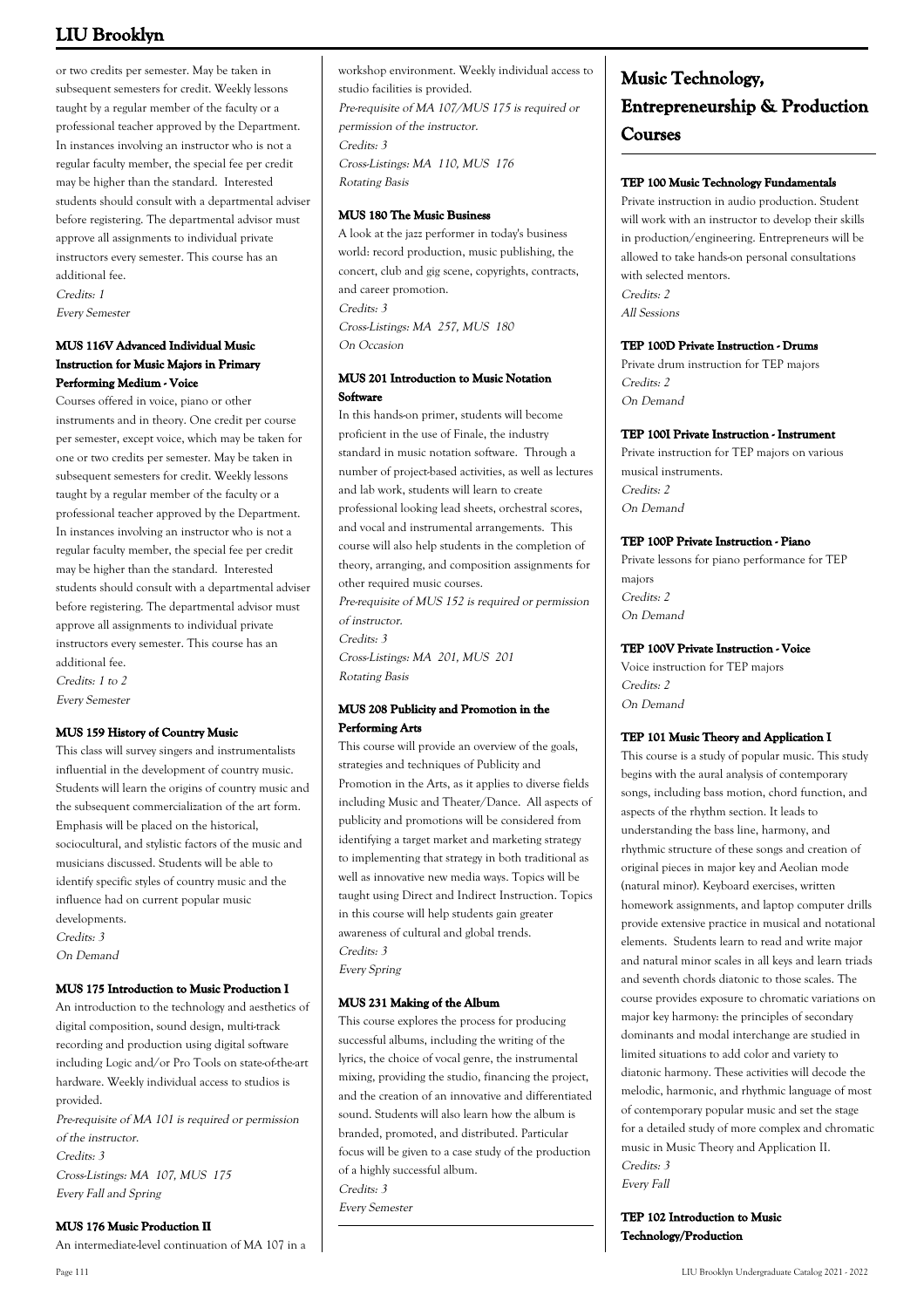This course introduces the fundamentals of music technology geared to the needs of today's professional musician. One of the most significant challenges facing musicians today is mastering the skills required to continually adapt to a changing technology base. Musicians today must understand and be prepared for the fact that this technology base is moving more rapidly than it can be assimilated. The course topics will give an overview of all aspects of the current technology with the primary goal of enabling students to make intelligent decisions in evaluating future technological needs. Credits: 3 Every Fall

## **TEP 103 Piano Lab I**

Students will learn standard song forms, progressions, blues forms, comping, harmonic continuity, triads, seventh chords, melody, and accompaniment. Credits: 2 Every Fall

## **TEP 104 Aural Skills and Ear Training I**

Students develop basic ear training skills through performance and dictation. They study melodies, intervals, harmony, and solfege in major keys, as well as basic rhythms in the most common meters. Credits: 3 Every Spring

## **TEP 105 Sequencing and Production**

This course is an extension of TEP 102. Students will experiment with different DAWS including Ableton Live, Logic and Pro Tools. Students will be introduced to advanced midi techniques for studio and live performance. This course will also serve as an introduction to mixing. Credits: 3 Every Spring

## **TEP 106 Piano Lab II**

This course is a continuation of Piano Lab I. Instructional focus will continue furthering fundamental piano techniques and will focus on applying techniques in a modern studio setting which will include creating digital productions implementing MIDI sequences in a digital audio workstation (DAW) environment. Pre requisites: TEP 101, TEP 103 Credits: 2 Every Spring

## **TEP 120 Music Theory and Application II**

This course is a continuation of Music Theory and Application I. The class focuses on upper extension seventh chord harmony through construction of chords and scales, their respective relationships, composition, and analysis. A pre requisite of TEP 101 is required. Credits: 3 Rotating Basis

## **TEP 121 Foundations of Recording**

This course explores the fundamentals of analog and digital audio. Topics include recording consoles: design, function, and signal flow; principles of signal processing: reverberation, delay, equalization, compression, and other effects; an introduction to microphone and loudspeaker technology; and an introduction to music production and recording techniques in both analog and digital media. This class will demonstrate how to monitor and sculpt EQ settings, why and when to process your input signal, selecting the correct microphone and polar pattern for each instrument and how to choose the right outboard gear for the track. Credits: 3

Annually

## **TEP 122 Drum Proficiency**

This course is designed to acclimate students to the role of drums in music production. Students will learn basic concepts of sight reading rhythms, understanding swing and groove through study of beginning and elementary instruction in drum set techniques. Credits: 2 Every Fall

## **TEP 123 Studio Recording Lab I**

Students will participate and record in various genres, styles and configurations; honing essential skills and techniques. Sessions will be recorded, mixed and critiqued. Credits: 1 Every Fall and Spring

## **TEP 124 Aural Skills and Ear Training II**

Continuing from Aural Skills and Ear Training I students develop basic ear training skills through performance and dictation. They study melodies, intervals, harmony, and solfege in major keys, as well as basic rhythms in the most common meters. Credits: 2 Rotating Basis

## **TEP 125 Music of Black Americans**

This course will examine and chronicle the musical contributions of African Americans who came to this country as indentured servants in 1619 and later slaves, beginning in the 17th Century. Emerging from the degradation and atrocities of slavery, the African American was able to create a "song" that would have a profound impact on how we disseminate and digest music today. Although musical contributions by African Americans will be the primary focus of this class, it will be necessary to discuss and examine the social, economic, religious, political and technological variables that helped with the proliferation of the music. Credits: 3 Rotating Basis

## **TEP 126 Record Company Operations**

A critical analysis of the anatomy of domestic and international record companies, focusing on the role of each department within the structure.

Students become intricately acquainted with such areas of activity as artists and repertoire (A&R), promotions, marketing, distribution, product management, and business affairs. Special attention is given to contractual relationships with artists and producers as well as domestic and international licensing of masters. Credits: 3 Rotating Basis

#### **TEP 127 From Rock and Rock to Popular Music**

This course will introduce students to the different styles, artists and context, covering the original rock and roll roots of the Beatles, to the popular music of Elton John, and culminating with a look at current Pop Stars like Taylor Swift and Bruno Mars. Credits: 3 Rotating Basis

### **TEP 140 Business of Music Publishing/Copyright**

This course is a detailed analysis of the inner workings of music publishing companies, with emphasis on the role of the publisher in the acquisition, market development, and administration of copyrighted musical compositions. Topics include copyright registration and renewal, contractual relationships with composers, and an analysis of domestic and international licensing of the publisher's catalog through recordings, motion pictures, print, and performance rights. Relationships with foreign affiliates and sub-publishers are also covered. Credits: 3

Rotating Basis

#### **TEP 141 Social Media/Analytics**

This course focuses on the metrics and analytics that allow music marketers/promoters/managers to develop marketing campaigns for specific demographics. The course will introduce students to the evolution of social media and branding opportunities that it provides artists. Credits: 3 Rotating Basis

#### **TEP 143 Creative Promotion in Media**

A comprehensive study of media options available for the promotion of artists, Music Videos, products and services. It includes a brief discussion of marketing plans, followed by a detailed look at both old and new media. Concepts such as integrated marketing communication are melded with creative tools for branding. Students will analyze an existing promotion plan, as well as create one of their own for a new product. The course is useful for the future entrepreneur, corporate executive, creative production person, or anyone who needs information on consumer research business relationships, and marketing efforts. Credits: 3 Rotating Basis

### **TEP 146 Songwriting I**

This course includes both lectures and workshop sessions and examines the craft of popular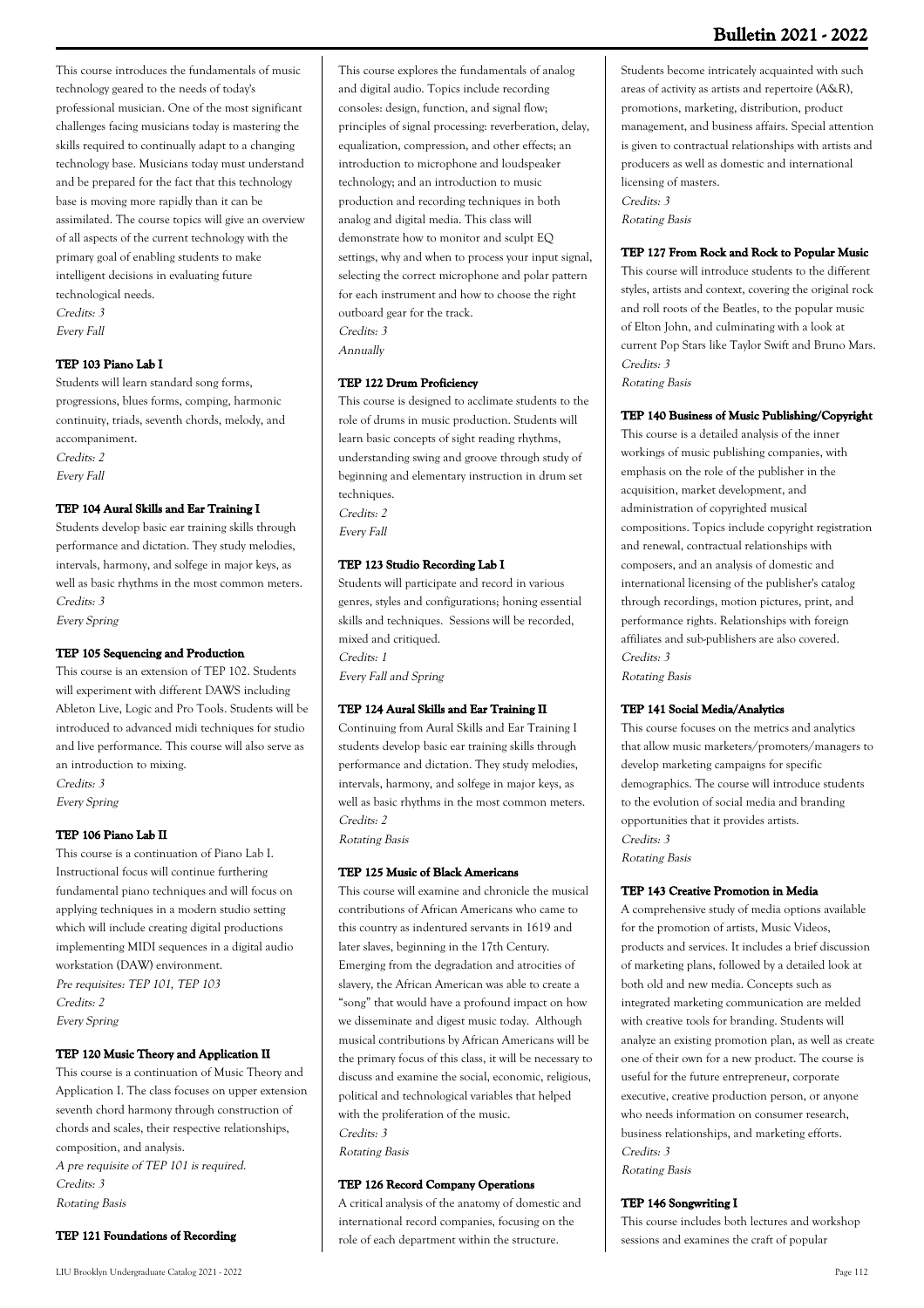songwriting from both an elementary and practical viewpoint. Song elements covered include basic song structures and forms, lyric writing and prosody, melody, harmonic setting and basic accompaniment approaches. The class includes discussion, analysis and composition exercises that investigate the development and fusion of these elements into completed songs. Collaboration within the workshop environment is encouraged, and the course culminates with a class recital of original student works. Credits: 3

Rotating Basis

#### **TEP 147 Music Production for Records**

This course is designed for producers, entrepreneurs and songwriters/performers. Emphasis is placed on the creative and aesthetic techniques of production. Topics include song choice, song analysis, lyric analysis, artist development, creative vision, scheduling, budgeting, prioritization of tasks, communication issues, compromise and flexibility with regard to artist's vision, servicing the artist's and the record company's needs, and tracking the development of the production process from demo to master. Credits: 3 Rotating Basis

#### **TEP 148 Foundations of Mixing**

This course introduces students to the aesthetic considerations and functional operation of equipment for multi-track mixdown of stereo masters. Topics include: common control room procedures and protocols, console and control room signal flow, control logic, patching and balance, use of outboard signal processors, and documentation protocols. Weekly out-of-class studio lab time consists of mixing prerecorded multi-track material. Audio ear training is also required outside of class time. Credits: 3

Rotating Basis

#### **TEP 160 Culture of Rhythm & Production**

This hands-on, interactive course will focus on the Afro-Caribbean music and dance traditions of Bahamas, Belize, Carriacou, Colombia, Cuba, Dominica, Dominican Republic, Guadeloupe, Guyana, Haiti, Honduras, Jamaica, Louisiana, Martinique, Mexico, Panama, Puerto Rico, Suriname, Trinidad, and Venezuela, among others. We will study key concepts, terms, and history; introducing students to each genre's music and dance fundamental practices, regional styles, new developments, and connections to other Caribbean and American musical forms. We will examine how these musical practices are both shaped by and give shape to their cultural settings and the social and political environment in which they are performed. Credits: 3

Rotating Basis

#### **TEP 161 History of Motown & Soul Music**

This course will introduce students to the different

styles, artists and context that created R&B and Motown music. The class covers the roots of R&B from its Southern roots to its migration to cities such as Detroit, Chicago and Philadelphia. The course focuses on the history of African American popular music from Ray Charles to P-Funk to Erykah Badu; with particular emphasis on its longterm impact on American culture. The rise of classic R&B, Soul, Motown, Funk, the Philly Sound and Neo-Soul are featured. Key artists include Ray Charles, Aretha Franklin, the Supremes, Curtis Mayfield, James Brown, Stevie Wonder, George Clinton, Michael Jackson, Prince, Jill Scott, Erykah Badu, Usher, Alicia Keys, and D'Angelo. The course is especially concerned with tracing the interrelationships among music, politics, spirituality, and race relations during the Civil Rights and Black Power years and their legacy for today. During these years the sound of African America indelibly shaped mainstream American popular culture in far reaching and transformative ways. The issues and questions raised in these years continue to be deeply relevant to a contemporary understanding of race, culture, and society. Credits: 3 Rotating Basis

#### **TEP 162 Legal Aspects of Music Industry**

This course is an overview of business and legal issues of special concern to musicians and songwriters, with special emphasis on copyright law, recording and music publishing agreements, and relationships between artists and other parties, including managers, producers, and investors. Credits: 3

Rotating Basis

#### **TEP 163 Principles of Business Management**

An overview of the activities involved in managing a business, including marketing, accounting, finance, and the production of goods and services. The course focuses on the ability of the music business executive to analyze, plan, coordinate, and set objectives for these activities, through the presentation of business theory and problem solving. Credits: 3 Rotating Basis

#### **TEP 164 Songwriting II**

Continuation of Songwriting I. Proper integration of lyrics and melody will be emphasized. Expansion of tonal materials used in songwriting including modulation and modality. Further study of form including the transitional bridge and the primary bridge. Student projects include setting lyrics in various styles and forms. Note: It is recommended that students take Jazz Theory II in conjunction with this course.

A pre requisite of TEP 146 is required. Credits: 3 Every Spring

#### **TEP 165 Music Acoustics**

This course is a survey of acoustical phenomena

relating to music. The course includes an overview of the nature of sound waves and vibration, sound propagation and room acoustics, sound level and its measurement, the human ear and perception, and tuning systems. Course material is directed toward the contemporary musician's need to understand acoustical phenomena in various contexts, including performance, writing, and music technology applications. Credits: 3 Rotating Basis

#### **TEP 166 From Rhythm and Blues to Hip Hop**

This course will introduce students to the different styles, artists and context, covering the original R&B and hip hop roots up until the modern era. Credits: 3 Rotating Basis

#### **TEP 180 Music Entrepreneurship**

The course approaches entrepreneurship as primarily a creative discipline and borrows from concepts such as observation, developing a point of view, prototyping, and constant iteration, as a means of guiding you through the process of the entrepreneurial endeavor. Students develop the basic mindset, knowledge, and insights required to pursue an entrepreneurial career, whether as the steward of your own career or as the founder of a new business in any creative field. Credits: 3 Annually

#### **TEP 181 Concert Promotion**

This course is designed to introduce students to the basics of concert promotion and venue management including considerations when buying a club, concert promotion and advertising, talent buying, city codes, insurance, TABC regulations, music performance licenses, personnel management and concert production and administration. Credits: 3 Rotating Basis

#### **TEP 182 Music Intermediaries**

This course focuses on the role of the intermediary in advising, representing, and furthering the careers of artists, focusing on the establishment of mutually beneficial working relationships. Topics include the mechanics of talent booking and contracting, union and government regulations, fee/commission structures, contractual considerations, fiduciary duties, budgeting, the development of a client base, and finding success through honesty and fair dealing. Credits: 3 Rotating Basis

**TEP 183 Accounting / Finance for Artists / Musicians**

This course introduces students to the importance starting LLC's, how to start a publishing company, correctly itemizing purchases for tax purposes and how musicians write off purchases for taxes. The course studies how to budget for recordings,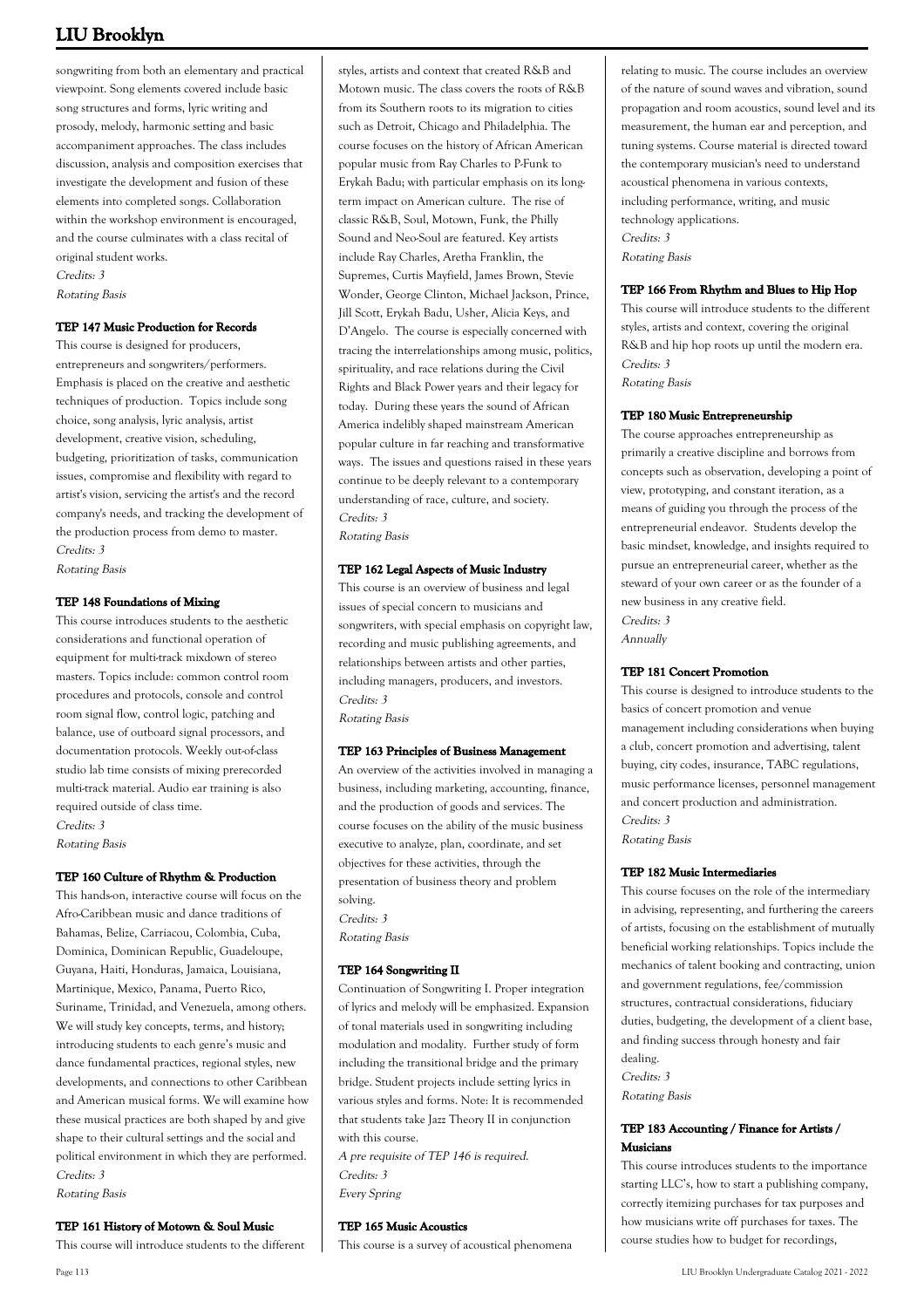touring and other endeavors typical for musicians/artists. Credits: 3 Every Spring

#### **TEP 184 Artist Management**

This course explores the role and importance of an artist manager, what they do, and how they impact the career of the artist and their brand. The course begins with the basics: why an artist needs a manager, the keys to finding the right partner, and a typical management contract. From there, you'll cover the details of planning an artist's career, money management, and what to do when things go wrong. You'll also examine the principles of leadership dynamics and motivation in order to focus and empower current and potential managers. Credits: 3

Rotating Basis

#### **TEP 185 Studio Arranging**

This course is a study of the musical concepts of melody, rhythm, harmony, and form as applied to the principles and techniques of writing and arranging for the rhythm section (drums, bass, guitar, keyboards, basic percussion). Students also study lead-lines for solo instruments, two horns (trumpet plus alto or tenor saxophone), and/or voice. Students focus on the conceptual process of combining individual components to create a musically satisfying arrangement. Students explore the use and integration of MIDI technology and sequencing as they relate to rhythm section and lead-line writing. Students also study various contemporary musical styles and the musical concepts that comprise them, including writing from the "bottom up" (groove-driven) and "top down" (working with a melody in a lead instrument or voice). Students complete writing assignments that incorporate combinations of acoustic, electronic, and MIDI instruments. Credits: 3 Rotating Basis

**TEP 186 Mixing II**

This class is a continuation of TEP 148. Advanced concepts in mixing will be examined through use of mixing consoles and analog equipment. Credits: 3 Rotating Basis

### **TEP 200 History of Recording Industry/Technology**

This is an introductory course, which familiarizes students with the history of audio recording and instrumentation as well as the practical aspects of the recording process. Sessions are organized according to a lecture/demonstration format in which students are given hands-on learning experience in a state-of-the-art recording studio. As the course progresses, students are expected to become better versed in the practical workings of the contemporary recording studio. Topics for class discussion include acoustics, studio design, the

audio production console, recording and mix-down processes, and studio instrumentation. Credits: 3 Rotating Basis

#### **TEP 201 Professional Development Workshop**

The Professional Development Workshop provides an opportunity for students in their sixth semester to reflect upon their academic and professional experiences. Students evaluate their knowledge, skills, abilities and interests as they develop and/or refine college and career goals. Students also explore their own identities and their professional and personal relationships as they reflect on the role of the artist or entrepreneur in society, and their role as a musician in their community. Students learn business, entrepreneurship, legal, and communication skills, and address issues of business ethics. Guest lecturers will be brought in to pass along vital information, guidance and wisdom to students as they embark on their professional careers. Credits: 3 Rotating Basis

#### **TEP 202 Promotions in Radio**

This course is designed to provide students with basic knowledge of radio/audio production theory, techniques and aesthetics via practical (hands- on) experience in the writing and production of several program formats. Students will work on specific projects designed to help you master the art of audio recording, editing, mixing, and aural storytelling techniques. Although radio production is about communicating and delivering a message to listeners; the history, business environment of radio and the basic science of radio will also be examined. A basic knowledge and understanding of the radio business and production is necessary for many radio station jobs, both "on" and "off" air in news and entertainment programming, including positions like show producer, talent, program director, promotions director and production director. Credits: 3

Rotating Basis

#### **TEP 203 Songwriting Workshop III**

This workshop continues from songwriting II based on a small group seminar designed to guide students majoring in songwriting in the preparation of their final project. Pre-requisites: TEP 146; TEP 164 Credits: 3 On Demand

#### **TEP 204 Sound for Visual Media**

This course will serve as an introduction to sound for film, television and multi-media. The course covers audio post-production for video, film and other multimedia formats with a focus on sound design, SFX editing, Foley, and ADR (dialog replacement). Sound for Visual Media will teach students the specific techniques and strategies used by working professionals during the post-

production process. Students will learn how to spot, edit, and assemble dialogue, sound effects, foley, and music; in addition to mixing and prepping audio for film and television using the industry standard, Pro Tools. The course begins with a realworld overview of audio post production, including its evolution, methods, sound crew, and media formats. It then explores techniques and tips for recording location sound, using sound effects libraries, editing production dialogue, and directing and recording a Foley session. Credits: 3 On Demand

#### **TEP 205 Internship**

Students are required to take on a field placement experience in their area of concentration. Credits: 0 All Sessions

#### **TEP 300 Capstone**

A seminar in which students receive individualized guidance in the preparation and completion of their graduation project. Credits: 3 Every Fall, Spring and Summer

#### **TEP 301 Thesis/ Culminating Project**

This class represents the culmination of each student's work in the program and the experience through which students synthesize all they have learned. The culminating experience helps to shape students' next steps in the profession and in their career. Thesis projects can consist of a research project, a creative project, a practical project, and/or another project of the student's devising. Credits: 3 All Sessions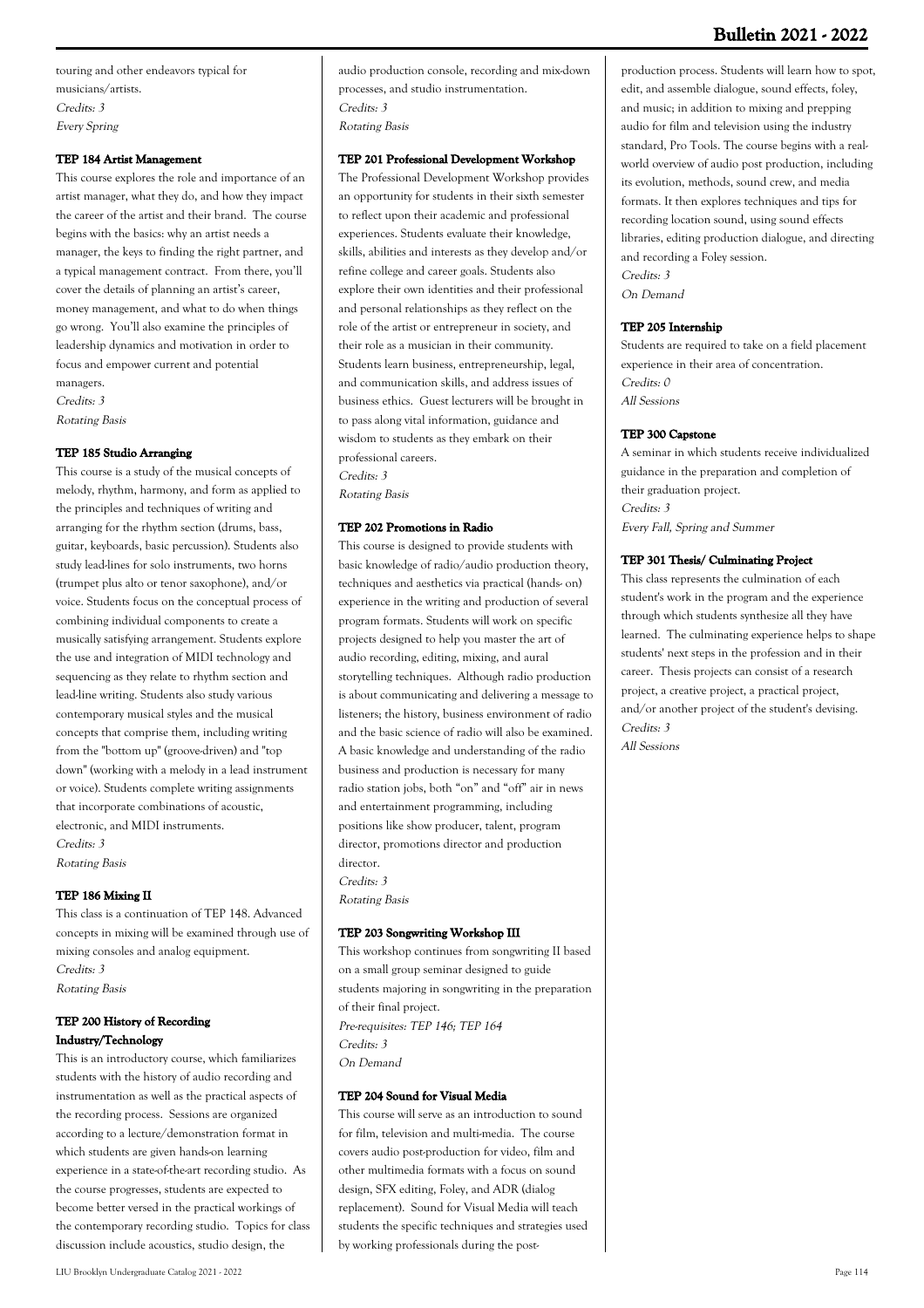## **B.A. Sports Communication & Marketing**

 LIU Brooklyn's innovative B.A. in Sports Communication & Marketing – unique in the NYC metropolitan area – prepares students for careers in a dynamic and growing spectrum of sports media. Students develop skills in areas such as sports writing and reporting; promotion of sports teams, events and products; performing as a play-by-play announcer or program host; and production of sports content for traditional, online and social media. The program helps students to understand and think critically about the history, politics, law and business of sports, as well as its role in our society and culture.

 The program capitalizes on LIU's relationships with sports reporters, publicists and experts in New York City and beyond. Students interact not only with campus experts in sports journalism, marketing and management but also with personnel of the Barclays Center arena (just 1/2 mile from campus) and media partners such as the YES cable network, which carries Brooklyn Nets basketball games. Sports Communication & Marketing majors can perform invaluable internships with professional sports teams, college athletic programs, campus media, and other organizations in order to gain practical experience in sports-related fields.

## **B.A. Sports Communication & Marketing**

*{Program Code: 40028 } {HEGIS: 0601 }*

## **Graduation Requirements**

|                           |    | <b>Graduation Requirements</b>                    |      |
|---------------------------|----|---------------------------------------------------|------|
|                           |    | Students must satisfy the placement, proficiency, |      |
|                           |    | orientation and 34-35 credit core curriculum      |      |
|                           |    | criteria outlined in the Graduation Requirements  |      |
| section of this bulletin. |    |                                                   |      |
|                           |    | Orientation (1 credit)                            |      |
| <b>FYS</b>                | 01 | <b>First Year Seminar</b>                         | 1.00 |
|                           |    | <b>Core Curriculum Requirements</b>               |      |
| $(34-35 \text{ credits})$ |    |                                                   |      |
| <b>Humanities</b>         |    |                                                   |      |
|                           |    | English Composition - ENG 16 or 16 X              | 3.00 |
|                           |    | English Literature: ENG 61, 62, 63 or 64          | 3.00 |
|                           |    | Philosophy: PHI 60 (PHI 61 or 62)                 | 3.00 |
| Foreign Language          |    |                                                   | 3.00 |
| <b>Social Sciences</b>    |    |                                                   |      |
| History                   |    |                                                   | 3.00 |
|                           |    | Anthropology, Economics, History,                 | 3.00 |
|                           |    | Political Science, Psychology, or                 |      |
| Sociology                 |    |                                                   |      |
|                           |    | Anthropology, Economics Political                 | 3.00 |
|                           |    | Science, Psychology, Sociology                    |      |

#### *Science and Mathematics*

Mathematics: MTH 15 or 16 (3-4 credits) 4.00

Laboratory Science: BIO, CHM, PHY 4.00

| <b>Communication, Visual &amp; Performing</b> |      |
|-----------------------------------------------|------|
| Arts                                          |      |
| Oral Communication: SPE 3                     | 3.00 |

Art, Dance, Journalism, Music, Theatre, Media Arts 3.00

**Liberal Arts Requirement (45 credits)** 

45 Credits Numbered Above 100 (Advanced Courses)

#### **Major Requirements (28 credits)**

Must complete all of the following courses:

| ANT/<br>SOC | 161  | Sociology of Sport                                | 3.00 |
|-------------|------|---------------------------------------------------|------|
| JOU         | 119  | News Writing                                      | 3.00 |
| JOU         | 120  | <b>Introduction to Mass</b><br>Communication      | 3.00 |
| JOU         | 135  | News Reporting I                                  | 3.00 |
| JOU         | 147  | Sports Information and<br><b>Public Relations</b> | 3.00 |
| JOU         | 151  | Sports Writing and<br>Reporting                   | 3.00 |
| JOU         | 160  | Journalism Internship                             | 1.00 |
| <b>MKT</b>  | 201  | The Fundamentals of<br>Marketing                  | 3.00 |
| <b>MKT</b>  | 344  | <b>Sports Marketing</b>                           | 3.00 |
| SPM         | 176  | <b>Introduction to Sport</b><br>Management        | 3.00 |
|             |      | <b>Journalism Electives (6 credits)</b>           |      |
|             |      | Choose two (2) courses from the following:        |      |
| <b>JOU</b>  | 111  | Photojournalism                                   | 3.00 |
| JOU         | 130  | <b>Television Journalism</b>                      | 3.00 |
| JOU         | 141  | Online Journalism                                 | 3.00 |
| <b>JOU</b>  | 143  | <b>Visual Communication</b>                       | 3.00 |
| JOU         | 222  | Social Media in Theory<br>and Practice            | 3.00 |
| <b>JOU</b>  | 1561 | Video Journalism I                                | 3.00 |

## **Sports Electives (6 credits)**

Choose two (2) courses from the following: HIS 175 The Social History of

3.00

|     |     | Sports: A Search for                              |      |
|-----|-----|---------------------------------------------------|------|
|     |     | Heroes                                            |      |
| JOU | 192 | Covering High-Profile<br>Athletes: Challenges and | 3.00 |
|     |     | Pitfalls                                          |      |
| JOU | 204 | The Globalization of                              | 3.00 |
|     |     | Sports: Origins and                               |      |

Prospects

| <b>SPM</b> | 186 | <b>Sport Facilities</b><br>Management                           | 3.00 |
|------------|-----|-----------------------------------------------------------------|------|
| <b>SPM</b> | 191 | Leadership in Sport<br>Management                               | 3.00 |
| <b>SPM</b> | 200 | Sport Law                                                       | 3.00 |
| <b>SPM</b> | 202 | Strategic Sport<br>Communication                                | 3.00 |
| <b>SPM</b> | 216 | Professional Selling and<br>Communications for<br><b>Sports</b> | 3.00 |

## **Credit and GPA Requirements**

Minimum Total Credits: 120 Minimum Liberal Arts and Sciences Credits: 90 Minimum Major Credits: 40 Minimum Credits in Courses >100 Level: 45 Minimum Major GPA: 2.0 Minimum Overall GPA: 2.0

## **B.S. Sport Management**

 The Bachelor of Science in Sport Management at LIU Brooklyn is a joint 120-credit program offered between the Division of Athletic Training, Health, and Exercise Science (ATHES) and the School of Business. This unique interdisciplinary approach enables our students to develop and apply a strong foundation of business knowledge and skills to all aspects of the sports industry. Through our Sport Management program, students learn the most current trends, techniques, and strategies in management and marketing technology, ticket sales, sponsorships, branding, public relations, event planning, sports merchandising, facility management, and athlete representation. Students will also understand and practice the essentials of leadership, communication, and teamwork skills that are critical to future career success.

#### **B.S. in Sport Management**

*{Program Code 37045} {HEGIS: 0599.0}*

#### **Graduation Requirements**

**Orientation**

Students must satisfy the placement, proficiency, orientation and 34-35 credit core curriculum criteria outlined in the Graduation Requirements section of this bulletin:

| VI існіаноп                                                      |                                          |      |  |  |
|------------------------------------------------------------------|------------------------------------------|------|--|--|
| 01<br><b>FYS</b>                                                 | <b>First Year Seminar</b>                | 1.00 |  |  |
| <b>Core Curriculum Requirements</b><br>$(34-35 \text{ credits})$ |                                          |      |  |  |
| <b>Humanities</b>                                                |                                          |      |  |  |
|                                                                  | English Composition - ENG 16 or 16 X     | 3.00 |  |  |
|                                                                  | English Literature: ENG 61, 62, 63 or 64 | 3.00 |  |  |
| Philosophy: PHI 61 or 62 or 60                                   |                                          | 3.00 |  |  |
| Foreign Language                                                 |                                          | 3.00 |  |  |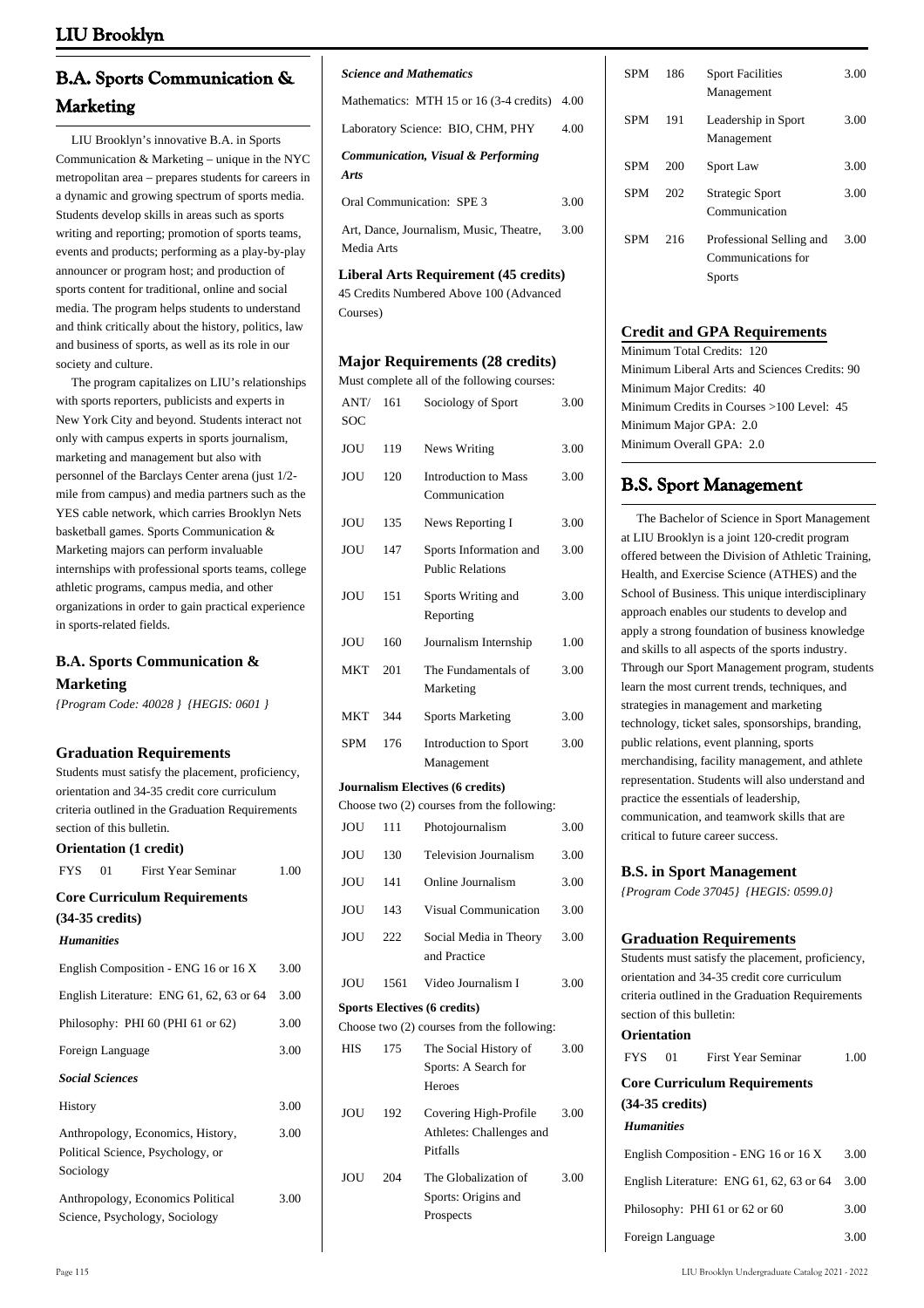| <b>Social Sciences</b>                                        |                                                                        |           |      |  |
|---------------------------------------------------------------|------------------------------------------------------------------------|-----------|------|--|
| History                                                       |                                                                        |           | 3.00 |  |
| Sociology                                                     | Anthropology, Economics, History,<br>Political Science, Psychology, or |           | 3.00 |  |
|                                                               | Anthropology, Economics Political<br>Science, Psychology, Sociology    |           | 3.00 |  |
| <b>Science and Mathematics</b>                                |                                                                        |           |      |  |
|                                                               | Mathematics: MTH 15 or 16 (3-4 credits) 3.00                           |           | 4.00 |  |
| <b>Laboratory Science</b>                                     |                                                                        | 4.00      |      |  |
| <b>Communication, Visual &amp; Performing</b><br><b>Arts</b>  |                                                                        |           |      |  |
| Oral Communications: SPE 3<br>3.00                            |                                                                        |           |      |  |
| Art, Dance, Journalism, Music, Theatre,<br>3.00<br>Media Arts |                                                                        |           |      |  |
| <b>Ancillary Requirements:</b>                                |                                                                        |           |      |  |
|                                                               | Choose one of the following statistics courses (3)                     |           |      |  |
| credits):                                                     |                                                                        |           |      |  |
| <b>BUS 228</b>                                                | <b>Business</b><br><b>Statistics I</b>                                 | 3 credits |      |  |
| <b>MTH 100</b>                                                | Introductory<br><b>Statistics</b>                                      | 3 credits |      |  |
| <b>PSY 150</b>                                                | Statistics in<br>Psychology                                            | 3 credits |      |  |

## **Major Requirements**

| All Courses Listed Below Must Be Completed |                                                              |           |  |
|--------------------------------------------|--------------------------------------------------------------|-----------|--|
| (54 credits)                               |                                                              |           |  |
| <b>ACC 110</b>                             | Accounting for 3 credits<br><b>Non Business</b><br>Majors    |           |  |
| <b>BUS 101</b>                             | Introduction to 3 credits<br><b>Business 21st</b><br>Century |           |  |
| <b>BUS 110</b>                             | Foundation of 3 credits<br><b>Business</b><br>Systems        |           |  |
| <b>ENT 200</b>                             | Entrepreneursh 3 credits<br>ip                               |           |  |
| <b>FIN 201</b>                             | Introduction to 3 credits<br>Finance                         |           |  |
| <b>MAN 201</b>                             | Principles of 3 credits<br>Management                        |           |  |
| <b>MAN 231</b>                             | Managerial<br>Communicatio<br>ns                             | 3 credits |  |
| <b>MKT 201</b>                             | Fundamentals 3 credits<br>of Marketing                       |           |  |

| <b>SPM 244</b> | Principles of 3 credits<br>Sport<br>Marketing                |           |
|----------------|--------------------------------------------------------------|-----------|
| SPM 176        | Introduction to 3 credits<br>Sport<br>Management             |           |
| <b>SPM 186</b> | Facility<br>Management<br>and Event<br>Planning              | 3 credits |
| <b>SPS 191</b> | Leadership in 3 credits<br>Sport<br>Management               |           |
| <b>SPM 200</b> | Sport Law                                                    | 3 credits |
| SPS 206        | Customer<br>Relations in<br>Sport<br>Management              | 3 credits |
| <b>SPM 216</b> | Professional<br>Selling and<br>Communicatio<br>ns for Sports | 3 credits |
| <b>SPM 265</b> | Field<br>Experience in<br>Sport<br>Management                | 3 credits |
| <b>SPM 266</b> | Internship in 6 credits<br>Sport<br>Management               |           |

## **Credit and GPA Requirements**

Minimum Total Credits: 120 Minimum Liberal Arts and Sciences Credits: 60 Minimum Major Credits: 54 Minimum Credits of Courses > 100 level: 45 Minimum Sport Management Major GPA: 2.0 Minimum Overall GPA: 2.0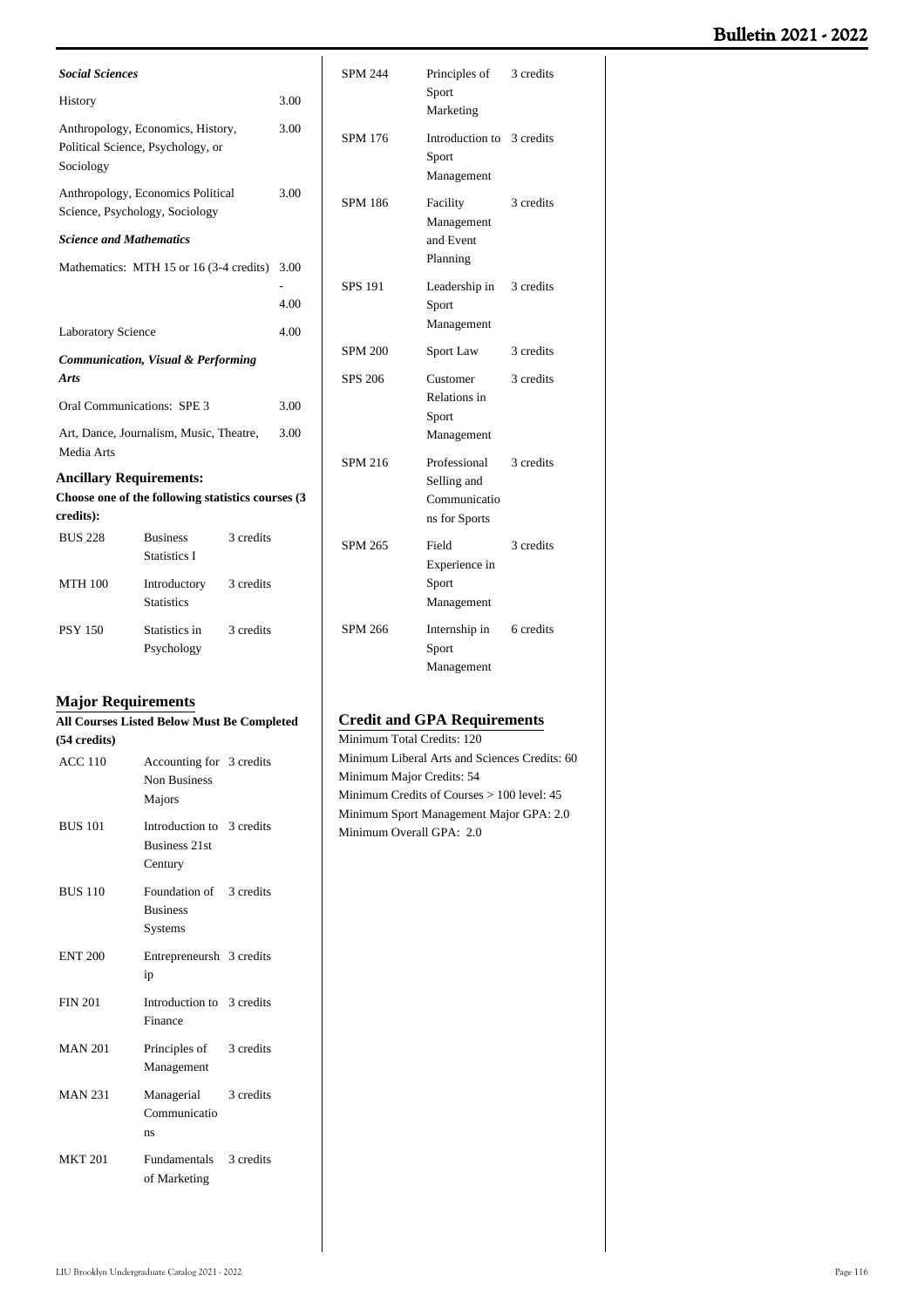### **SPM 176 Introduction to Sport Management**

Through learning activities, professional profiles, case studies and international examples, students gain a strong foundation in diverse areas in the field of sports management. This includes ethical, and legal aspects of sports management, publicity and public relations, finance, critical thinking and sport management research. This will be

accomplished through lectures, guest speakers and class discussions.

Credits: 3 Every Fall

#### **SPM 186 Sport Facilities Management**

A study and systematic guide to the management issues and practical problems that sports managers must address to ensure financial, sporting and ethical success. The course will cover feasibility assessment, market research, event bidding and branding, risk analysis, contract and project management, corporate structure, budgeting as well as economic, social, community and environmental issues. The course will consist of both classroom and field experience. Students will be required to devote approximately 10 hours outside of class toward managing an on-campus NCAA Division I sports event. The students will be assigned a project that will require them to attend the event and all related functions, such as preparing the facility, managing ticket sales, promotions and marketing the event.

The pre-requisite of SPS 176 is required. Credits: 3 Every Spring

#### **SPM 191 Leadership in Sport Management**

This course examines the successful and powerful leadership methods of legendary coaches such as John Wooden and Mike Krzyzewski. Students learn how to put into practice their values, principles and lessons into the business of sport, including developing team culture, striving for personal excellence, improving productivity and building trust and relationships. Students will develop the skills to assess the strength of an organization as well as identify and address the areas of need and growth. The main topics of the course will include: communication, decision making, managing change, motivation, staffing and teamwork. Students will stay current with leadership and management issues in sports as reported in the New York Times, Sport Business Journal, USA Today, and other publications. Each week, we will discuss the application of reading assignments to breaking sports news stories. Guest speakers from the world of sports will be invited to share their leadership philosophy and experience with the class. Credits: 3

Every Fall

### **SPM 196 Leadership & Management in Nonprofit Organizations**

This course is especially suited for students studying

leadership and management within health, social and recreation/leisure service programs. Leadership and Management in Nonprofit Organizations delivers viable and attractive career alternatives in management. This course will educate and expand the student's knowledge of the many career choices and options that exist for administrators in the nonprofit world. It will provide excellent direction and guidance for the manager and will help professionally prepare the student in their pursuit of best practices.

Content areas will include: Leadership, Management and Supervision of staff and volunteers, Human Resources & Personnel, Business operations, Preparing budgets and financial? management, Facility Management, Program Development in areas of Health, Social and Recreational/Leisure programs and Special Event management.

Credits: 3

Cross-Listings: HS 396, SPM 196, SPS 196 Every Fall

#### **SPM 200 Sport Law**

Professional and amateur sports have attained great importance both in America and internationally. concomitant with this growth is the growth and sophistication of business and legal issues. This class will provide an extensive overview of the legal principles and business models and rules governing the sports industry and the legal controversies and policy considerations surrounding those rules. This class is not intended to be a law school class, but rather an application of legal concepts important for sports managers.

Five major themes are explored: (1) The law and internal regulations applicable to professional and amateur sports bodies. This involves a focus on the structure and powers of sports leagues, athletic federations, and the Olympic movement; (2) Contractual issues in professional and amateur sports, including sponsorship, endorsement, licensing and stadium signage and concessions; (3) The importance of antitrust and labor law; (4) Legal issues involving injury and risk management; and (5) Intellectual property and broadcast/Internet. Note that the ethical questions in sports decisions making will permeate throughout the class. Though the law can explicitly require certain types of decisions, the role of ethics is far more subjective. Credits: 3 Every Fall

#### **SPM 244 Principles of Sports Marketing**

The application of the principles of promotion and marketing to the sports and fitness industry, including the areas of professional sports, corporate fitness, college athletics, clubs and resorts. Pre-requisites of SPM 176 and 191 are required Credits: 3 Every Spring

**SPM 265 Field Experience in Sports Management**

This course is an opportunity for Sport Management students to gain practicum experience, apply classroom theory, refine skills and build a professional network in a Sport Management setting. Practical experience will be gained in a sport industry, including but not limited to marketing, sales, public relations, operations, event planning, and event management. Each student will work closely with their site supervisor and faculty adviser to complete assignments. Students will be required to attend all classes and complete a minimum of 90 hours at their field experience site. This course may require additional hours other than the standard meeting times listed in the schedule of classes. Credits: 3 Every Semester

#### **SPM 266 Internship in Sport Management**

This is an individually arranged course that combines work experience with a related academic or creative project. The course is intended to afford students an opportunity to apply theoretical classroom information in a real world environment, and develop skills beneficial to students seeking careers in sport management. The internship requires a minimum of 240 hours, but students may need to perform additional hours based on the decision of the internship site. Credits: 3

Every Fall, Spring and Summer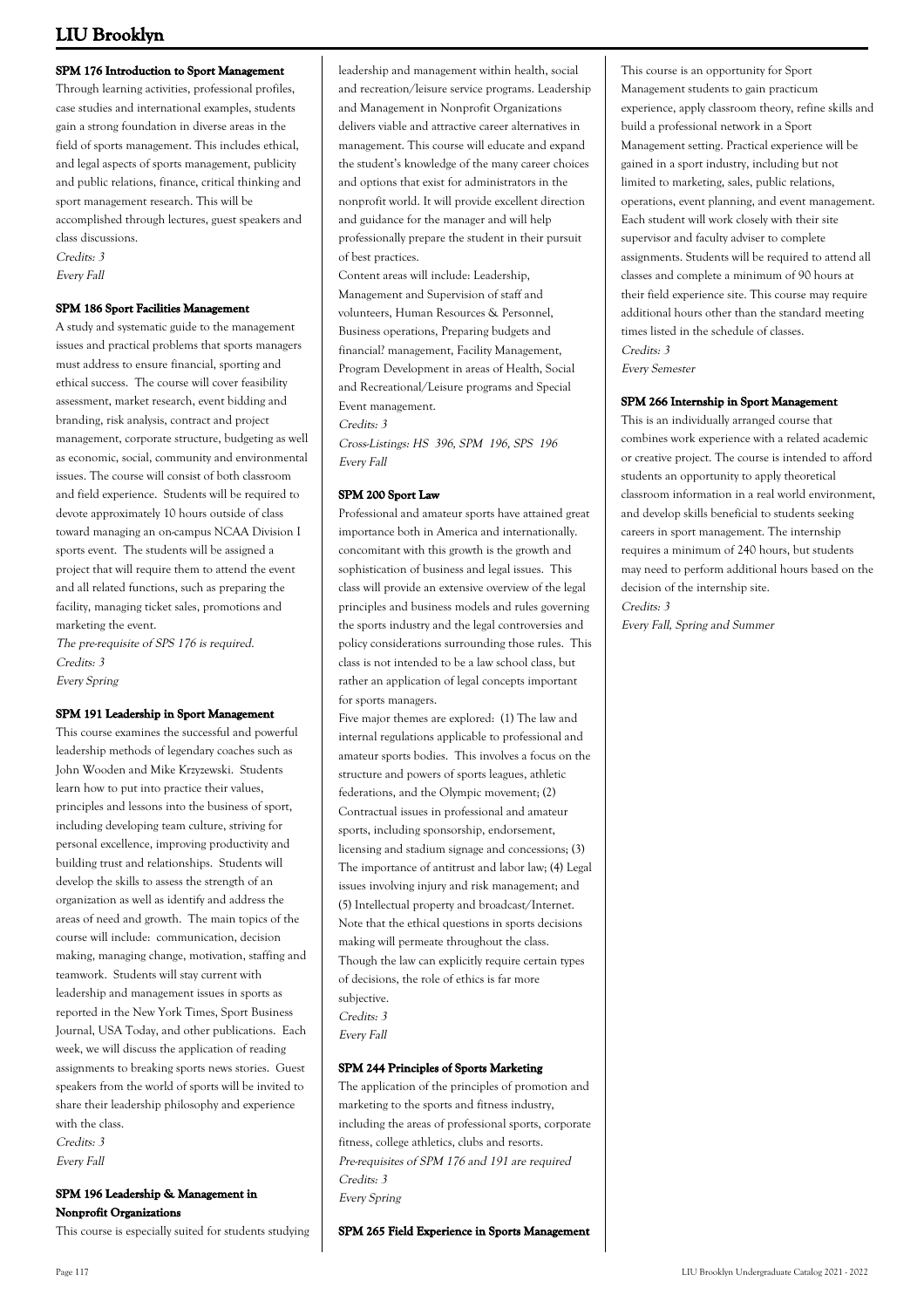## **SCHOOL OF BUSINESS, PUBLIC ADMINISTRATION AND INFORMATION SCIENCES**

 The School of Business, Public Administration and Information Sciences (SBPAIS), aligned with the mission of the University, supports the idea of educational access for any and all those willing to apply themselves to the task. As a school, we strive for excellence in our engaged learning, our relevant scholarship and our impactful service in the name of student success. For many students of business, success in higher education is a tangible step toward success in the world of work. Toward that end, SBPAIS strives to maintain a curriculum responsive to the dynamic marketplace. Our Bachelor of Business Administration is an illustrative example. By including four classes related to data analytics – a specialty in high demand by employers – students in the program will be better equipped to have results-oriented interviews and success on the job. Our graduate-level satellite programs at leading financial and healthcare institutions are a testimony to our ability to deliver an education to the world's most demanding and discerning customers. Outside the classroom, research has proven that those students active on campus tend to encounter greater career success. SBPAIS has responded accordingly with extracurricular activities that more closely resemble internships than clubs, thereby bolstering student resumes. With a set of new initiatives that began in 2018, our LIU students now have the chance to manage a real-money portfolio of stock market investments through our Student Managed Fund. Students can earn Internal Revenue Service certification to professionally complete tax returns through our Accounting Society and NABA chapters. Students can assume responsibility for the social media promotion of our school through the Marketing Society, and students interested in going on to law school interact with sitting judges not just in the classroom but also in their chambers through our Pre-Law Society. At SBPAIS, we realize that getting involved leads to being hired and a successful career launch. More foundationally, each incoming student is encouraged to enroll in our Passport to Personal and Professional Development mentorship program. Through a series of personalized coaching sessions, students hone their professional behaviors and prepare for the demands of the job search.

 The School of Business, Public Administration and Information Sciences consists of three academic units: Department of Business; Department of Technology, Innovation and Computer Science; and Public Administration. The Department of Business and the Department of Technology, Innovation and Computer Science offer undergraduate, graduate and accelerated shared credit degrees, while the Department of Public Administration only offers graduate degrees. Degrees offered at the undergraduate level include the following: Bachelor of Business Administration (with concentrations in Accounting, Entrepreneurship, Finance, Human Resource Management, Management and Marketing), Bachelor of Science (B.S.) degrees in: Accounting, Finance, Entrepreneurship, Marketing, Artificial Intelligence, Computer Science and Data Analytics.

 Graduate degrees include the Master of Business Administration (M.B.A.) with concentrations in Entrepreneurship, Finance, International Business, Management, Management Information Systems, and Marketing. The M.B.A. is delivered in a 3-credit traditional format which can be customized to suit the needs of corporate, hospital or government institutions that wish to provide employees with a dedicated cohort. In addition, the School of Business offers an accelerated shared credit program combining Pharm.D. and M.B.A. in conjunction with LIU Pharmacy. Other Master of Science programs offered include: Artificial Intelligence, Computer Science, and Data Analytics and Strategic Business Intelligence, Master of Public Administration (M.P.A.) in Public Administration and Master of Public Administration (M.P.A.) in Health Administration degrees are also offered.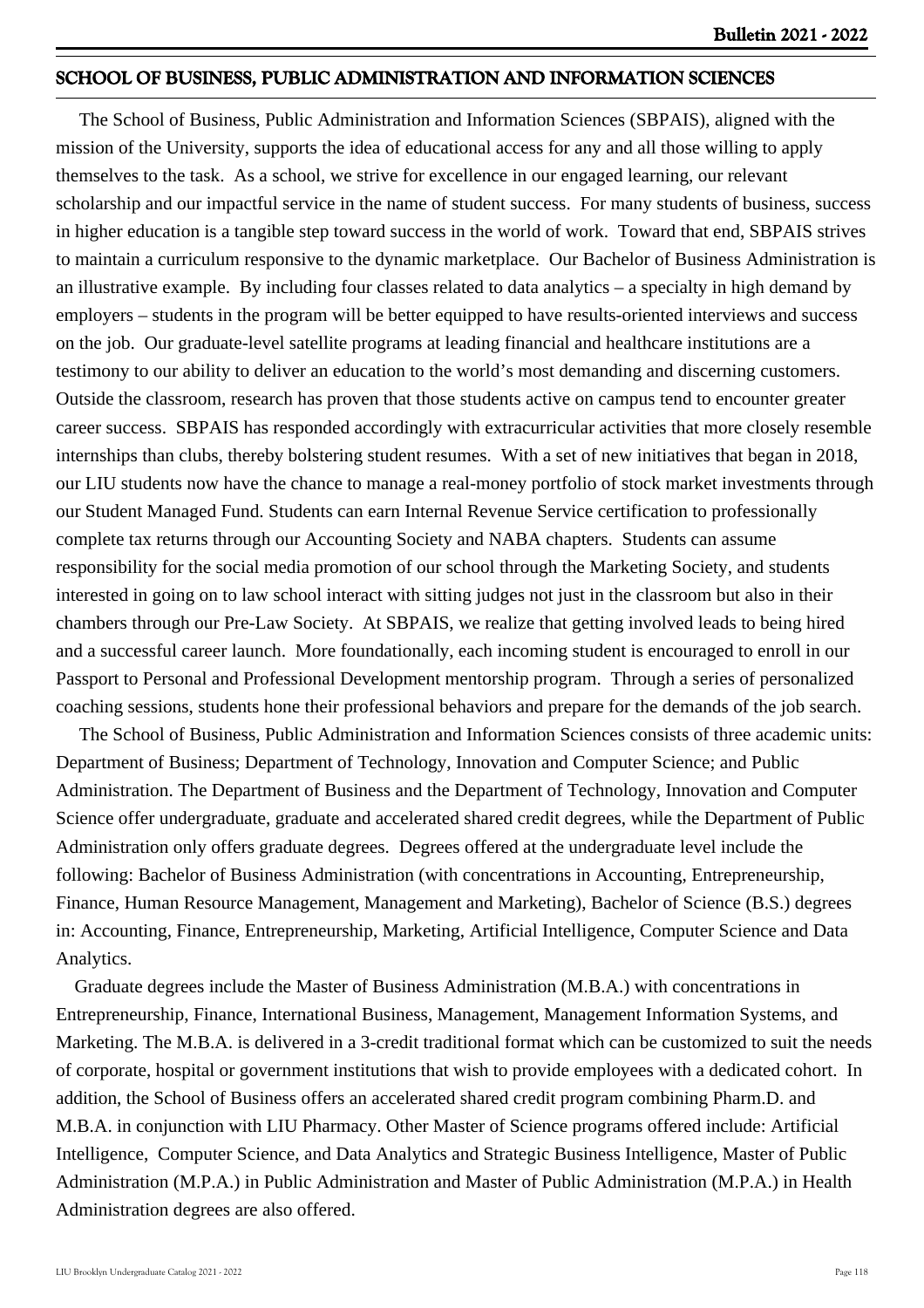## **Mission Statement**

 The School of Business, Public Administration, and Information Sciences at LIU Brooklyn is dedicated to advancing scholarship and preparing our diverse student population to meet the challenges of their future. Located in the heart of Brooklyn, New York, we have been both tightly connected to and reflective of our community for almost 100 years, embracing LIU's overarching mission of *access* and *excellence*.

Our mission is to provide a transformational educational experience for our students based on the following principles:

- Our programs are *relevant*. Our faculty maintains close ties to practice and is continually updating their skills to keep up with our students' needs. Our courses apply theory to practice and provide a wide variety of experiential learning opportunities.
- We teach our students to be *entrepreneurial*they learn to create value in society through creativity and innovation. •
- We believe in *ethical* professional practices and are committed to public and community service. •
- We believe that all students have *value.* We foster close ties between faculty and students through small class sizes and faculty availability. •

 By following these principles, we produce graduates with:

- Marketable skills that lead to successful job placement and productive careers. •
- Critical thinking and problem-solving abilities make them lifelong learners. •
- A commitment to ethics and civic responsibility that makes them solid global citizens. •

# **DEPARTMENT OF BUSINESS**

 The world today is one of consistent and often rapid change, especially in light of evolving technologies. Regardless of whether a student is interested in a career in accounting, entrepreneurship, finance, management, or marketing, the recipe for a successful career in business, government, the not-for-profit sector, or being self-employed, is knowledge and skills. The Department of Business helps students gain the knowledge and develop the skills that will prepare them for managing in the global marketplace. These skills include communication, critical and analytic thinking, teamwork, as well as the specific technical skills and functional knowledge associated with each student's major. In addition, students are prepared to develop a sense of ethical and social responsibility as well as an appreciation for and the ability to navigate in the context of global and ethnic diversity.

 The Department of Business offers the Bachelor of Business Administration (B.B.A.) with concentrations in Accounting,

Entrepreneurship, Finance, Human Resource Management, Management, and Marketing; the Bachelor of Science (B.S.) in Accounting, Entrepreneurship, Finance, Management (available with a concentration in Human Resource Management) and Marketing. The department also offers a Bachelor of Science and Master of Science shared credit accelerated program in Accounting.

## **B.B.A. Business Administration**

 The School of Business, Public Administration, and Information Sciences offers the 120-credit Bachelor of Business Administration (B.B.A.) degree with concentrations in six areas. The B.B.A. degree is a comprehensive business degree that prepares students for a broad range of careers in business and for workplaces where technology and data are crucial. The goal of the degree is to provide students with an exceptional undergraduate business education that provides experiential and project-based learning, in-demand and relevant professional skills, and opportunities to plan for a meaningful career upon graduation. Students in the B.B.A. take a structured core business curriculum that not only includes coursework in the basic areas of business – accounting, finance, management, and marketing – but is also focused on in-demand skills such as entrepreneurial thinking and innovation, selling and negotiating, data analytics, and computational thinking and coding. Students also develop a career plan and complete a practicum or internship where they can apply their skills and gain experience in their field of concentration.

 Students select a concentration in one of six areas: accounting, entrepreneurship, finance, human resource management, management, and marketing. Concentrations consist of at least five courses outside of the business core and allow students to specialize in an area of interest. Concentrations, and the types of careers they prepare students for, are described in more detail below. Whether a student is interested in careers in the for-profit or non-profit sector, these concentrations provide students with the foundational skills to be successful.

## **B.B.A. Business Administration**

*{Program Code: 39393} {HEGIS: 0501.0}*

## **Graduation Requirements**

Students must satisfy the placement, proficiency, and orientation requirements **outlined in the Graduation Requirements section** of this bulletin and the core curriculum requirements below.

## **Orientation: 1 Credit**

FYS 01 First Year Seminar 1.00

**Core Curriculum Requirements: 28**

## **Credits**

#### *Humanities and Social Sciences*

| English Composition - ENG 16 or 16 X                                           | 3.00 |
|--------------------------------------------------------------------------------|------|
| English Literature: ENG 61, 62, 63 or 64                                       | 3.00 |
| Anthropology, History, Philosophy,<br>Political Science, Psychology, Sociology | 9.00 |
| <b>Science and Mathematics</b>                                                 |      |
| Mathematics: MTH 16                                                            | 3.00 |
| Laboratory Science: BIO/CHM/PHY                                                | 4.00 |
| <b>Communication, Visual &amp; Performing</b>                                  |      |

| Arts                       |      |
|----------------------------|------|
| Oral Communications: SPE 3 | 3.00 |

| Art. Dance, Journalism, Music, Theatre. | 3.00 |
|-----------------------------------------|------|
| Media Arts                              |      |

#### **Advanced Credit Requirement Minimum of 48 Advanced Credits is**

**Required:** Courses numbered above 100 with the exception of business courses numbered 101, 110, 111, 200, and 201 are considered advanced courses and must be taken to meet the advanced credit requirement.

## **Major Requirements**

## **Business Core Requirements: 64 Credits The following twenty-one (21) courses are required for all concentrations,** *with the exception of* **Accounting:**

| ACC                    | 111 | Principles of Accounting I 3.00  |      |
|------------------------|-----|----------------------------------|------|
| <b>ACC</b>             | 112 | Principles of Accounting II 3.00 |      |
| <b>BUS</b>             | 101 | Introduction to Business in 3.00 |      |
|                        |     | the 21st Century                 |      |
| <b>BUS</b>             | 110 | <b>Foundations of Business</b>   | 3.00 |
|                        |     | <b>Information Systems</b>       |      |
| <b>BUS</b>             | 210 | <b>Economics for Business</b>    | 3.00 |
| <b>BUS</b>             | 211 | Applied Business Statistics 3.00 |      |
| <b>BUS</b>             | 212 | Career Development and           | 2.00 |
|                        |     | Planning                         |      |
| <b>BUS</b>             | 330 | <b>Business Analytics</b>        | 4.00 |
| <b>BUS</b>             | 390 | <b>Business Practicum</b>        | 3.00 |
| CS                     | 101 | Fund of Comp Science &           | 3.00 |
|                        |     | <b>Information Sciences</b>      |      |
| $\overline{\text{CS}}$ | 103 | Programming I for                | 4.00 |
|                        |     | <b>Business</b>                  |      |
| <b>ENT</b>             | 200 | Entrepreneurship &               | 3.00 |
|                        |     | Innovation                       |      |
| <b>FIN</b>             | 201 | Financial Markets and            | 3.00 |
|                        |     | Institutions                     |      |
| <b>FIN</b>             | 202 | Corporate Finance                | 3.00 |
| LAW                    | 201 | Business, Law, and Society 3.00  |      |
| <b>MAN</b>             | 201 | Principles of Management 3.00    |      |
| <b>MAN</b>             | 210 | Selling and Negotiating          | 3.00 |
| <b>MAN</b>             | 231 | Managerial                       | 3.00 |
|                        |     | Communications                   |      |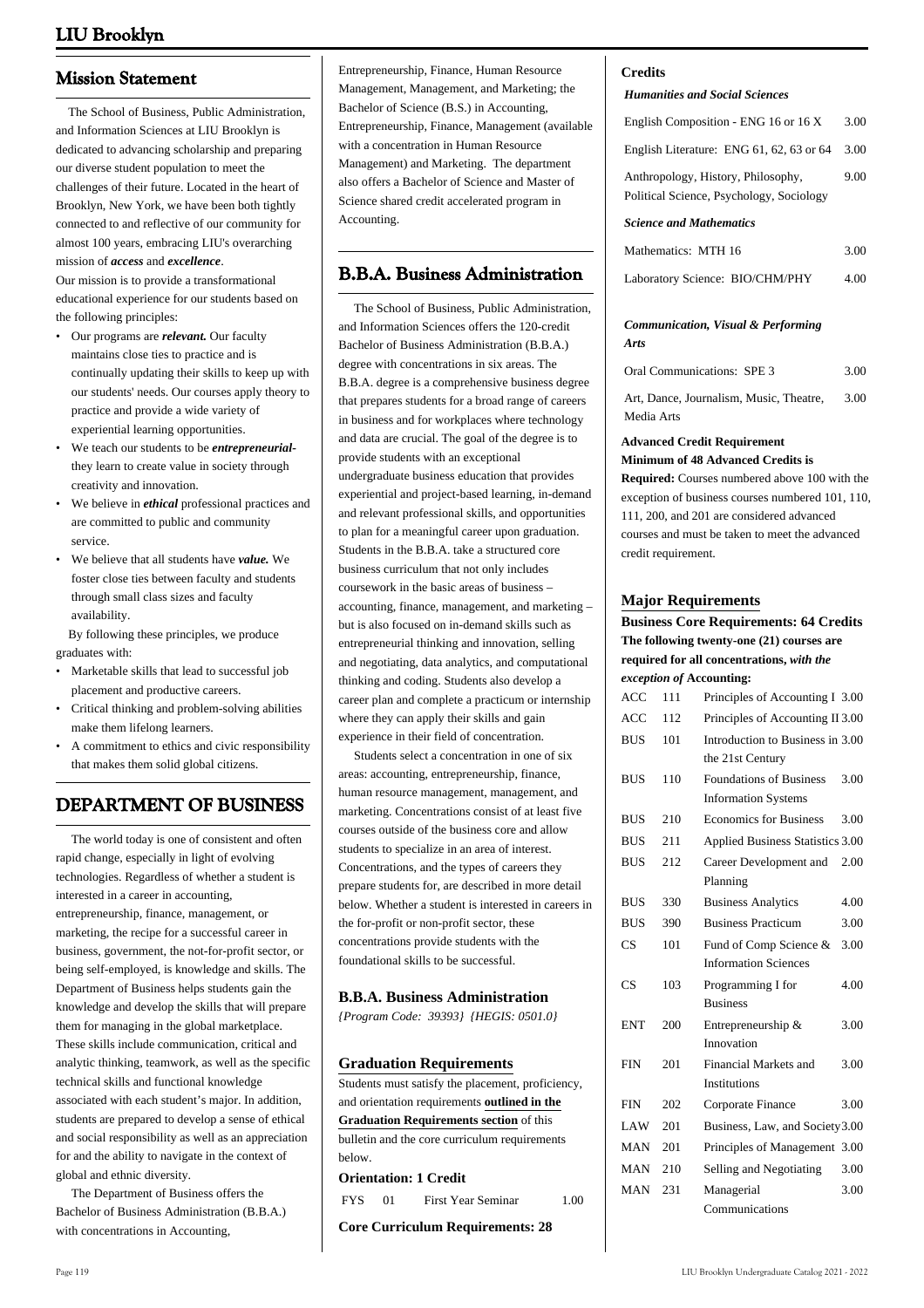| <b>Bulletin 2021 - 2022</b> |  |
|-----------------------------|--|
|-----------------------------|--|

3.00

| MAN        | 320 | Business, Government, and 3.00<br>Society |      |
|------------|-----|-------------------------------------------|------|
| MAN        | 353 | <b>Operations Management</b>              | 3.00 |
| <b>MKT</b> | 201 | Fundamentals of                           | 3.00 |
|            |     | Marketing                                 |      |

#### **B.B.A.: Accounting Concentration**

 Accountants, who are responsible for recording, analyzing, and reporting on the financial transactions of an organization, ensure that an organization abides by rules and regulations and is able to understand its financial performance. The **B.B.A. in Business Administration with an Accounting concentration** provides a systems approach to prepare students to be technically competent, alert to ethical issues, and able to adapt to changes in technology, regulation, and globalization. Students are trained in the concepts and techniques needed to evaluate organizational performance and make recommendations for improved future performance. In addition to accounting, the curriculum includes some law and finance. The accounting concentration may lead to careers in accounting or finance, either in a forprofit business, a non-profit, or government, for a public accounting firm, or as a self-employed person. Common entry-level jobs include accountant or financial analyst.

### **Business Core Requirements: 49 Credits The following sixteen (16) courses are required for the Accounting concentration:**

| <b>ACC</b>        | 111 | Principles of Accounting I 3.00               |  |
|-------------------|-----|-----------------------------------------------|--|
| ACC               | 112 | Principles of Accounting II 3.00              |  |
| <b>BUS</b>        | 210 | <b>Economics for Business</b><br>3.00         |  |
| <b>BUS</b>        | 211 | Applied Business Statistics 3.00              |  |
| <b>BUS</b>        | 212 | Career Development and<br>2.00                |  |
|                   |     | Planning                                      |  |
| <b>BUS</b>        | 330 | <b>Business Analytics</b><br>4.00             |  |
| <b>BUS</b>        | 390 | <b>Business Practicum</b><br>3.00             |  |
| CS                | 101 | Fund of Comp Science &<br>3.00                |  |
|                   |     | <b>Information Sciences</b>                   |  |
| CS                | 103 | Programming I for<br>4.00                     |  |
|                   |     | <b>Business</b>                               |  |
| <b>ENT</b>        | 200 | 3.00<br>Entrepreneurship &                    |  |
|                   |     | Innovation                                    |  |
| <b>FIN</b>        | 201 | Financial Markets and<br>3.00                 |  |
|                   |     | <b>Institutions</b>                           |  |
| <b>FIN</b>        | 202 | 3.00<br>Corporate Finance                     |  |
| MAN               | 201 | Principles of Management 3.00                 |  |
| <b>MAN</b>        | 320 | Business, Government, and 3.00                |  |
|                   |     | Society                                       |  |
| MAN               | 231 | 3.00<br>Managerial                            |  |
|                   |     | Communications                                |  |
| <b>MKT</b>        | 201 | Fundamentals of<br>3.00                       |  |
|                   |     | Marketing                                     |  |
|                   |     | <b>Accounting Concentration Requirements:</b> |  |
| <b>30 Credits</b> |     |                                               |  |
| <b>ACC</b>        | 221 | Intermediate Accounting I 3.00                |  |
| <b>ACC</b>        | 222 | Intermediate Accounting II 3.00               |  |

| ACC        | 329  | <b>Accounting Information</b> | 3.00 |
|------------|------|-------------------------------|------|
|            |      | <b>Systems</b>                |      |
| ACC        | 331  | <b>Management Accounting</b>  | 3.00 |
| ACC        | 338  | <b>Advanced Accounting</b>    | 3.00 |
| ACC        | 442  | Auditing                      | 3.00 |
| ACC        | 445  | Federal Income Tax            | 3.00 |
| <b>FIN</b> | 315  | Analysis of Financial         | 3.00 |
|            |      | <b>Statements</b>             |      |
| LAW        | 2.11 | Introduction to Law and       | 3.00 |
|            |      | Legal Reasoning               |      |
| LAW        | 212  | The Legal Environment of 3.00 |      |
|            |      | <b>Business</b>               |      |

#### **Advanced Electives: 9 Credits**

Choose three (3) advanced courses that meet the Advanced Credit Requirement outlined above. At least one (1) course must be taken in Conolly College to satisy the 30-credit liberal arts requirement.

**Capstone Experience: 3 Credits**

BUS 401 Business Capstone 3.00

#### **Credit and GPA Requirements**

Minimum Total Credits: 120 Minimum Liberal Arts and Sciences Credits: 30 Minimum Major Credits: 30 Minimum Advanced Credit Requirement: 48 (see Graduation Requirements at start of section) Minimum Major GPA: 2.0 Minimum Overall GPA: 2.0

#### **B.B.A.: Entrepreneurship Concentration**

 Entrepreneurship is the ability to recognize a problem or need and develop and launch a product, service, or process in response. Whether a student wants to start her own organization, be an innovator within corporate America or the nonprofit sector, or be a freelancer, the skills, practices, and mindset associated with entrepreneurs are applicable across a broad range of settings and types of jobs. This **B.B.A. in Business Administration with an Entrepreneurship concentration** is a creative exploration of ideas, a study in attracting stakeholders, and a disciplined set of practices to lower risk. Coursework is experiential, and students interact with the startup and innovation community both inside and outside the classroom. The program of study culminates with a business plan that is both defensible to potential investors and actionable in the real world. The entrepreneurship concentration may lead to careers in local startups and general management within larger firms.

#### **Entrepreneurship Concentration Requirements: 15 Credits**

| <b>ENT</b> | 301 | Developing a New Venture 3.00   |      |
|------------|-----|---------------------------------|------|
|            |     | Value Proposition               |      |
| <b>ENT</b> | 302 | Developing a New                | 3.00 |
|            |     | <b>Business Model</b>           |      |
| <b>ENT</b> | 303 | Entrepreneurial Consulting 3.00 |      |
| <b>ENT</b> | 304 | New Venture Planning            | 3.00 |
|            |     |                                 |      |

#### **Advanced Electives: 9 Credits**

Choose three (3) advanced courses that meet the Advanced Credit Requirement outlined above. At least one (1) course must be taken in Conolly College to satisy the 30-credit liberal arts requirement.

One (1) 300-level advanced business course.

**Capstone Experience: 3 Credits** BUS 401 Business Capstone 3.00

## **Credit and GPA Requirements**

Minimum Total Credits: 120 Minimum Liberal Arts and Sciences Credits: 30 Minimum Major Credits: 15 Minimum Advanced Credit Requirement: 48 (see Graduation Requirements at start of section) Minimum Major GPA: 2.0 Minimum Overall GPA: 2.0

#### **B.B.A.: Finance Concentration**

 Finance is a powerful and influential field that can be defined as the art and science of managing money. The study of finance provides a framework to guide the financial decision-making of individuals, small businesses, large corporations, and financial institutions of all types. The **B.B.A. in Business Administration with a Finance concentration** is designed to provide students with an in-depth understanding of financial markets and financial concepts, exposure to and practice with the tools used by financial professionals to analyze information and make decisions, and training in how to optimize financial performance while minimizing risk. The finance concentration may lead to careers in investment or commercial banking, insurance, mortgage banking, or corporate finance across a range of industries. Common entry-level jobs include financial analyst, budget analyst, financial advisor, auditor, and investment analyst.

#### **Finance Concentration Requirements: 15 Credits**

| FIN | 315 | Analysis of Financial | 3.00 |
|-----|-----|-----------------------|------|
|     |     | <b>Statements</b>     |      |
| FIN | 403 | Security Analysis     | 3.00 |
| FIN | 404 | Portfolio Management  | 3.00 |
| FIN | 405 | Corporate Financial   | 3.00 |
|     |     | Policies              |      |
| FIN |     | One (1) 300-400 level | 3.00 |
|     |     | advanced FIN course   |      |

#### **Advanced Electives: 9 Credits**

Choose three (3) advanced courses that meet the Advanced Credit Requirement outlined above. At least one (1) course must be taken in Conolly College.

**Capstone Experience: 3 Credits**

| BUS | 401 |  | <b>Business Capstone</b> | 3.00 |
|-----|-----|--|--------------------------|------|
|-----|-----|--|--------------------------|------|

#### **Credit and GPA Requirements**

Minimum Total Credits: 120 Minimum Liberal Arts and Sciences Credits: 30 Minimum Major Credits: 15 Minimum Advanced Credit Requirement: 48 (see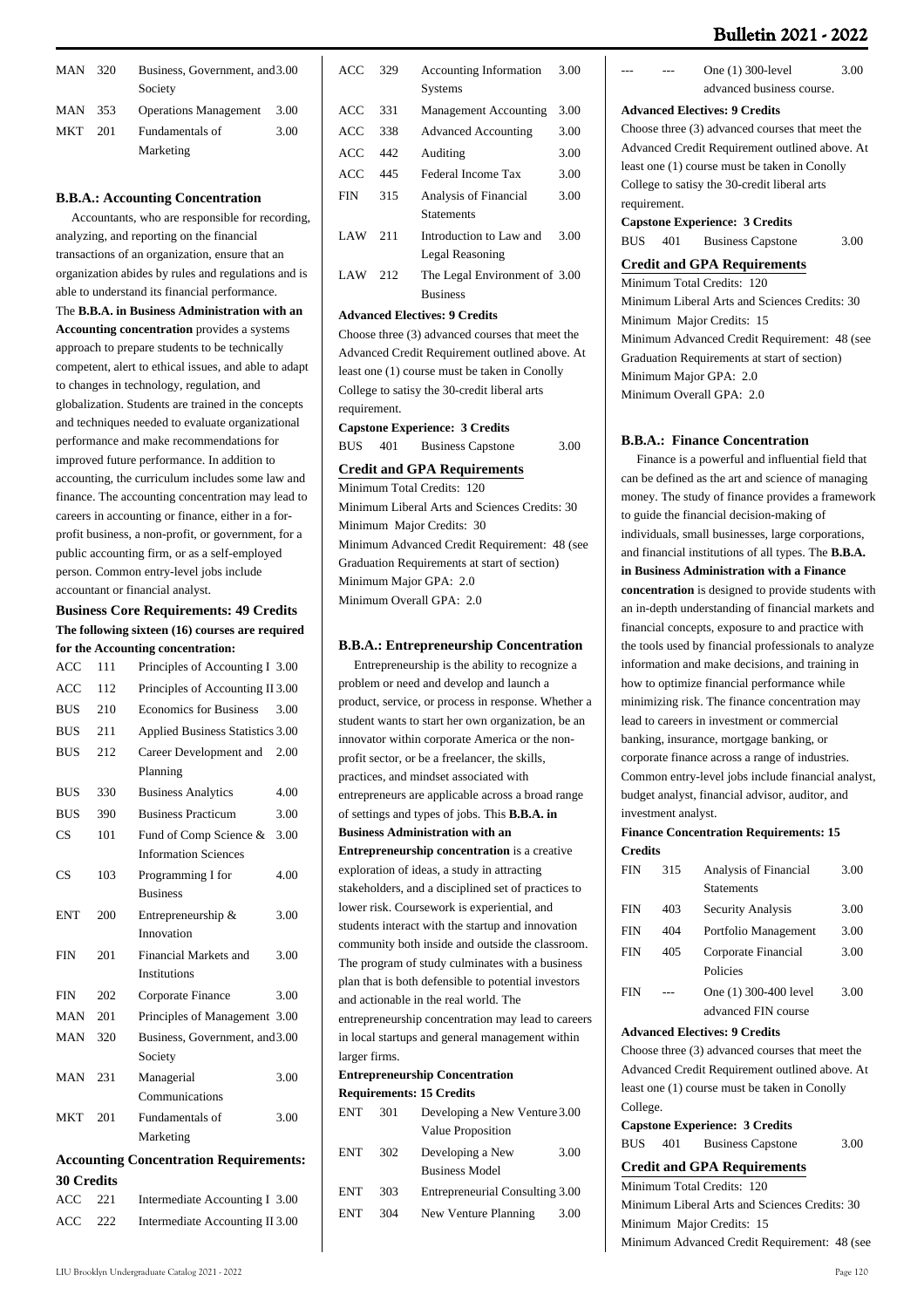Graduation Requirements at start of section) Minimum Major GPA: 2.0 Minimum Overall GPA: 2.0

## **B.B.A.: Human Resource Management Concentraton**

 Human resource management is focused on how an organization maximizes the performance of its human capital—its employees. The human resource field has undergone a significant change in recent years as more organizations have come to understand that a strong human resource function is critical to helping an organization live its mission and realize its goals. The **B.B.A. in Business Administration with a Human Resource Management concentration** is designed to provide students with the skills and knowledge key to succeeding in the HR field, covering areas that include employee relations, training and development, and compensation and benefits. The program is in alignment with the curriculum guidelines of the Society for Human Resource Management (SHRM), the world's largest HR professional society. The human resource management concentration may lead to careers in staffing, training, organizational development, performance management, benefits and compensation, or other fields in human resources. Common entry-level jobs include human resource coordinator, compensation analyst, and recruiter.

### **Human Resource Management**

|            | <b>Concentration Requirements: 15 Credits</b> |                                |      |  |  |
|------------|-----------------------------------------------|--------------------------------|------|--|--|
| <b>HRM</b> | 355                                           | Human Resource                 | 3.00 |  |  |
|            |                                               | Management                     |      |  |  |
| <b>HRM</b> | 401                                           | <b>Employee and Labor</b>      | 3.00 |  |  |
|            |                                               | Relations                      |      |  |  |
| <b>HRM</b> | 402.                                          | Compensation and Benefits 3.00 |      |  |  |
| <b>HRM</b> | 403                                           | Training and Organization 3.00 |      |  |  |
|            |                                               | Development                    |      |  |  |
| <b>HRM</b> | 404                                           | Workplace Safety &             | 3.00 |  |  |
|            |                                               | Health                         |      |  |  |

#### **Advanced Electives: 9 Credits**

Choose three (3) advanced courses that meet the Advanced Credit Requirement outlined above. At least one (1) course must be taken in Conolly College to satisy the 30-credit liberal arts requirement.

**Capstone Experience: 3 Credits** BUS 401 Business Capstone 3.00

#### **Credit and GPA Requirements** Minimum Total Credits: 120

Minimum Liberal Arts and Sciences Credits: 30 Minimum Major Credits: 15 Minimum Advanced Credit Requirement: 48 (see Graduation Requirements at start of section) Minimum Major GPA: 2.0

#### **B.B.A.: Management Concentration**

 Management is how organizations achieve their goals through developing strategy, organizing work, and building and supporting their workforce.

## The **B.B.A. in Business Administration with a**

**Management concentration** is designed to give students a broad perspective on organizational management and is the most flexible in the B.B.A.. Students can assemble courses in their major based on their interests, from topics that span human resource management, organizational behavior, operations management, project management, decision-making, and systems analysis, among others. The program develops students' leadership, teamwork, and communication skills along with computer and quantitative competence. The management concentration may lead to careers in any type of industry or organization. Common entry-level jobs include business analyst, account associate, operations associate, and project coordinator.

### **Management Concentration Requirements: 15 Credits**

Choose five (5) advanced MAN courses numbered  $over 300$ 

#### **Advanced Electives: 9 Credits**

Choose three (3) advanced courses that meet the Advanced Credit Requirement outlined above. At least one (1) course must be taken in Conolly College to satisy the 30-credit liberal arts requirement.

**Capstone Experience: 3 Credits** BUS 401 Business Capstone 3.00

#### **Credit and GPA Requirements**

Minimum Total Credits: 120 Minimum Liberal Arts and Sciences Credits: 30 Minimum Major Credits: 15 Minimum Advanced Credit Requirement: 48 (see Graduation Requirements at start of section) Minimum Major GPA: 2.0 Minimum Overall GPA: 2.0

#### **B.B.A.: Marketing Concentration**

 Marketing is the practice of getting a product or service into the hands of a consumer and includes every step from product development to point-ofsale. Marketing is a core function of any business organization; without strategic marketing, even the most innovative or groundbreaking products or services may fail. The **B.B.A. in Business Administration with a Marketing concentration** is designed to enable students to develop the creative, analytical, and communication skills needed to succeed in areas such as product and service promotion, distribution, buyer behavior, and market research. Courses focus on integrating theory and practice through the use of cases and hands-on field projects. The marketing concentration may lead to careers in market research, product development, advertising, public relations, sales, or other fields in marketing. Common entry-level jobs include ad sales agent, event planner, sales rep, and public relations specialist.

**Marketing Concentration Requirements: 15 Credits**

| <b>MKT</b> | 325 | <b>Consumer Behavior</b>  | 3.00 |
|------------|-----|---------------------------|------|
| MKT        | 331 | <b>Marketing Research</b> | 3.00 |
| <b>MKT</b> | 351 | <b>Marketing Strategy</b> | 3.00 |
| MKT        |     | Two (2) 300-level         | 6.00 |
|            |     | advanced MKT courses      |      |

#### **Advanced Electives: 9 Credits**

Choose three (3) advanced courses that meet the Advanced Credit Requirement outlined above. At least one (1) course must be taken in Conolly College to satisy the 30-credit liberal arts requirement.

#### **Capstone Experience: 3 Credits**

BUS 401 Business Capstone 3.00

## **Credit and GPA Requirements**

Minimum Total Credits: 120 Minimum Liberal Arts and Sciences Credits: 30 Minimum Major Credits: 15 Minimum Advanced Credit Requirement: 48 (see Graduation Requirements at start of section) Minimum Major GPA: 2.0 Minimum Overall GPA: 2.0

## **B.S. Accounting**

 The B.S. in Accounting aligns with meeting the expectations of those preparing to sit for Certified Public Accounting examinations. Part and parcel with this, the B.S. in Accounting prepares students for employment in either the public, private, government or not-for-profit sectors, as well as entry-level positions in business, financial and accounting firms. Students learn essential skills in financial and managerial accounting, taxation and auditing. The curriculum provides a systems approach to prepare students to be technically competent, alert to ethical issues, and able to adapt to changes in technology, regulation and globalization.

#### **B.S. Accounting**

*{Program Code: 06888} {HEGIS: 0502.0}*

#### **Graduation Requirements**

Students must satisfy the placement, proficiency, orientation and 34-35 credit core curriculum criteria outlined in the Graduation Requirements section of this bulletin:

## **Orientation**

| FYS | First Year Seminar | 1.00 |
|-----|--------------------|------|
|     |                    |      |

### **Core Curriculum Requirements: 34 Credits**

## *Humanities*

| English Composition - ENG 16 or 16 X              | 3.00 |
|---------------------------------------------------|------|
| English Literature: ENG $61, 62, 63$ or $64$ 3.00 |      |
| Philosophy: PHI 60                                | 3.00 |
| Foreign Language                                  | 3.00 |
|                                                   |      |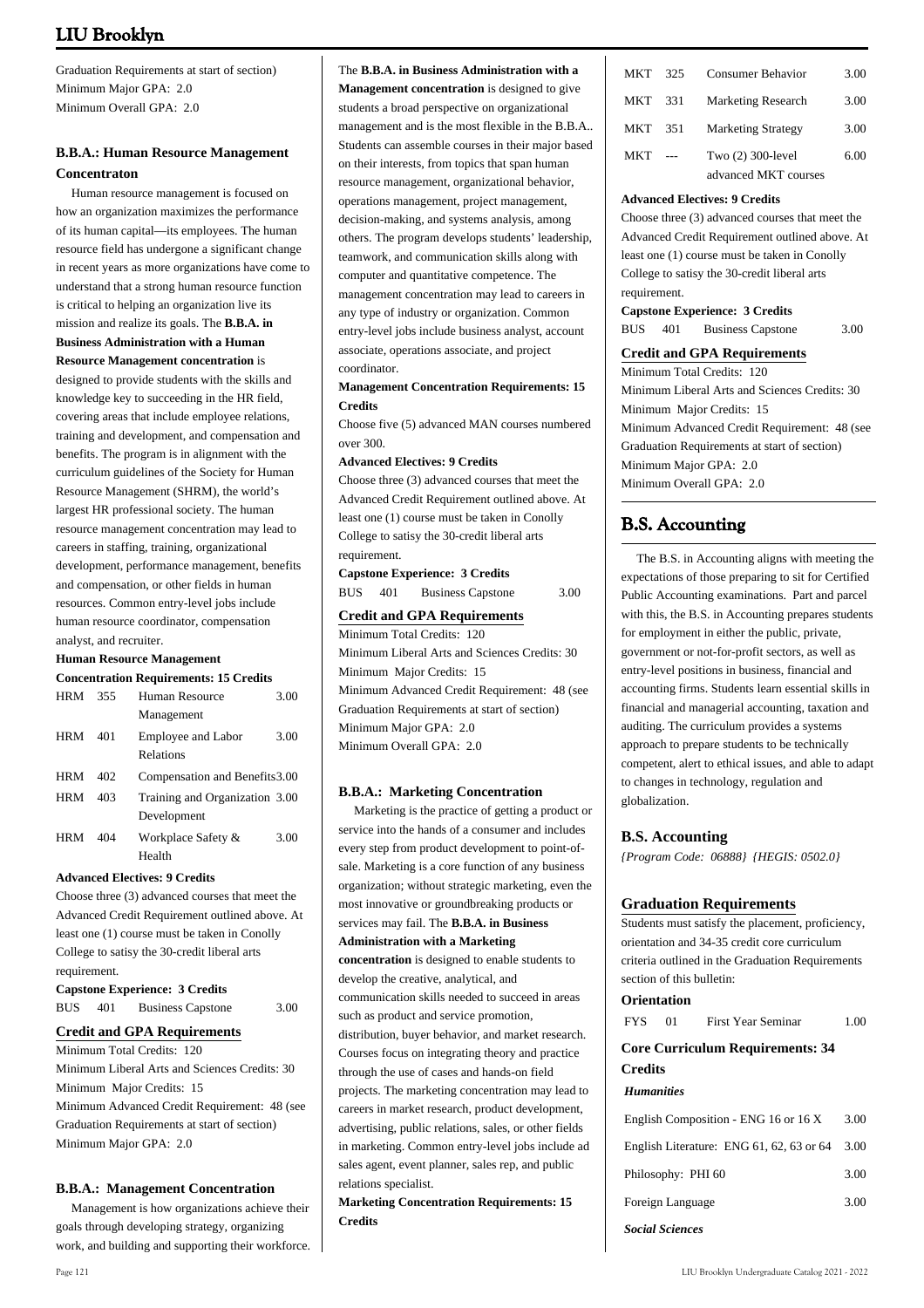| History                                                                             |            | 3.00 |
|-------------------------------------------------------------------------------------|------------|------|
| Anthropology, Economics, History,<br>Political Science, Psychology, or<br>Sociology |            | 3.00 |
| Anthropology, Economics Political<br>Science, Psychology, Sociology                 |            | 3.00 |
| <b>Science and Mathematics</b>                                                      |            |      |
| Mathematics: MTH 16                                                                 |            | 3.00 |
| Laboratory Science: BIO/CHM/PHY                                                     |            | 4.00 |
| <b>Communication, Visual &amp; Performing</b><br>Arts                               |            |      |
| Oral Communications: SPE 3                                                          |            | 3.00 |
| Art, Dance, Journalism, Music, Theatre,<br>Media Arts                               |            | 3.00 |
| <b>Liberal Arts Elective Requirements: 2</b>                                        |            |      |
| <b>Credits</b>                                                                      |            |      |
| Introductory Arts & Sciences<br>Electives (1)                                       | 16 credits |      |
| <b>Advanced Arts &amp; Sciences</b><br>Electives (2)                                | 6 credits  |      |
| (1) Any Introductory or advanced course offered<br>by Conolly College               |            |      |
| (2) Any advanced course (numbered over 100)                                         |            |      |

offered by Conolly College

## **Advanced Credit Requirement**

**Minimum of 48 Advanced Credits is Required:**  Courses numbered above 100 with the exception of business courses numbered 101, 110, 111, 200, and 201 are considered advanced courses and must be taken to meet the advanced credit requirement.

#### **Major Requirements**

**Business Core Requirements: 33 credits The following eleven (11) courses are required:**

| ACC        | 111 | Principles of Accounting<br>3.00<br>T        |      |
|------------|-----|----------------------------------------------|------|
| ACC        | 112 | Principles of Accounting<br>П                | 3.00 |
| <b>BUS</b> | 228 | <b>Business Statistics I</b>                 | 3.00 |
| <b>BUS</b> | 229 | <b>Business Statistics II</b>                | 3.00 |
| <b>FIN</b> | 201 | Financial Markets and<br><b>Institutions</b> | 3.00 |
| <b>FIN</b> | 202 | Introduction to Corporate<br>Finance         | 3.00 |
| $LAW$ 211  |     | Introduction to Law and<br>Legal Reasoning   | 3.00 |
| LAW 212    |     | The Legal Environment<br>of Business         | 3.00 |
| MAN        | 201 | Principles of Management 3.00                |      |
| MAN        | 231 | Managerial<br>Communications                 | 3.00 |
| <b>MKT</b> | 201 | The Fundamentals of<br>Marketing             | 3.00 |

| <b>Computer Science Core: 3 Credits</b> |      |                                                 |      |  |
|-----------------------------------------|------|-------------------------------------------------|------|--|
| CS                                      | 9B   | Spreadsheets                                    | 1.00 |  |
| <b>CS</b>                               | 9Ε   | <b>Advanced Word</b><br>Processing              |      |  |
| CS                                      | 9Κ   | <b>Advanced Spreadsheets</b>                    | 1.00 |  |
| OR                                      |      |                                                 |      |  |
| CS                                      | 101  | Fundamentals of                                 | 3.00 |  |
|                                         |      | Computer Science and                            |      |  |
|                                         |      | <b>Information Sciences</b>                     |      |  |
|                                         |      | <b>Advanced Requirements: 27 credits</b>        |      |  |
|                                         |      | Must complete all courses listed below.         |      |  |
| ACC                                     | 221  | Intermediate Accounting I                       | 3.00 |  |
| ACC                                     | 222. | <b>Intermediate Accounting</b><br>Н             | 3.00 |  |
| <b>ACC</b>                              | 329  | <b>Accounting Information</b><br><b>Systems</b> | 3.00 |  |
| ACC                                     | 331  | <b>Management Accounting</b>                    | 3.00 |  |
| ACC                                     | 338  | <b>Advanced Accounting</b>                      | 3.00 |  |
| <b>ACC</b>                              | 442  | Auditing                                        | 3.00 |  |
| <b>ACC</b>                              | 445  | Federal Income Tax                              | 3.00 |  |
| ACC                                     | 454  | Contemporary Topics in<br>Accounting            | 3.00 |  |
| <b>FIN</b>                              | 315  | <b>Financial Statement</b><br>Analysis          | 3.00 |  |

#### **Credit and GPA Requirements**

Minimum Total Credits: 120 Minimum Liberal Arts and Sciences Credits: 60 Minimum Major Credits: 60 Minimum Advanced Credit Requirement: 48 (see above for details) Minimum Major GPA: 2.0 Minimum Overall GPA: 2.0

## **B.S. Entrepreneurship**

 The B.S. in Entrepreneurship is designed to engage students to think entrepreneurially while they learn how to execute their vision efficiently and effectively. Ideal for those inspired to bring an idea to an enterprise or to establish a small business, entrepreneurship majors at LIU Brooklyn will learn how to prepare and execute a comprehensive strategy for launching a new venture. The venture can be in any organizational context - large or small, new or existing, non-profit or for-profit. The entrepreneurial process of value creation through innovation remains the same regardless of the context or the ultimate goal. Another important characteristic of this major is its experiential nature. Students will interact extensively with the business community both inside and outside the classroom and produce a plan that is both defensible to potential investors and actionable in the real world.

#### **B.S. Entrepreneurship**

*[Program Code: 36215] {HEGIS: 0501.0}*

| <b>Graduation Requirements</b>                              |      |
|-------------------------------------------------------------|------|
| Students must satisfy the placement, proficiency,           |      |
| orientation and 34-35 credit core curriculum                |      |
| criteria outlined in the Graduation Requirements            |      |
| section of this bulletin:                                   |      |
| <b>Orientation</b>                                          |      |
| <b>FYS</b><br>01<br>First Year Seminar                      | 1.00 |
| <b>Core Curriculum Requirements: 34</b>                     |      |
| Credits                                                     |      |
| <b>Humanities</b>                                           |      |
| English Composition - ENG 16 or 16 X                        | 3.00 |
| English Literature: ENG 61, 62, 63 or 64                    | 3.00 |
| Philosophy: PHI 60                                          | 3.00 |
| Foreign Language                                            | 3.00 |
| <b>Social Sciences</b>                                      |      |
| <b>History</b>                                              | 3.00 |
| Anthropology, Economics, History,                           | 3.00 |
| Political Science, Psychology, or                           |      |
| Sociology                                                   |      |
| Anthropology, Economics Political                           | 3.00 |
| Science, Psychology, Sociology                              |      |
| <b>Science and Mathematics</b>                              |      |
| Mathematics: MTH 16                                         | 3.00 |
| Laboratory Science: BIO/CHM/PHY                             | 4.00 |
| Communication, Visual & Performing                          |      |
| Arts                                                        |      |
| Oral Communications: SPE 3                                  | 3.00 |
| Art, Dance, Journalism, Music, Theatre,                     | 3.00 |
| Media Arts                                                  |      |
| <b>Liberal Arts Elective Requirements: 22</b>               |      |
| <b>Credits</b>                                              |      |
| Introductory Arts & Sciences<br>13 credits<br>Electives (1) |      |

| Electives $(1)$          | 13 credits |
|--------------------------|------------|
| Advanced Arts & Sciences | 9 credits  |
| Electives (2)            |            |

(1) Any introductory or advanced course offered by Conolly College

(2) Any advanced course (numbered over 100) offered by Conolly College

#### **Advanced Credit Requirement**

**Minimum of 48 Advanced Credits is Required:**  Courses numbered above 100 with the exception of business courses numbered 101, 110, 111, 200, and 201 are considered advanced courses and must be taken to meet the advanced credit requirement.

#### **Major Requirements**

**Business Core Requirements: 36 credits The following twelve (12 courses) are required:**

ACC 110 Accounting for Business 3.00 Majors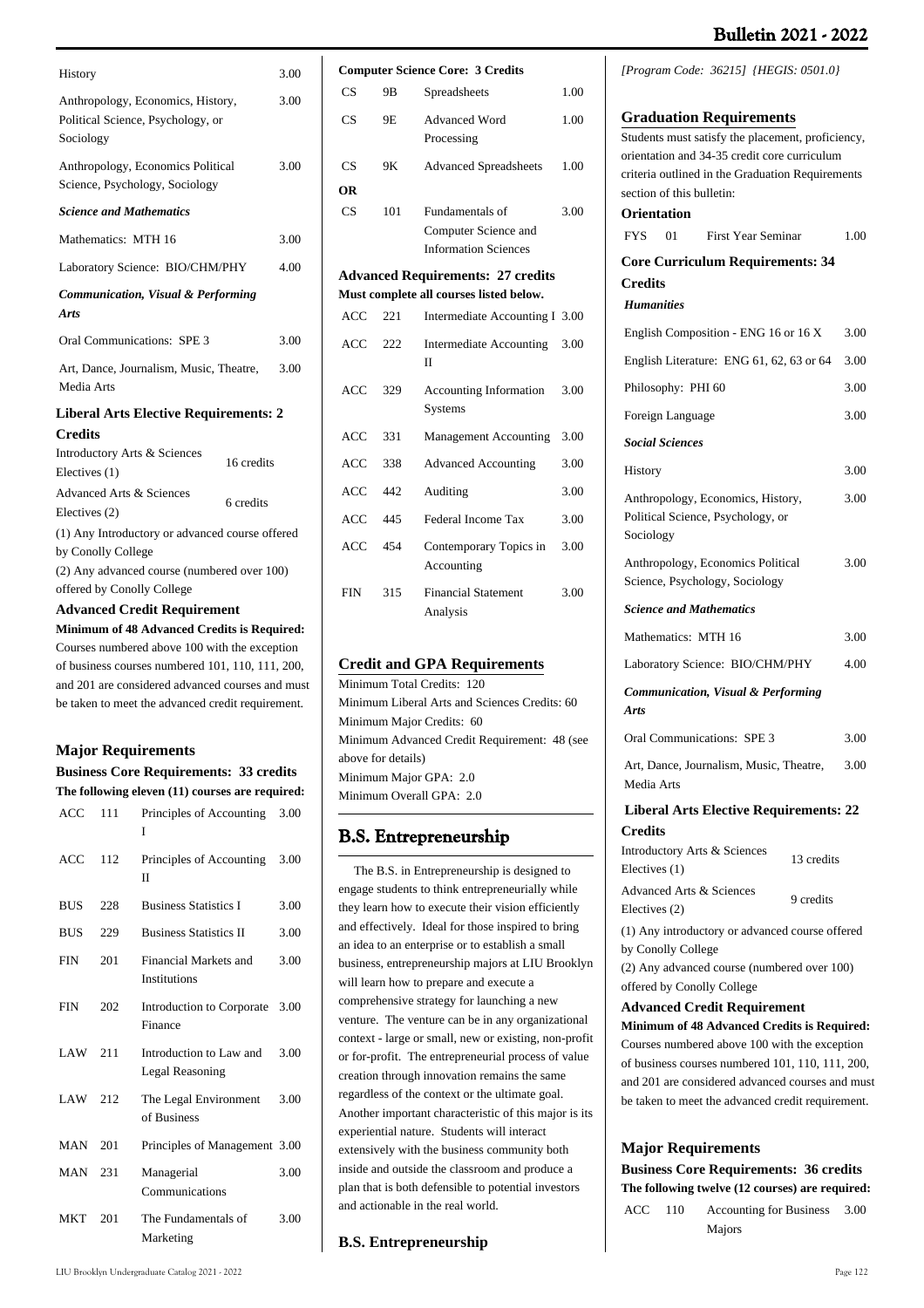| <b>BUS</b>        | 101 | <b>Introduction to Business</b><br>3.00<br>in the 21st Century       |      |
|-------------------|-----|----------------------------------------------------------------------|------|
| <b>BUS</b>        | 110 | <b>Foundations of Business</b><br>3.00<br><b>Information Systems</b> |      |
| <b>BUS</b>        | 228 | <b>Business Statistics I</b>                                         | 3.00 |
| <b>BUS</b>        | 229 | <b>Business Statistics II</b>                                        | 3.00 |
| FIN               | 201 | Financial Markets and<br>Institutions                                | 3.00 |
| <b>FIN</b>        | 202 | Introduction to Corporate<br>Finance                                 | 3.00 |
| <b>IBU</b>        | 221 | <b>International Business</b>                                        | 3.00 |
| LAW               | 201 | Business, Law, and<br>Society                                        |      |
| <b>MAN</b>        | 201 | Principles of Management                                             | 3.00 |
| <b>MAN</b>        | 231 | Managerial<br>Communications                                         |      |
| MKT               | 201 | The Fundamentals of<br>Marketing                                     | 3.00 |
|                   |     | <b>Entrepreneurship Specialization</b>                               |      |
|                   |     | <b>Requirements: 15 credits</b>                                      |      |
|                   |     | The following five (5 courses) are required:                         |      |
| <b>ENT</b>        | 200 | Entrepreneurship and<br>Innovation                                   | 3.00 |
| <b>ENT</b>        | 301 | Developing a New Venture 3.00<br>Value Proposition                   |      |
| <b>ENT</b>        | 302 | Developing a New<br><b>Business Model</b>                            | 3.00 |
| <b>ENT</b>        | 303 | Entrepreneurial Consulting 3.00                                      |      |
| <b>ENT</b>        | 304 | New Venture Planning<br>3.00                                         |      |
|                   |     | <b>Advanced Business Electives: 9 Credits</b>                        |      |
|                   |     | Choose three (3) advanced business courses                           |      |
| numbered over 300 |     |                                                                      |      |
|                   |     | <b>Capstone Experience: 3 Credits</b>                                |      |
| <b>BUS</b>        | 401 | <b>Business Policy</b>                                               | 3.00 |

#### **Credit and GPA Requirements**

Minimum Total Credits: 120 Minimum Liberal Arts and Sciences Credits: 60 Minimum Major Credits: 60 Minimum Advanced Credit Requirement: 48 Minimum Major GPA: 2.0 Minimum Overall GPA: 2.0

## **B.S. Finance**

 Finance is a powerful and influential field that can be defined as the art and science of managing money. Virtually all individuals and organizations earn or raise money and spend or invest money. Finance is concerned with the processes employed by institutions, markets and instruments involved in the transfer of money among and between individuals, businesses and governments. The study of finance provides a consistent framework for financial decision-making by individuals, small business firms, financial institutions and large

corporations. It is an essential business function and all business students should have at least exposure to these issues.

 The B.S. in Finance provides students with a broad-based understanding of the principles that govern financial institutions and markets, and the strategies they employ to maximize investor returns while minimizing risk. The program develops students' professional competencies as financial executives and prepares them for careers in corporate finance, investment banking, international finance security, analysis brokerage and securities trading, and portfolio management.

#### **B.S. Business Finance**

*{Program Code: 06895} {HEGIS 0504.0}*

#### **Graduation Requirements**

Students must satisfy the placement, proficiency, orientation and 34-35 credit core curriculum criteria outlined in the Graduation Requirements section of this bulletin: **Orientation** FYS 01 First Year Seminar 1.00 **Core Curriculum Requirements: 34**

### **Credits** *Humanities*

| English Composition - ENG 16 or 16 X                                                                                 |            | 3.00 |
|----------------------------------------------------------------------------------------------------------------------|------------|------|
| English Literature: ENG 61, 62, 63 or 64                                                                             |            | 3.00 |
| Philosophy: PHI 60                                                                                                   |            | 3.00 |
| Foreign Language                                                                                                     |            | 3.00 |
| <b>Social Sciences</b>                                                                                               |            |      |
| History                                                                                                              |            | 3.00 |
| Anthropology, Economics, History,<br>Political Science, Psychology, or<br>Sociology                                  |            | 3.00 |
| Anthropology, Economics Political<br>Science, Psychology, Sociology                                                  |            | 3.00 |
| <b>Science and Mathematics</b>                                                                                       |            |      |
| Mathematics: MTH 16                                                                                                  |            | 3.00 |
| Laboratory Science: BIO/CHM/PHY                                                                                      |            | 4.00 |
| Communication, Visual & Performing<br>Arts                                                                           |            |      |
| Oral Communications: SPE 3                                                                                           |            | 3.00 |
| Art, Dance, Journalism, Music, Theatre,<br>Media Arts                                                                |            | 3.00 |
| <b>Liberal Arts Elective Requirements: 16</b>                                                                        |            |      |
| <b>Credits</b>                                                                                                       |            |      |
| Introductory Arts & Sciences<br>Electives (1)                                                                        | 13 credits |      |
| <b>Advanced Arts &amp; Sciences</b><br>Electives (2)                                                                 | 3 credits  |      |
| (1) Any introductory or advanced course offered<br>by Conolly College<br>(2) Any advanced course (numbered over 100) |            |      |

#### offered by Conolly College

#### **Advanced Credit Requirement**

**Minimum of 48 Advanced Credits is Required:**  Courses numbered above 100 with the exception of business courses numbered 101, 110, 111, 200, and 201 are considered advanced courses and must be taken to meet the advanced credit requirement. **Advanced Economics Requirement: 6 Credits (Select 2)**

|         | ECO 125 International Economics 3.00        |  |
|---------|---------------------------------------------|--|
| ECO 132 | Comparative Economic 3.00<br><b>Systems</b> |  |
| ECO 133 | Public Finance and Fiscal 3.00<br>Policy    |  |

#### **Major Requirements**

|                |     | <b>Business Core Requirements: 39 credits</b>                |      |
|----------------|-----|--------------------------------------------------------------|------|
|                |     | The following thirteen (13) courses are                      |      |
| required:      |     |                                                              |      |
| ACC            | 110 | <b>Accounting for Business</b><br>Majors                     | 3.00 |
| <b>BUS</b>     | 101 | <b>Introduction to Business</b><br>in the 21st Century       | 3.00 |
| <b>BUS</b>     | 110 | <b>Foundations of Business</b><br><b>Information Systems</b> | 3.00 |
| <b>BUS</b>     | 228 | <b>Business Statistics I</b>                                 | 3.00 |
| <b>BUS</b>     | 229 | <b>Business Statistics II</b>                                | 3.00 |
| <b>ENT</b>     | 200 | Entrepreneurship &<br>Innovation                             | 3.00 |
| <b>FIN</b>     | 201 | Financial Markets and<br><b>Institutions</b>                 | 3.00 |
| <b>FIN</b>     | 202 | Introduction to Corporate<br>Finance                         | 3.00 |
| <b>IBU</b>     | 221 | <b>International Business</b>                                | 3.00 |
| LAW            | 201 | Business, Law, and<br>Society                                | 3.00 |
| MAN            | 201 | Principles of Management 3.00                                |      |
| MAN            | 231 | Managerial<br>Communications                                 | 3.00 |
| <b>MKT</b>     | 201 | The Fundamentals of<br>Marketing                             | 3.00 |
|                |     | <b>Finance Specialization Requirement: 15</b>                |      |
| <b>Credits</b> |     |                                                              |      |
| <b>FIN</b>     | 315 | Analysis of Financial<br><b>Statements</b>                   | 3.00 |
| <b>FIN</b>     | 325 | Financial Strategies in an<br><b>Uncertain Economy</b>       | 3.00 |
| <b>FIN</b>     | 450 | Seminar: Current Topics<br>in Finance                        | 3.00 |
|                |     | Any two (2) Advanced Finance 400 level Finance               |      |
| Courses        |     |                                                              |      |
|                |     | <b>Advanced Business Electives: 6 Credits</b>                |      |

Two (2) advanced business courses numbered over 300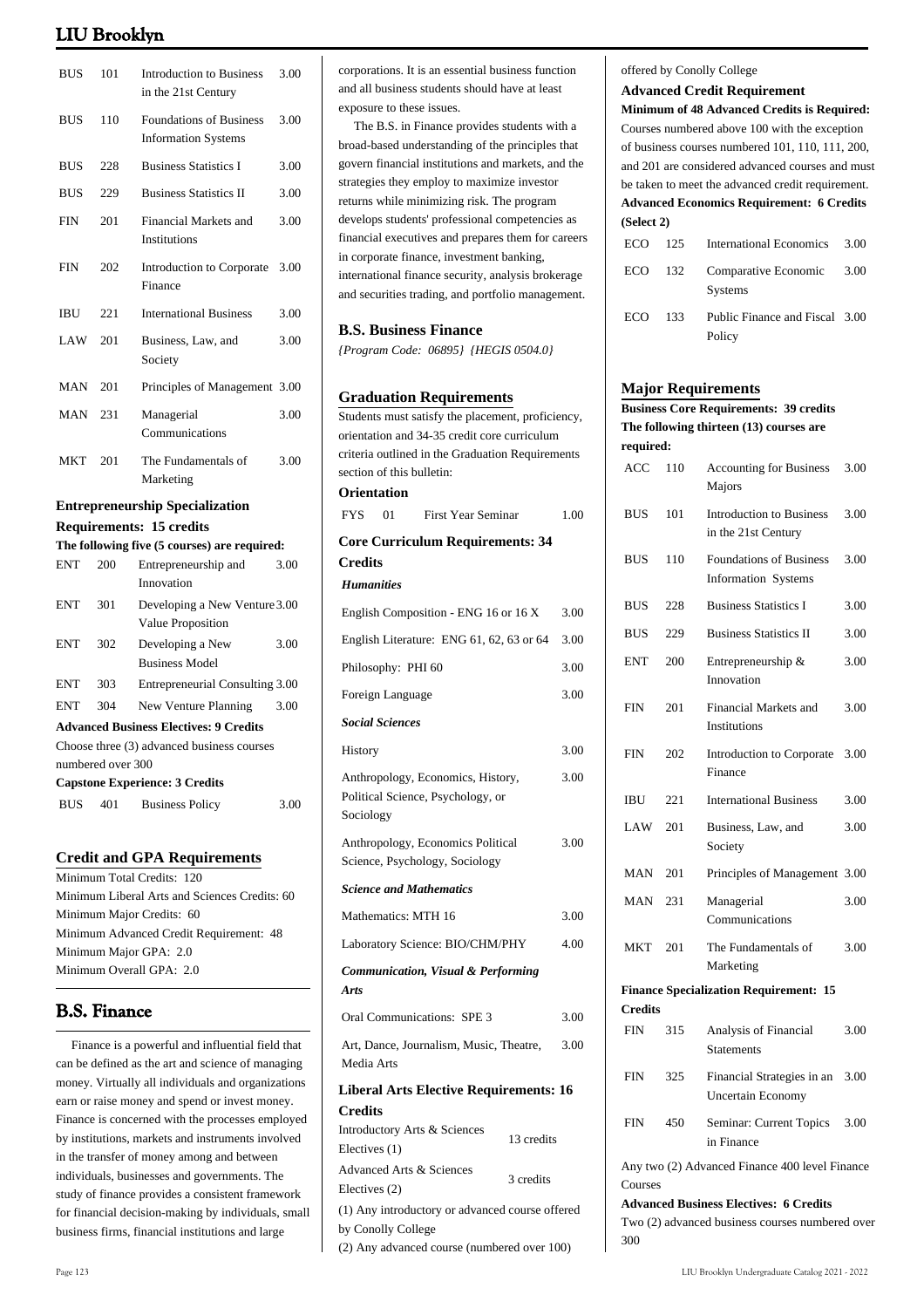| <b>Capstone Experience: 3 Credits</b> |                    |                                               |      |  |
|---------------------------------------|--------------------|-----------------------------------------------|------|--|
| <b>BUS</b>                            | 401                | <b>Business Policy</b>                        | 3.00 |  |
|                                       |                    | <b>Credit and GPA Requirements</b>            |      |  |
|                                       |                    |                                               |      |  |
|                                       |                    | Minimum Total Credits: 120                    |      |  |
|                                       |                    | Minimum Liberal Arts and Sciences Credits: 60 |      |  |
|                                       |                    | Minimum Major Credits: 60                     |      |  |
|                                       |                    | Minimum Advanced Credit Requirement: 48 (see  |      |  |
|                                       | above for details) |                                               |      |  |
|                                       |                    | Minimum Major GPA: 2.0                        |      |  |
|                                       |                    | Minimum Overall GPA: 2.0                      |      |  |

## **B.S. Marketing**

 Understanding the dynamic marketplace and the needs of consumers is critical for business success in the 21st century. Marketing involves the study of new product development, marketing research, analysis of distribution systems, determination of pricing policies, predictions of consumer behavior, promotion of products and ideas, and business relationships.

 The B.S. in Marketing prepares students for professional careers in a wide variety of marketing functions within businesses and not-for-profit organizations. The marketing program is designed to enable students to develop the creative, analytical and communication skills necessary to succeed in marketing. Students also hone vital skills in product and service promotion, distribution, buyer behavior and market research. Marketing courses focus on integrating theory and practical applications through the use of cases and through hands-on field projects.

 The broad range of career opportunities available for students pursuing this major include marketing research, product management, advertising, public relations, corporate communications and sales. In addition to varied professional options, jobs in marketing often evolve into positions of considerable responsibility, which provide excellent preparation for upper management opportunities in all types of organizations.

## **B.S. Marketing**

*{Program Code: 06898} {HEGIS: 0509.0}*

| <b>Graduation Requirements</b>                  |  |
|-------------------------------------------------|--|
| Students must satisfy the placement proficiency |  |

|                    | buddents must satisfy the placement, proficiency, |      |
|--------------------|---------------------------------------------------|------|
|                    | orientation and 34-35 credit core curriculum      |      |
|                    | criteria outlined in the Graduation Requirements  |      |
|                    | section of this bulletin:                         |      |
| <b>Orientation</b> |                                                   |      |
|                    | FYS 01 First Year Seminar                         | 1.00 |
|                    | <b>Core Curriculum Requirements: 34</b>           |      |
| <b>Credits</b>     |                                                   |      |
| <b>Humanities</b>  |                                                   |      |
|                    | English Composition - ENG 16 or 16 X              | 3.00 |
|                    | English Literature: ENG 61, 62, 63 or 64          | 3.00 |
|                    |                                                   |      |

| Philosophy: PHI 60<br>3.00                                                                                                                                                                                                                                   |  |
|--------------------------------------------------------------------------------------------------------------------------------------------------------------------------------------------------------------------------------------------------------------|--|
| Foreign Language<br>3.00                                                                                                                                                                                                                                     |  |
| <b>Social Sciences</b>                                                                                                                                                                                                                                       |  |
| 3.00<br><b>History</b>                                                                                                                                                                                                                                       |  |
| Anthropology, Economics, History,<br>3.00<br>Political Science, Psychology, or<br>Sociology                                                                                                                                                                  |  |
| Anthropology, Economics Political<br>3.00<br>Science, Psychology, Sociology                                                                                                                                                                                  |  |
| <b>Science and Mathematics</b>                                                                                                                                                                                                                               |  |
| Mathematics: MTH 16<br>3.00                                                                                                                                                                                                                                  |  |
| Laboratory Science: BIO/CHM/PHY<br>4.00                                                                                                                                                                                                                      |  |
| Communication, Visual & Performing<br>Arts                                                                                                                                                                                                                   |  |
| Oral Communications: SPE 3<br>3.00                                                                                                                                                                                                                           |  |
| Art, Dance, Journalism, Music, Theatre,<br>3.00<br>Media Arts                                                                                                                                                                                                |  |
| <b>Liberal Arts Elective Requirements: 22</b>                                                                                                                                                                                                                |  |
| <b>Credits</b><br>Introductory Arts & Sciences<br>13 credits<br>Electives (1)                                                                                                                                                                                |  |
| <b>Advanced Arts &amp; Sciences</b><br>9 credits<br>Electives (2)                                                                                                                                                                                            |  |
| (1) Any introductory or advanced course offered<br>by Conolly College<br>(2) Any advanced course (numbered over 100)<br>offered by Conolly College                                                                                                           |  |
| <b>Advanced Credit Requirement</b>                                                                                                                                                                                                                           |  |
| Minimum of 48 Advanced Credits is Required:<br>Courses numbered above 100 with the exception<br>of business courses numbered $101, 110, 111, 200$ ,<br>and 201 are considered advanced courses and must<br>be taken to meet the advanced credit requirement. |  |

#### **Major Requirements**

**Business Core Requirements: 39 credits The following thirteen (13 courses) are required:**

| ACC        | 110 | <b>Accounting for Business</b><br>Majors                     | 3.00 |
|------------|-----|--------------------------------------------------------------|------|
| <b>BUS</b> | 101 | <b>Introduction to Business</b><br>in the 21st Century       | 3.00 |
| <b>BUS</b> | 110 | <b>Foundations of Business</b><br><b>Information Systems</b> | 3.00 |
| <b>BUS</b> | 228 | <b>Business Statistics I</b>                                 | 3.00 |
| <b>BUS</b> | 229 | <b>Business Statistics II</b>                                | 3.00 |
| <b>ENT</b> | 200 | Entrepreneurship &<br>Innovation                             | 3.00 |
| <b>FIN</b> | 201 | Financial Markets and<br>Institutions                        | 3.00 |
| <b>FIN</b> | 202 | Introduction to Corporate<br>Finance                         | 3.00 |
|            |     |                                                              |      |

| IBU            | 221               | <b>International Business</b>                                                                                     | 3.00 |
|----------------|-------------------|-------------------------------------------------------------------------------------------------------------------|------|
| LAW            | 201               | Business, Law, and<br>Society                                                                                     | 3.00 |
| MAN            | 201               | Principles of Management 3.00                                                                                     |      |
| MAN            | 231               | Managerial<br>Communications                                                                                      | 3.00 |
| <b>MKT</b>     | 201               | The Fundamentals of<br>Marketing                                                                                  | 3.00 |
|                |                   | <b>Marketing Specialization Requirement: 15</b>                                                                   |      |
| <b>Credits</b> |                   |                                                                                                                   |      |
|                |                   | <b>Required Marketing Courses: 6 Credits</b>                                                                      |      |
| <b>MKT</b>     | 325               | <b>Consumer Behavior</b>                                                                                          | 3.00 |
| <b>MKT</b>     | 331               | Marketing Research: Its<br>Planning Techniques and<br>Evaluation by<br>Management in the<br>Solution of Marketing | 3.00 |
|                |                   | <b>Advanced Marketing Courses: 9 Credits</b>                                                                      |      |
|                |                   | Any three (3) advanced MKT courses excluding                                                                      |      |
|                |                   | MKT 201, MKT 325, MKT 331                                                                                         |      |
|                |                   | <b>Advanced Business Electives: 6 Credits</b>                                                                     |      |
|                |                   | Choose two (2) advanced business courses                                                                          |      |
|                | numbered over 300 |                                                                                                                   |      |
|                |                   | <b>Capstone Experience: 3 Credits</b>                                                                             |      |

| <b>BUS</b> 401 | <b>Business Policy</b> | 3.00 |
|----------------|------------------------|------|

### **Credit and GPA Requirements**

Minimum Total Credits: 120 Minimum Liberal Arts and Sciences Credits: 60 Minimum Major Credits: 60 Minimum Advanced Credit Requirement: 48 (see above for details) Minimum Major GPA: 2.0 Minimum Overall GPA: 2.0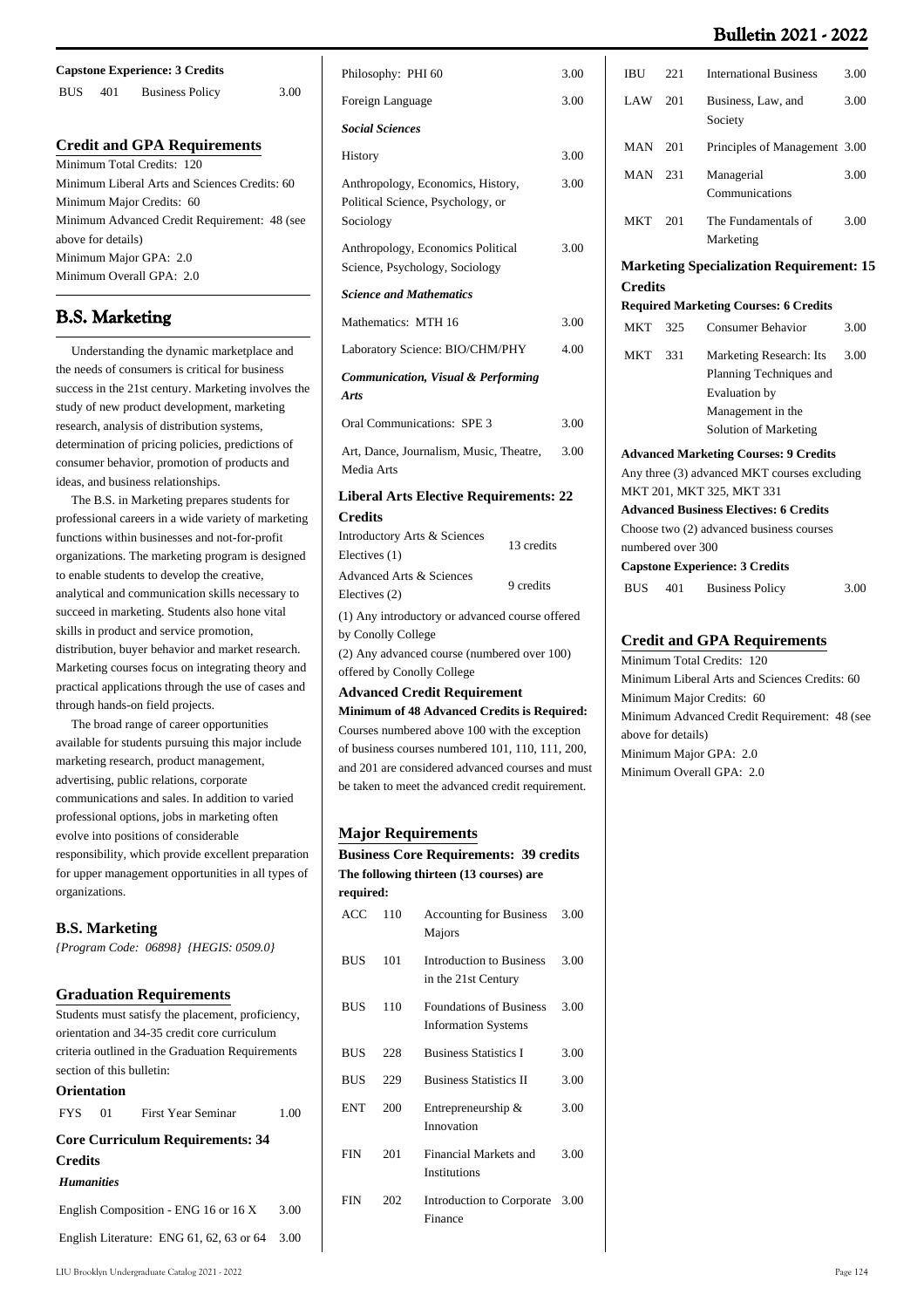## **Business Courses**

## **Accounting Courses**

### **ACC 110 Accounting for Business Majors**

This course is a survey of financial and managerial accounting for majors other than accounting. The course includes an overview of accounting responsibilities of the manager, including budgeting and decision-making. In addition, the course covers accounting procedures, preparation and the interpretation of financial statements and the need and procedures for internal controls. Pre-requisite: BUS 101; Co-requisite: BUS 110 Credits: 3 Every Fall

### **ACC 111 Principles of Accounting I**

An introduction to the fundamental principles and theory of accounting applied to business organizations. Topics covered during the semester include the balance sheet, income statement, and the principles required to understand financial accounting information. Consideration is given to the recording process, income determination, and the effect of accounting concepts on financial statements.

Credits: 3 Every Fall

## **ACC 112 Principles of Accounting II**

Building on Accounting 111, this course covers additional topics in financial statement development and the effect of cost relationships on management planning and supervising. Case analysis is utilized to provide a solid foundation in the principles of accounting. The pre-requisite of ACC 111 is required. Credits: 3 Every Spring

#### **ACC 221 Intermediate Accounting I**

An in-depth study of concepts of financial accounting and income determination; analysis of current accounting theory. The pre-requisites of ACC 111 and 112 are required. Credits: 3 Every Fall

#### **ACC 222 Intermediate Accounting II**

The course is a continuation of Accounting 221 and includes topics such as stockholder equity, retained earnings, earnings per share, stock options, revenue recognition, accounting changes and error analysis, statement of cash flows and full disclosure in financial reporting. The pre-requisite of ACC 221 is required. Credits: 3

Every Spring

**ACC 329 Accounting Information Systems**

A study of the principles of computerized

#### **ACC 331 Management Accounting**

A study of the principles of cost accounting in relation to managerial usage. Job order cost systems are developed, and direct costing, relevant costing, profit planning and budgeting are considered. Students will learn to relate these topics to real world businesses. The pre-requisite of ACC 222 is required or permission from the Chairperson of the Department. Credits: 3 Every Spring

### **ACC 338 Advanced Accounting**

A study of consolidated financial statements, international accounting, partnerships, governmental accounting, bankruptcy, and other advanced topics. The pre-requisite of ACC 222 is required. Credits: 3 Every Fall

## **ACC 395 Honors Study**

Eligibility to take this class: Student must have upper junior or senior status, 12 credits in one of the majors of the School of Business, Public Administration and Information Sciences, a cumulative quality-point ratio of 3.0 and a 3.25 ratio in the major subject, the permission of the Chair of the Department and the Dean. Students must complete an Application for Honors Study outlining the research project or independent work to be undertaken and the name of the supervising faculty member. A total of six credits of Honors Study is the maximum allowed. Credits: 3

On Demand

#### **ACC 396 Honors Study**

Eligibility to take this class: Student must have upper junior or senior status, 12 credits in one of the majors of the School of Business, Public Administration and Information Sciences, a cumulative quality-point ratio of 3.0 and a 3.25 ratio in the major subject, the permission of the Chair of the Department and the Dean. Students must complete an Application for Honors Study outlining the research project or independent work to be undertaken and the name of the supervising faculty member. A total of six credits of Honors Study is the maximum allowed. Credits: 3

On Demand

**ACC 442 Auditing**

This course provides an introduction to auditing, including basic concepts, techniques, and audit applications. The course covers a review of standards and procedures currently used by independent public accountants in examining financial statements and their applications in report preparation. The ethical concepts and requirements of the profession are reviewed together with an overview of the legal responsibilities of audit professionals.

The pre-requisite of ACC 222 is required. Credits: 3 Every Spring

#### **ACC 445 Federal Income Tax**

This course is an introduction to basic federal tax. The application of federal requirements to individual tax returns is considered. The study of tax law will cover topics concerning income recognition, exclusions, property transactions, including capital gains and losses, and tax computations. The pre-requisite of ACC 222 is required. Credits: 3 Every Fall

### **ACC 454 Contemporary Topics in Accounting**

A study of ethics, regulation, emerging issues and other topics relevant to contemporary accounting. The pre requisite of ACC 112 is required. Credits: 3 Every Spring

## **Business Courses**

### **BUS 101 Introduction to Business in the 21st Century**

This is an introductory course that provides a broad and comprehensive view of today's businesses in a dynamic, technology-driven global economy. This course provides a survey of the field of business and consists of specific topics including: starting a small business, satisfying customers, managing operations, motivating employees and building selfmanaged teams, developing and implementing customer-oriented marketing plans, managing information, managing financial resources, and exploring ethical and social responsibilities of American businesses.

Credits: 3 Every Fall and Spring

#### **BUS 210 Economics for Business**

Business economics looks at production, distribution, and consumption of goods and services in the context of the starting, running, and exiting businesses. The key concepts of economics such as supply and demand, money supply, trade, and the theory of price and relates them to the operation of businesses are explored. The course introduces students to the monetary system, the impact of taxes and government regulations, inflation, and unemployment, all from the perspective of business.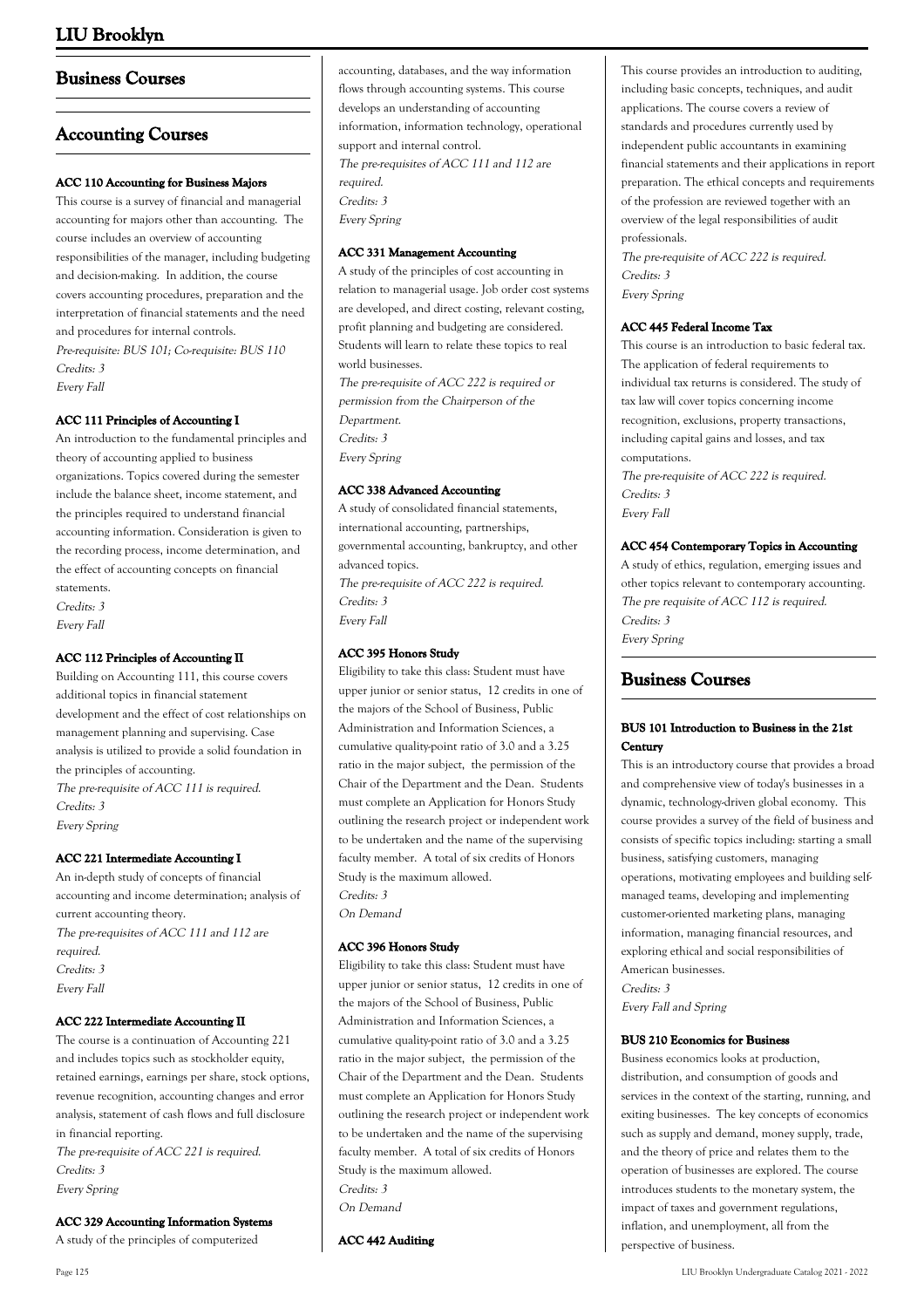Credits: 3 Every Fall

#### **BUS 211 Applied Business Statistics**

A survey of the fundamental statistical methods as applied to the analysis of business conditions and projections. Topics covered include: graphic and tabular representations, measure of central tendency and dispersion, probability, binomial and normal distributions, sampling distributions and hypothesis testing, simple regression and correlation analysis, and index numbers. Students apply tools to business cases.

Pre requisites: Math 16, Finite Math or Higher. Credits: 3

Every Spring

#### **BUS 212 Career Development and Planning**

A hands-on course where students develop a career roadmap to prepare them for successful transition into the job market upon graduation. Students complete a career assessment, research and present labor market data about business careers, analyze careers from the human resource management perspective, explore business trends, and develop a toolbox of resources to assist in their job search. A pre requisite of BUS 101 is required. Credits: 2 Every Fall

#### **BUS 228 Business Statistics I**

A study of the foundations in statistical methods as they apply to the analysis of business conditions and projections. Topics covered include: graphic and tabular representations, measure of central tendency and dispersion, probability, binomial and normal distributions, sampling distributions and hypothesis testing, simple regression and correlation analysis, and index numbers. The pre-requisite of MTH 16 or MTH 30 or MTH 40 is required. Credits: 3 Every Fall

#### **BUS 229 Business Statistics II**

This course prepares students to apply statistics and probability concepts to business decisions. Students learn important criterion for developing effective research questions, including the creation of appropriate sampling populations and instruments. Other topics include descriptive statistics, probability concepts, confidence intervals, sampling designs, data collection, and data analysis including parametric and nonparametric tests of hypothesis and regression analysis. The pre-requisite of BUS 228 is required.

Credits: 3 Every Spring

#### **BUS 390 Business Practicum**

This practicum may take the form of an internship, a project done in collaboration with a community partner, a campus-based project, or another structure approved by the department. By working in a professional office or for a client, students

compare their knowledge of business with the onthe-job realities and practice the specifics of business interaction and behavior. Pre requisites: BUS 212, MAN 201, LAW 201 (or LAW 212), MAN 231 and MKT 201 Credits: 3 Every Fall

### **BUS 401 Business Capstone Experience**

Students integrate and apply the functional knowledge and management skills that they have been developing throughout their program to a realworld business problem. Working in multidisciplinary teams, students perform a comprehensive analysis of the business problem or opportunity and develop a coherent, viable, and defensible strategy. Pre requisite: Senior Standing (completion of minimum 90 credits) Credits: 3 Every Spring

## **Finance Courses**

#### **FIN 201 Financial Markets and Institutions**

This course is designed to familiarize students with the U.S. financial system - its financial institutions, financial markets, and financial instruments and its relationship to the aggregate economy with which the manager must interact when making financial or investment decisions on behalf of companies, nonprofit institutions, government agencies or individuals.

ACC 111, MTH 16 or MTH 30 OR BUS 101, BUS 110, MTH 16, or MTH 30. Credits: 3 Every Fall and Spring

#### **FIN 202 Introduction to Corporate Finance**

This course is designed to familiarize students with the theory of value and financial decision making in the firm relating to financial analysis and planning, working capital management, investing in fixed assets, and the long-term financing of assets concepts that apply to any type of company or nonprofit institution.

The pre-requisite of FIN 201 is required. Credits: 3 Every Spring

#### **FIN 315 Analysis of Financial Statements**

Balance sheets and income reports are analyzed individually and comparatively for their value to owners, managers, investors and creditors. Determination of standard ratios and variations in earnings. Each student prepares an analysis of actual reports issued to the public. The pre-requisite of ACC 110 or 111 is required: and the pre-requisite of FIN 202 is also required. Credits: 3 Every Fall

**FIN 325 Financial Strategies in an Uncertain Economy**

This course examines the problems of making major financial decisions in a dynamic, uncertain environment. External variables from financial markets, real goods markets, labor markets, and international markets, as well as fiscal policy implementation and monetary policy implementation are identified. The problems of monitoring and forecasting those variables are considered. Decision making is practiced. Pre-requisites: FIN 202 and BUS 228 or BUS 211 Credits: 3 Every Spring

#### **FIN 393 Independent Study**

For students in the last semester of their senior year who require one to three credits to meet minimum requirements for graduation. Students must complete an Application for Independent Study to be approved by the Department Chair and the Dean. Students are assigned to a faculty member who supervises the Independent Study course or project. Credits: 3

On Demand

#### **FIN 396 Honors Study**

Eligibility to take this class: Student must have upper junior or senior status, 12 credits in one of the majors of the School of Business, Public Administration and Information Sciences, a cumulative quality-point ratio of 3.0 and a 3.25 ratio in the major subject, the permission of the Chair of the Department and the Dean. Students must complete an Application for Honors Study outlining the research project or independent work to be undertaken and the name of the supervising faculty member. A total of six credits of Honors Study is the maximum allowed. Credits: 3

On Demand

#### **FIN 397 Internship Study**

This course is designed for Sophomore-Senior students in good academic standing who have taken the introductory course and at least 6 additional credits of advanced coursework in the discipline. Student's internship must be approved by the department. Students are assigned to a faculty member who supervises the Internship Study course or project.

Pre-requisites: FIN 201, FIN 202 and two advanced Finance courses. Credits: 1 to 3 On Demand

### **FIN 403 Security Analysis**

Qualitative and quantitative techniques used in evaluating securities, as well as practical tests of investment theories. Emphasis is placed on the special problems encountered in analyzing industrial, railroad, public utility, bank and insurance company issues, stressing economic as well as financial considerations. Pre-requisites: FIN 202 and BUS 228 or BUS 211

Credits: 3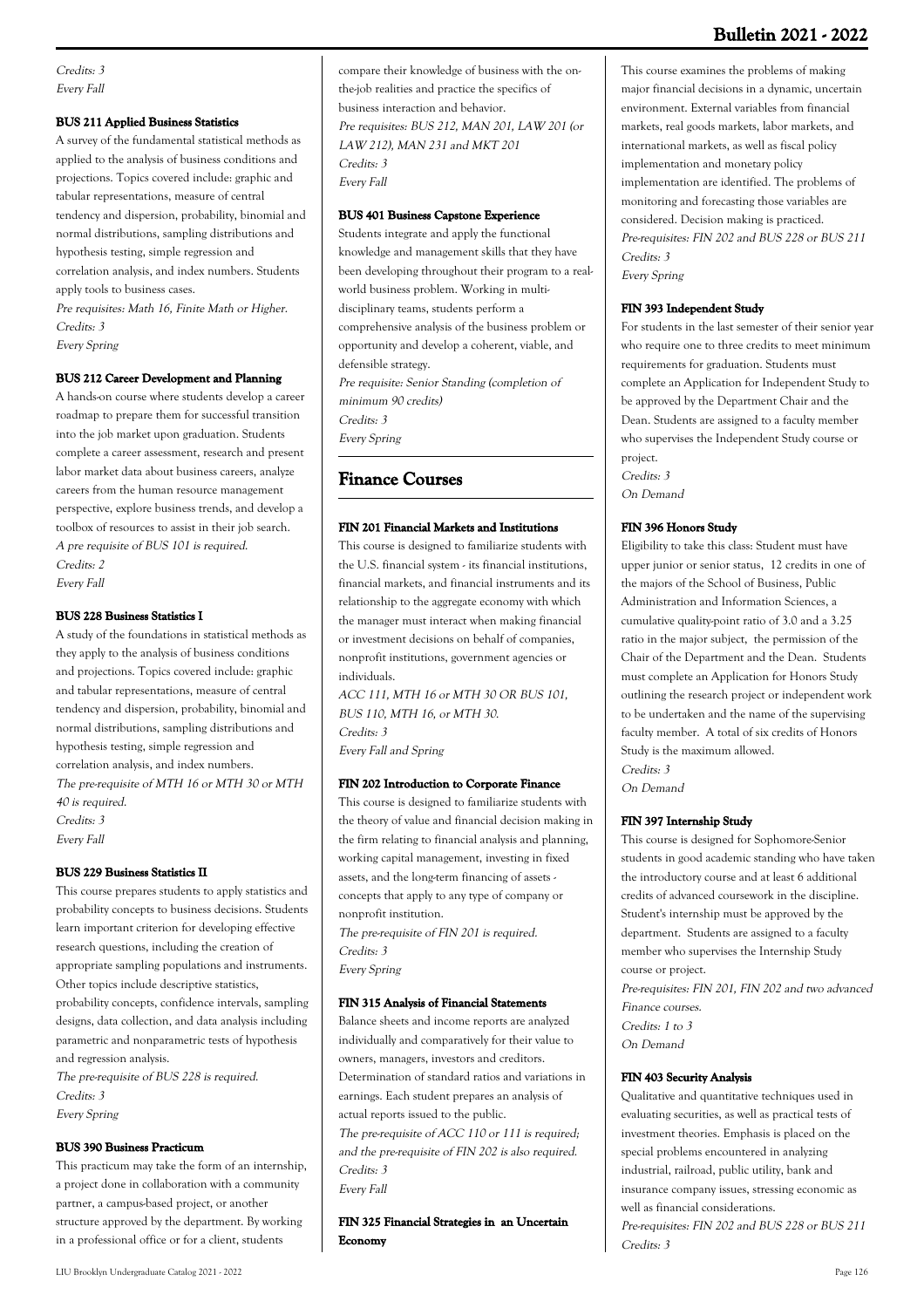#### Every Spring

#### **FIN 404 Portfolio Management**

This course considers the most efficient methods of meeting the investment objectives of investors, both for individuals and for institutions. Portfolio patterns are analyzed and appraised in terms of those objectives, economic changes, interest rate movements, tax and legal considerations. Pre requisites: FIN 201, 202 and BUS 211 or 229 Credits: 3 Every Fall

#### **FIN 405 Corporate Financial Policies**

A study of the cost of liquidity of an individual corporate enterprise. Problems are centered around capital budgeting, structure of capital, cost of capital, and mergers, acquisitions and corporate reorganization. Pre-requisites: FIN 202 and BUS 211 or BUS 228

or MTH 100 Credits: 3 Every Spring

#### **FIN 409 International Finance**

Analysis of the balance of payments and the International Monetary System. Includes the role of reserves in international payments, the adequacy of international liquidity, a study of the proposed international monetary arrangements, and the role of the World Bank, International Monetary Fund and other facilitating agencies. The pre-requisite of FIN 202 is required. Credits: 3 On Occasion

#### **FIN 410 International Banking**

A survey of the organization, structure, function and regulation of the international activities of U.S. banks. An examination is made of the role and impact of the international financial and money market activities, along with a comparison of foreign banking structure and organization with that of U.S. banks. The international lending decision process and the use made of the international banking facilities by multinational firms are also analyzed.

The pre-requisites of FIN 201 and FIN 202 are required. Credits: 3

On Occasion

#### **FIN 450 Seminar: Current Topics in Finance**

Advanced financial topics. Required for all finance majors. The pre-requisite of FIN 325 is required. Credits: 3 Every Spring

## **Entrepreneurship Courses**

### **ENT 200 Entrepreneurship and Innovation**

This course has been designed to stimulate interest in entrepreneurship in general and in particular,

instruct students about business startups an disruptive technologies. Class instruction will include readings, case studies, field trips, and/or guest speakers. Examination of the literature of entrepreneurial behavior while focusing on several high visibility industries/businesses as well as local entrepreneurs will be covered.

Credits: 3

Every Fall and Spring

## **ENT 301 Developing a New Venture Value Proposition**

This course will focus on key marketing strategies relevant for new ventures. Students will: (1) apply marketing concepts to entrepreneurial company challenges; and (2) understand the special challenges and opportunities involved in developing marketing strategies. Students will develop a comprehensive entrepreneurial marketing plan over the semester, selecting either their own business idea or an actual company's project, and choosing to work in teams or individually. The pre-requisite of ENT 200 is required. Credits: 3 Every Fall

#### **ENT 302 Developing a New Business Model**

This course will focus on financing new ventures and existing businesses. The course addresses key questions which challenge all entrepreneurs: how much money can and should be raised; when should it be raised and from whom; what is a reasonable valuation of the company; and how funding should be structured. The course aims to prepare students for these decisions, both as entrepreneurs and venture capitalists. The pre-requisite of ENT 200 is required. Credits: 3 Every Spring

**ENT 303 Entrepreneurship Seminar**

This course is for students who have already developed a business plan/marketing plan. Students will: (1) review business plans independently and/or as part of a case analysis, (2) review their own business plan and plans of their classmates, (3) have their plan reviewed by members of the business community and then rework the plan based upon their feedback, and (4) finalize their plans for presentation to a panel of "experts". The pre-requisites of ENT 301 and ENT 302 are required. Credits: 3 Every Spring

## **ENT 304 New Venture Planning**

This is the capstone course for entrepreneurship majors. In this course, students will assimilate what they have learned in their previous entrepreneurship courses to produce a professional, actionable plan for a new business venture. The pre-requisites of ENT 200, 301 and 302 are required or permission of the Instructor. Credits: 3 Every Spring

### **ENT 399 Entrepreneurship & Innovation Summer Program**

Students in this course will be given the opportunity to participate in a three-week intensive and experiential entrepreneurship endeavor. Participating students will work in teams and receive high-level mentorship to develop and launch a business over the course of the program. A pre-requisite of ENT 200 is required. Credits: 3 On Demand

#### **FM 211 Introduction to the Fashion Industry**

This is a beginning course in the study of fashion merchandising within the free enterprise system. The course is designed to blend both concepts and applications from the field of fashion. Topics include the evolution of fashion, the consumer's interaction with the market, production and acquisition of raw materials, an introduction to the textile industry, an overview of fashion accessories, and the buying and selling functions within the field of fashion merchandising. Credits: 3 On Demand

## **FM 340 Textile Analysis**

This course is designed for students whose career direction will require knowledge of textiles as part of the professional prerequisites of industry. The major changes and development in the world of textiles will be covered with an emphasis of textiles as a major international industry. Terminology, organization, and structure of this multi-faceted industry will be highlighted. Working fabric specimens (fabric swatches) will be used in conjunction with the assignments to enhance the combined textbook/hands-on format. Pre-requisites of MKT 201 is required. Credits: 3 On Demand

**FM 346 Fashion Marketing**

An overview of the fashion industry in the U.S. and other foreign countries. Areas of study include history, terminology, theories of fashion, and fashion development from concept design to consumer end use. American and European designers, apparel manufacturers, retailers, and fashion marketing practices will be discussed. Credits: 3 On Demand

**FM 401 Fashion Forecasting**

This course is a comprehensive study of trend forecasting, demographics and social issues that affect fashion and related industries. Students explore and apply various forecast research methods in preparation for developing, planning, purchasing, or merchandising apparel lines and collections. Using the case study method, trend research is evaluated through the use of scholarly texts, articles, databases, and relevant websites to identify opportunities for growth and profitability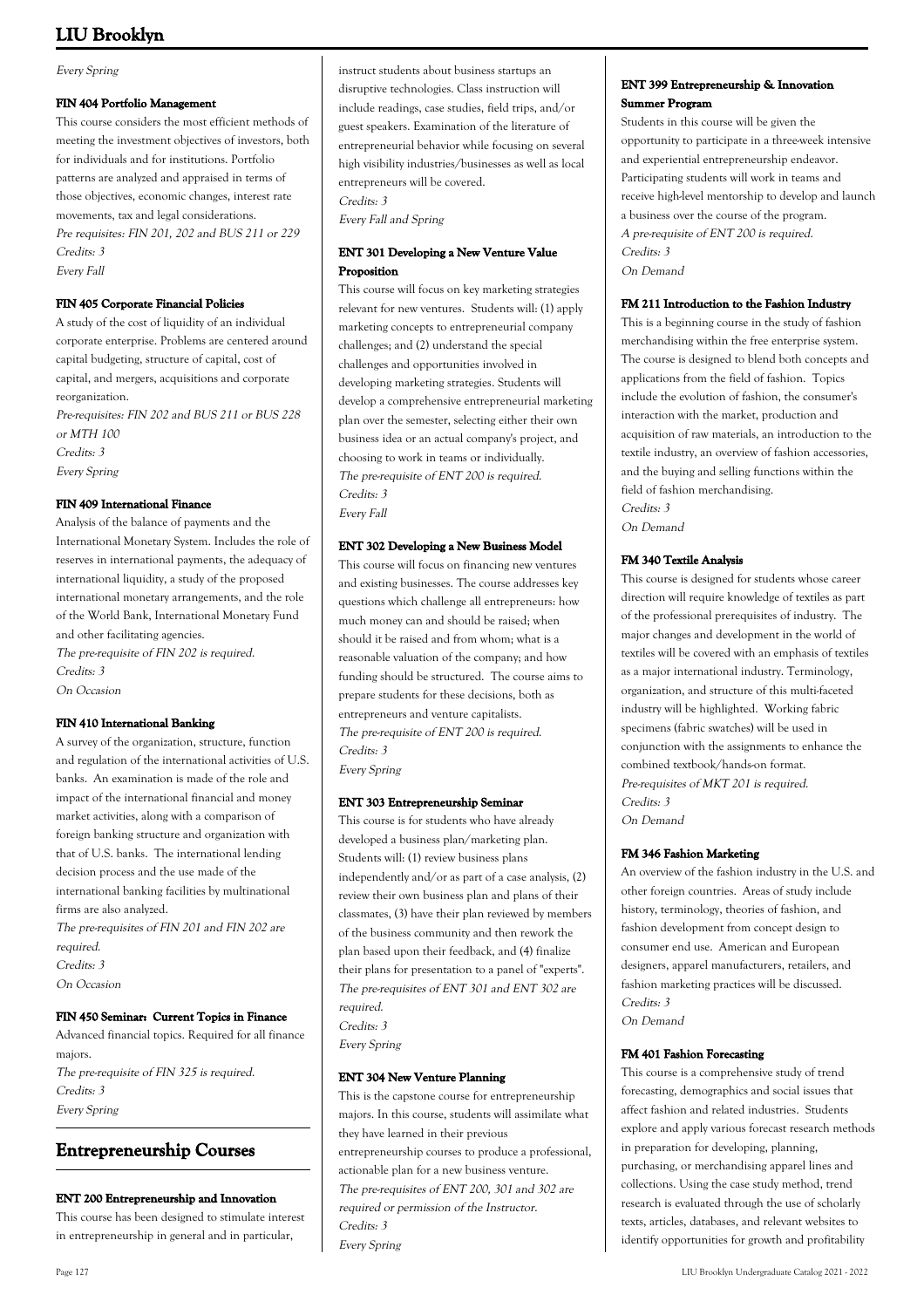## **International Business Course**

#### **IBU 221 International Business**

This course presents a broad overview of the fundamentals of international business and trade, and familiarizes the student with the basic terminology, key concepts and issues unique to the subject. The student studies the global economy including international trade, investments, and the business environments. The management of multinational firms is studied in the context of the international financial systems, global market research, and comparative advantage. The pre-requisite of BUS 101 is required. Credits: 3 Every Fall

## **Law Courses**

## **LAW 201 Business, Law, and Society**

This course explores the legal and social contexts within which businesses operate and the interaction between business entities and the American legal system. Students examine various areas of law that are inherently associated with operating a business enterprise, workplace issues, regardless of career path, and transactions that are commonplace in their daily lives. Topics include, but are not limited to, laws pertaining to contracts, sales, torts, antitrust, securities regulations, employment discrimination, as well as ethics, and the legal aspect of different business entities forms. Pre-requisite: BUS 101; Co-requisite: BUS 110 Credits: 3

Every Fall

## **LAW 211 Introduction to Law and Legal Reasoning**

An introduction to law and the legal system, the case method of study, and legal reasoning. Topics covered are intentional torts, negligence, contracts, agency, employment law and the Uniform Commercial Code, particularly the law of sales and commercial paper. Credits: 3 Every Fall

#### **LAW 212 The Legal Environment of Business**

Personal and real property law. The study of partnerships, limited liability companies, corporations, bailments and other forms of business organization, including an introduction to securities law. Also covered are insurance, suretyship, bankruptcy, estates and trusts, and an accountant's professional responsibility. Pre-requisite of LAW 211 is required. Credits: 3

Every Spring

## **Management Courses**

### **MAN 201 Principles of Management**

This course presents the process of managing as a rational and orderly activity leading to optimal results. Salient topics given special emphasis are environmental opportunities and constraints, entrepreneurship, planning and control, formal organization structure, the multidimensionality of organizations, individual and interpersonal behavior, and executive decision making. The pre-requisite of BUS 101 is required. Credits: 3 Every Spring

#### **MAN 202 Project Management**

Students learn a methodology for planning and executing any kind of activity that has a finite lifespan and involves the application of knowledge, skills, tools and techniques in the pursuit of the project's goals. Topics covered include but are not limited to identifying a scope of work; establishing a timeline, schedule, and budget; managing the human, financial, and quality aspects of the project; managing risks; and establishing controls. This course fulfills the educational requirement of 35 hours of project management education for certification as a Project Management Professional (PMP) by the Project Management Institute. The pre-requisite of MAN 201 is required. Credits: 3 On Occasion

#### **MAN 210 Selling and Negotiating**

The course outlines the basic elements within the communication skill set including writing a successful pitch, developing a business presentation, and negotiating a successful deal. A basic premise of the course is that great ideas are of little value if you cannot persuade someone else of their worth and get their support.

The pre-requisite of MAN 201 is required. Credits: 3 Every Fall

### **MAN 231 Managerial Communications**

A vital skill of any aspiring business executive is the ability to write clearly and concisely. In every field of business the emphasis is on communication both within the organization as well as outside it. This course develops the student's ability to read critically, to evaluate information, to present evidence to support conclusions, and to make recommendations in an effective written business style. This is a Writing-Across-the-Curriculum (WAC) Course.

Prerequisites: SPE 3 or 3X or HSP 21, HEG 21 and  $HEG$  22 Credits: 3 Every Spring

**MAN 320 Business, Government, and Society**

What is the purpose of business? To whom and what are businesses obligated, and what are the nature of these obligations? This course helps students develop an understanding of the complex relationships between corporations, governments, and civil society and ask students to think critically about the role of business, especially as it impacts workers, customers, suppliers, communities and their members, and the environment. Students explore the complicated issues that managers and firms today face and the ethical dilemmas these issues present.

Pre requisites: BUS 101, LAW 201 or LAW 212 Credits: 3

Every Spring

## **MAN 350 Service Management**

The course introduces students to the principal considerations of managing a service sector enterprise. Relevant topics include understanding the service process, the importance of customer contact and relationships with service organizations, productivity and quality as they relate to service enterprises. The provision of service is viewed as a series of integrated functions within the context of the enterprise.

Pre-requisite of MAN 201 is required. Credits: 3 On Occasion

### **MAN 351 Managerial Planning and Control**

A comprehensive study of how economic principles are applied to managerial planning, decision making and formulation of business policies. Concepts discussed are economic productivity and financial profitability, examining comparative advantages and finding profit-result areas, demand analysis, cost concepts and cost behavior, pricing objectives, and business strategies. The pre-requisite of MAN 201 is required. Credits: 3 On Occasion

#### **MAN 352 Organizational Behavior**

An analysis of human behavior in the administration of organizations. Topics include organizational theories, individual and group behavior, attitudes, beliefs, motivations, communications and status hierarchies. Pre-requisite of MAN 201 is required. Credits: 3 On Occasion

#### **MAN 353 Operations Management**

A systems approach to the principles of operation economics in product and service industries. Topics include job and facilities design, method analysis, scheduling techniques, automation, and work measurement and simplification Pre-requisite of MAN 201 is required. Credits: 3 Every Fall

#### **MAN 354 Decision Making**

The course is designed to develop the analytical and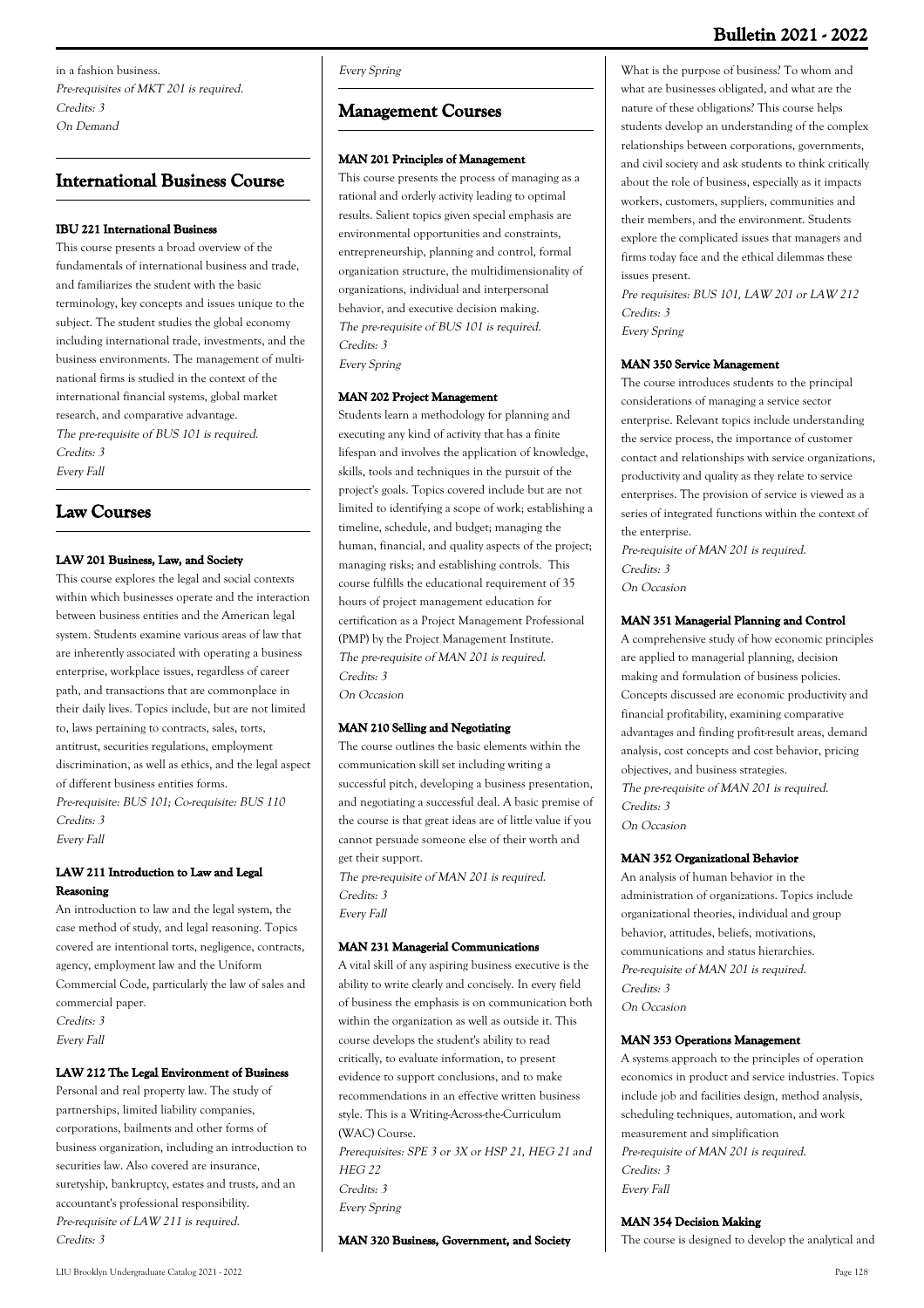conceptual abilities of the decision-making process. Problem analysis, clarification of relevant facts, conflicting objectives and search for alternatives are studied. Emphasis is on the behavioral approach in decision making. Pre-requisite of MAN 201 is required.

Credits: 3

On Occasion

## **MAN 357 Seminar in Management Problems**

A synthesis of management theory as applied to evaluating current business and socioeconomic problems. Analysis and discussion of case studies and contemporary management problems is conducted. The pre-requisite of MAN 201 is required. Credits: 3 On Occasion

## **MAN 395 Honors Study**

Eligibility to take this class: Student must have upper junior or senior status, 12 credits in one of the majors of the School of Business, Public Administration and Information Sciences, a cumulative quality-point ratio of 3.0 and a 3.25 ratio in the major subject, the permission of the Chair of the Department and the Dean. Students must complete an Application for Honors Study outlining the research project or independent work to be undertaken and the name of the supervising faculty member. A total of six credits of Honors Study is the maximum allowed. Credits: 3

On Demand

## **MAN 396 Honors Study**

Eligibility to take this class: Student must have upper junior or senior status, 12 credits in one of the majors of the School of Business, Public Administration and Information Sciences, a cumulative quality-point ratio of 3.0 and a 3.25 ratio in the major subject, the permission of the Chair of the Department and the Dean. Students must complete an Application for Honors Study outlining the research project or independent work to be undertaken and the name of the supervising faculty member. A total of six credits of Honors Study is the maximum allowed. Credits: 3 On Demand

## **MAN 397 Internship Study**

For Sophomore-Senior student in good academic standing who has taken the introductory course in the discipline and at least 6 additional credits of advanced coursework in the discipline. Student's internship must be approved by the department. Students are assigned to a faculty member who supervises the Internship Study course or project. Students may be required to write a research paper or complete a project in addition to all other course requirements.

The pre-requisites of MAN 201 and two advanced Management courses are required. Credits: 1 to 3

On Demand

## **Marketing Courses**

## **MKT 201 The Fundamentals of Marketing**

A detailed and critical analysis of the nature and purpose of marketing designed to give the student an overall view of the field. This course emphasizes the importance of integration and coordination of marketing activities so that practice and procedure can be geared to understanding effective operations. Consideration is given to such areas as the consumer and the market, product planning and development, distribution structure, pricing, marketing research, advertising and sales promotion, and the marketing of industrial goods and services. A fundamental approach to the area of model construction in marketing is also examined.

The pre-requisite of BUS 101. Credits: 3 Every Spring

### **MKT 325 Consumer Behavior**

The aspects underlying consumer decisions and experiences in relation to effective marketing management. This course includes an examination of the social sciences on which behavior is based, drawing on the fields of psychology, sociology, and cultural anthropology. Topics include learning, motivation, consumer attitudes, ethical issues, crosscultural consumer behavior, and technological aspects influencing consumer behavior. Pre-requisite of MKT 201 is required. Credits: 3 Every Fall

## **MKT 331 Marketing Research:Its Planning Techniques and Evaluation by Management in the Solution of Marketing**

Marketing research viewed as a systematic problemsolving activity concerned with the compilation, analysis and interpretation of marketplace trends. Makes available the various techniques that are generally derived from the physical and social sciences.

Pre-requisite of MKT 201 is required. Credits: 3 Every Spring

### **MKT 333 Advertising and Marketing Communications**

This course offers a comprehensive understanding of promotional tools using traditional and nontraditional marketing channels for designing communication strategies that are consistent with an organization's goals. Emphasis is placed on Integrated Marketing Communications (IMC) in order to provide synergy and consistency between different promotional tools for maximum effectiveness. Students learn how to plan, implement, control, evaluate, and adjust the IMC process in order to achieve marketing objectives. Pre-requisite of MKT 201 is required.

Credits: 3 On Occasion

### **MKT 334 Advertising Management**

This course focuses on the management of an advertising campaign and its development process. It examines the analysis of the target audience, the definition of objectives, the creation of advertising platforms, the determination of budget, the development of a media plan, the creation of an advertising message, the execution of the campaign, and the evaluation of advertising effectiveness. The course is intended to provide students with realworld experience in the development of advertising campaigns for actual organizations. Pre-requisite of MKT 201 is required. Credits: 3

On Occasion

## **MKT 335 Digital Marketing**

The objective of this course is to give students an overview of utilizing the Internet as a marketing tool and to provide a practical framework for effective Internet marketing. Course topics include understanding the impact of the Internet on business, developing Internet marketing strategies, and describing the consumer online exchange process and its outcomes.

Pre-requisite of MKT 201 is required. Credits: 3 On Occasion

#### **MKT 337 Advanced Market Research**

The application of marketing research to problem areas such as sales management, market potential, advertising pre-testing and post-testing, and new product introduction and distribution. The use of marketing research as a tool in specialized areas such as sales forecasting, media evaluation, consumer motivation, and buyer behavior is explored. Mathematical programming and case studies are used.

The pre-requisite of MKT 201 and 331 are required. Credits: 3 On Occasion

#### **MKT 338 International Marketing**

The rise of the global corporation is now an irreversible trend that poses many unique challenges not only to multinational American corporations but also to other worldwide corporations. The course deals with diversified socioeconomic and political environments in different parts of the world and considers basic marketing principles and tools as they relate to the international framework. International demand analysis, channels of distribution, technical and legal features of international exchange, pricing and credit arrangements, and advertising and promotion are considered. Pre-requisite of MKT 201 is required. Credits: 3 On Occasion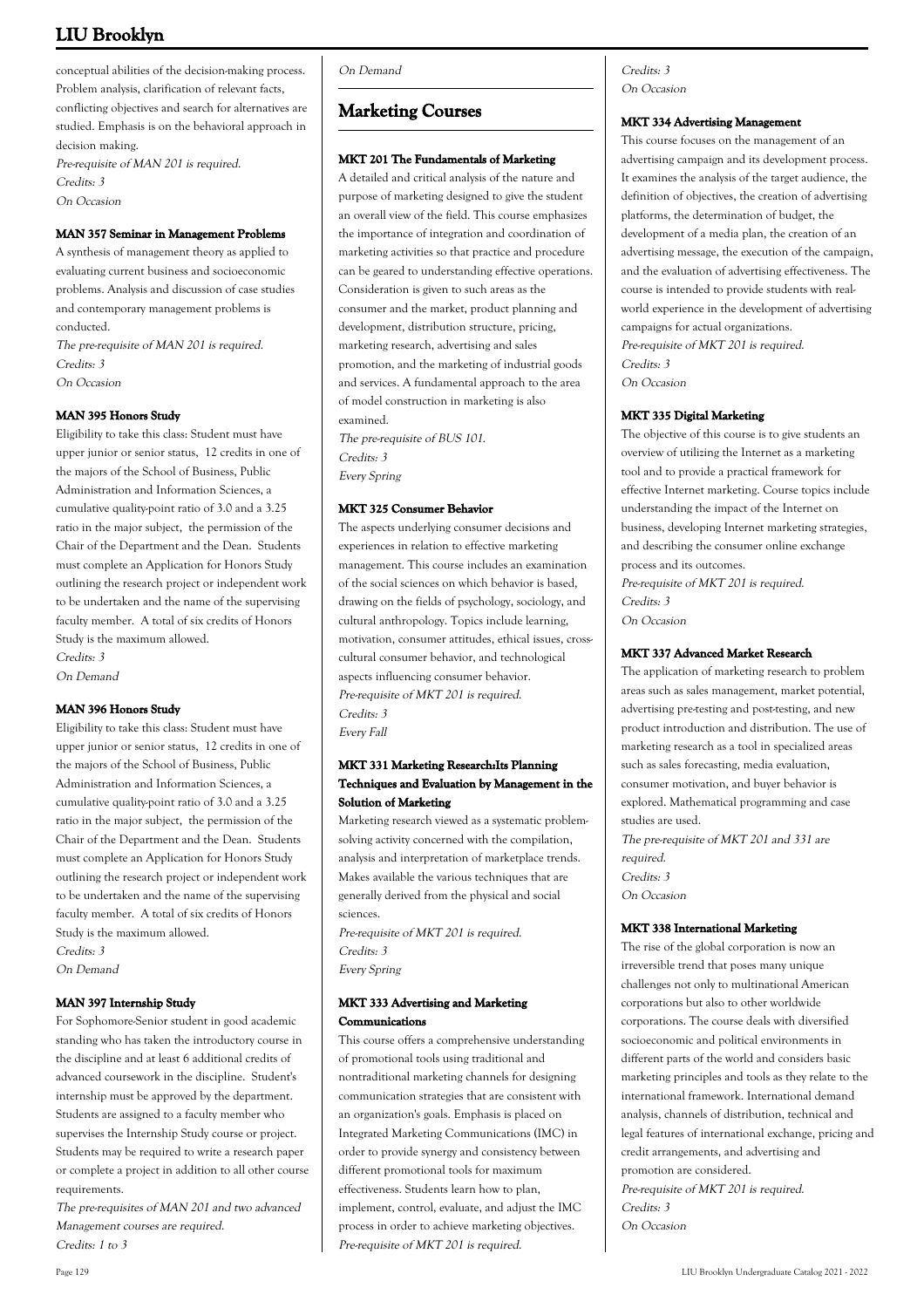#### **MKT 341 Sales Management**

Analysis of sales strategy and adaptive selling methods. Topics include finding and reaching prospective buyers, developing effective sales presentations, handling objections, closing sales, and developing the personal attributes necessary for pursuing a career in sales.

Pre-requisite of MKT 201 is required. Credits: 3 On Occasion

#### **MKT 342 Social Media Marketing**

The objective of the course is to give students an overview of utilizing social media as a strategic marketing tool and integrating it with offline efforts in order to boost the organization's performance. Course topics include SMM (Social Media Marketing) goals and strategies, rules of engagement, SMM platforms, content marketing, SMM monitoring, and SMM planning. Pre-requisites of MKT 201 is required. Credits: 3 On Occasion

#### **MKT 343 Healthcare Marketing**

Focuses on the application of marketing principles and concepts to the healthcare industry, specifically with regard to hospitals and pharmaceutical and insurance firms. Topics include market segmentation, marketing mix, patient behavior, and strategic marketing planning. Pre-requisite of MKT 201 is required. Credits: 3 On Occasion

#### **MKT 344 Sports Marketing**

The course examines the specific application of marketing principles and processes to sports products and to non-sports products through an affiliation with a sport. How sports organizations define their businesses as entertainment providers that use the latest marketing techniques to understand consumers and provide sports products that satisfy their needs is discussed. Also explored is the role of major corporations in sponsorships, team and event promotions, and advertising in mass media such as national TV networks, cable TV, and the Internet.

Pre-requisite of MKT 201 is required. Credits: 3 On Occasion

#### **MKT 346 Fashion Marketing**

An overview of the fashion industry in the U.S. and other foreign countries. Areas of study include history, terminology, theories of fashion, and fashion development from concept design to consumer end use. American and European designers, apparel manufacturers, retailers, and fashion marketing practices will be discussed. Pre-requisites of MKT 201 is required. Credits: 3 On Occasion

This course introduces branding and brand management. The topics include how to develop a brand strategy, with customer based brand positioning, utilizing brand resonance and value chain; how to design and implement brand marketing programs, with brand elements, and by integrating marketing communications; how to measure and interpret brand performance based on sources and outcomes of brand equity, capturing customer mind-set and market performance, and; how to grow and sustain brand equity, with new products and brand extensions. Pre-requisites of MKT 201 is required. Credits: 3 On Occasion

### **MKT 351 Marketing Strategy**

This course presents the marketing strategy concept as a management tool for optimizing profitability and long-term goals under uncertainty. It focuses on the marketer's deployment of resources to achieve stated goals in a competitive environment by following a unified, comprehensive, and integrated plan. Topics include environmental scanning, marketing opportunity and performance analysis, competitive forces analysis, brand positioning and management, optimal pricing, and distribution.

Pre-requisite of MKT 201 is required. Credits: 3 On Occasion

#### **MKT 396 Honors Study**

Eligibility to take this class: Student must have upper junior or senior status, 12 credits in one of the majors of the School of Business, Public Administration and Information Sciences, a cumulative quality-point ratio of 3.0 and a 3.25 ratio in the major subject, the permission of the Chair of the Department and the Dean. Students must complete an Application for Honors Study outlining the research project or independent work to be undertaken and the name of the supervising faculty member. A total of six credits of Honors Study is the maximum allowed. Credits: 3 On Demand

#### **MKT 397 Internship Study**

For Sophomore-Senior student in good academic standing who has taken the introductory course in the discipline and at least 6 additional credits of advanced coursework in the discipline. Student's internship must be approved by the department. Students are assigned to a faculty member who supervises the Internship Study course or project. Students my be required to write a research paper or complete a project in addition to all other course requirements.

The pre-requisites of MKT 201 and two advanced Marketing courses are required. Credits: 1 to 3 On Demand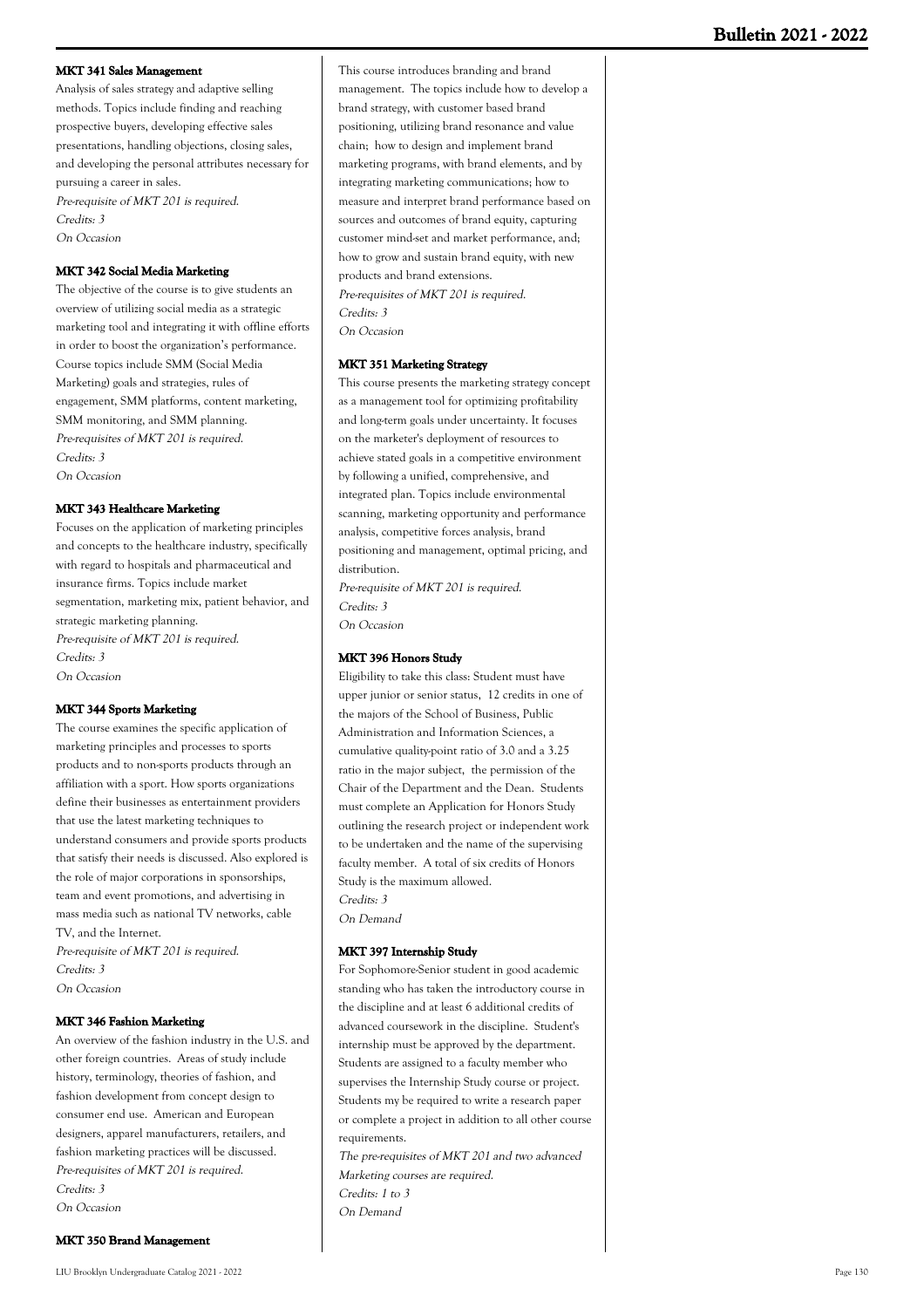## **B.S. Artificial Intelligence**

 The Bachelor of Science degree program in Artificial Intelligence is one of the first degrees of its kind in the country. Students of this program will build the foundational knowledge necessary to design computational systems that exhibit "human-like intelligence" such as the ability to interpret sensory input, learn from experience, understand human language, and support intelligent decision-making. Graduates will have the skill-set necessary to meet industry demand for workers able to contribute to research and development in Artificial Intelligence across all industry sectors. The program begins with introductory courses in programming, computer science, mathematics, and statistics that provide a firm technical foundation. The curriculum then introduces core artificial intelligence concepts and techniques including state-space search, gameplaying, machine learning, neural networks, and deep learning with applications to various domains (e.g. computer vision, natural language processing and understanding).

 The program is supported by a cutting-edge learning and design center which will provide students and faculty with state-of-the-art technologies, tools, and systems to support learning and research. This center will provide students with the opportunity to develop research projects and prototypes with the same big data and artificial intelligence platforms used in cuttingedge industry applications.

# **Artificial Intelligence, B.S.**

#### **Requirements Graduation Requirements**

|                   |                        | Graduation Requirements                           |      |
|-------------------|------------------------|---------------------------------------------------|------|
|                   |                        | Students must satisfy the placement, proficiency, |      |
|                   |                        | orientation and 34-35 credit core curriculum      |      |
|                   |                        | criteria outlined in the Graduation Requirements  |      |
|                   |                        | section of this bulletin:                         |      |
| Orientation       |                        |                                                   |      |
| <b>FYS</b>        | 01                     | <b>First Year Seminar</b>                         | 1.00 |
|                   |                        | <b>Core Curriculum Requirements (30</b>           |      |
| Credits):         |                        |                                                   |      |
| <b>Humanities</b> |                        |                                                   |      |
|                   |                        | English Composition - ENG 16 or 16 X              | 3.00 |
|                   |                        | English Literature: ENG 61, 62, 63 or 64          | 3.00 |
|                   | Philosophy: PHI 60     |                                                   | 3.00 |
|                   | Foreign Language       |                                                   | 3.00 |
|                   |                        | Power and Politics: POL 11                        | 3.00 |
|                   | <b>Social Sciences</b> |                                                   |      |
|                   |                        | History (HIS 2 required)                          | 3.00 |
|                   |                        | Economics (ECO 2 required)                        | 3.00 |
|                   |                        | Psychology (PSY 3 required)                       | 3.00 |
|                   |                        | <b>Science and Mathematics</b>                    |      |

 *See Required Math and Science courses below*

*Communication, Visual & Performing Arts*

| Oral Communications: SPE 3              | 3.00 |
|-----------------------------------------|------|
| Art, Dance, Journalism, Music, Theatre, | 3.00 |

Media Arts (ART 61 required)

#### **Required Math and Science Courses (30 credits)**

| <b>BIO</b> | 26  | DNA and Human Life             | 4.00 |
|------------|-----|--------------------------------|------|
| <b>MTH</b> | 40  | Calculus I                     | 4.00 |
| <b>MTH</b> | 100 | <b>Introductory Statistics</b> | 3.00 |
| <b>MTH</b> | 101 | Calculus II                    | 4.00 |
| MTH        | 102 | Calculus III                   | 4.00 |
| <b>MTH</b> | 122 | Linear Algebra                 | 3.00 |
| <b>PHY</b> | 31  | <b>General Physics</b>         | 4.00 |
| PHY        | 32  | General Physics II             | 4.00 |

**Artificial Intelligence, B.S. Requirements All of the following are required (59 Credits):**

| AI | 102 | <b>Object Oriented</b><br>Programming I           | 4.00 |
|----|-----|---------------------------------------------------|------|
| AI | 117 | <b>Object Oriented</b><br>Programming II          | 4.00 |
| AI | 130 | Algorithms and Data<br><b>Structures</b>          | 3.00 |
| AI | 132 | <b>Discrete Structures</b>                        | 3.00 |
| AI | 148 | Database Systems                                  | 3.00 |
| AI | 162 | <b>Introduction to Artificial</b><br>Intelligence | 3.00 |
| AI | 163 | Data Mining and<br><b>Business Intelligence</b>   | 3.00 |
| AI | 164 | Software Engineering                              | 3.00 |
| AI | 230 | Introduction to<br>Algorithms                     | 3.00 |
| AI | 232 | Theory of Computation                             | 3.00 |
| AI | 233 | Natural Language<br>Processing                    | 3.00 |
| AI | 234 | Artificial Intelligence<br>Language Understanding | 3.00 |
| AI | 248 | Introduction to Big Data<br>Computing             | 3.00 |
| AI | 250 | Machine Learning                                  | 3.00 |
| AI | 255 | <b>Cloud Computing</b><br>Concepts                | 3.00 |
| AI | 260 | Deep Learning                                     | 3.00 |
| AI | 265 | <b>Introduction of Modern</b><br>Cryptography     | 3.00 |
| AI | 300 | Artificial Intelligence<br>Capstone Project       | 3.00 |

## **Credit and GPA Requirements**

Minimum Total Credits: 120 Minimum Liberal Arts and Sciences Credits: 60 Minimum Advanced Credit Requirement: 45 Minimum Major GPA: 2.0 Minimum Overall GPA: 20

## **B.S. Computer Science**

 The B.S. in Computer Science degree focuses on the concepts and techniques used in the design and the development of advanced software systems, network designs, and systems administration. Students in this program explore the conceptual foundations of computer science – its fundamental algorithms, programming languages, operating systems, and software engineering techniques. In addition, they can choose from innovative electives, including artificial intelligence, database systems, graphical user interfaces, game development, e-commerce and computer networks, and system and network administration among others. As with the introductory sequence, these advanced courses stress hands-on learning. The B.S. in Computer Science prepares students for careers as system analysts, computer programmers, database administrators, network administrators, software developers, and many other technology-oriented careers.

 Computer science majors are required to obtain at least a C grade in Computer Science 101 and Computer Science 102. A computer science major who receives below a C in Computer Science 101 may not advance to Computer Science 102 unless the student repeats the course and obtains a grade of C or better. A computer science major who receives below a C in Computer Science 102 may not continue in the major unless the student repeats the course and obtains a grade of C or better. A 2.5-grade point average in all computer science courses is required to graduate from this program.

#### **B.S. Computer Science**

*{Program Code: 82160} {HEGIS: 0701.0}*

## **Graduation Requirements**

Students must satisfy the placement, proficiency, orientation and 34-35 credit core curriculum criteria outlined in the Graduation Requirements section of this bulletin.

## **Orientation**

| Orientation       |                    |                                          |      |
|-------------------|--------------------|------------------------------------------|------|
| <b>FYS</b>        | 01                 | First Year Seminar                       | 1.00 |
|                   |                    | <b>Core Curriculum Requirements: 34</b>  |      |
| <b>Credits</b>    |                    |                                          |      |
| <b>Humanities</b> |                    |                                          |      |
|                   |                    | English Composition - ENG 16 or 16 X     | 3.00 |
|                   |                    | English Literature: ENG 61, 62, 63 or 64 | 3.00 |
|                   | Philosophy: PHI 60 |                                          | 3.00 |

Foreign Language 3.00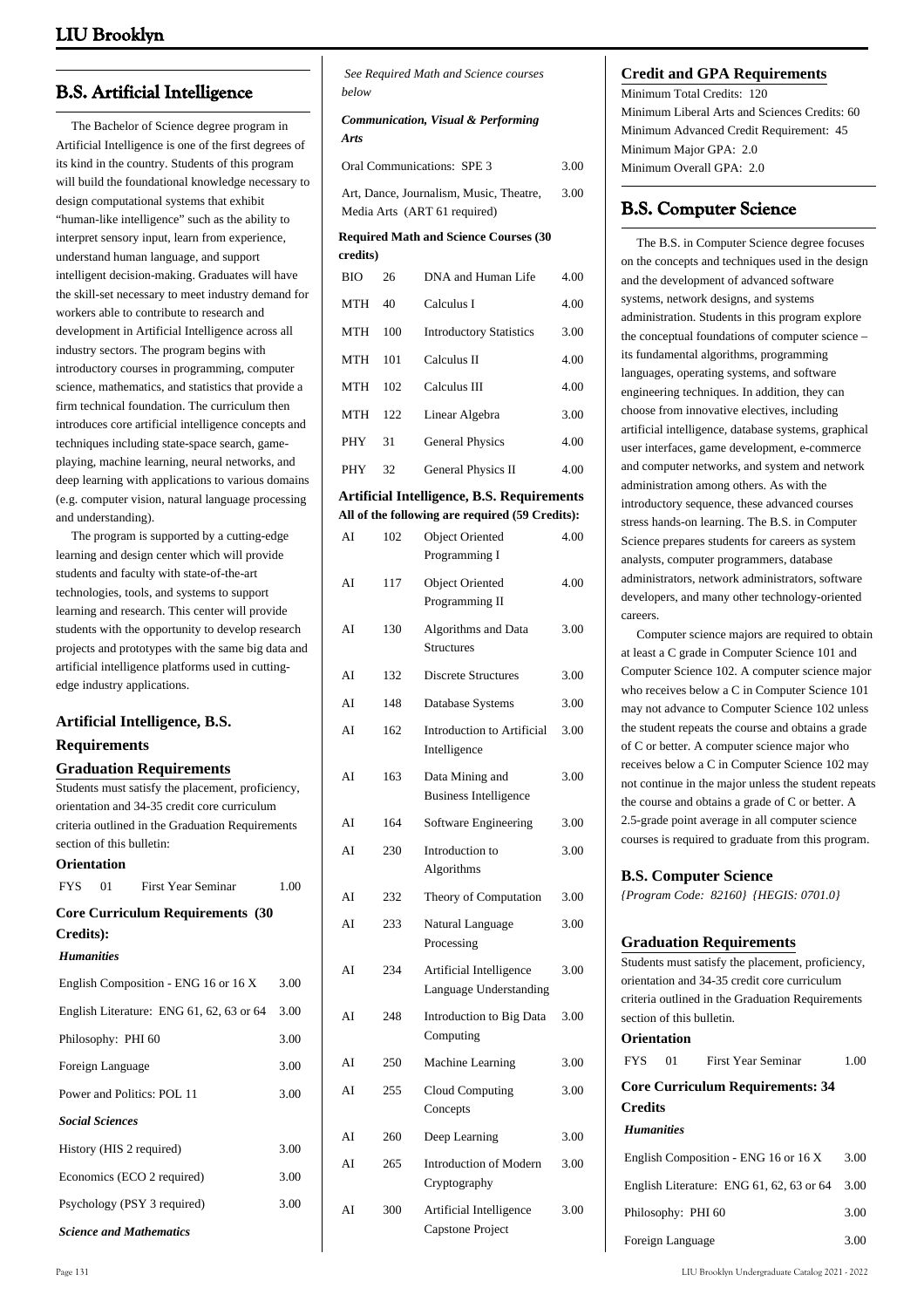| <b>Social Sciences</b>                                                                                               |      |
|----------------------------------------------------------------------------------------------------------------------|------|
| History                                                                                                              | 3.00 |
| Anthropology, Economics, History,<br>Political Science, Psychology, or<br>Sociology                                  | 3.00 |
| Anthropology, Economics Political<br>Science, Psychology, Sociology                                                  | 3.00 |
| <b>Science and Mathematics</b>                                                                                       |      |
| Mathematics: MTH 16                                                                                                  | 3.00 |
| Laboratory Science: BIO/CHM/PHY                                                                                      | 4.00 |
| <b>Communication, Visual &amp; Performing</b><br><b>Arts</b>                                                         |      |
| Oral Communications: SPE 3                                                                                           | 3.00 |
| Art, Dance, Journalism, Music, Theatre,<br>Media Arts                                                                | 3.00 |
| <b>Liberal Arts Elective Requirements: 22</b>                                                                        |      |
| <b>Credits</b>                                                                                                       |      |
| Introductory                                                                                                         |      |
|                                                                                                                      |      |
| Arts $\&$<br>19 credits<br><b>Sciences Electiv</b>                                                                   |      |
| es(1)                                                                                                                |      |
| Advanced Arts &<br>3 credits<br>Sciences Electives (2)                                                               |      |
| (1) Any introductory or advanced course offered<br>by Conolly College<br>(2) Any advanced course (numbered over 100) |      |
| offered by Conolly College                                                                                           |      |
| <b>Advanced Credit Requirement</b>                                                                                   |      |
| Minimum of 48 Advanced Credits is                                                                                    |      |
| Required: Courses numbered above 100 with the                                                                        |      |
| exception of School of Business, Public                                                                              |      |
| Administration and Information Science courses<br>numbered 101, 110, 111, 200, and 201 are                           |      |

## **Major Requirements**

meet the advanced credit requirement.

| <b>Computer Science Courses: 35 Credits</b> |     |                                                                        |      |
|---------------------------------------------|-----|------------------------------------------------------------------------|------|
| $\mathbf{C}\mathbf{S}$                      | 101 | Fundamentals of<br>Computer Science and<br><b>Information Sciences</b> | 3.00 |
| CS                                          | 102 | Programming I                                                          | 4.00 |
| $\mathbf{C}\mathbf{S}$                      | 117 | Programming II                                                         | 4.00 |
| CS                                          | 118 | Computer Architecture                                                  | 3.00 |
| CS                                          | 130 | Algorithms and Data<br>Structures I                                    | 3.00 |
| CS                                          | 132 | Discrete Structures in<br>Computer Science                             | 3.00 |
| CS                                          | 148 | Database Management                                                    | 4.00 |
| CS                                          | 150 | <b>Operating Systems</b>                                               | 4.00 |
| CS                                          | 154 | Networking                                                             | 4.00 |
| CS                                          | 164 | Software Engineering                                                   | 3.00 |
|                                             |     |                                                                        |      |

|                                          | <b>Business Courses: 6 Credits</b> |                                                                                                    |      |
|------------------------------------------|------------------------------------|----------------------------------------------------------------------------------------------------|------|
| <b>MAN</b> 231                           |                                    | Managerial<br>Communications                                                                       | 3.00 |
| <b>BUS</b>                               | 228                                | <b>Business Statistics I</b>                                                                       | 3.00 |
|                                          |                                    | <b>Advanced Computer Science Electives: 13</b>                                                     |      |
| <b>Credits</b>                           |                                    |                                                                                                    |      |
|                                          |                                    | Any computer science course numbered over 102.<br><b>Business or Computer Science Electives: 9</b> |      |
| <b>Credits</b>                           |                                    |                                                                                                    |      |
|                                          |                                    | Any introductory or advanced course offered by                                                     |      |
|                                          | <b>Information Sciences.</b>       | the School of Business, Public Administration and                                                  |      |
|                                          |                                    |                                                                                                    |      |
|                                          |                                    | <b>Credit and GPA Requirements</b>                                                                 |      |
|                                          |                                    | Minimum Total Credits: 120                                                                         |      |
|                                          |                                    | Minimum Liberal Arts and Sciences Credits: 60                                                      |      |
|                                          |                                    | Minimum Major Credits: 60<br>Minimum Advanced Credit Requirement: 45                               |      |
|                                          |                                    | Minimum Major GPA: 2.5                                                                             |      |
|                                          |                                    | Minimum Overall GPA: 2.0                                                                           |      |
|                                          |                                    | Data Analytics, B.S. Requirements                                                                  |      |
|                                          |                                    | <b>Graduation Requirements</b>                                                                     |      |
|                                          |                                    | Students must satisfy the placement, proficiency,                                                  |      |
|                                          |                                    | orientation and 34-35 credit core curriculum<br>criteria outlined in the Graduation Requirements   |      |
|                                          | section of this bulletin:          |                                                                                                    |      |
| <b>Orientation</b>                       |                                    |                                                                                                    |      |
| <b>FYS</b>                               | - 01                               | <b>First Year Seminar</b>                                                                          | 1.00 |
| <b>Core Curriculum Requirements (30</b>  |                                    |                                                                                                    |      |
| Credits):<br><b>Humanities</b>           |                                    |                                                                                                    |      |
|                                          |                                    |                                                                                                    |      |
|                                          |                                    | English Composition - ENG 16 or 16 X                                                               | 3.00 |
| English Literature: ENG 61, 62, 63 or 64 |                                    |                                                                                                    | 3.00 |
| Philosophy: PHI 60<br>3.00               |                                    |                                                                                                    |      |
|                                          |                                    |                                                                                                    |      |
|                                          | Foreign Language                   |                                                                                                    | 3.00 |
|                                          |                                    | Power and Politics: POL 11                                                                         | 3.00 |
|                                          | <b>Social Sciences</b>             |                                                                                                    |      |
|                                          |                                    | History (HIS 2 required)                                                                           | 3.00 |
|                                          |                                    | Economics (ECO 2 required)                                                                         | 3.00 |
|                                          |                                    | Psychology (PSY 3 required)                                                                        | 3.00 |
|                                          |                                    | <b>Science and Mathematics</b>                                                                     |      |
| below                                    |                                    | See Required Math and Science courses                                                              |      |
| Arts                                     |                                    | <b>Communication, Visual &amp; Performing</b>                                                      |      |
|                                          |                                    | Oral Communications: SPE 3                                                                         | 3.00 |
|                                          |                                    | Art, Dance, Journalism, Music, Theatre,<br>Media Arts (ART 61 required)                            | 3.00 |
|                                          |                                    | <b>Required Math and Science Courses (26</b>                                                       |      |
| credits):<br>BIO <b>BIO</b>              | 26                                 | DNA and Human Life                                                                                 | 4.00 |

| MTH                                                                                                               | 30                      | Pre-Calculus<br>Mathematics                                                          | 4.00 |
|-------------------------------------------------------------------------------------------------------------------|-------------------------|--------------------------------------------------------------------------------------|------|
| MTH                                                                                                               | 40                      | Calculus I                                                                           | 4.00 |
| MTH                                                                                                               | 100                     | Introductory Statistics(*)                                                           | 3.00 |
| <b>MTH</b>                                                                                                        | 122                     | Linear Algebra                                                                       | 3.00 |
| PHY                                                                                                               | 31                      | <b>General Physics</b>                                                               | 4.00 |
| <b>PHY</b>                                                                                                        | 32                      | General Physics II                                                                   | 4.00 |
|                                                                                                                   |                         | *BUS 211 - Applied Busienss Statistics may be                                        |      |
|                                                                                                                   |                         | used in lieu of MTH 100                                                              |      |
| Introductory                                                                                                      |                         | Liberal Arts Elecvtive (3 credits)                                                   |      |
| Arts &<br>$es$ $(**)$                                                                                             | <b>Sciences Electiv</b> | 3 credits                                                                            |      |
|                                                                                                                   |                         | Data Analytics, B.S. Requirements<br>All of the following are required (48 Credits): |      |
| DA                                                                                                                | 103                     | Programming in Python                                                                | 3.00 |
| DA                                                                                                                | 118                     | Introduction to Data                                                                 |      |
|                                                                                                                   |                         | Analytics                                                                            | 3.00 |
| DA                                                                                                                | 120                     | Data Analytics                                                                       | 3.00 |
| DA                                                                                                                | 123                     | <b>Multivariate Statistics</b>                                                       | 3.00 |
| DA                                                                                                                | 131                     | Data Sructures and<br>Algorithms                                                     | 3.00 |
| DA                                                                                                                | 140                     | Data Visualization                                                                   | 3.00 |
| DA                                                                                                                | 148                     | Database Systems                                                                     | 3.00 |
| DA                                                                                                                | 153                     | Data Analytics Ethics                                                                | 3.00 |
| DA                                                                                                                | 155                     | Introduction to FinTech                                                              | 3.00 |
| DA                                                                                                                | 166                     | <b>Computational Genomics</b>                                                        | 3.00 |
| AI                                                                                                                | 162                     | Introduction to Artificial<br>Intelligence                                           | 3.00 |
| AI                                                                                                                | 163                     | Data Mining and<br>Business Intelligence                                             | 3.00 |
| AI                                                                                                                | 250                     | Machine Learning                                                                     | 3.00 |
| AI                                                                                                                | 260                     | Deep Learning                                                                        | 3.00 |
| AI                                                                                                                | 265                     | Introduction of Modern<br>Cryptography                                               | 3.00 |
| DA                                                                                                                | 160                     | Capstone Project                                                                     | 3.00 |
| Data Analytics Electives: 12 Credits<br>Any combination of four (4) elective courses from<br>the following areas: |                         |                                                                                      |      |
| Artificial Intelligence<br>Computer Science                                                                       |                         |                                                                                      |      |
| <b>Business</b>                                                                                                   |                         |                                                                                      |      |
| Health                                                                                                            |                         |                                                                                      |      |

**Credit and GPA Requirements**

Minimum Total Credits: 120 Minimum Liberal Arts and Sciences Credits: 60 Minimum Advanced Credit Requirement: 45 Minimum Major GPA: 2.0 Minimum Overall GPA: 2.0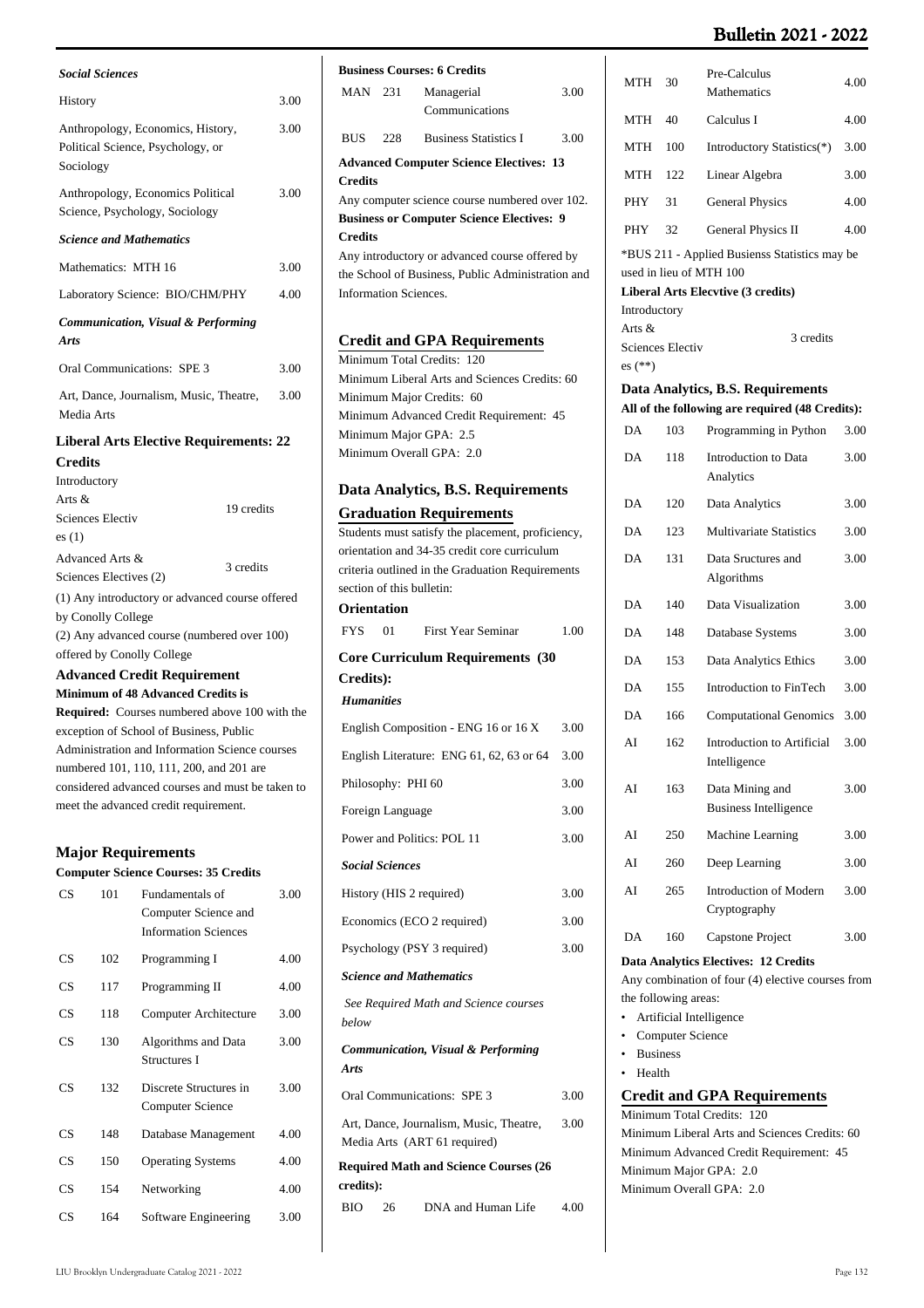## **Artificial Intelligence Courses**

### **AI 102 Object Oriented Programming I**

This course introduces the fundamental concepts of programming from an object-oriented perspective. Topics are drawn from classes and objects, abstraction, encapsulation, data types, calling methods and passing parameters, decisions, loops, strings, arrays and collections, documentation, testing and debugging, design issues, and inheritance. The course emphasizes modern software engineering and design. Three hours lecture, one hour laboratory. Credits: 4

Every Fall and Spring

### **AI 117 Object Oriented Programming II**

This course covers the most advanced features of the C++ programming language that are essential to the creation of complex structures and their applications in designing and developing programs using software engineering concepts : structures, objects and classes, function and operator overloading, collections, strings, recursion, file and string streams, pointers and dynamic data structures, inheritance and dynamic polymorphism, templates, exception handling, Standard Template Library (STL), and advanced C++ topics. Three credits; one-hour laboratory. A pre requisite of AI 102 is required. Credits: 4 Every Fall and Spring

**AI 130 Algorithms and Data Structures**

A study of the design and representation of information and storage structures and their associated implementation in a block-structured language; linear lists, strings, stacks, queues, multilinked structures, representation of trees and graphs, iterative and recursive programming techniques; storage systems, structures and allocation; file organization and maintenance; and sorting and searching algorithms. Three hours lecture, one hour laboratory. A pre requisite of AI 117 is required. Credits: 3 Every Fall

#### **AI 132 Discrete Structures**

A study of the treatment of discrete mathematical structures and relevant algorithms used in the programming and computer science. Topics include the list, tree, set, relational and graph data models and their representation and use in searching, sorting and traversal algorithms; also, simulation, recursive algorithms and programming, analysis of running time of algorithms, and an introduction to finite-state machines and automata. Three hours lecture, one hour laboratory. A co requisite of AI 130 is required.

Credits: 3 Every Fall

**AI 148 Database Systems**

The course is designed to impart the concepts and the practical aspects of database management systems and to provide an understanding of how data resources can be designed and amanged to support information systems in organizations. Topics covered include: database system functions, Entity-Relationship (E-R) modeling, and relational database model, basic normalization techniques, data integrity, and SQL query language. Three credits; one-hour laboratory. Credits: 3 Every Spring

#### **AI 162 Introduction to Artificial Intelligence**

The course covers the basic principles of artificial intelligence. You will learn some basic AI techniques, the problems for which they are applicable, and their limitations. The course content is organized roughly around what are often considered to be three central pillars of AI: Search, Logic, and Learning. Topics covered include basic search, heuristic search, game search, constraint satisfaction, knowledge representation, logic and inference, probabilistic modeling, and machine learning algorithms. Three credits; one hour laboratory.

A pre requisite of AI 117 or CS 117 is required. Credits: 3 Every Spring

#### **AI 163 Data Mining and Business Intelligence**

The study of advanced PROLOG programming, including advanced topics in knowledge representation and reasoning methods, which include semantic networks, frames non-monotonic reasoning and reasoning under uncertainty. A study is made of concepts and design techniques in application areas, such as natural-language processing, expert systems and machine learning. Intro-duction is made to genetic algorithms and neural networks. Three hours lecture, one hour laboratory.

A pre requisite of AI 130 and AI 162 is required. Credits: 3 Every Fall

**AI 164 Software Engineering**

A study of software project management concepts, software cost estimation, quality management, process involvement, overview of analysis and design methods, user interface evaluation, and design. Also considered are dependable systems software reliability, programming for reliability, reuse, safety-critical systems, verification and validation techniques; object-oriented development; using UML; and software maintenance. Three hours lecture, one hour laboratory A pre requisite of AI 130 is required. Credits: 3 Every Spring

#### **AI 230 Introduction to Algorithms**

This course motivates algorithmic thinking and focuses on the design of algorithms and the rigorous analysis of their efficiency. Topics include

the basic definitions of algorithmic complexity (worst case, average case); basic tools such as dynamic programming, sorting, searching, and selection; advanced data structures and their applications; graph algorithms and searching techniques such as minimum spanning trees, depth first search, shortest paths, design of randomized algorithms and competitive analysis. Three credits; one-hour laboratory.

Pre requisites: AI 130 and 132 or CS 130 and CS 132 Credits: 3 Every Fall

#### **AI 232 Theory of Computation**

The course investigates two fundamental questions about computing: 1) computability: can a problem be solved using a given abstract machine? And 2) complexity: how much time and space are required to solve the problem? The course explores these questions by developing abstract models of computation and reasoning about what they can do and cannot do efficiently. The abstract models include finite automata, regular languages, contextfree grammars, and Turing machines. Additional topics covered include solvable and unsolvable problems, complexity classes P and NP, and NPcompleteness.

Three credits; one-hour laboratory. The pre requisite of AI 230 is required. Credits: 3 Every Fall

#### **AI 233 Natural Language Processing**

This course serves as an introduction to natural language processing (NLP), the goal of which is to enable computers to use human languages as input, output, or both. NLP is at the heart of many of today's most exciting technological achievements, including machine translation, automatic conversational assistants and Internet search. The course presents the variety of ways to represent human languages as computation systems, and how to exploit these representations to write programs that do useful things with text and speech data in the areas of translation, summarization, extracting information, question answering, and conversational agents. The course will connect some central ideas in machine learning (e.g. discrete classification) to linguistics (morphology, syntax, semantics).

Three credits; one-hour laboratory. A pre requisite of AI 162 is required. Credits: 3 Every Spring

## **AI 234 Artificial Intelligence Language Understanding**

The central focus of the course is to enable robust and effective human-computer interaction between humans and machines without supervision. To infer intent and deal with human language ambiguities in in text and speech, the course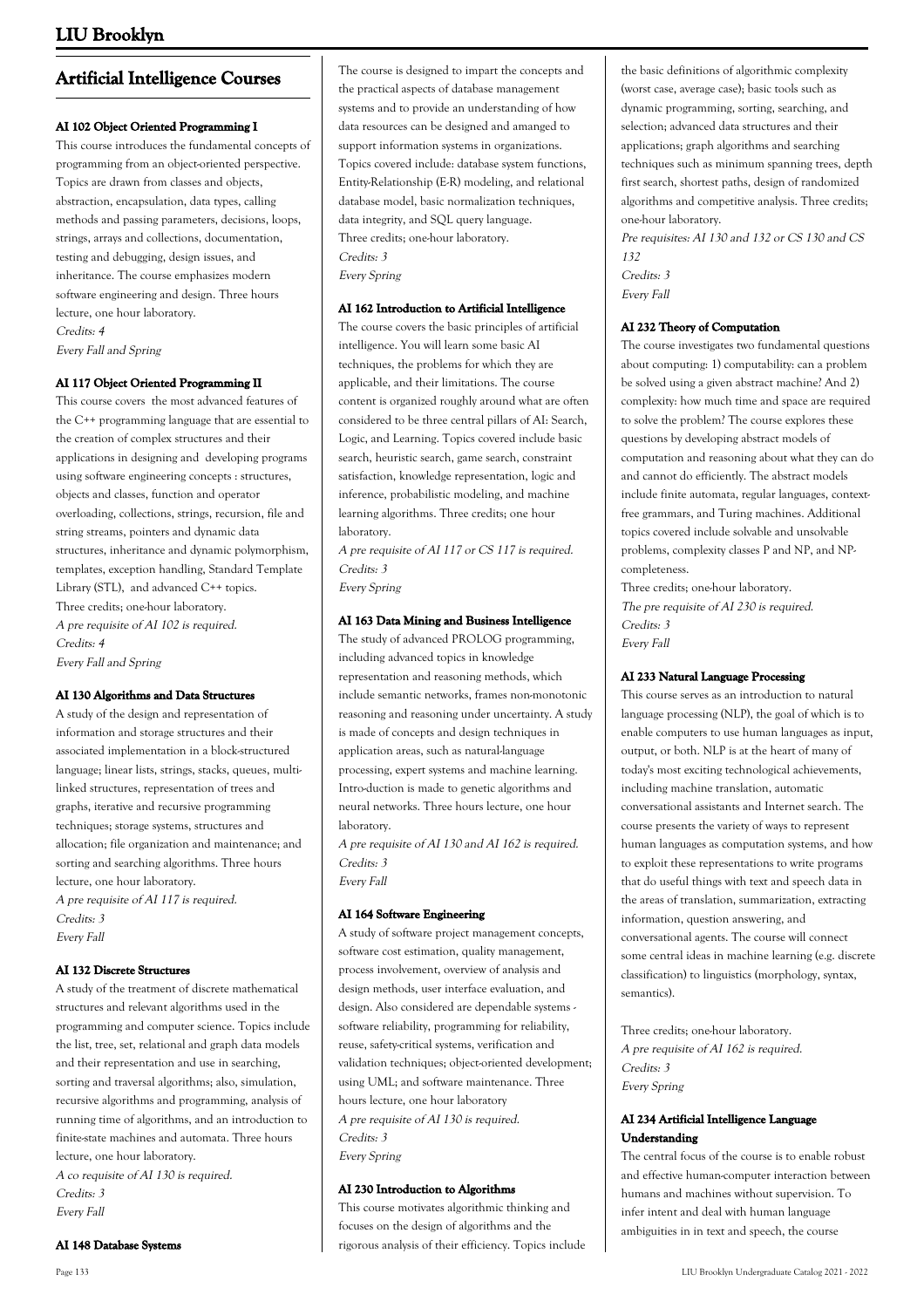combines advanced concepts of Natural Language Processing, Neural Networks and Deep learning. Using core NLP technologies, the course takes an experimental approach to develop prototypes of chat and speech enabled intelligent agents that can effectively interact with the public without supervision.

Three credits; one-hour laboratory. A pre requisite of AI 233 is required. Credits: 3 Every Fall

#### **AI 248 Introduction to Big Data Computing**

This course provides an in-depth coverage of various topics in big data from data generation, storage, management, to data analytics with focus on the state-of-the-art technologies, tools, architectures and systems that form today's leading edge big data computing solutions in various industries. The course will focus on: the mathematical and statistical models that are used in learning from large scale data processing; the modern systems for cluster computing based on Map-Reduce pattern such as Hadoop MapReduce and Apache Spark; the implementation of big data solutions, including student projects on real cloudbased systems such as Amazon AWS, Google Cloud or Microsoft Azure.

Three credits; one-hour laboratory. A pre requisite of AI 163 or CS 163 is required. Credits: 3 Every Spring

#### **AI 250 Machine Learning**

Machine learning systems process large volumes of data at high speed to make predictions or decisions without human intervention. Machine learning as a field is now incredibly pervasive, with applications spanning from business intelligence to homeland security, from analyzing biochemical interactions to structural monitoring of aging bridges, from automated manufacturing to autonomous vehicles, etc. This class will familiarize students with a broad cross-section of models and algorithms for machine learning and their applications in various domains. Three credits; one-hour laboratory. A pre requisite of AI 162 is required. Credits: 3

Every Spring

#### **AI 255 Cloud Computing Concepts**

The course presents a top-down view of cloud computing, from applications and administration to programming and infrastructure. Its main focus is on parallel programming techniques for cloud computing and large scale distributed systems which form the cloud infrastructure. The topics include: overview of cloud computing, cloud systems, parallel processing in the cloud, distributed storage systems, virtualization, security in the cloud, and multicore operating systems. Students will study and apply state-of-the-art solutions for cloud computing developed by Google, Amazon, Microsoft, Yahoo, VMWare, etc. Three credits; onehour laboratory. A pre requisite of AI 248 is required Credits: 3 Every Fall

#### **AI 260 Deep Learning**

This course is an introduction to deep learning where algorithms extract layered high-level representations of data that maximizes performance on a given task. Topics covered include basic neural networks, convolutional and recurrent network structures, deep unsupervised and reinforcement learning, and applications to various problem domains (e.g. speech recognition, computer vision, hand writing recognition, etc). Three credits; onehour laboratory.

A pre requisite of AI 250 is required. Credits: 3 Every Spring

#### **AI 265 Introduction of Modern Cryptography**

Cryptography is the formal study of the notion of security in information systems. The course will offer a thorough introduction to modern cryptography focusing on models and proofs of security for various basic cryptographic primitives and protocols including key exchange protocols, commitment schemes, digital signature algorithms, oblivious transfer protocols and public-key encryption schemes. Applications to various problems in secure computer and information systems will be briefly discussed including secure multiparty computation, digital content distribution, e-voting systems, digital payment systems, and cryptocurrencies.

Three credits; one-hour laboratory. Credits: 3 Every Spring

#### **AI 300 Artificial Intelligence Capstone Project**

The capstone project course is an integrative and experiential opportunity for students to apply the knowledge and skills that they have gained across the program curriculum. Students who select applied projects participate in the identification of an artificial intelligence problem or challenge, develop a project proposal outlining an approach to the problem's solution, implement the proposed solution, and test or evaluate the results. Students who select a theory-based project conduct original research (e.g. develop a new algorithm or new heuristics) and evaluate its strengths and limitations. Three credits; one-hour laboratory. A co requisite of AI 260 is required. Credits: 3 Every Spring

## **Computer Science Courses**

#### **BUS 110 Foundations of Business Information Systems**

This course focuses on the key components of information systems--people, software, hardware, data, and communication technologies--and how these components can be integrated and managed to create competitive advantage. The course helps students develop practical competencies in the use of various computer systems and software and provides a theoretical and practical introduction to systems and development concepts, technology acquisition, and various types of application software which are essential to be competitive. Credits: 3

Every Fall and Spring

#### **BUS 330 Business Analytics**

This course introduces students to the fundamental concepts of data analytics that are most relevant to businesses today. Topics covered include, but are not limited to, data management, data mining, visualization, descriptive analytics, predictive analytics, optimization, and simulation. Students analyze real-world business data using various business analytics techniques. Three lecture hours, one-hour lab.

Pre requisites: CS 103 or CS 102 and BUS 211 Credits: 4 Every Spring

#### **CS 101 Fundamentals of Computer Science and Information Sciences**

Course topics include computer organization, information processing, algorithms, and programming. Operating Systems, Databases, and Computer Networks, along with current views on the theory and practice of Software Engineering, and the basics of Artificial Intelligence are also explored. Three lecture hours, one hour lab. Credits: 3

Every Fall and Spring

#### **CS 102 Object Oriented Programming I**

This course introduces the fundamental concepts of programming from an object-oriented perspective. Topics are drawn from classes and objects, abstraction, encapsulation, data types, calling methods and passing parameters, decisions, loops, strings, arrays and collections, documentation, testing and debugging, design issues, and inheritance. The course emphasizes modern software engineering and design. Three hours lecture, one hour laboratory. (4 Credits) The pre-requisite of CS 101 is required. Credits: 4 Every Fall and Spring

#### **CS 103 Programming I for Business**

Problem solving, algorithmic design, and implementation using the Python programming language are presented. Topics include fundamental data types and associated array types, I/O processing, conditional and loop constructs, use and implementation of functions. Nonprimitive data structures are introduced. A brief overview of object-oriented programming (OOP) concepts is given. Throughout the course, good programming styles and sound program construction are emphasized. Three lecture hours,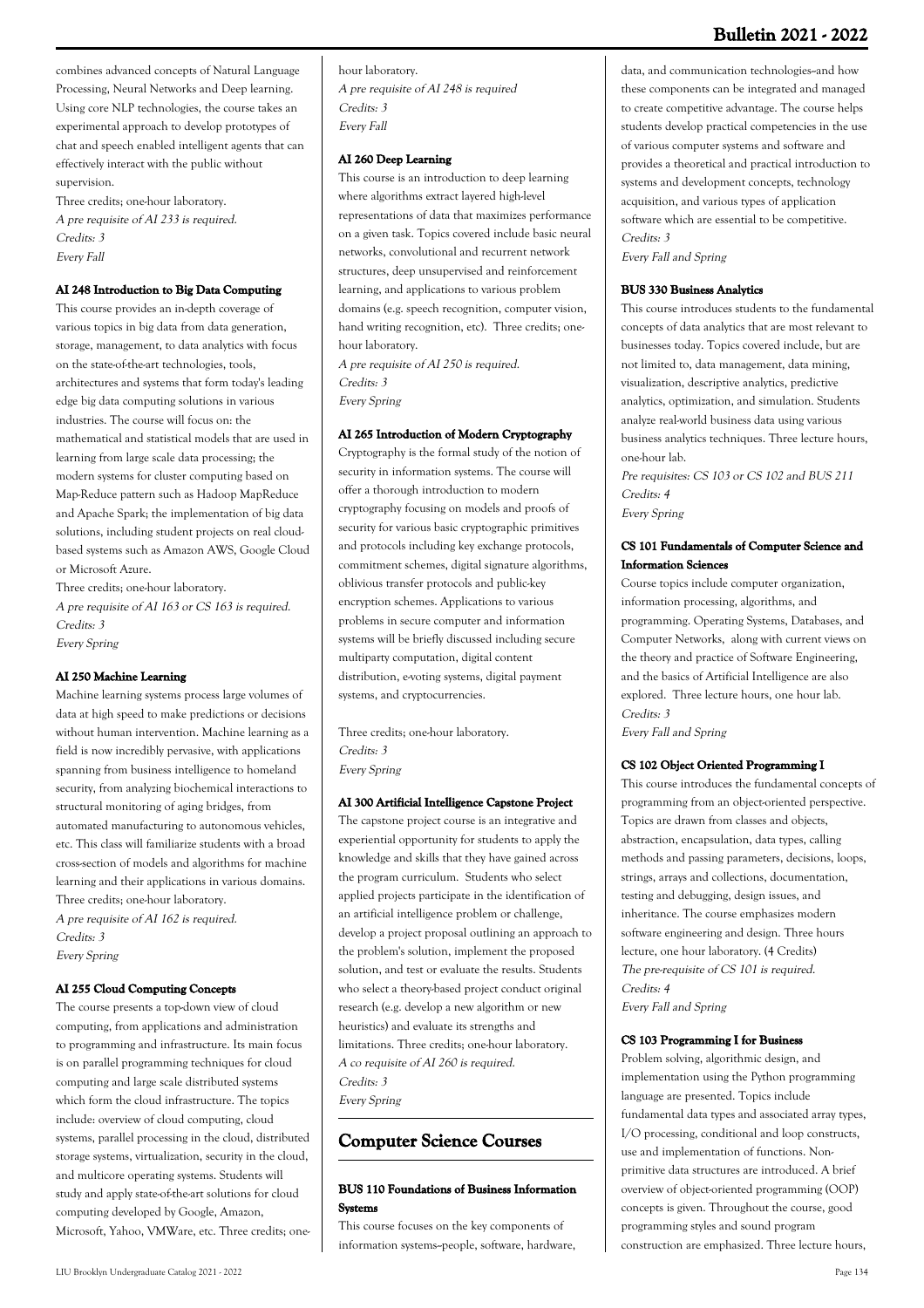one-hour lab. Not open to computer science or technology management majors. The pre-requisite of CS 101 is required. Credits: 4 Every Fall

## **CS 117 Object Oriented Programming II**

This course covers the most advanced features of the C++ programming language that are essential to the creation of complex structures and their applications in designing and developing programs using software engineering concepts : structures, objects and classes, function and operator overloading, collections, strings, recursion, file and string streams, pointers and dynamic data structures, inheritance and dynamic polymorphism, templates, exception handling, Standard Template Library (STL), and advanced C++ topics. Three hours lecture, one hour laboratory. (4 Credits) The pre-requisite of CS 102 is required. Credits: 4 Every Fall and Spring

### **CS 118 Computer Architecture**

The course provides a comprehensive study of computer architecture and organization. Boolean algebra is introduced to teach digital devices. The operational units and their interconnections that realize the architectural specification of a computer are studied and their overall performance is analyzed. The design and implementation of a simple processor is an integral part of the course. Programming at different levels is also introduced. Pre-requisite of CS 102 is required. Credits: 3 Every Fall

## **CS 120 Web Development**

Web page and Common Gateway interface (CGI) application development. Topics include HTML, Web browser and server communication using HTTP and HTTPS, browser state tracking, basic web server configuration settings, Client Side Java Scripting, back end database connectivity, and CGI application development using common tools and languages. Students are required to develop and complete several web based applications such as a shopping cart style website. Three hours lecture, one hour laboratory.

Pre-requisite of CS 102 is required. Credits: 3 On Occasion

## **CS 128 Information Systems Analysis and Design**

A comprehensive introduction to the fundamental concepts of systems analysis and design: industrial perspective of information technology; software process models, human factors, project management; requirements of engineering and analysis; and system modeling techniques, design methodologies, post-implementation analysis, and CASE tools support. Three hours lecture, one hour laboratory.

The pre-requisite of CS 117 is required. Credits: 3

## Every Fall

#### **CS 130 Algorithms and Data Structures I**

A study of the design and representation of information and storage structures and their associated implementation in a block-structured language; linear lists, strings, stacks, queues, multilinked structures, representation of trees and graphs, iterative and recursive programming techniques; storage systems, structures and allocation; file organization and maintenance; and sorting and searching algorithms. Three hours lecture, one hour laboratory. Pre-requisite of CS 117 is required. Credits: 3 Every Fall

#### **CS 132 Discrete Structures in Computer Science**

A study of the treatment of discrete mathematical structures and relevant algorithms used in the programming and computer science. Topics include the list, tree, set, relational and graph data models and their representation and use in searching, sorting and traversal algorithms; also, simulation, recursive algorithms and programming, analysis of running time of algorithms, and an introduction to finite-state machines and automata. Three hours lecture, one hour laboratory.

Pre-requisite of CS 130 is required. Credits: 3 Every Spring

## **CS 135 Compiler Theory and Design**

An examination of fundamental compiler organization. Topics include lexical analysis, syntax analysis, abstract syntax trees, symbol table organization, code generation and code optimization. Students are expected to implement a compiler for a given language, using tools such as LEX and YACC. Three hours lecture, one hour laboratory. Pre-requisite of CS 130 is required. Credits: 3

On Occasion

#### **CS 150 Operating Systems**

An introduction to the fundamental concepts of operating systems: architectural support and operating systems interface; system calls; and process structure, concepts, management, interprocess communication, threads, memory management and virtual memory, file system interface and its implementation. Case studies from UNIX and Windows NT are examined. Three hours lecture, one hour laboratory. The pre-requisite of CS 117 is required. Credits: 4 Every Spring

#### **CS 156 Internet Programming**

A study of application programming for the Internet. Emphasis is on Java programming and object-oriented programming using the Java language. Java topics include classes, interfaces, polymorphism, threads, database-access, and

applets. Students are required to complete projects that run on a web server. Three hours lecture, one hour laboratory. Pre-requisite of CS 117 is required. Credits: 3 On Occasion

### **CS 161 Object-Oriented Programming**

Comprehensive treatment of object-oriented programming design techniques in C++. Specific topics include encapsulation, object classes, inheritance, polymorphism and genericity. Templates and the Standard Template Library (STL) are thoroughly presented and used in program construction. Run-Time Type Identification (RTTI) is also covered. Three hours lecture, one hour laboratory. Pre-requisite of CS 130 is required. Credits: 3 On Occasion

#### **CS 162 Artificial Intelligence I**

An introduction to the processes by which machines simulate intelligence. Topics include knowledge-representation techniques, including the predicate logic, state space problem formulation, logical reasoning methods, exhaustive and heuristic search strategies, rule-based production systems and examples of expert systems. PROLOG programming explained comprehensively. Each student is required to implement a small rule-based system in PROLOG. Three hours lecture, one hour laboratory.

The pre-requisite of CS 117 is required. Credits: 3 Every Spring

#### **CS 163 Data Mining and Business Intelligence**

The study of advanced PROLOG programming, including advanced topics in knowledge representation and reasoning methods, which include semantic networks, frames non-monotonic reasoning and reasoning under uncertainty. A study is made of concepts and design techniques in application areas, such as natural-language processing, expert systems and machine learning. Intro-duction is made to genetic algorithms and neural networks. Three hours lecture, one hour laboratory.

Pre-requisites of CS 130 and CS 162 are required. Credits: 3

Every Fall

#### **CS 164 Software Engineering**

A study of software project management concepts, software cost estimation, quality management, process involvement, overview of analysis and design methods, user interface evaluation, and design. Also considered are dependable systems software reliability, programming for reliability, reuse, safety-critical systems, verification and validation techniques; object-oriented development; using UML; and software maintenance. Three hours lecture, one hour laboratory. Pre-requisite of CS 130 is required.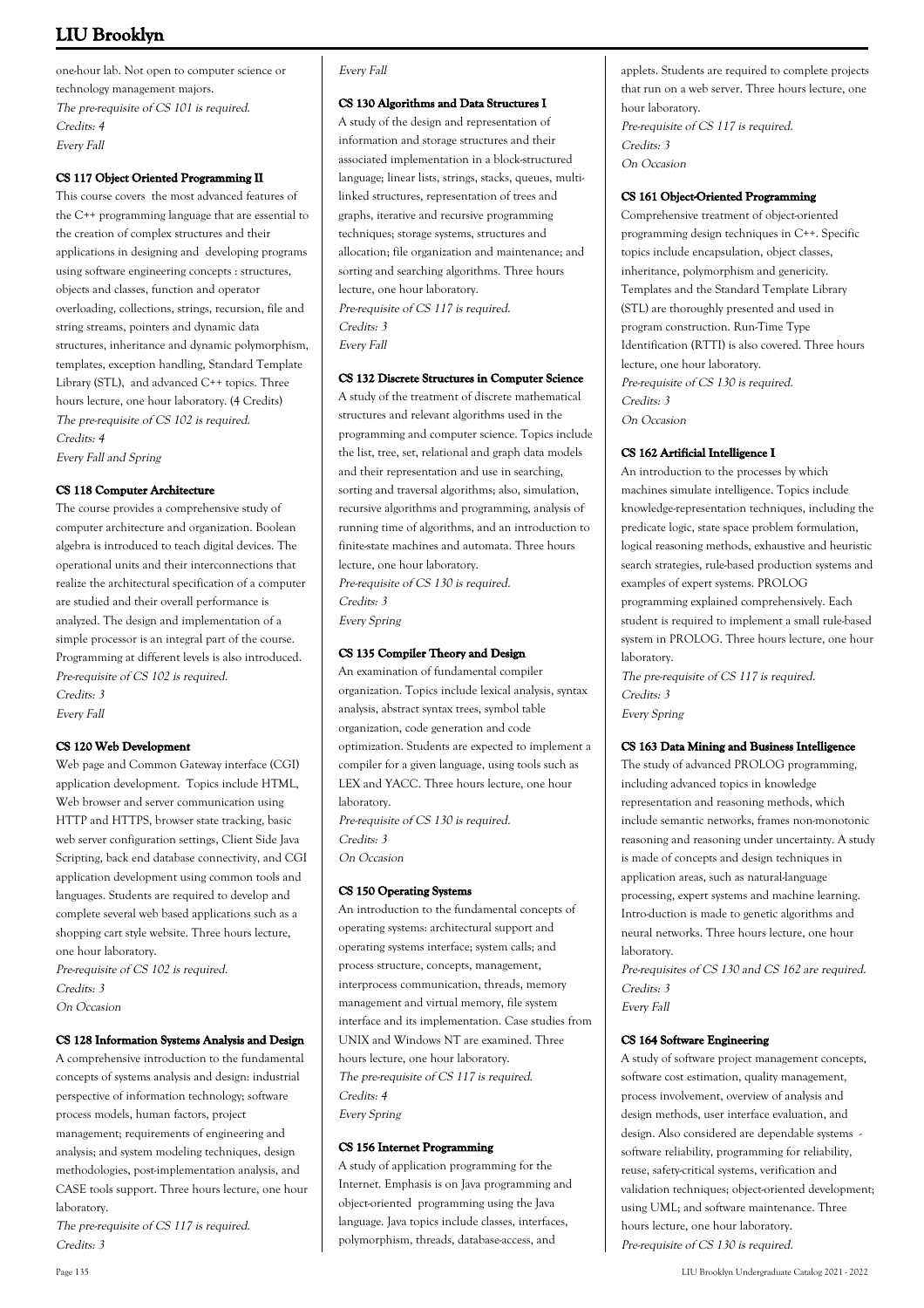Credits: 3 Every Spring

## **CS 165 Component-based Software Development and Reusability**

The course provides an in-depth introduction to reusability and Component-Based Software Engineering (CBSE). The basic concepts of components, interfaces, contracts, design patterns and frameworks are presented. Topics covered include: current Component specification techniques such as UML and the Object Constraint Language (OCL); Component Models and Technology such as COM, DCOM, .NET; and Component composition and Integration. Pre-requisite of CS 128 or CS 164 is required. Credits: 3 On Occasion

## **CS 168 Special Topics in Computer Science**

Discussion of topics of current interest in computer science in the area of the instructor''s specialty. Topics include: ASP Dot-Net Programming, Ecommerce Developments and Applications, Web Animation, iPhone applications, and other topical developments in the field. One hour laboratory may be included, depending on the topic. Credits: 3 On Occasion

## **CS 169 Special Topics in Computer Science**

Discussion of topics of current interest in computer science in the area of the instructor''s specialty. Topics include: ASP Dot-Net Programming, Ecommerce Developments and Applications, Web Animation, iPhone applications, and other topical developments in the field. One hour laboratory may be included, depending on the topic. Credits: 3 On Occasion

#### **CS 370 Computer Science Internship**

An opportunity to extend classroom knowledge and gain direct practical experience in the computer field as an intern with a New York City government agency or with a major corporation in the metropolitan area. Students receive meaningful internship assignments and are directed by professionals in the normal working environment. Each student is required to schedule meetings with a faculty adviser, who provides academic supervision. May be taken twice for up to six credits. Completion of sophomore year and recommendation of the Department Chair are required. Credits: 3

On Demand

#### **CIS 128 Information Systems Analysis and Design**

A comprehensive introduction to the fundamental concepts of systems analysis and design: industrial perspective of information technology; software process models, human factors, project management; requirements of engineering and analysis; and system modeling techniques, design

methodologies, post-implementation analysis, and CASE tools support. Three hours lecture, one hour laboratory. The pre-requisite of CS 117 is required. Credits: 3 Every Fall

### **MIS 300 Strategic Information Technology**

This course provides students with insights and knowledge they need to become active participants in the implementation and management of strategic information technology. The course demonstrates how IT relates to competition and even survival of today's corporations. Students learn how to recognize opportunities for companies and in the work environment and apply current technologies in innovative ways. The pre-requisites of MAN 353, CS 148 and CS 158 are required. Credits: 3

On Demand

## **Data Analytic Coures**

### **DA 103 Programming in Python**

Problem solving, algorithmic dDA Credits: 3 Every Fall

#### **DA 118 Introduction to Data Analytics**

The course provides students with the opportunity to learn data processing skills needed to execute business and professional functionalities using Microsoft Excel. It also prepares students to master more advanced, data analytics skills in Excel. Emphasis is placed on how to efficiently navigate big datasets and use the keyboard to access commands for finance and other business scenarios. Students will also learn the basis for conceptualizing and designing data analytics projects with the highest level of integrity. Data visualization skills are also introduced and reinforced throughout the course. At the end of the course students are expected to pass the exam and earn the Microsoft Office Specialist certification in Excel.

Credits: 3 Every Spring

## **DA 120 Data Analytics**

This course provides a comprehensive introduction to the principles of data science that underlie the data mining algorithms, data-driven decisionmaking process, and data-analytic thinking. Topics include learning commands, arithmetic operators, logical operators, and functions in the analytical languages, writing scripts, performing descriptive analytics, creating analytical graphs, and working and manipulating data sets using the two most popular analytic languages of R and Python. A pre requisite of DA 118 is required. Credits: 3 Every Spring

### **DA 125 Multivariate Statistics**

This course is designed to provide students with a working knowledge of the basic concepts underlying the most important multivariate techniques used for analysis of data sets that contain more than one variable, and the techniques are especially valuable when working with correlated variables. The techniques provide a method for information extraction, regression, or classification. This includes applications of data sets using R and Python.

A pre requisite of Math 100 is required. Credits: 3 Every Fall

#### **DA 131 Data Structures and Algorithms**

A comprehensive study of the design and analysis of efficient data structures in Python. The course provides the fundamentals of data structures and algorithms, including their design, analysis and implementations. Fundamental data abstractions include: linear lists; strings; stacks; queues and deques; priority queues; multi-linked structures; trees and graphs; maps; hash tables; skip lists. Three hours lecture, one hour laboratory. A pre requisite of DA 103 is required. Credits: 3 Every Fall

## **DA 140 Data Visulalization**

This core required course in the Data Analytics program provides a comprehensive introduction and hands-on experience in basic data visualization, visual analytics, and visual data storytelling. It introduces students to design principles for creating meaningful displays of quantitative and qualitative data to facilitate managerial decision-making in the field of business analytics. Students will learn about how to leverage the power of data visualization to communicate business-relevant implications of analyses and the difference between using visualization for analytics vs. data storytelling. Modules cover the visual analytics process from beginning to end-from collecting, preparing, and analyzing data to creating data visualizations, dashboards, and stories that share critical business insights.

Credits: 3 Every Fall

#### **DA 153 Data Analytics Ethics**

This course surveys the domestic and international development of data and information privacy law and regulation in response to the growing sense of urgency around data breach and analytics ethics. The course also addresses the way in which law, legal and regulatory institutions, and private sectors govern and control the flow of data and information. Topics also include ethical use of AI, oversight for algorithms, digital profiling, free speech, open government, cybersecurity, data communications. Junior status. Credits: 3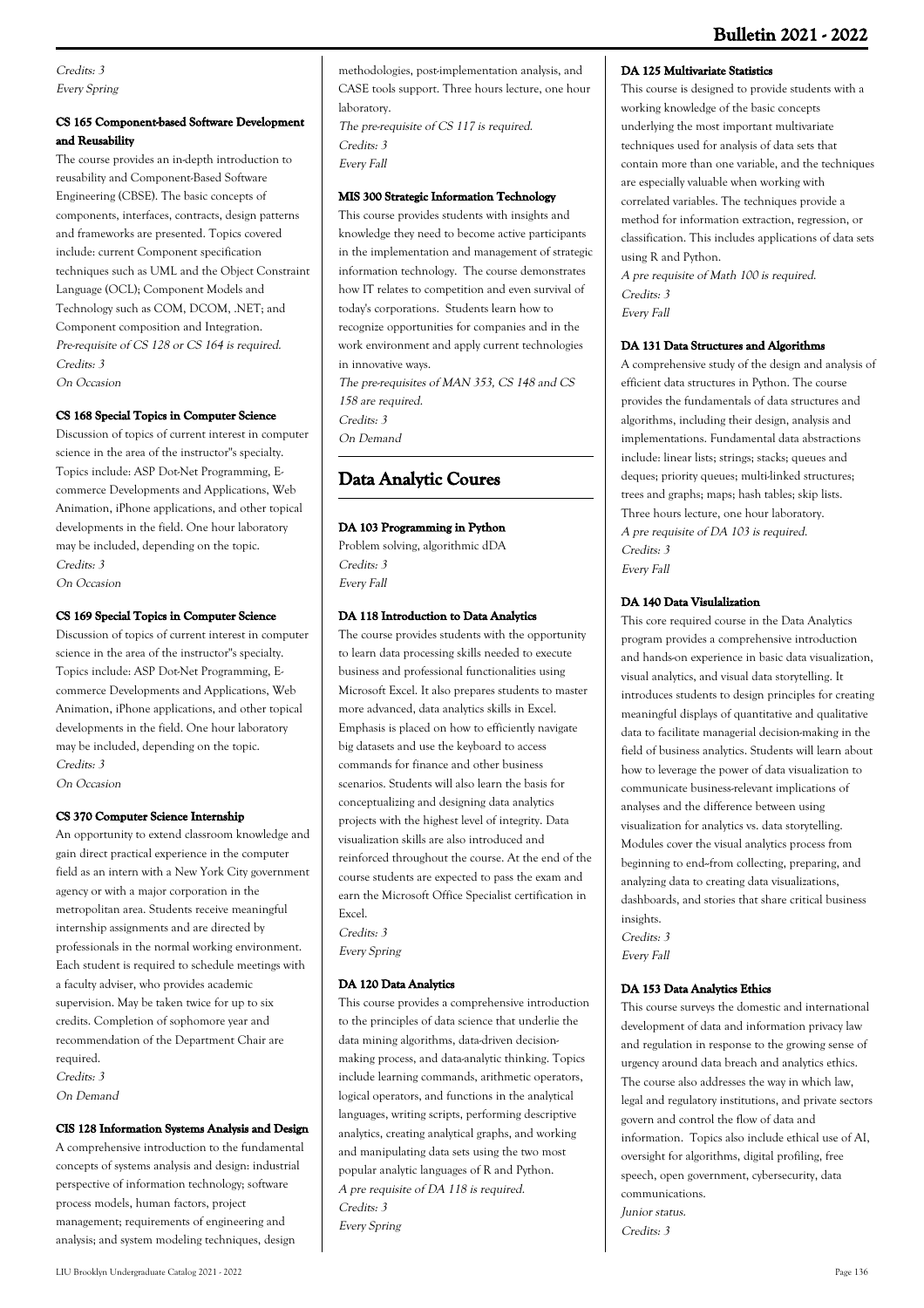Every Fall

#### **DA 155 Introduction to Fintech**

Fintech (financial technology) plays an essential role in modern finance and business. Fintech knowledge and skills are the stateof-the-art components for data scientists and data analysts. This course introduces Fintech through a hands-on data analytics approach and fosters students¿ essential fintech data analytics skills. Topics include Fintech data acquisition, visualization, and analysis; High-frequency trading (HFT) data analytics, implied volatility analytics, Blockchain in Fintech, Smart contract, machine learning in Fintech, and other state-of-the-art fintech knowledge and skills. Pre requisites: DA 120 or AI 163 Credits: 3 Every Spring

### **DA 166 Computational Genomics**

The course offers an introduction to basic theories, history of the field, current research areas and clinical applications of genomics including disease diagnosis and risk assessment, genetic counseling, microbiome testing and pharmacogenomics. The impact on personalized medicine and medical products will be highlighted. The course emphasizes the principles underlying the organization of genomes and the methods and approaches of studying them. Methods for understanding concepts such as gene regulation, evolution, complex systems, genetics, and gene: phenotype relationships are covered. Topics explored include sequence alignment, comparative genomics, phylogenetics, sequence analysis, structural genomics, population genetics, and metagenomic analysis. Bioinformatics tools as provided in the BioPython library will be utilized. Pre requisites: BIO 26 and DA131 Credits: 3 Every Spring

#### **DA 360 Capstone Project**

This capstone course in the Data Analytics program first trains students on the fundamental concepts needed for the role of a Business Analyst/Business Intelligence Engineer/Data Scientist in companies, and then equips students with the latest available tools to implement these concepts in answering business questions in a data driven way. This course uses hands-on project in the application of data analytics in various areas such as business, health, and other fields of interest. Co requisites: AI 260, DA 120, DA 140, DA 155 Credits: 3

Every Spring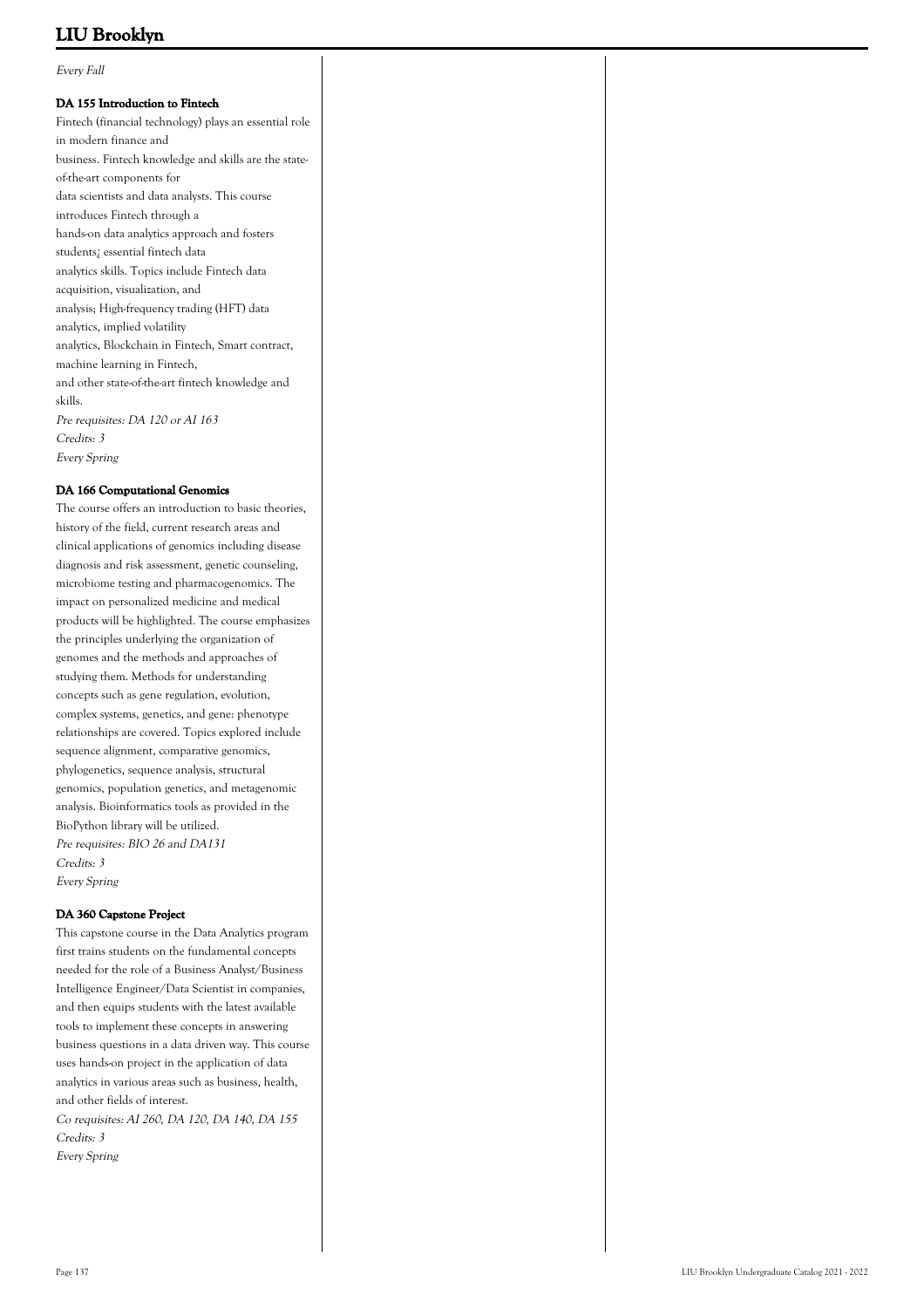## **SCHOOL OF EDUCATION**

 LIU Brooklyn's School of Education prepares teachers, counselors and school psychologists for the challenges and the rewards of working in urban settings. Through rigorous and stimulating programs of study, students have the opportunity to work in urban schools and in a broad range of educational and/or mental health settings to develop an inquiry stance toward practice, integrate theory and practice, and achieve high standards of practice. Graduates of our programs acquire the experiential knowledge that is essential for serving children, adults, and families in urban communities. All specialties, undergraduate, and graduate, within the Teacher Education Program, are accredited by the Teacher Education Accreditation Council (TEAC); we are now a member of the Association for Advancing Quality in Educator Preparation (AAQEP).

 Our programs are designed to ensure that our graduates keep pace with changes and innovations in their chosen fields. The School's **KEEPS Mission**, its urban location, and its nationally recognized faculty make it an exciting place to study!

## **Structures Within the School of Education**

 The School of Education is comprised of two departments: Teaching, Learning, and Leadership (TLL) and Counseling and School Psychology (CSP). These departments provide educational opportunities leading to rewarding careers serving urban youth, adults, and families. TLL offers undergraduate and graduate degree programs in multiple teacher certification areas. CSP offers graduate programs in school counseling, mental health counseling, marriage and family therapy, school psychology, and applied behavior analysis. Our professors are experts in these fields, with a range of experience that enables them to bring best practices into the classroom. All programs incorporate fieldwork throughout the curriculum and draw upon long-term relationships with schools and organizations in New York City that offer placements that are well suited to students' needs and interests. Please consult the sections below describing in detail each department and its offerings.

 For information, please contact the main office at 718-488-1055 or visit the website at www.liu.edu/brooklyn/soe.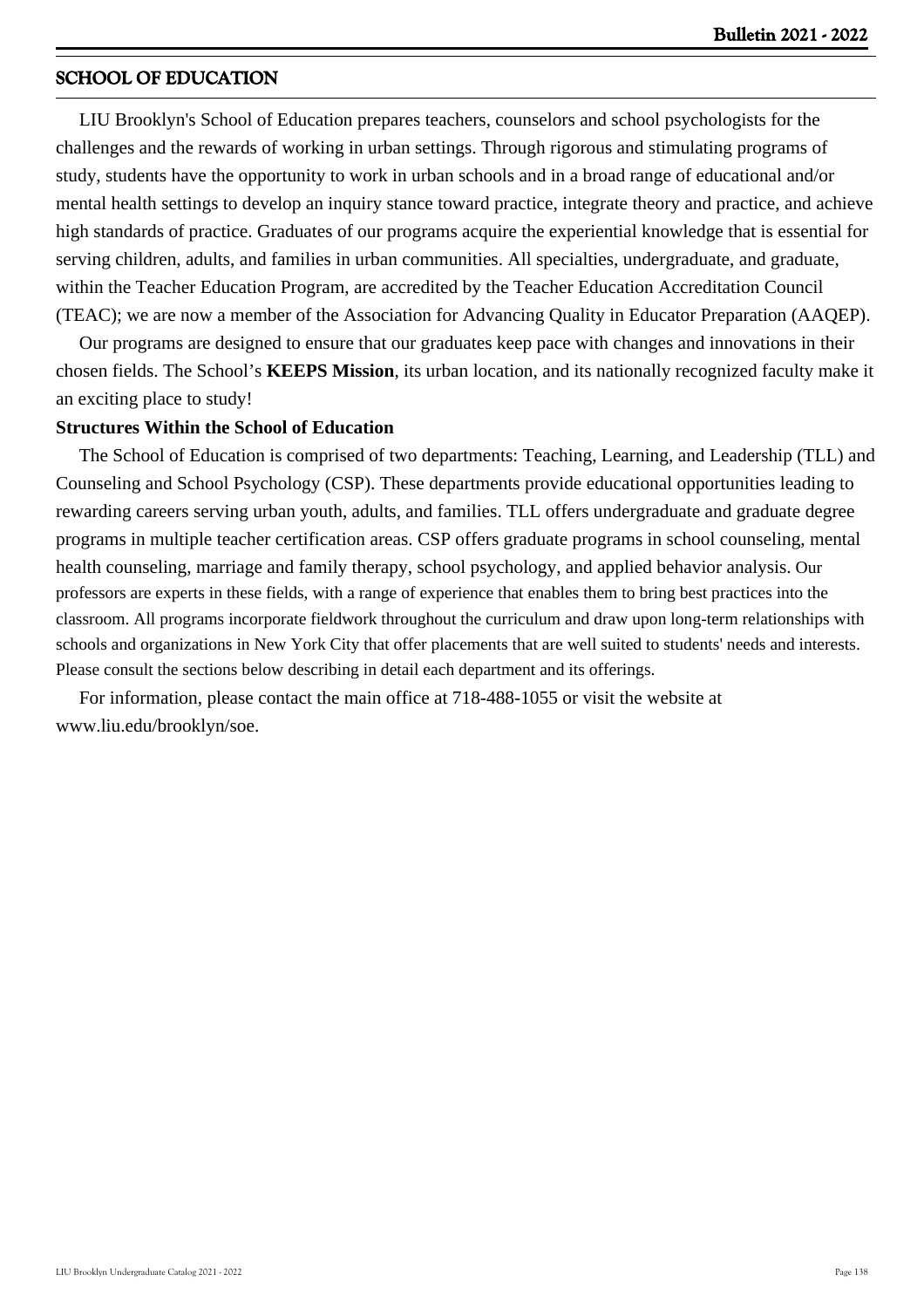## **KEEPS: The School of Education's Mission Statement**

 The KEEPS mission statement of LIU Brooklyn's School of Education addresses one of the most important questions in urban education today: How can urban educators be expertly prepared to meet rising academic standards while recognizing the unique experiences and strengths of urban schools and their children? One of the many strengths of the School of Education is that many of its future and practicing educators are themselves urban dwellers, immigrants, or members of ethnolinguistic and racial minorities. Thus, many of its educators bring to the classroom the experiential knowledge of urban and minority communities, essential to educating the children and families in those communities. The KEEPS mission is designed to help all urban educators meet rising academic standards, while also meeting performance standards that are based on the experiences and life of urban schools and their children.

### **KEEPS MISSION IN BRIEF KEEPS: The desired qualities of LIU Brooklyn Educators**

 To carry on the important mission of the LIU Brooklyn School of Education, we value:

 KNOWLEDGE and intellectual inquisitiveness about children, schools, and the world.

 ENQUIRY, or the collective discipline of observation, reflection, and non-judgmental description of children and their schoolwork, as well as descriptive inquiry of teaching and professional practice.

 EMPATHY rests on the human uniqueness and capacity to develop, as well as responsiveness to the needs and interests of urban learners and communities.

 PLURALISM and attention to differences and the inclusion of all in the learning community of schools and the wider community.

 SOCIAL COMMITMENT and the building of a just and democratic society.

## **KEEPS MISSION IN DEPTH**

 KNOWLEDGE and intellectual inquisitiveness about children, schools, and the world.

 LIU Brooklyn educators are intellectually rooted in the liberal arts, sciences, and pedagogy. We value knowing about the world, its people, languages, and cultures, its natural and physical aspects, and its texts. We attach special importance to how to use that knowledge to teach others and work with urban children and adolescents in schools.

 The curriculum of the School of Education advances this value by deepening the understanding acquired in liberal arts and sciences general education and major courses and contextualizing that knowledge through the world of schools and that of their clients -- children and adolescents, families, as well as teachers and other school professionals. Foundational courses are

interdisciplinary, attempting to deepen the multifaceted knowledge needed in the acts of teaching and learning, as well as spurring the dynamic and simultaneous use of interdisciplinary knowledge required in educating children.

 LIU Brooklyn educators are interested in reading closely and writing carefully and extensively, and they understand that in doing so, they are constructing and developing their knowledge about texts and the world, about the students with whom they work and the communities from which they come, and about schools and classrooms. Varied modes of writing and discussing are used throughout the curriculum to generate deep knowledge of academic texts, children and learners, teaching practice, and one another. Technology is used to increase connections and interrelatedness and thus support the construction of knowledge.

 We value knowledge constructed over time and thus collect our work and that of the students with whom we work longitudinally. We actively use our collections of work to deepen reflection and generate knowledge. We're responsible thinkers, capable of reflecting on our work, forming our own opinions, and using our knowledge to act independently in socially responsible ways.

 ENQUIRY or the collective discipline of observation, reflection, and non-judgmental description of children and their school work, as well as descriptive inquiry of teaching and professional practice.

 LIU Brooklyn educators value being active inquirers, curious about social and natural phenomena, able to imagine and invent. We're seriously reflective, and take time to study, reflect on words and texts, observe, research, collect work. We observe learners and their work closely and can describe them accurately while withholding judgment. We also value description and reflective review of our teaching practice. We attach great importance to our ability as a group to inquire collectively into these matters and to include the voices of all members of the learning community, regardless of rank or function. We value acknowledging the range of attitudes, beliefs, experiences, knowledge, and lenses of the group involved in the collective inquiry, and we look for the common threads as a community is shaped. We use our collective inquiry to shape a community and to create knowledge as a base for action, review, and constant regeneration and transformation.

 The School of Education's curriculum includes specific courses that develop the foundational discipline of collective descriptive inquiry as it applies to children, classrooms, and schools, and it provides ample opportunity to practice descriptive inquiry both in college classrooms and in schools. We read the best literature available, supporting the development of educators' habits of being active inquirers, remaining "wide awake" in the words of Maxine Greene, being attentive to differences, and being able to withhold judgment.

This creates an inclusive space with an expanded range of possibilities, enabling our capacity both to act and to transform.

 LIU Brooklyn educators are comfortable with inquiry and persevere with questions. We extend what learners bring by asking questions that widen their horizons of knowledge and experiences. We set up and construct learning contexts that stimulate active learning and the learner's curiosity, inquisitiveness, and imagination. The Learning Center for Educators and Families (LCEF) provides experiences working with children and teachers in curriculum-related tasks, imagining, inventing, and investigating. LCEF also provides opportunities to conduct observations of student practice and to carry out research on the learning and development of children, adolescents, and adults.

 EMPATHY rests on the human uniqueness and capacity to develop, as well as responsiveness to the needs and interests of urban learners and communities. LIU Brooklyn educators know that no two students are identical, as each person comes with their world of experiences and beliefs, innate talents, and learned skills. We believe in the potential of all students and seek to help students build on their strengths and abilities. We are deeply committed to the idea that all learners are capable of reaching their unique potential. As empathic and caring educators, we are interested in attending to each student. To accomplish the goal of helping individual students grow, we seek to understand the unique perspectives and backgrounds of our students and their social context and work within their frames of reference to help them accomplish what they seek. The curriculum of the School of Education uses collective inquiry, collaborative group work, and interactive dialogue journals to create a caring community of learners. From the very beginning, the curriculum includes field-based practices with individual children and families, building up the close familiarity that is required for empathy.

 The curriculum also develops students' ethnographic skills to study communities and to build transcultural understanding and empathy.

 PLURALISM and attention to differences and the inclusion of all in the learning community of schools and the wider community.

 LIU Brooklyn educators value the sociocultural and sociolinguistic pluralism of a global world, and especially of New York City's children and communities. We strive to acquire the different experiential knowledge bases that diverse communities have, to find commonalities in the human experience, and to shape a transcultural learning context, a third space, that is inclusive of differences. We attach importance to understanding the sociohistorical and sociocultural contexts of diverse groups, most especially of African-American, Caribbean-American, Latino, and recent immigrant communities that are prominent in Brooklyn schools, and we use this knowledge in teaching. We also value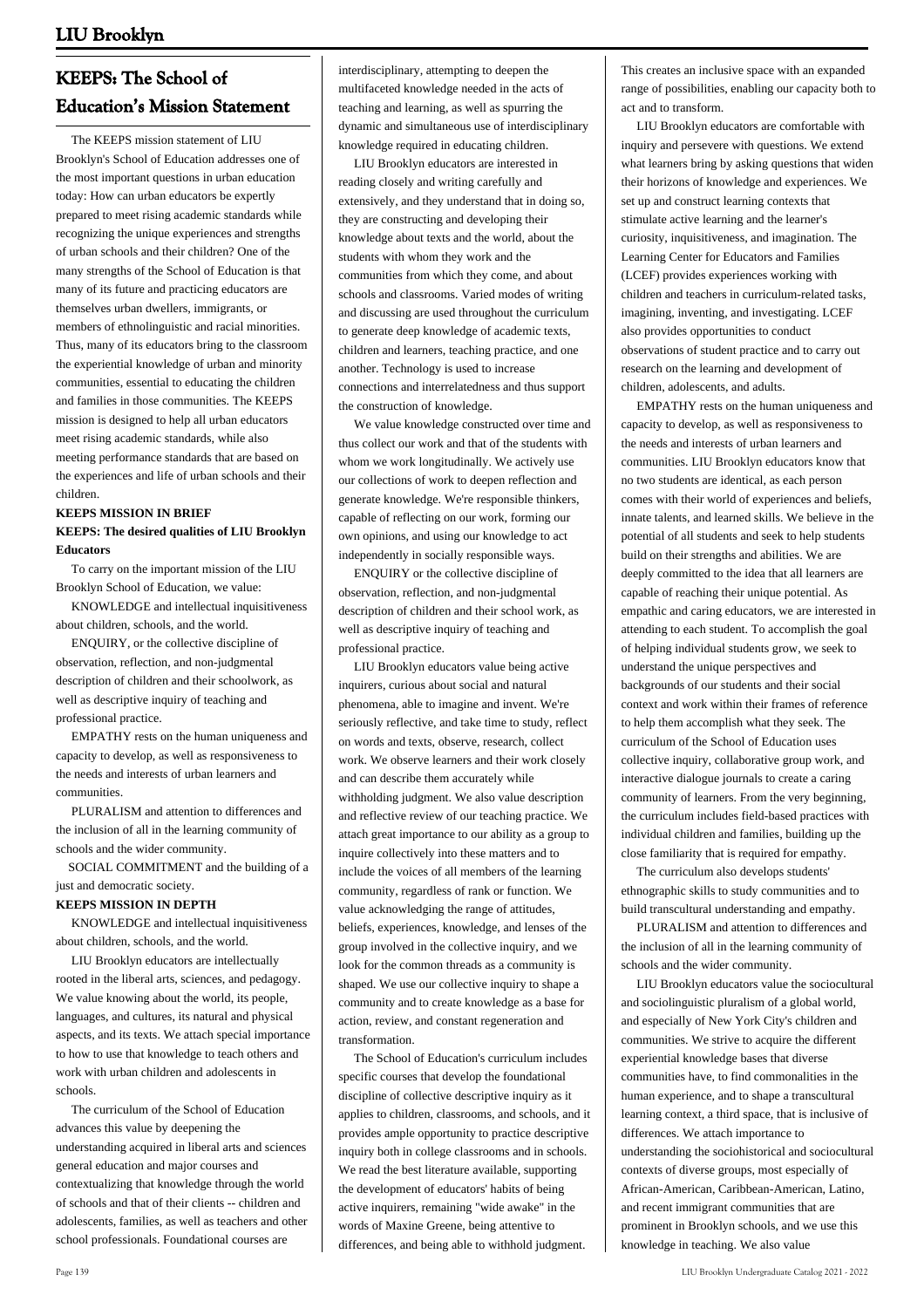ethnographic processes of observation and participation that enable us to gain an understanding of the complex and dynamic pluralism of communities.

 The curriculum of the School of Education advances this value by recognizing ethnic, racial, gender, language, and ability differences, and by framing issues of child development, language and literacies, and teaching and learning within sociocultural and sociohistorical contexts. All courses in the School of Education's curriculum pay particular attention to the education of learners with disabilities and those who are bilingual, bidialectal, or learning English. While developing knowledge of specific skills and approaches needed to educate different groups of learners, for different purposes, and in different contexts, we also develop strategies for the inclusion of all learners.

 SOCIAL COMMITMENT and the building of a just and democratic society.

 LIU Brooklyn educators are committed to making sure that all students, regardless of race, class, gender, language, sexual orientation, or abilities, receive equitable educational services. We value the importance of inclusion in education and the merits of children from diverse educational and ethnic backgrounds learning together. We understand the relationship between our educational and social roles, as we advocate for children and learners and the transformation of classrooms and schools, toward the building of a better and more just world. In addition, we require that students demonstrate academic integrity, professional responsibility, and ethical behavior in their scholarship and practice.

 The School of Education's curriculum has strong field-based practices and develops democratic plural communities of learners and educators who are actively engaged in the transformation of urban schools and classrooms. The curriculum prepares educators for social action, empowering them to transform practices, curricula, and schools, to build a more just world.

## **School of Education Resources**

**Family University (FUN) After School Program**

 The Family University (FUN) After School Program for the children of LIU Brooklyn students provides a setting for teacher education students to see creative arts and community-building activities in action. It is used as a fieldwork site for students in education, social work, music, and art programs. The children's presence in the building alongside the teacher education students serves as a reminder that theory and practice can and must be integrated to maximize learning.

#### **Academic Support**

 The School of Education offers academic support to help students prepare for teacher certification exams and writing tutoring. **Teacher Resource Center**

The Teacher Resource Center (TRC) provides

the resources and workshops to help new and experienced teachers feel more successful in their classrooms. Materials are available for instructors as well.

#### **Center for Urban Educators (CUE)**

 CUE's mission is the development of culturally relevant and effective practices for the work of teaching, learning, and mental health and well-being in schools and communities in the urban context. The vision of teaching and practice guiding the Center's work supports teachers and mental health practitioners as socially responsible people who are intellectually engaged and act as advocates of children, families, and communities.

 CUE's core values are beliefs in human capacity and worth in the importance of educating, and practicing for health and democracy. The Center puts diverse perspectives alongside each other intending to get beyond convention and create new possibilities for teaching and serving children, families, and communities. To create these opportunities, CUE supports the use of observation, description, and story as ways of generating understanding out of lived experiences. CUE incorporates descriptive inquiry to enact its values.

 In its efforts to further its mission, CUE has developed a multi-faceted community of future teachers, university professors, and teachers and administrators in public schools. CUE works with New York City public schools, forms collaborations with educators both within and beyond LIU Brooklyn, and supports publications and the annual CUE conference.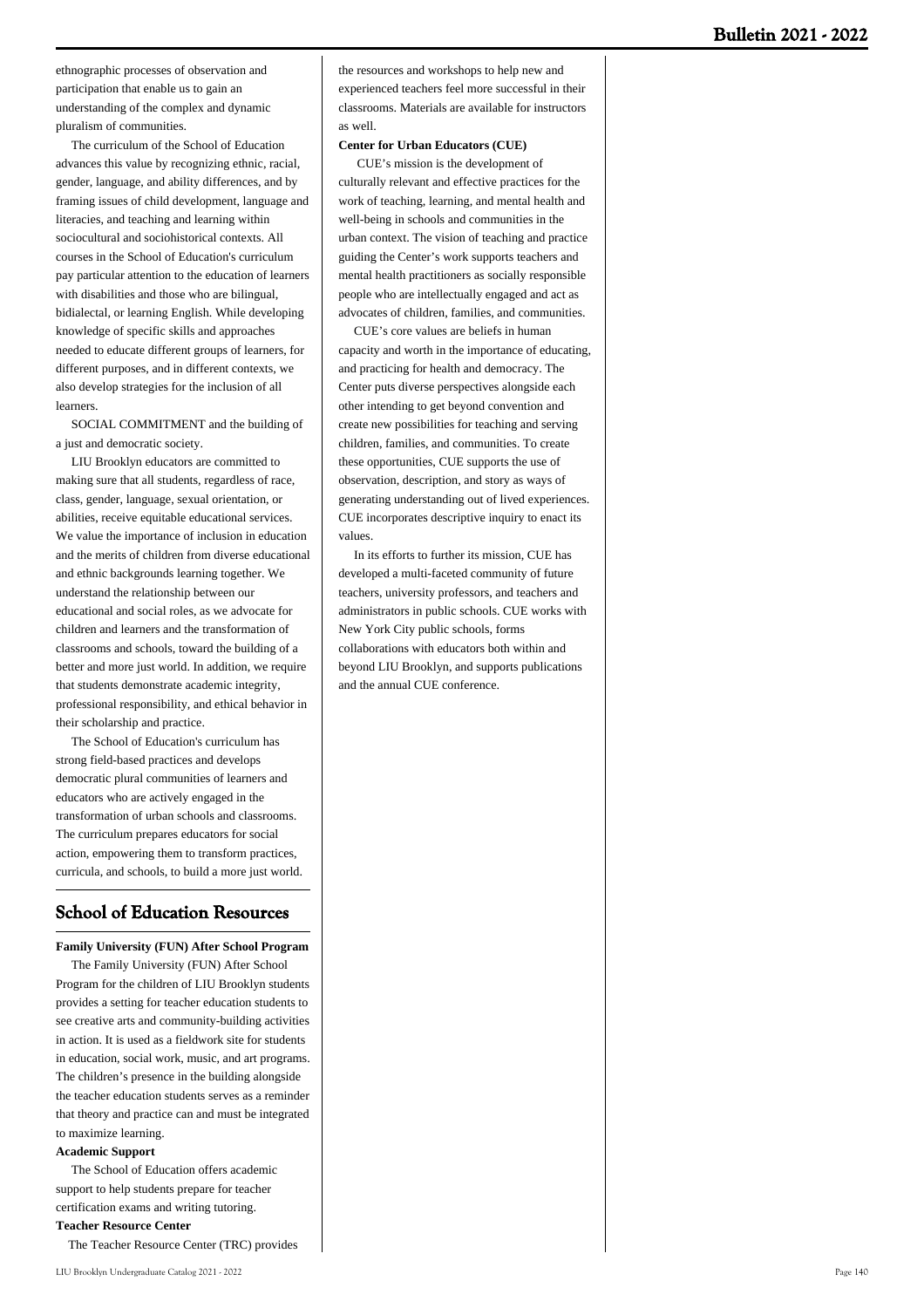# **DEPARTMENT OF TEACHING, LEARNING AND LEADERSHIP**

 The Department of Teaching, Learning, and Leadership offers several majors at the undergraduate level, all leading to NYS teaching certification. All majors emphasize hands-on learning in a multicultural context. Classes are small, fostering an atmosphere of inquiry and reflection. Fieldwork and student teaching placements are in partner schools especially selected for excellence and diversity. With our emphasis on practice, students are out in the schools – observing, learning, and doing – from the very beginning.

The following majors are offered:

• B.S., Childhood Education (grades 1-6) B.S., Inclusive Early Childhood Education • (birth-grade 2)

 An optional extension in Bilingual Education is available for majors in Childhood Education and Inclusive Early Childhood Education.

 Students in the Childhood Education or Inclusive Early Childhood Education programs must have a concentration or second major in one of the accepted liberal arts and sciences areas. Childhood Education or Inclusive Early Childhood Education must be their first major.

## **B.S. Childhood Education**

 The 120-credit B.S. in Childhood Education (Grades 1-6) leads to the degree of Bachelor of Science and eligibility for initial NYS certification in childhood education, grades 1-6. It prepares students to teach in elementary school classrooms.

 The major in Childhood Education consists of 40 credits in teaching and learning. Optional extensions are available for students interested in teaching in middle schools (6 credits) or in bilingual classrooms (7 credits).

 In addition, all Childhood Education students must select a 30-credit concentration or a second major in a liberal arts and sciences area from among the following:

- Biology
- Chemistry
- **Mathematics**
- English
- History
- Humanities
- Foreign Languages and Literature
- **Psychology**
- Social Sciences

 Students should consult with a Teaching and Learning advisor regarding requirements for the concentration. If choosing a double major, students must select Childhood Education as their first major. The requirements for the second major can be found in the relevant department's section of the bulletin.

 The Childhood Education program is divided into a pre-professional stage and a professional stage. All students are welcome to take six credits of pre-professional courses. Students must meet the requirements for progression into the professional stage, completion of fieldwork hours, admission to student teaching and graduation that are described in the previous section, Core Program in Teacher Education. Students graduating from the program are eligible for NYS certification once they have passed all required portions of the New York State Teacher Certification Exam (NYSTCE). The School of Education certification officer assists students in applying for certification when all requirements are met.

## **B.S., Childhood Urban Education (1- 6)**

*{Program Code: 22846} {HEGIS:0802.0}*

#### **Graduation Requirements**

Students must satisfy the placement, proficiency, orientation and 34-35 credit core curriculum criteria outlined in the Graduation Requirements section of this bulletin: **Orientation** FYS 01 First-Year Seminar 1.00 **Core Curriculum Requirements (34-35 credits)** *Humanities* English Composition - ENG 16 or 16 X 3.00 English Literature: ENG 61, 62, 63 or 64 3.00 Philosophy: PHI 60 3.00 Foreign Language 3.00 *Social Sciences* History 3.00 Anthropology, Economics, History, Political Science, Psychology, or Sociology 3.00 Anthropology, Economics, Political Science, Psychology, Sociology 3.00 *Science and Mathematics* Mathematics: MTH 15 or 16 (3-4 credits) 4.00 Laboratory Science: BIO 1 or 3 4.00 *Communication, Visual & Performing Arts* Oral Communications: SPE 3 3.00 Art, Dance, Journalism, Music, Theatre, Media Arts 3.00 *\*All Education majors are required by NYS to*

*have a minimum of 6 credits in the following areas: History and/or Social Science, Laboratory Science, Mathematics, Foreign Language other than English, and English Literature and/or*

#### *Writing Composition.*

## **Areas of Specialization for B.S. in Childhood Urban Education Students must complete 30 credits in one of the**

**following areas:**

- Biology
- Chemistry
- Mathematics
- English
- **History**
- **Humanities**
- **Psychology**
- Social Science

**See your Department of TLL Department advisor for information on choosing courses that meet the concentration requirements.**

### **Major Requirements**

#### **All of the following courses are required.** TAL 201 Teaching: Imagine the 3.00

|      |     | Possibilities                                                               |      |
|------|-----|-----------------------------------------------------------------------------|------|
| TAI. | 301 | Observing and Describing 3.00<br>Children                                   |      |
| TAL. | 350 | The Developing Child                                                        | 4.00 |
| TAL  | 351 | Language and Literacy I                                                     | 3.00 |
| TAL. | 352 | Sociology and Education                                                     | 3.00 |
| TAL. | 353 | Creating Inclusive<br><b>Classroom Communities</b>                          | 3.00 |
| TAL. | 401 | Language and Literacy II                                                    | 3.00 |
| TAL. | 402 | Teaching and Learning<br>Social Studies in<br><b>Elementary Schools</b>     | 3.00 |
| TAL. | 403 | Teaching and Learning<br>Mathematics/Technology<br>in Elementary Schools    | 3.00 |
| TAL. | 404 | Teaching and Learning<br>Science/Technology in<br><b>Elementary Schools</b> | 3.00 |
| TAL  | 450 | Student Teaching in<br>Childhood Education                                  | 3.00 |
| TAL. | 451 | <b>Student Teaching</b><br>Seminar in Childhood<br>Education                | 3.00 |

#### **Optional Extension in Bilingual Education (9 credits)**

 An optional Bilingual Extension is available for those who can demonstrate bilingual proficiency.

 Students seeking the Bilingual Education extension must also pass the Bilingual Education Assessment (BEA) of the NYSTCE in the target language.

### **Optional Extension in Middle Childhood (5-9) (6 credits)**

 An optional Middle Childhood Extension to the Childhood Certification is available.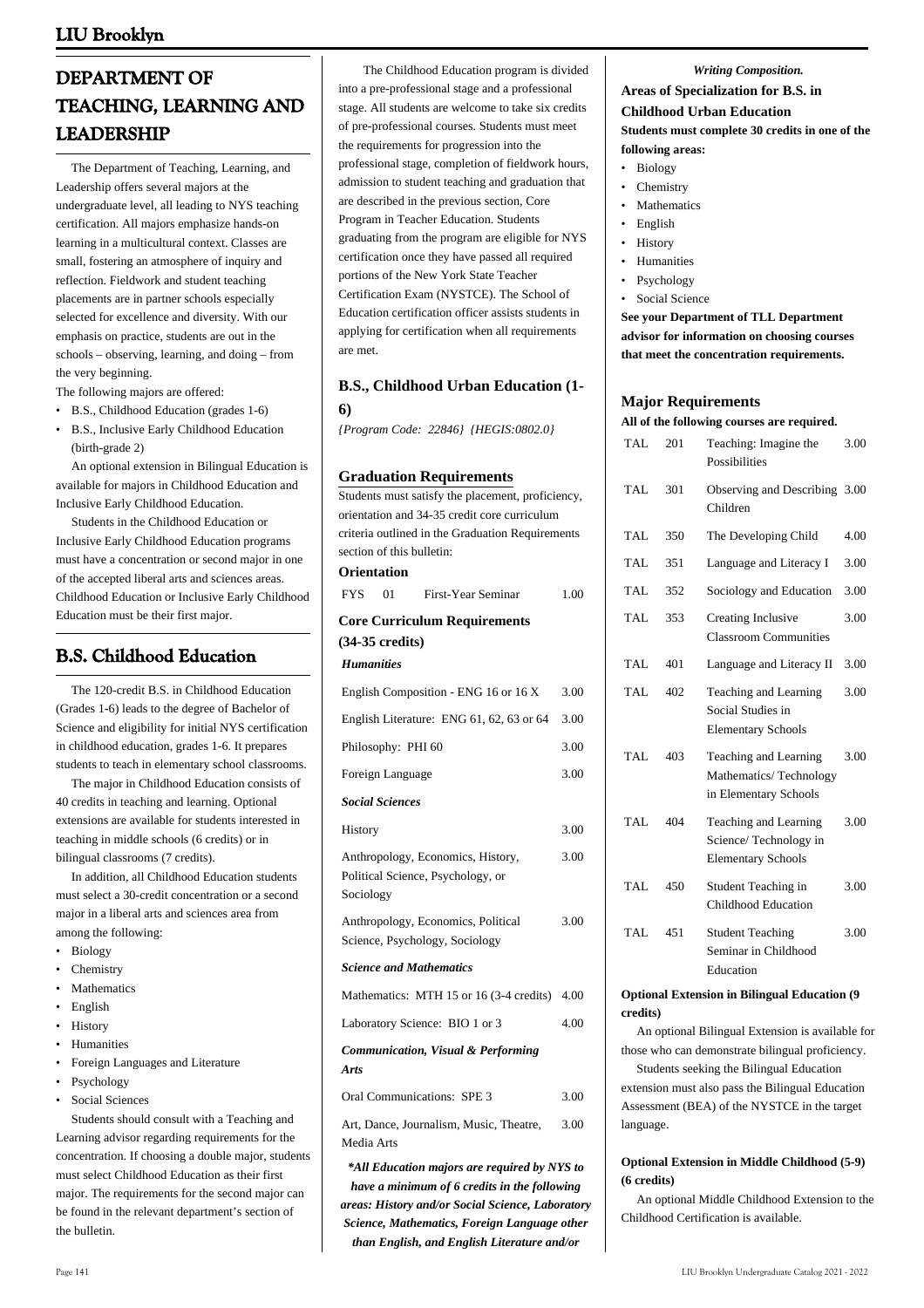## **Credit and GPA Requirements**

Minimum Total Credits: 120 Minimum Specialization Credits: 30 Minimum Education Major Credits: 37 Minimum Major GPA: 3.0 Minimum Overall GPA: 2.75

# **B.S. Inclusive Early Childhood Education (Birth-Grade 2) (dual initial certification)**

 The Bachelor of Science in Inclusive Early Childhood Education Leads to dual certification in early childhood education and early childhood special education, birth to grade 2. This program prepares students to teach in diverse early childhood education and care settings. An optional bilingual extension prepares students to teach in bilingual classrooms.

## **B.S., Inclusive Early Childhood Education (IECE | Dual Certification in Early Childhood Education and Early Childhood Special Education) (Birth-Grade 2)**

*{Program Code: 38371} {HEGIS: 0808.0}*

## **Graduation Requirements**

Students must satisfy the placement, proficiency, orientation and 34-35 credit core curriculum criteria outlined in the Graduation Requirements section of this bulletin: **Orientation** FYS 01 First-Year Seminar 1.00 **Core Curriculum Requirements (34-35 credits)** *Humanities* English Composition - ENG 16 or 16 X 3.00 English Literature: ENG 61, 62, 63 or 64 3.00 Philosophy: PHI 60 3.00 Foreign Language 3.00 *Social Sciences* History 3.00 Anthropology, Economics, History, Political Science, Psychology, or Sociology 3.00 Anthropology, Economics, Political Science, Psychology, Sociology 3.00 *Science and Mathematics* Mathematics: MTH 15 or 16 (3-4 credits) 4.00 Laboratory Science: BIO 1 or 3 4.00 *Communication, Visual & Performing Arts*

Oral Communications: SPE 3 3.00

Art, Dance, Journalism, Music, Theatre, Media Arts 3.00

*\*All Education majors are required by NYS to have a minimum of 6 credits in the following areas: History and/or Social Science, Laboratory Science, Mathematics, Foreign Language other than English, and English Literature and/or Writing Composition.*

**Areas of Specialization for B.S. in**

**Inclusive Early Childhood Education Students must complete 30 credits in one of the following areas:**

- Biology
- Chemistry
- Mathematics
- English
- **History**
- **Humanities**
- Psychology
- Social Science

**See your Department of TLL advisor for information on choosing courses that meet the concentration requirements.**

## **Major Requirements**

| мајог кедин ешенк                                                |                                            |                                                                     |      |  |  |
|------------------------------------------------------------------|--------------------------------------------|---------------------------------------------------------------------|------|--|--|
|                                                                  | All of the following courses are required. |                                                                     |      |  |  |
| <b>TAL</b>                                                       | 201                                        | Teaching: Imagine the<br>Possibilities                              | 3.00 |  |  |
| TAL.                                                             | 349                                        | The Developing Young<br>Child                                       | 3.00 |  |  |
| TAL.                                                             | 360                                        | Foundations of Inclusive<br><b>Education: Early</b><br>Childhood    | 3.00 |  |  |
| TAL                                                              | 361                                        | Child Guidance and<br>Partnerships                                  | 3.00 |  |  |
| <b>TAL</b>                                                       | 362                                        | Integrated Inquiry I:<br>Curriculum, Instruction<br>and Assessment  | 3.00 |  |  |
| TAL                                                              | 363                                        | Play in IECE                                                        | 3.00 |  |  |
| <b>TAL</b>                                                       | 433                                        | Language and Literacy in<br>the Early Childhood<br>Years            | 3.00 |  |  |
| TAL.                                                             | 434                                        | The Arts and Social<br>Studies in IECE                              | 3.00 |  |  |
| <b>TAL</b>                                                       | 435                                        | Integrated Inquiry II:<br>Curriculum, Instruction<br>and Assessment | 3.00 |  |  |
| TAL.                                                             | 436                                        | Language and Literacy in<br><b>IECE</b>                             | 3.00 |  |  |
| TAL                                                              | 437                                        | Mathematics in IECE                                                 | 3.00 |  |  |
| TAL.                                                             | 438                                        | Science in IECE                                                     | 3.00 |  |  |
| <b>TAL</b>                                                       | 455                                        | Student Teaching and<br>Seminar in IECE                             | 6.00 |  |  |
| <b>Optional Extension in Bilingual Education (9)</b><br>credits) |                                            |                                                                     |      |  |  |

LIU Brooklyn Undergraduate Catalog 2021 - 2022 Page 142

 An optional Bilingual Extension is available for those who can demonstrate bilingual proficiency.

 Students seeking the Bilingual Education extension must also pass the Bilingual Education Assessment (BEA) of the NYSTCE in the target language.

## **Credit and GPA Requirements**

Minimum Total Credits: 120 Minimum Specialization Credits: 30 Minimum Education Major Credits: 42 Minimum Major GPA: 3.0 Minimum Overall GPA: 2.75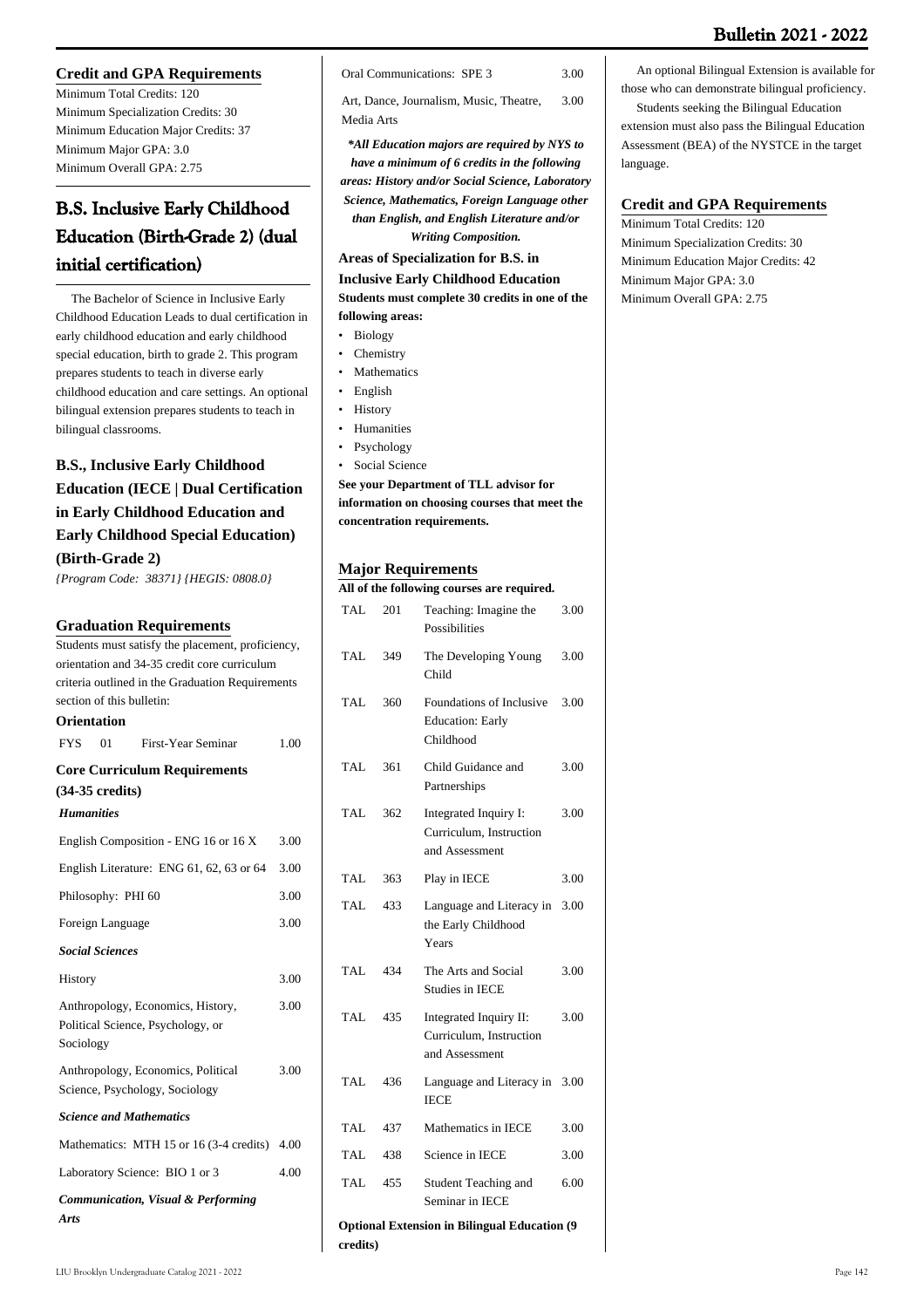# **Teaching, Learning and Leadership Courses**

### **TAL 101 Ecological Citizenship**

Ecological Citizenship examines the social issues of global citizenship education, especially as it applies to ecological issues like climate change. Students will trace the origins of modern environmental issues and movements to the present challenges of the Anthropocene. Learning outcomes focus on pedagogical possibilities of an ecological citizenship, particularly as it relates to equity and social justice in K-16 humanities and social studies. Must be in the Smart Scholars Early College Student Group Credits: 3 Not Set

#### **TAL 201 Teaching: Imagine the Possibilities**

An introduction for the preprofessional student to the possibilities and processes of professional life in diverse inclusive urban schools through initial exploration of school contexts, learning processes, roles of teachers, and the self as a prospective teacher. Guided school visits, reflective writings, and seminal readings enable students to examine the field of education from historical, sociological and philosophical perspectives. Selected Teaching and Learning faculty discuss such current trends as multiculturalism and the inclusion of students with disabilities. For all students considering teaching as a career choice. Fifteen hours of structured fieldwork required. Credits: 3 Every Fall and Spring

## **TAL 250 Developmental Psychology**

An introductory study of the physical, cognitive, social, language, emotional, and moral development of children, adolescents, and adults from birth through the lifespan. The relationship between learning and development and the factors that may hinder or enhance these processes are explored. Throughout the course, attention is given to the ways in which race, culture, ethnicity, language, class, gender, sexual orientation, and disability play a role in the teaching and learning process. Credits: 3 Annually

#### **TAL 301 Observing and Describing Children**

An introduction to a holistic method of observing and reflecting on children. Throughout the semester, students observe a child in home, school and community settings; this descriptive review process has as its philosophical foundation the premise that children construct knowledge and make meaning of their world. Students learn a descriptive vocabulary and the skills necessary to write a full and balanced portrayal of a learner that becomes fundamental to their teaching practice. Thirty hours of structured fieldwork are required. The pre-requisite of TAL 201 is required.

Credits: 3 Every Fall and Spring

## **TAL 302 Observing and Describing Middle Childhood and Adolescent Learners**

An exploration of the world of the middle childhood/adolescent learner using naturalistic inquiry methods such as participant observation and interviews in a variety of settings, including school, home and community. This descriptive review process has as its philosophical foundation the premise that all learners construct knowledge and make meaning within a sociocultural context. Students learn a descriptive vocabulary and the skills necessary to write a full and balanced portrayal of a learner that becomes fundamental to their teaching practice. Thirty hours of structured fieldwork are required. The pre-requisite of TAL 201 is required. Credits: 3

Annually

### **TAL 349 The Developing Young Child**

This course is an examination of the development and growth of young children in infancy through age eight using developmental, non-developmental, historical, and cultural perspectives and approaches. Students will consider different theories of early development and their implications for understanding children. Attention will be given to physical, cognitive, socio- emotional and language/literacy domains of development, and their relation to learning and socialization. Students will also examine the role of race, culture, class, language, dis/ability, and gender identities and expression in the process of learning and development. The lives of children with typical and atypical development will be explored through observations and readings.

The pre-requisites of TAL 201 is required with a minimum GPA of 2.50 is required. Credits: 3 Annually

## **TAL 350 The Developing Child**

An introductory examination of the process of change from birth through pre-adolescence in children from diverse backgrounds with a range of abilities. Theories of development and learning and ways in which they inform educational practices will be studied. Throughout the course, attention will be given to ways in which culture, race, class, ethnicity, gender; sexual orientation, language, and disability play a role in development and in the teaching and learning process. The course will also explore the lives of children who have disabilities from historical, legislative, educational, and autobiographical perspectives. The classification process in schools including how students are identified to have disabilities will be addressed. Students will have fieldwork experiences with children and will engage in different types of course assignments to develop discipline-specific writing skills. Writing-intensive course for the major.

Fifteen hours of structured fieldwork required. The pre-requisite of TAL 301 or 302 is required and a minimum GPA of 2.50. Credits: 4 Annually

#### **TAL 351 Language and Literacy I**

A focus on emergent literacy, emphasizing the teaching of reading from a developmental sociopsycholinguistic perspective and highlighting the relationship between language and literacy. Different theories of teaching reading and writing are discussed. Students become familiar with appropriate literature for young children as well as the concept of multiple literacies. Special attention is given to developing strategies to meet individual learning needs within a collaborative and inclusive model, including the needs of children with disabilities, bilingual students and English-language learners. The role of assessment in planning instruction is also addressed. An integrated fieldwork experience includes the home, community and classroom teaching environments. Fifteen hours of structured fieldwork required. The pre-requisite of TAL 301 or TAL 302 is required and a minimum GPA of 2.50 is required. Credits: 3 Annually

#### **TAL 352 Sociology and Education**

A field-based course in which students use the results of sociological research to inform their observation and analysis of schools and society. Emphasis is placed on such variables as parental involvement and home environment, race/ ethnicity, and social class as well as school- related variables, including grouping and teaching practices, teacher attributes and expectations, class and school size, and curriculum. Students make an observational study in a classroom setting that addresses a problem of significance. Ten hours of structured fieldwork are required. The pre-requisite of TAL 301 or 302 is required and a minimum GPA of 2.50. Credits: 3 Annually

#### **TAL 353 Creating Inclusive Classroom Communities**

A course in which students explore ways to create peaceful democratic classrooms where all children are respected and valued. Emphasis will be on viewing behavior and classroom management contextually, with the aim of fostering social and emotional learning. Students will learn and practice methods of facilitating positive classroom climate, such as peer mediation, conflict resolution, and positive behavioral supports which promote interpersonal communication and social participation. 15 fieldwork hours required. The pre-requisite of TAL 350 is required. Credits: 3 Annually

**TAL 360 Foundations of Inclusive Education:**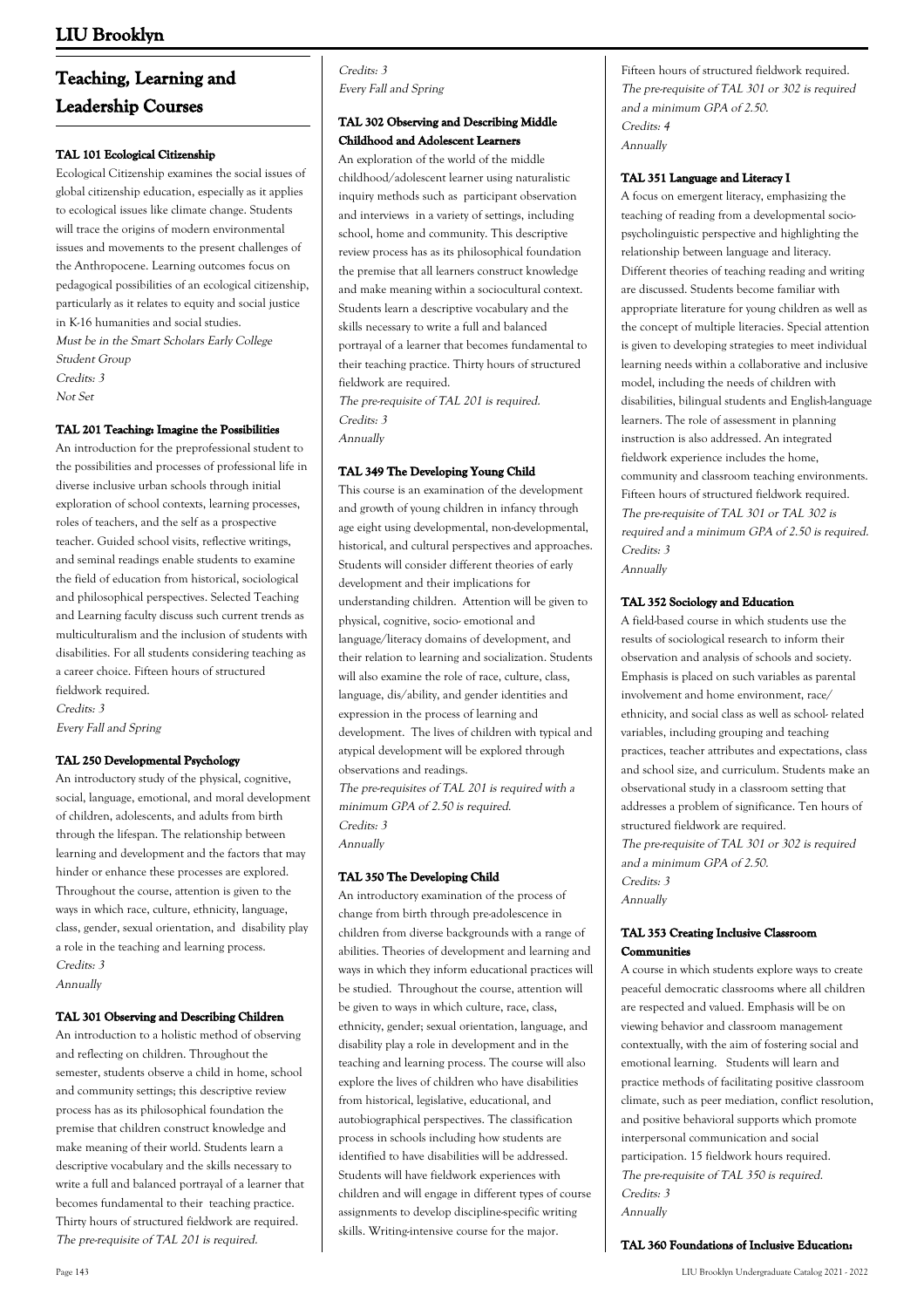## **Bulletin 2021 - 2022**

#### **Early Childhood**

Inclusive education is predicated on principles of equity and social justice; all children have the right to be valued members of a learning community. With inclusive early childhood settings as the hallmark of early education and care, students will explore their assumptions about ability/disability and diversity in relation to language, race, culture, class, and gender identities and expression. The history of the field of special education will be studied with particular emphasis on the inclusion movement. The various services and educational structures available for meeting the needs of all infants, toddlers, young children and their families/caregivers will be explored. Identification of students with disabilities and the special education classification/labeling system will be interrogated. Students will investigate the impact of the federally mandated IFSP and IEP on early childhood education. The critical role of families/caregivers in the education and care of young children with disabilities will be addressed alongside the various team approaches to service delivery. The interdisciplinary nature of the field also requires consideration of professional skills such as collaboration, consultation and communication. Professional practices and standards of highly-qualified early childhood and early childhood special education teachers will be surveyed and analyzed.

The pre-requisites of TAL 201 is required with a minimum GPA of 2.50 is required. Also a Corequisite of TAL 349 is required. Credits: 3 Annually

#### **TAL 361 Child Guidance and Partnerships**

This course will address positive child guidance and family/school/community partnerships, within inclusive urban education and care for children birth-grade 2. Constructivist approaches and inquiry-based practices will serve as the foundation for learning how to create programming that fosters positive social-emotional and moral development in children. Positive behavior supports will be discussed as a best practice response to challenging behavior. Students will be introduced to appropriate and culturally sensitive guidance approaches that support the creation of caring, interpersonal and inclusive learning communities for children; learn ways to build and maintain rapport and partnerships with families from diverse racial, ethnic, cultural and socio-linguistic backgrounds, and develop collaborative relationships with community based service organizations that work on behalf of young children. Particular attention will be given to families of children with varied dis/abilities and those who speak a language other than English  $(LOTE)$ 

The pre-requisites of TAL 360 is required with a minimum GPA of 2.50 is required. Credits: 3 Annually

## **TAL 362 Integrated Inquiry I: Curriculum, Instruction and Assessment**

In this course students will explore various models for observing, recording, describing, and interpreting young children's growth and learning. Both qualitative and quantitative assessment strategies will be introduced and used for curriculum planning and program development in inclusive early childhood settings. Connections between assessment and the planning and implementation of inquiry and play-based curricular activities for children from diverse ability/disability, racial, ethnic, cultural, and linguistic backgrounds will be emphasized. Methods for distinguishing language difference from language disorder will be explored. Students will become familiar with methods, such as co-teaching, and materials that support learning in an inclusive early childhood educational setting. Particular attention will be given to embedding IFSP and IEP goals for children with disabilities into the routines and activities of early care and education programs spanning early intervention through kindergarten. Students will have opportunities to develop and implement individualized lesson plans for children framed within the NYS Learning Standards and NAEYC Guidelines for Developmentally Appropriate Practice (DAP). The pre-requisites of TAL 360 is required with a minimum GPA of 2.50 is required. Credits: 3 Annually

#### **TAL 363 Play in Inclusive Early Childhood Education (IECE)**

This course will provide students with opportunities to reflect and build upon the theoretical and developmental theories learned as they relate to play in inclusive early care settings and early childhood classrooms. Students will learn about various play-based curricula, and will use qualitative methods to observe and assess child growth and learning through the study of individual and group play experiences. Particular attention will be given to the integrated nature of socio-dramatic play and scaffolding the subject matter learning of early literacy and math/science. Students will learn to design environments that support meaningful play based experiences for young children with diverse needs and backgrounds.

The pre-requisites of TAL 360 is required with a minimum GPA of 2.50 is required. Credits: 3 Annually

## **TAL 401 Language and Literacy II**

A focus on the developing and fluent reader and the place of reading within the integrated curriculum. Linguistic and cognitive processes underlying comprehension are explored within a balanced literacy program of reading and writing instruction. Students become familiar with a variety of literature for children. Special attention is given to developing strategies to meet individual learning needs within a collaborative and inclusive model, including issues of bilingualism and biliteracy. The role of assessment in planning instruction is also addressed, along with approaches to remediation of literacy difficulties. An integrated fieldwork experience focuses on small- group and classroom instruction. Fifteen hours of structured fieldwork required.

The pre-requisites of TAL 350 and 351 or TAL 302, ALCX 702-705 are required and a minimum GPA of 2.50 is required. Credits: 3 Annually

#### **TAL 402 Teaching and Learning Social Studies in Elementary Schools**

An introduction to a theme-based, inquiry-directed, literature-rich, multicultural approach to teaching and learning social studies. New York State social studies standards are reviewed, with a focus on learning goals, essential questions, portfolio assessment, and preparation for democratic citizenship. Emphasis is placed on building broadly inclusive classroom communities. Strategies to meet individual learning needs within an inclusive model are discussed. The fieldwork component integrates course work and classroom practice. Fifteen hours of structured fieldwork required.

The pre-requisites of TAL 350, TAL 351 and ALCX 702 - 705 are required and a minimum GPA of 2.50 is required. Credits: 3 Annually

#### **TAL 403 Teaching and Learning Mathematics/ Technology in Elementary Schools**

An inquiry-based approach to learning mathematics and technology as a tool for teaching. Emphasis is placed on raising questions, planning and developing solutions for open-ended mathematical problems, and formative assessment of learning. While reviewing basic mathematical concepts such as variables, functions and measurements, students practice the inquiry approach in fieldwork experience. Particular attention is paid to developing strategies to meet individual learning needs within a collaborative and inclusive model while addressing NYS/Common Core Learning Standards. Approaches to addressing difficulties in math will be explored. Fifteen hours of structured fieldwork required.

The pre-requisites of TAL 350, TAL 351 and ALCX 702 - 705 are required and a minimum GPA of 2.50 is required. Credits: 3 Annually

#### **TAL 404 Teaching and Learning Science/ Technology in Elementary Schools**

An inquiry-based approach to teaching science and technology. Emphasis is placed on raising questions, planning and developing solutions for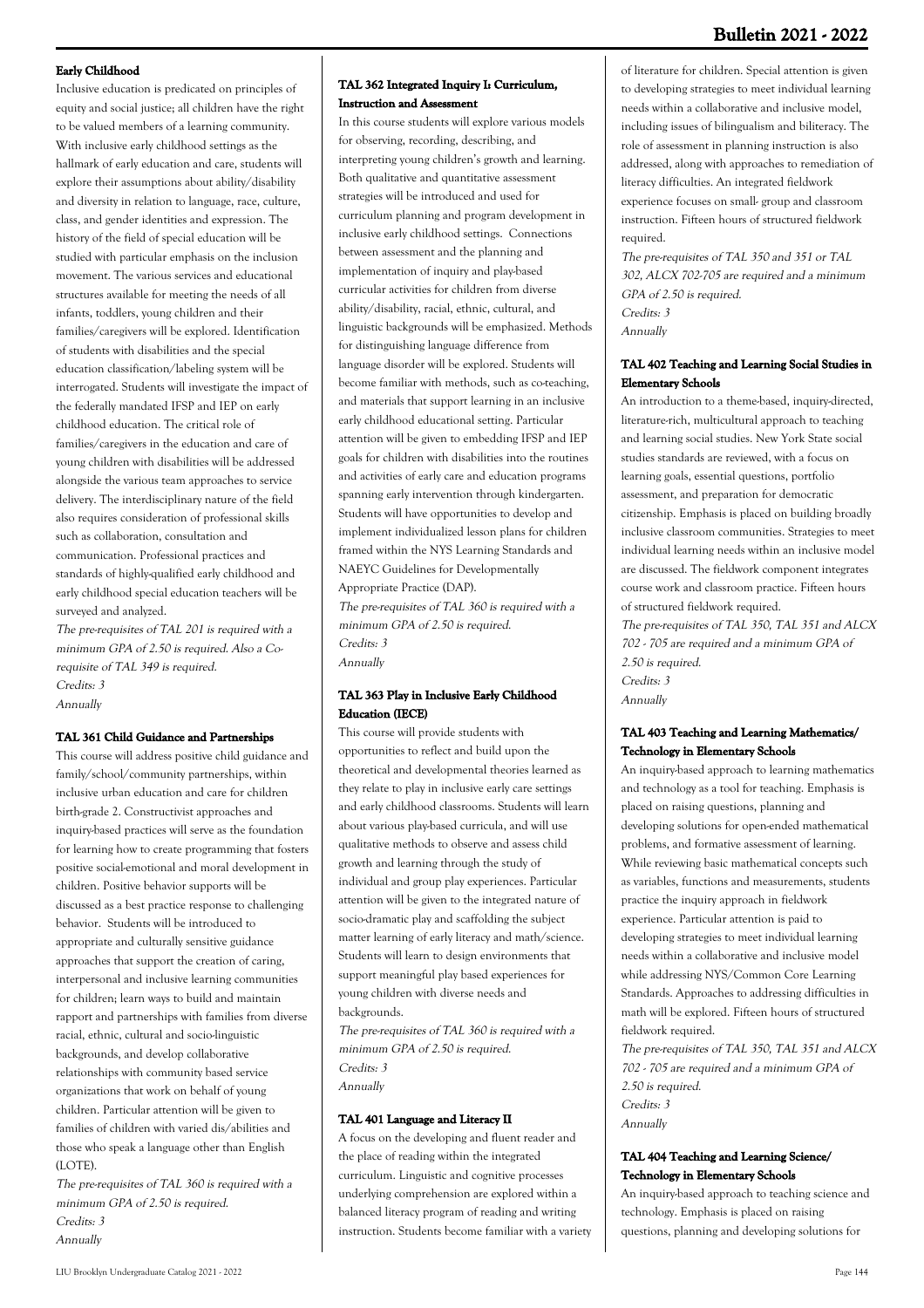open-ended mathematical problems, and formative assessment of learning. While reviewing basic science concepts and skills, students practice the inquiry approach in fieldwork experience. Particular attention is paid to developing strategies to meet individual learning needs within an inclusive model while addressing NYS/Common Core Learning Standards. Fifteen hours of structured fieldwork required. The pre-requisites of TAL 350, TAL 351 and ALCX 702 - 705 are required and a minimum GPA of 2.50 is required. Credits: 3 Annually

## **TAL 413 Teaching and Learning Mathematics/Technology in Middle and Secondary Schools**

An integrated inquiry-based approach to the teaching of mathematics and technology at the middle and secondary school levels. Basic mathematics concepts, such as properties of numbers, algebraic expressions, solving linear equations, and geometry are reviewed. Attention is paid to teaching to meet New York State learning standards while developing strategies to meet students¿ diverse needs. Students explore ways to bring enriching multiple representations of content and multicultural materials to their classroom instruction. Emphasis is placed on raising questions, planning, and developing solutions for open-ended problems, reviewing secondary curricula in the students¿ subject field of specialization, and formative assessment of learning. Fifteen hours of structured fieldwork required. The co-requisites of TAL 406, 460 and 461 are required.

The pre-requisites of TAL 400 and 421 are required. Credits: 3 On Demand

## **TAL 421 Language & Literacy III: The Adolescent Learner**

A course that addresses the teaching of literacy at the middle childhood and adolescent levels from a developmental perspective, building upon the foundations of literacy established in early childhood and childhood. Emphasis will be on the development of fluent mature reading, including strategies for teaching vocabulary, critical thinking, reading in the content areas, and study skills. Various approaches to the teaching of writing will be presented, and students will become familiar with a diverse range of multicultural literature for middle-school children and adolescents. Practices related to assessment and the organization of instruction will be introduced. Strategies for adaptation of instruction for children of diverse abilities and language backgrounds will also be addressed. Fifteen hours of structured fieldwork required. Credits: 3

On Demand

#### **TAL 433 Language and Literacy in the Early Years**

This course will provide students with a foundational understanding of the complex process of language and literacy development in children birth through age five. Students will learn about the developmental stages of oral and written language and also consider multiple modes of communication which can be supported with assistive technology. The diversity of children's language and literacy development, including facilitating and maintaining first language (L1) and first dialect (D1) will be explored as well as strategies to support early literacy development in school and in the home. Students will be exposed to current theories and research related to early language and literacy development as well as strategies for planning language and literacy environments and experiences that are socially, culturally, and developmentally appropriate. The pre-requisites of TAL 362 is required with a minimum GPA of 2.50 is required. Credits: 3 Annually

## **TAL 434 The Arts and Social Studies in Inclusive Early Childhood Education (IECE)**

This interdisciplinary course will introduce students to the theoretical and practical concepts related to teaching creativity and the arts alongside teaching social studies. The arts can serve as a vehicle for teaching about the social studies themes of character and community development, and civic engagement in urban early childhood settings birthgrade 2. Students will develop an appreciation for the arts and their place in diverse urban inclusive early childhood education and care settings, and explore a variety of media, methods, and materials used in creative activities such as art making, music, and movement. Emphasis will be placed on differentiating teaching and guidance strategies in art making for young children, and the integrated nature of the arts and inquiry based social studies curriculum in inclusive early childhood and care settings. Current themes in social studies and the arts, as set forth by the National Art Education Association and the National Council for Social Studies (NCSS), will be explored. The pre-requisites of TAL 362 is required with a minimum GPA of 2.50 is required. Credits: 3 Annually

## **TAL 435 Integrated Inquiry II: Curriculum, Instruction and Assessment**

In this course students will explore various models for observing, recording, describing, and interpreting young children's growth and learning. Both qualitative and quantitative assessment strategies will be introduced and used for curriculum planning and program development in inclusive early childhood settings. Connections between assessment and the planning and implementation of inquiry and play-based

curricular activities for children from diverse ability/disability, racial, ethnic, cultural, and linguistic backgrounds will be emphasized. Methods for distinguishing language difference from language disorder will be explored. Students will become familiar with methods, such as co-teaching and cooperative learning, and materials that support learning in an inclusive early childhood educational setting. Particular attention will be given to embedding IEP goals of children with disabilities into the routines, activities, and lessons in early childhood classrooms with particular attention to kindergarten, first, and second grade. Students will have opportunities to develop and implement individualized lesson plans for children that are framed within the NYS Learning Standards and NAEYC Guidelines for Developmentally Appropriate Practice (DAP). Credits: 3 Annually

#### **TAL 436 Language and Literacy in Inclusive Early Childhood Education (IECE)**

The course will focus on the importance of language development as a precursor to literacy in children from ages five to eight, including children who grow up in bilingual environments and those who use alternative modes of communication. It will address the significance of providing a language-rich environment at home and in formal educational settings that offers children opportunities to engage in meaningful acts of communication and social interaction as they construct their own ideas and theories about the principles of language. Students will learn strategies for strengthening the first language (L1) and first dialect (D1) in young children who speak a LOTE. The importance of children's participation in literacy events with other children and adults will be emphasized. The role of play, sensory manipulation, music, movement, storytelling, children's literature and the arts in the development of language and literacy will be explored. Current themes in language and literacy development as set forth by national associations such as the International Reading Association (IRA) will also be addressed. The pre-requisites of TAL 433 is required with a minimum GPA of 2.50 is required. Credits: 3

Annually

#### **TAL 437 Mathematics in Inclusive Early Childhood Education (IECE)**

This course is designed to examine key principles for the effective teaching of mathematics in inclusive preschool-grade 2 classrooms. Students will learn about the foundational ideas of mathematical thinking and study inquiry-based approaches that can be used to engage young children in mathematical investigations. These approaches will focus on creating appropriate math learning environments that are non-discriminatory, inclusive, and supportive of cultural, linguistic, and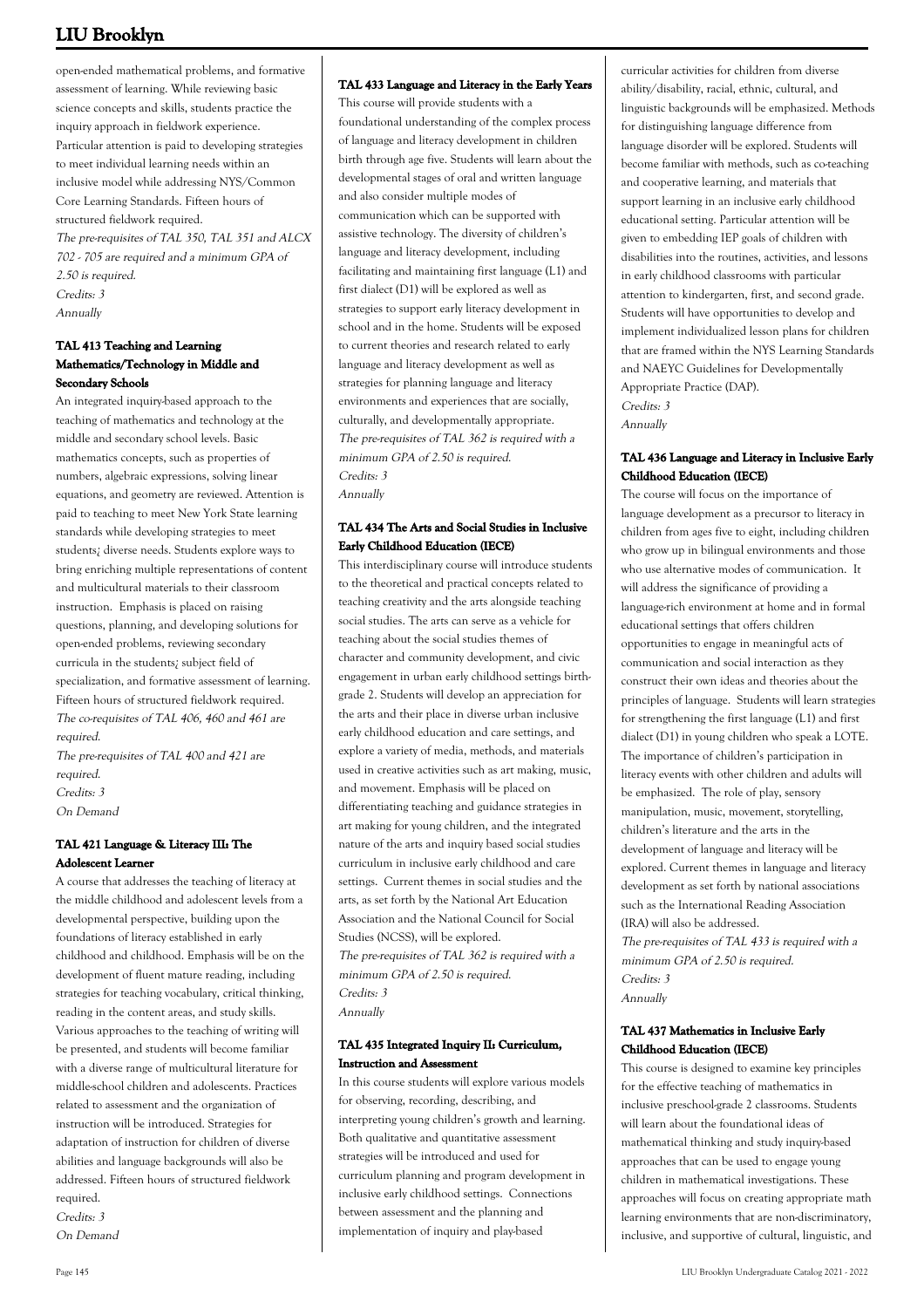gender diversity. Students will learn to lead and scaffold math investigations that draw on the child's inherent curiosities and adhere to the core teaching principles set forth by the National Council of Teachers of Mathematics. The pre-requisites of TAL 435 is required with a minimum GPA of 2.50 is required. Credits: 3 Annually

## **TAL 438 Science in Inclusive Early Childhood Education (IECE)**

This course is designed to examine key principles for the effective teaching of science in inclusive preschool-grade 2 classrooms. Students will learn about the foundational ideas of the sciences and scientific thinking and will study inquiry-based approaches that can be used to engage young children in science investigations. These approaches will focus on creating appropriate science learning environments that are non-discriminatory, inclusive, and supportive of cultural, linguistic, and gender diversity. Students will learn to lead and scaffold science investigations that draw on the child's inherent curiosities and adhere to the core teaching principles set forth by the National Science Teachers Association (NSTA). The pre-requisites of TAL 435 is required with a minimum GPA of 2.50 is required. Credits: 3

Annually

## **TAL 442 Teaching Methods in the Secondary Classroom**

Students will actively learn about the practice of teaching and co-teaching on the secondary level. Topics to be explored will include lesson and unit planning, multicultural curriculum and teaching, student-centered teaching strategies, project-based classroom instruction, methods of assessment, and classroom management. Students will develop and implement unit plans to meet NYS/Common Core Standards for adolescents of varying abilities and language backgrounds. Students will explore ways to develop and differentiate lessons and assessments based on students' learning needs and/or Individualized Educational Programs (IEPs). Fifteen hours of structured fieldwork required. Pre requisite(s): TAL 411 or TAL 412 or TAL 413 or TAL 414 Credits: 3 Annually

## **TAL 450 Student Teaching in Childhood Education**

A student teaching semester that prepares reflective teachers to create effective classrooms and schools for all urban students. Students participate in every aspect of practice, including planning, implementation and assessment of curriculum and instruction. They immerse themselves in the life of a school, recording and thinking about the purposes, complexities and consequences of what they do as teachers in order to learn from their

experiences. Students are supervised by a University faculty member and a cooperating teacher in the participating school. Schools and classrooms are chosen with special attention to diversity. Student teaching is full time, five days a week for 15 weeks. Students have one main placement in grades 1 through 3 or grades 4 through 6 throughout the semester. In addition, they are required to student teach for a minimum of 20 full days at the other level (either 1-3 or 4-6).

The co-requisite of TAL 451 is required and permission of the Department. Credits: 3 Every Fall and Spring

## **TAL 451 Student Teaching Seminar in Childhood Education**

A seminar that gives student teachers an opportunity to look closely and critically at their work in classrooms. Through reflective conversations, readings and writing assignments about their teaching practice, students learn how to create meaningful relationships with children and the classroom community through engaging curriculum. They explore how issues of diversity, including class, disability, ethnicity, gender, language, race and sexual orientation; affect the lives of children and their own lives as teachers. Major strands underlying the childhood education program are revisited and integrated with new material that will deepen students understanding of how to meet the educational needs of all students. The co-requisite of TAL 450 is required. Credits: 3 Every Fall and Spring

## **TAL 455 Student Teaching and Seminar in Inclusive Early Childhood Education (IECE)**

A student teaching semester that prepares reflective teachers to create inclusive early care programs, classrooms and schools for all urban early childhood students. Students participate in every aspect of practice, including planning, implementation and assessment of curriculum and instruction. They immerse themselves in the life of a school/program, recording and thinking about the purposes, complexities and consequences of what they do as teachers in order to learn from their experiences. Students are supervised by a University faculty member and a cooperating teacher in the participating site. Programs, schools and classrooms are chosen with special attention to diversity; placement in an integrated co-teaching teaching classroom (ICT) with students with disabilities is required. Eighty days of student teaching will occur, satisfying NYSED certification requirements for early childhood education and early childhood special education. Students will complete the edTPA^ portfolio at their student teaching site. The university supervisor will conduct a weekly seminar with student teachers where they will critically examine their work with young children.

Senior status required.

#### Credits: 6 Annually

#### **TAL 460 Student Teaching in Adolescence Education**

A student teaching semester that prepares reflective teachers to create excellent classrooms and schools for all urban students. Students participate in every aspect of practice, including planning, implementation, and assessment of curriculum and instruction. They immerse themselves in the life of a school, recording and thinking about the purposes, complexities and consequences of what they do as teachers in order to learn from their experiences. Students are supervised by a University faculty member and a cooperating teacher in the participating school. Schools and classrooms are chosen with special attention to diversity. Student teaching is full time, five days a week for 15 weeks. Students have one main placement in grades 7 through 9 or grades 10 through 12 throughout the semester. In addition, they will be required to student teach for a minimum of 20 full days at the other level. Program approval required. The co-requisite of TAL 461 is required. Credits: 3 Every Fall and Spring

#### **TAL 461 Student Teaching Seminar in Adolescence Education**

A student seminar that gives student teachers an opportunity to look closely and critically at their work in classrooms. Through reflective conversations, readings and writing assignments about their teaching practice, students learn how to create meaningful relationships with children and the classroom community through engaging curriculum. They explore how issues of diversity, including class, disability, ethnicity, gender, language, race and sexual orientation, affect the lives of children and their own lives as teachers. Major strands underlying the adolescent education program are revisited and integrated with new material that will deepen students understanding of how to meet the educational needs of all students. The co-requisite of TAL 460 is required. Credits: 3

Every Fall and Spring

## **TAL 465 Student Teaching in Art Education**

A student teaching semester that prepares reflective art teachers who work to create excellent classrooms and schools for all urban students. Students participate in every aspect of practice, including planning, implementation and assessment of curriculum and instruction. They immerse themselves in the life of a school, recording and thinking about the purposes, complexities and consequences of what they do as teachers in order to learn from their experiences. Students are supervised by a University faculty member and a cooperating teacher in the participating school. Schools and classrooms are chosen with special attention to art creativity and diversity. Student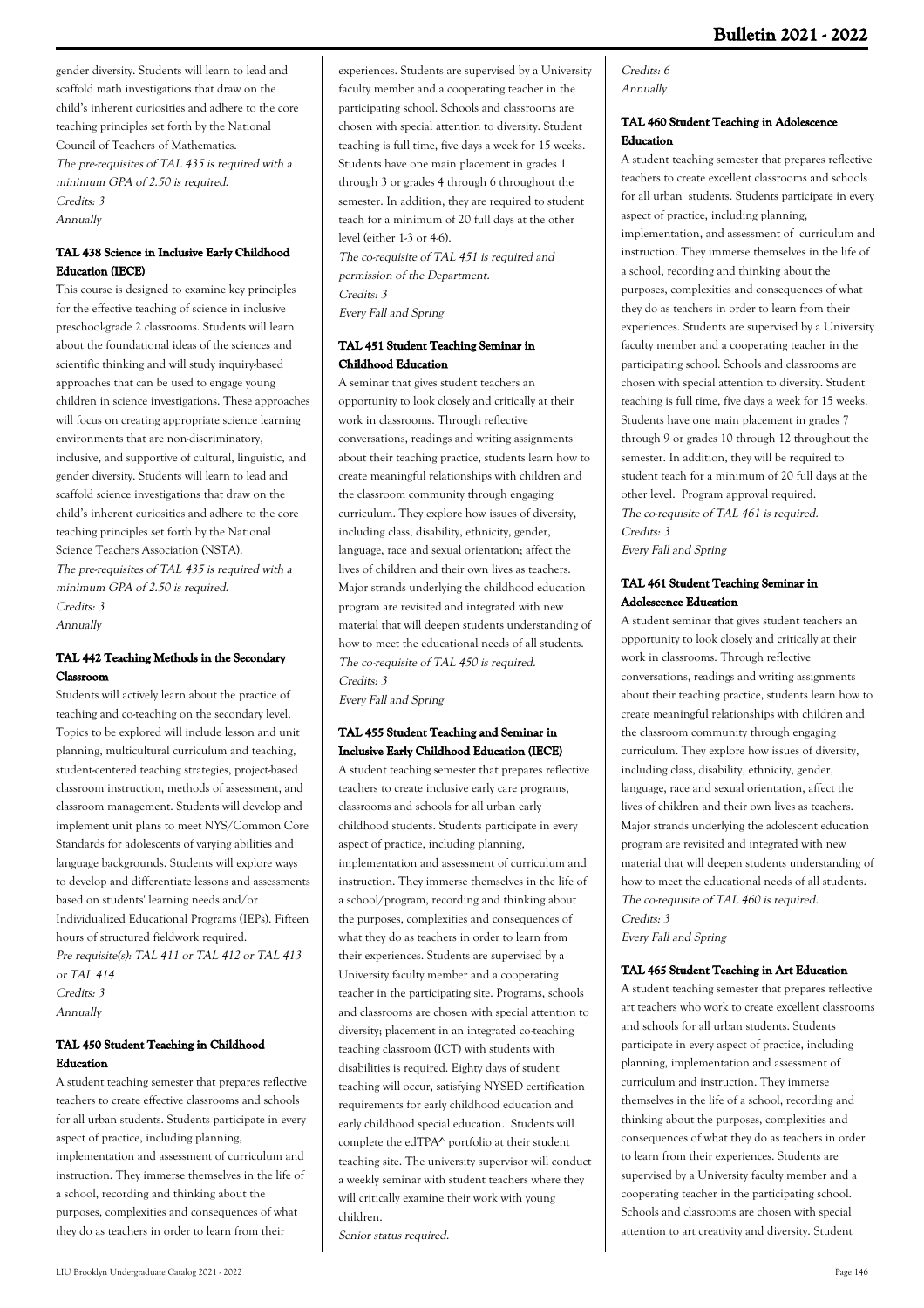teaching is full time, five days a week for 15 weeks. Students have two placements: half of their time is spent in a pre-kindergarten through grade 6 setting, the other half in a grade 7 through 12 setting. Program approval required. The co-requisite of TAL 466 is required. Credits: 6 Every Fall and Spring

## **TAL 466 Student Teaching Seminar in Art Education**

A student teaching seminar that gives students an opportunity to look closely and critically at their work in classrooms. Through reflective conversations and reading and writing assignments about their teaching practice, they come to understand how to create meaningful relationships with children in the classroom community and to use the arts in education. Students explore the impact of diversity, including race, culture, ethnicity, language, class, gender, sexual orientation and disability within the school culture and the creation and meaning of art.

The co-requisite of TAL 465 is required. Credits: 2 Every Fall and Spring

## **TAL 471 Teaching Physical Education Pre-K - Grade 6**

A study of the basic principles, content, organization and curriculum in physical education for pre-k to 6th grade. Students learn to impart the knowledge and skills necessary for participation in a range of activities appropriate for pre-school and elementary school children and for the establishment and maintenance of personal fitness and health. Addresses a range of activities in multicultural contexts, including games that children in urban areas typically play. Students will become familiar with resources and opportunities for physical activity in the community as well as professional organizations in physical education. Particular attention will be paid to the inclusion of diverse student groups, with emphasis on gender and learners with disabilities. Includes methods and teaching strategies, instructional technology, assessment techniques, and program evaluation with a focus on equity issues. 20 hours of fieldwork in physical education classes in elementary schools are required.

The pre-requisite or co-requisite is TAL 350 is required. Credits: 2 On Demand

## **TAL 476 Teaching Physical Education Grades 7- 12**

A study of the basic principles, content, organization and curriculum in physical education for grades 7-12. Students learn to impart the knowledge and skills necessary for participation in a range of activities appropriate for adolescents and for the establishment and maintenance of personal fitness and health. Includes the organization and

administration of physical education and athletics, including facilities, equipment, legal safeguards, and intramurals and extramurals. Students will also become familiar with resources and opportunities for physical activity for adolescents in the community. Particular attention will be paid to the inclusion of diverse student groups, with emphasis on gender and learners with disabilities. Includes methods and teaching strategies, instructional technology, assessment techniques, and program evaluation with a focus on equity issues. 20 hours of fieldwork in physical education classes in middle or secondary schools are required. The pre-requisite or co-requisite of TAL 350 is required. Credits: 2 On Demand

**TAL 490 Student Teaching in Physical Education**

A student teaching semester that prepares reflective physical education teachers who work to create excellent classrooms and schools for all urban students. Students participate in every aspect of practice, including planning, implementation and assessment of curriculum and instruction. They immerse themselves in the life of a school, recording and thinking about the purposes, complexities and consequences of what they do as teachers in order to learn from their experiences. Students are supervised by a University faculty member and a cooperating teacher in the participating school. Student teaching is full time, five days a week for 15 weeks. Students have two placements: half of their time is spent in a prekindergarten through grade 6 setting, the other half in a grade 7 through 12 setting. Program approval required.

The pre-requisite or co-requisite of TAL 471 and 476 is required. The corequisite of TAL 491 is required. Credits: 6 Every Fall and Spring

## **TAL 491 Student Teaching Seminar in Physical Education**

A student teaching seminar that gives students an opportunity to look closely and critically at their work in physical education settings. Through reflective conversations and reading and writing assignments about their teaching practice, they come to understand how to create meaningful relationships with children in the classroom community. Students explore the impact of diversity, including race, culture, ethnicity, language, class, gender, sexual orientation and disability within the school culture and the physical education classroom. The co-requisite of TAL 490 is required.

Credits: 2 Every Fall and Spring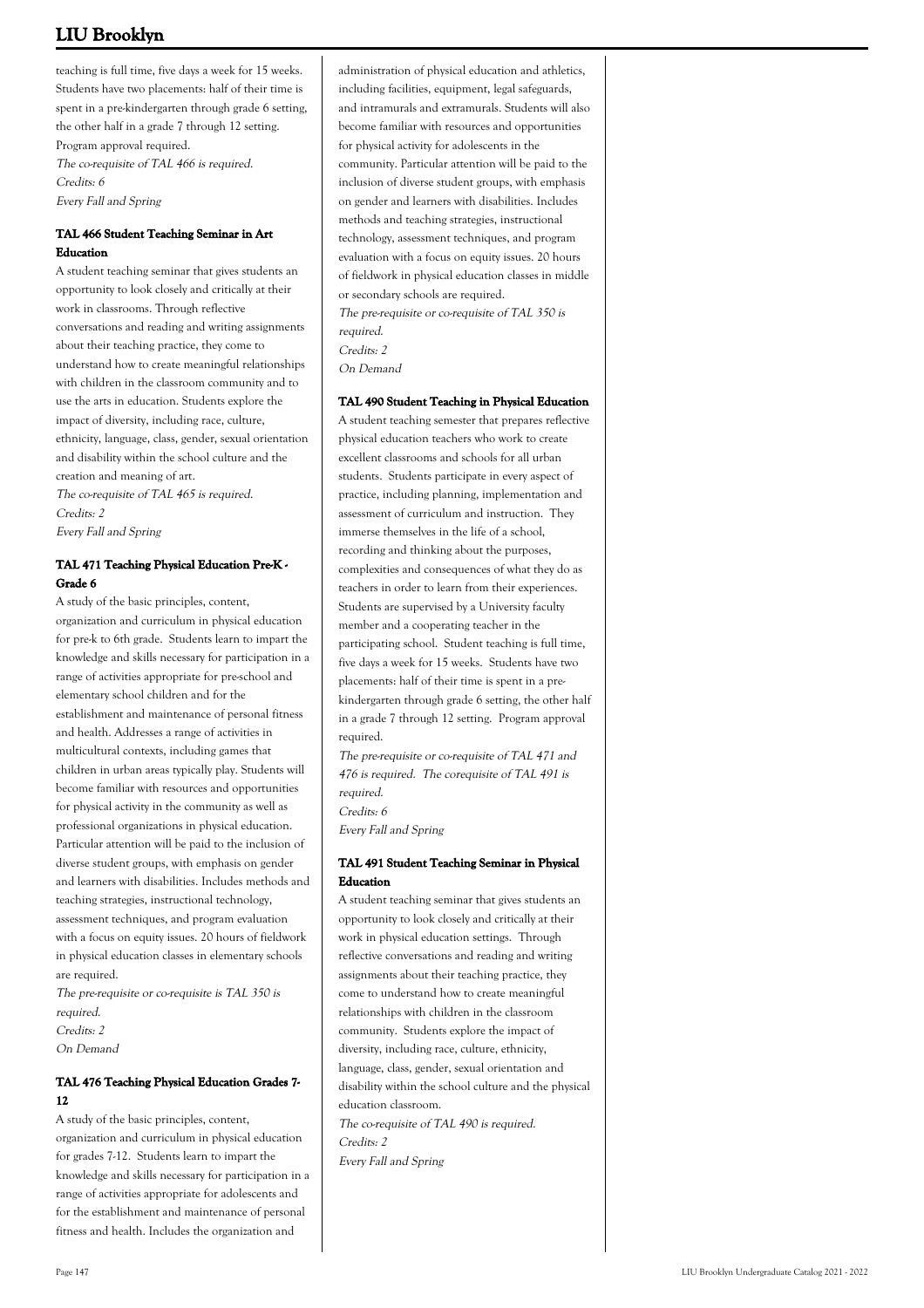## **SCHOOL OF HEALTH PROFESSIONS**

 The School of Health Professions at LIU Brooklyn is dedicated to providing superior quality education in the health professions to a diverse student body. With strong ties to the community and to many health care facilities that support educational efforts as well as to research, our programs address clinical health care, community-based health, rehabilitation, and social issues. The school prepares students for careers in the areas of respiratory care; diagnostic medical sonography; physician assistant studies; occupational therapy; health and exercise science; exercise physiology; physical therapy; speech-language pathology; social work and public health. The rich health professions education environment of the LIU Brooklyn campus allows our programs to introduce students to interprofessional education and practice.

 Our programs span the undergraduate, graduate, and doctoral levels, and lead to careers in growing professions that offer a wealth of career opportunities. Graduates of our programs are in high demand in the current health care job market, and this level of demand will continue for many years to come.

 The School of Health Professions faculty members are renowned experts in their fields and have vast experience in their respective areas of specialization, which contributes to their exceptional teaching abilities. Many faculty members are engaged in clinical practice and research, which greatly contributes to the learning experience of their students and their professional growth.

 The School of Health Professions integrates liberal arts education with advanced sciences and healthoriented curricula. On the undergraduate level, it offers Bachelor of Science degrees in health science, respiratory care, diagnostic medical sonography, social work and exercise science and wellness. It also offers a combined BS/MS dual degree in occupational therapy and an accelerated, shared-credit BS Health Science and Master of Public Health track.

 All undergraduate students are expected to complete 60 credits of liberal arts and sciences courses in addition to their specializations and professional studies. Proficiency and core courses for undergraduate programs are offered through Richard L. Conolly College.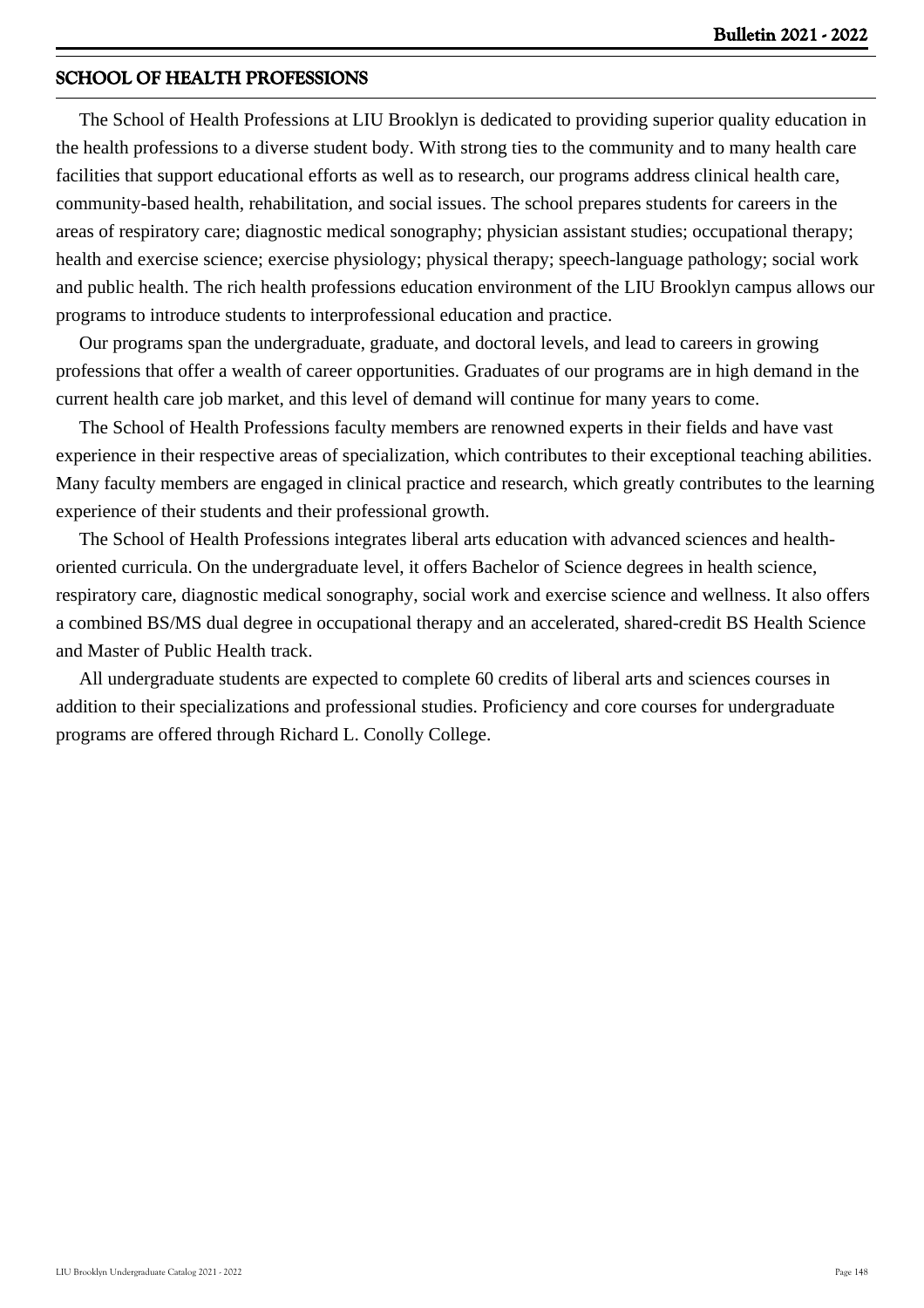# **Criminal Background Checks and Drug Testing**

 Many clinical/field experience affiliates (i.e., hospitals and clinics) now require the completion of criminal background checks and/or drug testing for employees, volunteers, and students affiliated with the site. Therefore, School of Health Professions students who plan to participate in a clinical/field experience may be asked to undergo a criminal background check, and/or a drug screen. A criminal conviction and/or the use of illegal drugs may impede or bar your entry into your chosen field of study. Students desiring entrance into the School of Health Professions should be aware that our clinical/field affiliates have the right to reject or remove a student from the site if a criminal record is discovered or if a drug test is positive. If a student is rejected from a clinical/field site due to information contained in the criminal background check, or drug screen, you may be unable to complete a required clinical/field experience. If you are unable to complete program requirements, you may be advised to withdraw from the program.

 In addition, School of Health Professions students should be aware that the presence of a criminal record could result in the refusal of the licensing/certification/registration agencies (e.g., state licensing board) to issue the credential or license to practice. Prospective students are strongly encouraged to contact the pertinent state licensing boards to inquire whether a criminal record, including driving offenses, would preclude the individual from eligibility to obtain a license/certification.

# **DIVISION OF HEALTH AND EXERCISE SCIENCE**

 The Division of Health and Exercise Science offers a variety of undergraduate and graduate programs for students who wish to embark on or advance their careers in the health professions. Our division offers Bachelor of Science (BS) degree programs in Health Science and Exercise and Wellness Science, and a shared credit Bachelor of Science Health Science and Master of Public Health (BS and MPH) program in Public Health. All degree programs offer classroom, laboratory, and experiential learning. Each program requires participation in internships that may lead to future employment opportunities.

 Our programs are complemented by excellent opportunities for hands-on experiences and applied research and community-based service that is responsive to the health and exercise needs of the diverse populations of New York City and the surrounding Tri-State area. Students enjoy the benefits of our relationships with the Steinberg Wellness Center and NCAA Division-I athletic teams. In addition, our off-campus ties include

Pfizer Corporate Fitness, Brooklyn Nets, Velocity Sports Performance, La Palaestra Center for Preventive Medicine, and other clinical affiliations that specialize in athletic training, fitness, rehabilitation, and sports performance.

## **B.S. Health Science**

 The 120-credit B.S. in Health Science offers a strong foundation of coursework and practicum experience in the sciences, health and wellness. The program is designed for students seeking entry-level positions in the health field, as well as those interested in advancing their educational and career opportunities in the health professions such as nursing, public health, physical therapy, athletic training, occupational therapy, physician assistant, medicine, health administration, exercise science, nutrition and epidemiology. The B.S. in Health Science will prepare students for graduate study in a number of areas related to the health professions. **Admission Requirements**

To qualify for acceptance into the B.S. in Health Science program:

- Entering freshmen must have a high school grade-point average of at least 80 and a combined SAT score of at least 1000 •
- Transfer students must have an overall gradepoint average of at least 2.0 •
- Submit a general application for admission through My LIU •

#### **Program Requirements**

Continued enrollment in this program is contingent upon:

- Maintaining at least a 2.0 overall grade point average •
- Maintaining a minimum health science grade point average of 2.0 •
- Earning a grade of C or better in each health science course •
- Fulfilling all field experience clearance requirements prior to the beginning of each field experience course •

#### **B.S. Health Science**

*{Program Code: 89168} (HEGIS: {1201.0}*

#### **Graduation Requirements**

Students must satisfy the placement, proficiency, orientation and 34-35 credit core curriculum criteria outlined in the Graduation Requirements section of this bulletin: **Orientation** FYS 01 First Year Seminar 1.00 **Core Curriculum Requirements (34-35 credits)** *Humanities* English Composition - ENG 16 or 16X 3.00 English Literature: ENG 61, 62, 63 or 64 3.00 Philosophy: PHI 60 3.00

|                                           | Foreign Language       |                                                                         |              |
|-------------------------------------------|------------------------|-------------------------------------------------------------------------|--------------|
|                                           | <b>Social Sciences</b> |                                                                         |              |
|                                           | History                |                                                                         |              |
|                                           |                        | Anthropology, Economics, Political<br>Science, Psychology, or Sociology | 3.00         |
|                                           |                        | Anthropology, Economics Political<br>Science, Psychology, Sociology     | 3.00         |
|                                           |                        | <b>Science and Mathematics</b>                                          |              |
| credits)                                  |                        | Mathematics: MTH 15 or 16 or 30 (3-4)                                   | 3.00<br>4.00 |
|                                           |                        | Laboratory Science: BIO 1 or 3                                          | 4.00         |
| Arts                                      |                        | <b>Communication, Visual &amp; Performing</b>                           |              |
| <b>Oral Communications: SPE 3</b><br>3.00 |                        |                                                                         |              |
| Media Arts                                |                        | Art, Dance, Journalism, Music, Theatre,                                 | 3.00         |
| credits):                                 |                        | <b>Ancillary Course Requirements (15</b>                                |              |
|                                           |                        | <b>Must complete all the following Biology</b>                          |              |
| courses.<br><b>BIO</b>                    | 137                    | Anatomy & Physiology I 4.00                                             |              |
| <b>BIO</b>                                | 138                    | Anatomy & Physiology II 4.00                                            |              |
|                                           |                        | Choose one of the following Chemistry courses.                          |              |
| CHM                                       | 1                      | Chemistry for Health<br>Science I                                       | 4.00         |
| <b>CHM</b>                                | 3                      | Principles of Chemistry I 4.00                                          |              |
| courses.                                  |                        | <b>Choose one of the following Mathematics</b>                          |              |
| <b>MTH</b>                                | 100                    | <b>Introductory Statistics</b>                                          | 3.00         |
| <b>PSY</b>                                | 150                    | Statistics in Psychology                                                | 3.00         |
|                                           |                        |                                                                         |              |

#### **Major Requirements**

All courses listed below must be completed (27 credits). Students must earn grades of C and higher in all major courses.

| <b>HS</b> | 300 | Introduction to Health<br>Professions            | 3.00 |
|-----------|-----|--------------------------------------------------|------|
| <b>HS</b> | 325 | Current Issues in Urban<br>Health                | 3.00 |
| HS        | 340 | <b>Nutrition and Wellness</b>                    | 3.00 |
| <b>HS</b> | 355 | Diversity and Health<br>Disparities              | 3.00 |
| <b>HS</b> | 410 | Healthcare Organizations<br>and Delivery         | 3.00 |
| <b>HS</b> | 430 | Research in the Health<br>Professions            | 3.00 |
| <b>HS</b> | 460 | Ethical and Legal Aspects 3.00<br>of Health Care |      |
| HS        | 471 | Health Program Planning                          | 3.00 |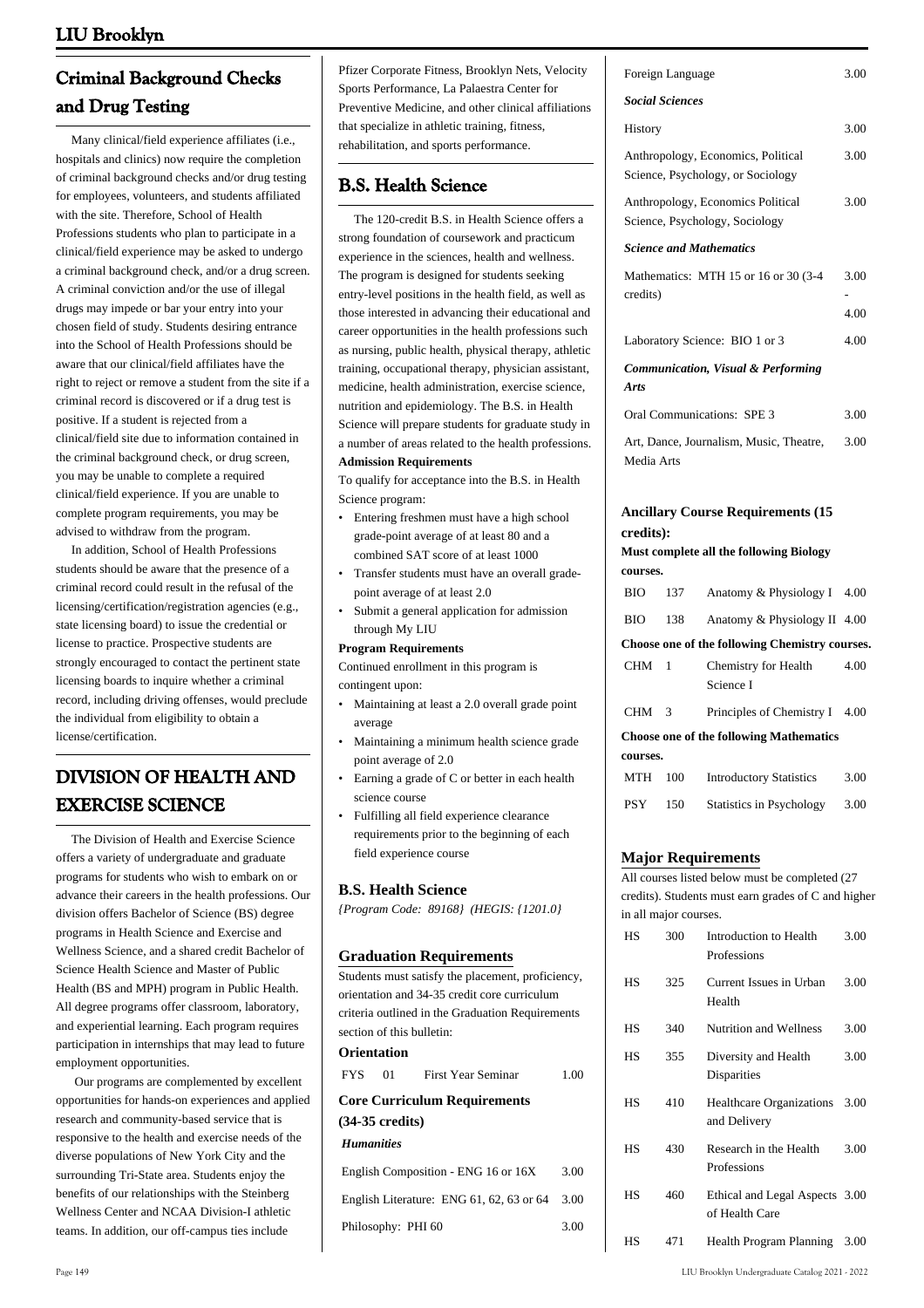| НS | 490. | Practicum                                     | 3.00 |
|----|------|-----------------------------------------------|------|
|    |      |                                               |      |
|    |      | <b>Credit and GPA Requirements</b>            |      |
|    |      | Minimum Total Credits: 120                    |      |
|    |      | Minimum Liberal Arts and Sciences Credits: 60 |      |
|    |      | Minimum Major Credits: 27                     |      |
|    |      | Minimum Credits of Courses $> 100$ Level: 45  |      |
|    |      | Ancillary Course Requirements: See Above      |      |
|    |      | Minimum Health Science Major GPA: 2.0         |      |
|    |      | Minimum Overall GPA: 2.0                      |      |

# **B.S. Exercise Science and Wellness**

 The 120 credit B.S. in Exercise and Wellness Science is designed to meet the growing need for health and fitness professionals versed in the science of exercise, physical activity, and sports performance. Our four-year program focuses on such areas as exercise physiology, motor learning, conditioning for sport, nutrition, biomechanics, sport management, and fitness programming for healthy and unhealthy populations, as well as those with disabilities. Our program is recognized by the National Strength and Conditioning Association (NSCA).

## **Admission Requirements**

 To qualify for acceptance into the B.S. in Sports Sciences program:

- Entering freshman must have a high school grade-point average of at least 80 and a combined SAT score of at least 1000
- Transfer students must have an overall gradepoint average of at least 2.0 •
- Submit a general application for admission through My LIU •

## **B.S. Exercis Science and Wellness**

*{Program Code 85143} {HEGIS: 1299.3}*

## **Graduation Requirements**

Students must satisfy the placement, proficiency, orientation and 34-35 credit core curriculum criteria outlined in the Graduation Requirements section of this bulletin: **Orientation**

|                   |                        | FYS 01 First Year Seminar                | 1.00 |
|-------------------|------------------------|------------------------------------------|------|
|                   |                        | <b>Core Curriculum Requirements</b>      |      |
|                   | (34-35 credits)        |                                          |      |
| <b>Humanities</b> |                        |                                          |      |
|                   |                        | English Composition - ENG 16             | 3.00 |
|                   |                        | English Literature: ENG 61, 62, 63 or 64 | 3.00 |
|                   | Philosophy: PHI 60     |                                          | 3.00 |
|                   | Foreign Language       |                                          | 3.00 |
|                   | <b>Social Sciences</b> |                                          |      |

History 3.00

| Anthropology, Economics, Political<br>Science, Psychology, or Sociology | 3.00         |
|-------------------------------------------------------------------------|--------------|
| Anthropology, Economics Political<br>Science, Psychology, or Sociology  | 3.00         |
| <b>Science and Mathematics</b>                                          |              |
| Mathematics: MTH 15 or 16 (3-4 credits)                                 | 3.00<br>4.00 |
| Laboratory Science: CHM 1                                               | 4.00         |
| <b>Communication, Visual &amp; Performing</b><br><b>Arts</b>            |              |
| Oral Communications: SPE 3                                              | 3.00         |
| Art, Dance, Journalism, Music, Theatre,<br>Media Arts                   | 3.00         |

## **Ancillary Course Requirements:**

| Must complete all the following courses: |     |                              |      |  |
|------------------------------------------|-----|------------------------------|------|--|
| <b>BIO</b>                               | 137 | Anatomy & Physiology I       | 4.00 |  |
| <b>BIO</b>                               | 138 | Anatomy & Physiology II 4.00 |      |  |

## **Major Requirements**

**All Courses Listed Below Must Be Completed:**

| <b>SPS</b> | 21  | Sport, Functional<br>Training and Performance<br>T            | 2.00 |
|------------|-----|---------------------------------------------------------------|------|
| <b>SPS</b> | 22  | Sport, Functional<br>Training and Performance<br>$\mathbf{I}$ | 2.00 |
| <b>SPS</b> | 103 | <b>Exercise Prescription I</b>                                | 3.00 |
| <b>SPS</b> | 120 | Anatomy of Exercise                                           | 3.00 |
| <b>SPS</b> | 121 | <b>Introduction to Fitness</b><br>and Exercise Science        | 2.00 |
| <b>SPS</b> | 140 | CPR and First Aid for the<br><b>Health Care Provider</b>      | 2.00 |
| <b>SPS</b> | 146 | Principles and Philosophy<br>of Coaching I                    | 3.00 |
| <b>SPS</b> | 148 | Nutritional Aspects of<br><b>Fitness and Sport</b>            | 3.00 |
| <b>SPS</b> | 150 | Motor Learning and<br>Development                             | 3.00 |
| <b>SPS</b> | 151 | <b>Functional Kinesiology</b>                                 | 3.00 |
| <b>SPS</b> | 152 | Exercise Physiology I                                         | 3.00 |
| <b>SPS</b> | 154 | <b>Adapted Physical</b><br><b>Education I</b>                 | 3.00 |
| <b>SPS</b> | 156 | Evaluation in Health and<br><b>Fitness</b>                    | 3.00 |
| <b>SPS</b> | 195 | <b>Culmination in Sports</b><br>Sciences                      | 3.00 |
| <b>SPS</b> | 264 | Field Experience                                              | 3.00 |

## **Credit and GPA Requirements**

Minimum Total Credits: 120 Minimum Liberal Arts and Sciences Credits: 60 Minimum Major Credits: 41 Minimum Credits of Courses > 100 Level: 45 Ancillary Course Requirements: See Above Minimum Sports Science Major GPA: 2.0 Minimum Overall GPA: 2.0

# **ACCELERATED SHARED CREDIT PROGRAM**

# **B.S. Health Science and M.P.H. Public Health**

 This 129-credit accelerated shared credit program allows students to complete both the undergraduate degree of Bachelor of Science in Health Science and the graduate degree of Master of Public Health (MPH) coursework in five years, rather than the typical six years. Students apply to the MPH program in their third (junior) year. Students in the  $3 + 2$  BS and MPH program receive each degrees upon completing requirements.

## **Application Requirements for the MPH phase: 3 + 2 B.S. HS and MPH Acceptance Criteria 1) Guaranteed Acceptance**

 ALL of the following criteria must be met for acceptance:

- Meet with a health science advisor
- Apply in the junior year
- Complete at least 24 liberal arts and science credits at LIU
- Complete all required health science core courses (as shown on the 3+2 course sequence sheet under Year 3) are taken at LIU •
- Achieve within the same trial of a Graduate Record Examination Revised (GRE) Test, a composite score of 308 or higher and 150 or above in verbal reasoning, 150 or above in quantitative reasoning, and 4.0 or above in analytical writing •
- Achieve an overall undergraduate GPA of 2.8 or higher and a health science major GPA of 3.0 •
- Submit two references completed by individuals who can comment on your academic background, your volunteer and/or community service experience, and your potential as a public health professional •
- Submit current resume including paid/volunteer work/community service •

## **2) Competitive Acceptance**

• Students in the 3+2 track who do not meet all of the requirements for acceptance may apply to the MPH program as a "Competitive Acceptance" applicant for review as a "nonguaranteed acceptance" candidate/applicant.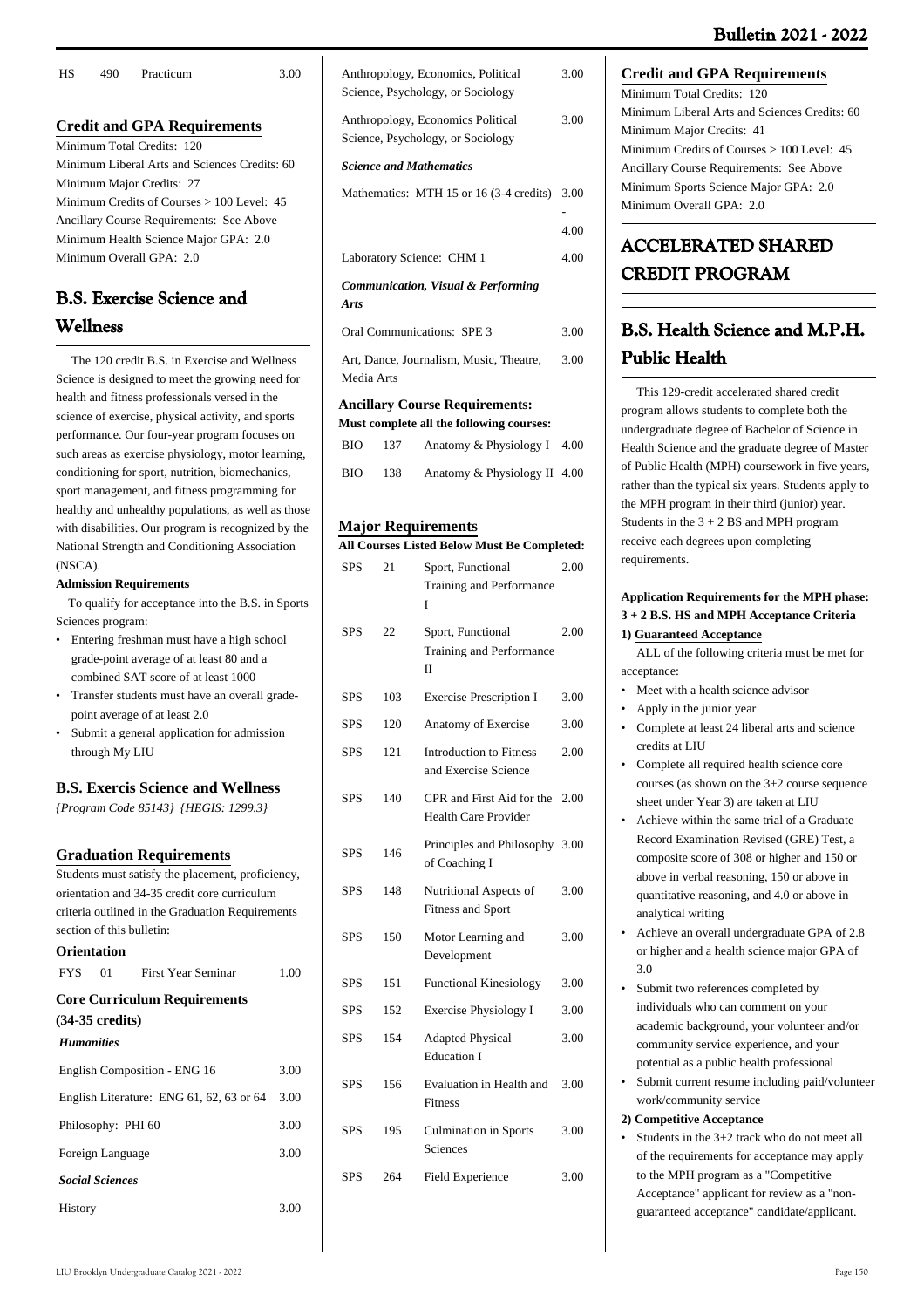# **B.S. Health Science and M.P.H. Public Health**

*{Program Code 89168 and 33024} {HEGIS: 1201 and 1214}*

#### **Graduation Requirements**

Students must satisfy the placement, proficiency, orientation and 34-35 credit core curriculum criteria outlined in the Graduation Requirements section of this bulletin: **Orientation**

# FYS 01 First Year Seminar 1.00

|                   | $(34-35 \text{ credits})$ | <b>Core Curriculum Requirements</b>                                                  |      |
|-------------------|---------------------------|--------------------------------------------------------------------------------------|------|
| <b>Humanities</b> |                           |                                                                                      |      |
|                   |                           | English Composition - ENG 16                                                         | 3.00 |
|                   |                           | English Literature: ENG 61, 62, 63 or 64                                             | 3.00 |
|                   | Philosophy: PHI 60        |                                                                                      | 3.00 |
|                   | Foreign Language          |                                                                                      | 3.00 |
|                   | <b>Social Sciences</b>    |                                                                                      |      |
| History           |                           |                                                                                      | 3.00 |
| Sociology         |                           | Anthropology, Economics, History,<br>Political Science, Psychology, or               | 3.00 |
|                   |                           | Anthropology, Economics Political<br>Science, Psychology, Sociology                  | 3.00 |
|                   |                           | <b>Science and Mathematics</b>                                                       |      |
|                   |                           | Mathematics: MTH 15 or 16 (3-4 credits)                                              | 3.00 |
|                   |                           |                                                                                      | 4.00 |
|                   |                           | Laboratory Science: BIO 1 or 3                                                       | 4.00 |
| <b>Arts</b>       |                           | <b>Communication, Visual &amp; Performing</b>                                        |      |
|                   |                           | Oral Communications: SPE 3                                                           | 3.00 |
| Media Arts        |                           | Art, Dance, Journalism, Music, Theatre,                                              | 3.00 |
|                   |                           | <b>Ancillary Course Requirements:</b><br>Must complete one of following (4 credits): |      |
| <b>BIO</b>        | 2                         | General Biology                                                                      | 4.00 |
| <b>BIO</b>        | $\overline{4}$            | Life: Its Origin,<br>Maintenance and Future                                          | 4.00 |
| <b>CHM</b>        | 1                         | Chemistry for Health<br>Science I                                                    | 4.00 |
| <b>CHM</b>        | 3                         | General Chemistry I                                                                  | 4.00 |
|                   |                           | Must complete all the following Biology courses                                      |      |
| (8 credits):      |                           |                                                                                      |      |
| <b>BIO</b>        | 137                       | Anatomy and Physiology 4.00<br>I                                                     |      |

BIO 138 Anatomy and Physiology 4.00 II

**Choose one of the following Mathematics courses (3 credits):**

| Complete 10 additional liberal arts and science |      |                                 |      |  |
|-------------------------------------------------|------|---------------------------------|------|--|
| <b>PSY</b>                                      | 150  | <b>Statistics in Psychology</b> | 3.00 |  |
| MTH                                             | -100 | <b>Introductory Statistics</b>  | 3.00 |  |

**credits to reach the 60 credits needed for the bachelor of science degree**

## **Major Requirements**

**Must Complete All Undergraduate Courses Below:** HS 300 Introduction to Health Professions 3.00 HS 325 Current Issues in Urban Health 3.00

| <b>HS</b>  | 340 | <b>Nutrition and Wellness</b>                                                                                                                    | 3.00 |
|------------|-----|--------------------------------------------------------------------------------------------------------------------------------------------------|------|
| <b>HS</b>  | 355 | Diversity and Health<br>Disparities                                                                                                              | 3.00 |
| <b>HS</b>  | 410 | <b>Healthcare Organizations</b><br>and Delivery                                                                                                  | 3.00 |
| <b>HS</b>  | 430 | Research in the Health<br>Professions                                                                                                            | 3.00 |
| <b>HS</b>  | 460 | Ethical and Legal Aspects 3.00<br>of Health care                                                                                                 |      |
| HS         | 471 | <b>Health Program Planning</b>                                                                                                                   | 3.00 |
| <b>HS</b>  | 490 | Practicum                                                                                                                                        | 3.00 |
|            |     | The following are the course requirements for the<br>Master of Public Health plan. A minimum of 42<br>graduate credits are required (see below). |      |
|            |     | <b>Must Complete All Graduate Courses Below:</b>                                                                                                 |      |
| <b>MPH</b> | 600 | <b>Foundations of Public</b><br>Health                                                                                                           | 3.00 |
| <b>MPH</b> | 610 | Principles of<br>Epidemiology                                                                                                                    | 3.00 |
| <b>MPH</b> | 615 | Principles of Biostatistics                                                                                                                      | 3.00 |

MPH 620 Social and Behavioral Sciences in Public Health 3.00 MPH 625 Environmental Health 3.00 MPH 735 Research Methods and Applications 3.00 MPH 740 Program Planning, 3.00

Implementation and Evaluation

- MPH 745 Health Promotion and Education 3.00 MPH 750 Public Health Policy and Advocacy 3.00
- MPH 755 Health Communications Issues and Strategies 3.00
- MPH 798 Public Health Capstone Seminar: Promoting Health Equity 3.00
- MPH 799 Public Health Field Practicum 3.00

#### **Elective Graduate Courses in the Master of Public Health Plan**

Of the following graduate elective courses, only two are required:

| <b>MPH</b> | 500 | Public Health Application 3.00<br>of Informatics                            |      |
|------------|-----|-----------------------------------------------------------------------------|------|
| <b>MPH</b> | 509 | Physical Activity in<br>Public Health                                       | 3.00 |
| <b>MPH</b> | 510 | Public Health<br>Preparedness                                               | 3.00 |
| <b>MPH</b> | 515 | Public Health<br>Implications of<br><b>HIV/AIDS</b>                         | 3.00 |
| <b>MPH</b> | 520 | <b>Public Health Nutrition</b>                                              | 3.00 |
| <b>MPH</b> | 525 | Social Marketing<br><b>Strategies for Improving</b><br><b>Public Health</b> | 3.00 |
| <b>MPH</b> | 530 | Global Public Health<br>Challenges                                          | 3.00 |
| <b>MPH</b> | 535 | Infectious Diseases and<br><b>Public Health Practice</b>                    | 3.00 |
| <b>MPH</b> | 540 | Current Issues in Public<br>Health I                                        | 3.00 |
| <b>MPH</b> | 545 | Current Issues in Public<br>Health II                                       | 3.00 |
| <b>MPH</b> | 575 | Developing Strong Public 3.00<br><b>Health Proposals</b>                    |      |

## **Credit and GPA Requirements**

Minimum Total Credits: 129 Minimum Liberal Arts and Sciences Credits: 60 Minimum Major Credits Undergraduate: 27 Minimum Major Credits Graduate: 42 Minimum Credits of Courses . 100 Level: 48 Ancillary Course Requirements: See Above Minimum Major GPA: 3.0 Minimum Overall GPA: 2.8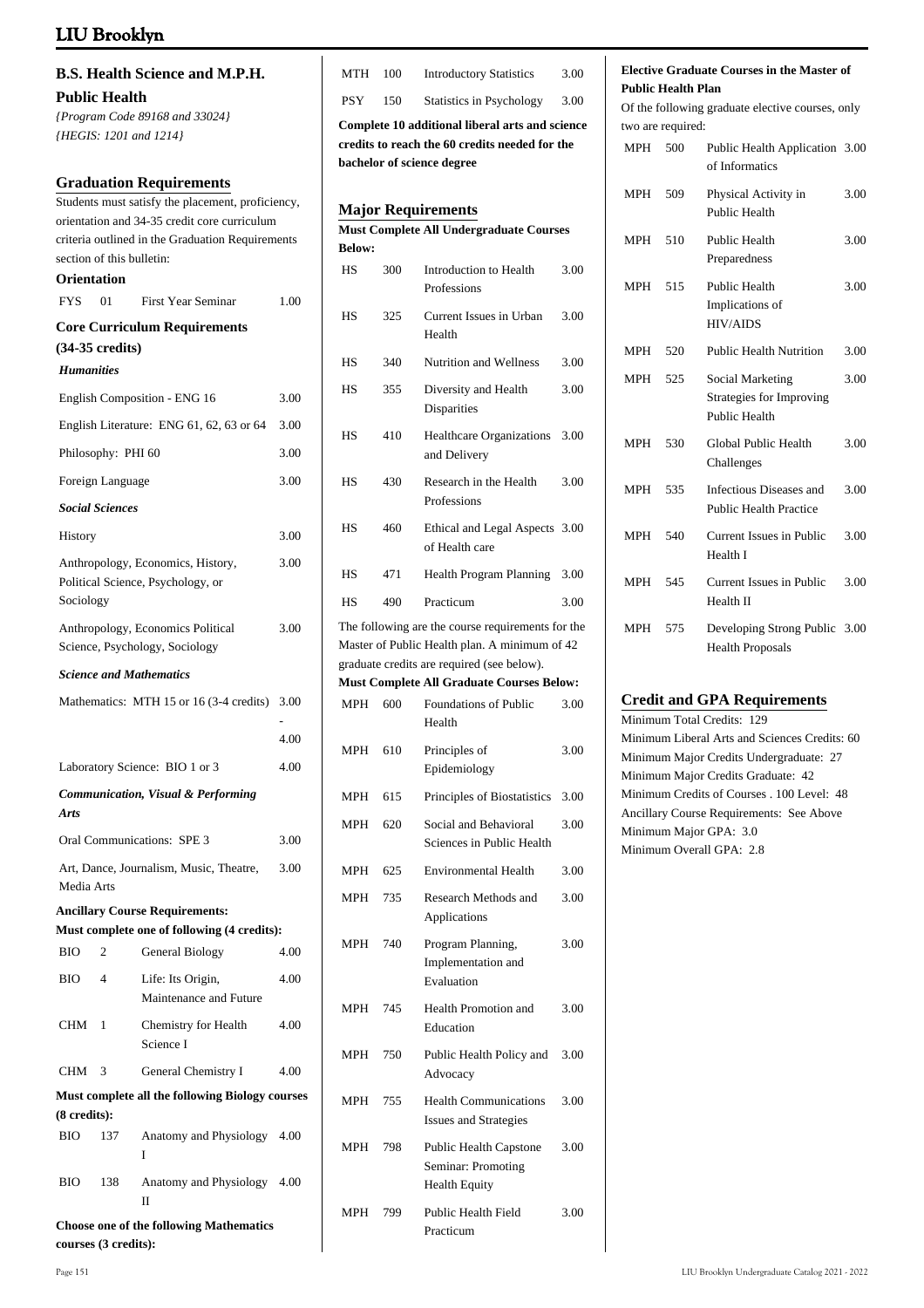## **Bulletin 2021 - 2022**

## **Health Science Courses**

## **HS 130 Yoga Practicum**

Practicum is a one credit course with a prerequisite of Yoga 101, Yoga & Lifestyle, Yoga in Action, and Yoga Therapy. Students work one on one with a professor to develop teaching tools for their chosen field or major.

Pre-requisites: HS/ESW 112, HS/ESW 123, HS/ESW 124, HS/ESW 129 Credits: 1 Cross-Listings: ESW 130, HS 130 On Demand

## **HS 141 Emergency Medical Technician (EMT) Certification Preparation**

Upon successful completion of this course students are eligible to take the New York State and the National Registry of Emergency Medical Technicians examinations to become an EMT. Both certifications allow EMT¿s to work in New York as well as other states. This course covers basic principles of Anatomy, Cardiology, Pathophysiology, Pharmacology and Neurology as it applies to emergency care. Theoretical knowledge and clinical skills will be utilized in the required clinical rotations prior to the end of the course 3 credits.

Pre-Requisite of SPS 140 Credits: 3 Cross-Listings: ESW 141, HS 141 All Sessions

#### **HS 300 Introduction to Health Professions**

This course will provide an introduction to various professions in the health care field. Students will be exposed to an overview of health care systems and major aspects of health care delivery. Students will understand health care priorities on the national and local levels. Various health careers will be reviewed to gain an understanding of their associated roles and responsibilities along with an overview of the professional behavior, related values, interests, and ethics expected for a health professional. Students will explore health career options based on an understanding of the professional tasks, skills, tools and technology, abilities, work activities, work

context/environment, and educational, training, and legal requirements. In addition, the course will provide an introduction to medical terminology, as well as library skills. Credits: 3

Every Fall, Spring and Summer

#### **HS 305 Communications in Health Care**

Students taking Communications in Health Care will examine the processes and complexities of health communication with an applied health professional focus. The goals of this course are to provide an understanding of the theories related to effectively communicating health information as well as learning the skills needed to initiate and

maintain interpersonal and interprofessional relationships with patients, families, and other providers. In addition to learning to effectively discuss healthcare related topics, students will also develop their administrative skills through individual and group activities. Credits: 3 On Occasion

## **HS 309 Medical Terminology**

The study of medical terminology introduces students to the language of medicine. This course provides students with the foundation of medication terminology used in health care professions. Students will examine the etymology of word roots, prefixes and suffixes and provides meanings for medical terms in the context of the structure, function and diseases of the human body. Using a systems-based approach, students will learn to define and articulate medical terms and abbreviations. Credits: 3 All Sessions

#### **HS 320 Environmental Health Issues**

This course explores the relationship of people to their environment - how it affects their physical well-being, and what they can do to protect and enhance their health, and to influence the quality of the environment. This course will give students a basic understanding of how environmental factors impact the health of people and the community, and of the efforts made to prevent or minimize the effects of negative impacts. Emphasis is on providing a general understanding of how environmental factors are involved in the transmission of communicable diseases and on some of the health hazards resulting from exposure to chemical and physical materials in our environment. Credits: 3

Every Fall

## **HS 325 Current Issues in Urban Health**

This course will introduce students to the impact of city life on health and health care in the United States. This course will provide a detailed look at the advantages and disadvantages of urbanization on both physical and mental health and the root causes of racial and ethnic disparities in health. A thorough investigation will trace the interaction between specific aspects (e.g., housing, transportation, food outlets, crime) of the urban environment and their impact on health, discuss quality measurement, evaluate strategies for designing healthy communities, and develop recommendations for systems and policy change. Credits: 3

Every Fall, Spring and Summer

## **HS 326 Human Diseases I**

This course will focus on the pathophysiology of human diseases that commonly affect the major human body systems. The diseases that will be covered in this course will be reviewed and studied

in greater detail. Topics include etiology of diseases, epidemiology, diagnosis, and treatment. This course will also include the basic physiology of the human body systems and how the immune system plays a role in targeting diseases. This course will provide a strong foundation in the physiology of human diseases for those students who are pursuing a career in the clinical health professions. Credits: 3

Every Fall and Spring

#### **HS 327 Human Diseases II**

This course will focus on the pathophysiology of human diseases that commonly affect the major human body systems. The diseases that will be covered in this course will be reviewed and studied in greater detail. Topics include etiology, epidemiology, diagnosis, and treatment of diseases. This course will also include the basic physiology of the human body systems and how the immune system plays a role in targeting diseases. This course will provide a strong foundation in the physiology of human diseases for those students who are pursuing a career in the clinical health professions. This course is a continuation of Human Diseases 1 and will cover the second half of the body systems that were not covered in Human Diseases 1. Credits: 3

Every Fall and Spring

## **HS 331 Adapted Aquatics for Children with Autism**

This course is designed to enable children with Autism to experience water, fun, safety and success. Students will assist children with autism, under faculty supervision, in a one-to-one teaching ration using a developmental skill progression model from acclimation to water, to movement exploration in water, to floating and pre-beginner swim skills. Through lecture, laboratory and hands-on experience, students will also learn about autism and how to adapt aquatic activities to meet each child's needs. The application of principles of safety in the aquatic environment is always emphasized. Credits: 3

Every Fall

## **HS 332 Health Advocacy and Wellness for People with Intellectual Disabilities**

This course introduces principles of health advocacy and wellness into an adult day habilitation environment at LIU for adults with intellectual disabilities. Through lectures, simulations, laboratory, and hands-on experiences, students learn about intellectual disabilities and how to organize, adapt and present wellness activities such as healthy eating, stress reduction, basic first aid, relaxation, exercise, and socialization to meet each individual's needs. Students will support participants with intellectual disabilities in the wellness classes and develop knowledge and leadership skills in co-leading sessions. Students will learn principles of safety and how to assist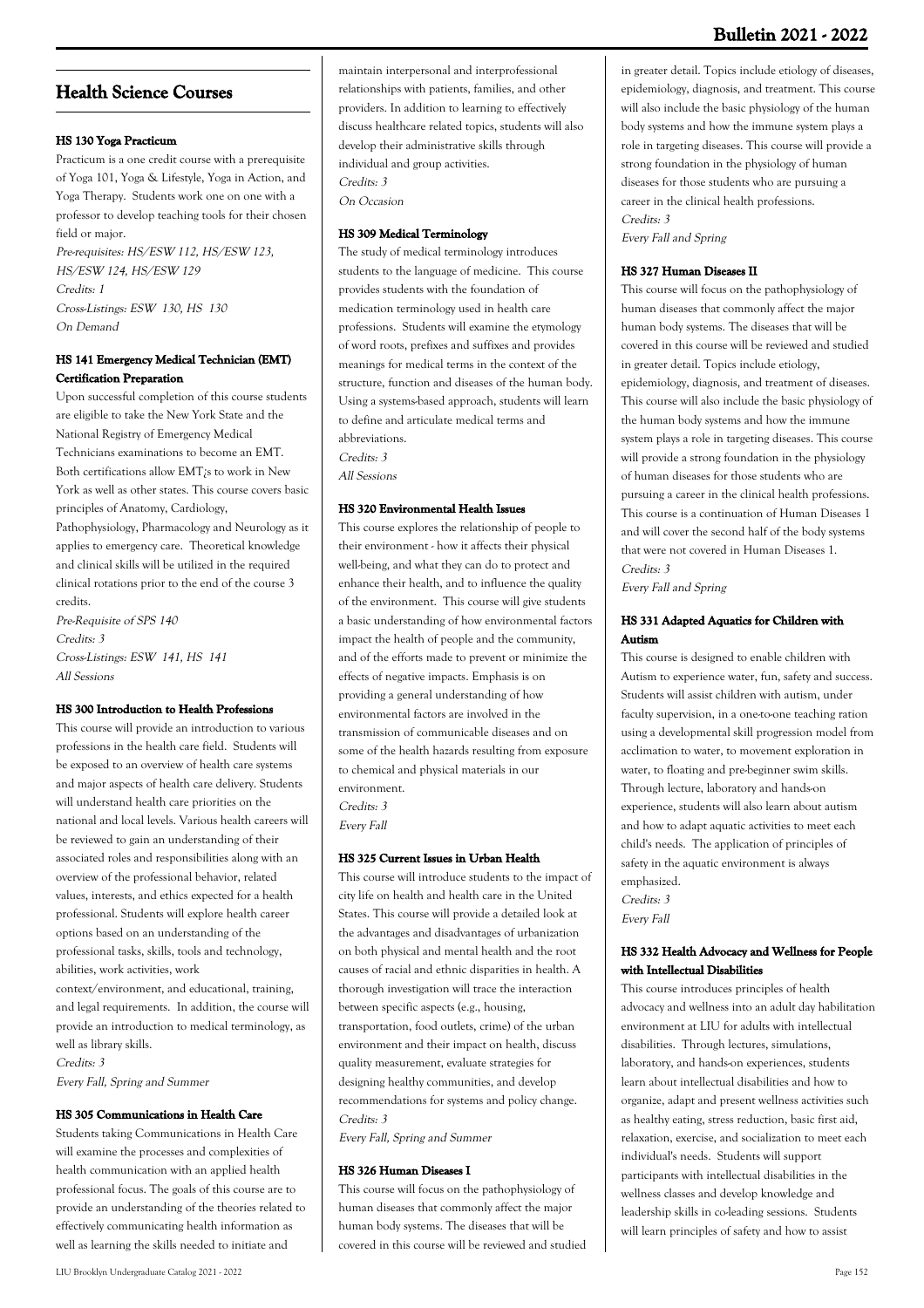people in becoming more independent. Credits: 3 Every Fall, Spring and Summer

#### **HS 339 Health and Wellness**

This course provides a holistic approach of what it really means to be healthy today. It explores the positive mind and body relationship to achieve a healthy and active lifestyle. Topics include managing stress, wellness principles, nutrition guidelines, aging and disease prevention, spiritual perspectives and physical activity and exercise protocols. Credits: 2 Cross-Listings: ESW 339, HS 339 Every Fall and Spring

#### **HS 340 Nutrition and Wellness**

This course introduces students to basic concepts of nutrition. Students will learn about the structure and roles of both macronutrients (protein, carbohydrates, and fat) and micronutrients (vitamins and minerals), and the important roles they serve. Through the course, students will develop an understanding of the role of nutrition in optimizing health, and maximizing human performance and longevity.

The essential outcomes include the acquisition of knowledge and development of skills and tools necessary for making educated and positive nutrition decisions, for health, wellness and performance.

Topics covered include: nutrient characteristics, requirements, roles, and food sources, energy balance, weight control, dietary guidelines, and diet planning, nutrition requirements for exercise, and the social and economic factors that affect food production and consumption.

The pre-requisites of BIO 3, and CHM 3 or CHM 1 are required. Credits: 3 Every Fall, Spring and Summer

#### **HS 343 Community Nutrition & Food Culture**

This course introduces students to the cultural aspects of food in our society and explores various community nutrition programs available to individuals in the US. Students will explore the role of food in different cultures and develop an understanding of the importance of culturally appropriate and relevant nutrition education. Topics covered include foods of different cultures and in cultural holidays/celebrations, cultural relevance of nutrition and health education, community nutrition programs in the US, US food Assistance programs, developing nutrition and wellness education materials. Outcomes of the course include the acquisition of knowledge and development of skills necessary for developing and implementing culturally relevant nutrition education materials and an understanding of food and community nutrition programs available in the US.

A pre requisite of HS 340 is required.

Credits: 3 On Occasion

#### **HS 341 Life Cycle Nutrition**

This course explores the relationship between nutrition and growth, development, and normal functioning of individuals through each stage of life from infancy to senior adults. It covers the physiological, biochemical, sociological, and developmental factors that affect nutrient requirements, deficiencies, and recommendations at various stages of the life cycle. In order to address nutritional needs, the course also provides specific community nutrition methods for planning, developing, and implementing healthy eating interventions. Special topics include heart disease, diabetes, pregnancy, and lactation, food habits of children, and those associated with aging. Credits: 3

Every Spring

#### **HS 350 Health Behavior Change**

This course seeks to heighten understanding of the social and behavioral factors that contribute to health decisions and behaviors, with an ultimate goal of learning how to utilize these factors in improving public health efforts. Students will learn to apply the science of health behavior change in their own lives and the lives of people in the community, home, school, or work setting. The course is appropriate for students interested in health care and public health, as well as individuals who are interested in learning to apply the science of behavior change to improve their personal wellbeing. Credits: 3

Every Fall

## **HS 355 Diversity and Health Disparities**

This course will explore the disparities in health status, life expectancy and healthcare in the United States. Important factors such as diversity, culture, socio-economic status, gender, geography, and access will be analyzed. Students will learn a systematic approach to the process of achieving culture competence and skills necessary to deliver health programs and services with a diverse population. Credits: 3

Every Fall, Spring and Summer

#### **HS 361 Health Coaching Certification Preparation**

This course is designed to provide theoretical knowledge and practical skills in preparation for the well-recognized American Council of Exercise (ACE) national certification exam in Health Coaching. Topics include effective coach-to-client communication techniques, understanding behavioral, nutritional, and physiological sciences (particularly as they relate to the client with obesity), health screening and assessment, guidelines for designing and implementing safe and effective exercise, wellness, and health programs. In addition, students will learn about the legal

professional responsibilities and roles of the health coach. This course requires additional fees Credits: 3 Cross-Listings: ESW 361, HS 361 Every Fall

#### **HS 375 Basic Skills in Health and Exercise Psychology**

Basic Skills in Health and Exercise Psychology will teach students the necessary interviewing skills and strategies to build healthy, supportive, and therapeutic working relationships with the athlete(s) and/or exerciser(s). In addition, using evidencedbased counseling, health, and exercise psychological principles, theories, and techniques, students will develop the foundational skills needed to communicate within health and/or exercise settings. This course will be taught in a blended environment which will include online activities and in-class workshops that will require students to apply and practice course material in both traditional and online classroom environments. 3 credits

## **HS 393 Exercise Training for Individuals With Parkinson's Disease**

Through lecture and clinical study students will learn to design exercise training programs for individuals with Parkinson's disease in a group setting by implementing cardiovascular and resistance training to improve and maintain physical function and quality of life. Students will become familiar with the role of community-based support groups and how to build a relationship as health professionals with support group members. Students will observe functional assessments of individuals with Parkinson's performed by faculty and staff of the program and will learn about ethical and safety standards during evaluation and exercise. The lecture portion of the class will provide basic information about the causes, presentation, progression, and treatment of Parkinson's disease with special emphasis on the role of exercise as a non-medical treatment. The role of government funding and advocacy will also be considered for conditions like Parkinson's disease that require significant long-term financial, health, and socio-emotional support. Credits: 3

Cross-Listings: ESW 193, HS 393 Every Fall and Spring

#### **HS 400 Introduction to Health Care Management**

This course is designed to provide students with the knowledge, skills, and competencies needed to obtain entry-level positions in various areas of health care delivery settings, including hospitals, medical group practices, government agencies, home health care agencies, long term care facilities, private and group practice settings, insurance institutions, and various clinical and non-clinical settings. Students will explore important issues in health care such as cost management, ethics, marketing, strategic planning, information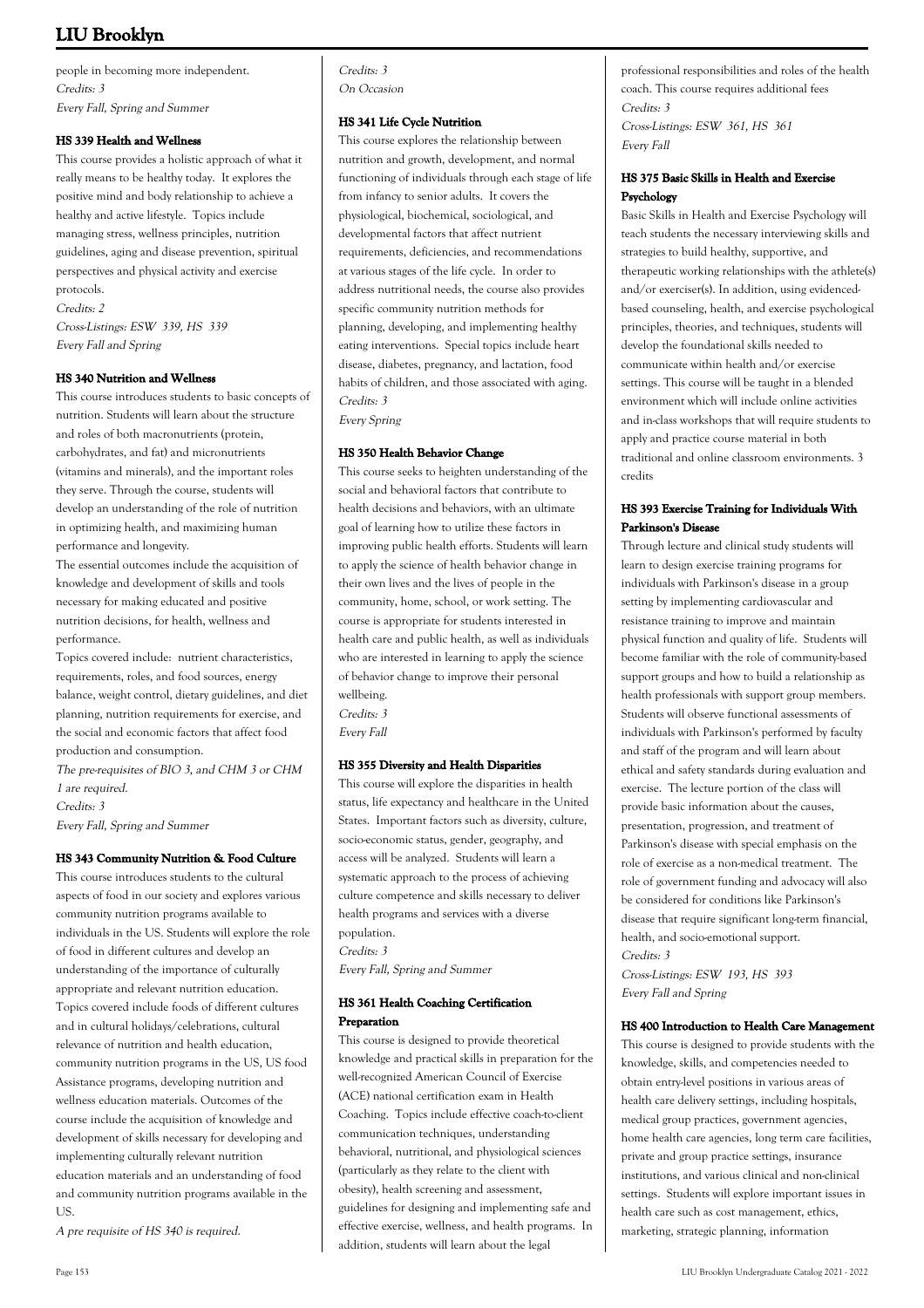technology, case management, and human resources.

Pre-requisite of HS 300, 325, 355 or 410 is required Credits: 3 Every Fall and Spring

## **HS 410 Healthcare Organizations and Delivery**

This course is designed to help students understand the complexities of the US healthcare delivery system. American health care delivery will be presented in the context of current developments in health reform with references to specific provisions of the Affordable Care Act of 2010. Specific topics will include components of the US Health care systems, health promotion and disease prevention, Medicaid, Medicare, inpatient facilities and services, managed care and integrated organizations, long term care, financing health services for special populations, cost, access, and quality care, health policy, Healthy People 2010 and 2020 as well as the future of health services delivery. Credits: 3

Every Fall, Spring and Summer

## **HS 420 Essentials of Health Care Marketing**

This course provides students with the knowledge of the principles of marketing and their application in healthcare. Students will examine the major environmental changes in healthcare as they relate to key areas of marketing. Topics include influencing health promotion and healthcare through marketing, issues and value to the customer, new health care delivery models, increasing competition and linking theory with actual marketing strategies. Real life examples, case studies, simulations and guest presenters from the field will enhance the presentation of course content.

The pre-requisite of HS 400 is required. Credits: 3 Every Fall and Spring

## **HS 430 Research in the Health Professions**

In this course, you will study the basic methods used in health science research and learn how to interpret the findings from this research. You will be introduced to the scientific method, research ethics using human subjects, causation theory, hypothesis formation, measurement theory, quantitative and qualitative research methods, evaluation research and descriptive statistics. This course will be writing intensive and include a variety of class activities to help develop your methodological skills: critiquing research articles, using the World Wide Web, analyzing social data, writing, discussions, and working on a research project. This course fulfills the writing across the curriculum (WAC) graduation requirement. As such, writing assignments are a major component of the course grade.

The pre-requisite of MTH 100 or PSY 150 is required. Credits: 3 Every Fall and Spring

## **HS 460 Ethical and Legal Aspects of Healthcare**

This course will focus on the ethical and legal dilemmas facing health professionals and administrators in planning and delivering quality healthcare and prevention services. Basic principles and practices of health ethics and law will be presented and applied through the use of case studies and role play. Topics covered included: patient rights, government regulations, HIPPA requirements and confidentiality, ethics of quality care, incident reporting, protecting health information, precedent-setting court cases, financing healthcare and prevention services, tort reform and culture of compassion and truth telling. Students will develop critical thinking skills needed for the ethical decisions they will confront in the health care environment.

Credits: 3

Every Fall and Spring

## **HS 464 Healthcare and Human Resource Management**

This course will provide an introduction to Human Resource Management (HRM). Students will be exposed to an overview of human resource policies, applications and competencies used within the healthcare field. Students will gain an understanding of the role of Human Resources, aspects of healthcare management, and discover strategies used by organizations, and mandated procedures that impact employees within the workplace. Various topics will be reviewed, such as: HR related-legislation, creating a functional job analysis, labor policies, unionization, types of careers in health care, recruitment and retention, benefits, training and development, performance evaluation and employee relations. Students will recognize key concepts and characteristics of human resource management as an important part within today's workforce. Students will explore real methodologies within the human resources field and approaches that are used to build stronger employee performance, communication, skills, and job enrichment; while examining trends, the labor movement, culture of work environments, and legal requirements.

The pre-requisite of HS 400 is required. Credits: 3 Every Spring

## **HS 471 Health Program Planning**

Health promotion initiatives are planned, developed, and implemented to prevent illness, diseases, and injuries. Comprehensive, evidencebased, and cost-effective health promotion initiatives, including strategies, policies, and programs, are designed to increase the longevity and quality of life in Americans, while reducing health care costs on individuals, families, their employers, and the government. In this course, students receive an overview of the planning, development, and implementation of health promotion programs. This course will also be writing intensive and include a variety of class

activities to help develop your writing and analytic skills. The pre-requisite of HS 430 is required. Credits: 3 Every Fall and Spring

## **HS 465 Quality Improvement in Healthcare**

This course provides students with the tools and techniques/strategies to improve healthcare quality and patient outcomes. Topic areas include: role of the patient; patient satsifaction; measuring quality improvement (QI) of patient care; process tools in QI; process control; assessing risk and harm in patient care; approaches to improvement; statistical applications; cost reduction; and performance improvement systems. The challenges of implementing quality improvement are addressed using case studies, as well as examples in a variety of healthcare organizations.

The pre-requisite of HS 400 is required. Credits: 3 Every Fall and Spring

## **HS 472 History, Philosophy and Psychological Aspects of Disability**

This course focuses on topics related to the history, philosophy and psychological aspects of disability. We will explore such areas as: institutions and the Willowbrook Court Decree, models of disability, concept of normalization, experiences and perspectives of people with disability, personcentered planning, the inclusion movement, politics of reasonable accommodation, Americans and Disabilities Act, self-empowerment, communication and collaborate planning and other factors facing people with disability, as well as the fields of professional practice. Credits: 3 Every Spring

## **HS 474 Autism Spectrum Disorders and Other Developmental Disabilities**

This course is designed to provide an overview of Autism Spectrum Disorders and Intellectual Disabilities, characteristics, causation, screening techniques, diagnosis and treatments of autism froma medical and neurological perspective. Issues such as classification, diagnostic instruments, communication assessments and skill development will be addressed. The student will gain understanding of the cognitive and social functioning of the person with ASD with a particular emphasis on style of learning, theory of mind, role of executive functioning, over selectivity, joint attention, generalization difficulties and health issues. Normal human growth and development in comparision to atypical development stages will be addressed in the cognitive, motor, and language developmental areas. Students who complete this course will have an understanding of ASD and Intellectual Disabilities and the role of the family during diagnosis and treatment. Credits: 3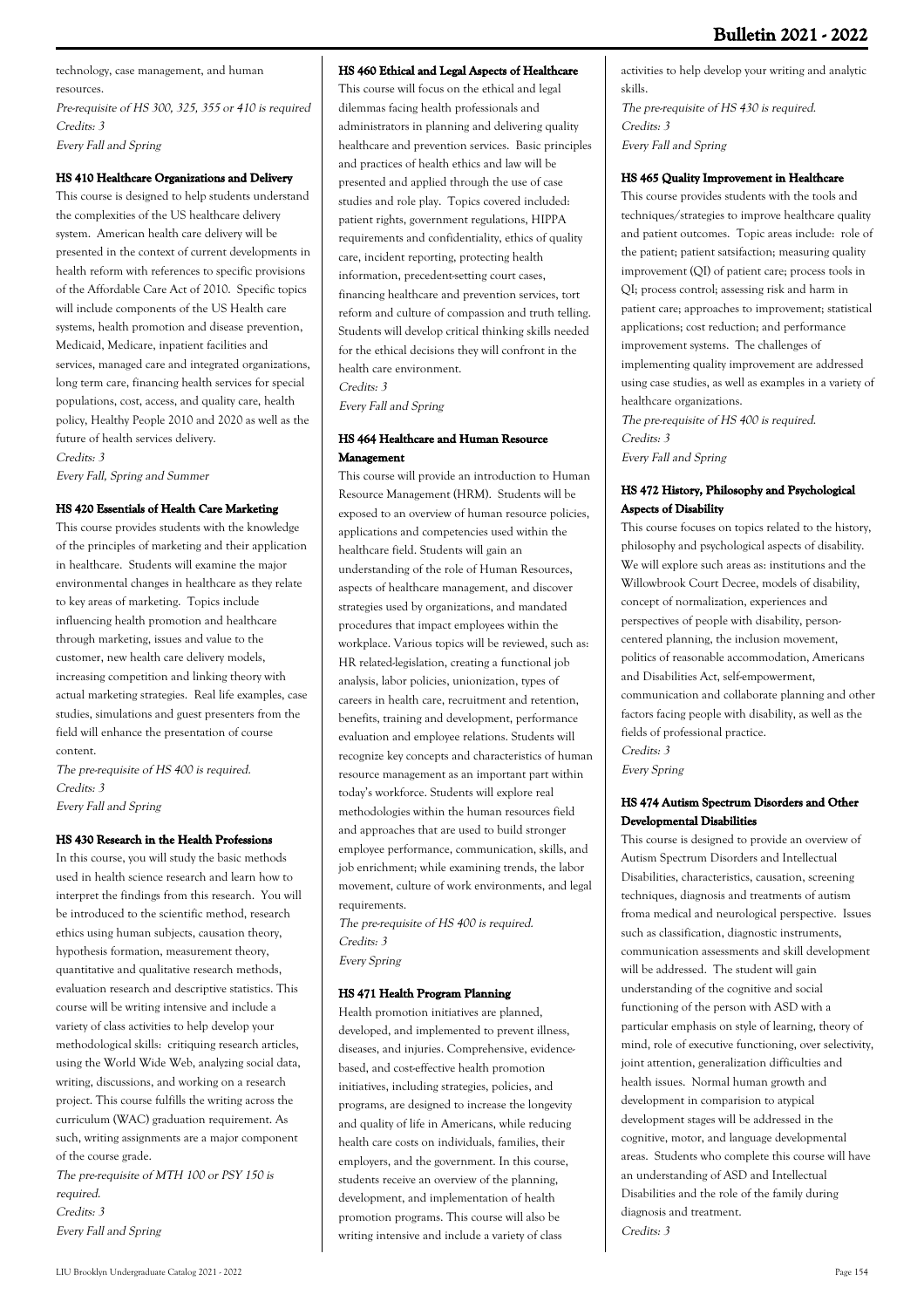Every Fall

## **HS 477 Applied Behavior Analysis and Program Design**

This course will provide students with the understanding of Applied Behavior Analysis both in theory and practice. Students will learn the principles of ABA such as postive reinforcement, fixed schedules of reinforcement, task analysis, prompt fading, functional behavioral analysis, positive behavior support, self reinforcement, modeling, discrete trial, picture activity schedules, picture rehearsal and token economies while applying these principles in the wellness, leisure, habilitation and residential programs. The unique needs and characteristics of each individual with a developmental disability will be explored from infancy into adulthood to develop instructional strategies and behavior management programs. Various program models will be investigated throughout the individual's life cycle in various settings. Credits: 3

Every Fall

## **HS 478 Case Management Services**

This course will examine concepts and principles of case management practice with special populations. The core functions of case management practice in a range of settings are addressed in relationship to issues of diversity, vulnerability and empowerment, while identifying and collaborating with resources and agencies. Emphasis is placed on care coordination, type of delivery agency, negotiation in bokering for health care services by utilizing the application of case management models. Students will understand health care priorities on the national and local level.

Credits: 3 Cross-Listings: HS 478, SWK 134

Every Fall

## **HS 479 Case Management: Practice with Populations at Risk**

This course provides students the opportunity to hear case managers present actual cases based on "case of the week model." Students will develop hands on experience through presentations from experts in the varied fields in which case management is practiced. Students will build on their case management knowledge by applying theories to real work case management situations. The pre-requisite of HS 478 or SWK 134 is required Credits: 3 Every Spring

#### **HS 480 Stress Management**

An analysis of the sources and consequences of stress and stress reaction in a variety of daily living settings; examination of a variety of instruments used to measure stress levels. Exploration of personal lifestyle with regards to present stress levels and coping abilities; Practical application of intervention techniques designed to enhance

adjustment to the demands of stress. This course will be helpful to all students for their personal and professional lives. Credits: 3 Every Fall and Spring

#### **HS 490 Practicum**

The student, in consultation with the instructor will complete a minimum of 120 hours of fieldwork at a medical, social service or public health agency/organization. This is a culmination course designed to integrate theory and application acquired throughout the Health Science Curriculum. The student is required to attend scheduled course sessions on campus and satisfactorily complete all assignments as outlined in course syllabus.

The student must be active in the Health Science or Public Health major, have taken HS 471 and must be a Senior in order to register for this course. Credits: 3 Every Fall and Spring

## **HS 497-499 Independent Study**

Students taking the Independent Study are expected to research an aspect of Health Science under the supervision of a faculty advisor. Included in this research can be a practicum/internship experience of a minimum of 30 hours. Alternatively, a student is able to produce a study of an approved topic, including a thorough literature review and assessment of the topic. With both options, a final summary project, pre-approved by the faculty advisor, will be presented at the end of the experience. Credits: 1

On Occasion

## **PE 2 Introduction to Golf**

An introduction to the fundamentals of golf, including stance, grip and swing, as well as to course play, selection of equipment, safety, and golf terminology. Two hours. Credits: 1 On Occasion

## **PE 13A Step Aerobics**

Aerobic conditioning for all levels using steps and music to develop and improve cardiovascular fitness. Students learn how to work safely and effectively while they learn the basics of nutrition, strength, flexibility and balance for overall better physical fitness and well-being. Personal journals are kept. Three hours. (Same as PE 13A.) Prerequisite: Doctor's permission. May be taken twice for credit. Credits: 3 Cross-Listings: DNC 13A, PE 13A Alternate Years

## **PE 21 Sport, Functional Training and Performance I**

Students receive instruction and experience in functional training of athletes and non-athletes for strength, balance, stability, agility, power and

flexibility using a systematic progressive approach. Student learns basic exercises. Additional time is required other than the standard meeting times. This course has an additional fee. Credits: 1 Cross-Listings: ESW 21, PE 21 Every Fall

## **PE 22 Sport, Functional Training and Performance II**

Students receive instruction and experience in functional training of athletes for balance, agility, power and flexibility. Using a systematic progressive approach, student progresses to more advanced and challenging exercises. Additional time is required other than the standard meeting times. The pre-requisite of ESW 21 is required or permission of the Division. Credits: 1 Cross-Listings: ESW 22, PE 22

Every Spring

## **PE 58 Introduction to Modern Dance 1**

A studio survey course that offers the tools with which to participate in and appreciate dance, music in relation to dance, and the dance heritage that provides the essential materials for this course. Students come to appreciate the body as an instrument capable of many forms of expression while they build strength, flexibility and control through the kinesthetic understanding of a basic movement vocabulary. Introduction to modern dance. Three hours. (Same as PE 58.) May be taken twice for credit. Credits: 3 Cross-Listings: DNC 1, PE 58, TFT 150 Every Fall and Spring

## **PE 140 CPR and First Aid for the Health Care Provider**

An opportunity for students, upon successful understanding of the theory and practice, to earn certification cards in CPR and Standard First Aid.

## **PE 146 Principles and Philosophy of Coaching I**

A study of theory and methods of coaching in elementary, secondary schools and collegiate settings. A focus on administrative, organizational and interpersonal skills for potential coaches. The course will also address planning and teaching sports skills and strategies with recommendations concerning the mechanics of coaching. Pre-requiste of SPS 21 or SPS 22 is required. Credits: 3 Cross-Listings: ESW 146, PE 146 Every Spring

## **PE 150 Motor Learning and Development**

This course provides students with a framework for understanding motor learning and development and how they interact and effect each other. By understanding the factors that influence the development of motor skills across the life span, students will become better prepared to teach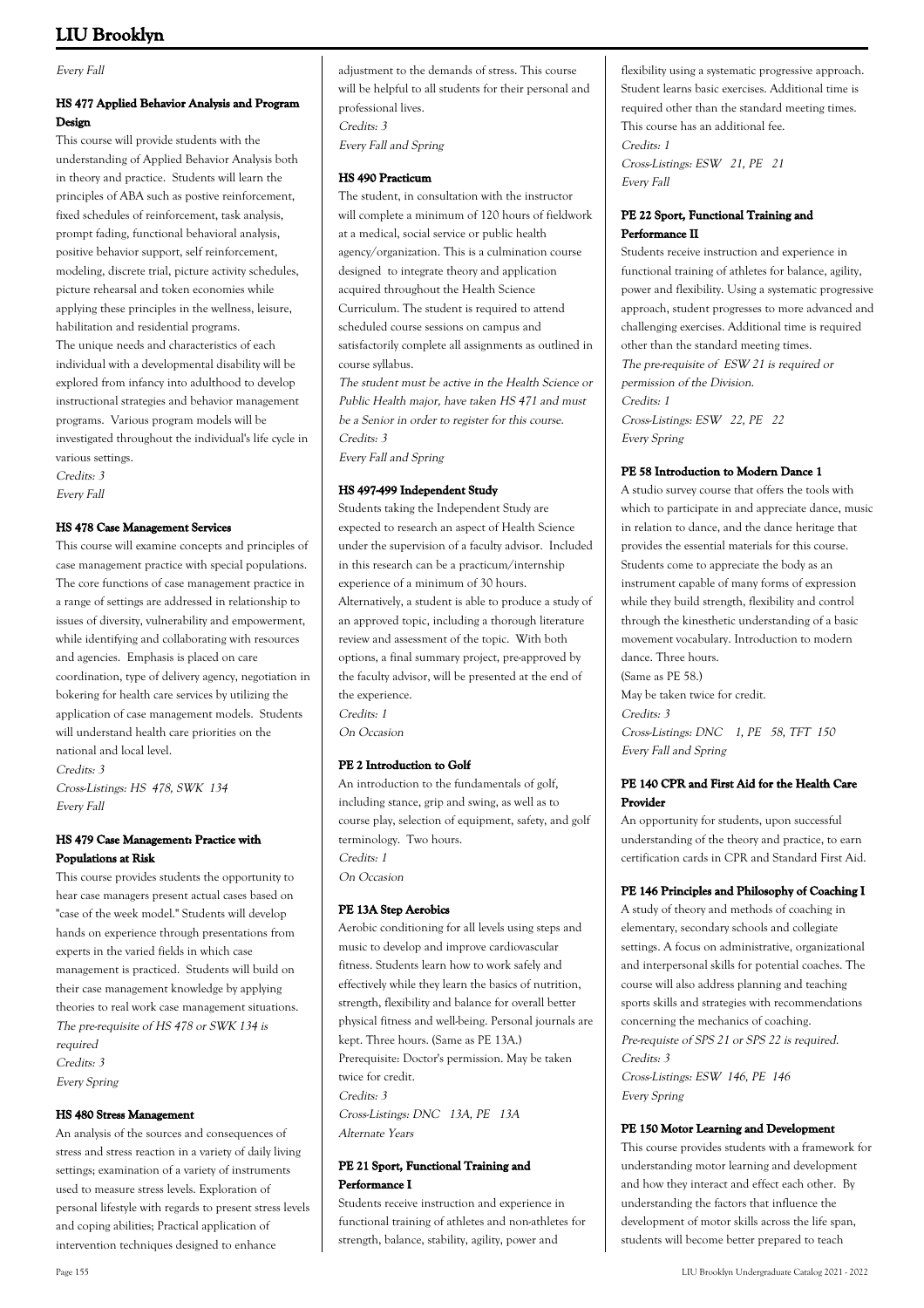movement skills effectively at any chronological age and at any skill level. The pre-requisite of ESW 21 is required. Credits: 3 Cross-Listings: ESW 150, PE 150 Every Spring

#### **PE 151 Functional Kinesiology**

The class explores the science of human motion from a neuromuscular perspective. Emphasis will be on the application of knowledge relative to the movements, vocabulary and training principles in health sciences. Areas of course emphasis will include: Functional anatomical review of the musculoskeletal system, review of muscle morphology and an examination of movement patterns and configurations. BIO 137 must be taken as a Pre- or Co-Requisite Credits: 3 Cross-Listings: ESW 351, PE 151 Every Fall and Spring

#### **PE 152 Exercise Physiology I**

This course will consider the physiologic effects of exercise on the human body, covering topics such as bioenergetics, energy transfer and thermogenics. The effect of activating on several physiologic support systems (i.e. pulmonary, circulatory, neuromuscular, and hormonal will be discussed in detail. This course is designated as the writing intensive course for Sports Sciences majors and fulfills the University's requirement for Writing Across the Curriculum.

The pre-requisite of BIO 137 or CHE 1 is required. Credits: 3 Cross-Listings: ESW 352, PE 152 Every Fall

## **PE 154 Adapted Physical Education I**

This course provides students with an understanding of the physical, psychosocial and medical characteristics of people with various disabilities. Based on assessment, students learn to adapt exercise, physical activity and sports programs to the unique abilities, needs and preferences of each individual. In addition, students learn to analyze case studies and write individualized education plans (IEPs) in Adapted Physical Education. Credits: 3

Cross-Listings: ESW 354, PE 154 Every Fall

#### **PE 156 Evaluation in Health and Fitness**

This course combines measurement and evaluation, theory coupled with laboratory experiences in the physical assessment of health and fitness. The objective of this course is to provide the student with a broad understanding of pre-participation screening, risk stratification and assessment of strength, muscular endurance, muscular power, body composition, and flexibility. Credits: 3

Cross-Listings: ESW 356, PE 156 Every Fall and Spring

## **Exercise Science & Wellness**

## **Courses**

#### **ESW 21 Sport, Functional Training and Performance I**

Students receive instruction and experience in functional training of athletes and non-athletes for strength, balance, stability, agility, power and flexibility using a systematic progressive approach. Student learns basic exercises. Additional time is required other than the standard meeting times. This course has an additional fee. Credits: 1

Cross-Listings: ESW 21, PE 21 Every Fall

#### **ESW 22 Sport, Functional Training and Performance II**

Students receive instruction and experience in functional training of athletes for balance, agility, power and flexibility. Using a systematic progressive approach, student progresses to more advanced and challenging exercises. Additional time is required other than the standard meeting times. The pre-requisite of ESW 21 is required or permission of the Division. Credits: 1 Cross-Listings: ESW 22, PE 22 Every Spring

#### **ESW 26 Beginner Swimming**

This class requires no previous water experience and is geared toward dealing with beginning development of strokes including self-help and survival skills. Students will learn how to travel through the water with a basic paddle stroke. Front crawl, back crawl, elementary backstroke, and basic safety skills are covered. This course requires additional hours other than the standard meeting times listed in the schedule of classes. Credits: 1

Every Fall and Spring

#### **ESW 52 Intermediate Swimming**

Refine front/back crawl and backstroke. Further develop breaststroke and sidestroke. Introduction to butterfly and workout swims. Students must be able to swim in deep water and have a basic understanding of all strokes. This course requires additional hours other than the standard meeting times listed in the schedule of classes. Credits: 1 Every Fall and Spring

#### **ESW 80 Beginning Fitness and Exercise for Living**

This course will investigate the effects of physical activity on the human body, the training modalities used to enhance physical, mental and cognitive lifestyles. Credits: 1 Every Fall

**ESW 82 Aerobic Fitness and Endurance Exercise**

An exploration of the physiology of aerobic fitness through lectures as well as hands-on activities. Topics include standards used for measurement of intensity, prescription of exercise, and aerobic fitness and performance in work and sports. Current trends in aerobic exercise and fat metabolism are reviewed. Credits: 2 Every Spring

#### **ESW 98 Beginning Weight Training**

The theory and application of basic weight training techniques with an emphasis on personal programs. Students will be required to explain and demonstrate specific exercises. This course has an additional fee. Credits: 1 Cross-Listings: ESW 98, PE 98 Every Fall and Spring

## **ESW 102 Adapted Aquatics for People with Multiple Sclerosis**

This course introduces principles of exercise in an aquatic environment and approaches to adapt aquatic exercise for people with multiple sclerosis (MS). Through lecture, simulations, laboratory and hands-on experience students learn about MS and how to organize and adapt activities to meet each individual's needs. Students will support participants with MS in the aquatic sessions and will develop knowledge and leadership skills in coleading sessions. Students will learn principles of safety in the aquatic environment and how to assist people effectively. Credits: 3

Every Spring

#### **ESW 104 Exercise Prescription II**

This course is based on the American College of Sports Medicine's Guidelines for Exercise Testing and Prescription. ACSM's principles are applied to develop appropriate exercise programming for individuals with musculoskeletal, neurological, auto-immune and cardiovascular impairments. Laboratory experiences and case studies are emphasized.

The pre-requisite of ESW 303 is required. Credits: 3 Every Fall

#### **ESW 105 Lifeguard Training**

This course gives the most current instruction in the American Red Cross lifeguard training techniques, First Aid and CPR skills required to gain eligibility for a lifeguard position. Upon successful completion, a student will earn certifications in both American Red Cross Lifeguard Training and CPR for the Professional Rescuer. Adequate swimming skills are necessary. Prerequisites: On first day, student must: swim 500 yards (20 lengths of the pool); 200 yards front crawl; 100 breaststrokes and 200 of your choice. Swim 20 yards, submerge to a minimum depth of 9 feet, retrieve a 10-pound brick from the bottom, return it to the surface, and bring it back to the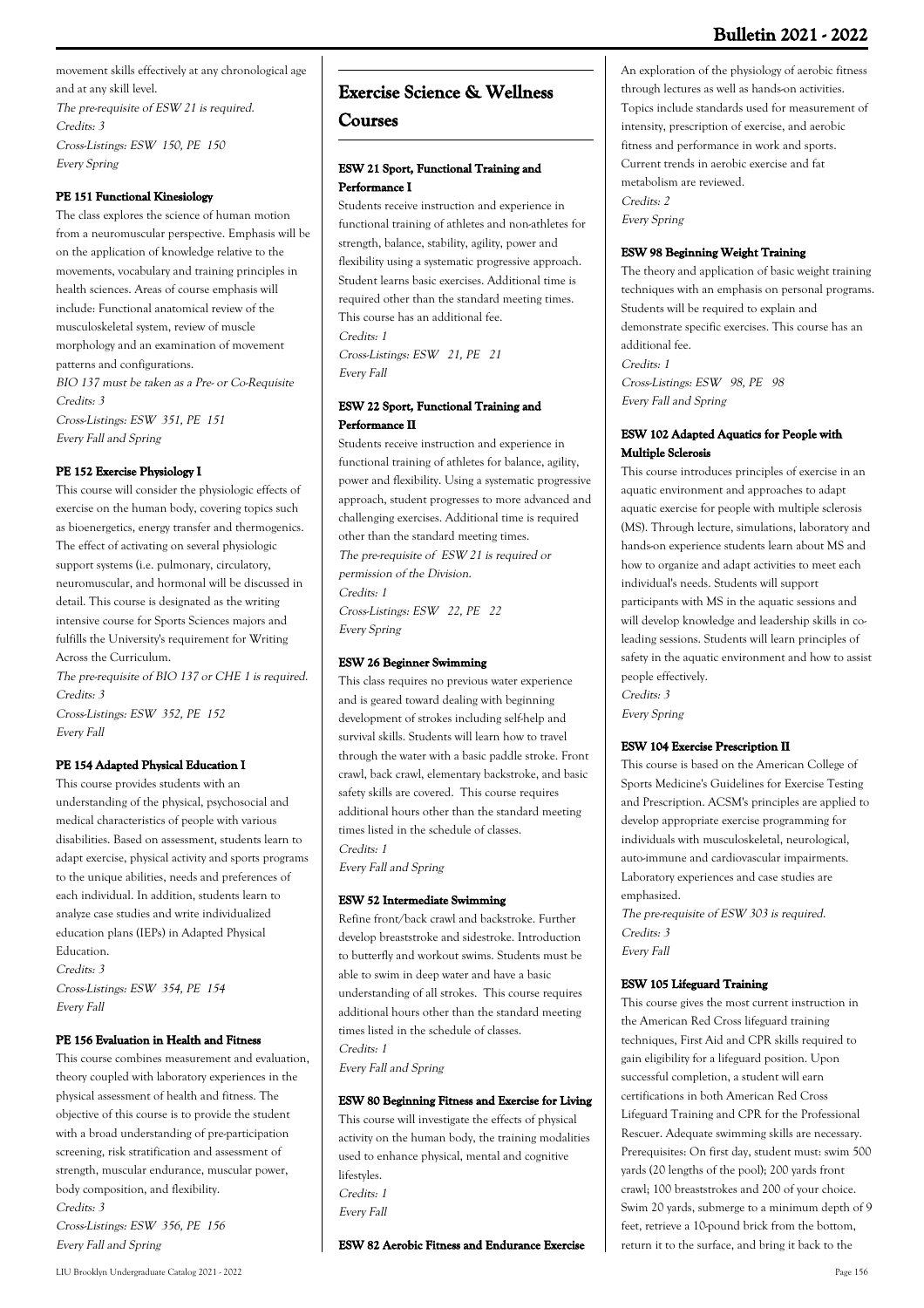starting point. If students cannot complete this, they will be guided into a more appropriate swim class. Credits: 3 Every Fall and Spring

## **ESW 107 Ai Chi Aquatics for People with Developmental Disabilities**

This course offers a unique form of aquatic exercise titled ai chi to promote health, relaxation and fitness for people with developmental disabilities. LIU students will learn to use ai chi breathing techniques, gentle movement progressions and progressive resistance training in water to relax, improve movement flow, body alignment, and strengthen muscles of their clients. Ai chi will be practiced standing in shoulder-depth water in a group class as well as one-to-one instruction provided by LIU student to client with faculty supervision and guidance. Credits: 3

Every Fall

## **ESW 112 Yoga 101**

This course will give students an introduction to the foundations of Ashtanga Yoga's Primary Series. The focus will be on practice, with an emphasis on the integration of breathing, posture, and mental concentration.

Credits: 2 Cross-Listings: ESW 112, HS 112 Every Fall and Spring

#### **ESW 115 Principles of Resistance Training**

This course will introduce students to the fundamental skills, and principles behind resistance training. Students will learn proper exercise techniques utilizing free weights, machines, bands and other various forms of exercise modalities. Credits: 3 Every Fall and Spring

## **ESW 116 Beginning Karate**

Students will learn a series of karate skills and techniques designed to enhance fitness, coordination and health. Students will also gain an understanding of the physiological principles about learning and movement of karate. Credits: 1 Cross-Listings: ESW 116, PE 116 On Occasion

## **ESW 121 Introduction to Physical Education and Exercise Science**

This course provides an overview of professions in exercise science, physical education, and athletic training including career opportunities, certifications, professional standards critical current issues and professional organizations. Students will also learn about the role and implemenation of interprofessional practice within each field of study. Credits: 2

Every Fall and Spring

#### **ESW 122 Tai Chi**

#### **ESW 123 Yoga in Action**

Students will read and discuss several aspects of Yoga's place in the contemporary world, in the context of its historical, philosophical, and sociological implications. The lecture component will be supported and complimented by regular practice in the lab, so that students come away with an understanding of both the theoretical and practical aspects of yoga, as well as the relationship between them.

Credits: 3

Cross-Listings: ESW 123, HS 123 Every Fall and Spring

## **ESW 124 Yoga & Mindful for Living**

This course will explore the physiological and neurological principles of mindfulness, examining their relation to the urban environments and cultural contexts of Brooklyn, New York. Particular emphasis will be placed on how to create conditions in which improved ways of interacting mindfully with ourselves and others can be learned and practiced. Students will learn specific yoga and breathing techniques designed to improve focus, energy and performance. This course will be broadly aimed at students interested in exercise science, health care and education, as well as students who desire to enhance their personal and professional development.

Credits: 3

Cross-Listings: ESW 124, HS 124 Every Fall and Spring

## **ESW 125 Blackbird Aquatics Boot Camp**

The focus of the course is to provide a water fitness program that offers the benefits of a pool, with little to no impact on joints while expanding lung capacity. In addition, the water environment will provide similar benefits of weight and resistance training of a traditional gym. Knowledge and skills will be taught to all levels of participants from beginner to advance. Repetitions and intensity will be based on the participants' level of fitness. Students will participate and learn how a full body exercise program is an excellent vehicle to boost their cardiovascular endurance and strength. Participants will be required to have appropriate swim wear and caps to cover hair. Goggles are suggested but not required. The course will be taught in the shallow end of the pool. Participants do not need to know how to swim, put their heads under water, or go in the deep end of the pool at any time. Advanced aquatic skills will be provided for those students that show the aptitude and desire to swim in the deeper water.

Credits: 2 On Occasion

## **ESW 129 Yoga Therapy**

Yoga practice has many benefits: calming the mind, balancing the emotions, and healing the body. This course is an introduction to the therapeutic aspects of yoga, both on a personal and practical level. Students will acquire skills for use in health and wellness -- how to prevent injuries, and how to assist in the healing process when they do occur. Students will also learn about yoga's context in history, including its relationship to martial arts. Pre-requisites: ESW/HS 112 Credits: 3 Cross-Listings: ESW 129, HS 129 Every Spring

#### **ESW 130 Yoga Practicum**

Practicum is a one credit course with a prerequisite of Yoga 101, Yoga & Lifestyle, Yoga in Action, and Yoga Therapy. Students work one on one with a professor to develop teaching tools for their chosen field or major.

Pre-requisites: HS/ESW 112, HS/ESW 123, HS/ESW 124, HS/ESW 129 Credits: 1 Cross-Listings: ESW 130, HS 130 On Demand

## **ESW 131 Adapted Aquatics for Children with Autism**

This course is designed to enable children with Autism to experience water, fun, safety and success. Students will assist children with autism, under faculty supervision, in a one-to-one teaching ration using a developmental skill progression model from acclimation to water, to movement exploration in water, to floating and pre-beginner swim skills. Through lecture, laboratory and hands-on experience, students will also learn about autism and how to adapt aquatic activities to meet each child's needs. The application of principles of safety in the aquatic environment is always emphasized. Credits: 3

Every Fall

## **ESW 132 Health Advocacy and Wellness for people with Intellectual Disabilities**

This course introduces principles of health advocacy and wellness into an adult day habilitation environment at LIU for adults with intellectual disabilities. Through lecture, simulations, laboratory and hands-on experiences, students learn about intellectual disabilities and how to organize, adapt and present wellness activities such as health eating, stress reduction, basic first aid, relaxation, exercise and socialization to meet each individual's needs. Students will support participants with intellectual disabilities in the wellness classes and develop knowledge and leadership skills in coleading sessions. Students will learn principles of safety and how to assist people to become more independent.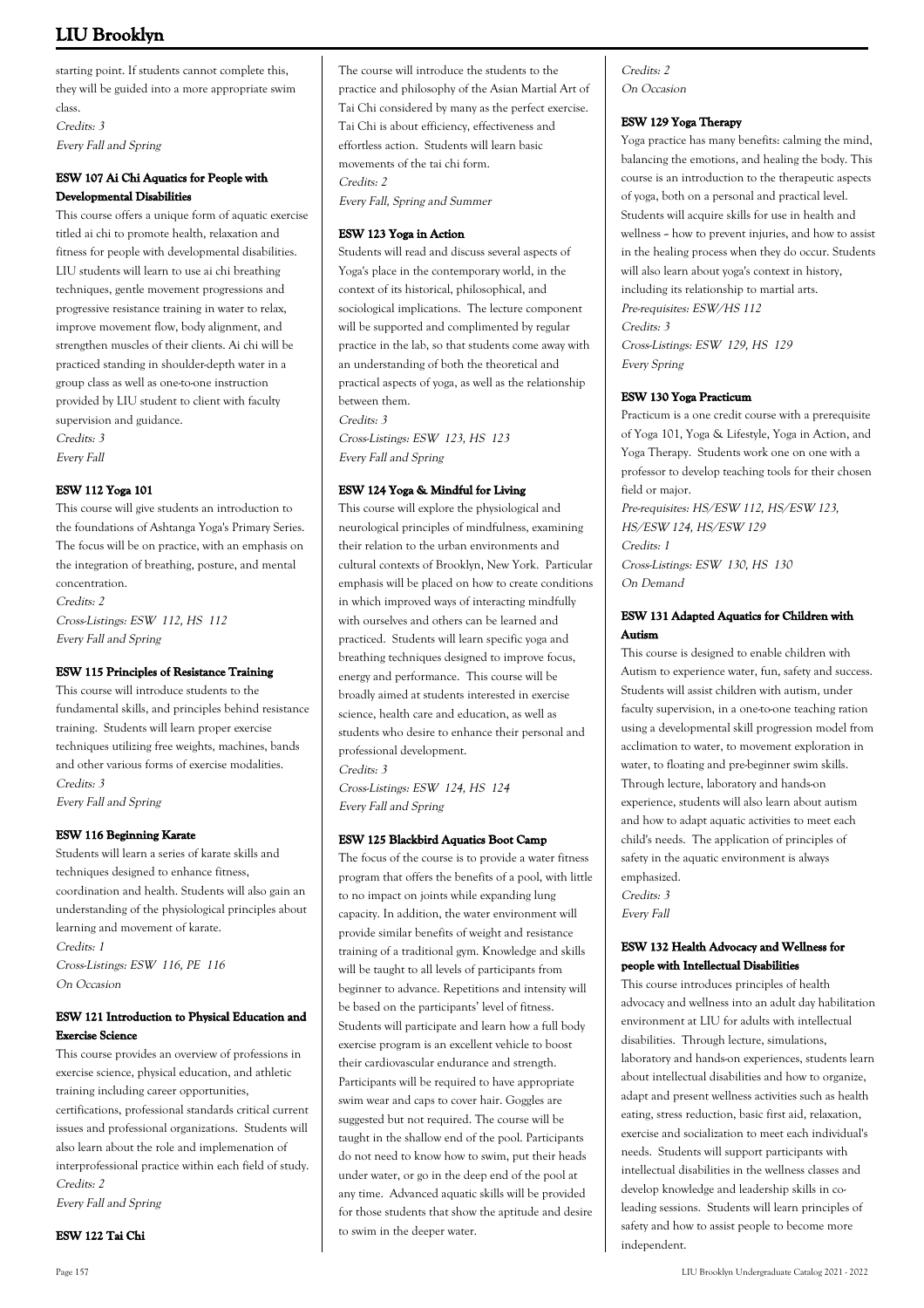## Credits: 3 Every Fall, Spring and Summer

## **ESW 135 Exercise and Wellness for Individuals with Multiple Sclerosis**

Through lectures and hands-on experience, students will learn to design and implement exercise and wellness programs for individuals with Multiple Sclerosis. In both individual and group settings, students will conduct flexibility, cardiovascular, and strength training programs to improve physical function and quality of life. In addition, wellness education will focus on developing healthy lifestyles in areas of nutrition, stress management, relaxation, etc. Students will learn functional assessments of individuals with Multiple Sclerosis performed by the faculty member of the program and will learn ethical and safety standards during evaluation and exercise. The lecture portion of the class will provide students with basic information about the causes, symptoms, progression, and treatment of Multiple Sclerosis with special emphasis on the roles of exercise and wellness. Students will become familiar with the role of community support groups and how to build positive social-emotional relationships with their clients as health care professionals. Credits: 3

Cross-Listings: ESW 135, HS 335 On Demand

## **ESW 141 Emergency Medical Technician (EMT) Certification Preparation**

Upon successful completion of this course students are eligible to take the New York State and the National Registry of Emergency Medical Technicians examinations to become an EMT. Both certifications allow EMT¿s to work in New York as well as other states. This course covers basic principles of Anatomy, Cardiology, Pathophysiology, Pharmacology and Neurology as it applies to emergency care. Theoretical knowledge and clinical skills will be utilized in the required clinical rotations prior to the end of the course 3 credits.

Pre-Requisite of SPS 140 Credits: 3 Cross-Listings: ESW 141, HS 141 All Sessions

## **ESW 145 Lifestyle Wellness Coaching**

This course is designed to provide students with the tools they will need to practice lifestyle wellness coaching skills that can be utilized in a variety of career settings in the health professions. Through evidence-based coaching processes, students will learn a systematic way to support and motivate clients and/or patients so that they can move toward healthier lifestyles. Students will learn core coaching competencies such as goal setting, effective communication, motivational techniques, behavior modification, and a variety of other effective principles of coaching, in a dynamic setting. Lifestyle wellness coaching, as an actioncentered partnership, will empower clients to successfully achieve their health and wellness goals, and ultimately make changes that will make a positive impact on their quality of life.

## **ESW 146 Principles and Philosophy of Coaching I**

A study of theory and methods of coaching in elementary, secondary schools and collegiate settings. A focus on administrative, organizational and interpersonal skills for potential coaches. The course will also address planning and teaching sports skills and strategies with recommendations concerning the mechanics of coaching. Pre-requiste of SPS 21 or SPS 22 is required. Credits: 3 Cross-Listings: ESW 146, PE 146 Every Spring

## **ESW 150 Motor Learning and Development**

This course provides students with a framework for understanding motor learning and development and how they interact and effect each other. By understanding the factors that influence the development of motor skills across the life span, students will become better prepared to teach movement skills effectively at any chronological age and at any skill level.

The pre-requisite of ESW 21 is required. Credits: 3 Cross-Listings: ESW 150, PE 150 Every Spring

#### **ESW 153 The Science of Player Development and Scouting in the NBA**

Working as a scout for the NBA requires a thorough understanding of the nuances of playing basketball at highest level. Featuring approximately 450 players who participate globally, the odds of making "the league" out of millions of players from around the world are not high. In this class we will address such questions as: What qualities does it take to get to the NBA? What does it take to stay in the NBA after a rookie contract? What does it take to increase value as a player in the NBA? One must be able to identify the common tangible and intangible characteristics that translate from college, D-league, and International competition to the NBA. The course provides an introduction to the guidelines and best practices for talent evaluation. High levels of participation and energy are required of students in this course.

Course Objectives: The curriculum is designed to provide a platform to explore and examine the dynamics of player development and player evaluating. During the course, you will learn how to produce a scouting report. You will understand how to create an 'intel report'. You will do mock rankings of college players. You will analyze NBA rosters and assess why a particular college prospect might be someone a franchise should choose in the upcoming draft. Ultimately, you will have an understanding of the attributes that translate to the NBA as a viable player prospect.

Credits: 3 On Occasion

#### **ESW 157 Fitness Evaluation for Athletic Performance**

This course will provide students with a broad understanding of the evaluation of athletic ability. Through a combination of theory with actual measurement and evaluation, students will learn how to properly assess muscular strength, speed, agility, muscular power, body composition, flexibility and other attributes necessary for athletic competition. Credits: 3 Every Fall and Spring

## **ESW 158 Coaching Basketball: Developing Educated and Licensed Basketball Coaches (USA-BB Coaches)**

This course focuses on educating future basketball coaches to become outstanding teachers of the game and supportive mentors to players. Topics covered include practice and game planning, teaching skill development, effective communication, coaching etiquette, player safety and more. The course emphasizes hands-on learning experiences teaching youth and guest speakers from the junior N.Y. Knicks Youth Program. Students will have a unique pportunity to earn a USA -BB coaching license with its many benefits. Credits: 3

On Occasion

## **SPS 162 Introduction to Clinical Education in Athletic Training**

This course is designed to introduce the athletic training student to the principles and practice of clinical skills involved in Athletic Training. Students will be assigned to a Preceptor at an approved clinical affiliation. The course is designed to acclimate the first year ATS to the clinical environment. Students will be introduced to injury evaluation process, organization and administration of an Athletic Training Facility, and begin to develop ethical and professional behaviors. Students will be required to complete a minimum of 100 hours at their assigned clinical site and attend all class meetings. Open only to Athletic Training majors.

The pre-requisite of SPS 142 is required. Credits: 3 Every Fall

## **ESW 175 Basic Skills in Health and Exercise Psychology**

Basic Skills in Health and Exercise Psychology will teach students the necessary interviewing skills and strategies to build healthy, supportive, and therapeutic working relationships with athlete(s) and/or exerciser(s). In addition, using evidencedbased counseling, health, and exercise psychological principles, theories, and techniques, students will develop the foundational skills needed to communicate within health and/or exercise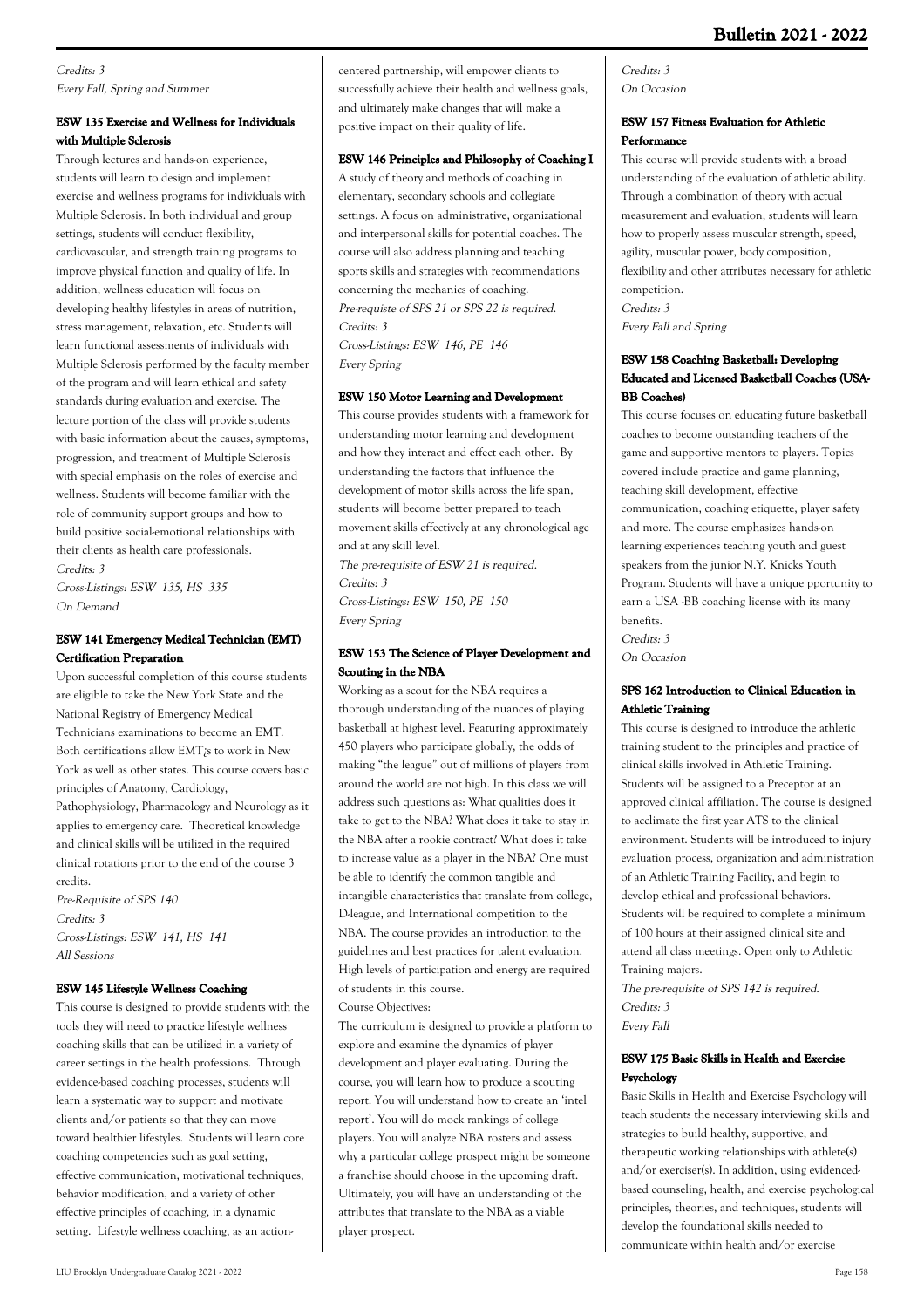settings. This course will be taught in a blended environment which will include online activities and in-class workshops that will require students to apply and practice course material in both traditional and online classroom environments. 3 credits Credits: 3 Every Fall and Spring

#### **ESW 180 Introduction to Sports Psychology**

A review of the application of psychological concepts to the study of sports performance. Students learn how to create a positive environment for performance enhancement by incorporating such factors as motivation, concentration, relaxation, goal setting, athletic injury, recovery and mental imagery. The pre-requisite of PSY 3 is required or permission of the Division. Credits: 3 Every Spring

#### **SPS 181 A Business Model of a NBA Franchise**

This course will take a look behind the scenes of the Brooklyn Nets and Knicks. Students will review and critique their business models while learning a broad range of competencies including facility construction and management, building and crafting a championship franchise under the new collective bargaining constraints, marketing strategies and branding. Course includes class projects, visits to the NETS and Knicks arenas and corporate offices, lectures and distinguished speakers from professional sports. Credits: 3

Alternate Spring

## **ESW 189 Basic Biomechanics and Motion Analysis**

This course will provide students with a fundamental understanding of mechanical principles and how those principles can be utilized to analyze human movement. Analysis of human movement with simple video, as well as 2 and 3-D motion capture and force platform technology will be introduced. The course will apply both qualitative and quantitative analysis of human movement to develop the student's observation and problem solving skills. Analysis of movement/sports skills, graphical presentation of kinematic and kinetic data, and simple projects will be conducted and presented in a laboratory setting. Students must spend an additional weekly hour in the motion capture lab. Information will be presented and evaluated in the classroom and laboratory. The pre-requisites of ESW 351 and PHY 20 are required. Credits: 3

Every Spring

#### **ESW 190 Neuroscience and Wellness**

This course will provide students with a basic understanding of the nervous system anatomy, its structure, and its function in health and exercise. Each part of the nervous system, including the

brain, the spinal cord and the peripheral nerves is presented through lectures and labs emphasizing both anatomy and physiology. This course has an additional fee.

Pre-requisite of BIO 131 is required. Credits: 3 Cross-Listings: ESW 190, PE 190 On Occasion

#### **SPS 192 Covering High-Profile Athletes: Challenges and Pitfalls**

The triumphs and tragedies, the agonies and ecstasies of sports have been recorded in many autobiographies, memoirs, and biographies. But how trustworthy are the stories? What is the function of legends and myths in sports history? The course explores these questions with special emphasis on American culture and the rise of larger-than-life heroes such as Ty Cobb, Babe Ruth, Jack Dempsey, Jim Thorpe, Jackie Robinson, Muhammad Ali, Larry Bird, and Michael Jordan. Credits: 3

Cross-Listings: JOU 192, SPS 192 Every Fall

## **ESW 193 Exercise Training for Individuals With Parkinson's Disease**

Through lecture and clinical study students will learn to design exercise training programs for individuals with Parkinson's disease in a group setting by implementing cardiovascular and resistance training to improve and maintain physical function and quality of life. Students will become familiar with the role of community-based support groups and how to build a relationship as health professionals with support group members. Students will observe functional assessments of individuals with Parkinson's performed by faculty and staff of the program and will learn about ethical and safety standards during evaluation and exercise. The lecture portion of the class will provide basic information about the causes, presentation, progression, and treatment of Parkinson's disease with special emphasis on the role of exercise as a non-medical treatment. The role of government funding and advocacy will also be considered for conditions like Parkinson's disease that require significant long-term financial, health, and socio-emotional support. Credits: 3

Cross-Listings: ESW 193, HS 393 Every Fall and Spring

#### **ESW 194 Senior Project**

A culmination experience for students in Sports Sciences. With the approval of faculty, a student identifies and conducts an intensive review of a topic within his or her area of concentration. The student must submit a written project and orally defend the work at the end of the course. Credits: 3

Every Fall, Spring and Summer

#### **ESW 195 Culmination in Sports Sciences**

This course will provide students with an

opportunity to apply the knowledge, theory, techniques and skills they learned throughout their academic career as a sports science student in the Division of Athletic Training, Health and Exercise Science. Students will perform a functional and dynamic movement assessment and identify goals and objective. Students will be required to design an appropriate program for their client and develop a professional plan for the future. Students will be evaluated as to their expertise in areas of fitness health including, but not limited to, intake, assessment, program design, reassessment, analysis of results and presentation of results. Pre-requisites of ESW 303 and either ESW 320 or 351 are required. Credits: 3 Every Fall and Spring

#### **ESW 204 The Globalization of Sports: Origins and Prospects**

Explores the rising phenomenon of internationalism in sports. Examines themes such as the growing popularity of soccer in the U.S., the professionalization of the Olympics, and the presence of players from around the world on the roster of every major team sport—from baseball to basketball to American football to hockey.

#### **ESW 206 Customer Relations in Sport Management**

Exceeding expectations rather than simply satisfying them is the cornerstone of the Disney approach to customer service. This course provides guidelines and best practices for providing excellent customer service for all levels of employees. Students will practice and learn the skills needed to attract, engage, and retain customers. Through practical application and exercises, students will learn the essential skills necessary to provide gold standard customer service and customer satisfaction. Credits: 3

Every Fall

## **ESW 240 CPR and First Aid for the Health Care Provider**

This course will deal with protocols related to the recognition, evaluation, and initial treatment of injury and illness in the sport, physical activity, or other healthcare settings. Emphasis will be placed on the interactions of the student with a variety of populations regarding injury recognition and care. Students will recieve instruction in CPR for the Health Care Provider (infant, child and adult), trained in the use of an automatic external defibrillator (AED) and basic first aid care as related to a variety of settings. Students will have the opportunity to earn certification at an additional cost. This course is appropriate for students in Sports Sciences, Health Sciences, and other Health Profession or Nursing Programs. Credits: 2

Cross-Listings: ESW 240, PE 140 Every Fall and Spring

#### **ESW 263 Community Service**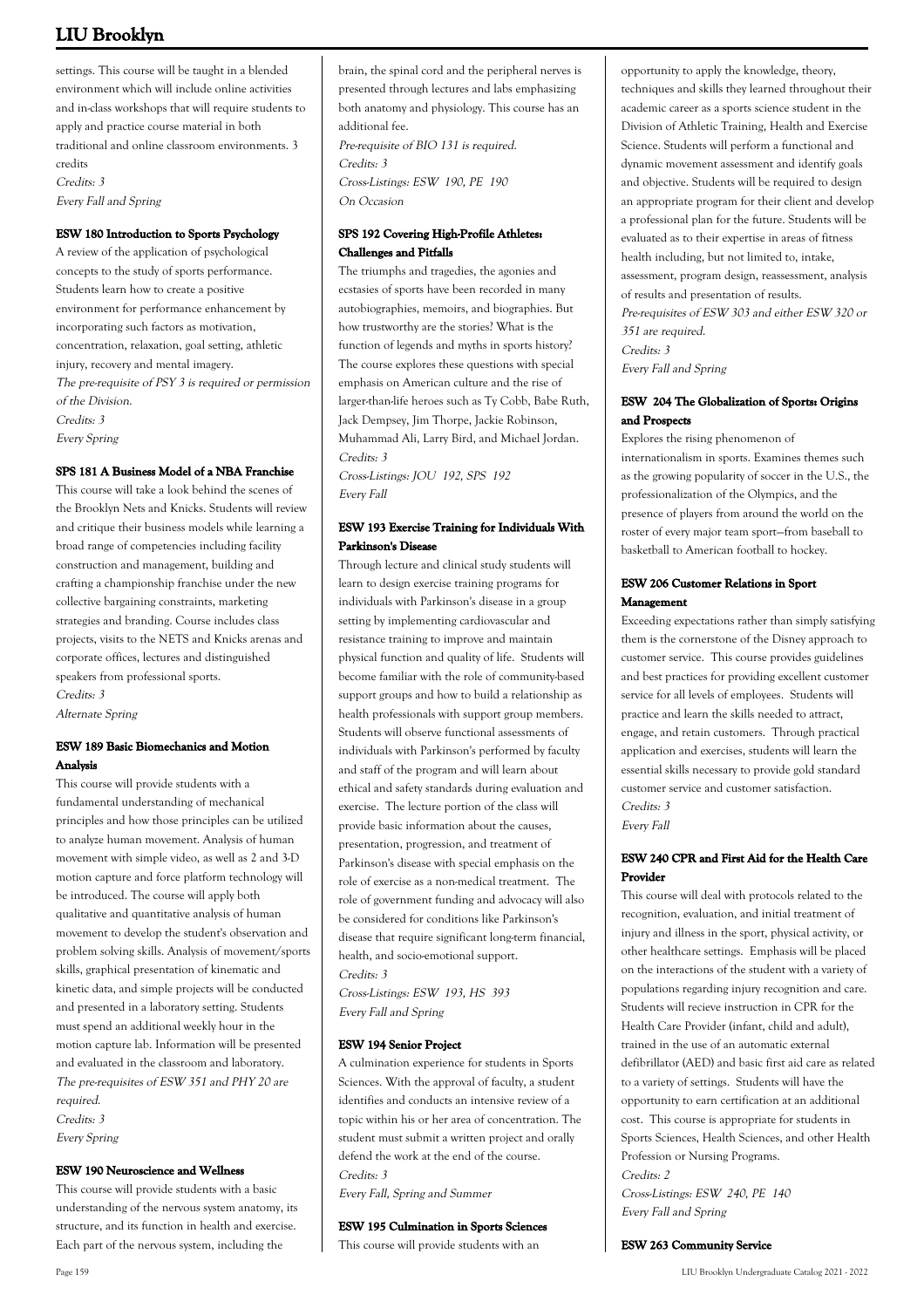## **Bulletin 2021 - 2022**

Opportunity for students to be involved in an applied working environment that may be related to their career interest. Working with an assigned faculty member, students must present a detailed outline of proposed practicum including learning objectives, activities and outcomes. Can be used as an internship type placement with an off-campus organization and/or at LIU under the auspices of a Division of Athletic Training, Health and Exercise Science faculty member. Students will begin to develop ethical and professional behaviors. This course requires additional hours other than the standard meeting times listed in the schedule of classes.

Credits: 3 Every Fall, Spring and Summer

#### **ESW 303 Exercise Prescription I**

This course is designed to teach students how to prescribe exercise for healthy individuals based on information gathered in the fitness evaluation, client health history and lifestyle questionnaire. Areas addressed will include flexibility, strength, cardio-respiratory endurance and body composition. Laboratory experiences and case studies are used to study problems and develop exercise solutions. Credits: 3 Every Fall and Spring

#### **ESW 320 Anatomy of Exercise**

This course will investigate the mechanics of movement and the means by which movement can be analyzed and improved. This course explores basic exercise vocabulary structured to include a comprehensive look at muscle origin, insertion, actions and nerve innervations. This course will include lecture and practical experiences. 3 credits. Offered every semester. BIO 137 must be taken as a Pre- or Co-Requisite Credits: 3

Every Fall and Spring

#### **ESW 339 Health and Wellness**

This course provides a holistic approach of what it really means to be healthy today. It explores the positive mind and body relationship to achieve a healthy and active lifestyle. Topics include managing stress, wellness principles, nutrition guidelines, aging and disease prevention, spiritual perspectives and physical activity and exercise protocols. Credits: 2 Cross-Listings: ESW 339, HS 339 Every Fall and Spring

#### **ESW 348 Nutritional Aspects of Fitness and Sport**

A study of the basic nutritional principles related to fitness and sport. Topics covered include the role of nutrients in physical performance, special concerns during exercise in the heat, and special dietary considerations related to endurance and nonendurance sports.

The pre-requisite of co-requisite of EWS 352 and ESW 356 are required or permission of the

Division. Credits: 3 Cross-Listings: ESW 348, PE 148 Every Spring

#### **ESW 351 Functional Kinesiology**

The class explores the science of human motion from a neuromuscular perspective. Emphasis will be on the application of knowledge relative to the movements, vocabulary and training principles in health sciences. Areas of course emphasis will include: Functional anatomical review of the musculoskeletal system, review of muscle morphology and an examination of movement patterns and configurations. BIO 137 must be taken as a Pre- or Co-Requisite

Credits: 3

Cross-Listings: ESW 351, PE 151 Every Fall and Spring

#### **ESW 352 Exercise Physiology I**

This course will consider the physiologic effects of exercise on the human body, covering topics such as bioenergetics, energy transfer and thermogenics. The effect of activating on several physiologic support systems (i.e. pulmonary, circulatory, neuromuscular, and hormonal will be discussed in detail. This course is designated as the writing intensive course for Sports Sciences majors and fulfills the University's requirement for Writing Across the Curriculum.

The pre-requisite of BIO 137 or CHE 1 is required. Credits: 3

Cross-Listings: ESW 352, PE 152 Every Fall

#### **ESW 354 Adapted Physical Education I**

This course provides students with an understanding of the physical, psychosocial and medical characteristics of people with various disabilities. Based on assessment, students learn to adapt exercise, physical activity and sports programs to the unique abilities, needs and preferences of each individual. In addition, students learn to analyze case studies and write individualized education plans (IEPs) in Adapted Physical Education. Credits: 3 Cross-Listings: ESW 354, PE 154 Every Fall

#### **ESW 355 Group Exercise Leadership**

This course is designed to provide students with an overview of the foundational knowledge, instruction techniques and leadership skills needed to teach individual and group-led exercise classes. Students will assess their personal leadership qualities and develop a plan to enhance their leadership potential. This course will also help prepare students to sit for the ACE Group Fitness/Exercise Instructors Certification. 2 credits Credits: 2

Every Fall and Spring

**ESW 356 Evaluation in Health and Fitness**

This course combines measurement and evaluation, theory coupled with laboratory experiences in the physical assessment of health and fitness. The objective of this course is to provide the student with a broad understanding of pre-participation screening, risk stratification and assessment of strength, muscular endurance, muscular power, body composition, and flexibility. Credits: 3

Cross-Listings: ESW 356, PE 156 Every Fall and Spring

#### **ESW 361 Health Coaching Certification Preparation**

This course is designed to provide theoretical knowledge and practical skills in preparation for the well-recognized American Council of Exercise (ACE) national certification exam in Health Coaching. Topics include effective coach-to-client communication techniques, understanding behavioral, nutritional, and physiological sciences (particularly as they relate to the client with obesity), health screening and assessment, guidelines for designing and implementing safe and effective exercise, wellness, and health programs. In addition, students will learn about the legal professional responsibilities and roles of the health coach. This course requires additional fees Credits: 3

Cross-Listings: ESW 361, HS 361 Every Fall

#### **ESW 410 Personal Training Methods and Certification Preparation**

Personal training methods and certification preparation will be designed to provide students with the essential knowledge and skills to become a successful personal trainer. Topics will include exercise physiology and biomechanics, fitness assessment, program design, nutritional assessment, proper weight management and professional development. This three-credit course will prepare students to sit for the National Academy of Sports Medicine Personal Trainer Certification (NASM-CPT) exam. This credential is considered the gold standard in personal training and will make our students extremely marketable upon graduation. Credits: 3

On Occasion

#### **ESW 464 Field Experience**

This course is an opportunity for students to apply knowledge and skills at an assigned field experience site according to their field of study. Each student will work closely with their site supervisor and faculty adviser to complete assignments. Students will be required to attend all classes and complete a minimum of 90 hours at their field experience site. This course requires additional hours other than the standard meeting times listed in the schedule of classes. This course has an additional fee. The pre-requisite of ESW 263 is required. Credits: 3 Every Fall, Spring and Summer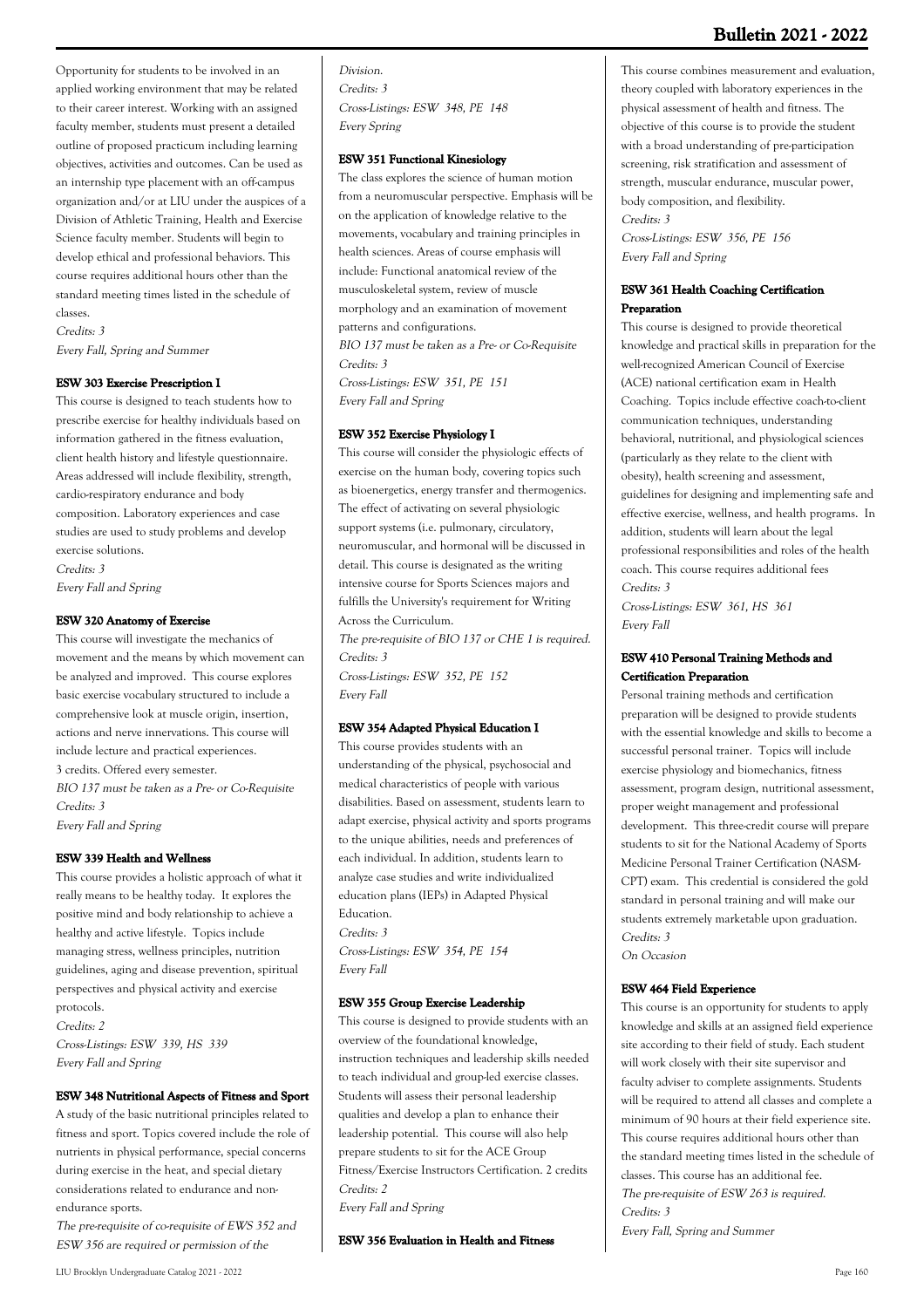## **ESW 475 Fitness Marketing, Social Media and Management**

In this course students will learn critical marketing skills such as how to create a website, an Instagram page, a business Facebook page, a business card and other relevant activities. In addition, they will develop customer service, administrative and facility management skills that are essential for health and fitness professionals, personal trainers and health coaches. The course will provide students with a strong business foundation to become future leaders, managers and entrepreneurs in the fitness industry.

Pre requisite: ESW 356 Credits: 3 On Occasion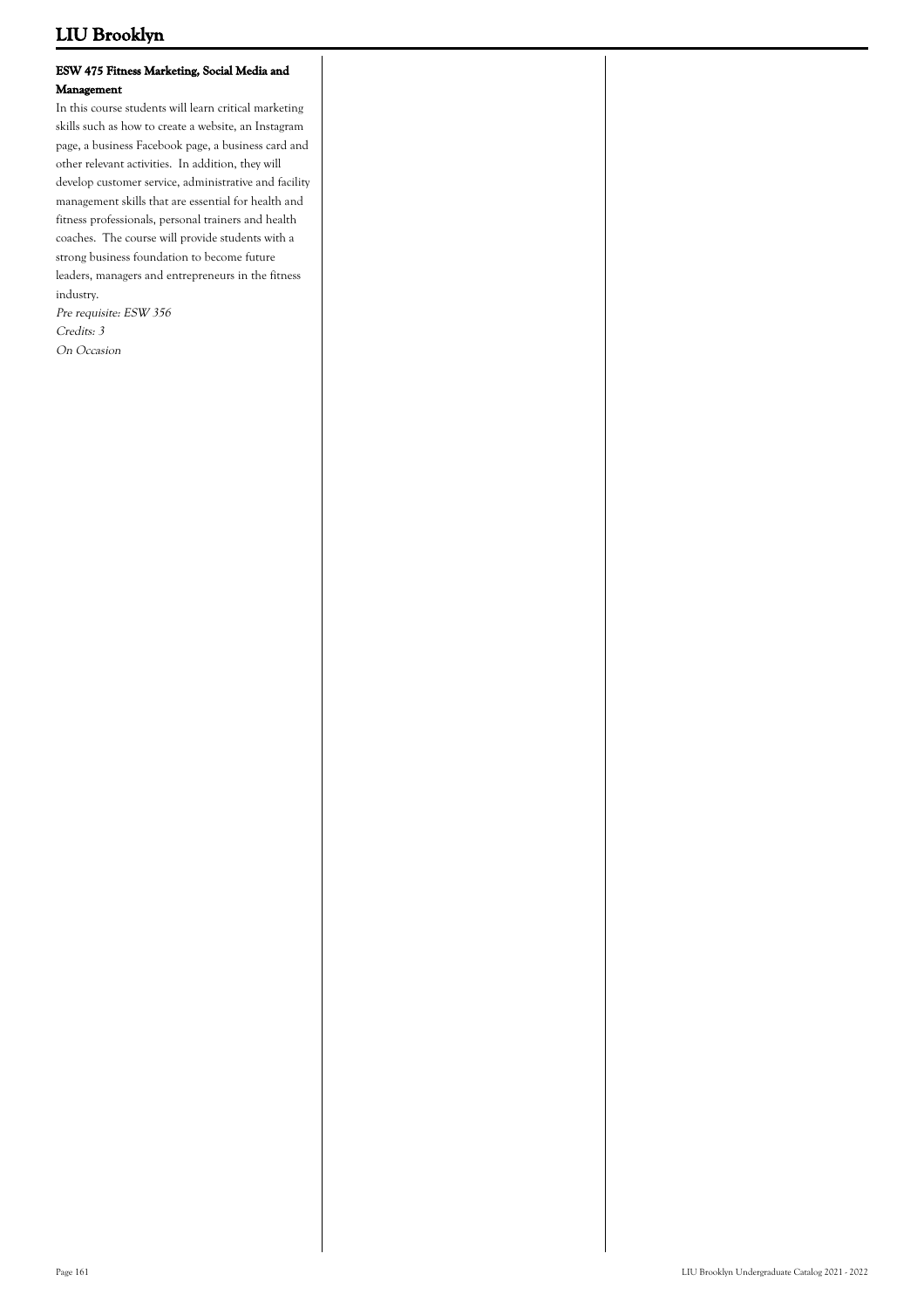# **DEPARTMENT OF COMMUNICATION SCIENCES AND DISORDERS**

 The Department of Communication Sciences and Disorders offers a graduate program in Speech-Language Pathology, as well as preprofessional undergraduate coursework in Communication Sciences and Disorders. The department is committed to advancing the study of human communication sciences and disorders within a culturally and linguistically diverse society. Intellectual growth is promoted through the recognition and expression of multiple theoretical, cultural, and individual perspectives. The Department of Communication Sciences and Disorders fosters respect for diversity and a commitment to serve individuals with communication problems.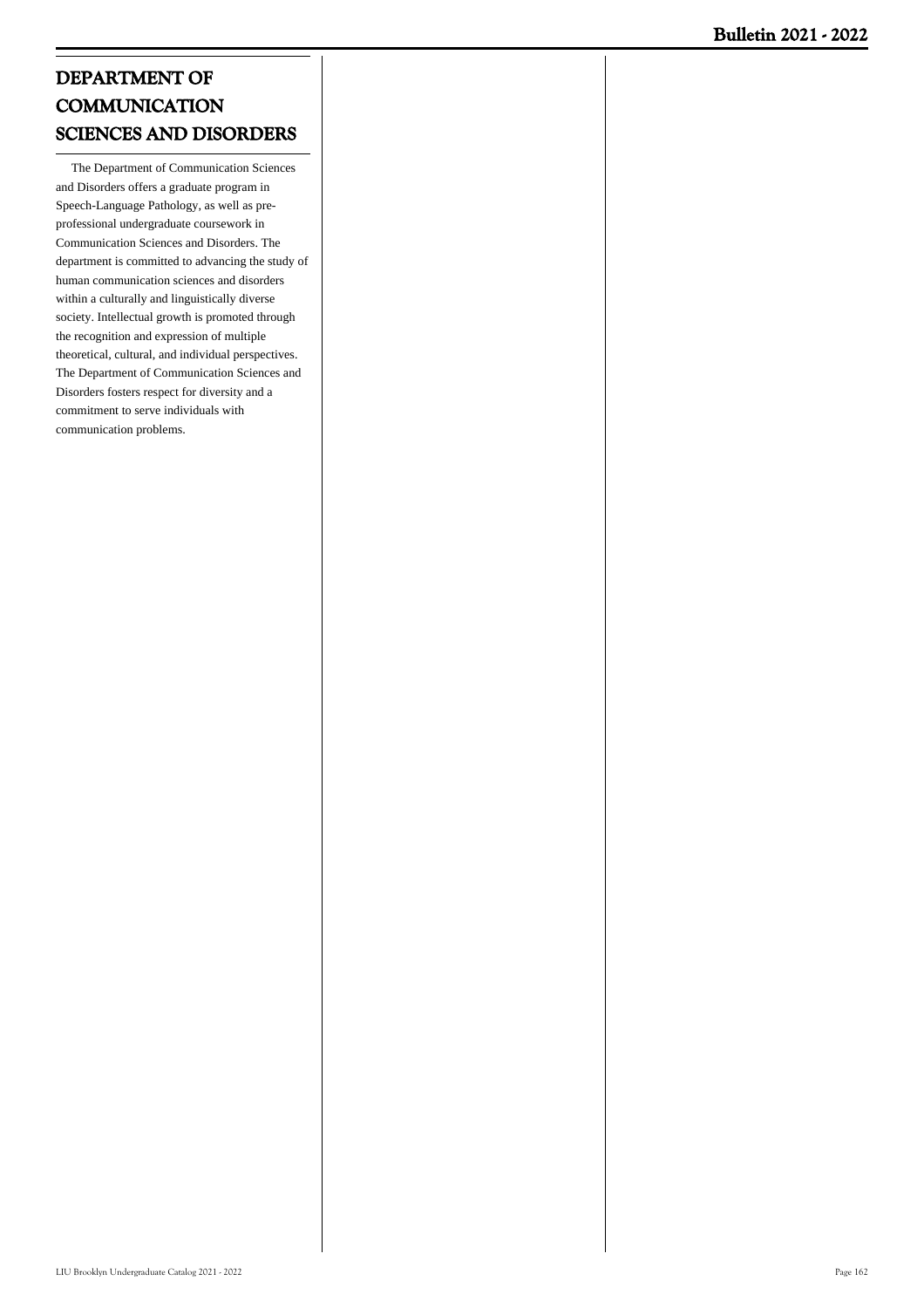# **DIAGNOSTIC MEDICAL SONOGRAPHY PROGRAM**

 Diagnostic Medical Sonography (DMS) uses high-frequency sound waves (ultrasound) to produce a dynamic visual image of internal organs, tissues, or blood flow inside the body. It is a mode of non-invasive imaging that is widely used in medical practice. The DMS program is a Bachelor of Science program that builds skills in diagnostic imaging upon a strong liberal arts base. Students spend their first two years in the core courses of liberal arts and sciences with additional requirements in anatomy & physiology, physics, oral communication, statistics, and algebra or higher, which are required for this allied health profession. Students enter the professional phase of their education at the beginning of their third full-time academic year after a minimum of 60 credits. The professional phase starts only in the fall semester and requires a full-time commitment. The program consists of sequenced didactic education, scanning laboratory, and extensive clinical (hands-on) experience. Clinical experience is primarily during the day, but students can be assigned to evening and weekend clinical hours. Before the completion of the program, students are eligible to take the American Registry of Diagnostic Medical Sonography (ARDMS) Sonography Principles and Instrumentation (SPI) examination and credentialing examinations in three different concentrations (abdominal, obstetrics and gynecology, and adult echocardiology [heart]). Graduates are prepared for clinic-based careers in diagnostic medical sonography in multiple specialties.

## **B.S., Diagnostic Medical Sonography**

*{Program Code 35443} {HEGIS: 1225.0}*

## **Graduation Requirements**

**Orientation**

Students must satisfy the placement, proficiency, orientation and 34-35 credit core curriculum criteria outlined in the Graduation Requirements section of this bulletin:

| <b>FYS</b>        |                           | 01 First Year Seminar               | 1.00 |
|-------------------|---------------------------|-------------------------------------|------|
|                   |                           | <b>Core Curriculum Requirements</b> |      |
|                   | $(34-35 \text{ credits})$ |                                     |      |
| <b>Humanities</b> |                           |                                     |      |
|                   |                           | English Composition: ENG 16 or 16X  | 3.00 |
|                   |                           | English Literature: ENG 61 - 64     | 3.00 |
| Philosophy        |                           |                                     | 3.00 |
|                   | Foreign Language          |                                     | 3.00 |
|                   | <b>Social Sciences</b>    |                                     |      |
| History           |                           |                                     | 3.00 |
|                   |                           |                                     |      |

| Anthropology, Economics, History,<br>Political Science, Psychology, or<br>Sociology |               |                                                                                                                                                                                                                                                                                                     |              |  |
|-------------------------------------------------------------------------------------|---------------|-----------------------------------------------------------------------------------------------------------------------------------------------------------------------------------------------------------------------------------------------------------------------------------------------------|--------------|--|
|                                                                                     |               | Anthropology, Economics Political<br>Science, Psychology, Sociology                                                                                                                                                                                                                                 | 3.00         |  |
|                                                                                     |               | <b>Science and Mathematics</b>                                                                                                                                                                                                                                                                      |              |  |
|                                                                                     |               | Mathematics: MTH 15 or 16                                                                                                                                                                                                                                                                           | 3.00         |  |
|                                                                                     |               |                                                                                                                                                                                                                                                                                                     | 4.00         |  |
|                                                                                     |               | Laboratory Science: BIO 137 (see below)                                                                                                                                                                                                                                                             | 4.00         |  |
| <b>Arts</b>                                                                         |               | <b>Communication, Visual &amp; Performing</b>                                                                                                                                                                                                                                                       |              |  |
|                                                                                     |               | Oral Communications: SPE 3 (see below)                                                                                                                                                                                                                                                              | 3.00         |  |
| Media Arts                                                                          |               | Art, Dance, Journalism, Music, Theatre,                                                                                                                                                                                                                                                             | 3.00         |  |
|                                                                                     |               | <b>Ancillary Course Requirements:</b><br>Must complete all of the followoing courses:<br>Note: BIO 137, MTH 15/16 and SPE 3 may also<br>fulfill University core requirements (see above).                                                                                                           |              |  |
| BIO                                                                                 | 137           | Anatomy & Physiology I                                                                                                                                                                                                                                                                              | 4.00         |  |
| BЮ                                                                                  | 138           | Anatomy & Physiology II                                                                                                                                                                                                                                                                             | 4.00         |  |
| MTH                                                                                 | $15$ or<br>16 | Mathematical Tools and<br>Their Use or Finite<br>Mathematics                                                                                                                                                                                                                                        | 3.00<br>4.00 |  |
| PHY                                                                                 | $20$ or<br>31 | The Physical Universe or<br><b>General Physics</b>                                                                                                                                                                                                                                                  | 4.00         |  |
| SPE                                                                                 | 3             | <b>Communication Studies</b>                                                                                                                                                                                                                                                                        | 3.00         |  |
|                                                                                     |               | Must complete ONE of the following courses:                                                                                                                                                                                                                                                         |              |  |
| <b>MTH</b>                                                                          | 100           | <b>Introductory Statistics</b>                                                                                                                                                                                                                                                                      | 3.00         |  |
| <b>PSY</b>                                                                          | 150           | Statistics in Psychology                                                                                                                                                                                                                                                                            | 3.00         |  |
| Requirements.                                                                       |               | Note: Students must complete all 60 required<br>liberal arts and sciences credits, including<br>university core requirements (as applicable) before<br>starting DMS courses in the professional phase.<br>MTH 15/16, BIO 137, and SPE 3 satisfy<br>university liberal arts and sciences Core Course |              |  |
| <b>Major Requirements</b>                                                           |               |                                                                                                                                                                                                                                                                                                     |              |  |
|                                                                                     |               | <b>Professional Course Requirements</b>                                                                                                                                                                                                                                                             |              |  |
| <b>DMS</b>                                                                          | 250           | Diagnostic Medical<br>Sonography                                                                                                                                                                                                                                                                    | 2.00         |  |

DMS 275 Abdominal Cross-Section 3.00 Sonography DMS 300 Abdominal Sonography I 3.00 DMS 310 Abdominal Sonography II 3.00 DMS 320 Echocardiography I 2.00 DMS 325 Echocardiography II 2.00

Gynecology I

Gynecology II

3.00

3.00

DMS 330 Obstetrics and

DMS 335 Obstetrics and

| <b>DMS</b> | 345 | Clinical II                                   | 4.00 |
|------------|-----|-----------------------------------------------|------|
| <b>DMS</b> | 350 | Sonographic Physics I                         | 3.00 |
| <b>DMS</b> | 355 | Songraphic Physics II                         | 2.00 |
| <b>DMS</b> | 360 | Superficial Structures and<br>Neurosonography | 2.00 |
| <b>DMS</b> | 380 | <b>Clinical Seminar</b>                       | 2.00 |
| <b>DMS</b> | 400 | <b>Abdominal Sonography</b><br>Ш              | 2.00 |
| <b>DMS</b> | 420 | Echocardiography III                          | 2.00 |
| <b>DMS</b> | 425 | Echocardiography IV                           | 2.00 |
| <b>DMS</b> | 430 | Obstetrics and<br>Gynecology III              | 3.00 |
| <b>DMS</b> | 440 | Clinical III                                  | 5.00 |
| <b>DMS</b> | 445 | Clinical IV                                   | 7.00 |
| <b>DMS</b> | 470 | Non-Invasive Vascular                         | 2.00 |
| <b>DMS</b> | 480 | <b>Clinical Applications</b>                  | 3.00 |

DMS 340 Clinical I 4.00

## **Credit and GPA Requirements**

Minimum Total Credits: 126 Minimum Liberal Arts and Sciences Credits: 60 Minimum Major Credits: 66 credits Minimum Credits in Courses > 100 Level: 66 Ancillary Course Requirements: See Above Minimum Science and Math GPA: 2.75 Minimum Overall GPA: 2.75

DMS 485 Senior Seminar 2.00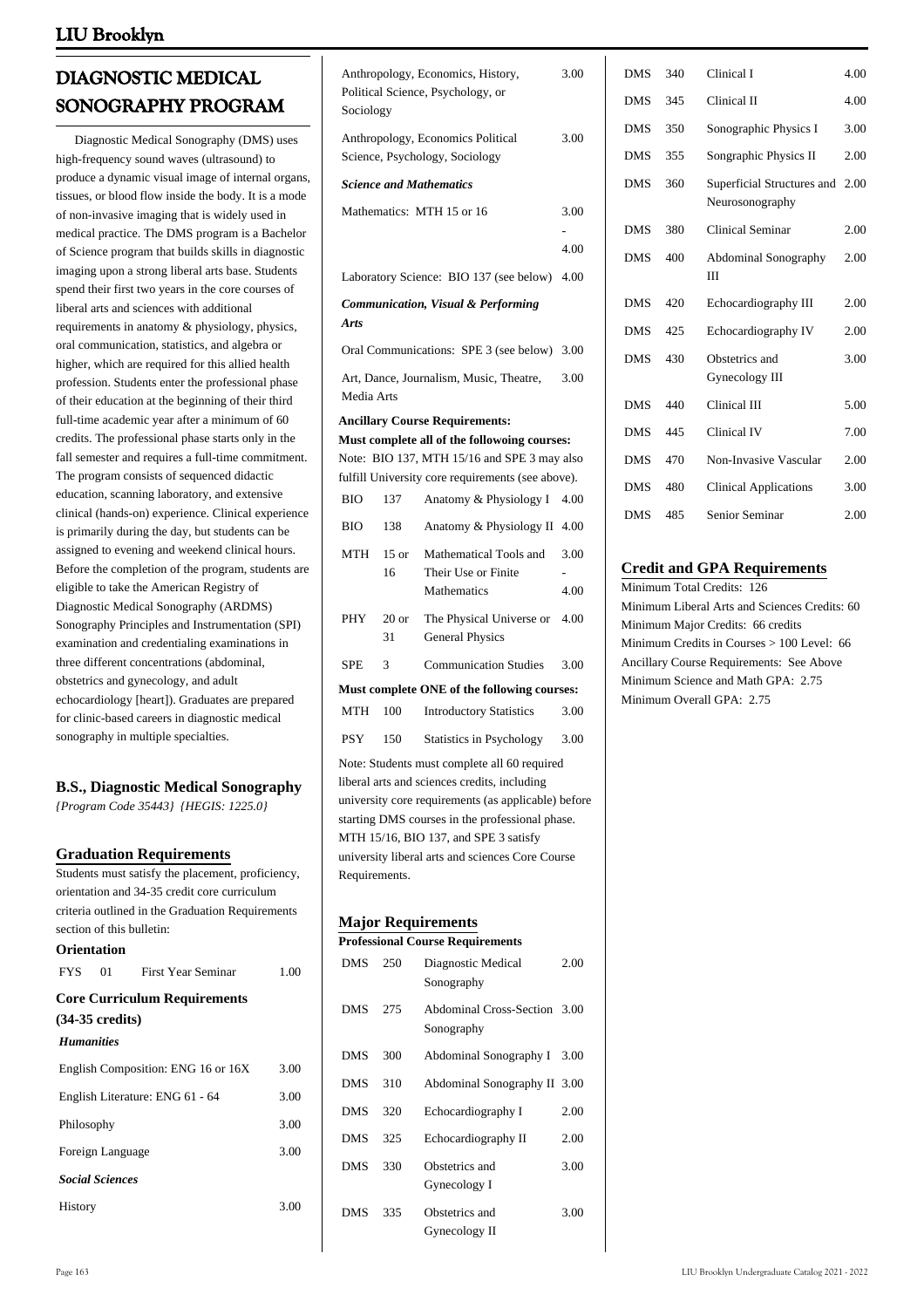# **Diagnostic Medical Sonography Courses**

## **DMS 250 Diagnostic Medical Sonography**

This course uses class didactic instruction and laboratory experiences to prepare the student to become part of the healthcare team. Topics include: medical terminology;patient privacy and confidentiality; HIPAA regulations; sterile technique, blood and fluid precautions; body mechanics, transfering of patients; basic patient care,ergonomics: work related musculoskeletal disorders; introduction to ultrasound system operation as well as transducer care. Also included; verbal and nonverbal communication, time management and an overview of clinical requirements.

Student must be active in the Diagnostic Medical Sonography plan and must have completed all prerequisites. Please see the Department for a list of required courses. Credits: 2

Every Fall

#### **DMS 275 Abdominal Cross-Section Sonography**

This course introduces cross-sectional anatomy of the abdominal and retroperitoneal cavities. Emphasis is on normal structures visible on sonography. Structures are described in terms of their location and relationship between adjacent organs and vessels. The students will be able to identify normal sectional abdominal and retroperitoneal anatomy on sonographic images. Students are introduced to scanning protocols. Scanning laboratory sessions reinforce material covered in the sonographic didactic coursework in terms of sonographic terminology and emphasizes proper annotation, scanning techniques and instrumentation (including transducer location, image and scanning planes, image orientation) to optimally image the organs in the abdominal cavity. The importance of the prevention of musculoskeletal injuries (MSI) is stressed. Student must be active in the Diagnostic Medical Sonography plan and must have completed all prerequisites. Please see the Department for a list of required courses. Credits: 3 Every Fall

#### **DMS 300 Abdominal Sonography I**

This course reinforces basic anatomy of the abdomen and retroperitoneal cavities in conjunction with the corresponding sonographic images and imaging planes. Topics include abdominal vasculature, liver, gallbladder and biliary tree, pancreas, spleen and urinary tract with emphasis on the clinical presentation, laboratory values and sonographic appearance of abdominal pathology along with its progression. Abdominal scanning protocols are included. Student must be active in the Diagnostic Medical Sonography plan and must have completed all pre-

#### **DMS 310 Abdominal Sonography II**

The course introduces the cause and effect of the various disease states of organs, superficial structures and vessels in the abdomen and retroperitoneum. To accomplish this objective, general anatomy will be reviewed, the relational anatomy will be discussed, and the pathologic process of a disease will be traced. Including the clinical manifestation, relevant laboratory data, diagnostic tools used to evaluate the disease and its ultimate culmination. The course familiarizes the students with the sonographic images that are representative of the diseased and non-diseased states of the abdominal organs, with emphasis of superficial structures, muscular-skeletal structures and vasculature.

The following pre-requisites of DMS 250, 275, 300, 320, 330 and 350 are all required and the student must be active in the Diagnostic Medical Sonography plan. Credits: 3 Every Spring

#### **DMS 320 Echocardiography I**

The course introduces sonographic terms, reference planes, anatomy, physiology and hemodynamics of the cardiovascular system along with the basics of electrocardiography (EKG) The heart and related structures seen on the M-mode and twodimensional echocardiograms are presented. Discussion of abnormal/pathologic motion patterns and anatomy is correlated with the sonographic images and the electrical timing of the heart.

Student must be active in the Diagnostic Medical Sonography plan and must have completed all prerequisites. Please see the Department for a list of required courses. Credits: 2 Every Fall

#### **DMS 325 Echocardiography II**

Different methods of evaluation of heart diseases are presented, including EKG, stress testing, cardiac catheterization and abnormal heart sounds. Valvular disease, prosthetic valves, pericardial disease, the disturbance of coronary blood flow and its effect on heart function is taught. In addition, Doppler principles and their use in the evaluation of valvular diseases will also be discussed. The laboratory sessions use hand-on training to reinforce proper ergonomics, cardiac scanning techniques, patient positioning and transducer placement. The use of instrumentation including Doppler and color to optimize images for diagnosis will be stressed.

The following pre-requisites of DMS 250, 275, 300, 320, 330 and 350 are all required and the student must be active in the Diagnostic Medical

Sonography plan. Credits: 3 Every Spring

#### **DMS 330 Obstetrics and Gynecology I**

This course introduces sonographic terms, reference planes and the basic anatomy of the female pelvis in both the gravid and non-gravid states. The specific identification, interpretation and documentation of the relevant sonographic images needed to provide correct diagnoses is presented. Gynecological pathophysiology and vascularity of the non-gravid uterus, ovaries, adnexa, bladder and pelvic musculature¸ along with an introduction to the sonographic appearance of fetal normal and abnormal development. Protocols for performing female pelvic and obstetrical sonographic exams are emphasized. Student must be active in the Diagnostic Medical Sonography plan and must have completed all prerequisites. Please see the Department for a list of required courses. Credits: 3 Every Fall

#### **DMS 335 Obstetrics and Gynecology II**

This course builds upon the ultrasound anatomy and pathophysiology of the non- gravid and gravid pelvis from Ob/Gyn I with the development of the female genital system and congenital anomalies. The course covers detailed anatomy and dating of the 1st, 2nd and 3rd trimester pregnancies, infertility workups, invasive procedures using ultrasound guidance, development of multiple gestations and complications, extra fetal environment, placenta abnormalities, fetal biometrics, postpartum changes and maternal diseases. Included are gravid and non-gravid transabdominal and transvaginal scanning protocols.

The following pre-requisites of DMS 250, 275, 300, 320, 330 and 350 are all required and the student must be active in the Diagnostic Medical Sonography plan. Credits: 3 Every Spring

#### **DMS 340 Clinical I**

The actual clinical training consists of supervised hands-on work with patients, discussion of cases with sonographers and physicians and exposure to a variety of duties necessary to function in a clinical facility engaged in sonography/echocardiography. State of the art equipment from various manufacturers is available for student use providing a broad professional experience. Clinical projects consist of sonographic images demonstrating understanding of image orientation, sonographic anatomy, sonographic examination protocols, patient history and documentation. The following pre-requisites of DMS 250, 275, 300, 320, 330 and 350 are all required and the student must be active in the Diagnostic Medical Sonography plan.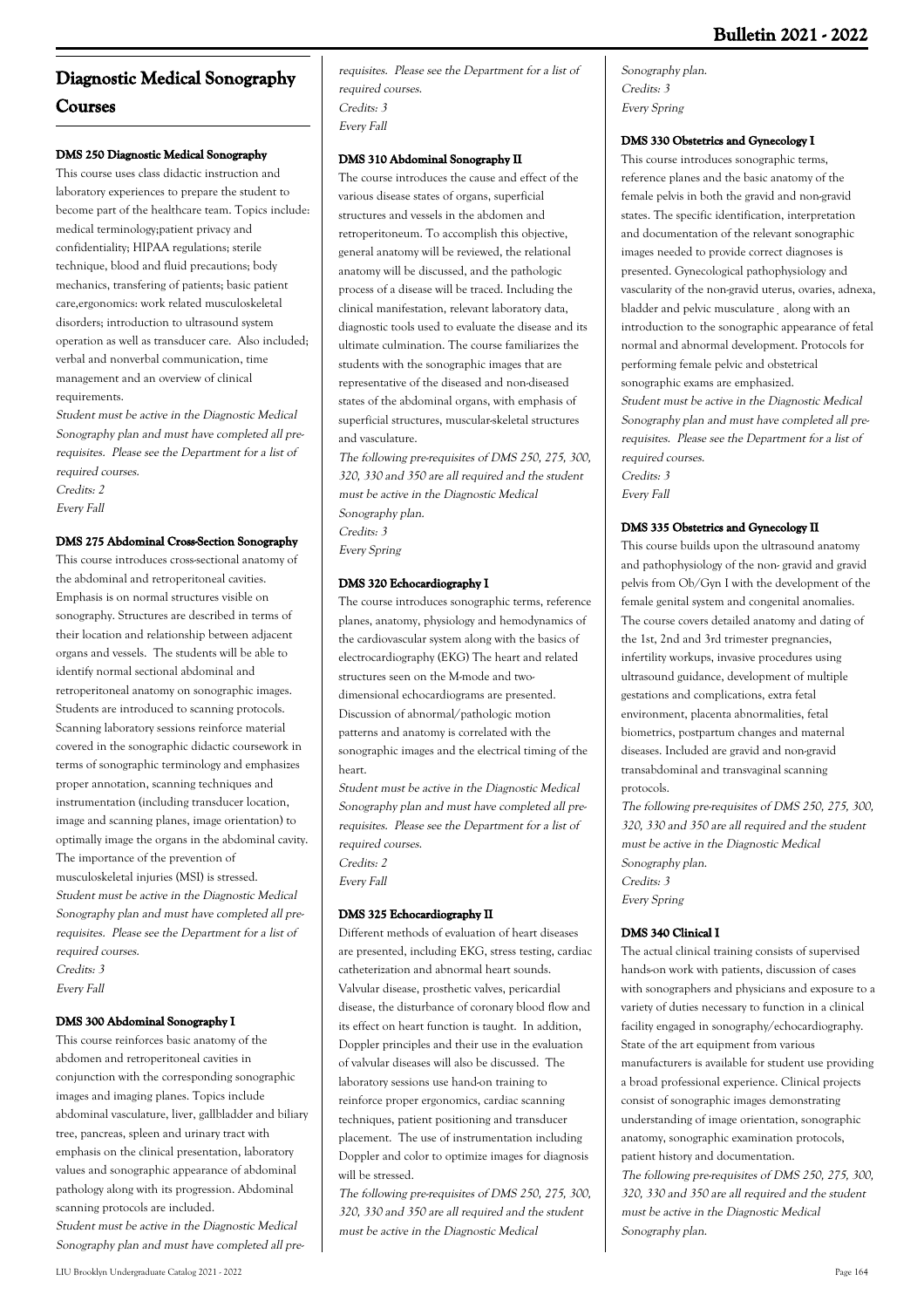Credits: 4 Every Spring

## **DMS 345 Clinical II**

This course provides students with continued work experience in a hospital, clinical or other patient care setting. Students conduct sonographic examinations under direct and indirect supervision while continuing to improve their communication, professionalism and critical thinking skills. Submitted projects will demonstrate increasing sonographic skills in terms of images, labeling and proper/optimal machine use.

The student must be in the Diagnostic Medical Sonography plan in order to register for this course. Credits: 4

Every Summer

## **DMS 350 Sonographic Physics I**

This course reviews mathematical skills necessary for the study of sonographic physics and defines basic concepts. The mathematical review includes unit conversions, scientific notation, the metric system, decimals, binary numbers and algebraic equations. The main focus of the course is on tissue properties and the interaction with sound waves, attenuation, impedance, reflection, refraction, scattering, TCG and gain settings. Transducer function and an introduction to transducer design are also included. Student must be active in the Diagnostic Medical Sonography plan and must have completed all prerequisites. Please see the Department for a list of required courses. Credits: 3 Every Fall

## **DMS 355 Songraphic Physics II**

This is course with an in-depth presentation of ultrasound machine components. Various types of instrumentation, the design and function of ultrasound imaging systems, the importance of sensitivity controls, transducer assembly, sound beams and focusing are thoroughly discussed. Transducer selection, comparison of transducer types and arrays, their advantages and disadvantages, biological effects and the AIUM testing objects are also covered. Students prepare for taking the SPI examination. The following pre-requisites of DMS 250, 275, 300,

320, 330 and 350 are all required and the student must be active in the Diagnostic Medical Sonography plan. Credits: 2 Every Spring

#### **DMS 360 Superficial Structures and Neurosonography**

The student will be introduced to the normal anatomy and the pathological conditions of the brain including intracranial hemorrhage, anatomical anomalies and infection sonographic structures of the neonatal brain and spine. The student will also be introduced to the care required for imaging the neonate, especially the premature

infant. The student will be introduced to the methods of examination and the indications for use. Students will also be introduced to transrectal sonography, with emphasis on the prostate examination including normal anatomy and pathology. Indications for the use of the exam as well as the exam procedure are described. The student must be in the Diagnostic Medical Sonography plan in order to register for this course. Credits: 2 Every Fall

#### **DMS 380 Clinical Seminar**

Emphasis is placed on the medical imaging environment, and how it relates to other healthcare professions. The students will examine challenges that shaped the field of diagnostic medical sonography, history of sonography, professionalism, medical ethics, current topics and challenges to prepare them for a career in sonography/echocardiography. The student must be in the Diagnostic Medical Sonography plan in order to register for this course. Credits: 2 Every Summer

#### **DMS 400 Abdominal Sonography III**

The course provides an intensive overview of superficial organs, abdominal, retroperitoneal sonography integrating cross-sectional imaging, color flow and Doppler studies, clinical findings and sonographic presentation of normal and abnormal states. It focuses on case reviews, incorporating sonographic images with other diagnostic modalities for the final diagnoses. The student must be in the Diagnostic Medical Sonography plan in order to register for this course. Credits: 2

Every Fall

## **DMS 420 Echocardiography III**

This course provides an in-depth use of Doppler, and includes alterations in the Doppler patterns in various disease states, and presents normal and abnormal Doppler values for pulsed wave, continuous wave and color Doppler along with spectral tracings. The student will also know the concept of flow disturbances, general principles for flow measurement and computations of pressure. The student must be in the Diagnostic Medical Sonography plan in order to register for this course. Credits: 2 Every Summer

## **DMS 425 Echocardiography IV**

This course provides students with a comprehensive description of the etiology and epidemiology of the diseases affecting the heart and related structures. Advanced techniques used to diagnose cardiac diseases, stress echocardiography, transesophageal, intraoperative echocardiography, intervention echocardiology, echo guided procedures, 3D, tissue Doppler imaging and the use of contrast medias will also be included.

The student must be in the Diagnostic Medical

Sonography plan in order to register for this course. Credits: 2 Every Fall

#### **DMS 430 Obstetrics and Gynecology III**

This course reinforces fetal growth and normal obstetrical anatomy. Fetal assessment in the second and third trimester with emphasis on fetal structural abnormalities, genetic abnormalities and syndromes is presented. Clinical findings, sonographic presentation, color flow and Doppler studies and the use of 3D and 4D are also covered. The student must be in the Diagnostic Medical Sonography plan in order to register for this course. Credits: 3 Every Fall

#### **DMS 440 Clinical III**

This internship gives the student the opportunity to communicate effectively and cogently with physicians, sonographers and patients. In a hospital setting, students perform Doppler evaluation of abdominopelvic vessels as well as Doppler studies of the heart. The student should be able to do full color and spectral analysis. The student works with limited supervision at this point and doing outside reading to further their knowledge. Fuller studies are to be completed following the institution's protocol.

The student must be in the Diagnostic Medical Sonography plan in order to register for this course. Credits: 5 Every Fall

#### **DMS 445 Clinical IV**

The clinical experience enables the student to perform sonographic studies on patients and the student must be working independently at this point and doing outside reading to further their knowledge. Full studies are to be completed and documented properly. The student should be concentrating on increasing their speed, accuracy and technical ability. The student is expected to perform Doppler evaluation of abdominopelvic vessels as well as Doppler studies of the heart. The student should be able to do full color and spectral analysis. The student should be familiar with adjunct imaging modalities (i.e. MRI, CT, X-ray, etc.)

The student must be in the Diagnostic Medical Sonography plan in order to register for this course. Credits: 7 Every Spring

#### **DMS 470 Non-Invasive Vascular**

This course introduces the students to the basic principles underlying the Doppler examination and clinical applications using color and spectral Doppler techniques for venous and arterial circulation of the lower extremity, upper extremity and extracranial circulation of the brain. The student will also distinguish normal and pathological situations by the use of Doppler and color.

The student must be in the Diagnostic Medical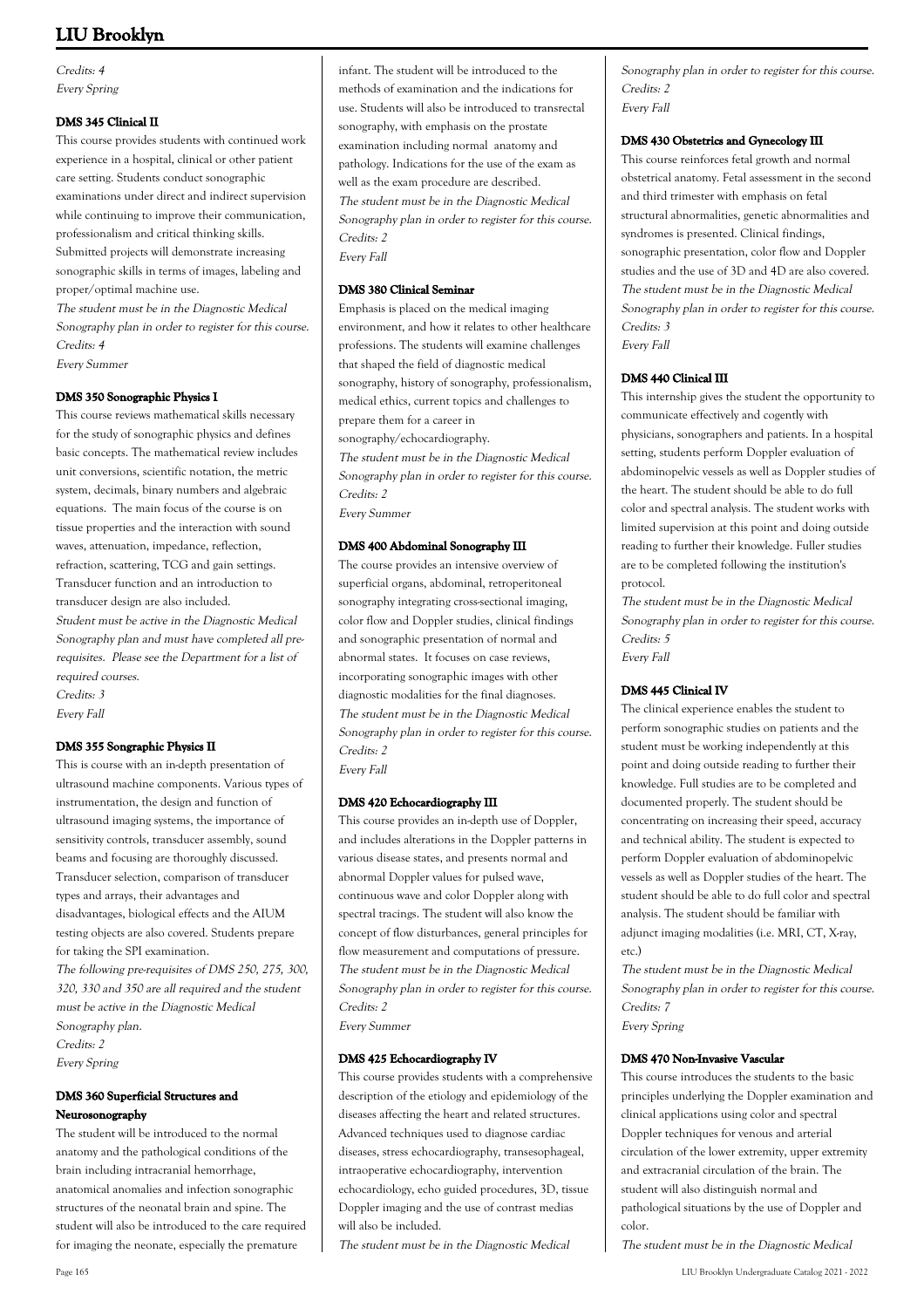Sonography plan in order to register for this course. Credits: 2 Every Summer

#### **DMS 480 Clinical Applications**

This course reinforces the student¿s ability to improve their interpretation skills in OB/GYN, Abdominal sonography and Echocardiography by the use of image review and case studies. Students are expected to review and enrich their classroom work by incorporating their communication and critical thinking skills and practical knowledge by means of case studies, participation in Discovery Day and journal article presentations and item writting. Students are also required to go online to review CME articles and take the CME tests. The student must be in the Diagnostic Medical Sonography plan in order to register for this course. Credits: 3 Every Spring

#### **DMS 485 Senior Seminar**

This course prepares the student for a career in sonography by reinforcing interviewing skills; resume writing; communication skills; technical writing; professionalism; ways to keep current in the dynamic field of sonography; medical and legal issues their role in terms of emergency preparedness, research and mandatory reporting. In addition students will review computerized test taking skills required for their national credentialing examination and how to prevent MSI.

The student must be in the Diagnostic Medical Sonography plan in order to register for this course. Credits: 2 Every Spring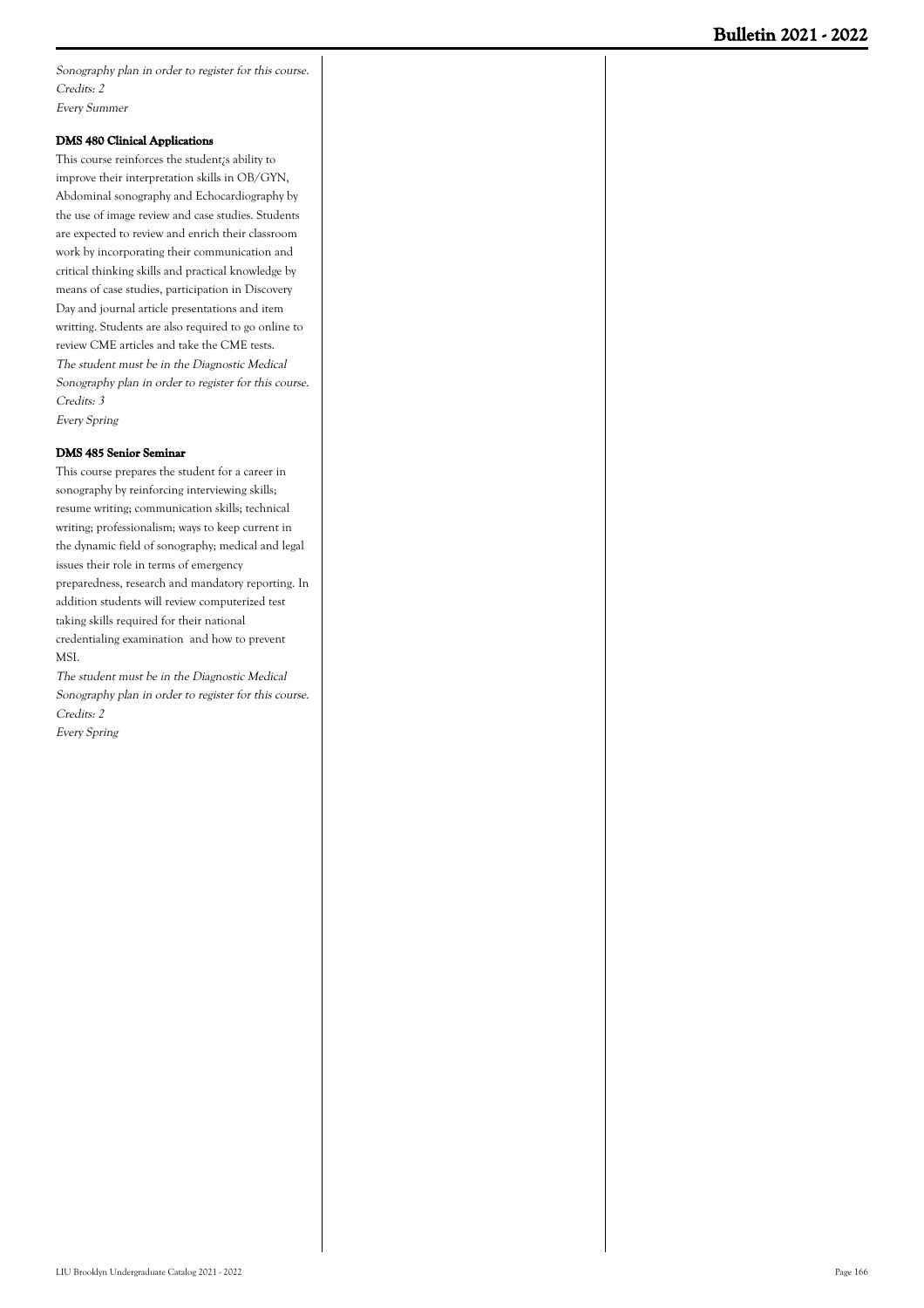# **DEPARTMENT OF OCCUPATIONAL THERAPY**

 The Occupational Therapy Program offers a dual B.S./M.S. degree. It is designed to educate entry-level occupational therapists whose skills and training prepare them to practice competently in the rapidly changing urban health care environment and to equip patients and clients with skills for the workplace and home. The occupational therapy curriculum offers students the opportunity to focus on individual professional growth, to participate in community-service learning, to refine cultural sensitivity and practice skills, to use health promotion in community settings, to utilize an activity to promote health and independence, and to develop the skills required to treat the whole person.

 The Occupational Therapy Program is approved by the New York State Education Department and the Accreditation Council for Occupational Therapy Education. Occupational therapy is an upper-division professional program, spanning three years of full-time professional academic courses and clinical work that is integrated with several community-service learning experiences. The professional phase of the program also may be completed on a part-time basis over four years. Students must complete the liberal arts and sciences core curriculum, which offers a rich base of sciences, humanities, and social sciences, before entering the professional phase of the program; a minimum of 60 credits in the liberal arts and sciences for the baccalaureate degree is required.

 Occupational therapy is a vital healthcare and rehabilitation profession whose practitioners help clients to develop or restore and sustain the highest quality of productive life to persons recovering from illness or injury. Occupational therapy is the therapeutic use of self-care, work/productive tasks, and play/leisure activities to increase independent function, enhance development, and prevent disability. The term occupation refers to activities that are meaningful to the individual within the environments in which the person lives and functions. Occupational therapy promotes healthy lifestyles, prevents disability, and facilitates active participation through occupation. It includes adapting tasks and the environment to maximize independence and quality of life. Occupational therapists help people adapt to changes resulting from the disability and the aging process, focus on illness and injury prevention, and promote healthy and satisfying lifestyles for people of all ages.

 Our faculty is actively involved in promoting community health and wellness through funded research and programs assisting people to achieve their highest level of functioning within the context of their communities. Our students are involved in these activities as part of their training since their first year in our program. Using a variety of teaching methods and the integration of technology in the coursework, our students

develop a comprehensive understanding of the practice and build their research skills. Embedded in our curriculum are activities that enhance students' communication and critical thinking skills contributing to personal and professional growth. Our students are prepared for successful clinical careers and leadership roles within their professional community.

#### **ADMISSIONS**

 Our program presents an excellent opportunity for high school students who want to pursue a degree in occupational therapy. High school students can complete a B.S./M.S. degree in Occupational Therapy in 5 years (2 years for the completion of the pre-requisites and 3 years for the professional phase of the program). Our program also presents a great opportunity for college students and college graduates with a degree in another field who want to pursue a career in occupational therapy.

 Students seeking entrance into health and human service professions should be aware that the presence of a criminal record can result in the refusal of licensing/certification/registration agencies to issue the credential needed to practice in the field of study. Prospective students are urged to contact the pertinent state and/or federal licensing board to inquire whether a criminal record will have an impact on their eligibility to obtain licensure or certification. A criminal conviction and/or the use of illegal drugs may impede licensure in New York State. Students who have had a prior conviction are advised to contact NBCOT ([www.nbcot.org\)](http://www.liu.edu/Brooklyn/Academics/Schools/SHP/Dept/Occupational-Therapy/Programs/www.nbcot.org) for clearance before beginning their academic program. For a fee, NBCOT will review the circumstances which led to a conviction and the individual's record and render a decision concerning whether or not the individual would qualify to work as an occupational therapist.

#### **Application Policies and Procedures**

 Both high school graduates and college transfer students may apply for admission to the Occupational Therapy Program, to which the following criteria apply:

#### **Application Process for High School Students:**

 Students must have a minimum high school average of 85 and a minimum combined Scholastic Aptitude Test score of 1000 to apply as a pre-occupational therapy candidate. They need to apply using the LIU main application system from our Admissions office:

[www.liu.edu/Brooklyn/Admissions.](http://liu.edu/Brooklyn/Admissions.aspx) Upon acceptance, students need to complete 60 prerequisites and then apply for the professional phase of the program (please see details below). To maintain status as a pre-occupational therapy candidate and to apply to the professional phase of the program, students must maintain a minimum cumulative grade-point average of **3.0 in liberal arts and sciences courses. Grades below a C are not acceptable in prerequisite courses.** Please note that LIU pre-occupational therapy students do not automatically enter the

professional phase of the program. All students go through the application and selection process outlined below.

#### **Application and Selection Process for College Students and Graduates:**

 The Department of Occupational Therapy accepts transfer students with or without a degree. LIU students can apply directly to the Department of OT at LIU (no OTCAS application is necessary). All students are required to submit 3 recommendation letters, a personal statement, verification of a minimum of 50 hours of observation or volunteer work with a licensed occupational therapist; 50 hours is the minimum requirement and should be completed by the application deadline. It is recommended that candidates engage in more than the minimum hours and more than one setting. Admission application and reference letterforms can be obtained from the OT Department (*2nd Floor, Pratts Building, Room 224, 718-780-4508*).

 Transfer students need to apply via the OTCAS system: [www.otcas.org.](http://www.otcas.org) If you choose this system you do not need any additional applications or documents other than what the OTCAS requires. Please follow the directions that the OTCAS system provides and complete your online application. Our department has direct access to those records.

1. Students are required to provide the following items when submitting their application, or your application cannot be processed.

- 3 letters of recommendation
	- Your application will not be considered complete until all three reference letters are on file with OTCAS by the deadline
	- We REQUEST that letters of recommendation be completed by people who know you well; for example, college professors, academic counselors, and/or employers, and by at least one occupational therapist.
- Personal Statement
	- In your statement explain your career goals, your interest in occupational therapy, past work/volunteer experience that is relevant, and if there is a specialized area of occupational therapy that interests you most. You may also wish to describe your experience with illness and disability, whether the experience is your own or that of a family member or close friend.
- Verification of a minimum of 50 hours of volunteer work with a licensed occupational therapist. 50 hours is the minimum requirement and should be completed by the application deadline. It is recommended that candidates engage in more than the minimum hours and more than one setting. We are requiring that verification of these hours are provided. OTCAS has a function that allows applicants to have their hours verified by either uploading a document or electronically requesting verification from the OT. Please make sure •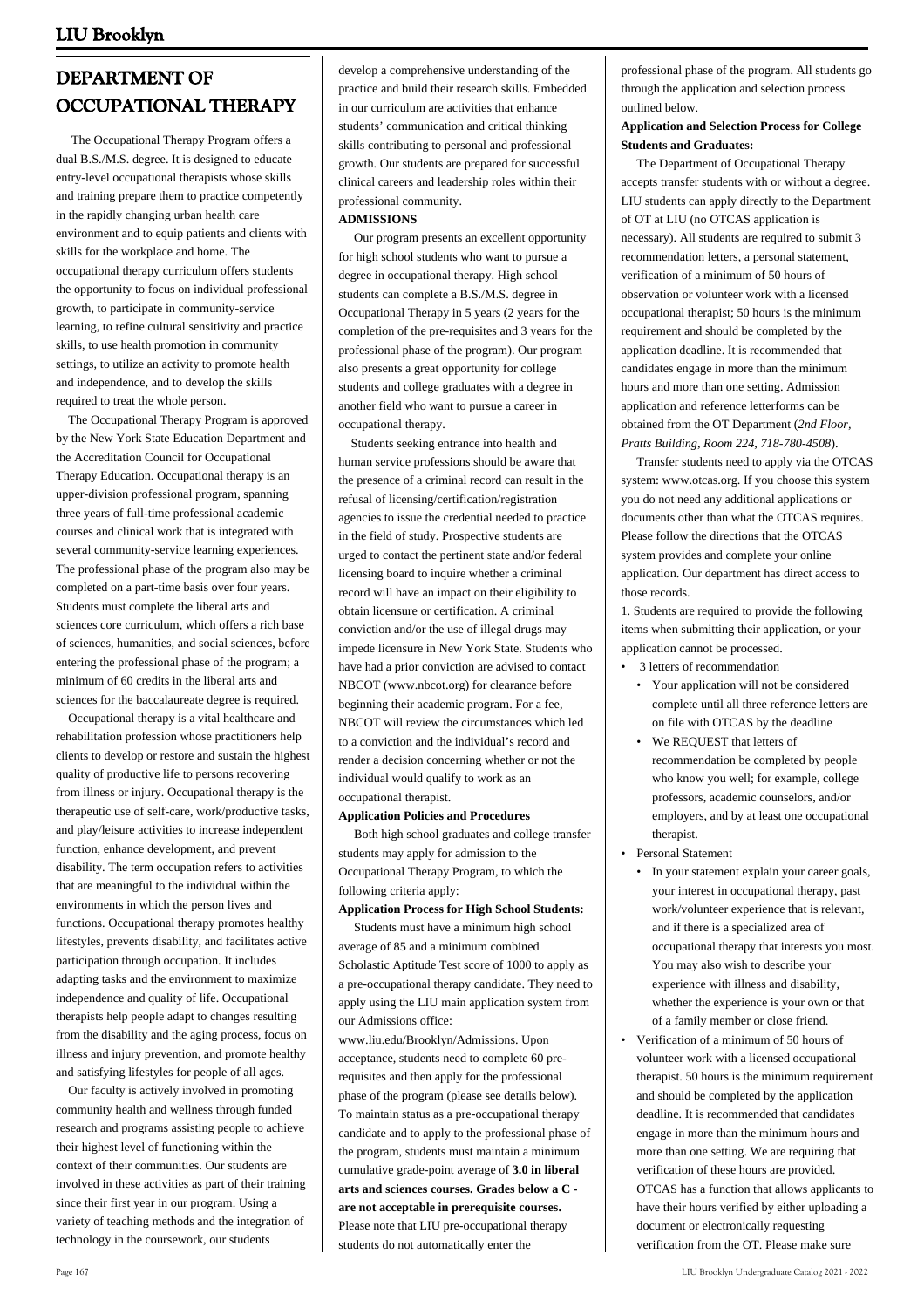verification is submitted for all hours for consideration.

- Curriculum Vitae
- *INTERVIEW*

2. Due to the competitive nature of the program, unfortunately, only eligible students will be invited for an interview. The following criteria will be considered to determine eligibility for an interview:

- Meeting application deadline with a verified application
- Cumulative GPA as well as Science GPA
- Volunteer experience and extracurricular activities •
- Writing competency (personal statement, curriculum vitae) •
- Letters of recommendation

 **The Department of Occupational Therapy publishes the application deadline on the website.** All students are accepted to begin the program in the fall semester of each academic year. All prerequisite courses and volunteer work **must** be completed before entering the program in September. We encourage students to meet with faculty in the Department of Occupational Therapy to prepare their applications and to make sure that prerequisites are completed.

#### **Pre-requisites**

 College students wishing to transfer into the professional phase of the program must have a minimum cumulative grade point average **of 3.0**. **A 3.0** minimum cumulative grade point average is also required in both liberal arts and sciences courses. An **average GPA of 3.0** in the four biology pre-requisite courses is preferred (BIO 3, 4, 137, & 138). Science grades more than 10 years old are not acceptable. Official transcripts from all colleges and universities attended are required.

 Below are the prerequisite courses for current LIU students, LIU graduates, and transfer students from other colleges/universities:

#### **Prerequisite Courses for LIU Students and Transfer Students Without a Degree**

| <b>Biology</b><br>(with lab) | (Bio 1 or 3, 2)<br>or $4)$ | 8 credits |
|------------------------------|----------------------------|-----------|
| Anatomy &<br>Physiology I    | (Bio 137)                  | 4 credits |
| Anatomy &<br>Physiology II   | (Bio 138)                  | 4 credits |
| Finite Math                  | (Math 16)                  | 3 credits |
| <b>Statistics</b>            | (Math 100,<br>Psy 150)     | 3 credits |
| General<br>Psychology        | (Psy 3)                    | 3 credits |
| Developmental<br>Psychology  | (Psy 107)                  | 3 credits |
| Abnormal<br>Psychology       | (Psy 110)                  | 3 credits |

| English<br>Composition                        | (Eng 16)      | 3 credits   |
|-----------------------------------------------|---------------|-------------|
| English<br>Literature                         | $(Eng 61-64)$ | 3 credits   |
| Intro Sociology (SOC 3)<br>or<br>Anthropology |               | 3 credits   |
| History                                       | (His $1, 2$ ) | 3 credits   |
| Philosophy                                    | (Phil 61, 62) | 3 credits   |
| Oral<br>Communicatio<br>n                     | (Spe 3)       | 3 credits   |
| Foreign<br>Language                           |               | 3 credits   |
| ART, DNC,<br>MUS, THE,<br>MA                  |               | 3 credit    |
| Liberal Arts                                  |               | 5 credits   |
|                                               |               | *60 credits |

## \* Each Applicant is required to complete an additional 5 credits of *Liberal Arts or Science* course work and will accept OS 1 for **one** credit and 4 credits from an elective course. Computer Science, Education, and Physical Education courses are **not acceptable** for completion of the Liberal Arts and Science requirement. The total # of prerequisite credits required for graduation is *\* 60 credits*. All prerequisite course work must be completed before initiation of professional phase course work.

#### **Prerequisite Courses for LIU Graduates and Transfer Students With a Degree (Associate or Bachelor Degree)**

| General Biology<br>(with lab)                   | 8 credits |
|-------------------------------------------------|-----------|
| Anatomy & Physiology 4 credits<br>T             |           |
| Anatomy & Physiology 4 credits<br>$_{\rm II}$   |           |
| Algebra                                         | 3 credits |
| <b>Statistics</b>                               | 3 credits |
| General Psychology                              | 3 credits |
| Developmental<br>Psychology                     | 3 credits |
| Abnormal Psychology                             | 3 credits |
| <b>English Composition</b><br>and/or Literature | 6 credits |
| Intro Sociology or<br>Anthropology              | 3 credits |

#### *\*40 credits*

\*The total prerequisite credit requirement for entry into the program is *\*60 credits*. Completion of the 20 additional required prerequisite credits of Liberal Arts or Science course work must be

evident on your transcript. Computer Science, Education, and Physical Education courses are not acceptable for completion of the Liberal Arts and Science requirement. All prerequisite course work must be completed before initiation of professional phase course work.

 For more information about our program visit our website:

[www.liu.edu/Brooklyn/Academics/Schools/SHP/](http://www.liu.edu/Brooklyn/Academics/Schools/SHP/Dept/Occupational-Therapy.aspx) [Dept/Occupational-Therapy](http://www.liu.edu/Brooklyn/Academics/Schools/SHP/Dept/Occupational-Therapy.aspx)

#### **Academic Standards**

 Once accepted into the Occupational Therapy Program, students must maintain a cumulative professional-phase grade point average of at least 3.0 each semester. Students also must meet standards of professional behavior with faculty, peers, and clinical instructors. Upon completion of the curriculum, students are awarded a dual Bachelor of Science/Master of Science Degree in Occupational Therapy and are eligible to take the NBCOT exam.

#### **Occupational Therapy Curriculum**

 The Occupational Therapy Program curriculum includes 122 credits in the professional phase of the program. Occupational therapy course offerings provide 23 credits of basic and medical science classes, 82 credits in occupational therapy theory and practice, and 17 credits of clinical education.

 The developmental nature of our curriculum allows students to be introduced, practice and master, core competencies about the clinical practice of Occupational Therapy. The curriculum is brought to life through organizing strands, which serve to infuse the mission and philosophy of the program into each course. The courses are organized into sequences that aim to gradually enable students' learning and professional competency.

The organizing strands for the curriculum are:

- 1. Clinical reasoning/evidence-based practice/research
- 2. Engagement in meaningful occupation
- 3. Health promotion, prevention, and wellness

4. Professional socialization/community service The occupational therapy program will allow you to:

- Focus on your individual professional growth and development
- Participate in community service learning
- Enhance cultural sensitivity and practice skills
- Use health promotion in community settings
- Develop skills to treat the whole person including physical, cognitive, and psychosocial needs •
- Use the purposeful activity to promote health and independence
- Prepare for a successful career and leadership roles within the Occupational Therapy profession. •

 Students spend their first year completing 72 hours of community service that introduces them to service-learning experiences related to life-span development and understanding of occupations.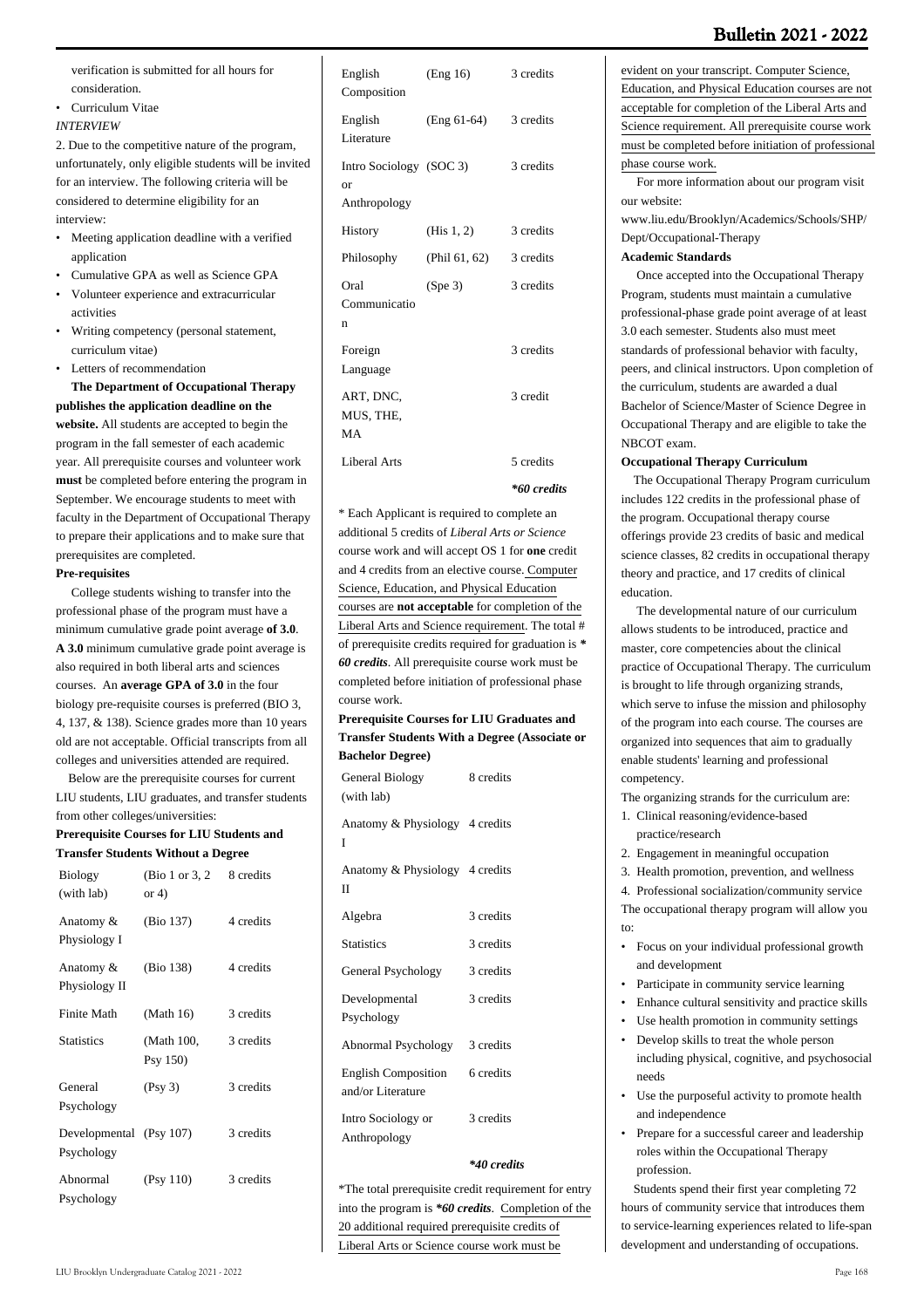During the second of the curriculum, students participate in an enriched clinical component (Fieldwork I) that includes several supervised parttime experiences with clients and patients of all ages, located in a variety of medical, educational, and community-based organizations. In the third year, students participate for seven months in fulltime fieldwork (Fieldwork II) that includes 3 rotations of 8-10 or 12 weeks in a variety of clinical, educational, or community settings (focus is on: mental health, physical disabilities, pediatrics). Students also have the unique opportunity to design and implement a four-credit research project in which they conduct a facultymentored research project.

#### **Community Service**

 Students will be prepared to ultimately work in the urban environment, which presents unique challenges to health care provision. Consistent with the mission of LIU Brooklyn to provide service to the community, occupational therapy students will participate in community servicelearning experiences. The curriculum emphasizes the importance of community service learning, cultural competence, and the relationship of the environment to health and illness. Students must have early and consistent exposure to the community facilitated through developmental learning activities. The community-based learning experiences will foster a deep appreciation of the broad spectrum of social, cultural, political, and economic forces that shape this environment and influence the individual in their daily activities and valued occupations.

#### **Fieldwork Education**

 Fieldwork education constitutes an integral part of the course of study. It provides an excellent opportunity for students to acclimate themselves to the health care setting, practice selected aspects of occupational therapy, observe various types of health care settings, and develop their professional competence.

 The fieldwork education component begins with a 10-week clinical experience in the fall of the second professional year. The following fieldwork experiences gradually become more demanding and varied in nature. The program concludes with fieldwork experience, with a minimum of 28 weeks in the fall/spring/summer semesters in the final graduate year at LIU Brooklyn (at which time students will be responsible for providing all occupational therapy services to their caseload, under the supervision of licensed occupational therapists).

 Many of our clinical/field experience affiliates now require the completion of criminal background checks and/or drug testing for employees, volunteers, and students affiliated with the site. Therefore, the LIU Brooklyn students who plan to participate in a clinical/field experience may be asked to undergo a criminal background check and/or drug screen. A criminal conviction and/or the use of illegal drugs may impede or bar your entry into your chosen field of study.

Students desiring entrance into the School of Health Professions should be aware that our clinical/field affiliates can reject or remove a student from the site if a criminal record is discovered or if a drug test is positive. If a student is rejected from a clinical/field site due to information contained in the criminal background check, or drug screen, you may be unable to complete a required clinical/field experience. If you are unable to complete program requirements, you may be advised to withdraw from the program.

#### **Accreditation**

 The entry-level occupational therapy program is accredited by the Accreditation Council for Occupational Therapy Education (ACOTE) of the American Occupational Therapy Association (AOTA) located at 6116 Executive Boulevard, Suite 200 North Bethesda, MD 20852-4929. ACOTE's telephone number, C/O AOTA, is (301) 652-AOTA and its web address is WWW.ACOTEONLINE.ORG. The program is registered with the New York State Education Department. Graduates will be eligible to sit for the national certification examination by the National Board for Certification in Occupational Therapy (NBCOT). After successful completion of that examination, the individual will be an Occupational Therapist Registered (OTR). In addition, all states require licensure to practice; however, state licenses are usually based on the results of the NBCOT Certification Examination. Note that a felony conviction may affect a graduate's ability to sit for the NBCOT certification examination or attain state licensure

## **DUAL DEGREE PROGRAM**

## **B.S./M.S. Occupational Therapy**

**B.S. / M.S., Occupational Therapy** *{Program Code: 21843] {HEGIS: 1208.0}*

Students must satisfy the placement, proficiency,

#### **Graduation Requirements**

orientation and 34-35 credit core curriculum criteria outlined in the Graduation Requirements section of this bulletin: **Orientation** FYS 01 First Year Seminar 1.00 **Core Curriculum Requirements (34-35 credits)** *Humanities* English Composition - ENG 16 or  $16X$  3.00 English Literature: ENG 61, 62, 63 or 64 3.00 Philosophy: PHI 60 3.00 Foreign Language 3.00 *Social Sciences* History 3.00 Anthropology, Economics, History, Political Science, Psychology, or Sociology 3.00 Anthropology, Economics Political Science, Psychology, Sociology 3.00 *Science and Mathematics* Mathematics: MTH 15 or 16 (3-4 credits) 4.00 Laboratory Science: BIO 1 or 3 4.00 *Communication, Visual & Performing Arts* Oral Communications: SPE 3 3.00 Art, Dance, Journalism, Music, Theatre, Media Arts 3.00 **Ancillary Requirements: Must complete one of following (completes sequence):** BIO 2 General Biology 4.00 BIO 4 Life: Its Origin, Maintenance and Future 4.00 **Must complete both courses** PSY 31 Lifespan Developmental Psychology 3.00 PSY 110 Abnormal Psychology 3.00 **Must complete one of the following courses** MTH 100 Introductory Statistics 3.00 PSY 150 Statistics in Psychology 3.00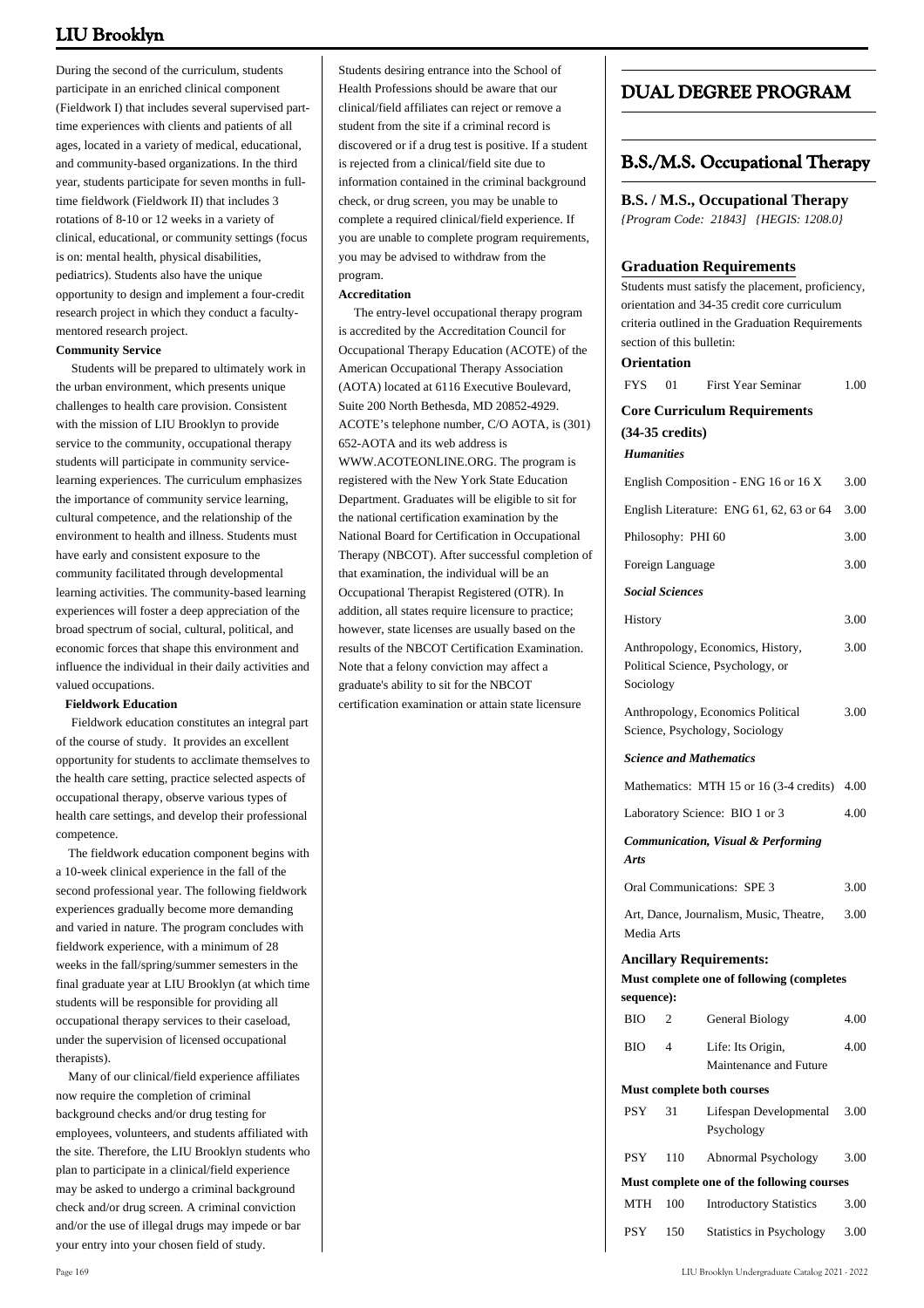## **Bulletin 2021 - 2022**

| Must complete both courses:                                                                 |     |                                                                                                   |      |
|---------------------------------------------------------------------------------------------|-----|---------------------------------------------------------------------------------------------------|------|
| BІO                                                                                         | 137 | Anatomy & Physiology I                                                                            | 4.00 |
| BІO                                                                                         | 138 | Anatomy & Physiology II                                                                           | 4.00 |
|                                                                                             |     | Liberal Arts & Sciences electives:                                                                |      |
|                                                                                             |     | 5 credits in LA&S electives are required.                                                         |      |
|                                                                                             |     | <b>Occupational Therapy Professional</b>                                                          |      |
|                                                                                             |     | <b>Phase Requirements</b>                                                                         |      |
|                                                                                             |     | <b>Occupational Therapy Professional Phase -</b>                                                  |      |
|                                                                                             |     | Year 1 Requirements (45 credits)                                                                  |      |
| OТ                                                                                          | 100 | Introduction to<br>Occupational Therapy                                                           | 2.00 |
| OТ                                                                                          | 106 | Therapeutic Skills 1:<br><b>Interpersonal Skills</b>                                              | 2.00 |
| OТ                                                                                          | 110 | Human Development and<br>Occupation 1: Pediatrics                                                 | 3.00 |
| <b>OT</b>                                                                                   | 111 | Human Development and<br>Occupation 2:<br>Adolescence/Adults                                      | 2.00 |
| OТ                                                                                          | 112 | Human Development and<br>Occupation 3: Geriatrics                                                 | 2.00 |
| OТ                                                                                          | 119 | Anatomy - Kinesiology                                                                             | 5.00 |
| OТ                                                                                          | 120 | Theory 1: Introduction                                                                            | 2.00 |
| ОT                                                                                          | 121 | <b>Medical Conditions 1:</b><br>Physical Disabilities in<br>Adolescents, Adults and<br>Geriatrics | 3.00 |
| OТ                                                                                          | 129 | Kinesiology 2                                                                                     | 4.00 |
| OТ                                                                                          | 140 | Neuroscience                                                                                      | 5.00 |
| ОT                                                                                          | 201 | Professional<br>Development 1:<br>Occupational Therapy<br>Student Academic<br>Experience          | 2.00 |
| OТ                                                                                          | 202 | Professional<br>Development 2:<br><b>Communication Skills</b>                                     | 1.00 |
| OТ                                                                                          | 203 | Professional<br>Development 3:<br>Advocacy and Disability<br>Perspectives                         | 1.00 |
| OТ                                                                                          | 206 | Therapeutic Skills 2:<br><b>Group Process</b>                                                     | 3.00 |
| OТ                                                                                          | 220 | Theory 2: Learning<br>Theories Applied to<br>Practice                                             | 2.00 |
| OТ                                                                                          | 301 | Skills for Living 1: Play<br>and Leisure                                                          | 3.00 |
| OТ                                                                                          | 302 | Skills for Living 2: Work                                                                         | 3.00 |
| <b>Occupational Therapy Professional Phase -</b><br><b>Year 2 Requirements (49 credits)</b> |     |                                                                                                   |      |

|           |     | Mental Health in<br>Adolescents, Adults and<br>Geriatrics                                                     |      |
|-----------|-----|---------------------------------------------------------------------------------------------------------------|------|
| OТ        | 200 | Fieldwork Level I:<br>Geriatric Practice                                                                      | 1.00 |
| OТ        | 205 | Professional<br>Development 5: Health<br>Promotion                                                            | 1.00 |
| <b>OT</b> | 210 | Fieldwork Level I:<br><b>Mental Health Practice:</b><br>Adolescents and Adults                                | 1.00 |
| OТ        | 215 | Fieldwork Level I:<br>Physical Disability<br>Practice: Adolescents and<br><b>Adults</b>                       | 1.00 |
| OТ        | 303 | Skills for Living 3: Self<br>Care                                                                             | 3.00 |
| OТ        | 306 | Therapeutic Skills 3:<br>Teamwork and<br>Leadership                                                           | 2.00 |
| OТ        | 320 | Theory 3: Comprehensive 4.00<br>Models and Mental<br><b>Health Sets of Guidelines</b><br>for Practice         |      |
| OТ        | 330 | Practice 1: Mental Health<br>- Adolescents, Adults and<br>Geriatrics                                          | 5.00 |
| OТ        | 420 | Theory 4: Physical<br>Disabilities Sets of<br><b>Guidelines for Practice</b>                                  | 5.00 |
| OТ        | 430 | Practice 2:<br>Neurorehabilitation<br>Adolescents, Adults and<br>Geriatrics                                   | 5.00 |
| OТ        | 431 | Practice 3: Orthopedic<br>Rehabilitation and<br><b>Orthotics: Adolescents</b><br><b>Adults and Geriatrics</b> | 4.00 |
| OТ        | 432 | Practice 4: Medical and<br>Surgical Rehabilitation:<br>Adolescents Adult and<br>Geriatrics                    | 2.00 |
| OТ        | 506 | Therapeutic Skills 5:<br>Technology and Assistive<br>Devices                                                  | 2.00 |
| OТ        | 520 | Theory 5: Research                                                                                            | 3.00 |
| OТ        | 533 | <b>Medical Conditions 3:</b><br>Pediatrics                                                                    | 3.00 |
| OТ        | 620 | Theory 6: Research<br>Proposal                                                                                | 2.00 |
| OТ        | 720 | Theory 7: Community<br>Practice & Health<br>Promotion                                                         | 2.00 |

OT 122 Medical Conditions 2:

 $\overline{1}$ 

3.00

**Occupational Therapy Professional Phase -**

| Year 3 Requirements (28-34 credits) |     |                                                                            |                 |
|-------------------------------------|-----|----------------------------------------------------------------------------|-----------------|
| OТ                                  | 507 | Therapeutic Skills 6:<br>Organization &<br>Administration                  | 3.00            |
| OТ                                  | 510 | Level II: Fieldwork I                                                      | 5.00            |
| OТ                                  | 511 | Level II: Fieldwork II                                                     | 5.00            |
| OТ                                  | 512 | Level II: Fieldwork III                                                    | 4.00            |
| OТ                                  | 513 | Level II: Fieldwork IV<br>(Elective)                                       | $2.00-$<br>4.00 |
| OТ                                  | 530 | Practice 5: Pediatrics                                                     | 5.00            |
| OТ                                  | 535 | Fieldwork Level I:<br>Practice 3: Pediatrics                               | 1.00            |
| OТ                                  | 716 | Professional<br>Development 6: OT<br><b>Student Clinical</b><br>Experience | 1.00            |
| OТ                                  | 820 | Theory 8: Community<br>Practice Research Project                           | 4.00            |

#### **Credit and GPA Requirements**

Minimum Total Credits: 182 Minimum Liberal Arts and Sciences Credits: 60 Minimum Major Credits Undergraduate: 72 Minimum Major Credits Graduate: 50 Minimum Credits of Courses > 100 Level: 48 Ancillary Course Requirements: See Above Minimum Major GPA: 3.0 Minimum Overall GPA: 3.0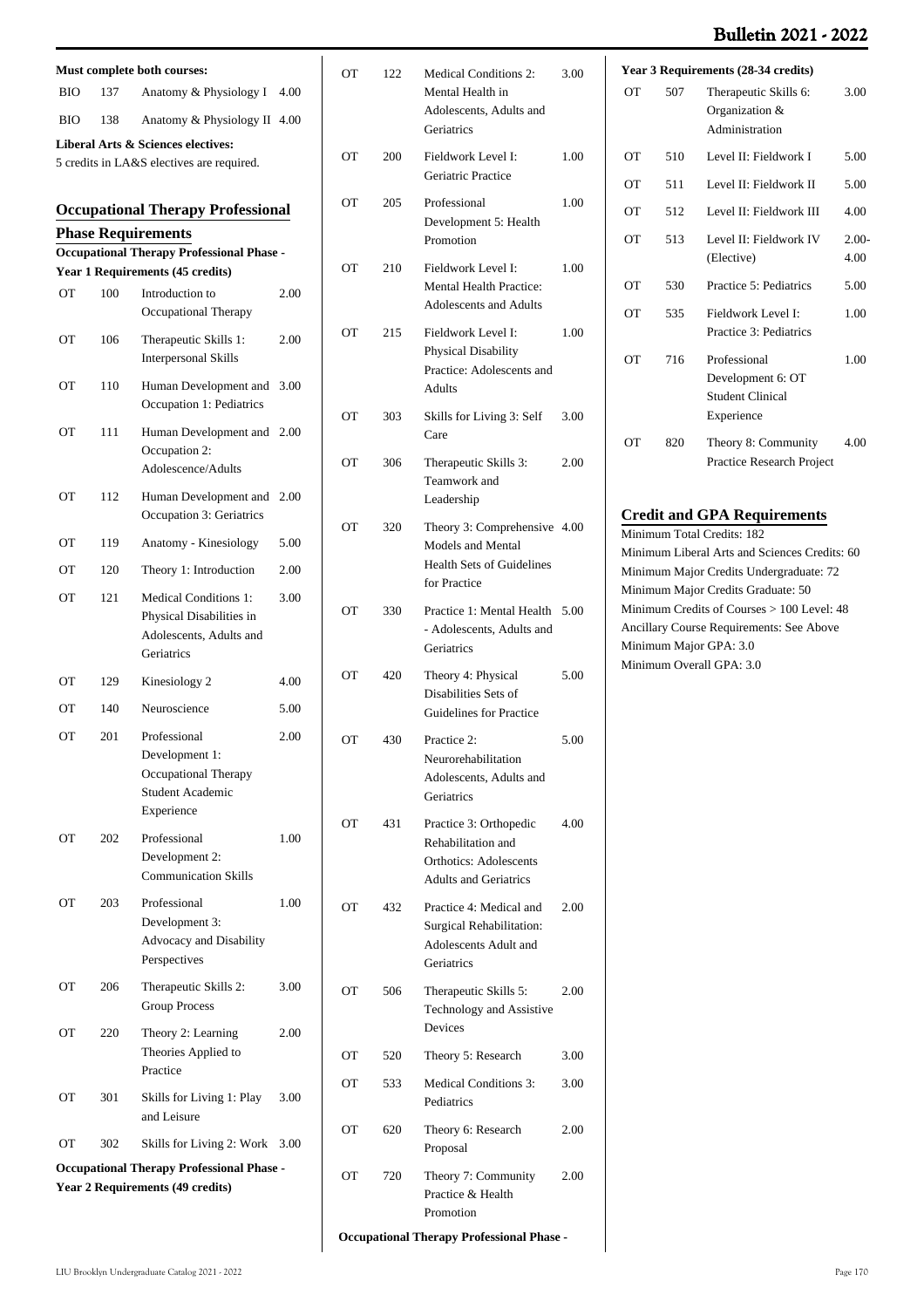## **Occupational Therapy Courses**

#### **OT 99 Occupational Therapy Service Learning**

The Occupational Therapy Service Learning experience is open to occupational therapy students who need to perform community service as part of the OT 110, OT 111 and OT 112 course requirement.

Must be a student in the BS/MS Occupational Therapy program in order to enroll Credits: 0 Every Fall, Spring and Summer

#### **OT 100 Introduction to Occupational Therapy**

Introduction to the profession of occupational therapy including the history, philosophy, knowledge, skills and attitudes reflective of past, current and future practice. The course content introduces students to the nature of theory and the evolution of the profession related to practice, standards of practice, core values and attitudes, ethical and legal issues, roles and tasks of occupational therapists and certified occupational therapy assistants, the organizational structure of the professional association and accreditation and credentialing bodies and international resources. Trends are examined in health care and models of practice including wellness and health maintenance and health promotion in the context of social, economic, political, demographic and cultural factors that influence the delivery of services are addressed.

The pre-requisites of PSY 107, 110 and admission to the OT program are required. Co-requisite of OT 106, 110, 140, 201, and 301 are also required. Credits: 2 Every Fall

#### **OT 106 Therapeutic Skills 1: Interpersonal Skills**

This course will introduce the students to professional interpersonal skills and techniques used by Occupational Therapists across treatment settings and age groups. Students will both learn and practice skills including: therapeutic use of self, interviewing/counseling skills, assertive professional communication and therapeutic interaction. Students will begin to appreciate factors relevant to disability perspectives, cultural sensitivity, clientcentered care and advocacy. Students will develop in their identity as a "Helping Professional" and will show sensitivity when using new interpersonal kills in the experiential setting.

Prerequisites: PSY 107 and 110, 1 Sociology or Anthropology course and Admissions to the OT program.

The pre-requisites of PSY 107 and 110; one Sociology or Anthropology course; and Admissions to the OT program are required. Co-requisites of OT 100, 110, 140, 201, and 301 are required. Credits: 2 Every Fall

**OT 110 Human Development and Occupation 1:**

## **Pediatrics**

This course focuses on bio-psycho-social development from infancy through childhood. Concepts and theories of typical human growth and development across the life span will be presented as a context for understanding behavior and occupation. Age related occupations in infancy and childhood will be examined in the context of developmental theories. Current research findings will be integrated in the course to inform occupational therapists about human growth and development in sensory, motor, cognitive and psychosocial domains. Factors influencing growth and development including the family, the social and physical environment, daily life experience, and the unique individual characteristics of the child will be incorporated throughout the course. The role of the occupational therapist in prevention and promotion of health and well being with pediatric populations will be introduced. Through volunteer work in a community service agency, students will have opportunities to develop observation and interaction skills with children in a naturalistic setting. A comprehensive understanding of childhood occupations is achieved through class activities and community service.Community service and course assignments also provide the opportunity for students to link classroom learning to both home and community practice settings. The pre-requisites of PSY 107, PSY 110 and admissions to the OT program are required. Corequisites of OT 106, 100, 140, 201, and 301 are required.

Credits: 3 Every Fall

#### **OT 111 Human Development and Occupation 2: Adolescence/Adults**

This course addresses human growth and development for adolescents and adults in the areas of neurosensory, motor, visual, perceptual, cognitive, physical, physiological and psychosocial skills. Principles of health promotion and disability prevention and the influences of culture and diversity are examined as they interface with the age-related needs and risks of this cohort. Students will examine the influence age-related life stages and development on occupations within the framework of performance skills and patterns and contexts. Students will be exposed to current research protocols and findings related to adolescents/adults development and their relationship to occupations and healthy lifestyle. This course is coupled with a community service learning experience in which students have the opportunity to integrate course content through lectures, seminar discussions, and community service experiences. Students also examine designated cultures and health related issues in depth using a problem based learning (PBL) approach.

Pre-requisite of OT 110, OT 106, OT 110, OT 140, OT 201, and OT 301 are required. Credits: 2 Every Spring

#### **OT 112 Human Development and Occupation 3: Geriatrics**

Human development and occupation for elders is the core interest of this course. Development in the areas of sensory, motor, perceptual, physical, cognitive, physiological and psychosocial skills is examined. Principles of health promotion, disease prevention and the influences of culture and diversity are examined in depth. Assignments and community service experiences integrated in this course examine the role of age-related occupations on maturity, aging, death and dying, quality of life, and well-being. The course integrates performance skills, patterns and contexts as key factors in understanding changing occupational roles and the process of adaptation in elders. The pre-requisite of OT 111, OT 119, OT 120, OT 202, OT 203, and OT 206 are required. The corequisites of OT 121, OT 129, OT 220, and OT 302 are required. Credits: 2 Every Summer

#### **OT 119 Anatomy - Kinesiology**

This course is an in depth study of the human body structure, functions and abnormal motion, with emphasis on the neuro-musculoskeletal systems. Structural interrelationships shall be examined as the basis for normal functions and as a means to understand structural and functional dysfunctions of body structures that affect body functions and occupational performance. The course facilitates students'' understanding of neuro-motor substrates of human performance skills required to participate in meaningful occupations. Directed laboratory experiences are comprised of cadaver dissection, study of skeletal materials and anatomical models, surface anatomy, palpation, joint, and muscle function as well computer-assisted learning and video-tape presentation. Students obtain the background knowledge that assists them to understand, analyze and interpret neuro-motor body structures and functions that hinder occupational performance. All students must participate in cadaver dissection lab. Pre-requisite of OT 100, OT 106, OT 110, OT 140, OT 201, and OT 301 are required. Credits: 5 Every Spring

#### **OT 120 Theory 1: Introduction**

This course will provide the opportunity for students to learn about the theoretical foundations of the profession. Students will examine how theoretical information largely developed by the disciplines is used to support the development of (a) sets of guidelines for occupational therapy practice and (b) screening and assessment tools. Both nonoccupational therapy theories and occupational therapy theories will be explored. Students will also learn how to read, critique, interpret and summarize research (basic and applied) regarding the reliability and validity of theories, and the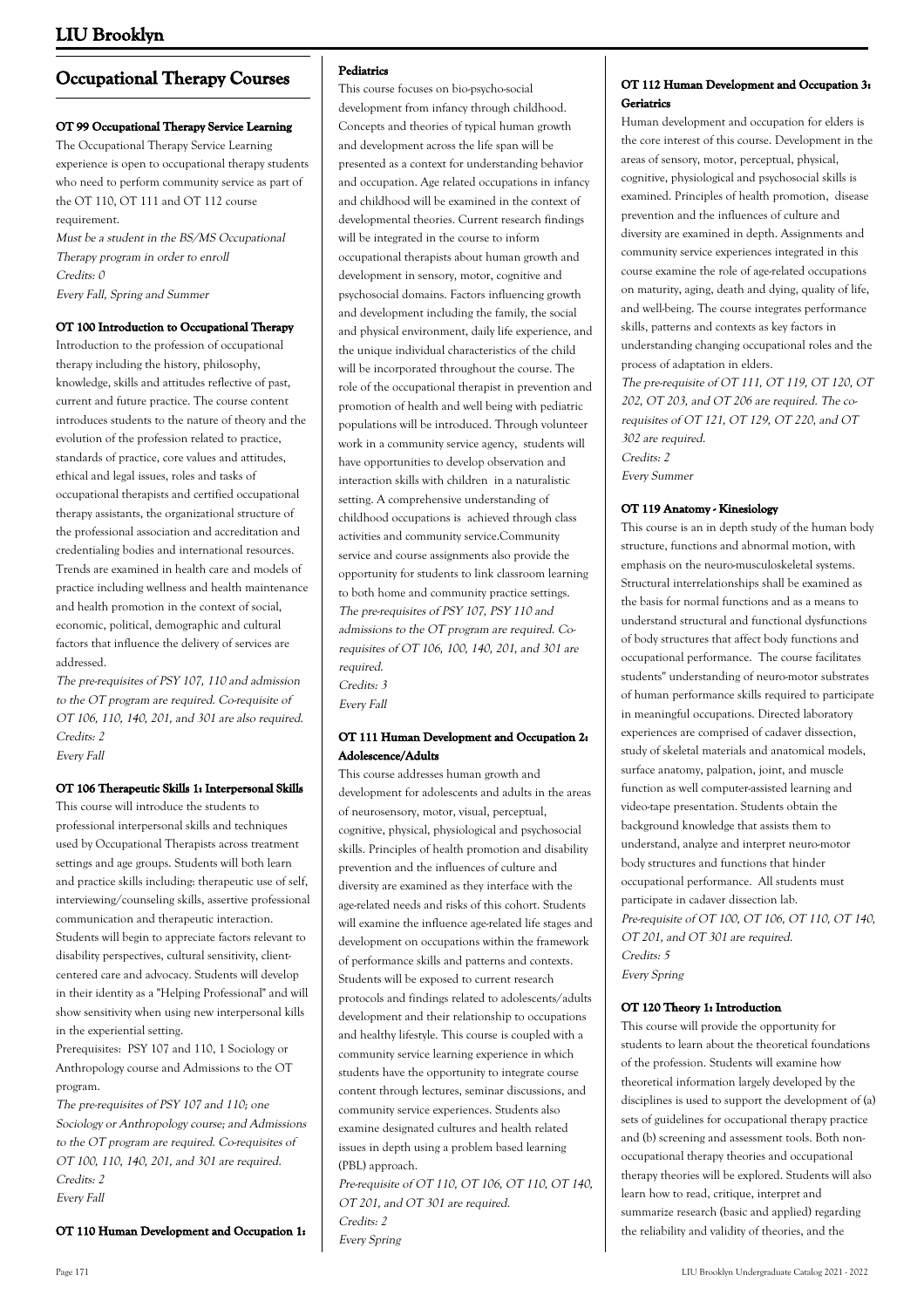effectiveness of guidelines for occupational therapy practice and screening assessment tools.The course has a writing intensive component in which students develop professional writing skills related to documenting evidence for practice. Language structure, format and argument development are empasized. Students complete progressive assignments that are gradually revised using the professor's feedback, the assistance of writing tutors, and the use of googledocs. Finally students are introduced to clinical reasoning and decision making skills by assessing a client's occupational role dysfunction identify the impact of cultural, socioeconomic and political factors on their disability and determine an appropriate theoretically based OT intervention. Opportunities to practice clinical reasoning, professional writing and decision making skills are provided through case studies, media (e.g., books, film, and video) and scientific literature.

The pre-requisite of OT 100, OT 106, OT 110, OT 140, and OT 201, and OT 301 are required. Credits: 2 Every Spring

## **OT 121 Medical Conditions 1: Physical Disabilities in Adolescents, Adults and Geriatrics**

This course is a study of the medical, neurological, and orthopedic conditions that commonly occur during the life span of adolescents, adults, and the elderly. An understanding of the etiology, pathology, signs and symptoms, treatment, psychosocial issues, and prognosis of common conditions and diseases are promoted. The influence of culture, diversity, environmental context, and the impact of occupation and health promotion are considered.

The co-requisites of OT 129, 112, OT 121, OT 220 and OT 302 are required. The pre-requisites of OT 111, OT 119, OT 120, OT 202, OT 203, OT 206 are required. Credits: 3 Every Summer

## **OT 122 Medical Conditions 2: Mental Health in Adolescents, Adults and Geriatrics**

This course presents an overview of the medical, neurological and psychiatric conditions which commonly occur during the life span of adolescents, adults and the elderly, building upon prior course work in the basic science curriculum and growth and development. Students develop an understanding of medical and psychiatric conditions, the etiology, signs, symptoms and prognosis. Implication for the person's occupational roles and performance are examined. Occupational therapy practice is discussed with focus on the process of screening, assessment, treatment and reassessment. In addition, the influence of culture, ethnicity, health care policies and gender and its impact on occupation and health promotion are examined across the life span. The pre-requisites of OT 112, OT 121, OT 129, OT 220, OT 302 are required. The co-requisites of

OT 200, OT 303, OT 306, OT 320 and OT 420 are required. Credits: 3 Every Fall

#### **OT 129 Kinesiology 2**

This lecture/lab course provides an introduction to the analysis of the human motion. It includes the study of muscle function and biomechanics of the human body. The course content integrates principles of kinesiology with muscle testing and goniometry. Changes in movement patterns across the life span are included. It provides didactic and practical experience with examination of movement principles. The impact of biomechanics on functional performance is also discussed. Students learn to apply principles of kinesiology, muscle testing and goniometry in clinical cases. The pre-requisites of OT 111, OT 119, OT 120, OT 202, OT 203, and OT 206 are required. The co-requisites of OT 112, OT 121, OT 220, and OT 302 are required Credits: 4 Every Summer

#### **OT 140 Neuroscience**

This course provides students with an understanding of the neuroanatomical and neurophysiologic substrates of normal and abnormal human behavior. The study of cortical and subcortical anatomy and physiology includes: cranial and peripheral nerves; the ventricular system; vascular brain anatomy; the neuron and neural activity; neurotransmitters, enzymes, and other neurochemicals; the autonomic nervous system; spinal cord tracts; and proprioceptors (muscle spindles and golgi tendon organs). The neuroanatomical and physiologic functions of special senses include: the vestibular system, vision, audition, olfaction, gustation, and proprioception. The neurologic substrates of motor control, stress/emotions/motivation, learning and memory, the aging of the brain, and neuroplasticity is also reviewed. Students will learn to use their knowledge of neuroanatomical and physiologic functions of the central nervous system (CNS) to understand CNS disease, dysfunction, and injury (e.g., spinal cord injury, traumatic brain injury, schizophrenia, coma, Parkinson's, sensory integrative disorders). Students will also use their knowledge of neuroanatomy and physiology to begin to understand the neurologic theories underlying specific occupational therapy practices (e.g., NDT - Neurodevelopmental Treatment, PNF - Proprioceptive Neuromuscular Facilitation, SI - Sensory Integration, and splinting and casting). Lab will provide the opportunities for students to directly examine human brain specimens, practice clinical neurologic exams, and develop clinical problem identification skills through case studies.During lab sessions students are also exposed to real life clients with neurological damages and learn the functional impact of the neurological problems (using the "clinic in the

classroom" approach). The pre-requisites of BIO 3, 4, 131 and 132 are required and the student must be in the Occupational Therapy major in order to register for this course. The co-requisites of OT 100, OT 106, OT 110, OT 201, and OT 301 are required. Credits: 5 Every Fall

## **OT 200 Fieldwork Level I: Geriatric Practice**

This course provides the opportunity for students to directly experience occupational therapy practice with a geriatric population in a clinical or community setting. Through fieldwork experience, students will begin to integrate and apply the theoretical knowledge, and professional behaviors/attitudes and clinical skills learned in the classroom. An integrative clinical reasoning fieldwork seminar both in person and on-line accompanies the fieldwork experience to provide students with an opportunity to analyze the professional and clinical practices observed in the clinic/ community setting, and integrates this with the clients' cultural background, health status, and valued occupations. Students will complete intensive documentation assignments that will help facilitate their understanding and ability to analyze and synthesize a client's information in an occupational profile/evaluation in order to create long /short-term goals, formulate an evidence based treatment plan, progress note and discharge note. The pre-requisites of OT 112, 121,129 OT 220 and OT 302 are required. The co-requisites of OT 122, OT 303, OT 306, OT 320 and 420 are required. Credits: 1 Every Fall

## **OT 201 Professional Development 1: Occupational Therapy Student Academic Experience**

This course focuses on foundation skills to support professional education and personal development as an occupational therapy student. Course content will include student work with selfmanagement and health promotion, learning styles and learning skills, learning contracts, study skills, test-taking skills, use of support groups and refinement of active listening, and goal setting. Students develop e-portfolios and begin to recognize themselves in their new professional roles. Students develop and expand skills in computer literacy, improve utilization of library and data bases for review of professional literature, and start to develop experience with scientific and professional writing and speaking. Students will participate in writing groups with tutors from the Writing Center to identify areas for skill development in writing and refine written communication skills, critical thinking and problem solving.This course is part of our enrichment program.

Occupational Therapy majors only. Co-requisites of OT 100, 106, 110, 140 and 301 are required. Credits: 2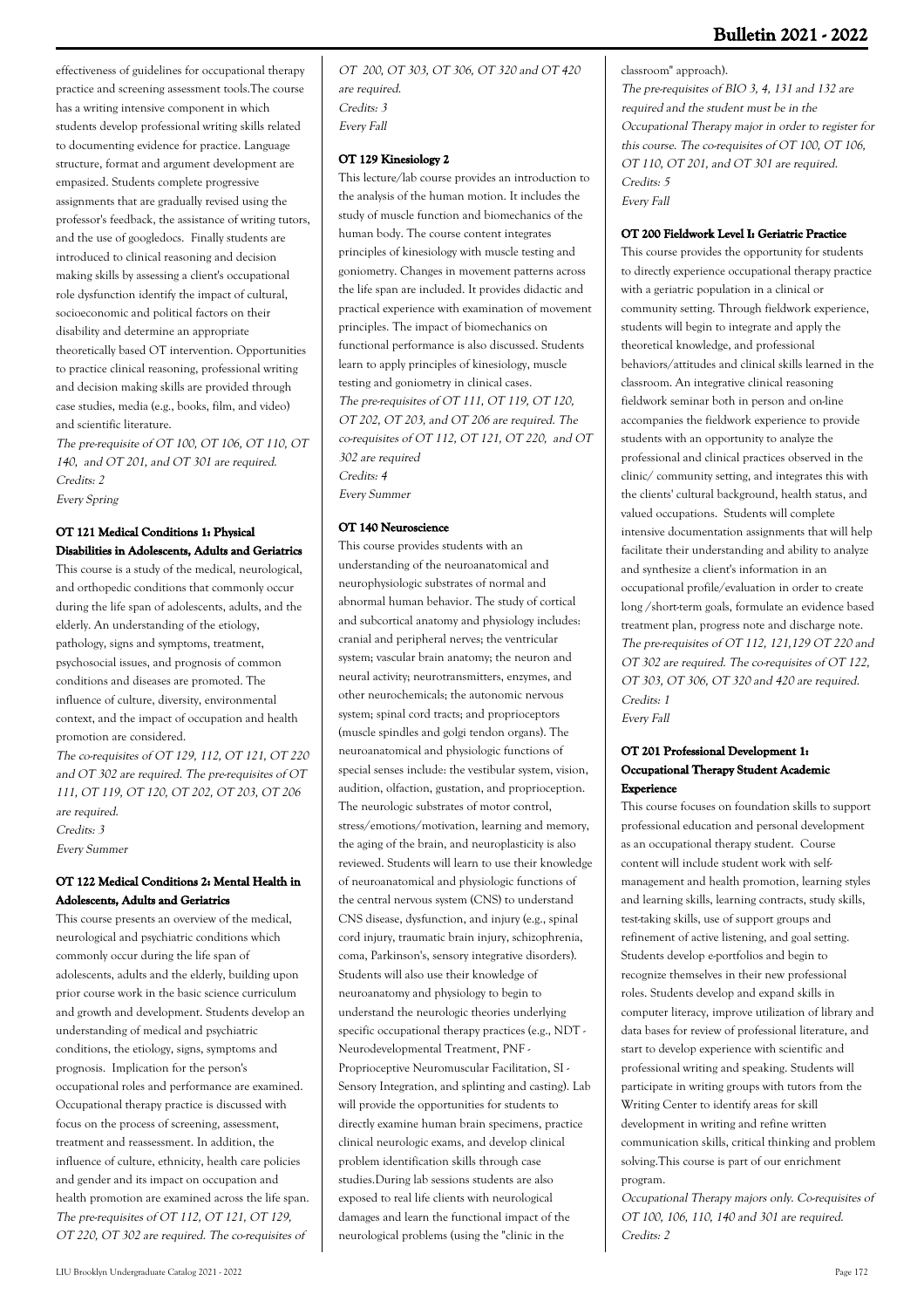#### Every Fall

#### **OT 202 Professional Development 2: Communication Skills**

Students will continue to refine professional communication skills in the areas of written, graphic, and oral presentation. Students will identify areas for refining professional behavior, ongoing professional development, and continuing competency in academic and community contexts. Students continue to assemble an ePortfolio reflective of their ongoing professional development. They will formulate a professional development goal and continue to identify their focus for personal wellness, study skills and stress management. Students will also review how to present themselves in professional interviews for employment, scholarship applications, fieldwork experiences and to promote the profession through community and legislative advocacy. Students will expand knowledge of resources to research professional and current literature content, broaden understanding of evidence-based practice and literature reviews, further develop skills in using media, and creative arts for professional, patient, consumer, client and community education, practice and advocacy.

Pre-requisites of OT 100, 106, 110, 201, and 301 are required. Credits: 1

Every Spring

#### **OT 203 Professional Development 3: Advocacy and Disability Perspectives**

The course provides principles of advocacy for Occupational Therapy and Advocacy for our clients. Professional issues related to State and National Advocacy groups for OT as well as, current professional topics for advocacy are discussed. Students learn the importance and the nature of participation in professional advocacy. In this course students also examine psychosocial factors, stereotypes, and negative attitudes affecting people with disabilities, their families and caregivers. Methods of instruction include literature review, media resources, narratives, and in-class interviews with people with a range of stigmatizing conditions. Major civil rights legislation and the disability rights movement will be explored and different models of viewing disability will be reviewed. Students will enhance their understanding of the importance of practitioner, consumer and patient advocacy to promote empathy and skills in client-centered practice. Students will increase sensitivity and skills required in the implementation of client-centered practice with people with a wide range of physical, psychological, and socially stigmatizing conditions. The pre-requisites of OT 100, 106, 110, 140 , and 201 are required. Credits: 1 Every Spring

**OT 205 Professional Development 5: Health**

#### **Promotion**

Consideration of current public health initiatives designed to improve the quality of health, eliminate disparities, and explore occupation-based interventions to address major indicators of poor health, to prevent disorders and to maintain wellness. The course will examine evidence-based practice, intervention programs, evaluation and outcome assessments for wellness, health promotion and quality of life. A range of approaches supporting health promotion and disease prevention in various populations, in institutional, community and home settings will be examined. Students will begin to develop skills in using occupational therapy interventions to enhance the quality of life and well-being. A variety of health-related occupations using traditional, alternative and complementary activities will be demonstrated and practiced. Areas of focus include enhancing coping and adaptation with stress management, time management, pain management, smoking cessation, and withdrawal from substances. Patterns of diet, physical activity, psychological states and attitude, social activities, and the role of spirituality in practice reflecting

sociocultural/economic, diversity, cultural and life span factors are examined.

The pre-requisites of OT 122, 200, 303, 306, 320, and 420 are required. Co-requisites of OT 210, 215, 330, 430, and 431 are required. Credits: 1 Every Spring

#### **OT 206 Therapeutic Skills 2: Group Process**

A group process course for treatment, teamwork, and community interventions. Introduction and application of theories of group dynamics, task, and activity groups, including evaluation of interpersonal style and group roles, therapeutic interaction and leadership skills, collaborative and professional communication skills. Students learn to carry out groups, reflect on their experiences and provide feedback to each other on the group process.

The pre-requisites of OT 100, 106, OT 110, OT 140, OT 201 and OT 301 are required. Credits: 3 Every Spring

## **OT 210 Fieldwork Level I: Mental Health Practice: Adolescents and Adults**

This course provides the opportunity for students to directly experience occupational therapy practice in mental health with adolescent/adult populations in a clinical or community setting. Through fieldwork experience, students will begin to integrate and apply the theoretical knowledge, professional behaviors/attitudes and clinical skills learned in the classroom. An integrative clinical reasoning fieldwork seminar accompanies the fieldwork experience to provide students with an opportunity to analyze the professional and clinical practices observed in the clinic/community setting, and integrates this with the clients' cultural

background, health status, and valued occupations. Students will complete intensive documentation assignments that will help facilitate their understanding and ability to analyze and synthesize a client's information in an occupational profile/evaluation in order to create long/shortterm goals, formulate an evidence based treatment plan, progress note and discharge note. The pre-requisites of OT 200, OT 303, OT 306, OT 320, OT 420 and OT 122 are required. The corequisites of OT OT 205, OT 215, OT 330, OT 430 and OT 431 are required. Credits: 1 Every Spring

#### **OT 215 Fieldwork Level I: Physical Disability Practice: Adolescents and Adults**

This course provides the opportunity for students to directly experience occupational therapy practice in adolescents/adults with physical disability in a clinical or community setting. Through fieldwork experience, students will begin to integrate and apply the theoretical knowledge, and professional behaviors/attitudes and clinical skills learned in the classroom. An integrative clinical reasoning fieldwork seminar accompanies the fieldwork experience to provide students with an opportunity to analyze the professional and clinical practices observed in the clinic/community setting, and integrates this with the clients' cultural background, health status, and valued occupations. Students will complete intensive documentation assignments that will help facilitate their understanding and ability to analyze and synthesize a client's information in an occupational profile/evaluation in order to create long /short-term goals, formulate an evidence based treatment plan, progress note and discharge note.

The co-requisites of OT 205, OT 210, OT 330, OT 430 and OT 431 are required. The pre-requisites of OT 121, 129, 303 and 420 are required. Credits: 1 Every Spring

## **OT 220 Theory 2: Learning Theories Applied to Practice**

This course provides students with an understanding of teaching and learning processes. Students are prompted through class activities and the discussion of theories of learning (such as Bloom's) to reflect on their own learning process as they pursue the OT degree. In addition students are introduced in how learning theories are used to support the development of occupational therapy interventions that are designed to facilitate personal change. Learning theories that are studied include Social Learning Theory (Bandura), The Health Belief Model (Becker), PRECEDE-PROCEED Model, Theory of Reasoned Action (Fishbein & Ajzen), Stages of Change Theory-Transtheoretical Model (Prochaska & DiClemete), Theory of Multiple Intelligences (Gardner), Learning Styles Model (Dunn & Dunn), Motor Learning, Behaviorism and Model of Human Occupation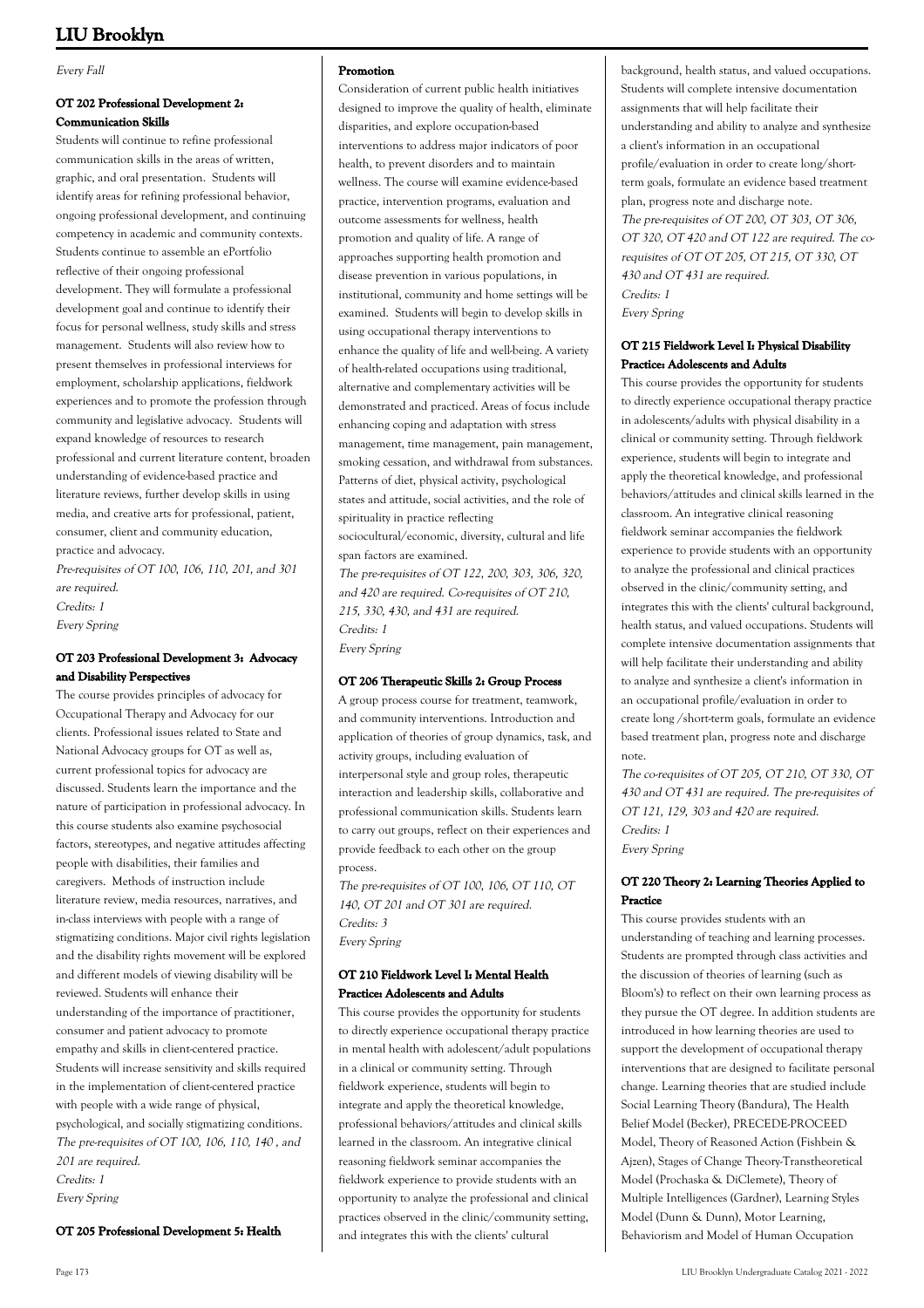(MOHO). Characteristics of therapists and environments that facilitate positive change are examined. Learning styles and learning contracts that are sensitive to multicultural concerns and literacy levels of patients, clients, and caregivers are explored. The course is also focused on professional writing and the ability of the students to review literature and summarize it in a logical and comprehensive manner.

The pre-requisites of OT 111, OT 119, OT 120, OT 202, OT 203 and OT 206 are required. The corequisites of OT 112, OT 121, OT 129, and OT 302 are required. Credits: 2 Every Summer

#### **OT 301 Skills for Living 1: Play and Leisure**

This course has a dual focus: play and leisure across the life span and activity analysis and synthesis. Meaningful occupation, with a specific focus on play and leisure will be examined in a social and cultural contexts and temporal contexts of age, developmental and life cycle stages, and disability status. Content includes the role of play and leisure in health promotion and disability prevention, and the screening and assessment of play and leisure. Students develop skills in task and activity analysis, activity modification and adaptation based on an occupational performance model.

The pre-requisites of PSY 107 and 110; and SOC 3 are required in order to register for this course. The co-requisites of OT 100, OT 106, OT 110, OT 140, and OT 201 are required. Credits: 3 Every Fall

#### **OT 302 Skills for Living 2: Work**

This course focuses on the role of work/productive activities across the life span and in occupational therapy. Content includes vocational and functional capacity evaluation, work related assessment tools, work programs for clients with injury, developmental disabilities, cognitive deficits and mental health concerns. The influence of unique client characteristics, the environment, culture, social, economic and political factors impacting work and work programs will be considered throughout the semester. Students will be introduced to ergonomics, cumulative work injury and work hardening. Skill in activity analysis will be expanded through a job analysis, analysis of work related behaviors and skills, tool analysis, and an ergonomic seating evaluation. Lab activities link theory to clinical application.

The pre-requisites of OT 111, OT 119, OT 120, OT 202, OT 203, and OT 206 are required. The co-requisites of OT 112, OT 220, OT 129 and 121 are required. Credits: 3 Every Summer

#### **OT 303 Skills for Living 3: Self Care**

This course provides students with the opportunity to examine the meaning of self-care activities

throughout the life span and across various cultures. The course content emphases clinical reasoning/evidence-based practice research as it relates to the engagement in self-care skills as part of meaningful occupation, health promotion, prevention and wellness. The specific performance components of self-care activities (i.e., sensorimotor, cognitive and psychosocial components) will be analyze. The way in which various performance contexts (i.e., age group, developmental stage, disability status, environmental conditions, and socio-cultural factors) influence self-care activities will be explore. Students will have the opportunity to practice activity analyses of self-care tasks (for specific populations, age groups, socio-cultural environments, etc.). Students will also practice the clinical techniques of grading and adaptation of self-care activities in accordance with an individual's disability status. There will be opportunity to practice grading and adaptation self-care skills, through case studies and problem-based learning activities. Students will have the opportunity to identify a variety of screenings, assessments, and intervention methods for clients who have disabilities, which interferes with self-care activities. The students will have the opportunity to practice documentation skills (goal and note writing) through case studies and problem-based learning. The pre-requisites of OT 112, OT 121, OT 129, OT 220 and OT 302 are required. The co-requisites of OT 122, OT 200, OT 306, OT 320, and OT 420 are required. The student must be in the Occupational Therapy major in order to register for this course. Credits: 3 Every Fall

## **OT 306 Therapeutic Skills 3: Teamwork and Leadership**

This course will introduce students to the conceptual, interpersonal and self-knowledge components of teamwork and leadership. Practice in applying theory and skills to teamwork will prepare students for developing competence in interdisciplinary collaboration, client and family centered intervention and health promotion. Roles and contribution of the full range of participants from various practice domains in institutional, professional and community settings will be explored. Students will examine approaches to problem solving, ethical challenges and conflicthandling styles in leadership. Students will be introduced to mentorship models and strategies that support effective supervision. Students will design and implement wellness/health promotion groups for a variety of populations in the community (non-traditional settings). Students will play an active role in developing educational presentations using technology for educational presentations on the reading material pertaining to teamwork and leadership. Work from this course will be used to enrich students' e-portfolios reflecting their continues professional development. The pre-requisites of OT 112, 121, 129, 220, 302

are required and the student must be in the Occupational Therapy major in order to register for this course. The co-requisites of OT 122, 200, 303, 306, 320, and 420 are required. Credits: 2 Every Fall

#### **OT 320 Theory 3: Comprehensive Models and Mental Health Sets of Guidelines for Practice**

This course provides students with the opportunity to study the underlying theories of occupational therapy comprehensive models with an emphasis on adaptation and the environment. The structure and content of theories, models, and frames of reference/sets of guidelines for practice in mental health will be described. The delineation between basic and applied scientific inquiry will also be presented. The role of occupation as described by occupational science, occupational adaptation, the Model of Human Occupation, and client-centered practice is also presented. Each comprehensive model will be examined with respect to its (a) author/source, (b) origin, (c) populations addressed, (d) theoretical foundations, (e) concepts and assumptions, (f) sensitivity to multicultural concerns of patients/clients, (g) principles of assessment, (h) client-therapist relationship, and (i) principles of intervention. These comprehensive models will be explored, analyzed and critiqued for the purpose of determining their adequacy as a basis for practice. Health promotion and wellness models are also presented and analyzed. Current practice issues such as reimbursement for services, the professions domain of concern, and research priorities will be discussed relative to contrasting assumptions about the way in which comprehensive models should be used to guide occupational therapy practice.

The co-requisites of OT 122, 200, 303, 306, 320, and 420 are required. The pre-requisites of OT 112, 121, 129, 220, 302 are required are required. The student must be in the Occupational Therapy major in order to register for this course. Credits: 4 Every Fall

#### **OT 330 Practice 1: Mental Health - Adolescents, Adults and Geriatrics**

This course addresses the sequence of practice in occupational therapy: screening, evaluation, reevaluation, formulation and implementation of intervention and discharge planning in mental health practice with adolescents, adults and geriatrics in traditional and non-traditional settings. The influence of culture and diversity, environment context and psychological issues, as well as the impact of occupation and health promotion in practice are examined. Reflections on clinical reasoning are applied to practice via clinical fieldwork and field visits.Students are exposed to health promotion, wellness and quality of life principles and practices.

The co-requisites of OT 210 is required. The prerequisites of OT 122 and OT 320 are required.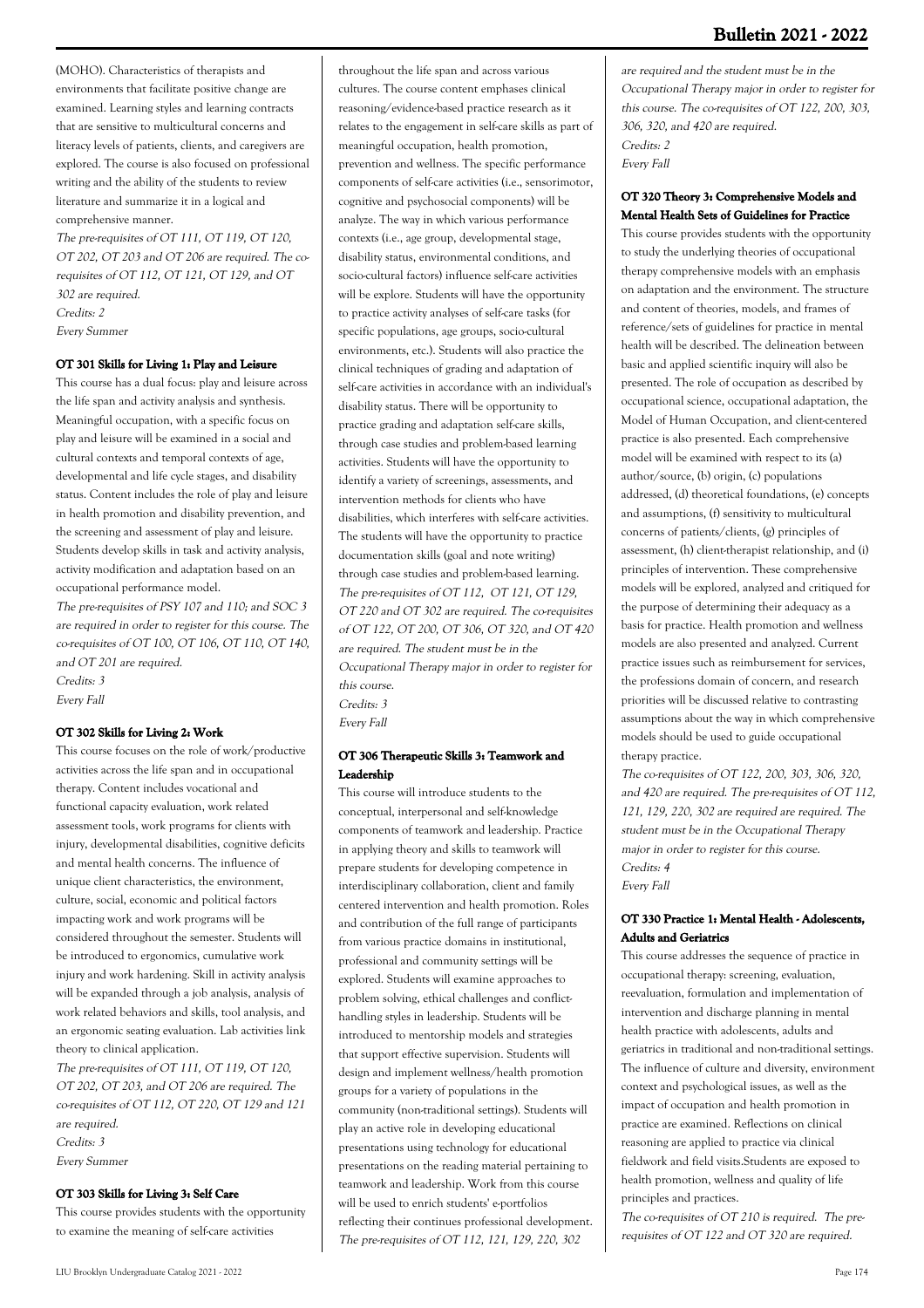The student must be in the Occupational Therapy major in order to register for this course. Credits: 5 Every Fall

## **OT 420 Theory 4: Physical Disabilities Sets of Guidelines for Practice**

This course provides the opportunity for students to examine the primary theoretical information underlying occupational therapy practice in physical disabilities (i.e., biomechanical, sensory processing, neurodevelopmental, neurobehavioral, and cognitive-perceptual). Each set of guidelines (or frame of reference) is studied with regard to (a) its theoretical base, (b) the predominant screening and evaluation assessments used by therapists, (c) principles of intervention, (d) reassessment and revision of treatment plans, (e) applicability to specific client populations, and (f) studies reporting the degree of efficacy of the practice approach. Students are exposed to the theoretical underpinnings of occupational performance and in health promotion and wellness strategies that promote engagement in meaningful occupation. The co-requisite of OT 122, OT 200, OT 306, OT 303, and OT 320 is required. The pre-requisites of OT 112, OT 129, OT 220, OT 320 and OT 121 are required. Credits: 5 Every Fall

**OT 430 Practice 2: Neurorehabilitation**

## **Adolescents, Adults and Geriatrics**

This course addresses neurorehabilitation practice with adolescents, adults, and geriatrics within a variety of healthcare and community related settings. Students will learn about the sequence of rehabilitative practice in occupational therapy specific to addressing the needs of clients with neurological impairment, including: screening and evaluation, reevaluation, intervention planning and implementation, and discharge planning. The course also acknowledges the influence of culture, diversity, environmental context, and their impact on occupation and health promotion in clients with neurological damages. Students will be expected to reflect on the clinical reasoning processes required to provide competent and evidence based practice to this client population via class discussions, case based assignments, and clinical fieldwork experiences.

The co-requisites of OT 205, OT 210, OT 215, OT 330, OT 430 and 431 are required. The prerequisites of OT 122, 121, OT 200, OT 303, OT 320 and 420 are required. Credits: 5 Every Spring

## **OT 431 Practice 3: Orthopedic Rehabilitation and Orthotics: Adolescents Adults and Geriatrics**

This course is designed to provide students with the background and experience in splint fabrication and orthotic management for orthopedic conditions. Furthermore, students will learn

evaluation and intervention principles with adolescents, adults, and geriatrics. The lecture component will incorporate biological principles, anatomical, kinesiological concepts, and biomechanics relating to orthopedics and splinting. The class will be divided into two sections; a twohour lecture followed by a four-hour lab. The lecture component will incorporate biological principles, anatomical, kinesiological concepts, and bio- mechanics relating to orthopedics and splinting. Common diagnoses and indications for selected splints will be reviewed as well as common protocols. In addition, students will be learning about the sequence of practice in occupational: screening and evaluation, reevaluation, formulation of intervention plans and implementation, and discharge planning. The lab portion will focus on splint design and fabrication as well as modality application. Students will be exposed to a variety of splinting equipment, tools, supplies, and low temperature thermoplastics used in clinical settings, and develop basic splinting skills. Furthermore, students will understand and demonstrate electrical safety standards. In addition, students will have the opportunity to apply modalities, such as, thermal, ultrasound, TENS, NMES, light and laser therapy. Finally, students will focus on hand on evaluation and treatment skills for common hand problems. The co-requisites of OT 205, OT 210, OT 330, OT 215 and 430 are required. The pre-requisites of OT 122, OT 200, OT 303, OT 320 and 420 are required. Credits: 4

Every Spring

## **OT 432 Practice 4: Medical and Surgical Rehabilitation: Adolescents Adult and Geriatrics**

This course addresses current occupational therapy practice methods for clients having general medical and/or surgical diagnoses- in adolescent, adult, and geriatric populations. Students will learn about the most commonly seen medical/surgical diagnoses treated by occupational therapists, as well as some specialty diagnoses. The sequence of practice for this diagnostic population will be covered-including screening and evaluation, observation of contraindications and safety protocol, formulation of treatment plans, implementation of treatment, family/caregiver education, re-evaluation, and discharge planning. The impact of multicultural sensitivity, cultural diversity, and environmental context ¿as they affect treatment will be explored. Students will be expected to appropriately grade and analyze activities in the process of developing treatment plans for patients having general medical/surgical rehabilitation needs as well as some complex and less common diagnoses. Students will also enhance their clinical reasoning and decision-making skills as they apply treatment methods via review of fieldwork experiences and case studies.Students are asked to integrate the client's health status, occupational performance and develop treatment plans that take under consideration the client's values & routines and the

context of care.

The pre-requisites of OT 205, OT 210, OT 215, OT 330, OT 430 and 431 are required. The corequisites of OT 506, OT 520, OT 533, OT 620, and OT 720 are required. Credits: 2 Every Summer

## **OT 506 Therapeutic Skills 5: Technology and Assistive Devices**

The course provides a close look (hands on experiences, clinical visits, in-class equipment presentations) at assistive devices, assistive technology, compensatory strategies and environmental adaptations used in the treatment of children,adoloscents, adults and elders with a wide range of disabilities to promote functional adaptation and accessibility in the client's environment. Students explore the use of adaptive equipment and the processes of assessment and intervention using adaptive equipment for clients with a variety of disabilities. The role of adaptive equipment in promoting occupational performance and participation is integral to the course. The pre-requisites of OT 205, OT 210, OT 215, OT 330, OT 430 and 431 are required. The corequisites of OT 432, OT 520, OT 533, OT 620, and OT 720 are required. Credits: 2 Every Summer

## **OT 507 Therapeutic Skills 6: Organization and Administration**

Application of the principles of management in the provision of occupational therapy services to individuals and organizations including: planning, marketing, organizing, fiscal management, maintaining staffing, coordination, directing, controlling, and evaluating programs. Students will develop an understanding of a variety of service delivery models and knowledge of the broad spectrum of influences that impact on health care delivery and ethical practice. Completion of a grant application or business plan complete with a literature review that includes evidence-based and best practice, background/need, mission statement, project description/implementation/evaluation, budget, sources of income, foundation support, staffing and job descriptions.

The pre-requisites of OT 432, 506, 520, 533, 620, 720 are required. The co-requisites of OT 510, 530, 535, 716 are required. Credits: 3 Every Fall

## **OT 510 Level II: Fieldwork I**

This course provides 10 to 12 weeks of full-time supervised fieldwork. It provides in-depth initial experience in delivering occupational therapy services to various groups of clients across the life span, persons with a variety of psychosocial and physical performance deficits, in various service delivery models reflective of current and emerging practice and trends in the profession. Through this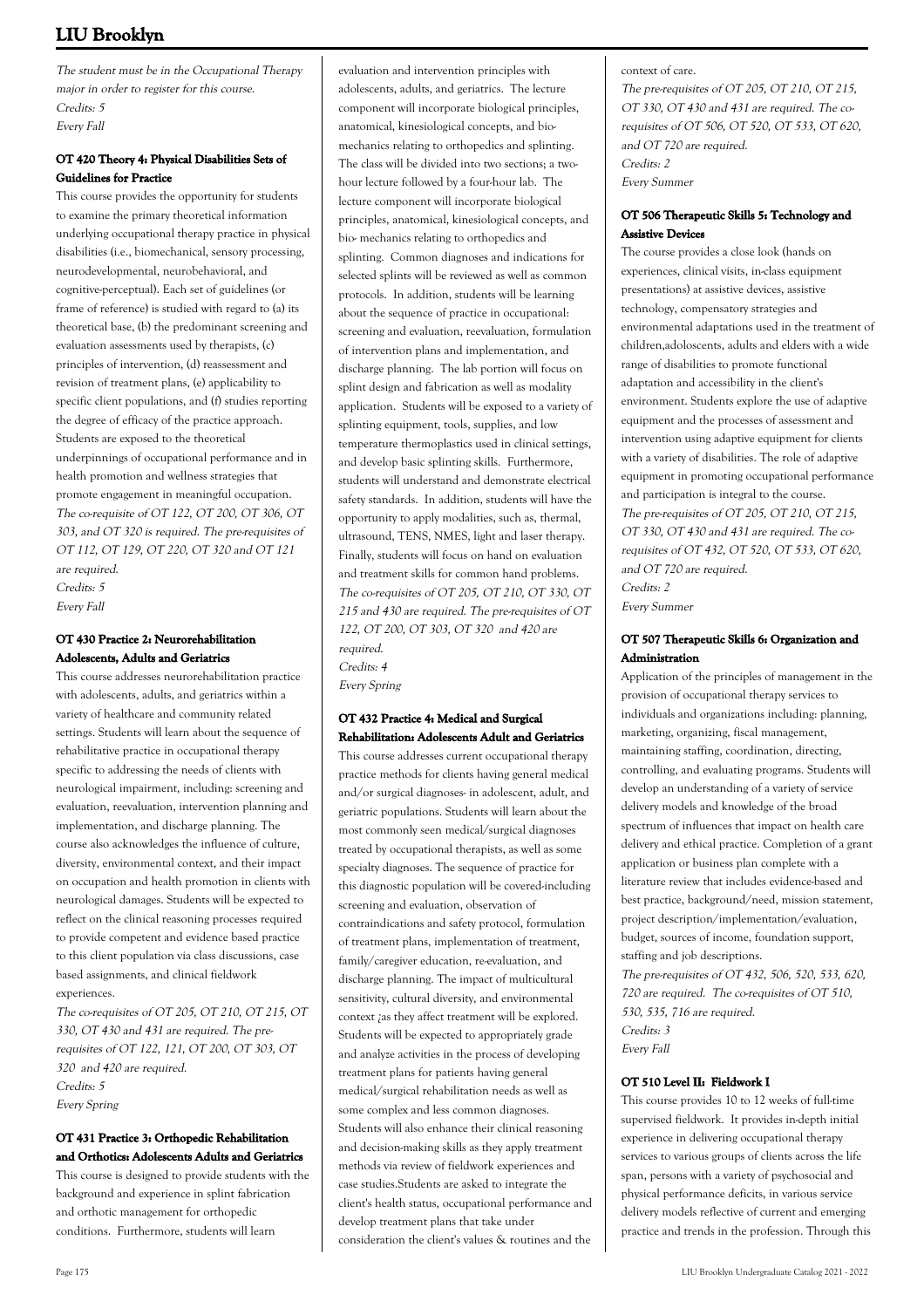The pre-requisites of OT 432, OT 506, OT 520, OT 533, OT 620, and OT 720 are required. The co-requisites of OT 533, 530, 507 and 716 are required. Credits: 5 Every Fall

#### **OT 511 Level II: Fieldwork II**

This course provides 10 to 12 weeks of full-time supervised fieldwork. It provides in-depth initial experience in delivering occupational therapy services to various groups of clients across the life span, persons with a variety of psychosocial and physical performance deficits, in various service delivery models reflective of current and emerging practice and trends in the profession. Through this fieldwork experience, students will integrate and apply the theoretical knowledge, and professional behaviors/attitudes and clinical skills learned in the classroom. A peer supervision process via Blackboard discussions will be incorporated for additional supervision amongst students and from the faculty.

The pre-requisite of OT 510 is required. Credits: 5 Every Spring

#### **OT 512 Level II: Fieldwork III**

This course provides 8 to 12 weeks of full-time supervised fieldwork. It provides in-depth initial experience in delivering occupational therapy services to various groups of clients across the life span, persons with a variety of psychosocial and physical performance deficits, in various service delivery models reflective of current and emerging practice and trends in the profession. Through this fieldwork experience, students will integrate and apply the theoretical knowledge, and professional behaviors/attitudes and clinical skills learned in the classroom. A peer supervision process via Blackboard discussions will be incorporated for additional supervision amongst students and from

the faculty. The pre-requisite of OT 510 is required. Credits: 4 Every Summer

#### **OT 513 Level II: Fieldwork IV (Elective)**

This elective course provides 6 to 12 weeks of fulltime supervised fieldwork. The number of credits awarded is prorated on the length of the fieldwork experience. It provides in-depth fourth experience in delivering occupational therapy services to various groups of clients across the life span, persons with a variety of psychosocial and physical performance deficits. It is taken place in various service delivery models reflective of current and

emerging practice and trends in the profession with a concentration in practice focus substantially different than the setting and population in OT 510, OT 511 & OT 512. Through this fieldwork experience, students will integrate and apply the theoretical knowledge, and professional behaviors/attitudes and clinical skills learned in the classroom. A peer supervision process via Blackboard discussions will be incorporated for additional supervision amongst students and from the faculty. The pre-requisite of OT 512 is required.

Credits: 2 Every Summer

#### **OT 520 Theory 5: Research**

This course provides the opportunity for students to learn the primary approaches of research design, methods, data collection, and analysis. Students will study (a) quantitative research designs (experimental, quasi-experimental, and nonexperimental); (b) qualitative designs (ethnography, phenomenology, grounded theory, etc.); and (c) quantitative and qualitative data collection and analysis methods. Students will develop an applied research question based on the health promotion needs of individuals within a community service setting, and will begin the process of writing a research/grant proposal that will be refined throughout the remainder of the curriculum (in OT 620, 720, and 820). Students may also have the opportunity to implement and evaluate a research project.

The pre-requisite of OT 205, OT 210, OT 215, 430, 431 and 330 are required. The co-requisites of OT 432, OT 506, OT 533, OT 620 and OT 720 are required. Credits: 3 Every Summer

#### **OT 530 Practice 3: Pediatrics**

A comprehensive review of best practices related to clinical decision making, interdisciplinary collaboration, client-centered practice and supervision is discussed in this course. The focus is primarily in pediatric practice. The role of legislation, policy, and reimbursement are extensively discussed. The students are exposed to pediatric clinical cases from a variety of practice settings. The occupational therapy process of screening, assessment, reassessment, formulation of intervention plans, implementation and discharge is carried out, while addressing the influence of culture, diversity, and environment on occupation and health promotion. Hands-on experiences provide students with challenges in observation, clinical reasoning skills, communication skills, professional writing and documentation skills. Students bring in examples from their clinical experiences with children and their families. Evidence based practices are reinforced through assigments and class activities, to support clinical decision making and advocacy needs of clients (pediatrics).

The co-requisites of OT 716, OT 510, OT 535 and 507 are required. The pre-requisite of OT 533, OT 432, OT 506, OT 620, and OT 720 is required. Credits: 5 Every Fall

#### **OT 533 Medical Sciences 3: Clinical Conditions in Pediatrics**

This course presents a study of the medical, neurological, psychiatric, orthopedic and developmental conditions that occur in childhood and adolescence. Students develop an understanding of the etiology, pathology, signs and symptoms, medical treatment, prognosis of common conditions and the influence of the clinical conditions on development, occupational performance and adaptation of the child, and the client's family. The role of the occupational therapist and the occupational therapy assistant in assessment, intervention and ongoing management, health promotion, and prevention relative to the conditions covered in the course,extensively discussed. Students practice through clinical videos their clinical observation and clinical reasoning skills.

The pre-requisites of OT 110, 111, 430, 431 and 330 are required. The co-requisites of OT 506, 520, 620 and 720 are required. Credits: 3 Every Summer

#### **OT 535 Fieldwork Level I: Practice 3: Pediatrics**

This course provides the opportunity for students to directly experience occupational therapy practice in children/adolescents with a variety of disabilities a clinical or community setting. Through fieldwork experience, students will begin to integrate and apply the theoretical knowledge, and professional behaviors/attitudes and clinical skills learned in the classroom. An integrative clinical reasoning fieldwork seminar accompanies the fieldwork experience to provide students with an opportunity to analyze the professional and clinical practices observed in the clinic/community setting, and integrates this with the clients' cultural background, health status, and valued occupations. Students will complete intensive documentation assignments that will help facilitate their understanding and ability to analyze and synthesize a client's information in an occupational profile/evaluation in order to create long /short-term goals, formulate an evidence based treatment plan, progress note and discharge note.

The co-requisites of OT 510, OT 530, 507 and 716 are required. The pre-requisites of OT 432, OT 506, OT 520, OT 620, OT 720 and OT 533 are required. Credits: 1

Every Fall

#### **OT 620 Theory 6: Research Proposal Development**

The course exposes the students to the process of research proposal development. Students engage in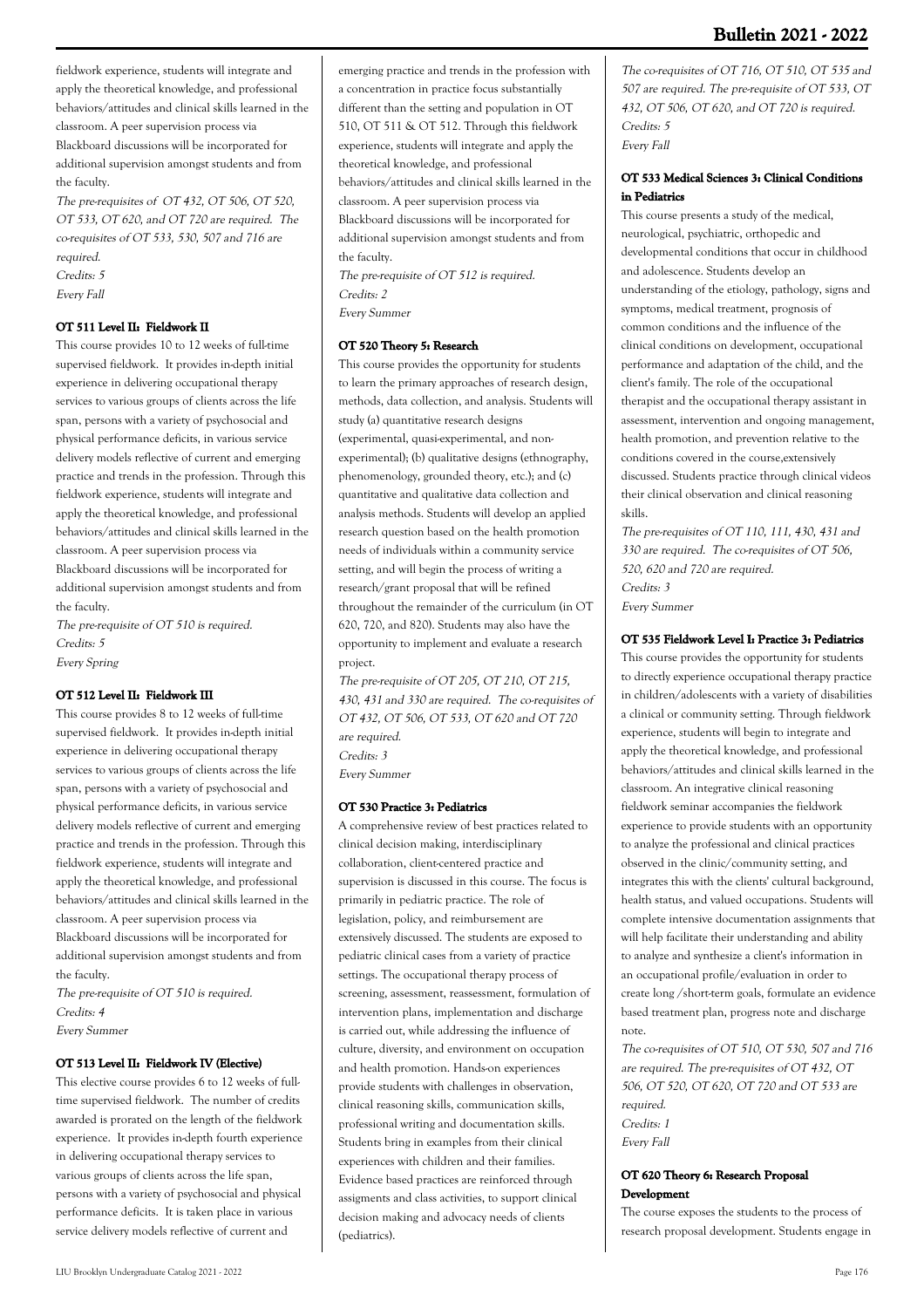mentored research projects with their faculty advisors. They are asked to development research questions and/or hypothesese pertaining to the research problem of interest. They explore plausible theoretical frameworks that provide the conceptual context of their research project. They complete a research proposal that includes methods of assessment, relevant literature and theoretical base, program implementation and evaluation. The course has writing intensive component and requires advance library skills.

The pre-requisites of OT 205, OT 210, OT 215, OT 430, OT 431 and OT 330 are required. The corequisites of OT 432, OT 506, OT 720, 533 and 520 are required. Credits: 2 Every Summer

#### **OT 716 Professional Development 6: Student Clinical Experience**

This course prepares for the transition from academic to clinical student roles and from student to practitioner. Ethics, supervision, conflict resolution, documentation, evolution of clinical reasoning skills, scientific inquiry, teamwork, and collaboration with certified occupational therapy assistants will be covered. Students will have a better understanding of national and state regulatory bodies and their effects on practice. The course gives students knowledge related to national and state requirements for credentialing and licensing. Tools and information are also given to the students to prepare them for becoming fieldwork educators.

The pre-requisites of OT 432, OT 506, OT 620, OT 720, 533 and 520 are required. The corequisites of OT 510, 530, 507, and 535 are required. Credits: 1

Every Fall

## **OT 720 Theory 7: Community Practice Education and Health Promotion**

This course presents the theory and practice of community-based practice, education, health promotion and prevention services for the well population and populations at risk for specific physical, mental, social, or environmental problems. Foundation material includes community context, multicultural competence, and principles of prevention, use of evidence to plan and evaluate services, and consultation and collaboration. Utilizing a life-span developmental perspective, information is presented on the needs of each target group, settings to access the population, and empirical evidence supporting prevention services. The program development process is described in depth, with special emphasis on needs assessment and outcome evaluation. Students will participate in the process of identifying potential grant funding sources and understanding the requirements for grant submission. Occupational therapists and other professionals will present their experience with

consultation, marketing, grant writing, implementation and evaluation. The co-requisites of OT 432, OT 506, OT 533, 520 and 620 are required. The pre-requisites of OT 205, OT 210, OT 215, 430, 431 and 330 required. Credits: 2 Every Summer

## **OT 820 Theory 8: Community Practice Research Project**

This course provides students with the opportunity to refine their research proposals (from OT 620) and implement as part fo the Capstone Research Project complete in this course, OT 820. Students will carry out their project under the supervision of their research mentor. Students will continue to refine skills in professional and scientific writing through the production of successive drafts leading to the final scientific peer-reviewed style manuscript, oral presention. and poster production. Students will expand knowledge of resources to research professional and current literature resources, expand understanding of evidence based practice and literature review, further develop skills in applying principles of theory and practice to formulating and implementing a viable capstone research project. Students will be guided in data coding, analysis, results and intepretation of findings as well as development of discussion that describes the scientific and clinical contributions of their projects. Students are asked to produce a manuscript and present their project in a poster format during OT research day. The pre-requisites of OT 507, OT 530, OT 535, OT 716, OT 520, 620 and 720 are required. Credits: 4 Every Spring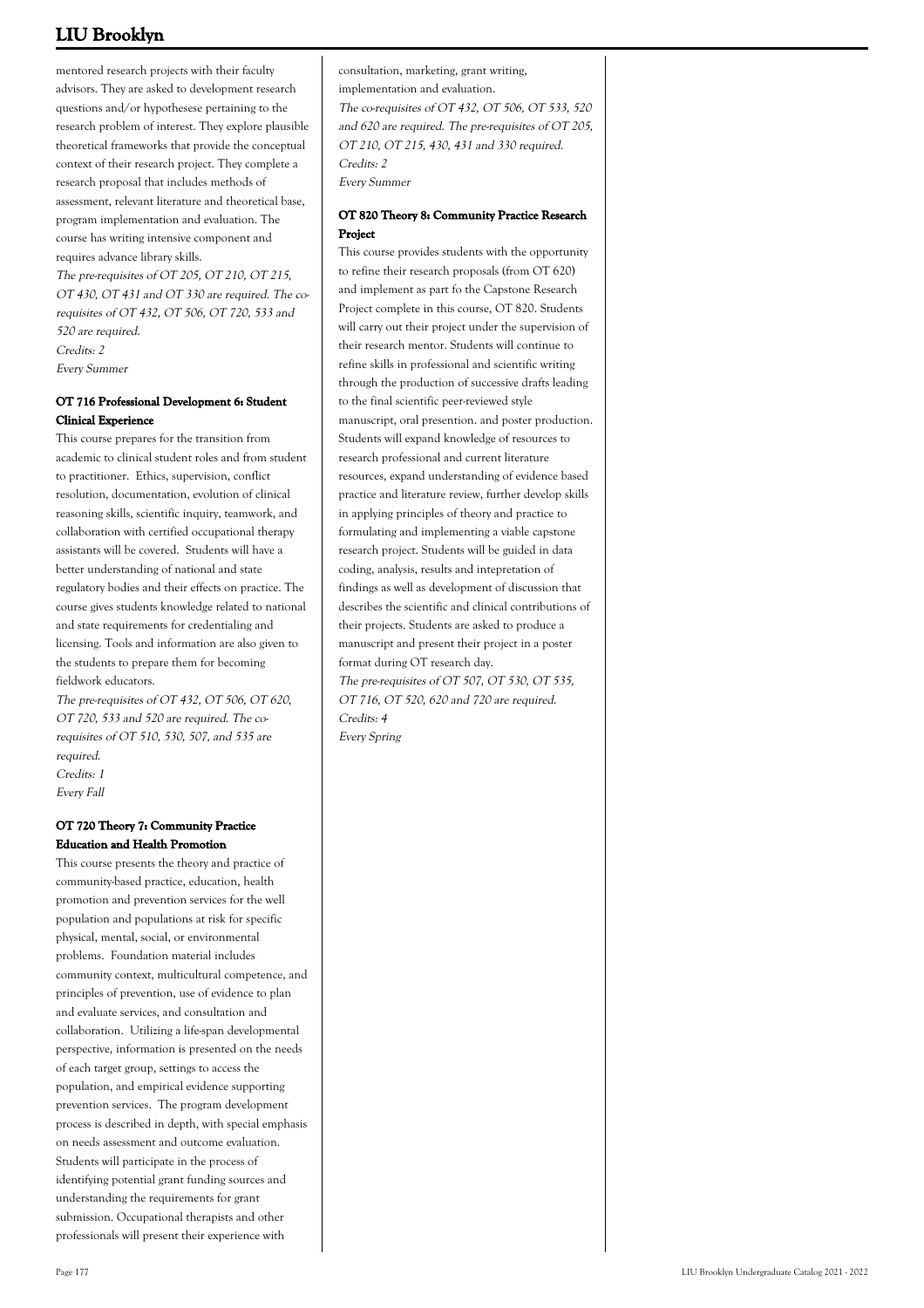# **DEPARTMENT OF PHYSICAL THERAPY**

 The Department of Physical Therapy offers a Doctor of Physical Therapy degree at the graduate level. Please refer to the LIU Brooklyn Graduate Bulletin for full details about the program.

# **DIVISION OF PHYSICIAN ASSISTANT STUDIES**

 The Division of Physician Assistant Studies offers a 28-month, professional-phase curriculum leading to the M.S. in Physician Assistant Studies. Please refer to the LIU Brooklyn Graduate Bulletin for full details about the program.

# **DEPARTMENT OF PSYCHOLOGY AND COUNSLING**

## **B.A. Psychology**

|  | <b>B.A. Psychology</b> |  |
|--|------------------------|--|
|--|------------------------|--|

*[Program Code: 06946] {HEGIS: 2001.0}*

## **Graduation Requirements**

| Students must satisfy the placement, proficiency, |
|---------------------------------------------------|
| orientation and 34-35 credit core curriculum      |
| criteria outlined in the Graduation Requirements  |
| section of this bulletin:                         |
|                                                   |

## **Orientation**

| <b>FYS</b>        | 01                        | <b>First Year Seminar</b>                                              | 1.00 |
|-------------------|---------------------------|------------------------------------------------------------------------|------|
|                   |                           | <b>Core Curriculum Requirements</b>                                    |      |
|                   | $(34-35 \text{ credits})$ |                                                                        |      |
| <b>Humanities</b> |                           |                                                                        |      |
|                   |                           | English Composition - ENG 16 or 16 X                                   | 3.00 |
|                   |                           | English Literature: ENG 61, 62, 63 or 64                               | 3.00 |
|                   | Philosophy: PHI 60        |                                                                        | 3.00 |
|                   | Foreign Language          |                                                                        | 3.00 |
|                   | <b>Social Sciences</b>    |                                                                        |      |
| History           |                           |                                                                        | 3.00 |
| Sociology         |                           | Anthropology, Economics, History,<br>Political Science, Psychology, or | 3.00 |
|                   |                           | Anthropology, Economics Political<br>Science, Psychology, Sociology    | 3.00 |
|                   |                           | <b>Science and Mathematics</b>                                         |      |
|                   |                           | Mathematics: MTH 15 or 16 (3-4 credits) 4.00                           |      |
|                   |                           | Laboratory Science: BIO, CHM, PHY                                      | 4.00 |

#### *Communication, Visual & Performing Arts*

| <b>Oral Communications: SPE 3</b>       | 3.00 |
|-----------------------------------------|------|
| Art. Dance, Journalism, Music, Theatre. | 3.00 |
| Media Arts                              |      |

#### **Distribution Requirement**

- Six credits or two courses of upper-level History (HIS) or •
- Six credits or two courses of upper-level Economics (ECO) or •
- Six credits or two courses of upper-level Sociology/Anthropology (SOC/ANT) or •
- Six credits or two courses of upper-level Political Science (POL) •

## **Major Requirements**

|                                                    |     | мајог кедипешешѕ                             |      |
|----------------------------------------------------|-----|----------------------------------------------|------|
| The following three (3) courses are required,      |     |                                              |      |
| <b>PSY</b>                                         | 101 | Research Design and<br>Analysis I            | 4.00 |
| <b>PSY</b>                                         | 103 | Research Design and Data 4.00<br>Analysis II |      |
| <b>PSY</b>                                         | 149 | Writing in Psychology                        | 3.00 |
| A minimum of three (3) lower-level Psychology      |     |                                              |      |
| courses (100 level) totaling nine (9) credits are  |     |                                              |      |
| required.                                          |     |                                              |      |
| A minimum of three (3) upper-level Psychology      |     |                                              |      |
| courses (over 200 level) totaling nine (9) credits |     |                                              |      |
|                                                    |     |                                              |      |
| are required.                                      |     |                                              |      |
| The major in Psychology requires 29 credits (3     |     |                                              |      |
| required courses, 3 lower-level electives, and 3   |     |                                              |      |
| upper-level electives) of Psychology courses.      |     |                                              |      |
| **Psy 3 is not required.**                         |     |                                              |      |
| <b>Social Science Capstone Requirement</b>         |     |                                              |      |
|                                                    |     | Choose One of the Following Two Courses:     |      |
| <b>SSC</b>                                         | 223 | Capstone Seminar in the                      | 3.00 |
|                                                    |     | <b>Social Sciences</b>                       |      |
| <b>SSC</b>                                         | 224 | Capstone Seminar in                          | 3.00 |
|                                                    |     | Social Seminar                               |      |
|                                                    |     |                                              |      |
|                                                    |     |                                              |      |

## **Credit and GPA Requirements**

Minimum Total Credits: 120 Minimum Liberal Arts and Sciences Credits: 90 Minimum Major Credits: 33 Minimum Credits in Courses >100 Level: 45 Ancillary Course Requirements: See above

Minimum Major GPA: 2.0 Minimum Overall GPA: 2.0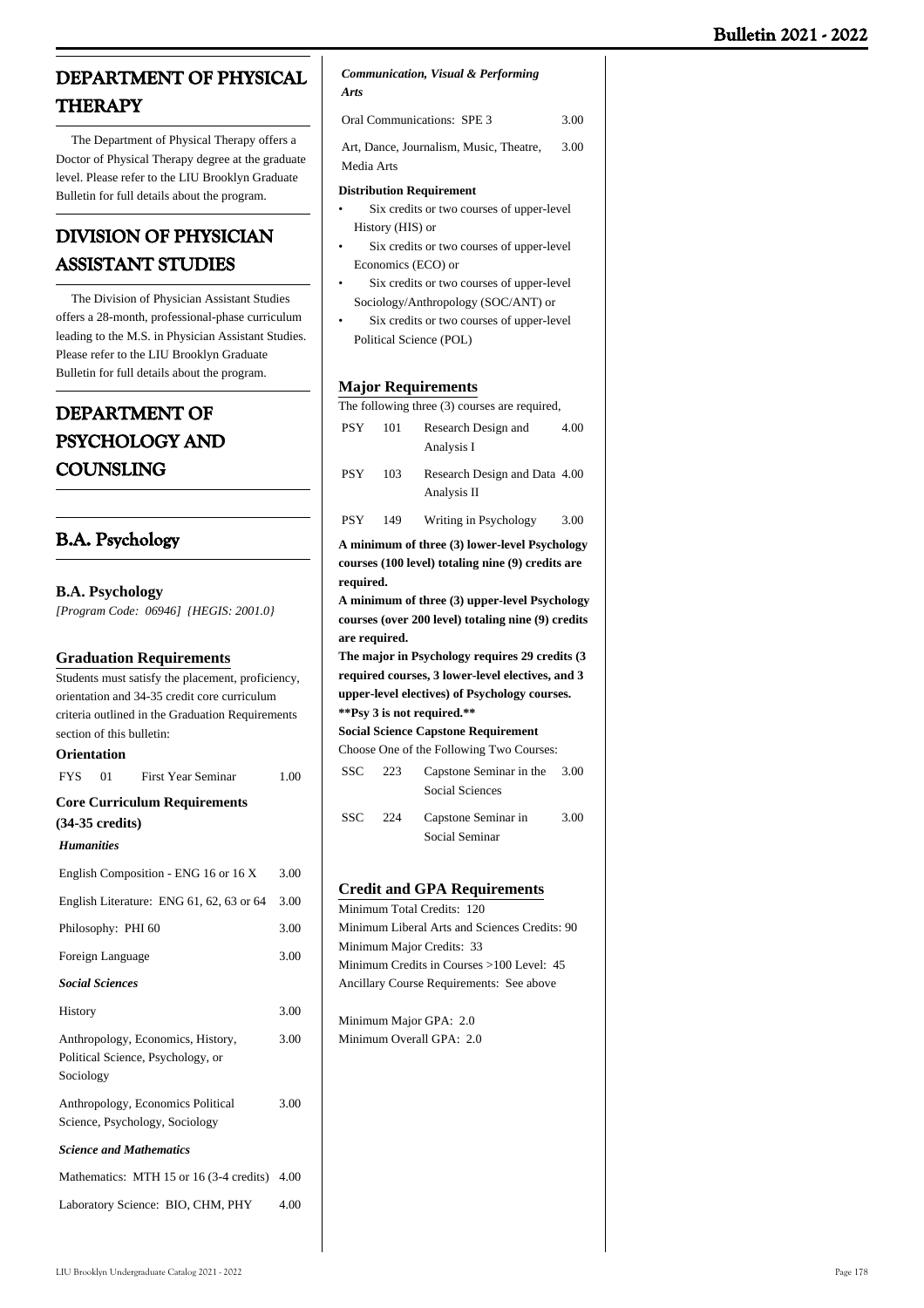## **Psychology Courses**

#### **PSY 3 Introduction to Psychology**

An introduction to the basic concepts and empirical data in the scientific study of human behavior, including a study of the biosocial basis of behavior and personality development, the measurement of individual differences, processes of learning, sensorimotor functions, social interaction, and emotional conflict and adjustment. Credits: 3

Every Semester

#### **PSY 31 Lifespan Developmental Psychology**

This is an examination of theories and experiences of developmental processes that occur during an individual's lifespan, from prenatal development through old age.

This course is only open to non-Psychology majors. Credits: 3

Every Fall and Spring

#### **PSY 101 Research Design & Analysis I**

A survey of the methods used in psychological research. Students learn about the various methods that psychologists use to address research questions. Discussions will focus on generating research questions, collecting data, measuring constructs, and sampling issues. The lab component of this course will provide hands-on experience with conducting research including the steps involved from generating a research question to reporting findings. A brief report to document each step of the research process will be generated. This course replaces PSY 151 and does not require 102 as a corequisite. Prerequisite: Mth 15 or 16. The pre-requisite of MTH 15 or MTH 16 is required. Credits: 4

Every Semester

#### **PSY 103 Research Design & Analysis II**

This course builds from Research Design and Analysis I. This discussion and lab course is a study of research design, statistical concepts and techniques employed by the psychologist, including measures of central tendency, variability, relative position and association; concepts of probability and sampling; and techniques of estimation and hypothesis-testing. Students learn about the various research designs and statistical techniques that psychologists use to address research questions. The lab component provides hands-on experience with conducting data analyses. This course replaces PSY 150 which is only open for non-majors in psychology. This course requires a C or better in Psy 101, MTH 15/16. Pre-requisites of MTH 15 or 16 and PSY 101 (with C or better) are required.

Credits: 4 Every Semester

#### **PSY 107 Child Development**

An examination of human development from birth

Every Semester

#### **PSY 108 Adult Development**

A lifespan approach to human development and an examination of development from puberty through adulthood to old age. Topics discussed focus on crucial issues throughout that period, such as the establishment of a career, the influence of family and community, retirement, and the impact of conception and death. Credits: 3

Every Semester

#### **PSY 109 Personality**

A study of the dynamics of personality adjustment, with an analysis of constitutional and environmental interaction in personal development, with some attention to different theoretical viewpoints. Credits: 3 Every Semester

#### **PSY 110 Abnormal Psychology**

A study of how clinical psychologists think about behavior that might be considered "abnormal" or "pathological" in modern life. Concepts related to defining and diagnosing disorders will be discussed, and these concepts will be applied to a variety of specific diagnoses such as mood, anxiety and personality disorders. Individual cases will be discussed that illustrate principles related to causation, diagnosis, treatment, and prevention of a range of disorders. Credits: 3

Every Semester

#### **PSY 113 Social Psychology**

A study of human nature and behavior as influenced by the social environment, emphasizing the relationship of culture and personality and the psychological implications of individual and group differences. The theoretical and methodological bases of applications of behavioral science to social problems are examined. Credits: 3 Every Semester

#### **PSY 127 Cognition**

A survey of the history, theories and methods of cognitive psychology. An examination is made of such topics as attention, thinking, problem solving and memory. Applications to computer systems theory are covered. Credits: 3 Every Fall

**PSY 215 Group Processes & Intergroup Relations**

A review of principles and research findings on psychological processes within and between groups, both small and large, as well as social institutions and culture and their applications to education, community action, and political life. PSY 101 and 103 (or 150), and 9 credits in 100+ level electives Credits: 3 On Occasion

#### **PSY 216 Introduction to Clinical Practice**

A survey of the mental health professions; past, present, and future roles of the clinical psychologist; assessment and treatment; and major research issues. Concurrent practicum experience may be required. Designed primarily for psychology majors who plan to do graduate work in one of the mental health professions, particularly clinical psychology. PSY 101 and 103 (or 150), and 9 credits in 100+ level electives Credits: 3 On Occasion

#### **PSY 217 Psychology of Women**

An examination of the relevance of gender to the experiences of the individual and the overall functioning of society. Theories that come from all major areas of psychology - physiological, comparative, cognitive, developmental, personality provide insight into the position of women in culture. The primary objective is to use historical, theoretical and comparative information to understand current gender relations. Same as HUM 117.

The pre-requiste of PSY 3 or HPS 21 is required.

#### **PSY 218 Brain and Behavior**

This course will introduce key concepts in the relationship between brain and behavior. The basic structures and functions of the brain will be reviewed as they relate to how we think, feel, and act. Various brain-based systems will be reviewed in terms of their implications for emotional experiences, learning, remembering and forgetting, sleep and attention, and language. Research and clinical methods for evaluating brain structures and functions will be discussed, as well as their implications for various mental disorders. PSY 101 and 103 (or 150), and 9 credits in 100+ level electives Credits: 3 On Occasion

#### **PSY 219 Psychology of Art**

An exploration of the psychological aspects of both the creation and interpretation of art, focusing mainly, but not exclusively, on modern and postmodern visual art and its relation to modern life. Topics include basic concepts and problems in the psychology and philosophy of art, the role of modern art in contemporary society, and the relationship of the artistic imagination to other forms of creativity. In addition, opportunities are provided to view, experience and comment on art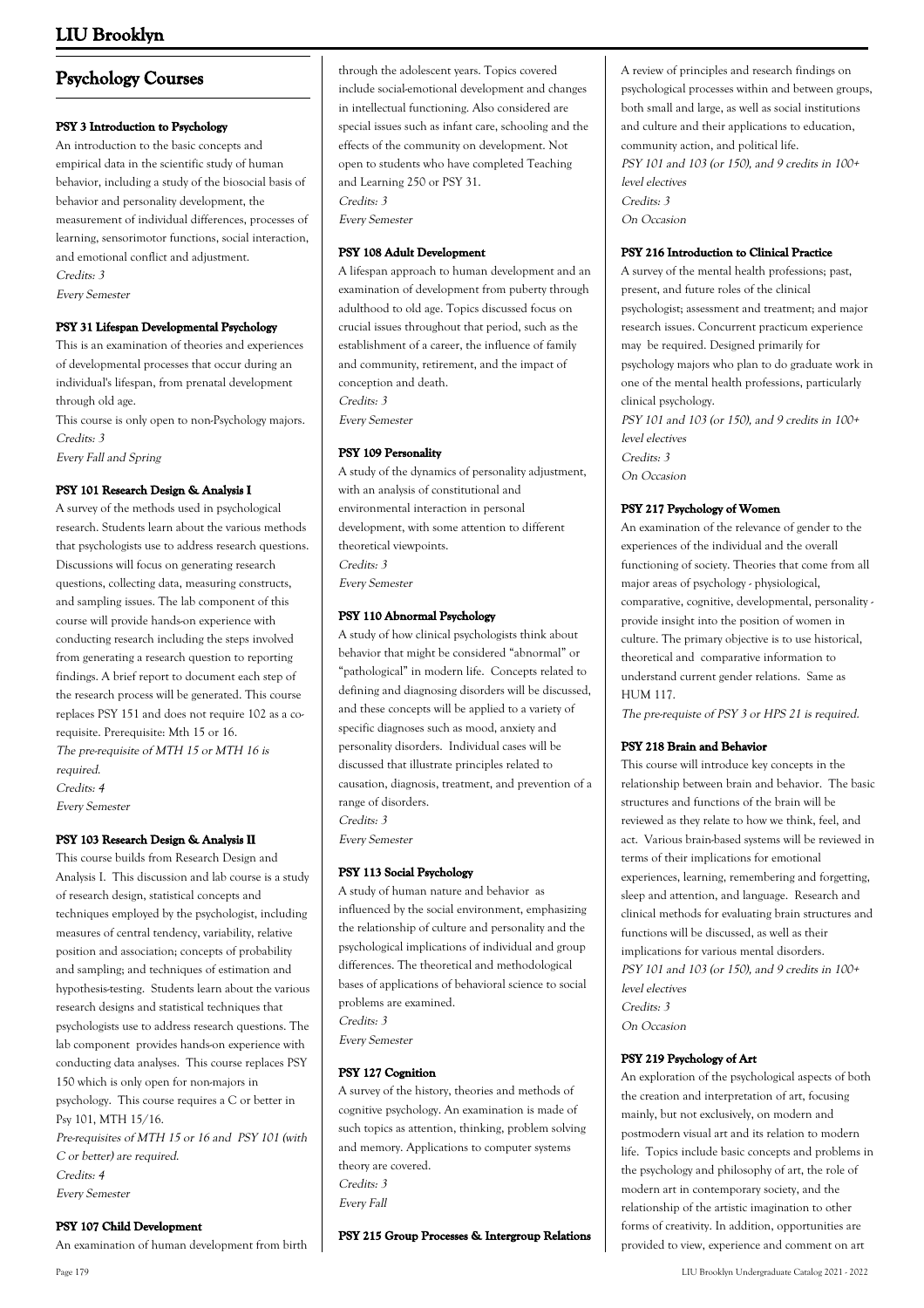## **Bulletin 2021 - 2022**

exhibits in the New York City area. PSY 101 and 103 (or 150), and 9 credits in 100+ level electives Credits: 3 On Occasion

## **PSY 220 Psychology of Perception**

A review of selected theories of perception as well as certain philosophical questions that bear upon such theories and experimental findings. The development of perceptual processes and personality aspects involved in perceptual processes (e.g., cognitive styles) are also covered. PSY 101 and 103 (or 150), and 9 credits in 100+ level electives Credits: 3 On Occasion

### **PSY 221 Learning and Memory**

An examination of historical and current theories and research in learning and memory. Behavioral, cognitive and psychoanalytic perspectives are included, and influences of culture, pathology and development on learning and memory are discussed - all leading to an examination of how such information can be used in education, treatment and everyday life. PSY 101 and 103 (or 150), and 9 credits in 100+ level electives

Credits: 3 Alternate Years

## **PSY 223 Introduction to Behavior Modification**

An introduction to behavior modification, including the learning principles underlying treatment of behavioral disorders. Treatment strategies are considered in the following settings: schools, prisons, hospitals, outpatient clinics. Psychology 221 is recommended before this course. PSY 101 and 103 (or 150), and 9 credits in 100+ level electives Credits: 3 Alternate Years

#### **PSY 224 Cross-Cultural Issues in Psychology**

An introduction to issues of particular significance to different cultural groups in the United States and elsewhere. Cultural differences related to the psychology of the individual and family, norms, and mental health issues, as well as dominant and minority group membership issues are discussed. PSY 101 and 103 (or 150), and 9 credits in 100+ level electives Credits: 3 Alternate Years

### **PSY 225 Contemporary Issues of Psychology**

A review in depth of the philosophic roots as well as the major contemporary schools of thought in psychology, such as behaviorism, psychoanalysis, existentialism, gestalt, and biosocial theory. Comparisons are made of the various schools, and appraisals of specific contemporary issues, with special attention to the leading proponents of each school, are conducted.

PSY 101 and 103 (or 150), and 9 credits in 100+ level electives Credits: 3 Alternate Years

## **PSY 226 Psychology and the Law**

An examination of the various ways in which psychology and criminal and civil law interact. Topics include the insanity defense and competence to stand trial, the legal rights of mentally ill persons (e.g., involuntary hospitalization), predicting potential violence, the death penalty, sex crimes and offenders, eyewitness identification, hypnosis and polygraph testing, jury selection and jury law. PSY 101 and 103 (or 150), and 9 credits in 100+ level electives Credits: 3 Alternate Years

## **PSY 249 Writing in Psychology**

Every discipline has specific styles of writing associated with it. These styles reflect conventions that members of the discipline have agreed upon. In psychology, the conventions follow rules for making scientific arguments. This course therefore teaches students the fundamentals of scientific writing, including literature reviews, research reports and research proposals. PSY 101 and 103 (or 150), and 9 credits in 100+ level electives Credits: 3 Every Semester

## **PSY 250 Statistics in the Social Sciences**

A study of statistical concepts and techniques employed by the psychologist, including measures of central tendency, variability, relative position and association; concepts of probability and sampling; and techniques of estimation and hypothesistesting. This course is open to non-majors in Psychology.

The pre-requisite of MTH 15 or MTH 16 is required. Credits: 3 Every Semester

#### **PSY 283 Health Psychology**

This course examines the biological, psychological, social and cultural factors that are important to the promotion and maintenance of health and illness. Topics include health-enhancing and healthcompromising behaviors (i.e. health habits and lifestyle), risk factors for leading causes of death, stress and coping, the interplay among patients, their health-care providers, and health care settings, pain and chronic illness, and specific illnesses ranging from heart disease, cancer, and HIV/AIDS to neurological and age-related disorders. PSY 101 and 103 (or 150), and 9 credits in 100+ level electives Credits: 3 Alternate Years

**PSY 289 Biofeedback and Self-Regulation**

Biofeedback is a psychotherapeutic modality which provides individuals with information about certain aspects of their physiological functioning as an aid in treating a variety of conditions including stress, anxiety, ADHD, headache, Reynaud's disease, etc. This course provides an introduction to biofeedback principles and practice, and fulfills the knowledge domain requirement recommendations set forth by the Biofeedback Certification Institute of America for biofeedback technicians. PSY 101 and 103 (or 150), and 9 credits in 100+ level electives Credits: 3 On Occasion

#### **PSY 290 Senior Seminar for Psychology Majors**

Extensive readings and discussions of special topics with one or more members of the Psychology Department. Limited to psychology majors with a quality-point ratio of 3.0 or better and no more than 20 students.

PSY 101 and 103 (or 150), and 9 credits in 100+ level electives Credits: 3 On Occasion

### **PSY 295 Honors Study**

Honors Study is designed to give outstanding students an opportunity to do independent work in their major under the guidance of a member of the faculty. There are no regular class meetings. To be eligible, students must have upper-junior or senior status, a cumulative quality-point ratio of 3.00 and a 3.25 ratio in their major subject, and the permission of the Chair of the Department and the Dean. A total of six credits of Honors Study is the maximum allowed. PSY 101 and 103 (or 150), and 9 credits in 100+ level electives

Credits: 3

On Occasion

#### **PSY 297 Independent Study**

Independent Study is designed to give students an opportunity to do independent work in their major under the guidance of a member of the faculty. There are no regular class meetings. To be eligible, students must have the permission of the Chair of the Department and the Dean. A total of six credits of Independent Study (from PSY 297 and PSY 298) is the maximum allowed. Prerequisite: Permission of the Chair of the Department and the Dean. PSY 101 and 103 (or 150), and 9 credits in 100+ level electives Credits: 3 Cross-Listings: PSY 197, PSY 297 Every Semester

#### **PSY 298 Independent Study**

Independent Study is designed to give students an opportunity to do independent work in their major under the guidance of a member of the faculty. There are no regular class meetings. To be eligible, students must have the permission of the Chair of the Department and the Dean. A total of six credits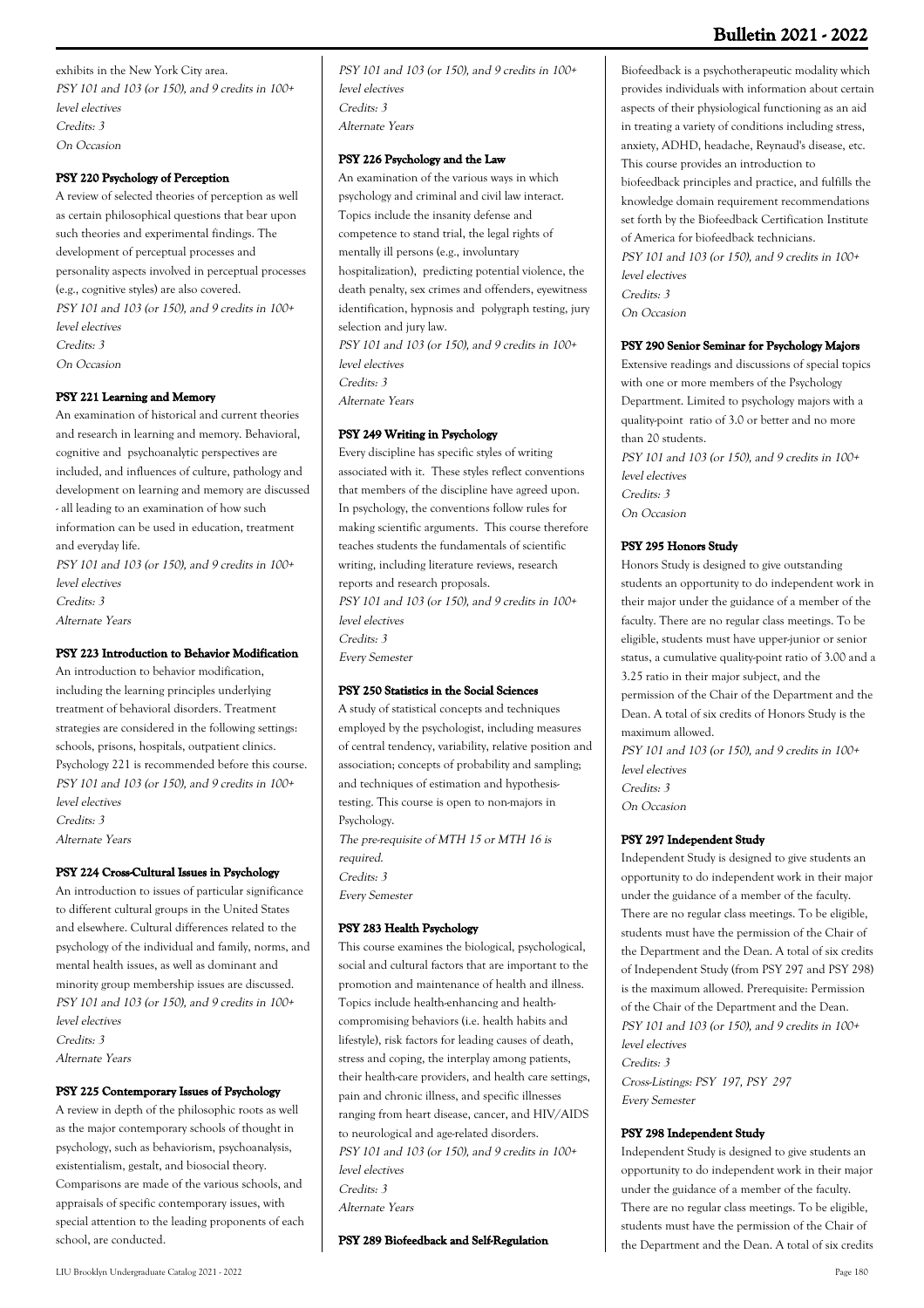of Independent Study (from PSY 297 and PSY 298) is the maximum allowed. Prerequisite: Permission of the Chair of the Department and the Dean. PSY 101 and 103 (or 150), and 9 credits in 100+ level electives Credits: 3 Every Semester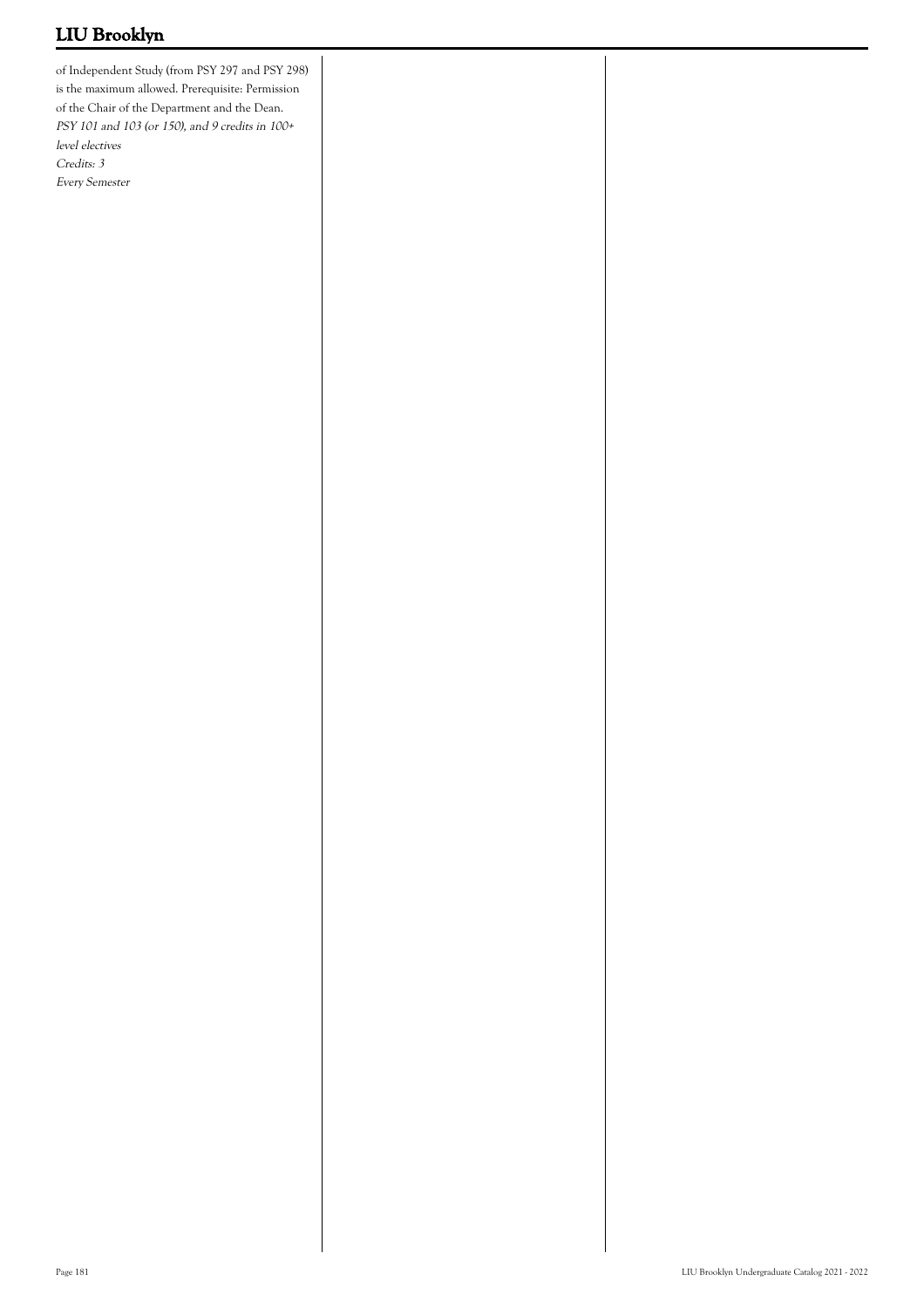# **DEPARTMENT OF PUBLIC HEALTH**

 The School of Health Professions (SHP) offers a Master's degree in Public Health (MPH) at the graduate level. Please refer to the LIU Brooklyn Graduate Bulletin for full details about the program. In addition, SHP offers several shared credit tracks that may save students time in completing both the MPH and another degree program:

## **Bachelor of Science in Health Science and Master of Public Health (BS/MPH)**

 The SHP Public Health Program, in conjunction with the SHP Division of Athletic Training, Health and Exercise Science (ATHES) offers an accelerated, shared credit track that leads to a Bachelor of Science in Health Science and a Master in Public Health (BS/MPH). Note that a separate admission into the MPH portion of this program is required. Please refer to the ATHES section in this bulletin for full details about the program. See the LIU Brooklyn Graduate Bulletin for MPH course descriptions. **Doctor of Pharmacy and Master of Public Health (PharmD/MPH)**

 The SHP Public Health Program in conjunction with the LIU Pharmacy (the Arnold and Marie Schwartz College of Pharmacy and Health Sciences), offers a shard credit track in which students can earn both the Doctor of Pharmacy (PharmD) and the Master of Public Health (MPH) degrees simultaneously. The PharmD/MPH track provides students with greater knowledge and skills in public health practice. Students receiving the PharmD and MPH degrees will be wellpositioned for broader career opportunities in public health pharmacy, public health government, and community agencies, research institutions, or academia. Students can apply to the PharmD/MPH track during the spring of their first professional (P3) year AMSCOPHS with a minimum Professional Grade Point Average (GPA) of 3.00 at the time of application AND the end of the first professional year. Full details about the program are listed in the LIU Bulletin under Arnold and Marie Schwartz College of Pharmacy and Health Sciences.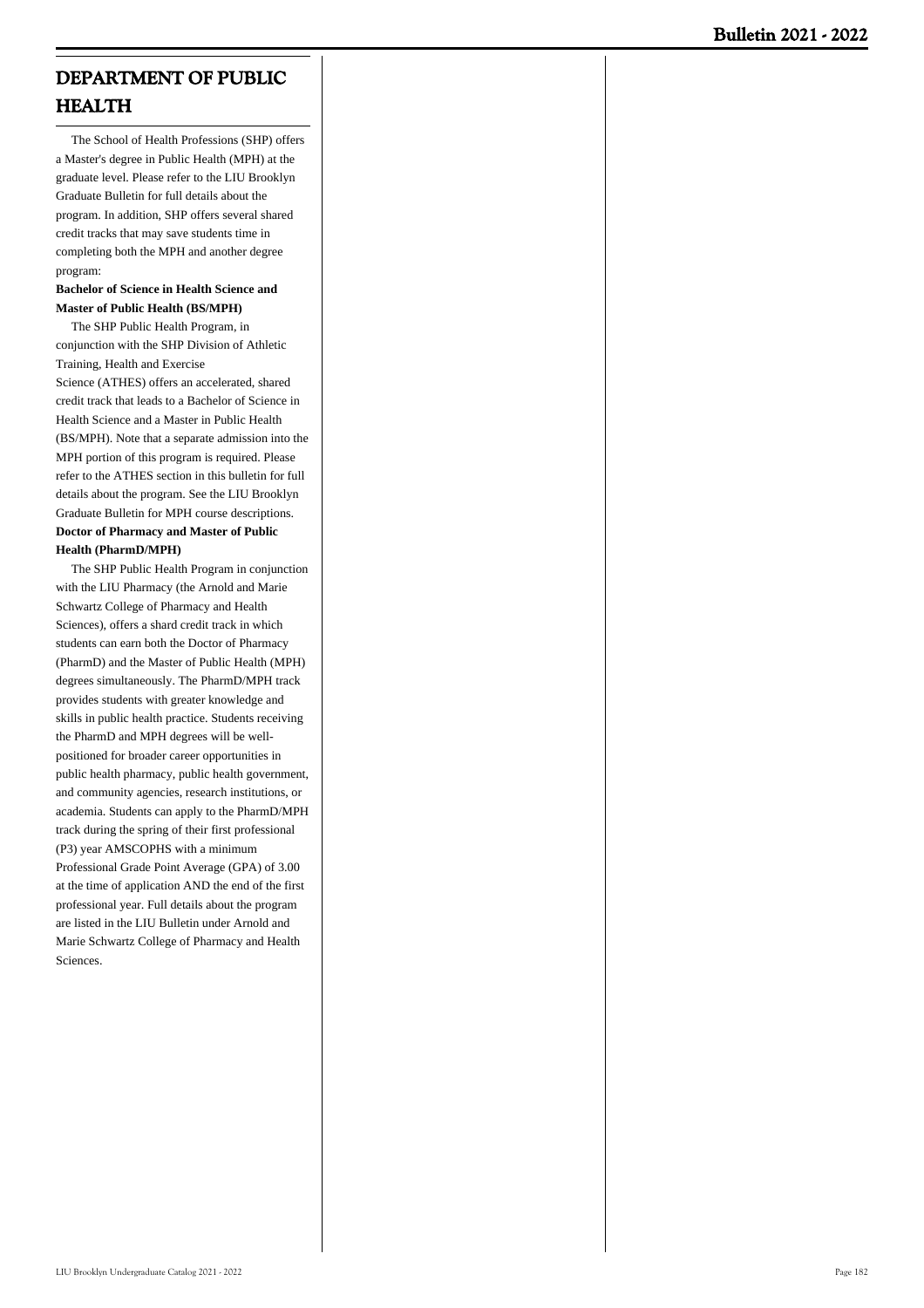# **DIVISION OF RESPIRATORY CARE**

 The four-year, 120-credit B.S. in Respiratory Care is designed to provide students with educational and clinical competence, emphasizing comprehension, versatility, and advanced clinical knowledge. The two-year, pre-professional phase of the program consists of preparation in the basic sciences and mathematics, as well as in the humanities and social sciences, providing students with a broad-based liberal arts foundation.

 During the professional phase of the program – usually years 3 and 4 – students are engaged in the theoretical, practical, and clinical aspects of adult, pediatric, and neonatal respiratory care. They gain in-depth knowledge of clinical science and its application in health care. Through classroom, laboratory, and diverse clinical practical education, students develop the necessary knowledge, bedside skills, and problem-solving abilities to serve the health needs of patients from premature newborns to the elderly. Thus, students are prepared to address both acute and chronic diseases that affect the cardiopulmonary system as well as trauma, sub-acute disease, and public health issues, ranging from asthma and disaster management to tuberculosis and epidemic or pandemic diseases.

 In addition, they learn about mechanical ventilatory support, the therapeutic use of medical gases and administration apparatus, environmental control systems, humidification, aerosols, medication, cardio-pulmonary rehabilitation, advanced cardiopulmonary resuscitation, airway management, pulmonary function testing, and hemodynamic monitoring. They also become wellgrounded in disaster management and public health education.

 Those who successfully complete the program are eligible to take the national board examinations given by the National Board for Respiratory Care (NBRC). The B.S in Respiratory Care is accredited by the Committee on Accreditation for Respiratory Care (CoARC) as program 200205 (www.coarc.com). It is registered with the New York State Department of Education.

 The field of respiratory care is an ideal choice for individuals interested in healthcare who enjoy working with people and who have an aptitude for working with technology. Our program will provide those individuals with the opportunity to develop long and highly satisfying careers. Respiratory care professionals treat patients who exhibit a range of diverse health issues including asthma, pneumonia, emphysema, cystic fibrosis, lung cancer, sleep disorders as well as those who are having respiratory problems related to trauma, strokes, heart attacks, and premature birth.

 Respiratory care professionals work in a broad array of health care settings including hospitals, clinics, sub-acute care facilities, physician's offices, as well as in-home care, research and educational facilities, and sleep labs. Work

schedules are often flexible and starting salaries can range from \$60,000 - \$75,000 annually.

 Respiratory therapists can specialize in a number of different areas after they graduate and can choose to advance along with a variety of different career paths such as healthcare management, education, and research.

 According to the United States Department of Labor Bureau of Labor Statistics, the job outlook for respiratory therapists is excellent.

## **Admission Requirements**

 Both high school graduates and college transfer students may apply for admission to the Respiratory Care program. The following are required for consideration to become a degree candidate.

- High School students must have a GPA of 3.0 (80%) or higher and over 800 combined on the SAT examinations.
- Transfer students must have a GPA of 2.5 or higher and grades of C+ or higher in all math and science courses.
- Courses in math and science that were taken more than 5 years prior to admission are not acceptable and must be revisited •

## **Application**

- High School and transfer students must begin the application process through the Office of Admissions.
- LIU students with a GPA of 2.5 and math/science grades meeting requirements can apply to the program for admission. If accepted, a change of major would be processed. •
- Applications to the professional phase coursework must be completed not later than June  $1<sup>st</sup>$  of the year prior to the start of the professional courses. •
- LIU students who require second summer session course(s) for Respiratory Care prerequisite(s) will be placed on a waiting list until the grades are posted. •
- Transfer students must have all prerequisite courses completed by August 15th for admission into the professional Respiratory Care courses each Fall. •

## **Behavioral and Social Attributes**

 A candidate for Respiratory Care must have sufficient emotional health to fully use their intellectual ability, exercise good judgment, complete all responsibilities, and attend to the diagnosis and care of patients. A candidate must be able to develop mature, sensitive, and effective relationships with patients and colleagues. A candidate must be able to tolerate physical and emotional stress and continue to function effectively. A candidate must possess qualities of adaptability, flexibility and be able to function in the face of uncertainty. They must have a high level of compassion for others, motivation to serve, integrity, and a consciousness of social values. A candidate must possess sufficient interpersonal skills to interact positively with people from all levels of society, all ethnic backgrounds, and all belief systems.

 Pre-requisite courses required for both LIU students and transfer students with either an associate's or bachelor's degree:

| Course                      | LIU<br>Nomen-<br>clature                    | Lab<br>Required<br>(Y/N) | Credits                  |
|-----------------------------|---------------------------------------------|--------------------------|--------------------------|
| <b>Biology</b>              | $BIO$ $1/3$<br>and BIO<br>2/4               | Yes                      | 8                        |
| Microbiolo BIO 101<br>gy    |                                             | Yes                      | 4                        |
| Human<br>Anatomy 131/137    | BIO                                         | <b>Yes</b>               | 4                        |
| Human<br>Physiology 132/138 | <b>BIO</b>                                  | Yes                      | $\overline{4}$           |
|                             | Chemistry CHE 1/3 Yes                       |                          | 4                        |
| or Physics PHY              | Chemistry CHE 2/4 or Yes<br>20/27/30/3<br>1 |                          | $\overline{\mathcal{L}}$ |
| Algebra                     | MTH 15                                      | N/A                      | 4                        |

Note: Transfer students must have a minimum total of 7 credits for Anatomy & Physiology I & II **Academic Standards**

 Grades below a C+ are not acceptable in prerequisite science (Anatomy & Physiology, Microbiology, Biology, Chemistry, and Physics) and mathematics courses (College Algebra); nor are such grades acceptable in professional phase courses. A grade-point average of 2.5 is required for acceptance into the professional phase of the program. Once admitted to the professional phase, students must maintain at least a C+ in all courses and a grade point average of at least 2.75 each semester. Respiratory care courses must be taken in the required sequence.

#### **Credentialing Examinations**

 All students who successfully complete all preprofessional and professional courses and have fulfilled all baccalaureate degree requirements are eligible to take the credentialing exams through the National Board for Respiratory Care (NBRC). Upon passing the credentialing exam the graduate can apply for a license as a respiratory care professional. Note that a state licensing board may deny a license to practice Respiratory Care based upon a criminal background check. (See Criminal Background Checks and Drug Testing section.)

## **B.S. Respiratory Care**

# **B.S. Respiratory Care**

*{Program Code 06927} {HEGIS: 1299.0}*

#### **Graduation Requirements**

Students must satisfy the placement, proficiency, orientation and 34-35 credit core curriculum criteria outlined in the Graduation Requirements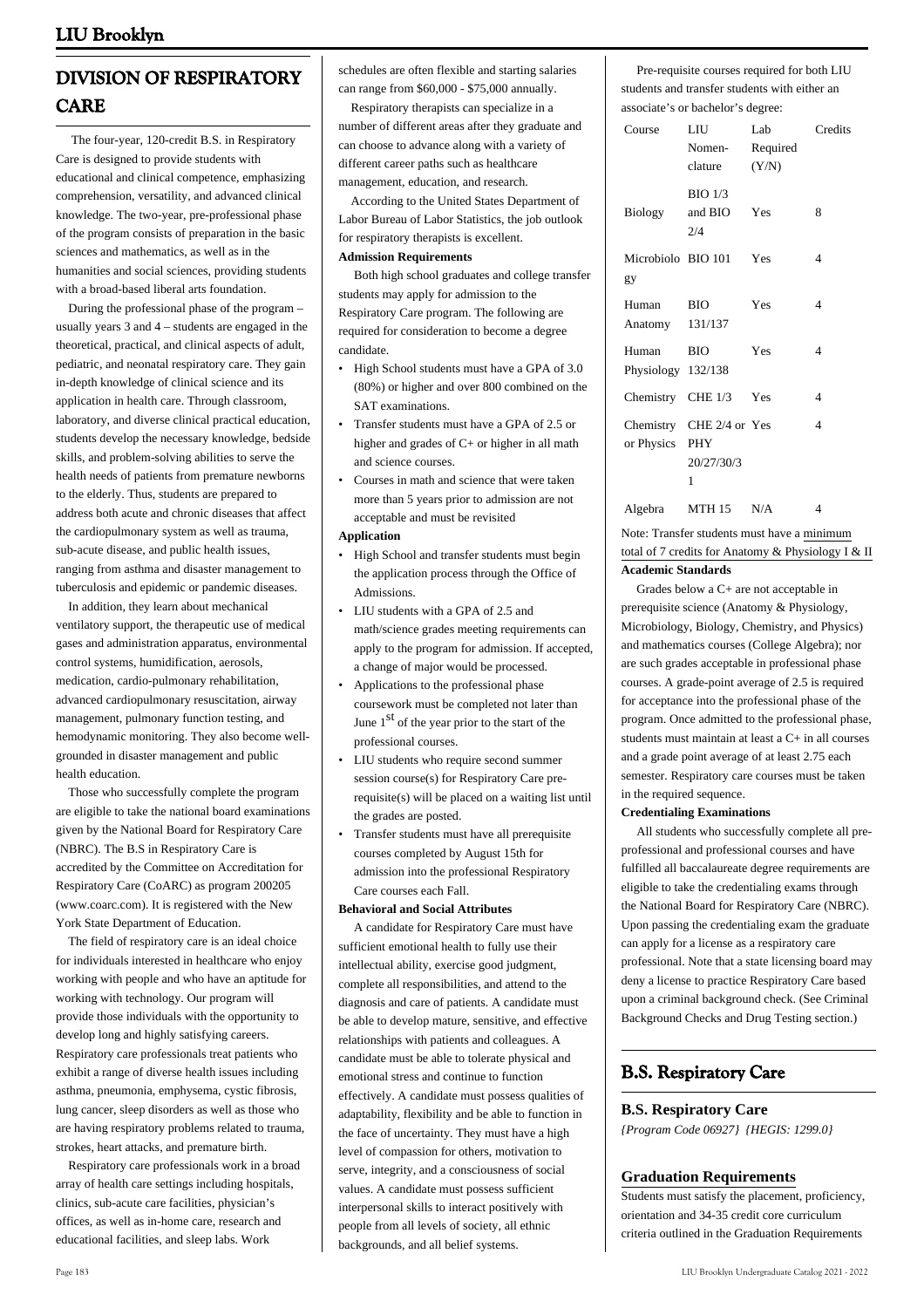| Orientation       | section of this bulletin: |                                                                                                                                      |      |
|-------------------|---------------------------|--------------------------------------------------------------------------------------------------------------------------------------|------|
| <b>FYS</b>        | 01                        | <b>First Year Seminar</b>                                                                                                            | 1.00 |
|                   |                           | <b>Core Curriculum Requirements</b>                                                                                                  |      |
|                   | $(34-35 \text{ credits})$ |                                                                                                                                      |      |
| <b>Humanities</b> |                           |                                                                                                                                      |      |
|                   |                           | English Composition - ENG 16 or 16 X                                                                                                 | 3.00 |
|                   |                           | English Literature: ENG 61, 62, 63 or 64                                                                                             | 3.00 |
|                   | Philosophy: PHI 60        |                                                                                                                                      | 3.00 |
|                   | Foreign Language          |                                                                                                                                      | 3.00 |
|                   | <b>Social Sciences</b>    |                                                                                                                                      |      |
| History           |                           |                                                                                                                                      | 3.00 |
| Sociology         |                           | Anthropology, Economics, History,<br>Political Science, Psychology, or                                                               | 3.00 |
|                   |                           | Anthropology, Economics Political<br>Science, Psychology, Sociology                                                                  | 3.00 |
|                   |                           | <b>Science and Mathematics</b>                                                                                                       |      |
|                   |                           | Mathematics: MTH 15 or 16 (3-4 credits)                                                                                              | 3.00 |
|                   |                           |                                                                                                                                      | 4.00 |
|                   |                           | Laboratory Science: BIO 1 or 3 (see                                                                                                  | 4.00 |
| below)            |                           |                                                                                                                                      |      |
| Arts              |                           | <b>Communication, Visual &amp; Performing</b>                                                                                        |      |
|                   |                           | <b>Oral Communications: SPE 3</b>                                                                                                    | 3.00 |
| Media Arts        |                           | Art, Dance, Journalism, Music, Theatre,                                                                                              | 3.00 |
| <b>Below:</b>     |                           | <b>Ancillary Course Requirements</b><br>Must Complete All Six (6) Science Courses<br>NOTE: BIO 1 or 3 satisfies a Laboratory Science |      |
|                   |                           | core requirement. A math and science GPA of 2.75                                                                                     |      |
|                   | professional phase.       | is required before starting RC courses in the                                                                                        |      |
| BIO               | 1 or 3                    | General Biology or Life:                                                                                                             | 4.00 |
|                   |                           | Its Origin, Maintenance<br>and Future                                                                                                |      |
| <b>BIO</b>        | $2$ or $4$                | General Biology or Life:<br>Its Origin, Maintenance<br>and Future                                                                    | 4.00 |
| ВЮ                | 101                       | Microbiology                                                                                                                         | 4.00 |
| BIO               | 131 or<br>137             | Human Anatomy<br>or Anatomy &<br>Physiology I                                                                                        | 4.00 |
| BІO               | 132 or                    | Human Physiology                                                                                                                     | 3.00 |
|                   | 138                       | or Anatomy &<br>Physiology II                                                                                                        | 4.00 |
| <b>CHM</b>        | 1 or                      | Chemistry for Health                                                                                                                 | 4.00 |
|                   | 3/3X                      | Science I or General<br>Chemistry I                                                                                                  |      |

| CHM                                                                            | 2 or<br>4/4X | <b>Introduction to Organic</b><br>4.00<br>and Biochemistry or<br>General Chemistry II     |      |  |
|--------------------------------------------------------------------------------|--------------|-------------------------------------------------------------------------------------------|------|--|
| PHY                                                                            | 20           | The Physical Universe                                                                     | 4.00 |  |
| PHY                                                                            | 27           | Physics for Pharmacy                                                                      | 4.00 |  |
| PHY                                                                            | 31           | <b>General Physics</b>                                                                    | 4.00 |  |
|                                                                                |              |                                                                                           |      |  |
|                                                                                |              | <b>Major Requirements</b>                                                                 |      |  |
|                                                                                |              | <b>Respiratory Care Professional</b><br><b>Respiratory Care Professional Phase Year 3</b> |      |  |
| RC                                                                             | 101          | Cardiopulmonary                                                                           | 3.00 |  |
|                                                                                |              | Physiology I                                                                              |      |  |
| RC                                                                             | 105          | Cardiopulmonary<br>Diagnostic Testing                                                     | 3.00 |  |
| RC                                                                             | 109          | Clinical Experience I                                                                     | 3.00 |  |
| RC                                                                             | 112          | Theory and Practice of<br>Respiratory Care I                                              | 5.00 |  |
| RC                                                                             | 200          | Cardiopulmonary<br>Pathology                                                              | 3.00 |  |
| RC                                                                             | 204          | Methods of Community<br><b>Health Education</b>                                           | 3.00 |  |
| RC                                                                             | 210          | Clinical Experience II                                                                    | 3.00 |  |
| RC                                                                             | 213          | Theory and Practice of<br>Respiratory Care II                                             | 4.00 |  |
| RC                                                                             | 214          | Cardiorespiratory<br>Pharmacology                                                         | 3.00 |  |
|                                                                                |              | <b>Respiratory Care Professional Phase Year 4</b>                                         |      |  |
| <b>RC</b>                                                                      | 208          | Research Design and<br>Methodology                                                        | 3.00 |  |
| RC                                                                             | 212          | Case Management in<br><b>Clinical Practice</b>                                            | 3.00 |  |
| RC                                                                             | 225          | Neonatal and Pediatric<br><b>Respiratory Care</b>                                         | 3.00 |  |
| RC                                                                             | 229          | Clinical Experience III                                                                   | 6.00 |  |
| RC                                                                             | 302          | <b>Evidence-Based Practice</b><br>in Respiratory Care                                     | 3.00 |  |
| RC                                                                             | 304          | <b>Ethical and Legal Practice</b><br>in Health Administration                             | 3.00 |  |
| RC                                                                             | 330          | Clinical Experience IV                                                                    | 6.00 |  |
| RC                                                                             | 331          | Principles to Practice in<br><b>Respiratory Care</b>                                      | 3.00 |  |
| <b>Credit and GPA Requirements</b>                                             |              |                                                                                           |      |  |
| Minimum Total Credits:<br>120<br>Minimum Liberal Arts and Sciences Credits: 60 |              |                                                                                           |      |  |

Minimum Major Credits: 60 credits Minimum Credits in Courses > 100 Level: 45 Pre-Professional Requirements: See Above Minimum Science and Math GPA: 2.50 Minimum Overall GPA: 2.50

**Must Complete One (1) Science Course Below:**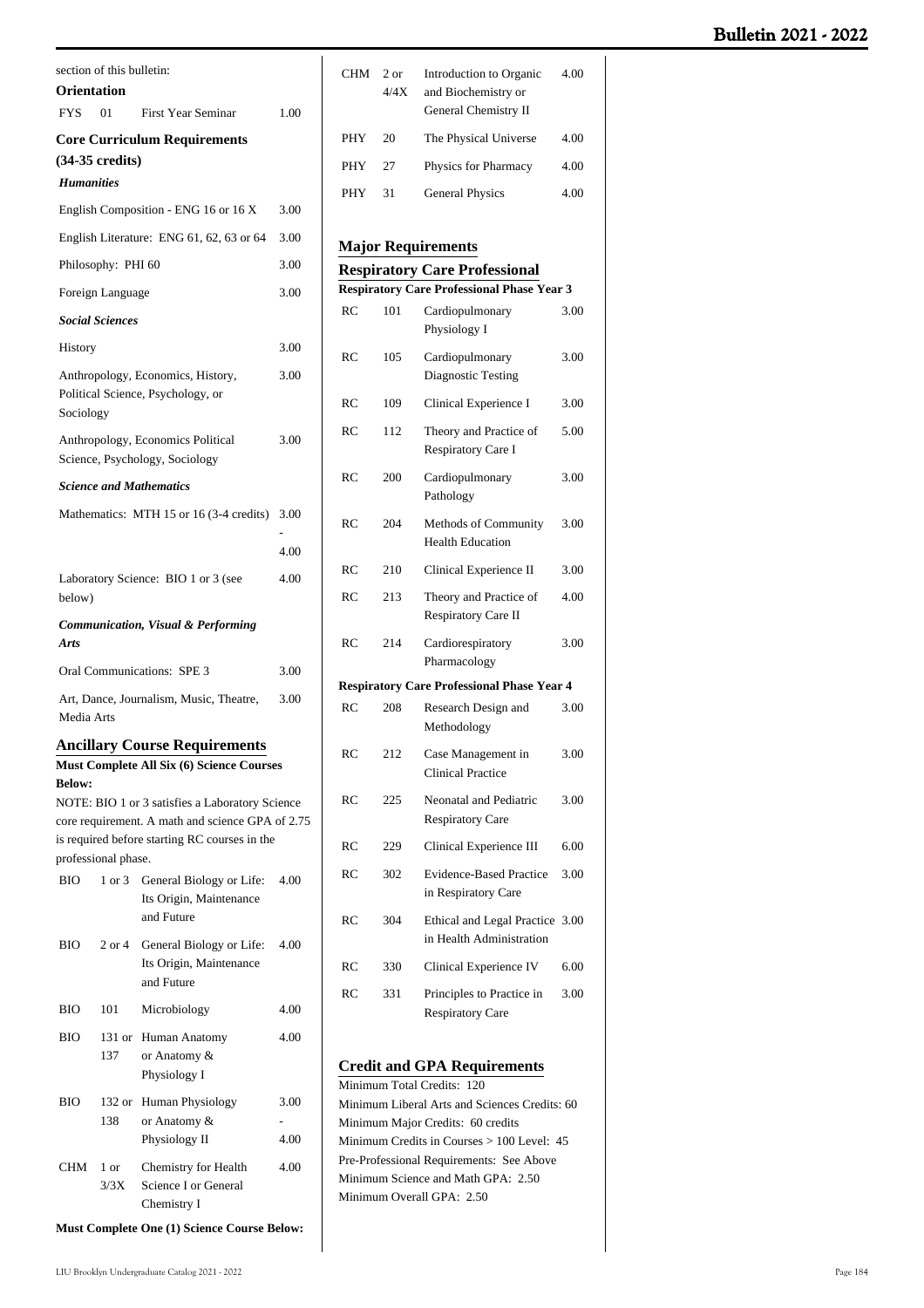# **Respiratory Care Courses**

## **RC 101 Cardiopulmonary Physiology**

A study of the anatomy and physiology of the cardiopulmonary system, specifically, the physiology of the lung, the function and enervation of cardiac muscle, cardiac circulation, cardiac pump, biomechanics of breathing, oxygen and carbon dioxide exchange and control of ventilation. This course is open only to matriculated Respiratory Care students or those with permission of the Program Director. A letter grade of "C+" or better is required for graduation.

The pre-requisites of BIO 101, 137, 138; CHM 1 or CHM 3 or CHM 2 or CHM 4; MTH 15 or 16 or 30 or 40; PHY 20 or PHY 27 or PHY 31; are required. Credits: 3 Every Fall

## **RC 105 Cardiopulmonary Diagnostic Testing**

This course will cover the techniques of patient assessment and diagnostic evaluation of the cardiopulmonary system. Topics covered include arterial blood gas analysis, pulmonary function testing, electrocardiograph interpretation, and polysomnography. This course is open only to matriculated Respiratory Care students or those with permission of the Program Director. A letter grade of "C+" or better is required for graduation. A pre requisite of BIO 138 is required. Credits: 3

Every Fall

## **RC 109 Clinical Experience I**

This course focuses on infection control, HIPPA and other health care regulations, basic patient assessment, patient interviewing and recordkeeping skills needed to prepare the student to enter the clinical setting. Students receive a supervised experience in a metropolitan respiratory care department, where they have the opportunity to apply their newly acquired skills in actual patientcare settings. Three lecture or laboratory hours and clinical experience as assigned. This course is open only to matriculated Respiratory Care students or those with permission of the Program Director. A letter grade of "C+" or better is required for graduation.

The pre-requisites of BIO 101, 137, 138; CHM 1 or CHM 3 or CHM 2 or CHM 4; MTH 15 or 16 or 30 or 40; PHY 20 or PHY 27 or PHY 31; are required. Credits: 3

Every Fall

### **RC 112 Theory and Practice of Respiratory Care I**

This course is a study of the theory behind the clinical preparation. Selection and application of respiratory care equipment, modification of interventions, and troubleshooting of devices used are covered in this course. Topics included are medical gases, medical gas therapy, aerosol and

humidity therapy, bronchial hygiene, lung expansion therapy, and non-invasive monitoring. This course is available to matriculated Respiratory Therapy students or those with the permission of the Program Director. A letter grade of "C+" or better is required for graduation. The pre-requisites of BIO 101, 137, 138; CHM 1 or CHM 3 or CHM 2 or CHM 4; MTH 15 or 16 or 30 or 40; PHY 20 or PHY 27 or PHY 31; are required. Credits: 5 Every Fall

### **RC 200 Cardiopulmonary Pathology**

This is the study of pathophysiology as compared to the normal physiology of the cardiopulmonary system. Special emphasis is placed on respiratory function in obstructive airway diseases, near drowning, pulmonary edema, diseases of the pleura, atelectasis, thoracic cavity diseases, infectious diseases, interstitial lung diseases, and neuromuscular disorders. Case studies, pulmonary function evaluation, radiologic evaluation and lung scans are used to elucidate the pathophysiology. This course is available to matriculated Respiratory Therapy students or those with the permission of the director. A letter grade of "C+" or better is required for graduation.

The pre-requisites of RC 101, 105. 109, and 112 are required Credits: 3 Every Spring

## **RC 204 Methods of Community Health Education**

Students will learn to effectively communicate health education information and strategies that have positive and lasting effects on the health behaviors of individuals and communities sensitive to the culturally diverse aspects of each individual and/or community. Students will initiate and conduct patient and family education on safety and infection control, home care and equipment, smoking cessation, pulmonary rehabilitation, and the disease management of asthma, COPD, and sleep disorders. Students will create an electronic portfolio which will include all assignments created this semester. This course is open only to matriculated Respiratory Care students or those with permission of the Program Director. A letter grade of "C+" or better is required for graduation. Offered online. Pre requisites: RC 101, RC 109 and RC 112

Credits: 3 Every Spring

## **RC 208 Research Design and Methodology**

This course will provide an opportunity for participants to establish or advance their understanding of research through critical exploration of research language, ethics, and approaches. The course introduces the language of research, ethical principles and challenges, and the elements of the research process within

quantitative, qualitative, and mixed methods approaches. Participants will use these theoretical underpinnings to begin to critically review literature relevant to respiratory care and determine how research findings are useful in forming their understanding of their work, social, local and global environment. This course fulfills the writing across the curriculum graduation requirement. As such, writing assignments are a major component of the course grade. This course is open only to matriculated Respiratory Care students or those with permission of the Program Director. A letter grade of "C+" or better is required for graduation. Offered online.

Pre requisites: MTH 15 or MTH 16 and ENG 16 and RC 200 Credits: 3 Every Fall

## **RC 210 Clinical Experience II**

This course focuses on patient assessment and the evaluation of data in the patient record, gathering clinical information to recommend diagnostic procedures, and prepares the student to continue their practice in the clinical setting. Students receive a supervised experience in a metropolitan respiratory care department, where they have the opportunity to apply their newly acquired skills in actual patient-care setting. This course is open only to matriculated Respiratory Care students or those with permission of the Program Director. A letter grade of "C+" or better is required for graduation. The pre-requisites of RC 109 and 112 are required or the student must be an active member of the Respiratory Care Professional Student Group. Credits: 3 Every Spring

#### **RC 212 Case Management in Clinical Practice**

This course focuses on essential functions, roles and practice settings of case management utilizing case studies as a learning tool. Students will flow through the case management processes from facilitation, integration, coordination of care, and transition of the patient through the continuum of care for conditions including bariatric surgery, geriatric and psychiatric care, drug overdose, and lung cancer. An interdisciplinary structure of care is applied during the assessment, collaborative consultation, and referral to optimize the patienthospital outcome while maintaining client privacy and confidentiality, health, and safety through advocacy and adherence to ethical, legal, and regulatory guidelines. The student will identify issues pertinent to documentation and evaluate overall patient outcomes. This course is open only to matriculated Respiratory Care students or those with permission of the Program Director. A letter grade of "C+" or better is required for graduation. Offered online.

Pre requisites: RC 200, RC 204, 213, 214 Credits: 3 Every Fall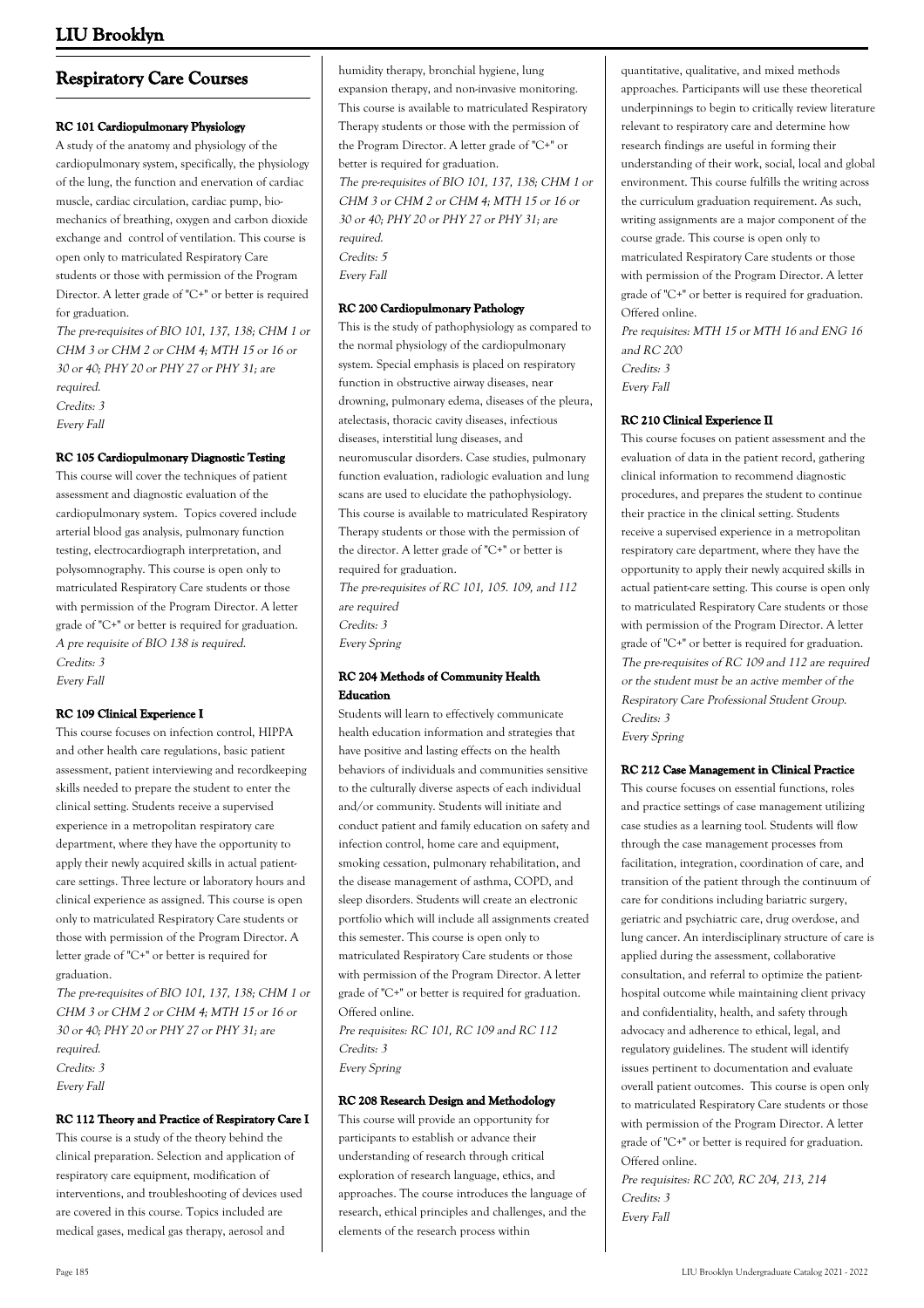## **RC 213 Theory and Practice of Respiratory Care II**

The theory and practice of artificial airway management, positive pressure volume expansion therapies, mechanical ventilators, and interpretation of ventilator waveforms are discussed. Integration of oxygen and specialty gases mixtures and pharmacology is covered. Students assemble, operate, and troubleshoot equipment used in such therapies. This course is open only to matriculated Respiratory Care students or those with permission of the Program Director. A letter grade of "C+" or better is required for graduation. The pre-requisites of RC 109 and 112 are required or the student must be an active member of the Respiratory Care Professional Student Group. Credits: 4 Every Spring

## **RC 214 Cardiorespiratory Pharmacology**

This is a study of the use of medicines for the treatment of cardiovascular and respiratory tract diseases. Discussions of particular interest are drugs that affect the central nervous system and sympathetic and parasympathetic nervous systems. Also discussed are pharmacological support for cardiovascular, respiratory and renal dysfunction/disease and moderate sedation anesthesia. For each drug, students learn the indications, contraindications, adverse reactions, doses, mechanism of action and routes of administration. This course is open only to matriculated Respiratory Care students or those with permission of the Program Director. A letter grade of "C+" or better is required for graduation. Credits: 3 Every Spring

## **RC 225 Neonatal and Pediatric Respiratory Care**

This course addresses the development of the fetus and the transition from fetal to neonatal life, which forms the basis for understanding the problems that may arise in the newborn period. Assessment and monitoring of the neonatal and pediatric patient and therapeutic procedures for treatment of congenital and cardiovascular disorders are discussed. Presentation, diagnosis and treatment of neonatal and pediatric disorders are examined along with adaptation of therapeutic strategies for each developmental stage and the concept of familycentered care. This course is open only to matriculated Respiratory Care students or those with permission of the Program Director. A letter grade of "C+" or better is required for graduation. The pre-requisites of RC 210 and 213 are required. Credits: 3

Every Fall

### **RC 229 Clinical Experience III**

In this course, classroom/laboratory instruction is combined with student practice of respiratory care skills while rotating through critical care units such as; adult, neonatal, pediatric, and surgical care units in the New York City region. Learning focuses on

respiratory monitoring in the ICU, and critical care procedures such as chest tubes, thoracentesis and bronchoscopy. A special emphasis on hemodynamic assessment and the respiratory management of near drowning and obese patients is also provided. Students continue to apply and refine their knowledge of mechanical ventilation in clinical critical care settings. This course is open only to matriculated Respiratory Care students or those with permission of the Program Director. A letter grade of "C+" or better is required for graduation. The pre-requisites of RC 200, 210, 213 and 214 are required. Credits: 6

Every Fall

## **RC 301 Independent Study**

The student will be challenged to thoroughly investigate an aspect of Evidenced-Based Medicine as it pertains to respiratory care. This course is open only to matriculated Respiratory Care students or those with permission of the director. A letter grade of "C+" or better is required for graduation. Credits: 3 On Demand

## **RC 302 Evidence-Based Practice in Respiratory Care**

The principles of evidence-based medicine provide the tools to incorporate the best evidence into everyday practice. This course examines the integration of the best available research evidence as a basis for clinical decision-making for conditions including heart failure, thoracic trauma, traumatic brain injury, neurologic injury, shock, sepsis, acute respiratory distress syndrome, sepsis, burn and inhalation injury, and lung transplant. High-level studies are presented identifying the metrics used in assessing the evidence for a therapy and applying the practice and principles of evidence-based medicine as a valuable approach to respiratory care practice. This course is open only to matriculated Respiratory Care students or those with permission of the Program Director. A letter grade of "C+" or better is required for graduation. Offered online.

Pre Requisites: RC 200, 210, RC 212 and RC 213 Credits: 3 Every Spring

## **RC 304 Ethical and Legal Practice in Health Administration**

This course provides an overview of the theories of ethical decision making as it applies to: scope of practice, informed consent, confidentiality, discrimination, conflicts of interest, illegal or unethical acts, fraud, research, and end-of-life practices. Various perspectives of health policy are explored including special populations, and political action groups within the context of legal and ethical rights. This course is open only to matriculated Respiratory Care students or those with permission of the Program Director. A letter grade of "C+" or better is required for graduation.

Offered online Pre requisites: RC 109, RC 210 and RC 229 Credits: 3 Every Spring

### **RC 330 Clinical Experience IV**

This course focuses on certifications in Advanced Cardiac Life Support (ACLS) and Pediatric Advanced Life Support (PALS). Students continue to receive instruction on invasive and non-invasive ventilation for neonatal and pediatric care. Students complete clinical rotations in adult intensive care, neonatal critical care, and pediatric units in affiliated metropolitan hospitals. This course is open only to matriculated Respiratory Care students or those with permission of the Program Director. A letter grade of "C+" or better is required for graduation. An additional course fee is associated with this course.

The pre-requisite of RC 225 and 229 are required. Credits: 6 Every Spring

### **RC 331 Principles to Practice in Respiratory Care**

As the final component to the Baccalaureate Degree Program in Respiratory Care, this course provides the students with the opportunity to synthesize, and apply, prior knowledge and clinical practice experience gained in this program. This course provides a review of the techniques and methods used to analyze and evaluate the health status of critically ill patients with an emphasis on the respiratory and cardiovascular systems. This course is open only to matriculated Respiratory Care students or those with the permission of the Program Director. A letter grade of "C+" or better is required for graduation. An additional fee is associated with this course.

The pre-requisites of RC 213 and 229; and MAT 100 or PSY 150, are required; or the student must be an active memeber of the Respiratory Care Professional Student Group. Credits: 4 Every Spring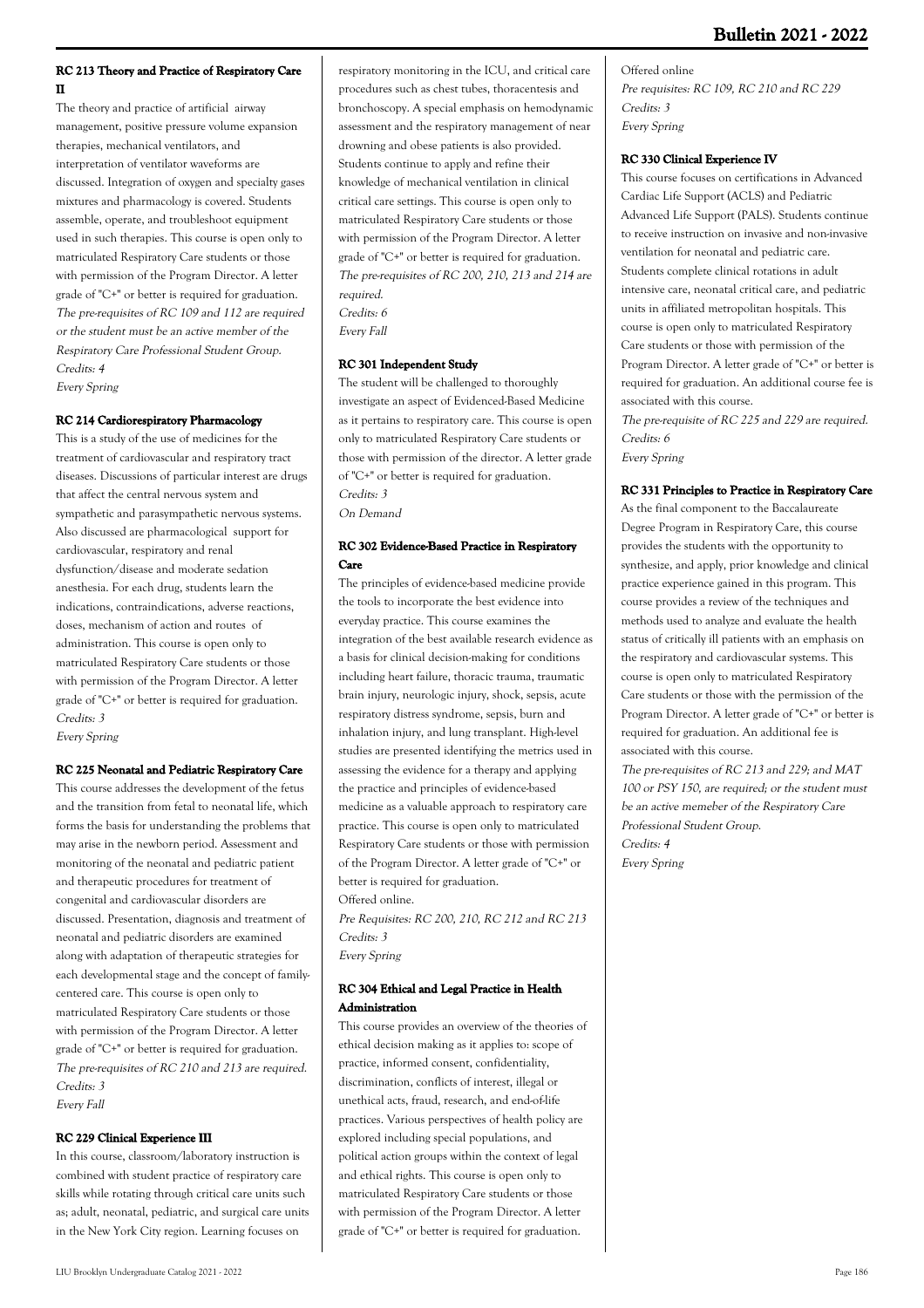# **DEPARTMENT OF SOCIAL WORK**

 The Bachelor of Science in Social Work program at LIU Brooklyn seeks to provide students with a foundation for entry-level generalist social work practice. The program builds on the liberal arts foundation and seeks to ground students in a bio-psycho-social approach to human behavior and of group/community dynamics. Our purpose is to provide students with the knowledge, values and skills for effective generalist intervention at the individual, family, group, organizational, and community levels as well as with diverse client populations.

 The program's vision of generalist practice is rooted in a person-in-environment framework and an ethnically sensitive perspective. The person-inenvironment framework means the generalist practitioner must be able to connect individual client problems to larger social, political and economic issues. The ethnically sensitive approach, often referred to as cultural competence, is a critical component of the curriculum, particularly important because of the diverse makeup of the residents of Brooklyn. Students must be able to relate to clients from all types of backgrounds in an understanding and sensitive manner. The B.S.S.W. in Social Work is accredited by the Council on Social Work Education (C.S.W.E.). Visit www.cswe.org for more information.

#### **Social Work Program Mission**

 The mission of the Long Island University-Brooklyn Bachelor of Science in Social Work (BSSW) program is to guide diverse students on a path of critical inquiry with the goal of building competent and ethical generalist practitioners. The BSSW program's generalist practice curriculum, grounded in a liberal arts foundation and guided by a person-in-environment framework, prepares diverse students to apply and demonstrate generalist practice knowledge, values, skills, and cognitive and affective processes at the micro, mezzo, and macro level to enhance the quality of life for all persons. Further, the program prepares students to advance human rights by promoting and advocating for social, economic, and environmental justice locally and globally. **Social Work Program Goals**

Goal 1: To prepare students with the foundation of social work knowledge, skills, and core values necessary for generalist practice with diverse populations, across different settings, and with clients systems on micro, mezzo, and macro levels. Goal 2: To advance social work values and ethics emphasizing a commitment to social change, promoting social justice, and diversity while incorporating a global perspective.

Goal 3: To educate students for practice with diverse populations to promote well being, with special attention to age, economic status, race, ethnicity, culture, family structure, gender identity, sex, sexual orientation, disability, health, mental health, national origin, immigration status, religion, and spirituality.

Goal 4: To work closely and collaboratively with community resources to achieve mutually beneficial goals.

## **Admissions Requirements**

 Although students can declare a social work major at admission to LIU Brooklyn, *students are not officially part of the BSSW Program unless they meet all of the following criteria:* (1) Have an overall GPA of at least 2.5;

(2) Achieve a grade of "B" or higher in SWK 101;

(3) Meet with a social work faculty advisor; AND (4) Act in accordance with the National Association of Social Work (NASW) Code of Ethics

([https://www.socialworkers.org/pubs/code/default.](https://www.socialworkers.org/pubs/code/default.asp) [asp\)](https://www.socialworkers.org/pubs/code/default.asp) and the International Federation of Social Workers/International Association of Schools of Social Work Ethics in Social Work Statement of Principles ([http://ifsw.org/policies/statement-of](http://ifsw.org/policies/statement-of-ethical-principles/)[ethical-principles/\)](http://ifsw.org/policies/statement-of-ethical-principles/).

Transfer students must obtain advisement from • the social work program at the time of admission to LIU Brooklyn.

# **B.S. Social Work**

 The 120-credit Bachelor of Science in Social Work will prepare you to enter the workforce, launching a career of helping people cope with life's challenges and advocating for a just society, as well as continuing to graduate-level education. We offer liberal arts-based, relationship-centered education where students form close connections with their professors and each other. The curriculum includes courses related to policy, practice, human development and social justice behavior, as well as field practicum-related seminars. Students learn the social work foundation of knowledge, skills and values through small class engagement with stimulating topics, role plays, case studies, videos, readings and reflective writing. They enter in the Junior and Senior years in the field practice in diverse settings including schools, homeless shelters, child and family counseling centers, charitable organizations, senior citizen facilities and social service agencies. Beyond the classroom and field placement, we offer opportunities for engagement via social work department events and Interprofessional events.

## **Becoming a Social Work Major**

 If you are considering becoming a social work major, talk to a social work faculty member. It is important you declare social work as your major as early as possible. To declare a major you must complete a *"Request for Change of Major"* form, which requires the signature of the social work department chair. The sooner you declare a major, the sooner we can provide advisement and mentoring.

### **BSSW Program Acceptance Requirements**

 To be accepted into the BSSW program you must meet the following criteria:

- Maintain an overall GPA of at least 2.5
- Achieve a grade of "B" or higher in SWK 101
- Have met with a social work faculty advisor; AND •
- Act in accordance with the National Association of Social Work (NASW) Code of Ethics •

(http://www.socialworkers.org/pub/code/defaul t.asp) and the International Federation of Social Workers/ International Association of Schools of Social Work Ethics in Social Work Statement of Principles

(http://ifsw.org/policies/statement-of-ethichalprinciples/).

 Failure to maintain the criteria above may be grounds for removal from the social work major. **Professional Field Placement Requirements**

 Field education is a critical part of the Social Work educational experience and is considered the signature pedagogy by the Council on Social Work Education (CSWE). The program offers intensive field experience and supervised individual and group instruction. Students are required to complete a minimum of 400 hours in the field, typically 2 days a week (14 hours), from September through April (SWK 180 & SWK 181 Fieldwork), and participate in a field seminar course each of the two semesters (SWK 182 & SWK 183). **STUDENTS MUST BE REGISTERED FOR FIELDWORK AND FIELD SEMINARY BEFORE THEY CAN START THEIR FIELD PLACEMENT.**

## **B.S. Social Work**

*{Program Code 20469} {HEGIS: 2104.0}*

## **Graduation Requirements**

Students must satisfy the placement, proficiency, orientation and 34-35 credit core curriculum criteria outlined in the Graduation Requirements section of this bulletin:

#### **Orientation**

| <b>FYS</b> | First Year Seminar | 1.00 |
|------------|--------------------|------|
|            |                    |      |

# **Core Curriculum Requirements**

## **(34-35 credits)** *Humanities*

| English Composition - ENG 16 or 16 X     | 3.00 |
|------------------------------------------|------|
| English Literature: ENG 61, 62, 63 or 64 | 3.00 |
| Philosophy: PHI 60                       | 3.00 |
| Foreign Language                         | 3.00 |
| <b>Social Sciences</b>                   |      |
| History                                  |      |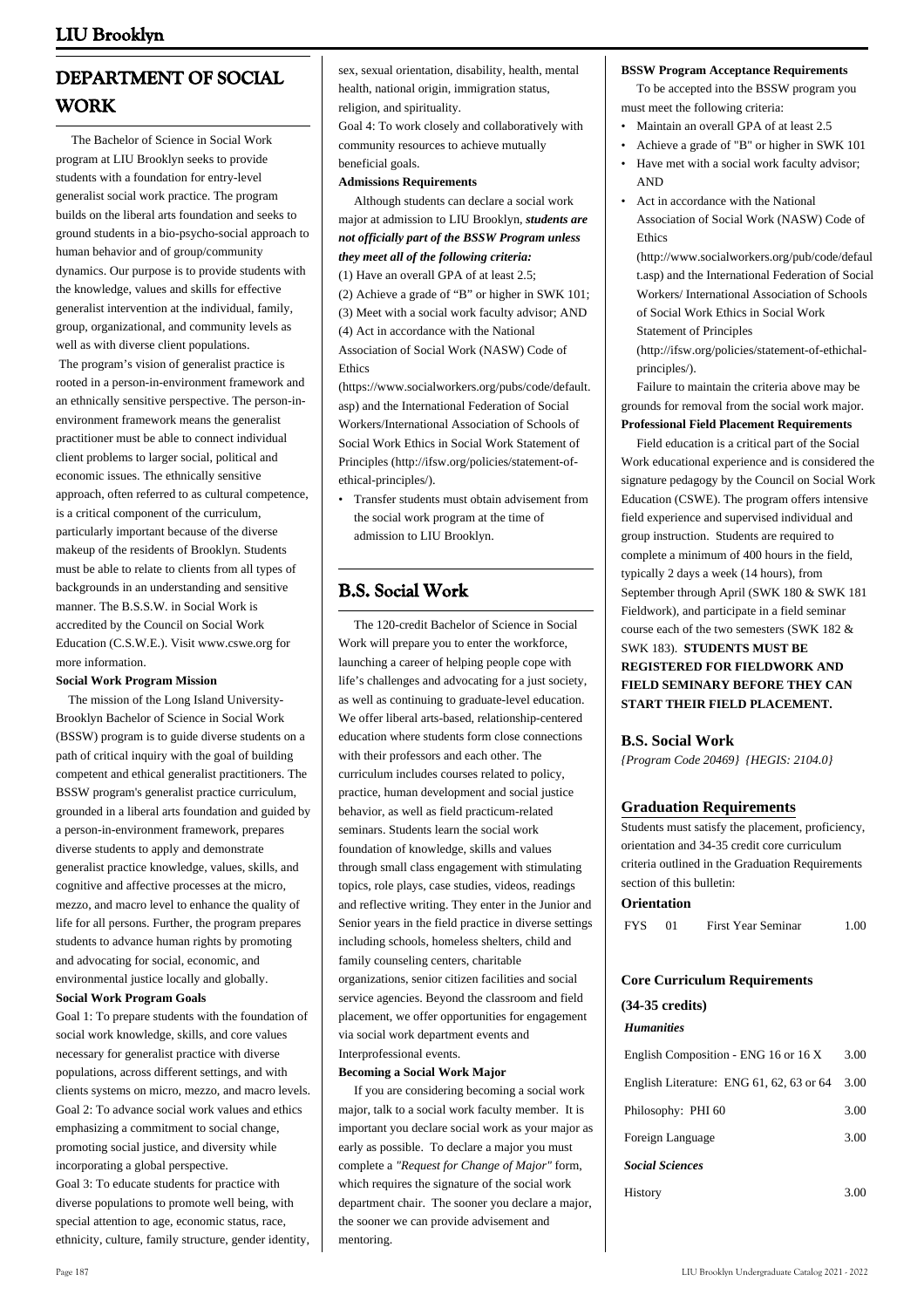| 3.00<br>Anthropology, Economics, History,<br>Political Science, Psychology, or<br>Sociology                                                                                                                                                                                        |                                                                             |                                                                                        |      |  |  |  |  |  |
|------------------------------------------------------------------------------------------------------------------------------------------------------------------------------------------------------------------------------------------------------------------------------------|-----------------------------------------------------------------------------|----------------------------------------------------------------------------------------|------|--|--|--|--|--|
|                                                                                                                                                                                                                                                                                    | Anthropology, Economics Political<br>3.00<br>Science, Psychology, Sociology |                                                                                        |      |  |  |  |  |  |
|                                                                                                                                                                                                                                                                                    |                                                                             | <b>Science and Mathematics</b>                                                         |      |  |  |  |  |  |
|                                                                                                                                                                                                                                                                                    |                                                                             | Mathematics: MTH 15 or 16 (3-4 credits)                                                | 3.00 |  |  |  |  |  |
|                                                                                                                                                                                                                                                                                    |                                                                             |                                                                                        | 4.00 |  |  |  |  |  |
|                                                                                                                                                                                                                                                                                    |                                                                             | Laboratory Science: BIO 1 or 3                                                         | 4.00 |  |  |  |  |  |
| Arts                                                                                                                                                                                                                                                                               |                                                                             | <b>Communication, Visual &amp; Performing</b>                                          |      |  |  |  |  |  |
|                                                                                                                                                                                                                                                                                    |                                                                             | <b>Oral Communications: SPE 3</b>                                                      | 3.00 |  |  |  |  |  |
| Media Arts                                                                                                                                                                                                                                                                         |                                                                             | Art, Dance, Journalism, Music, Theatre,                                                | 3.00 |  |  |  |  |  |
|                                                                                                                                                                                                                                                                                    |                                                                             | <b>Major Requirements</b>                                                              |      |  |  |  |  |  |
|                                                                                                                                                                                                                                                                                    |                                                                             | Must Complete All 13 Courses Listed Below.                                             |      |  |  |  |  |  |
| SWK 101                                                                                                                                                                                                                                                                            |                                                                             | Introduction to Social<br>Work                                                         | 3.00 |  |  |  |  |  |
| SWK                                                                                                                                                                                                                                                                                | 114                                                                         | Social Welfare History &<br><b>Institutions</b>                                        | 3.00 |  |  |  |  |  |
| SWK                                                                                                                                                                                                                                                                                | 116                                                                         | Diversity                                                                              | 3.00 |  |  |  |  |  |
| SWK                                                                                                                                                                                                                                                                                | 121                                                                         | Social Work Research                                                                   | 3.00 |  |  |  |  |  |
| SWK                                                                                                                                                                                                                                                                                | 123                                                                         | Human Behavior in the<br>Social Environment I                                          | 3.00 |  |  |  |  |  |
| SWK                                                                                                                                                                                                                                                                                | 124                                                                         | Human Behavior in the<br>Social Environment II                                         | 3.00 |  |  |  |  |  |
| SWK                                                                                                                                                                                                                                                                                | 132                                                                         | Human Rights and Social<br>Justice                                                     | 3.00 |  |  |  |  |  |
| <b>SWK</b>                                                                                                                                                                                                                                                                         | 170                                                                         | Social Work Practice I                                                                 | 3.00 |  |  |  |  |  |
| <b>SWK</b>                                                                                                                                                                                                                                                                         | 171                                                                         | Social Work Practice II                                                                | 3.00 |  |  |  |  |  |
| <b>SWK</b>                                                                                                                                                                                                                                                                         | 180                                                                         | Social Work Fieldwork I                                                                | 4.00 |  |  |  |  |  |
| SWK                                                                                                                                                                                                                                                                                | 181                                                                         | Social Work Fieldwork II                                                               | 4.00 |  |  |  |  |  |
| SWK                                                                                                                                                                                                                                                                                | 182                                                                         | Fieldwork Seminar I                                                                    | 3.00 |  |  |  |  |  |
| <b>SWK</b>                                                                                                                                                                                                                                                                         | 183                                                                         | Fieldwork Seminar II                                                                   | 3.00 |  |  |  |  |  |
| <b>Social Work Electives: 6 credits required</b><br><b>Social Science Elective: 3 credit course</b><br>numbered 100 or above from History,<br>Sociology, Psychology or Anthropology<br><b>Health Professions Elective: 3 credit course</b><br>numbered 100 or above from any other |                                                                             |                                                                                        |      |  |  |  |  |  |
|                                                                                                                                                                                                                                                                                    |                                                                             | program in the School of Healthe Professions<br>(Health Science, Athletic Training and |      |  |  |  |  |  |
| <b>Wellness, Sport Management, Communication</b>                                                                                                                                                                                                                                   |                                                                             |                                                                                        |      |  |  |  |  |  |
| Sciences)                                                                                                                                                                                                                                                                          |                                                                             |                                                                                        |      |  |  |  |  |  |
|                                                                                                                                                                                                                                                                                    |                                                                             | <b>Credit and GPA Requirements</b><br>Minimum Total Credits: 120                       |      |  |  |  |  |  |
|                                                                                                                                                                                                                                                                                    |                                                                             | Minimum Liberal Arts and Sciences Credits: 60                                          |      |  |  |  |  |  |
|                                                                                                                                                                                                                                                                                    |                                                                             | Minimum Major Credits: 47                                                              |      |  |  |  |  |  |
| Minimum Credits of Courses > 100 Level: 56                                                                                                                                                                                                                                         |                                                                             |                                                                                        |      |  |  |  |  |  |

Minimum Overall GPA: 2.0

Ancillary Course Requirements: See Above Minimum Social Work Major GPA: 2.5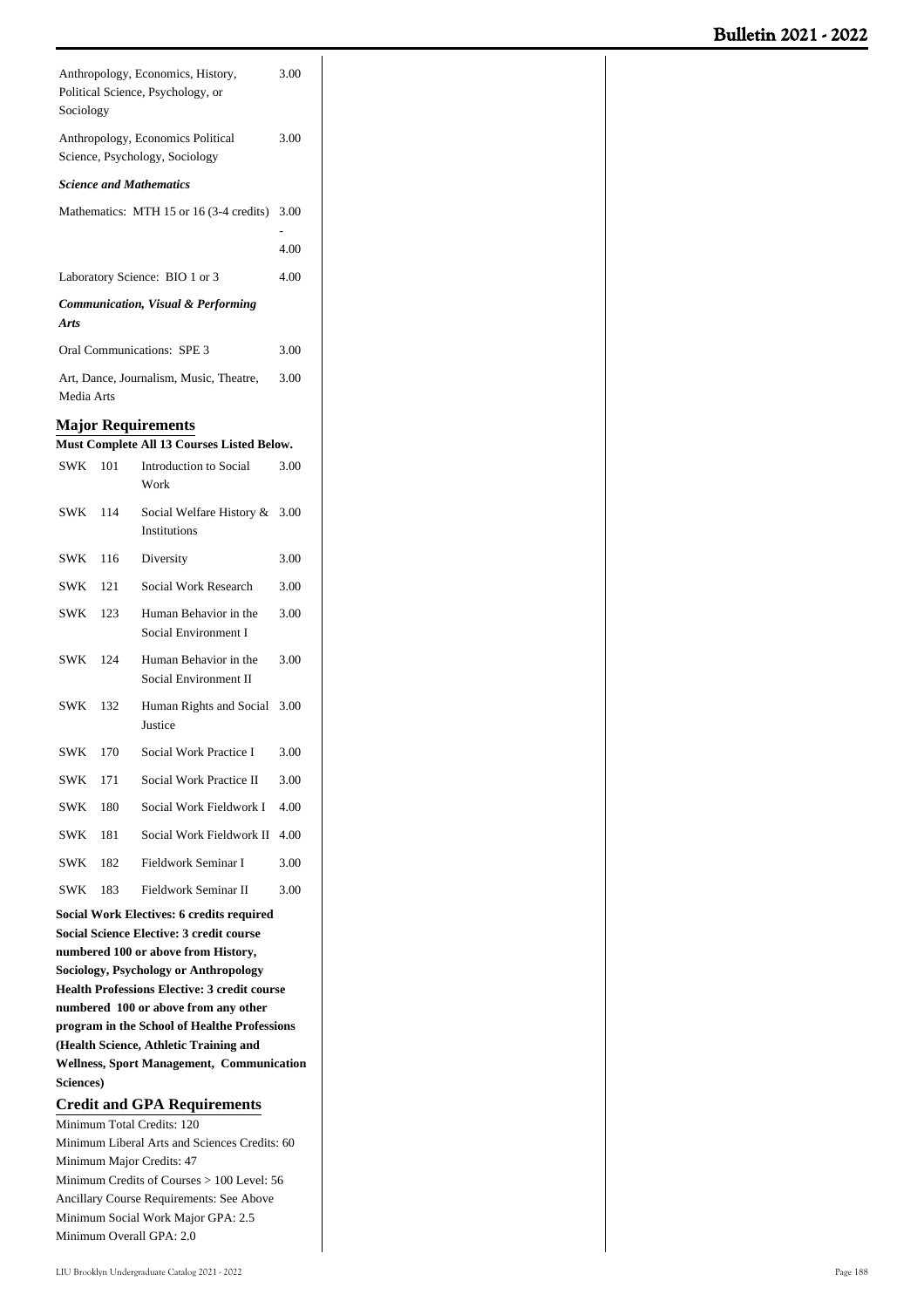# **Social Work Courses**

## **SWK 101 Introduction to Social Work**

This course introduces students to the social work profession. It examines historical and contemporary social work practice focusing on the knowledge, values and skills of generalist social work practice. Students will learn about the wide range of career opportunities in social work.

Credits: 3

Every Fall and Spring

## **SWK 115 Social Welfare Policy & Analysis**

Students learn about social welfare policy and how to engage in a comprehensive policy analysis. The connection between social welfare policy analysis and social work practice is highlighted with effective policy action as the goal. Close attention is paid to how the historical and contemporary development of the social welfare system intersects with forms and mechanisms of oppression and discrimination. Prerequisite of SWK 101 is required. Pre/Corequisite of HIS 2 and POL 11, ECO 1, or ECO 2 is also required. Credits: 3

Every Fall and Spring

## **SWK 116 Diversity**

Human diversity is thoroughly examined and students gain a better understanding of how to work with diverse populations. The course explores how structures and values may oppress, marginalize, alienate or enhance power and privilege. Self awareness to eliminate personal bias is examined. The course draws from a range of disciplines and theories, such as: the strengths perspective, the person-in-the environment concept, theories of intersectionality, critical race theory, and social constructionism. Credits: 3

Every Fall and Spring

## **SWK 121 Social Work Research**

This course is a basic introduction to research methods in the social sciences and in the field of social work in particular. The fundamentals of research are taught as a problem-solving, critical thinking approach that ultimately relates to the knowledge of and ability to engage in researchinformed practice and practice-informed research. Prerequisite of MTH 15 or MTH 16 is required. Prerequisite of SWK 101 is also required. Seniors only.

Credits: 3 Every Fall

## **SWK 123 Human Behavior in the Social Environment I**

Human behavior and the social environment (HBSE) I examines the human within the micro context. The course integrates multiple theories and knowledge of bio-psycho-social development to understand the individual within the larger environment. The course focus is on the individual

yet uses a person-in-environment framework to view behavior in the context of the family, community, culture, and world. Pre requisites: SWK 101, BIO 22. Pre or Co-requisite: PSY 3 Credits: 3 Every Fall

## **SWK 124 Human Behavior in the Social Environment II**

Human behavior and the social environment (HBSE) part II is a continuation in the HBSE sequence. Part II utilizes theories to explain human behavior through the macro lens, which explores how systems and institutions influence and affect human behavior. Pre requisite: SWK 123 Credits: 3

Every Spring

## **SWK 131 Contemporary Challenges in Community Mental Health**

This elective examines the policy and practice challenges of providing community mental health services to the seriously mentally ill. Designed as an upper level course in the social work sequence, the course will cover de-institutionalization, the consumer movement, best practices, and the recovery movement. Topics will include an overview of major mental illness, working with the homeless mentally ill, mental illness and incarceration, and community mental health services to the military. Ethical dilemmas about the tensions between self-determination and mandated treatment will be explored. Credits: 3

On Demand

## **SWK 132 Human Rights & Social Justice**

This course will engage students in a critical discussion of both local and global human rights and social justice issues. To prepare students to play a significant role in responding to the needs of individuals, families, and communities, course topics will include: domestic and international sex trafficking; health/mental healthcare; immigration; poverty; sexual orientation and gender identity; gender based violence; juvenile and criminal justice; economic, social and cultural rights. Credits: 3

Every Fall and Spring

## **SWK 134 Case Management Services**

This course will examine concepts and principles of case management practice with special populations. The core functions of case management practice in a range of settings are addressed in relationship to issues of diversity, vulnerability and empowerment, while identifying and collaborating with resources and agencies. Emphasis is placed on care coordination, type of delivery agency, negotiation in bokering for health care services by utilizing the application of case management models. Students will understand health care priorities on the national and local level.

Credits: 3 Cross-Listings: HS 478, SWK 134 Every Fall

## **SWK 135 Case Management: Practice with Populations at Risk**

This course provides students the opportunity to hear case managers present actual cases based on "case of the week model." Students will develop hands on experience through presentations from experts in the varied fields in which case management is practiced. Students will build on their case management knowledge by applying theories to real work case management situations. The pre-requisite of HS 478 or SWK 134 is required Credits: 3 Every Spring

## **SWK 138 Stress Management**

An analysis of the sources and consequences of stress and stress reaction in a variety of daily living settings; examination of a variety of instruments used to measure stress levels. Exploration of personal lifestyle with regards to present stress levels and coping abilities; Practical application of intervention techniques designed to enhance adjustment to the demands of stress. This course will be helpful to all students for their personal and professional lives. Crosslisted with HS 480 Credits: 3

Every Fall and Spring

## **SWK 170 Social Work Practice I**

Beginning social work practice skills used with individuals, families and groups are examined with a particular focus on engagement, assessment, intervention and evaluation. Cultural and diversity issues in treatment, ethical dilemmas and social justice as it impacts and shapes contemporary social work practice are identified. Methods of student learning include, but are not limited to, case study, role-play, group work, and class disucssion. Pre or Co requisite: SWK 123 Credits: 3 Every Fall

## **SWK 171 Social Work Practice II**

This second practice course that follows Practice I (SWK 170) teaches concrete practice skills in the context of macro systems: groups, organization, and communities. Knowledge and skills about engagement, assessment, intervention and evaluation are explored through a macro lens. Pre or Co requisite: SWK 124 Credits: 3 Every Spring

## **SWK 180 Social Work Fieldwork I**

During senior year, students complete an intensive field internship (a minimum of 200 hours during fall semester and 200 hours during spring semester = 400 hours) at approved social service programs with professional social work supervision. Students apply the theories and knowledge learned in the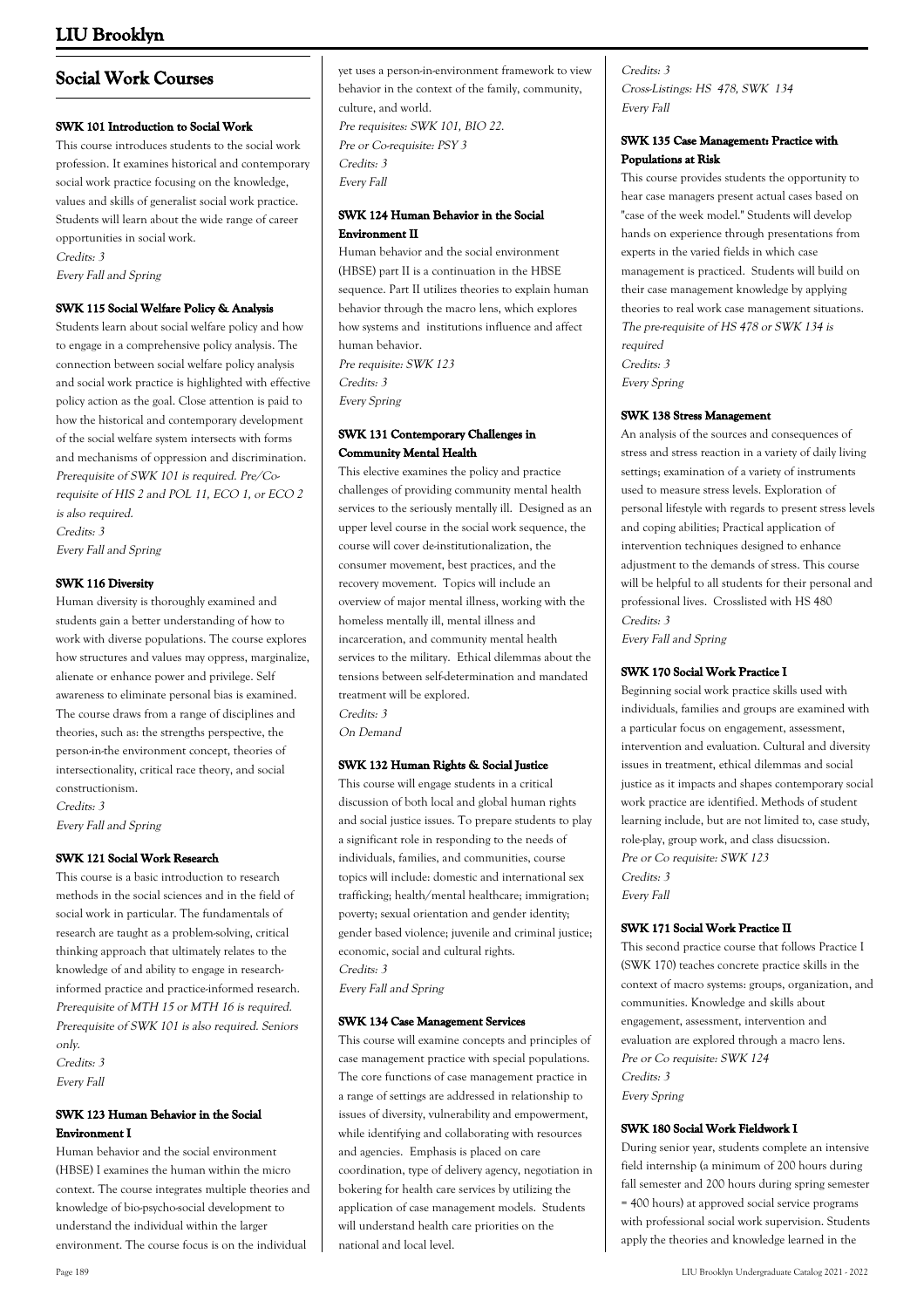classroom to develop and strengthen their social work skills in practice. An integral part of the internship experience is the accompanying field seminar, SWK 182.

Pre/Co-requisites of SWK 123 and SWK 170 are required. Co-req of SWK 182 is also required. Credits: 4 Every Fall

## **SWK 181 Social Work Fieldwork II**

During senior year, students complete an intensive field internship (a minimum of 200 hours during fall semester and 200 hours during spring semester = 400 hours) at approved social service programs with professional social work supervision. Students apply the theories and knowledge learned in the classroom to develop and strengthen their social work skills in practice. An integral part of the internship experience is the accompanying field seminar course, SWK 183.

Pre/Co-requisites of SWK 124 and SWK 171 are required. Co-requisite of SWK 183 are required. Prerequisites of SWK 180 and SWK 182 are also required.

Credits: 4

Every Spring

### **SWK 182 Fieldwork Seminar I**

Concurrent with senior-year field placement, students participate in a seminar to assist in integrating the experiential component with their theoretical knowledge. Students are also made aware of the implications of field experiences for policy, research, and ethical issues. Pre/Co-requisites of SWK 123 and SWK 170 are required. Co-requisite of SWK 180 are also required. Credits: 3 Every Fall

#### **SWK 183 Fieldwork Seminar II**

Concurrent with senior-year field placement, students participate in a seminar to assist in integrating the experiential component with their theoretical knowledge. Students will create a capstone project that integrates field learning, research, and links to the CSWE competencies. Prerequisites of SWK 180 and SWK 182 are required. Pre/Co-requisites of SKW 124 and SWK 171 are required. Co-requisite of SWK 181 is also required. Credits: 3 Every Spring

#### **SWK 195 Honors Study**

Honors Study is a course in which students will connect theory to practice on a level that demonstrates their full range of social work knowledge and skills as they attempt to explore a social work related issue. To this end, the student may choose to focus on an approved topic or social problem by starting from a theoretical position and work towards practice issues or visa-versa. The process and transition from theory to practice or practice to theory must be supported by evidence.

The evidence may come from the existing fund of knowledge or may be the result of their own discovery and research. Students will be encouraged to generate new knowledge, choose appropriate practice skills and tools and develop effective interventions.

## **SWK 196 Honors Study**

Honors Study is a course in which students will connect theory to practice on a levelthat demonstrates their full range of social work knowledge and skills as they attempt to explore a social work related issue. To this end, the student may choose to focus on an approved topic or social problem by starting from a theoretical position and work towards practice issues or visa-versa. The process and transition from theory to practice or practice to theory must be supported by evidence. The evidence may come from the existing fund of knowledge or may be the result of their own discovery and research. Students will be encouraged to generate new knowledge, choose appropriate practice skills and tools and develop effective interventions.

### **SWK 197 Independent Study**

Students are able to work intensively with faculty on a topic of interest. Credits: 3 On Demand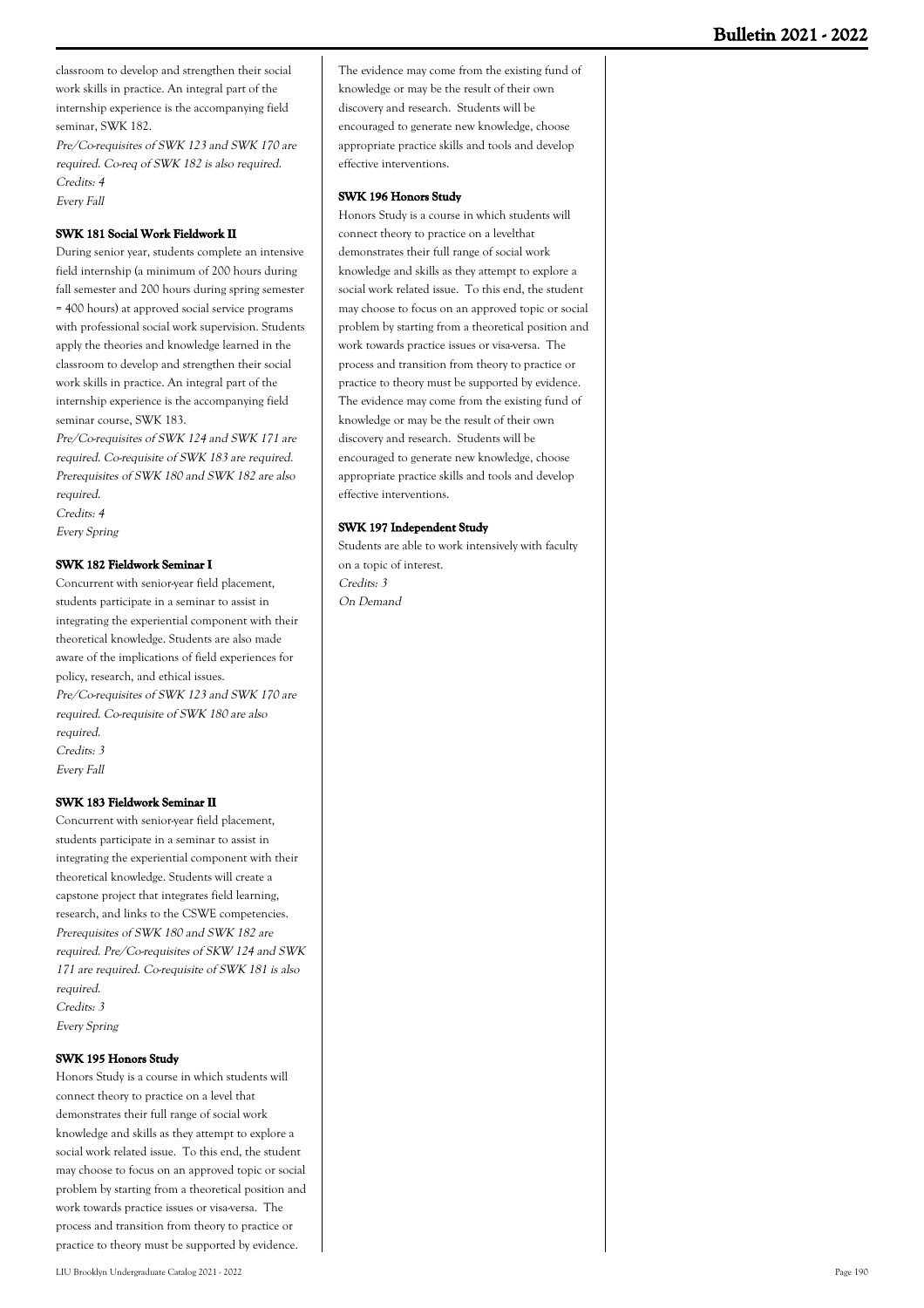# **Surgical Technology Certificate Program**

The Surgical Technology Certificate Program is designed to give individuals the knowledge and skills required to function within an operating room environment. Students receive surgical technology training during classroom lectures, practice in a mock surgical lab and get clinical experience in various hospitals' operating rooms. Surgical technologists are an important part of a surgical team working closely with surgeons, anesthesiologists, registered nurses and other surgical personnel. They assist in surgical procedures, help supply the operating room with the instruments, equipment and supplies that will be needed during surgery.

The Program goal of the LIU Surgical Technology program is: "To prepare competent entry-level surgical technologists in the cognitive (knowledge), psychomotor (skills), and affective (behavior) learning domains".

# **Certificate Requirements**

## **Surgical Technology Courses The following courses are required for successful completion of the certificate program.**

**SURG 095 Introduction to Surgical Technology**

This course provides an introduction to Long Island University's Surgical Technology Certificate Program. Students meet with instructors. Policies, procedures and educational objectives are discussed. Goals and outcomes are reviewed and career opportunities are presented. (3 hours) **Tuition: \$70.00**

## **SURG 150 Medical Terminology /Anatomy and Physiology I**

This course concentrates on word structure with a focus on the vocabulary for surgical procedures. The prefixes, word roots, suffixes, and their combining forms will be studied. Students will receive an introduction to the study of the human body and its function. Coursework includes lessons on the organization of cells, tissues and organs of the body. The course includes an individual study of body systems. (80 hours) **Tuition: \$1,200.00**

*Prerequisite: SURG 095.*

## **SURG 155 Anatomy and Physiology II**

This course is a continuation of Medical Terminology/Anatomy and Physiology I, where each body system is viewed independently. Systemic body systems are covered in great detail to further student knowledge of the body and how it works. (60 hours) **Tuition: \$880.00** *Prerequisite: SURG 150.*

## **SURG 210 Microbiology**

It is crucial for students of surgical technology to understand the basic concepts of microbiology because outcomes of surgical procedures and

overall patient safety are directly affected by this knowledge. An introduction to microbiology and microorganisms is presented, accompanied by studies of bacteriology, pathogens of body fluids and systems, virology, parasitology, mycology and wound healing. (60 hours) **Tuition: \$880.00** *Prerequisite: SURG 155.*

#### **SURG 160 Pathophysiology**

This course is an introduction to the study of diseases and their causes, tumors, fluid and hemodynamic disorders, inflammation and infection, surgically treatable diseases and disorders. (45 hours) **Tuition: \$675.00** *Prerequisite: SURG 210.*

#### **SURG 220 Pharmacology**

Students learn about surgical pharmacology, including lessons in mathematical calculations, drug regulation and drug administration. Antibiotics, diuretics, hormones, ophthalmic agents and anticoagulants are explained in detail relating their applications in surgery. Preoperative, intra-operative and postoperative anesthetic medications are studied along with blood and fluid replacement and anesthesia complications. (55

## hours) **Tuition: \$835.00** *Prerequisite: SURG 160*

# **SURG 180 Patient Care Concepts**

Perioperative care includes preoperative, intraoperative and postoperative periods of the patient's surgical experience. This course reinforces the principles and practices for the delivery of premium patient care, by applying concepts of teamwork, skills, knowledge and effective and respectful communication between team members. (45 hours) **Tuition: \$675.00** *Prerequisite: SURG 220.*

#### **SURG 181 Surgical Technology I**

This course will use lecture and laboratory components to teach students the basic skill requirements needed to function in an operating room. Laboratory sessions include an introduction to various surgical instrumentation; basic surgical scrubbing; opening sterile supplies; and basic loading and unloading of sharp objects. (76 hours) **Tuition: \$990.00**

## *Prerequisite: SURG 180.*

#### **SURG 182 Surgical Technology II**

A continuation of the students' surgical education, using classroom and practical lessons to help the student further their skill levels with more technological theory. Students are expected to accomplish the following practical skills: Surgical scrub, gowning self and others, setting up a sterile field, and organizing supplies and instrumentation within the sterile field. Theory topics include general patient care and safety, equipment and supplies, wound healing, case management and diagnostic procedures. Laboratory sessions help familiarize the students with stapling devices, positioning the patient, transporting the patient, surgical counts and drawing medications. (80 hours) **Tuition: \$1,110.00** *Prerequisite: SURG 181.*

## **SURG 324 Technological Science**

An introduction to the study of technological science including the study of electricity, information technology and robotics is taught. The course teaches electrical terms, basic principles of electrical flow, types of current and electrical safety. Robotics covers terms, robotic systems, and other technologies. Information technology includes computer hardware, applications, document processing, the internet, and patient confidentiality. (20 hours) **Tuition: \$870.00** *Prerequisite: Surg 182.*

#### **SURG 183 Surgical Technology III**

Students gain additional required skills through the guidance of their instructors and hands-on learning. By integrating the knowledge from the textbook and abilities achieved through the firsthand experience inside the lab, students develop confidence in their skill levels. The practical skills sessions will focus on the organizational aspects of the sterile field, including the back table,

instruments, ring stand and Mayo stand. (80 hours) **Tuition: \$1,110.00** 

### *Prerequisite: SURG 182.*

### **SURG 184 Surgical Technology IV**

Through lecture and laboratory sessions, students learn the remaining skills and procedures required to participate in their clinical rotations. A formal practical evaluation is performed for each student. (72 hours) **Tuition: \$990.00**

# *Prerequisite: SURG 183.*

## **SURG 421 Clinical Preceptorship I**

The clinical preceptorship provides the student with initial hands-on experience in an operating room, reinforcing concepts taught during the academic and laboratory portion of the program. A formal clinical evaluation is performed for each student. The clinical preceptors also assess the performance of the student in the operating room. A total of 120 scrubs are required to complete the clinical phase of the Surgical Technology program. This class will fulfill a minimum of 60 scrubs towards the requirement. (240 hours)

## **Tuition: \$1,765.00**

*Prerequisite: SURG 184.*

## **SURG 422 Clinical Preceptorship II**

Students acquire advanced hands-on experience in an operating room, reinforcing concepts taught during the academic, laboratory, and Clinical Preceptorship I portion of the program. A formal clinical evaluation is performed for each student. The clinical preceptors also assess the performance of the student in the operating room. A total of 120 scrubs are required to complete the clinical phase of the Surgical Technology program. This class will fulfill a minimum of 60 scrubs towards the requirement. (240 hours) **Tuition: \$1,765.00** *Prerequisite: SURG 421.*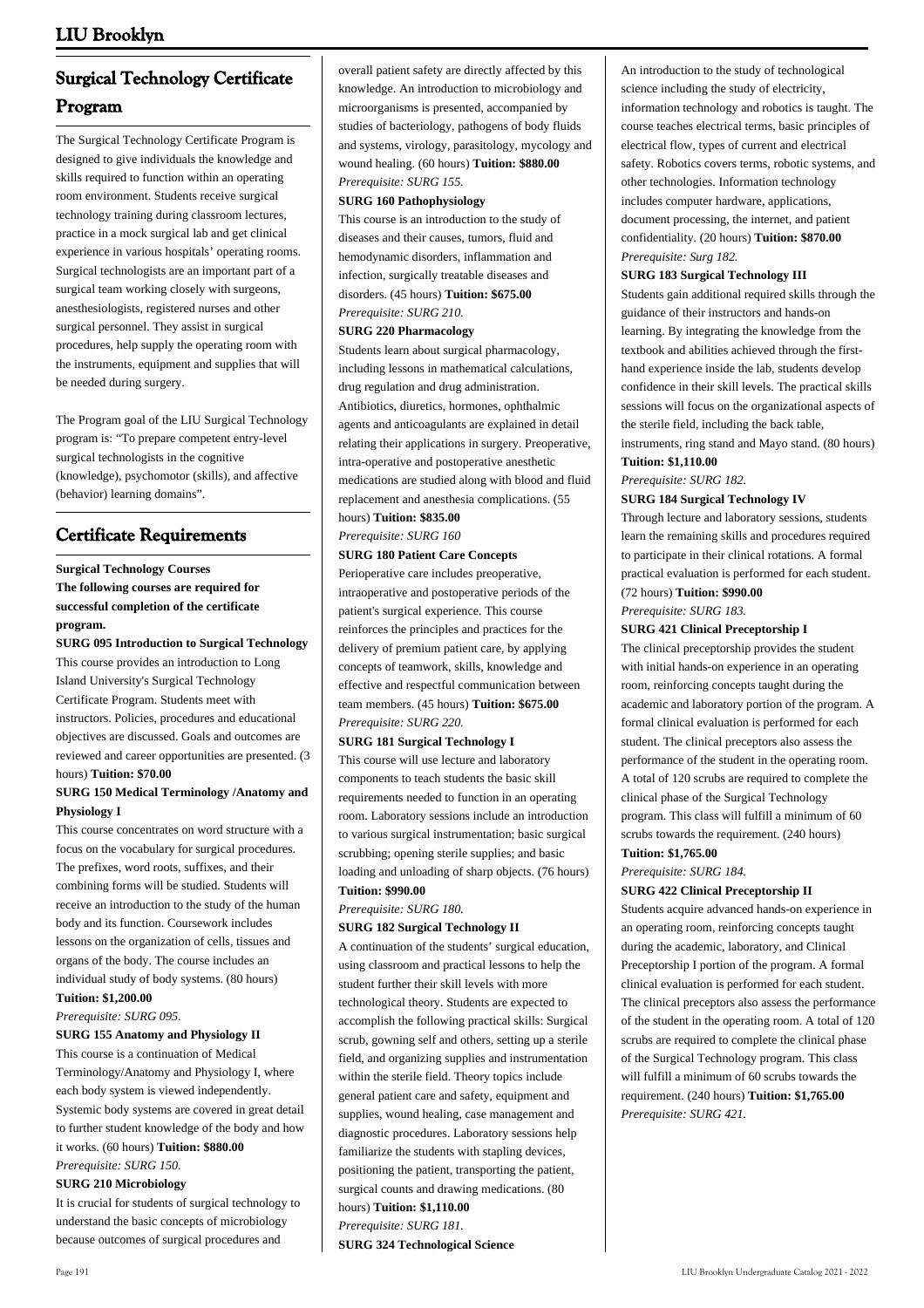## **LIU GLOBAL**

 LIU Global offers a Bachelor of Arts degree in Global Studies. Students complete the Global Studies degree through four years of coursework and integrated field experience undertaken as they travel around the world. They begin with the Global Studies foundation year in Costa Rica. They then move in their second year to Europe and then to Australia, New Zealand, Bali, and Fiji. In the first semester of their senior year, they are placed in an international internship with a leading organization aligned with their mission and carry out independent research. In the final Capstone Semester in New York City, they complete their senior thesis project and enroll in a second senior internship. As students move around the world, they acquire the knowledge, skills, and perspectives necessary to provide leadership in the Global Age.

 Area Studies courses and fieldwork are delivered drawing on LIU Global's decades of engagement with partners and communities around the world, these courses deepen students' knowledge of the countries, languages, and cultures of the region in which the center is located. The area studies courses combine classroom work with integrated field experiences and travel ([http://liu.edu/global/Academics](http://liu.edu/Global/Academics)).

 Core courses and fieldwork that build academic knowledge and skills across the program's four years. This sequence of required courses, distributed systematically around the world, equips students with disciplinary lenses to explore the world's interdependent cultural, political, environmental, and economic systems, as well as critical thinking, communication, and research skills. Students also examine local manifestations of the world's most pressing global issues and explore approaches to addressing these in each of the regional contexts. The sequence culminates in a set of upper-division courses in the last four semesters that include two senior-year internships and the completion of a senior thesis or senior project.

 LIU Global students have the opportunity to pursue one or more minors of their choice in Arts and Communications, Entrepreneurship, and International Relations. All minors require the completion of a minimum of 15 credits from the approved courses listed on the website which should be taken into consideration in student's academic planning.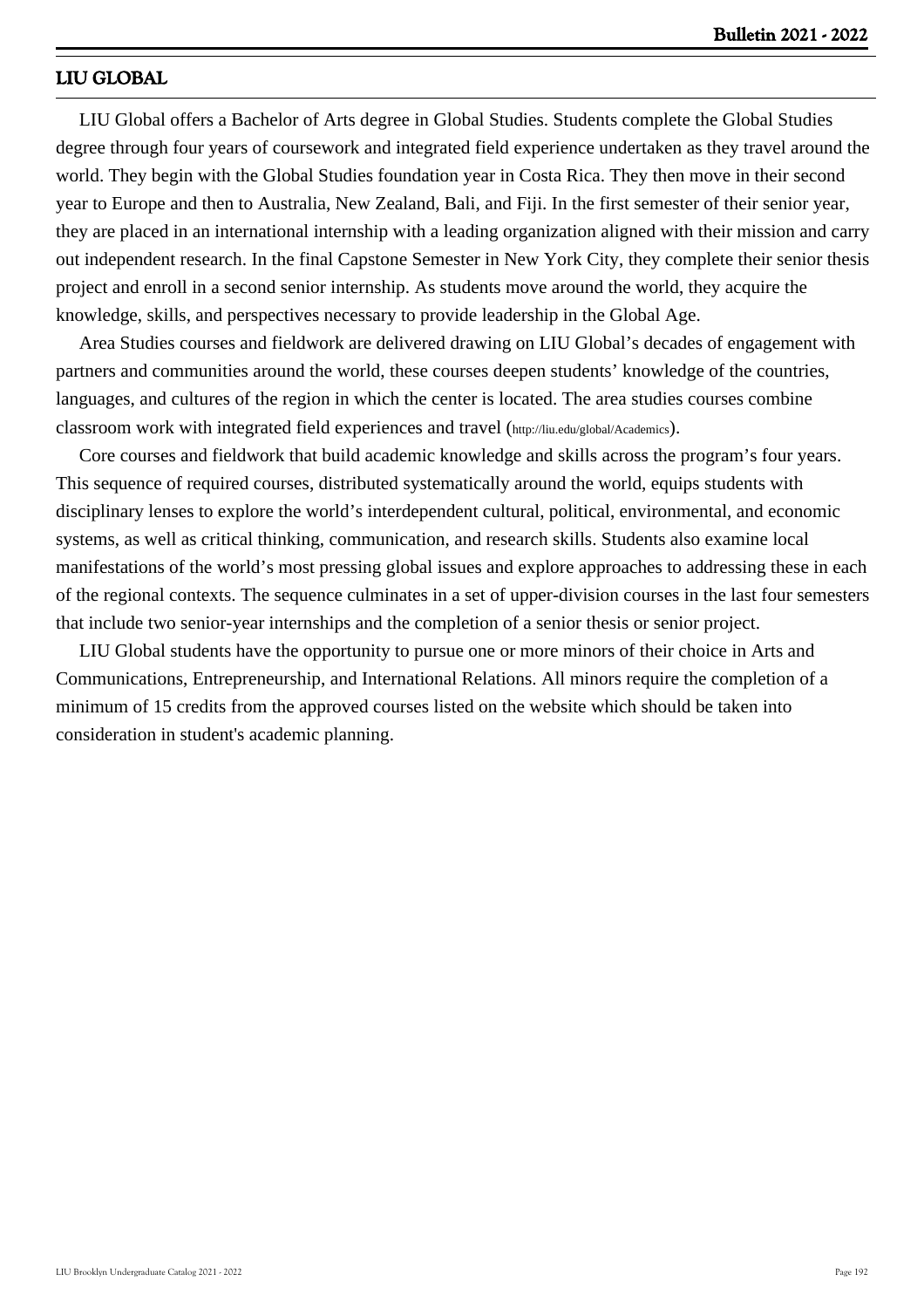# **B.A. in Global Studies Overview and Curriculum**

## **Description and Mission**

## **LIU Global Mission and Vision**

## **Mission**

 It is the mission of LIU Global to provide its students with the knowledge, experiences, and skills that will enable them to become socially responsible, engaged leaders in a richly diverse and increasingly complex world. Through an innovative, inquiry-driven, experientially-focused curriculum, LIU Global is committed to offering life-changing educational opportunities to students that expose them to the direct effects of global issues on local communities.

 LIU Global considers the world as its campus and sees engagement with people of different cultures as integral to the learning process. An LIU Global education is a transformative educational experience that combines rigorous academics, career development, and individualized learning in the world's dynamic regions.

### **Vision**

 As a program within Long Island University, LIU Global seeks to support the LIU mission and vision by promoting the development of a learning community that actively contributes to a global dialogue addressing the world's most pressing issues.

- 1. LIU Global aspires to become a leader in the field of global studies through an innovative, experiential, and globally-based curriculum guided by local scholars that integrates coursework with community engagement in the search for greater understanding, cooperation, and collective action in the interests of the world community.
- 2. LIU Global aspires to develop a superior student-centered experience that will enhance an appreciation of diversity, cultivate sensitivity towards the human and ecological impact of examined issues, and inspire creativity and commitment to explore a peaceful and sustainable future for all peoples and the world.
- LIU Global's future is guided by the 3. understanding, belief, and commitment that our graduates will have the skills, knowledge, awareness, and cross-cultural competencies that will prepare them for a personal and professional life of committed action in the interest of the world community and the environment. LIU Global alumni will contribute positively to the communities in which they will live and will apply the program's goals to any future professional endeavors.
- 4. Through its own practice, LIU Global intends

to model the principles it hopes to teach, that of creating a global community that promotes individual respect and collective responsibility, ecological sustainability, solidarity and service to others, and support of local efforts to address locally identified needs.

# **Why Choose LIU Global?**

 The LIU Global undergraduate program couples innovative classroom work, research, and direct engagement with people, places, communities, and organizations throughout the world. Rather than presenting students with abstract fragments of the world divorced from reality, the LIU Global classroom is a place where students prepare themselves for field work and study travel through reading and research. The LIU Global classroom is also a place, after students return from the field, where students reflect and write about their experiences, transforming them into useful knowledge.

 In addition to moving from country to country, students dive deeply into local and regional realities everywhere that they go. Courses at every center include experiential programming that takes local reality as the curriculum's living textbook.

 The world-wide program is designed to build students' capacity and confidence to carry out independent work.

 In the over 55 years of its existence, LIU Global has developed a full range of experiential programs that take full advantage of local opportunities.

 Although the specific details for each program are included in each location's individual web page, each program combines several elements from the list below to deliver a powerful set of experiences.

- Field excursions, lasting up to a day and usually linked to a specific course.
- Extended study travel, regional travel lasting from several days up to two weeks with itineraries often integrated into several courses. •
- Short- and long-term home stays, periods of residence with local families in which students learn local languages and ways of life. •
- Community engagement projects linked to a global issue or service opportunity carried out with a local partner. •
- Field Experiences engaging with Non-Governmental Organizations (NGOs), local enterprises, and institutions whose mission is related to either a course topic or a student's field research. •
- IRIS and Capstone Internships, semester-long placements carried out in both semesters of the senior year, first abroad and then in New York City. •
- Senior Thesis Field Research carried out during the first semester of the senior year in a field placement co-designed by the student and advisor. Students complete a Senior Thesis Project during their final Capstone semester. •

## **Learning Goals**

## **LIU Global Goals and Outcomes**

## **Learning Goal 1: Global Solutions**

Global College graduates are committed to engaging with humanity's collective challenges. Through multi-disciplinary inquiry, as well as through experience of several world regions, they comparatively articulate local manifestations of global problems, and identify and contribute to solutions to them.

**Outcome 1**: Use scholarly research and field experiences to identify pressing global issues, local and global responses to those issues, and productive paths toward addressing them. **Outcome 2:** Conduct trans-disciplinary inquiry using economic, cultural, political, and environmental lenses to critically analyze complex global issues from multiple, distinct perspectives. **Outcome 3:** Synthesize and integrate distinct global field experiences through engagement with and refinement of theoretical frameworks, demonstrating implications for productively addressing humanity's collective challenges.

## **Learning Goal 2: Academic Research**

Global College graduates execute high-quality academic bibliographic and field research that contributes to knowledge about global issues. They persuasively communicate their findings using the conventions of written, oral, and digital media.

**Outcome 1**: Demonstrate a command of academic writing and argumentation, as well as capabilities in oral and multimedia communication.

**Outcome 2:** Execute ethical qualitative field and bibliographic research.

**Outcome 3**: Engage in inquiry-driven research design; evaluate, analyze, and synthesize evidence.

## **Learning Goal 3: Professionalism**

Global College graduates are creative, socially conscious professionals prepared for a life of committed engagement. They bring to public, private, and civic enterprises a sense of personal and social responsibility, and have the capacity to adapt to and thrive in uncertain and changing circumstances.

**Outcome 1**: Successfully pursue defined career and life goals that align with social responsibility. **Outcome 2:** Demonstrate professional and ethical communication skills and behavior.

**Outcome 3**: Demonstrate resilience, flexibility, and self-care in face of challenges and uncertainty.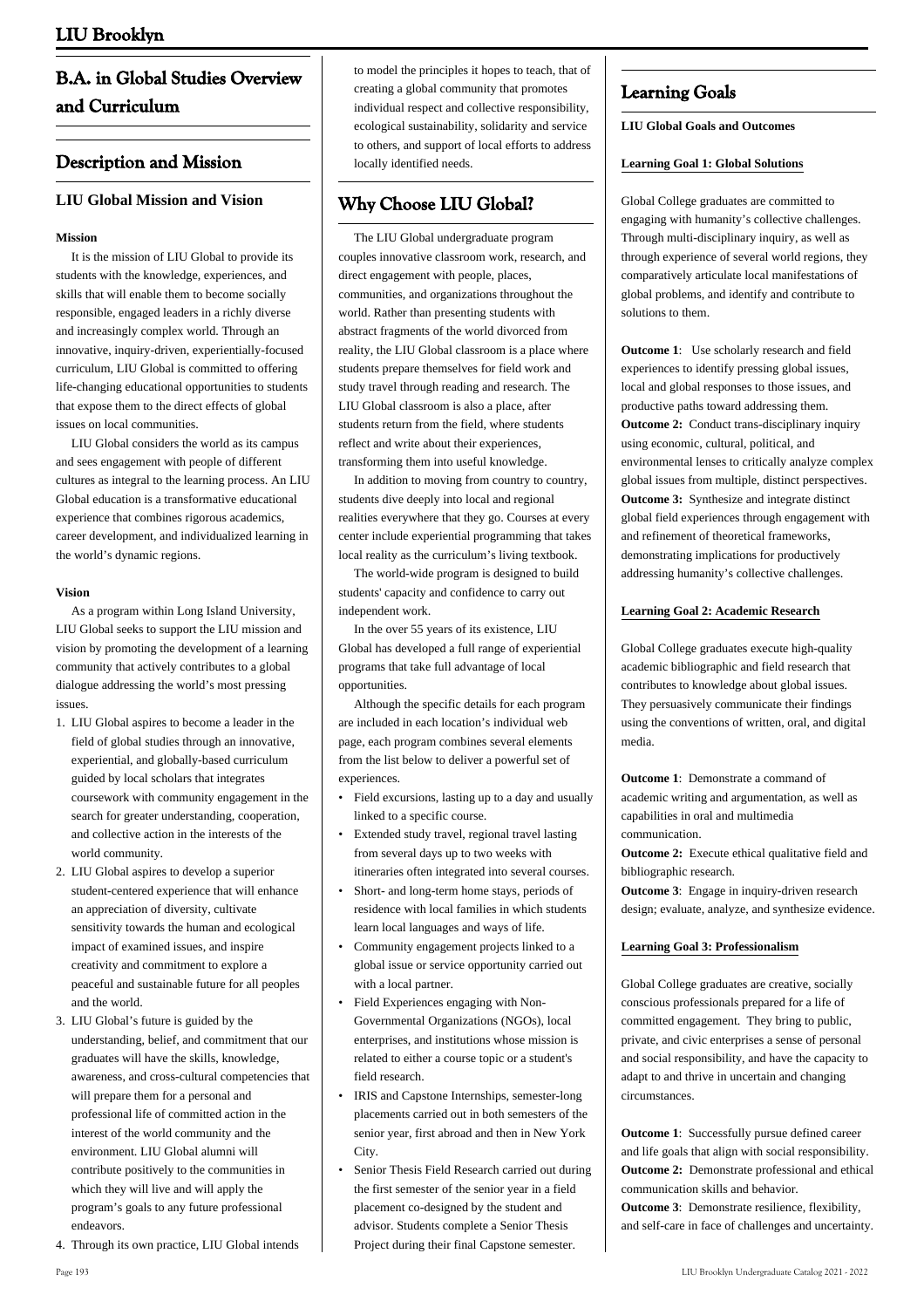## **Learning Goal 4: Global Leadership**

Global College graduates lead, support, and collaborate effectively in diverse, purpose-driven teams in international contexts. They communicate across cultures to empower others, and develop and achieve shared goals.

**Outcome 1:** Integrate knowledge and applications of global leadership theories and concepts into daily life.

**Outcome 2:** Communicate across languages and cultures, engaging and collaborating effectively and appropriately with diverse communities to address critical global issues.

**Outcome 3:** Effectively and strategically plan and work with diverse groups in order to develop and achieve shared goals.

# **Program Policies**

 As part of Long Island University, our students and staff must respect the LIU Brooklyn Code of Conduct which can be found at: http://liu.edu/Brooklyn/Campus-Life and the policies outlined in the Undergraduate Bulletin, including the LIU Sexual Violence and Harassment Policy. The LIU Global Program and Policy Handbook complements the information and policies in the aforementioned documents.The LIU Global Program and Policy Handbook contains program-specific information, policies and procedures for LIU Global students and staff: <http://liu.edu/Global/Global-Life>. The LIU Global Program and Policy Handbook aims to provide guidance that will help develop a positive learning environment, ensure academic integrity, promote students' well-being and comply with university policies. The LIU Global Program and Policy Handbook also contains the LIU Global Disciplinary Policy and Procedure. Where the terms or process in the LIU Global Disciplinary Policy differ from the LIU Brooklyn Student Handbook, the LIU Global Disciplinary Policy shall control.

 Policies are subject to change. Below are some of the policies. Note that policies can be amended and will be incorporated in the revision of the LIU Global Program and Policy Handbook. **DEGREE-GRANTING PROGRAMS**

## **Freshman Status**

 Applicants with a high school diploma or a GED are eligible to apply for admission as a freshman. Applicants who have earned college credits while enrolled in high school, received AP, or IB credit must disclose such information to the LIU Admissions Office when submitting an application. Failure to inform the Admissions Office of such credit will affect placement within the program.

## **Transfer Status**

 Applicants who have completed academic work at other colleges or universities may apply for admission as a transfer student to LIU Global with

advanced standing based on the number of credits previously earned. All transfer students are required to spend at least three semesters abroad with LIU Global to qualify for the degree. Students take 15-18 credits each semester for a total of 120. Transfer students will be advised about their academic pathway and graduation plan.

 Credits transferred in must be a grade of "C" or better. LIU Global also awards credit for College Level Examination Program (CLEP) test scores of 50 or higher, Advanced Placement (AP) test scores of three or higher, or IB test scores of HL 4 or higher. To transfer credits, applicants must submit an official college transcript from an accredited university and/or submit official test score reports.

## **NON-DEGREE-GRANTING PROGRAMS (FOR NON-LIU GLOBAL STUDENTS)**

### **Visiting Students**

 Although LIU Global is a four-year Global Studies program, students from other U.S. universities, LIU Brooklyn and LIU Post are heartily encouraged to study abroad as visiting students at any of the college's centers for one or more semesters. Visiting students do not matriculate for an LIU Global degree, rather they return to their home institutions to complete graduation requirements.

 LIU Global offers visiting students a full range of advising and support services, focusing on such issues as program selection, academic planning, registration, credit transfer, cultural adjustment, on-site support and re-entry. Visiting students receive a letter grade in each course. Visiting students are advised to talk with their LIU Promise Success Coach, registrar, and/or financial aid office at their home universities to determine the home institution's requirements with regard to application deadlines, credit transfer, and financial aid procedures.

 Please review policies and procedures for visiting students at: [http://liu.edu/Global/Global-](http://liu.edu/Global/Global-Life#visiting)[Life#visiting](http://liu.edu/Global/Global-Life#visiting)

## **Visiting Student Application**

 LIU students, fill out the Study Abroad form found here: [http://liu.edu/Global/Global-](http://liu.edu/Global/Global-Life#visiting)[Life#visiting](http://liu.edu/Global/Global-Life#visiting)

 Students outside of LIU, fill out the application found

here: <https://apply.liu.edu/quickapp2/?campus=g> **Required Forms**

 All visiting students must complete the forms found here: [http://liu.edu/Global/Global-](http://liu.edu/Global/Global-Life#visiting)[Life#visiting](http://liu.edu/Global/Global-Life#visiting)

# **Center/Semester**

 Fall and/or Spring: Costa Rica, Europe, China, Asia-Pacific Australia

### **GENERAL TRAVEL INFORMATION Practical Matters**

 Prior to departure, students receive a detailed digital handbook that contains practical and academic information about the program, including critical dates and deadlines, logistical

concerns, practical matters, and academic policies. **Passport**

 Students need a passport. The passport must be valid for at least one year, in good shape, and have at least 10 empty pages.

### **Visas**

 Applying for visa varies from country to country. The staff advises on this process. Students must visit the visa page

(https://www.liu.edu/Global/~/link.aspx?\_id=1530 2BBCC7574FE59723F817FD1BB7BD&\_z=z) and are responsible for complying with the visa requirements for each country.

## **REGISTRATION**

## **Important**

 Register for courses through the MY LIU portal: https://my.liu.edu.

 Students are charged a flat tuition rate for 12-18 credits. If students register for 19 credits and up, they will be charged an additional per credit rate. Students interested in registering for 19 or more credits must get permission from the Center Director.

 Students will have the opportunity to drop and add courses during the program change period in consultation with their Center Director. The deadline is posted on the academic calendar: http://liu.edu/Global/Global-Life.

 Call or email Carlett Thomas, Director of Student Affairs & Administrative Services, with any questions or concerns at

Carlett.Thomas@liu.edu or 516-2993401.

 Students who register or who wish to change centers beyond the registration deadline (See http://liu.edu/Global/Academics/Academic-Calendar) are not guaranteed participation in their selected program due to student and center preparation requirements (visas, housing, staffing, etc.). Students should not incur any expenses for participation in the program (e.g., flights, visas) until they are registered. If they decide to incur those costs anyway, they must assume the responsibility if they are unable to register and participate in the semester.

 Students not registered for the current semester or who have not submitted all completed required forms for the semester are not allowed to travel to any LIU Global Center nor are they allowed to participate in LIU Global activities or use services/facilities provided for the benefit of LIU Global students until registered and/or have correctly completed and submitted all required forms. This provision includes students who are already in country.

## **Notice of Biling/Tuition and Fee Payment**

 Students will be billed and are required to pay the full amount of tuition and fees for the semester. They are able to view their balance and other pertinent information through the MyLIU portal, which can be found at: https://my.liu.edu. A more detailed explanation of LIU Global tuition and fees can be viewed at

http://www.liu.edu/Global/Financials. Personal expenses are not included.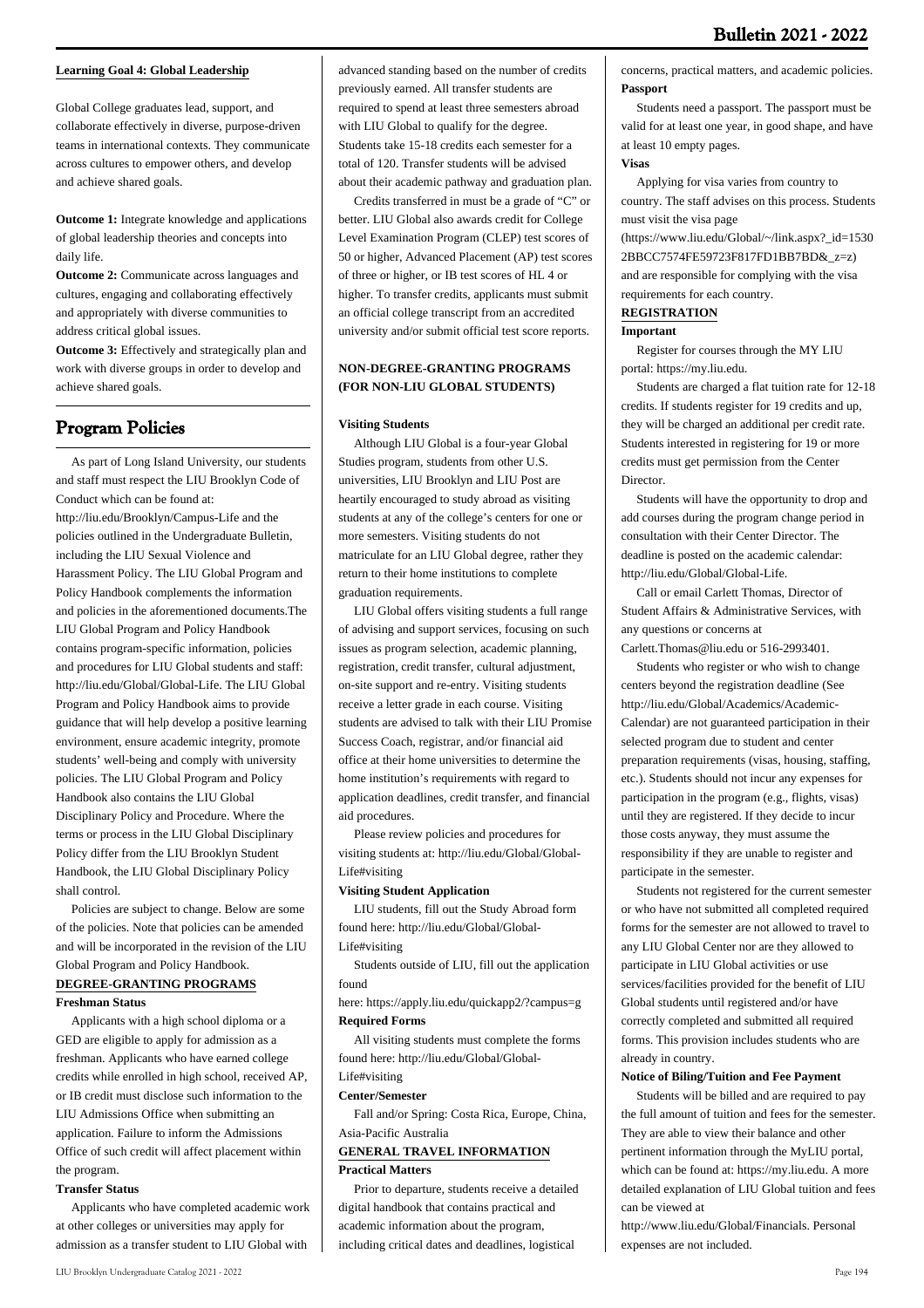Tuition University Fee Center Fee Room and Board Fee (varies by location) Health Insurance

## **LIU Global Fall/Spring Liability Schedule**

 To ensure a quality program, each LIU Global center sets up programming prior to the start of the semester which incurs costs. These include deposits to secure housing, payments for field experiences (lodging, transportation, etc.), payments to service providers, etc.

 The calculation of your tuition and fees liability, if any, is based on the date of your official withdrawal or change of center in accordance with the LIU Academic Calendar: https://www.liu.edu/Brooklyn/Enrollment-Services/Registration/Academic-Calendar **TUITION LIABILITY SCHEDULE**

 Any registered student who withdraws after the dates below is bound by this schedule for tuition and university fee:

#### **Withdrawal Date Liability**

Prior to start of LIU term 0% During 1st calendar week of classes 0% During 2nd calendar week of classes 25% During 3rd calendar week of classes 50% During 4th calendar week of classes 75% After 4th week of classes 100%

## **ROOM & BOARD AND CENTER FEE LIABILITY SCHEDULE**

 Any registered student who withdraws after the dates below or changes centers is bound by the schedule below to cover upfront costs incurred by the center on the students' behalf.

#### **Withdrawal Date Liability**

7 weeks or more before start of LIU classes 0% From 7 weeks before start of LIU classes to 1st day of start of LIU term 25% During 1st calendar week of LIU classes 50% During 2nd calendar week of LIU classes 75% During or after 3rd calendar week of LIU classes 100%

# **Health & Safety**

 LIU Global's highest priority is the health and safety of its students. Staff members at each center have knowledge about the best medical facilities in the region, are trained to help manage emergency situations, and are on call 24 hours a day. All LIU Global students are required to register with their home country's Embassy in the country where they are residing during the academic term. Students who are U.S. citizens or residents are required to complete the Smart Traveler Enrollment Program (STEP) with the U.S. State Department. Enrolling in STEP allows students to:

- Receive important information from the Embassy about safety conditions in the destination country, helping students make informed decisions about their travel plans.
- Help the U.S. Embassy contact students in an emergency, whether natural disaster, civil

unrest, or family emergency.

Link: https://step.state.gov/step/

 During the orientation period, LIU Global staff educate students about general health practices, tools to minimize risk, and emergency response procedures. LIU Global requires students to check with their physician prior to their departure about any health-related concerns and must receive a medical clearance for participation in the program.

 More detailed health and safety related information is included in the Program and Policy Handbook

[http://liu.edu/Global/~/link.aspx?\\_id=5D580E3481](http://liu.edu/Global/~/link.aspx?_id=5D580E34817A413FA3C9B93716AEC2C6&_z=z#Policies) [7A413FA3C9B93716AEC2C6&\\_z=z#Policies](http://liu.edu/Global/~/link.aspx?_id=5D580E34817A413FA3C9B93716AEC2C6&_z=z#Policies). LIU Global students are required to follow all health and safety policies outlined in the handbook as well as those specific to each region which are shared and reviewed in each country's orientation.

## **Application Procedure**

### **Minimum Requirements for Admission:**

Applicants for admission to LIU Global should have a minimum 2.50 GPA to be considered for admission. Students who do not meet this requirement may be considered on a case-by-case basis dependent on supplementary materials (i.e. test scores, essays, personal interviews). We accept students on a rolling basis throughout the year.

## **Application Forms:**

- [Freshman Application](https://apply.liu.edu/quickapp2/?campus=g) (high school seniors or applicants with fewer than 18 college credits: select LIU GLOBAL on the drop down menu item "Interested Campus")..
- [Transfer Application](https://apply.liu.edu/quickapp2/?campus=g) (applicants with between 18 and 75 credits) •
- [Study Abroad with LIU Global Application](https://apply.liu.edu/quickapp2/?campus=g) (Non-LIU applicants wishing to study abroad with LIU Global for one or more semesters). •
- Study Abroad with LIU Global for LIU Students (LIU applicants wishing to study abroad with LIU Global for one or more semesters). •

Freshman and Transfer applicants: In addition to the application form, all students **must** submit the following:

- Official transcripts from all schools attended—high school diploma or GED (either in progress or showing degree conferral)
- Official copies of your ACT, SAT or AP scores. ACT code: 2747; College Board code:  $2248$ •
- Note: If you were unable to take the SAT or ACT due to the pandemic, please submit your application and then contact an LIU Global Admissions counselor at [global@liu.edu](mailto:global@liu.edu) or 718-488-1011.

Additional documents that may be requested:

- **An official copy of TOEFL iBT or IELTS**, if **•** English is not your native language. Use school code 2369.
- **Official CLEP score reports or Official University Transcripts**, if applicable. **•**

Note: candidates are encouraged to submit a "complete" package with application, fees, transcripts, and all other documentation listed at one time. Please submit the completed application and supplemental materials to LIU Brooklyn Admissions <br/> <br/> <br/> <br/> <br/>Admissions@liu.edu> or mail them to: LIU Brooklyn Admissions One University Plaza Brooklyn, NY 11201 LIU Office of Admissions One University Plaza Brooklyn, NY 11201 For questions regarding the application process, contact an admissions counselor at global@liu.edu or 718-488-1011. Stay connected and follow us around the world on [Facebook](http://www.facebook.com/liuglobal), [YouTube](http://www.youtube.com/globalcollegeliu), and [Tumblr.](http://liuglobal.tumblr.com/) **International Transfer Students Only** Transfer students who were educated at institutions outside the United States must submit official transcripts in the original language with English translation/evaluation (if applicable) from an approved evaluator. Agencies listed here provide evaluations of

educational credentials and course reports for students who were educated at foreign educational institutions:

World Education Services P.O. Box 745, Old Chelsea Station New York, NY 10113-0745

Phone: 212-966-6311

Fax: 212-966-6395

Center for Educational Documentation

P.O. Box 170116

Boston, MA 02117

Phone: 617-338-7171

Fax: 617-338-7101 International Educational Services

AACRAO

One Dupont Circle, NW, Suite 520 Washington, DC 20036 Phone: 202-296-3359

Fax: 202-822-3940

Note: LIU Global is a program in which students are required to study outside their home countries; therefore, all LIU Global students are at some point international students. Non-U.S. students need to be aware of visa requirements in obtaining permission to study in various countries. Not all country visas may be obtainable by students from certain countries. Non-U.S. students should discuss their interests and intentions thoroughly with their LIU Global admissions counselor.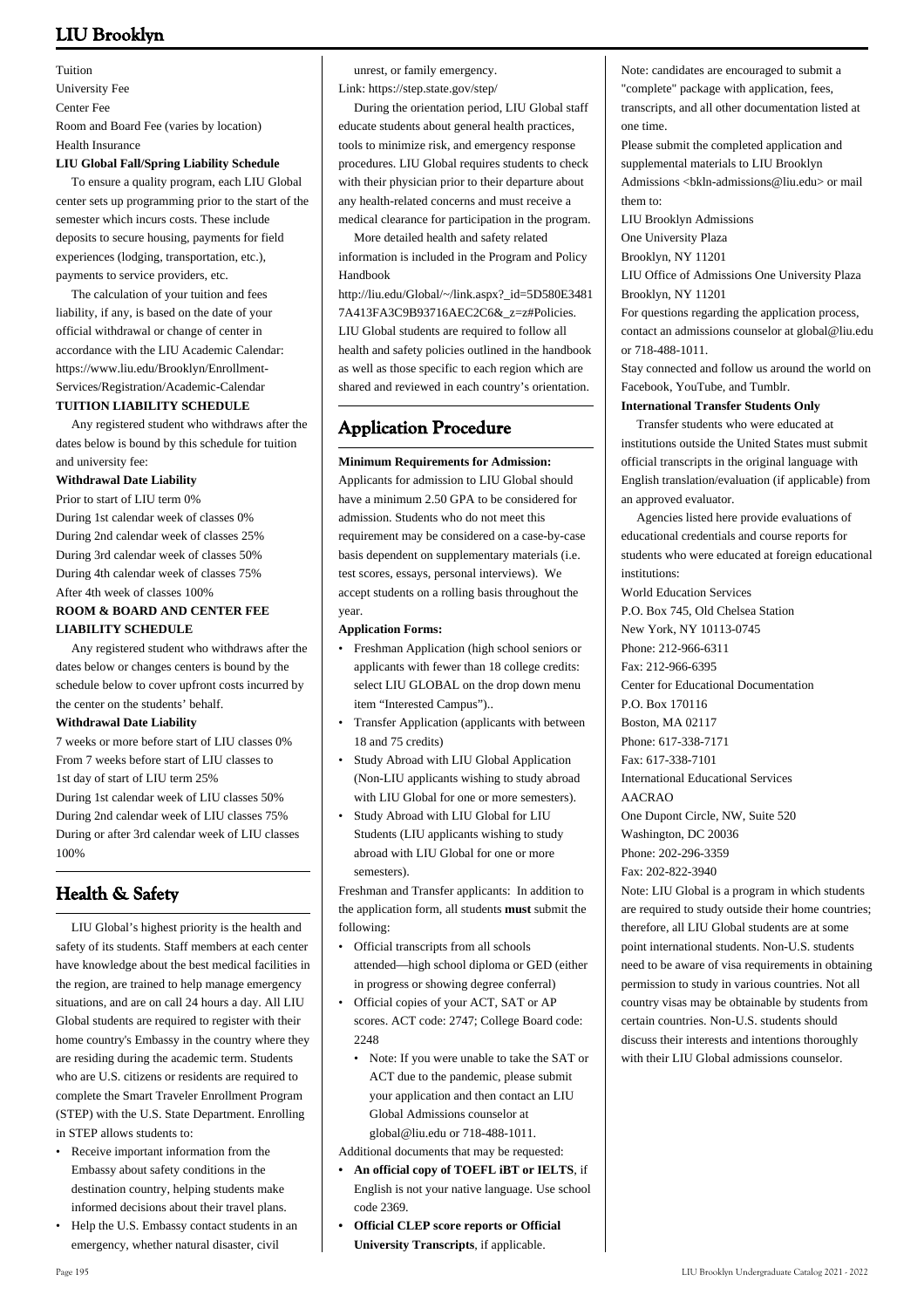## **Costa Rica Center**

#### **Overview**

 The Costa Rica Center is the gateway to the Global Studies degree program, providing students with the academic tools and field experiences necessary to grasp the relationship between Central America and the larger world. Through engagement with contemporary Costa Rica and some regional travel, students study the local effect of globalization, making sense of its impact on the region's people, politics, economies, and ecosystems. Students will experience how the conquest of Indigenous America by Europeans five hundred years ago and the forced migration of Africans continue to define the region. They also experience how governments, international organizations, entrepreneurs, and civil society communities are responding creatively to the region's ongoing engagement with global economic, cultural, and political forces. The year-long program includes the intensive study of Spanish (offered at all levels), fieldwork at sites around the country, and two extended study-travel experiences to Panama.

## **Europe Center**

#### **Overview**

 The Europe Program provides the opportunity for second-year LIU Global students to explore and experience the great cities of Europe and the impact that Europe has had on global history and politics. This includes an inquiry into the limits and boundaries of what is considered Europe. In this year-long program, students study the emergence of the modern European nations and the role that these nations have played in the first wave of globalization during the Imperial Age. Students also gain an understanding of the role of Europe and the European Union as major geopolitical players in the contemporary Global Age. Students emerge from the program with an understanding that "Europe" as a region is characterized by a profound tension. The continent has produced a tradition of enlightened high culture and "western values" that have become synonymous with civilization. At the same time, the continent is marked by a history of internal war, ethnic conflict, and imperial aggression. The LIU Global program concentrates particularly on the way this tension has manifested itself in the modern age. During the last century, inter-European conflicts have plunged the world twice into devastating and genocidal world wars. And in the aftermath of this conflict, the world's first great experiment in post-national governance has emerged, the European Union (EU).

## **Australia Asia-Pacific Center**

#### **Overview**

The Asia-Pacific Australia Center engages students with the quest for sustainable development in the nations and peoples of contemporary Oceania and Southeast Asia. Through two semesters of courses and fieldwork, students study the challenges and innovative solutions that communities, organizations and nations are developing as they aspire to address one of the world's central questions: How can we, across a range of diverse cultures and countries, promote people's livelihoods and well-being without destroying our planet's ecosystems? Students study and travel across the region, focusing on this challenge from the perspectives of different communities, cultures and national political dynamics. From an administrative base in Byron Bay, Australia, the program explores the quest for sustainable development in Australia, Fiji, Aotearoa/New Zealand, and Bali.

#### **Location(s)**

 Students spend the fall semester studying in Australia, Fiji and Aotearoa/New Zealand. Still tied to the British sovereign, Australia is shaped by its imperial legacy, multicultural society and the vibrant postcolonial resurgence of Aboriginal peoples. Its standard of living remains high, given its integration into the world economy and its role as a source of raw materials and services for China's and India's development. Historically allied to European and North American powers, Australia is currently in the process of

integrating itself more fully into its Asian and Pacific neighborhood.

 Students also visit the Pacific island microstate of Fiji, inhabited in almost equal proportions by Native Fijians and overseas Indians whose ancestors came as indentured laborers to Fiji in the 19th Century. Based on tourism and agriculture, Fiji's economy is subject to global market forces at the same time that it is dealing with the severe impacts of the global climate emergency, such as rising sea levels and extreme weather events.

 The third site for the fall semester is Aotearoa/New Zealand. Home to powerful Maori culture, breathtaking landscapes and impressive green credentials, Aotearoa/New Zealand will allow us to not only gain a deeper understanding of the Pacific, an oft-neglected world region that is playing an increasingly important role in international conversations around oceans, climate change, cultural diversity and transnational collaboration, but further add an important comparative dimension to our strong program focus on sustainability, Indigenous peoples and settler colonialism, race and ethnicity, and social justice.

 In the spring semester, students deepen their introduction to Australia by spending most of the semester in the vibrant beachside community of Byron Bay, approximately 100 miles south of Brisbane, as well as excursions to other parts of the country. Renowned for its beautiful natural environment, entrepreneurial spirit, and cultural vitality, Byron Bay boasts a dynamic mix of a strong Aboriginal heritage, a cosmopolitan counter culture, and a dynamic creative industries. Students live on the doorstep of Byron's stunning South Pacific beaches, interact with locals and travelers from all over the world, and immerse themselves in the region's thriving cultural and activist life. The spring semester includes a visit to Bali, a culturally autonomous Hindu island in the Islamic Indonesian archipelago. Renowned for the way in which its ancient culture continues to thrive and adapt itself to the modern world, it is an example of a people striving to manage its cultural and environmental resources in the face of globalization.

**Academic Program** & **Field Experiences (**Note: Travel locations are subject to change)

 The fall semester program centers on environmental and economic challenges across the Asia-Pacific region, organized via the key themes of social justice, cultural diversity and sustainable livelihoods. Students receive an intensive introduction to these issues and the region, and then conduct a more focused investigation throughout the semester. Based in Byron Bay, Australia, with extended field trips elsewhere in the country as well as to Fiji and Aotearoa/New Zealand, students draw heavily on their experiential engagement with the local environment and Indigenous peoples struggling for sovereign self-determination. Apart from courses focusing on regional histories, international development, eco-philosophy and race and ethnicity, students also take the Global Studies Seminar, which models transdisciplinary approaches to studying critical global issues and supports students in developing their academic concentration for their senior year by way of an extensive bibliographic research project.

 The spring semester program deepens students' engagement with the key issues facing both the region and the wider world by foregrounding cultural and sociopolitical challenges via a decolonizing framework. Byron Bay, Australia's easternmost point, is the setting for studying the forces of European colonialism that shaped the modern Australian nation-state and its devastating impacts on both Aboriginal peoples and local ecosystems. Through extensive fieldwork within the wider Byron region and extended field trips to other parts of the country, students have the opportunity to learn directly from local activists, social entrepreneurs, and community leaders about alternative and decolonial responses to shared challenges. On an extended field visit to Bali, Indonesia, students deepen their entrepreneurial thinking and leadership skills through engagement with local social and environmental issues. They develop collaborative partnerships with Balinese students in search of local solutions to global issues. In terms of preparing for their senior year concentration, the Junior Research Seminar supports students to build on their bibliographic project in the fall semester by helping them secure an international internship and develop a comprehensive qualitative field research proposal for their International Research and Internship Semester (IRIS).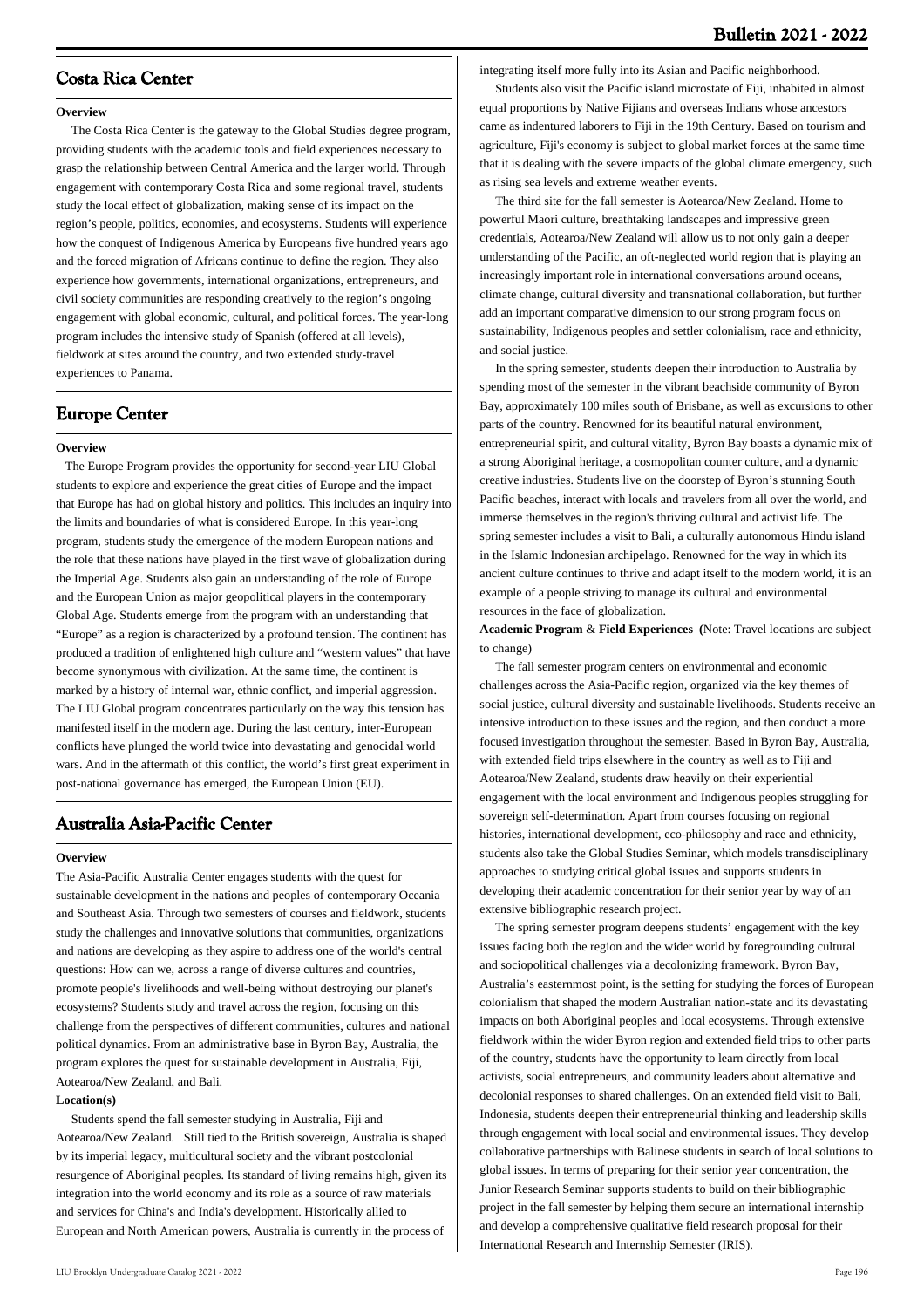Field trips form an essential component of the Asia-Pacific Australia Program curriculum in both the fall and spring semesters. All trips are tightly integrated with the theories, concepts, and themes that students learn about in their courses. It is important to note that field trips are subject to change.

 Australia: Students can expect to experience weekly field trips in and around Byron Bay to local community organizations, social enterprises and national parks. Extended trips to other major cities including Sydney, Melbourne and Brisbane may be incorporated into both the fall and spring semesters. Trips to the Great Barrier Reef and the Outback will be included in the spring semester only. Students studying in Australia in the spring will also participate in a muti-day Aboriginal bush camp experience. During this trip, students will be camping on Aboriginal land and learn directly from respected Aboriginal elders and knowledge-holders, experience the beautiful local environment, and gain a finer appreciation for Indigenous values, perspectives, and knowledge.

 Fiji: While studying in Fiji, students can expect to immerse themselves in local communities, cultural activities, and beautiful environments. They will visit with local activists, advocacy groups, and community-run ecotourism businesses, and snorkel in major coral reef sites and trek through national parks.

 Aotearoa/New Zealand: Field experiences include hiking and canoeing with local Maori guides on the Whanganui River, the first river in Aotearoa/New Zealand to acquire legal personhood.

 Indonesia: While traveling around Bali, students have the opportunity to experience different environments and aspects of Balinese culture. They also interact with and learn from a range of Balinese community leaders, students, and organizations engaged in activism, advocacy, and social and ecological entrepreneurship. Students will also have the opportunity to visit a coral reef restoration site and develop collaborative projects with local Indonesian students at Ganesha University.

#### **Housing & Food**

 Australia: Students live together in comfortable and modern rented beach houses located in Byron Bay region. Decisions about living arrangements are made by students upon arrival, with students sharing a house and often also sharing rooms with other students. Each of the houses generally has Internet access, a television, and a washing machine. All houses have full kitchen facilities and students will be able to cook their own meals. While traveling on field trips, students can expect to stay in hostels, guesthouses, cabins and tents.

 Fiji: During the Fiji trip, students will stay in hostels, apartments, and family homestays.

 Aotearoa/New Zealand: In Aotearoa/New Zealand, students stay in youth hostel dorm rooms, Maori marae (meeting places/halls) and, occasionally, in tents.

 Indonesia: When in Bali, students will mostly stay in local family-owned homestay accommodations. They may also stay in hotels, beach bungalows and university dormitories.

 Students will receive a weekly food allowance and are encouraged to do their own shopping and cooking, either individually or communally. During field and camping trips the program may provide some meals. Students can expect to receive a reduced weekly food allowance during weeks when there are field and camping trips where meals will be covered by the program.

# **International Research & Internship Semester (IRIS)**

#### **Overview**

 After the extraordinary three-year journey around the world, LIU Global students complete their Global Studies degree in an equally extraordinary senior year. The year is composed of two parts:

- 1. The International Research and Internship Semester (IRIS) in the fall
- 2. The Capstone Semester in New York City in the spring

 Through independent research carried out over these two semesters, culminating in the senior thesis project, students develop expertise on a global

issue of their choice. Then through two internships, one international and one in New York City, students prepare for the next steps in their careers.

 After executing a proposal developed in the spring semester of their Junior year, students carry out their International Research and Internship Semester program at one of the LIU Global IRIS sites. This semester includes (a) the first stage of their senior thesis project research, (b) a professional internship, (c) language course if the student is in a country where English is not an official language, and (d) electives aligned with their academic interests and goals.

#### **Location(s)**

 Students can develop their International Research and Internship Semester programs for LIU Global Centers in Costa Rica, Australia, New York City, or, with approval, at one of LIU Global's partner organizations.

**Academic Program & Field Experiences (**Note: Travel locations are subject to change)

 In the fall semester of the senior year, students enroll in the International Research and Internship Semester, a program that facilitates the development of students' expertise on one of the pressing global challenges of our times. The IRIS experience forms the basis of the senior thesis that will be completed in the Capstone Semester.

 The Junior Research Seminar and the International Research and Internship Semester Proposal. Students develop their programs for International Research and Internship Semester during their third year in LIU Global. In the Junior Research Seminar, students identify a global challenge or issue that they wish to investigate in depth. They develop a bibliography that acquaints them with the scale and scope of the challenge, and then investigate the responses to this challenge that are being developed around the world. These responses may include policy, activist, or entrepreneurial solutions carried out in government, business, NGO, or community settings. Students then select a specific location from among the LIU Global International Research and Internship Semester sites where they can engage with the issue directly. They develop a research proposal that allows them to investigate both the issue's local manifestation as well as the local responses to it. They also identify and secure an internship from one of LIU Global's partner organizations whose activities are relevant to the students' research. Students then execute their International Research and Internship Semester proposal in the fall semester of their fourth year.

 The International Research and Internship Semester curriculum includes three required courses. Senior Thesis I is an online course delivered to all IRIS students around the world by the Senior Thesis Coordinator. In conjunction with regular individual academic advising, it helps students to refine and execute their research design, keeping them on track with methodology, documentation, and deadlines. The online International Internship course helps students to prepare for, execute, and analyze their internship experience as well as provide career-related mentoring. This course includes an evaluation of the internship site's impact on the student's chosen issue or global challenge, as well as the student's self-reflection on his or her role as an organizational player. Students are also required to study the official language of their location.

 In addition to these three required courses, students identify opportunities that help them deepen their studies on their chosen topic, related to a minor, or another area of interest.

 International Internships: Students participate in a field-based or virtual internship the entire semester with their host organization in the region of the world where they are located.

 International Research and Internship Semester students develop a logistics plan around their research and internship placement as part of the Junior Research Seminar. The International Internship places students at a leading organization that is tackling the global issue they want to explore, allowing them to gain experience that assists in building a future career. Students can develop their International Research and Internship Semester programs for LIU Global Centers in Costa Rica, Australia, China, Spain, or New York City. Students are also able to propose IRIS programs with one of LIU Global's partner organizations.

The semester-long immersion in a cross-cultural, professional setting also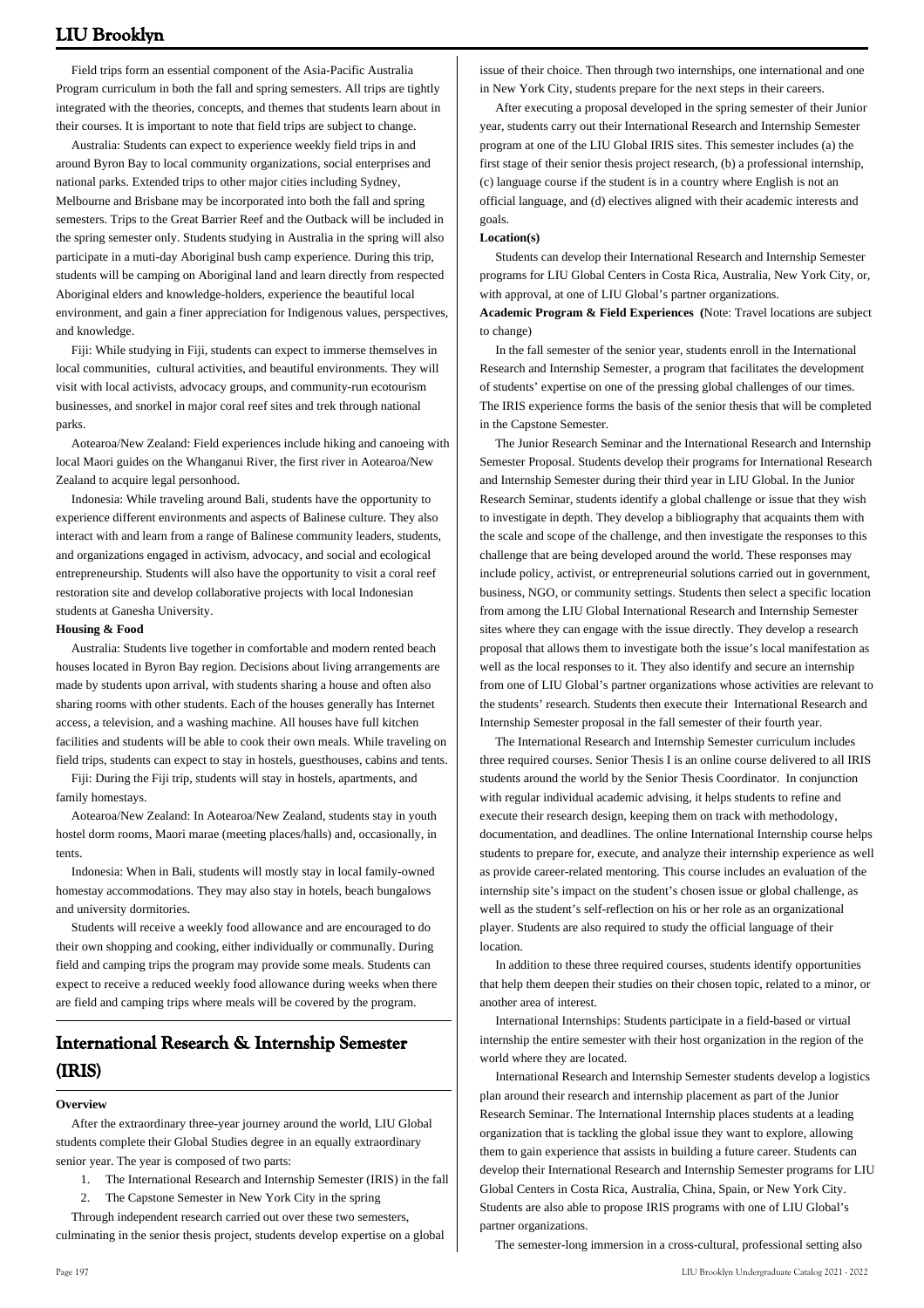helps students in building their knowledge base around a particular global issue, through learning from local individuals who are working to solve a local manifestation of that issue. Students engage with specific scenarios and circumstances, aligning global theories with local praxis. The internship builds students' leadership skills, develops their ability to communicate crossculturally, and helps them to effectively navigate a complex professional environment to make an impact.

#### **Housing & Food**

 Housing and food are covered by the program's room and board fee. Housing arrangements depend on the student's location of study and can vary from homestays, apartments, residencies at local universities, or internship housing placements. If food is not directly provided as part of the housing arrangement, students will receive a monthly food stipend.

## **New York City Center - Capstone Semester**

## **Overview**

 In the final semester of their senior year, students complete their LIU Global education in New York, one of the world's great global cities. The Capstone Semester provides the opportunity for students to work with faculty and mentors to complete their senior theses projects, enroll in LIU courses along with LIU Global courses, and to start their transition to post-college life through an internship aligned with their academic and professional interests. Capstone students receive a 30-day unlimited MetroCard each month to ride New York City's subways and buses.

#### **Location(s)**

 LIU Global capstone semester is housed in New York. Capstone students study on the campus of LIU Brooklyn, a complex located in the newly revived, downtown Brooklyn. Founded in 1926, the Brooklyn Campus is the original home of Long Island University. Its 11-acre site located in the heart of the "Brooklyn Renaissance" is convenient to all subway lines and minutes away from the Manhattan financial district. The LIU Brooklyn complex includes an impressive array of state-of- the-art facilities, including a \$40 million athletics, recreation, and wellness center.

### **Academic Program & Field Experiences (**Note: Travel locations are subject to change)

 Through a combination of coursework and field experience, students engage the global in the local, completing their four years of experiential education around the globe in one of the world's great cosmopolitan centers.

 The Capstone Semester is a culminating stage in the B.A. in Global Studies. The integrated curriculum consolidates the knowledge and skills students have gained during their studies and travels around the world. The program includes several integrated elements:

- Senior Thesis Project. Students transform the research that they completed in the International Research and Internship Semester the prior fall into a senior thesis project, framing their findings in terms of the literature relevant to a major global issue. Students present their work in a poster session at a campus-wide research event; most also give oral or poster presentations at the National Conference on Undergraduate Research, which draws more than 4,000 top undergraduate researchers from the U.S. and universities around the world. •
- New York City Internship. Students secure an internship at a leading organization or enterprise relevant to their academic and professional aspirations. The internship is contextualized in a course dedicated to supporting students' professional development. New York City is unsurpassed in the variety of organizations and resources available for internship placements. •
- Global Studies Capstone Seminar. Students investigate global issues as they manifest locally in New York City and, more broadly, in the United States. Through readings, guest speakers, field visits, and participant observation, students engage issues of economic inequality, social inequality, migration, environmental sustainability, and urbanization. •
- LIU Coursework. Students also may enroll in LIU Brooklyn courses related to their academic interests and, if applicable, courses approved towards their •

## minors.

 The Capstone Semester accesses New York City's many international resources through site visits integrated into the coursework. Adjusted each semester in accordance with new opportunities, students visit NGOs, financial institutions, museums, and political entities committed to international development and activism. Students also meet with local people and community groups, assuring that students experience New York's diverse communities and distinctive social fabric.

 Through a weeklong excursion to the capital of the United States of America, Washington, D.C., students gain access to the full range of governmental and non-governmental organizations that impact foreign policy, security, global finance, and activism.

## **Housing & Food**

 Current students have a number of housing options: the on-campus dormitory, off-campus student residences, rooms in private homes, or apartment shares.

 Meal plans are available for students who live on campus. New York provides a plethora of experiences for all tastes, including inexpensive restaurants, cafes, vegetarian eateries, etc.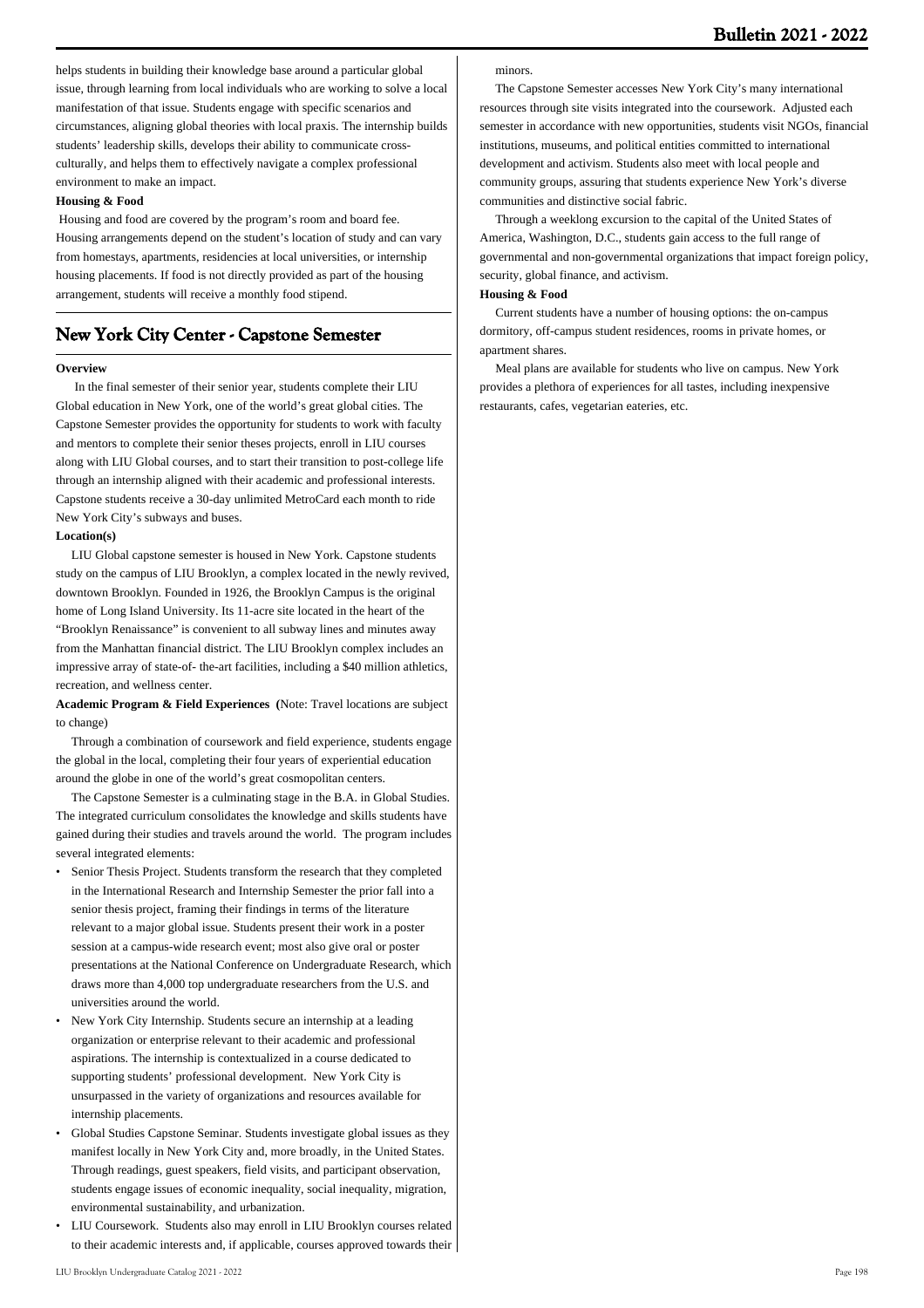# **B.A. Global Studies**

## **What Is Global Studies?**

 Global Studies is the investigation of the world as an integrated and increasingly interdependent political, economic, cultural, and ecological system. The discipline equips future leaders to understand the world's emergent challenges and with tools to contribute to the development of solutions to these challenges that transcend national and disciplinary boundaries.

 Since 1965, LIU Global (along with its parent institution, Friends World College) has been a pioneer in the field. Long before anyone had thought about "global studies," Morris Mitchell, the founder of Friends World College, asserted the need for an experiential, multidisciplinary approach to understanding the totality of humanity's challenges calling the college's pedagogical enterprise "world education." Building on an over 55-year tradition in worldwide education, LIU Global students:

- Engage in a rigorous program of experiential learning across four continents that equips them to understand the world directly.
- Acquire serious academic skills and disciplinary competencies that enable them to integrate scholarly research with field experience to make sense of the impact of global integration and rapid change.
- Develop leadership and professional skills that empower them to devise, incubate, and evaluate solutions to global challenges through policy development, entrepreneurship, and advocacy.

 All LIU Global students engage in required course work, field experience, integrated travel, internships and independent research as they rotate through the centers and programs around the world. During their final year, students complete a senior thesis project and engage in two internships linked to their area of specialization. Students are also able to complete optional minors through taking a sequence of disciplinary courses in International Relations, Arts & Communications, and Entrepreneurship. LIU Global organizes its curriculum around six issues that pose the greatest challenges to human well-being through coursework and experiential programming across four continents. LIU Global teaches students how these challenges take different forms in different locations, thereby developing skills in adaptation and empathy as each locale articulates the particularity of its engagement with these issues. By addressing each issue through multiple lenses, students gain the skills in transdisciplinary analysis and problem-solving that these complex challenges demand. Four lenses make up the core of LIU Global's analytical method.

#### **Six Global Issues**

- Economic inequality, poverty, and access to 1. livelihoods
- 2. Social inequality: gender, race, ethnicity, and human development
- 3. Climate change, clean energy, and environmental degradation
- Urbanization and sustainable human 4. settlements
- 5. War, conflict, and displaced peoples
- 6. Justice, discrimination, and human rights

## **Four Lenses**

- 1. Environmental
- 2. Political
- 3. Cultural
- 4. Economic

 Through a stair-stepped core curriculum, students gain proficiency in applying the lenses, learning how each one foregrounds certain aspects of a global issue while leaving others in the background. Comparing lenses, locations, and analyzing the interconnection of various factors that contribute to both problems and solutions, students learn how to address the complexity that makes these issues global and enduring. They move from structured classroom learning and group field trips into more intense and prolonged endeavors, including extended field study and internship experiences. The program culminates in their senior year when students engage in both an international and a domestic internship and do original field research culminating in their senior thesis.

 Experiential learning lies at the core of LIU Global's education. Students connect their classroom learning to life outside it through site visits, field trips, and immersive experiences such as homestays, community engagement, and internships. Combined with the focus on global challenges, LIU Global's experiential curriculum displays a practical orientation. As learners and guests in their host countries, students engage through dialogue, humility, and working together with those who are impacted most directly and forcefully by the global challenges that ground the curriculum. Through such experiential learning, students learn how to enter into relationships infused with respect and reciprocity so as to draw on all the expertise and will that these enormous challenges demand.

## **Graduation Requirements**

Graduates of LIU Global receive a B.A. in Global Studies. Students must complete the following requirements:

- 1. Minimum total of 120 credits
	- Last 30 credits from LILL
- 2. Students must have completed at least 3 semesters abroad with LIU Global
- 3. Minimum of 2.0 cumulative GPA
- 4. Required Courses for Global Studies Degree, exclusive to LIU Global:
- Passing grade in required courses of Junior Semesters •
- GNYC 318 Global Studies Seminar: Theories, Issues, Solutions
- GNYC 340 Junior Research Seminar Passing grade in required courses of International Research & Internship Semester •
- GNYC 401 Senior Thesis I
- GNYC 403 International Internship
- Passing grade in required courses of Capstone Semester
	- GNYC 400 Global Studies Capstone Seminar
	- GNYC 402 Senior Thesis II
	- GNYC 433 New York City Internship

# **B.A. Global Studies**

## *[Program Code 29650] (2210.0)*

## **Plan of Study**

## **Required Courses at each Center**

Students must take all required classes on the plan of study at the center where they are enrolled. *(Plus, students choose electives from course offerings)* **Costa Rica - Fall Semester** GCOS 110 Latin American and Caribbean Studies Seminar 3.00

|      | GCOS 116 Foundations of Global     | 3.00 |
|------|------------------------------------|------|
|      | Studies: Environment &             |      |
|      | Ecology                            |      |
| GCOS | 130 Foundation Year                | 2.00 |
|      | <b>Orientation Seminar</b>         |      |
| GCOS | 170 Joining the Conversation: 3.00 |      |
|      | The Argumentative Essay            |      |
| GCOS | 120 Beginner Communicative 4.00    |      |
|      | Spanish I<br>$-OR-$                |      |

|  | GCOS 220 Intermediate | 4.00 |
|--|-----------------------|------|
|  | Communicative Spanish |      |
|  | $-OR-$                |      |

|  | GCOS 320 Advanced Communicative 4.00 |  |
|--|--------------------------------------|--|
|  | Spanish I                            |  |

## **Costa Rica - Spring Semester**

| GCOS | 118 Foundations of Global<br>Studies: Governance            | 3.00 |
|------|-------------------------------------------------------------|------|
| GCOS | 146 Introduction to Field<br>Research                       | 4.00 |
| GCOS | 173 Exploring Questions:<br>Writing the Research<br>Paper I | 3.00 |

|  | GCOS 121 Beginner Communicative 4.00<br>Spanish II $-OR$               |      |
|--|------------------------------------------------------------------------|------|
|  | GCOS 221 Intermediate<br>Communicative Spanish<br>-OR-<br>$\mathbf{H}$ | 4.00 |

GCOS 321 Advanced Communicative 4.00 Spanish II

## **Europe I - Fall Semester**

GEUR 200 The Emergence of the Modern Nation-State: From European Roots to Global Dominance 3.00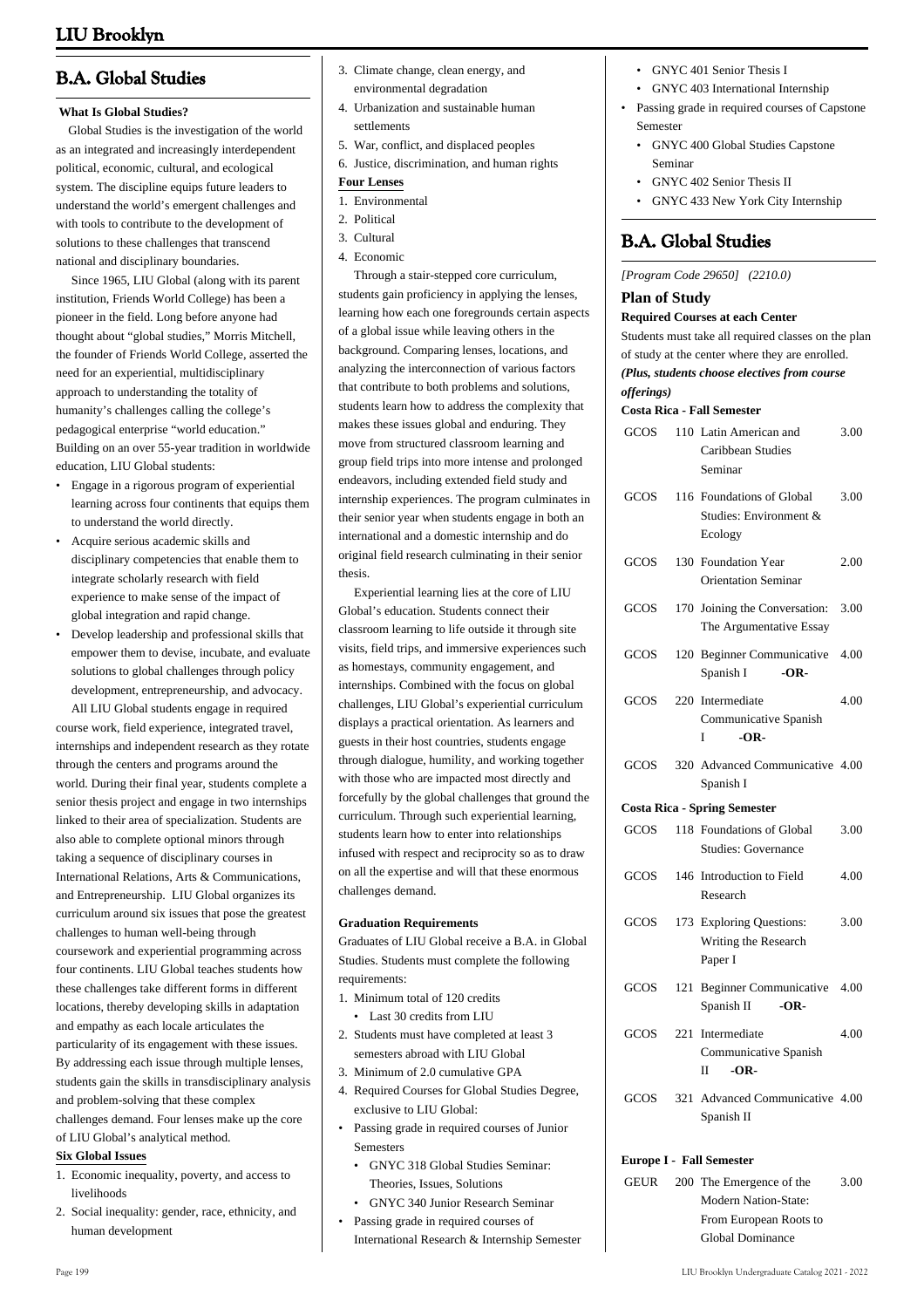| <b>GEUR</b>          | 220 Foundations of Global<br><b>Studies: Culture</b>                                                         | 3.00            | <b>Credit and GPA Requirements</b><br>Minimum Total Credits: 120 |
|----------------------|--------------------------------------------------------------------------------------------------------------|-----------------|------------------------------------------------------------------|
| <b>GNYC</b>          | 270 Approaching Answers:<br>Research Writing and<br>Internship                                               | 3.00            | Minimum Overall GPA: 2.0                                         |
|                      | <b>Europe II - Spring Semester</b>                                                                           |                 |                                                                  |
| <b>GEUR</b>          | 206 Conversational Italian and 3.00<br>Culture                                                               |                 |                                                                  |
| GEUR                 | 207 Comparative Politics and<br>the European Ideal:<br><b>National Governments</b><br>and the European Union | 4.00            |                                                                  |
| GEUR                 | 221 Foundations of Global<br><b>Studies: Economics</b>                                                       | 3.00            |                                                                  |
| GEUR                 | 240 International Careers and<br>Leadership: An<br>Introduction                                              | 2.00            |                                                                  |
|                      | Asia-Pacific Australia - Fall Semester                                                                       |                 |                                                                  |
| GAPC                 | 300 Political Economy and<br>Ecology in the Asia-<br>Pacific Region                                          | 3.00            |                                                                  |
| <b>GAPC</b>          | 302 Race, Power, and<br>Indigeneity                                                                          | 3.00            |                                                                  |
| GAPC                 | 320 Introduction to<br><b>International Development</b>                                                      | 3.00            |                                                                  |
| GAPC                 | 332 Innovative Encounters<br>with Nature and<br>Knowledge                                                    | 3.00            |                                                                  |
| GNYC                 | 318 Global Studies Seminar:<br>Theories, Issues, Solutions                                                   | 3.00            |                                                                  |
|                      | Asia-Pacific Australia - Spring Semester                                                                     |                 |                                                                  |
|                      | GAPC 330 Culture, Politics, and<br>Identity in Australasia                                                   | $3.00\,$        |                                                                  |
| GAPC                 | 333 First Nations in Australia<br>(if didn't take GAPC 302<br>in fall)                                       | 3.00            |                                                                  |
| GAPC                 | 335 Social Entrepreneurship<br>and Innovation for<br>Sustainable Development                                 | 3.00            |                                                                  |
| <b>GNYC</b>          | 340 Junior Research Seminar                                                                                  | 3.00            |                                                                  |
|                      | International Research & Internship Semester -                                                               |                 |                                                                  |
| <b>Fall Semester</b> |                                                                                                              |                 |                                                                  |
| GNYC                 | 401 Senior Thesis I                                                                                          | 4.00            |                                                                  |
| <b>GNYC</b>          | 403 International Internship                                                                                 | 6.00            |                                                                  |
| GNYC                 | 408 Studies in World<br>Languages (where English<br>is not the official<br>language)                         | 3.00            |                                                                  |
|                      | <b>New York City Capstone - Spring Semester</b>                                                              |                 |                                                                  |
| GNYC                 | 400 Global Studies Capstone<br>Seminar                                                                       | 3.00            |                                                                  |
| GNYC                 | 402 Senior Thesis II                                                                                         | 3.00            |                                                                  |
| GNYC                 | 433 New York City Internship                                                                                 | $3.00-$<br>6.00 |                                                                  |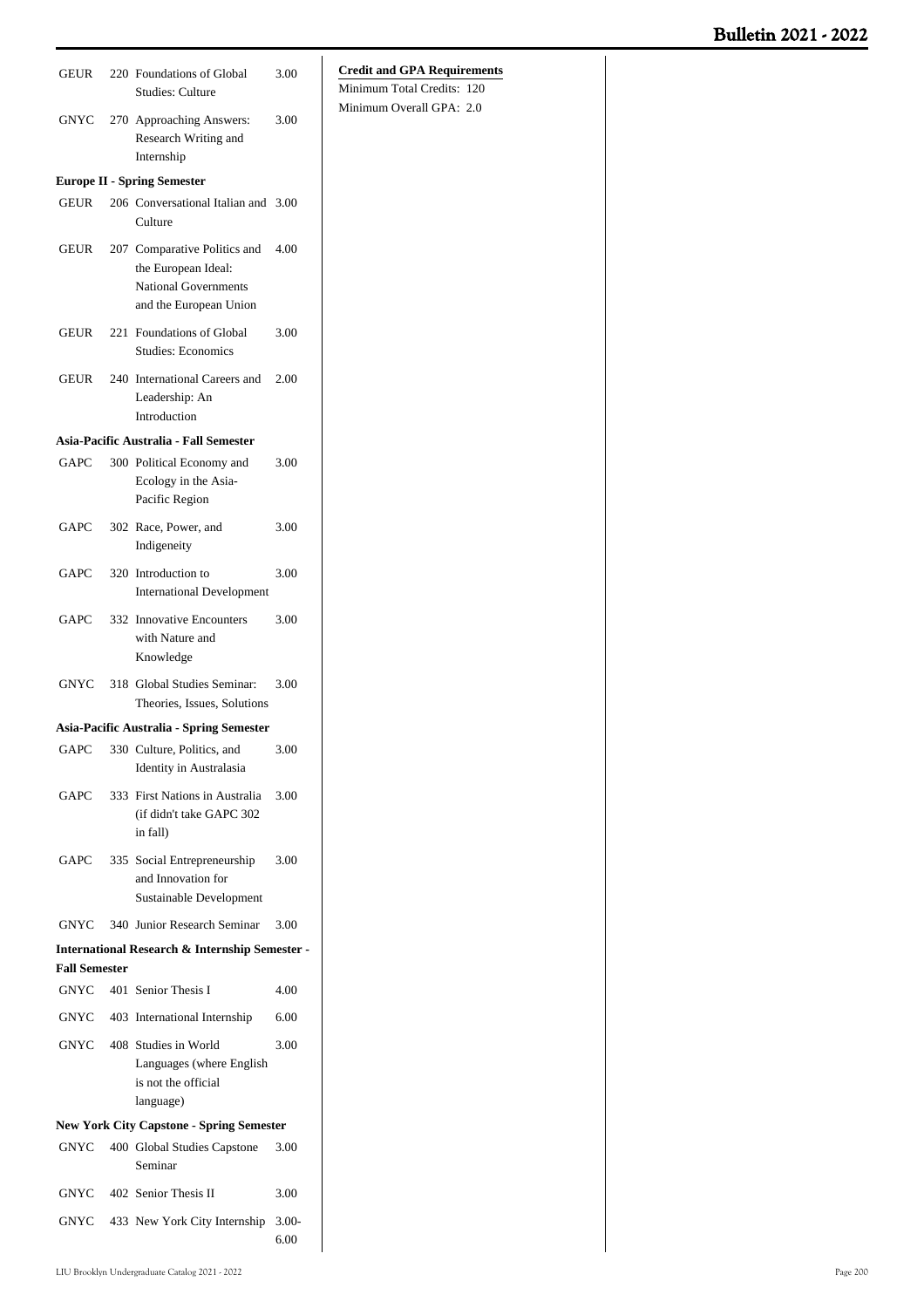# **MINORS**

 Students can complete one or more minors at LIU Global in Arts and Communications, International Relations, and Entrepreneurship. Each minor requires the completion of a minimum of 15 credits from the approved courses numbered over 100 as students complete their coursework at the various centers.

 The student is responsible for selecting the approved courses to complete the respective minor(s), and such courses can be taken as part of the 120-credit graduation requirement.

 The description of each minor and the approved courses towards each minor are listed on the website at https://liu.edu/global/Academics. Note: Other equivalent classes may fulfill minor course requirements with approval.

## **Minor in International Relations**

 The LIU Global minor in International Relations orients students to the historical origins and the contemporary operations of the global political system. After completing the program, students will understand the emergence of the nation-state system through the history of Europe and its Empires. They will likewise understand how the institutions of global governance, founded in the period following the Second World War, aspire to cope effectively with humanity's common concerns. Students also explore the stresses that contemporary events are exerting on both the system of governance and our capacity to make sense of the world system as a whole. Students supplement their study of global governance with courses in regional and national political culture. Students can complete one or more minors at LIU Global. Each minor requires the completion of a minimum of 15 credits from the approved courses numbered over 100. The courses listed below may only count toward one minor if cross-listed in another minor.

| GCOS        | 118 | Foundations of Global Studies: Governance                                                 | Costa Rica, spring, required                                           |
|-------------|-----|-------------------------------------------------------------------------------------------|------------------------------------------------------------------------|
| <b>GEUR</b> | 200 | The Emergence of the Modern Nation-State: From European<br>Roots to Global Dominance      | Europe, fall, required                                                 |
| <b>GEUR</b> | 207 | Comparative Politics and the European Ideal: National<br>Governments & the European Union | Europe, spring, required                                               |
| GAPC        | 300 | Political Economy and Ecology in the Asia-Pacific Region                                  | Asia-Pacific Australia, fall, required                                 |
| GAPC        | 320 | Introduction to International Development                                                 | Asia-Pacific Australia, fall, required                                 |
| GAPC        | 330 | Culture, Politics, and Identity in Australasia                                            | Asia-Pacific Australia, spring, required                               |
| <b>GNYC</b> | 403 | International Internship (with approved International Relations<br>focus)                 | IRIS, fall, required (requires Center Director's<br>approval)          |
| <b>GNYC</b> | 405 | Special Topics in International Relations                                                 | Europe, fall/spring elective (requires Center)<br>Director's approval) |
| <b>GNYC</b> | 409 | Classical Theories and Contemporary Issues in International<br>Relations                  | IRIS, fall elective                                                    |
| <b>GNYC</b> | 430 | Current Issues in Global Governance: The Role of<br>International Organizations           | Brooklyn, spring, elective but strongly<br>recommended                 |
| <b>GNYC</b> |     | Capstone Internship (with approved International Relations)                               | Brooklyn, spring, required (requires Center)                           |
|             | 433 | focus)                                                                                    | Director's approval)                                                   |
| POL         |     | Approved LIU Brooklyn Coursework                                                          | Brooklyn, spring, elective                                             |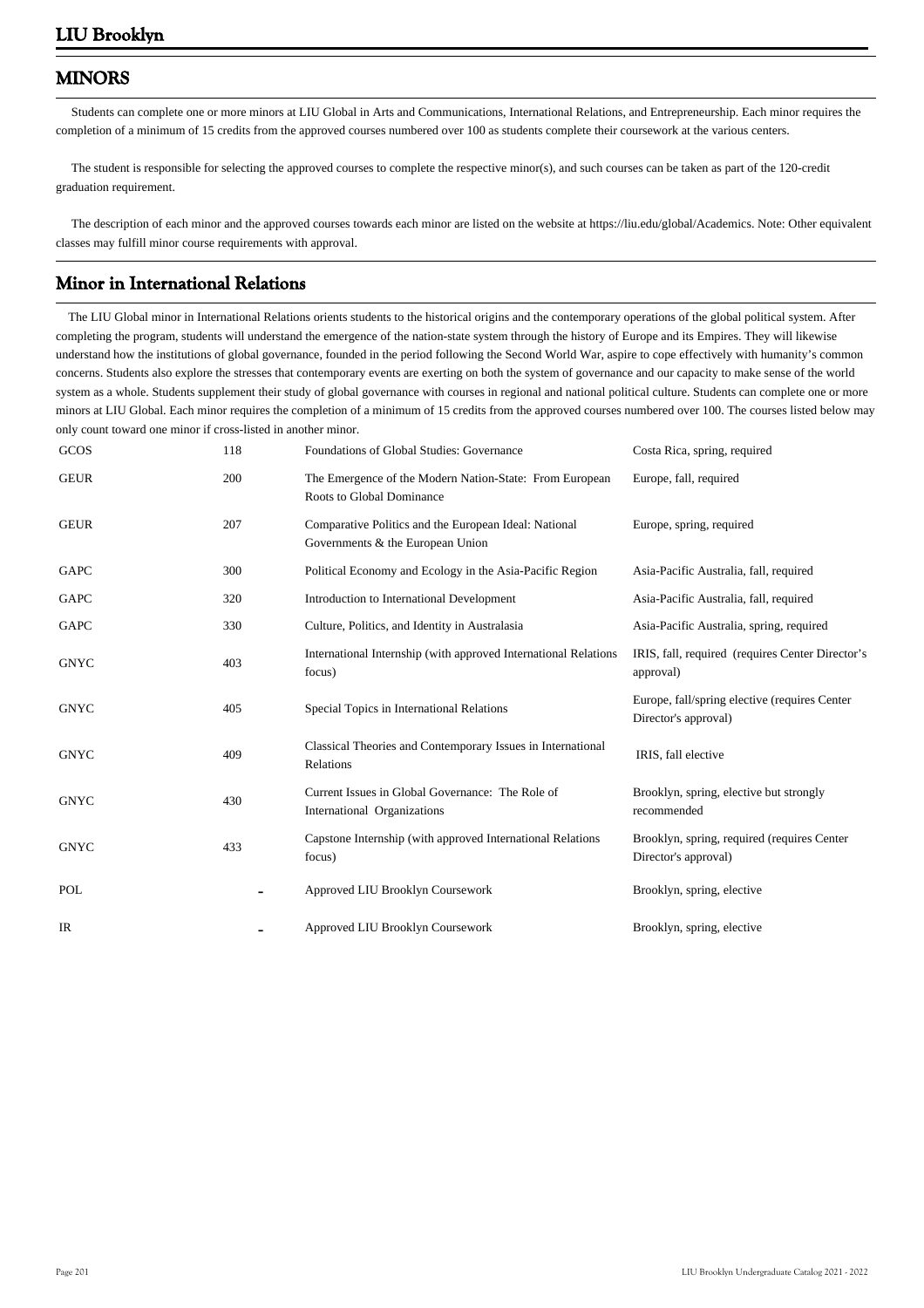## **Minor in Entrepreneurship**

 The LIU Global Minor in Entrepreneurship equips students with the knowledge and skills necessary to imagine, plan and execute sustainable ventures through entrepreneurial design thinking that produces a social benefit. Through courses and integrated fieldwork around the world, students learn how entrepreneurs use business principles to channel market forces to address important social needs. Through projects or internships, students will explore how they can become positive change agents in their communities and professional lives. Students can complete one or more minors at LIU Global. Each minor requires the completion of a minimum of 15 credits from the approved courses numbered 100 or above. The courses listed below may only count toward one minor if cross-listed in another minor.

| GCOS        | 115 | Introduction to Social Entrepreneurship                             | Costa Rica, spring, elective                                                    |
|-------------|-----|---------------------------------------------------------------------|---------------------------------------------------------------------------------|
| <b>GEUR</b> | 202 | International Business: Communication and Culture                   | Europe, fall, elective                                                          |
| <b>GAPC</b> | 335 | Social Entrepreneurship & Innovation for Sustainable<br>Development | Asia-Pacific Australia, spring, required                                        |
| <b>GNYC</b> | 403 | International Internship (with approved Entrepreneurship focus)     | IRIS, fall, required (requires Center Director's<br>approval)                   |
| <b>GNYC</b> | 407 | Special Topics in Entrepreneurship                                  | Asia-Pacific Australia, Europe, China, IRIS,<br>Brooklyn, fall/spring, elective |
| <b>GNYC</b> | 433 | New York City Internship (with approved Entrepreneurship<br>focus)  | Brooklyn, spring, required (requires Center)<br>Director's approval)            |
| <b>ENT</b>  |     | Entrepreneurship approved LIU Brooklyn coursework                   | Brooklyn, spring elective                                                       |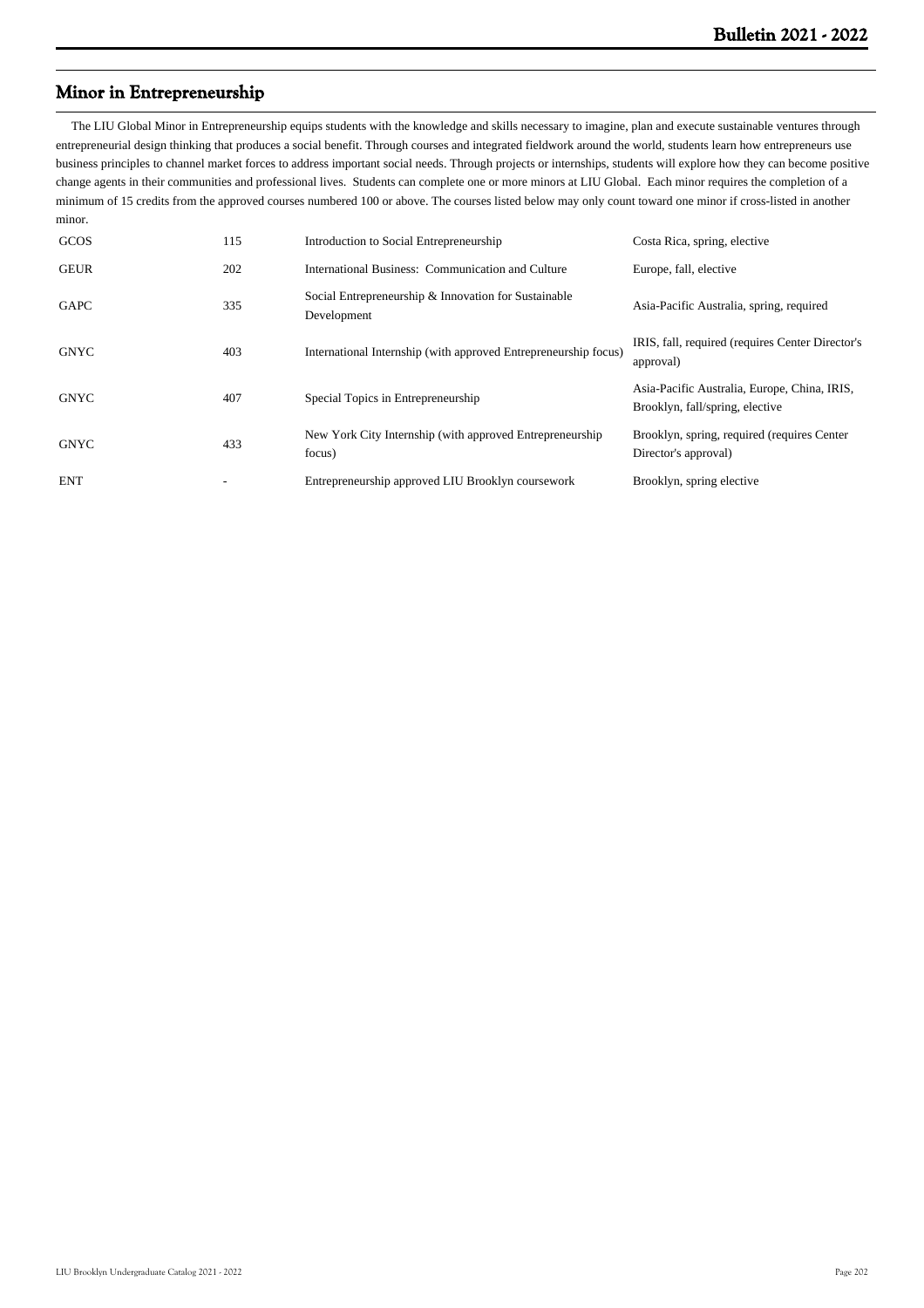# **Minor in Arts and Communications**

 The LIU Global minor in Arts and Communications equips students with the skills and knowledge fundamental for communication. Core courses orient students to the basics of strategic communication and selective contemporary media platforms. Electives broaden students' understanding of fine art and popular genres from around the world which they can incorporate into communication strategies. Students will be able to effectively integrate aesthetic traditions and various media strategies to work effectively in the world's increasingly integrated communication networks. Students can complete one or more minors at LIU Global. Each minor requires the completion of a minimum of 15 credits from the approved courses numbered 100 or above. The courses listed below may only count toward one minor if cross-listed in another minor.

| GCOS        | 134 | Introduction to Strategic Communications                                            | Costa Rica, spring, elective                                                                                           |
|-------------|-----|-------------------------------------------------------------------------------------|------------------------------------------------------------------------------------------------------------------------|
| <b>GEUR</b> | 203 | <b>History of Spanish Painting</b>                                                  | Europe, fall, elective                                                                                                 |
| <b>GEUR</b> | 204 | Contemporary Spain Through Film                                                     | Europe, fall, elective                                                                                                 |
| <b>GEUR</b> | 209 | The Italian Renaissance                                                             | Europe, spring, elective                                                                                               |
| <b>GEUR</b> | 210 | Video and Digital Reporting                                                         | Europe, spring, elective                                                                                               |
| <b>GEUR</b> | 224 | New Practices in Language, Type and Publishing                                      | Europe, spring, elective                                                                                               |
| GAPC        | 301 | Multimedia Storytelling for an Interconnected World                                 | Asia-Pacific Australia, spring, elective                                                                               |
| <b>GNYC</b> | 403 | International Internship (with approved Arts and<br>Communications focus)           | IRIS, fall, required (requires Center Director's<br>approval)                                                          |
| <b>GNYC</b> | 406 | Special Topics in Arts and Communications                                           | Asia-Pacific Australia, Europe, China, IRIS,<br>Brooklyn fall/spring elective (requires Center<br>Director's approval) |
| <b>GNYC</b> | 433 | New York City Internship (with approved Arts and<br>Communications focus)           | Brooklyn, spring, required (requires Center)<br>Director's approval)                                                   |
| ART         |     | Arts and Communications approved LIU Brooklyn coursework Brooklyn, spring, elective |                                                                                                                        |
| MA          |     | Arts and Communications approved LIU Brooklyn coursework Brooklyn, spring, elective |                                                                                                                        |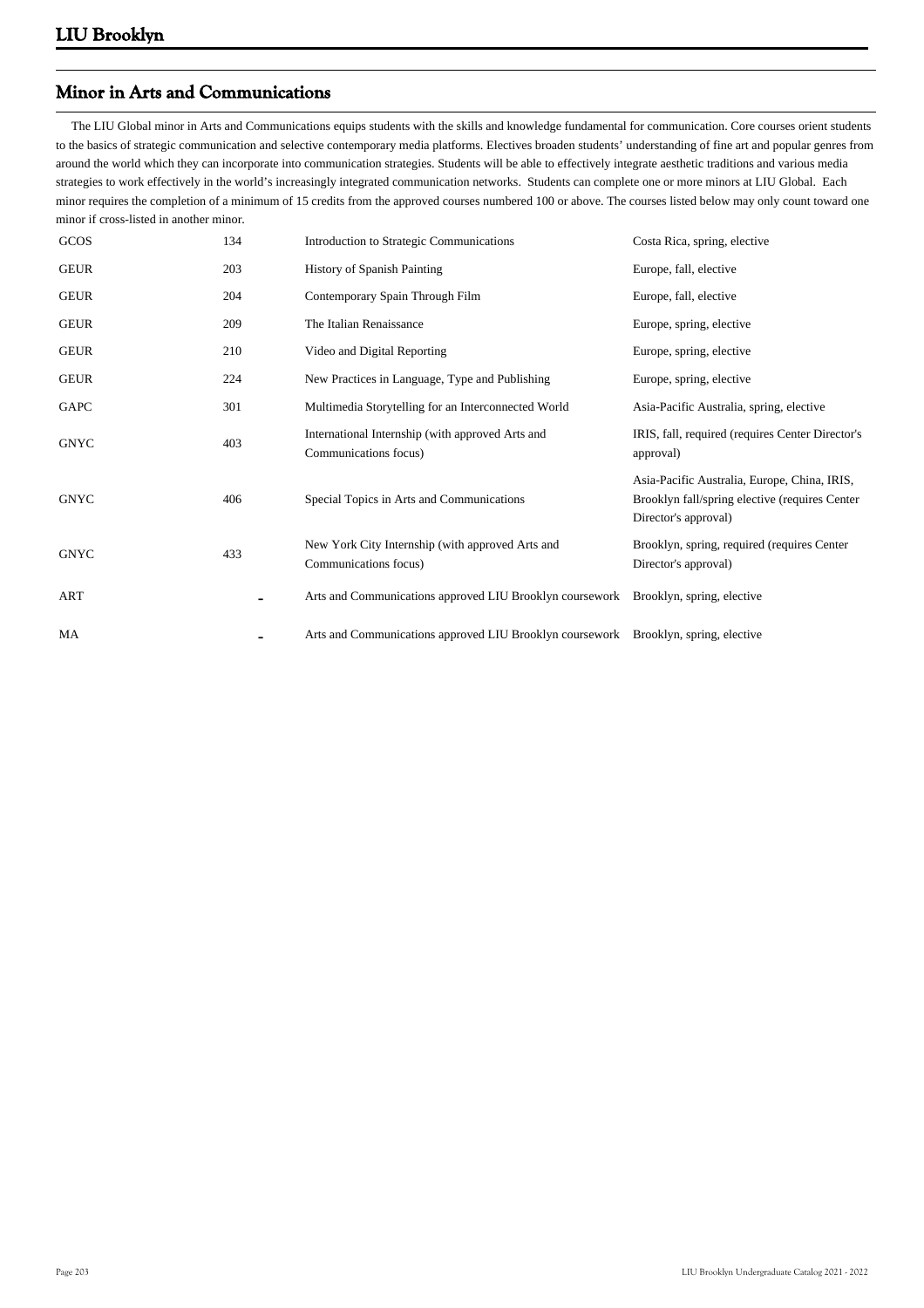# **Costa Rica Center Courses**

## **GCOS 110 Latin American and Caribbean Studies Seminar**

The Latin American and Caribbean Studies Seminar is a three-unit course required in the fall semester of the Foundation Year. The goal of this seminar is to introduce students to the history and geography of the region; to examine current social, economic, political and environmental issues affecting the region; to explore different responses to these issues; and to assess in what ways these regional issues are manifestations of larger global issues. Short field trips in Costa Rica will allow students to gain a more specific, thorough, and intimate perspective by means of greater firsthand experience with some of these issues. Among the topics covered are colonialism and imperialism; resistance and revolution; poverty and migration; development and conservation; art and popular culture; and race, class, ethnicity, and gender. In order to register for this course, the student must be an active member of the Global College Student Group.

Credits: 3 Every Fall

## **GCOS 115 Introduction to Social Entrepreneurship**

This course introduces students to social entrepreneurship and the related set of social enterprises that aspire to channel both market forces and entrepreneurial energies to achieve sustainable social good. The course draws upon case studies that exemplify the ways in which entrepreneurial innovators from around the world are devising and executing solutions to some of the world's most intractable social problems. Social entrepreneurship will be studied in relation to a set of related socially productive enterprises such as micro-finance, social business and corporate social responsibility. The course will include both visiting speakers and fieldwork that will expose students directly to successful practitioners and the organizations that support them and that they build.

Credits: 3 Every Spring

## **GCOS 116 Foundations of Global Studies: Environment & Ecology**

Global Studies I introduces students to the interdisciplinary field of Global Studies, key elements of ecological thinking as well as some of the world's most pressing environmental issues. Students learn about important theories, concepts and approaches to the study of the biosphere, including the scientific method, systems thinking and environmental justice studying these concepts from different perspectives and worldviews. In their engagement with critical environmental challenges and the search for sustainable solutions, students

also learn about the interconnectedness of ecological issues and matters of economics, politics, intersectionality, and culture. Classes combine the study of key texts, thought leaders, case studies and audiovisual materials with experiential learning opportunities in Costa Rica and neighboring countries.

In order to register for this course, the student must be an active member of the Global College Student Group.

Credits: 3 Every Fall

## **GCOS 118 Foundations of Global Studies: Governance**

Global Studies II enhances students' understanding of Global Studies by introducing them to the structures of global governance represented by the United Nations, with its emphasis on human rights, world peace and human development. Students will also review the system of economic governance, represented by key institutions such as the World Trade Organization, the International Monetary Fund and the World Bank, and critically explore the challenges associated with governance gaps and how these relate to questions of culture, economics and ecology. The course's methodology includes the study of institutional origins, thought leaders, videos, class discussions, academic research and documentation. The course is complemented by fieldwork in Costa Rica, interactions with the United Nations University for Peace (headquartered in Costa Rica), and travel to other Central American locations.

In order to register for this course, the student must be an active member of the Global College Student Group. Credits: 3

Every Spring

## **GCOS 130 Foundation Year Orientation Seminar**

This seminar is an interactive and informative course that is designed to provide students with the foundation necessary to thrive in LIU Global and helps them develop the academic and life skills necessary for success in their first year of college and beyond. This includes introducing students to the program's theoretical foundations and experiential educational approaches, providing health and safety prevention education and promoting self-care while abroad, developing greater self-awareness in new cultural contexts, fostering the development of intercultural communication skills and competency, and identifying common challenges faced and approaches and resources available to address these. Students collaborate on a week-long group community engagement project with a local organization to have first hand experiences related to the content and issues examined in the seminar, including the consideration of ethical issues in community engagement abroad. The instructor also meets with the students individually to assist students with academic planning towards

graduation. This course is offered only on a Pass/Fail basis.

In order to register for this course, the student must be an active member of the Global College Student Group. Credits: 2

Every Fall

## **GCOS 134 Introduction to Strategic Communication**

This course introduces students to the principles and processes governing strategic communication in the digital age. After an introduction to the transformative impact that the Internet has had on global communications and politics, students gain an understanding of the relative strengths of various social media platforms and specialized tools, enabling them to design effective communication strategies targeting multiple cultural and national audiences. Central to the course are: the definition of messages and audiences, concept-guided content, visual and informational design, and measurable outcomes. They will apply these concepts to existing campaigns. The final course project calls upon students to design a model campaign of their own.

In order to register for this course, the student must be an active member of the Global College Student Group.

Credits: 3 Every Spring

## **GCOS 146 Introduction to Field Research**

This course is designed to take students through the process of thinking about, designing, and carrying out their own independent qualitative research projects. Together we will explore the basic structure of research and examine the origins of different research approaches; this includes different worldviews about research such as Indigenous, feminist and decolonial approaches. Specifically in this course, students will: 1) draft research questions, 2) create a research proposal which includes finding a research gap, 3) design a consent form, 4) apply data gathering methods, 5) analyze and discuss research findings in the context of the literature, and 6) present their results in written and oral formats. Students will gather data for their research topic in Costa Rica during a period of two-weeks in a field setting. In order to register for this course, the student must be an active member of the Global College Student Group. Credits: 3

Every Spring

## **GCOS 170 Joining the Conversation: The Argumentative Essay**

This course introduces students to the conventions of academic reading and writing. Starting with the assumption that good reading skills are vital to good writing, students learn to read carefully, developing strategies for understanding authors' assertions, perspective, and inferences. Responding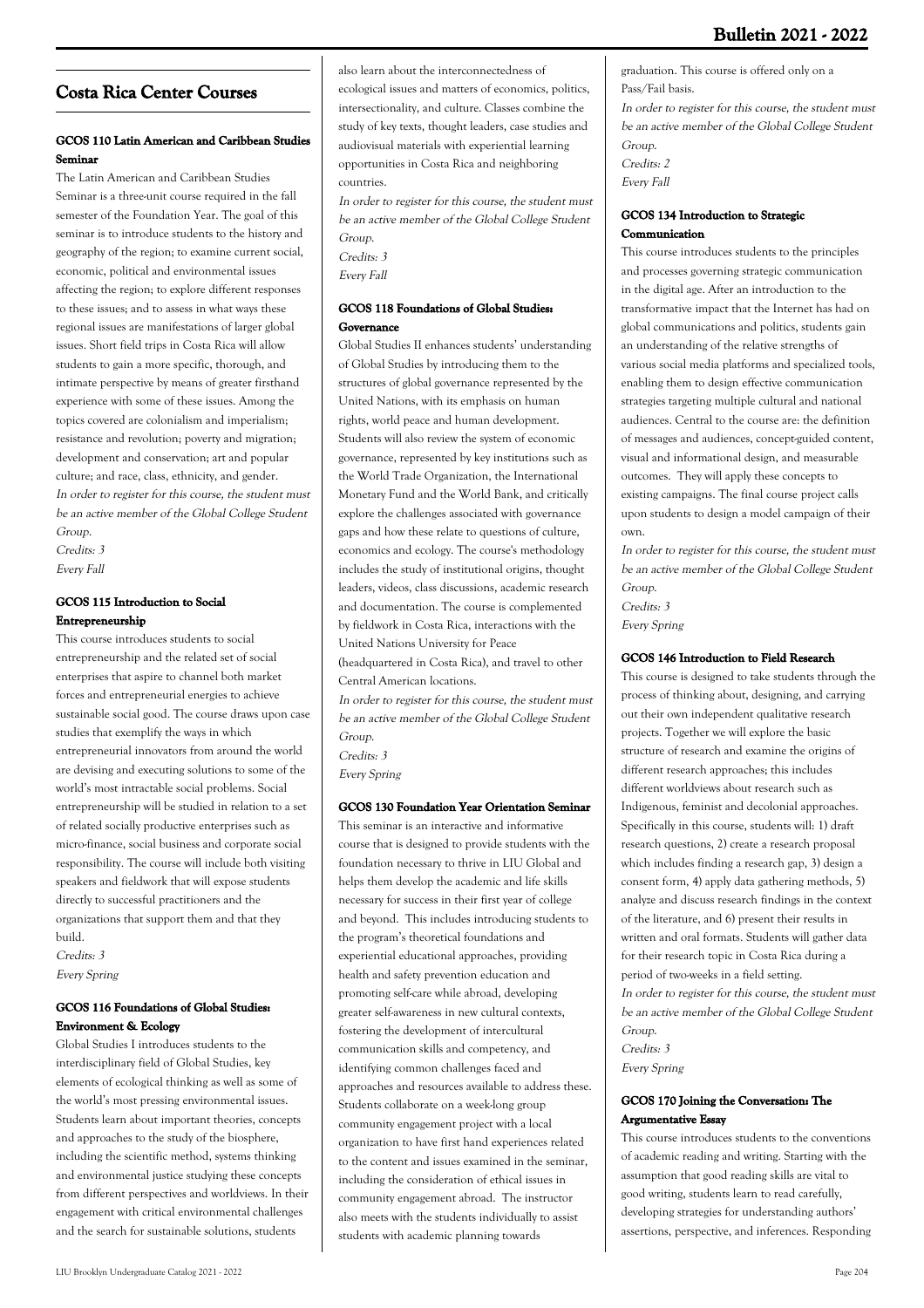critically to the texts that they have first learned to read closely, students then build their own arguments. In support of these arguments, students learn to write essays that are well-organized, free from unexamined assumptions or biases, and follow the conventions of academic English. Students also gain the capacity to integrate texts written by others into their essays, demonstrating their awareness of debates surrounding their topic and their ability to ethically cite the thinking of others.

In order to register for this course, the student must be an active member of the Global College Student Group.

Credits: 3

Every Fall

## **GCOS 173 Exploring Questions: Writing the Research Paper I**

In this course students are introduced to the processes of writing college-level research papers. They learn to identify research topics, define research questions, design bibliographic search strategies, and answer their research questions in papers supported by primary and secondary sources. Their research papers demonstrate their capacity to support their own theses with well-reasoned arguments and evidence, as well as their ability to acknowledge and respond to divergent points of view.

In order to register for this course, the student must be an active member of the Global College Student Group. Credits: 3

Every Spring

# **Spanish Language Courses**

Beginner, Intermediate, and Advanced Spanish language courses are taught each semester in Costa Rica. Students are required to take a four-unit language course in the fall and spring semesters.

## **GCOS 120 Beginner Communicative Spanish I**

Spanish classes for beginners have the goals of forming basic oral and written communication skills, as well as introducing the students to Latin culture. To achieve these goals, the students meet four times a week and also complete daily assignments, participate in field activities, live with a Costa Rican family, and interact daily with Spanish-speaking people.

In order to register for this course, the student must be an active member of the Global College Student Group.

Credits: 4

Every Fall

## **GCOS 121 Beginner Communicative Spanish II**

Spanish classes for beginners have the goals of improving basic oral and written communication skills, as well as further introducing the students to Latin culture. To achieve these goals, the students meet four times a week and also complete daily

assignments, participate in field activities, live with a Costa Rican family, and interact daily with Spanish-speaking people. In order to register for this course, the student must be an active member of the Global College Student Group. Credits: 3 Every Spring

## **GCOS 220 Intermediate Communicative Spanish I**

Spanish classes for intermediate students have the goals of improving intermediate oral and written communication skills already acquired and learning about Latin culture. To achieve these goals, students meet four times a week and also participate in field activities, complete daily assignments, live with a Costa Rican family, and interact daily with Spanish-speaking people. In order to register for this course, the student must be an active member of the Global College Student Group. Credits: 4

Every Fall

## **GCOS 221 Intermediate Communicative Spanish II**

Spanish classes for intermediate students have the goals of further improving intermediate oral and written communication skills already acquired and learning about Latin culture. To achieve these goals, students meet four times a week and also participate in field activities, complete daily assignments, live with a Costa Rican family, and interact daily with Spanish-speaking people. In order to register for this course, the student must be an active member of the Global College Student Group.

Credits: 3

Every Spring

## **GCOS 320 Advanced Communicative Spanish I**

Spanish classes for advanced students have the goals of improving specific advanced oral and written communication skills based on individual needs at the appropriate level. The students attend class, complete weekly assignments, live with a Costa Rican family, interact daily with Spanish-speaking people, and write about weekly readings related to topics of interest or Latin American literature. In order to register for this course, the student must be an active member of the Global College Student Group. Credits: 4

Every Fall

## **GCOS 321 Advanced Communicative Spanish II**

Spanish classes for advanced students have the goals of further improving specific advanced oral and written communication skills based on individual needs at the appropriate level. The students attend class, complete weekly assignments, live with a Costa Rican family, interact daily with Spanishspeaking people, and write about weekly readings related to topics of interest or Latin American

literature.

In order to register for this course, the student must be an active member of the Global College Student Group. Credits: 3 Every Spring

## **Europe Center Courses**

## **GEUR 200 The Emergence of the Modern Nation State: From European Roots to Global Dominance**

The sovereign nation state, the basic building block of international relations is a product of European history. Through Europe's global dominance during the colonial period, this model has been transferred to the rest of the world and it serves currently as the only accepted model for organizing polities and global governance. Despite much globalization rhetoric, states have shown tremendous resilience in global politics. This course will examine the character of the modern state in Europe and contrast that concept with statehood in former European colonies. This introductory course will compare and contrast constitutional, political, and economic frameworks of selected European and Middle-Eastern and North African countries in view of their domestic histories and international contexts.

In order to register for this course, the student must be an active member of the Global College Student Group.

Credits: 3 Every Fall

## **GEUR 201 Spanish Culture and Civilization**

The course Civilización y Cultura española offers an analysis of the characteristics that define Spanish history, from its historical origin until today, in order for the students to interpret it correctly. The study of the past helps understand the realities of the present. The aim is to define and learn a profound social, political, artistic, religious, ethnographic, anthropological and economic background study of the development of the Spanish nation and its future perspective. Moreover, the course will try to set aside any inaccurate topics related to the vision and image of the Spanish society through its history. The subject is not only Andalucía, Fallas and Sanfermines; it tries to profoundly study the real Spanish spirit and essence through historical cultural manifestations in order to be able to understand its identity. This way, the students will set aside this simplest and reductionist view of Spain's essence and will be able to grasp what defines the Spanish culture compared to the rest of Europe.

In order to register for this course, the student must be an active member of the Global College Student Group.

Credits: 3 Every Fall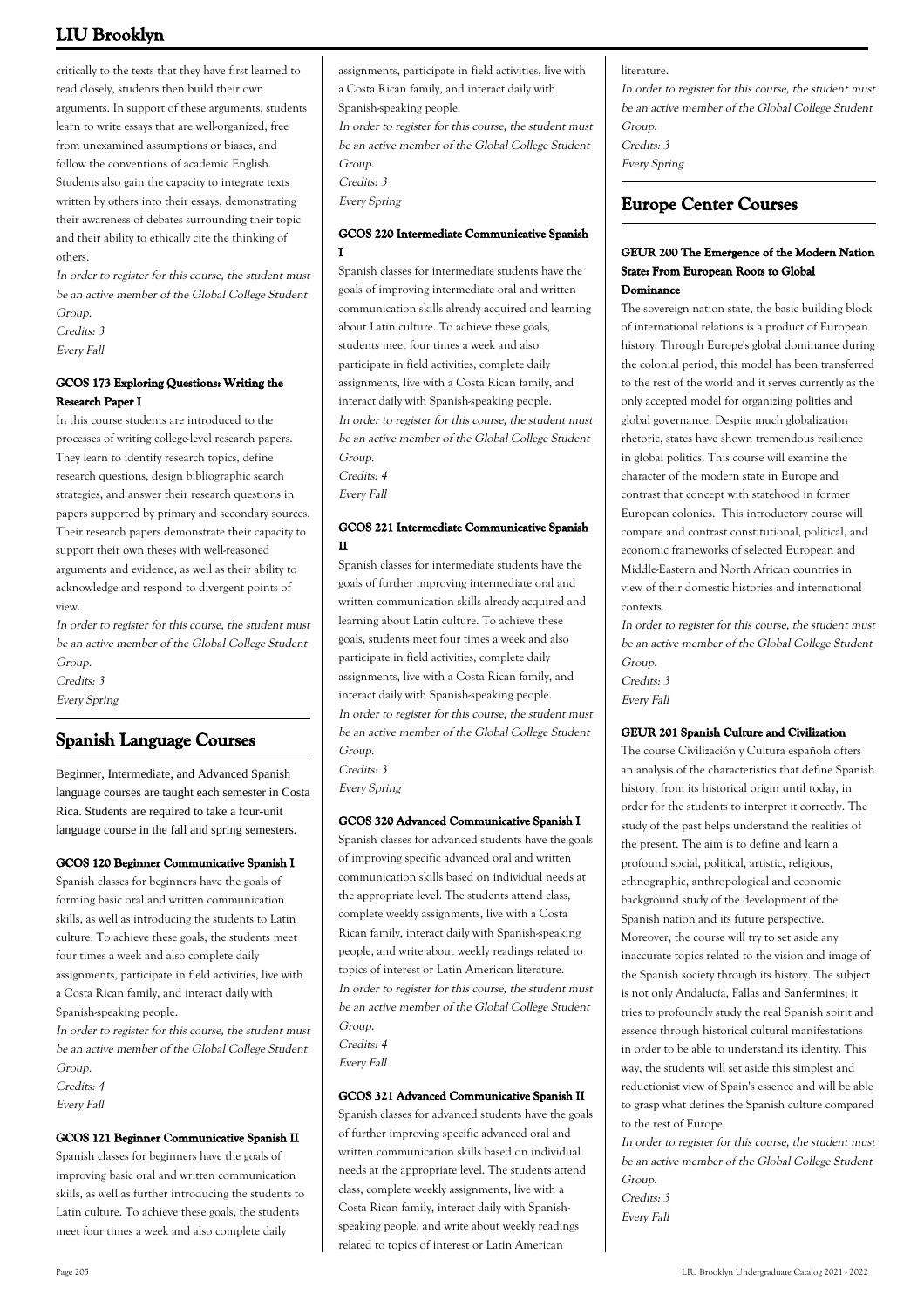## **GEUR 202 International Business: Communication and Culture**

This course addresses intercultural communication skills in the context of international business. The course will be divided into the following parts: 1) The development of concepts and general ideas regarding multinational enterprise, business internationalization, culture, communication, international negotiation, cultural differences, stereotypes, conflict resolution in other cultures and nonverbal communication, among others; 2) Analysis of the main cultural differences and styles of communication considering Latin America, Asia, Anglo-Saxon and Arab countries; 3) Study of the specific characteristics of the "international manager", analyzing what would be the adequate profile of the person who works in multicultural and international environments. Topics related to aspects such as online communication, management of virtual work teams, global skills, international negotiation and behavior and communication within the international company will be discussed.

Credits: 3 Every Fall

## **GEUR 203 History of Spanish Painting**

This course offers an overview of painting in Spain, tracing its development from the pre-historic period to 20th Century Modernism. Placing this general pictorial tradition in its political and cultural context, the course also places specific emphasis on major figures in the tradition. Focusing specifically on painters such as El Greco, Velazquez, Goya and Picasso, the course emphasizes the central role of Spanish painting in the development of Modern European Art. The course includes excursions to major collections in Madrid, including the Prado and the Reina Sofia Museum of Modern Art. Credits: 3 Every Fall

## **GEUR 204 Contemporary Spain Through Film**

Cinema is one of the most popular artistic manifestations because of its expressive power and narrative capacity. Cinematographic productions provide a dual perspective into the reality of contemporary Spain from two perspectives: historical document and aesthetic expression. On the one hand, the students will explore the Spanish cinematographic discourse in reference to directors and fundamental films in the history of cinema in Spain. On the other hand, the course provides a historical tour of Spain, from the Civil War to democracy, taking as reference the cinematographic production in the historical period in question. The main objective of this course is to familiarize students with the history, uses, manners and customs of Spanish society through cinematographic works in a way that makes compatible the artistic value and the transmission of historical-sociological content. In order to register for this course, the student must be an active member of the Global College Student

Group. Credits: 3 Every Fall

### **GEUR 206 Conversational Italian and Culture**

The first part of this course introduces students to the basics of the Italian language. It orients them to the basics in Italian grammar, syntax, pronunciation and vocabulary. It emphasizes specifically students' capacity to communicate orally. The course also introduces key topics in contemporary Italian culture and society after four weeks of language instruction. Topics included are politics, religion, food and cultural production, stereotypes, TV, film, and other media. In order to register for this course, the student must be an active member of the Global College Student Group. Credits: 3 Every Spring

## **GEUR 207 Comparative Politics and the European Ideal: National Governments and the European Union**

This course provides an overview of the comparative politics of postwar Europe. It focuses on the relationships between national political systems, on the one hand, and the ideals, aspirations, and interests represented by the European Union (EU), on the other. It examines national constitutional arrangements that emerged in the postwar era and the ways that party politics in representative nations shape contemporary political debates, and the post-national ideals embodied in the European Union. The European Union system is anchored in a European identity emerging from shared and contested projects across generations. The course will also assess the role the Union plays in the multipolar international system. In order to register for this course, the student must be an active member of the Global College Student Group. Credits: 3

Every Spring

## **GEUR 209 The Italian Renaissance**

Working in the museums and public spaces of Florence, this course introduces students to the Italian Renaissance. The Renaissance is a European phenomenon that marks a major shift in the ways in which the European intelligentsia perceived their world. This new outlook was characterized by a renewed interest in the nature of what it means to be human, examined through the lenses of classical antiquity. Through the study of a broad range of painting and sculpture in Florence from the fourteenth to the sixteenth centuries, the course will focus on the understanding the Renaissance through exemplary works. The works will be discussed against the backdrop of their social, artistic and historical contexts, underscoring their continuing impact in the contemporary world. In order to register for this course, the student must be an active member of the Global College Student

Group. Credits: 3 Every Spring

### **GEUR 210 Video and Digital Reporting**

An exploration of the creative production of timebased art using digital video and audio. The course places a strong emphasis on conceptual development, experimentation, composition, sequencing of ideas, and narrative as well as nonnarrative structures. Students will learn basic skills in pre-production planning, camera work, nonlinear (digital) editing, and digitizing and editing sound recordings. Students will work individually and in groups to direct, produce, and edit short documentary style videos and will present their work to the class discussing both the technical and aesthetic points relating to their projects. In order to register for this course, the student must be an active member of the Global College Student Group. Credits: 3 Every Spring

## **GEUR 220 Foundations of Global Studies: Culture**

This course connects the curriculum of LIU Global's local partner, the Franklin Institute, to the global issues that constitute LIU Global's core curriculum in Global Studies. Focusing on the cultural lens, the course will treat a number of global issues as they are addressed in Franklin Institute courses and manifested in the local environment, particularly migration and economic and social inequality. Comparing and contrasting the cultural lens with environmental, governance, and economic lenses, students will learn how to approach global issues from multiple angles and thereby gain a holistic perspective. To complement the classroom education of the Franklin Institute, this course will arrange extensive experiential engagement with sites, institutions, and communities in Madrid and surrounding areas. Credits: 3 Every Fall

**GEUR 221 Foundations of Global Studies: Economics**

Global Studies IV completes the foundational understanding of the field of Global Studies by introducing students to the central problem of economic societies - scarcity, choice and the allocation of resources - and critically reviewing the foundations of macroeconomics. Students also study the models, terminology and institutions used to understand and manage the globalization of the world economy. Taking into account the domains of politics, culture and ecology, students will examine the policies used to steer these economic forces so that they impact human development and the more-than-human world as positively as possible. Students will also examine alternative approaches to solving economic problems through circular economics, systems thinking and innovative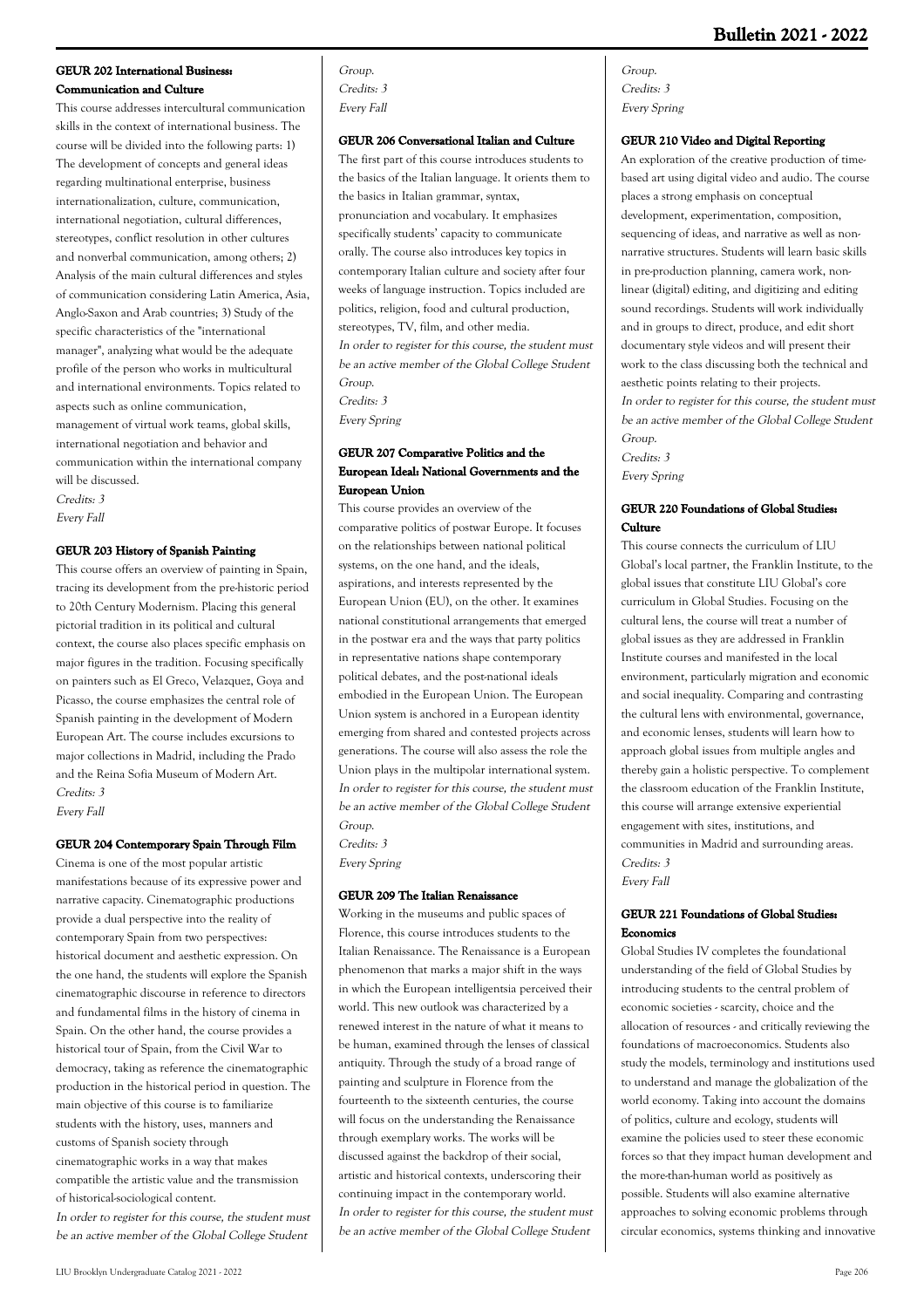approaches to design. The course's methodology includes the study of foundational economics, emerging thought leaders, videos, class discussions, academic research and documentation. The course is complemented by fieldwork in the program location. Credits: 3 Every Spring

## **GEUR 224 New Practices in Language, Type and Publishing**

This course experiments with extensive development of the visual impact of language. Students are asked to develop skills specific to the challenges of writing for place-based projects, a range of textual and visual experiments, of students' writing in relation to their own Florence and Global experience, analyzing cultural differences, politics, religion and society throughout personal research. Ideas are encouraged within a broad range of possibilities, via the format of the artist's book, traditional book, posters, sequence of pages, single sheet broadsides in a variety of sizes. This course involves the use of moveable type to create meaning and the organization of language in print. Students experiment in typographic composition, contrast, text, and value in combination with language. Students in this course will design and produce visual communication via letterpress processes, with emphasis upon the integration of materials, structure, and content within visual/verbal formats.

Credits: 3 Every Spring

## **GEUR 240 International Careers and Leadership: An Introduction**

This experiential course will equip students with critical skills needed to confidently pursue international careers and successfully lead in professional environments. Some of these skills will include searching for jobs and internships, professional written and verbal communication, networking, decision-making and strategic planning. Students will begin the course by engaging in self-awareness exercises in order to identify their personal and professional strengths and values. They will then begin to explore diverse international career paths that align with their interests through networking in person with local organizations and conducting informational interviews with LIU Global alumni and other professionals. Students will also learn to market the skills and experiences they are gaining as LIU Global students through professional cover letter and resume writing and mock interviewing. By the end of the course, students will have polished their LinkedIn profiles, completed a professional development plan and developed an application to an internship, scholarship or job. Credits: 2

Every Spring

## **GEUR 270 Approaching Answers: Research**

## **Writing and Internship**

This inquiry-based online writing course is designed to build on students' research, research design, and research writing skills. For it, students choose and investigate a local example of a global issue (i.e., economic inequality; social inequality; climate change, clean energy, and environmental degradation; urbanization and sustainable human settlements; war, conflict, and displaced peoples' or justice, discrimination, and human rights). They frame research questions, and, in pursuit of answers to those questions, conduct bibliographic and qualitative research in the Greater Madrid Area and other locations in Spain. More specifically, students learn and use advanced bibliographic search methods, participate in community-engagment internship experiences and other original research, and keep field and photo journals; in addition, they may interview key actors and transcribe those interviews. They share their findings and analyses via a series of staged assignments that culminate in a 12-page research paper and oral presentation of synthesized research. Instructional time is divided between the classroom and experiential learning at the internship. The 50-hour internship is an integral part of the course.

In order to register for this course, the student must be an active member of the Global College Student Group.

Credits: 3 Every Fall

# **Asia-Pacific Australia Center Courses**

## **GAPC 300 Political Economy and Ecology in the Asia-Pacific Region**

This course introduces students to the social and political processes that shape economic development in the Asia-Pacific region and the impact of the various development models deployed on the region's ecosystems. Characterized by great cultural diversity, economic inequality and rapid social change, the region's nation-states, communities and cultures struggle to pursue livelihoods for all without destroying the ecosystems they inhabit. This course orients students to the historical, cultural and sociopolitical contexts of the nation-states they visit as well as the drivers and frameworks supporting regional economic and political cooperation. In particular, students will learn how diverse communities collaborate to pursue shared goals of sustainable development, social justice and peaceful coexistence. The course offers students opportunities to learn directly from various local communities, international organizations and experts in the field through an integrated learning experience based on lectures, seminars and fieldwork. Credits: 3 Every Fall

**GAPC 301 Multimedia Storytelling for an**

## **Interconnected World**

This course introduces students to the practical and creative skills required to develop quality multimedia productions about local manifestations of key global issues. Students develop the full range of production and postproduction skills: concept generation, story research, script writing, interviewing, technical production skills, editing, software and broadcasting/publishing. This practical learning is linked to theories concerning ethics and diversity in multimedia journalism. Students are encouraged to think creatively and critically about the stories they consume and produce, and the power of selected digital media to contribute to a more just and sustainable present and future. Upon completion, students will be able to produce a high quality broadcast-ready media piece.

Credits: 3 Every Spring

## **GAPC 302 Race, Power and Indigeneity**

This course helps students develop comparative understandings as well as theoretical and critical vocabularies of race and racism, with a particular focus on the lived realities of Indigenous peoples. Drawing on relevant field experiences in Australia and other locations, students examine how contemporary understandings of identity and power are shaped by the discursive and material practices of coloniality. The course utilizes critical self-reflection to analyze how whiteness is performed and enacted in everyday life as well as to understand how it is embedded in institutions and systems of power, privilege and oppression. Finally, students are supported to develop decolonial skills and strategies to become change agents, allies and activists. Credits: 3

Every Fall

## **GAPC 320 Introduction to International Development**

This course is an introduction to the theory and practice of international development, a field of endeavor undertaken by governments, nongovernmental organizations (NGOs), and international agencies that aspire to alleviate human poverty and inequality. The course explores the definitions, institutional frameworks and goal setting that shape development practice at local, national and international levels. Students are oriented to the discourses of poverty, inequality, human development, natural resource governance, and sustainable development that have driven policy and planning. Students are also introduced to the ways in which this discourse is now enriched and contested from a number of perspectives: those of indigenous communities and local knowledge formations of various kinds, as well as alternative formulations of well-being and social justice. A robust experiential dimension of the course will link these practices and controversies to local case studies experienced directly through field study.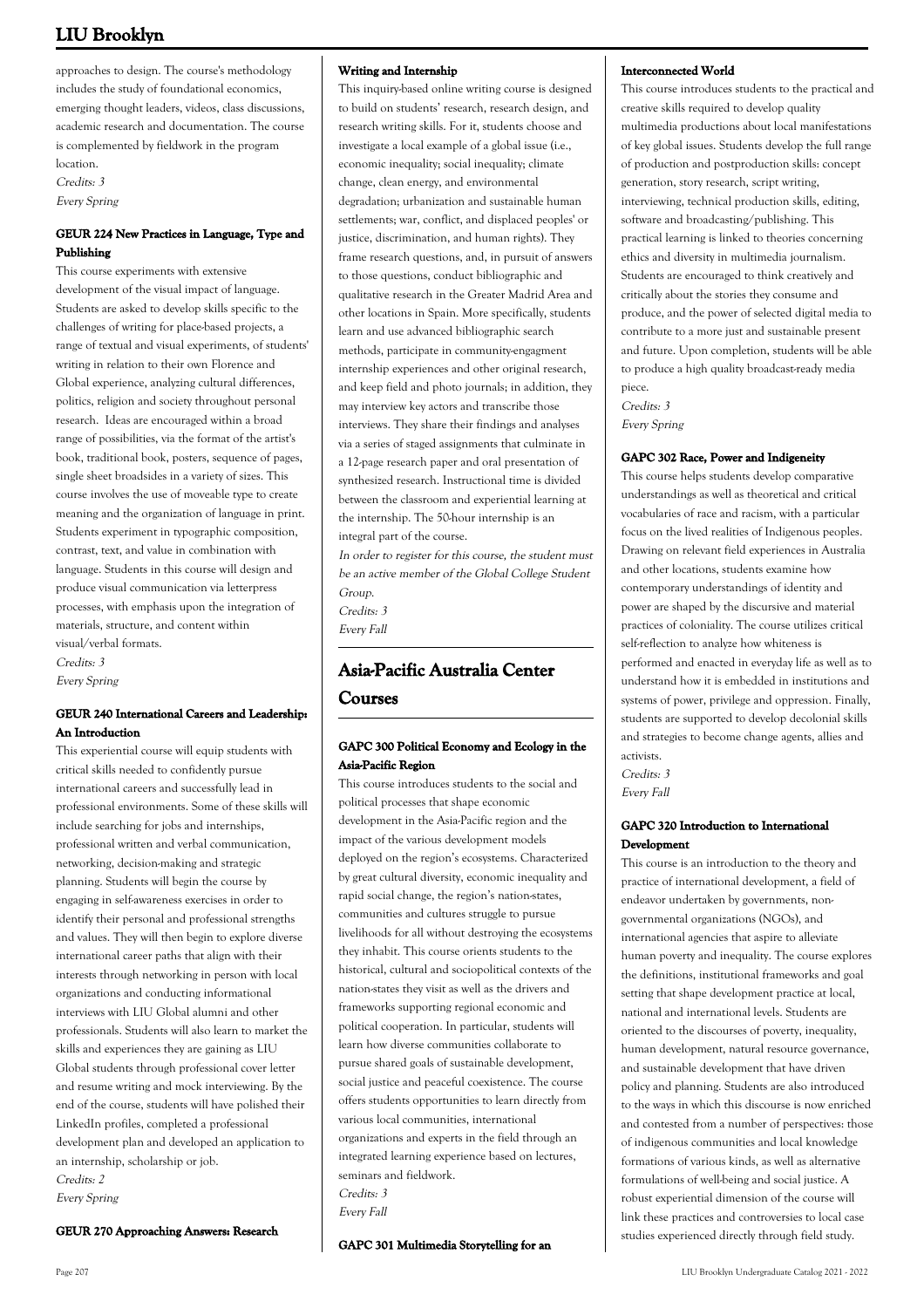## **Bulletin 2021 - 2022**

Credits: 3 Every Fall

## **GAPC 330 Culture, Politics and Identity in Australasia**

This interdisciplinary seminar introduces students to key socio-political issues in contemporary Australasia and supports them in developing the necessary analytical, conceptual and organizational tools for better understanding and facilitating social change. Through readings, films, excursions, guest speakers, and class discussions, students will consider the major social, political, and cultural themes of contemporary society and how they have been shaped by past thinking, policies, and practices. Of particular importance will be the impact of colonialism, issues of social justice and the question of human rights for Indigenous peoples, for those seeking asylum, and for other marginalized groups. Students will explore the impact and application of important theoretical concerns and relevant contemporary debates in Cultural Studies, Postcolonial Studies and Indigenous Studies around questions of race, gender, and class in order to enrich their understanding of local, national and global issues. To this end, comparisons with North America and other settler societies will be included in course discussions, enabling students to consider their own identity, culture, and history in light of the critiques presented in this course. Finally, through case studies of successful social movements, students will develop their own analysis and application of key principles of effective advocacy, movement building and transformative social changes.

In order to register for this course, the student must be an active member of the Global College Student Group.

Credits: 3 Every Spring

## **GAPC 332 Innovative Encounters with Nature and Knowledge**

Based on an experiential learning framework consisting of intensive reading, field trips and structured reflection, this innovative outdoor course allows students to directly experience and relate to Australia's unique environment as well as challenge their own understanding of concepts such as nature, culture and wilderness. Through engaging with cutting-edge thinking in the ecological humanities and via a range of outdoor activities such as camping in national parks, swimming under waterfalls and hiking in rainforests, students will gain a first-hand understanding of diverse ecosystems, different ways of knowing and relating to the land, and the relationships between natural and cultural landscapes, particularly by spending time with Indigenous peoples on their lands. During their extended visit to Fiji and New Zealand, students will also be able to compare and contrast their experiences in Australia with the ecosystems, philosophies and relationships to place they

encounter in the geographically proximate, but culturally distinct oceanic societies.

In order to register for this course, the student must be an active member of the Global College Student Group. Credits: 3

Every Fall

## **GAPC 333 First Nations in Australia**

The course introduces students to the diversity and complexity of Indigenous Australian Peoples, philosophy and cultures. Through quality print and audio-visual materials, guest lectures, field trips and class discussions students will be introduced to a diverse and challenging range of Indigenous perspectives, cultural values and practices. Students will consider Indigenous knowledge as valid contemporary ways of knowing, relevant to informing a sustainable and socially just global future. Through an investigation of the interactions between Indigenous and non-Indigenous Australian society and comparative analysis of Balinese society, students will be encouraged to develop a critical awareness of diverse dominant processes of Indigenous exploitation as a result of colonization and the imperative of human rights and social justice for Indigenous peoples in Australia and globally.

In order to register for this course, the student must be an active member of the Global College Student Group. Credits: 3

Every Spring

## **GAPC 335 Social Entrepreneurship and Innovation for Sustainable Development**

This course introduces students to the role that entrepreneurship and entrepreneurial thinking plays in decarbonizing economic development and prosperity. Using an experiential case study-based approach, the course exposes students to a range of established and emerging entrepreneurs who are developing integrated and scalable eco-positive enterprises in key sectors such as food, energy, housing and transportation. Through these case studies, the course explores alternatives to fossil fuel dependency, developing models that promote genuinely sustainable development. The course also builds students' capacity to envision, plan and execute new projects. Students work in collaborative partnerships with local people in the country in which the course is taught, engaging with sustainability problems and politics, developing grass-root solutions in cross-cultural teams.

Credits: 3

Every Spring

## **GAPC 336 Climate Change, Marine Conservation and Coastal Management**

This course engages students with the challenge of ethically managing the human-coastal interface in the age of the anthropocene. Using an experiential case study-based approach that combines site visits

with guest speakers, key readings, documentaries, class discussions and workshops, students are introduced to diverse local ecosystems and the pressures they face from various practices associated with unsustainable economic models. While the impact of climate change plays a central role, other issues such as plastic pollution, mangrove destruction, overfishing and agricultural runoff are also considered in their impacts on marine ecosystems. While developing an understanding of these threats, students will also study models of successful marine conservation initiatives, including the importance of incorporating Indigenous knowledge in protecting habitats and sustainably managing marine resources. Throughout the course, students develop the tools, vision and capacity to campaign and work collaboratively with local communities to achieve positive outcomes for both people and planet. Credits: 3

Every Spring

# **International Research & Internship Semester (IRIS)**

## **IRIS**

## **GNYC 401 Senior Thesis I**

This online course, the first in the year-long Senior Thesis sequence, facilitates students' preparation of an analytical research report and the finalization of their senior thesis research proposal. The report focuses on the data gathered at the site of the undergraduate research, a site anchored by an internship or service-learning project. Through the course, students master senior-level proficiency in research paper design and execution, and further develop their capacity to write clear, well-reasoned, and effective academic English. In support of these projects, the course specifically develops field-note writing skills and documentation practices. At the semester's end, students draft their Senior Thesis proposals.

In order to register for this course, the student must be an active member of the Global College Student Group. Credits: 4

Every Fall

## **GNYC 403 International Internship**

The Internship in Global Issues provides students with the opportunity to apply their knowledge of global issues in a professional setting relevant to the topic of their International Research and Internship Semester (IRIS). Through the process of securing the position and working under the guidance of a professional supervisor, students learn to identify, to apply for and to work effectively in a professional setting. Through completing a set of structured assignments, students also analyze the effectiveness of their host organization, reflect on their own capabilities, and investigate the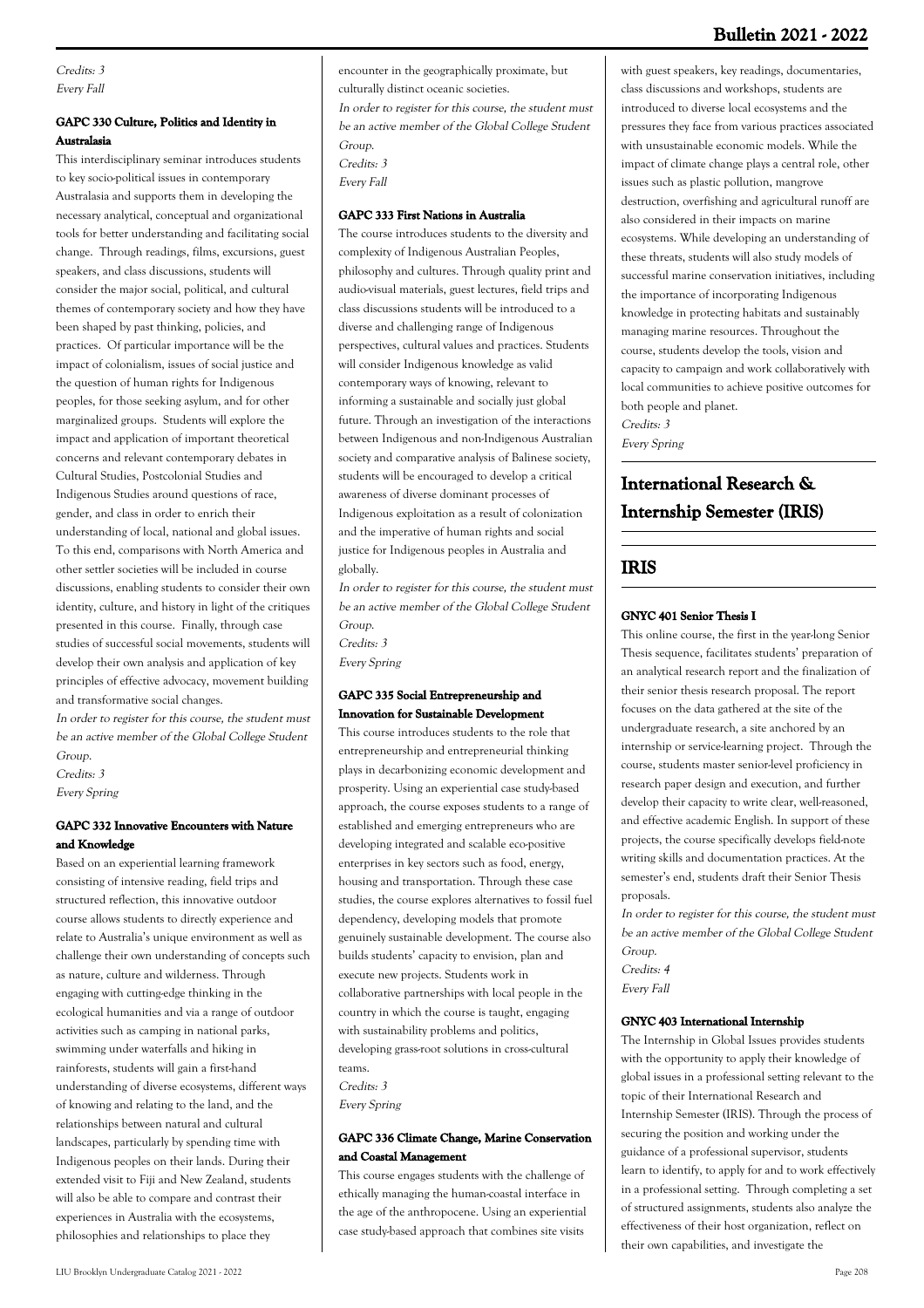relationship of the internship to their senior thesis topic.

In order to register for this course, the student must be an active member of the Global College Student Group. Credits: 6 Every Fall

# **New York City Center Courses (Capstone)**

## **GNYC 400 Global Studies Capstone Seminar**

Global Studies VI investigates global issues as they manifest locally in New York City and, more broadly, in the United States. Through readings, guest speakers, field visits, and participant observation, students will engage in issues of economic inequality, social inequality, justice, migration, environmental sustainability, and urbanization. Student-facilitated class discussions bring the research and learning that students have gained around the world into conversation with these global issues in New York. Students articulate their engagement with these and other issues in an educational autobiography that reviews their academic career at Global. With the field components of the course that demand transportation and breaks, the duration of the weekly class extends beyond the traditional three hours and may vary from week to week. In order to register for this course, the student must be an active member of the Global College Student Group. Credits: 3 Every Spring

## **GNYC 402 Senior Thesis II**

This course, the second in the Senior Thesis sequence, supports the writing of the 30-page Capstone Senior Thesis or other Senior Project. The Senior Thesis is a reconceptualization of the IRIS semester's analytical research report--it is an expansion and revision of or re-engagement with that paper, a widening of the lens to include a global perspective and critical engagement with and articulation of a specific transdisciplinary approach-while the Senior Project may take the form of a composite thesis or a pre-approved senior year media project (example,a documentary film or podcast) supported by a critical essay that positions the project in a global context. In addition to honing academic writing skills, students deepen their familiarity with the appropriate literature, creatively engage their sources, evaluate and synthesize ideas, develop persuasive arguments, and heighten their awareness of and ability to potentially enter into dialogue with their intended audiences. Finally, students present and share their senior research at events including LIU's spring Discovery Day poster-presentation event. In order to register for this course, the student must be an active member of the Global College Student Group.

Credits: 3 Every Spring

## **GNYC 430 Current Issues in Global Governance: The Role of International Organizations**

GNYC 430 orients students to the role that international organizations play in identifying and solving global challenges. The course concentrates specifically on activities of public, private, and nongovernmental organizations headquartered in New York and Washington, D.C. The course also assists students in deepening their knowledge of the global issue that frames their senior thesis or project through a course project that asks them to investigate the engagement of international institutions with the issue that frames their senior thesis. In addition to classroom-based work, the course includes integrated field experiences in New York City and Washington, D.C.

In order to register for this course, the student must be an active member of the Global College Student Group.

Credits: 3

Every Spring

## **GNYC 433 New York City Internship**

This course offers students the opportunity to apply their knowledge and skills to the workplace through a ten-week internship in the fields of international relations, arts and communication, entrepreneurship, or others. The internship ranges from 100 to 200 hours on site (three to six credits, respectively: See note below). In the process of applying for the position, working under the guidance of professionals in their fields, and participating in the associated classroom portion of the internship course, students learn how to identify and apply for jobs, analyze the effectiveness of their organization, and assess their own capabilities. In the classroom portion, students meet for two hours each week to explore career opportunities and graduate school programs through readings, guest speakers, and field visits. Students also study the current economic and social issues that are factors in determining the success and well-being of individuals and social groups. Note: 100 hours equals 3 credits; 135 hours equals 4 credits; 170 hours equals 5 credits; 200 hours equals 6 credits.

In order to register for this course, the student must be an active member of the Global College Student Group. Credits: 3 to 6

Every Spring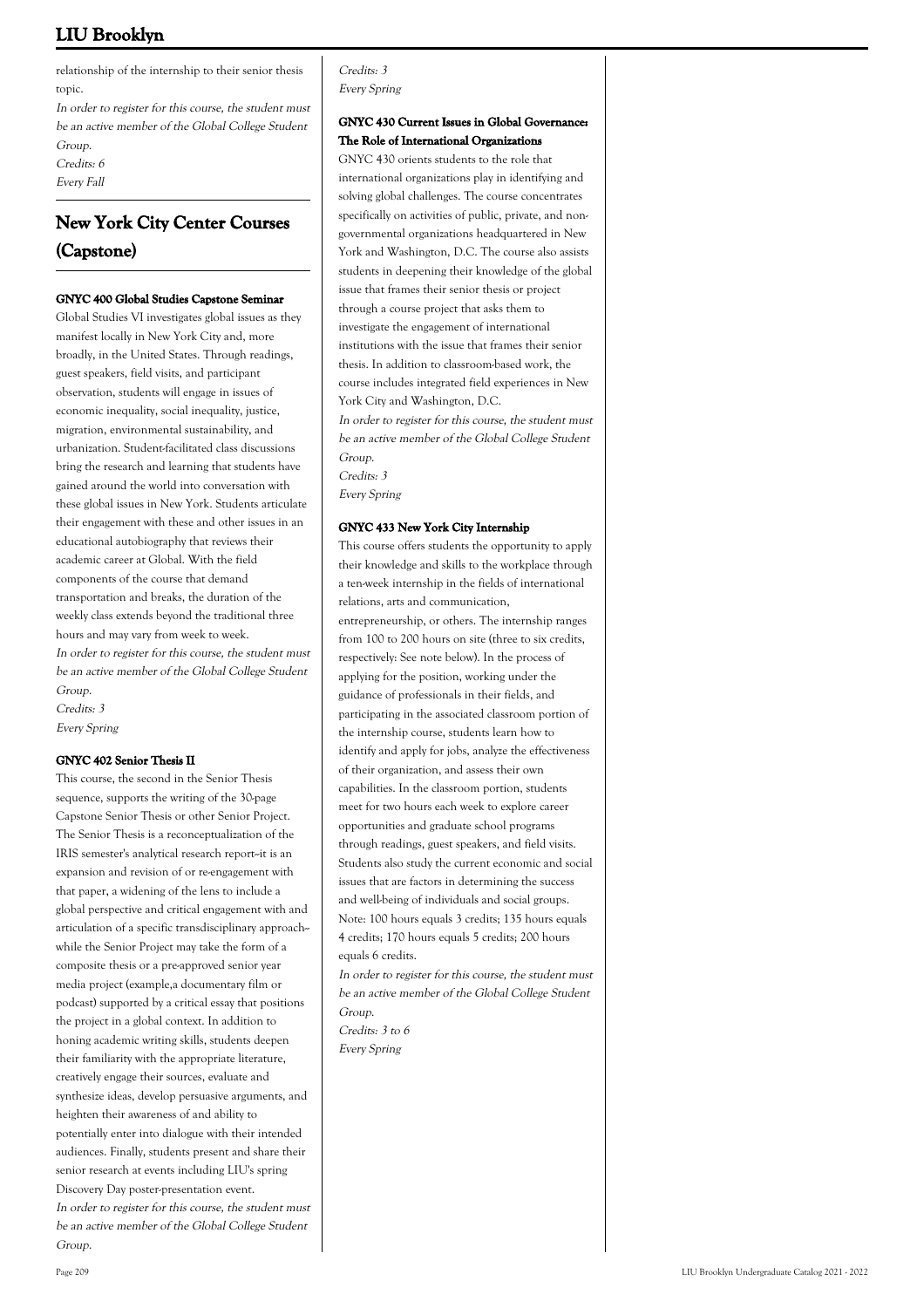# **LIU PHARMACY**

 LIU Pharmacy (The Arnold & Marie Schwartz College of Pharmacy and Health Sciences) offers the Bachelor of Professional Studies (BPS) in Pharmaceutical Sciences as well as an entry-level, Doctor of Pharmacy (Pharm.D.) degree. Master of Science degrees are awarded in Pharmaceutics: Industrial Pharmacy, Pharmaceutics: Cosmetic Science, Drug Regulatory Affairs, and Pharmacology/Toxicology. For the Doctor of Philosophy in Pharmaceutical Sciences (Ph.D.) degree, there are two tracks to choose from Pharmaceutics, and Pharmacology/Toxicology.

Detailed information on the pharmacy programs is provided in the LIU Pharmacy Catalog.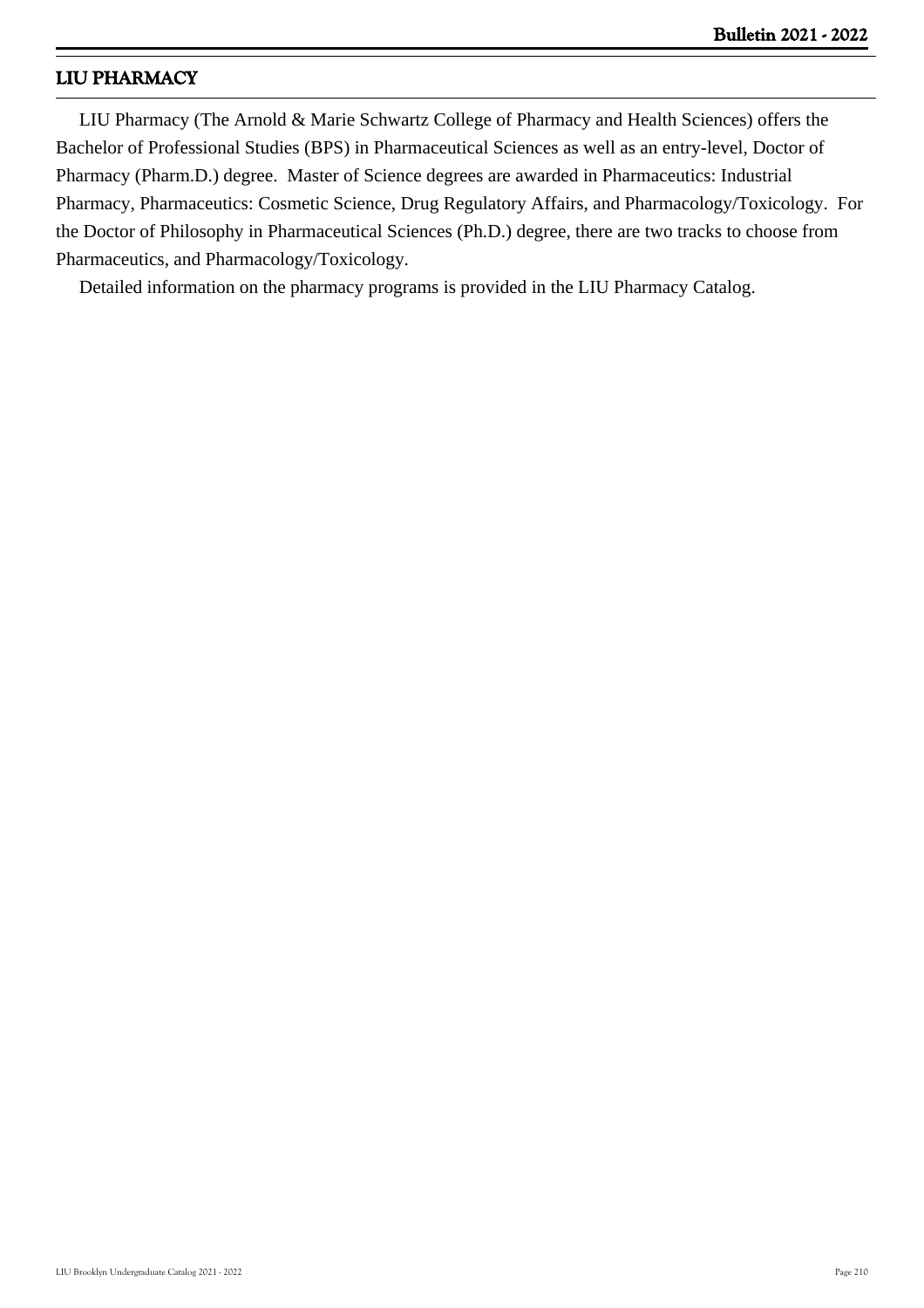## **Pharmacy**

 The college offers a four-year professional curriculum leading to the degree of Doctor of Pharmacy. Students may enter the professional program in Pharmacy in the fall only.

 The preprofessional phase of the program, offered through Richard L. Conolly College, consists of a minimum of four semesters of coursework in the humanities and basic sciences. The opportunity to complete the pre-professional phase of the program in less than four semesters is dependent on any incoming transfer credits. The professional segment of the program consists of six semesters of didactic coursework, 320 hours of extramural introductory pharmacy practice experiences in the third and fourth years and in the summers between the third and fourth year and the fourth and fifth year, and an extramural sixth year of 1456 hours of advanced pharmacy practice experiences that students complete in healthcare institutions, community, and other pharmacy practice settings. It provides the specialized education necessary to develop expertise in the ever-broadening field of pharmacy and prepares the student for professional licensure examinations.

 LIU's Doctor of Pharmacy program is accredited by the Accreditation Council for Pharmacy Education, 135 South LaSalle Street, Suite 4100, Chicago, IL 60603, 312/664-3575; FAX 312/664-4652, web site [www.acpe](http://www.acpe-accredit.org)[accredit.org.](http://www.acpe-accredit.org)

 A complete description of the pharmacy curriculum is contained in the LIU Pharmacy bulletin. Students seeking information about admissions requirements should contact the Office of Admissions: 718-488-1011.

#### **Degree Requirements**

 Upon recommendation of the Faculty, and approval by the Board of Trustees, the degree of Doctor of Pharmacy is conferred by Long Island University upon a candidate who has completed the required curriculum, containing a minimum of 217-218 academic credits (depending upon admission status). Matriculants must maintain a cumulative and a professional phase GPA of at least 2.00 to remain in good academic standing. In addition, all students of LIU Brooklyn, including pharmacy students, are required to demonstrate computer proficiency as a requirement for the attainment of a degree. All entering first-year students are encouraged to take the LIU Brooklyn proficiency examinations in computer literacy before registering. The examinations are administered by the LIU Brooklyn Testing Center and all students must complete these examinations as part of the requirements for a degree. Transfer students are also required to pass these examinations or will be granted appropriate waivers at the time of the evaluation of their transfer credits.

All students of LIU Brooklyn must satisfy the

requirements of the Writing Across the Curriculum program (WAC). To fulfill the minimum WAC requirements, students must complete, in addition to English 16, at least one writing-intensive course in their discipline. The writing-intensive course for the Doctor of Pharmacy program is PHM 420 Principles of Health Behavior and Patient-provider Communication.

## **Preprofessional Studies:**

### **Four Semesters**

| Science and Math (47 credits)                       |                  |                |  |
|-----------------------------------------------------|------------------|----------------|--|
| General Biology 1                                   | BIO <sub>1</sub> | 4              |  |
| General Biology 2                                   | BIO2             | $\overline{4}$ |  |
| Human Anatomy &<br>Physiology 1                     | <b>BIO 137</b>   | $\overline{4}$ |  |
| Human Anatomy &<br>Physiology 2                     | <b>BIO 138</b>   | 4              |  |
| Calculus                                            | <b>MTH 40</b>    | 4              |  |
| General/Inorganic Chemistry CHM 3<br>1              |                  | 4              |  |
| General/Inorganic Chemistry CHM 4<br>$\overline{c}$ |                  | 4              |  |
| Organic Chemistry 1                                 | <b>CHM 121</b>   | $\overline{4}$ |  |
| Organic Chemistry 2                                 | <b>CHM 122</b>   | $\overline{4}$ |  |
| *Physics for Pharmacy                               | <b>PHY 27</b>    | 4              |  |
| <b>Statistics</b>                                   | <b>MATH 100</b>  | 3              |  |

## **\*General Physics may satisfy the Physics**

## **for Pharmacy requirement (compare course descriptions)**

Note: these courses are non-negotiable and may not be substituted. Every science/math course attempted is counted into your GPA, per PharmCAS policy.

## *Liberal Arts (Social Sciences or Humanities) (21-22 credits)*

| <b>English Composition</b>                      | <b>ENG 16</b>                 | 3             |  |
|-------------------------------------------------|-------------------------------|---------------|--|
| Professional and Scientific<br>Writing          | <b>ENG 178</b>                | 3             |  |
| <b>History of Philosophy</b>                    | HIS 1, HIS<br>2, or PHI 60    | 3             |  |
| *Pharmacy Orientation<br>Seminar                | PHM 1                         | 0             |  |
| <b>English Literature</b>                       | 61-64                         | 3             |  |
| Oral communication                              | SPE <sub>3</sub>              | 3             |  |
| Intro or General Psychology PSY 3               |                               | $\mathcal{R}$ |  |
| Micro/Macro Economics                           | $ECO1$ or<br>ECO <sub>2</sub> | $\mathcal{R}$ |  |
| ** First-Year Seminar                           | FYS <sub>1</sub>              | 1             |  |
| <b>Doctor of Pharmacy Professional Courses:</b> |                               |               |  |
| <b>Core Courses</b>                             | 91.5                          |               |  |
| <b>Professional Electives</b>                   | 9                             |               |  |

| Total credits:                                       |     |
|------------------------------------------------------|-----|
| <b>Advanced Pharmacy</b><br>Practice Experiences     | 40  |
| <b>Introductory Pharmacy</b><br>Practice Experiences | 8.5 |
|                                                      |     |

\*Entering first-year students may be required to take the LIU Brooklyn placement examination in English and/or in mathematics before registering. Entry into or exemption from English and mathematics courses depends on the results of such placement examinations or SAT/ACT scores. Transfer students will be placed in such courses either based on the LIU Brooklyn placement examinations, appropriate transfer credit, or SAT/ACT scores. All students who do not have SAT/ACT scores or whose SAT/ACT scores fall below a certain level will be required to take placement examinations.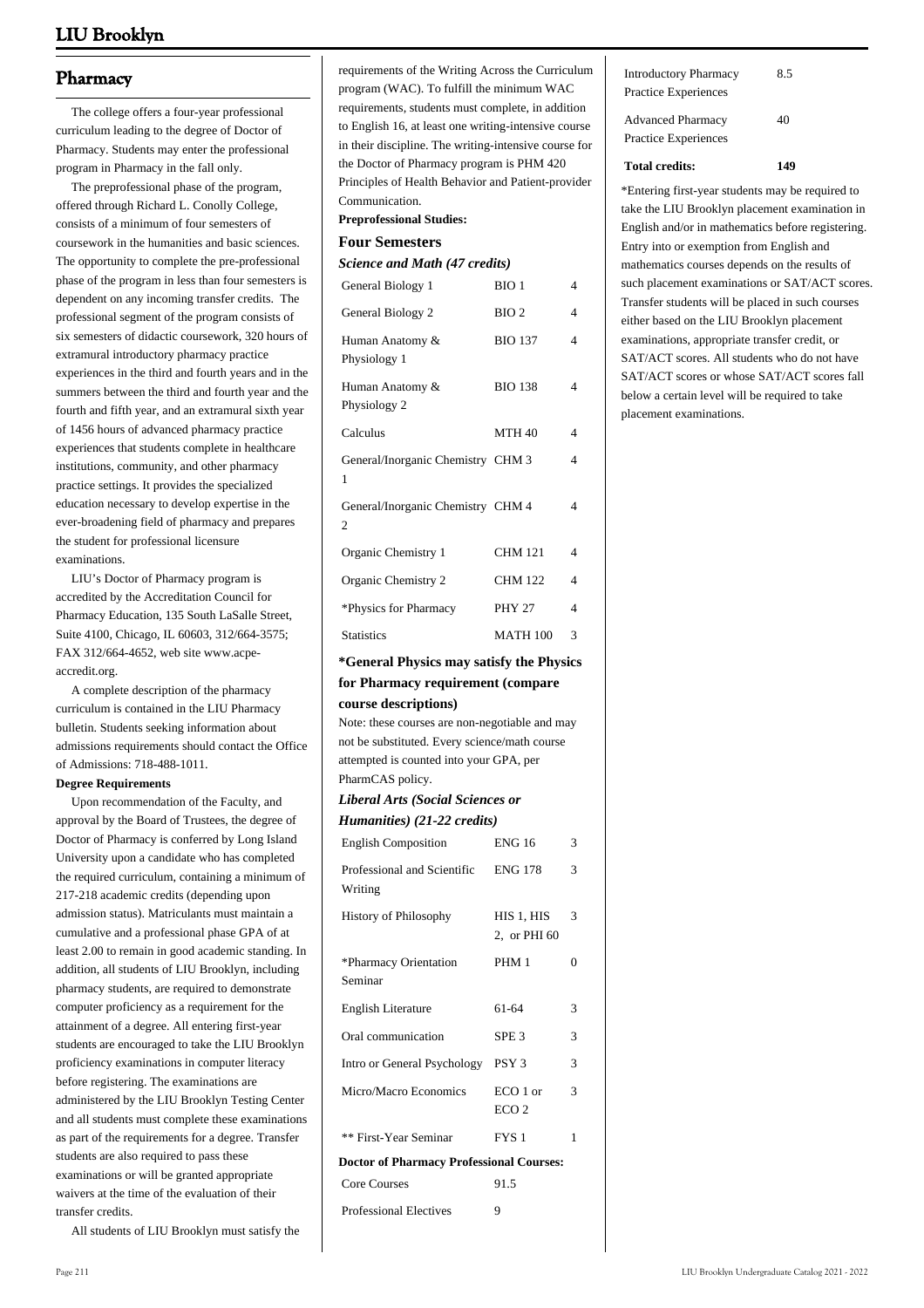# **APPROVED PROGRAMS**

### **New York State Education Department Inventory of Registered Programs**

Enrollment in other than registered or otherwise approved programs may jeopardize a student's eligibility for certain student aid awards.

## **Harriet Rothkopf Heilbrunn School of Nursing**

| <b>Major</b>                                      | <b>Hegis Code</b> | <b>Degree</b> |
|---------------------------------------------------|-------------------|---------------|
| Adult Gerontology Primary Nurse Care Practitioner | 1203.10           | MS            |
| Family Nurse Practitioner                         | 1203.10           | MS            |
| Nursing                                           | 1203              | <b>BS</b>     |
| <b>LIU Global</b>                                 |                   |               |
| <b>Major</b>                                      | <b>Hegis Code</b> | <b>Degree</b> |
| <b>Global Studies</b>                             | 2210              | BA            |

## **Arnold and Marie Schwartz College of Pharmacy and Health Sciences**

| <b>Major</b>                   | <b>Hegis Code</b> | <b>Degree</b> |
|--------------------------------|-------------------|---------------|
| Drug Regulatory Affairs        | 1211              | MS            |
| <b>Pharmaceutical Sciences</b> | 1214              | Ph.D.         |
| <b>Pharmaceutical Sciences</b> | 1211              | <b>BPS</b>    |
| Pharmaceutics                  | 1211              | MS            |
| Pharmacology /<br>Toxicology   | 0409              | MS            |
| Pharmacy                       | 1211              | Pharm.D.      |

## **College of Arts, Communication and Design**

| Major                                   | <b>Hegis Code</b> | <b>Degree</b> |
|-----------------------------------------|-------------------|---------------|
| Acting for Theatre, Film and Television | 1007              | <b>BFA</b>    |
| Creative Writing & Publshing            | 1507              | <b>MFA</b>    |
| Film and Television                     | 1010              | <b>BFA</b>    |
| Journalism                              | 0602              | BA            |
| Media Arts                              | 0601              | BA            |
| Writing and Producing for TV            | 0605              | <b>MFA</b>    |
|                                         |                   |               |

# **Richard L. Conolly College of Liberal Arts and Sciences**

| Major                    | <b>Hegis Code</b> | <b>Degree</b> |
|--------------------------|-------------------|---------------|
| Biochemistry             | 0414              | <b>BS</b>     |
| Biology                  | 0401              | <b>BS</b>     |
| Chemistry                | 1905              | <b>BS</b>     |
| English                  | 1501              | BA            |
| <b>Political Science</b> | 2207              | BA            |
| Psychology               | 2001              | BA            |
|                          |                   |               |

## **Roosevelt School**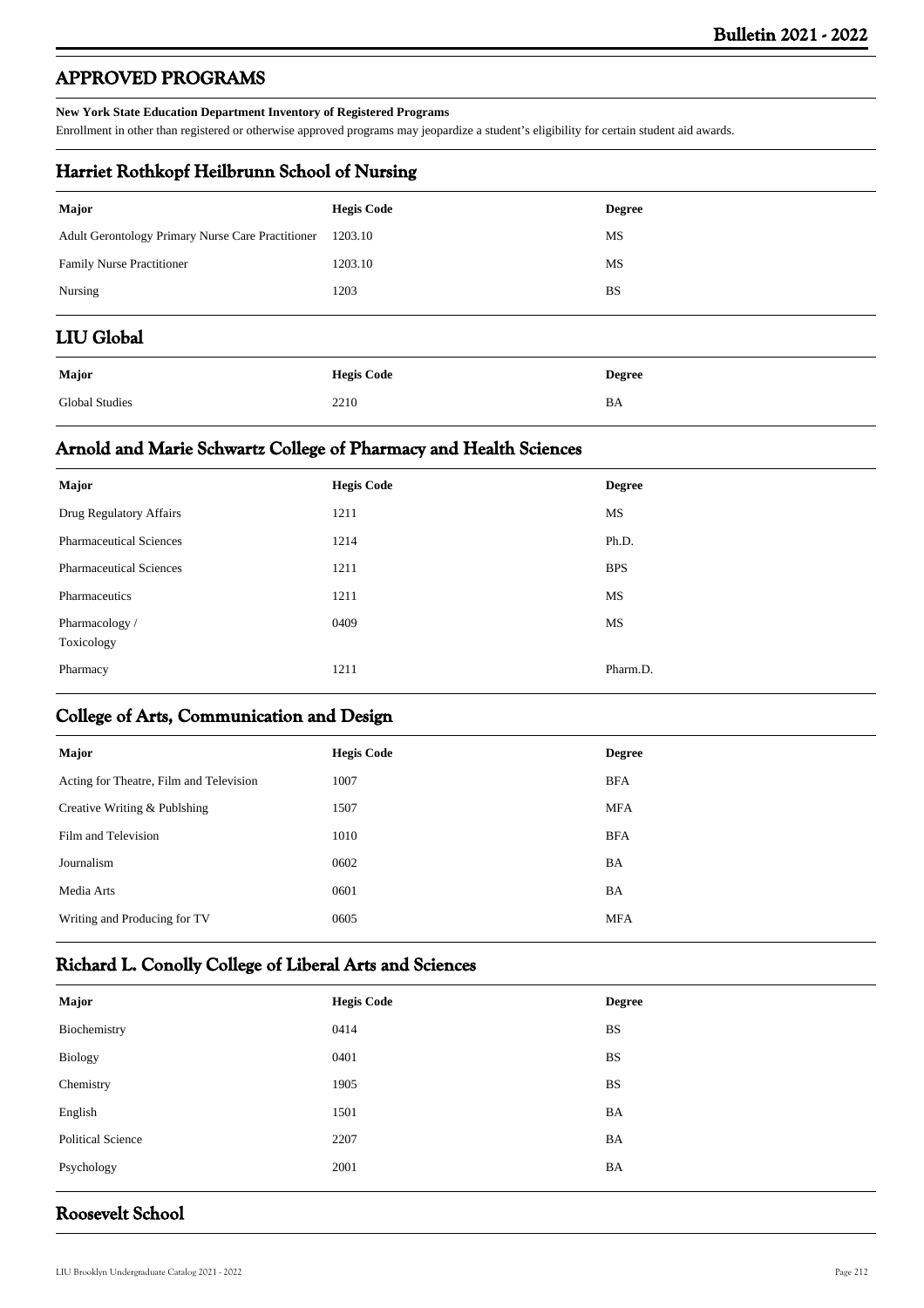| Major                               | <b>Hegis Code</b> | <b>Degree</b> |
|-------------------------------------|-------------------|---------------|
| International Relations & Diplomacy | 2210              | ΒA            |

# **RocNation School of Music, Sports and Entertainment**

| <b>Major</b>                                    | <b>Hegis Code</b> | <b>Degree</b> |
|-------------------------------------------------|-------------------|---------------|
| <b>Applied Music</b>                            | 1004              | BA            |
| Music Technology, Entrepreneurship & Production | 1099              | <b>BFA</b>    |
| Sports Communication & Marketing                | 0601              | BA            |
| <b>Sports Management</b>                        | 0599              | BS, MS        |
| Vocal Performance                               | 1004              | BM            |
|                                                 |                   |               |

# **School of Business, Public Administration and Information Sciences**

| <b>Major</b>                   | <b>Hegis Code</b> | <b>Degree</b> |
|--------------------------------|-------------------|---------------|
| Accounting                     | 0502              | <b>BS</b>     |
| Artificial Intelligence        | 0701              | BS, MS        |
| <b>Business Administration</b> | 5004              | AAS, BBA      |
| <b>Business</b>                | 0506              | MBA           |
| Computer Science               | 0701              | BS, MS        |
| Data Analytics                 | 0703              | BS, MS        |
| Entrepreneurship               | 0501              | <b>BS</b>     |
| Finance                        | 0504              | <b>BS</b>     |
| <b>Health Administration</b>   | 1202              | <b>MPA</b>    |
| Marketing                      | 0509              | <b>BS</b>     |
| Public Administration          | 2102              | <b>MPA</b>    |

## **School of Education**

| Major                                                                             | <b>Hegis Code</b> | <b>Degree</b>   |
|-----------------------------------------------------------------------------------|-------------------|-----------------|
| Adolescence Inclusive Education                                                   | 0803              | MSEd            |
| <b>Applied Behavior Analysis</b>                                                  | 2099              | Adv Crt.        |
| <b>Bilingual Education</b>                                                        | 0899              | Adv. Crt.       |
| Childhood Education: 1st Initial                                                  | 0802              | BS, MSEd        |
| Childhood / Early Childhood Education: Birth-Grade 0802<br>2, Childhood Grade 1-6 |                   | <b>MSEd</b>     |
| Early Childhood Education: Birth-Grade 2                                          | 0802              | MSEd, Adv. Crt. |
| Inclusive Early Childhood Education IECE (dual<br>initial certification)          | 0808              | <b>BS</b>       |
| School Psychologist                                                               | 0826              | MSEd            |
| Teaching Children with Disabilities: 1st Initial                                  | 0808              | MSEd            |

# **School of Health Professions**

| Major                         | <b>Hegis Code</b> | <b>Degree</b> |
|-------------------------------|-------------------|---------------|
| Clinical Psychology           |                   | PhD           |
| Diagnostic Medical Sonography | 1225              | <b>BS</b>     |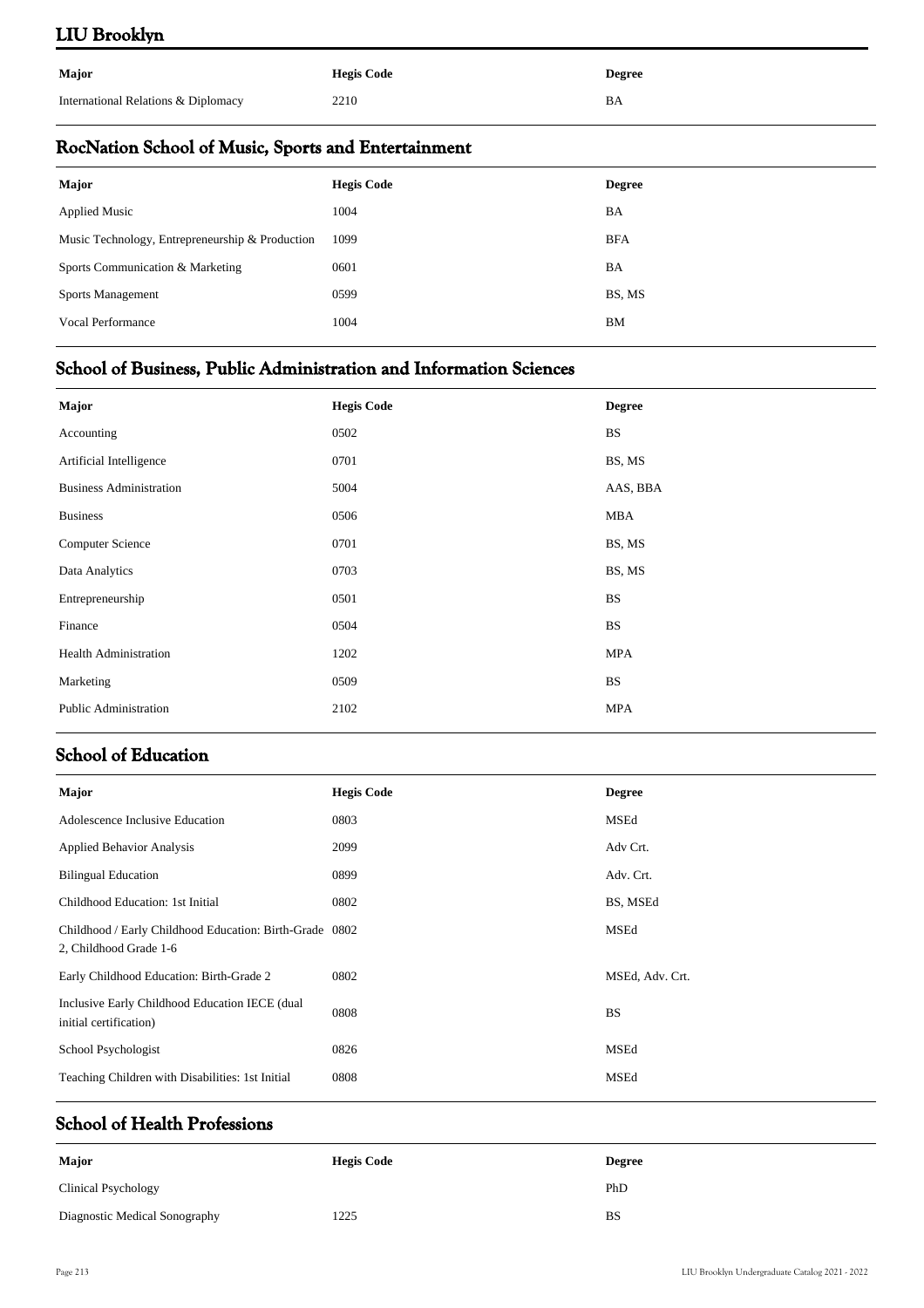# **Bulletin 2021 - 2022**

| <b>Exercise Science</b>                                      | 1201   | MS          |
|--------------------------------------------------------------|--------|-------------|
| <b>Exercise Science and Wellness</b>                         | 1299   | <b>BS</b>   |
| Forensic Social Work                                         | 2104   | Adv.Crt.    |
| <b>Health Sciences</b>                                       | 1201   | <b>BS</b>   |
| Marriage and Family Therapy                                  | 2104   | Adv.Crt./MS |
| Mental Health Counseling                                     | 2104   | Adv.Crt/MS  |
| Occupational Therapy                                         | 1208   | BS/MS       |
| Physical Therapy                                             | 1212   | <b>DPT</b>  |
| Physician Assistant Studies                                  | 1299.1 | MS          |
| Public Health                                                | 1214   | MPH         |
| Psychology                                                   |        | MA          |
| <b>Respiratory Care</b>                                      | 1299   | <b>BS</b>   |
| Social Work                                                  | 2104   | BS, MSW     |
| Speech-Language Pathology (Bilingual Extension<br>available) | 1220   | MS          |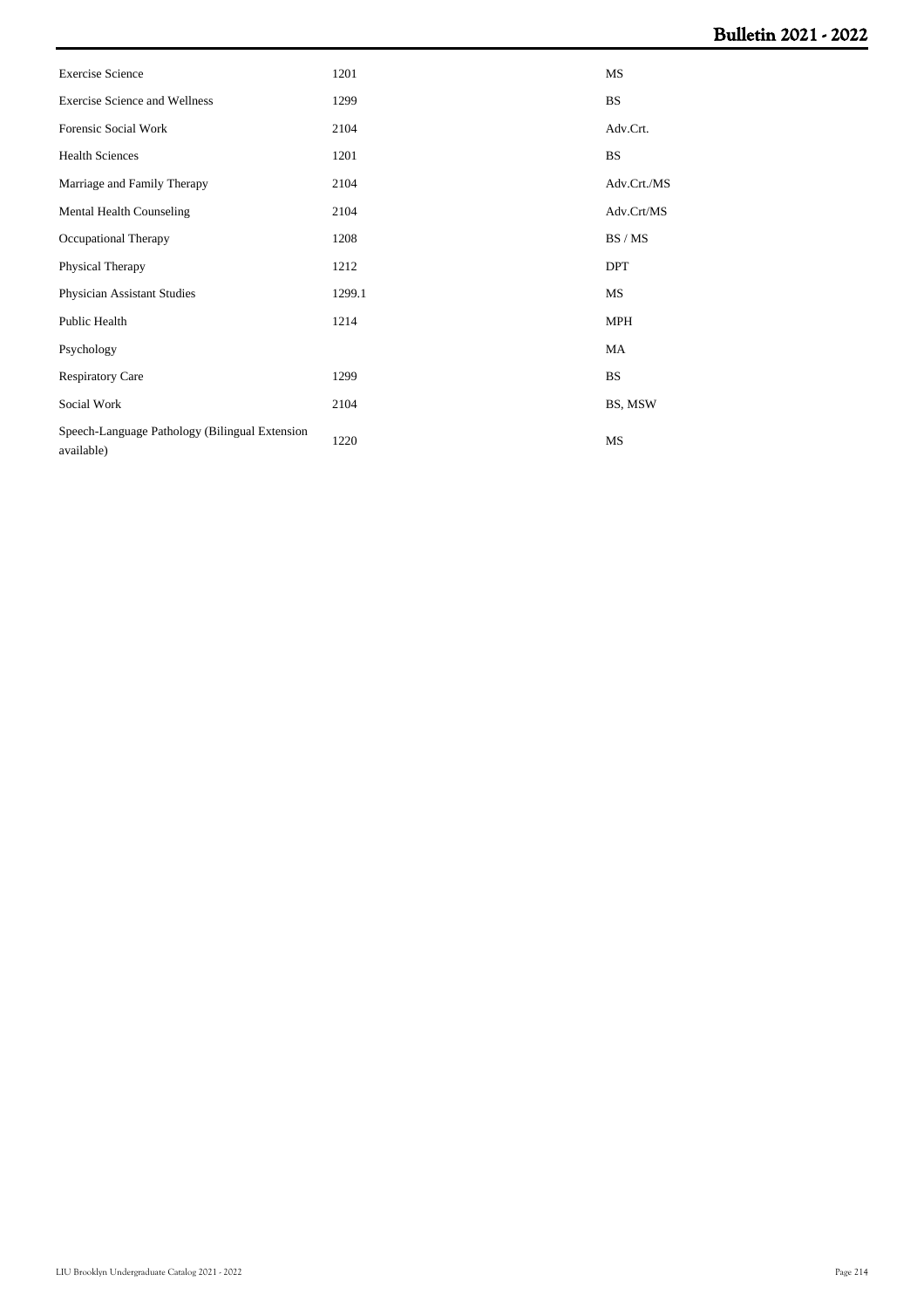# **LIU TRUSTEES AND LEADERSHIP TEAM**

# **Board of Trustees**

**CHAIRMAN**

Eric Krasnoff

# **SENIOR VICE CHAIR**

Michael P. Gutnick '68

## **MEMBERS**

 Rao Subba Anumolu Roger L. Bahnik Thomas M. Buonaiuto '87 Daniel B. Fisher '67 Michelle Gethers-Clark '83 Peter W. Gibson '82

 Lynne Greene H'14 Steven S. Hornstein '80 Bob Jahelka '84 Alfred R. Kahn '84, H'05 Leon Lachman H'12 Brian K. Land '86 Sarabeth Levine '64, H'14 Howard M. Lorber '70, '91, H'01 Winnie Mack '76, '85 Michael Melnicke Kuni Nakamura Richard P. Nespola '67, '73 William R. Nuti '86 Chintu Patel Cherie D. Serota Sharon Sternheim Ronald J. Sylvestri '66

## **TRUSTEES EMERITI**

John R. Bransfield, Jr. Eugene H. Luntey H'98 Theresa Mall Mullarkey Thomas L. Pulling

## **EX OFFICIO**

Kimberly R. Cline

H - indicates honorary doctorate from LIU

## **Leadership Team**

**Kimberly R. Cline** *President* 516-299-2501 kim.cline@liu.edu **Randy Burd** *Senior Vice President for Academic Affairs* 516-299-2917 randy.burd@liu.edu **George Baroudi** *Vice President for Information Technology* 516-299-3790 george.baroudi@liu.edu **Michael Berthel** *Vice President for Student Affairs & Chief of Staff* 516-299-3328

michael.berthel@liu.edu

## **Mohammed Cherkaoui**

*Vice President of Academic Programs* 718-488-1242 mohammed.cherkaoui@liu.edu **Christopher Fevola** *Vice President and Chief Financial Officer* 516-299-2535 christopher.fevola@liu.edu **Meaghan Hogan** *Vice President for University Relations* 516-299-2513 meaghan.hogan@liu.edu

## **Joseph L. Schaefer**

*Chief Operating Officer* 516-299-2463 joseph.schaefer@liu.edu **Ed Weis** *Vice President of Academic Affairs* 516-299-2822 ed.weis@liu.edu

**Deirdre Whitman**

*Vice President of University Admissions* 718-488-3411 deirdre.whitman@liu.edu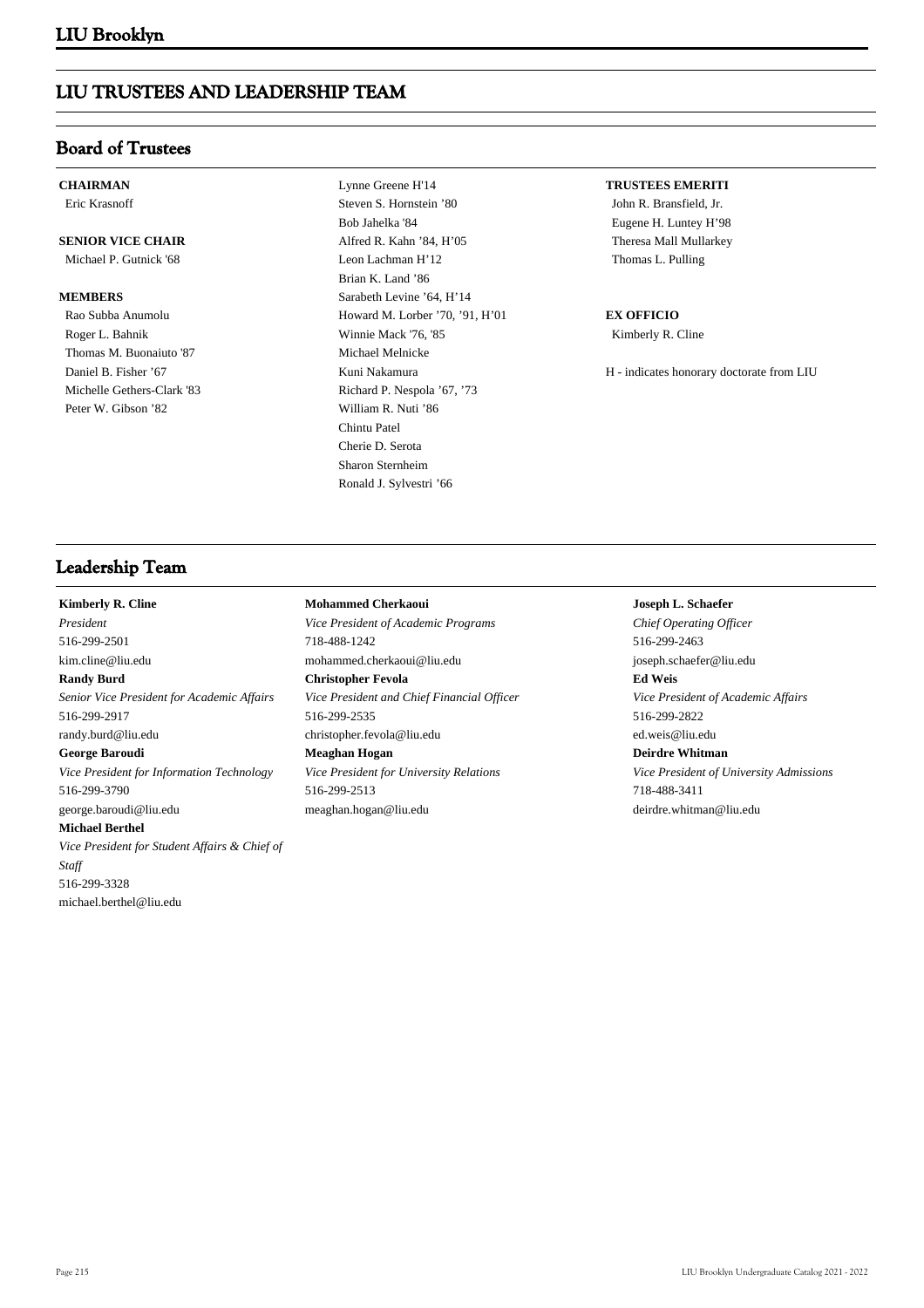# **Bulletin 2021 - 2022**

# **FACULTY**

**Nicholas Agrait** *Associate Professor of History* B.A., Yale University; M.A., Ph.D., Fordham University

### **Ezihe Ahanonu**

Assistant Professor of Nursing B.S., University of Calabar (Nigeria); M.P.H., University of Ibadan (Nigeria); Ph.D., University of the Western, Cape Town (South Africa)

**Akash J. Alexander** *Assistant Professor of Pharmacy Practice* Pharm.D., University of the Sciences in Philadelphia

### **Syed Ali**

*Professor of Sociology/Anthropology* B.A., Binghamton, SUNY; M.A., Ph.D., University of Virginia

**Carol Allen** *Professor of English* B.A., M.A., University of Virginia; Ph.D., Rutgers University

**Naoual (Nawel) Amrouche** *Associate Professor of Marketing* B.B.A., IHEC, Carthage, Tunisia; M.S., Ph.D., HEC (Montreal, Canada)

# **Zaina Arafat**

*Assistant Professor of Journalism* B.A., University of Virginia; M.A., Columbia University; M.F.A., University of Iowa

**Sarah Arciaga** *Assistant Professor of Nursing* B.S.N., Ph.D. Philippine Christian University M.S., Long Island University

# **Robin Akselrud** *Assistant Professor of Occupational Therapy* B.S./M.S., Touro College; O.T.D., Quinnipiac College;

Registered Occupational Therapist

**Almas Babar** *Professor of Pharmaceutics* B.S., University of Punjab (Pakistan); M.S., Ph.D., St. John's University

### **Miriam Baigorri**

*Assistant Professor of Communication Sciences and Disorders* B.S., State University of New York at Geneseo; M.S. and Ph.D., Teachers College, Columbia University

### **Rita Banerjee**

*Assistant Professor of Creative Writing* B.A., Rutgers University; M.A., Ph.D., Harvard University

### **Larry Banks**

*Associate Professor of Media Arts* B.A., Rutgers University; M.F.A., LIU Post

### **Jessica Baquero**

*Assistant Professor of Communication Sciences and Disorders* B.S., Fordham University M.S., Teachers College, Columbia University

### **Kimila Barnes**

*Assistant Professor of Nursing* B.S., SUNY Binghamton D.N.P., University of Rochester

### **Azzedine Bensalem**

*Professor of Chemistry and Biochemistry* B.S., École Supérieure de Mécanique; M.S., Ph.D., Université de Nantes

### **Kenza E. Benzeroual**

*Associate Professor of Pharmacology* B.S., Paul Sabatier University (France); M.S., Toulouse Polytechnic Institute (France); Ph.D., Montreal University (Canada)

# **Evangelina Berrios-Colon**

*Associate Professor of Pharmacy Practice*  Pharm.D., Arnold and Marie Schwartz College of Pharmacy and Health Sciences, LIU Pharmacy M.S., SUNY Downstate

### **Mrinal K. Bhattacharjee**

*Associate Professor of Chemistry and Biochemistry* B.S., M.S., The Indian Institute of Technology (Kharagpur, India); Ph.D., Ohio State University

### **Soenke Biermann**

*Director, Asia-Pacific Australia Center* B.A., Southern Cross University (SCU); Graduate Certificate in Higher Education; Ph.D. (ABD), Southern Cross University (SCU)

### **Donald Allport Bird**

*Professor of Journalism and Communication Studies* A.B., Rutgers University; M.A., Ph.D., Indiana University

# **Terence Blackburn**

*Dean, LIU Global* B.A., Duquesne University; J.D., Columbia University

**Bryan Blair**

*Assistant Professor of Counseling & School Psychology* B.A., University of Connecticut M.S., Northeastern University; Ph.D., Endicott College

### **Joseph J. Bova**

*Associate Professor of Pharmaceutical Sciences* B.S., St. John's University; M.S., LIU Pharmacy

### **Lisa Bradley**

*Assistant Professor* B.S., University of Kansas; M.S.W., Washburn University; D.P.T., Utica College; Licensed Physical Therapist

### **Cindy Broholm**

*Assistant Professor of Nursing* B.S.N., University of Massachusetts; M.S., M.P.H., Columbia University

### **Marquis A. Chandler**

*Assistant Professor of Social Work,* B.A. Centenary University M.S.W., Morgan State University Ph.D., Morgan State University

### **Denise Chung**

*Professor of Biology*; *Professor of Chemistry and Biochemistry* B.A., M.S., Ph.D., New York University

# **Ping-Tsai Chung**

*Professor of Computer Science* Diploma, National Taipei University of Technology (Taiwan); M.S., Stevens Institute of Technology; Ph.D., Polytechnic University of New York

### **Francesco Ciummo**

*Assistant Professor of Pharmacy Practice* Pharm.D., Rutgers, The State University of New Jersey

### **Mechelle Collins**

*Assistant Professor of Occupational Therapy* BS/MS., Dominican College, AAS, A.A. S. LaGuardia Community College; OTD, Mary Baldwin University Registered Occupational Therapist

### **Rebecca Cope**

*Assistant Professor of Pharmacy Practice* Pharm.D., Albany College of Pharmacy and Health Sciences

**Margaret Cuonzo** *Professor of Philosophy*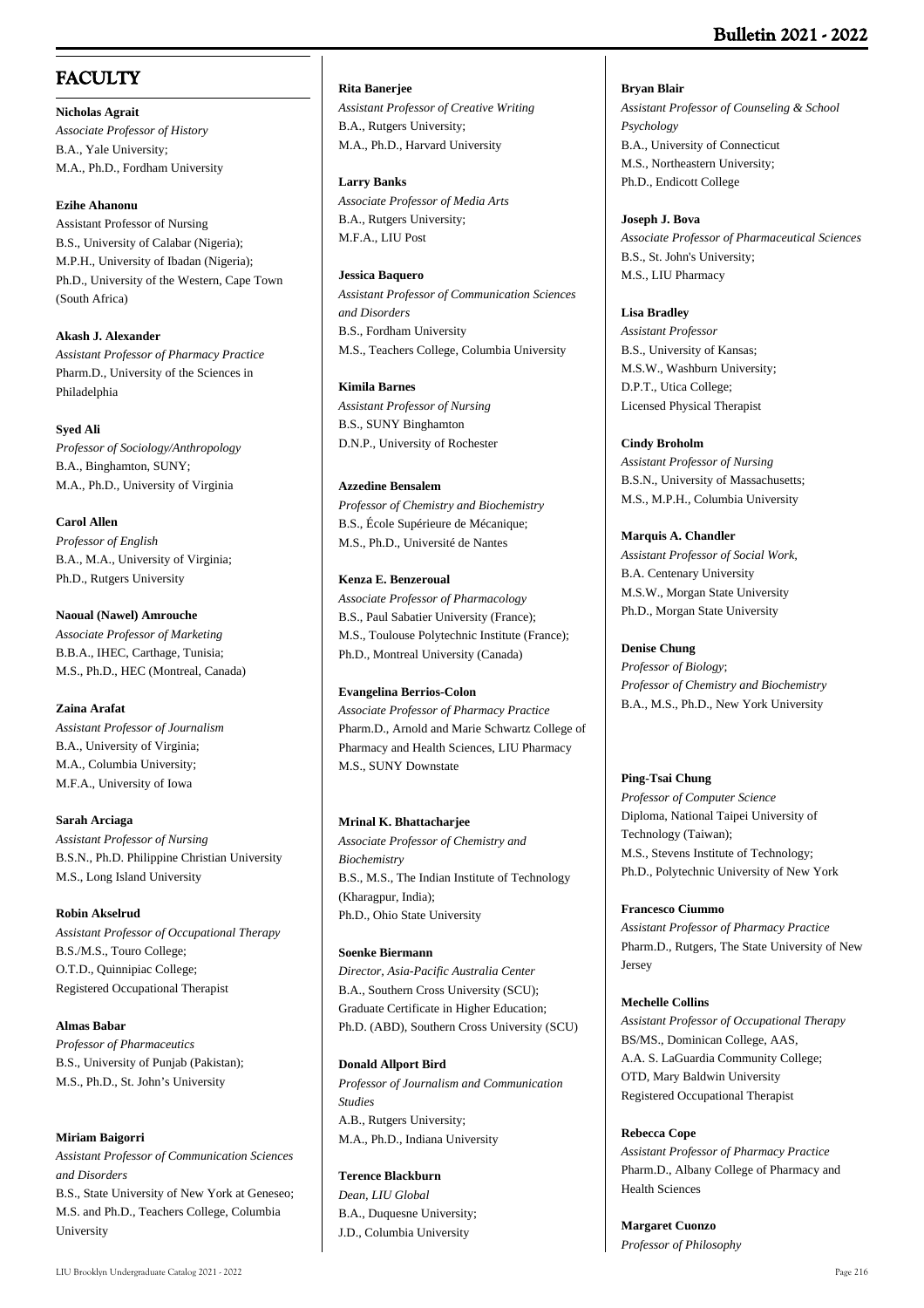# **LIU Brooklyn**

B.A., Barnard College; M.Phil., Ph.D., Graduate Center, CUNY

# **Jaclyn Cusumano**

*Assistant Professor of Pharmacy Practice* Pharm.D. University of Rhode Island

### **Anthony J. Cutie**

*Professor of Pharmaceutics* B.S., Brooklyn College of Pharmacy; M.S., Ph.D., Rutgers University

### **Mark Daco**

*Assistant Professor of Nursing* B.S., St. Dominic Savio College; M.A., University of La Salette

### **Bhaskar Das**

*Professor of Pharmaceutics* BS: Utkal University ( India) M.S. : Berhampur University, India M.Phil: Delhi University, India Ph.D. : Indian Institute of Technology, Kanpur, India

### **Sasmita Das**

*Associate Professor of Pharmaceutics* BS: Utkal University ( India) M.S.: Utkal University ( India) M.Phil: Utkal University ( India) Ph.D.: Utkal University ( India)

# **Rutesh Dave**

*Associate Professor of Pharmaceutics* B.S., K.L.E's College of Pharmacy (India); Ph.D., LIU Pharmacy

**Jacqueline Davis** *Assistant Professor of Nursing* B.S., Molloy College; M.S., Ed.D., Long Island University

**Stephen deRoux** *Assistant Professor of Physician Assistant Studies* S.c.B Biology University of Waterloo M.D. University of West Indies Medical Doctor

**Birendra Dewan** *Assistant Professor* BS, PT, Sai Institute of Paramedical & Allied Sciences Ph.D., Rehabilitation Science, Texas Tech University Licensed Physical Therapist

### **Adva Dinur**

*Associate Professor of Management* B.A., Hebrew University of Jerusalem; Ph.D., Temple University

**Edward Donahue** *Associate Professor of Chemistry and* *Biochemistry* B.S., St. Joseph's College; Ph.D., Polytechnic Institute of New York

### **Betty Boyle Duke**

*Assistant Professor of Nursing* B.S.N., M.S., Simmons College; D.N.P., New York University

### **Joan Duncan**

*Professor of Psychology* B.A., Howard University; M.A., Ph.D., Clark University

### **Rebecca E. Dyasi**

*Associate Professor of Teaching, Learning, and Leadership* B.Sc., University of Sierra Leone (West Africa); M.S., Ph.D., University of Illinois at Urbana-Champaign

### **Reda Nacif Elalaoui**

*Assistant Professor of Technology, Innovation & Comp Science*; Dipl. d'ingénierie Aérospatial, Université Internationale de Rabat (Maroc) M.S., Ph.D., Mississippi State University

### **Bakry M. Elmedni**

*Associate Professor of Public Administration* B.S., University of Khartoum M.P.A., American University Ph.D., University of Delaware

# **Julie Elting**

*Associate Professor of Nursing* B.S., University of Colorado Health Sciences Center; M.S, Hawaii Pacific University; Ed.D., University of Southern California

**Kristin L. Fabbio** *Assistant Professor of Pharmacy Practice* Pharm.D., St. John's University

**Dalia Fahmy** *Associate Professor of Political Science* B.A., M.A., New York University; Ph.D., Rutgers University

### **Stanley Feifer**

*Professor of Pharmacy;* B.S., Brooklyn College of Pharmacy; M.S., St. John's University

# **Brooke D. Fidler**

*Associate Professor of Pharmacy Practice* Pharm.D., University of Rhode Island

# **Briann Fischetti**

*Assistant Professor of Pharmacy Practice* Pharm.D., South Carolina College of Pharmacy, University of South Carolina

### **Myrna L. Fischman**

*Professor Emeritus of Accounting* B.S., M.S., The City College, CUNY; Ph.D., New York University; CPA

### **Michaela Fraser**

*Assistant Professor of Occupational Therapy* B.A., Hendrix College; M.S., Columbia University; M.P.H., Columbia University; Registered Occupational Therapist

### **Elizabeth Gavioli**

*Assistant Professor of Pharmacy Practice* Pharm.D., Albany College of Pharmacy and Health Sciences

### **Marisa Genuardi-Nagano**

*Assistant Professor of Communication Sciences and Disorders* B.A. and M.A.; Cornell University, Ph.D., City University of New York

### **Mohammed Ghriga**

*Associate Professor of Computer Science* Dipl. d'Ingénieur d'état, University of Sciences and Technology (Algiers); M.S., Ph.D., Polytechnic University of New York

### **Suzanna Gim**

*Associate Professor of Pharmacy Practice* B.A., M.P.H., New York University; Pharm.D., University of Maryland

### **Fernando Gonzalez**

*Assistant Professor of Pharmaceutical Sciences* B.S., M.S., Arnold and Marie Schwartz College of Pharmacy and Health Sciences, LIU Pharmacy

# **Laura Goshko**

*Assistant Professor* B.S. University of Connecticut M.S. University of Connecticut

### **Christine Grippi**

*Assistant Professor of Nursing* B.S., M.S., Ph.d., Adelphi University **Lisa Gordon-Handler** *Associate Professor of Occupational Therapy* B.A., Albany, SUNY; M.A., University of Southern California; Ph.D., North Central University (Minnesota); Registered Occupational Therapist

# **Sara Haden**

*Associate Professor of Psychology* B.A., University of Virginia; M.A., University of Massachusetts, Dartmouth; Ph.D., Virginia Polytechnic Institute & State University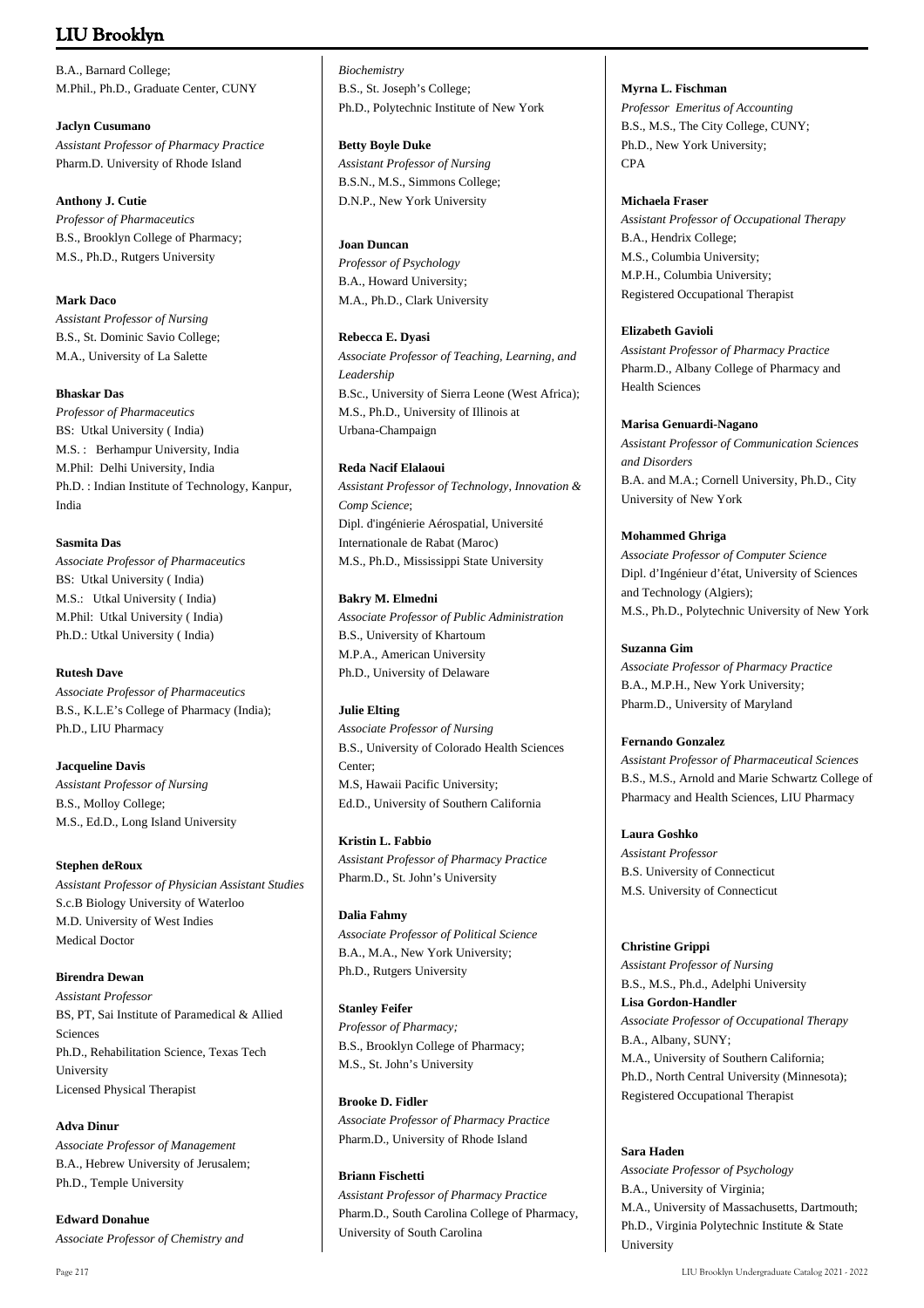# **Bulletin 2021 - 2022**

# **Kyle Hampson**

*Assistant Professor of Pharmacy Practice* Pharm.D., Duquene University

# **Lana T. Hareez**

*Assistant Professor of Pharmacy Practice* Pharm.D.; University of North Carolina at Chapel Hill

# **Rahul Haware**

*Associate Professor of Pharmaceutical Sciences* B.S., M.S., University of Pune (India) M.S., University of Heidelberg (Germany)/University of Skövde (Sweden) Ph.D., University of Tromsø (Norway)

### **Robin Hemley**

B.A., Indiana University; M.F.A., The University of Iowa; Ph.D., The University of New South Wales

### **Tracey Hodurski**

*Assistant Professor of Pharmaceutical Sciences* B.S., St. John's University College of Pharmacy and Allied Health Sciences

### **Stacey Horstmann Gatti**

*Associate Professor of History* B.A., Hamilton College; M.A., Ph.D., Emory University

# **Difei Vivian Hu**

*Director, China Center* B.A., M.A., Zhejiang University; M.P.A., Columbia University

# **Marc Igdalsky**

*Assistant Professor of Physician Assistant Studies* BA University of Connecticut MSPA Pace University Certified Physician Assistant

# **Claudia Innaco**

*Instructor* B.S. Stony Brook University Registered Diagnostic Medical Sonographer Registered Diagnostic Cardiac Sonographer

**Douglas Jennings** *Associate Professor of Pharmacy Practice* Pharm.D. Wayne State University

# **Julius Johnson** *Assistant Professor of Nursing* B.S., M.S., Binghamton University, SUNY; D.N.P., University of Miami

**Kimberly Jones** *Associate Professor of History* B.A., Trinity College; M.A., Ph.D., University of California at Los Angeles

### **Yusuf McDadlly Juwayeyi**

*Associate Professor of Sociology/Anthropology* B.Soc.Sci., University of Malawi (Africa); M.A., C.Phil., Ph.D. University of California, Berkeley

### **Rebecca Khaimova**

*Assistant Professor of Pharmacy Practice Pharm.D., Arnold and Marie Scwhartz College of Pharmacy and Health Sciences, LIU Pharmacy*

### **Camille Kiefer**

*Assistant Professor of Physician Assistant Studies* A.A.S., Farmingdale State College, SUNY; B.S., LIU Brooklyn; R.N., Certified Physician Assistant

# **Carmen Kiraly**

*Associate Professor of Nursing* B.S., Stony Brook University, SUNY; M.S., Adelphi University; Ph.D., Duquesne University

### **Troy Kish**

*Associate Professor of Pharmacy Practice* Pharm.D., University of Toledo

### **Gregory Kogan**

*Assistant Professor of Accounting* B.S., Rutgers University M.B.A., Rutgers University – Newark

### **Cecilia Kovac**

*Associate Professor of Biology* B.S., St. John's University; M.S., New York University; M.Ph., Ph.D., Columbia University

### **Elizabeth Kudadjie-Gyamfi**

*Associate Professor of Psychology* B.Sc., University of Ghana (Africa); M.A., Ph.D., Stony Brook University, SUNY

# **Amanda Kulesza**

*Assistant Professor of Physician Assistant Studies* B.S. Health Sciences, Long Island University M.P.A.S., Long Island University Certified Physician Assistant

### **Su-Hwan Kwak**

*Associate Professor of Biology* B.S., M.S., Ph.D., Yonsei University (South Korea)

# **Dong Kwon**

*Associate Professor of Biology* B.S., M.S., Kangwon National University (Korea); Ph.D., Georgia State University

**Glen D. Lawrence** *Professor of Chemistry and Biochemistry*

B.S., Pratt Institute; M.A., Plattsburgh State University, SUNY; Ph.D., Utah State University

# **Kenneth Lazebnik**

*Professor of Television Production* B.A., Macalester College

### **Christopher League**

*Associate Professor of Computer Science* B.S., Johns Hopkins University; M.S., University of Maryland; Ph.D., Yale University

**Timothy Leslie** *Associate Professor of Biology* B.S., Ph.D., Penn State

### **Helisse Levine**

*Professor of Public Administration* B.A., M.A., Fairleigh Dickinson University; Ph.D., Rutgers University

# **Jocelyn Lieu**

*Coordinator of the Senior Thesis Program, New York Center* B.A., Yale; M.F.A., Warren Wilson College

# **Hannia Lujan-Upton**

*Associate Professor of Chemistry and Biochemistry* B.S., St. Francis College; Ph.D., Polytechnic University of New York

# **Victor Lushin**

*Assistant Professor of Social Work* M.D., Ivan Pavlov Medical University, St. Petersburg, Russia M.S.W., Adelphi University Ph.D., New York University Postdoctoral Fellowship, University of Pennsylvania Perelman School of Medicine

# **Peggy Lynam**

*Associate Professor of Physical Therapy* B.S. Ithaca College, M.S. LIU Brooklyn, DPT A.T. Still University of Health Sciences, Arizona School of Health Science Licensed Physical Therapist Neurological Clinical Specialist

### **Amy Ma**

*Associate Professor of Nursing* A.A.S., Kishwaukee College B.S., M.S., East China University of Science and Engineering (Shanghai); M.S., Medical University of South Carolina; DNP, Case Western Reserve University

# **Fraidy N. Maltz**

*Assistant Professor of Pharmacy Practice* B.S., M.S., Pharm.D., LIU Pharmacy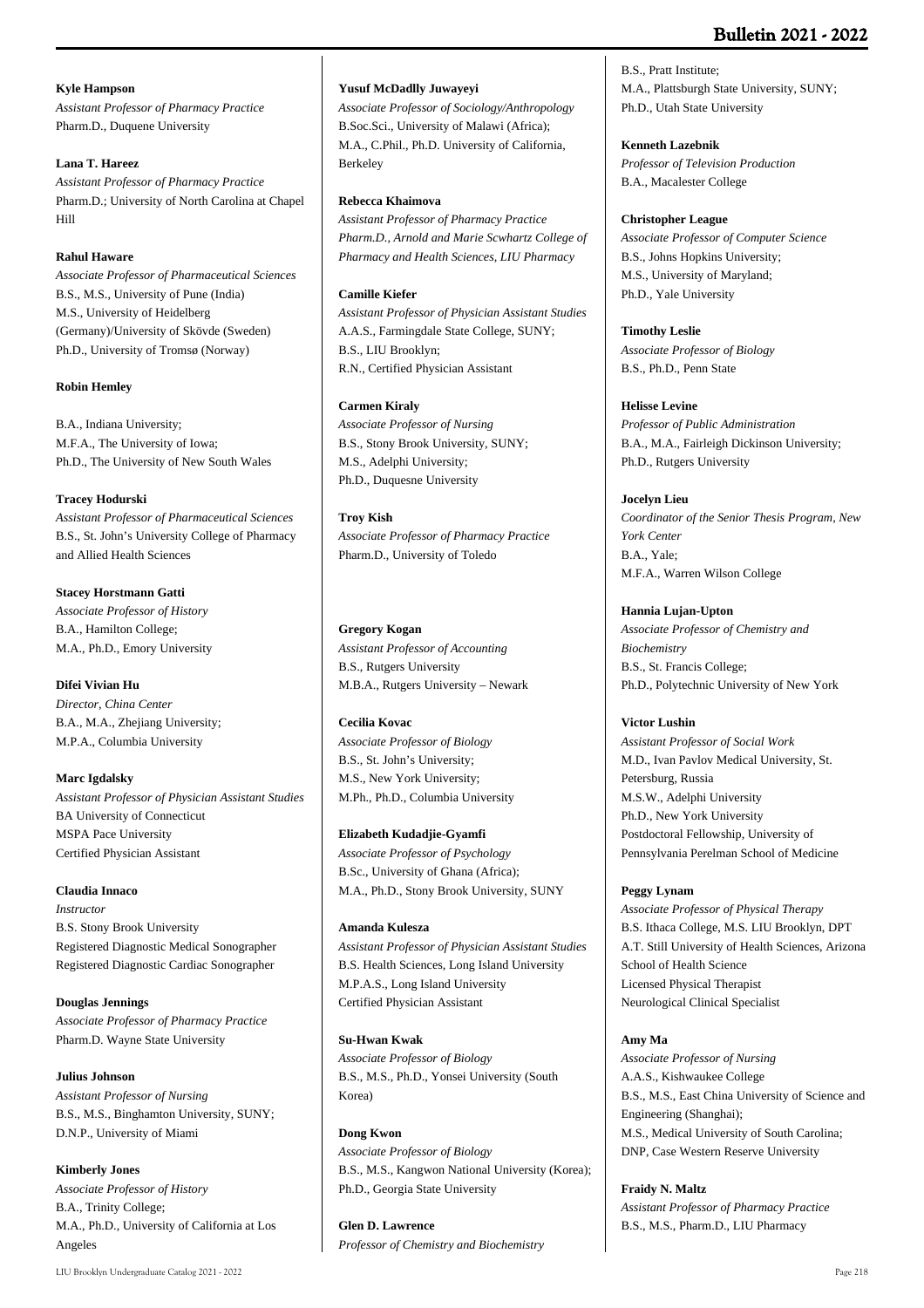# **LIU Brooklyn**

### **Jelena Malogajski**

*Assistant Professor of Public Health* M.D., Medical School of Belgrade University M.P.H., Maastricht University Ph.D., Maastricht University

### **Simone Martin**

*Assistant Professor of Public Administration* B.S., St. John's University M.P.A./M.A., Rutgers, The State University of New Jersey-Newark Ph.D., Rutgers, The State University of New Jersey-Newark

# **Nino Marzella**

*Associate Professor of Pharmacy Practice* B.S., M.S., Pharm.D., LIU Pharmacy

# **Michael Masaracchio**

*Associate Professor of Physical Therapy* B.S., M.S., LIU Brooklyn; DPT, Creighton University; Ph.D., Nova Southeastern University; **Nikita Matsunaga** *Professor of Chemistry and Biochemistry* B.A., American International College; Ph.D., Iowa State University

# **Donald McCrary**

*Associate Professor of English* B.A., M.A., University of Massachusetts at Boston; Ph.D., New York University

# **Maria McGarrity**

*Professor of English* B.A., Rutgers University; M.A., University of New Orleans; Ph.D., University of Miami

# **Kevin Meehan**

*Associate Professor of Psychology* B.A., New York University; M.A., John Jay College of Criminal Justice, CUNY; Ph.D., Graduate Center, CUNY

# **Nia Mensah**

*Assistant Professor of Physical Therapy* B.S., Vanderbilt University; DPT, University of Southern California; Ed.D, (ABD), Columbia University;

# **Debra Migliore**

*Associate Professor of Nursing* B.S., Mercy College; M.S., Western Connecticut State University; Ph.D., Rutgers the State University of New Jersey

**Yuko Minowa** *Professor of Marketing* B.S., Ph.D., Rutgers University

# **Yoonsun Mo**

*Associate Professor of Pharmacy Practice* Pharm.D., M.S., Creighton University

### **Marjan Moghaddam**

*Professor of Media Arts* B.A., Empire State College, SUNY M.F.A., LIU Post

### **Jeanmaire Molina**

*Assistant Professor of Biology* B.S., University of the Philippines Ph.D., Rutgers University

# **Suzanne Molino**

*Assistant Professor of Pharmacy Practice* B.S., Pharm.D., Bouve College of Health Sciences School of Pharmacy

# **Sarah Moran**

*Assistant Dean, LIU Global; Director, Costa Rica Center* B.A., University of Michigan; M.S., Northern Illinois University

# **Alexander More**

*Associate Professor of Public Health* Ph.D., Harvard University M.A., Harvard University B.A., Washington University in St. Louis

# **Joseph Morin**

*Department Chair; Professor of Biology* B.S., Southeastern Massachusetts University; Ph.D., University of Wisconsin

# **Kenneth R. Morris**

*Professor* B.S., Eastern Michigan University; M.S., Ph.D., University of Arizona

# **Olga Motorina**

*Assistant Professor of Nursing* B.S., College of Staten Island; M.S., D.N.P., New York University

**Gemma Moya-Galé** *Assistant Professor of Communication Sciences and Disorders* B.A., University of Barcelona M.A., University of Barcelona M.S., Ph.D., Teachers College, Columbia University

# **Deborah Mutnick**

*Professor of English* B.A., University of Michigan; M.F.A., University of North Carolina; Ph.D., New York University

**Jadwiga S. Najib** *Professor of Pharmacy Practice* B.S., St. John's University; Pharm.D., University of Minnesota, Twin Cities

# **Joseph Nathan**

*Professor of Pharmacy Practice* B.S., M.S., LIU Pharmacy; Pharm.D., University of Arkansas for Medical Sciences

# **Samuel Newsome**

*Associate Professor of Music* B.A., Berklee College of Music; M.A., Purchase College, SUNY

# **Timothy V. Nguyen**

*Professor of Pharmacy Practice* B.S. in Pharm., Rutgers University, SUNJ; Pharm.D., University of the Sciences in Philadelphia

# **Peter Nikolos** *Assistant Professor of Pharmacy Practice*

Pharm.D. Temple University **Anna I. Nogid**

*Associate Professor of Pharmacy Practice* B.S., Pharm.D., LIU Pharmacy

# **Efekona Nuwere**

*Assistant Professor of Occupational Therapy* B.S./M.S., Stony Brook University; Ed.D., University of Pittsburgh;

# **Eric Ocheretyaner**

*Assistant Professor of Pharmacy Practice* Pharm.D., Arnold and Marie Schwartz College of Pharmacy and Health Sciences, LIU Pharmacy

# **Melanie O'Connell**

*Assistant Professor* BS, Clinical Science, Ithaca College MS, PT, Ithaca College Ph.D., Health Sciences, Rutgers University

# **Brittany O'Gara**

*Assistant Professor of Physician Assistant Studies* B.S. Biology, Long Island University M.P.A.S., Long Island University

# **Jonathan Orea** *Assistant Professor of Nursing* B.S., M.A., Colegeio de Sta.Isabel (Philippines)

### **Jennel Osborne** *Assistant Professor of Nursing* B.S., M.S., Mercy College; M.Phil., Ph.D., Columbia University

**Nicholas Papouchis** *Professor of Psychology* B.S., Queens College, CUNY; Ph.D., Graduate Center, CUNY

**Louis Parascandola** *Professor of English*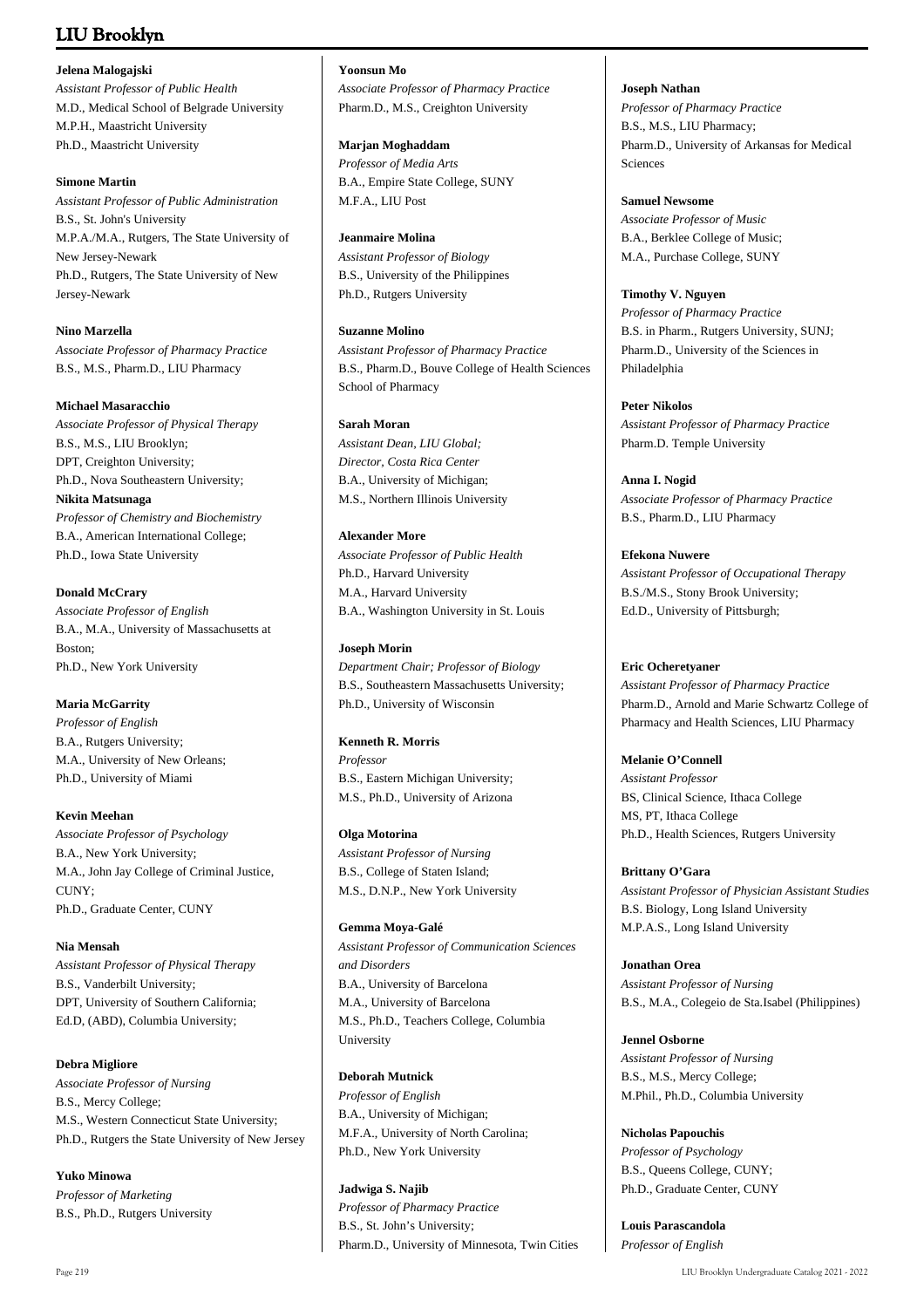# **Bulletin 2021 - 2022**

B.A., Brooklyn College, CUNY; M.A., LIU Brooklyn; M.L.S., Pratt Institute; Ph.D., Graduate Center, CUNY

### **Barbara Parisi**

*Senior Professor of Communication Studies* B.A., Hunter College, CUNY; M.A., New York University; M.A., Brooklyn College, CUNY; M.A., Graduate Center, CUNY; Ph.D., New York University **Eun-Jung (Amy) Park** *Assistant Professor, Pharmaceutical Sciences* B.S., M.S., Ph.D., Ewha Womans University (South Korea)

**Samuel Park** *Professor of Mathematics* B.S., West Virginia Wesleyan College; M.A., Ph.D., University of Pittsburgh

#### **Ximara Peckham**

*Instructor of Biology* M.D., Caldas University (Colombia)

### **Roda Plakogiannis**

*Professor of Pharmacy Practice* B.S., Pharm.D., LIU Pharmacy

**Elaena Quattrocchi** *Associate Professor of Pharmacy Practice* B.S., Pharm.D., St. John's University

### **Gregary J. Racz**

*Professor, English, Philosophy and Modern Languages* B.A., Rutgers University; M.A., Ph.D., Princeton University

#### **Paul Michael Ramirez**

*Professor of Psychology* B.A., Herbert Lehman College, CUNY; M.A., New York University; M.A., The City College, CUNY; M.Phil., Ph.D., Graduate Center, CUNY

### **Warren Ratna**

*Professor of Pharmacology* B.Sc. Hons., University of Colombo (Sri Lanka); M.S., University of South Carolina; Ph.D., Stony Brook University, SUNY

#### **Ilene Rattner**

*Assistant Professor of Nursing* B.S., Long Island University; M.S., New York University; Ed.D., Drexel University

**Jennifer Rauch**

*Professor of Journalism* B.A., Penn State University; M.J., Temple University

### Ph.D. Indiana University

**Tracye Rawls-Martin**

*Assistant Professor of Athletic Training, Health and Exercise Science* B.S., M.S., LIU Brooklyn

#### **Jo Rees**

*Associate Dean, School of Health Professions* B.Sc., University College (London); Dip. (M.S.W. eq.), University of Bristol (UK); M.S.C., London School of Economics (UK); Ph.D., New York University

#### **Telvis Rich**

*Associate Professor of Social Work* BSW, University of Georgia MSW, University of Georgia EdD, Northeastern University

### **Rebecca Rivera**

*Assistant Professor of Social Work* B.A., University of Georgia M.S.S.W., Columbia University Ph.D., New York University

### **Emily Roblee-Perdios**

*Graduate Program & Clinical Director of Communication Sciences & Disorders* B.S., Marquette University M.S., Teachers College, Columbia University

#### **Gustavo Rodriguez**

*Associate Professor of Economics* B.S., Universidad de Buenos Aires (Argentina); M.A., Ph.D., New York University

#### **Janna Roitman**

*Associate Professor of Pharmacy Practice* M.S., Odessa State Academy of Refrigeration (Ukraine) Pharm.D., Arnold and Marie Schwartz College of Pharmacy and Health Sciences, LIU Pharmacy

#### **Jessica M. Rosenberg**

*Professor of Social Work* B.A., Sarah Lawrence College; M.S.W., Hunter College, CUNY; Ph.D., Yeshiva University

#### **Samuel J. Rosenberg**

*Professor of Social Work* B.A. University of California, Berkeley MSW New York University Ph.D. Rutgers University

#### **Amerigo Rossi**

*Assistant Professor of Athletic Training, Health and Exercise Science* B.A., Columbia University; M.S., California State University; Ed.D, Columbia University

**Sarah E. Rush Griffin**

*Assistant Professor of Public Health* B.S., University of Alabama, Tuscaloosa M.S., University of Alabama, Tuscaloosa Ph.D., University of Alabama, Birmingham

**Lisa Samstag**

*Professor of Psychology* B.A., Queen's University (Ontario, Canada); M.A., M.Phil., Ph.D., The City College, CUNY

#### **Benjamin Saunders**

*Associate Professor of Psychology* B.A., University of Michigan; M.A., Ph.D., University of Illinois

### **Vincent Scerbinski**

*Associate Professor of Accounting* B.A., Fairfield University; M.B.A., St. Johns University; CPA, New York and New Jersey

#### **Wayne Schnatter**

*Associate Professor of Chemistry and Biochemistry* B.S. in Chemistry, B.S. in Biology, Rensselaer Polytechnic Institute; M.A., Ph.D., Princeton University

#### **Sherry Shaker**

*Assistant Professor, Physician Assistant Studies* B.A., New York University M.A., New York University M.P.A.S., Touro College

### **Simon Sheppard**

*Associate Professor of Political Science* B.A., Auckland University (New Zealand); M.A., Victoria University of Wellington (New Zealand); Ph.D., Johns Hopkins University

#### **Herbert Sherman**

*Professor of Management* B.A., The City College of New York, CUNY; M.S., Polytechnic University; Ph.D., The Union Institute and University (Cincinnati, OH)

**Lisa Shultis**

*Director of Respiratory Care* M.A.Ed., Ashford University B.S. SUNY Health Science Center

### **Madiha B. Sidhom**

*Associate Professor of Pharmaceutics* B.S., M.S., University of Assiut (Egypt); Ph.D., Moscow First Medical Institute (U.S.S.R.)

#### **Maurice Sinclair**

*Assistant Professor, Respiratory Care* M.S., Independence University B.S., New York City College of Technology A.A.S., Borough of Manhattan Community College